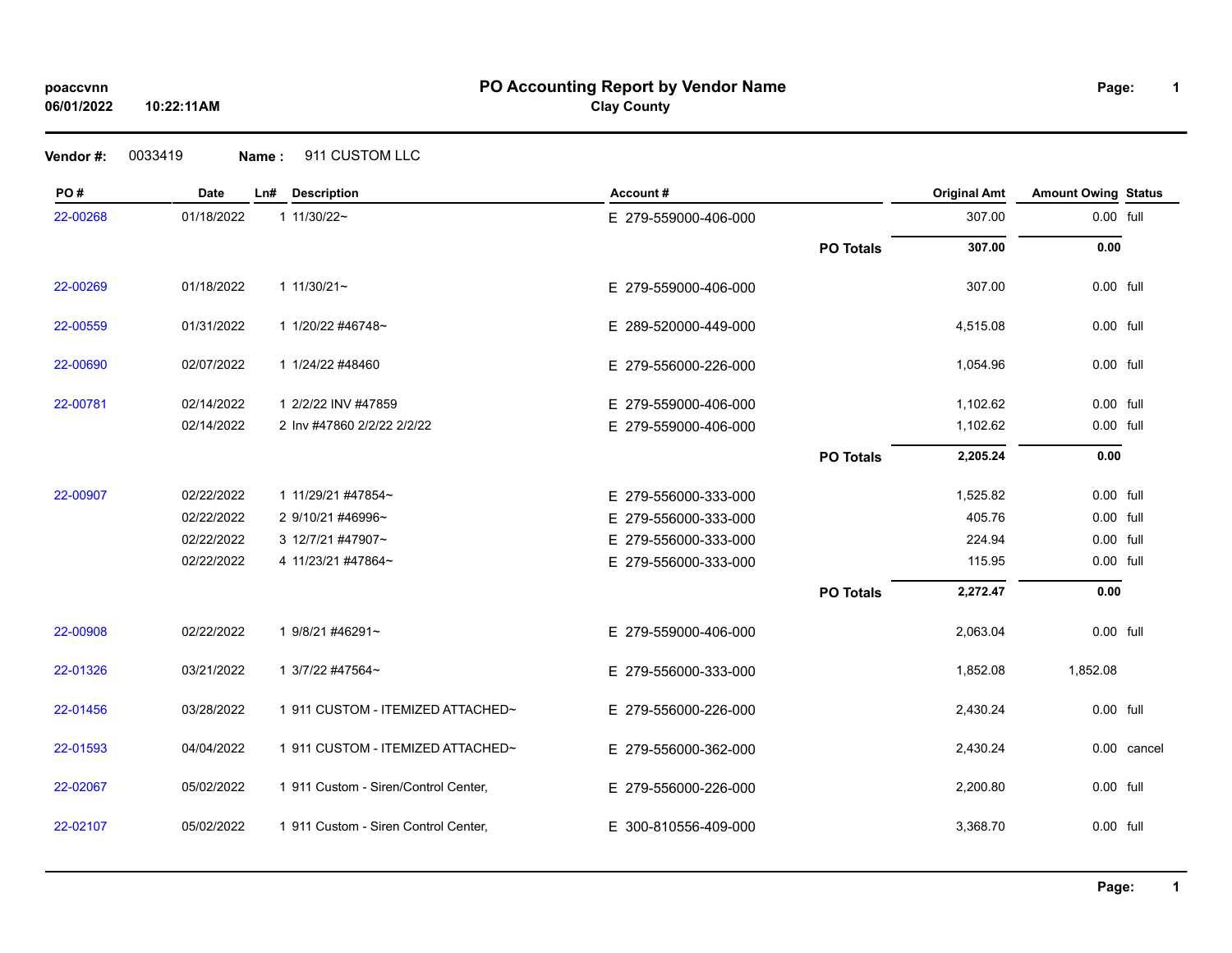| poaccvnn<br>06/01/2022 | 10:22:11AM  |                                         | PO Accounting Report by Vendor Name<br><b>Clay County</b> |                      |                     | Page:                      | $\mathbf{2}$ |
|------------------------|-------------|-----------------------------------------|-----------------------------------------------------------|----------------------|---------------------|----------------------------|--------------|
| Vendor#:               | 0033419     | 911 CUSTOM LLC<br>Name:                 | (Continued)                                               |                      |                     |                            |              |
| PO#                    | <b>Date</b> | <b>Description</b><br>Ln#               | Account#                                                  |                      | <b>Original Amt</b> | <b>Amount Owing Status</b> |              |
| Vendor#:               | 0007060     | ABLE HANDS INTERPRETING SERVIC<br>Name: |                                                           | <b>Vendor Totals</b> | 25,006.85           | 1,852.08                   |              |
| PO#                    | Date        | Ln#<br><b>Description</b>               | Account#                                                  |                      | <b>Original Amt</b> | <b>Amount Owing Status</b> |              |
| 22-00571               | 02/07/2022  | 1 Sign interpreter DOS 01/27/22~        | E 100-565000-206-000                                      |                      | 134.00              | 0.00 full                  |              |
|                        |             |                                         |                                                           | <b>Vendor Totals</b> | 134.00              | 0.00                       |              |
| Vendor#:               | 0001104     | ACCENT ADVERTISING INC<br>Name:         |                                                           |                      |                     |                            |              |
| PO#                    | Date        | <b>Description</b><br>Ln#               | Account#                                                  |                      | <b>Original Amt</b> | <b>Amount Owing Status</b> |              |
| 22-02228               | 05/16/2022  | 1 BICENTENNIAL HAND FANS~               | E 100-600000-201-000                                      |                      | 950.00              | 0.00 full                  |              |
| 22-02290               | 05/16/2022  | 1 PHARIS FARM FANS~                     | E 240-856000-370-000                                      |                      | 500.00              | $0.00$ full                |              |
|                        | 05/16/2022  | 2 JAMES FARM FANS~                      | E 240-870000-395-000                                      |                      | 550.00              | 0.00 full                  |              |
|                        |             |                                         |                                                           | <b>PO Totals</b>     | 1,050.00            | 0.00                       |              |
|                        |             |                                         |                                                           | <b>Vendor Totals</b> | 2,000.00            | 0.00                       |              |
| Vendor#:               | 0044175     | ACME AUTO LEASING LLC<br>Name:          |                                                           |                      |                     |                            |              |
| PO#                    | <b>Date</b> | Ln#<br><b>Description</b>               | Account#                                                  |                      | <b>Original Amt</b> | <b>Amount Owing Status</b> |              |
| 22-00691               | 02/07/2022  | 1 2/1/22 22020015                       | E 279-943000-231-000                                      |                      | 625.00              | 0.00 full                  |              |
| 22-01105               | 03/07/2022  | 1 ACME Auto Leasing - Lease 2019        | E 279-943000-231-000                                      |                      | 625.00              | 0.00 full                  |              |
| 22-01906               | 04/25/2022  | 1 Acme Auto Leasing - Lease 2019        | E 279-943000-231-000                                      |                      | 625.00              | 0.00 full                  |              |
| 22-02205               | 05/10/2022  | 1 Acme Auto Leasing LLC - Lease 2019    | E 279-943000-231-000                                      |                      | 625.00              | $0.00$ full                |              |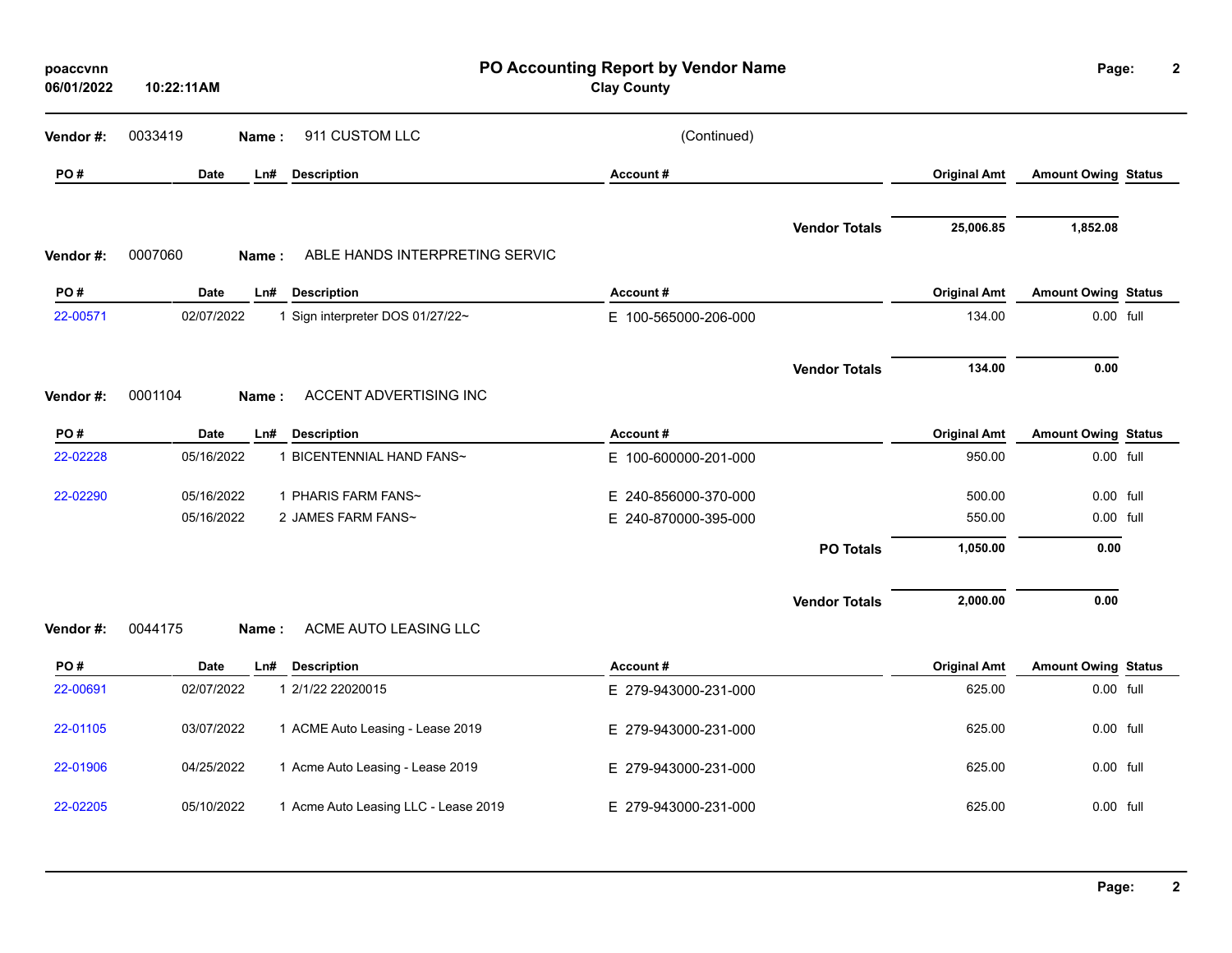| 06/01/2022      | 10:22:11AM                                                            | <b>Clay County</b>               |                      |                                   |                                                 |  |
|-----------------|-----------------------------------------------------------------------|----------------------------------|----------------------|-----------------------------------|-------------------------------------------------|--|
|                 |                                                                       |                                  | <b>Vendor Totals</b> | 2,500.00                          | 0.00                                            |  |
| Vendor#:        | ADAMS, KIM<br>0099935<br>Name:                                        |                                  |                      |                                   |                                                 |  |
| PO#             | Date<br><b>Description</b><br>Ln#                                     | Account#                         |                      | <b>Original Amt</b>               | <b>Amount Owing Status</b>                      |  |
| 22-00936        | 02/28/2022<br>1 MILEAGE (1/6/22-2/4/22)                               | E 100-594000-263-000             |                      | 113.49                            | 0.00 full                                       |  |
|                 |                                                                       |                                  | <b>Vendor Totals</b> | 113.49                            | 0.00                                            |  |
| Vendor#:        | 0036751<br>ADAMS, TRACY L<br>Name:                                    |                                  |                      |                                   |                                                 |  |
| PO#             | Date<br><b>Description</b><br>Ln#                                     | Account#                         |                      | <b>Original Amt</b>               | <b>Amount Owing Status</b>                      |  |
| 22-00797        | 1 R&P PHONE MEDIATION 0207<br>02/22/2022                              | E 100-593000-201-000             |                      | 50.00                             | 0.00 full                                       |  |
| 22-00935        | 1 R&P MEDIAITON 2/17/22<br>02/28/2022                                 | E 100-593000-201-000             |                      | 50.00                             | 0.00 full                                       |  |
| 22-01348        | 03/28/2022<br>1 MOTHER DAUGHTER CIRCLE 3/18~                          | E 100-594000-209-000             |                      | 1,400.00                          | 0.00 full                                       |  |
| 22-02111        | 05/10/2022<br>1 VOM 2022 023 4/29/22                                  | E 100-594000-209-000             |                      | 125.00                            | 0.00 full                                       |  |
|                 | 05/10/2022<br>2 VOM 2022 023 1/24/22                                  | E 100-594000-209-000             |                      | 125.00                            | 0.00 full                                       |  |
|                 |                                                                       |                                  | <b>PO Totals</b>     | 250.00                            | 0.00                                            |  |
|                 |                                                                       |                                  | <b>Vendor Totals</b> | 1,750.00                          | 0.00                                            |  |
| Vendor #:       | <b>ADAPT PHARMA</b><br>0051055<br>Name:                               |                                  |                      |                                   |                                                 |  |
| PO#             | Date<br><b>Description</b><br>Ln#                                     | Account#                         |                      | <b>Original Amt</b>               | <b>Amount Owing Status</b>                      |  |
| 22-01457        | 03/28/2022<br>1 EMERGENT - (12) NARCAN NALOXONE HCI                   | E 279-556000-226-000             |                      | 900.00                            | 0.00 full                                       |  |
| Vendor#:        | ADP INC<br>0044150<br>Name :                                          |                                  | <b>Vendor Totals</b> | 900.00                            | 0.00                                            |  |
|                 |                                                                       |                                  |                      |                                   |                                                 |  |
| PO#<br>22-00086 | Date<br>Ln#<br><b>Description</b><br>1 ADP ENCUMBRANCE~<br>01/18/2022 | Account#<br>E 100-602000-201-000 |                      | <b>Original Amt</b><br>100,000.00 | <b>Amount Owing Status</b><br>60,608.05 partial |  |
|                 |                                                                       |                                  |                      |                                   |                                                 |  |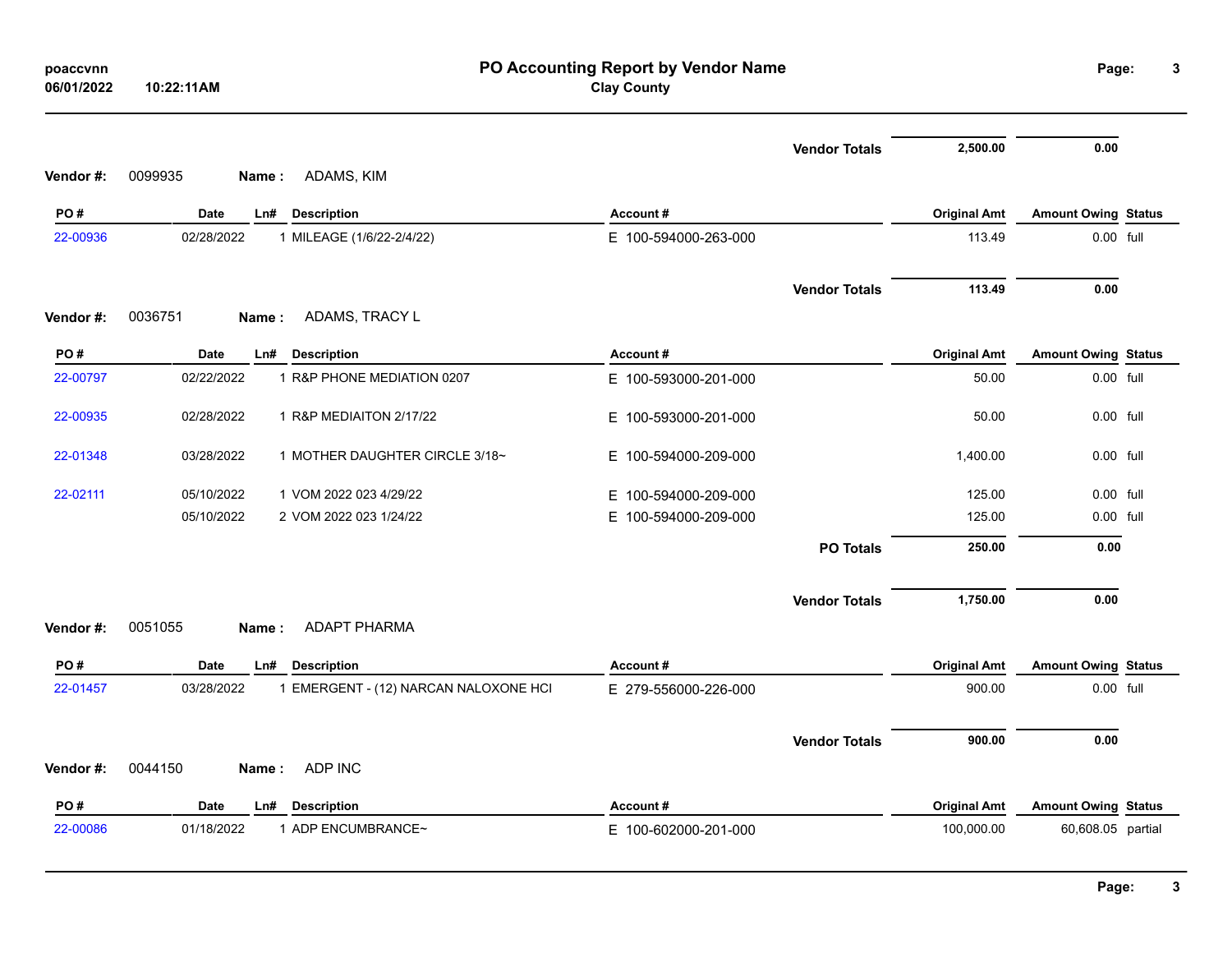| poaccvnn<br>06/01/2022 | PO Accounting Report by Vendor Name<br><b>Clay County</b><br>10:22:11AM |                                          |                      |                      |                     | Page:                      |  |
|------------------------|-------------------------------------------------------------------------|------------------------------------------|----------------------|----------------------|---------------------|----------------------------|--|
| Vendor#:               | 0044150                                                                 | ADP INC<br>Name:                         | (Continued)          |                      |                     |                            |  |
| PO#                    | Date                                                                    | <b>Description</b><br>Ln#                | Account#             |                      | <b>Original Amt</b> | <b>Amount Owing Status</b> |  |
| Vendor#:               | 0017830<br>Name:                                                        | ADVANCED CORRECTIONAL, HEALTHCARE        |                      | <b>Vendor Totals</b> | 100,000.00          | 60,608.05                  |  |
| PO#                    | Date                                                                    | Ln#<br><b>Description</b>                | Account#             |                      | <b>Original Amt</b> | <b>Amount Owing Status</b> |  |
| 22-00270               | 01/18/2022                                                              | 1 Invoice# 113584 01/01/22~              | E 279-555000-209-000 |                      | 68,399.40           | 0.00 full                  |  |
|                        | 01/18/2022                                                              | 2 Invoice# 113584 01/01/2022~            | E 279-555000-209-000 |                      | 9,276.19            | 0.00 full                  |  |
|                        |                                                                         |                                          |                      | <b>PO Totals</b>     | 77,675.59           | 0.00                       |  |
| 22-00692               | 02/07/2022                                                              | 1 Invoice #114521 02/01/2022~            | E 279-555000-209-000 |                      | 68,399.40           | 0.00 full                  |  |
|                        | 02/07/2022                                                              | 2 Invoice #114521 02/01/2022~            | E 279-555000-209-000 |                      | 9,276.19            | 0.00 full                  |  |
|                        |                                                                         |                                          |                      | <b>PO Totals</b>     | 77,675.59           | 0.00                       |  |
| 22-00909               | 02/22/2022                                                              | 1 Invoice #115053 2/9/22~                | E 279-555000-209-000 |                      | 303.94              | 0.00 full                  |  |
| 22-01212               | 03/14/2022                                                              | 1 Invoice #115343 3/1/22~                | E 279-555000-207-000 |                      | 70,601.86           | 0.00 full                  |  |
|                        | 03/14/2022                                                              | 2 Invoice #115343 3/1/22~                | E 279-555000-207-000 |                      | 9,574.89            | 0.00 full                  |  |
|                        |                                                                         |                                          |                      | <b>PO Totals</b>     | 80,176.75           | 0.00                       |  |
| 22-01907               | 04/25/2022                                                              | 1 ADVANCED CORRECTIONAL HEALTHCARE -     | E 279-555000-207-000 |                      | 484.37              | 0.00 full                  |  |
|                        | 04/25/2022                                                              | 2 ADVANCED CORRECTIONAL HEALTHCARE - MAY | E 279-555000-207-000 |                      | 79,834.95           | 0.00 full                  |  |
|                        |                                                                         |                                          |                      | <b>PO Totals</b>     | 80,319.32           | 0.00                       |  |
| 22-02206               | 05/10/2022                                                              | 1 Advanced Correctional Healthcare -     | E 279-555000-209-000 |                      | $-6,270.72$         | 0.00 full                  |  |
|                        | 05/10/2022                                                              | 2 Advanced Correctional Healthcare - ~   | E 279-555000-209-000 |                      | $-4,456.14$         | 0.00 full                  |  |
|                        | 05/10/2022                                                              | 3 Advanced Correctional Healthcare - ~   | E 279-555000-209-000 |                      | 80,005.85           | 0.00 full                  |  |
|                        |                                                                         |                                          |                      | <b>PO Totals</b>     | 69,278.99           | 0.00                       |  |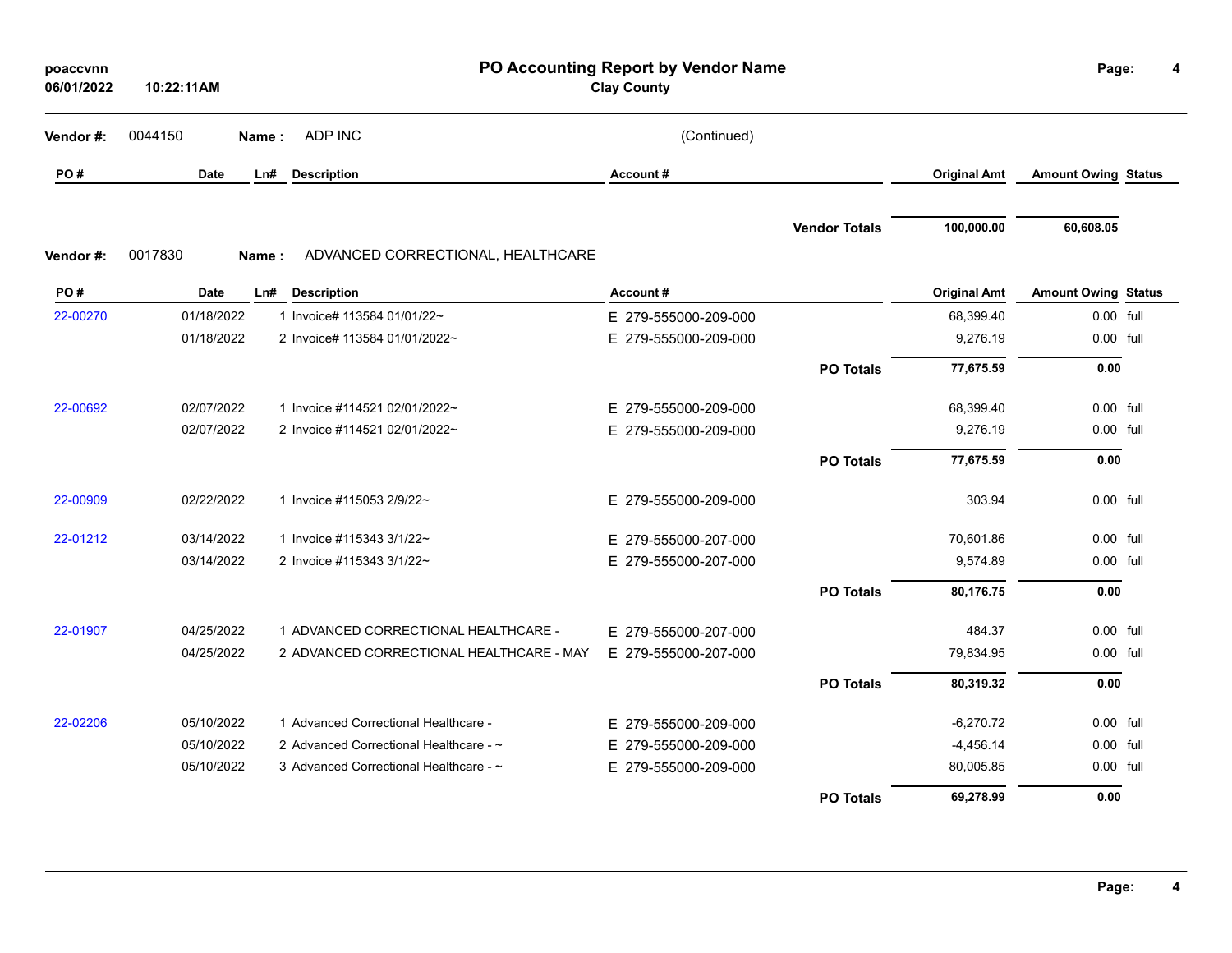| 06/01/2022 | PO Accounting Report by Vendor Name<br><b>Clay County</b><br>10:22:11AM |                      |                     |                            |  |  |  |
|------------|-------------------------------------------------------------------------|----------------------|---------------------|----------------------------|--|--|--|
|            |                                                                         | <b>Vendor Totals</b> | 385,430.18          | 0.00                       |  |  |  |
| Vendor#:   | ADVANCED TURF SOLUTIONS<br>0050010<br>Name:                             |                      |                     |                            |  |  |  |
| PO#        | Date<br>Ln#<br><b>Description</b>                                       | Account#             | <b>Original Amt</b> | <b>Amount Owing Status</b> |  |  |  |
| 22-01732   | 04/11/2022<br>1 Fertilizer Golf~                                        | E 240-746000-335-000 | 11,680.00           | 0.00 full                  |  |  |  |
|            |                                                                         | <b>Vendor Totals</b> | 11,680.00           | 0.00                       |  |  |  |
| Vendor#:   | 0002802<br>ADVANTAGE LASER PRODUCTS INC<br>Name:                        |                      |                     |                            |  |  |  |
| PO#        | <b>Date</b><br>Ln#<br><b>Description</b>                                | Account#             | <b>Original Amt</b> | <b>Amount Owing Status</b> |  |  |  |
| 22-01012   | 03/07/2022<br>1 inv 111728 2/10/22~                                     | E 100-523000-250-000 | 382.68              | 0.00 full                  |  |  |  |
|            |                                                                         | <b>Vendor Totals</b> | 382.68              | 0.00                       |  |  |  |
| Vendor#:   | 0045579<br>AECOM TECHNICAL SERVICES<br><b>Name:</b>                     |                      |                     |                            |  |  |  |
|            |                                                                         |                      |                     |                            |  |  |  |
| PO#        | Date<br>Ln# Description                                                 | Account#             | <b>Original Amt</b> | <b>Amount Owing Status</b> |  |  |  |
| 22-00977   | 02/28/2022<br>1 BEACH WATER SAMPLE~                                     | E 240-743000-201-000 | 2,787.96            | 0.00 full                  |  |  |  |
| 22-02045   | 05/02/2022<br>1 ENCUMBRANCE~                                            | E 240-743000-201-000 | 10,000.00           | 10,000.00                  |  |  |  |
|            |                                                                         | <b>Vendor Totals</b> | 12,787.96           | 10,000.00                  |  |  |  |
| Vendor#:   | <b>AERO PRECISION</b><br>0049364<br>Name:                               |                      |                     |                            |  |  |  |
| PO#        | <b>Date</b><br><b>Description</b><br>Ln#                                | Account#             | <b>Original Amt</b> | <b>Amount Owing Status</b> |  |  |  |
| 22-02207   | 05/10/2022<br>1 Aero Precision - Front & Rear flip up                   | E 279-556000-360-000 | 5,017.50            | 0.00 full                  |  |  |  |
|            |                                                                         | <b>Vendor Totals</b> | 5,017.50            | 0.00                       |  |  |  |
| Vendor#:   | 0013945<br>AFFORDABLE AUTO GLASS<br>Name:                               |                      |                     |                            |  |  |  |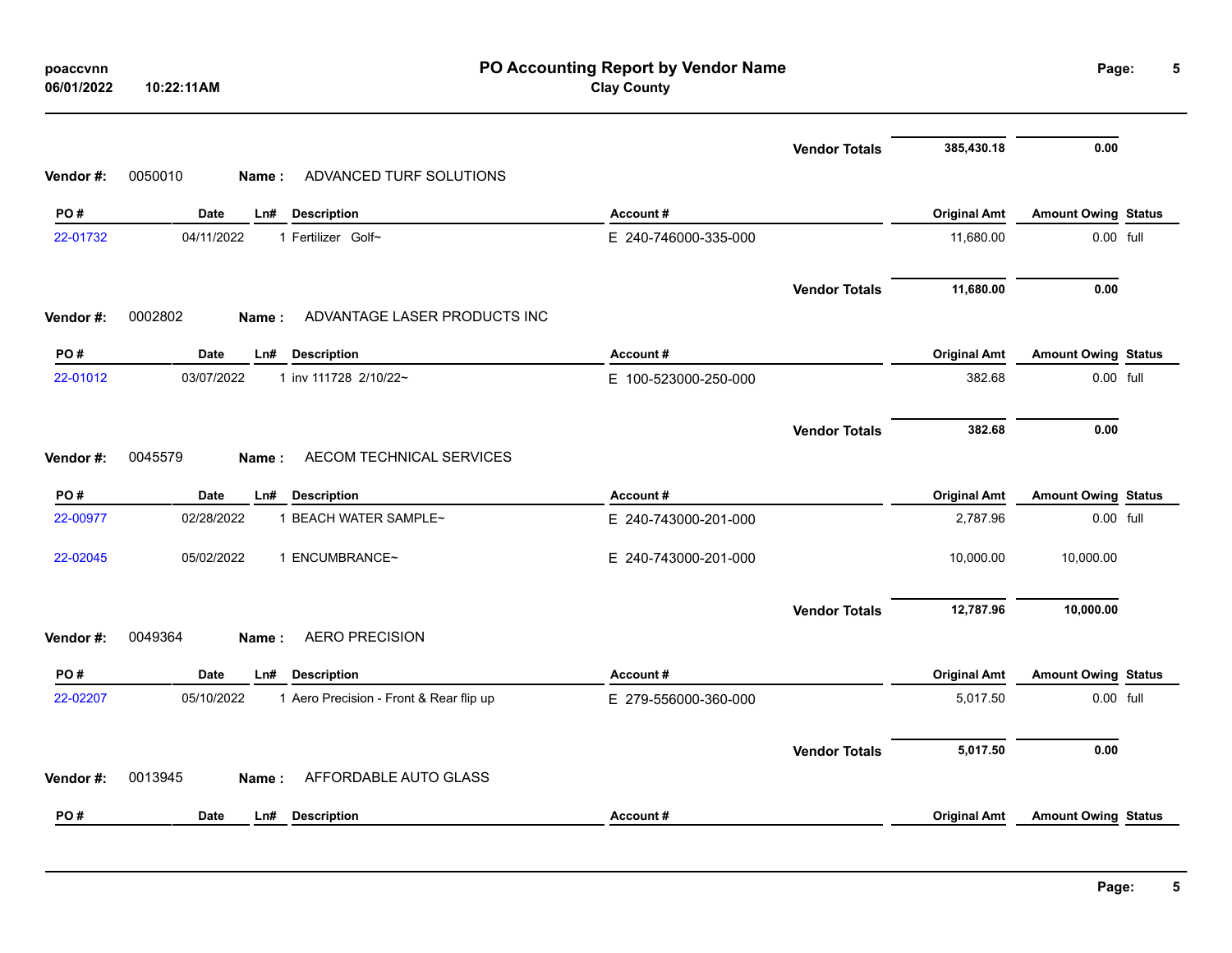| poaccvnn<br>06/01/2022 | 10:22:11AM  |                                      | PO Accounting Report by Vendor Name<br><b>Clay County</b> |                      |                     | Page:                      |           |
|------------------------|-------------|--------------------------------------|-----------------------------------------------------------|----------------------|---------------------|----------------------------|-----------|
| Vendor#:               | 0013945     | AFFORDABLE AUTO GLASS<br>Name:       | (Continued)                                               |                      |                     |                            |           |
| PO#                    | Date        | Ln# Description                      | Account#                                                  |                      | <b>Original Amt</b> | <b>Amount Owing Status</b> |           |
| 22-01106               | 03/07/2022  | 1 AFFORDABLE AUTO GLASS - INSTALL    | E 279-556000-226-000                                      |                      | 375.00              | $0.00$ full                |           |
| 22-01349               | 03/28/2022  | 1 FM/Install back glass in facilites | E 100-611000-226-000                                      |                      | 235.00              | 0.00 full                  |           |
|                        |             |                                      |                                                           | <b>Vendor Totals</b> | 610.00              | 0.00                       |           |
| Vendor#:               | 0049672     | AFFORDABLE MEDIATION<br>Name:        |                                                           |                      |                     |                            |           |
| PO#                    | <b>Date</b> | Ln# Description                      | Account#                                                  |                      | <b>Original Amt</b> | <b>Amount Owing Status</b> |           |
| 22-00087               | 01/18/2022  | 1 R&P MEDIATION 1/10/22              | E 100-593000-201-000                                      |                      | 50.00               | 0.00 full                  |           |
|                        | 01/18/2022  | 2 SMALL CALIMS MEDIATION 1/11/22     | 100-593000-201-000<br>E.                                  |                      | 50.00               |                            | 0.00 full |
|                        |             |                                      |                                                           | <b>PO Totals</b>     | 100.00              | 0.00                       |           |
| 22-00460               | 01/31/2022  | 1 SMALL CLAIMS 1/18/22               | E 100-593000-201-000                                      |                      | 50.00               | 0.00 full                  |           |
| 22-00572               | 02/07/2022  | 1 SMALL CALIMS 2/1                   | E 100-593000-201-000                                      |                      | 50.00               |                            | 0.00 full |
| 22-00798               | 02/22/2022  | 1 SMALL CLAIMS MED 02082022          | E.<br>100-593000-201-000                                  |                      | 50.00               | 0.00 full                  |           |
| 22-00937               | 02/28/2022  | 1 SM CLAIMS MED 2/22                 | E.<br>100-593000-201-000                                  |                      | 50.00               |                            | 0.00 full |
|                        | 02/28/2022  | 2 SM CLAIMS PHONE MED                | 100-593000-201-000<br>E.                                  |                      | 50.00               |                            | 0.00 full |
|                        |             |                                      |                                                           | <b>PO Totals</b>     | 100.00              | 0.00                       |           |
| 22-01235               | 03/21/2022  | 1 RENT & POSS 3/7/22                 | 100-593000-201-000<br>E.                                  |                      | 50.00               |                            | 0.00 full |
|                        | 03/21/2022  | 2 SM CLAIMS 3/8/22                   | E 100-593000-201-000                                      |                      | 50.00               | 0.00 full                  |           |
|                        |             |                                      |                                                           | <b>PO Totals</b>     | 100.00              | 0.00                       |           |
| 22-01236               | 03/21/2022  | 1 SMALL CALIMS 03152022              | 100-593000-201-000<br>E.                                  |                      | 50.00               |                            | 0.00 full |
|                        | 03/21/2022  | 2 SMALL CLAIMS PHN MED 03152022      | E 100-593000-201-000                                      |                      | 50.00               | 0.00 full                  |           |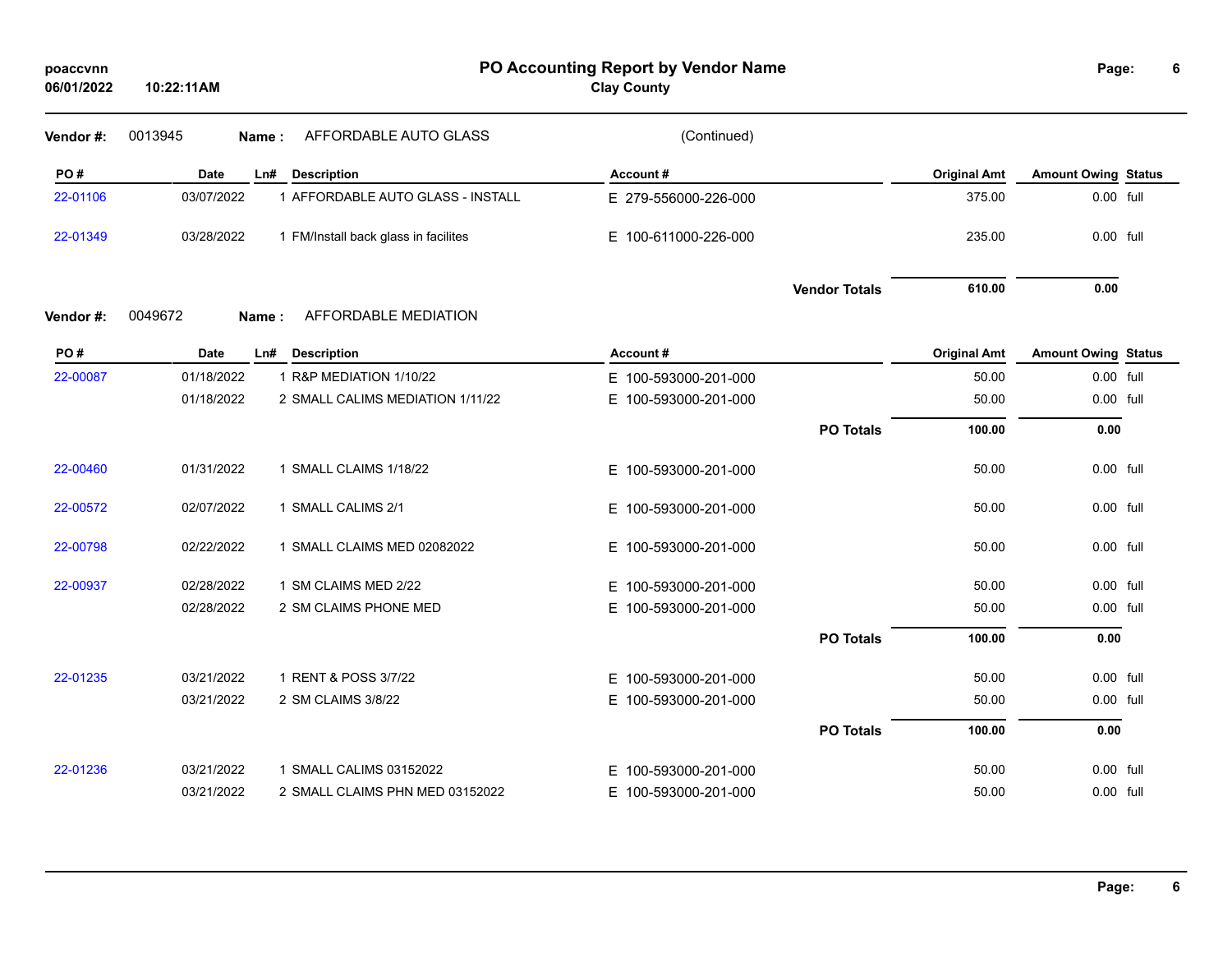| poaccvnn   |
|------------|
| 06/01/2022 |

**PO Accounting Report by Vendor Name poaccvnn Page:**

**Clay County**

**7**

| Vendor#: | 0049672     | Name: | AFFORDABLE MEDIATION          | (Continued)              |                      |                     |                            |  |
|----------|-------------|-------|-------------------------------|--------------------------|----------------------|---------------------|----------------------------|--|
| PO#      | <b>Date</b> | Ln#   | <b>Description</b>            | Account#                 |                      | <b>Original Amt</b> | <b>Amount Owing Status</b> |  |
|          |             |       |                               |                          | <b>PO Totals</b>     | 100.00              | 0.00                       |  |
| 22-01621 | 04/11/2022  |       | 1 SMALL CLAIMS 3/29/22        | E 100-593000-201-000     |                      | 50.00               | 0.00 full                  |  |
|          | 04/11/2022  |       | 2 SMALL CLAIMS 4/5/22         | 100-593000-201-000<br>E. |                      | 50.00               | 0.00 full                  |  |
|          |             |       |                               |                          | <b>PO Totals</b>     | 100.00              | 0.00                       |  |
| 22-01837 | 04/25/2022  |       | 1 RENT/POSSESSION 4/17        | E 100-593000-201-000     |                      | 50.00               | 0.00 full                  |  |
|          | 04/25/2022  |       | 2 SMALL CLAIMS 4/18           | E 100-593000-201-000     |                      | 50.00               | 0.00 full                  |  |
|          |             |       |                               |                          | <b>PO Totals</b>     | 100.00              | 0.00                       |  |
| 22-02229 | 05/16/2022  |       | 1 SMALL CALIMS 5/3/22         | E 100-593000-201-000     |                      | 50.00               | 0.00 full                  |  |
| 22-02230 | 05/16/2022  |       | 1 RENT/POSSESSION 5/2         | E 100-593000-201-000     |                      | 50.00               | 0.00 full                  |  |
| 22-02353 | 05/23/2022  |       | 1 SMALL CALIMS MEDIATION 5/17 | E 100-593000-201-000     |                      | 50.00               | 0.00 full                  |  |
| 22-02480 | 05/31/2022  |       | 1 RENT POSSESSION 0523        | E 100-593000-201-000     |                      | 50.00               | 50.00                      |  |
|          |             |       |                               |                          | <b>Vendor Totals</b> | 950.00              | 50.00                      |  |
| Vendor#: | 0039698     | Name: | AIRMASS LLC/PROPERTYTRAK      |                          |                      |                     |                            |  |

| PO#      | <b>Date</b> | Ln# | <b>Description</b>                                          | Account #            | <b>Original Amt</b> | <b>Amount Owing Status</b> |  |
|----------|-------------|-----|-------------------------------------------------------------|----------------------|---------------------|----------------------------|--|
| 22-00359 | 01/24/2022  |     | SOFTWARE UPGRADE FOR WORK ORDER PROGR/ E 100-611000-330-000 |                      | 4.220.00            | 0.00 full                  |  |
| 22-00419 | 01/24/2022  |     | PARK-SOFTWARE UPGRADE FOR WORK ORDER                        | E 240-730000-209-000 | 2.920.00            | 0.00 full                  |  |
| 22-00430 | 01/24/2022  |     | SOFTWARE UPGRADE FOR WORK ORDER PROGRI F 279-613000-330-000 |                      | 4.220.00            | 0.00 full                  |  |
|          |             |     |                                                             |                      |                     |                            |  |

**Vendor Totals 11,360.00 0.00**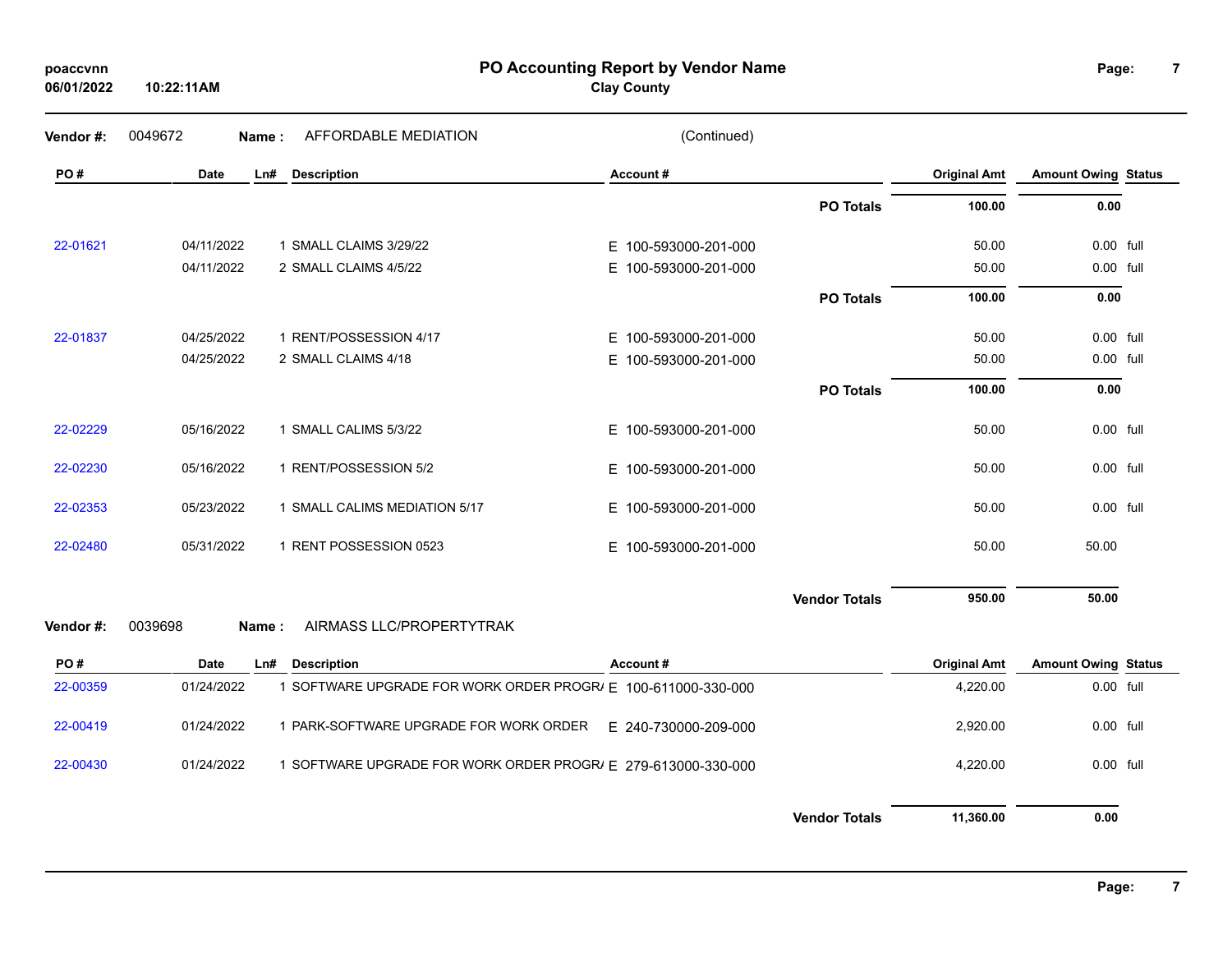| poaccvnn<br>06/01/2022 | 10:22:11AM                                             | PO Accounting Report by Vendor Name<br><b>Clay County</b> |                     | Page:                      | 8 |
|------------------------|--------------------------------------------------------|-----------------------------------------------------------|---------------------|----------------------------|---|
| Vendor#:               | 0007608<br><b>AIRNAV LLC</b><br>Name:                  |                                                           |                     |                            |   |
| PO#                    | <b>Date</b><br><b>Description</b><br>Ln#               | Account#                                                  | <b>Original Amt</b> | <b>Amount Owing Status</b> |   |
| 22-00930               | 02/28/2022<br>1 Gold listing for Airport~              | E 401-920000-252-000                                      | 834.00              | 0.00 full                  |   |
|                        |                                                        | <b>Vendor Totals</b>                                      | 834.00              | 0.00                       |   |
| Vendor#:               | 0049323<br>AIRPORT IFE SERVICES<br>Name:               |                                                           |                     |                            |   |
| PO#                    | <b>Date</b><br><b>Description</b><br>Ln#               | Account#                                                  | <b>Original Amt</b> | <b>Amount Owing Status</b> |   |
| 22-01511               | 04/04/2022<br>1 Independent Fee Estimate for Runway~   | E 401-920000-209-000                                      | 2,100.00            | 0.00 full                  |   |
|                        |                                                        | <b>Vendor Totals</b>                                      | 2,100.00            | 0.00                       |   |
| Vendor#:               | <b>AIRTEQ</b><br>0000807<br>Name:                      |                                                           |                     |                            |   |
| PO#                    | Date<br>Ln#<br><b>Description</b>                      | Account#                                                  | <b>Original Amt</b> | <b>Amount Owing Status</b> |   |
| 22-01712               | 04/11/2022<br>1 ENCUMBER Funds to purchase slider and  | E 279-613000-330-000                                      | 7,033.88            | 7,033.88                   |   |
|                        |                                                        | <b>Vendor Totals</b>                                      | 7,033.88            | 7,033.88                   |   |
| Vendor#:               | 0040729<br>AKIN, WILL<br>Name:                         |                                                           |                     |                            |   |
| PO#                    | <b>Date</b><br><b>Description</b><br>Ln#               | Account#                                                  | <b>Original Amt</b> | <b>Amount Owing Status</b> |   |
| 22-02445               | 1 Will Akin - Travel Reimbursement~<br>05/23/2022      | E 279-556000-260-000                                      | 22.44               | 22.44                      |   |
|                        |                                                        | <b>Vendor Totals</b>                                      | 22.44               | 22.44                      |   |
| Vendor#:               | ALARIS/LEXITAS<br>0046888<br>Name:                     |                                                           |                     |                            |   |
| PO#                    | <b>Date</b><br><b>Description</b><br>Ln#               | Account#                                                  | <b>Original Amt</b> | <b>Amount Owing Status</b> |   |
| 22-00708               | 1 Certified copy of transcript of Turley<br>02/14/2022 | E 100-547000-206-000                                      | 315.20              | 0.00 full                  |   |
| 22-01237               | 03/21/2022<br>1 Certified copy of transcripts for JTG  | E 100-547000-206-000                                      | 282.50              | 0.00 full                  |   |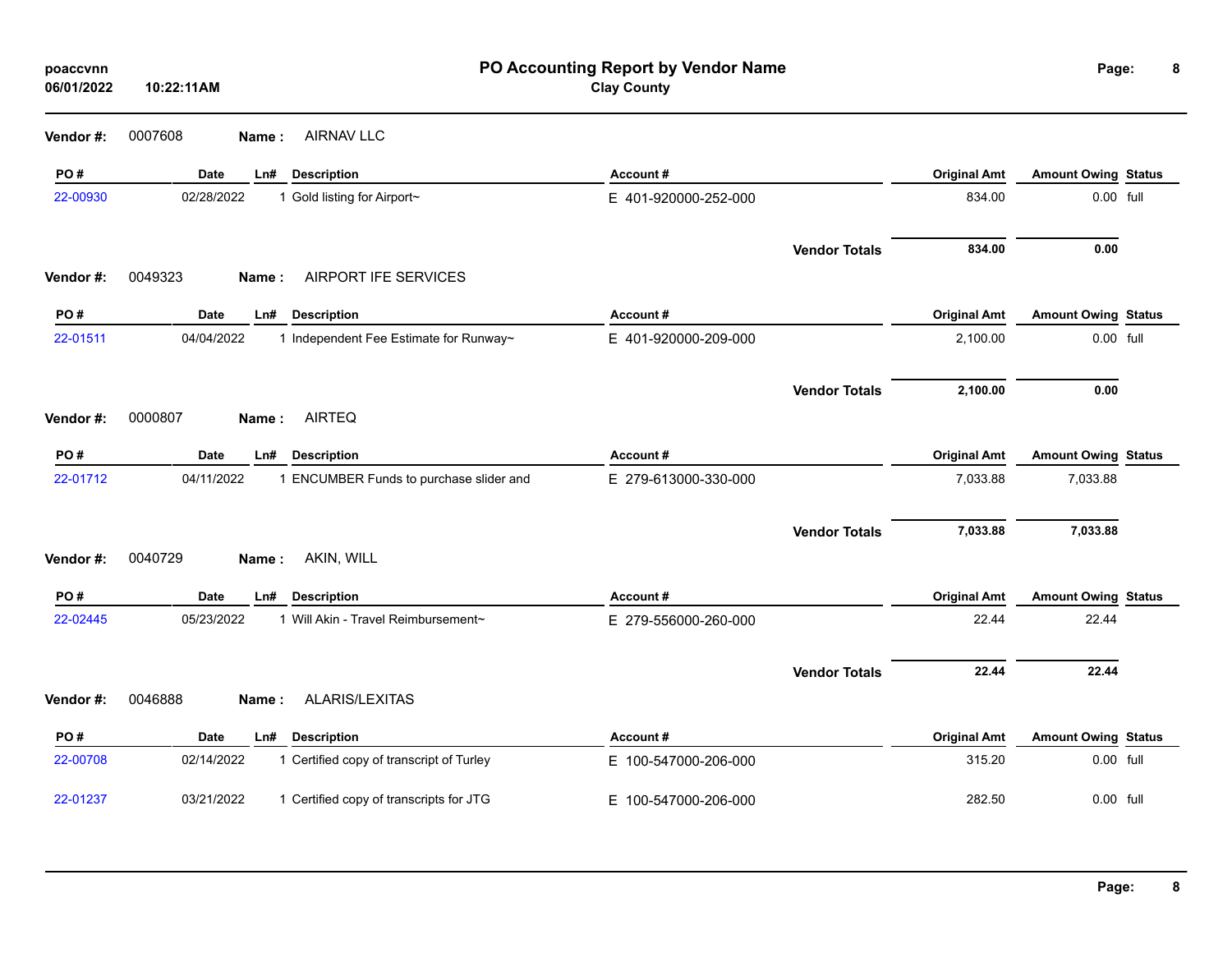| poaccvnn<br>06/01/2022 | 10:22:11AM  |                                            | PO Accounting Report by Vendor Name<br><b>Clay County</b> |                      |                     | Page:                      | 9              |
|------------------------|-------------|--------------------------------------------|-----------------------------------------------------------|----------------------|---------------------|----------------------------|----------------|
| Vendor #:              | 0046888     | <b>ALARIS/LEXITAS</b><br>Name:             | (Continued)                                               |                      |                     |                            |                |
| PO#                    | <b>Date</b> | <b>Description</b><br>Ln#                  | Account#                                                  |                      | <b>Original Amt</b> | <b>Amount Owing Status</b> |                |
| 22-02231               | 05/16/2022  | 1 Certified transcripts, in State v Jacob  | E 100-547000-206-000                                      |                      | 474.00              | 0.00 full                  |                |
| Vendor #:              | 0002105     | ALL NATIONS FLAG CO INC<br>Name:           |                                                           | <b>Vendor Totals</b> | 1,071.70            | 0.00                       |                |
| PO#                    | Date        | <b>Description</b><br>Ln#                  | Account#                                                  |                      | <b>Original Amt</b> | <b>Amount Owing Status</b> |                |
| 22-00003               | 01/10/2022  | 1 ENCUMBER Funds for County Flag Inventory | E 100-611000-330-000                                      |                      | 500.00              |                            | 175.00 partial |
|                        |             |                                            |                                                           | <b>Vendor Totals</b> | 500.00              | 175.00                     |                |
| Vendor #:              | 0044411     | ALL TRAFFIC SOLUTIONS<br>Name:             |                                                           |                      |                     |                            |                |
| PO#                    | Date        | Ln#<br><b>Description</b>                  | Account#                                                  |                      | <b>Original Amt</b> | <b>Amount Owing Status</b> |                |
| 22-02068               | 05/02/2022  | 1 All Traffic Solutions - App, Traffic     | E 279-556000-370-000                                      |                      | 1,500.00            | 0.00 full                  |                |
|                        |             |                                            |                                                           | <b>Vendor Totals</b> | 1,500.00            | 0.00                       |                |
| Vendor #:              | 0002208     | ALLIED OIL & SUPPLY<br>Name :              |                                                           |                      |                     |                            |                |
| PO#                    | Date        | Ln#<br><b>Description</b>                  | Account#                                                  |                      | <b>Original Amt</b> | <b>Amount Owing Status</b> |                |
| 22-00067               | 01/10/2022  | 1 PARKS-VEHICLE/EQUIP REPAIR PARTS &       | E 240-740000-333-000                                      |                      | 1,000.00            | 1,000.00                   |                |
|                        |             |                                            |                                                           | <b>Vendor Totals</b> | 1,000.00            | 1,000.00                   |                |
| Vendor #:              | 0050345     | ALSPAUGH, MITZI J<br>Name :                |                                                           |                      |                     |                            |                |
| PO#                    | Date        | <b>Description</b><br>Ln#                  | Account#                                                  |                      | <b>Original Amt</b> | <b>Amount Owing Status</b> |                |
| 22-00088               | 01/18/2022  | 1 LEGAL FEES RE JAMIE A DIAZ~              | E 100-588000-206-000                                      |                      | 575.00              | 0.00 full                  |                |
| 22-01137               | 03/14/2022  | 1 LEGAL FEES RE SARAH FAY HERZBERGER~      | E 100-588000-205-000                                      |                      | 2,200.00            | 0.00 full                  |                |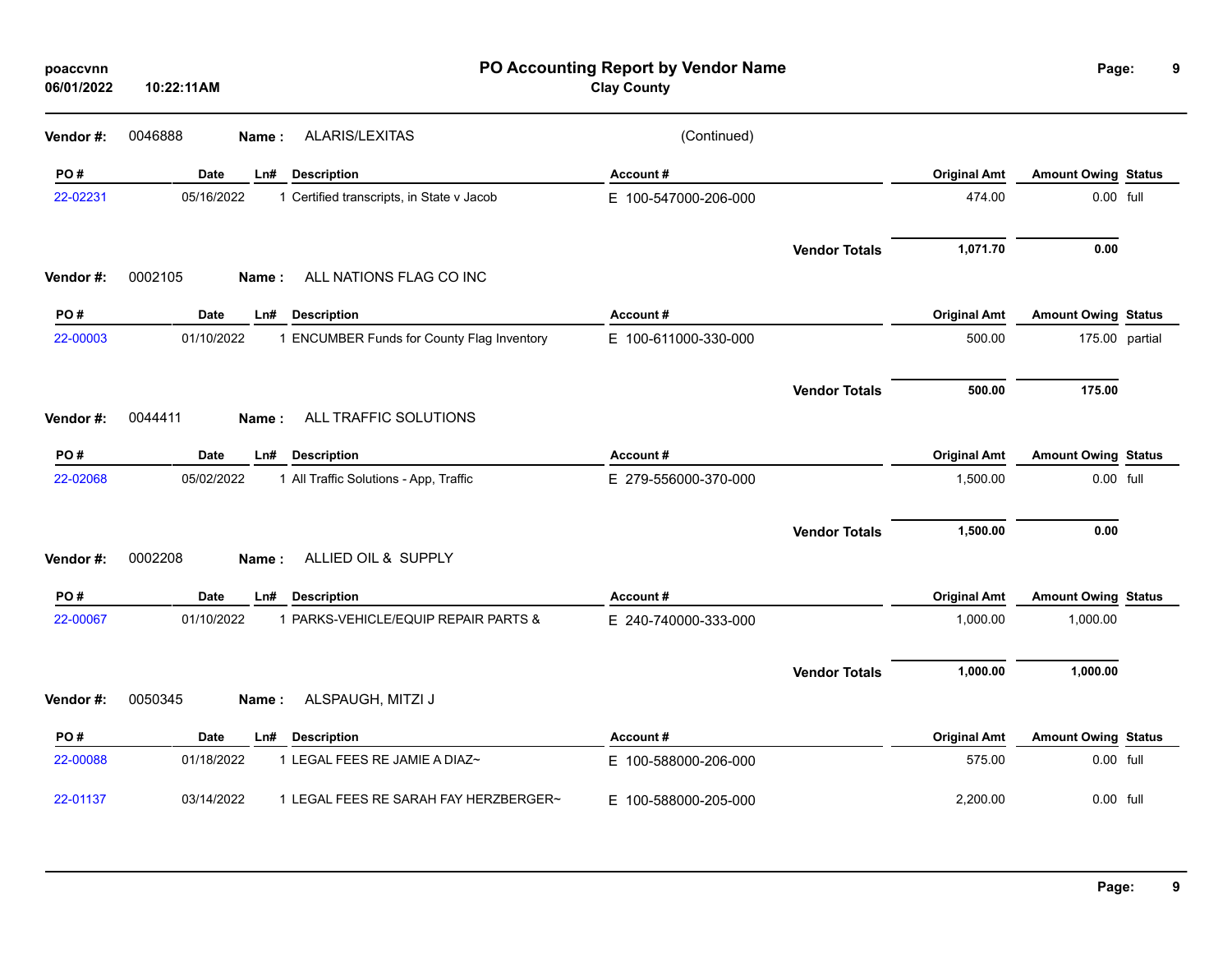|          |                                                        | <b>Vendor Totals</b>     | 2,775.00            | 0.00                       |  |
|----------|--------------------------------------------------------|--------------------------|---------------------|----------------------------|--|
| Vendor#: | ALTERATIONS & CUSTOM SEWING<br>0044382<br>Name:        |                          |                     |                            |  |
| PO#      | <b>Date</b><br>Ln#<br><b>Description</b>               | Account#                 | <b>Original Amt</b> | <b>Amount Owing Status</b> |  |
| 22-00535 | 01/31/2022<br>1 1/17/22 #2264~                         | E 279-556000-316-000     | 67.56               | 0.00 full                  |  |
| 22-01594 | 04/04/2022<br>1 ALTERATIONS & CUSTOM SEWING -          | E 279-556000-316-000     | 79.99               | 0.00 full                  |  |
|          |                                                        | <b>Vendor Totals</b>     | 147.55              | 0.00                       |  |
| Vendor#: | <b>AMAZON CAPITAL SERVICES</b><br>0048157<br>Name:     |                          |                     |                            |  |
| PO#      | <b>Date</b><br>Ln# Description                         | Account#                 | <b>Original Amt</b> | <b>Amount Owing Status</b> |  |
| 22-00573 | 02/07/2022<br>1 Order #114-5171363-5368231~            | E 100-602000-301-000     | 31.99               | 0.00 full                  |  |
| 22-01138 | 03/14/2022<br>1 Invoice #1WMY-6G9G-T6MM~               | E 100-602000-301-000     | 21.24               | $0.00$ full                |  |
| 22-01949 | 05/02/2022<br>1 INVOICE DATE: 04.20.2022~              | E.<br>100-600295-295-000 | 655.84              | 0.00 full                  |  |
| 22-01950 | 05/02/2022<br>1 INVOICE DATE: 04.18.2022~              | E.<br>100-600295-295-000 | 18.04               | 0.00 full                  |  |
| 22-02481 | 05/31/2022<br>1 DATE OF INVOICE: 05.18.2022~           | E.<br>100-600000-295-000 | 1,049.55            | 1,049.55                   |  |
| 22-02482 | 05/31/2022<br>1 Office Supplies: Adjustable Work Stool | E 100-501000-301-000     | 45.98               | 45.98                      |  |
|          |                                                        | <b>Vendor Totals</b>     | 1,822.64            | 1,095.53                   |  |
| Vendor#: | AMAZON.COM<br>0002498<br>Name:                         |                          |                     |                            |  |
| PO#      | <b>Date</b><br>Ln#<br><b>Description</b>               | Account#                 | <b>Original Amt</b> | <b>Amount Owing Status</b> |  |
| 22-00431 | 01/24/2022<br>1 Invoice #193N-QNQ3-M3WJ 12/17/21~      | E 279-555000-301-000     | 111.92              | 0.00 full                  |  |
| 22-00574 | 02/07/2022<br>1 Invoice: 111-6473857-0509063~          | E 100-600000-201-000     | 939.99              | 0.00 full                  |  |
| 22-00938 | 02/28/2022<br>1 INVOICE: 111-6599296-5228235~          | 100-600295-295-000<br>E. | 91.53               | $0.00$ full                |  |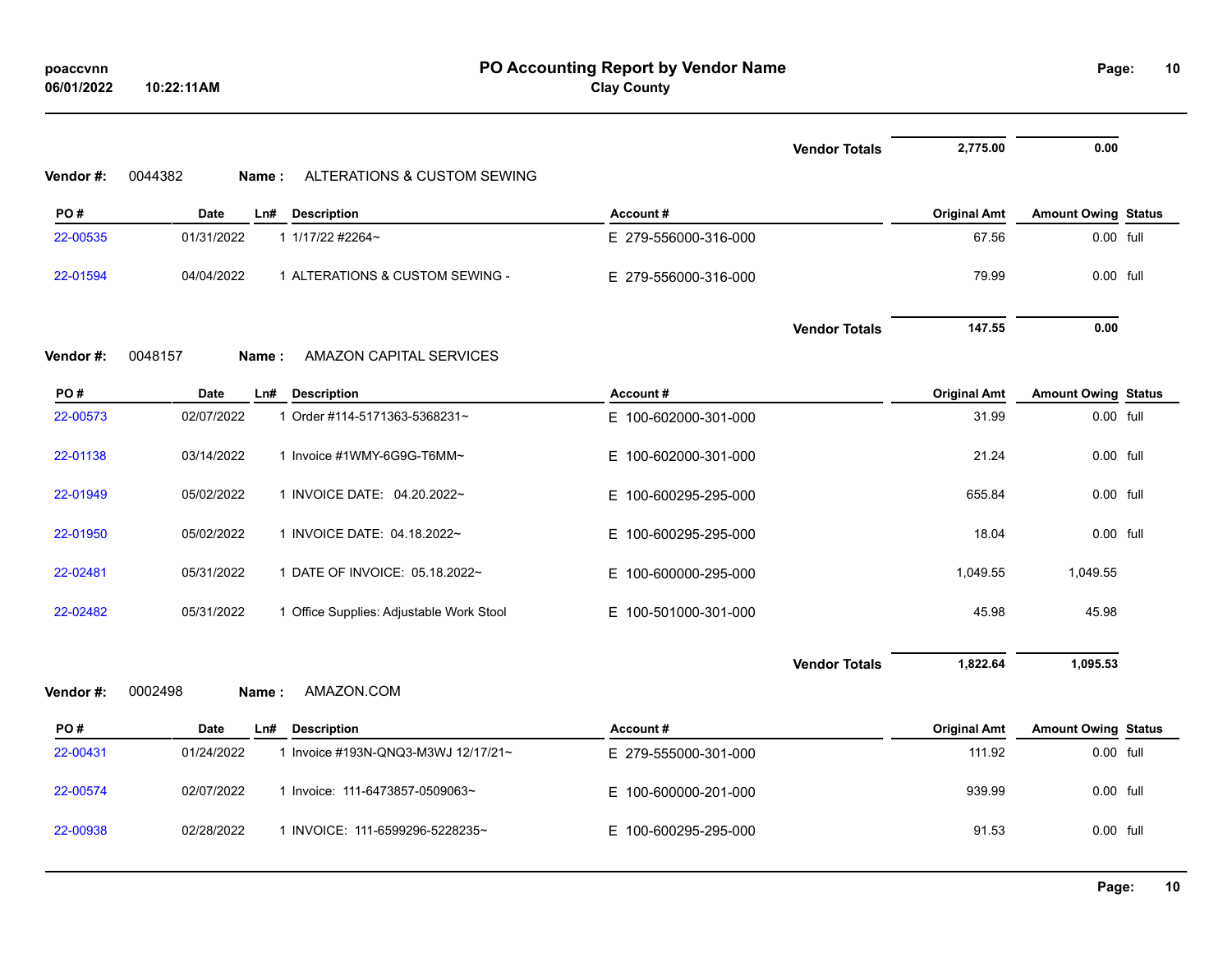| poaccvnn<br>06/01/2022 | 10:22:11AM        |                                           | PO Accounting Report by Vendor Name<br><b>Clay County</b> |                      |                     | Page:                      | 11 |
|------------------------|-------------------|-------------------------------------------|-----------------------------------------------------------|----------------------|---------------------|----------------------------|----|
| Vendor #:              | 0002498<br>Name:  | AMAZON.COM                                | (Continued)                                               |                      |                     |                            |    |
| PO#                    | <b>Date</b>       | Ln#<br><b>Description</b>                 | Account#                                                  |                      | <b>Original Amt</b> | <b>Amount Owing Status</b> |    |
| 22-00939               | 02/28/2022        | 1 INVOICE: 111-4212286-8629056~           | E 100-600295-295-000                                      |                      | 233.94              | $0.00$ full                |    |
| 22-01107               | 03/07/2022        | 1 Invoice #1KFV-T79V-VTCY 2/5/22~         | E 279-555000-209-000                                      |                      | 22.66               | 0.00 full                  |    |
|                        |                   |                                           |                                                           | <b>Vendor Totals</b> | 1,400.04            | 0.00                       |    |
| Vendor#:               | 0050877<br>Name : | AMB SUPPLY                                |                                                           |                      |                     |                            |    |
| PO#                    | Date              | Ln#<br><b>Description</b>                 | Account#                                                  |                      | <b>Original Amt</b> | <b>Amount Owing Status</b> |    |
| 22-02069               | 05/02/2022        | 1 ABM Supply - HWS, Black, CR123, 68 MOA  | E 279-556000-360-000                                      |                      | 604.00              | $0.00$ full                |    |
| Vendor#:               | 0003058<br>Name:  | AMERICAN ALLIANCE OF MUSEUMS              |                                                           | <b>Vendor Totals</b> | 604.00              | 0.00                       |    |
| PO#                    | <b>Date</b>       | <b>Description</b><br>Ln#                 | Account#                                                  |                      | <b>Original Amt</b> | <b>Amount Owing Status</b> |    |
| 22-02046               | 05/02/2022        | 1 AMERICAN ALLIANCE OF MUSEUMS MEMBERSHIP | E 240-870000-264-000                                      |                      | 165.00              | $0.00$ full                |    |
| 22-02526               | 05/31/2022        | 1 AAM MEMBERSHIP RENEWAL~                 | E 240-870000-264-000                                      |                      | 165.00              | 165.00                     |    |
|                        |                   |                                           |                                                           | <b>Vendor Totals</b> | 330.00              | 165.00                     |    |
| Vendor#:               | 0048271<br>Name:  | AMERICAN DIGITAL SECURITY                 |                                                           |                      |                     |                            |    |
| PO#                    | Date              | <b>Description</b><br>Ln#                 | Account#                                                  |                      | <b>Original Amt</b> | <b>Amount Owing Status</b> |    |
| 22-00089               | 01/18/2022        | 1 January 2022 - Server Monitoring        | E 100-607000-228-000                                      |                      | 175.00              | 0.00 full                  |    |
| 22-00360               | 01/24/2022        | 1 Hardware - January 2022 - Item#         | E 100-607000-302-000                                      |                      | 2,268.98            | $0.00$ full                |    |
| 22-00361               | 01/24/2022        | 1 ADS Service January 2022 - ADS          | E 100-607000-209-000                                      |                      | 200.00              | 0.00 full                  |    |
| 22-00461               | 01/31/2022        | 1 FM/Service on Glassbreak Zone in        | E 100-611000-220-000                                      |                      | 200.00              | 0.00 full                  |    |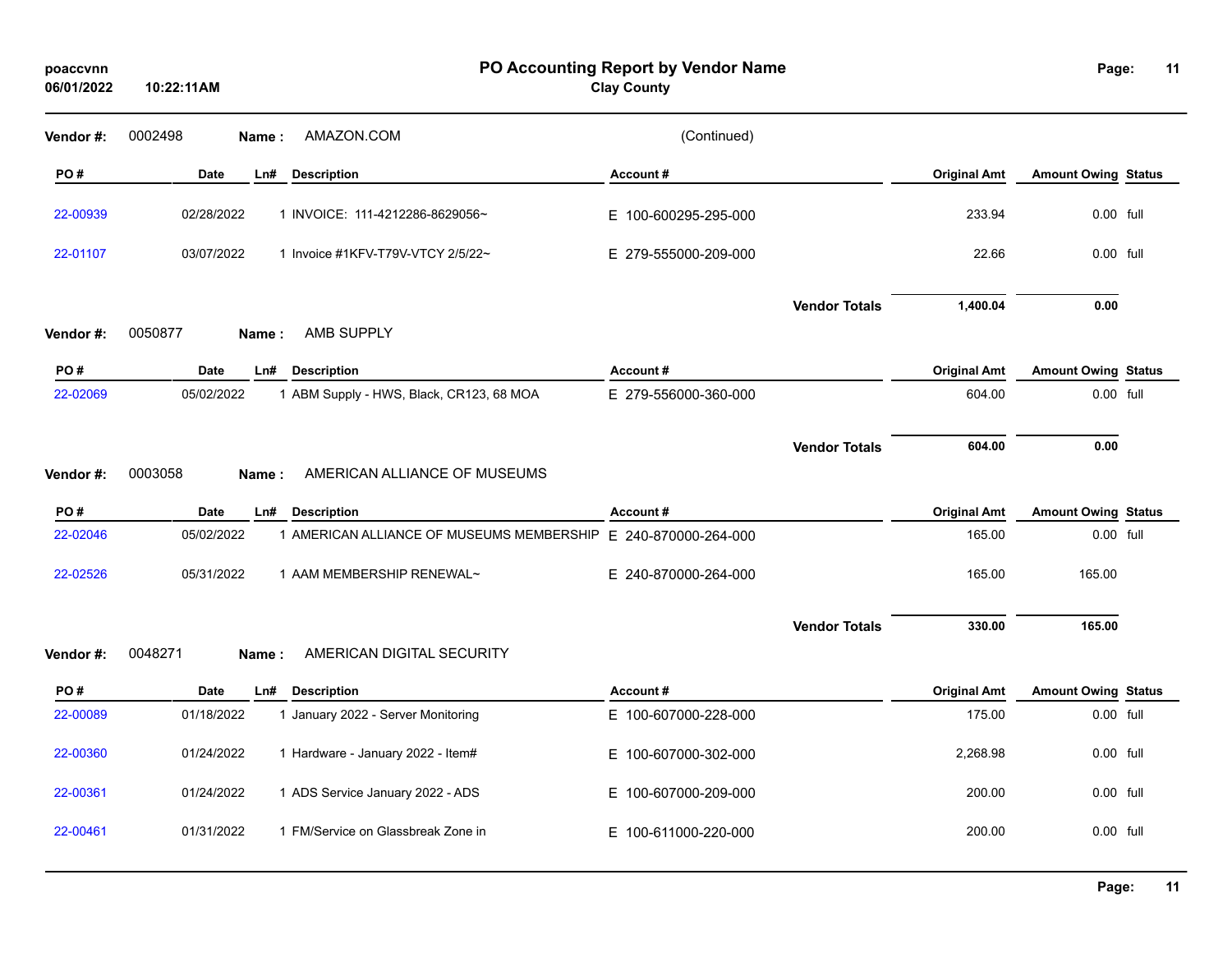### **PO Accounting Report by Vendor Name poaccvnn Page:**

**Clay County**

**Vendor #:** 0048271 **Name :** AMERICAN DIGITAL SECURITY (Continued)

| PO#      | <b>Date</b> | <b>Description</b><br>Ln#              | Account#                 |                  | <b>Original Amt</b> | <b>Amount Owing Status</b> |  |
|----------|-------------|----------------------------------------|--------------------------|------------------|---------------------|----------------------------|--|
| 22-00461 | 01/31/2022  | 2 CREDIT MEMO-Trip Charge refund~      | E 100-611000-220-000     |                  | $-75.00$            | 0.00 full                  |  |
|          |             |                                        |                          | <b>PO Totals</b> | 125.00              | 0.00                       |  |
| 22-00462 | 01/31/2022  | 1 ADS: Paradise Point Marina switch    | E 100-607000-209-000     |                  | 200.00              | 0.00 full                  |  |
| 22-00463 | 01/31/2022  | 1 ADS - Labor, testing and battery     | E 100-607000-209-000     |                  | 206.76              | 0.00 full                  |  |
| 22-00709 | 02/14/2022  | 1 ADS: Paradise Pointe Golf Club House | E 100-607000-228-000     |                  | 539.40              | 0.00 full                  |  |
| 22-00710 | 02/14/2022  | 1 ADS: February 2022 Monthly Server    | E 100-607000-228-000     |                  | 175.00              | 0.00 full                  |  |
| 22-00711 | 02/14/2022  | 1 ADS: Service and trip charges for    | E 100-607000-228-000     |                  | 200.00              | $0.00$ full                |  |
| 22-00991 | 02/28/2022  | 1 PS/Service on Door Release Button~   | E 279-613000-220-000     |                  | 626.50              | $0.00$ full                |  |
| 22-01013 | 03/07/2022  | 1 ADS Service/Trip/Switch Replacement~ | E 100-607000-209-000     |                  | 731.31              | 0.00 full                  |  |
| 22-01014 | 03/07/2022  | 1 Server Monitoring Monthly Fee for    | E 100-607000-228-000     |                  | 175.00              | 0.00 full                  |  |
| 22-01213 | 03/14/2022  | 1 PS/Service on Door Release Button~   | E 279-613000-220-000     |                  | 262.50              | 262.50                     |  |
| 22-01238 | 03/21/2022  | 1 Wire Repair PPM -Parks~              | E 100-607000-209-000     |                  | 262.50              | 0.00 full                  |  |
| 22-01622 | 04/11/2022  | 1 Annual Alarm Monitoring ~            | E 100-607000-228-000     |                  | 2,373.09            | 0.00 full                  |  |
| 22-01623 | 04/11/2022  | 1 Server Monitoring Monthly Fee for    | E 100-607000-228-000     |                  | 175.00              | 0.00 full                  |  |
| 22-01951 | 05/02/2022  | 1 Parks Department Marina/HQ~          | E 100-607000-228-000     |                  | 587.40              | 0.00 full                  |  |
| 22-01952 | 05/02/2022  | 1 Paradise Point Marina~               | 100-607000-228-000<br>E. |                  | 587.40              | 0.00 full                  |  |
| 22-01953 | 05/02/2022  | 1 Paradise Pointe Golf Maint. Shop~    | 100-607000-228-000<br>E. |                  | 587.40              | 0.00 full                  |  |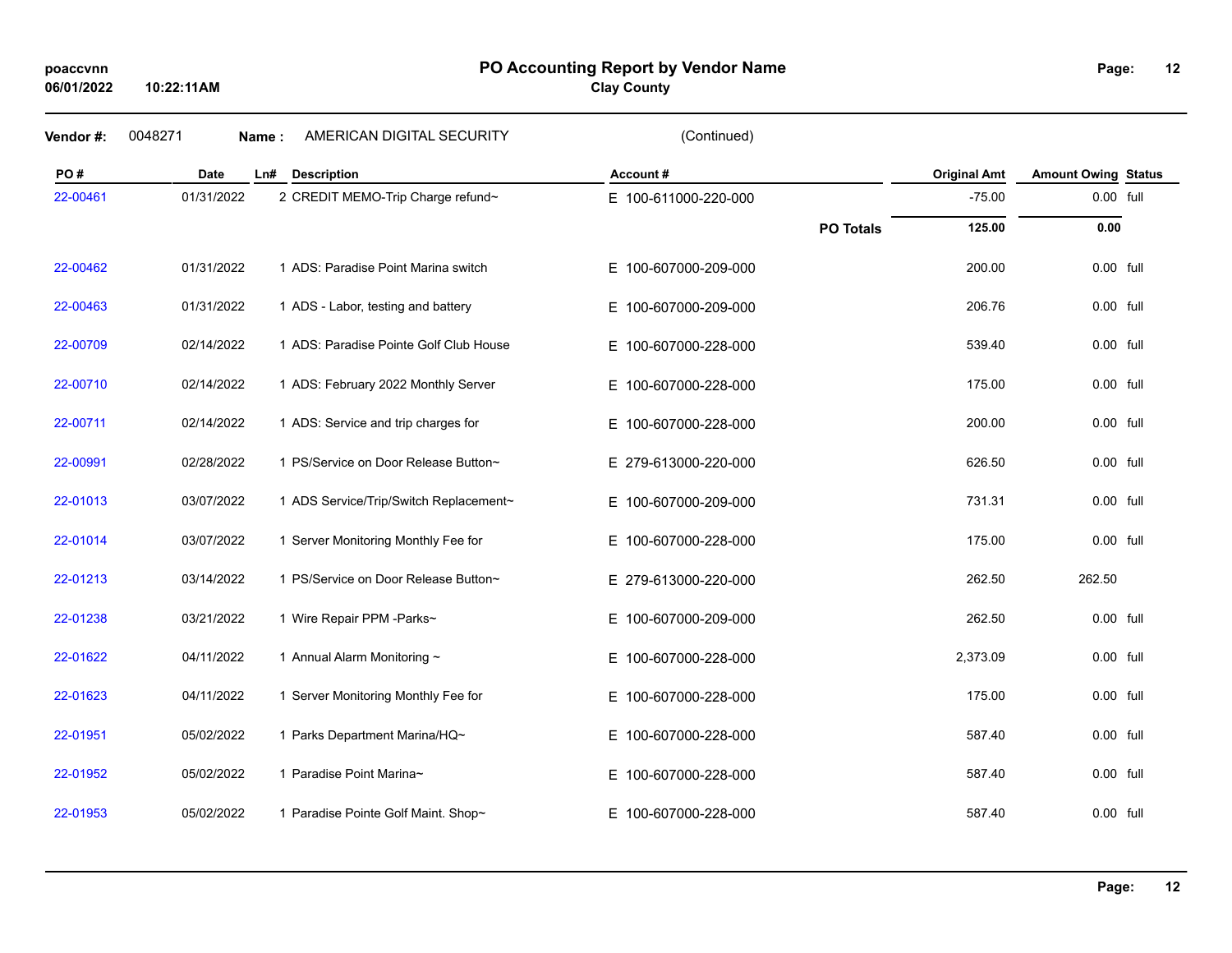| PO#<br><b>Date</b><br><b>Description</b><br>Account#<br><b>Original Amt</b><br>Ln#<br>05/02/2022<br>1 Park Central Services~<br>587.40<br>22-01954<br>E 100-607000-228-000<br>05/02/2022<br>1 Little Platte Main. Shop/Fee Booth~<br>587.40<br>22-01955<br>E 100-607000-228-000<br>05/02/2022<br>1 Camp Branch Maintenance Shop~<br>587.40<br>22-01956<br>E 100-607000-228-000<br>1 Eastern Parks Maintenance Shop~<br>587.40<br>22-01957<br>05/02/2022<br>E 100-607000-228-000<br>1 Crow Creek Maintenance Shop~<br>22-01958<br>05/02/2022<br>E 100-607000-228-000<br>587.40<br>175.00<br>22-01959<br>05/02/2022<br>1 Server Monitoring CPX-Monitoring~<br>E 100-607000-228-000<br>22-02354<br>05/23/2022<br>1 ADS Service - James S. Rooney Justice<br>125.00<br>E 100-607000-209-000<br>13,695.24<br><b>Vendor Totals</b><br>0051076<br>AMERICAN LOCKER<br>Vendor #:<br>Name:<br>PO#<br><b>Date</b><br><b>Description</b><br><b>Original Amt</b><br>Ln#<br>Account#<br>22-01794<br>04/18/2022<br>1 ENCUMBER Funds to purchase parts to<br>E 279-613000-330-000<br>500.00 | <b>Amount Owing Status</b><br>0.00 full<br>0.00 full<br>$0.00$ full<br>$0.00$ full<br>0.00 full<br>0.00 full<br>0.00 full<br>262.50 |  |
|-----------------------------------------------------------------------------------------------------------------------------------------------------------------------------------------------------------------------------------------------------------------------------------------------------------------------------------------------------------------------------------------------------------------------------------------------------------------------------------------------------------------------------------------------------------------------------------------------------------------------------------------------------------------------------------------------------------------------------------------------------------------------------------------------------------------------------------------------------------------------------------------------------------------------------------------------------------------------------------------------------------------------------------------------------------------------------|-------------------------------------------------------------------------------------------------------------------------------------|--|
|                                                                                                                                                                                                                                                                                                                                                                                                                                                                                                                                                                                                                                                                                                                                                                                                                                                                                                                                                                                                                                                                             |                                                                                                                                     |  |
|                                                                                                                                                                                                                                                                                                                                                                                                                                                                                                                                                                                                                                                                                                                                                                                                                                                                                                                                                                                                                                                                             |                                                                                                                                     |  |
|                                                                                                                                                                                                                                                                                                                                                                                                                                                                                                                                                                                                                                                                                                                                                                                                                                                                                                                                                                                                                                                                             |                                                                                                                                     |  |
|                                                                                                                                                                                                                                                                                                                                                                                                                                                                                                                                                                                                                                                                                                                                                                                                                                                                                                                                                                                                                                                                             |                                                                                                                                     |  |
|                                                                                                                                                                                                                                                                                                                                                                                                                                                                                                                                                                                                                                                                                                                                                                                                                                                                                                                                                                                                                                                                             |                                                                                                                                     |  |
|                                                                                                                                                                                                                                                                                                                                                                                                                                                                                                                                                                                                                                                                                                                                                                                                                                                                                                                                                                                                                                                                             |                                                                                                                                     |  |
|                                                                                                                                                                                                                                                                                                                                                                                                                                                                                                                                                                                                                                                                                                                                                                                                                                                                                                                                                                                                                                                                             |                                                                                                                                     |  |
|                                                                                                                                                                                                                                                                                                                                                                                                                                                                                                                                                                                                                                                                                                                                                                                                                                                                                                                                                                                                                                                                             |                                                                                                                                     |  |
|                                                                                                                                                                                                                                                                                                                                                                                                                                                                                                                                                                                                                                                                                                                                                                                                                                                                                                                                                                                                                                                                             |                                                                                                                                     |  |
|                                                                                                                                                                                                                                                                                                                                                                                                                                                                                                                                                                                                                                                                                                                                                                                                                                                                                                                                                                                                                                                                             | <b>Amount Owing Status</b>                                                                                                          |  |
|                                                                                                                                                                                                                                                                                                                                                                                                                                                                                                                                                                                                                                                                                                                                                                                                                                                                                                                                                                                                                                                                             | 0.00 full                                                                                                                           |  |
| 500.00<br><b>Vendor Totals</b>                                                                                                                                                                                                                                                                                                                                                                                                                                                                                                                                                                                                                                                                                                                                                                                                                                                                                                                                                                                                                                              | 0.00                                                                                                                                |  |
| 0048807<br>AMERICAN MEADOWS<br>Vendor #:<br>Name:                                                                                                                                                                                                                                                                                                                                                                                                                                                                                                                                                                                                                                                                                                                                                                                                                                                                                                                                                                                                                           |                                                                                                                                     |  |
| PO#<br><b>Original Amt</b><br><b>Date</b><br><b>Description</b><br>Account#<br>Ln#                                                                                                                                                                                                                                                                                                                                                                                                                                                                                                                                                                                                                                                                                                                                                                                                                                                                                                                                                                                          | <b>Amount Owing Status</b>                                                                                                          |  |
| 22-00978<br>02/28/2022<br>1 PARKS-WILDFLOWER SEEDS~<br>E 240-740000-335-000<br>2,716.79                                                                                                                                                                                                                                                                                                                                                                                                                                                                                                                                                                                                                                                                                                                                                                                                                                                                                                                                                                                     | 0.00 full                                                                                                                           |  |
| 2,716.79<br><b>Vendor Totals</b><br>AMERICAN MESSAGING SERVICES<br>0050981<br>Vendor #:<br>Name:                                                                                                                                                                                                                                                                                                                                                                                                                                                                                                                                                                                                                                                                                                                                                                                                                                                                                                                                                                            | 0.00                                                                                                                                |  |
|                                                                                                                                                                                                                                                                                                                                                                                                                                                                                                                                                                                                                                                                                                                                                                                                                                                                                                                                                                                                                                                                             |                                                                                                                                     |  |
| PO#<br>Date<br><b>Description</b><br>Account#<br><b>Original Amt</b><br>Ln#<br><b>Amount Owing Status</b>                                                                                                                                                                                                                                                                                                                                                                                                                                                                                                                                                                                                                                                                                                                                                                                                                                                                                                                                                                   |                                                                                                                                     |  |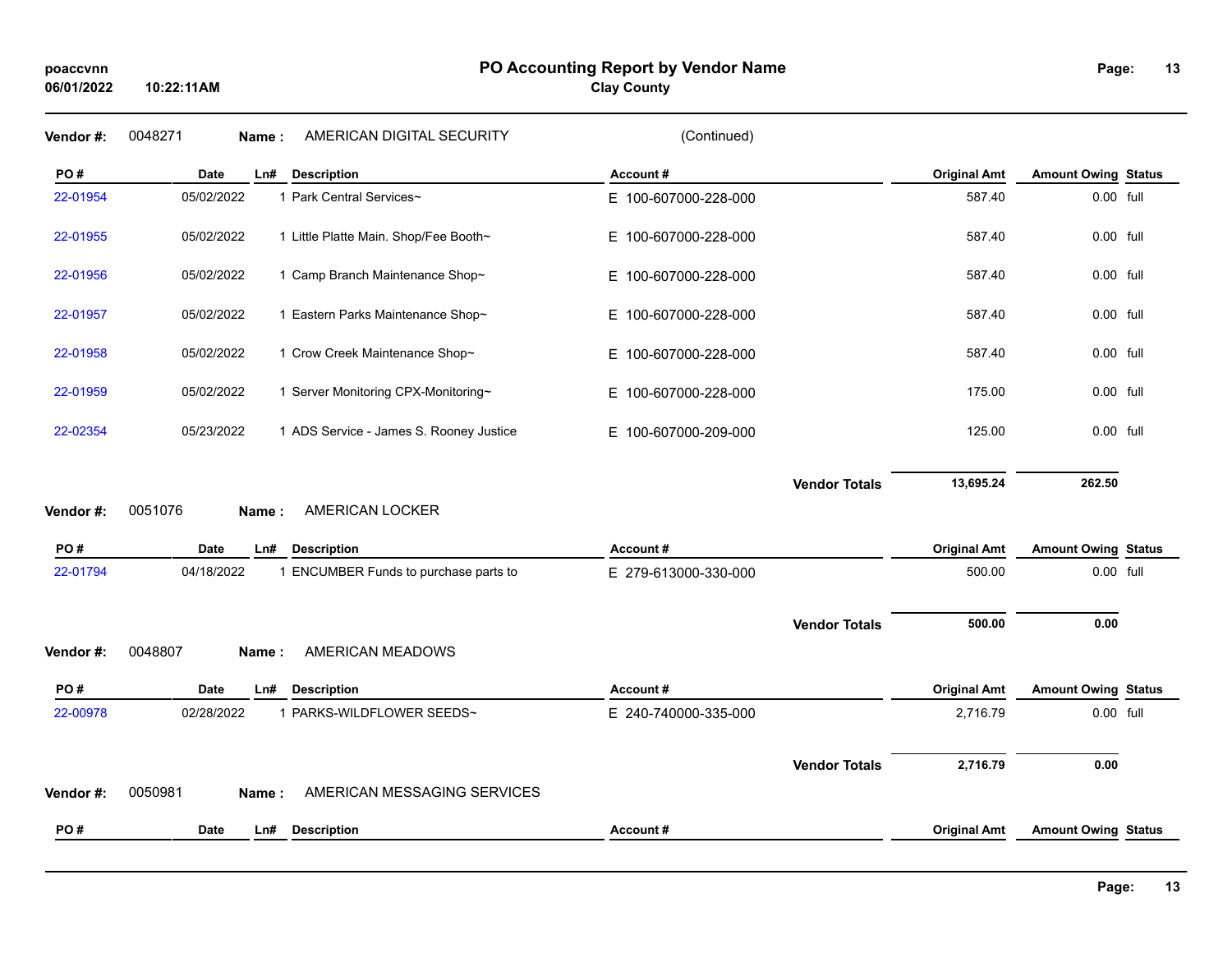| poaccvnn<br>06/01/2022 | 10:22:11AM  | PO Accounting Report by Vendor Name<br><b>Clay County</b> |                      |                      |                     | Page:<br>14                |             |  |
|------------------------|-------------|-----------------------------------------------------------|----------------------|----------------------|---------------------|----------------------------|-------------|--|
| Vendor #:              | 0050981     | AMERICAN MESSAGING SERVICES<br>Name:                      | (Continued)          |                      |                     |                            |             |  |
| PO#                    | <b>Date</b> | Ln#<br><b>Description</b>                                 | Account#             |                      | <b>Original Amt</b> | <b>Amount Owing Status</b> |             |  |
| 22-00575               | 02/07/2022  | 1 INVE1400025WB PAGER FOR RHETT K                         | E 100-594000-210-000 |                      | 219.24              | 0.00 full                  |             |  |
| Vendor #:              | 0050739     | AMERICAN PEST MANAGEMENT - KC<br>Name:                    |                      | <b>Vendor Totals</b> | 219.24              | 0.00                       |             |  |
| PO#                    | Date        | <b>Description</b><br>Ln#                                 | Account#             |                      | <b>Original Amt</b> | <b>Amount Owing Status</b> |             |  |
| 22-00004               | 01/10/2022  | 1 ENCUMBER Estimated Cost Pest Control                    | E 100-611000-228-000 |                      | 1,300.00            |                            | 0.00 cancel |  |
| 22-00005               | 01/10/2022  | 1 HWY-PEST CONTROL~                                       | E 100-611000-228-000 |                      | 500.00              | 160.00 partial             |             |  |
| 22-00068               | 01/10/2022  | 1 PARKS-PEST CONTROL~                                     | E 240-740000-275-000 |                      | 1,000.00            | 265.00 partial             |             |  |
| 22-00271               | 01/18/2022  | 1 ENCUMBER Estimated Cost Pest Control                    | E 279-613000-220-000 |                      | 519.00              | 0.00 full                  |             |  |
| 22-00457               | 01/31/2022  | 1 Pest control Airport~                                   | E 401-920000-234-000 |                      | 45.00               | 0.00 full                  |             |  |
| 22-00793               | 02/22/2022  | 1 Pest Control Airport~                                   | E 401-920000-275-000 |                      | 45.00               | 0.00 full                  |             |  |
| 22-00799               | 02/22/2022  | 1 ENCUMBER Estimated Cost Pest Control                    | E 100-611000-228-000 |                      | 1,575.00            | 525.00 partial             |             |  |
| 22-00992               | 02/28/2022  | 1 ENCUMBER Estimated Cost Pest Control                    | E 279-613000-220-000 |                      | 519.00              | 0.00 full                  |             |  |
| 22-01512               | 04/04/2022  | 1 Monthly pest control Airport~                           | E 401-920000-275-000 |                      | 45.00               | 0.00 full                  |             |  |
| 22-01518               | 04/04/2022  | 1 PEST CONTROL-HWY~                                       | E 100-611000-228-000 |                      | 700.00              | 700.00                     |             |  |
| 22-01944               | 05/02/2022  | 1 Pest control Airport~                                   | E 401-920000-275-000 |                      | 45.00               | 0.00 full                  |             |  |
| 22-02047               | 05/02/2022  | 1 PARKS-PEST CONTROL~                                     | E 240-740000-275-000 |                      | 5,000.00            | 5,000.00                   |             |  |
|                        |             |                                                           |                      | <b>Vendor Totals</b> | 11,293.00           | 6,650.00                   |             |  |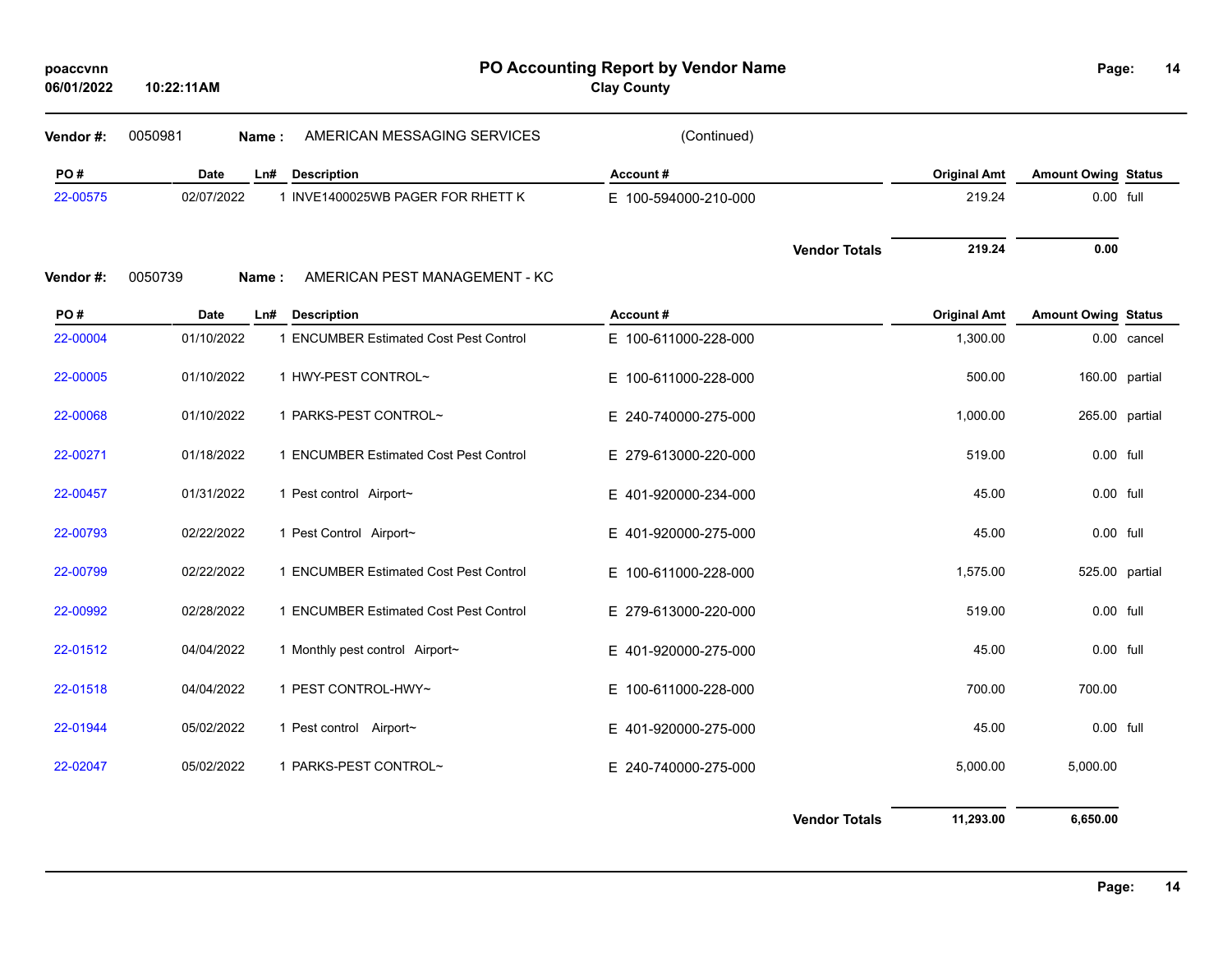| 06/01/2022 | 10:22:11AM |       |                                          | <b>Clay County</b>   |                      |                     |                            |  |
|------------|------------|-------|------------------------------------------|----------------------|----------------------|---------------------|----------------------------|--|
| Vendor #:  | 0011125    | Name: | AMERICAN RED CROSS                       |                      |                      |                     |                            |  |
| PO#        | Date       |       | Ln# Description                          | Account#             |                      | <b>Original Amt</b> | <b>Amount Owing Status</b> |  |
| 22-02544   | 05/31/2022 |       | 1 American Red Cross - Adult & Pediatric | E 279-556000-261-000 |                      | 470.25              | 470.25                     |  |
|            |            |       |                                          |                      | <b>Vendor Totals</b> | 470.25              | 470.25                     |  |
| Vendor #:  | 0037429    | Name: | AMERICAN TRAFFIC SAFETY                  |                      |                      |                     |                            |  |
| PO#        | Date       | Ln#   | <b>Description</b>                       | Account#             |                      | <b>Original Amt</b> | <b>Amount Owing Status</b> |  |
| 22-00206   | 01/18/2022 |       | 1 PARKS-SIGN MAKING SUPPLIES~            | E 240-740000-343-000 |                      | 800.00              | 800.00                     |  |
|            |            |       |                                          |                      | <b>Vendor Totals</b> | 800.00              | 800.00                     |  |
| Vendor #:  | 0001056    | Name: | AMERICANA SOUVENIRS & GIFTS              |                      |                      |                     |                            |  |
| PO#        | Date       |       | Ln# Description                          | Account#             |                      | <b>Original Amt</b> | <b>Amount Owing Status</b> |  |
| 22-00513   | 01/31/2022 |       | 1 SHOTGLASSES FOR RESALE~                | E 240-860000-395-000 |                      | 551.97              | 0.00 full                  |  |
|            |            |       |                                          |                      | <b>Vendor Totals</b> | 551.97              | 0.00                       |  |
| Vendor #:  | 0048154    | Name: | AMSINGER, JOSHUA                         |                      |                      |                     |                            |  |
| PO#        | Date       | Ln#   | <b>Description</b>                       | Account#             |                      | <b>Original Amt</b> | <b>Amount Owing Status</b> |  |
| 22-00712   | 02/14/2022 |       | 1 1/27/22 dinner~                        | E 100-523000-260-000 |                      | 28.71               | 0.00 full                  |  |
|            |            |       |                                          |                      | <b>Vendor Totals</b> | 28.71               | 0.00                       |  |
| Vendor #:  | 0048007    | Name: | ANDERSON, PATTI                          |                      |                      |                     |                            |  |
| PO#        | Date       |       | Ln# Description                          | Account#             |                      | <b>Original Amt</b> | <b>Amount Owing Status</b> |  |
| 22-00266   | 01/18/2022 |       | 1 1/3/22 #1119144125062818               | E 278-554000-201-000 |                      | 19.99               | 0.00 full                  |  |
|            |            |       |                                          |                      | <b>Vendor Totals</b> | 19.99               | 0.00                       |  |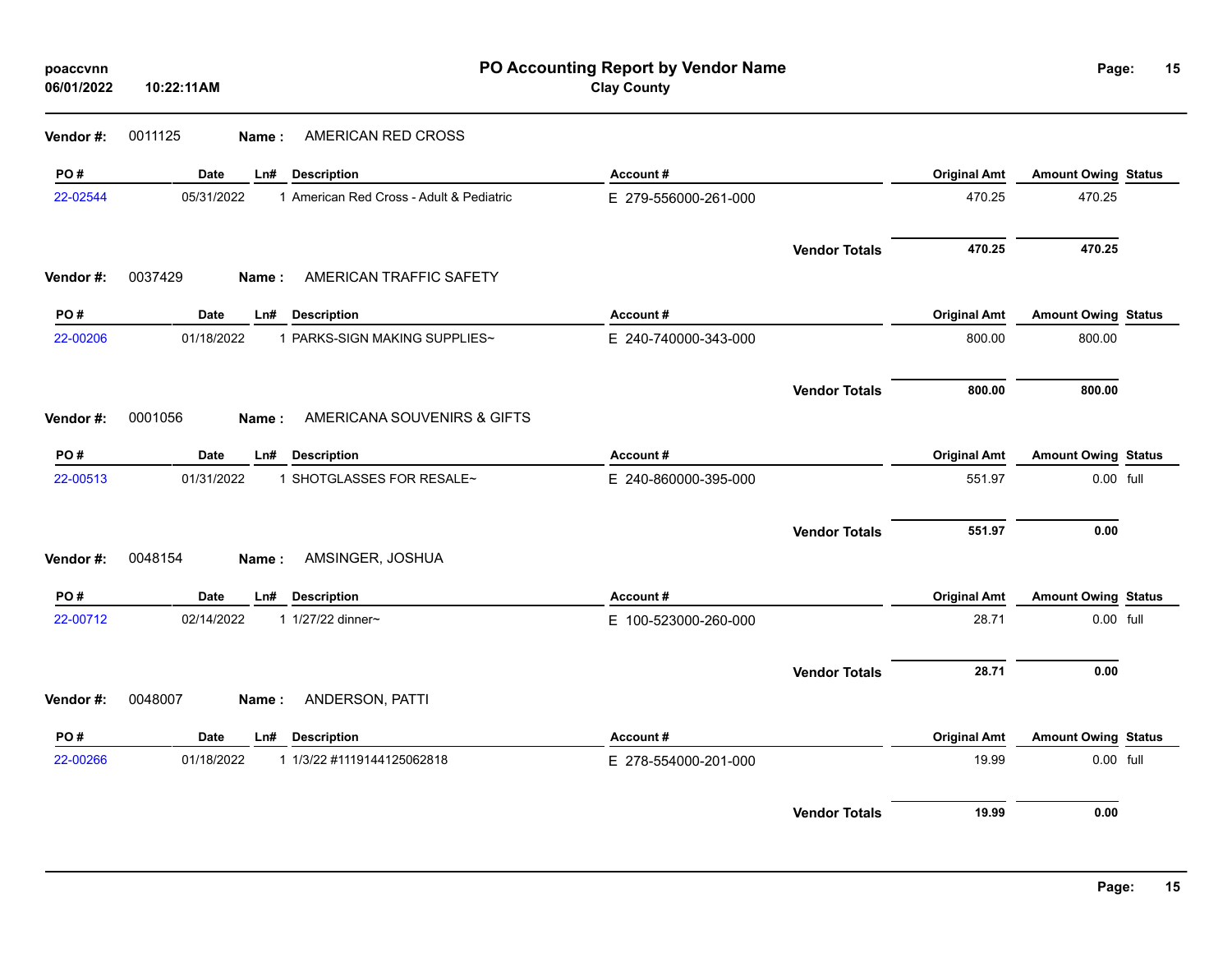**Vendor #:** 0044698 **Name :** ANGLES, JUDGE LOUIS

| PO#       | <b>Date</b>        | <b>Description</b><br>Ln#                 | Account#             |                      | <b>Original Amt</b> | <b>Amount Owing Status</b> |  |
|-----------|--------------------|-------------------------------------------|----------------------|----------------------|---------------------|----------------------------|--|
| 22-01746  | 04/18/2022         | 1 April 5-8, 2022 reimbursement for       | E 100-567000-260-000 |                      | 599.80              | 0.00 full                  |  |
| Vendor#:  | 0000110<br>Name:   | <b>ANTIOCH PRINTING</b>                   |                      | <b>Vendor Totals</b> | 599.80              | 0.00                       |  |
| PO#       | <b>Date</b>        | <b>Description</b><br>Ln#                 | Account#             |                      | <b>Original Amt</b> | <b>Amount Owing Status</b> |  |
| 22-01108  | 03/07/2022         | 1 Antioch Printing - Anniversary Invites, | E 279-556000-250-000 |                      | 258.68              | 0.00 full                  |  |
|           |                    |                                           |                      |                      |                     |                            |  |
| 22-01458  | 03/28/2022         | 1 ANTINOCH PRINTING - BICENTENNIAL        | E 279-556000-250-000 |                      | 358.74              | 0.00 full                  |  |
|           |                    |                                           |                      | <b>Vendor Totals</b> | 617.42              | 0.00                       |  |
| Vendor #: | 0047391<br>Name:   | AQUA PEST SOLUTIONS                       |                      |                      |                     |                            |  |
| PO#       | <b>Date</b>        | <b>Description</b><br>Ln#                 | Account#             |                      | <b>Original Amt</b> | <b>Amount Owing Status</b> |  |
| 22-01878  | 04/25/2022         | 1 PARKS-MARINA PESTICIDES & SERVICES AT   | E 240-740000-228-000 |                      | 3,110.00            | 0.00 full                  |  |
|           | 04/25/2022         | 2 PARKS-MARINA PESTICIDES & SERVICES AT   | E 240-740000-228-000 |                      | 2,800.00            | 0.00 full                  |  |
|           | 04/25/2022         | 3 PARKS-MARINA PESTICIDES & SERVICES AT   | E 240-740000-228-000 |                      | 3,700.00            | 0.00 full                  |  |
|           |                    |                                           |                      | <b>PO Totals</b>     | 9,610.00            | 0.00                       |  |
| 22-01879  | 04/25/2022         | 1 PARKS-MARINA PESTICIDES & SERVICES AT   | E 240-740000-228-000 |                      | 55,390.00           | 55,390.00                  |  |
|           |                    |                                           |                      | <b>Vendor Totals</b> | 65,000.00           | 55,390.00                  |  |
| Vendor#:  | 0046464<br>Name:   | ARAMARK REFRESHMENT SERVICES              |                      |                      |                     |                            |  |
| PO#       | <b>Date</b><br>Ln# | <b>Description</b>                        | Account#             |                      | <b>Original Amt</b> | <b>Amount Owing Status</b> |  |
| 22-00428  | 01/24/2022         | 1 1/10/22 #12099879                       | E 278-554000-201-000 |                      | 750.34              | 0.00 full                  |  |
|           | 01/24/2022         | 2 1/6/22 #12057726                        | E 278-554000-201-000 |                      | 75.00               | 0.00 full                  |  |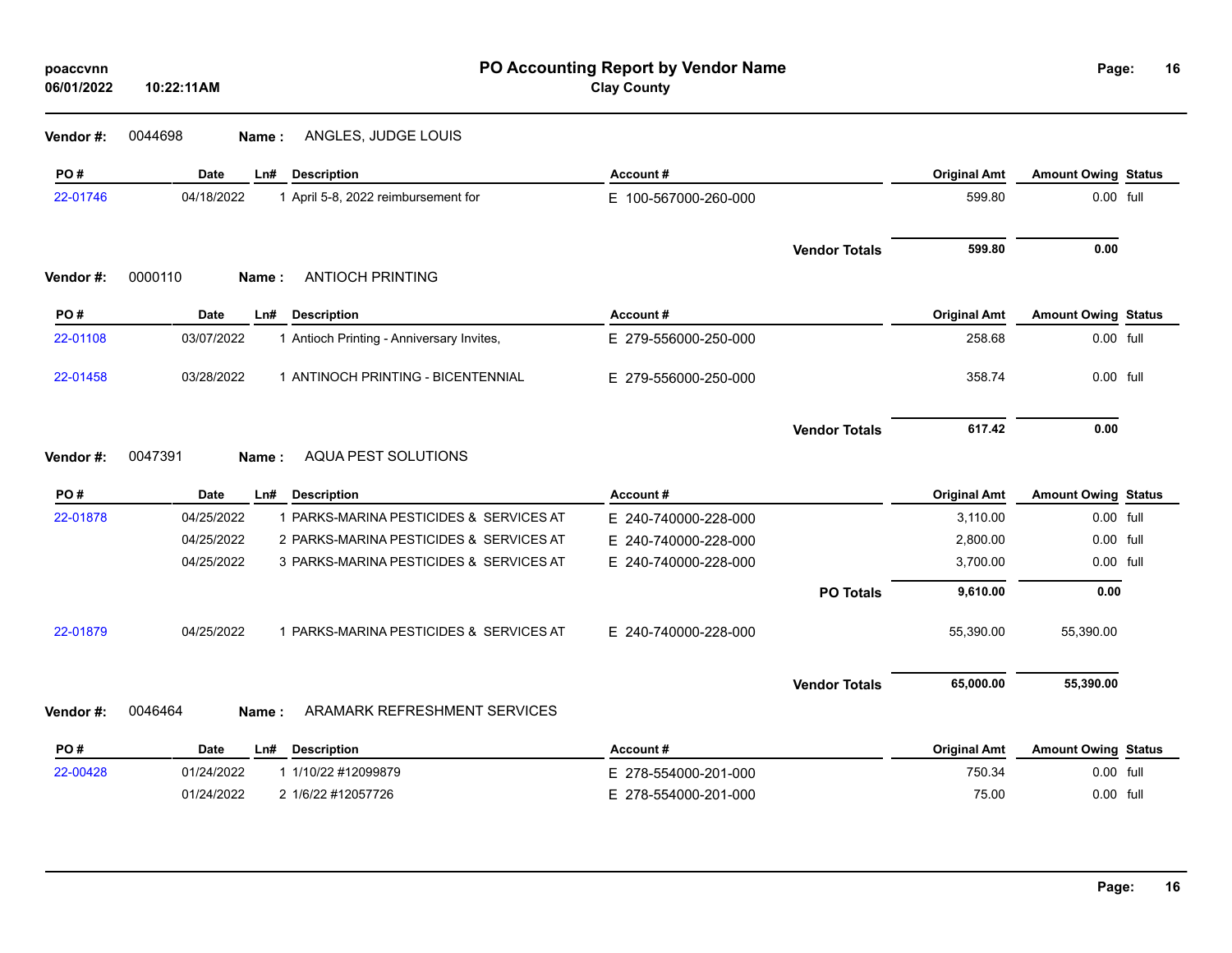| poaccvnn   |  |
|------------|--|
| 06/01/2022 |  |

**PO Accounting Report by Vendor Name poaccvnn Page:**

**Clay County**

| Vendor#: | 0046464     | Name: | ARAMARK REFRESHMENT SERVICES              | (Continued)          |                  |                     |                            |  |
|----------|-------------|-------|-------------------------------------------|----------------------|------------------|---------------------|----------------------------|--|
| PO#      | <b>Date</b> | Ln#   | <b>Description</b>                        | Account#             |                  | <b>Original Amt</b> | <b>Amount Owing Status</b> |  |
|          |             |       |                                           |                      | <b>PO Totals</b> | 825.34              | 0.00                       |  |
| 22-00903 | 02/22/2022  |       | 1 2/3/22 #12175996~                       | E 278-554000-201-000 |                  | 75.00               | 0.00 full                  |  |
|          | 02/22/2022  |       | 2 2/7/22 #12199657~                       | E 278-554000-201-000 |                  | 578.15              | 0.00 full                  |  |
|          |             |       |                                           |                      | <b>PO Totals</b> | 653.15              | 0.00                       |  |
| 22-00990 | 02/28/2022  |       | 1 Aramark - Bronze Water Filters~         | E 278-554000-201-000 |                  | 309.94              | 0.00 full                  |  |
|          | 02/28/2022  |       | 2 Aramark - 16 oz Foam Cups~              | E 278-554000-201-000 |                  | 46.50               | 0.00 full                  |  |
|          |             |       |                                           |                      | <b>PO Totals</b> | 356.44              | 0.00                       |  |
| 22-01319 | 03/21/2022  |       | 1 3/3/22 #12296820~                       | E 278-554000-201-000 |                  | 75.00               | 0.00 full                  |  |
|          | 03/21/2022  |       | 2 3/8/22 #12335673~                       | E 278-554000-201-000 |                  | 110.71              | 0.00 full                  |  |
|          | 03/21/2022  |       | 3 3/7/22 #12332819~                       | E 278-554000-201-000 |                  | 457.87              | 0.00 full                  |  |
|          |             |       |                                           |                      | <b>PO Totals</b> | 643.58              | 0.00                       |  |
| 22-01823 | 04/18/2022  |       | 1 Aramark - Assortment of breakroom       | E 278-554000-201-000 |                  | 236.27              | 0.00 full                  |  |
|          | 04/18/2022  |       | 2 Aramark - May Lease, itemized attached  | E 278-554000-201-000 |                  | 75.00               | 0.00 full                  |  |
|          |             |       |                                           |                      | <b>PO Totals</b> | 311.27              | 0.00                       |  |
| 22-01824 | 04/18/2022  |       | 1 Aramark - Folgers Reg FiltPak (4) boxes | E 278-554000-201-000 |                  | 221.60              | 0.00 full                  |  |
| 22-02309 | 05/16/2022  |       | 1 Aramark - Assortment of tea and soda~   | E 278-554000-201-000 |                  | 109.49              | 0.00 full                  |  |
|          | 05/16/2022  |       | 2 Aramark - Assortment of tea, coffee, &  | E 278-554000-201-000 |                  | 409.11              | 0.00 full                  |  |
|          | 05/16/2022  |       | 3 Aramark - June 2022 Lease~              | E 278-554000-201-000 |                  | 75.00               | 0.00 full                  |  |
|          |             |       |                                           |                      | <b>PO Totals</b> | 593.60              | 0.00                       |  |
| 22-02310 | 05/16/2022  |       | 1 Aramark - Bronze Water Filter~          | E 278-554000-201-000 |                  | 299.95              | 0.00 full                  |  |
|          | 05/16/2022  |       | 2 Aramark - Bronze Water Filter~          | E 278-554000-201-000 |                  | 309.94              | 0.00 full                  |  |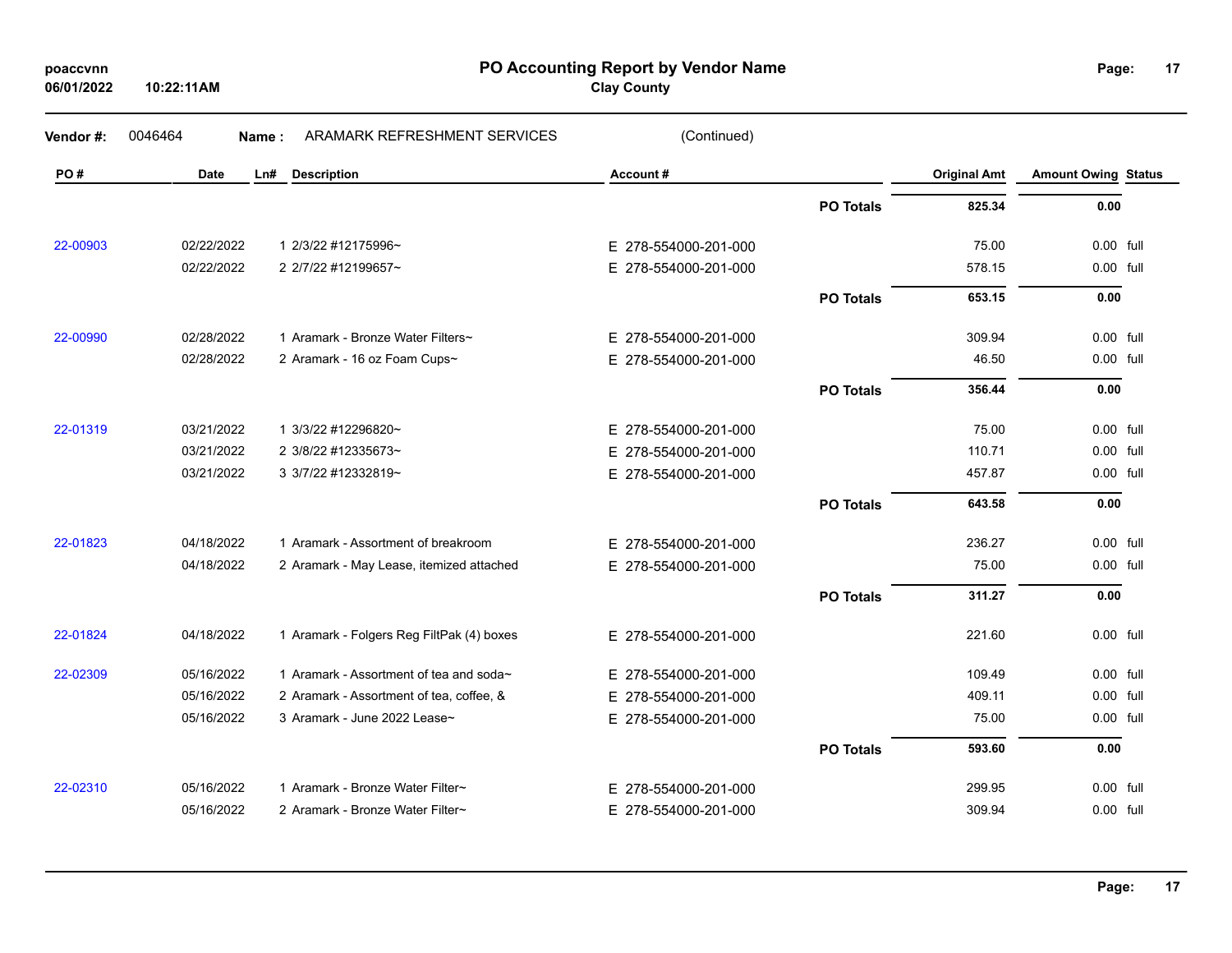| poaccvnn<br>06/01/2022 | 10:22:11AM  | PO Accounting Report by Vendor Name<br><b>Clay County</b> |                          |                      |                     |                            |           |  |
|------------------------|-------------|-----------------------------------------------------------|--------------------------|----------------------|---------------------|----------------------------|-----------|--|
| Vendor#:               | 0046464     | ARAMARK REFRESHMENT SERVICES<br>Name:                     | (Continued)              |                      |                     |                            |           |  |
| PO#                    | <b>Date</b> | Ln#<br><b>Description</b>                                 | Account#                 |                      | <b>Original Amt</b> | <b>Amount Owing Status</b> |           |  |
|                        |             |                                                           |                          | <b>PO Totals</b>     | 609.89              | 0.00                       |           |  |
|                        |             |                                                           |                          | <b>Vendor Totals</b> | 4,214.87            | 0.00                       |           |  |
| Vendor#:               | 0045328     | ARAMJOO LAW FIRM LLC<br>Name:                             |                          |                      |                     |                            |           |  |
| PO#                    | <b>Date</b> | <b>Description</b><br>Ln#                                 | Account#                 |                      | <b>Original Amt</b> | <b>Amount Owing Status</b> |           |  |
| 22-00006               | 01/10/2022  | 1 ARBITRATION INV DTD 12/30/21                            | E 100-593000-201-000     |                      | 270.00              | 0.00 full                  |           |  |
| 22-00007               | 01/10/2022  | 1 PATERNITY MED GREENE 12302021~                          | 100-594000-209-000<br>E. |                      | 3,082.42            | $0.00$ full                |           |  |
|                        | 01/10/2022  | 2 DAVIDSON MEDIATION 01052022~                            | E.<br>100-594000-209-000 |                      | 595.00              | 0.00 full                  |           |  |
|                        |             |                                                           |                          | <b>PO Totals</b>     | 3,677.42            | 0.00                       |           |  |
| 22-00576               | 02/07/2022  | 1 ARBITRATION VEITH                                       | Е.<br>100-593000-201-000 |                      | 590.00              | 0.00 full                  |           |  |
| 22-00800               | 02/22/2022  | 1 LEGAL FEE RE DOMINIC JAMES AND ANTHONY                  | E 100-588000-206-000     |                      | 450.00              | 0.00 full                  |           |  |
| 22-00940               | 02/28/2022  | 1 Paying attorney fees for representation                 | E.<br>100-563000-206-000 |                      | 205.00              |                            | 0.00 full |  |
|                        | 02/28/2022  | 2 Paying attorney fees for representation                 | 100-563000-206-000<br>E. |                      | 150.00              |                            | 0.00 full |  |
|                        | 02/28/2022  | 3 Paying attorney fees for representation                 | 100-563000-206-000<br>E. |                      | 570.00              |                            | 0.00 full |  |
|                        | 02/28/2022  | 4 Paying attorney fees for representation                 | E.<br>100-563000-206-000 |                      | 395.00              | 0.00 full                  |           |  |
|                        | 02/28/2022  | 5 Paying attorney fees for representation                 | 100-563000-206-000<br>E. |                      | 330.00              | 0.00 full                  |           |  |
|                        |             |                                                           |                          | <b>PO Totals</b>     | 1,650.00            | 0.00                       |           |  |
| 22-01015               | 03/07/2022  | 1 JARMAN MEDIATION~                                       | E 100-594000-209-000     |                      | 1,948.80            | 0.00 full                  |           |  |
| 22-01139               | 03/14/2022  | 1 MEDIATION BOLEK~                                        | E 100-594000-209-000     |                      | 540.00              | 0.00 full                  |           |  |
| 22-01350               | 03/28/2022  | 1 Paying attorney fees on juvenile case                   | 100-563000-206-000<br>E. |                      | 630.00              | 0.00 full                  |           |  |
|                        | 03/28/2022  | 2 Paying attorney fees on juvenile case                   | E 100-563000-206-000     |                      | 455.00              | 0.00 full                  |           |  |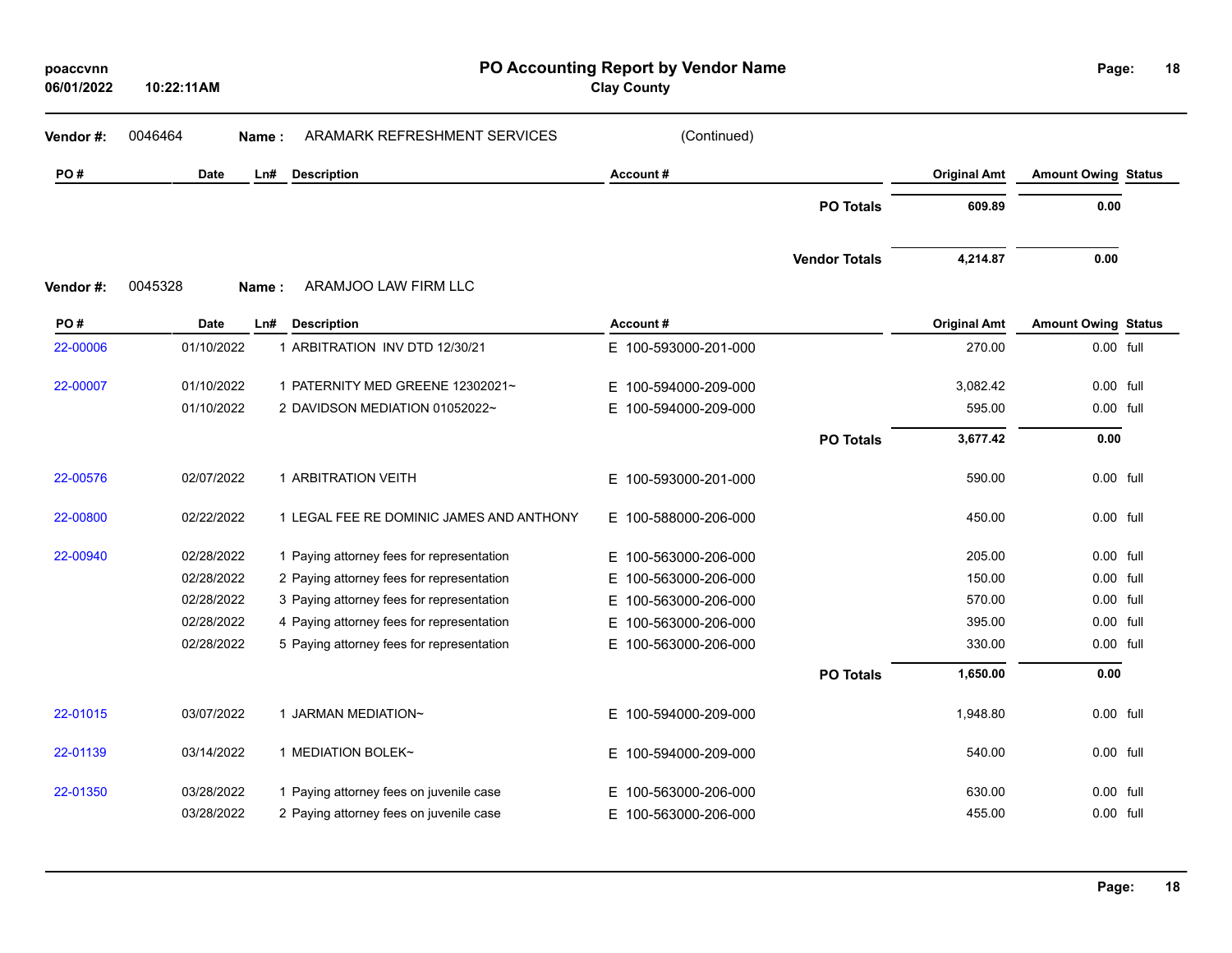### **PO Accounting Report by Vendor Name poaccvnn Page:**

**Clay County**

| Vendor#: | 0045328<br>Name: | ARAMJOO LAW FIRM LLC                      | (Continued)              |                      |                     |                            |  |
|----------|------------------|-------------------------------------------|--------------------------|----------------------|---------------------|----------------------------|--|
| PO#      | Date             | Ln#<br><b>Description</b>                 | <b>Account#</b>          |                      | <b>Original Amt</b> | <b>Amount Owing Status</b> |  |
| 22-01350 | 03/28/2022       | 3 Paying attorney fees on juvenile case   | E 100-563000-206-000     |                      | 405.00              | 0.00 full                  |  |
|          | 03/28/2022       | 4 Paying attorney fees on juvenile case   | E.<br>100-563000-206-000 |                      | 1,170.00            | 0.00 full                  |  |
|          | 03/28/2022       | 5 Paying attorney fees on juvenile case   | E.<br>100-563000-206-000 |                      | 425.00              | 0.00 full                  |  |
|          |                  |                                           |                          | <b>PO Totals</b>     | 3,085.00            | 0.00                       |  |
| 22-01624 | 04/11/2022       | 1 Paying attorney fees for representation | E 100-563000-206-000     |                      | 575.00              | 0.00 full                  |  |
| 22-01838 | 04/25/2022       | 1 Paying attorney fees for representation | E 100-563000-206-000     |                      | 400.00              | 0.00 full                  |  |
| 22-01960 | 05/02/2022       | 1 ARBITRATION MOORE INV 4/22/22           | E 100-593000-201-000     |                      | 545.00              | 0.00 full                  |  |
|          | 05/02/2022       | 2 ARBITRATION MANOS INV 4/22/22           | 100-593000-201-000<br>E. |                      | 805.00              | 0.00 full                  |  |
|          | 05/02/2022       | 3 ARBITRATION LEIKER INV 4/26/22          | 100-593000-201-000<br>E. |                      | 1,000.00            | 0.00 full                  |  |
|          |                  |                                           |                          | <b>PO Totals</b>     | 2,350.00            | 0.00                       |  |
| 22-02355 | 05/23/2022       | 1 ARBITRATION CHESHIER                    | E 100-593000-201-000     |                      | 780.00              | 0.00 full                  |  |
|          |                  |                                           |                          | <b>Vendor Totals</b> | 16,316.22           | 0.00                       |  |
| Vendor#: | 0027777<br>Name: | ARCADIA PUBLISHING                        |                          |                      |                     |                            |  |
| PO#      | Date             | <b>Description</b><br>Ln#                 | Account#                 |                      | <b>Original Amt</b> | <b>Amount Owing Status</b> |  |
| 22-00514 | 01/31/2022       | 1 BOOKS FOR RESALE~                       | E 240-860000-395-000     |                      | 514.47              | 0.00 full                  |  |
|          |                  |                                           |                          | <b>Vendor Totals</b> | 514.47              | 0.00                       |  |
| Vendor#: | 0046581<br>Name: | <b>ARCTIC GLACIER</b>                     |                          |                      |                     |                            |  |
| PO#      | Date             | <b>Description</b><br>Ln#                 | Account#                 |                      | <b>Original Amt</b> | <b>Amount Owing Status</b> |  |
| 22-00877 | 02/22/2022       | 1 ENCUMBRANCE~                            | E 240-731000-395-000     |                      | 10,000.00           | 9,578.00 partial           |  |
| 22-00878 | 02/22/2022       | 1 ENCUMBRANCE~                            | E 240-742000-395-000     |                      | 1,500.00            | 1,219.40 partial           |  |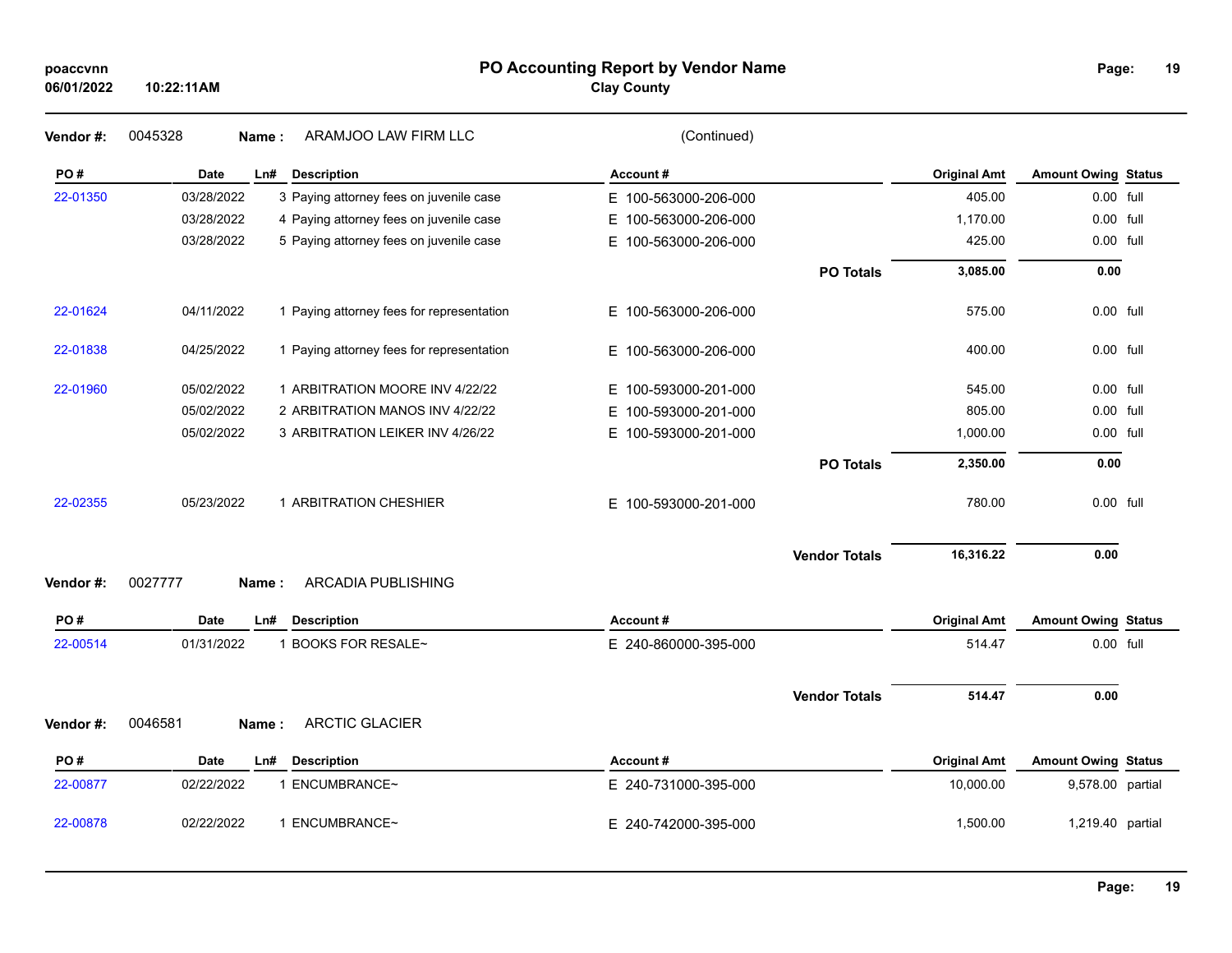| poaccvnn<br>06/01/2022 | 10:22:11AM  |                                   | PO Accounting Report by Vendor Name<br><b>Clay County</b> |                     | Page:                      | 20          |
|------------------------|-------------|-----------------------------------|-----------------------------------------------------------|---------------------|----------------------------|-------------|
| Vendor#:               | 0046581     | <b>ARCTIC GLACIER</b><br>Name:    | (Continued)                                               |                     |                            |             |
| PO#                    | <b>Date</b> | <b>Description</b><br>Ln#         | Account#                                                  | <b>Original Amt</b> | <b>Amount Owing Status</b> |             |
| 22-00879               | 02/22/2022  | 1 ENCUMBRANCE~                    | E 240-743000-395-000                                      | 2,600.00            | 2,600.00                   |             |
|                        |             |                                   | <b>Vendor Totals</b>                                      | 14,100.00           | 13,397.40                  |             |
| Vendor#:               | 0045576     | ARK MEDIA GROUP, LTD<br>Name:     |                                                           |                     |                            |             |
| PO#                    | <b>Date</b> | Ln#<br><b>Description</b>         | Account#                                                  | <b>Original Amt</b> | <b>Amount Owing Status</b> |             |
| 22-01185               | 03/14/2022  | 1 DVD'S FOR RESALE~               | E 240-860000-395-000                                      | 490.58              | 0.00 full                  |             |
| 22-01186               | 03/14/2022  | 1 DVDS FOR RESALE~                | E 240-860000-395-000                                      | 490.58              |                            | 0.00 cancel |
| Vendor#:               | 0006561     | <b>ARROW ENERGY INC</b><br>Name:  | <b>Vendor Totals</b>                                      | 981.16              | 0.00                       |             |
| PO#                    | Date        | Ln#<br><b>Description</b>         | Account#                                                  | <b>Original Amt</b> | <b>Amount Owing Status</b> |             |
| 22-00458               | 01/31/2022  | 1 Jet-A fuel w/additive Airport~  | E 401-920000-395-000                                      | 22,011.64           | 0.00 full                  |             |
| 22-00568               | 02/07/2022  | 1 Phillilps Avgas 100 LL Airport~ | E 401-920000-395-000                                      | 35,804.75           | 0.00 full                  |             |
| 22-00794               | 02/22/2022  | 1 Jet-A w/additive fuel Airport~  | E 401-920000-395-000                                      | 25,021.34           | 0.00 full                  |             |
| 22-01228               | 03/21/2022  | 1 Jet-A w/additive Airport~       | E 401-920000-395-000                                      | 29,256.22           | 0.00 full                  |             |
| 22-01229               | 03/21/2022  | 1 Avgas 100LL Ariport~            | E 401-920000-395-000                                      | 43,224.71           | 0.00 full                  |             |
| 22-01826               | 04/25/2022  | 1 Jet-A w/additive Airport~       | E 401-920000-395-000                                      | 31,211.80           | 0.00 full                  |             |
| 22-01827               | 04/25/2022  | 1 Phillips Avgas 100LL Airport~   | E 401-920000-395-000                                      | 43,793.62           | 0.00 full                  |             |
| 22-02349               | 05/16/2022  | 1 Jet A w/additive Airport~       | E 401-920000-395-000                                      | 39,515.69           | 39,515.69                  |             |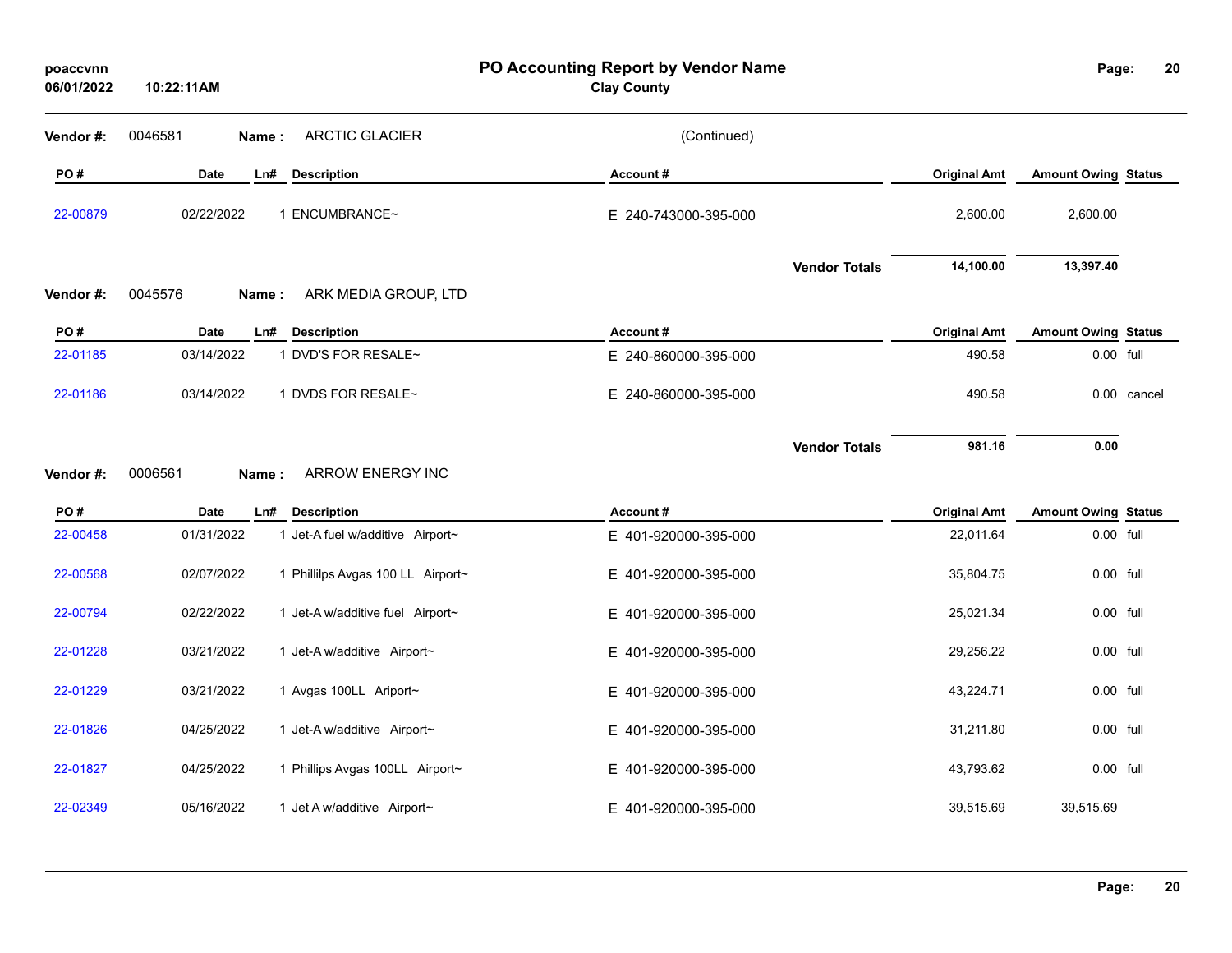| poaccvnn<br>06/01/2022 | 10:22:11AM                                            | PO Accounting Report by Vendor Name<br><b>Clay County</b> |                      |                     | Page:                      | 21 |
|------------------------|-------------------------------------------------------|-----------------------------------------------------------|----------------------|---------------------|----------------------------|----|
| Vendor #:              | 0006561<br><b>ARROW ENERGY INC</b><br>Name:           | (Continued)                                               |                      |                     |                            |    |
| PO#                    | <b>Description</b><br>Date<br>Ln#                     | Account#                                                  |                      | <b>Original Amt</b> | <b>Amount Owing Status</b> |    |
| 22-02350               | 05/23/2022<br>1 Biorbor fuel treatment Airport~       | E 401-920000-395-000                                      |                      | 362.60              | 362.60                     |    |
|                        | 05/23/2022<br>2 Freight                               | E 401-920000-395-000                                      |                      | 148.23              | 148.23                     |    |
|                        |                                                       |                                                           | <b>PO Totals</b>     | 510.83              | 510.83                     |    |
| 22-02476               | 05/31/2022<br>1 Jet-A w/Addiitive Airport~            | E 401-920000-395-000                                      |                      | 34,662.74           | 34,662.74                  |    |
|                        | 05/31/2022<br>2 Avgas 100LL Airport~                  | E 401-920000-395-000                                      |                      | 49,767.44           | 49,767.44                  |    |
|                        |                                                       |                                                           | <b>PO Totals</b>     | 84,430.18           | 84,430.18                  |    |
|                        |                                                       |                                                           | <b>Vendor Totals</b> | 354,780.78          | 124,456.70                 |    |
| Vendor #:              | 0011871<br>ARROWHEAD FORENSIC<br>Name:                |                                                           |                      |                     |                            |    |
| PO#                    | <b>Description</b><br>Date<br>Ln#                     | Account#                                                  |                      | <b>Original Amt</b> | <b>Amount Owing Status</b> |    |
| 22-01459               | 03/28/2022<br>1 Arrowhead Scientific - Barrier Tape~  | E 279-556000-362-000                                      |                      | 163.00              | 0.00 full                  |    |
| 22-02312               | 05/16/2022<br>1 Arrowhead Forensics - assortment of   | E 279-556000-362-000                                      |                      | 417.34              | 0.00 full                  |    |
| 22-02545               | 05/31/2022<br>1 Arrowhead Scientific, Inc. - DNA      | E 279-556000-362-000                                      |                      | 458.20              | 458.20                     |    |
|                        |                                                       |                                                           | <b>Vendor Totals</b> | 1,038.54            | 458.20                     |    |
| Vendor#:               | 0050966<br>ARTSKC REGIONAL ARTS COUNCIL<br>Name:      |                                                           |                      |                     |                            |    |
| PO#                    | Date<br>Ln#<br><b>Description</b>                     | Account#                                                  |                      | <b>Original Amt</b> | <b>Amount Owing Status</b> |    |
| 22-00511               | 1 ENCUMBRANCE for ARPA Funds to Perform<br>01/31/2022 | E 224-630000-244-000                                      |                      | 20,000.00           | 20,000.00                  |    |
|                        |                                                       |                                                           | <b>Vendor Totals</b> | 20,000.00           | 20,000.00                  |    |
| Vendor#:               | 0049135<br><b>ARVEST BANK</b><br>Name:                |                                                           |                      |                     |                            |    |
| PO#                    | <b>Date</b><br>Ln#<br><b>Description</b>              | Account#                                                  |                      | <b>Original Amt</b> | <b>Amount Owing Status</b> |    |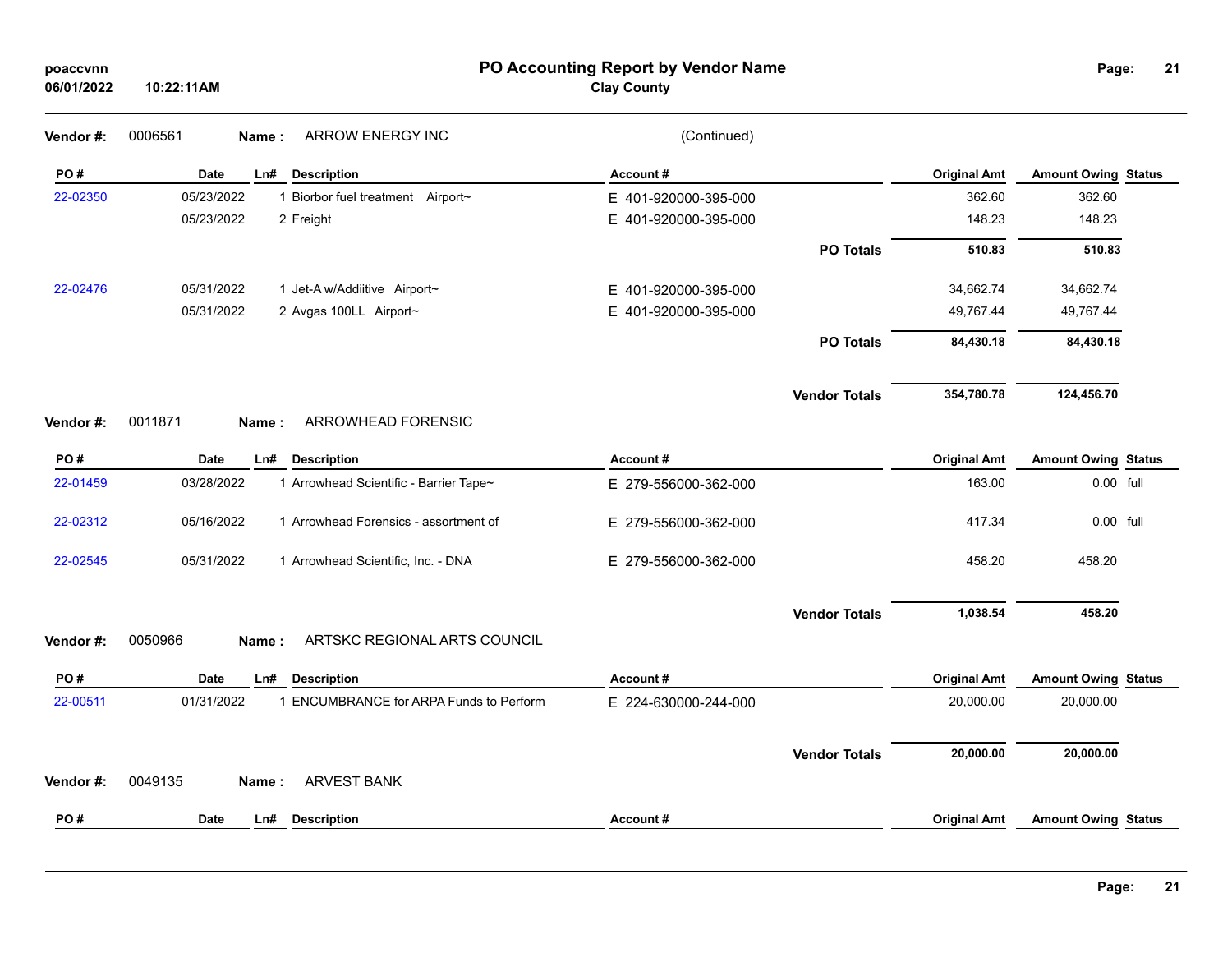| poaccvnn<br>06/01/2022 | 10:22:11AM  |                                      | PO Accounting Report by Vendor Name<br><b>Clay County</b> |                      |                     | Page:                      | 22 |
|------------------------|-------------|--------------------------------------|-----------------------------------------------------------|----------------------|---------------------|----------------------------|----|
| Vendor #:              | 0049135     | <b>ARVEST BANK</b><br>Name:          | (Continued)                                               |                      |                     |                            |    |
| PO#                    | Date        | Ln#<br><b>Description</b>            | Account#                                                  |                      | <b>Original Amt</b> | <b>Amount Owing Status</b> |    |
| 22-01324               | 03/21/2022  | 1 Payment 4 of 5 (Chip Spreader)~    | E 300-810701-406-000                                      |                      | 59,492.87           | 0.00 full                  |    |
| Vendor#:               | 0001046     | ASC PUMPING EQUIPMENT<br>Name:       |                                                           | <b>Vendor Totals</b> | 59,492.87           | 0.00                       |    |
| PO#                    | Date        | <b>Description</b><br>Ln#            | Account#                                                  |                      | <b>Original Amt</b> | <b>Amount Owing Status</b> |    |
| 22-00880               | 02/22/2022  | 1 PARKS-LIFT STATION PUMP REPAIR     | E 240-740000-220-000                                      |                      | 9,500.00            | 9,500.00                   |    |
| Vendor#:               | 0050392     | ASSOC IN DISPUTE RESOLUTION<br>Name: |                                                           | <b>Vendor Totals</b> | 9,500.00            | 9,500.00                   |    |
|                        |             |                                      |                                                           |                      |                     |                            |    |
| PO#                    | Date        | <b>Description</b><br>Ln#            | Account#                                                  |                      | <b>Original Amt</b> | <b>Amount Owing Status</b> |    |
| 22-01625               | 04/11/2022  | 1 INVOICE 39380 ABRITRATION ADAMS    | E 100-593000-201-000                                      |                      | 600.00              | 0.00 full                  |    |
| Vendor#:               | 0007014     | <b>AT&amp;T MOBILITY</b><br>Name:    |                                                           | <b>Vendor Totals</b> | 600.00              | 0.00                       |    |
|                        |             |                                      |                                                           |                      |                     |                            |    |
| PO#                    | <b>Date</b> | Ln#<br><b>Description</b>            | Account#                                                  |                      | <b>Original Amt</b> | <b>Amount Owing Status</b> |    |
| 22-00464               | 01/31/2022  | 1 WIRELESS FOR LEE AND CHRISTY~      | E 100-580000-218-000                                      |                      | 169.08              | 0.00 full                  |    |
| 22-00801               | 02/22/2022  | 1 WIRELESS FOR LEE AND CHRISTY~      | E 100-580000-218-000                                      |                      | 169.08              | 0.00 full                  |    |
| 22-01239               | 03/21/2022  | 1 WIRELESS FOR LEE AND CHRISTY~      | E 100-580000-218-000                                      |                      | 169.08              | 0.00 full                  |    |
| 22-01839               | 04/25/2022  | 1 WIRELESS FOR LEE AND CHRISTY~      | E 100-580000-218-000                                      |                      | 169.08              | 0.00 full                  |    |
| 22-02483               | 05/31/2022  | 1 INTERNET FOR LEE AND CHRISTY~      | E 100-580000-218-000                                      |                      | 169.08              | 169.08                     |    |
|                        |             |                                      |                                                           | <b>Vendor Totals</b> | 845.40              | 169.08                     |    |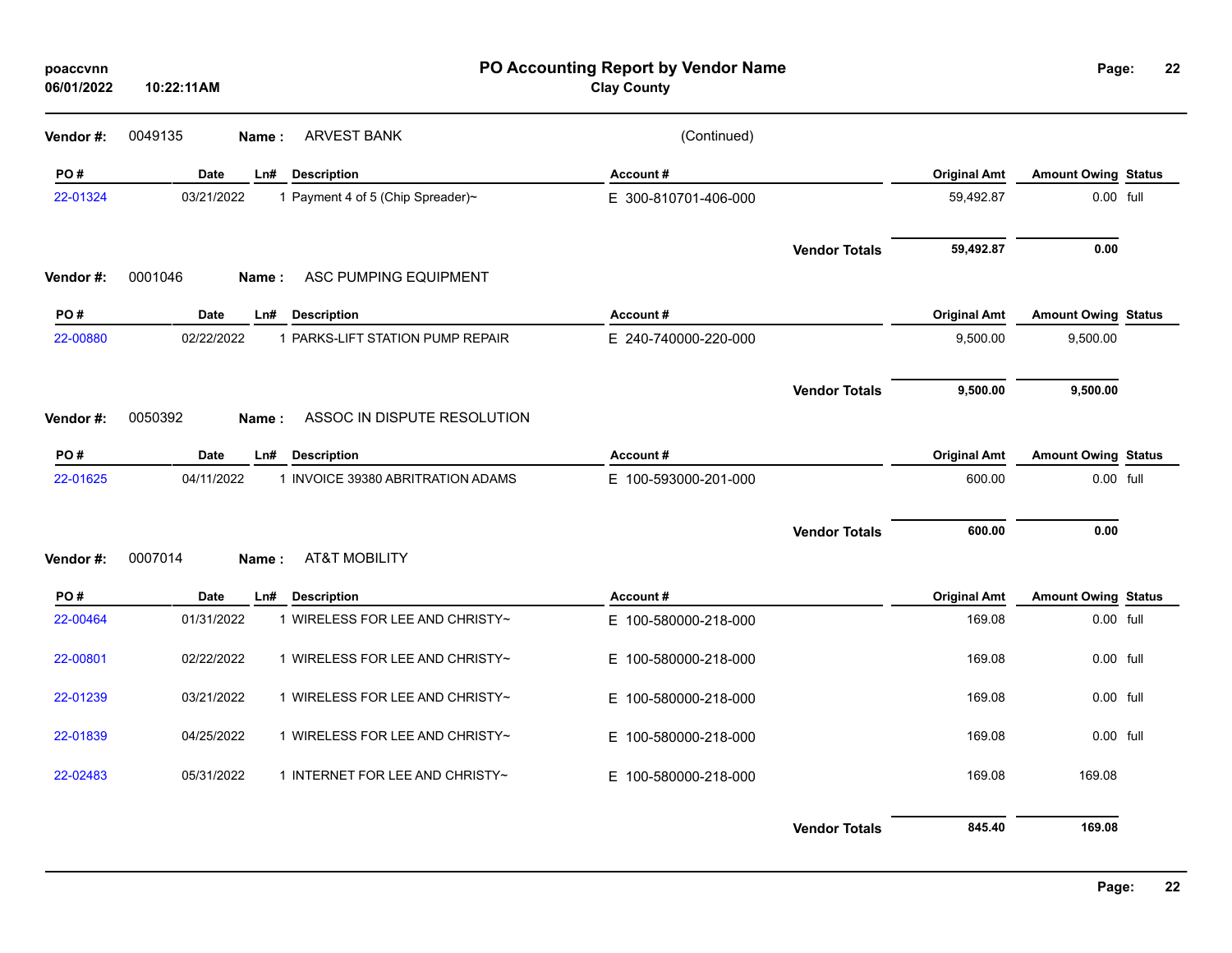| poaccvnn |
|----------|
|----------|

### **PO Accounting Report by Vendor Name poaccvnn Page: Clay County**

| 0013747 | Name: | ATAP, INC |
|---------|-------|-----------|
|         |       |           |

| PO#      | <b>Date</b>      | Ln#<br><b>Description</b>         | Account#             |                      | <b>Original Amt</b> | <b>Amount Owing Status</b> |  |
|----------|------------------|-----------------------------------|----------------------|----------------------|---------------------|----------------------------|--|
| 22-01828 | 04/25/2022       | 1 Starter for fuel truck Airport~ | E 401-920000-333-000 |                      | 1,076.21            | 0.00 full                  |  |
|          | 04/25/2022       | 2 Freight                         | E 401-920000-333-000 |                      | 324.28              | 0.00 full                  |  |
|          |                  |                                   |                      | <b>PO Totals</b>     | 1,400.49            | 0.00                       |  |
| 22-02578 | 05/31/2022       | 1 Oshkosh fuel truck overhaul and | E 300-810920-409-000 |                      | 205,000.00          | 205,000.00                 |  |
|          |                  |                                   |                      | <b>Vendor Totals</b> | 206,400.49          | 205,000.00                 |  |
| Vendor#: | 0046686<br>Name: | <b>ATLAS DOCKS</b>                |                      |                      |                     |                            |  |
| PO#      | <b>Date</b>      | <b>Description</b><br>Ln#         | Account#             |                      | <b>Original Amt</b> | <b>Amount Owing Status</b> |  |
| 22-00207 | 01/18/2022       | 1 PARKS-DOCK PARTS~               | E 240-740000-330-000 |                      | 5,000.00            | 5,000.00                   |  |
|          |                  |                                   |                      |                      |                     |                            |  |
|          |                  |                                   |                      | <b>Vendor Totals</b> | 5,000.00            | 5,000.00                   |  |
| Vendor#: | 0050228<br>Name: | <b>ATWORK FRANCHISE</b>           |                      |                      |                     |                            |  |
| PO#      | Date             | <b>Description</b><br>Ln#         | Account#             |                      | <b>Original Amt</b> | <b>Amount Owing Status</b> |  |
| 22-00069 | 01/10/2022       | 1 ENCUMBRANCE~                    | E 240-740000-201-000 |                      | 20,000.00           | 5,272.57 partial           |  |
| 22-00208 | 01/18/2022       | 1 ENCUMBRANCE~                    | E 240-743000-201-000 |                      | 30,000.00           | 22,129.18 partial          |  |
| 22-00209 | 01/18/2022       | 1 ENCUMBRANCE~                    | E 240-731000-201-000 |                      | 90,000.00           | 90,000.00                  |  |
| 22-01733 | 04/11/2022       | 1 ENCUMBRANCE~                    | E 240-742000-201-000 |                      | 18,000.00           | 17,137.60 partial          |  |
| 22-01880 | 04/25/2022       | 1 Temp Services Golf~             | E 240-746000-201-000 |                      | 579.60              | 0.00 full                  |  |
| 22-02186 | 05/10/2022       | 1 Temp Services Golf~             | E 240-746000-201-000 |                      | 596.16              | 0.00 full                  |  |
| 22-02291 | 05/16/2022       | 1 Temp Services Golf~             | E 240-746000-201-000 |                      | 1,053.98            | 0.00 full                  |  |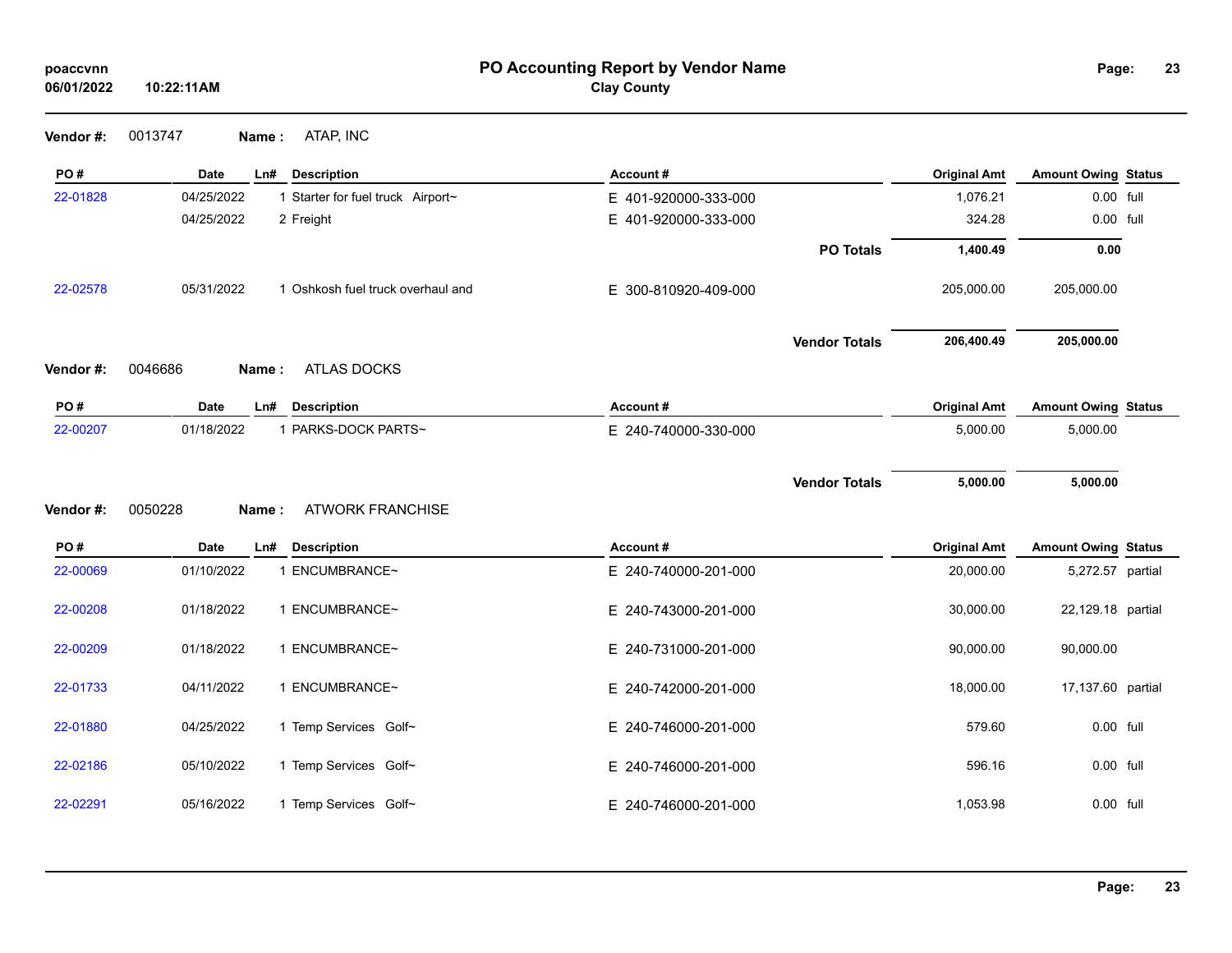| poaccvnn<br>06/01/2022 | PO Accounting Report by Vendor Name<br><b>Clay County</b><br>10:22:11AM |                                     |                      |                      |                     | Page:                      |  |  |
|------------------------|-------------------------------------------------------------------------|-------------------------------------|----------------------|----------------------|---------------------|----------------------------|--|--|
| Vendor #:              | 0050228                                                                 | <b>ATWORK FRANCHISE</b><br>Name:    | (Continued)          |                      |                     |                            |  |  |
| PO#                    | <b>Date</b>                                                             | <b>Description</b><br>Ln#           | Account#             |                      | <b>Original Amt</b> | <b>Amount Owing Status</b> |  |  |
| 22-02527               | 05/31/2022                                                              | 1 Temp Services Golf~               | E 240-746000-201-000 |                      | 802.82              | 802.82                     |  |  |
| 22-02528               | 05/31/2022                                                              | 1 Temp Services Golf~               | E 240-746000-201-000 |                      | 955.31              | 955.31                     |  |  |
|                        |                                                                         |                                     |                      | <b>Vendor Totals</b> | 161,987.87          | 136,297.48                 |  |  |
| Vendor#:               | 0027084                                                                 | AURIEMMA, REBECCA ANNE<br>Name:     |                      |                      |                     |                            |  |  |
| PO#                    | Date                                                                    | <b>Description</b><br>Ln#           | Account#             |                      | <b>Original Amt</b> | <b>Amount Owing Status</b> |  |  |
| 22-01240               | 03/21/2022                                                              | 1 LEGAL FEES RE CHLOE SHAYE GIST~   | E 100-588000-205-000 |                      | 675.00              | 0.00 full                  |  |  |
| Vendor#:               | 0050045                                                                 | AUTO GLASS & TINT SHOP<br>Name:     |                      | <b>Vendor Totals</b> | 675.00              | 0.00                       |  |  |
| PO#                    | Date                                                                    | Ln#<br><b>Description</b>           | Account#             |                      | <b>Original Amt</b> | <b>Amount Owing Status</b> |  |  |
| 22-00782               | 02/14/2022                                                              | 1 12/9/21 #I330391                  | E 279-559000-406-000 |                      | 440.00              | 0.00 full                  |  |  |
|                        | 02/14/2022                                                              | 2 12/9/21 #1330390                  | E 279-559000-406-000 |                      | 440.00              | 0.00 full                  |  |  |
|                        |                                                                         |                                     |                      | <b>PO Totals</b>     | 880.00              | 0.00                       |  |  |
| 22-00910               | 02/22/2022                                                              | 1 10/12/21 #I328915~                | E 279-556000-250-000 |                      | 119.99              | 0.00 full                  |  |  |
|                        | 02/22/2022                                                              | 2 12/6/21 #1330328~                 | E 279-556000-250-000 |                      | 385.00              | 0.00 full                  |  |  |
|                        |                                                                         |                                     |                      | <b>PO Totals</b>     | 504.99              | 0.00                       |  |  |
| 22-01109               | 03/07/2022                                                              | 1 Auto Glass & Tint Shop - Graphics | E 279-556000-250-000 |                      | 125.00              | 0.00 full                  |  |  |
| 22-01110               | 03/07/2022                                                              | 1 Auto Glass & Tint Shop - Decal    | E 279-556000-250-000 |                      | 385.00              | 0.00 full                  |  |  |
|                        | 03/07/2022                                                              | 2 Auto Glass & Tint Shop - Decal    | E 279-556000-250-000 |                      | 385.00              | 0.00 full                  |  |  |
|                        |                                                                         |                                     |                      | <b>PO Totals</b>     | 770.00              | 0.00                       |  |  |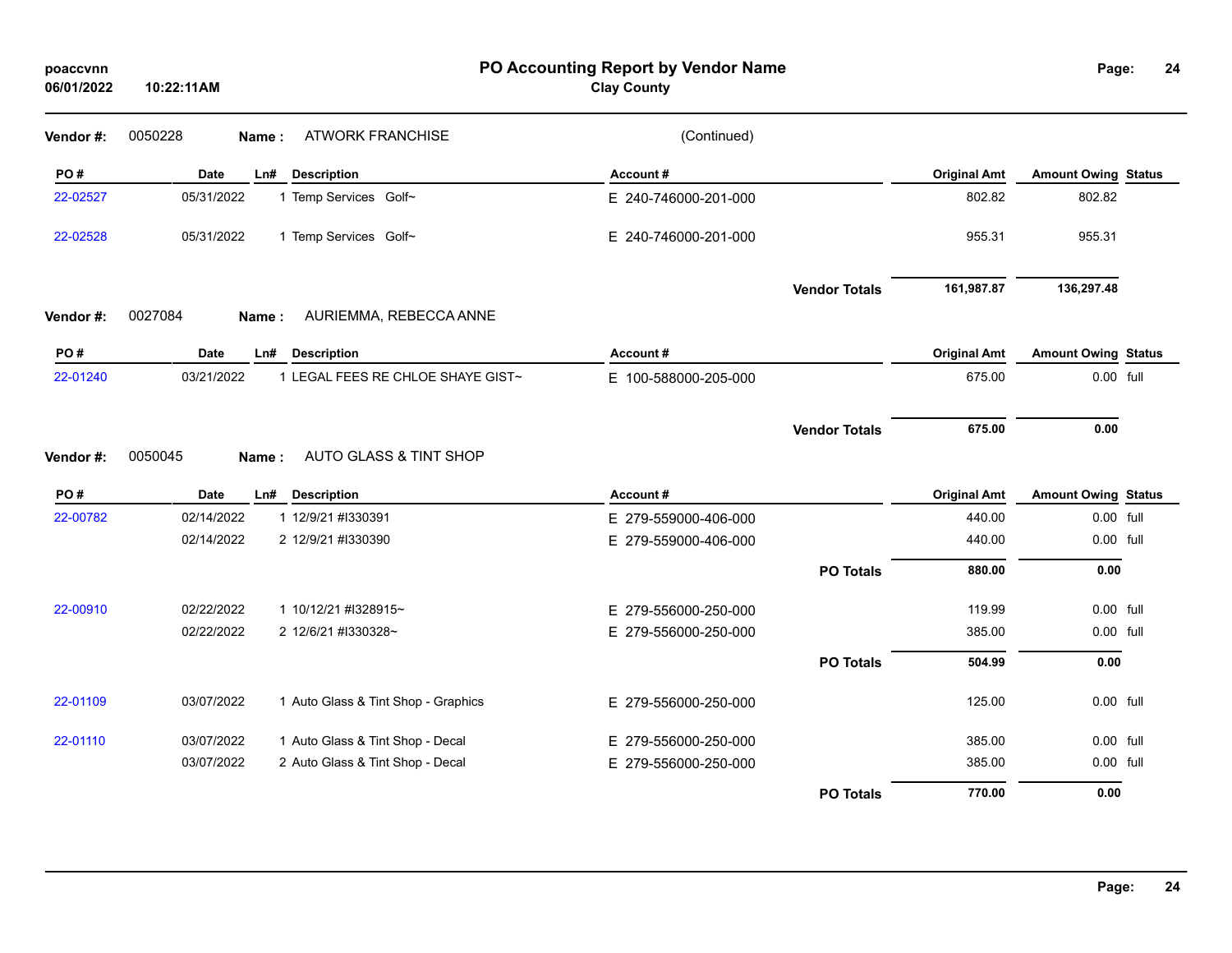| 06/01/2022 | 10:22:11AM                                             | <b>Clay County</b>   |                      |                     |                            |  |
|------------|--------------------------------------------------------|----------------------|----------------------|---------------------|----------------------------|--|
|            |                                                        |                      | <b>Vendor Totals</b> | 2,279.99            | 0.00                       |  |
| Vendor#:   | 0014334<br><b>AUTOZONE</b><br>Name:                    |                      |                      |                     |                            |  |
| PO#        | <b>Date</b><br><b>Description</b><br>Ln#               | Account#             |                      | <b>Original Amt</b> | <b>Amount Owing Status</b> |  |
| 22-00502   | 01/31/2022<br>1 Hose Clamps~                           | E 220-701000-333-000 |                      | 5.50                | 0.00 full                  |  |
|            | 01/31/2022<br>2 Exhaust Pipe FM043~                    | E 220-701000-333-000 |                      | 6.59                | 0.00 full                  |  |
|            |                                                        |                      | <b>PO Totals</b>     | 12.09               | 0.00                       |  |
|            |                                                        |                      | <b>Vendor Totals</b> | 12.09               | 0.00                       |  |
| Vendor#:   | 0003233<br><b>AXON ENTERPRISE</b><br>Name:             |                      |                      |                     |                            |  |
| PO#        | <b>Date</b><br>Ln#<br><b>Description</b>               | Account#             |                      | <b>Original Amt</b> | <b>Amount Owing Status</b> |  |
| 22-02108   | 1 AXON ENTERPRISE - CARTRIDGES~<br>05/02/2022          | E 300-810556-409-000 |                      | 13,553.50           | 0.00 full                  |  |
| Vendor#:   | <b>BAKER TILLY US LLP</b><br>0050829<br>Name:          |                      | <b>Vendor Totals</b> | 13,553.50           | 0.00                       |  |
| PO#        | <b>Date</b><br>Ln#<br><b>Description</b>               | Account#             |                      | <b>Original Amt</b> | <b>Amount Owing Status</b> |  |
| 22-02356   | 05/23/2022<br>1 INVOICE DATE: 02.07.2022~              | E 100-600000-201-000 |                      | 18,550.00           | 0.00 full                  |  |
|            |                                                        |                      | <b>Vendor Totals</b> | 18,550.00           | 0.00                       |  |
| Vendor#:   | 0023608<br><b>BALDWIN, SANDY</b><br>Name:              |                      |                      |                     |                            |  |
| PO#        | <b>Date</b><br>Ln#<br><b>Description</b>               | Account#             |                      | <b>Original Amt</b> | <b>Amount Owing Status</b> |  |
| 22-01351   | 03/28/2022<br>1 Reimbursement for Travel Expenses to   | E 100-501000-260-000 |                      | 202.55              | 0.00 full                  |  |
|            | 2 Reimbursement for NW Clerks Assn Dues~<br>03/28/2022 | E 100-501000-264-000 |                      | 50.00               | 0.00 full                  |  |
|            | 03/28/2022<br>3 Reimbursement for NW Clerks Assn       | E 100-501000-264-000 |                      | 20.00               | 0.00 full                  |  |
|            |                                                        |                      | <b>PO Totals</b>     | 272.55              | 0.00                       |  |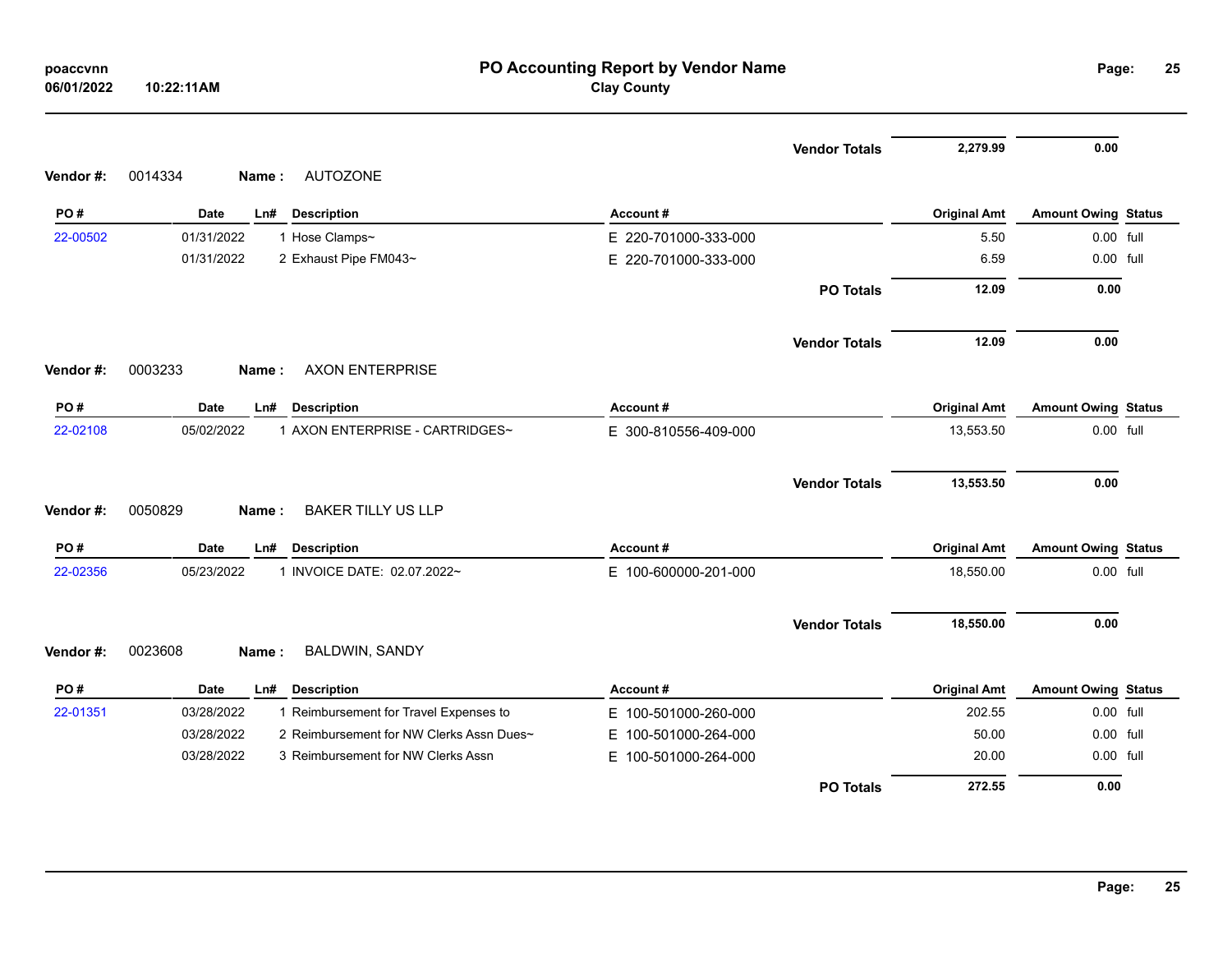| 06/01/2022 | 10:22:11AM                                             | PO Accounting Report by Vendor Name<br><b>Clay County</b> |                               | Page:                            | 26 |
|------------|--------------------------------------------------------|-----------------------------------------------------------|-------------------------------|----------------------------------|----|
|            |                                                        | <b>Vendor Totals</b>                                      | 272.55                        | 0.00                             |    |
| Vendor#:   | <b>BANHART, PENELOPE</b><br>0045059<br>Name:           |                                                           |                               |                                  |    |
| PO#        | Date<br>Ln#<br><b>Description</b>                      | Account#                                                  | <b>Original Amt</b>           | <b>Amount Owing Status</b>       |    |
| 22-02484   | 05/31/2022<br>1 Reimbursement Mileage Eden Training~   | E 100-501000-261-000                                      | 552.24                        | 552.24                           |    |
|            | 05/31/2022<br>2 Reimbursement Hotel & Meals Eden ~     | E 100-501000-261-000                                      | 1,072.61                      | 1,072.61                         |    |
|            |                                                        | <b>PO Totals</b>                                          | 1,624.85                      | 1,624.85                         |    |
|            |                                                        | <b>Vendor Totals</b>                                      | 1,624.85                      | 1,624.85                         |    |
| Vendor#:   | 0050982<br><b>BANNING, ALICE (KAY)</b><br>Name:        |                                                           |                               |                                  |    |
| PO#        | Date<br><b>Description</b><br>Ln#                      | Account#                                                  | <b>Original Amt</b>           | <b>Amount Owing Status</b>       |    |
| 22-00783   | 02/14/2022<br>1 1/25/22-1/28/22 MULES TRAINING         | E 279-556000-260-000                                      | 252.22                        | 0.00 full                        |    |
|            |                                                        |                                                           |                               |                                  |    |
| Vendor#:   | 0017161<br><b>BANNING, DENISE</b><br>Name:             | <b>Vendor Totals</b>                                      | 252.22                        | 0.00                             |    |
| PO#        | Date<br>Ln#<br><b>Description</b>                      | Account#                                                  |                               |                                  |    |
| 22-01943   | 04/25/2022<br>1 04/20/22 reimbursement for paying for  | E 100-588000-205-000                                      | <b>Original Amt</b><br>214.77 | Amount Owing Status<br>0.00 full |    |
| 22-02112   | 05/10/2022<br>1 April 25, 2022 reimbursement for       | E 100-577000-260-000                                      | 10.30                         | 0.00 full                        |    |
|            | 05/10/2022<br>2 May 3, 2022 reimbursement for visiting | E 100-577000-260-000                                      | 7.02                          | 0.00 full                        |    |
|            |                                                        | <b>PO Totals</b>                                          | 17.32                         | 0.00                             |    |
|            |                                                        | <b>Vendor Totals</b>                                      | 232.09                        | 0.00                             |    |
| Vendor#:   | 0050084<br><b>BARBEE, LEO STEPHEN</b><br>Name:         |                                                           |                               |                                  |    |
| PO#        | <b>Date</b><br>Ln#<br><b>Description</b>               | Account#                                                  | <b>Original Amt</b>           | <b>Amount Owing Status</b>       |    |
| 22-01016   | 1 FOCUS ON FATHER: FEB~<br>03/07/2022                  | E 100-594000-209-000<br>E 100-594000-209-000              | 1,000.00                      | 0.00 full                        |    |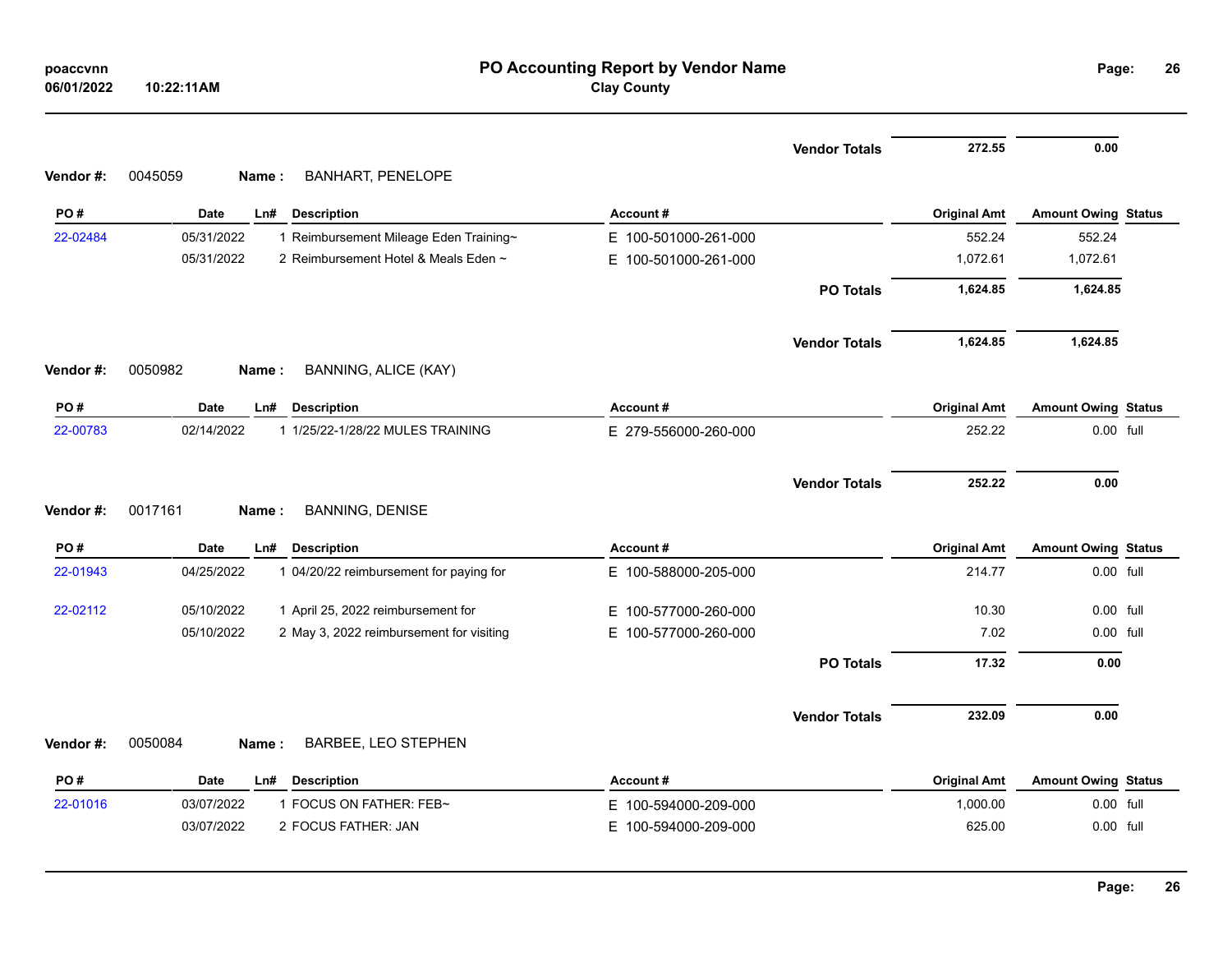| poaccvnn   |  |
|------------|--|
| 06/01/2022 |  |

**PO Accounting Report by Vendor Name poaccvnn Page:**

**Clay County**

| Vendor#:  | 0050084<br><b>BARBEE, LEO STEPHEN</b><br>Name:  | (Continued)          |                      |                     |                            |  |
|-----------|-------------------------------------------------|----------------------|----------------------|---------------------|----------------------------|--|
| PO#       | <b>Date</b><br>Ln#<br><b>Description</b>        | Account#             |                      | <b>Original Amt</b> | <b>Amount Owing Status</b> |  |
|           |                                                 |                      | <b>PO Totals</b>     | 1,625.00            | 0.00                       |  |
| 22-01352  | 03/28/2022<br>1 FOCUS ON FATHER 3/18/22~        | E 100-594000-209-000 |                      | 1,000.00            | 0.00 full                  |  |
| 22-01747  | 1 FOCUS FATHER 4/7 INV~<br>04/18/2022           | E 100-594000-209-000 |                      | 250.00              | 0.00 full                  |  |
| 22-02485  | 05/31/2022<br>1 FOCUS ON FATHERS INV DTD 5/23~  | E 100-594000-209-000 |                      | 1,000.00            | 1,000.00                   |  |
|           |                                                 |                      | <b>Vendor Totals</b> | 3,875.00            | 1,000.00                   |  |
| Vendor#:  | <b>BARKER, ERIC</b><br>0050147<br>Name:         |                      |                      |                     |                            |  |
| PO#       | <b>Date</b><br>Ln#<br><b>Description</b>        | Account#             |                      | <b>Original Amt</b> | <b>Amount Owing Status</b> |  |
| 22-00329  | 01/18/2022<br>1 2022 FIELD MILEAGE              | E 285-720000-263-000 |                      | 5,000.00            | 3,120.96 partial           |  |
| 22-01720  | 04/11/2022<br>1 MEAL REIMBURSEMENT; IAAO CLASS; | E 285-720000-260-000 |                      | 216.82              | 0.00 full                  |  |
|           |                                                 |                      | <b>Vendor Totals</b> | 5,216.82            | 3,120.96                   |  |
| Vendor #: | BARRY, ALEXANDRA<br>0046285<br>Name:            |                      |                      |                     |                            |  |
| PO#       | Date<br><b>Description</b><br>Ln#               | Account#             |                      | <b>Original Amt</b> | <b>Amount Owing Status</b> |  |
| 22-01815  | 04/18/2022<br>1 MILEAGE REIMBURSEMENT FOR ANNEX | E 285-720000-260-000 |                      | 128.70              | 0.00 full                  |  |
|           | 04/18/2022<br>2 MILEAGE REIMBURSEMENT FOR ANNEX | E 285-720000-260-000 |                      | 51.48               | 0.00 full                  |  |
|           |                                                 |                      | <b>PO Totals</b>     | 180.18              | 0.00                       |  |
|           |                                                 |                      | <b>Vendor Totals</b> | 180.18              | 0.00                       |  |
| Vendor#:  | <b>BASRI LAW</b><br>0046109<br>Name:            |                      |                      |                     |                            |  |
| PO#       | <b>Description</b><br><b>Date</b><br>Ln#        | Account#             |                      | <b>Original Amt</b> | <b>Amount Owing Status</b> |  |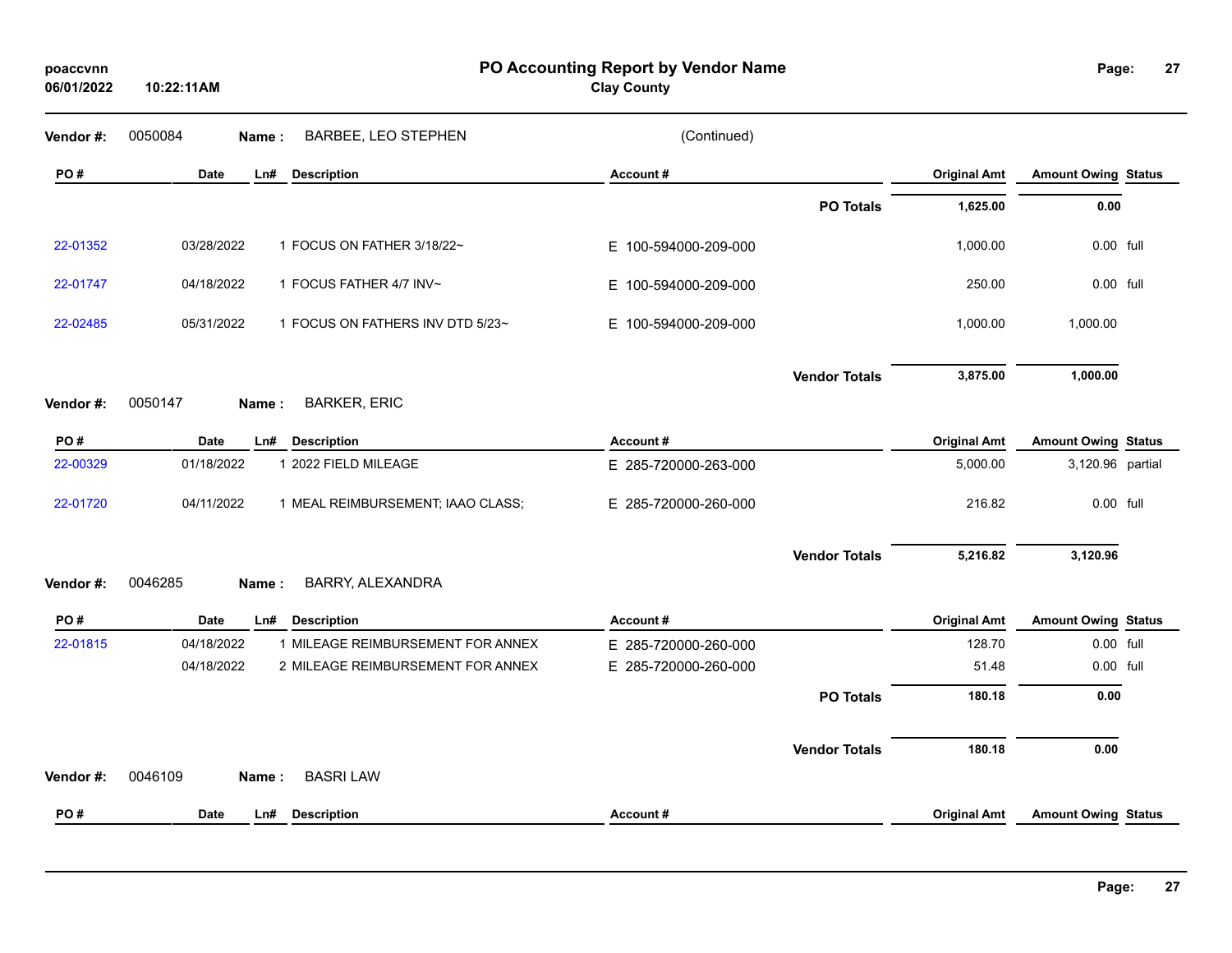| 06/01/2022      | 10:22:11AM      |                                                   | <b>Clay County</b>   |                     |                         |  |
|-----------------|-----------------|---------------------------------------------------|----------------------|---------------------|-------------------------|--|
| Vendor#:        | 0046109         | <b>BASRI LAW</b><br>Name:                         | (Continued)          |                     |                         |  |
| PO#             | Date            | <b>Description</b><br>Ln#                         | Account#             | <b>Original Amt</b> | <b>Amount Owing Sta</b> |  |
| 22-01017        | 03/07/2022      | 1 MED 20CY-JU00057 ~                              | E 100-594000-209-000 | 660.00              | 0.00 full               |  |
| 22-01626        | 04/11/2022      | 1 FAMILY CONF SVC 20CY-JU00129~                   | E 100-594000-209-000 | 300.00              | 0.00 full               |  |
| 22-01840        | 04/25/2022      | 1 19CY-JU00182MEDIATION ~                         | E 100-594000-209-000 | 240.00              | 0.00 full               |  |
| 22-02232        | 05/16/2022      | 1 MED 19CYCV08944~                                | E 100-594000-209-000 | 450.00              | 0.00 full               |  |
|                 |                 |                                                   | <b>Vendor Totals</b> | 1,650.00            | 0.00                    |  |
| Vendor#:<br>PO# | 0030151<br>Date | <b>BATTERIES PLUS</b><br>Name:<br>Ln# Description | Account#             | <b>Original Amt</b> | <b>Amount Owing Sta</b> |  |
| 22-00008        | 01/10/2022      | 1 ENCUMBER Funds for Battery Inventory            | E 100-611000-220-000 | 500.00              | 500.00                  |  |
| 22-00272        | 01/18/2022      | 1 ENCUMBER Funds for Battery Inventory            | E 279-613000-220-000 | 500.00              | 500.00                  |  |
| 22-01881        | 04/25/2022      | 1 PARKS-BATTERIES FOR AUTOMATIC TOILET            | E 240-740000-330-000 | 181.36              | 0.00 full               |  |
|                 |                 |                                                   |                      |                     |                         |  |

|                                             |            |                                                                             |                      |                      | ____________ |           |  |
|---------------------------------------------|------------|-----------------------------------------------------------------------------|----------------------|----------------------|--------------|-----------|--|
| 22-00008                                    | 01/10/2022 | <b>ENCUMBER Funds for Battery Inventory</b>                                 | E 100-611000-220-000 |                      | 500.00       | 500.00    |  |
| 22-00272                                    | 01/18/2022 | <b>ENCUMBER Funds for Battery Inventory</b>                                 | E 279-613000-220-000 |                      | 500.00       | 500.00    |  |
| 22-01881                                    | 04/25/2022 | PARKS-BATTERIES FOR AUTOMATIC TOILET                                        | E 240-740000-330-000 |                      | 181.36       | 0.00 full |  |
|                                             |            |                                                                             |                      | <b>Vendor Totals</b> | 1,181.36     | 1,000.00  |  |
| $M_{\odot}$ and $M_{\odot}$ and $M_{\odot}$ | 000277C    | $\mathbf{M}$<br>$I$ $\Gamma$ $\Lambda$ $I$ $\Gamma$ $\tau$ $\tau$ $\Lambda$ |                      |                      |              |           |  |

### **Vendor #:** 0002776 **Name :** BELFONTE, JEANETTA

| PO#       | Date       | L <sub>n#</sub> | <b>Description</b>            | Account#             |                      | <b>Original Amt</b> | <b>Amount Owing Status</b> |  |
|-----------|------------|-----------------|-------------------------------|----------------------|----------------------|---------------------|----------------------------|--|
| 22-00090  | 01/18/2022 |                 | 1 MILEAGE (11/9/21-12/29/21)  | E 100-594000-263-000 |                      | 185.92              | 0.00 full                  |  |
|           |            |                 |                               |                      | <b>Vendor Totals</b> | 185.92              | 0.00                       |  |
| Vendor #: | 0007322    | Name:           | <b>BELL, CONNIE</b>           |                      |                      |                     |                            |  |
| PO#       | Date       | L <sub>n#</sub> | <b>Description</b>            | Account#             |                      | <b>Original Amt</b> | <b>Amount Owing Status</b> |  |
| 22-00091  | 01/18/2022 |                 | 1 MILEAGE (12/20/21-12/22/21) | E 100-594000-263-000 |                      | 18.48               | 0.00 full                  |  |

**Positional Amt Amount Owing** Status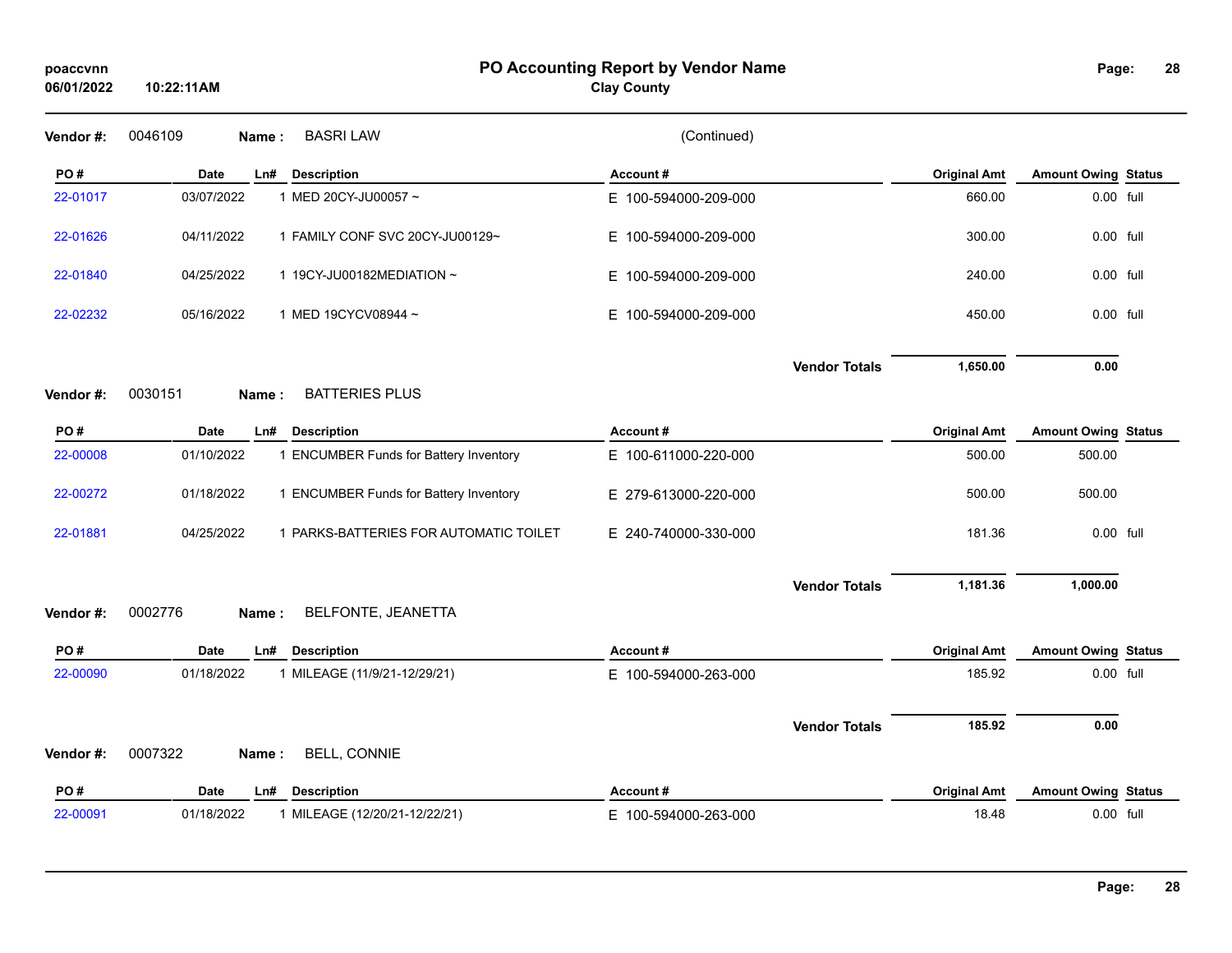| poaccvnn<br>06/01/2022 | 10:22:11AM | PO Accounting Report by Vendor Name<br><b>Clay County</b> |                      |                      |                     |                            |  |  |
|------------------------|------------|-----------------------------------------------------------|----------------------|----------------------|---------------------|----------------------------|--|--|
| Vendor#:               | 0007322    | <b>BELL, CONNIE</b><br>Name:                              | (Continued)          |                      |                     |                            |  |  |
| PO#                    | Date       | Ln#<br><b>Description</b>                                 | Account#             |                      | <b>Original Amt</b> | <b>Amount Owing Status</b> |  |  |
| 22-01519               | 04/04/2022 | 1 MILEAGE (2/1/22-3/28/22)                                | E 100-594000-263-000 |                      | 47.39               | 0.00 full                  |  |  |
| 22-02113               | 05/10/2022 | 1 MILEAGE (4/4/22-4/29/22)                                | E 100-594000-263-000 |                      | 55.58               | 0.00 full                  |  |  |
|                        |            |                                                           |                      | <b>Vendor Totals</b> | 121.45              | 0.00                       |  |  |
| Vendor #:              | 0025817    | <b>BELLA BAGNO</b><br>Name:                               |                      |                      |                     |                            |  |  |
| PO#                    | Date       | <b>Description</b><br>Ln#                                 | Account#             |                      | <b>Original Amt</b> | <b>Amount Owing Status</b> |  |  |
| 22-01513               | 04/04/2022 | 1 Sani plastic toilet seat covers                         | E 401-920000-330-000 |                      | 330.00              | 0.00 full                  |  |  |
|                        | 04/04/2022 | 2 Freight                                                 | E 401-920000-330-000 |                      | 41.69               | 0.00 full                  |  |  |
|                        |            |                                                           |                      | <b>PO Totals</b>     | 371.69              | 0.00                       |  |  |
| Vendor#:               | 0050325    | <b>BENJAMIN, SEAN</b><br>Name :                           |                      | <b>Vendor Totals</b> | 371.69              | 0.00                       |  |  |
| PO#                    | Date       | <b>Description</b><br>Ln#                                 | Account#             |                      | <b>Original Amt</b> | <b>Amount Owing Status</b> |  |  |
| 22-00092               | 01/18/2022 | 1 TUITION ENCUMBRANCE~                                    | E 100-602000-265-000 |                      | 863.99              | 863.99                     |  |  |
|                        |            |                                                           |                      | <b>Vendor Totals</b> | 863.99              | 863.99                     |  |  |
| Vendor#:               | 0047538    | BESSINE WALTERBACH LLP<br>Name:                           |                      |                      |                     |                            |  |  |
| PO#                    | Date       | Ln# Description                                           | Account#             |                      | <b>Original Amt</b> | <b>Amount Owing Status</b> |  |  |
| 22-00009               | 01/10/2022 | 1 NEW COSTS ADVANCED~                                     | E 100-508000-209-000 |                      | 150.00              | 0.00 full                  |  |  |
|                        | 01/10/2022 | 2 PERSONAL PROPERTY TAX LEGAL COLLECTIONS                 | E 100-508000-209-000 |                      | 5,583.33            | 0.00 full                  |  |  |
|                        |            |                                                           |                      | <b>PO Totals</b>     | 5,733.33            | 0.00                       |  |  |
| 22-00362               | 01/24/2022 | 1 PERSONAL PROPERTY TAX LEGAL COLLECTIONS                 | E 100-508000-209-000 |                      | 5,583.33            | 0.00 full                  |  |  |
|                        | 01/24/2022 | 2 DEFENDANT PAYMENTS/NEW COSTS ADVANCED                   | E 100-508000-209-000 |                      | 245.00              | 0.00 full                  |  |  |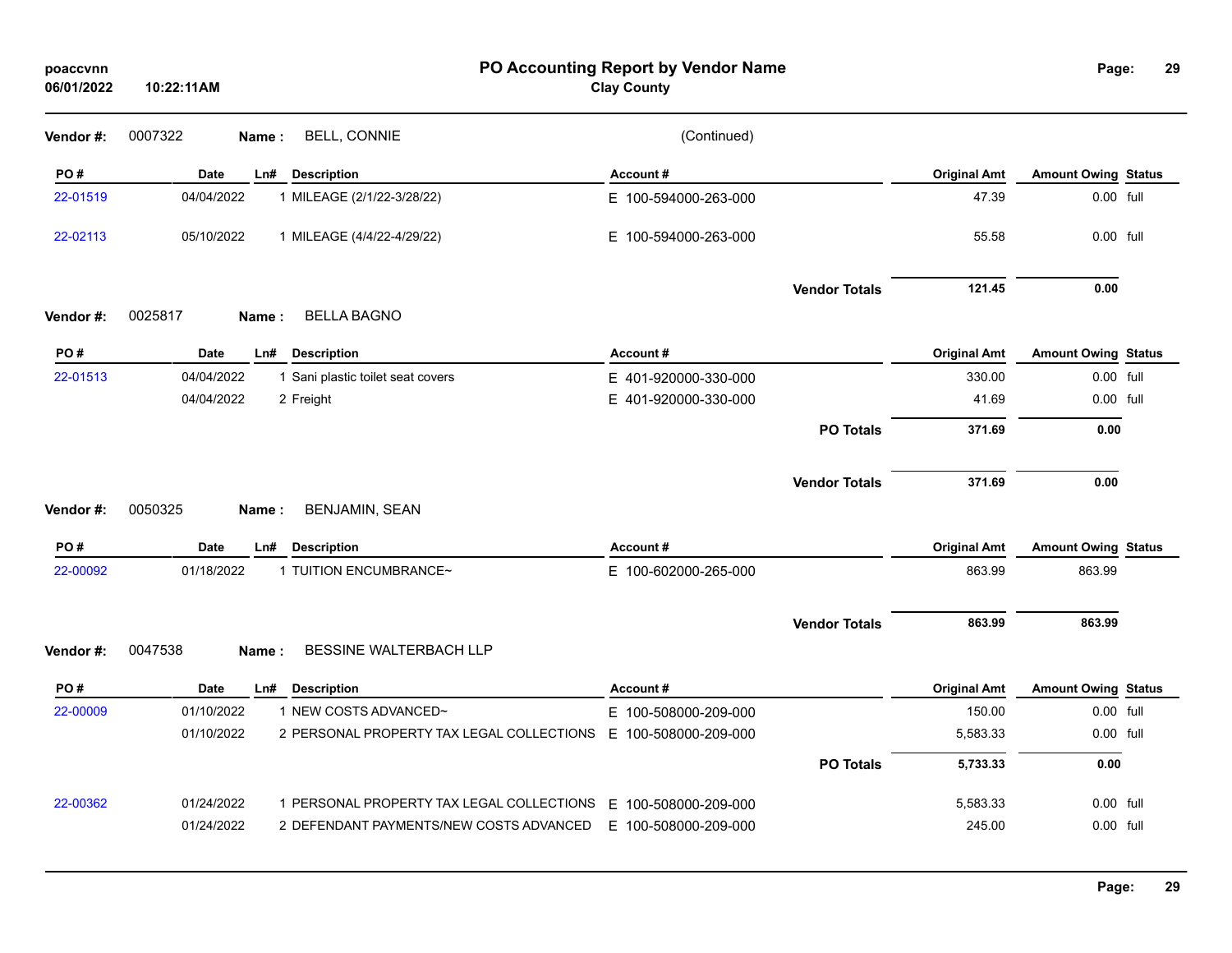| poaccvnn<br>06/01/2022 | 10:22:11AM  |                                                 | PO Accounting Report by Vendor Name<br><b>Clay County</b>      |                                   | Page:                      | 30 |
|------------------------|-------------|-------------------------------------------------|----------------------------------------------------------------|-----------------------------------|----------------------------|----|
| Vendor#:               | 0047538     | BESSINE WALTERBACH LLP<br>Name:                 | (Continued)                                                    |                                   |                            |    |
| PO#                    | <b>Date</b> | <b>Description</b><br>Ln#                       | Account#                                                       | <b>Original Amt</b>               | <b>Amount Owing Status</b> |    |
|                        |             |                                                 |                                                                | <b>PO Totals</b><br>5,828.33      | 0.00                       |    |
| 22-01140               | 03/14/2022  | 1 TAX LEGAL COLLECTIONS~                        | E 100-508000-209-000                                           | 5,583.33                          | 0.00 full                  |    |
|                        | 03/14/2022  | 2 NEW COSTS ADVANCED BY BW LLP -CM~             | E 100-508000-209-000                                           | 175.00                            | 0.00 full                  |    |
|                        |             |                                                 |                                                                | 5,758.33<br><b>PO Totals</b>      | 0.00                       |    |
| 22-01353               | 03/28/2022  | 1 PERSONAL PROPERTY TAX LEGAL COLLECTIONS       | E 100-508000-209-000                                           | 5,583.33                          | 0.00 full                  |    |
| 22-01961               | 05/02/2022  |                                                 | 1 PERSONAL PROPERTY TAX LEGAL COLLECTIONS E 100-508000-209-000 | 5,583.33                          | 0.00 full                  |    |
| Vendor #:              | 0049856     | <b>BIBB ENGINEERS ARCHITECTS &amp;</b><br>Name: |                                                                | <b>Vendor Totals</b><br>28,486.65 | 0.00                       |    |
| PO#                    | <b>Date</b> | LnH<br><b>Description</b>                       | Account#                                                       | <b>Original Amt</b>               | <b>Amount Owing Status</b> |    |
| 22-02184               | 05/10/2022  | 1 Bibb Engineers - Labor & Expenses from        | E 224-600000-295-000                                           | 25,061.40                         | 0.00 full                  |    |
| Vendor#:               | 0003670     | <b>BINSWANGER GLASS</b><br>Name:                |                                                                | 25,061.40<br><b>Vendor Totals</b> | 0.00                       |    |
| PO#                    | <b>Date</b> | LnH<br><b>Description</b>                       | Account#                                                       | <b>Original Amt</b>               | <b>Amount Owing Status</b> |    |
| 22-00363               | 01/24/2022  | 1 GLASS FOR DIV 6~                              | E 100-580000-250-000                                           | 1,328.10                          | 0.00 full                  |    |
| Vendor#:               | 0047392     | <b>BISHOP DISTRIBUTING</b><br>Name:             |                                                                | 1,328.10<br><b>Vendor Totals</b>  | 0.00                       |    |
| PO#                    | <b>Date</b> | Ln#<br><b>Description</b>                       | Account#                                                       | <b>Original Amt</b>               | <b>Amount Owing Status</b> |    |
| 22-00881               | 02/22/2022  | 1 ENCUMBRANCE~                                  | E 240-742000-395-000                                           | 1,500.00                          | 1,500.00                   |    |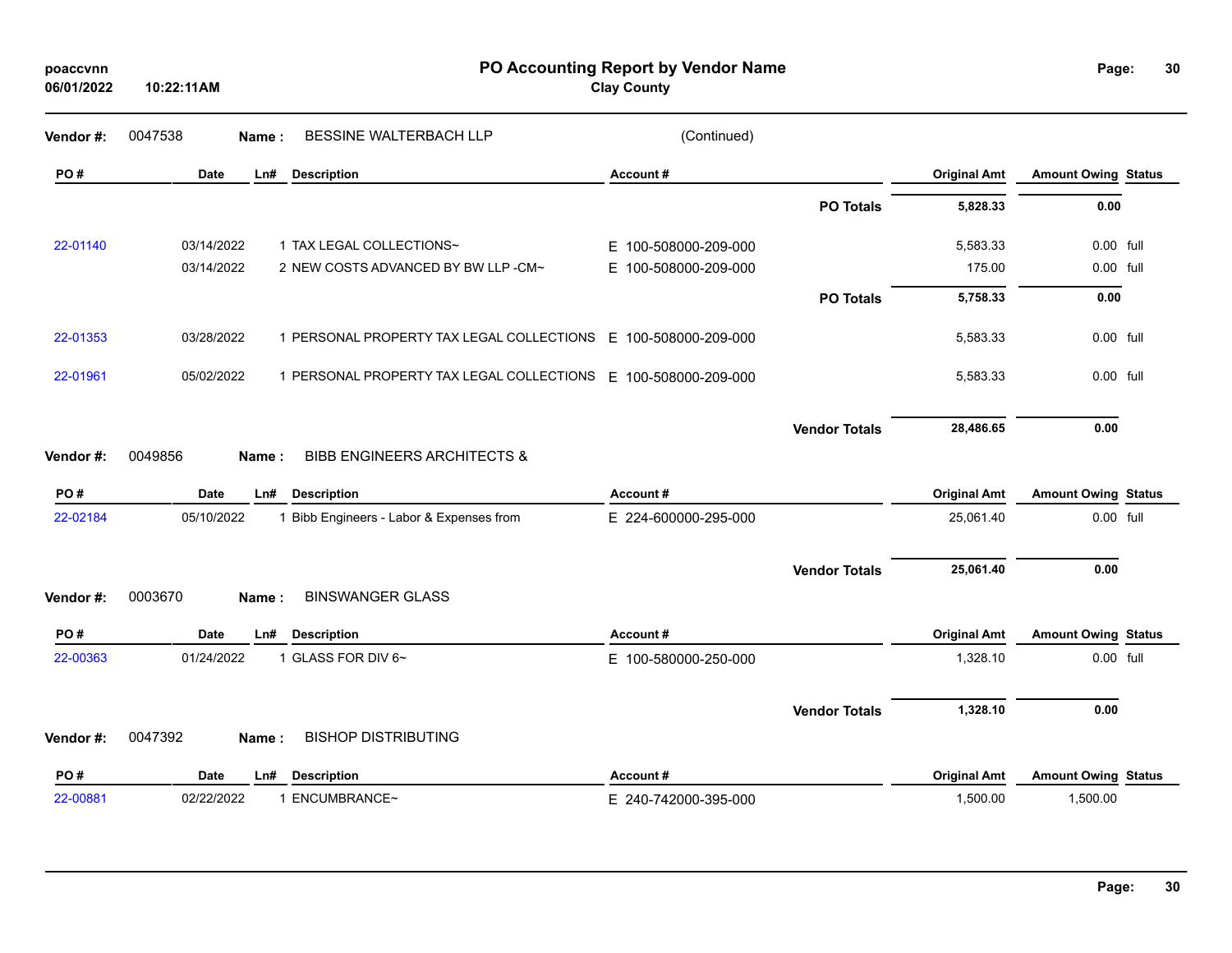| poaccynn   |            |
|------------|------------|
| 06/01/2022 | 10:22:11AM |

**Clay County**

| Vendor #: | 0047392<br>Name: | <b>BISHOP DISTRIBUTING</b>                | (Continued)              |                      |                     |                            |  |
|-----------|------------------|-------------------------------------------|--------------------------|----------------------|---------------------|----------------------------|--|
| PO#       | Date             | Ln#<br><b>Description</b>                 | Account#                 |                      | <b>Original Amt</b> | <b>Amount Owing Status</b> |  |
| 22-00882  | 02/22/2022       | 1 ENCUMBRANCE~                            | E 240-743000-395-000     |                      | 1,500.00            | 1,500.00                   |  |
| Vendor#:  | 0032660<br>Name: | <b>BLACK &amp; MCDONALD</b>               |                          | <b>Vendor Totals</b> | 3,000.00            | 3,000.00                   |  |
| PO#       | Date             | Ln#<br><b>Description</b>                 | Account#                 |                      | <b>Original Amt</b> | <b>Amount Owing Status</b> |  |
| 22-00010  | 01/10/2022       | 1 ENCUMBER Funds for ongoing Electrical   | E 100-611000-220-000     |                      | 2,500.00            | 2,181.85 partial           |  |
| 22-00273  | 01/18/2022       | 1 ENCUMBER Funds for ongoing Electrical   | E 279-613000-220-000     |                      | 2,500.00            | 2,287.90 partial           |  |
| 22-00274  | 01/18/2022       | 1 ENCUMBER Funds - Hooking up exhust fans | E 279-613000-220-000     |                      | 1,075.00            | 0.00 full                  |  |
| 22-00275  | 01/18/2022       | 1 DET/.SERVICE ON KITCHEN POWER PANELS~   | E 279-613000-220-000     |                      | 318.15              | 0.00 full                  |  |
| 22-01009  | 03/07/2022       | 1 Install 4 lamps at fuel farm Airport    | E 401-915000-402-000     |                      | 1,096.00            | 0.00 full                  |  |
| 22-01214  | 03/14/2022       | 1 ENCUMBER Funds to install outlet in HR  | E 279-613000-220-000     |                      | 656.67              | 0.00 full                  |  |
| 22-01230  | 03/21/2022       | 1 Remove and install 16 LED hangar lights | E 401-920000-209-000     |                      | 8,075.00            | 8,075.00                   |  |
| 22-01354  | 03/28/2022       | 1 Relocating Existing Cables, Terminate   | E 100-607000-209-000     |                      | 525.00              | 0.00 full                  |  |
| 22-01355  | 03/28/2022       | 1 Install 1 Data Cable From The Basement  | E 100-607000-209-000     |                      | 950.00              | 0.00 full                  |  |
| 22-01520  | 04/04/2022       | 1 ADMN/Install power at Assessor's Office | E.<br>100-611000-220-000 |                      | 4,683.53            | 0.00 full                  |  |
| 22-01841  | 04/25/2022       | 1 RNL 54-20 OA 2020-191~                  | 100-607000-209-000<br>Е. |                      | 540.00              | $0.00$ full                |  |
| 22-01842  | 04/25/2022       | 1 INVOICE DATE: 04/08/22~                 | 100-600000-295-000<br>Е. |                      | 1,337.29            | 0.00 full                  |  |
| 22-02114  | 05/10/2022       | 1 REWIRE PLAZA STREET LIGHTS & OUTLETS~   | E 100-611000-228-000     |                      | 7,500.00            | 7,500.00                   |  |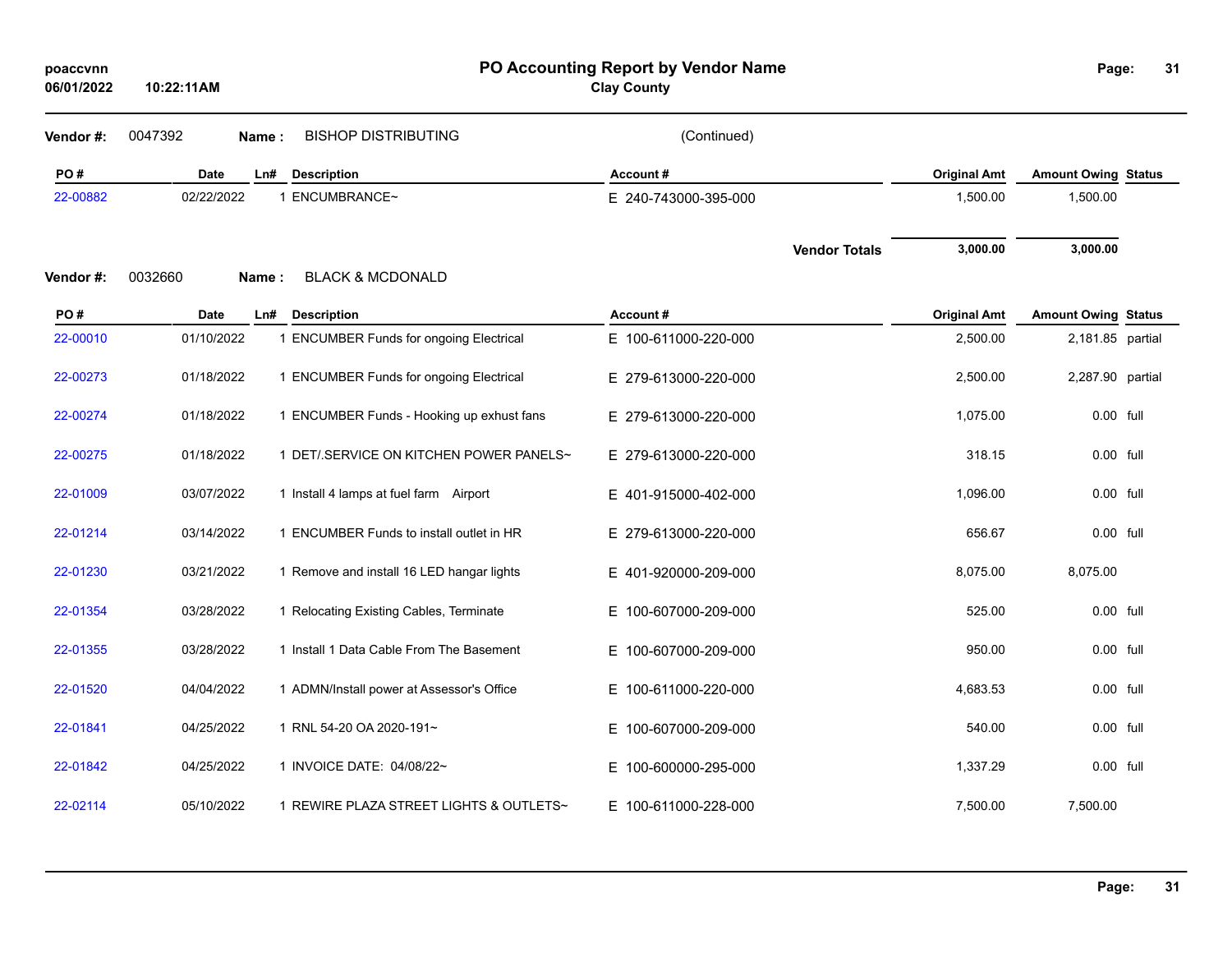**Clay County**

| Vendor #: | 0032660<br><b>BLACK &amp; MCDONALD</b><br>Name:          | (Continued)          |                      |                     |                            |             |
|-----------|----------------------------------------------------------|----------------------|----------------------|---------------------|----------------------------|-------------|
| PO#       | <b>Date</b><br>Ln#<br><b>Description</b>                 | Account#             |                      | <b>Original Amt</b> | <b>Amount Owing Status</b> |             |
| 22-02233  | 05/16/2022<br>1 FM/ELECTRICAL REPAIRS; ~                 | E 100-611000-228-000 |                      | 12,428.00           | 12,428.00                  |             |
| 22-02351  | 1 Install flag pole light and 2 wall<br>05/23/2022       | E 401-920000-330-000 |                      | 2,516.00            | 2,516.00                   |             |
| 22-02357  | 1 PS/ELECTRICAL SERVICE AND REPAIR IN<br>05/23/2022      | E 100-611000-228-000 |                      | 400.80              | 0.00 full                  |             |
| 22-02477  | 05/31/2022<br>1 Clean out manhole of oil-water Airport   | E 401-915000-202-000 |                      | 496.52              | 496.52                     |             |
|           | 0046245                                                  |                      | <b>Vendor Totals</b> | 47,597.96           | 35,485.27                  |             |
| Vendor #: | BLACK HILLS AMMUNITION, INC<br>Name:                     |                      |                      |                     |                            |             |
| PO#       | <b>Date</b><br><b>Description</b><br>Ln#                 | Account#             |                      | <b>Original Amt</b> | <b>Amount Owing Status</b> |             |
| 22-01327  | 03/21/2022<br>1 3/9/22 #253956~                          | E 279-556000-360-000 |                      | 879.00              | 0.00 full                  |             |
| 22-01908  | 04/25/2022<br>1 Black Hills Ammunition - Ammo~           | E 279-556000-360-000 |                      | 4,875.00            | 0.00 full                  |             |
|           |                                                          |                      | <b>Vendor Totals</b> | 5,754.00            | 0.00                       |             |
| Vendor #: | 0002829<br>Name:<br><b>BLUE VALLEY PUBLIC SAFETY INC</b> |                      |                      |                     |                            |             |
| PO#       | <b>Date</b><br>Ln#<br><b>Description</b>                 | Account#             |                      | <b>Original Amt</b> | <b>Amount Owing Status</b> |             |
| 22-00432  | 01/24/2022<br>1 9/9/21 #15876                            | E 279-556000-224-000 |                      | 270.00              |                            | 0.00 cancel |
|           |                                                          |                      | <b>Vendor Totals</b> | 270.00              | 0.00                       |             |
| Vendor #: | 0029528<br>BOARD OF POLICE COMMISSIONERS<br>Name:        |                      |                      |                     |                            |             |
| PO#       | <b>Description</b><br><b>Date</b><br>Ln#                 | Account#             |                      | <b>Original Amt</b> | <b>Amount Owing Status</b> |             |
| 22-00433  | 01/24/2022<br>1 1/3/22 #10806B                           | E 279-556000-209-000 |                      | 793.75              | 0.00 full                  |             |
| 22-00911  | 02/22/2022<br>1 2/1/11 #10818~                           | E 279-556000-209-000 |                      | 483.99              | 0.00 full                  |             |
|           |                                                          |                      |                      |                     |                            |             |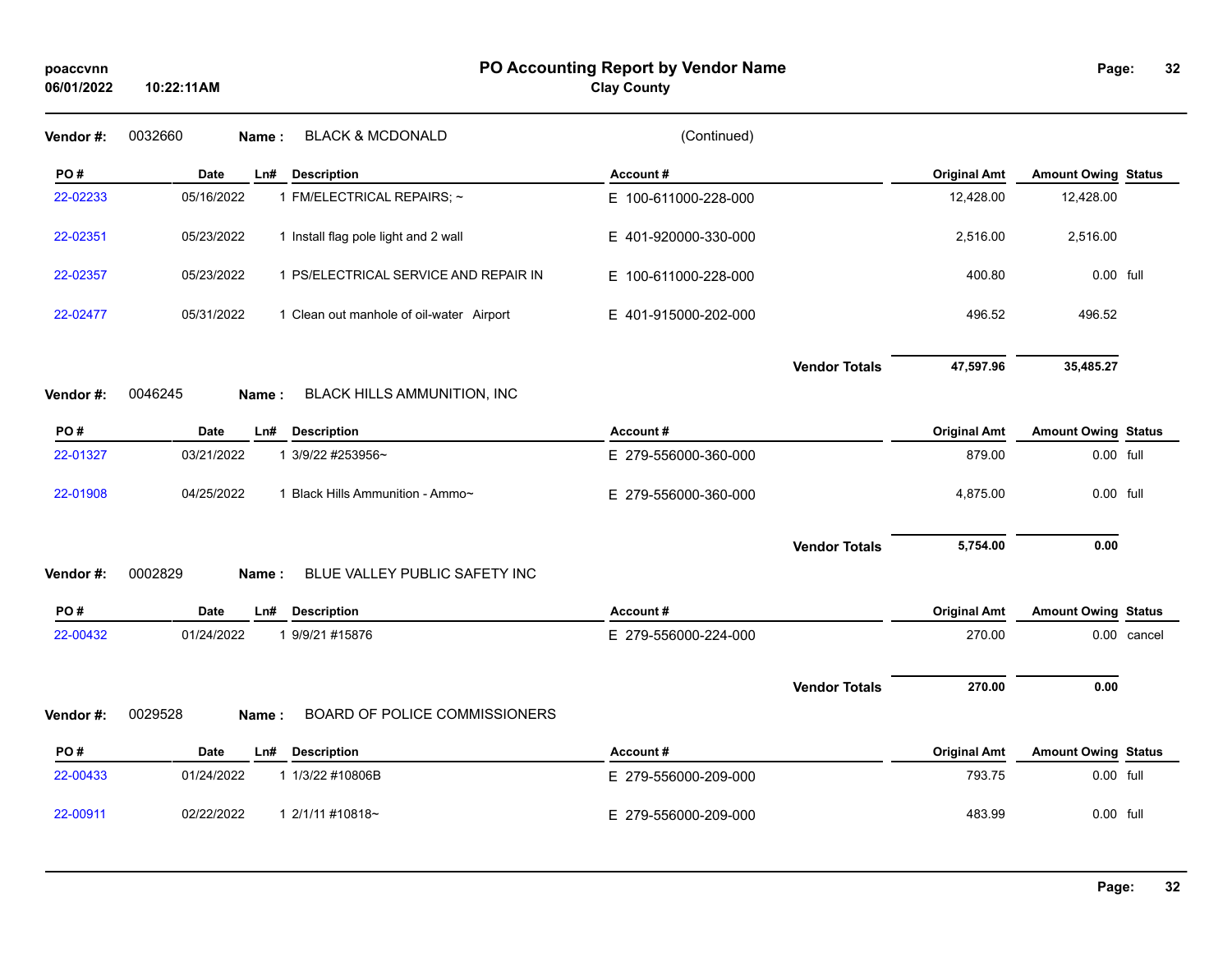## **PO Accounting Report by Vendor Name poaccvnn Page:**

**Clay County**

| Vendor #: | 0029528    | <b>BOARD OF POLICE COMMISSIONERS</b><br>Name: | (Continued)          |                      |                     |                            |  |
|-----------|------------|-----------------------------------------------|----------------------|----------------------|---------------------|----------------------------|--|
| PO#       | Date       | Ln#<br><b>Description</b>                     | Account#             |                      | <b>Original Amt</b> | <b>Amount Owing Status</b> |  |
| 22-01460  | 03/28/2022 | Board of Police Commissioners - Lab fees      | E 279-556000-209-000 |                      | 92.00               | 0.00 full                  |  |
|           | 03/28/2022 | 2 Board of Police Commissioners - Lab fees    | E 279-556000-209-000 |                      | 1,140.65            | 0.00 full                  |  |
|           |            |                                               |                      | <b>PO Totals</b>     | 1,232.65            | 0.00                       |  |
| 22-02070  | 05/02/2022 | Board of Police Commissioners - Lab Fees      | E 279-556000-209-000 |                      | 2,235.56            | 0.00 full                  |  |
| 22-02446  | 05/23/2022 | Board of Police Commissioners - Lab           | E 279-556000-209-000 |                      | 2,181.91            | 2,181.91                   |  |
|           |            |                                               |                      | <b>Vendor Totals</b> | 6,927.86            | 2,181.91                   |  |
| Vendor #: | 0002662    | <b>BOB BARKER COMPANY INC</b><br>Name:        |                      |                      |                     |                            |  |

| PO#      | Date       | Ln#<br><b>Description</b>                | Account#             |                  | <b>Original Amt</b> | <b>Amount Owing Status</b> |        |
|----------|------------|------------------------------------------|----------------------|------------------|---------------------|----------------------------|--------|
| 22-00536 | 01/31/2022 | Invoice #INV1718764 01/13/22~            | E 279-555000-301-000 |                  | 2,118.10            | $0.00$ full                |        |
| 22-01215 | 03/14/2022 | Invoice #INV1724081 1/27/22~             | E 272-552000-207-000 |                  | 872.60              | 0.00 full                  |        |
|          | 03/14/2022 | 2 Invoice #INV1731567 2/14/22~           | E 272-552000-207-000 |                  | 4,811.80            | 0.00                       | cancel |
|          | 03/14/2022 | 3 Invoice #INV1731177 2/14/22~           | E 272-552000-207-000 |                  | 899.30              | 0.00 full                  |        |
|          | 03/14/2022 | 4 Invoice #INV1731162 2/14/22~           | E 272-552000-207-000 |                  | 84.38               | 0.00 full                  |        |
|          | 03/14/2022 | 5 Invoice #INV1731763 2/15/22~           | E 272-552000-207-000 |                  | 168.76              | 0.00 full                  |        |
|          |            |                                          |                      | <b>PO Totals</b> | 6,836.84            | 0.00                       |        |
| 22-01447 | 03/28/2022 | BOB BARKER - INMATE CLOTHING~            | E 286-555000-228-000 |                  | 15,559.71           | 0.00 full                  |        |
| 22-01934 | 04/25/2022 | Bob Barker - Odor Hound Air & Surface    | E 286-555000-228-000 |                  | 385.60              | 0.00 full                  |        |
| 22-02099 | 05/02/2022 | BobBarker - White T-shirts~              | E 286-555000-228-000 |                  | 2,148.80            | 0.00 full                  |        |
|          | 05/02/2022 | 2 BobBarker - Bath Towels, Laundry Bags~ | E 286-555000-228-000 |                  | 4,811.80            | 0.00 full                  |        |
|          |            |                                          |                      | <b>PO Totals</b> | 6,960.60            | 0.00                       |        |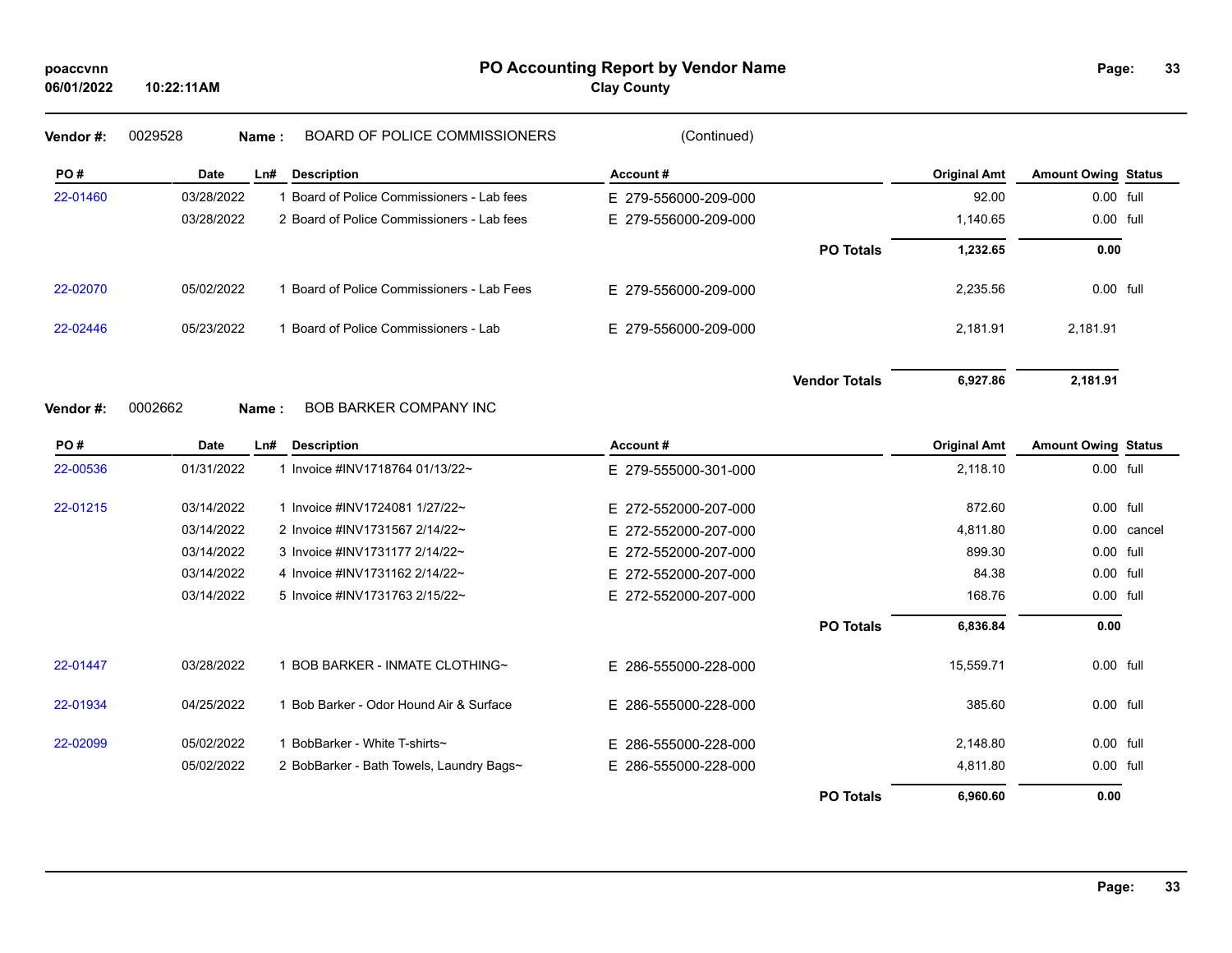| poaccvnn |
|----------|
|----------|

### **PO Accounting Report by Vendor Name poaccvnn Page:**

## **Clay County**

| Vendor #: | <b>BOB BARKER COMPANY INC</b><br>0002662<br>Name:        | (Continued)              |                      |                     |                            |  |
|-----------|----------------------------------------------------------|--------------------------|----------------------|---------------------|----------------------------|--|
| PO#       | <b>Date</b><br>Ln#<br><b>Description</b>                 | Account#                 |                      | <b>Original Amt</b> | <b>Amount Owing Status</b> |  |
| 22-02222  | 05/10/2022<br>1 Bob Barker - white hand towels, white    | E 286-555000-228-000     |                      | 1,667.04            | 0.00 full                  |  |
|           | 05/10/2022<br>2 Bob Barker - wool blankets, white sheets | 286-555000-228-000<br>E. |                      | 5,340.63            | 0.00 full                  |  |
|           | 05/10/2022<br>3 Bob Barker - wool blankets~              | E.<br>286-555000-228-000 |                      | 398.49              | 0.00 full                  |  |
|           |                                                          |                          | <b>PO Totals</b>     | 7,406.16            | 0.00                       |  |
| 22-02339  | 05/16/2022<br>1 Bob Barker - White Bath Towels~          | 286-555000-228-000<br>Е. |                      | 2,358.00            | 0.00 full                  |  |
|           | 05/16/2022<br>2 Bob Barker - Assortment of Panties~      | E 286-555000-228-000     |                      | 414.40              | 0.00 full                  |  |
|           |                                                          |                          | <b>PO Totals</b>     | 2,772.40            | 0.00                       |  |
|           |                                                          |                          | <b>Vendor Totals</b> | 42,039.41           | 0.00                       |  |
| Vendor #: | <b>BOLOGNA, ANTHONY</b><br>0003013<br>Name:              |                          |                      |                     |                            |  |
| PO#       | <b>Description</b><br><b>Date</b><br>Ln#                 | Account#                 |                      | <b>Original Amt</b> | <b>Amount Owing Status</b> |  |
| 22-02234  | 05/16/2022<br>1 LEGAL FEES RE LEVI BRENT MILLER~         | E 100-588000-206-000     |                      | 675.00              | 0.00 full                  |  |
|           |                                                          |                          | <b>Vendor Totals</b> | 675.00              | 0.00                       |  |
| Vendor #: | 0024391<br>BOONE COUNTY MO SHERIFF<br>Name:              |                          |                      |                     |                            |  |
| PO#       | Date<br><b>Description</b><br>Ln#                        | Account#                 |                      | <b>Original Amt</b> | <b>Amount Owing Status</b> |  |
| 22-01748  | 04/18/2022<br>1 Civil Process Invoice for Boone Co.~     | E 100-548000-201-000     |                      | 30.00               | 0.00 full                  |  |
| 22-01962  | 05/02/2022<br>1 Service paperwork: Child Support Notice  | E.<br>100-548000-201-000 |                      | 30.00               | 0.00 full                  |  |
|           |                                                          |                          | <b>Vendor Totals</b> | 60.00               | 0.00                       |  |
| Vendor #: | 0003288<br>BOVARD, PAUL<br>Name:                         |                          |                      |                     |                            |  |
| PO#       | <b>Date</b><br><b>Description</b><br>Ln#                 | Account#                 |                      | <b>Original Amt</b> | <b>Amount Owing Status</b> |  |
| 22-01072  | 03/07/2022<br>1 Safety Boots- Reimbursement Farm & Home  | E 220-701000-316-000     |                      | 100.00              | 0.00 full                  |  |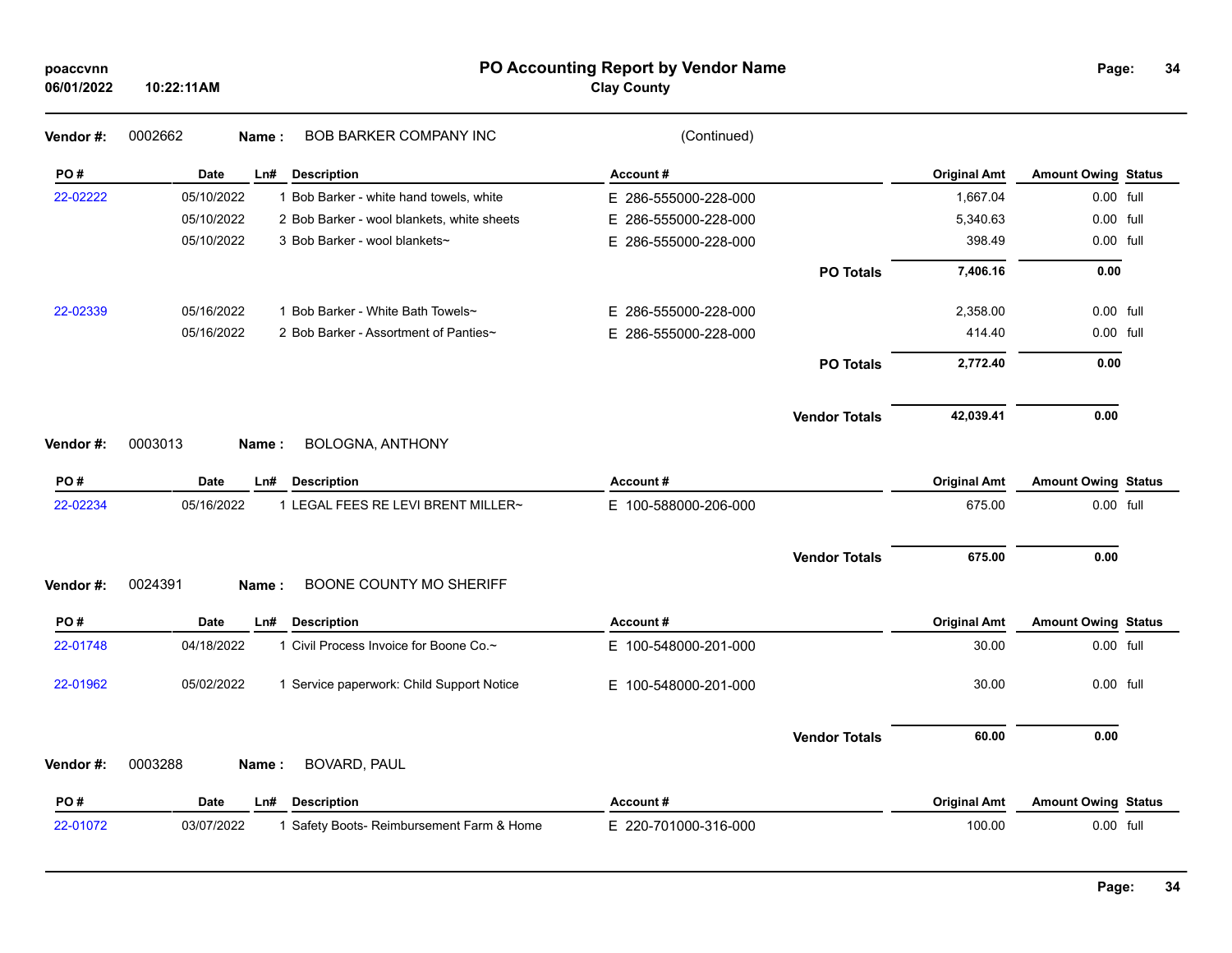| poaccvnn<br>06/01/2022 | 10:22:11AM |       |                                           | PO Accounting Report by Vendor Name<br><b>Clay County</b> |                      |                     | Page:                      | 35 |
|------------------------|------------|-------|-------------------------------------------|-----------------------------------------------------------|----------------------|---------------------|----------------------------|----|
| Vendor#:               | 0003288    | Name: | BOVARD, PAUL                              | (Continued)                                               |                      |                     |                            |    |
| PO#                    | Date       | Ln#   | <b>Description</b>                        | Account#                                                  |                      | <b>Original Amt</b> | <b>Amount Owing Status</b> |    |
| Vendor#:               | 0022840    | Name: | <b>BRASHEAR, CALEB</b>                    |                                                           | <b>Vendor Totals</b> | 100.00              | 0.00                       |    |
| PO#                    | Date       | Ln#   | <b>Description</b>                        | Account#                                                  |                      | <b>Original Amt</b> | <b>Amount Owing Status</b> |    |
| 22-00450               | 01/24/2022 |       | 1 1/18/22 CAMP DODGE TRAINING 1/9-1/14    | E 292-592000-362-000                                      |                      | 166.00              | 0.00 full                  |    |
| Vendor#:               | 0051136    | Name: | BRINC DRONES, INC                         |                                                           | <b>Vendor Totals</b> | 166.00              | 0.00                       |    |
| PO#                    | Date       | Ln#   | <b>Description</b>                        | Account#                                                  |                      | <b>Original Amt</b> | <b>Amount Owing Status</b> |    |
| 22-02106               | 05/02/2022 |       | 1 Brinc Drones - LEMUR Drone S Kit, LEMUR | E 292-592000-362-000                                      |                      | 16,994.00           | 0.00 full                  |    |
| Vendor#:               | 0006952    | Name: | <b>BROWNELLS INC</b>                      |                                                           | <b>Vendor Totals</b> | 16,994.00           | 0.00                       |    |
| PO#                    | Date       | Ln#   | <b>Description</b>                        | Account#                                                  |                      | <b>Original Amt</b> | <b>Amount Owing Status</b> |    |
| 22-02313               | 05/16/2022 |       | 1 Brownells - GEN M2 MOE Mag and slings~  | E 279-556000-360-000                                      |                      | 843.56              | 0.00 full                  |    |
|                        |            |       |                                           |                                                           | <b>Vendor Totals</b> | 843.56              | 0.00                       |    |
| Vendor#:               | 0045994    | Name: | <b>BUCKSATH, LEE</b>                      |                                                           |                      |                     |                            |    |
| PO#                    | Date       | Ln#   | <b>Description</b>                        | <b>Account#</b>                                           |                      | <b>Original Amt</b> | <b>Amount Owing Status</b> |    |
| 22-01627               | 04/11/2022 |       | 1 REIMBURSMENT FOR TRAVEL ~               | E 100-580000-262-000                                      |                      | 271.44              | 0.00 full                  |    |
|                        |            |       |                                           |                                                           | <b>Vendor Totals</b> | 271.44              | 0.00                       |    |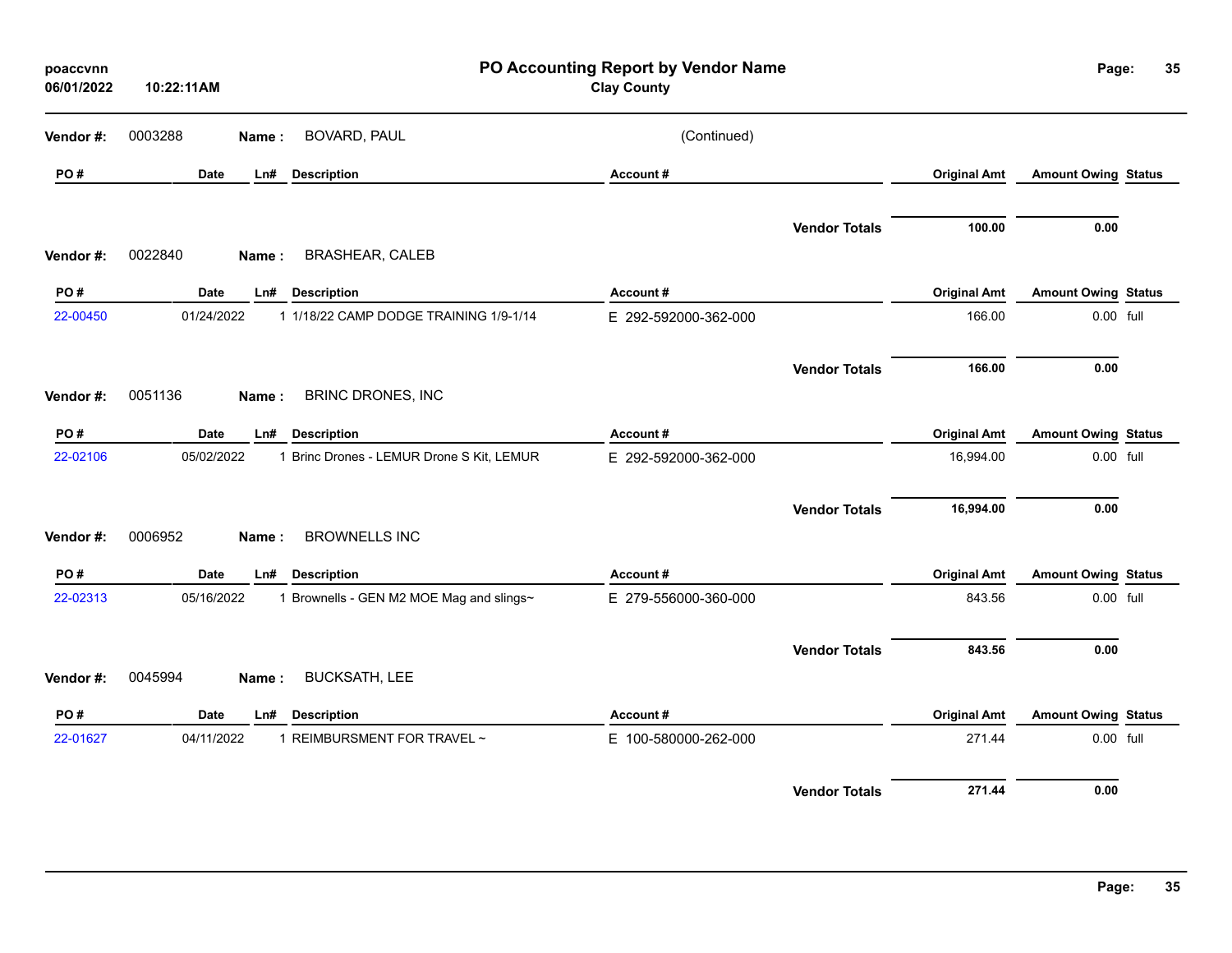## **Vendor #:** 0000600 **Name :** BUDGET RENT A CAR SYSTEM INC

| PO#       | <b>Date</b> | Ln#   | <b>Description</b>                      | Account#             |                      | <b>Original Amt</b> | <b>Amount Owing Status</b> |  |
|-----------|-------------|-------|-----------------------------------------|----------------------|----------------------|---------------------|----------------------------|--|
| 22-02100  | 05/02/2022  |       | 1 Budget $\sim$                         | E 286-555000-228-000 |                      | 236.67              | 0.00 full                  |  |
|           |             |       |                                         |                      | <b>Vendor Totals</b> | 236.67              | 0.00                       |  |
| Vendor #: | 0049044     | Name: | <b>BURKART, ADAM</b>                    |                      |                      |                     |                            |  |
| PO#       | <b>Date</b> | Ln#   | <b>Description</b>                      | Account#             |                      | <b>Original Amt</b> | <b>Amount Owing Status</b> |  |
| 22-00928  | 02/22/2022  |       | 1 PARKS-TRAVEL REIMBURSEMENT-~          | E 302-830000-260-000 |                      | 71.57               | 0.00 full                  |  |
|           |             |       |                                         |                      | <b>Vendor Totals</b> | 71.57               | 0.00                       |  |
| Vendor#:  | 0002947     | Name: | <b>BURNS &amp; MCDONNELL</b>            |                      |                      |                     |                            |  |
| PO#       | <b>Date</b> | Ln#   | <b>Description</b>                      | Account#             |                      | <b>Original Amt</b> | <b>Amount Owing Status</b> |  |
| 22-00652  | 02/07/2022  |       | 1 Professional Engineering Services~    | E 220-701000-202-000 |                      | 1,950.00            | 0.00 full                  |  |
| 22-01501  | 03/31/2022  |       | 1 REOPEN 2021 PO# 21-05204~             | E 401-920000-209-000 |                      | 79,957.50           | 0.00 full                  |  |
| 22-01502  | 03/31/2022  |       | 1 REOPEN 2021 PO# 21-05137~             | E 224-612000-211-000 |                      | 946,044.85          | 867,854.55 partial         |  |
| 22-01829  | 04/25/2022  |       | 1 Prof services through 1-31-22 Airport | E 401-920000-202-000 |                      | 539.85              | 0.00 full                  |  |
|           |             |       |                                         |                      | <b>Vendor Totals</b> | 1,028,492.20        | 867,854.55                 |  |
| Vendor #: | 0014354     | Name: | BURNS, LARRY DEAN                       |                      |                      |                     |                            |  |
| PO#       | <b>Date</b> | Ln#   | <b>Description</b>                      | Account#             |                      | <b>Original Amt</b> | <b>Amount Owing Status</b> |  |
| 22-00449  | 01/24/2022  |       | 1 12/16/21 #2wdx-12                     | E 286-555000-228-000 |                      | 14.83               | 0.00 full                  |  |
|           |             |       |                                         |                      | <b>Vendor Totals</b> | 14.83               | 0.00                       |  |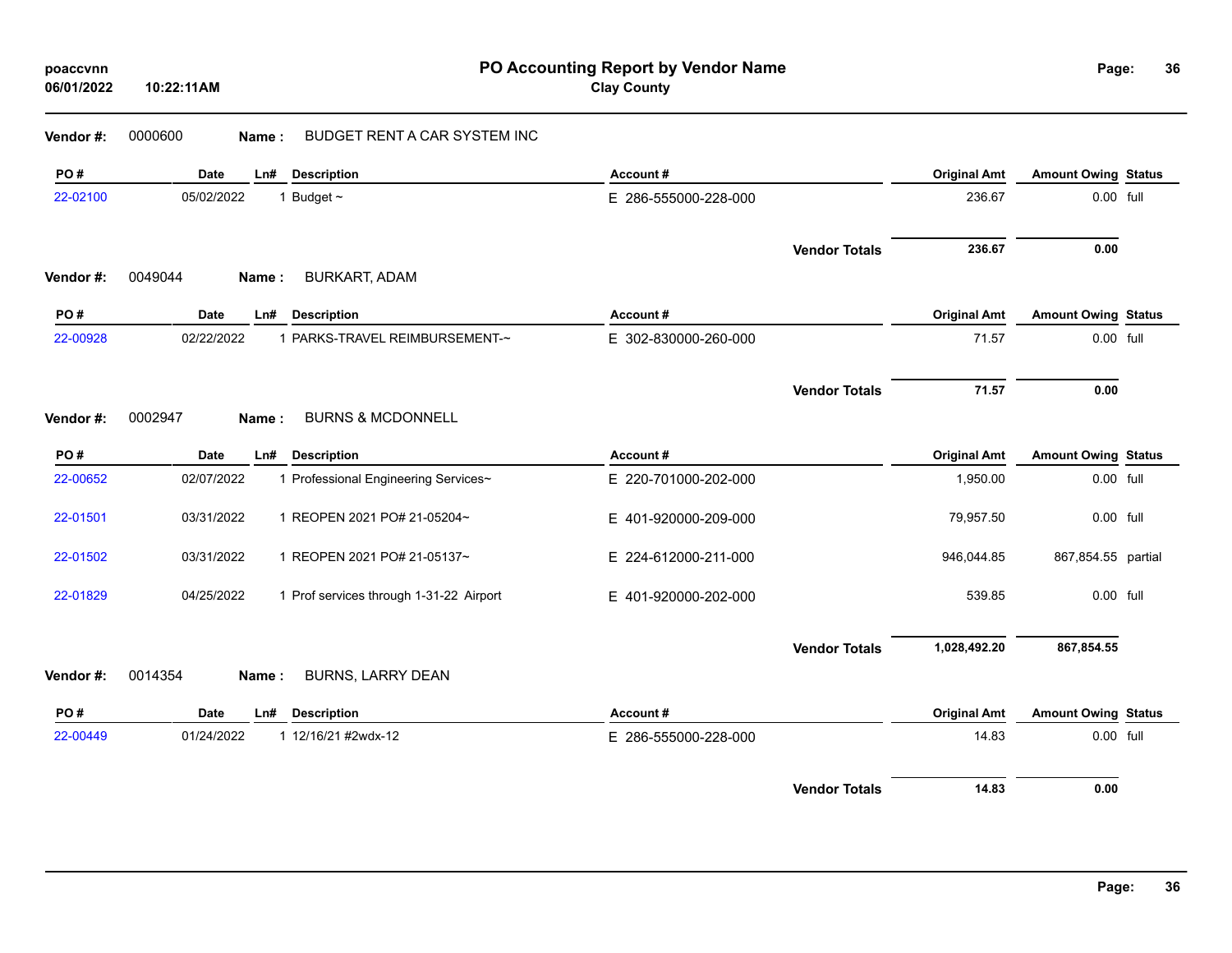| poaccvnn<br>06/01/2022 | PO Accounting Report by Vendor Name<br><b>Clay County</b><br>10:22:11AM |                      |                      |                     | Page:                      | 37          |
|------------------------|-------------------------------------------------------------------------|----------------------|----------------------|---------------------|----------------------------|-------------|
| Vendor#:               | 0050976<br>BUTKOVICH, TOM<br>Name:                                      |                      |                      |                     |                            |             |
| PO#                    | Date<br>Ln#<br><b>Description</b>                                       | Account#             |                      | <b>Original Amt</b> | <b>Amount Owing Status</b> |             |
| 22-00693               | 02/07/2022<br>1 1/17-1/22 BASIC SRO TRAINING~                           | E 279-556000-260-000 |                      | 101.92              |                            | 0.00 cancel |
| Vendor#:               | 0032838<br><b>BYRAM, LESLIE</b><br>Name:                                |                      | <b>Vendor Totals</b> | 101.92              | 0.00                       |             |
| PO#                    | <b>Description</b><br>Date<br>Ln#                                       | Account#             |                      | <b>Original Amt</b> | <b>Amount Owing Status</b> |             |
| 22-02486               | 05/31/2022<br>1 LEGAL FEES RE MAGGIE RENEE DEES~                        | E 100-588000-205-000 |                      | 675.00              | 675.00                     |             |
|                        |                                                                         |                      | <b>Vendor Totals</b> | 675.00              | 675.00                     |             |
| Vendor #:              | 0003319<br>C & C GROUP<br>Name:                                         |                      |                      |                     |                            |             |
| PO#                    | Date<br>Ln#<br><b>Description</b>                                       | Account#             |                      | <b>Original Amt</b> | <b>Amount Owing Status</b> |             |
| 22-00011               | 01/10/2022<br>1 ENCUMBER Funds for Monthly EMS                          | E 100-611000-228-000 |                      | 7,600.00            | 1,552.36 partial           |             |
| 22-00093               | 01/18/2022<br>1 Monthly Billing for Energy Mgmt.                        | E 100-611000-228-000 |                      | 1,511.91            | 0.00 full                  |             |
| 22-00276               | 01/18/2022<br>1 ENCUMBER Funds for Monthly EMS                          | E 279-613000-220-000 |                      | 3,500.00            | 1,080.96 partial           |             |
| 22-00277               | 1 Monthly Billing for Energy Mgmt.<br>01/18/2022                        | E 279-613000-220-000 |                      | 604.76              | 0.00 full                  |             |
| 22-01018               | 03/07/2022<br>1 ENCUMBER Funds to replace existing                      | E 100-611000-228-000 |                      | 2,656.00            | 0.00 full                  |             |
| 22-01141               | 03/14/2022<br>1 ENCUMBER Funds to replace existing                      | E 100-611000-228-000 |                      | 2,656.00            | 0.00 full                  |             |
|                        |                                                                         |                      | <b>Vendor Totals</b> | 18,528.67           | 2,633.32                   |             |
| Vendor#:               | 0049564<br><b>C&amp;G RUBBER STAMP DBA JUSTRITE</b><br>Name:            |                      |                      |                     |                            |             |
| PO#                    | Date<br>Ln#<br><b>Description</b>                                       | Account#             |                      | <b>Original Amt</b> | <b>Amount Owing Status</b> |             |
| 22-02071               | 05/02/2022<br>1 C & G Rubber Stamp - EN Badge/Custom                    | E 279-556000-316-000 |                      | 1,920.00            | 0.00 full                  |             |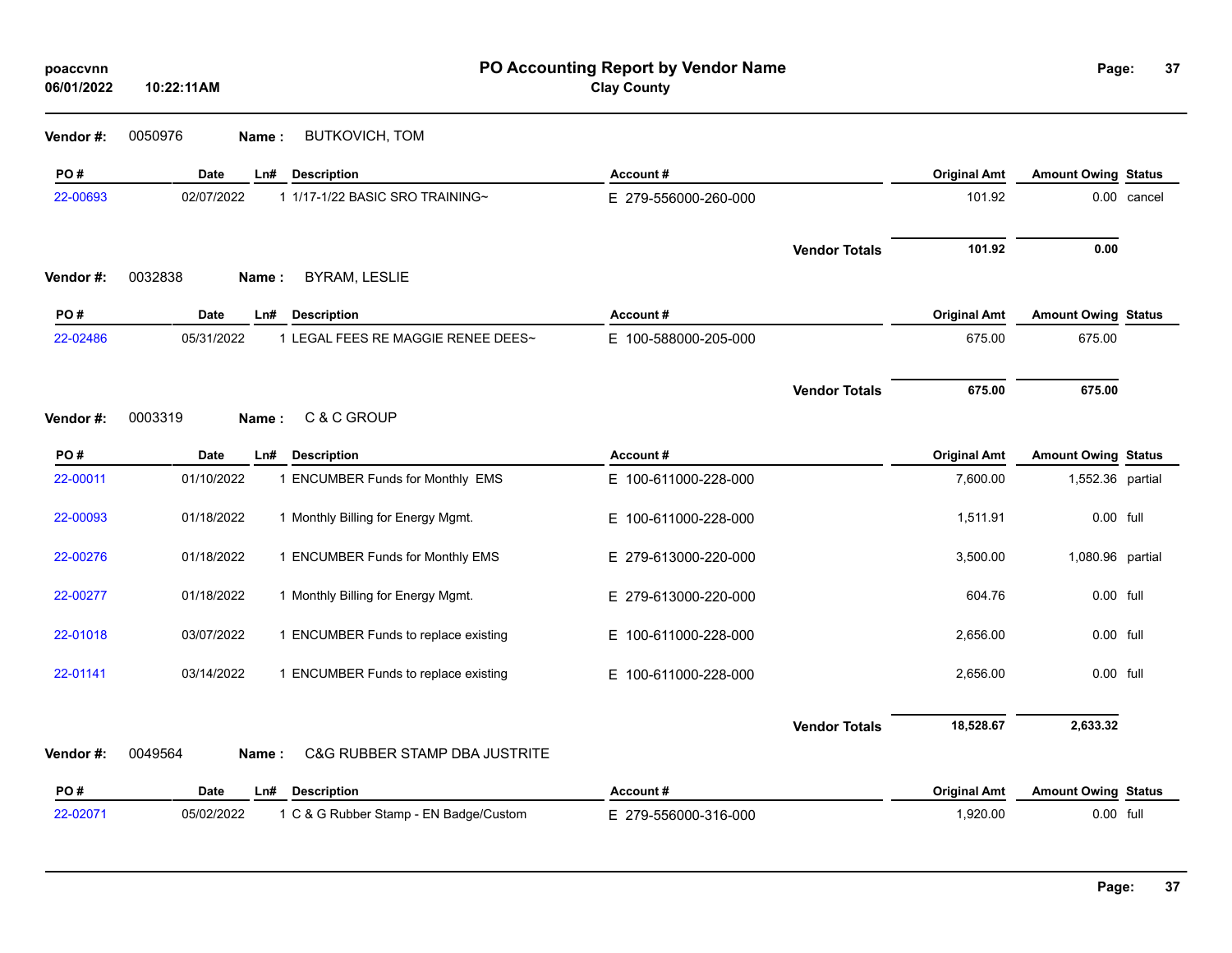| poaccvnn<br>06/01/2022 | 10:22:11AM                                             | PO Accounting Report by Vendor Name<br><b>Clay County</b> |                     | Page:                      | 38 |
|------------------------|--------------------------------------------------------|-----------------------------------------------------------|---------------------|----------------------------|----|
|                        | <b>CALIBRE PRESS</b>                                   | <b>Vendor Totals</b>                                      | 1,920.00            | 0.00                       |    |
| Vendor#:               | 0045226<br>Name:                                       |                                                           |                     |                            |    |
| PO#                    | <b>Date</b><br><b>Description</b><br>Ln#               | Account#                                                  | <b>Original Amt</b> | <b>Amount Owing Status</b> |    |
| 22-02308               | 1 Calibre Press - Recruiting & Retaining<br>05/16/2022 | E 271-558000-261-000                                      | 495.00              | 0.00 full                  |    |
|                        |                                                        | <b>Vendor Totals</b>                                      | 495.00              | 0.00                       |    |
| Vendor #:              | 0022739<br>CALIFORNIA DEPT PUBLIC HEALTH<br>Name:      |                                                           |                     |                            |    |
| PO#                    | Date<br><b>Description</b><br>Ln#                      | Account#                                                  | <b>Original Amt</b> | <b>Amount Owing Status</b> |    |
| 22-00364               | 01/24/2022<br>1 Paternity paperwork~                   | E 100-548000-201-000                                      | 29.00               | $0.00$ full                |    |
| Vendor #:              | CAMP DAVID INC<br>0000779<br>Name:                     | <b>Vendor Totals</b>                                      | 29.00               | 0.00                       |    |
| PO#                    | <b>Description</b><br><b>Date</b><br>Ln#               | Account#                                                  | <b>Original Amt</b> | <b>Amount Owing Status</b> |    |
| 22-01882               | 04/25/2022<br>1 TSHIRTS FOR RESALE~                    | E 240-870000-395-000                                      | 1,247.50            | 0.00 full                  |    |
| Vendor #:              | CAPITAL ONE TRADE CREDIT<br>0040839<br>Name:           | <b>Vendor Totals</b>                                      | 1,247.50            | 0.00                       |    |
|                        |                                                        |                                                           |                     |                            |    |
| PO#                    | Date<br>Ln#<br><b>Description</b>                      | Account#                                                  | <b>Original Amt</b> | <b>Amount Owing Status</b> |    |
| 22-00057               | 01/10/2022<br>1 Fasteners~                             | E 220-701000-333-000                                      | 10.59               | 0.00 full                  |    |
|                        | 01/10/2022<br>2 Bolts for Spreaders~                   | E 220-701000-333-000                                      | 20.46               | 0.00 full                  |    |
|                        |                                                        | <b>PO Totals</b>                                          | 31.05               | 0.00                       |    |
| 22-00653               | 02/07/2022<br>1 Key cut~                               | E 220-701000-333-000                                      | 5.97                | $0.00$ full                |    |
|                        | 02/07/2022<br>2 Nuts & Bolts~                          | E 220-701000-333-000                                      | 8.40                | 0.00 full                  |    |
|                        |                                                        | <b>PO Totals</b>                                          | 14.37               | 0.00                       |    |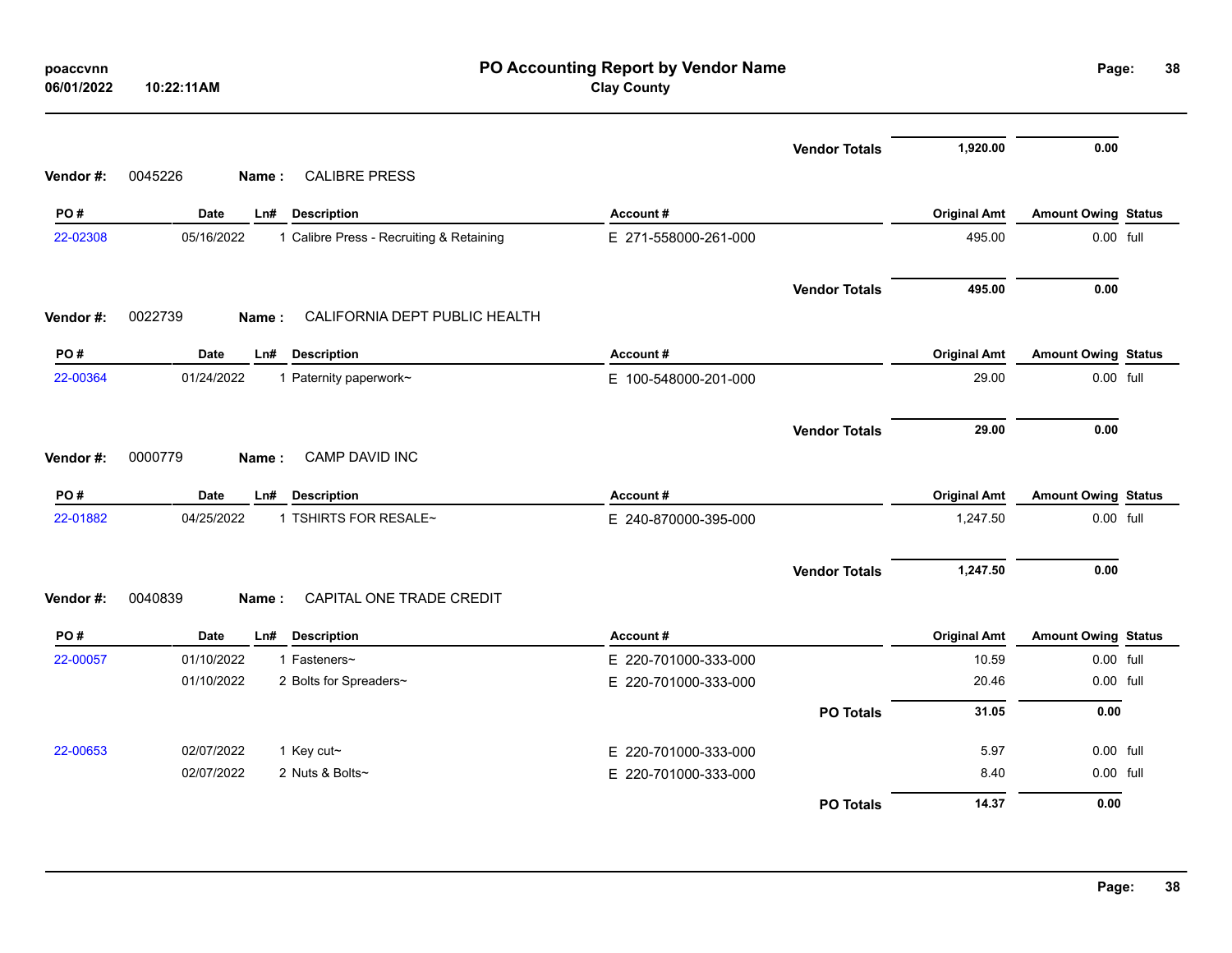| poaccvnn<br>06/01/2022 | PO Accounting Report by Vendor Name<br><b>Clay County</b><br>10:22:11AM |                                      |                          |                      |                     |                            | 39<br>Page: |
|------------------------|-------------------------------------------------------------------------|--------------------------------------|--------------------------|----------------------|---------------------|----------------------------|-------------|
| Vendor#:               | 0040839                                                                 | CAPITAL ONE TRADE CREDIT<br>Name:    | (Continued)              |                      |                     |                            |             |
| PO#                    | Date                                                                    | Ln#<br><b>Description</b>            | Account#                 |                      | <b>Original Amt</b> | <b>Amount Owing Status</b> |             |
| 22-02006               | 05/02/2022                                                              | 1 Straw Bales~                       | E 220-701000-333-000     |                      | 23.96               | 0.00 full                  |             |
| Vendor#:               | 0017158                                                                 | <b>CAREERBUILDER LLC</b><br>Name:    |                          | <b>Vendor Totals</b> | 69.38               | 0.00                       |             |
| PO#                    | <b>Date</b>                                                             | <b>Description</b><br>Ln#            | Account#                 |                      | <b>Original Amt</b> | <b>Amount Owing Status</b> |             |
| 22-00365               | 01/24/2022                                                              | 1 Invoice Number: CB04161758~        | E 100-602000-252-000     |                      | 3,499.98            | 0.00 full                  |             |
|                        |                                                                         |                                      |                          | <b>Vendor Totals</b> | 3,499.98            | 0.00                       |             |
| Vendor#:               | 0048817                                                                 | CARLSON FAMILY COUNSELING<br>Name:   |                          |                      |                     |                            |             |
| PO#                    | Date                                                                    | <b>Description</b><br>Ln#            | Account#                 |                      | <b>Original Amt</b> | <b>Amount Owing Status</b> |             |
| 22-00713               | 02/14/2022                                                              | 1 COUNSELING; 6 IN JAN 2022~         | E 100-594000-201-000     |                      | 600.00              | 0.00 full                  |             |
| 22-01142               | 03/14/2022                                                              | 1 COUNSELING FEBRUARY ~              | E 100-594000-201-000     |                      | 400.00              | 0.00 full                  |             |
| 22-01628               | 04/11/2022                                                              | 1 MARCH COUNSELING SESSIONS~         | E 100-594000-201-000     |                      | 200.00              | 0.00 full                  |             |
| 22-02235               | 05/16/2022                                                              | 1 APR COUNSELING~                    | 100-594000-201-000<br>Е. |                      | 200.00              | 0.00 full                  |             |
|                        |                                                                         |                                      |                          | <b>Vendor Totals</b> | 1,400.00            | 0.00                       |             |
| Vendor#:               | 0048848                                                                 | CARQUEST AUTO PARTS<br>Name:         |                          |                      |                     |                            |             |
| PO#                    | <b>Date</b>                                                             | <b>Description</b><br>Ln#            | Account#                 |                      | <b>Original Amt</b> | <b>Amount Owing Status</b> |             |
| 22-00883               | 02/22/2022                                                              | 1 Bearings Golf~                     | E 240-746000-333-000     |                      | 239.68              | 0.00 full                  |             |
| 22-01415               | 03/28/2022                                                              | 1 fuel, hydraulic, air filters Golf~ | E 240-746000-333-000     |                      | 575.35              | 0.00 full                  |             |
|                        |                                                                         |                                      |                          | <b>Vendor Totals</b> | 815.03              | 0.00                       |             |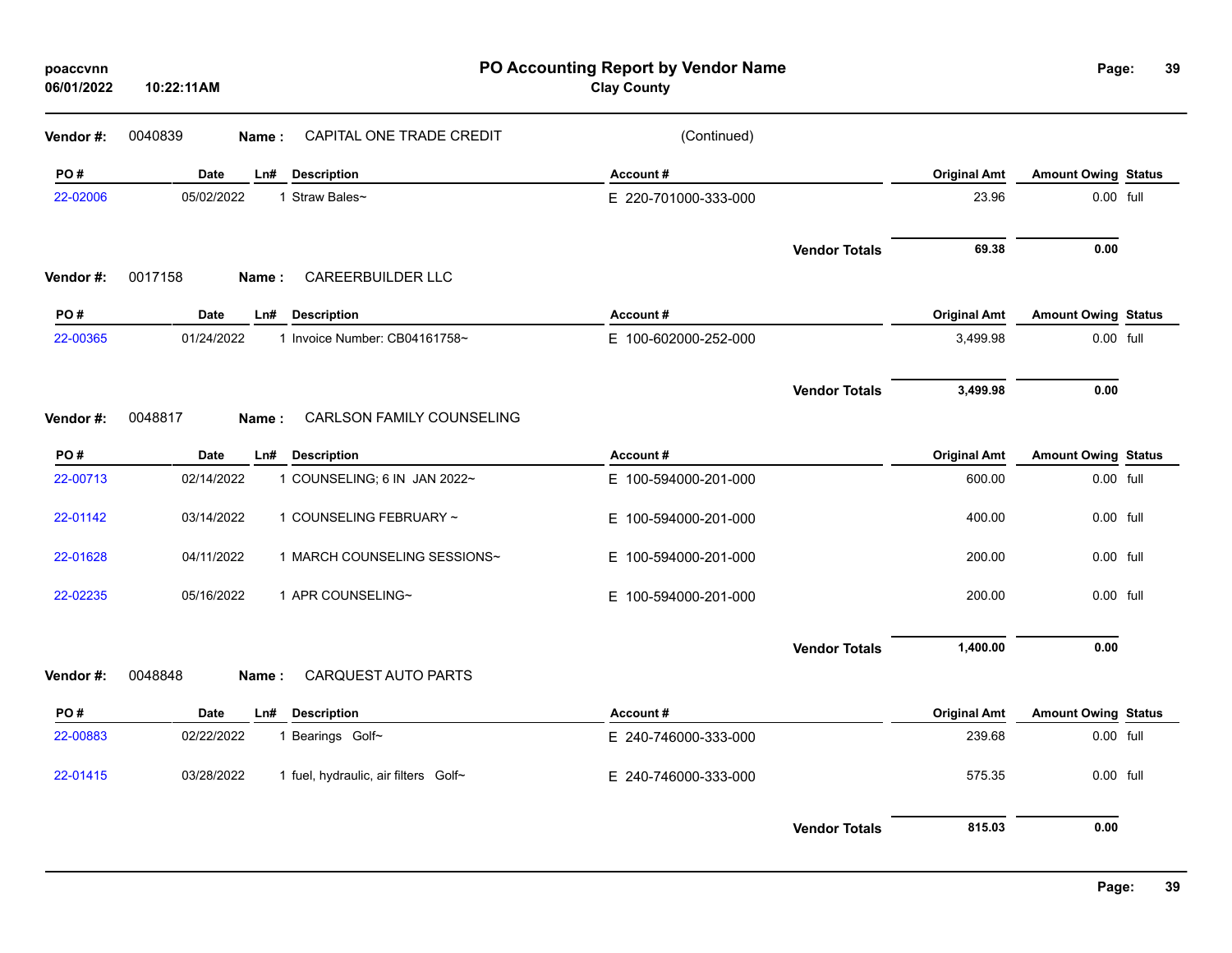| Vendor#: | 0047093 | <b>Name:</b> | <b>CARTER, AUNDRE</b> |
|----------|---------|--------------|-----------------------|
|----------|---------|--------------|-----------------------|

| PO#      | Date             | <b>Description</b><br>Ln#               | Account#                 |                      | <b>Original Amt</b> | <b>Amount Owing Status</b> |             |
|----------|------------------|-----------------------------------------|--------------------------|----------------------|---------------------|----------------------------|-------------|
| 22-01111 | 03/07/2022       | 1 Aundre Carter - Meal Reimbursement~   | E 279-555000-209-000     |                      | 120.00              | 0.00 full                  |             |
| 22-01820 | 04/18/2022       | 1 Aundre Carter - Travel Reimbursement~ | E 286-555000-228-000     |                      | 348.91              | 0.00 full                  |             |
|          |                  |                                         |                          | <b>Vendor Totals</b> | 468.91              | 0.00                       |             |
| Vendor#: | 0003151<br>Name: | <b>CARTER-WATERS LLC</b>                |                          |                      |                     |                            |             |
| PO#      | Date             | <b>Description</b><br>Ln#               | Account#                 |                      | <b>Original Amt</b> | <b>Amount Owing Status</b> |             |
| 22-00191 | 01/18/2022       | 1 Cold Patch~                           | E 220-701000-340-000     |                      | 450.00              | 0.00 full                  |             |
| 22-00210 | 01/18/2022       | 1 PARKS-COLD PATCH SUPPLIES~            | E 240-740000-340-000     |                      | 5,000.00            |                            | 0.00 cancel |
| 22-00503 | 01/31/2022       | 1 Cold Patch~                           | E 220-701000-340-000     |                      | 450.00              | 0.00 full                  |             |
| 22-01388 | 03/28/2022       | 1 Cold Patch~                           | E 220-701000-340-000     |                      | 750.00              | 0.00 full                  |             |
| 22-01566 | 04/04/2022       | 1 Cold Patch~                           | E 220-701000-340-000     |                      | 1,118.76            | 0.00 full                  |             |
|          | 04/04/2022       | 2 CREDIT-Wrong Pricing for patch~       | 220-701000-340-000<br>E. |                      | $-218.76$           | 0.00 full                  |             |
|          | 04/04/2022       | 3 Cold Patch~                           | E 220-701000-340-000     |                      | 462.00              | 0.00 full                  |             |
|          | 04/04/2022       | 4 CREDIT-Wrong Pricing for patch~       | 220-701000-340-000<br>E. |                      | $-10.00$            | 0.00 full                  |             |
|          | 04/04/2022       | 5 Cold Patch~                           | E 220-701000-340-000     |                      | 1,074.00            | 0.00 full                  |             |
|          | 04/04/2022       | 6 CREDIT-Wrong pricing for patch~       | E 220-701000-340-000     |                      | $-150.00$           | 0.00 full                  |             |
|          | 04/04/2022       | 7 Cold Patch~                           | E 220-701000-340-000     |                      | 450.00              | 0.00 full                  |             |
|          |                  |                                         |                          | <b>PO Totals</b>     | 2,726.00            | 0.00                       |             |
| 22-01692 | 04/11/2022       | 1 Cold Patch~                           | E 220-701000-340-000     |                      | 450.00              | 0.00 full                  |             |
| 22-01777 | 04/18/2022       | 1 Cold Patch~                           | E 220-701000-340-000     |                      | 462.00              | 0.00 full                  |             |
|          | 04/18/2022       | 2 CREDIT-Wrong Pricing~                 | 220-701000-340-000<br>Е. |                      | $-12.00$            | 0.00 full                  |             |
|          | 04/18/2022       | 3 Cold Patch~                           | E 220-701000-340-000     |                      | 385.00              | 0.00 full                  |             |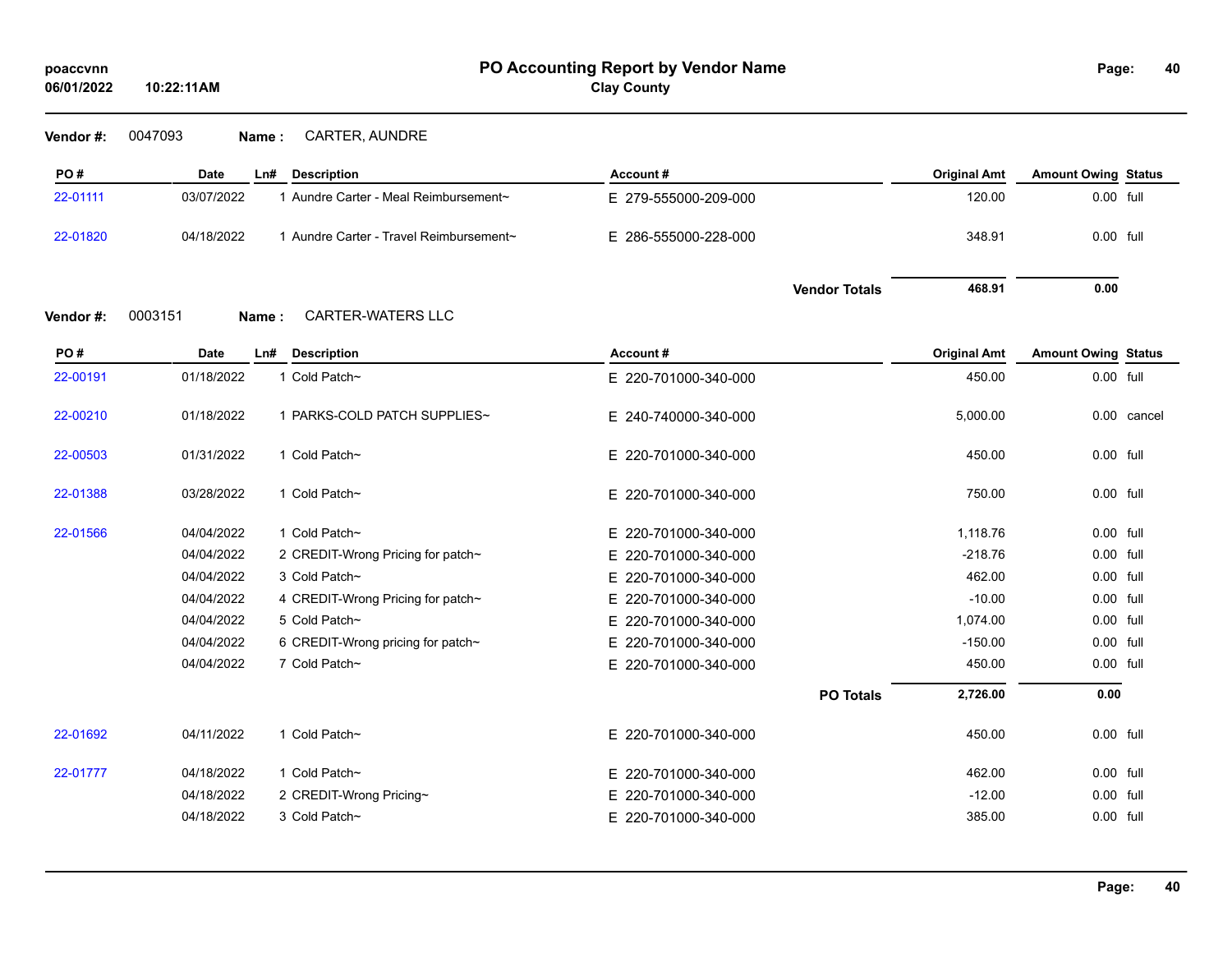| poaccvnn |  |
|----------|--|

## **PO Accounting Report by Vendor Name poaccvnn Page:**

## **Clay County**

| Vendor#: | 0003151     | <b>CARTER-WATERS LLC</b><br>Name: | (Continued)          |                  |                     |                            |  |
|----------|-------------|-----------------------------------|----------------------|------------------|---------------------|----------------------------|--|
| PO#      | <b>Date</b> | Ln# Description                   | Account#             |                  | <b>Original Amt</b> | <b>Amount Owing Status</b> |  |
| 22-01777 | 04/18/2022  | 4 CREDIT-Wrong Pricing~           | E 220-701000-340-000 |                  | $-10.00$            | 0.00 full                  |  |
|          | 04/18/2022  | 5 Cold Patch~                     | E 220-701000-340-000 |                  | 900.00              | 0.00 full                  |  |
|          | 04/18/2022  | 6 Cold Patch~                     | E 220-701000-340-000 |                  | 450.00              | 0.00 full                  |  |
|          | 04/18/2022  | 7 Cold Patch~                     | E 220-701000-340-000 |                  | 900.00              | 0.00 full                  |  |
|          |             |                                   |                      | <b>PO Totals</b> | 3,075.00            | 0.00                       |  |
| 22-02007 | 05/02/2022  | 1 Cold Patch~                     | E 220-701000-340-000 |                  | 450.00              | 0.00 full                  |  |
|          | 05/02/2022  | 2 Cold Patch~                     | E 220-701000-340-000 |                  | 1,950.00            | 0.00 full                  |  |
|          | 05/02/2022  | 3 Cold Patch~                     | E 220-701000-340-000 |                  | 1,875.00            | 0.00 full                  |  |
|          | 05/02/2022  | 4 Cold Patch~                     | E 220-701000-340-000 |                  | 450.00              | 0.00 full                  |  |
|          |             |                                   |                      | <b>PO Totals</b> | 4,725.00            | 0.00                       |  |
| 22-02008 | 05/02/2022  | 1 Cold Patch~                     | E 220-701000-340-000 |                  | 900.00              | 0.00 full                  |  |
|          | 05/02/2022  | 2 Cold Patch~                     | E 220-701000-340-000 |                  | 900.00              | 0.00 full                  |  |
|          | 05/02/2022  | 3 Cold Patch~                     | E 220-701000-340-000 |                  | 450.00              | 0.00 full                  |  |
|          | 05/02/2022  | 4 Cold Patch~                     | E 220-701000-340-000 |                  | 1,500.00            | 0.00 full                  |  |
|          | 05/02/2022  | 5 Cold Patch~                     | E 220-701000-340-000 |                  | 750.00              | 0.00 full                  |  |
|          | 05/02/2022  | 6 Cold Patch~                     | E 220-701000-340-000 |                  | 2,400.00            | 0.00 full                  |  |
|          | 05/02/2022  | 7 Cold Patch~                     | E 220-701000-340-000 |                  | 900.00              | 0.00 full                  |  |
|          |             |                                   |                      | <b>PO Totals</b> | 7,800.00            | 0.00                       |  |
| 22-02177 | 05/10/2022  | 1 Cold Patch~                     | E 220-701000-340-000 |                  | 1,540.00            | 0.00 full                  |  |
|          | 05/10/2022  | 2 Cold Patch~                     | E 220-701000-340-000 |                  | 1,950.00            | 0.00 full                  |  |
|          | 05/10/2022  | 3 Cold Patch~                     | E 220-701000-340-000 |                  | 462.00              | 0.00 full                  |  |
|          |             |                                   |                      | <b>PO Totals</b> | 3,952.00            | 0.00                       |  |
| 22-02393 | 05/23/2022  | 1 Cold Patch~                     | E 220-701000-340-000 |                  | 450.00              | 450.00                     |  |
|          | 05/23/2022  | 2 Cold Patch~                     | E 220-701000-340-000 |                  | 450.00              | 450.00                     |  |
|          | 05/23/2022  | 3 Cold Patch~                     | E 220-701000-340-000 |                  | 900.00              | 900.00                     |  |
|          |             |                                   |                      |                  |                     |                            |  |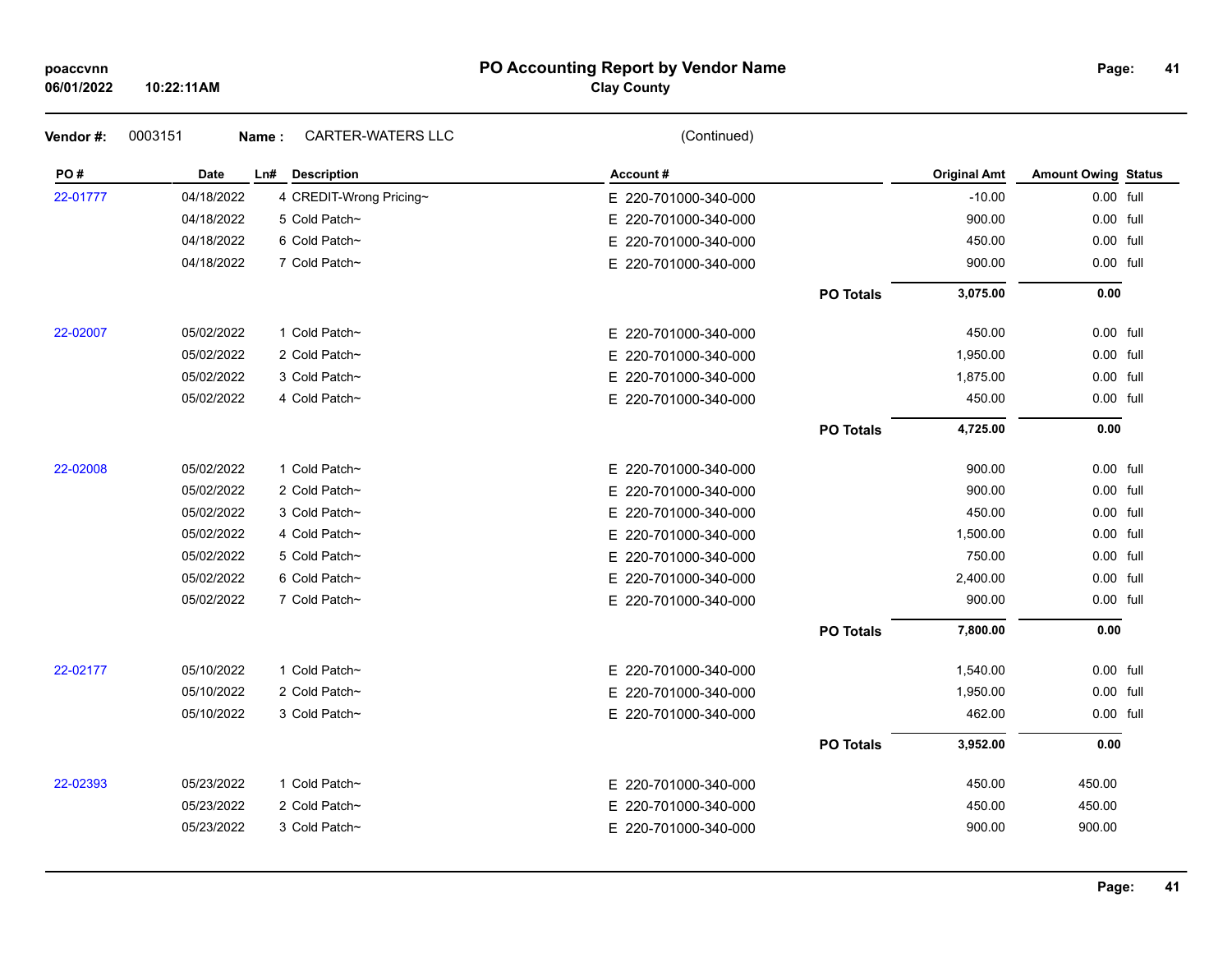| poaccvnn   |  |
|------------|--|
| 06/01/2022 |  |

## **PO Accounting Report by Vendor Name poaccvnn Page:**

## **Clay County**

**42**

| PO#      | Date       | <b>Description</b><br>Ln# | Account#             | <b>Original Amt</b> | <b>Amount Owing Status</b> |
|----------|------------|---------------------------|----------------------|---------------------|----------------------------|
|          |            |                           | <b>PO Totals</b>     | 1,800.00            | 1,800.00                   |
| 22-02394 | 05/23/2022 | 1 Cold Patch~             | E 220-701000-340-000 | 450.00              | 450.00                     |
|          | 05/23/2022 | 2 Cold Patch~             | E 220-701000-340-000 | 450.00              | 450.00                     |
|          |            |                           | <b>PO Totals</b>     | 900.00              | 900.00                     |
| 22-02515 | 05/31/2022 | 1 Cold Patch~             | E 220-701000-340-000 | 1,950.00            | 1,950.00                   |
|          | 05/31/2022 | 2 Cold Patch~             | E 220-701000-340-000 | 750.00              | 750.00                     |
|          | 05/31/2022 | 3 Cold Patch~             | E 220-701000-340-000 | 1,500.00            | 1,500.00                   |
|          |            |                           | <b>PO Totals</b>     | 4,200.00            | 4,200.00                   |
|          |            |                           | <b>Vendor Totals</b> | 36,278.00           | 6,900.00                   |

## **Vendor #:** 0003016 **Name :** CATERPILLAR FINANCIAL SERVICES

| PO#      | Date<br>Description<br>Ln#        |                                   | Account#             |                      | <b>Original Amt</b> | <b>Amount Owing Status</b> |  |
|----------|-----------------------------------|-----------------------------------|----------------------|----------------------|---------------------|----------------------------|--|
| 22-00560 | 01/31/2022                        | 1 Motor Grader Property Tax 2021~ | E 300-810701-406-000 |                      | 3,580.08            | 0.00 full                  |  |
|          | 01/31/2022                        | 2 Motor Grader Property Tax 2021~ | E 300-810701-406-000 |                      | 3.580.01            | 0.00 full                  |  |
|          | 01/31/2022                        | 3 Motor Grader Property Tax 2021~ | E 300-810701-406-000 |                      | 3,580.01            | 0.00 full                  |  |
|          | 01/31/2022                        | 4 Motor Grader Property Tax 2021~ | E 300-810701-406-000 |                      | 3,580.02            | 0.00 full                  |  |
|          |                                   |                                   |                      | <b>PO Totals</b>     | 14,320.12           | 0.00                       |  |
|          |                                   |                                   |                      | <b>Vendor Totals</b> | 14,320.12           | 0.00                       |  |
| Vendor#: | 0046705<br>Name:                  | <b>CCL SUPPLY</b>                 |                      |                      |                     |                            |  |
| PO#      | <b>Description</b><br>Ln#<br>Date |                                   | Account#             |                      | <b>Original Amt</b> | <b>Amount Owing Status</b> |  |
| 22-00744 | 02/14/2022                        | 1 PTFE Lubricate~                 | E 220-701000-314-000 |                      | 97.50               | 0.00 full                  |  |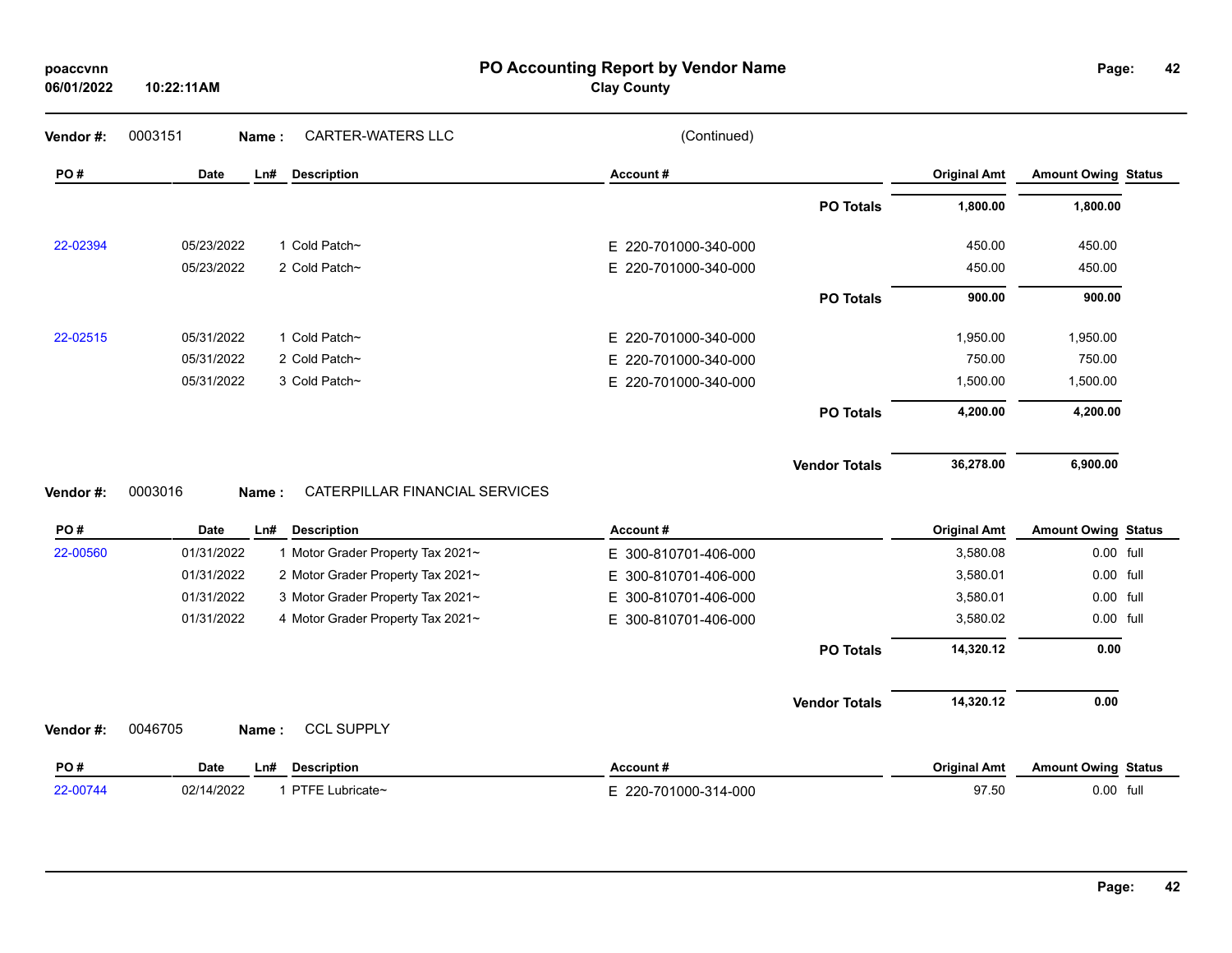| poaccvnn   |            |
|------------|------------|
| 06/01/2022 | 10:22:11AM |

|           |                                                                  |                          | <b>Vendor Totals</b> | 97.50               | 0.00                       |  |
|-----------|------------------------------------------------------------------|--------------------------|----------------------|---------------------|----------------------------|--|
| Vendor#:  | 0002813<br>CDW GOVERNMENT LLC<br>Name:                           |                          |                      |                     |                            |  |
| PO#       | Date<br>Ln#<br><b>Description</b>                                | Account#                 |                      | <b>Original Amt</b> | <b>Amount Owing Status</b> |  |
| 22-01143  | 1 IPS MONITORS~<br>03/14/2022                                    | E 100-580000-301-000     |                      | 1,222.45            | 0.00 full                  |  |
|           | 03/14/2022<br>2 SURFACE PRO, KEYBOARD~                           | E.<br>100-580000-301-000 |                      | 1,623.68            | 0.00 full                  |  |
|           |                                                                  |                          | <b>PO Totals</b>     | 2,846.13            | 0.00                       |  |
| 22-01521  | 04/04/2022<br>1 HARDRIVES FROM 2021~                             | E 100-580000-250-000     |                      | 18,379.71           | 0.00 full                  |  |
|           |                                                                  |                          | <b>Vendor Totals</b> | 21,225.84           | 0.00                       |  |
| Vendor #: | 0033409<br>CENTER FOR PUBLIC SAFETY, NORTH WESTERN UNIV<br>Name: |                          |                      |                     |                            |  |
|           |                                                                  |                          |                      |                     |                            |  |
| PO#       | Date<br>Ln#<br><b>Description</b>                                | Account#                 |                      | <b>Original Amt</b> | <b>Amount Owing Status</b> |  |
| 22-01793  | 1 Northwestern University - School of<br>04/18/2022              | E 271-558000-261-000     |                      | 4,500.00            | 0.00 full                  |  |
|           | 04/18/2022<br>2 Northwestern University - School of              | E 271-558000-261-000     |                      | 4,500.00            | 0.00 full                  |  |
|           |                                                                  |                          | <b>PO Totals</b>     | 9,000.00            | 0.00                       |  |
|           |                                                                  |                          | <b>Vendor Totals</b> | 9,000.00            | 0.00                       |  |
| Vendor#:  | CENTRALSQUARE TECHNOLOGIES<br>0051046<br>Name:                   |                          |                      |                     |                            |  |
| PO#       | Date<br>Ln#<br><b>Description</b>                                | Account#                 |                      | <b>Original Amt</b> | <b>Amount Owing Status</b> |  |
| 22-01876  | 04/25/2022<br>1 Central Square - PS Pro - Pro Suite              | E 224-503000-450-000     |                      | 324,988.11          | 0.00 full                  |  |
| 22-02101  | 05/02/2022<br>1 Central Square Technologies - ENGAGE             | E 286-555000-228-000     |                      | 999.00              | 0.00 full                  |  |
|           |                                                                  |                          | <b>Vendor Totals</b> | 325,987.11          | 0.00                       |  |
| Vendor#:  | <b>CENTURY LLC</b><br>0050931<br>Name:                           |                          |                      |                     |                            |  |
| PO#       | <b>Date</b><br>Ln#<br><b>Description</b>                         | Account#                 |                      | <b>Original Amt</b> | <b>Amount Owing Status</b> |  |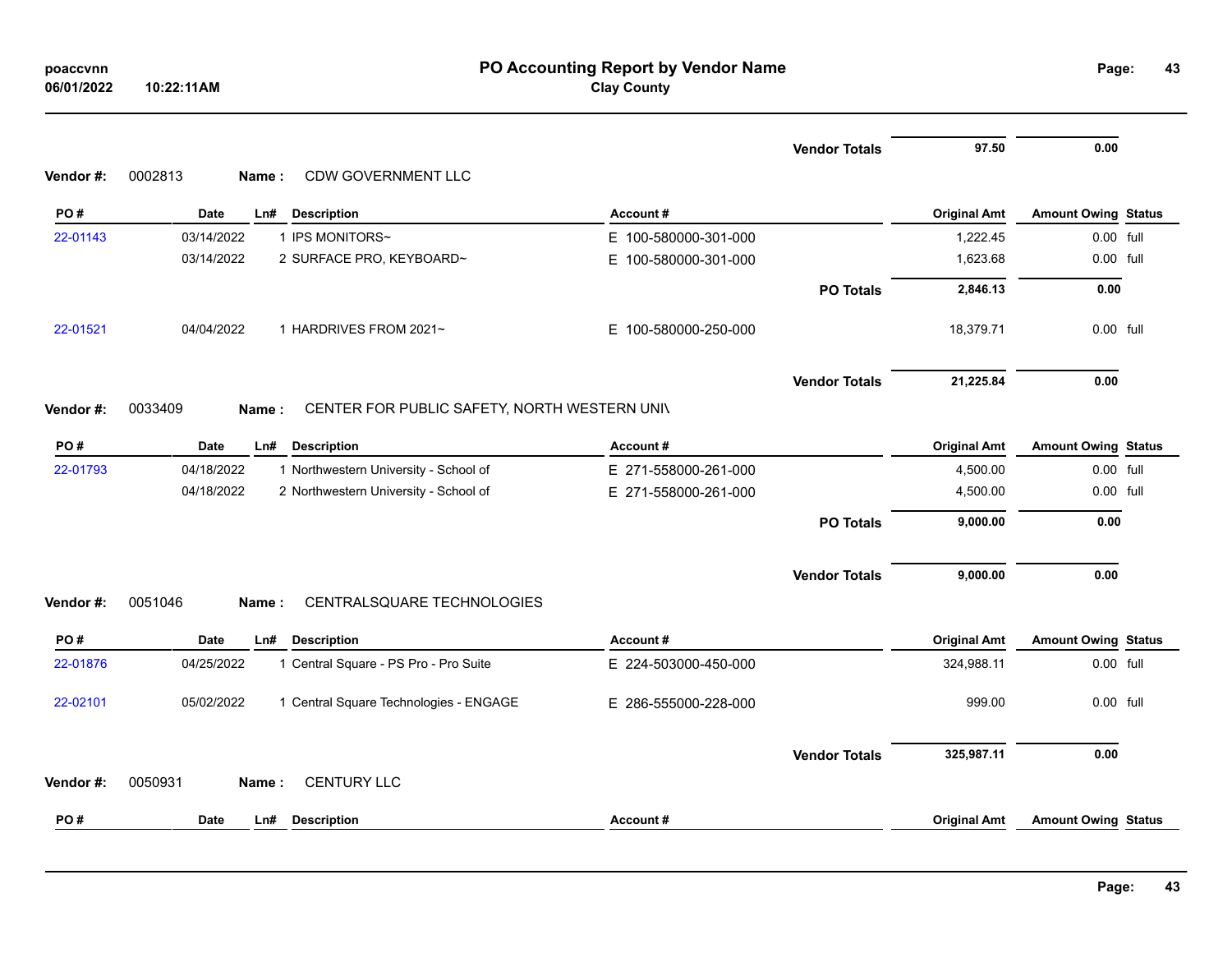| poaccvnn<br>06/01/2022 | 10:22:11AM  |                                               | Page:                | 44                   |                     |                            |  |
|------------------------|-------------|-----------------------------------------------|----------------------|----------------------|---------------------|----------------------------|--|
| Vendor #:              | 0050931     | <b>CENTURY LLC</b><br>Name:                   | (Continued)          |                      |                     |                            |  |
| PO#                    | Date        | <b>Description</b><br>Ln#                     | Account#             |                      | <b>Original Amt</b> | <b>Amount Owing Status</b> |  |
| 22-00349               | 01/18/2022  | 1 12/20/21 Pro Forma Inv #SO2299463           | E 286-555000-228-000 |                      | 329.99              | 0.00 full                  |  |
|                        | 01/18/2022  | 2 Freight                                     | E 286-555000-228-000 |                      | 50.00               | 0.00 full                  |  |
|                        |             |                                               |                      | <b>PO Totals</b>     | 379.99              | 0.00                       |  |
|                        |             |                                               |                      | <b>Vendor Totals</b> | 379.99              | 0.00                       |  |
| Vendor#:               | 0001027     | CENTURYLINK, A LUMEN TECHNOLOGIES CO<br>Name: |                      |                      |                     |                            |  |
| PO#                    | Date        | Ln#<br><b>Description</b>                     | Account#             |                      | <b>Original Amt</b> | <b>Amount Owing Status</b> |  |
| 22-00070               | 01/10/2022  | 1 PARKS-PHONE SERVICE ~                       | E 240-740000-210-000 |                      | 500.00              | 0.00 full                  |  |
| 22-01187               | 03/14/2022  | 1 PARKS-PHONE SERVICE~                        | E 240-740000-210-000 |                      | 1,500.00            | 1,186.62 partial           |  |
|                        |             |                                               |                      | <b>Vendor Totals</b> | 2,000.00            | 1,186.62                   |  |
| Vendor#:               | 0015136     | CHAMBERLAIN, DAVID P<br>Name:                 |                      |                      |                     |                            |  |
| PO#                    | <b>Date</b> | <b>Description</b><br>Ln#                     | Account#             |                      | <b>Original Amt</b> | <b>Amount Owing Status</b> |  |
| 22-01749               | 04/18/2022  | 1 April 6-7, 2022 reimbursement for           | E 100-564000-260-000 |                      | 373.96              | 0.00 full                  |  |
| 22-01963               | 05/02/2022  | 1 04/26/22 reimbursement on purchasing        | E 100-577000-206-000 |                      | 58.53               | 0.00 full                  |  |
| 22-02115               | 05/10/2022  | 1 May 18-20, 2022 reimbursement for           | E 100-564000-262-000 |                      | 295.00              | 0.00 full                  |  |
| 22-02487               | 05/31/2022  | 1 The Judge provided begels for the           | E 100-564000-206-000 |                      | 18.27               | 18.27                      |  |
| 22-02488               | 05/31/2022  | 1 May 18-20, 2022 reimbursement for           | E 100-564000-260-000 |                      | 664.29              | 664.29                     |  |
|                        |             |                                               |                      | <b>Vendor Totals</b> | 1,410.05            | 682.56                     |  |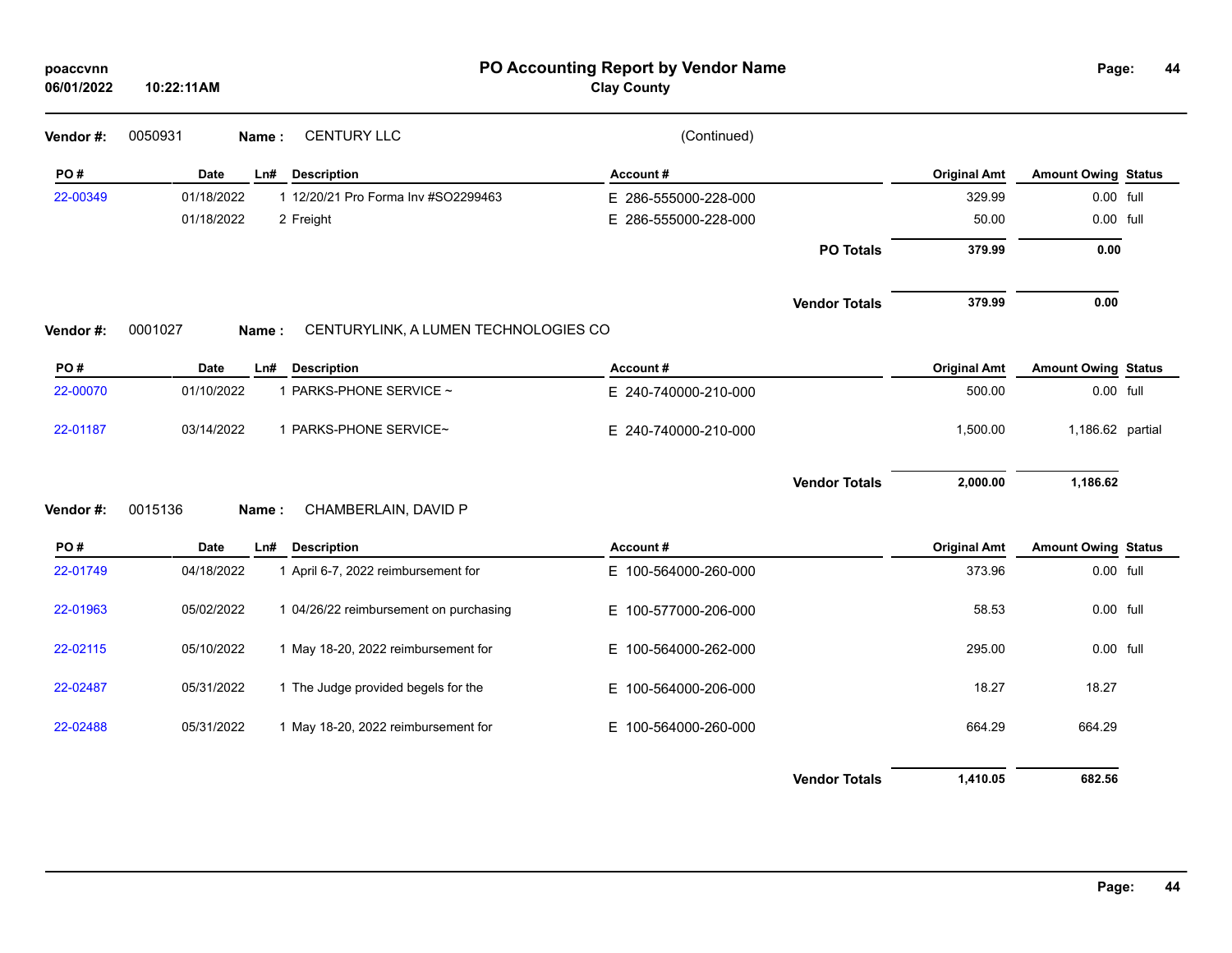## **Vendor #:** 0003285 **Name :** CHARLES D JONES & COMPANY INC

| PO#      | <b>Date</b> | Ln#          | <b>Description</b>                        | Account#             |                      | <b>Original Amt</b> | <b>Amount Owing Status</b> |  |
|----------|-------------|--------------|-------------------------------------------|----------------------|----------------------|---------------------|----------------------------|--|
| 22-00012 | 01/10/2022  |              | 1 ENCUMBER Funds parts inventory for      | E 100-611000-330-000 |                      | 1,000.00            | 0.00 full                  |  |
|          | 01/10/2022  |              | 2 reopen closed in error                  | E 100-611000-330-000 |                      | 287.03              | 217.80 partial             |  |
|          |             |              |                                           |                      | <b>PO Totals</b>     | 1,287.03            | 217.80                     |  |
| 22-02358 | 05/23/2022  |              | 1 RJC/HVAC PARTS RESTOCK FOR ON GOING     | E 100-611000-330-000 |                      | 1,597.60            | 0.00 full                  |  |
|          |             |              |                                           |                      | <b>Vendor Totals</b> | 2,884.63            | 217.80                     |  |
| Vendor#: | 0015164     | Name:        | CHARLIE'S CAR WASH                        |                      |                      |                     |                            |  |
| PO#      | Date        | Ln#          | <b>Description</b>                        | Account#             |                      | <b>Original Amt</b> | <b>Amount Owing Status</b> |  |
| 22-00912 | 02/22/2022  |              | 1 1/27/22 #12722~                         | E 279-556000-226-000 |                      | 3,000.00            | 0.00 full                  |  |
|          |             |              |                                           |                      | <b>Vendor Totals</b> | 3,000.00            | 0.00                       |  |
| Vendor#: | 0050939     | <b>Name:</b> | CHEMIMAGE CORPORATION                     |                      |                      |                     |                            |  |
| PO#      | <b>Date</b> | Ln#          | <b>Description</b>                        | Account#             |                      | <b>Original Amt</b> | <b>Amount Owing Status</b> |  |
| 22-01877 | 04/25/2022  |              | 1 ChemImage - VVMS Gen 3, Soaks & Sprays, | E 224-503000-450-000 |                      | 186,790.00          | 0.00 full                  |  |
|          |             |              |                                           |                      | <b>Vendor Totals</b> | 186,790.00          | 0.00                       |  |
| Vendor#: | 0013393     | Name:        | CHEMSEARCH DIVISION                       |                      |                      |                     |                            |  |
| PO#      | Date        | Ln#          | <b>Description</b>                        | Account#             |                      | <b>Original Amt</b> | <b>Amount Owing Status</b> |  |
| 22-00504 | 01/31/2022  |              | 1 Diesel-Mate 2000 all season~            | E 220-701000-314-000 |                      | 322.21              | 0.00 full                  |  |
|          |             |              |                                           |                      | <b>Vendor Totals</b> | 322.21              | 0.00                       |  |
|          |             | Name:        | <b>CHICAGO DISTRIBUTION SERVICES</b>      |                      |                      |                     |                            |  |
| Vendor#: | 0026070     |              |                                           |                      |                      |                     |                            |  |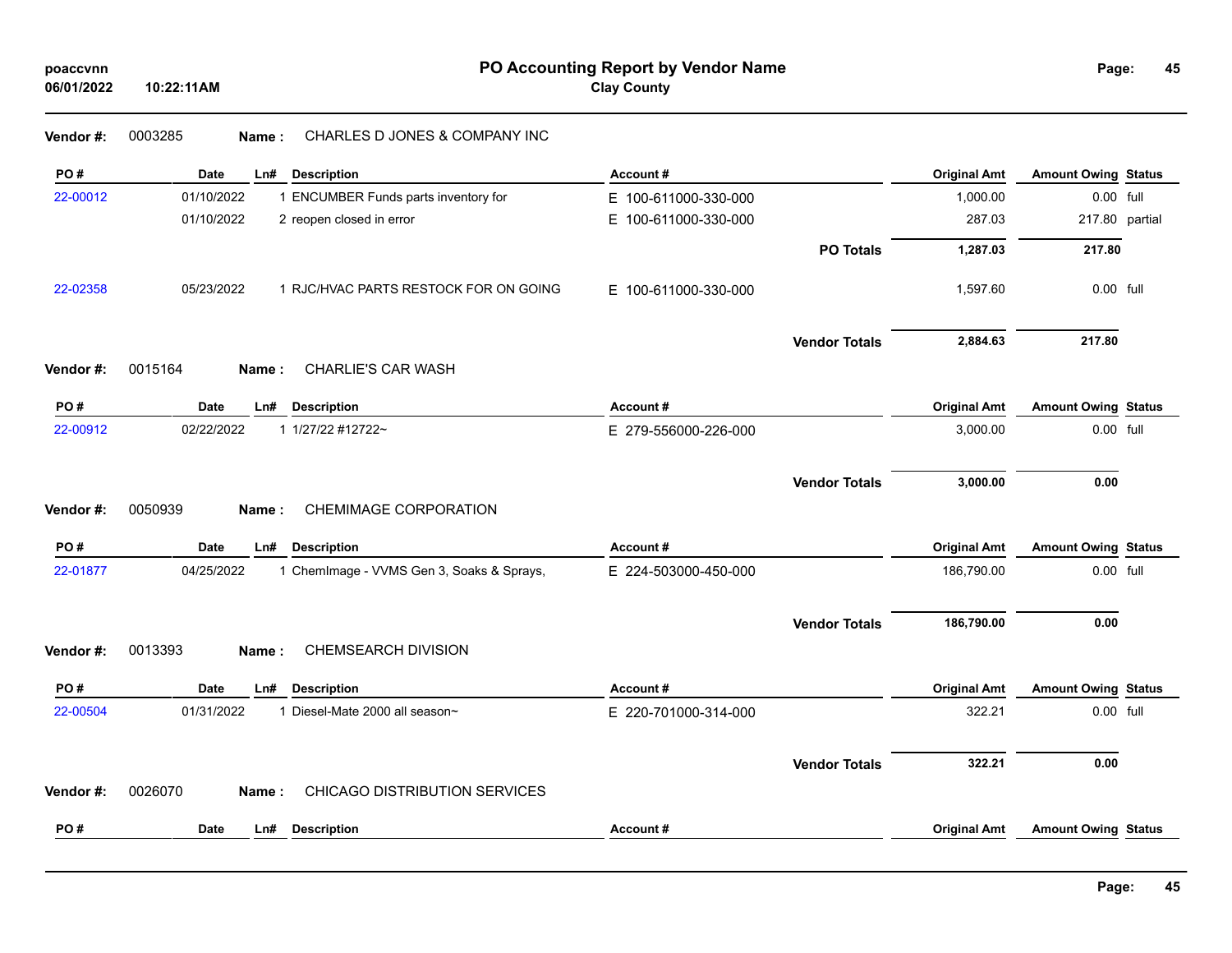| poaccvnn<br>06/01/2022 | 10:22:11AM  |                           |                                         | PO Accounting Report by Vendor Name<br><b>Clay County</b> |                      |                     | Page:                      | 46 |
|------------------------|-------------|---------------------------|-----------------------------------------|-----------------------------------------------------------|----------------------|---------------------|----------------------------|----|
| Vendor#:               | 0026070     | Name:                     | CHICAGO DISTRIBUTION SERVICES           | (Continued)                                               |                      |                     |                            |    |
| PO#                    | <b>Date</b> | Ln#<br><b>Description</b> |                                         | Account#                                                  |                      | <b>Original Amt</b> | <b>Amount Owing Status</b> |    |
| 22-01188               | 03/14/2022  | 1 BOOKS FOR RESALE~       |                                         | E 240-870000-395-000                                      |                      | 435.86              | 0.00 full                  |    |
|                        |             |                           |                                         |                                                           | <b>Vendor Totals</b> | 435.86              | 0.00                       |    |
| Vendor #:              | 0030313     | Name:                     | CHILDRENS MERCY HOSPITAL                |                                                           |                      |                     |                            |    |
| PO#                    | <b>Date</b> | Ln#<br><b>Description</b> |                                         | Account#                                                  |                      | <b>Original Amt</b> | <b>Amount Owing Status</b> |    |
| 22-00537               | 01/31/2022  | 1 1/18/22 #8000013501     |                                         | E 279-556000-209-000                                      |                      | 624.00              | 0.00 full                  |    |
|                        |             |                           |                                         |                                                           | <b>Vendor Totals</b> | 624.00              | 0.00                       |    |
| Vendor#:               | 0000464     | Name:                     | CHILDREN'S MERCY HOSPITAL               |                                                           |                      |                     |                            |    |
| PO#                    | Date        | <b>Description</b><br>Ln# |                                         | Account#                                                  |                      | <b>Original Amt</b> | <b>Amount Owing Status</b> |    |
| 22-02314               | 05/16/2022  |                           | 1 Children's Mercy Hospital - Lab Fees  | E 279-556000-209-000                                      |                      | 1,028.00            | 0.00 full                  |    |
|                        | 05/16/2022  |                           | 2 Children's Mercy Hospital - Lab Fees~ | E 279-556000-209-000                                      |                      | 713.00              | 0.00 full                  |    |
|                        | 05/16/2022  |                           | 3 Children's Mercy Hosptial - Lab Fees~ | E 279-556000-209-000                                      |                      | 928.00              | 0.00 full                  |    |
|                        |             |                           |                                         |                                                           | <b>PO Totals</b>     | 2,669.00            | 0.00                       |    |
| 22-02546               | 05/31/2022  |                           | 1 Children's Mercy Hospital - Lab Fees~ | E 279-556000-209-000                                      |                      | 725.00              | 725.00                     |    |
|                        |             |                           |                                         |                                                           | <b>Vendor Totals</b> | 3,394.00            | 725.00                     |    |
| Vendor#:               | 0011229     | Name:                     | CHRISTOPHER VIDEO & REPORTING           |                                                           |                      |                     |                            |    |
| PO#                    | <b>Date</b> | Ln#<br><b>Description</b> |                                         | Account#                                                  |                      | <b>Original Amt</b> | <b>Amount Owing Status</b> |    |
| 22-01843               | 04/25/2022  |                           | 1 Transcript copies in State v Renold   | E 100-547000-206-000                                      |                      | 375.00              | 0.00 full                  |    |
|                        |             |                           |                                         |                                                           | <b>Vendor Totals</b> | 375.00              | 0.00                       |    |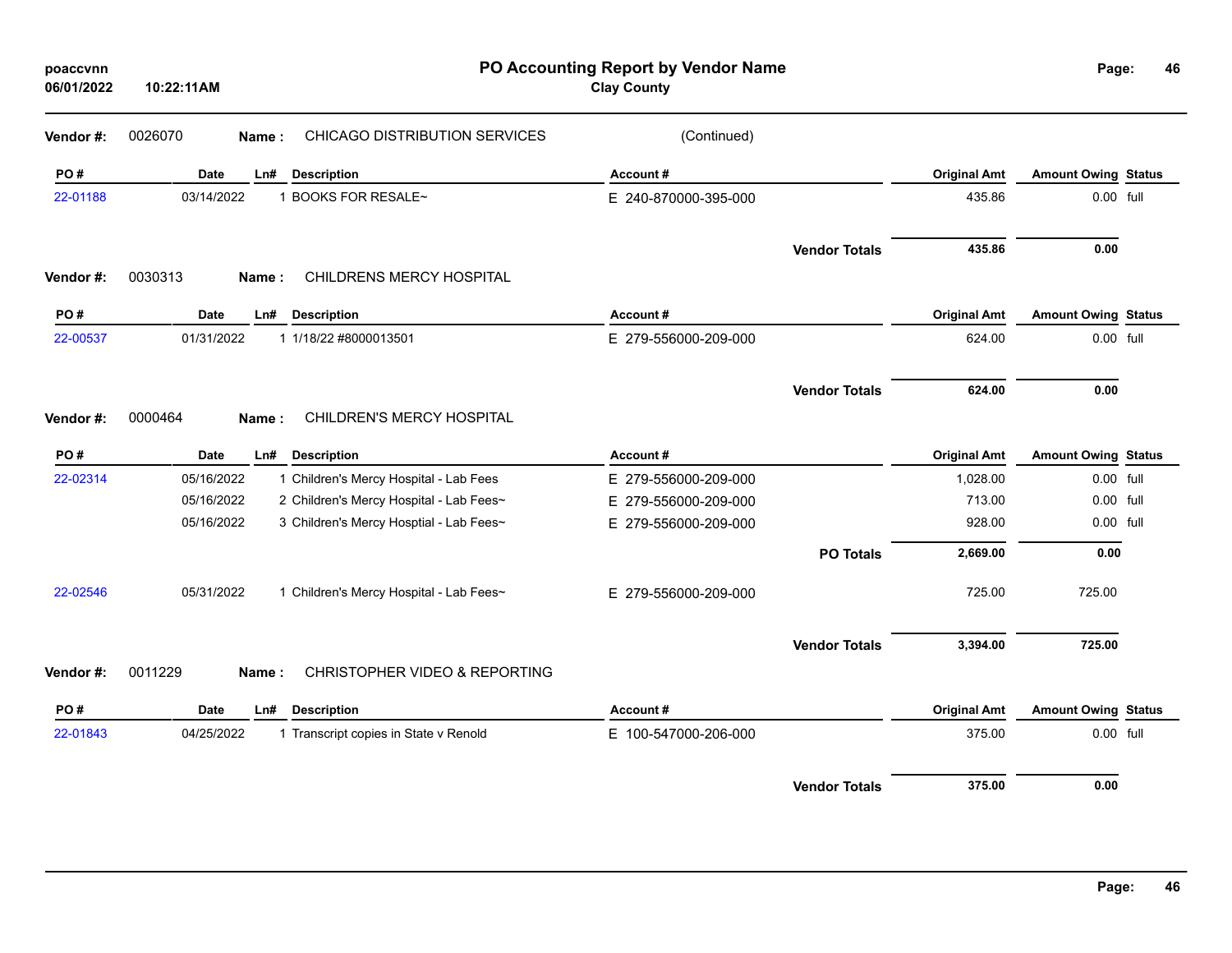## **Vendor #:** 0003326 **Name :** CHUCK ANDERSON FORD

**10:22:11AM**

| PO#      | <b>Date</b> | Ln# | <b>Description</b>                         | Account#             | <b>Original Amt</b> | <b>Amount Owing Status</b> |
|----------|-------------|-----|--------------------------------------------|----------------------|---------------------|----------------------------|
| 22-00538 | 01/31/2022  |     | 1 1/19/22 # F0CS157489~                    | E 279-556000-226-000 | 139.92              | 0.00 full                  |
| 22-01795 | 04/18/2022  |     | 1 Chuck Anderson Ford - Door sensor repair | E 279-556000-226-000 | 347.45              | 0.00 full                  |
| 22-02547 | 05/31/2022  |     | 1 Chuck Anderson Ford - Perform Recall     | E 279-556000-226-000 | 254.20              | 254.20                     |
| 22-02548 | 05/31/2022  |     | 1 Chuck Anderson Ford - Removed &          | E 279-556000-226-000 | 2.319.11            | 2,319.11                   |

**Vendor #:** 0023416 **Name :** CINTAS FIRE PROTECTION

| PO#      | <b>Date</b> | $Ln$ # | <b>Description</b>                          | Account#                 |                  | <b>Original Amt</b> | <b>Amount Owing Status</b> |  |
|----------|-------------|--------|---------------------------------------------|--------------------------|------------------|---------------------|----------------------------|--|
| 22-00013 | 01/10/2022  |        | <b>ENCUMBER Funds for Uniform Services~</b> | E 100-611000-273-000     |                  | 2,500.00            | $0.00$ full                |  |
| 22-00071 | 01/10/2022  |        | 1 PARKS-STAFF UNIFORM RENTALS~              | E 240-740000-273-000     |                  | 2,031.49            | 0.00 full                  |  |
| 22-00211 | 01/18/2022  |        | 1 Uniforms Golf~                            | E 240-746000-273-000     |                  | 73.15               | 0.00 full                  |  |
| 22-00212 | 01/18/2022  |        | 1 Uniforms Golf~                            | E 240-746000-273-000     |                  | 73.15               | 0.00 full                  |  |
| 22-00278 | 01/18/2022  |        | 1 DET/Uniform & Rug service~                | E 279-613000-273-000     |                  | 34.11               | $0.00$ full                |  |
|          | 01/18/2022  |        | 2 PS/Rug service~                           | E 279-613000-273-000     |                  | 3.17                | 0.00 full                  |  |
|          | 01/18/2022  |        | 3 DET/Uniform Service~                      | E 279-613000-273-000     |                  | 22.83               | 0.00 full                  |  |
|          |             |        |                                             |                          | <b>PO Totals</b> | 60.11               | 0.00                       |  |
| 22-00279 | 01/18/2022  |        | 1 ENCUMBER Funds for Uniform Services~      | E 279-613000-273-000     |                  | 2,500.00            | 2,002.67 partial           |  |
| 22-00459 | 01/31/2022  |        | 1 Uniforms Airport~                         | E 401-920000-273-000     |                  | 58.57               | 0.00 full                  |  |
|          | 01/31/2022  |        | 2 Uniforms Airport~                         | E 401-920000-273-000     |                  | 62.69               | 0.00 full                  |  |
|          | 01/31/2022  |        | 3 Uniforms Airport~                         | E 401-920000-273-000     |                  | 78.00               | 0.00 full                  |  |
|          | 01/31/2022  |        | 4 Uniforms Airport~                         | 401-920000-273-000<br>Е. |                  | 62.69               | 0.00 full                  |  |

**Vendor Totals 3,060.68 2,573.31**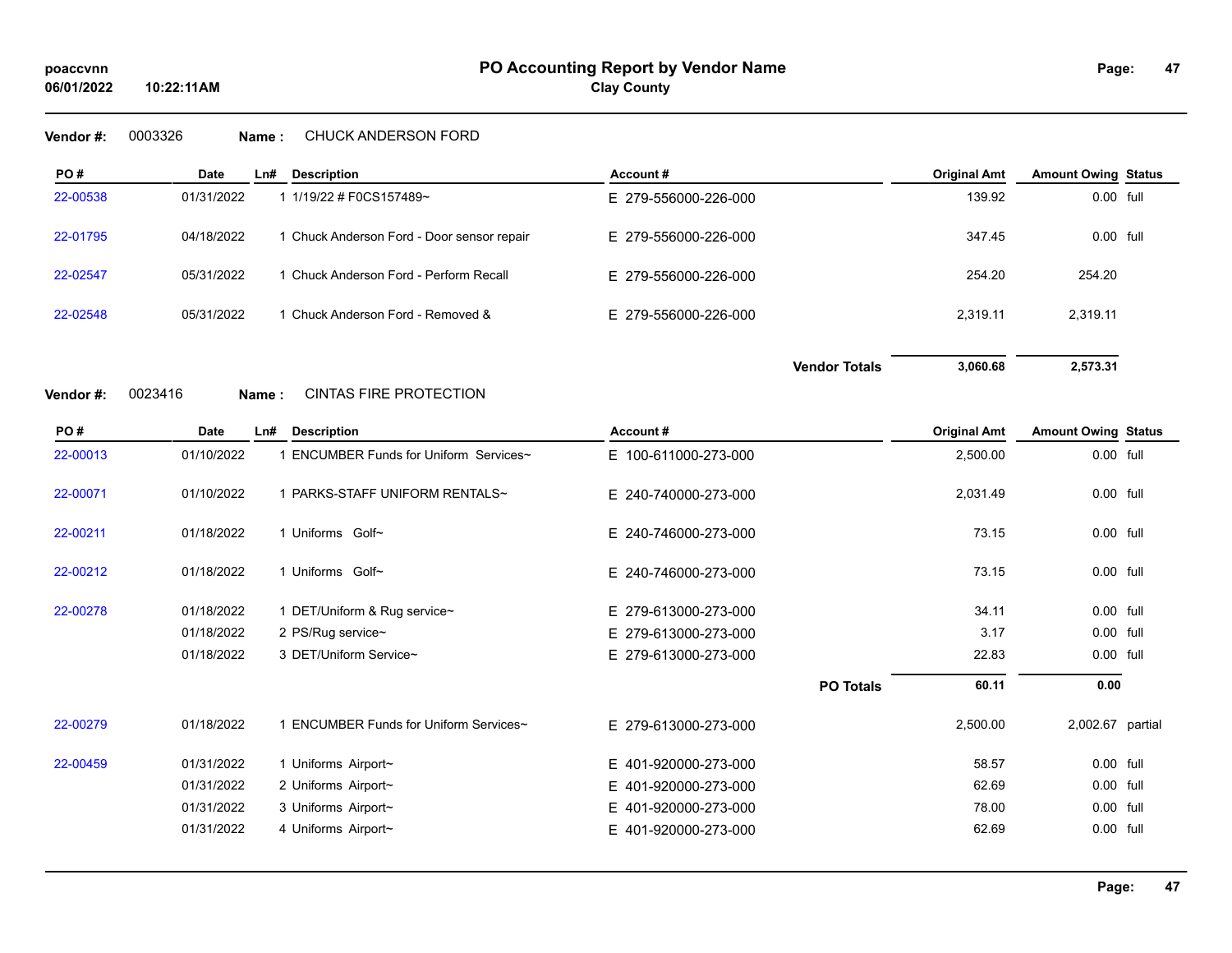| poaccvnn |  |
|----------|--|
|          |  |

**06/01/2022**

## **PO Accounting Report by Vendor Name poaccvnn Page:**

**Clay County**

| Vendor#: | 0023416<br>Name: | <b>CINTAS FIRE PROTECTION</b>       | (Continued)              |                  |                     |                            |  |
|----------|------------------|-------------------------------------|--------------------------|------------------|---------------------|----------------------------|--|
| PO#      | Date             | <b>Description</b><br>Ln#           | Account#                 |                  | <b>Original Amt</b> | <b>Amount Owing Status</b> |  |
|          |                  |                                     |                          | <b>PO Totals</b> | 261.95              | 0.00                       |  |
| 22-00505 | 01/31/2022       | 1 Uniform CREDIT~                   | E 220-701000-273-000     |                  | $-227.88$           | 0.00 full                  |  |
|          | 01/31/2022       | 2 Uniform Laundry (Highway)~        | E.<br>220-701000-273-000 |                  | 402.08              | 0.00 full                  |  |
|          | 01/31/2022       | 3 Uniform Laundry (Highway)~        | 220-701000-273-000<br>E. |                  | 372.05              | 0.00 full                  |  |
|          | 01/31/2022       | 4 Uniform Laundry (Highway)~        | 220-701000-273-000<br>Е. |                  | 372.05              | 0.00 full                  |  |
|          | 01/31/2022       | 5 Uniform Laundry (Highway)~        | 220-701000-273-000<br>E. |                  | 372.05              | 0.00 full                  |  |
|          |                  |                                     |                          | <b>PO Totals</b> | 1,290.35            | 0.00                       |  |
| 22-00569 | 02/07/2022       | 1 Uniforms Golf~                    | E 401-920000-273-000     |                  | 59.55               | 0.00 full                  |  |
| 22-00758 | 02/14/2022       | 1 Uniforms Golf~                    | E 240-746000-273-000     |                  | 63.70               | 0.00 full                  |  |
|          | 02/14/2022       | 2 Uniforms Golf~                    | E 240-746000-273-000     |                  | 63.70               | 0.00 full                  |  |
|          |                  |                                     |                          | <b>PO Totals</b> | 127.40              | 0.00                       |  |
| 22-00884 | 02/22/2022       | 1 Uniforms Golf ~                   | E 240-746000-273-000     |                  | 79.91               | 0.00 full                  |  |
|          | 02/22/2022       | 2 Uniforms Golf~                    | E 240-746000-273-000     |                  | 79.91               | 0.00 full                  |  |
|          |                  |                                     |                          | <b>PO Totals</b> | 159.82              | 0.00                       |  |
| 22-00885 | 02/22/2022       | 1 PARKS-STAFF UNIFORM RENTAL~       | E 240-740000-273-000     |                  | 5,000.00            | 2,332.39 partial           |  |
| 22-00931 | 02/28/2022       | 1 Uniforms Airport~                 | E 401-920000-273-000     |                  | 63.67               | 0.00 full                  |  |
| 22-00932 | 02/28/2022       | 1 Uniforms Airport~                 | E 401-920000-273-000     |                  | 63.67               | 0.00 full                  |  |
|          | 02/28/2022       | 2 Uniforms Airport~                 | E 401-920000-273-000     |                  | 78.98               | 0.00 full                  |  |
|          |                  |                                     |                          | <b>PO Totals</b> | 142.65              | 0.00                       |  |
| 22-00933 | 02/28/2022       | 1 Medical cabinet supplies Airport~ | E 401-920000-312-000     |                  | 177.71              | 0.00 full                  |  |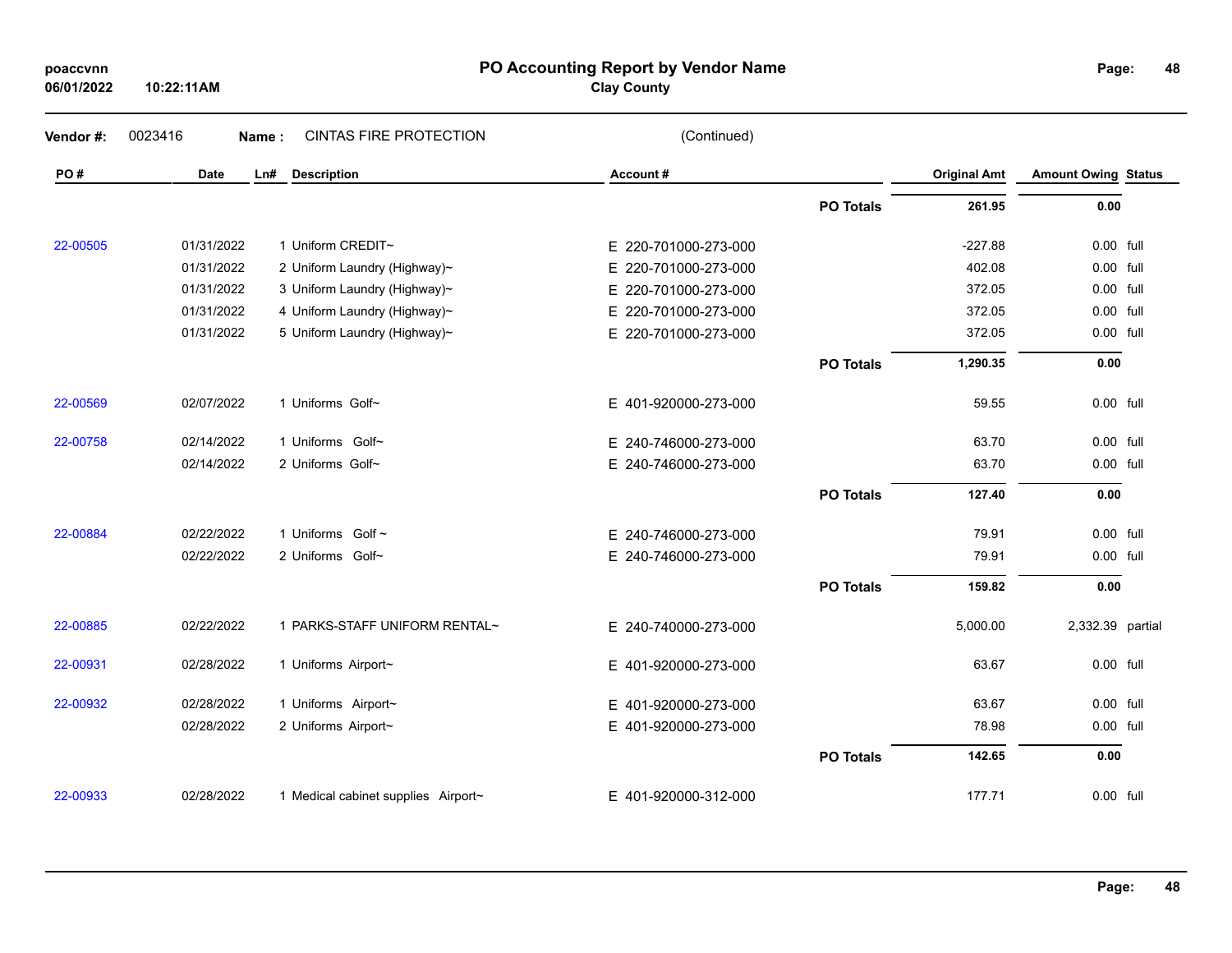## **PO Accounting Report by Vendor Name poaccvnn Page:**

## **Clay County**

| Vendor#: | 0023416<br>Name: | <b>CINTAS FIRE PROTECTION</b> | (Continued)          |                  |                     |                            |  |
|----------|------------------|-------------------------------|----------------------|------------------|---------------------|----------------------------|--|
| PO#      | <b>Date</b>      | <b>Description</b><br>Ln#     | Account#             |                  | <b>Original Amt</b> | <b>Amount Owing Status</b> |  |
| 22-00979 | 02/28/2022       | 1 Uniforms Golf~              | E 240-746000-273-000 |                  | 79.91               | 0.00 full                  |  |
| 22-00980 | 02/28/2022       | 1 Uniforms Golf~              | E 240-746000-273-000 |                  | 79.91               | 0.00 full                  |  |
| 22-01189 | 03/14/2022       | 1 PARKS-STAFF UNIFORMS~       | E 240-740000-273-000 |                  | 246.06              | 0.00 full                  |  |
|          | 03/14/2022       | 2 PARKS-CREDIT~               | E 240-740000-273-000 |                  | $-73.15$            | 0.00 full                  |  |
|          |                  |                               |                      | <b>PO Totals</b> | 172.91              | 0.00                       |  |
| 22-01231 | 03/21/2022       | 1 Uniforms Airport~           | E 401-920000-273-000 |                  | 59.55               | 0.00 full                  |  |
|          | 03/21/2022       | 2 Uniforms Airport~           | E 401-920000-273-000 |                  | 63.67               | 0.00 full                  |  |
|          |                  |                               |                      | <b>PO Totals</b> | 123.22              | 0.00                       |  |
| 22-01273 | 03/21/2022       | 1 Uniform (Highway)~          | E 220-701000-273-000 |                  | 345.39              | 0.00 full                  |  |
|          | 03/21/2022       | 2 Uniform (Highway)~          | E 220-701000-273-000 |                  | 356.75              | 0.00 full                  |  |
|          | 03/21/2022       | 3 Uniform (Highway)~          | E 220-701000-273-000 |                  | 372.39              | 0.00 full                  |  |
|          | 03/21/2022       | 4 Uniform (Highway)~          | E 220-701000-273-000 |                  | 351.60              | 0.00 full                  |  |
|          |                  |                               |                      | <b>PO Totals</b> | 1,426.13            | 0.00                       |  |
| 22-01274 | 03/21/2022       | 1 Uniform (Highway)~          | E 220-701000-273-000 |                  | 368.55              | 0.00 full                  |  |
|          | 03/21/2022       | 2 Uniform (Highway)~          | E 220-701000-273-000 |                  | 372.05              | 0.00 full                  |  |
|          | 03/21/2022       | 3 Uniform (Highway)~          | E 220-701000-273-000 |                  | 402.08              | 0.00 full                  |  |
|          | 03/21/2022       | 4 Uniform (Highway)~          | E 220-701000-273-000 |                  | 372.05              | 0.00 full                  |  |
|          |                  |                               |                      | <b>PO Totals</b> | 1,514.73            | 0.00                       |  |
| 22-01289 | 03/21/2022       | 1 Uniforms Golf~              | E 240-746000-273-000 |                  | 79.91               | 0.00 full                  |  |
| 22-01290 | 03/21/2022       | 1 Uniforms Golf~              | E 240-746000-273-000 |                  | 79.91               | 0.00 full                  |  |
| 22-01342 | 03/28/2022       | 1 Uniforms Airport~           | E 401-920000-273-000 |                  | 78.98               | 0.00 full                  |  |
|          | 03/28/2022       | 2 Uniforms Airport~           | E 401-920000-273-000 |                  | 63.67               | 0.00 full                  |  |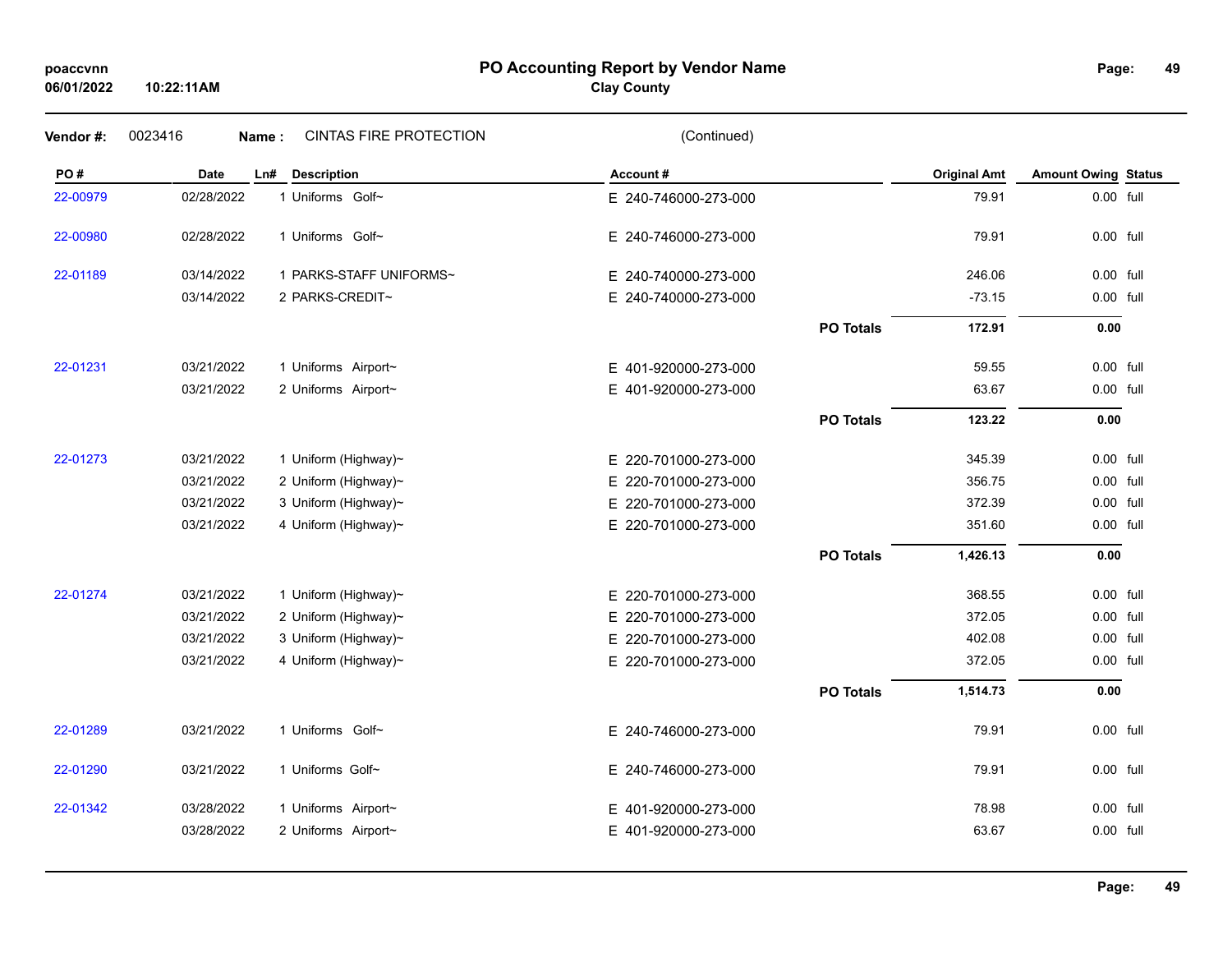## **06/01/2022**

**10:22:11AM**

**PO Accounting Report by Vendor Name poaccvnn Page:**

**Clay County**

| Vendor#: | 0023416<br>Name: | <b>CINTAS FIRE PROTECTION</b> | (Continued)          |                  |                     |                            |
|----------|------------------|-------------------------------|----------------------|------------------|---------------------|----------------------------|
| PO#      | <b>Date</b>      | <b>Description</b><br>Ln#     | Account#             |                  | <b>Original Amt</b> | <b>Amount Owing Status</b> |
|          |                  |                               |                      | <b>PO Totals</b> | 142.65              | 0.00                       |
| 22-01416 | 03/28/2022       | 1 Uniforms Golf~              | E 240-746000-273-000 |                  | 79.91               | 0.00 full                  |
| 22-01582 | 04/04/2022       | 1 Uniforms Golf~              | E 240-746000-273-000 |                  | 79.91               | 0.00 full                  |
| 22-01778 | 04/18/2022       | 1 Uniform (Highway)~          | E 220-701000-273-000 |                  | 378.46              | 0.00 full                  |
|          | 04/18/2022       | 2 Uniform (Highway)~          | E 220-701000-273-000 |                  | 355.41              | $0.00$ full                |
|          | 04/18/2022       | 3 Uniform (Highway)~          | E 220-701000-273-000 |                  | 366.77              | 0.00 full                  |
|          | 04/18/2022       | 4 Uniform (Highway)~          | E 220-701000-273-000 |                  | 355.41              | 0.00 full                  |
|          | 04/18/2022       | 5 Uniform (Highway)~          | E 220-701000-273-000 |                  | 366.77              | 0.00 full                  |
|          |                  |                               |                      | <b>PO Totals</b> | 1,822.82            | 0.00                       |
| 22-01830 | 04/25/2022       | 1 Uniforms Airport~           | E 401-920000-273-000 |                  | 59.55               | 0.00 full                  |
| 22-01831 | 04/25/2022       | 1 Uniforms Airport~           | E 401-920000-273-000 |                  | 59.41               | $0.00$ full                |
| 22-01883 | 04/25/2022       | 1 Uniforms Golf~              | E 240-746000-273-000 |                  | 79.91               | 0.00 full                  |
| 22-01884 | 04/25/2022       | 1 Uniforms Golf~              | E 240-746000-273-000 |                  | 79.91               | $0.00$ full                |
| 22-01945 | 05/02/2022       | 1 Uniforms Airport~           | E 401-920000-273-000 |                  | 46.56               | 0.00 full                  |
|          | 05/02/2022       | 2 Uniforms Airport~           | E 401-920000-273-000 |                  | 42.22               | 0.00 full                  |
|          |                  |                               |                      | <b>PO Totals</b> | 88.78               | 0.00                       |
| 22-02116 | 05/10/2022       | 1 UNIFORM SERVICES~           | E 100-611000-273-000 |                  | 2,500.00            | 2,316.53 partial           |
| 22-02187 | 05/10/2022       | 1 Uniforms Airport~           | E 240-746000-273-000 |                  | 84.98               | $0.00$ full                |
| 22-02292 | 05/16/2022       | 1 Uniforms Golf~              | E 240-746000-273-000 |                  | 84.98               | $0.00$ full                |
|          | 05/16/2022       | 2 Uniforms Golf~              | E 240-746000-273-000 |                  | 84.98               | 0.00 full                  |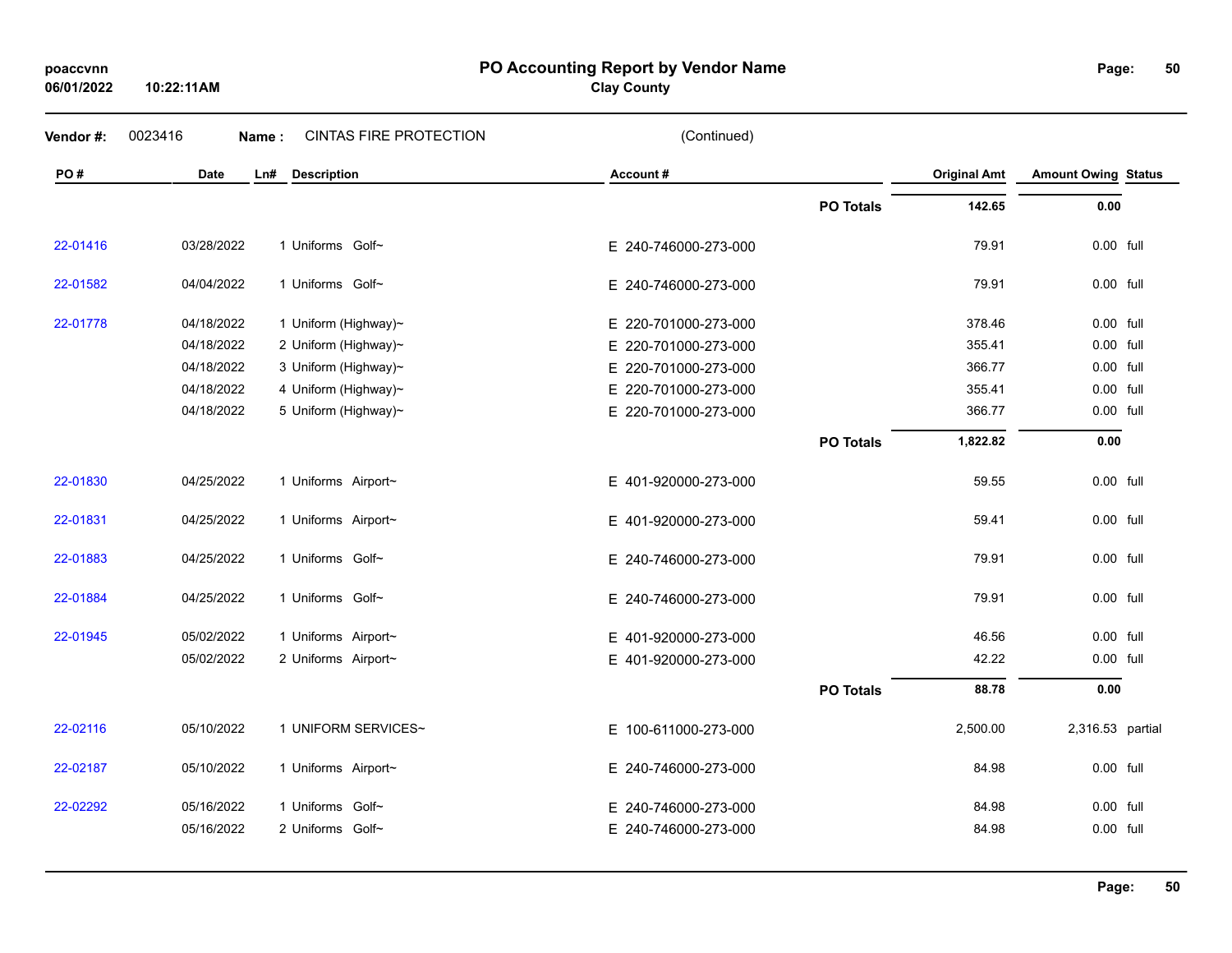| poaccvnn   |
|------------|
| 06/01/2022 |

**PO Accounting Report by Vendor Name poaccvnn Page:**

**Clay County**

| Vendor#: | 0023416<br>Name:   | <b>CINTAS FIRE PROTECTION</b>        | (Continued)              |                      |                     |                            |  |
|----------|--------------------|--------------------------------------|--------------------------|----------------------|---------------------|----------------------------|--|
| PO#      | <b>Date</b><br>Ln# | <b>Description</b>                   | Account#                 |                      | <b>Original Amt</b> | <b>Amount Owing Status</b> |  |
|          |                    |                                      |                          | <b>PO Totals</b>     | 169.96              | 0.00                       |  |
| 22-02352 | 05/23/2022         | 1 Uniforms Airport~                  | E 401-920000-273-000     |                      | 46.56               | 46.56                      |  |
|          | 05/23/2022         | 2 Uniforms Airport~                  | E 401-920000-273-000     |                      | 62.70               | 62.70                      |  |
|          |                    |                                      |                          | <b>PO Totals</b>     | 109.26              | 109.26                     |  |
| 22-02395 | 05/23/2022         | 1 Uniform (Highway)~                 | E 220-701000-273-000     |                      | 355.41              | 355.41                     |  |
|          | 05/23/2022         | 2 Uniform (Highway)~                 | E 220-701000-273-000     |                      | 366.77              | 366.77                     |  |
|          | 05/23/2022         | 3 Uniform (Highway)~                 | 220-701000-273-000<br>E. |                      | 373.03              | 373.03                     |  |
|          | 05/23/2022         | 4 Uniform (Highway)~                 | E 220-701000-273-000     |                      | 373.03              | 373.03                     |  |
|          |                    |                                      |                          | <b>PO Totals</b>     | 1,468.24            | 1,468.24                   |  |
| 22-02529 | 05/31/2022         | 1 Uniforms Golf~                     | E 240-746000-273-000     |                      | 86.81               | 86.81                      |  |
| 22-02530 | 05/31/2022         | 1 Uniforms Golf~                     | E 240-746000-273-000     |                      | 84.60               | 84.60                      |  |
|          |                    |                                      |                          | <b>Vendor Totals</b> | 25,074.33           | 8,400.50                   |  |
| Vendor#: | 0013329<br>Name:   | <b>CITY OF AVONDALE</b>              |                          |                      |                     |                            |  |
| PO#      | Date<br>Ln#        | <b>Description</b>                   | Account#                 |                      | <b>Original Amt</b> | <b>Amount Owing Status</b> |  |
| 22-00841 | 02/22/2022         | 1 Monthly Rd & Bridge Levy Payments~ | E 220-641000-228-000     |                      | 1,267.40            | 0.00 full                  |  |
|          | 02/22/2022         | 2 Monthly Rd & Bridge Levy Payments~ | E 220-641000-228-000     |                      | 85.49               | 0.00 full                  |  |
|          |                    |                                      |                          | <b>PO Totals</b>     | 1,352.89            | 0.00                       |  |
| 22-01389 | 03/28/2022         | 1 Monthly Rd & Bridge Levy Payments~ | E 220-641000-228-000     |                      | 30.37               | 0.00 full                  |  |
|          | 03/28/2022         | 2 Monthly Rd & Bridge Levy Payments~ | E 220-641000-228-000     |                      | 44.81               | 0.00 full                  |  |
|          |                    |                                      |                          | <b>PO Totals</b>     | 75.18               | 0.00                       |  |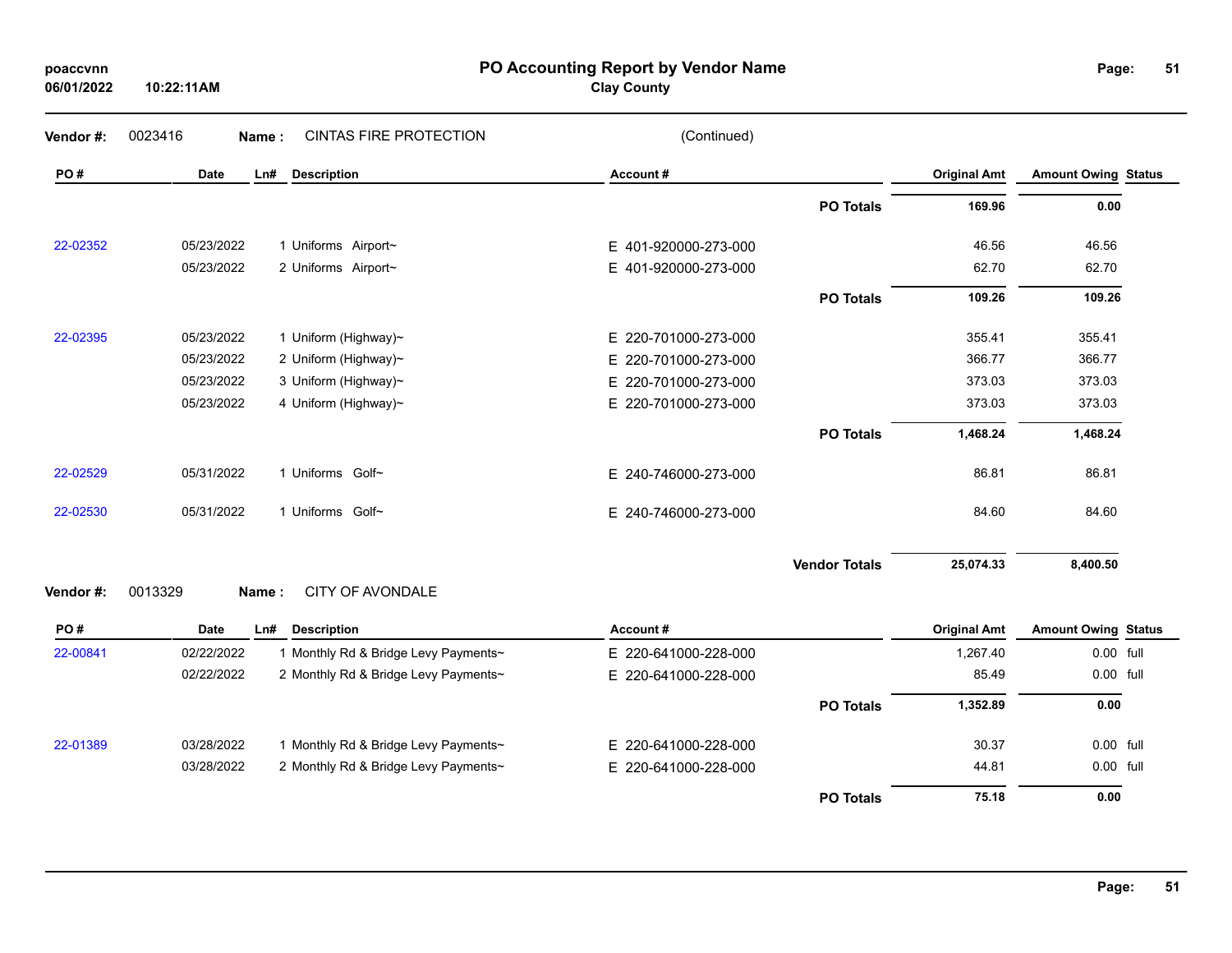| poaccvnn<br>06/01/2022 | 10:22:11AM         |                                                                   | PO Accounting Report by Vendor Name<br><b>Clay County</b> |                      |                               | Page:                                   | 52 |
|------------------------|--------------------|-------------------------------------------------------------------|-----------------------------------------------------------|----------------------|-------------------------------|-----------------------------------------|----|
| Vendor#:               | 0013329            | <b>CITY OF AVONDALE</b><br>Name:                                  | (Continued)                                               |                      |                               |                                         |    |
| PO#                    | <b>Date</b>        | Ln#<br><b>Description</b>                                         | Account#                                                  |                      | <b>Original Amt</b>           | <b>Amount Owing Status</b>              |    |
| 22-02396               | 05/23/2022         | 1 Monthly Bridge & Levy Payment~                                  | E 220-641000-228-000                                      |                      | 30.63                         | 30.63                                   |    |
|                        | 05/23/2022         | 2 Monthly Rd & Bridge Levy Payment~                               | E 220-641000-228-000                                      |                      | 37.64                         | 37.64                                   |    |
|                        |                    |                                                                   |                                                           | <b>PO Totals</b>     | 68.27                         | 68.27                                   |    |
|                        |                    |                                                                   |                                                           | <b>Vendor Totals</b> | 1,496.34                      | 68.27                                   |    |
| Vendor #:              | 0033000<br>Name:   | <b>CITY OF BIRMINGHAM</b>                                         |                                                           |                      |                               |                                         |    |
| PO#<br>22-00842        | Date<br>02/22/2022 | Ln#<br><b>Description</b><br>1 Monthly Rd & Bridge Levy Payments~ | Account#<br>E 220-641000-228-000                          |                      | <b>Original Amt</b><br>589.00 | <b>Amount Owing Status</b><br>0.00 full |    |
|                        | 02/22/2022         | 2 Monthly Rd & Bridge Levy Payments~                              | E 220-641000-228-000                                      |                      | 31.54                         | 0.00 full                               |    |
|                        |                    |                                                                   |                                                           |                      |                               |                                         |    |
|                        |                    |                                                                   |                                                           | <b>PO Totals</b>     | 620.54                        | 0.00                                    |    |
| 22-02009               | 05/02/2022         | 1 Monthly Rd & Bridge Levy Payment~                               | E 220-641000-228-000                                      |                      | 19.35                         | 0.00 full                               |    |
|                        | 05/02/2022         | 2 Monthly Rd & Bridge Levy Payment~                               | E 220-641000-228-000                                      |                      | 31.89                         | 0.00 full                               |    |
|                        | 05/02/2022         | 3 Monthly Rd & Bridge Levy Payment~                               | E 220-641000-228-000                                      |                      | 20.64                         | 0.00 full                               |    |
|                        |                    |                                                                   |                                                           | <b>PO Totals</b>     | 71.88                         | 0.00                                    |    |
|                        |                    |                                                                   |                                                           | <b>Vendor Totals</b> | 692.42                        | 0.00                                    |    |
| Vendor#:               | 0020908            | CITY OF CLAYCOMO<br>Name:                                         |                                                           |                      |                               |                                         |    |
| PO#                    | <b>Date</b>        | Ln#<br><b>Description</b>                                         | Account#                                                  |                      | <b>Original Amt</b>           | <b>Amount Owing Status</b>              |    |
| 22-00843               | 02/22/2022         | 1 Monthly Rd & Bridge Levy Payments~                              | E 220-641000-228-000                                      |                      | 7,031.91                      | $0.00$ full                             |    |
|                        | 02/22/2022         | 2 Monthly Rd & Bridge Levy Payments~                              | E 220-641000-228-000                                      |                      | 21,630.95                     | $0.00$ full                             |    |
|                        |                    |                                                                   |                                                           | <b>PO Totals</b>     | 28,662.86                     | 0.00                                    |    |
| 22-01390               | 03/28/2022         | 1 Monthly Rd & Bridge Levy Payments~                              | E 220-641000-228-000                                      |                      | 129.83                        | 0.00 full                               |    |
| 22-02010               | 05/02/2022         | 1 Monthly Rd & Bridge Levy Payment~                               | E 220-641000-228-000                                      |                      | 37.25                         | 0.00 full                               |    |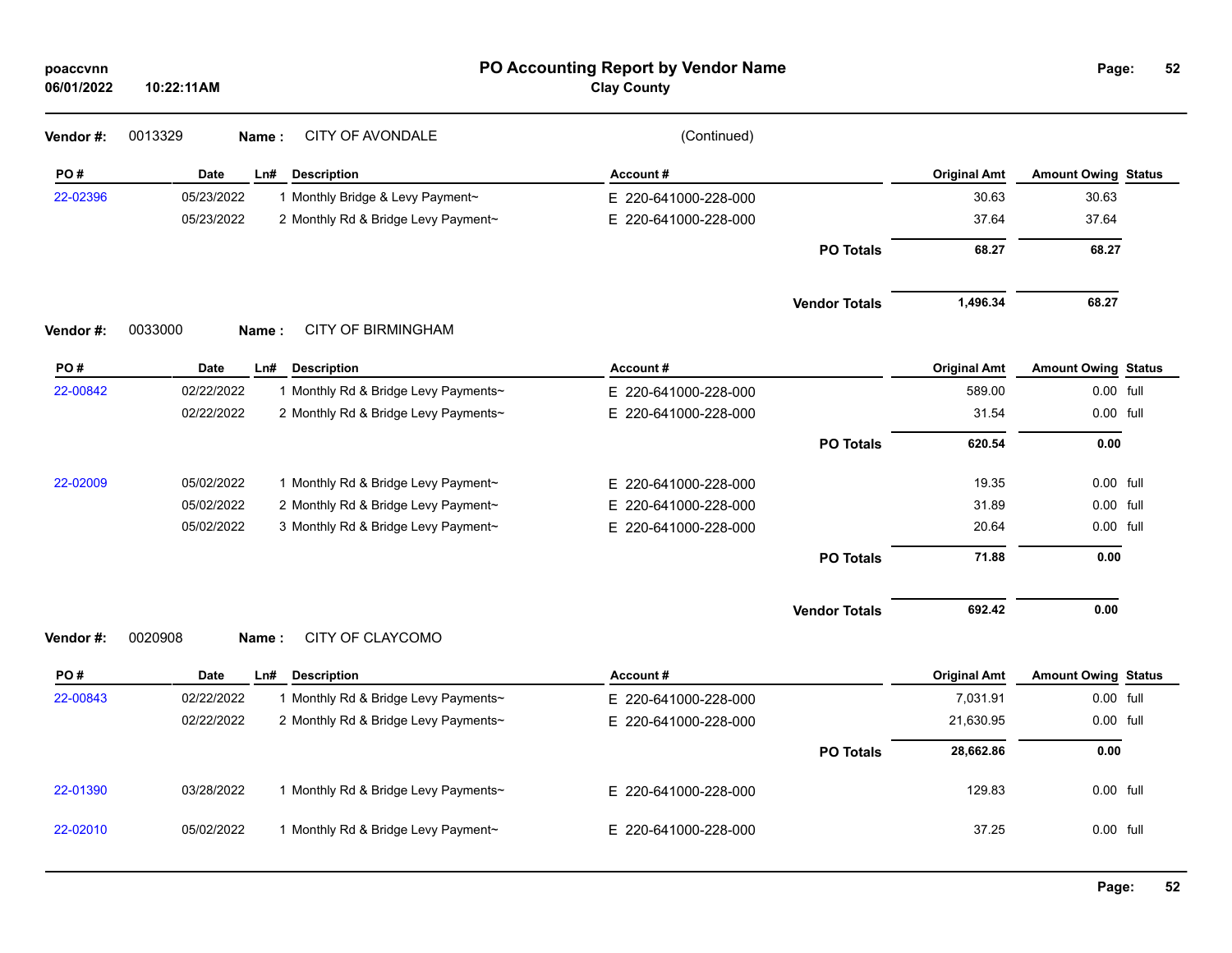| 06/01/2022 | 10:22:11AM         |                                      | <b>Clay County</b>   |                      |                     |                            |  |
|------------|--------------------|--------------------------------------|----------------------|----------------------|---------------------|----------------------------|--|
| Vendor #:  | 0020908<br>Name:   | CITY OF CLAYCOMO                     | (Continued)          |                      |                     |                            |  |
| PO#        | <b>Date</b><br>Ln# | <b>Description</b>                   | Account#             |                      | <b>Original Amt</b> | <b>Amount Owing Status</b> |  |
| 22-02010   | 05/02/2022         | 2 Monthly Rd & Bridge Levy Payment~  | E 220-641000-228-000 |                      | 92.44               | 0.00 full                  |  |
|            |                    |                                      |                      | <b>PO Totals</b>     | 129.69              | 0.00                       |  |
| 22-02397   | 05/23/2022         | 1 Monthly Rd & Bridge Levy Payment~  | E 220-641000-228-000 |                      | 59.73               | 59.73                      |  |
|            |                    |                                      |                      | <b>Vendor Totals</b> | 28,982.11           | 59.73                      |  |
| Vendor #:  | 0003371<br>Name:   | CITY OF EXCELSIOR SPRINGS            |                      |                      |                     |                            |  |
| PO#        | <b>Date</b><br>Ln# | <b>Description</b>                   | Account#             |                      | <b>Original Amt</b> | <b>Amount Owing Status</b> |  |
| 22-00397   | 01/24/2022         | 1 Monthly Rd & Bridge Levy Payments~ | E 220-641000-228-000 |                      | 89.06               | 0.00 full                  |  |
| 22-00844   | 02/22/2022         | 1 Monthly Rd & Bridge Levy Payments~ | E 220-641000-228-000 |                      | 47,133.22           | 0.00 full                  |  |
|            | 02/22/2022         | 2 Monthly Rd & Bridge Levy Payments~ | E 220-641000-228-000 |                      | 4,363.24            | 0.00 full                  |  |
|            |                    |                                      |                      | <b>PO Totals</b>     | 51,496.46           | 0.00                       |  |
| 22-00876   | 02/22/2022         | 1 ENCUMBRANCE for ARPA Funding for   | E 224-612000-211-000 |                      | 850,000.00          | 850,000.00                 |  |
| 22-01073   | 03/07/2022         | 1 Monthly Rd & Bridge Levy Payments~ | E 220-641000-228-000 |                      | 348.37              | 0.00 full                  |  |
| 22-01391   | 03/28/2022         | 1 Monthly Rd & Bridge Levy Payments~ | E 220-641000-228-000 |                      | 729.52              | 0.00 full                  |  |
| 22-02011   | 05/02/2022         | 1 Monthly Rd & Bridge Levy Payment~  | E 220-641000-228-000 |                      | 831.19              | 0.00 full                  |  |
| 22-02398   | 05/23/2022         | 1 Monthly Rd & Bridge Levy Payment~  | E 220-641000-228-000 |                      | 434.30              | 434.30                     |  |
| Vendor #:  | 0007298<br>Name:   | <b>CITY OF GLADSTONE</b>             |                      | <b>Vendor Totals</b> | 903,928.90          | 850,434.30                 |  |
| PO#        | <b>Date</b><br>Ln# | <b>Description</b>                   | Account#             |                      | <b>Original Amt</b> | <b>Amount Owing Status</b> |  |

**53**

## **PO Accounting Report by Vendor Name poaccvnn Page:**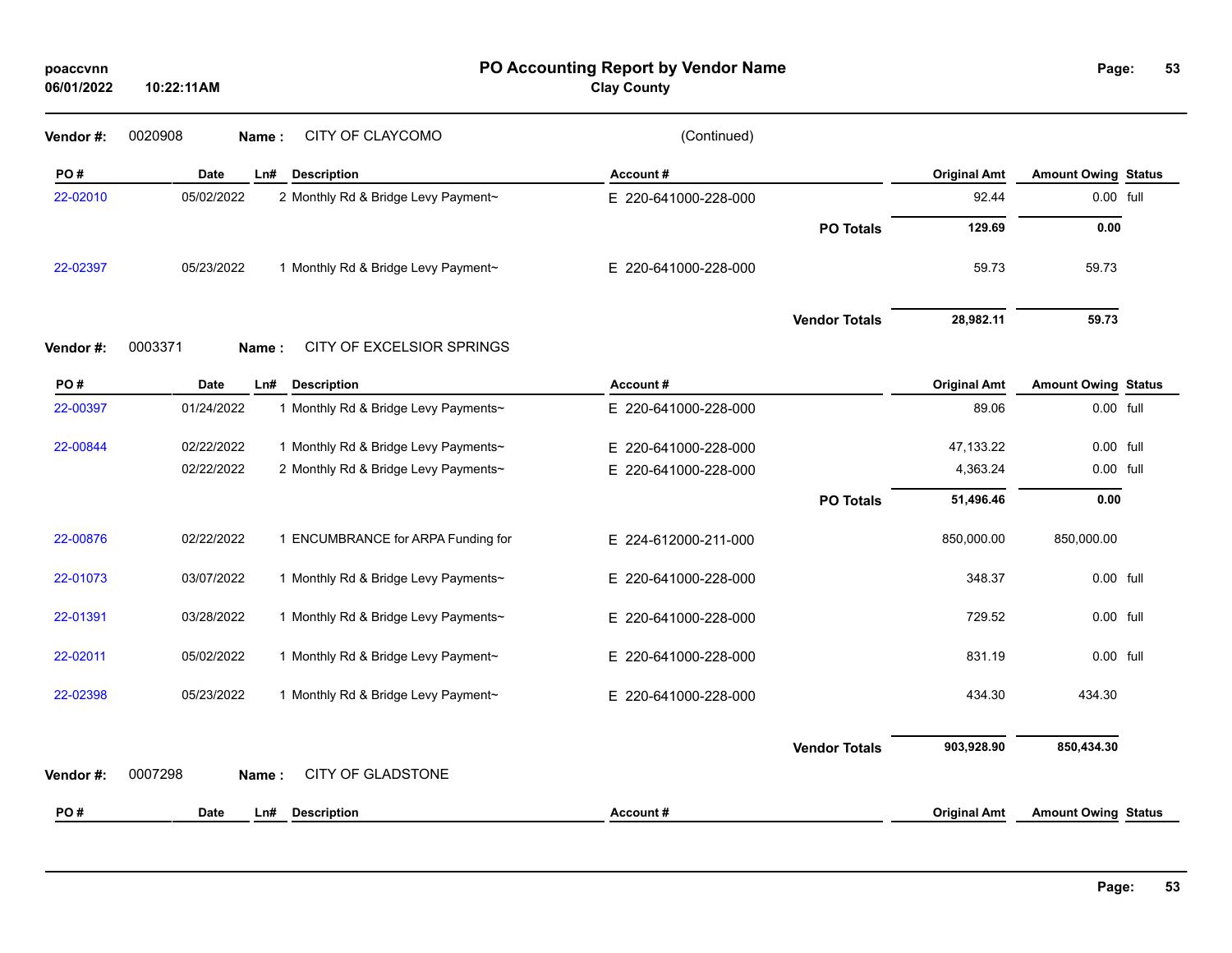## **PO Accounting Report by Vendor Name poaccvnn Page:**

**Clay County**

| Page: | 54 |
|-------|----|
|       |    |

| Vendor #: | 0007298<br>Name:   | CITY OF GLADSTONE                    | (Continued)              |                      |                     |                            |  |
|-----------|--------------------|--------------------------------------|--------------------------|----------------------|---------------------|----------------------------|--|
| PO#       | <b>Date</b><br>Ln# | <b>Description</b>                   | Account#                 |                      | <b>Original Amt</b> | <b>Amount Owing Status</b> |  |
| 22-00398  | 01/24/2022         | 1 Monthly Rd & Bridge Levy Payments~ | E 220-641000-228-000     |                      | 234.98              | 0.00 full                  |  |
| 22-00845  | 02/22/2022         | 1 Monthly Rd & Bridge Levy Payments~ | E.<br>220-641000-228-000 |                      | 130,064.04          | 0.00 full                  |  |
|           | 02/22/2022         | 2 Monthly Rd & Bridge Levy Payment~  | E 220-641000-228-000     |                      | 9,904.81            | 0.00 full                  |  |
|           |                    |                                      |                          | <b>PO Totals</b>     | 139,968.85          | 0.00                       |  |
| 22-01074  | 03/07/2022         | 1 Monthly Rd & Bridge Levy Payments~ | E 220-641000-228-000     |                      | 1,097.31            | 0.00 full                  |  |
| 22-01392  | 03/28/2022         | 1 Monthly Rd & Bridge Levy Payments~ | E 220-641000-228-000     |                      | 1,951.51            | 0.00 full                  |  |
| 22-02012  | 05/02/2022         | 1 Monthly Rd & Bridge Levy Payment~  | E 220-641000-228-000     |                      | 1,590.78            | 0.00 full                  |  |
| 22-02399  | 05/23/2022         | 1 Monthly Rd & Bridge Levy Payments~ | E 220-641000-228-000     |                      | 1,072.01            | 1,072.01                   |  |
| Vendor#:  | 0003142<br>Name:   | CITY OF GLADSTONE, CITY HALL         |                          | <b>Vendor Totals</b> | 145,915.44          | 1,072.01                   |  |
| PO#       | <b>Date</b><br>Ln# | <b>Description</b>                   | Account#                 |                      | <b>Original Amt</b> | <b>Amount Owing Status</b> |  |
| 22-02436  | 05/23/2022         | 1 Res: 2022-158 ARPA~                | E 224-503000-450-000     |                      | 1,000,000.00        | 1,000,000.00               |  |
| 22-02437  | 05/23/2022         | 1 ENCUMBRANCE-ARPA~                  | E 224-612000-211-000     |                      | 800,000.00          | 800,000.00                 |  |
|           |                    |                                      |                          | <b>Vendor Totals</b> | 1,800,000.00        | 1,800,000.00               |  |
| Vendor#:  | 0006650<br>Name:   | <b>CITY OF GLENAIRE</b>              |                          |                      |                     |                            |  |
| PO#       | <b>Date</b><br>Ln# | <b>Description</b>                   | Account#                 |                      | <b>Original Amt</b> | <b>Amount Owing Status</b> |  |
| 22-00846  | 02/22/2022         | 1 Monthly Rd & Bridge Levy Payments~ | E 220-641000-228-000     |                      | 2,377.09            | 0.00 full                  |  |
|           | 02/22/2022         | 2 Monthly Rd & Bridge Levy Payments~ | E.<br>220-641000-228-000 |                      | 192.91              | 0.00 full                  |  |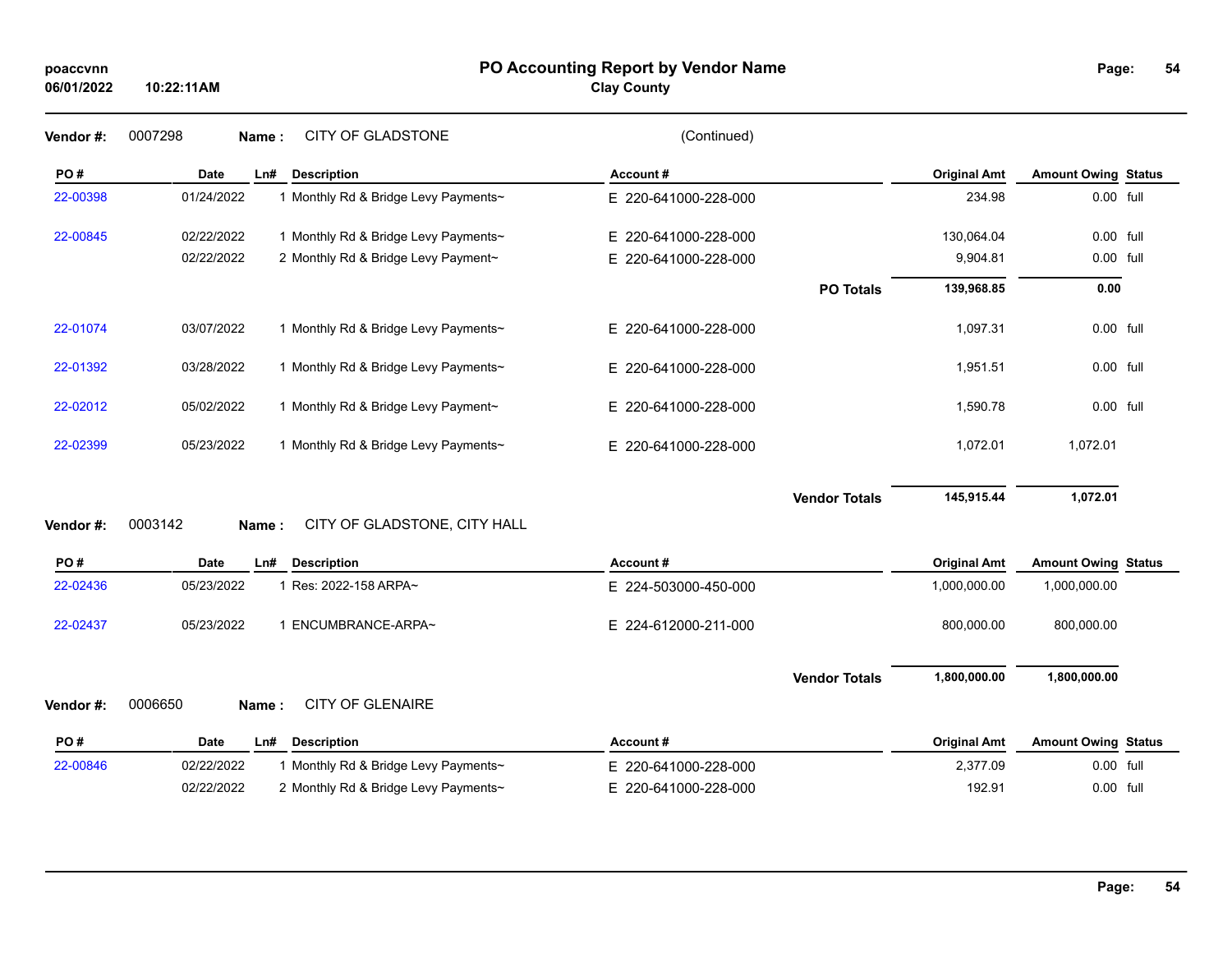| poaccvnn   |  |
|------------|--|
| 06/01/2022 |  |

**PO Accounting Report by Vendor Name poaccvnn Page:**

**Clay County**

| Vendor#:             | 0006650     | <b>CITY OF GLENAIRE</b><br>Name:     | (Continued)          |                      |                     |                            |  |
|----------------------|-------------|--------------------------------------|----------------------|----------------------|---------------------|----------------------------|--|
| PO#                  | Date        | Ln#<br><b>Description</b>            | Account#             |                      | <b>Original Amt</b> | <b>Amount Owing Status</b> |  |
|                      |             |                                      |                      | <b>PO Totals</b>     | 2,570.00            | 0.00                       |  |
| 22-01393             | 03/28/2022  | 1 Monthly Rd & Bridge Levy Payments~ | E 220-641000-228-000 |                      | 20.72               | 0.00 full                  |  |
|                      | 03/28/2022  | 2 Monthly Rd & Bridge Levy Payments~ | E 220-641000-228-000 |                      | 45.19               | 0.00 full                  |  |
|                      |             |                                      |                      | <b>PO Totals</b>     | 65.91               | 0.00                       |  |
| 22-02400             | 05/23/2022  | 1 Monthly Rd & Bridge Levy Payment~  | E 220-641000-228-000 |                      | 30.92               | 30.92                      |  |
|                      | 05/23/2022  | 2 Monthly Rd & Bridge Levy Payment~  | E 220-641000-228-000 |                      | 23.87               | 23.87                      |  |
|                      |             |                                      |                      | <b>PO Totals</b>     | 54.79               | 54.79                      |  |
|                      |             |                                      |                      |                      |                     |                            |  |
|                      |             |                                      |                      | <b>Vendor Totals</b> | 2,690.70            | 54.79                      |  |
|                      | 0002359     | CITY OF KANSAS CITY MO<br>Name:      |                      |                      |                     |                            |  |
| PO#                  | <b>Date</b> | <b>Description</b><br>Ln#            | Account#             |                      | <b>Original Amt</b> | <b>Amount Owing Status</b> |  |
|                      | 01/24/2022  | 1 Monthly Rd & Bridge Levy Payments~ | E 220-641000-228-000 |                      | 1,437.13            | 0.00 full                  |  |
|                      | 02/22/2022  | 1 Monthly Rd & Bridge Levy Payments~ | E 220-641000-228-000 |                      | 727,428.83          | 0.00 full                  |  |
| 22-00399<br>22-00847 | 02/22/2022  | 2 Monthly Rd & Bridge Levy Payments~ | E 220-641000-228-000 |                      | 73,237.37           | 0.00 full                  |  |
|                      |             |                                      |                      | <b>PO Totals</b>     | 800,666.20          | 0.00                       |  |
| Vendor#:<br>22-01075 | 03/07/2022  | 1 Monthly Rd & Bridge Levy Payments~ | E 220-641000-228-000 |                      | 11,453.62           | 0.00 full                  |  |
|                      | 03/28/2022  | 1 Monthly Rd & Bridge Levy Payments~ | E 220-641000-228-000 |                      | 8,590.74            | 0.00 full                  |  |
| 22-01394<br>22-02013 | 05/02/2022  | 1 Monthly Rd & Bridge Levy Payment~  | E 220-641000-228-000 |                      | 8,071.64            | 0.00 full                  |  |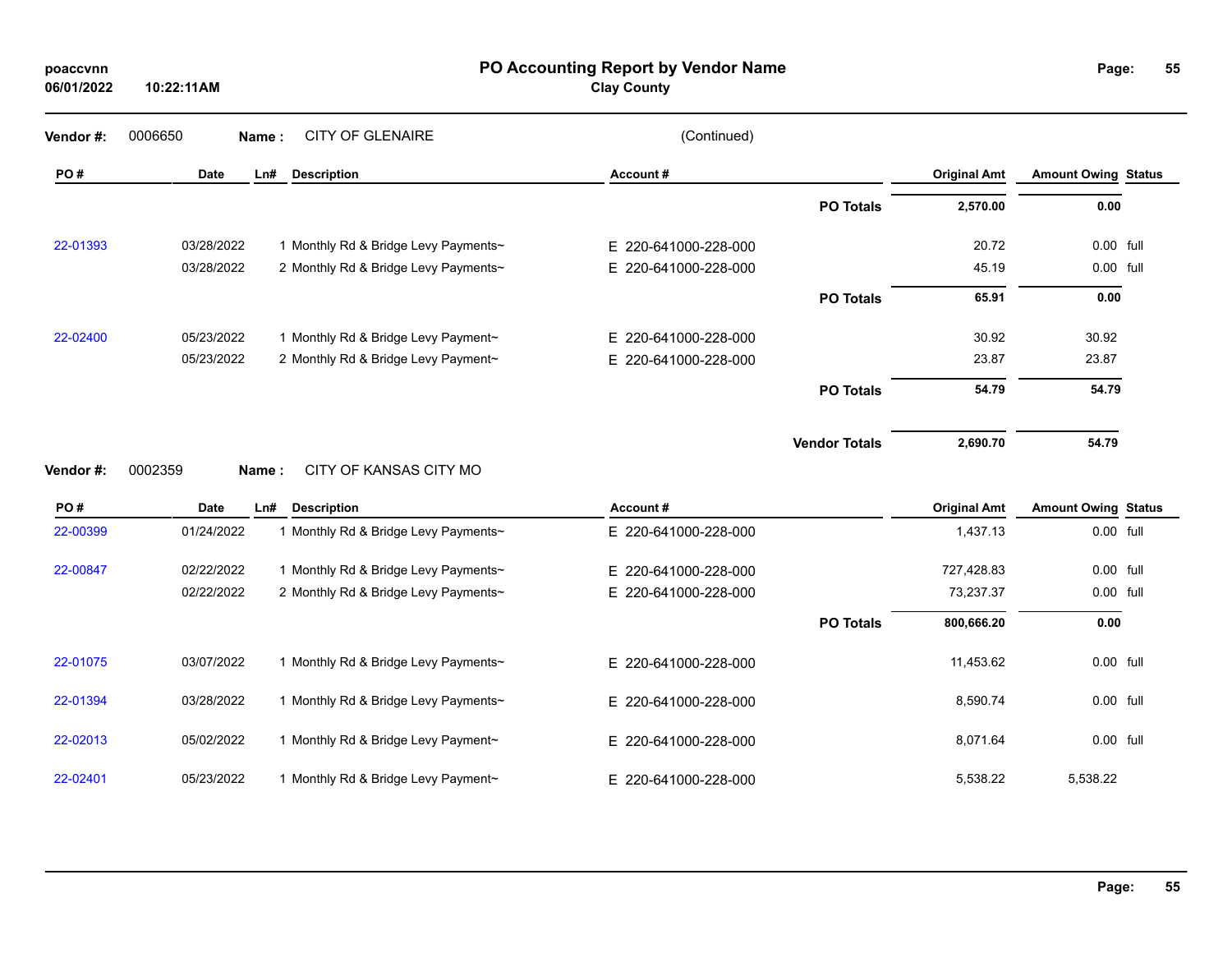**56**

# **Vendor Totals** 835,757.55 5,538.22 **PO # Date Ln# Description Account # Original Amt Amount Owing Status** 22-00400 01/24/2022 1 Monthly Rd & Bridge Levy Payments~ E 220-641000-228-000 126.49 126.49 0.00 full

| 22-00848 | 02/22/2022 | 1 Monthly Rd & Bridge Levy Payments~ | E 220-641000-228-000 |                      | 63,231.93  | 0.00 full  |  |
|----------|------------|--------------------------------------|----------------------|----------------------|------------|------------|--|
|          | 02/22/2022 | 2 Monthly Rd & Bridge Levy Payments~ | E 220-641000-228-000 |                      | 6,084.31   | 0.00 full  |  |
|          |            |                                      |                      | <b>PO Totals</b>     | 69,316.24  | 0.00       |  |
| 22-01076 | 03/07/2022 | 1 Monthly Rd & Bridge Levy Payments~ | E 220-641000-228-000 |                      | 595.60     | 0.00 full  |  |
| 22-01395 | 03/28/2022 | 1 Monthly Rd & Bridge Levy Payments~ | E 220-641000-228-000 |                      | 838.18     | 0.00 full  |  |
| 22-02014 | 05/02/2022 | 1 Monthly Rd & Bridge Levy Payment~  | E 220-641000-228-000 |                      | 885.98     | 0.00 full  |  |
| 22-02402 | 05/23/2022 | 1 Monthly Rd & Bridge Levy Payment~  | E 220-641000-228-000 |                      | 424.90     | 424.90     |  |
| 22-02438 | 05/23/2022 | ENCUMBERANCE-ARPA~                   | E 224-612000-211-000 |                      | 850,000.00 | 850,000.00 |  |
|          |            |                                      |                      | <b>Vendor Totals</b> | 922,187.39 | 850,424.90 |  |

## **Vendor #:** 0017062 **Name :** CITY OF LAWSON, CITY HALL

**Vendor #:** 0003429 **Name :** CITY OF KEARNEY

| PO#      | <b>Date</b> | Ln# | <b>Description</b>                           | Account#             |                  | <b>Original Amt</b> | <b>Amount Owing Status</b> |  |
|----------|-------------|-----|----------------------------------------------|----------------------|------------------|---------------------|----------------------------|--|
| 22-00849 | 02/22/2022  |     | Monthly Rd & Bridge Levy Payments∼           | E 220-641000-228-000 |                  | 1,347.68            | $0.00$ full                |  |
|          | 02/22/2022  |     | 2 Monthly Rd & Bridge Levy Payments~         | E 220-641000-228-000 |                  | 357.84              | $0.00$ full                |  |
|          |             |     |                                              |                      | <b>PO Totals</b> | 1,705.52            | 0.00                       |  |
| 22-02403 | 05/23/2022  |     | <b>Monthly Rd &amp; Bridge Levy Payment~</b> | E 220-641000-228-000 |                  | 14.96               | 14.96                      |  |
|          | 05/23/2022  |     | 2 Monthly Rd & Bridge Levy Payment~          | E 220-641000-228-000 |                  | 9.96                | 9.96                       |  |
|          | 05/23/2022  |     | 3 Monthly Rd & Bridge Levy Payment~          | E 220-641000-228-000 |                  | 21.58               | 21.58                      |  |
|          | 05/23/2022  |     | 4 Monthly Rd & Bridge Levy Payment~          | E 220-641000-228-000 |                  | 18.59               | 18.59                      |  |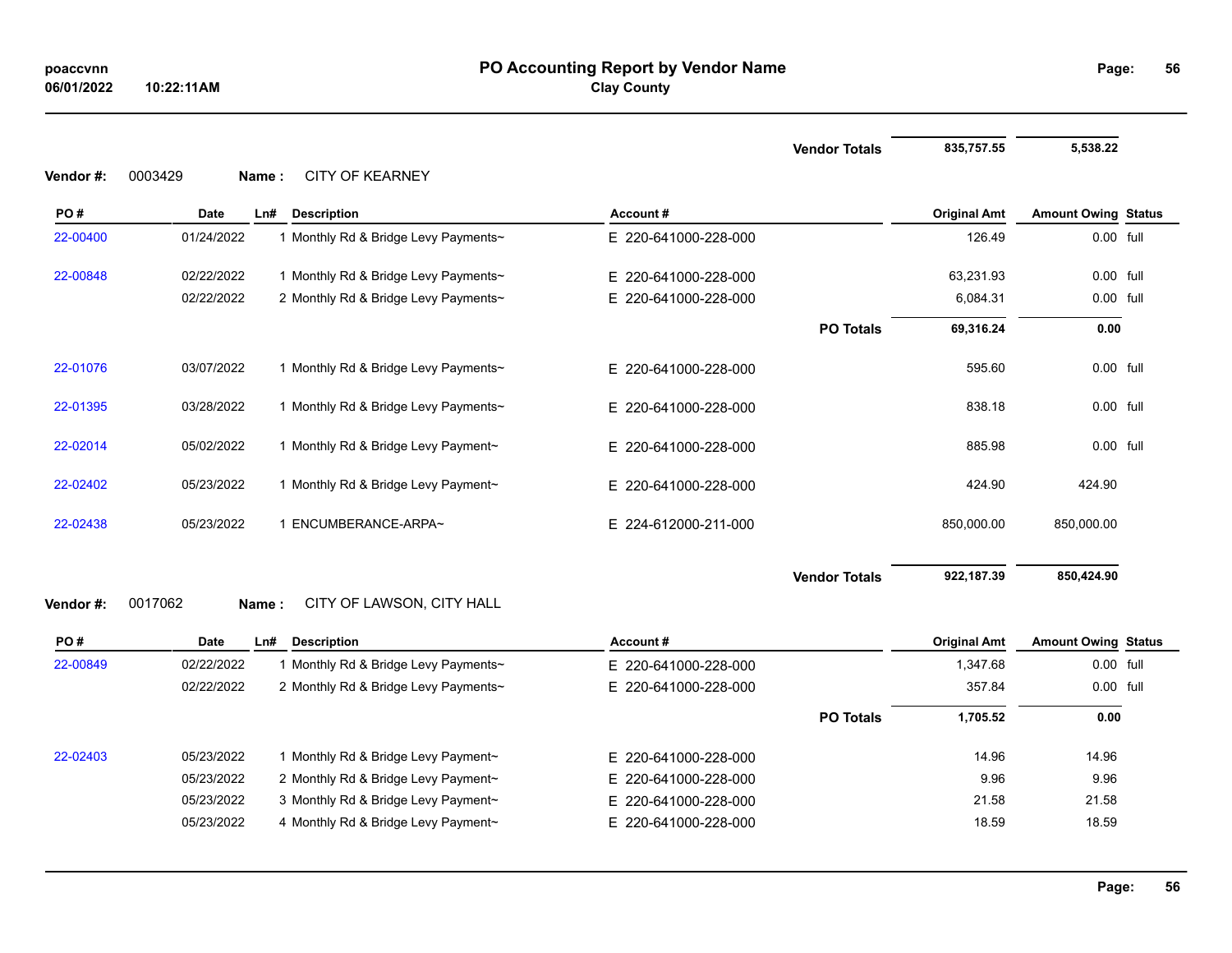| poaccvnn<br>06/01/2022 | 10:22:11AM  |                                       | PO Accounting Report by Vendor Name<br><b>Clay County</b> |                      |                     | Page:                      | 57 |
|------------------------|-------------|---------------------------------------|-----------------------------------------------------------|----------------------|---------------------|----------------------------|----|
| Vendor#:               | 0017062     | CITY OF LAWSON, CITY HALL<br>Name:    | (Continued)                                               |                      |                     |                            |    |
| PO#                    | Date        | Ln#<br><b>Description</b>             | Account#                                                  |                      | <b>Original Amt</b> | <b>Amount Owing Status</b> |    |
|                        |             |                                       |                                                           | <b>PO Totals</b>     | 65.09               | 65.09                      |    |
|                        |             |                                       |                                                           | <b>Vendor Totals</b> | 1,770.61            | 65.09                      |    |
| Vendor#:               | 0003443     | <b>CITY OF LIBERTY</b><br>Name:       |                                                           |                      |                     |                            |    |
| PO#                    | Date        | Ln#<br><b>Description</b>             | Account#                                                  |                      | <b>Original Amt</b> | <b>Amount Owing Status</b> |    |
| 22-00401               | 01/24/2022  | 1 Monthly Rd & Bridge Levy Payments~  | E 220-641000-228-000                                      |                      | 278.10              | 0.00 full                  |    |
| 22-00850               | 02/22/2022  | 1 Monthly Rd & Bridge Levy Payments~  | E 220-641000-228-000                                      |                      | 166,303.57          | 0.00 full                  |    |
|                        | 02/22/2022  | 2 Monthly Rd & Bridge Levy Payments~  | E 220-641000-228-000                                      |                      | 18,859.15           | 0.00 full                  |    |
|                        |             |                                       |                                                           | <b>PO Totals</b>     | 185, 162. 72        | 0.00                       |    |
| 22-01077               | 03/07/2022  | 1 Monthly Rd & Bridge Levy Payments~  | E 220-641000-228-000                                      |                      | 1,705.52            | 0.00 full                  |    |
| 22-01396               | 03/28/2022  | 1 Monthly Rd & Bridge Levy Payments~  | E 220-641000-228-000                                      |                      | 1,709.98            | 0.00 full                  |    |
| 22-02015               | 05/02/2022  | 1 Monthly Rd & Bridge Levy Payment~   | E 220-641000-228-000                                      |                      | 2,134.71            | 0.00 full                  |    |
| 22-02404               | 05/23/2022  | 1 Monthly Rd & Bridge Levy Payment~   | E 220-641000-228-000                                      |                      | 1,297.16            | 1,297.16                   |    |
| 22-02439               | 05/23/2022  | 1 ENCUMBRANCE-RES 2022-159~           | E 224-612000-211-000                                      |                      | 1,880,000.00        | 1,880,000.00               |    |
|                        |             |                                       |                                                           | <b>Vendor Totals</b> | 2,072,288.19        | 1,881,297.16               |    |
| Vendor #:              | 0021108     | CITY OF LIBERTY CUSTOMER<br>Name:     |                                                           |                      |                     |                            |    |
| PO#                    | <b>Date</b> | <b>Description</b><br>Ln#             | Account#                                                  |                      | <b>Original Amt</b> | <b>Amount Owing Status</b> |    |
| 22-01019               | 03/07/2022  | 1 WATER SERVICE FOR COUNTY BUILDINGS~ | E 100-612000-215-000                                      |                      | 17,106.99           | 0.00 full                  |    |
|                        |             |                                       |                                                           | <b>Vendor Totals</b> | 17,106.99           | 0.00                       |    |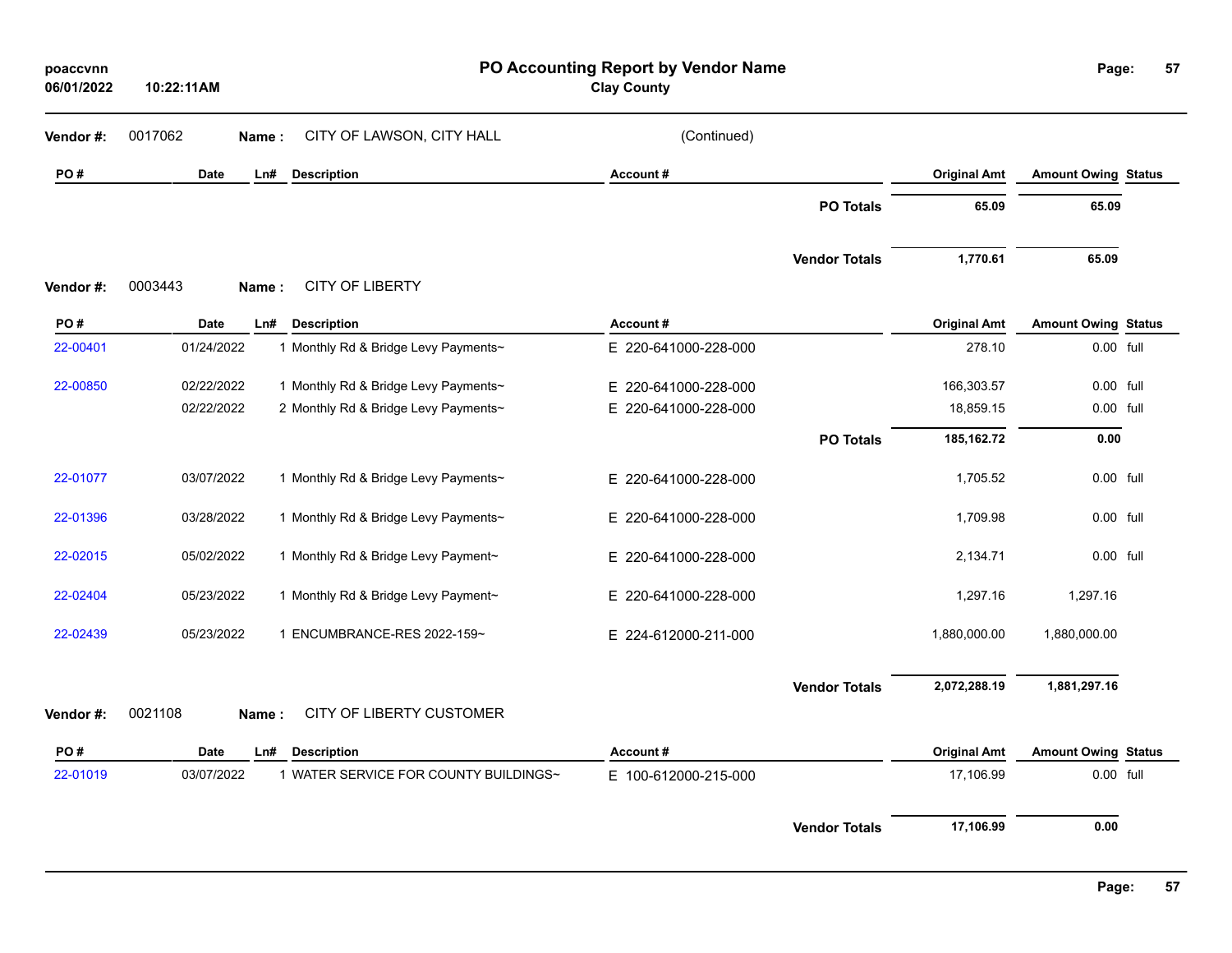## **Vendor #:** 0003450 **Name :** CITY OF NORTH KANSAS CITY

| PO#       | Date        | Ln#   | <b>Description</b>                       | Account#                 |                      | <b>Original Amt</b> | <b>Amount Owing Status</b> |  |
|-----------|-------------|-------|------------------------------------------|--------------------------|----------------------|---------------------|----------------------------|--|
| 22-00402  | 01/24/2022  |       | 1 Monthly Rd & Bridge Levy Payments~     | E 220-641000-228-000     |                      | 50.30               | 0.00 full                  |  |
| 22-00851  | 02/22/2022  |       | 1 Monthly Rd & Bridge Levy Payments~     | E 220-641000-228-000     |                      | 93,340.71           | 0.00 full                  |  |
|           | 02/22/2022  |       | 2 Monthly Rd & Bridge Levy Payments~     | 220-641000-228-000<br>E. |                      | 9,239.56            | 0.00 full                  |  |
|           |             |       |                                          |                          | <b>PO Totals</b>     | 102,580.27          | 0.00                       |  |
| 22-01078  | 03/07/2022  |       | 1 Monthly Rd & Bridge Levy Payments~     | E 220-641000-228-000     |                      | 108.43              | 0.00 full                  |  |
| 22-01397  | 03/28/2022  |       | 1 Monthly Rd & Bridge Levy Payments~     | E 220-641000-228-000     |                      | 1,353.66            | 0.00 full                  |  |
| 22-01909  | 04/25/2022  |       | 1 North Kansas City Police Department -~ | E 279-556000-360-000     |                      | 900.00              | 0.00 full                  |  |
| 22-02288  | 05/16/2022  |       | 1 Resolution 2022-160                    | E 224-612000-211-000     |                      | 700,000.00          | 700,000.00                 |  |
| 22-02405  | 05/23/2022  |       | 1 Monthly Rd & Bridge Levy Payment~      | E 220-641000-228-000     |                      | 515.58              | 515.58                     |  |
| Vendor #: | 0050476     | Name: | CITY OF PLEASANT VALLEY                  |                          | <b>Vendor Totals</b> | 805,508.24          | 700,515.58                 |  |
|           |             |       |                                          |                          |                      |                     |                            |  |
| PO#       | <b>Date</b> | Ln#   | <b>Description</b>                       | Account#                 |                      | <b>Original Amt</b> | <b>Amount Owing Status</b> |  |
| 22-00403  | 01/24/2022  |       | 1 Monthly Rd & Bridge Levy Payments~     | E 220-641000-228-000     |                      | 81.95               | 0.00 full                  |  |
| 22-00852  | 02/22/2022  |       | 1 Monthly Rd & Bridge Levy Payments~     | E 220-641000-228-000     |                      | 15,236.10           | 0.00 full                  |  |
|           | 02/22/2022  |       | 2 Monthly Rd & Bridge Levy Payments~     | E 220-641000-228-000     |                      | 1,221.20            | 0.00 full                  |  |
|           |             |       |                                          |                          | <b>PO Totals</b>     | 16,457.30           | 0.00                       |  |
| 22-01079  | 03/07/2022  |       | 1 Monthly Rd & Bridge Levy Payments~     | E 220-641000-228-000     |                      | 115.43              | 0.00 full                  |  |
| 22-01398  | 03/28/2022  |       | 1 Monthly Rd & Bridge Levy Payments~     | E 220-641000-228-000     |                      | 176.84              | 0.00 full                  |  |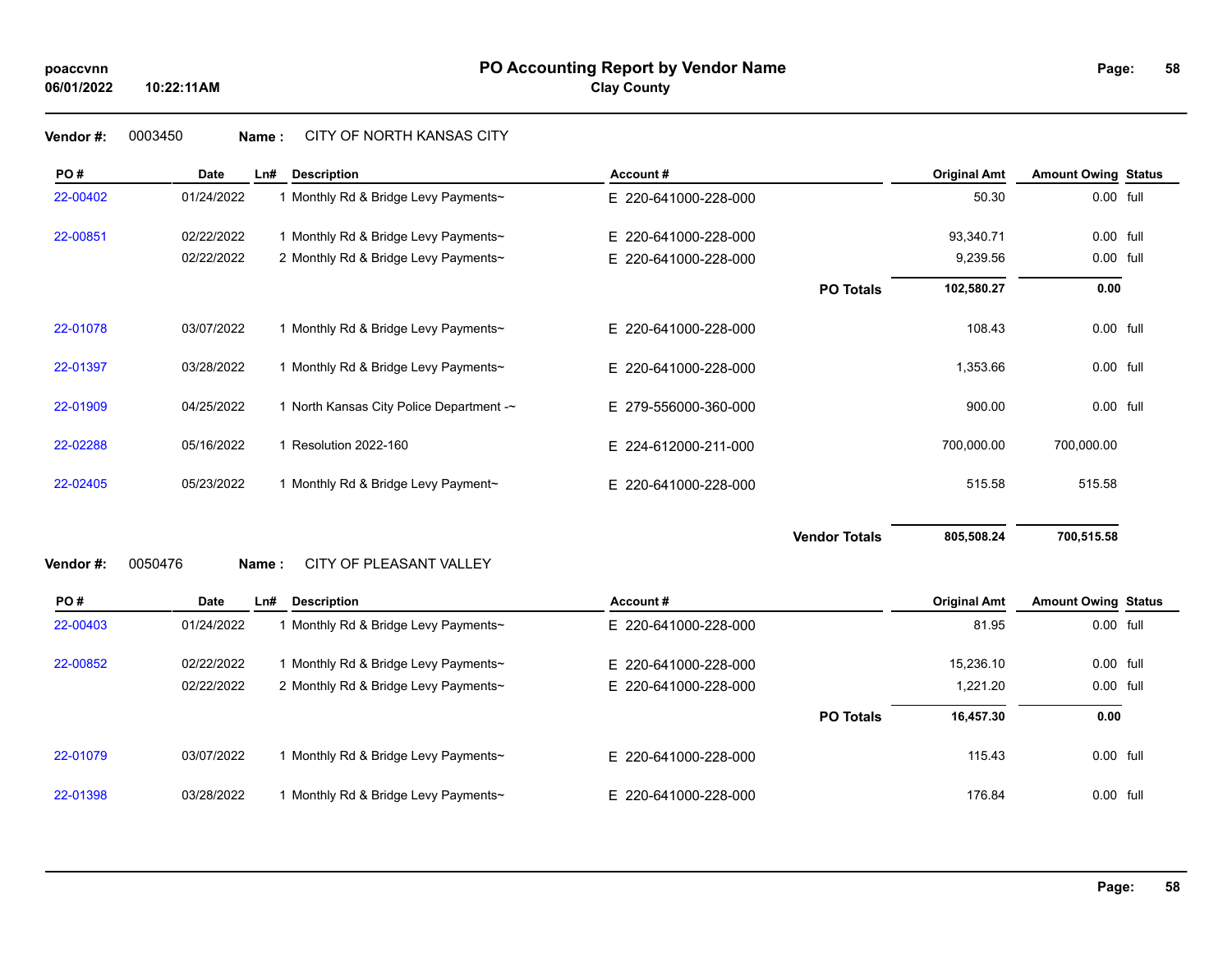| poaccvnn<br>06/01/2022 | 10:22:11AM       |                                         | PO Accounting Report by Vendor Name<br><b>Clay County</b> |                      |                     | Page:                      | 59          |
|------------------------|------------------|-----------------------------------------|-----------------------------------------------------------|----------------------|---------------------|----------------------------|-------------|
| Vendor#:               | 0050476<br>Name: | CITY OF PLEASANT VALLEY                 | (Continued)                                               |                      |                     |                            |             |
| PO#                    | Date             | Ln#<br><b>Description</b>               | Account#                                                  |                      | <b>Original Amt</b> | <b>Amount Owing Status</b> |             |
| 22-02016               | 05/02/2022       | 1 Monthly Rd & Bridge Levy Payment~     | E 220-641000-228-000                                      |                      | 283.66              | 0.00 full                  |             |
| 22-02406               | 05/23/2022       | 1 Monthly Rd & Bridge Levy Payment~     | E 220-641000-228-000                                      |                      | 206.11              | 206.11                     |             |
|                        |                  |                                         |                                                           | <b>Vendor Totals</b> | 17,321.29           | 206.11                     |             |
| Vendor #:              | 0007519<br>Name: | <b>CITY OF SMITHVILLE</b>               |                                                           |                      |                     |                            |             |
| PO#                    | Date             | <b>Description</b><br>Ln#               | Account#                                                  |                      | <b>Original Amt</b> | <b>Amount Owing Status</b> |             |
| 22-00204               | 01/18/2022       | 1 ENCUMBRANCE - ARPA Funding for Raw    | E 224-612000-211-000                                      |                      | 805,495.00          | 89,966.37 partial          |             |
| 22-00404               | 01/24/2022       | 1 Monthly Rd & Bridge Levy Payments~    | E 220-641000-228-000                                      |                      | 66.42               | 0.00 full                  |             |
| 22-00853               | 02/22/2022       | 1 Monthly Rd & Bridge Levy Payments~    | E 220-641000-228-000                                      |                      | 61,209.45           | 0.00 full                  |             |
|                        | 02/22/2022       | 2 Monthly Rd & Bridge Levy Payments~    | E 220-641000-228-000                                      |                      | 4,985.29            | 0.00 full                  |             |
|                        |                  |                                         |                                                           | <b>PO Totals</b>     | 66,194.74           | 0.00                       |             |
| 22-01080               | 03/07/2022       | 1 Monthly Rd & Bridge Levy Payments~    | E 220-641000-228-000                                      |                      | 550.14              | 0.00 full                  |             |
| 22-01399               | 03/28/2022       | 1 Monthly Rd & Bridge Levy Payments~    | E 220-641000-228-000                                      |                      | 683.67              | 0.00 full                  |             |
| 22-02017               | 05/02/2022       | 1 Monthly Rd & Bridge Levy Payment~     | E 220-641000-228-000                                      |                      | 945.12              | 0.00 full                  |             |
| 22-02407               | 05/23/2022       | 1 Monthly Rd & Bridge Levy Payment~     | E 220-641000-228-000                                      |                      | 664.78              | 664.78                     |             |
|                        |                  |                                         |                                                           | <b>Vendor Totals</b> | 874,599.87          | 90,631.15                  |             |
| Vendor#:               | 0050438<br>Name: | CITY OF SMITHVILLE - WATER              |                                                           |                      |                     |                            |             |
| PO#                    | <b>Date</b>      | <b>Description</b><br>Ln#               | Account#                                                  |                      | <b>Original Amt</b> | <b>Amount Owing Status</b> |             |
| 22-01095               | 03/07/2022       | 1 PARKS-WATER SERIVICE FOR 6 LOCATIONS~ | E 240-740000-215-000                                      |                      | 6,500.00            |                            | 0.00 cancel |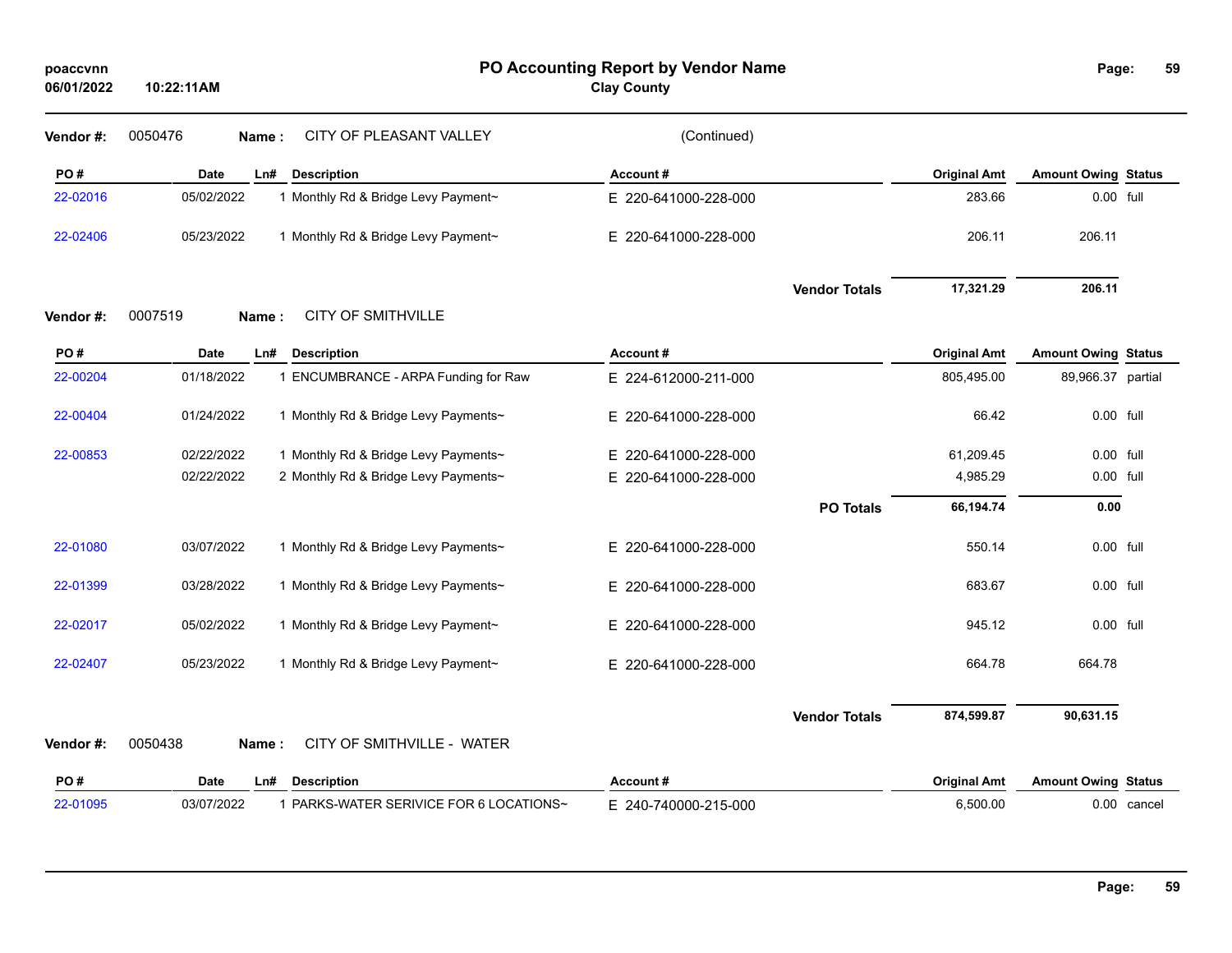|                  |                          |                                                         |                          | <b>Vendor Totals</b> | 6,500.00            | 0.00                       |  |
|------------------|--------------------------|---------------------------------------------------------|--------------------------|----------------------|---------------------|----------------------------|--|
| Vendor #:<br>PO# | 0047596<br>Name:<br>Date | <b>CIVIL CONCILIATIONS</b><br><b>Description</b><br>Ln# | Account#                 |                      | <b>Original Amt</b> | <b>Amount Owing Status</b> |  |
| 22-00094         | 01/18/2022               | 1 SMALL CLAIMS MED 1/11/22                              | E 100-593000-201-000     |                      | 50.00               | 0.00 full                  |  |
|                  |                          |                                                         |                          |                      |                     |                            |  |
| 22-00577         | 02/07/2022               | 1 SMALL CLAIMS 2/1                                      | E 100-593000-201-000     |                      | 50.00               | 0.00 full                  |  |
|                  | 02/07/2022               | 2 PHONE MED 21CY-CV09795                                | 100-593000-201-000<br>E. |                      | 50.00               | 0.00 full                  |  |
|                  |                          |                                                         |                          | <b>PO Totals</b>     | 100.00              | 0.00                       |  |
| 22-01020         | 03/07/2022               | 1 PHN MED 22CYCV01123                                   | E 100-593000-201-000     |                      | 50.00               | 0.00 full                  |  |
| 22-01241         | 03/21/2022               | 1 SMALL CLAIMS 3/8/22                                   | E 100-593000-201-000     |                      | 50.00               | 0.00 full                  |  |
| 22-01356         | 03/28/2022               | 1 MOTHER DAUGHTER 2/8-3/15~                             | E 100-594000-209-000     |                      | 1,400.00            | 0.00 full                  |  |
| 22-01750         | 04/18/2022               | 1 SMALL CLAIMS 4/12/22                                  | E 100-593000-201-000     |                      | 50.00               | 0.00 full                  |  |
| 22-02236         | 05/16/2022               | 1 PHN MED SM CLAIMS 22CY02531                           | E 100-593000-201-000     |                      | 50.00               | 0.00 full                  |  |
| 22-02359         | 05/23/2022               | 1 SMALL CLAIMS 5/3                                      | 100-593000-201-000<br>E. |                      | 50.00               | 0.00 full                  |  |
| 22-02489         | 05/31/2022               | 1 FAM CONF 22CYCV01607~                                 | 100-594000-209-000<br>E. |                      | 500.00              | 500.00                     |  |
|                  |                          |                                                         |                          | <b>Vendor Totals</b> | 2,300.00            | 500.00                     |  |
| Vendor #:        | 0049376<br>Name:         | <b>CK POWER</b>                                         |                          |                      |                     |                            |  |
| PO#              | Date                     | <b>Description</b><br>Ln#                               | Account#                 |                      | <b>Original Amt</b> | <b>Amount Owing Status</b> |  |
| 22-00014         | 01/10/2022               | 1 FM/Repairs to Back Up Generator~                      | E 100-611000-226-000     |                      | 414.67              | 0.00 full                  |  |
| 22-00802         | 02/22/2022               | 1 FM/Service on Lille Mo Generator at                   | E 100-611000-220-000     |                      | 822.00              | 0.00 full                  |  |
| 22-01964         | 05/02/2022               | 1 FM/Annual Loadbank inspection on                      | E 100-611000-226-000     |                      | 1,051.00            | 0.00 full                  |  |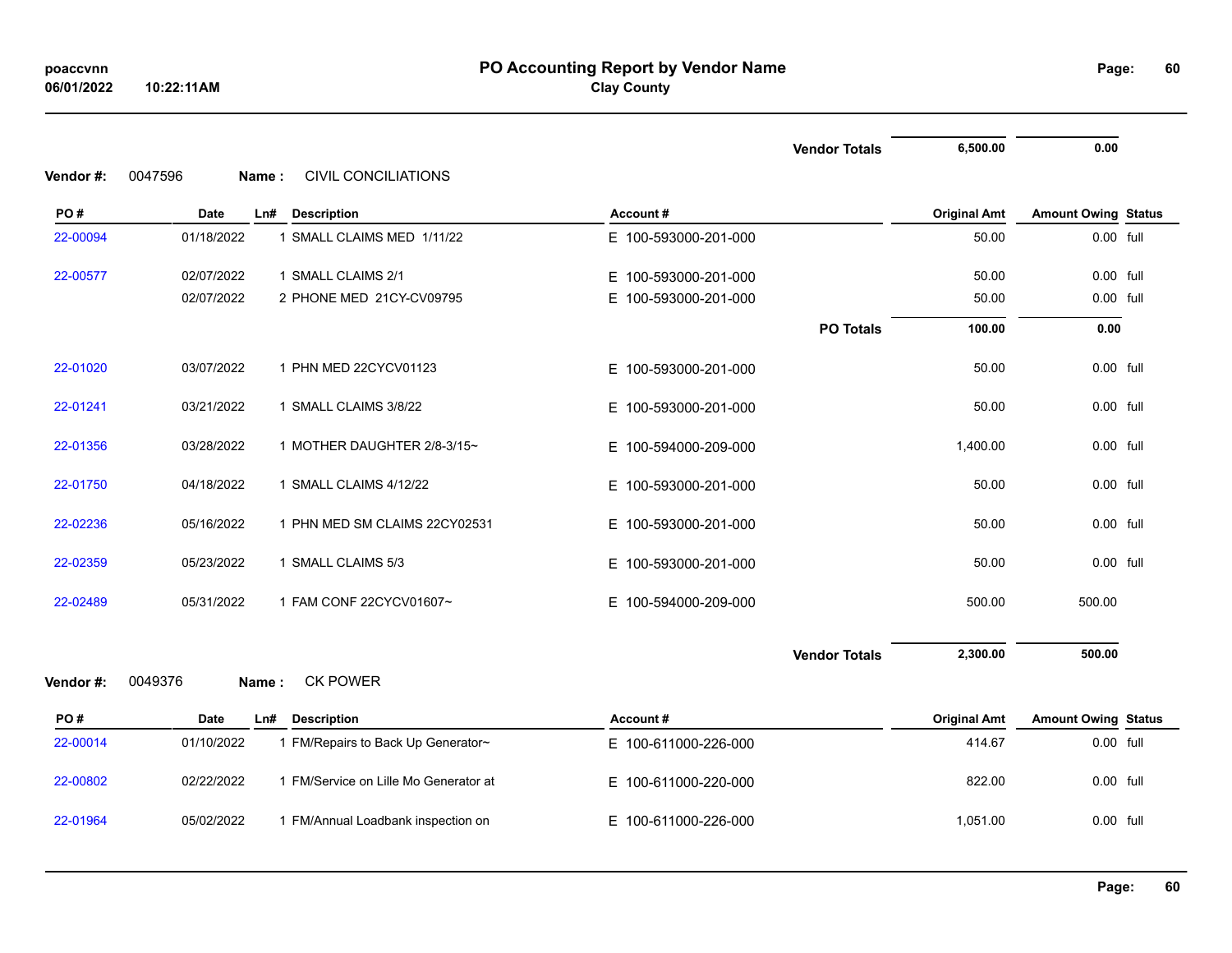## **PO Accounting Report by Vendor Name poaccvnn Page:**

**Clay County**

| 0049376    |     | <b>CK POWER</b>                | (Continued)                                                                                                                                                                                                                                                 |                      |                     |                            |  |
|------------|-----|--------------------------------|-------------------------------------------------------------------------------------------------------------------------------------------------------------------------------------------------------------------------------------------------------------|----------------------|---------------------|----------------------------|--|
| Date       | Ln# | <b>Description</b>             | Account#                                                                                                                                                                                                                                                    |                      | <b>Original Amt</b> | <b>Amount Owing Status</b> |  |
| 05/02/2022 |     |                                | E 100-611000-226-000                                                                                                                                                                                                                                        |                      | 685.00              | 0.00 full                  |  |
| 05/02/2022 |     |                                | E 100-611000-226-000                                                                                                                                                                                                                                        |                      | 815.00              | 0.00 full                  |  |
| 05/02/2022 |     |                                | 100-611000-226-000<br>E.                                                                                                                                                                                                                                    |                      | 785.00              | 0.00 full                  |  |
|            |     |                                |                                                                                                                                                                                                                                                             | <b>PO Totals</b>     | 3,336.00            | 0.00                       |  |
| 05/23/2022 |     |                                | 100-611000-228-000<br>E.                                                                                                                                                                                                                                    |                      | 685.00              | 0.00 full                  |  |
| 05/23/2022 |     |                                | 100-611000-228-000<br>Е.                                                                                                                                                                                                                                    |                      | 690.00              | 0.00 full                  |  |
|            |     |                                |                                                                                                                                                                                                                                                             | <b>PO Totals</b>     | 1,375.00            | 0.00                       |  |
| 05/31/2022 |     |                                | 100-611000-228-000<br>E.                                                                                                                                                                                                                                    |                      | 1,251.00            | 1,251.00                   |  |
|            |     |                                |                                                                                                                                                                                                                                                             | <b>Vendor Totals</b> | 7,198.67            | 1,251.00                   |  |
| 0003515    |     | <b>CLARKSON POWER FLOW INC</b> |                                                                                                                                                                                                                                                             |                      |                     |                            |  |
|            |     |                                | Name:<br>2 ADMN/Annual Loadbank inspection on<br>3 RJC/Annual Loadbank inspection on<br>4 FM/Annual Loadbank inspection on<br>1 CJC/Annual Loadbank inspection on<br>2 Shrader/Annual Loadbank inspection on<br>1 PS/Annual Loadbank inspection on<br>Name: |                      |                     |                            |  |

| PO#      | Date       | Ln#<br><b>Description</b> | Account#             |                  | <b>Original Amt</b> | <b>Amount Owing Status</b> |  |
|----------|------------|---------------------------|----------------------|------------------|---------------------|----------------------------|--|
| 22-00058 | 01/10/2022 | Fittings~                 | E 220-701000-333-000 |                  | 21.89               | 0.00 full                  |  |
|          | 01/10/2022 | 2 Fittings~               | E 220-701000-333-000 |                  | 39.87               | 0.00 full                  |  |
|          |            |                           |                      | <b>PO Totals</b> | 61.76               | 0.00                       |  |
| 22-00405 | 01/24/2022 | Fittings $\sim$           | E 220-701000-333-000 |                  | 289.33              | 0.00 full                  |  |
| 22-00654 | 02/07/2022 | Hydraulic Fittings∼       | E 220-701000-333-000 |                  | 68.07               | 0.00 full                  |  |
|          | 02/07/2022 | 2 Hydraulic Fittings~     | E 220-701000-333-000 |                  | 24.86               | 0.00 full                  |  |
|          |            |                           |                      | <b>PO Totals</b> | 92.93               | 0.00                       |  |
| 22-00745 | 02/14/2022 | 1 Hyd Fittings & O'Rings∼ | E 220-701000-333-000 |                  | 711.18              | 0.00 full                  |  |
|          | 02/14/2022 | 2 RETURN O'Rings~         | E 220-701000-333-000 |                  | $-230.33$           | 0.00 full                  |  |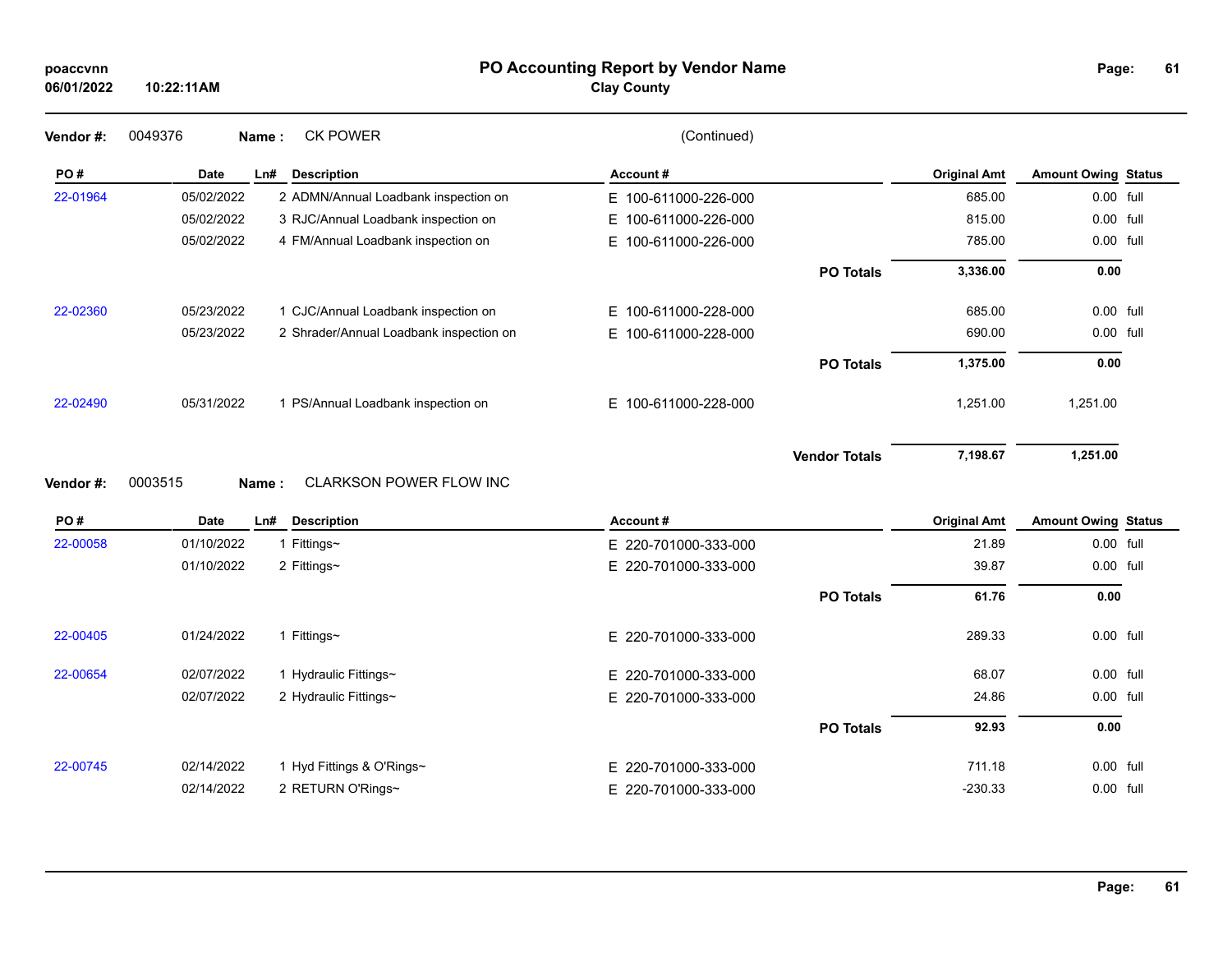| Vendor#: | 0003515<br><b>CLARKSON POWER FLOW INC</b><br>Name:              | (Continued)          |                      |                     |                            |  |
|----------|-----------------------------------------------------------------|----------------------|----------------------|---------------------|----------------------------|--|
| PO#      | Date<br>Ln#<br><b>Description</b>                               | Account#             |                      | <b>Original Amt</b> | <b>Amount Owing Status</b> |  |
|          |                                                                 |                      | <b>PO Totals</b>     | 480.85              | 0.00                       |  |
| 22-01081 | 03/07/2022<br>1 Hydraulic Fittings~                             | E 220-701000-333-000 |                      | 18.56               | 0.00 full                  |  |
| 22-01400 | 03/28/2022<br>1 Hydraulic Fittings~                             | E 220-701000-333-000 |                      | 3.60                | 0.00 full                  |  |
| 22-02018 | 05/02/2022<br>1 Hydraulic Fiuttings HWY084A~                    | E 220-701000-333-000 |                      | 438.30              | 0.00 full                  |  |
|          | 0003168<br>CLAY CO BOARD OF ELECTION                            |                      | <b>Vendor Totals</b> | 1,385.33            | 0.00                       |  |
| Vendor#: | Name:                                                           |                      |                      |                     |                            |  |
| PO#      | <b>Date</b><br><b>Description</b><br>Ln#                        | Account#             |                      | <b>Original Amt</b> | <b>Amount Owing Status</b> |  |
| 22-00015 | 1 ENCUMBER FUNDS FOR CERTIFICATION COSTS<br>01/10/2022          | E 100-632000-292-000 |                      | 716,033.00          | 475,600.67 partial         |  |
|          |                                                                 |                      | <b>Vendor Totals</b> | 716,033.00          | 475,600.67                 |  |
| Vendor#: | 0000284<br>CLAY CO GENERAL FUND, C/O CLAY CO TREASURER<br>Name: |                      |                      |                     |                            |  |
| PO#      | <b>Date</b><br>Ln#<br><b>Description</b>                        | Account#             |                      | <b>Original Amt</b> | <b>Amount Owing Status</b> |  |
| 22-00016 | 01/10/2022<br>1 Reimbursement for 2021, fourth quarter          | E 100-548000-291-000 |                      | 3,294.73            | 0.00 full                  |  |
| 22-01629 | 04/11/2022<br>1 Reimbursement for 2022, first quarter           | E 100-548000-291-000 |                      | 3,456.73            | 0.00 full                  |  |
|          |                                                                 |                      | <b>Vendor Totals</b> | 6,751.46            | 0.00                       |  |
| Vendor#: | 0003577<br>CLAY CO JUVENILE COURT<br>Name:                      |                      |                      |                     |                            |  |
| PO#      | <b>Description</b><br>Date<br>Ln#                               | Account#             |                      | <b>Original Amt</b> | <b>Amount Owing Status</b> |  |
|          |                                                                 |                      |                      |                     |                            |  |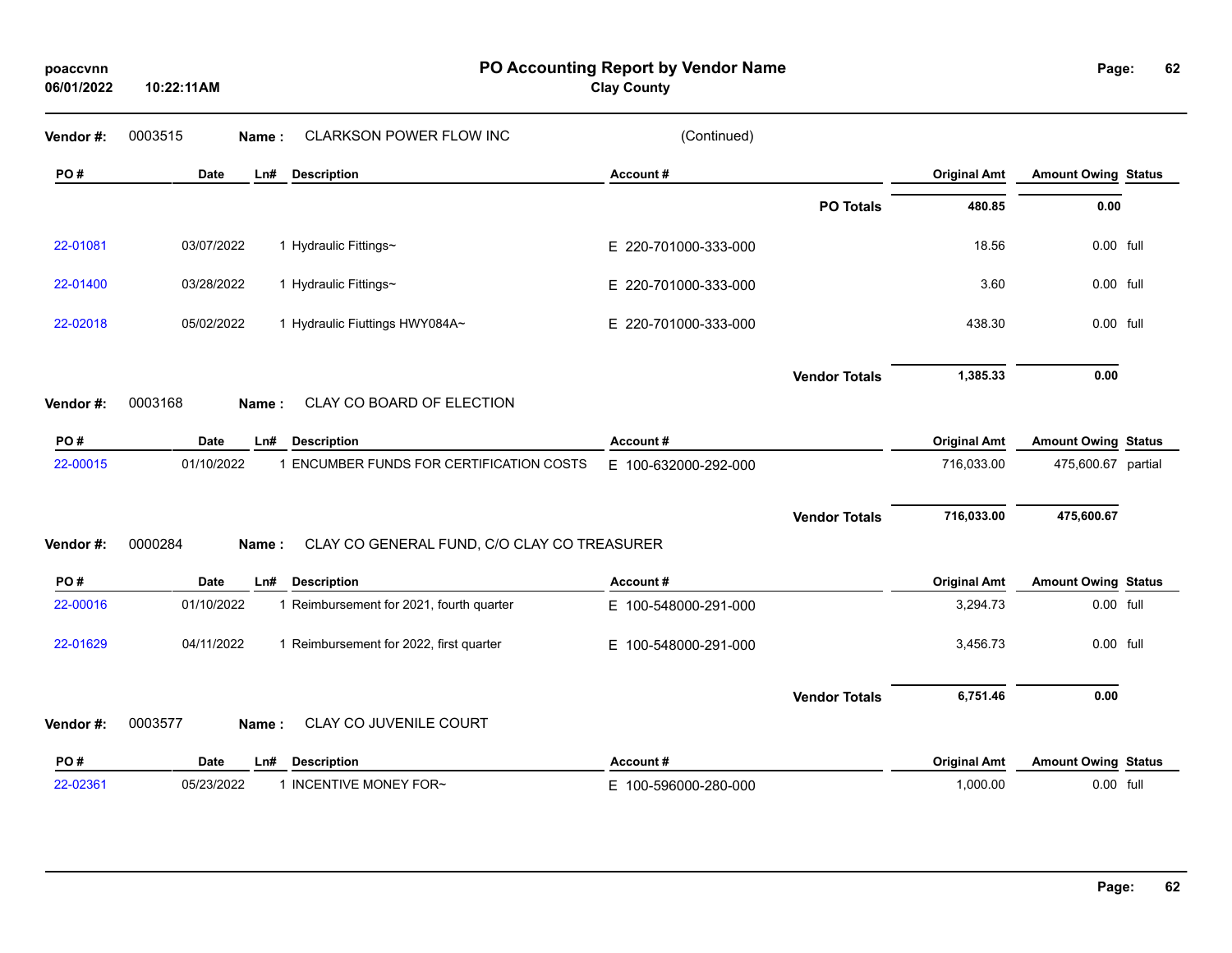| poaccynn   |            |
|------------|------------|
| 06/01/2022 | 10:22:11AM |

|          |                                                         |                          | <b>Vendor Totals</b> | 1,000.00            | 0.00                       |  |
|----------|---------------------------------------------------------|--------------------------|----------------------|---------------------|----------------------------|--|
| Vendor#: | 0000436<br>CLAY CO RECORDER OF DEEDS<br>Name:           |                          |                      |                     |                            |  |
| PO#      | <b>Description</b><br><b>Date</b><br>Ln#                | Account#                 |                      | <b>Original Amt</b> | <b>Amount Owing Status</b> |  |
| 22-00714 | 02/14/2022<br>1 DOCUMENTS & RECORDING FEE FOR DEEDS     | E 100-508000-209-000     |                      | 3,183.00            | 0.00 full                  |  |
| 22-01357 | 03/28/2022<br>1 Recording Fee~                          | E.<br>100-501000-252-000 |                      | 27.00               | 0.00 full                  |  |
|          |                                                         |                          | <b>Vendor Totals</b> | 3,210.00            | 0.00                       |  |
| Vendor#: | 0000141<br>CLAY CO SHERIFF'S DEPARTMENT<br>Name:        |                          |                      |                     |                            |  |
| PO#      | Date<br><b>Description</b><br>Ln#                       | Account#                 |                      | <b>Original Amt</b> | <b>Amount Owing Status</b> |  |
| 22-01024 | 03/07/2022<br>1 Non-Support Defendant Transport Fees    | E 100-548000-201-000     |                      | 900.00              | 0.00 full                  |  |
|          | 03/07/2022<br>2 Non-Support Defendant Transport Fees    | E 100-548000-201-000     |                      | 200.00              | 0.00 full                  |  |
|          |                                                         |                          | <b>PO Totals</b>     | 1,100.00            | 0.00                       |  |
|          |                                                         |                          | <b>Vendor Totals</b> | 1,100.00            | 0.00                       |  |
| Vendor#: | 0003591<br>CLAY CO SOIL & WATER, CONSERVATION<br>Name:  |                          |                      |                     |                            |  |
| PO#      | <b>Date</b><br><b>Description</b><br>Ln#                | Account#                 |                      | <b>Original Amt</b> | <b>Amount Owing Status</b> |  |
| 22-01522 | 04/04/2022<br>1 Professional services agreement between | E 100-630000-243-000     |                      | 5,000.00            | 0.00 full                  |  |
|          |                                                         |                          |                      |                     |                            |  |
|          |                                                         |                          | <b>Vendor Totals</b> | 5,000.00            | 0.00                       |  |
| Vendor#: | 0011163<br>CLAY CO WATER DIST #6<br>Name:               |                          |                      |                     |                            |  |
| PO#      | <b>Description</b><br><b>Date</b><br>Ln#                | Account#                 |                      | <b>Original Amt</b> | <b>Amount Owing Status</b> |  |
| 22-00017 | 01/10/2022<br>1 HWY-WATER SERVICE~                      | E 100-612000-215-000     |                      | 500.00              | 228.39 partial             |  |
| 22-00072 | 1 PARKS-WATER SERVICE~<br>01/10/2022                    | E 240-740000-215-000     |                      | 500.00              | 406.00 partial             |  |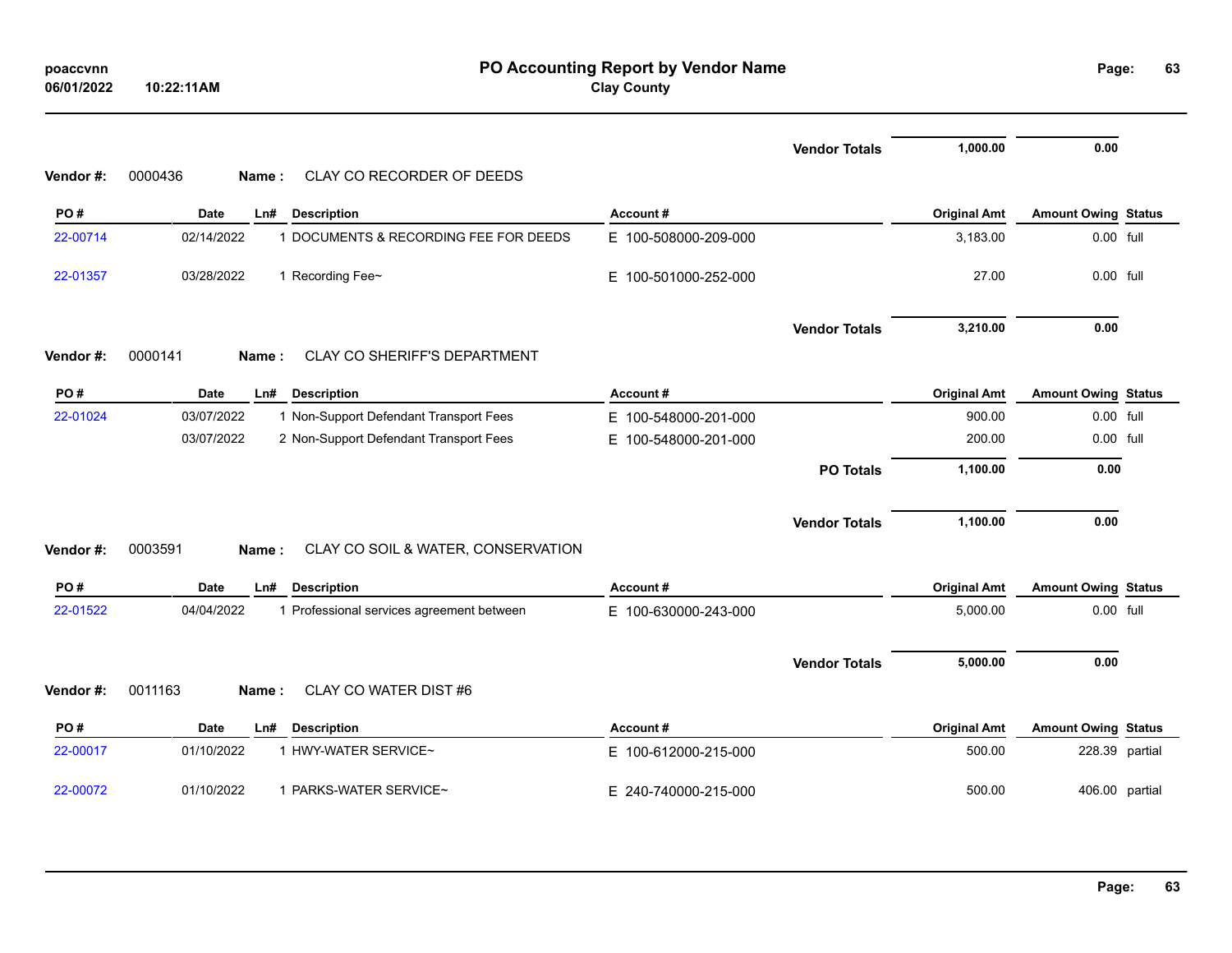| <b>Vendor</b> #: | 0000360<br>Name:  | <b>CLAY COUNTY CIRCUIT CLERK</b>        |                      | <b>Vendor Totals</b> | 1,000.00            | 634.39                     |  |
|------------------|-------------------|-----------------------------------------|----------------------|----------------------|---------------------|----------------------------|--|
| PO#              | Date<br>Ln#       | <b>Description</b>                      | Account#             |                      | <b>Original Amt</b> | <b>Amount Owing Status</b> |  |
| 22-00095         | 01/18/2022        | 1 FEE REIMBURSMENT FOR SUMMONS ERROR~   | E 100-580000-250-000 |                      | 50.00               | 0.00 full                  |  |
| 22-00803         | 02/22/2022        | 1 PUBLICATION ERROR REIMBURSMENT ~      | E 100-588000-205-000 |                      | 48.81               | 0.00 full                  |  |
| 22-01751         | 04/18/2022        | 1 REIMBURSMENT FOR PUBLICATION ERROR~   | E 100-588000-206-000 |                      | 49.18               | $0.00$ full                |  |
| 22-01965         | 05/02/2022        | 1 REIMBURSMENT FOR PUBLICATION FEE ~    | E 100-588000-206-000 |                      | 50.00               | 0.00 full                  |  |
| 22-02491         | 05/31/2022        | 1 STOP FEE- CLERK ERROR~                | E 100-580000-250-000 |                      | 25.00               | 25.00                      |  |
|                  | 05/31/2022        | 2 STOP FEE- CLERK ERROR~                | E 100-580000-250-000 |                      | 25.00               | 25.00                      |  |
|                  |                   |                                         |                      | <b>PO Totals</b>     | 50.00               | 50.00                      |  |
| Vendor #:        | 0005659<br>Name:  | CLAY COUNTY DRUG TASK FORCE             |                      | <b>Vendor Totals</b> | 247.99              | 50.00                      |  |
| PO#              | Date<br>Ln#       | <b>Description</b>                      | Account#             |                      | <b>Original Amt</b> | <b>Amount Owing Status</b> |  |
| 22-00927         | 02/22/2022        | 1 Local Contribution from North Kansas  | R 279-450002-000-556 |                      | 4,500.00            | 0.00 full                  |  |
|                  |                   |                                         |                      | <b>Vendor Totals</b> | 4,500.00            | 0.00                       |  |
| Vendor #:        | 0000207<br>Name : | CLAY COUNTY HIGHWAY DEPT                |                      |                      |                     |                            |  |
| PO#              | Date<br>Ln#       | <b>Description</b>                      | Account#             |                      | <b>Original Amt</b> | <b>Amount Owing Status</b> |  |
| 22-00434         | 01/24/2022        | 1 1/6/22 #0106                          | E 279-556000-332-000 |                      | 25.00               | 0.00 full                  |  |
| 22-02208         | 05/10/2022        | 1 Clay Co Highway Department - Unleaded | E 279-556000-332-000 |                      | 22.88               | 0.00 full                  |  |
| 22-02447         | 05/23/2022        | 1 Clay County Highway Dept. - Backflow  | E 279-556000-332-000 |                      | 373.45              | 373.45                     |  |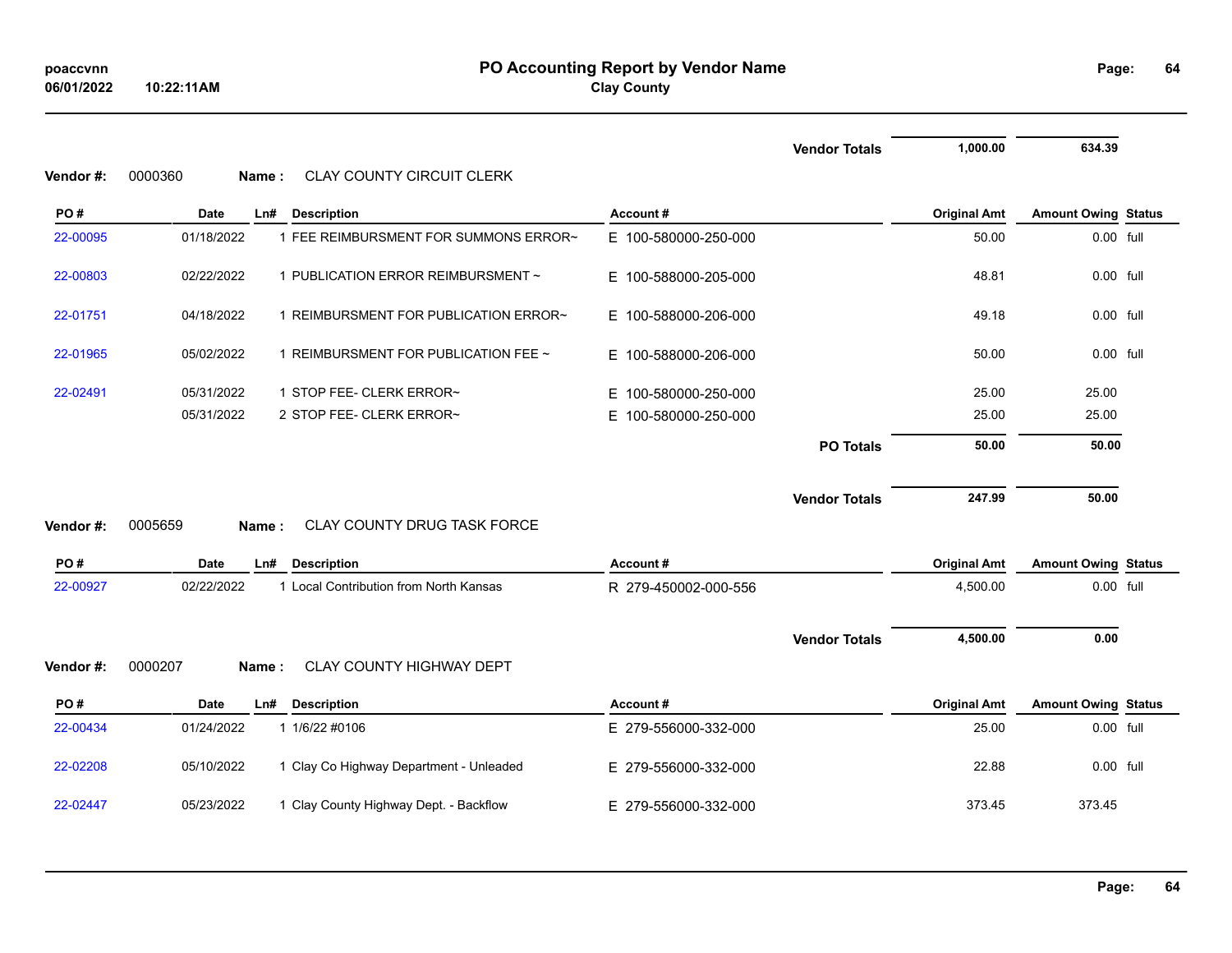|          |                                                         |                      | <b>Vendor Totals</b> | 421.33              | 373.45                     |  |
|----------|---------------------------------------------------------|----------------------|----------------------|---------------------|----------------------------|--|
| Vendor#: | 0000444<br>CLAY COUNTY PUBLIC HEALTH, CENTER<br>Name:   |                      |                      |                     |                            |  |
| PO#      | <b>Description</b><br><b>Date</b><br>Ln#                | Account#             |                      | <b>Original Amt</b> | <b>Amount Owing Status</b> |  |
| 22-01503 | 03/31/2022<br>1 REOPEN 2021 PO# 21-06200~               | E 224-503000-450-000 |                      | 535,535.39          | 0.00 full                  |  |
| 22-01786 | 04/18/2022<br>1 APRA~                                   | E 224-503000-450-000 |                      | 1,000,000.00        | 940,570.47 partial         |  |
| 22-02072 | 05/02/2022<br>1 Clay County Public Health Center -      | E 279-555000-209-000 |                      | 400.00              | 0.00 full                  |  |
|          |                                                         |                      | <b>Vendor Totals</b> | 1,535,935.39        | 940,570.47                 |  |
| Vendor#: | 0051078<br><b>CLAY COUNTY VETERANS COURT</b><br>Name:   |                      |                      |                     |                            |  |
| PO#      | <b>Date</b><br><b>Description</b><br>Ln#                | Account#             |                      | <b>Original Amt</b> | <b>Amount Owing Status</b> |  |
| 22-01796 | 04/18/2022<br>1 Clay County Veterans Court - Lodging    | E 279-556000-261-000 |                      | 447.48              | 0.00 full                  |  |
| Vendor#: | 0050728<br>CLEARGOV INC<br>Name:                        |                      | <b>Vendor Totals</b> | 447.48              | 0.00                       |  |
| PO#      | <b>Date</b><br>$Ln$ #<br><b>Description</b>             | Account#             |                      | <b>Original Amt</b> | <b>Amount Owing Status</b> |  |
| 22-00465 | 01/31/2022<br>1 Invoice Number: 2021-11379~             | E 100-500000-201-000 |                      | 10,000.00           | 0.00 full                  |  |
| Vendor#: | 0045442<br>CLEARWATER PACKAGING, INC, GUARDIAN<br>Name: |                      | <b>Vendor Totals</b> | 10,000.00           | 0.00                       |  |
| PO#      | <b>Date</b><br><b>Description</b><br>Ln#                | Account#             |                      | <b>Original Amt</b> | <b>Amount Owing Status</b> |  |
| 22-01448 | 1 CLEARWATER PACKAGING INC. ~<br>03/28/2022             | E 286-555000-228-000 |                      | 346.82              | 0.00 full                  |  |
| 22-02524 | 05/31/2022<br>1 CPI Guardian - property bags~           | E 224-503000-450-000 |                      | 1,161.85            | 1,161.85                   |  |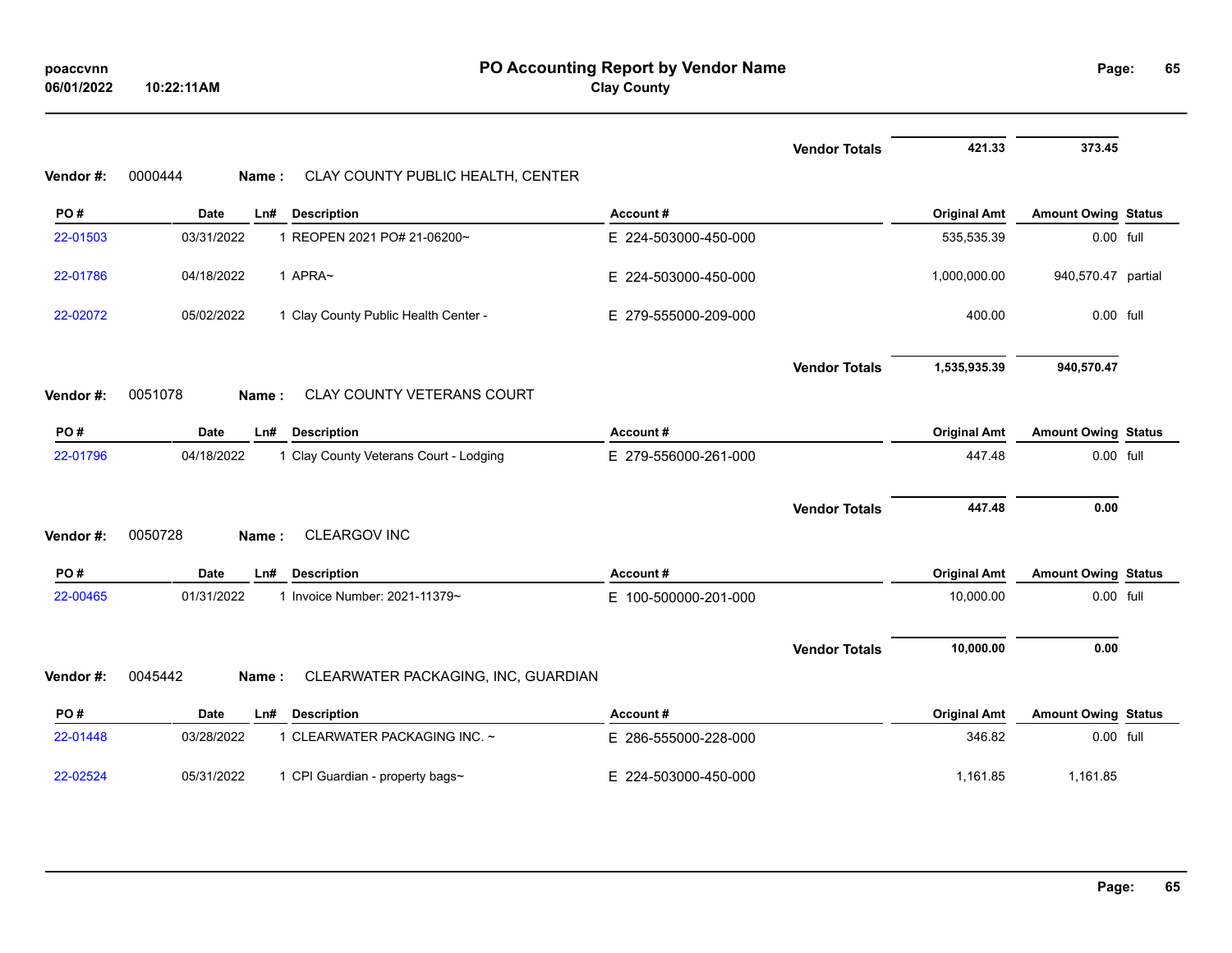| poaccynn   |            |
|------------|------------|
| 06/01/2022 | 10:22:11AM |

## **PO Accounting Report by Vendor Name poaccvnn Page: Clay County**

| Page: | 66 |
|-------|----|
|       |    |

|          |                                                           |                      | <b>Vendor Totals</b> | 1,508.67            | 1,161.85                   |  |
|----------|-----------------------------------------------------------|----------------------|----------------------|---------------------|----------------------------|--|
| Vendor#: | CLERK OF THE SUPREME COURT<br>0003687<br>Name:            |                      |                      |                     |                            |  |
| PO#      | <b>Date</b><br>Ln#<br><b>Description</b>                  | Account#             |                      | <b>Original Amt</b> | <b>Amount Owing Status</b> |  |
| 22-00804 | 02/22/2022<br>1 2022 Annual Dues for Renewal January      | E 100-573000-224-000 |                      | 900.00              | 0.00 full                  |  |
|          |                                                           |                      | <b>Vendor Totals</b> | 900.00              | 0.00                       |  |
| Vendor#: | <b>CLINICAL COUNSELING ASSOCIATES</b><br>0050087<br>Name: |                      |                      |                     |                            |  |
| PO#      | <b>Description</b><br>Date<br>Ln#                         | Account#             |                      | <b>Original Amt</b> | <b>Amount Owing Status</b> |  |
| 22-00018 | 1 35 DECEMBER SESSIONS<br>01/10/2022                      | E 100-594000-201-000 |                      | 2,163.00            | 0.00 full                  |  |
| 22-00578 | 02/07/2022<br>1 JANUARY: 25 SESSIONS~                     | E 100-594000-201-000 |                      | 1,545.00            | 0.00 full                  |  |
| 22-01021 | 03/07/2022<br>1 38 COUNSELING SESSION; FEB ~              | E 100-594000-201-000 |                      | 2,348.40            | 0.00 full                  |  |
| 22-01630 | 04/11/2022<br>1 COUNSELING MARCH: 46 SESSIONS~            | E 100-594000-201-000 |                      | 2,842.80            | 0.00 full                  |  |
| 22-02117 | 05/10/2022<br>1 APRIL STATEMENT 48 SESSIONS~              | E 100-594000-201-000 |                      | 2,966.40            | $0.00$ full                |  |
|          |                                                           |                      | <b>Vendor Totals</b> | 11,865.60           | 0.00                       |  |
| Vendor#: | COCA-COLA BOTTLING<br>0003656<br>Name:                    |                      |                      |                     |                            |  |
| PO#      | <b>Date</b><br>Ln#<br><b>Description</b>                  | Account#             |                      | <b>Original Amt</b> | <b>Amount Owing Status</b> |  |
| 22-00213 | 01/18/2022<br>1 ENCUMBRANCE~                              | E 240-742000-395-000 |                      | 1,800.00            | 1,800.00                   |  |
| 22-00214 | 1 ENCUMBRANCE~<br>01/18/2022                              | E 240-743000-395-000 |                      | 2,900.00            | 2,563.65 partial           |  |
| 22-01291 | 03/21/2022<br>1 RESALE SODA/CBM~                          | E 240-743000-395-000 |                      | 176.48              | 0.00 full                  |  |
|          | 2 CREDIT RESALE SODA/CBM~<br>03/21/2022                   | E 240-743000-395-000 |                      | $-33.05$            | $0.00$ full                |  |
|          |                                                           |                      | <b>PO Totals</b>     | 143.43              | 0.00                       |  |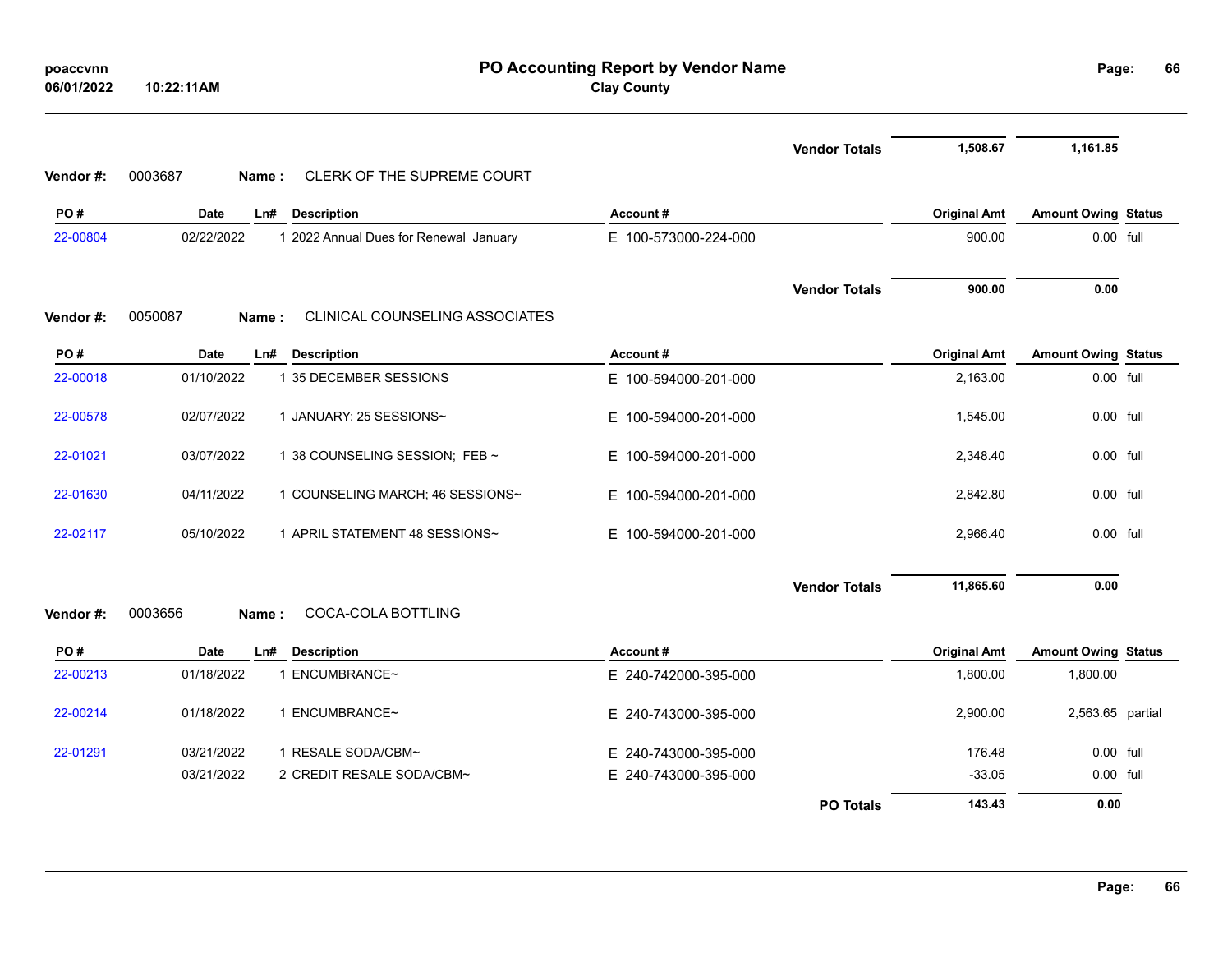| poaccvnn<br>06/01/2022 | 10:22:11AM                                              | PO Accounting Report by Vendor Name<br><b>Clay County</b> |                      |                     | Page:                      | 67 |
|------------------------|---------------------------------------------------------|-----------------------------------------------------------|----------------------|---------------------|----------------------------|----|
| Vendor #:              | COCA-COLA BOTTLING<br>0003656<br>Name:                  | (Continued)                                               |                      |                     |                            |    |
| PO#                    | Date<br>Ln#<br><b>Description</b>                       | Account#                                                  |                      | <b>Original Amt</b> | <b>Amount Owing Status</b> |    |
| 22-02188               | 05/10/2022<br>1 WATER FOR RESALE~                       | E 240-870000-395-000                                      |                      | 267.52              | 0.00 full                  |    |
|                        |                                                         |                                                           | <b>Vendor Totals</b> | 5,110.95            | 4,363.65                   |    |
| Vendor#:               | 0047603<br>COCAYNE, JEREMY<br>Name:                     |                                                           |                      |                     |                            |    |
| PO#                    | Date<br>Ln#<br><b>Description</b>                       | Account#                                                  |                      | <b>Original Amt</b> | <b>Amount Owing Status</b> |    |
| 22-00715               | 02/14/2022<br>1 1/27 travel dinner                      | E 100-523000-260-000                                      |                      | 41.25               | 0.00 full                  |    |
|                        | 02/14/2022<br>2 1/26 travel dinner                      | E 100-523000-260-000                                      |                      | 32.46               | 0.00 full                  |    |
|                        |                                                         |                                                           | <b>PO Totals</b>     | 73.71               | 0.00                       |    |
|                        |                                                         |                                                           | <b>Vendor Totals</b> | 73.71               | 0.00                       |    |
| Vendor#:               | 0002250<br>COFFER, PHIL<br>Name:                        |                                                           |                      |                     |                            |    |
| PO#                    | Date<br>Ln#<br><b>Description</b>                       | Account#                                                  |                      | <b>Original Amt</b> | <b>Amount Owing Status</b> |    |
| 22-01461               | 03/28/2022<br>1 PHIL COFFER - MEAL REIMBURSEMENT~       | E 279-556000-260-000                                      |                      | 57.61               | 0.00 full                  |    |
|                        |                                                         |                                                           | <b>Vendor Totals</b> | 57.61               | 0.00                       |    |
| Vendor#:               | 0050963<br>COLE, ANN W<br>Name:                         |                                                           |                      |                     |                            |    |
| PO#                    | Date<br><b>Description</b><br>Ln#                       | Account#                                                  |                      | <b>Original Amt</b> | <b>Amount Owing Status</b> |    |
| 22-00515               | 01/31/2022<br>1 BANK MUSEUM RENT PAYMENT~               | E 240-860000-230-000                                      |                      | 3,300.00            | 0.00 full                  |    |
| 22-01734               | 04/11/2022<br>1 JESSE JAMES BANK MUSEUM RENT APRIL THRU | E 240-860000-230-000                                      |                      | 3,300.00            | 0.00 full                  |    |
|                        |                                                         |                                                           | <b>Vendor Totals</b> | 6,600.00            | 0.00                       |    |
|                        |                                                         |                                                           |                      |                     |                            |    |
| Vendor#:               | <b>COLEMAN EQUIPMENT INC</b><br>0001295<br>Name:        |                                                           |                      |                     |                            |    |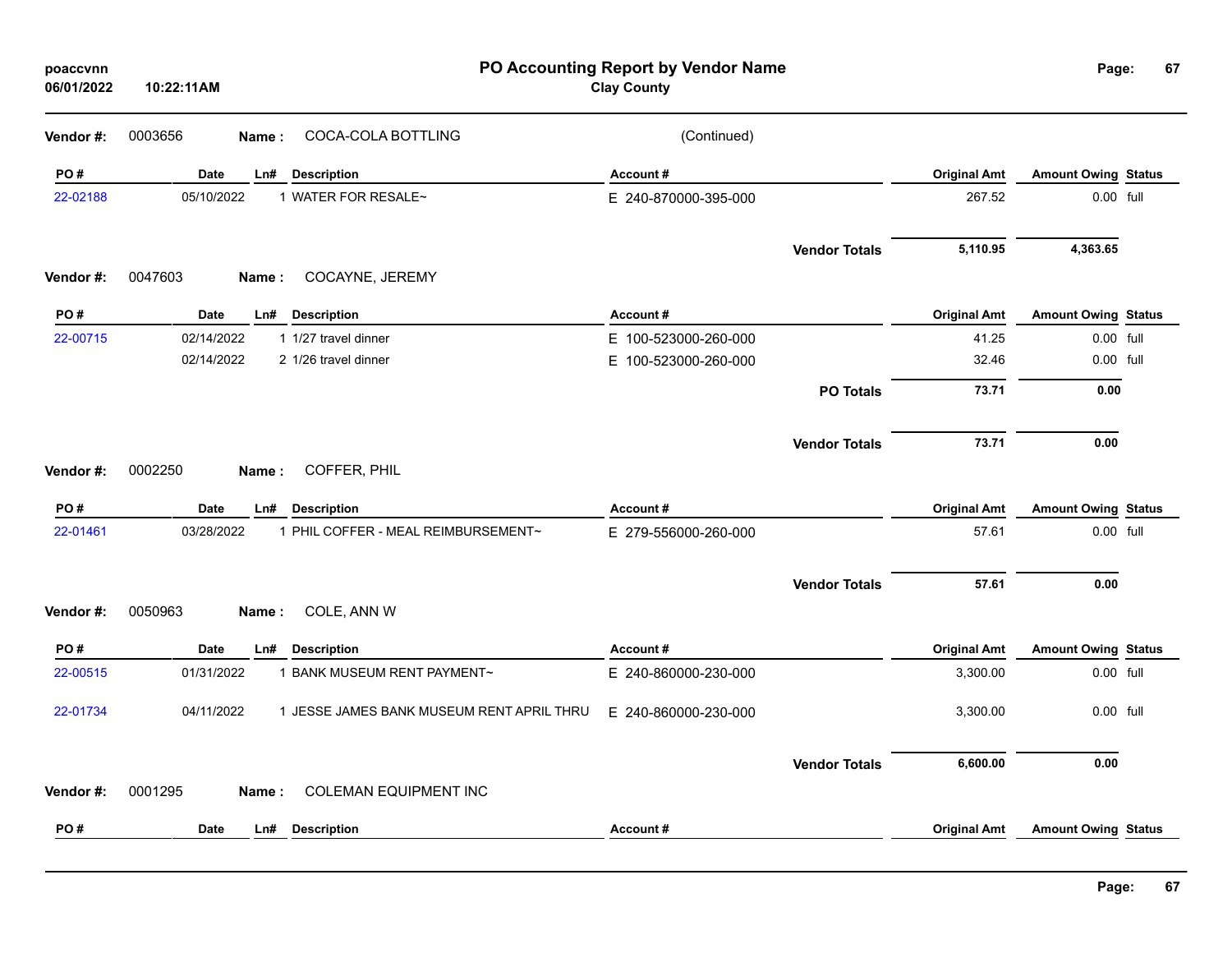| Vendor #:<br>PO#<br>22-00215 | 0001295<br>Date<br>01/18/2022<br>01/18/2022 | <b>COLEMAN EQUIPMENT INC</b><br>Name:<br>Ln#<br><b>Description</b><br>1 PARKS-VEHICLE/EQUIP REPAIR PARTS & | (Continued)<br>Account# |                      |                     |                            |  |
|------------------------------|---------------------------------------------|------------------------------------------------------------------------------------------------------------|-------------------------|----------------------|---------------------|----------------------------|--|
|                              |                                             |                                                                                                            |                         |                      |                     |                            |  |
|                              |                                             |                                                                                                            |                         |                      | <b>Original Amt</b> | <b>Amount Owing Status</b> |  |
|                              |                                             |                                                                                                            | E 240-740000-333-000    |                      | 1,000.00            | 655.85 partial             |  |
| 22-00353                     |                                             | 1 TRAILS-VEHICLE/EQUIP REPAIR PARTS &                                                                      | E 302-830000-333-000    |                      | 500.00              | 500.00                     |  |
| 22-01417                     | 03/28/2022                                  | 1 oil filter, fuel filter, air filter                                                                      | E 240-746000-333-000    |                      | 83.85               | 0.00 full                  |  |
|                              |                                             |                                                                                                            |                         | <b>Vendor Totals</b> | 1,583.85            | 1,155.85                   |  |
| Vendor#:                     | 0003821                                     | COMMENCO<br>Name:                                                                                          |                         |                      |                     |                            |  |
| PO#                          | Date                                        | <b>Description</b><br>Ln#                                                                                  | Account#                |                      | <b>Original Amt</b> | <b>Amount Owing Status</b> |  |
| 22-00366                     | 01/24/2022                                  | 1 Annual Billing - February 2022 -                                                                         | E 100-607000-228-000    |                      | 5,837.52            | 0.00 full                  |  |
| 22-01112                     | 03/07/2022                                  | 1 Commenco - FCC Licenses~                                                                                 | E 279-556000-224-000    |                      | 308.00              | 0.00 full                  |  |
| 22-01504                     | 03/31/2022                                  | 1 REOPEN 2021 PO# 21-06208~                                                                                | E 224-503000-450-000    |                      | 62,909.48           | 62,909.48                  |  |
| Vendor#:                     | 0026090                                     | <b>COMMERCIAL TURF LLC</b><br>Name:                                                                        |                         | <b>Vendor Totals</b> | 69,055.00           | 62,909.48                  |  |
|                              |                                             |                                                                                                            |                         |                      |                     |                            |  |
| PO#                          | Date                                        | <b>Description</b><br>Ln#                                                                                  | Account#                |                      | <b>Original Amt</b> | <b>Amount Owing Status</b> |  |
| 22-02189                     | 05/10/2022                                  | 1 Aerification of greens Golf~                                                                             | E 240-746000-335-000    |                      | 2,210.00            | 0.00 full                  |  |
|                              | 05/10/2022                                  | 2 Aerification of greens Golf~                                                                             | E 240-746000-335-000    |                      | 2,210.00            | 0.00 full                  |  |
|                              |                                             |                                                                                                            |                         | <b>PO Totals</b>     | 4,420.00            | 0.00                       |  |
|                              |                                             |                                                                                                            |                         | <b>Vendor Totals</b> | 4,420.00            | 0.00                       |  |
| Vendor#:                     | 0050315                                     | <b>COMMUNITY ACTION AGENCY</b><br>Name:                                                                    |                         |                      |                     |                            |  |
| PO#                          | Date                                        | <b>Description</b><br>Ln#                                                                                  | Account#                |                      | <b>Original Amt</b> | <b>Amount Owing Status</b> |  |
| 22-01708                     | 04/11/2022                                  | 1 ERAP Reimbursement of Costs Associated                                                                   | E 221-630000-209-000    |                      | 31,000.00           | 0.00 full                  |  |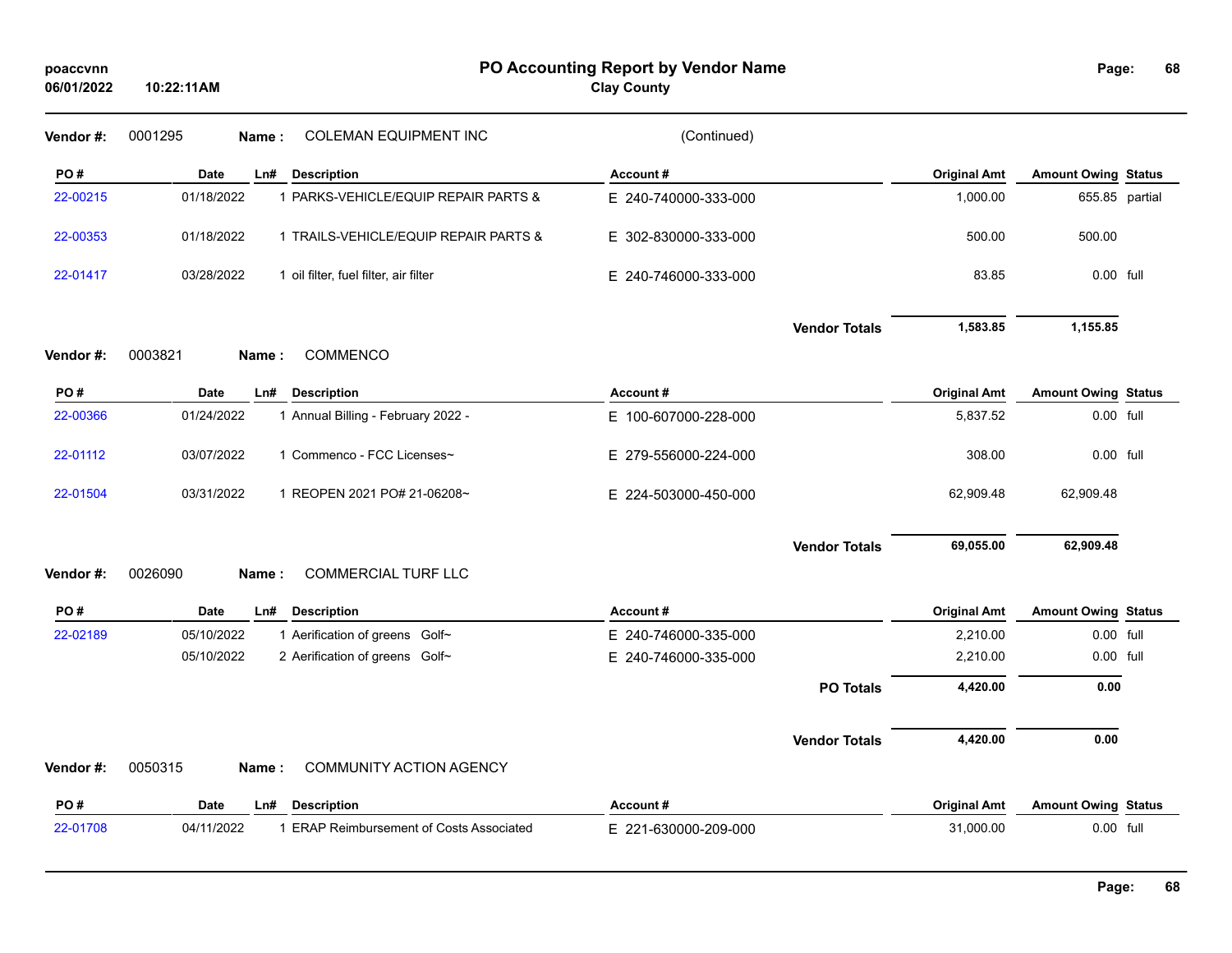| poaccvnn<br>06/01/2022 | 10:22:11AM         | PO Accounting Report by Vendor Name<br><b>Clay County</b> |                      |                      |                     | Page:                      |  |
|------------------------|--------------------|-----------------------------------------------------------|----------------------|----------------------|---------------------|----------------------------|--|
| Vendor #:              | 0050315<br>Name:   | <b>COMMUNITY ACTION AGENCY</b>                            | (Continued)          |                      |                     |                            |  |
| PO#                    | Date<br>Ln#        | <b>Description</b>                                        | Account#             |                      | <b>Original Amt</b> | <b>Amount Owing Status</b> |  |
|                        |                    |                                                           |                      |                      |                     |                            |  |
| Vendor#:               | 0050990<br>Name:   | COMPLETE VIDEO PRODUCTIONS                                |                      | <b>Vendor Totals</b> | 31,000.00           | 0.00                       |  |
| PO#                    | <b>Date</b><br>Ln# | <b>Description</b>                                        | Account#             |                      | <b>Original Amt</b> | <b>Amount Owing Status</b> |  |
| 22-00716               | 02/14/2022         | 1 Inv#3854 InvDate 01/28/22~                              | E 100-577000-206-000 |                      | 2,750.00            | 0.00 full                  |  |
|                        |                    |                                                           |                      | <b>Vendor Totals</b> | 2,750.00            | 0.00                       |  |
| Vendor#:               | 0046678<br>Name:   | CON-AGG, DBA NORRIS QUARRIES                              |                      |                      |                     |                            |  |
| PO#                    | Date<br>Ln#        | <b>Description</b>                                        | Account#             |                      | <b>Original Amt</b> | <b>Amount Owing Status</b> |  |
| 22-00216               | 01/18/2022         | 1 PARKS-GRAVEL FOR PARKS~                                 | E 240-740000-340-000 |                      | 1,000.00            | 1,000.00                   |  |
| 22-00516               | 01/31/2022         | 1 PARKS-ROCK FOR CAMPGROUNDS~                             | E 240-740000-340-000 |                      | 4,068.59            | $0.00$ full                |  |
|                        | 01/31/2022         | 2 PARKS-ROCK FOR CAMPGROUNDS~                             | E 240-740000-340-000 |                      | 293.13              | 0.00 full                  |  |
|                        |                    |                                                           |                      | <b>PO Totals</b>     | 4,361.72            | 0.00                       |  |
| 22-01710               | 04/11/2022         | 1 PARKS-SERVICES AND SUPPLIES FOR THE                     | E 224-630000-244-000 |                      | 45,638.28           | 0.00 full                  |  |
|                        | 04/11/2022         | 2 reopen PO                                               | E 224-630000-244-000 |                      | 43,018.42           | 35,401.78 partial          |  |
|                        |                    |                                                           |                      | <b>PO Totals</b>     | 88,656.70           | 35,401.78                  |  |
| 22-01885               | 04/25/2022         | 1 PARKS-LIME FOR FILLING WELL BEHIND                      | E 240-740000-342-000 |                      | 78.72               | 0.00 full                  |  |
|                        |                    |                                                           |                      | <b>Vendor Totals</b> | 94,097.14           | 36,401.78                  |  |
| Vendor #:              | 0006128<br>Name:   | CONRAD FIRE EQUIPMENT                                     |                      |                      |                     |                            |  |
| PO#                    | Date<br>Ln#        | <b>Description</b>                                        | Account#             |                      | <b>Original Amt</b> | <b>Amount Owing Status</b> |  |
| 22-01505               | 03/31/2022         | 1 REOPEN 2021 PO# 21-06201~                               | E 224-503000-450-000 |                      | 232,166.63          | 232,166.63                 |  |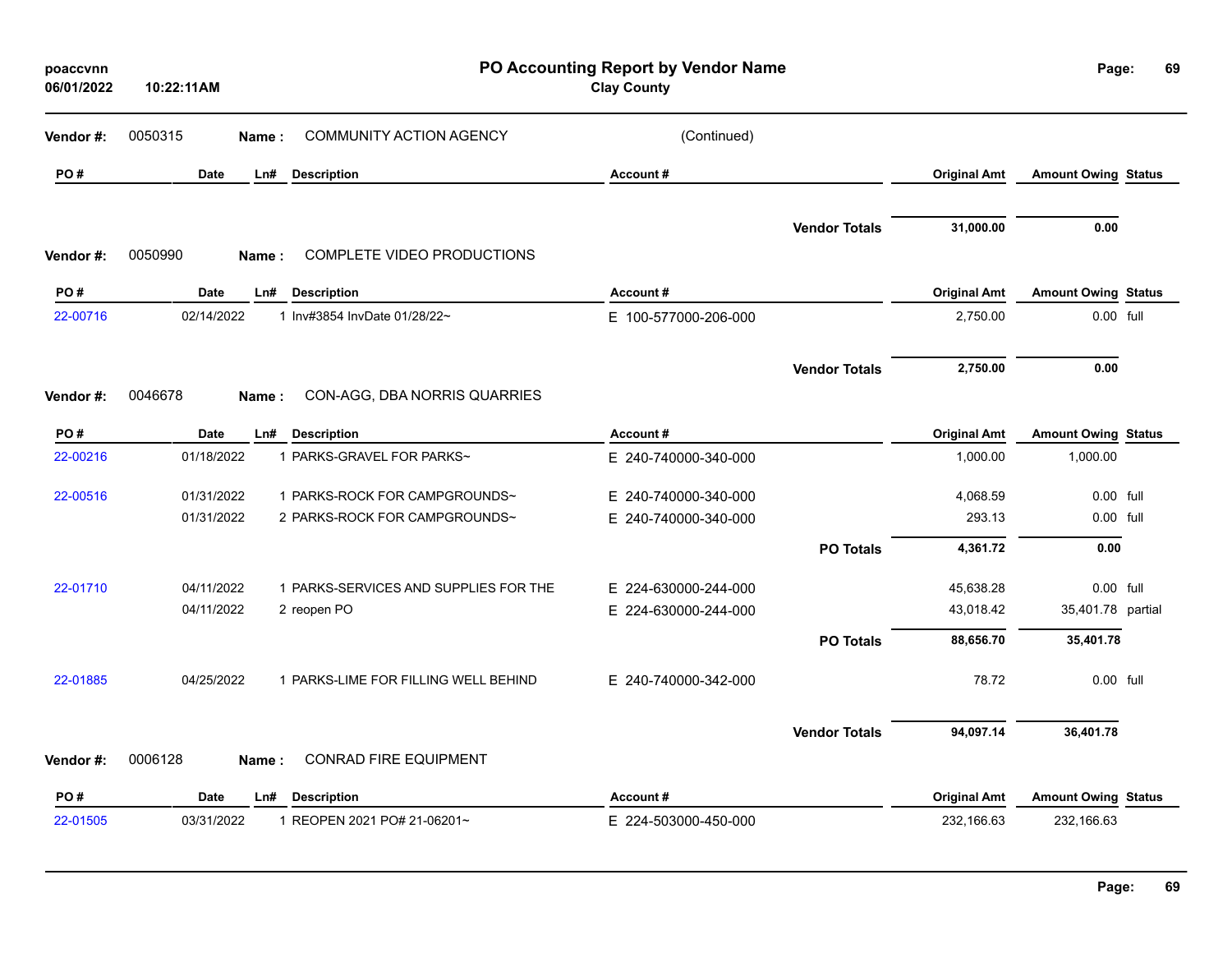| poaccvnn<br>06/01/2022 | 10:22:11AM         | PO Accounting Report by Vendor Name<br><b>Clay County</b> |                      |                      |                     | Page:<br>70                |  |
|------------------------|--------------------|-----------------------------------------------------------|----------------------|----------------------|---------------------|----------------------------|--|
| Vendor #:              | 0006128<br>Name:   | <b>CONRAD FIRE EQUIPMENT</b>                              | (Continued)          |                      |                     |                            |  |
| PO#                    | Date<br>Ln#        | <b>Description</b>                                        | Account#             |                      | <b>Original Amt</b> | <b>Amount Owing Status</b> |  |
| Vendor#:               | 0051186<br>Name:   | <b>CONTAINER EXCHANGER</b>                                |                      | <b>Vendor Totals</b> | 232,166.63          | 232,166.63                 |  |
| PO#                    | Date<br>Ln#        | <b>Description</b>                                        | Account#             |                      | <b>Original Amt</b> | <b>Amount Owing Status</b> |  |
| 22-02190               | 05/10/2022         | 1 PARKS-PARK WIDE TRASH CAN REPLACEMENTS                  | E 240-740000-342-000 |                      | 4,475.18            | 4,475.18                   |  |
|                        | 0047883<br>Name:   | <b>CONTRACT FURNISHINGS</b>                               |                      | <b>Vendor Totals</b> | 4,475.18            | 4,475.18                   |  |
| Vendor#:               |                    |                                                           |                      |                      |                     |                            |  |
| PO#                    | <b>Date</b><br>Ln# | <b>Description</b>                                        | Account#             |                      | <b>Original Amt</b> | <b>Amount Owing Status</b> |  |
| 22-02577               | 05/31/2022         | 1 Contract Furnishings - Office Furniture                 | E 289-520000-449-000 |                      | 16,994.00           | 16,994.00                  |  |
| Vendor #:              | 0049037<br>Name:   | CONVERGEONE                                               |                      | <b>Vendor Totals</b> | 16,994.00           | 16,994.00                  |  |
| PO#                    | <b>Date</b><br>Ln# | <b>Description</b>                                        | Account#             |                      | <b>Original Amt</b> | <b>Amount Owing Status</b> |  |
| 22-00019               | 01/10/2022         | 1 ConvergeOne Product Dell Latitude 7220                  | E 100-607000-302-000 |                      | 2,504.60            | 0.00 full                  |  |
| 22-00330               | 01/18/2022         | 1 INVOICE # IE90850068 DATE: 12/28/21~                    | E 285-720000-404-000 |                      | 998.00              | 0.00 full                  |  |
|                        | 01/18/2022         | 2 INVOICE # IE9085067 DATE: 12/28/21~                     | E 285-720000-404-000 |                      | 29.33               | 0.00 full                  |  |
|                        |                    |                                                           |                      | <b>PO Totals</b>     | 1,027.33            | 0.00                       |  |
| 22-00941               | 02/28/2022         | 1 Dell Latitude 5520~                                     | E 100-607000-302-000 |                      | 1,768.08            | 0.00 full                  |  |
| 22-01022               | 03/07/2022         | 1 Smartnet Renewal 3/22-2/28/23~                          | E 100-607000-228-000 |                      | 31,581.56           | 0.00 full                  |  |
| 22-01242               | 03/21/2022         | 1 Unity Voice Smartnet UCM Maintenance                    | E 100-607000-228-000 |                      | 30,888.00           | 0.00 full                  |  |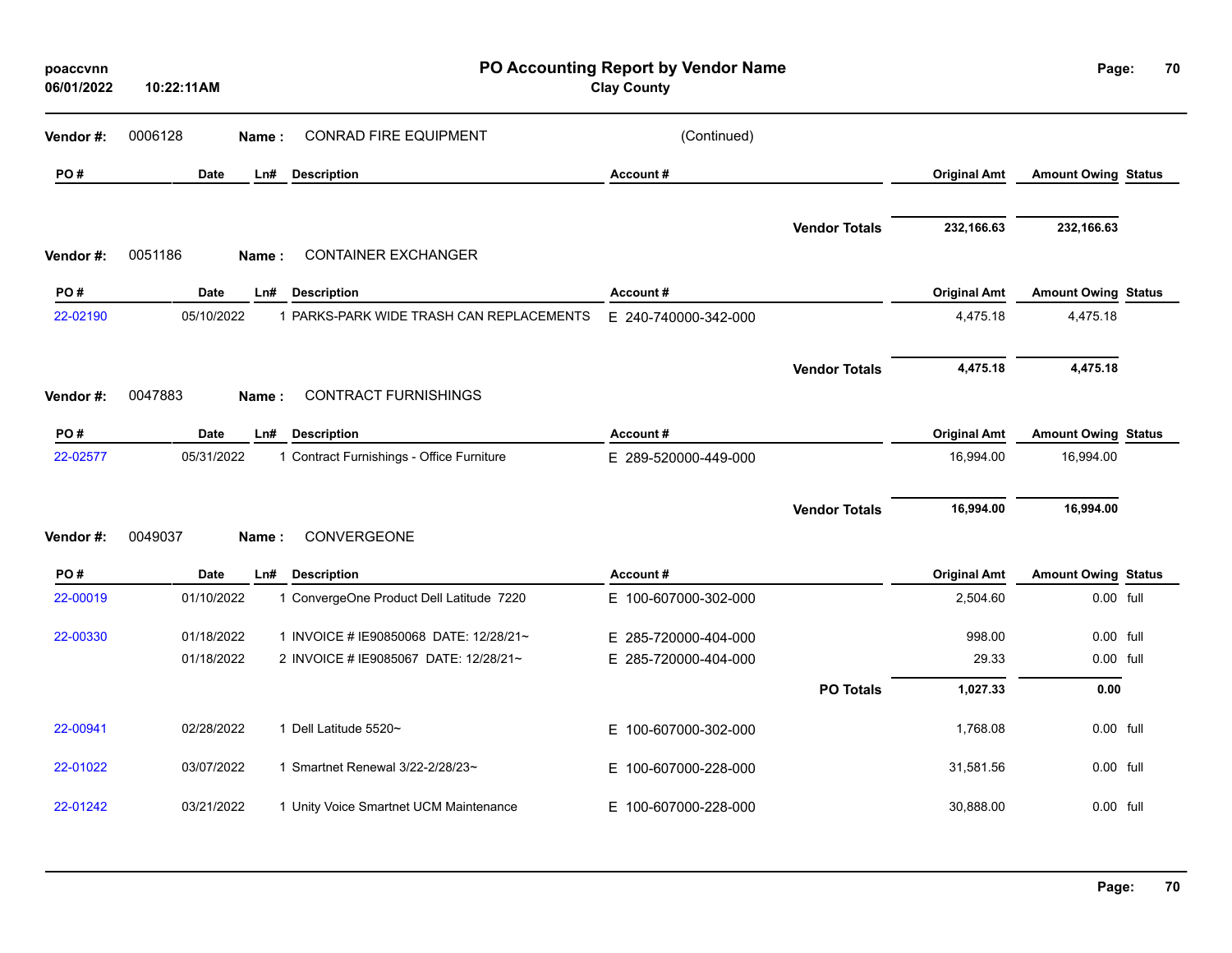## **PO Accounting Report by Vendor Name poaccvnn Page:**

**Clay County**

| Vendor#:  | 0049037<br>CONVERGEONE<br>Name:                        | (Continued)          |                     |                            |
|-----------|--------------------------------------------------------|----------------------|---------------------|----------------------------|
| PO#       | <b>Date</b><br>Ln#<br><b>Description</b>               | Account#             | <b>Original Amt</b> | <b>Amount Owing Status</b> |
| 22-01358  | 03/28/2022<br>1 3/20/22 Unitrends Renewal~             | E 100-607000-228-000 | 22,770.00           | 0.00 full                  |
| 22-01844  | 04/25/2022<br>1 Vsphere 7 Upgrade - Professional       | E 100-607000-209-000 | 8,122.00            | 0.00 full                  |
| 22-01845  | 04/25/2022<br>1 Vsphere 7 Upgrade - Professional       | E 100-607000-209-000 | 440.00              | 0.00 full                  |
| Vendor #: | 0047542<br>COOK FLATT & STROBEL ENGINEERS<br>Name:     | <b>Vendor Totals</b> | 99,101.57           | 0.00                       |
|           |                                                        |                      |                     |                            |
| PO#       | <b>Description</b><br><b>Date</b><br>Ln#               | Account#             | <b>Original Amt</b> | <b>Amount Owing Status</b> |
| 22-01966  | 05/02/2022<br>1 Engineer Review~                       | E 100-605000-202-000 | 1,824.00            | 0.00 full                  |
| 22-02185  | 05/10/2022<br>1 Cook, Flatt & Strobel Engineers, P.A.~ | E 224-600000-295-000 | 3,710.00            | 0.00 full                  |
| Vendor #: | 0010131<br>COOK'S COLLISION REPAIR INC<br>Name:        | <b>Vendor Totals</b> | 5,534.00            | 0.00                       |
| PO#       | <b>Date</b><br><b>Description</b><br>Ln#               | Account#             | <b>Original Amt</b> | <b>Amount Owing Status</b> |
| 22-00280  | 01/18/2022<br>$11/5/22$ ~                              | E 279-556000-333-000 | 237.40              | 0.00 full                  |
| 22-00435  | 01/24/2022<br>1 $1/18/22$ ~                            | E 279-556000-226-000 | 48.00               | 0.00 full                  |
| 22-00539  | 1 1/20/22~<br>01/31/2022                               | E 279-556000-226-000 | 423.00              | 0.00 full                  |
| 22-00579  | 02/07/2022<br>1 Invoice: 008548~                       | E 100-600000-295-000 | 1,956.40            | 0.00 full                  |
| 22-00580  | 02/07/2022<br>1 Invoice: 01212022~                     | E 100-600000-295-000 | 117.40              | 0.00 full                  |
| 22-00694  | 02/07/2022<br>1 1/26/22~                               | E 279-556000-226-000 | 660.40              | 0.00 full                  |
| 22-00784  | $12/2/22$ ~<br>02/14/2022                              | E 279-556000-226-000 | 462.20              | 0.00 full                  |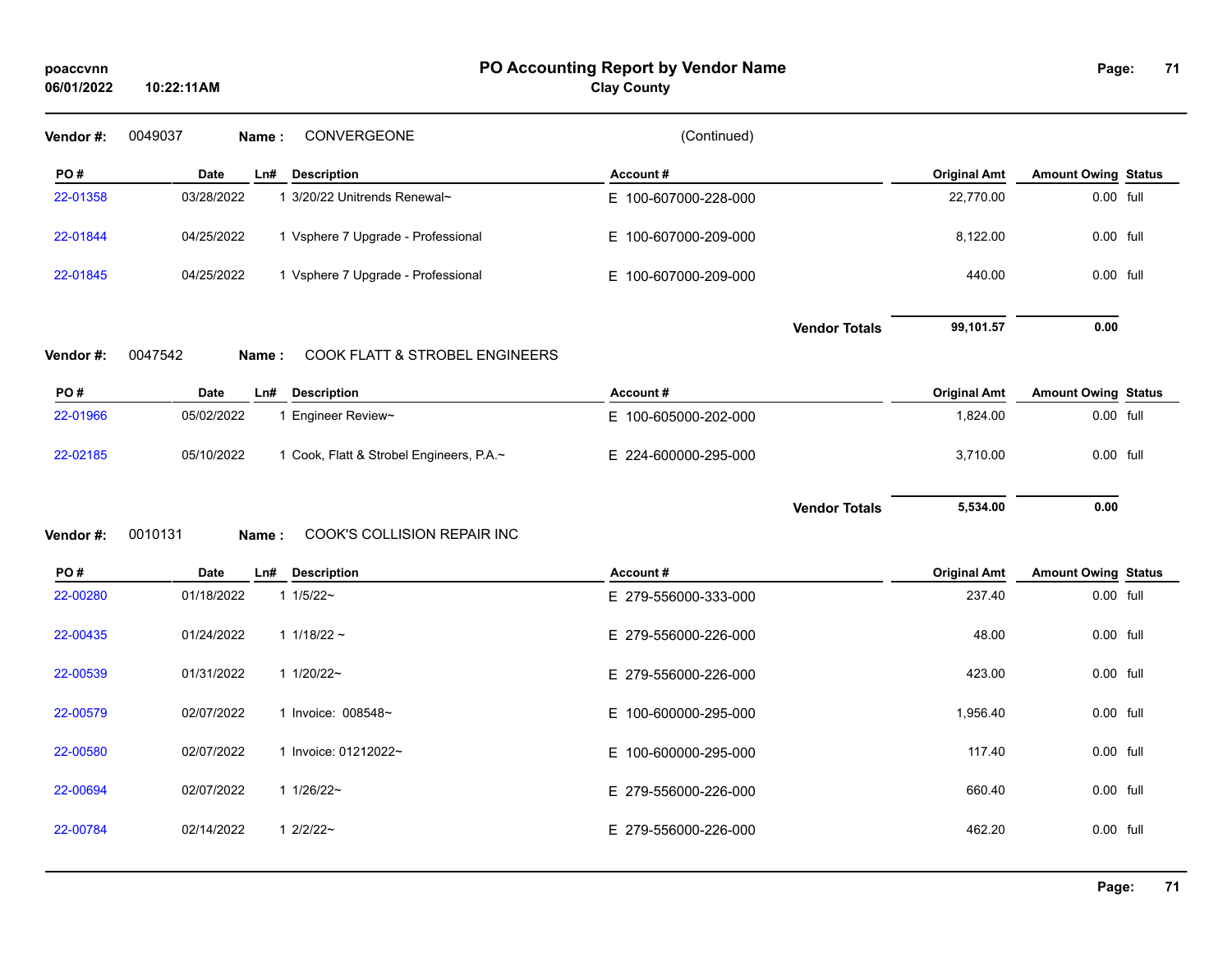## **PO Accounting Report by Vendor Name poaccvnn Page:**

## **Clay County**

| Vendor #: | 0010131<br>Name:   | COOK'S COLLISION REPAIR INC               | (Continued)          |                      |                     |                            |  |
|-----------|--------------------|-------------------------------------------|----------------------|----------------------|---------------------|----------------------------|--|
| PO#       | Date<br>Ln#        | <b>Description</b>                        | Account#             |                      | <b>Original Amt</b> | <b>Amount Owing Status</b> |  |
| 22-00805  | 02/22/2022         | 1 INVOICE: 008551~                        | E 100-600000-295-000 |                      | 3,446.20            | 0.00 full                  |  |
| 22-01144  | 03/14/2022         | 1 INVOICE: 008569~                        | E 100-600000-295-000 |                      | 2,376.35            | 0.00 full                  |  |
| 22-01595  | 04/04/2022         | 1 COOK'S COLLISION REPAIR -~              | E 279-556000-226-000 |                      | 243.02              | 0.00 full                  |  |
|           | 04/04/2022         | 2 COOK'S COLLISION REPAIR - REMOVE DECALS | E 279-556000-226-000 |                      | 192.00              | 0.00 full                  |  |
|           |                    |                                           |                      | <b>PO Totals</b>     | 435.02              | 0.00                       |  |
| 22-02247  | 05/16/2022         | 1 INVOICE DATE: 05.02.2022~               | E 100-600000-295-000 |                      | 2,732.96            | 0.00 full                  |  |
|           | 05/16/2022         | 2 INVOICE DATE: 04.25.2022~               | E 100-600000-295-000 |                      | 3,536.50            | 0.00 full                  |  |
|           |                    |                                           |                      | <b>PO Totals</b>     | 6,269.46            | 0.00                       |  |
| 22-02492  | 05/31/2022         | 1 DATE OF INVOICE: 04.18.2022~            | E 100-600000-295-000 |                      | 1,000.00            | 1,000.00                   |  |
|           |                    |                                           |                      | <b>Vendor Totals</b> | 17,431.83           | 1,000.00                   |  |
| Vendor#:  | 0049043<br>Name:   | COOMES, JEREMIAH                          |                      |                      |                     |                            |  |
| PO#       | Date<br>Ln#        | <b>Description</b>                        | Account#             |                      | <b>Original Amt</b> | <b>Amount Owing Status</b> |  |
| 22-00929  | 02/22/2022         | 1 PARKS-TRAVEL REIMBURSEMENT-~            | E 302-830000-260-000 |                      | 37.44               | 0.00 full                  |  |
|           |                    |                                           |                      | <b>Vendor Totals</b> | 37.44               | 0.00                       |  |
| Vendor#:  | 0034482<br>Name:   | COOTERS PLUMBING LLC                      |                      |                      |                     |                            |  |
| PO#       | <b>Date</b><br>Ln# | <b>Description</b>                        | Account#             |                      | <b>Original Amt</b> | <b>Amount Owing Status</b> |  |
| 22-01190  | 03/14/2022         | 1 PARKS-SEPTIC TANKS PUMP OUT AT EP~      | E 240-740000-211-000 |                      | 325.00              | 0.00 full                  |  |
| 22-02293  | 05/16/2022         | 1 PARKS-SEPTIC TANKS PUMP OUT AT EP~      | E 240-740000-211-000 |                      | 325.00              | $0.00$ full                |  |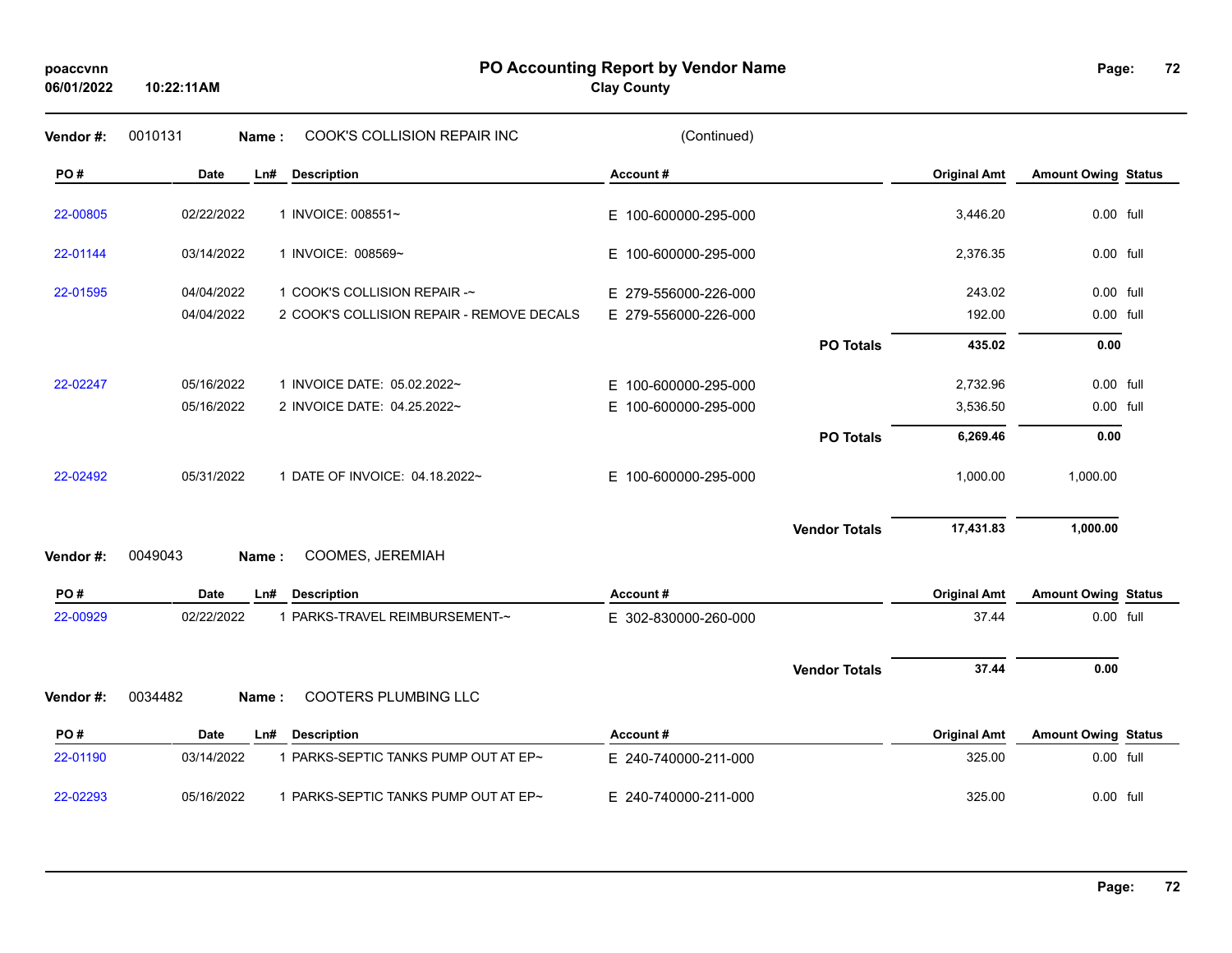|          |                                                       |                          | <b>Vendor Totals</b> | 650.00              | 0.00                       |  |
|----------|-------------------------------------------------------|--------------------------|----------------------|---------------------|----------------------------|--|
| Vendor#: | 0099743<br>COPRIDGE, BONITA<br>Name:                  |                          |                      |                     |                            |  |
| PO#      | <b>Date</b><br><b>Description</b><br>Ln#              | Account#                 |                      | <b>Original Amt</b> | <b>Amount Owing Status</b> |  |
| 22-01145 | 03/14/2022<br>1 MILEAGE (1/18/22-2/13/22)             | E 100-594000-263-000     |                      | 35.10               | 0.00 full                  |  |
| 22-01631 | 04/11/2022<br>1 MILEAGE (3/1/22-3/24/22)              | E 100-594000-263-000     |                      | 117.59              | $0.00$ full                |  |
|          | 2 REIMBURSEMENT FOR BIRTH~<br>04/11/2022              | 100-594000-206-000<br>Е. |                      | 15.00               | 0.00 full                  |  |
|          |                                                       |                          | <b>PO Totals</b>     | 132.59              | 0.00                       |  |
| 22-02118 | 05/10/2022<br>1 MILEAGE (4/4/22-4/25/22)              | E 100-594000-263-000     |                      | 94.19               | 0.00 full                  |  |
|          |                                                       |                          | <b>Vendor Totals</b> | 261.88              | 0.00                       |  |
| Vendor#: | 0050964<br>CORNERSTONE COURT REPORTING<br>Name:       |                          |                      |                     |                            |  |
|          |                                                       |                          |                      |                     |                            |  |
| PO#      | <b>Date</b><br><b>Description</b><br>Ln#              | Account#                 |                      | <b>Original Amt</b> | <b>Amount Owing Status</b> |  |
| 22-00466 | 01/31/2022<br>1 Copy of transcript - 19CY-CR02961-01~ | E 100-547000-206-000     |                      | 66.75               | 0.00 full                  |  |
|          |                                                       |                          | <b>Vendor Totals</b> | 66.75               | 0.00                       |  |
| Vendor#: | CORUM, ROBERT J<br>0047436<br>Name:                   |                          |                      |                     |                            |  |
| PO#      | <b>Date</b><br><b>Description</b><br>Ln#              | Account#                 |                      | <b>Original Amt</b> | <b>Amount Owing Status</b> |  |
| 22-01113 | 1 Robert Corum - Reimbursement for<br>03/07/2022      | E 279-556000-316-000     |                      | 140.27              | 0.00 full                  |  |
|          |                                                       |                          |                      |                     |                            |  |
| Vendor#: | 0016108<br>COUNTRY SCHOOL ASSN OF AMERICA<br>Name:    |                          | <b>Vendor Totals</b> | 140.27              | 0.00                       |  |
| PO#      | Date<br><b>Description</b><br>Ln#                     | Account#                 |                      | <b>Original Amt</b> | <b>Amount Owing Status</b> |  |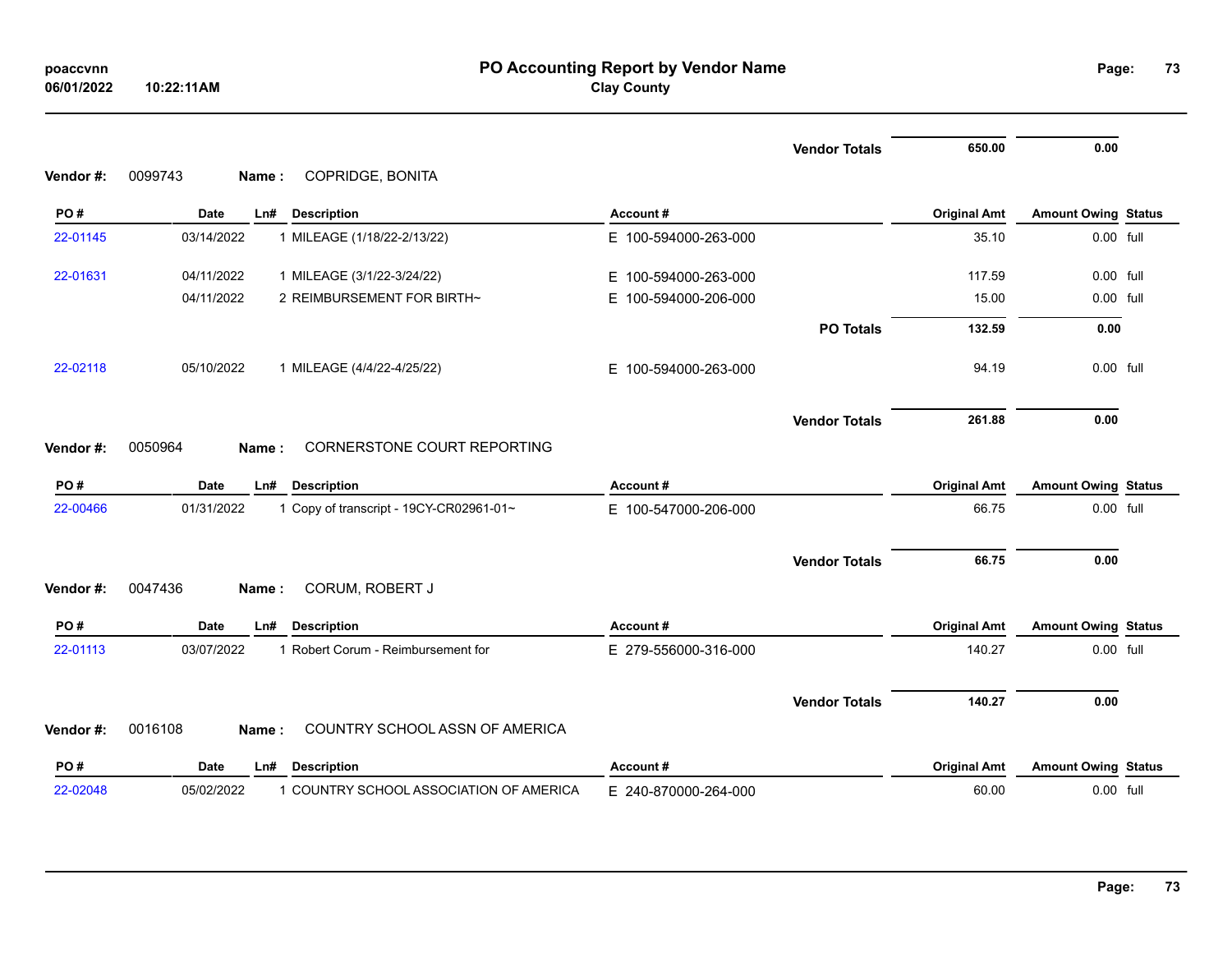| poaccvnn<br>06/01/2022 | PO Accounting Report by Vendor Name<br><b>Clay County</b><br>10:22:11AM |                      |                      |                     |                            |  |  |
|------------------------|-------------------------------------------------------------------------|----------------------|----------------------|---------------------|----------------------------|--|--|
|                        |                                                                         |                      | <b>Vendor Totals</b> | 60.00               | 0.00                       |  |  |
| Vendor #:              | COUNTY OF SHEBOYGAN<br>0050960<br>Name:                                 |                      |                      |                     |                            |  |  |
| PO#                    | Date<br>Ln#<br><b>Description</b>                                       | Account#             |                      | <b>Original Amt</b> | <b>Amount Owing Status</b> |  |  |
| 22-00467               | 01/31/2022<br>1 Service-Motion to Modify~                               | E 100-548000-201-000 |                      | 60.00               | 0.00 full                  |  |  |
|                        |                                                                         |                      | <b>Vendor Totals</b> | 60.00               | 0.00                       |  |  |
| Vendor#:               | 0049514<br>COVIUS DOCUMENT SERVICES, FKA WALZ<br>Name:                  |                      |                      |                     |                            |  |  |
| PO#                    | Date<br>Ln#<br><b>Description</b>                                       | Account#             |                      | <b>Original Amt</b> | <b>Amount Owing Status</b> |  |  |
| 22-01967               | 1 Covius Certified Mailer~<br>05/02/2022                                | E 100-605000-250-000 |                      | 518.24              | 0.00 full                  |  |  |
|                        |                                                                         |                      | <b>Vendor Totals</b> | 518.24              | 0.00                       |  |  |
| Vendor #:              | 0032024<br><b>COWBOY COLLECTIBLES</b><br>Name:                          |                      |                      |                     |                            |  |  |
| PO#                    | <b>Date</b><br>Ln#<br><b>Description</b>                                | Account#             |                      | <b>Original Amt</b> | <b>Amount Owing Status</b> |  |  |
| 22-01191               | 03/14/2022<br>1 MERCHANDISE FOR RESALE~                                 | E 240-870000-395-000 |                      | 283.00              | 0.00 full                  |  |  |
| 22-01192               | 03/14/2022<br>1 MERCHANDISE FOR RESALE~                                 | E 240-860000-395-000 |                      | 414.50              | 0.00 full                  |  |  |
|                        |                                                                         |                      | <b>Vendor Totals</b> | 697.50              | 0.00                       |  |  |
| Vendor#:               | 0050386<br>CREAGAR, JOHN<br>Name:                                       |                      |                      |                     |                            |  |  |
| PO#                    | <b>Date</b><br>Ln#<br><b>Description</b>                                | Account#             |                      | <b>Original Amt</b> | <b>Amount Owing Status</b> |  |  |
| 22-02059               | 05/02/2022<br>1 Travel Expenses, 2022 Spring MAPA                       | E 260-547000-260-000 |                      | 264.60              | 0.00 full                  |  |  |
|                        |                                                                         |                      | <b>Vendor Totals</b> | 264.60              | 0.00                       |  |  |
| Vendor#:               | 0005855<br>CREASY, SABRINA<br>Name:                                     |                      |                      |                     |                            |  |  |
| PO#                    | Date<br>Ln#<br><b>Description</b>                                       | Account#             |                      | <b>Original Amt</b> | <b>Amount Owing Status</b> |  |  |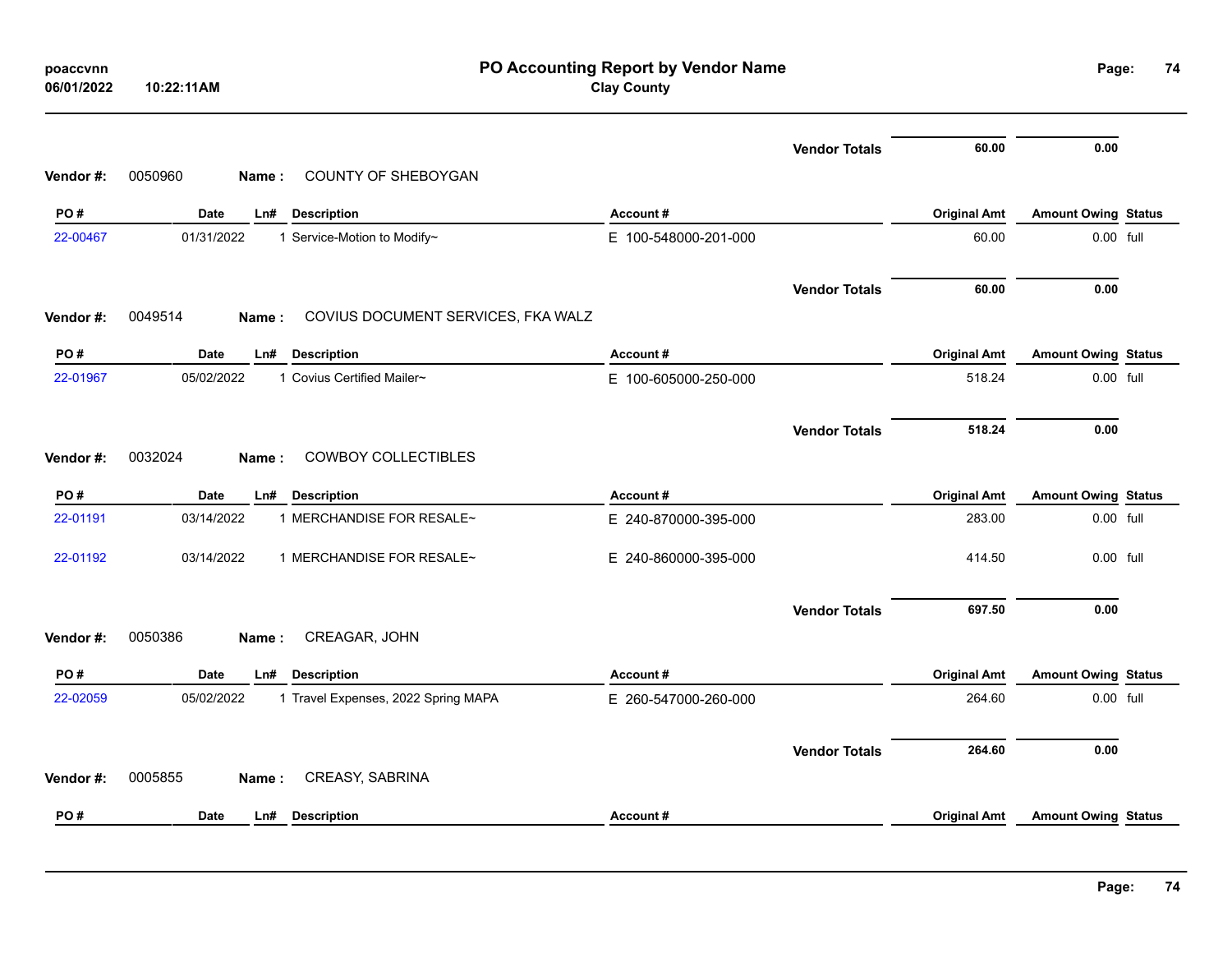| poaccvnn<br>06/01/2022 | 10:22:11AM  |                                           | Page:                    | 75                   |                     |                            |                |
|------------------------|-------------|-------------------------------------------|--------------------------|----------------------|---------------------|----------------------------|----------------|
| Vendor #:              | 0005855     | CREASY, SABRINA<br>Name:                  | (Continued)              |                      |                     |                            |                |
| PO#                    | Date        | <b>Description</b><br>Ln#                 | Account#                 |                      | <b>Original Amt</b> | <b>Amount Owing Status</b> |                |
| 22-02203               | 05/10/2022  | 1 Travel Expenses for KARPEL training.    | E 260-547000-260-000     |                      | 403.21              | 0.00 full                  |                |
|                        |             |                                           |                          | <b>Vendor Totals</b> | 403.21              | 0.00                       |                |
| Vendor#:               | 0004073     | CROFT TRAILER SUPPLY INC<br>Name:         |                          |                      |                     |                            |                |
| PO#                    | <b>Date</b> | <b>Description</b><br>Ln#                 | Account#                 |                      | <b>Original Amt</b> | <b>Amount Owing Status</b> |                |
| 22-00217               | 01/18/2022  | 1 PARKS-TRAILER PARTS & SUPPLIES~         | E 240-740000-333-000     |                      | 500.00              |                            | 340.40 partial |
| 22-00354               | 01/18/2022  | 1 TRAILS-TRAILER PARTS & SUPPLIES~        | E 302-830000-333-000     |                      | 500.00              |                            | 354.20 partial |
|                        |             |                                           |                          | <b>Vendor Totals</b> | 1,000.00            | 694.60                     |                |
| Vendor #:              | 0011170     | <b>CROSS REPORTING</b><br>Name:           |                          |                      |                     |                            |                |
| PO#                    | <b>Date</b> | Ln#<br><b>Description</b>                 | Account#                 |                      | <b>Original Amt</b> | <b>Amount Owing Status</b> |                |
| 22-02493               | 05/31/2022  | 1 Depositions in State v. Jason           | E 100-547000-206-000     |                      | 356.00              | 356.00                     |                |
|                        |             |                                           |                          | <b>Vendor Totals</b> | 356.00              | 356.00                     |                |
| Vendor #:              | 0000991     | CULOTTA, GREGORY DAVID<br>Name:           |                          |                      |                     |                            |                |
| PO#                    | <b>Date</b> | Ln#<br><b>Description</b>                 | Account#                 |                      | <b>Original Amt</b> | <b>Amount Owing Status</b> |                |
| 22-01632               | 04/11/2022  | 1 Paying attorney fees for representation | E 100-563000-206-000     |                      | 312.50              | 0.00 full                  |                |
|                        | 04/11/2022  | 2 Paying attorney fees for representation | 100-563000-206-000<br>E. |                      | 500.00              | 0.00 full                  |                |
|                        | 04/11/2022  | 3 Paying attorney fees for representation | E.<br>100-563000-206-000 |                      | 687.50              | 0.00 full                  |                |
|                        | 04/11/2022  | 4 Paying attorney fees for representation | E.<br>100-563000-206-000 |                      | 500.00              | 0.00 full                  |                |
|                        |             |                                           |                          | <b>PO Totals</b>     | 2,000.00            | 0.00                       |                |
| 22-01633               | 04/11/2022  | 1 Paying attorney fees for representation | 100-563000-206-000<br>Е. |                      | 525.00              | 0.00 full                  |                |
|                        | 04/11/2022  | 2 Paying attorney fees for representation | 100-563000-206-000<br>E. |                      | 750.00              | $0.00$ full                |                |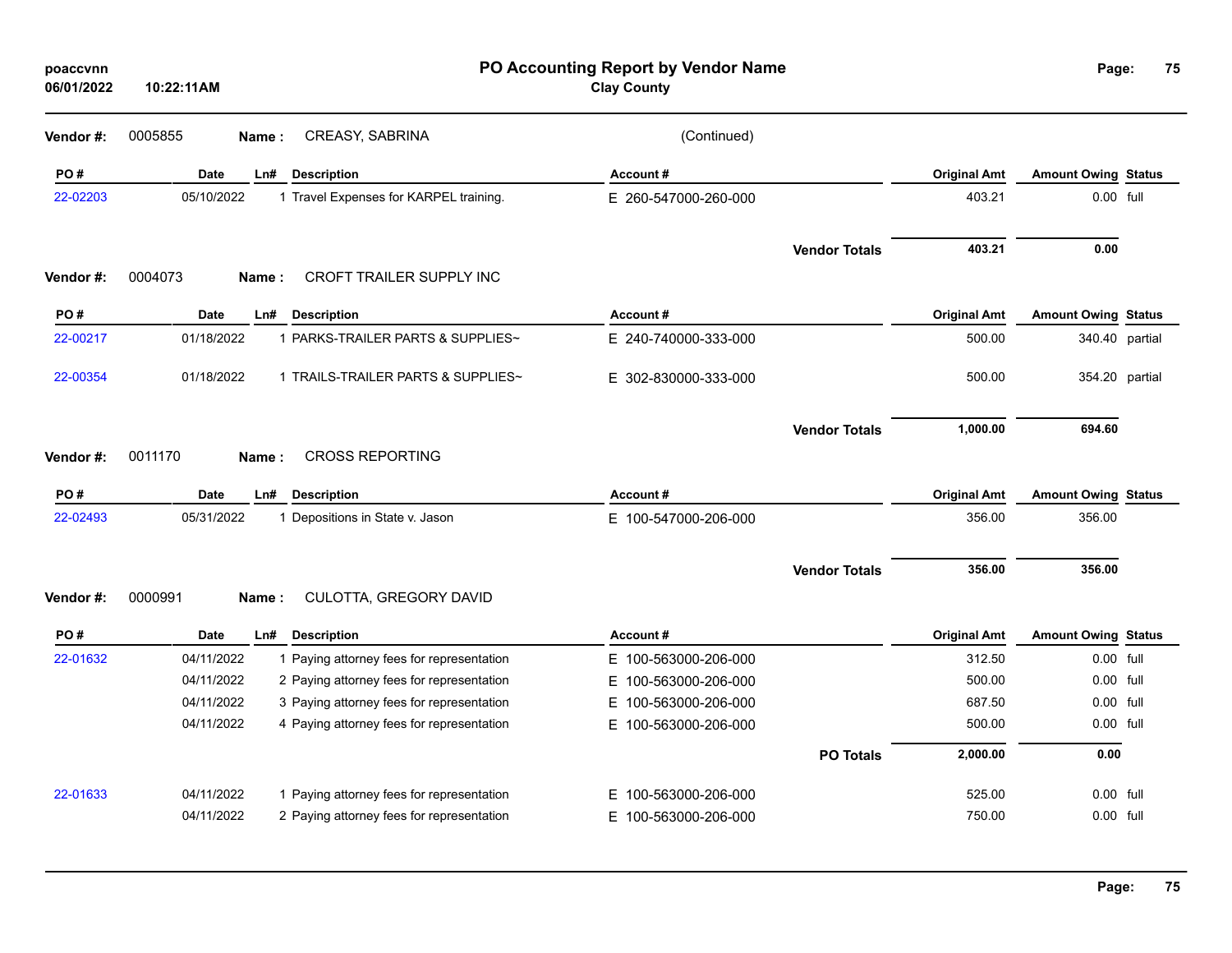| poaccvnn<br>06/01/2022 | 10:22:11AM                                              | PO Accounting Report by Vendor Name<br><b>Clay County</b> |                     |                            |  |
|------------------------|---------------------------------------------------------|-----------------------------------------------------------|---------------------|----------------------------|--|
| Vendor #:              | CULOTTA, GREGORY DAVID<br>0000991<br>Name:              | (Continued)                                               |                     |                            |  |
| PO#                    | Date<br>Ln#<br><b>Description</b>                       | Account#                                                  | <b>Original Amt</b> | <b>Amount Owing Status</b> |  |
| 22-01633               | 04/11/2022<br>3 Paying attorney fees for representation | E 100-563000-206-000                                      | 1,050.00            | 0.00 full                  |  |
|                        | 04/11/2022<br>4 Paying attorney fees for representation | E 100-563000-206-000                                      | 300.00              | 0.00 full                  |  |
|                        |                                                         | <b>PO Totals</b>                                          | 2,625.00            | 0.00                       |  |
|                        |                                                         | <b>Vendor Totals</b>                                      | 4,625.00            | 0.00                       |  |
| Vendor #:              | 0012470<br><b>CUMMINS</b><br>Name:                      |                                                           |                     |                            |  |
| PO#                    | Date<br>Ln#<br><b>Description</b>                       | Account#                                                  | <b>Original Amt</b> | <b>Amount Owing Status</b> |  |
| 22-02408               | 05/23/2022<br>1 Belt Tensioner HWY36 ~                  | E 220-701000-333-000                                      | 139.42              | 139.42                     |  |
|                        |                                                         | <b>Vendor Totals</b>                                      | 139.42              | 139.42                     |  |
| Vendor#:               | 0051200<br><b>CUSTOM PRODUCT INNOVATIONS</b><br>Name:   |                                                           |                     |                            |  |
| PO#                    | <b>Date</b><br><b>Description</b><br>Ln#                | Account#                                                  | <b>Original Amt</b> | <b>Amount Owing Status</b> |  |
| 22-02448               | 05/23/2022<br>1 Custom Product Innovations - Preacher   | E 279-556000-209-000                                      | 122.46              | 122.46                     |  |
|                        |                                                         |                                                           |                     |                            |  |
|                        |                                                         | <b>Vendor Totals</b>                                      | 122.46              | 122.46                     |  |
| Vendor #:              | 0034325<br><b>CXT INCORPORATED</b><br>Name:             |                                                           |                     |                            |  |
| PO#                    | <b>Date</b><br>Ln#<br><b>Description</b>                | Account#                                                  | <b>Original Amt</b> | <b>Amount Owing Status</b> |  |
| 22-00218               | 01/18/2022<br>1 PARKS-REPAIR PARTS & SUPPLIES FOR       | E 240-740000-330-000                                      | 1,000.00            | 1,000.00                   |  |
| 22-01418               | 03/28/2022<br>1 Outdoor Restroom for Pharis Farm~       | E 240-856000-403-000                                      | 40,000.00           | 40,000.00                  |  |
|                        |                                                         | <b>Vendor Totals</b>                                      | 41,000.00           | 41,000.00                  |  |
| Vendor #:              | <b>CYBERGENETICS</b><br>0051059<br>Name:                |                                                           |                     |                            |  |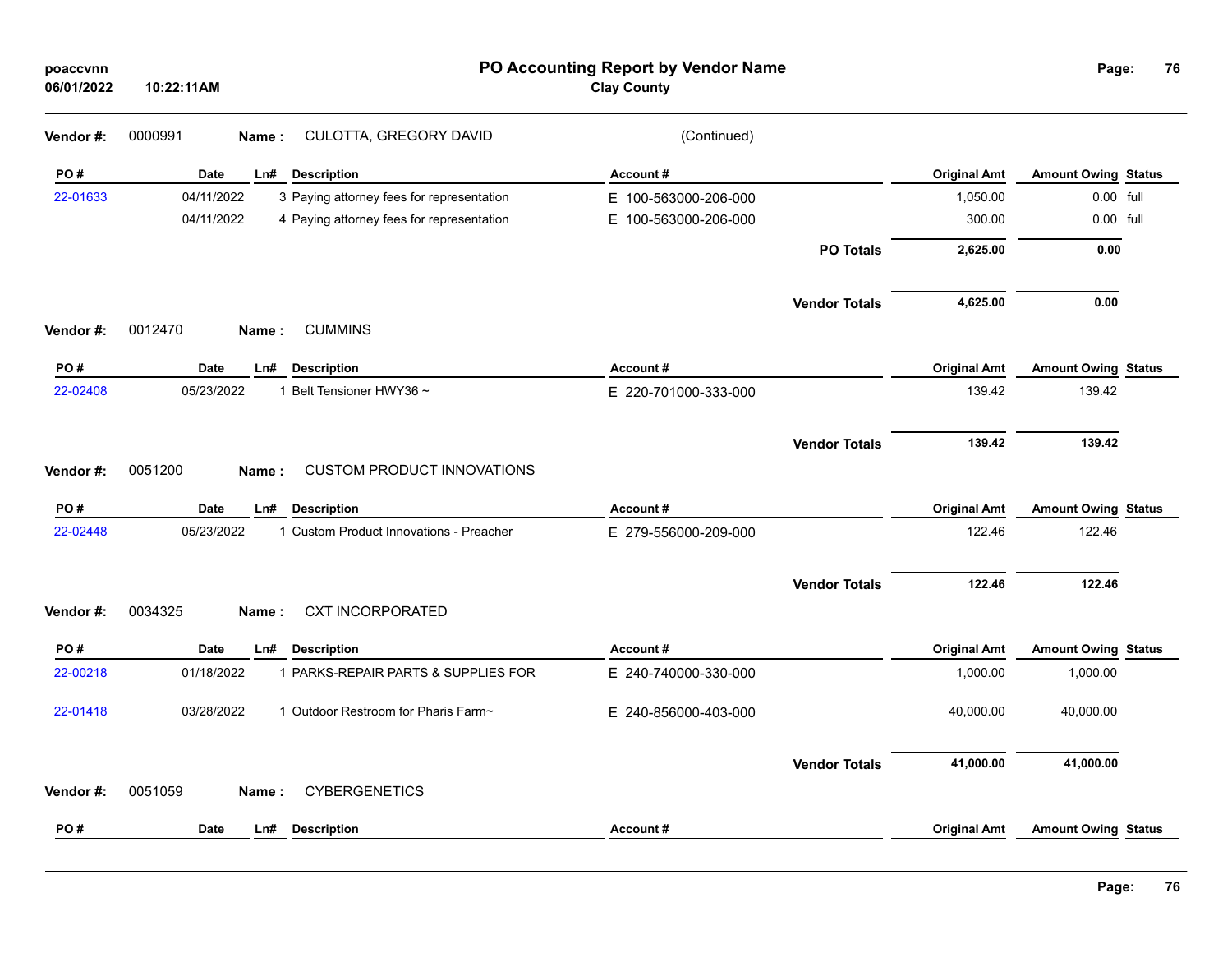| poaccvnn<br>06/01/2022 | 10:22:11AM  | PO Accounting Report by Vendor Name<br><b>Clay County</b> |                      |                      | Page:               | 77                         |             |
|------------------------|-------------|-----------------------------------------------------------|----------------------|----------------------|---------------------|----------------------------|-------------|
| Vendor #:              | 0051059     | <b>CYBERGENETICS</b><br>Name:                             | (Continued)          |                      |                     |                            |             |
| PO#                    | Date        | Ln#<br><b>Description</b>                                 | Account#             |                      | <b>Original Amt</b> | <b>Amount Owing Status</b> |             |
| 22-01523               | 04/04/2022  | 1 Genetic testing of evidence found at                    | E 100-547000-206-000 |                      | 8,500.00            | 0.00 full                  |             |
|                        |             |                                                           |                      | <b>Vendor Totals</b> | 8,500.00            | 0.00                       |             |
| Vendor#:               | 0047355     | <b>CYCLONE PRESS</b><br>Name:                             |                      |                      |                     |                            |             |
| PO#                    | Date        | Ln#<br><b>Description</b>                                 | Account#             |                      | <b>Original Amt</b> | <b>Amount Owing Status</b> |             |
| 22-00020               | 01/10/2022  | 1 WEB GENERATE PRIVACY POLICY/TERM~                       | E 100-505000-250-000 |                      | 164.72              | 0.00 full                  |             |
| 22-00717               | 02/14/2022  | 1 SUPPORT PLAN-BASIC~                                     | E 100-505000-250-000 |                      | 75.00               | 0.00 full                  |             |
| 22-01146               | 03/14/2022  | 1 SUPPORT PLAN - BASIC~                                   | E 100-505000-250-000 |                      | 75.00               | 0.00 full                  |             |
| 22-01634               | 04/11/2022  | 1 SUPPORT PLAN - BASIC~                                   | E 100-505000-250-000 |                      | 75.00               | 0.00 full                  |             |
| 22-02119               | 05/10/2022  | 1 SUPPORT PLAN - BASIC~                                   | E 100-505000-250-000 |                      | 75.00               |                            | 0.00 cancel |
|                        | 0002857     | DA VINCI REPROGRAPHICS                                    |                      | <b>Vendor Totals</b> | 464.72              | 0.00                       |             |
| Vendor#:               |             | Name:                                                     |                      |                      |                     |                            |             |
| PO#                    | <b>Date</b> | Ln#<br><b>Description</b>                                 | Account#             |                      | <b>Original Amt</b> | <b>Amount Owing Status</b> |             |
| 22-00581               | 02/07/2022  | 1 DaVinci~                                                | E 100-605000-250-000 |                      | 108.40              | 0.00 full                  |             |
| 22-01846               | 04/25/2022  | 1 Large Copier Paper~                                     | E 100-605000-250-000 |                      | 126.10              | 0.00 full                  |             |
|                        |             |                                                           |                      | <b>Vendor Totals</b> | 234.50              | 0.00                       |             |
| Vendor#:               | 0004224     | DAVE LITTLETON FORD INC<br>Name:                          |                      |                      |                     |                            |             |
| PO#                    | Date        | <b>Description</b><br>Ln#                                 | Account#             |                      | <b>Original Amt</b> | <b>Amount Owing Status</b> |             |
| 22-00668               | 02/07/2022  | 1 PARKS-SPARE KEY FOR UNIT #88~                           | E 240-740000-333-000 |                      | 16.19               | $0.00$ full                |             |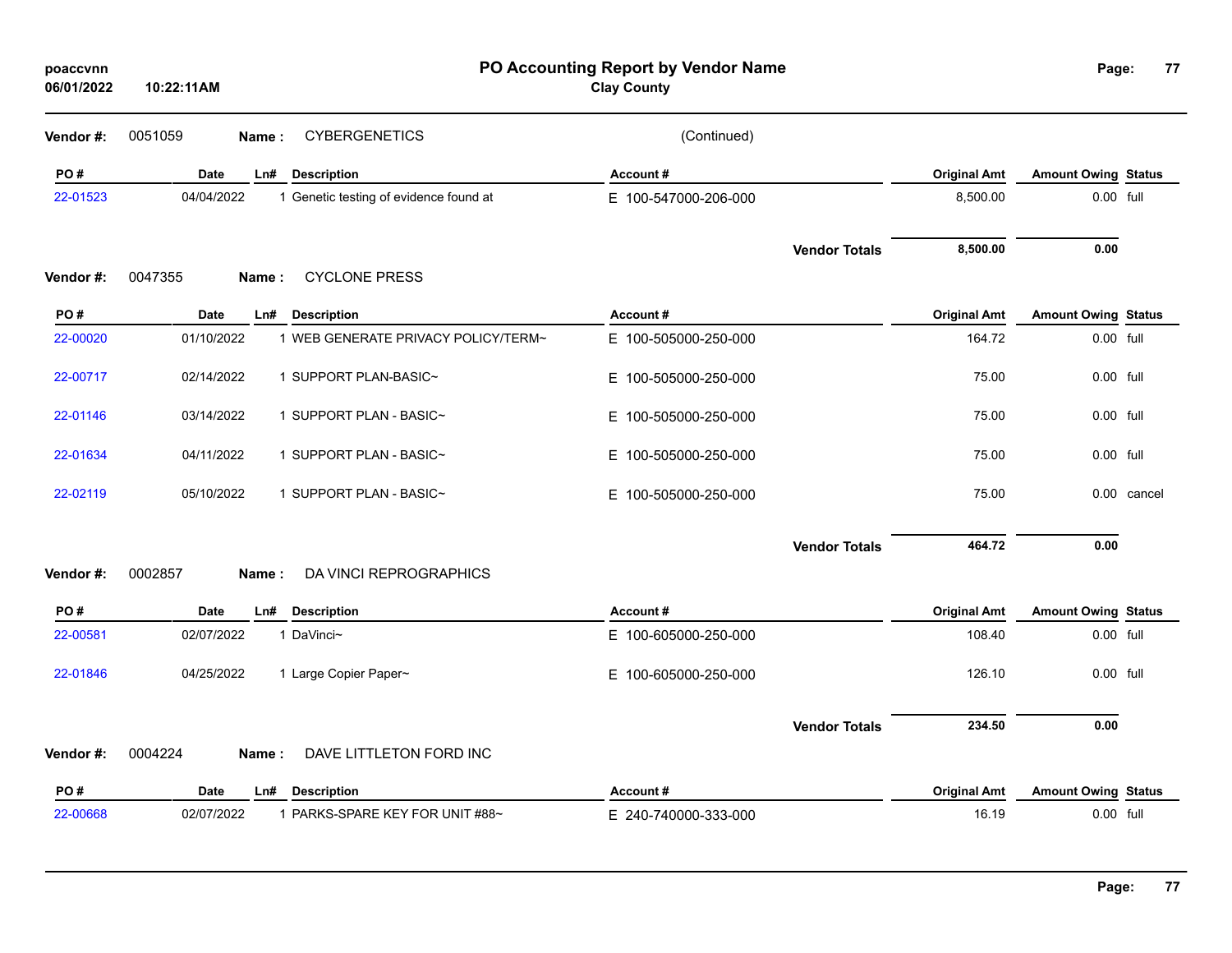| poaccvnn<br>06/01/2022 | 10:22:11AM  | PO Accounting Report by Vendor Name<br><b>Clay County</b> |                      |                      |                     |                            | Page:<br>78 |  |
|------------------------|-------------|-----------------------------------------------------------|----------------------|----------------------|---------------------|----------------------------|-------------|--|
| Vendor#:               | 0004224     | DAVE LITTLETON FORD INC<br>Name:                          | (Continued)          |                      |                     |                            |             |  |
| PO#                    | Date        | <b>Description</b><br>Ln#                                 | Account#             |                      | <b>Original Amt</b> | <b>Amount Owing Status</b> |             |  |
| 22-01735               | 04/11/2022  | 1 PARKS-SOLENOID REPAIR; UNIT #81~                        | E 240-740000-333-000 |                      | 194.00              | 0.00 full                  |             |  |
|                        |             |                                                           |                      | <b>Vendor Totals</b> | 210.19              | 0.00                       |             |  |
| Vendor#:               | 0048504     | DAVIDSON, DENNIS E.<br>Name:                              |                      |                      |                     |                            |             |  |
| PO#                    | <b>Date</b> | <b>Description</b><br>Ln#                                 | Account#             |                      | <b>Original Amt</b> | <b>Amount Owing Status</b> |             |  |
| 22-02060               | 05/02/2022  | 1 Mileage and meal re-imbursement for                     | E 260-547000-260-000 |                      | 375.50              | 0.00 full                  |             |  |
|                        |             |                                                           |                      | <b>Vendor Totals</b> | 375.50              | 0.00                       |             |  |
| Vendor#:               | 0049995     | <b>DAVIESS COUNTY</b><br><b>Name</b> :                    |                      |                      |                     |                            |             |  |
| PO#                    | Date        | <b>Description</b><br>Ln#                                 | Account#             |                      | <b>Original Amt</b> | <b>Amount Owing Status</b> |             |  |
| 22-01635               | 04/11/2022  | 1 Service fee, Daviess County.~                           | E 100-548000-201-000 |                      | 39.36               | 0.00 full                  |             |  |
|                        |             |                                                           |                      | <b>Vendor Totals</b> | 39.36               | 0.00                       |             |  |
| Vendor#:               | 0049816     | DBT TRANSPORTATION SERVICES<br>Name:                      |                      |                      |                     |                            |             |  |
| PO#                    | Date        | <b>Description</b><br>Ln#                                 | Account#             |                      | <b>Original Amt</b> | <b>Amount Owing Status</b> |             |  |
| 22-02478               | 05/31/2022  | 1 Precipitation gauge, window blower Air                  | E 401-920000-209-000 |                      | 3,500.00            | 3,500.00                   |             |  |
|                        |             |                                                           |                      | <b>Vendor Totals</b> | 3,500.00            | 3,500.00                   |             |  |
| Vendor #:              | 0013072     | DECKER CONSTRUCTION SERVICES<br>Name:                     |                      |                      |                     |                            |             |  |
| PO#                    | Date        | <b>Description</b><br>Ln#                                 | Account#             |                      | <b>Original Amt</b> | <b>Amount Owing Status</b> |             |  |
| 22-01288               | 03/21/2022  | 1 ENCUMBRANCE for ARPA Reimbursement for                  | E 224-612000-211-000 |                      | 40,486.00           | 40,486.00                  |             |  |
|                        |             |                                                           |                      | <b>Vendor Totals</b> | 40,486.00           | 40,486.00                  |             |  |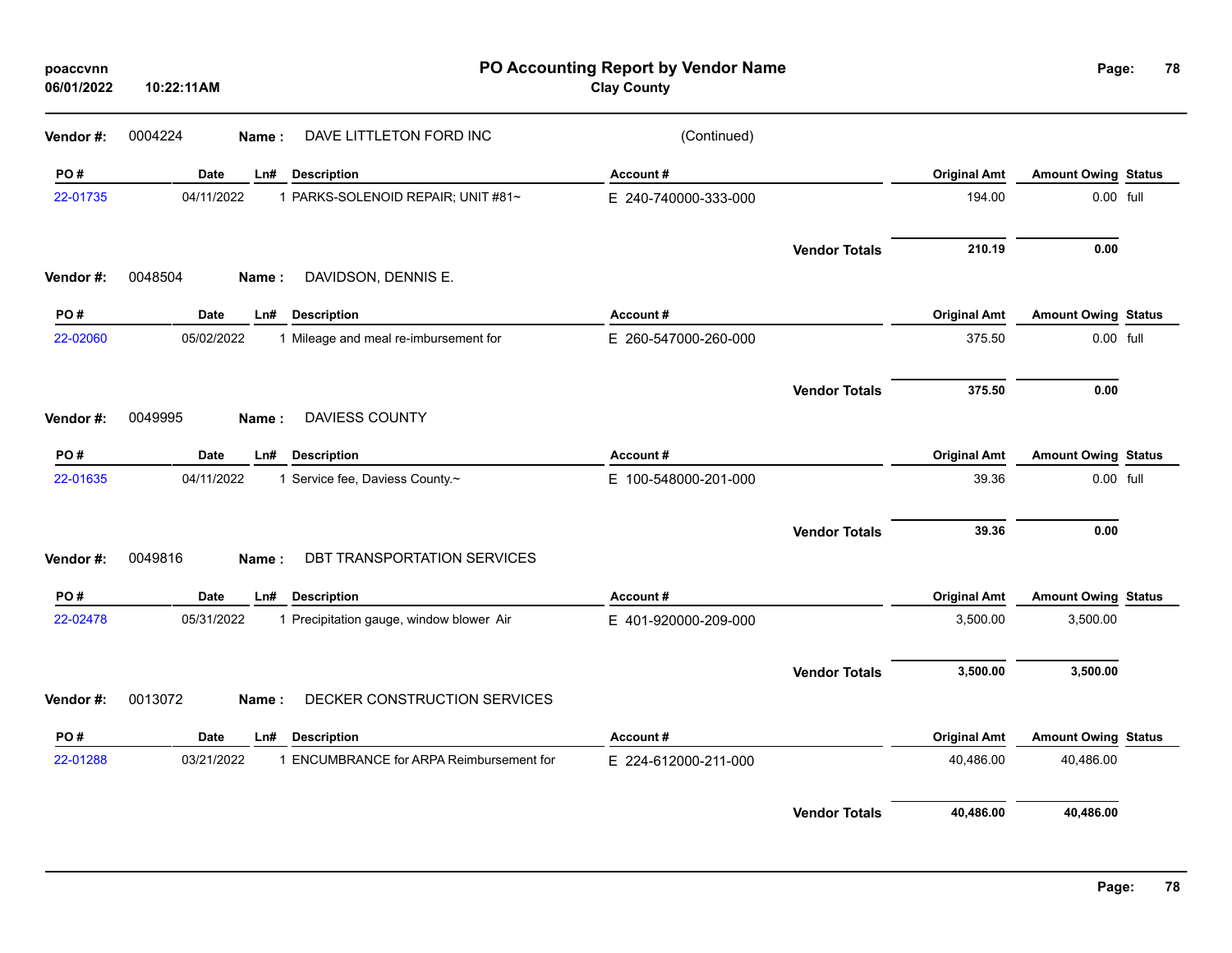| poaccvnn |  |  |
|----------|--|--|
|          |  |  |

# **Vendor #:** 0000540 **Name :** DIVERSIFIED METAL FABRICATORS

| PO#             | <b>Date</b><br><b>Description</b><br>Ln#                                                | Account#                                         | <b>Original Amt</b>           | <b>Amount Owing Status</b>              |  |
|-----------------|-----------------------------------------------------------------------------------------|--------------------------------------------------|-------------------------------|-----------------------------------------|--|
| 22-02294        | 05/16/2022<br>1 PARKS-MEMORIAL BENCHES~                                                 | E 240-740000-330-000                             | 1,500.00                      | 1,500.00                                |  |
|                 |                                                                                         | <b>Vendor Totals</b>                             | 1,500.00                      | 1,500.00                                |  |
| Vendor #:       | 0046898<br>DIXON, JANET<br>Name:                                                        |                                                  |                               |                                         |  |
| PO#<br>22-00096 | <b>Date</b><br><b>Description</b><br>Ln#<br>1 REIMBURSEMENT FOR FOOD FOR~<br>01/18/2022 | Account#                                         | <b>Original Amt</b><br>249.49 | <b>Amount Owing Status</b><br>0.00 full |  |
|                 | 01/18/2022<br>2 REIMBURSEMENT FOR ~                                                     | E 100-596000-311-000<br>100-596000-314-000<br>E. | 197.16                        | 0.00 full                               |  |
|                 |                                                                                         |                                                  |                               |                                         |  |
|                 |                                                                                         | <b>PO Totals</b>                                 | 446.65                        | 0.00                                    |  |
|                 |                                                                                         | <b>Vendor Totals</b>                             | 446.65                        | 0.00                                    |  |
| Vendor#:        | 0033901<br>DONOVAN, JAMES P<br>Name:                                                    |                                                  |                               |                                         |  |
| PO#             | <b>Date</b><br><b>Description</b><br>Ln#                                                | Account#                                         | <b>Original Amt</b>           | <b>Amount Owing Status</b>              |  |
| 22-00021        | 01/10/2022<br>1 R&P MEDIATION 01032022                                                  | E 100-593000-201-000                             | 50.00                         | 0.00 full                               |  |
| 22-00942        | 02/28/2022<br>1 SM CLAIMS 2/22/22                                                       | E 100-593000-201-000                             | 50.00                         | 0.00 full                               |  |
| 22-01023        | 03/07/2022<br>1 PHN MED 21CYCV10023 SM CLM                                              | 100-593000-201-000<br>E.                         | 50.00                         | 0.00 full                               |  |
|                 | 03/07/2022<br>2 RENT POSSESSION MED 2/28                                                | E 100-593000-201-000                             | 50.00                         | 0.00 full                               |  |
|                 |                                                                                         | <b>PO Totals</b>                                 | 100.00                        | 0.00                                    |  |
|                 |                                                                                         | <b>Vendor Totals</b>                             | 200.00                        | 0.00                                    |  |
| Vendor#:        | DOUBLE CHECK COMPANY<br>0021476<br>Name:                                                |                                                  |                               |                                         |  |
| PO#             | <b>Date</b><br><b>Description</b><br>Ln#                                                | Account#                                         | <b>Original Amt</b>           | <b>Amount Owing Status</b>              |  |
| 22-00192        | 01/18/2022<br>1 SERVICE CALL~                                                           | E 220-701000-332-000                             | 439.34                        | 0.00 full                               |  |

01/18/2022 2 Fuel pump repair parts~ <br>
E 220-701000-332-000 32-000 355.85 355.85 0.00 full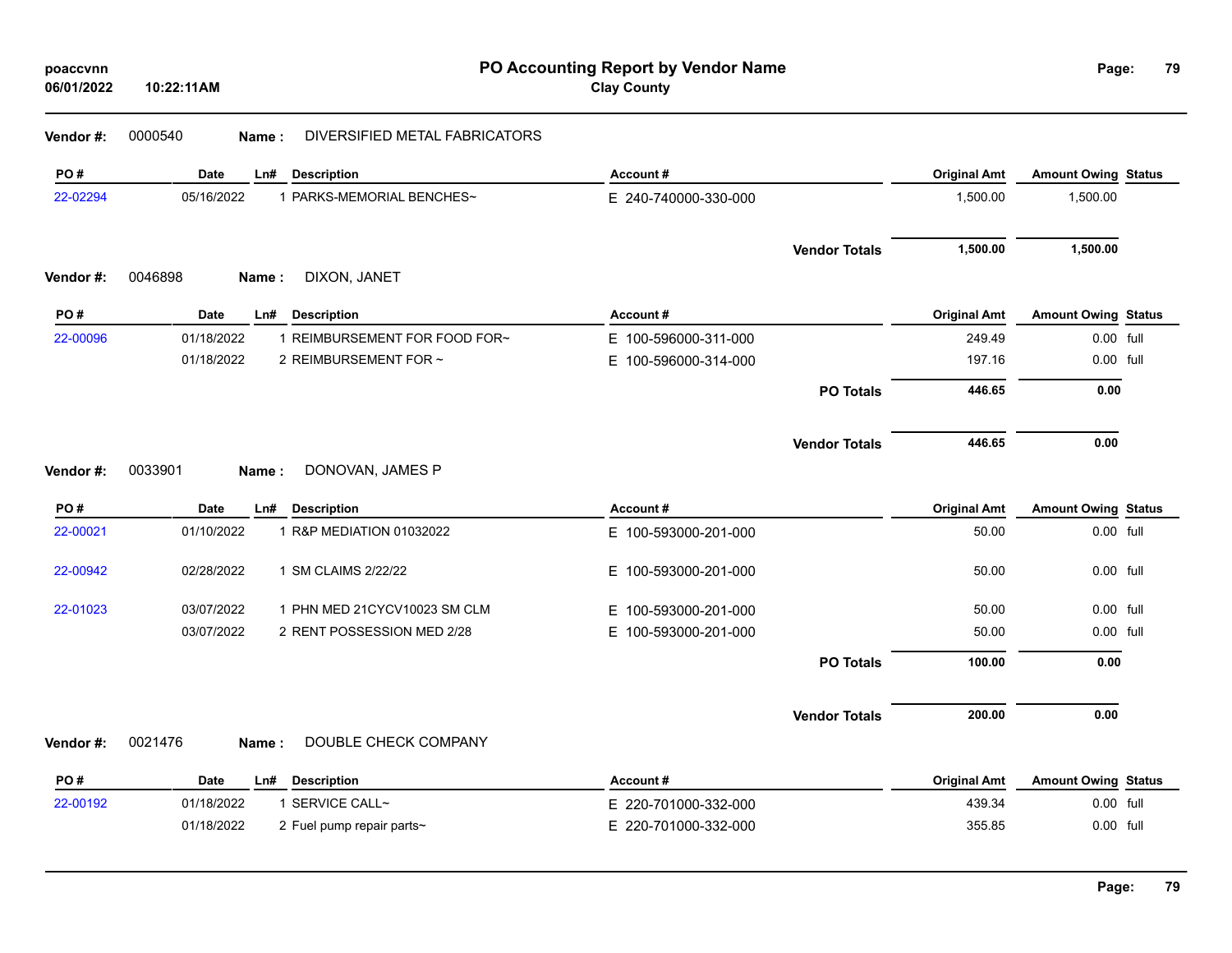# **06/01/2022**

**10:22:11AM**

#### **PO Accounting Report by Vendor Name poaccvnn Page:**

**Clay County**

| Vendor #: | 0021476<br>Name: | DOUBLE CHECK COMPANY                   | (Continued)              |                      |                     |                            |  |
|-----------|------------------|----------------------------------------|--------------------------|----------------------|---------------------|----------------------------|--|
| PO#       | <b>Date</b>      | <b>Description</b><br>Ln#              | Account#                 |                      | <b>Original Amt</b> | <b>Amount Owing Status</b> |  |
|           |                  |                                        |                          | <b>PO Totals</b>     | 795.19              | 0.00                       |  |
| 22-00506  | 01/31/2022       | 1 Fuel Master Keypad & Nozzle~         | E 220-701000-332-000     |                      | 573.88              | 0.00 full                  |  |
| 22-00655  | 02/07/2022       | 1 Fuel Pumps~                          | E 220-701000-332-000     |                      | 12,841.60           | 9,076.20 partial           |  |
|           | 02/07/2022       | 2 Removal and Installation of pumps    | E 220-701000-332-000     |                      | 2,220.00            | 2,220.00                   |  |
|           |                  |                                        |                          | <b>PO Totals</b>     | 15,061.60           | 11,296.20                  |  |
| 22-01275  | 03/21/2022       | 1 Fuel Keypad~                         | E 220-701000-332-000     |                      | 244.50              | 0.00 full                  |  |
| 22-01567  | 04/04/2022       | 1 Teflon Roll Thred tape~              | E 220-701000-332-000     |                      | 3.90                | 0.00 full                  |  |
| 22-01736  | 04/11/2022       | 1 ENCUMBRANCE~                         | E 240-742000-201-000     |                      | 1,000.00            | 649.37 partial             |  |
| 22-01737  | 04/11/2022       | 1 ENCUMBRANCE~                         | E 240-743000-201-000     |                      | 1,000.00            | 1,000.00                   |  |
| 22-01946  | 05/02/2022       | 1 FasSeal for Jet A tank seals Airport | E 401-920000-330-000     |                      | 55.79               | 0.00 full                  |  |
|           | 05/02/2022       | 2 Retractable Reel for 100LL tank Air~ | E 401-920000-330-000     |                      | 1,745.04            | 0.00 full                  |  |
|           | 05/02/2022       | 3 Labor to install retractable reel    | 401-920000-330-000<br>E. |                      | 1,555.14            | 0.00 full                  |  |
|           |                  |                                        |                          | <b>PO Totals</b>     | 3,355.97            | 0.00                       |  |
| 22-02019  | 05/02/2022       | 1 Unleaded fuel hose~                  | E 220-701000-332-000     |                      | 42.08               | 0.00 full                  |  |
|           |                  |                                        |                          | <b>Vendor Totals</b> | 22,077.12           | 12,945.57                  |  |
| Vendor #: | 0051134<br>Name: | DOUGAN LAW FIRM, LLC                   |                          |                      |                     |                            |  |
| PO#       | <b>Date</b>      | <b>Description</b><br>Ln#              | Account#                 |                      | <b>Original Amt</b> | <b>Amount Owing Status</b> |  |
| 22-01662  | 04/11/2022       | 1 LEGAL FEES RE DAWN WILLIAMS WASSON~  | E 100-588000-206-000     |                      | 2,275.00            | 0.00 full                  |  |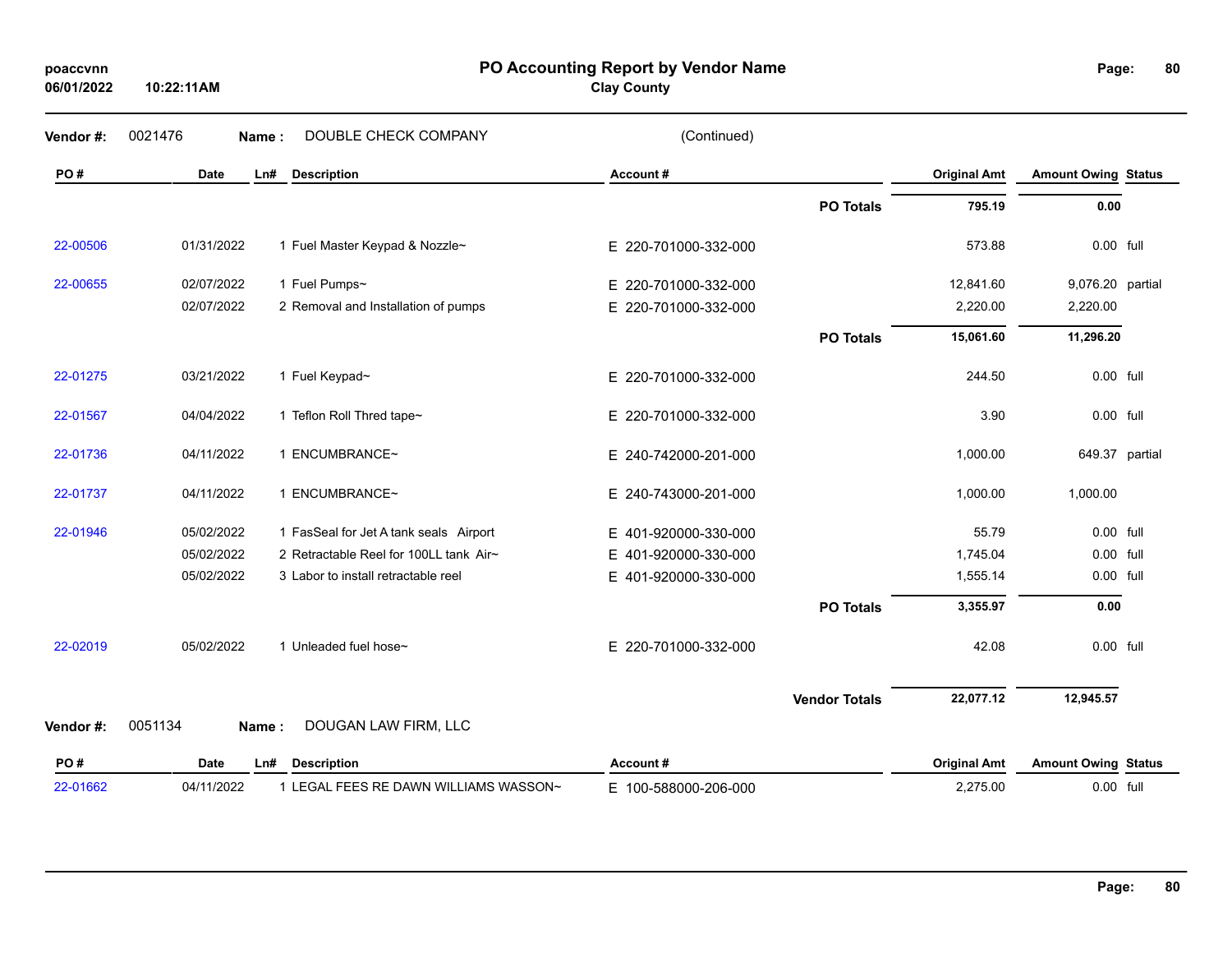| poaccvnn<br>06/01/2022 | 10:22:11AM                                             | PO Accounting Report by Vendor Name<br><b>Clay County</b> |                      |                     |                            |  |
|------------------------|--------------------------------------------------------|-----------------------------------------------------------|----------------------|---------------------|----------------------------|--|
|                        |                                                        |                                                           | <b>Vendor Totals</b> | 2,275.00            | 0.00                       |  |
| Vendor #:              | 0049673<br>DOWNTOWN EXCELSIOR PARTNERSHIP<br>Name:     |                                                           |                      |                     |                            |  |
| PO#                    | <b>Date</b><br>Ln#<br><b>Description</b>               | Account#                                                  |                      | <b>Original Amt</b> | <b>Amount Owing Status</b> |  |
| 22-01580               | 04/04/2022<br>1 ENCUMBRANCE for ARPA Reimbursement for | E 224-630000-244-000                                      |                      | 200,000.00          | 200,000.00                 |  |
|                        |                                                        |                                                           | <b>Vendor Totals</b> | 200,000.00          | 200,000.00                 |  |
| Vendor#:               | 0018012<br>DR SPOTLESS CAR WASH INC<br>Name:           |                                                           |                      |                     |                            |  |
| PO#                    | <b>Date</b><br><b>Description</b><br>Ln#               | Account#                                                  |                      | <b>Original Amt</b> | <b>Amount Owing Status</b> |  |
| 22-01596               | 04/04/2022<br>1 DR. SPOTLESS CARWASH~                  | E 279-556000-226-000                                      |                      | 1,750.00            | 0.00 full                  |  |
|                        |                                                        |                                                           | <b>Vendor Totals</b> | 1,750.00            | 0.00                       |  |
| Vendor#:               | DRAGNET ENTERPRISES<br>0046496<br>Name:                |                                                           |                      |                     |                            |  |
| PO#                    | <b>Date</b><br><b>Description</b><br>Ln#               | Account#                                                  |                      | <b>Original Amt</b> | <b>Amount Owing Status</b> |  |
| 22-02549               | 05/31/2022<br>1 Dragnet Enterprises - Garrett Super    | E 279-556000-362-000                                      |                      | 1,552.00            | 1,552.00                   |  |
|                        |                                                        |                                                           | <b>Vendor Totals</b> | 1,552.00            | 1,552.00                   |  |
| Vendor#:               | DRY GULCH GIFTS<br>0024382<br>Name:                    |                                                           |                      |                     |                            |  |
| PO#                    | <b>Date</b><br><b>Description</b><br>Ln#               | Account#                                                  |                      | <b>Original Amt</b> | <b>Amount Owing Status</b> |  |
| 22-00517               | 1 CEDAR MERCHANDISE FOR RESALE~<br>01/31/2022          | E 240-860000-395-000                                      |                      | 520.41              | 0.00 full                  |  |
|                        |                                                        |                                                           | <b>Vendor Totals</b> | 520.41              | 0.00                       |  |
| Vendor#:               | 0049858<br>DUNN, JACQUELYN R<br>Name:                  |                                                           |                      |                     |                            |  |
| PO#                    | <b>Date</b><br>Ln#<br><b>Description</b>               | Account#                                                  |                      | <b>Original Amt</b> | <b>Amount Owing Status</b> |  |
| 22-00097               | 01/18/2022<br>1 SMALL CLAIMS MED 1/11/22               | E 100-593000-201-000                                      |                      | 50.00               | 0.00 full                  |  |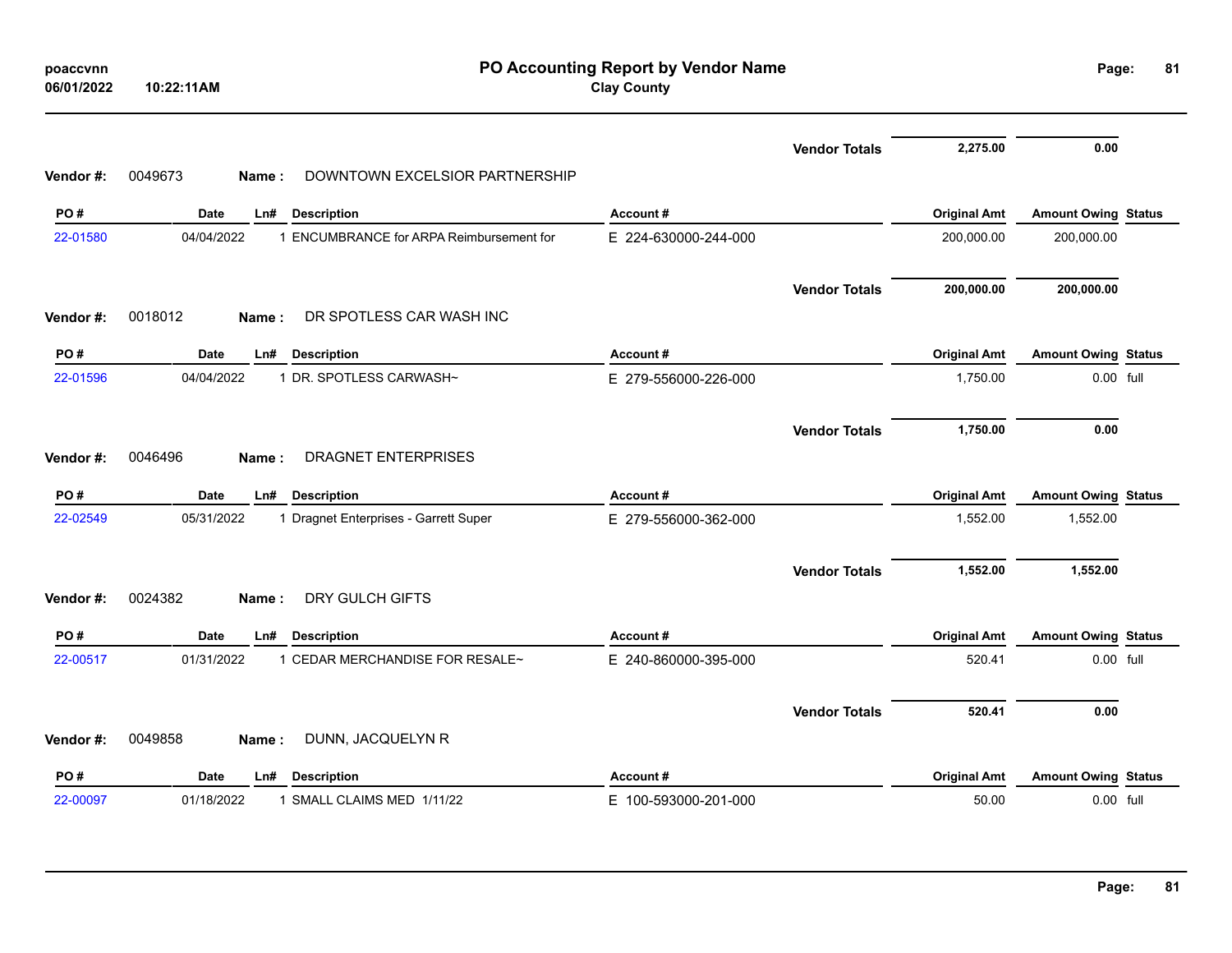## **PO Accounting Report by Vendor Name poaccvnn Page:**

# **Clay County**

| Vendor #: | 0049858     | <b>Name:</b> | DUNN, JACQUELYN R            | (Continued)          |                      |                     |                            |           |
|-----------|-------------|--------------|------------------------------|----------------------|----------------------|---------------------|----------------------------|-----------|
| PO#       | <b>Date</b> |              | Ln# Description              | Account#             |                      | <b>Original Amt</b> | <b>Amount Owing Status</b> |           |
| 22-00582  | 02/07/2022  |              | 1 SMALL CALIMS 2/1           | E 100-593000-201-000 |                      | 50.00               | 0.00 full                  |           |
| 22-00806  | 02/22/2022  |              | 1 SMALL CLAIMS MED 02082022  | E 100-593000-201-000 |                      | 50.00               | 0.00 full                  |           |
| 22-01243  | 03/21/2022  |              | 1 RENT & POSSESSION 3/7/22   | E 100-593000-201-000 |                      | 50.00               | 0.00 full                  |           |
| 22-01752  | 04/18/2022  |              | 1 SMALL CLAIMS 4/12/22       | E 100-593000-201-000 |                      | 50.00               | 0.00 full                  |           |
| 22-02237  | 05/16/2022  |              | 1 SMALL CLAIMS 5/3/22        | E 100-593000-201-000 |                      | 501.00              | 0.00 full                  |           |
|           |             |              |                              |                      | <b>Vendor Totals</b> | 751.00              | 0.00                       |           |
| Vendor#:  | 0002821     | Name:        | DUPREE COMPLIANCE TESTING    |                      |                      |                     |                            |           |
| PO#       | <b>Date</b> | Ln#          | <b>Description</b>           | Account#             |                      | <b>Original Amt</b> | <b>Amount Owing Status</b> |           |
| 22-02531  | 05/31/2022  |              | 1 ECUMBRANCE~                | E 240-743000-217-000 |                      | 1,062.50            | 1,062.50                   |           |
| 22-02532  | 05/31/2022  |              | 1 ENCUMBRANCE~               | E 240-742000-217-000 |                      | 1,062.50            | 1,062.50                   |           |
|           |             |              |                              |                      | <b>Vendor Totals</b> | 2,125.00            | 2,125.00                   |           |
| Vendor#:  | 0050943     | Name:        | EASTMAN, JEFF                |                      |                      |                     |                            |           |
| PO#       | Date        | Ln#          | <b>Description</b>           | Account#             |                      | <b>Original Amt</b> | <b>Amount Owing Status</b> |           |
| 22-00022  | 01/10/2022  |              | 1 CARE 2022015C RESTITUTION  | E 100-594000-205-000 |                      | 500.00              | 0.00 full                  |           |
|           |             |              |                              |                      | <b>Vendor Totals</b> | 500.00              | 0.00                       |           |
| Vendor#:  | 0003553     | Name:        | ECONOMIC DEVELOPMENT COUNCIL |                      |                      |                     |                            |           |
| PO#       | <b>Date</b> | Ln#          | <b>Description</b>           | Account#             |                      | <b>Original Amt</b> | <b>Amount Owing Status</b> |           |
|           |             |              |                              | E 100-630000-244-000 |                      | 100,000.00          |                            | 0.00 full |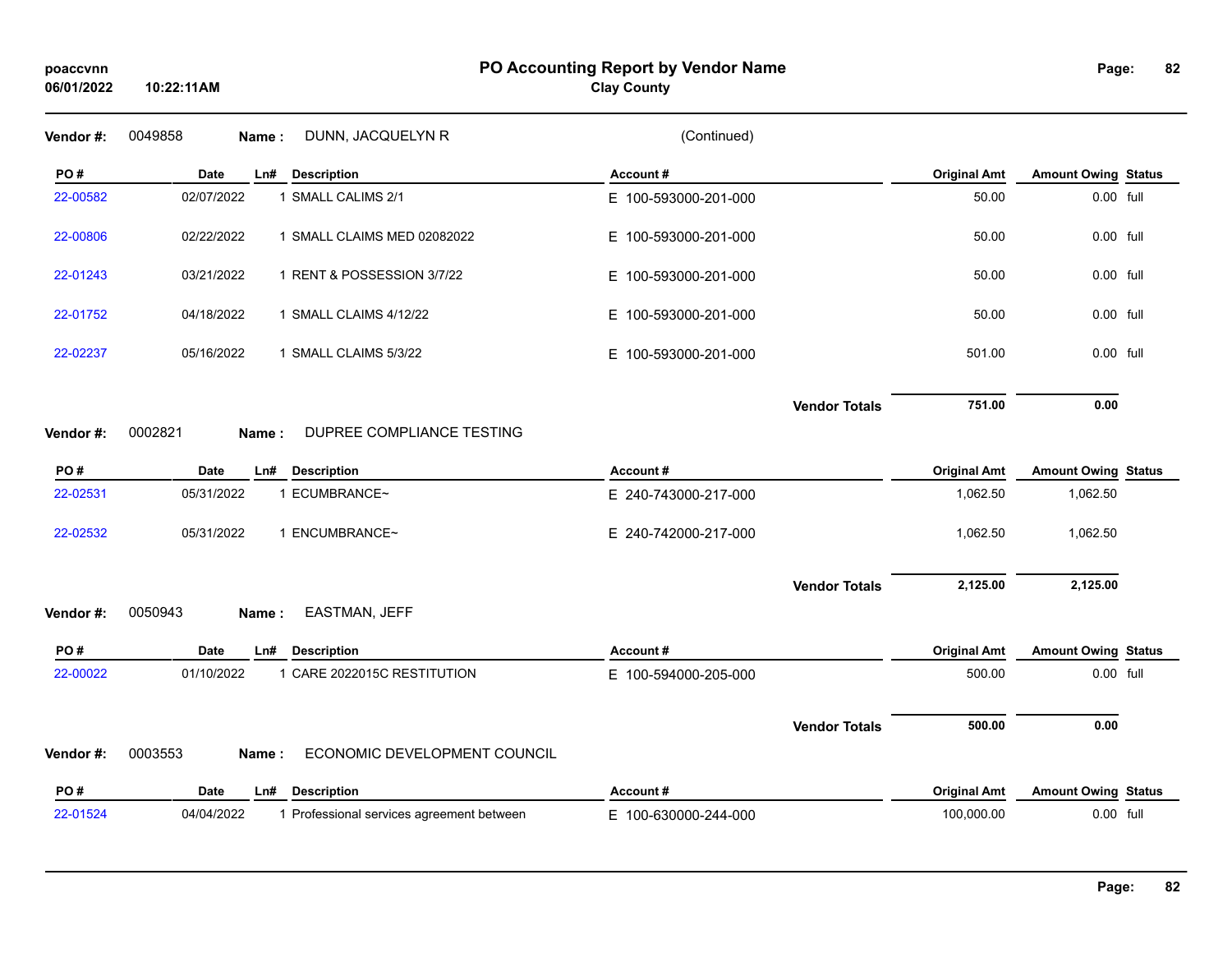| poaccvnn<br>06/01/2022 | PO Accounting Report by Vendor Name<br><b>Clay County</b><br>10:22:11AM |                      |                      |                     |                            |  |  |
|------------------------|-------------------------------------------------------------------------|----------------------|----------------------|---------------------|----------------------------|--|--|
|                        |                                                                         |                      | <b>Vendor Totals</b> | 100,000.00          | 0.00                       |  |  |
| Vendor#:               | 0042513<br>E-COURT REPORTING LLC<br>Name:                               |                      |                      |                     |                            |  |  |
| PO#                    | <b>Date</b><br>Ln#<br><b>Description</b>                                | Account#             |                      | <b>Original Amt</b> | <b>Amount Owing Status</b> |  |  |
| 22-01968               | 05/02/2022<br>1 Transcript copy State v Marshall West,                  | E 100-547000-206-000 |                      | 128.25              | 0.00 full                  |  |  |
|                        |                                                                         |                      | <b>Vendor Totals</b> | 128.25              | 0.00                       |  |  |
| Vendor#:               | 0002408<br>ED ROEHR SAFETY PRODUCTS<br>Name:                            |                      |                      |                     |                            |  |  |
| PO#                    | <b>Date</b><br>Ln#<br><b>Description</b>                                | Account#             |                      | <b>Original Amt</b> | <b>Amount Owing Status</b> |  |  |
| 22-01114               | 03/07/2022<br>1 Ed Roehr Safety Products - Gunrack,                     | E 279-559000-406-000 |                      | 1,291.75            | 0.00 full                  |  |  |
|                        | 03/07/2022<br>2 Ed Roehr Safety Products - Gunrack,                     | E 279-559000-406-000 |                      | 1,291.75            | 0.00 full                  |  |  |
|                        |                                                                         |                      | <b>PO Totals</b>     | 2,583.50            | 0.00                       |  |  |
| Vendor#:               | 0002285<br>EDWARDS, GWEN A<br>Name:                                     |                      | <b>Vendor Totals</b> | 2,583.50            | 0.00                       |  |  |
| PO#                    | <b>Date</b><br><b>Description</b><br>Ln#                                | Account#             |                      | <b>Original Amt</b> | <b>Amount Owing Status</b> |  |  |
| 22-00367               | 1 LEGAL FEES RE AUDRY DARLENE MERIDETH ~<br>01/24/2022                  | E 100-588000-206-000 |                      | 350.00              | 0.00 full                  |  |  |
| 22-01847               | 04/25/2022<br>1 LEGAL FEES RE WANDA M JENKINS~                          | E 100-588000-206-000 |                      | 450.00              | 0.00 full                  |  |  |
| 22-02238               | 05/16/2022<br>1 LEGAL FEES RE PHILLIP M. VANCAMP~                       | E 100-588000-206-000 |                      | 450.00              | 0.00 full                  |  |  |
|                        |                                                                         |                      | <b>Vendor Totals</b> | 1,250.00            | 0.00                       |  |  |
| Vendor#:               | ELECTRONIC CONTRACTING CO<br>0004671<br>Name:                           |                      |                      |                     |                            |  |  |
| PO#                    | <b>Date</b><br><b>Description</b><br>Ln#                                | Account#             |                      | <b>Original Amt</b> | <b>Amount Owing Status</b> |  |  |
|                        |                                                                         |                      |                      |                     |                            |  |  |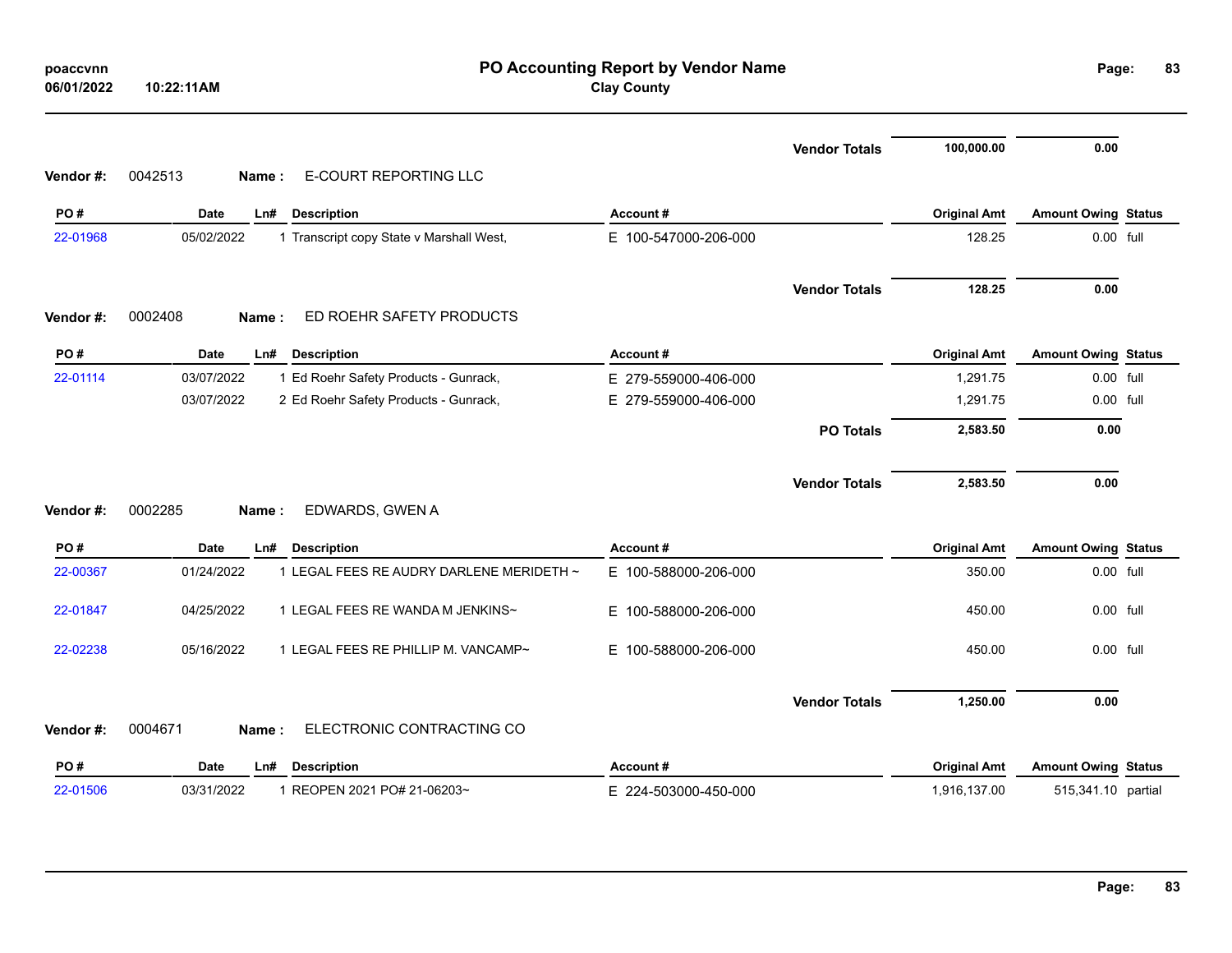**Vendor Totals 1,916,137.00 515,341.10**

### **Vendor #:** 0017502 **Name :** ELECTRONIC SENTENCING ALTERNAT

| PO#      | <b>Date</b> | <b>Description</b><br>Ln#                | Account#                 |                      | <b>Original Amt</b> | <b>Amount Owing Status</b> |  |
|----------|-------------|------------------------------------------|--------------------------|----------------------|---------------------|----------------------------|--|
| 22-01636 | 04/11/2022  | 1 INV 52440 JAN                          | E 100-594000-205-000     |                      | 495.00              | 0.00 full                  |  |
|          | 04/11/2022  | 2 INV 52931 FEB                          | E.<br>100-594000-205-000 |                      | 651.00              | 0.00 full                  |  |
|          | 04/11/2022  | 3 INV 53740 MAR                          | E.<br>100-594000-205-000 |                      | 588.00              | 0.00 full                  |  |
|          |             |                                          |                          | <b>PO Totals</b>     | 1,734.00            | 0.00                       |  |
| 22-02239 | 05/16/2022  | 1 INV 55229 MA 2022                      | E.<br>100-594000-205-000 |                      | 566.00              | 0.00 full                  |  |
|          | 05/16/2022  | 2 INV 55236 APRIL                        | 100-594000-205-000<br>E. |                      | 720.00              | 0.00 full                  |  |
|          |             |                                          |                          | <b>PO Totals</b>     | 1,286.00            | 0.00                       |  |
|          |             |                                          |                          | <b>Vendor Totals</b> | 3,020.00            | 0.00                       |  |
| Vendor#: | 0004664     | ELECTRONICS SUPPLY CO INC<br>Name:       |                          |                      |                     |                            |  |
| PO#      | <b>Date</b> | Ln#<br><b>Description</b>                | Account#                 |                      | <b>Original Amt</b> | <b>Amount Owing Status</b> |  |
| 22-01216 | 03/14/2022  | 1 Invoice #1834391 2/28/22~              | E 286-555000-228-000     |                      | 223.62              | 0.00 full                  |  |
| 22-01449 | 03/28/2022  | 1 ELECTRONIC SUPPLY CO - ELECTRICAL      | E 286-555000-228-000     |                      | 7.24                | 0.00 full                  |  |
|          |             |                                          |                          | <b>Vendor Totals</b> | 230.86              | 0.00                       |  |
| Vendor#: | 0003228     | ELEVATOR SAFETY SERVICES<br>Name:        |                          |                      |                     |                            |  |
| PO#      | <b>Date</b> | <b>Description</b><br>Ln#                | Account#                 |                      | <b>Original Amt</b> | <b>Amount Owing Status</b> |  |
| 22-01525 | 04/04/2022  | 1 ANNUAL Elevator Inspections at RJC,    | E 100-611000-220-000     |                      | 625.00              | 0.00 full                  |  |
| 22-01637 | 04/11/2022  | 1 ADMN & CJC/Reinspection on elevators ~ | E.<br>100-611000-220-000 |                      | 150.00              | 0.00 full                  |  |
| 22-01713 | 04/11/2022  | 1 ANNUAL Elevator Inspection at DET~     | E 279-613000-220-000     |                      | 600.00              | 0.00 full                  |  |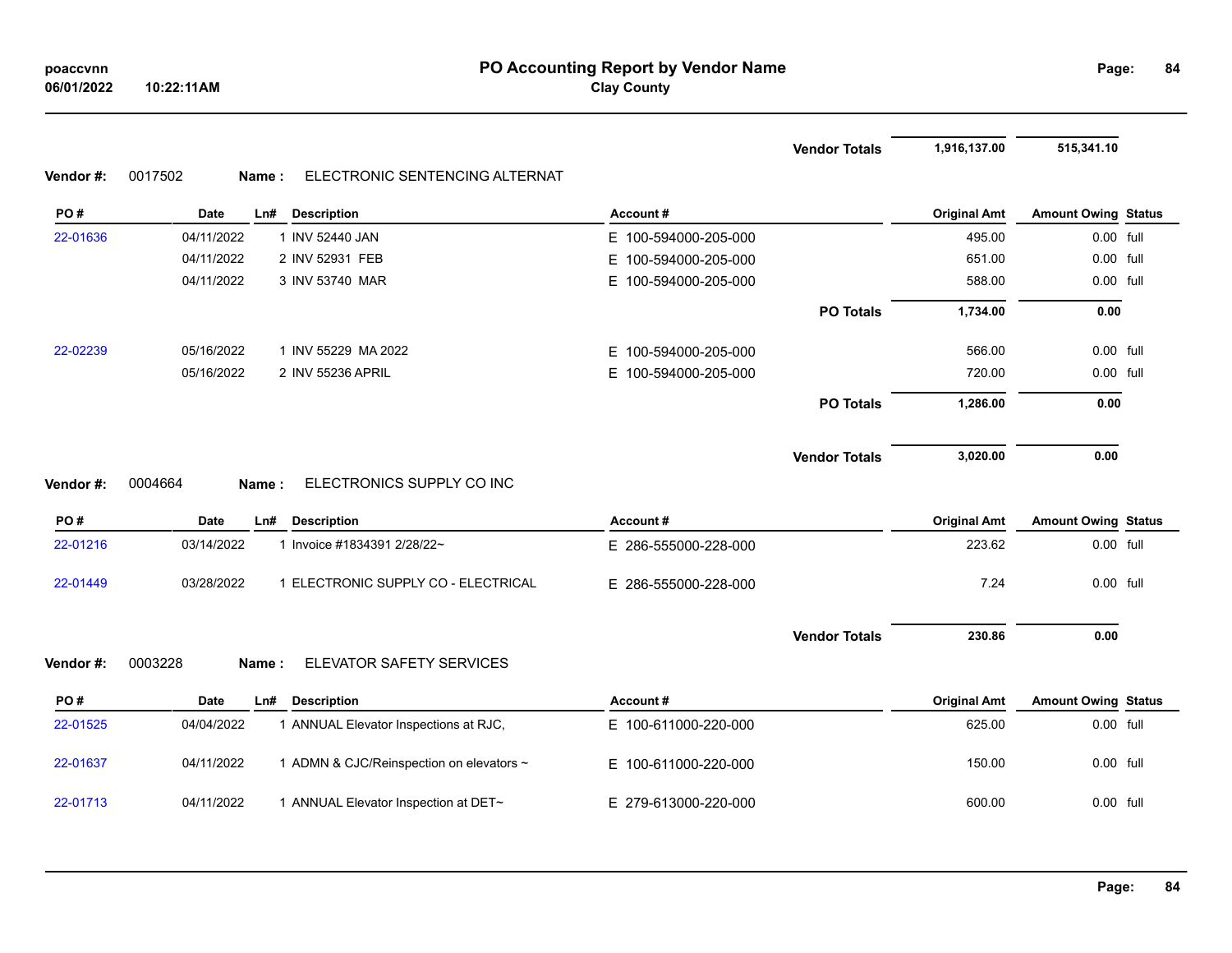| poaccvnn<br>06/01/2022 | 10:22:11AM                                               | PO Accounting Report by Vendor Name<br><b>Clay County</b> |                                   | Page:                      | 85             |
|------------------------|----------------------------------------------------------|-----------------------------------------------------------|-----------------------------------|----------------------------|----------------|
|                        |                                                          |                                                           | 1,375.00<br><b>Vendor Totals</b>  | 0.00                       |                |
| Vendor #:              | ELLIOTT, COLBY<br>0045583<br>Name:                       |                                                           |                                   |                            |                |
| PO#                    | Date<br>Ln#<br><b>Description</b>                        | Account#                                                  | <b>Original Amt</b>               | <b>Amount Owing Status</b> |                |
| 22-00583               | 02/07/2022<br>1 MILEAGE (1/10/22-1/31/22)                | E 100-594000-263-000                                      | 34.52                             | 0.00 full                  |                |
| 22-01848               | 04/25/2022<br>1 MILEAGE (3/8/22-4/19/22)                 | E 100-594000-263-000                                      | 59.09                             | 0.00 full                  |                |
|                        |                                                          |                                                           | <b>Vendor Totals</b><br>93.61     | 0.00                       |                |
| Vendor#:               | <b>EMERY, SEAN</b><br>0050388<br>Name:                   |                                                           |                                   |                            |                |
| PO#                    | <b>Date</b><br><b>Description</b><br>Ln#                 | Account#                                                  | <b>Original Amt</b>               | <b>Amount Owing Status</b> |                |
| 22-02061               | 05/02/2022<br>1 Travel Expenses 2022 Spring MAPA         | E 260-547000-260-000                                      | 321.73                            | 0.00 full                  |                |
|                        |                                                          |                                                           |                                   |                            |                |
| Vendor#:               | 0021256<br>ENVIRONMENTAL SYSTEMS, ESRI<br>Name:          |                                                           | 321.73<br><b>Vendor Totals</b>    | 0.00                       |                |
| PO#                    | <b>Date</b><br>Ln#<br><b>Description</b>                 | Account#                                                  | <b>Original Amt</b>               | <b>Amount Owing Status</b> |                |
| 22-00561               | 01/31/2022<br>1 INVOICE #94176032 DATE: 1/11/22~         | E 285-720000-228-000                                      | 18,231.00                         | 0.00 full                  |                |
|                        |                                                          |                                                           | 18,231.00<br><b>Vendor Totals</b> | 0.00                       |                |
| Vendor#:               | <b>ENVIROSOLUTIONS</b><br>0050950<br>Name:               |                                                           |                                   |                            |                |
| PO#                    | Date<br><b>Description</b><br>Ln#                        | Account#                                                  | <b>Original Amt</b>               | <b>Amount Owing Status</b> |                |
| 22-00219               | 1 PARKS-CLEAN & INSPECTION OF GREASE TRAP<br>01/18/2022  | E 240-740000-220-000                                      | 1,000.00                          |                            | 825.00 partial |
| 22-00540               | 01/31/2022<br>1 DET/Grease Trap Cleaning and Maintenance | E 279-613000-220-000                                      | 175.00                            | 0.00 full                  |                |
| 22-00541               | 01/31/2022<br>1 ENCUMBER Funds for ongoing Cleaning and  | E 279-613000-220-000                                      | 1,000.00                          |                            | 825.00 partial |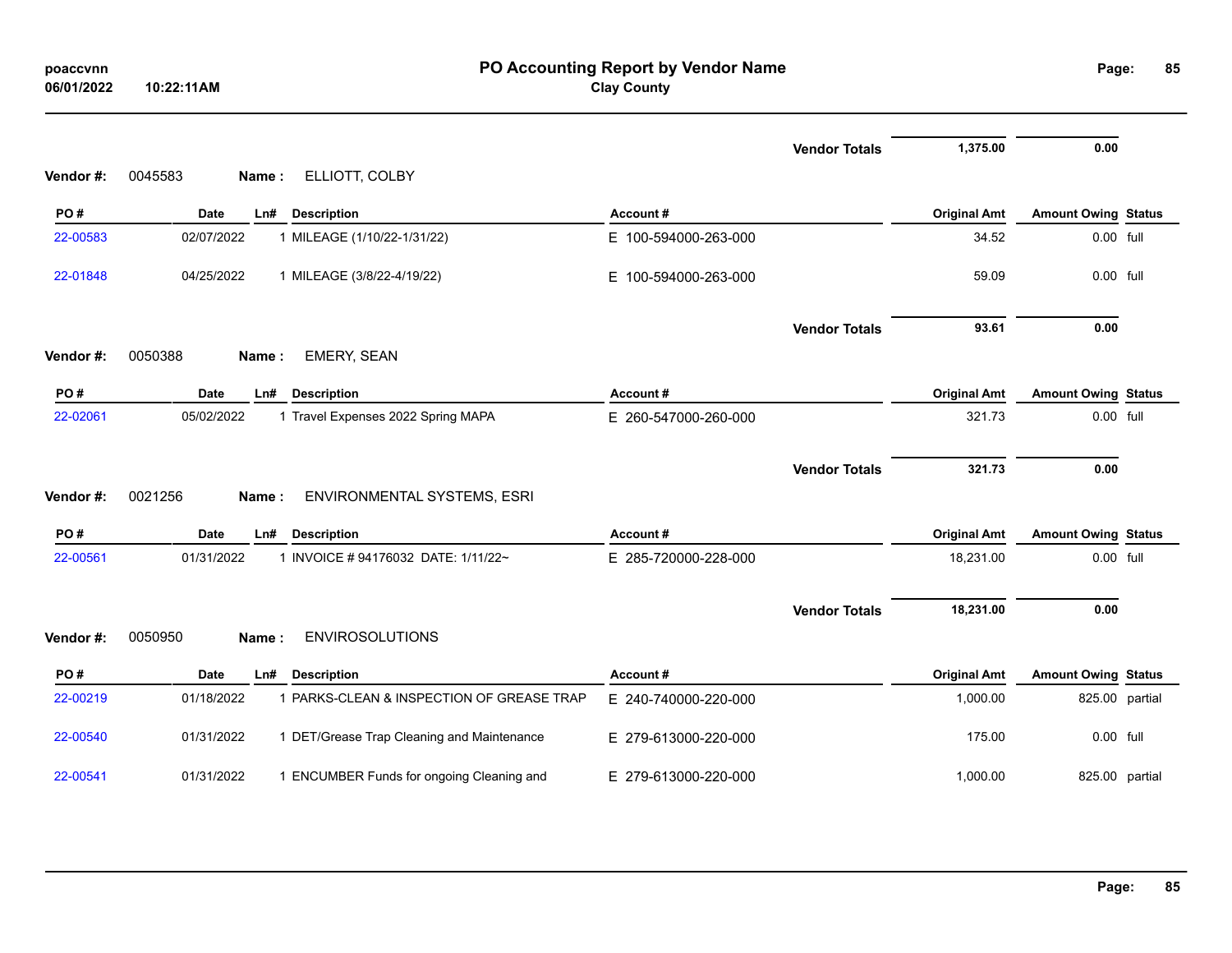| Vendor#: | 0046677<br>EVANS-KNIGHT, MELISSA<br>Name:            |                          | <b>Vendor Totals</b> | 2,175.00            | 1,650.00                   |  |
|----------|------------------------------------------------------|--------------------------|----------------------|---------------------|----------------------------|--|
| PO#      | <b>Date</b><br>Ln#<br><b>Description</b>             | Account#                 |                      | <b>Original Amt</b> | <b>Amount Owing Status</b> |  |
| 22-00098 | 1 TUITION ENCUMBRANCE~<br>01/18/2022                 | E 100-602000-265-000     |                      | 1,230.00            | 1,230.00                   |  |
|          | 01/18/2022<br>2 TUITION ENCUMBRANCE~                 | 100-602000-265-000<br>E. |                      | 1,230.00            | 1,230.00                   |  |
|          | 01/18/2022<br>3 TUITION ENCUMBRANCE~                 | E 100-602000-265-000     |                      | 1,230.00            | 307.50 partial             |  |
|          |                                                      |                          | <b>PO Totals</b>     | 3,690.00            | 2,767.50                   |  |
|          |                                                      |                          | <b>Vendor Totals</b> | 3,690.00            | 2,767.50                   |  |
| Vendor#: | 0008493<br><b>EVERGY</b><br>Name:                    |                          |                      |                     |                            |  |
| PO#      | <b>Date</b><br>Ln#<br><b>Description</b>             | Account#                 |                      | <b>Original Amt</b> | <b>Amount Owing Status</b> |  |
| 22-00023 | 1 ENCUMBER Estimated Cost/Electricity~<br>01/10/2022 | E 100-612000-214-000     |                      | 100,547.12          | 0.00 full                  |  |
| 22-00073 |                                                      |                          |                      |                     |                            |  |
|          | 01/10/2022<br>1 PARKS-ELECTRICITY SERVICE~           | E 240-740000-214-000     |                      | 20,111.19           | 0.00 full                  |  |
| 22-01292 | 03/21/2022<br>1 PARKS-ELECTRICITY SERVICES~          | E 240-740000-214-000     |                      | 25,000.00           | 24,838.87 partial          |  |
| 22-01638 | 04/11/2022<br>1 ENCUMBER Estimated Cost/Electricity~ | E 100-612000-214-000     |                      | 100,000.00          | 63,345.03 partial          |  |
|          |                                                      |                          | <b>Vendor Totals</b> | 245,658.31          | 88,183.90                  |  |
| Vendor#: | 0004750<br><b>EXCELSIOR PUBLISHING CO</b><br>Name:   |                          |                      |                     |                            |  |
| PO#      | <b>Date</b><br><b>Description</b><br>Ln#             | Account#                 |                      | <b>Original Amt</b> | <b>Amount Owing Status</b> |  |

| -uuuss | 01/18/2022 | - LEGAL PUBLIX RE ASHLEY MICHELLE LORENC  | E 100-588000-206-000 | 49.55 | <b>U.UU TUIL</b> |
|--------|------------|-------------------------------------------|----------------------|-------|------------------|
|        | 01/18/2022 | 2 LEGAL PUBLIX RE TIMOTHY PAUL COLLINS~   | E 100-588000-206-000 | 49.55 | 0.00 full        |
|        | 01/18/2022 | 3 LEGAL PUBLIX RE KATHRYN MARIE ROBERTS~  | E 100-588000-206-000 | 49.55 | $0.00$ full      |
|        | 01/18/2022 | 4 LEGAL PUBLIX RE BROOKE QUINTON EIGHTMEY | E 100-588000-206-000 | 49.55 | 0.00 full        |
|        | 01/18/2022 | 5 LEGAL PUBLIX RE SYDNEY ELIZABETH        | E 100-588000-206-000 | 49.92 | $0.00$ full      |
|        |            |                                           |                      |       |                  |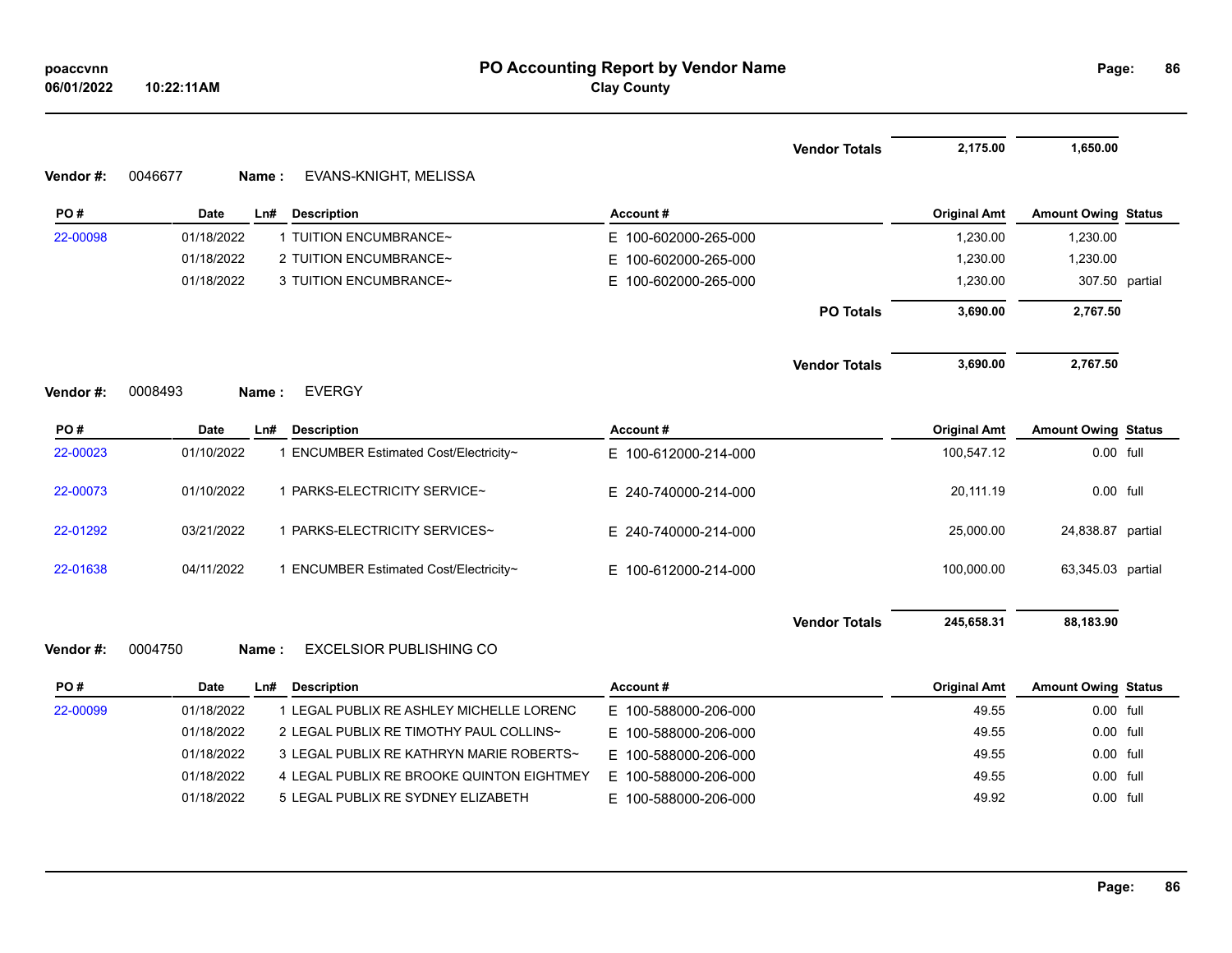| poaccvnn<br>06/01/2022 | 10:22:11AM  |                                            | PO Accounting Report by Vendor Name<br><b>Clay County</b> |                      |                     | Page:                      | 87 |
|------------------------|-------------|--------------------------------------------|-----------------------------------------------------------|----------------------|---------------------|----------------------------|----|
| Vendor #:              | 0004750     | EXCELSIOR PUBLISHING CO<br>Name:           | (Continued)                                               |                      |                     |                            |    |
| PO#                    | <b>Date</b> | <b>Description</b><br>Ln#                  | Account#                                                  |                      | <b>Original Amt</b> | <b>Amount Owing Status</b> |    |
|                        |             |                                            |                                                           | <b>PO Totals</b>     | 248.12              | 0.00                       |    |
| 22-02494               | 05/31/2022  | 1 Annual Subscription to The Standard      | E 100-503000-255-000                                      |                      | 75.00               | 75.00                      |    |
|                        |             |                                            |                                                           | <b>Vendor Totals</b> | 323.12              | 75.00                      |    |
| Vendor #:              | 0051082     | <b>EXCELSIOR SPRINGS HOSPITAL</b><br>Name: |                                                           |                      |                     |                            |    |
| PO#                    | <b>Date</b> | Ln#<br><b>Description</b>                  | Account#                                                  |                      | <b>Original Amt</b> | <b>Amount Owing Status</b> |    |
| 22-01787               | 04/18/2022  | 1 ARPA~                                    | E 224-503000-450-000                                      |                      | 1,500,000.00        | 0.00 full                  |    |
|                        |             | <b>EXPERIAN MARKETING / QAS</b>            |                                                           | <b>Vendor Totals</b> | 1,500,000.00        | 0.00                       |    |
| Vendor#:               | 0045399     | Name:                                      |                                                           |                      |                     |                            |    |
| PO#                    | <b>Date</b> | <b>Description</b><br>Ln#                  | Account#                                                  |                      | <b>Original Amt</b> | <b>Amount Owing Status</b> |    |
| 22-00999               | 02/28/2022  | 1 2017-36~                                 | E 285-720000-228-000                                      |                      | 4,729.78            | 0.00 full                  |    |
|                        |             |                                            |                                                           | <b>Vendor Totals</b> | 4,729.78            | 0.00                       |    |
| Vendor #:              | 0045329     | EYEON, LLC<br>Name:                        |                                                           |                      |                     |                            |    |
| PO#                    | Date        | <b>Description</b><br>Ln#                  | Account#                                                  |                      | <b>Original Amt</b> | <b>Amount Owing Status</b> |    |
| 22-02470               | 05/23/2022  | 1 EyeOn - Internal Eyepole Battery,        | E 292-592000-362-000                                      |                      | 464.00              | 464.00                     |    |
|                        |             |                                            |                                                           | <b>Vendor Totals</b> | 464.00              | 464.00                     |    |
| Vendor#:               | 0032548     | FAIRWAY MANUFACTURING CO<br>Name:          |                                                           |                      |                     |                            |    |
| PO#                    | <b>Date</b> | <b>Description</b><br>Ln#                  | Account#                                                  |                      | <b>Original Amt</b> | <b>Amount Owing Status</b> |    |
| 22-00518               | 01/31/2022  | 1 SANDALWOOD FANS FOR RESALE~              | E 240-860000-395-000                                      |                      | 312.03              | 0.00 full                  |    |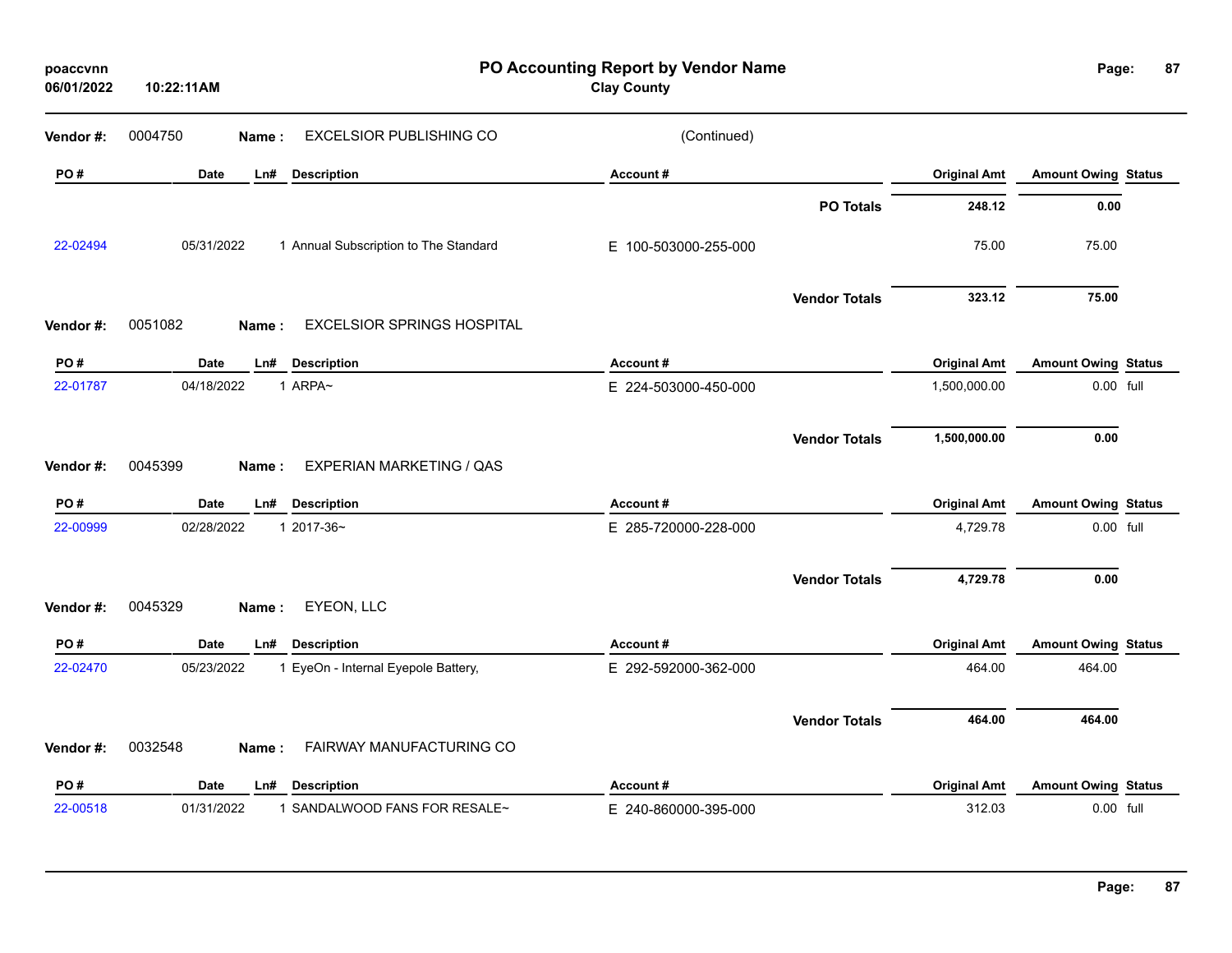#### **PO Accounting Report by Vendor Name poaccvnn Page:**

# **Clay County**

| Vendor#: | 0032548<br>Name:   | FAIRWAY MANUFACTURING CO                    | (Continued)          |                      |                     |                            |  |
|----------|--------------------|---------------------------------------------|----------------------|----------------------|---------------------|----------------------------|--|
| PO#      | Date<br>Ln#        | <b>Description</b>                          | Account#             |                      | <b>Original Amt</b> | <b>Amount Owing Status</b> |  |
| 22-00886 | 02/22/2022         | 1 MUGS FOR RESALE~                          | E 240-860000-395-000 |                      | 450.00              | 0.00 full                  |  |
|          | 02/22/2022         | 2 MUGS FOR RESALE~                          | E 240-870000-395-000 |                      | 471.70              | 0.00 full                  |  |
|          | 02/22/2022         | 3 CREDIT FOR BROKEN MUGS                    | E 240-870000-395-000 |                      | $-9.50$             | 0.00 full                  |  |
|          |                    |                                             |                      | <b>PO Totals</b>     | 912.20              | 0.00                       |  |
| 22-01193 | 03/14/2022         | 1 MERCHANDISE FOR RESALE~                   | E 240-870000-395-000 |                      | 284.10              | 0.00 full                  |  |
|          |                    |                                             |                      | <b>Vendor Totals</b> | 1,508.33            | 0.00                       |  |
| Vendor#: | 0001167<br>Name:   | <b>FASTENAL COMPANY</b>                     |                      |                      |                     |                            |  |
| PO#      | Date<br>Ln#        | <b>Description</b>                          | Account#             |                      | <b>Original Amt</b> | <b>Amount Owing Status</b> |  |
| 22-00059 | 01/10/2022         | 1 Shop Supplies~                            | E 220-701000-314-000 |                      | 236.82              | 0.00 full                  |  |
| 22-00507 | 01/31/2022         | 1 Trash bags~                               | E 220-701000-314-000 |                      | 119.60              | 0.00 full                  |  |
|          | 01/31/2022         | 2 Shop Supplies~                            | E 220-701000-314-000 |                      | 184.13              | 0.00 full                  |  |
|          |                    |                                             |                      | <b>PO Totals</b>     | 303.73              | 0.00                       |  |
| 22-01276 | 03/21/2022         | 1 Shop Supplies~                            | E 220-701000-314-000 |                      | 32.66               | 0.00 full                  |  |
| 22-02020 | 05/02/2022         | 1 Paper Towels~                             | E 220-701000-314-000 |                      | 165.88              | 0.00 full                  |  |
|          | 05/02/2022         | 2 CREDIT~                                   | E 220-701000-314-000 |                      | $-32.66$            | 0.00 full                  |  |
|          |                    |                                             |                      | <b>PO Totals</b>     | 133.22              | 0.00                       |  |
| 22-02049 | 05/02/2022         | 1 PARKS-SIGN SUPPLIES~                      | E 240-740000-330-000 |                      | 2,500.00            | 2,500.00                   |  |
|          |                    |                                             |                      | <b>Vendor Totals</b> | 3,206.43            | 2,500.00                   |  |
| Vendor#: | 0032544<br>Name:   | FBI-LAW ENFORCEMENT EXECUTIVE, DEVELOPMENT. |                      |                      |                     |                            |  |
| PO#      | <b>Date</b><br>Ln# | <b>Description</b>                          | Account#             |                      | <b>Original Amt</b> | <b>Amount Owing Status</b> |  |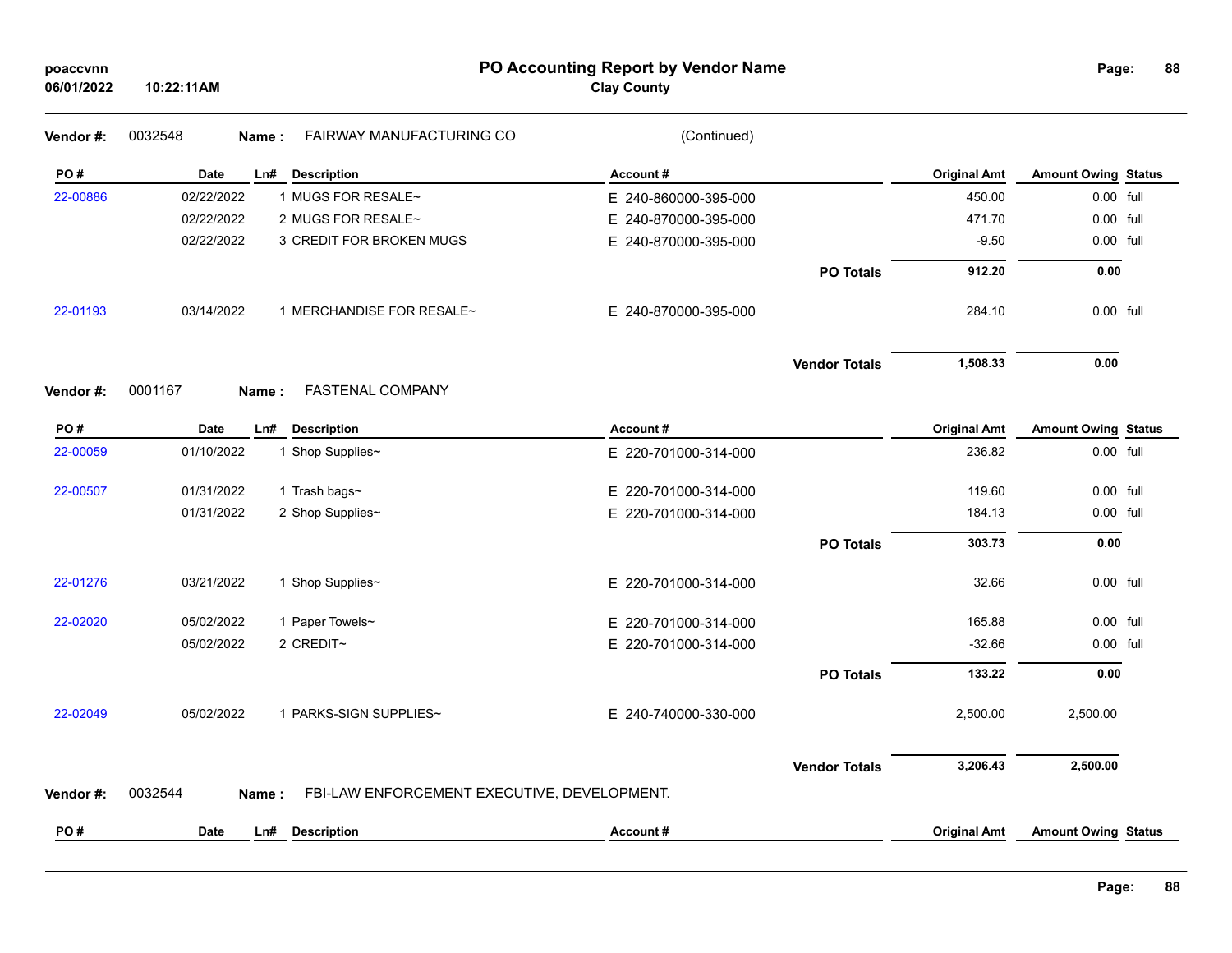#### **89**

# **Vendor #:** 0032544 **Name :** FBI-LAW ENFORCEMENT EXECUTIVE, DEVELOPMENT. (Continued)

| PO#       | <b>Date</b> | Ln#   | <b>Description</b>                  | Account#             |                      | <b>Original Amt</b> | <b>Amount Owing Status</b> |                |
|-----------|-------------|-------|-------------------------------------|----------------------|----------------------|---------------------|----------------------------|----------------|
| 22-00281  | 01/18/2022  |       | 1 FBI-LEEDA ANNUAL MEMBERSHIP DUES~ | E 279-556000-264-000 |                      | 50.00               | 0.00 full                  |                |
| 22-00676  | 02/07/2022  |       | 1 12/1/21 200061880~                | E 271-558000-261-000 |                      | 695.00              |                            | 0.00 cancel    |
| 22-00678  | 02/07/2022  |       | 1 12/1/21 200061859 ~               | E 286-555000-228-000 |                      | 695.00              |                            | 0.00 cancel    |
|           | 02/07/2022  |       | 2 1/6/22 200063715~                 | E 286-555000-228-000 |                      | 350.00              |                            | 0.00 cancel    |
|           |             |       |                                     |                      | <b>PO Totals</b>     | 1,045.00            | 0.00                       |                |
| 22-00682  | 02/07/2022  |       | 1 12/1/21 200061881~                | E 292-592000-362-000 |                      | 695.00              | 0.00 full                  |                |
|           | 02/07/2022  |       | 2 12/1/21 200061876~                | E 292-592000-362-000 |                      | 695.00              | 0.00 full                  |                |
|           |             |       |                                     |                      | <b>PO Totals</b>     | 1,390.00            | 0.00                       |                |
| 22-02065  | 05/02/2022  |       | 1 FBI-LEEDA - IA Training~          | E 271-558000-261-000 |                      | 695.00              | 0.00 full                  |                |
|           | 05/02/2022  |       | 2 FBI-LEEDA - IA Training~          | E 271-558000-261-000 |                      | 695.00              | 0.00 full                  |                |
|           |             |       |                                     |                      | <b>PO Totals</b>     | 1,390.00            | 0.00                       |                |
| 22-02315  | 05/16/2022  |       | 1 FBI LEEDA - Training~             | E 279-556000-261-000 |                      | 695.00              | 0.00 full                  |                |
|           |             |       |                                     |                      | <b>Vendor Totals</b> | 5,265.00            | 0.00                       |                |
| Vendor #: | 0003742     | Name: | <b>FELDMAN'S FARM &amp; HOME</b>    |                      |                      |                     |                            |                |
| PO#       | Date        | Ln#   | <b>Description</b>                  | Account#             |                      | <b>Original Amt</b> | <b>Amount Owing Status</b> |                |
| 22-00220  | 01/18/2022  |       | 1 PARKS-TOOLS/SHOP SUPPLIES~        | E 240-740000-334-000 |                      | 1,000.00            |                            | 514.01 partial |

| ZZ-UUZZU | U II IOIZUZZ             | <b>FARNS-TUULS/SHUF SUFFLIES~</b>                                | L Z40-740000-004-000                         | טט.טטט, ו       |                          | ີບ⊺4.∪⊺ µa⊓ua⊪ |
|----------|--------------------------|------------------------------------------------------------------|----------------------------------------------|-----------------|--------------------------|----------------|
| 22-00221 | 01/18/2022               | PARKS-BUILDING SUPPLIES~                                         | E 240-740000-330-000                         | 500.00          |                          | 425.00 partial |
| 22-00759 | 02/14/2022               | 1 L & G turf tires Golf~                                         | E 240-746000-333-000                         | 130.98          | $0.00$ full              |                |
| 22-00760 | 02/14/2022<br>02/14/2022 | PARKS-WINTER WEARING APPAREL~<br>2 PARKS-WINTER WEARING APPAREL~ | E 240-740000-316-000<br>E 240-740000-316-000 | 63.76<br>119.53 | $0.00$ full<br>0.00 full |                |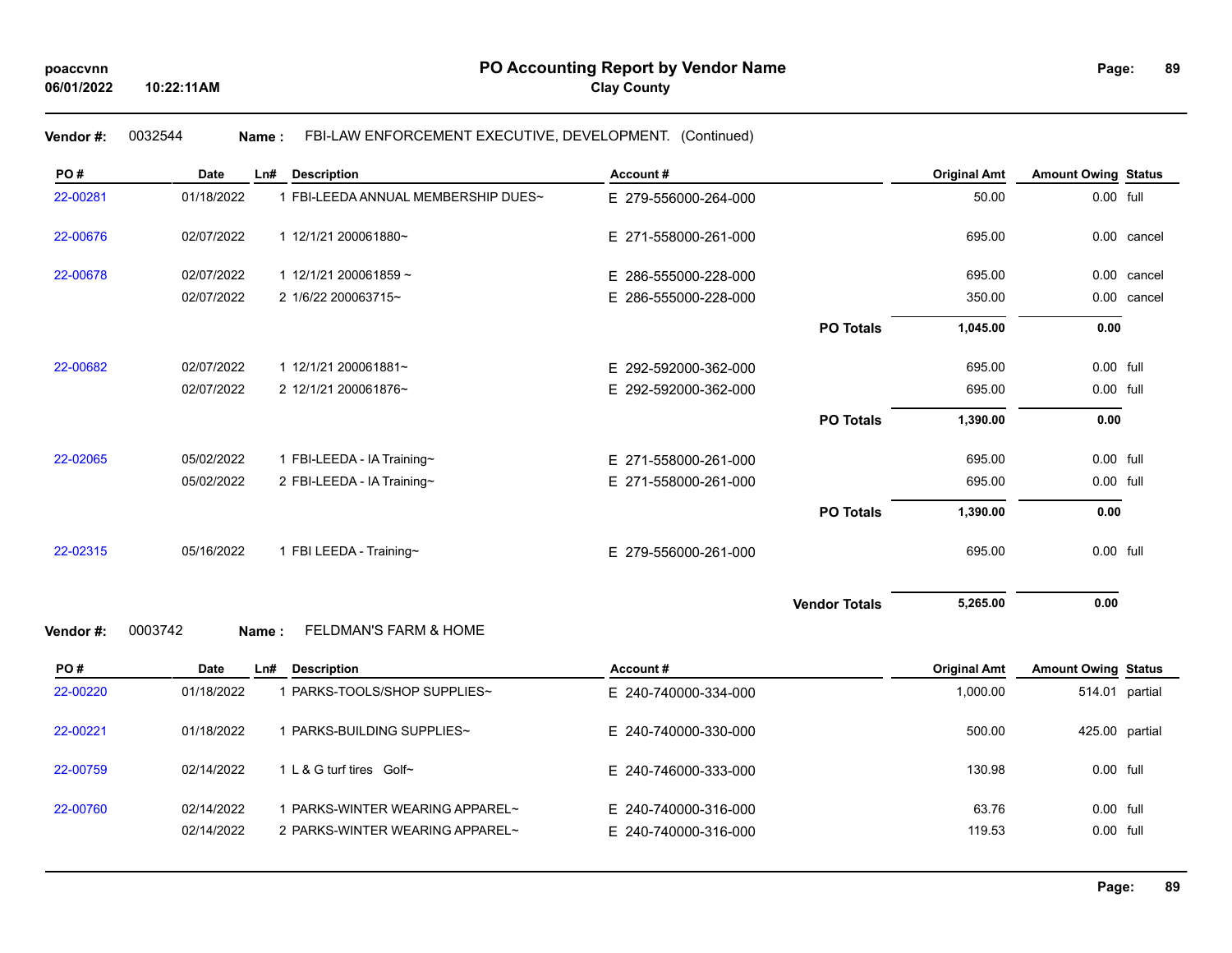**10:22:11AM**

**PO Accounting Report by Vendor Name poaccvnn Page:**

**Clay County**

| Vendor #: | 0003742<br>Name: | FELDMAN'S FARM & HOME                     | (Continued)          |                      |                     |                            |  |
|-----------|------------------|-------------------------------------------|----------------------|----------------------|---------------------|----------------------------|--|
| PO#       | Date             | <b>Description</b><br>Ln#                 | Account#             |                      | <b>Original Amt</b> | <b>Amount Owing Status</b> |  |
|           |                  |                                           |                      | <b>PO Totals</b>     | 183.29              | 0.00                       |  |
| 22-01277  | 03/21/2022       | 1 Paint for HWY 22 & 23~                  | E 220-701000-333-000 |                      | 37.94               | 0.00 full                  |  |
| 22-01401  | 03/28/2022       | 1 Pins for sander legs HWY 14 & 15~       | E 220-701000-333-000 |                      | 27.96               | 0.00 full                  |  |
| 22-01886  | 04/25/2022       | 1 PARK-REPLACEMENT MUCK BOOTS; A. KAGAY & | E 240-740000-316-000 |                      | 249.98              | 249.98                     |  |
| 22-01887  | 04/25/2022       | 1 Galvanized measure can Golf~            | E 240-746000-334-000 |                      | 101.97              | 0.00 full                  |  |
|           |                  |                                           |                      | <b>Vendor Totals</b> | 2,232.12            | 1,188.99                   |  |
| Vendor#:  | 0020389<br>Name: | <b>FERRELLGAS LP</b>                      |                      |                      |                     |                            |  |
|           |                  |                                           |                      |                      |                     |                            |  |
| PO#       | Date             | <b>Description</b><br>Ln#                 | Account#             |                      | <b>Original Amt</b> | <b>Amount Owing Status</b> |  |
| 22-01096  | 03/07/2022       | 1 PARKS-PROPANE SERVICE AT CC MAINT ~     | E 240-740000-212-000 |                      | 539.60              | 0.00 full                  |  |
|           | 03/07/2022       | 2 PARKS-PROPANE SERVICE AT GC MAINT ~     | E 240-740000-212-000 |                      | 710.00              | 0.00 full                  |  |
|           |                  |                                           |                      | <b>PO Totals</b>     | 1,249.60            | 0.00                       |  |
| 22-01194  | 03/14/2022       | 1 PARKS-PROPANE SERVICE AT EP SHOP~       | E 240-740000-212-000 |                      | 195.68              | 0.00 full                  |  |
|           | 03/14/2022       | 2 PARKS-PROPANE SERVICE AT EP SHOP~       | E 240-740000-212-000 |                      | 381.98              | 0.00 full                  |  |
|           |                  |                                           |                      | <b>PO Totals</b>     | 577.66              | 0.00                       |  |
| 22-01293  | 03/21/2022       | 1 PARKS-PROPANE SERVICE AT CB SHOP~       | E 240-740000-212-000 |                      | 765.24              | $0.00$ full                |  |
|           | 03/21/2022       | 2 PARKS-PROPANE SERVICE AT CS~            | E 240-740000-212-000 |                      | 994.00              | 0.00 full                  |  |
|           |                  |                                           |                      | <b>PO Totals</b>     | 1,759.24            | 0.00                       |  |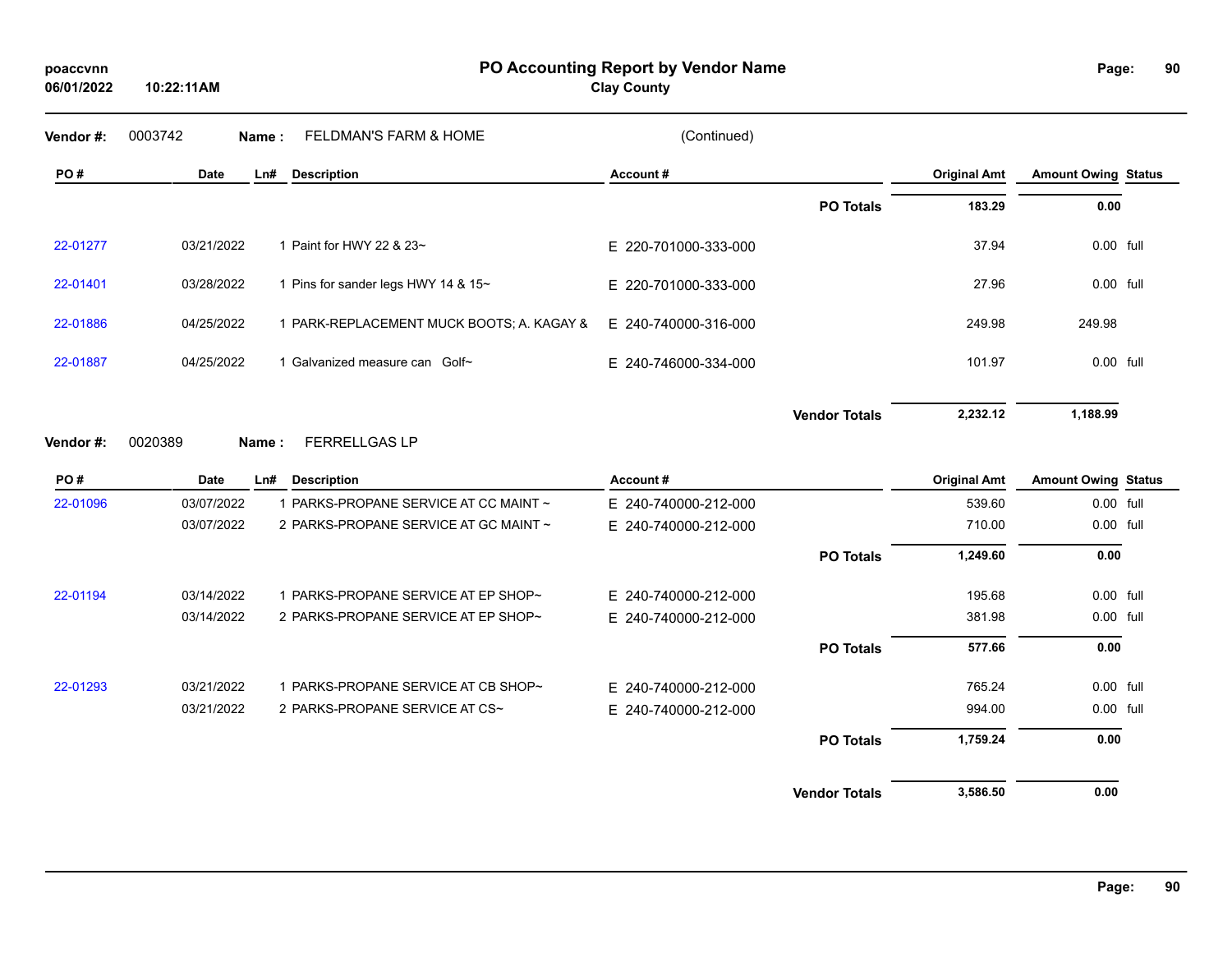| poaccvnn<br>06/01/2022 | 10:22:11AM                                             | PO Accounting Report by Vendor Name<br><b>Clay County</b> |                     | Page:                      | 91 |
|------------------------|--------------------------------------------------------|-----------------------------------------------------------|---------------------|----------------------------|----|
| Vendor #:              | FIELDS, DEREK<br>0051205<br>Name:                      |                                                           |                     |                            |    |
| PO#                    | <b>Date</b><br><b>Description</b><br>Ln#               | Account#                                                  | <b>Original Amt</b> | <b>Amount Owing Status</b> |    |
| 22-02575               | 05/31/2022<br>1 2022 FIELD MILEAGE                     | E 285-720000-263-000                                      | 3,000.00            | 3,000.00                   |    |
| 22-02576               | 05/31/2022<br>1 2022 FIELD MILEAGE                     | E 285-720000-263-000                                      | 3,000.00            | 3,000.00                   |    |
|                        |                                                        | <b>Vendor Totals</b>                                      | 6,000.00            | 6,000.00                   |    |
| Vendor#:               | 0050320<br>FIRST CALL TECHNOLOGIES<br>Name:            |                                                           |                     |                            |    |
| PO#                    | Date<br><b>Description</b><br>Ln#                      | Account#                                                  | <b>Original Amt</b> | <b>Amount Owing Status</b> |    |
| 22-00667               | 02/07/2022<br>1 ENCUMBRANCE for ERAP Reimbursement for | E 222-630000-209-000                                      | 23,044.04           | 9,985.74 partial           |    |
| Vendor#:               | 0050954<br>FLICKINGER, SABRENA<br>Name:                | <b>Vendor Totals</b>                                      | 23,044.04           | 9,985.74                   |    |
| PO#                    | Date<br><b>Description</b><br>Ln#                      | Account#                                                  | <b>Original Amt</b> | <b>Amount Owing Status</b> |    |
| 22-00368               | 1 CARE RESTITUTION 2022-016C~<br>01/24/2022            | E 100-594000-209-000                                      | 65.81               | 0.00 full                  |    |
|                        | FLOOK, TIMOTHY JUDGE<br>0046489                        | <b>Vendor Totals</b>                                      | 65.81               | 0.00                       |    |
| Vendor#:               | Name:                                                  |                                                           |                     |                            |    |
| PO#                    | <b>Description</b><br>Date<br>LnH                      | Account#                                                  | <b>Original Amt</b> | <b>Amount Owing Status</b> |    |
| 22-01639               | 04/11/2022<br>1 3/21/22 reimbursement for having 2     | E 100-570000-273-000                                      | 31.42               | 0.00 full                  |    |
| 22-01753               | 04/18/2022<br>1 April 5-8, 2022 reimbursement for      | E 100-570000-260-000                                      | 585.99              | 0.00 full                  |    |
| 22-02240               | 05/16/2022<br>1 April 30, 2022 reimbursement for the   | E 100-562000-301-000                                      | 28.74               | $0.00$ full                |    |
|                        |                                                        | <b>Vendor Totals</b>                                      | 646.15              | 0.00                       |    |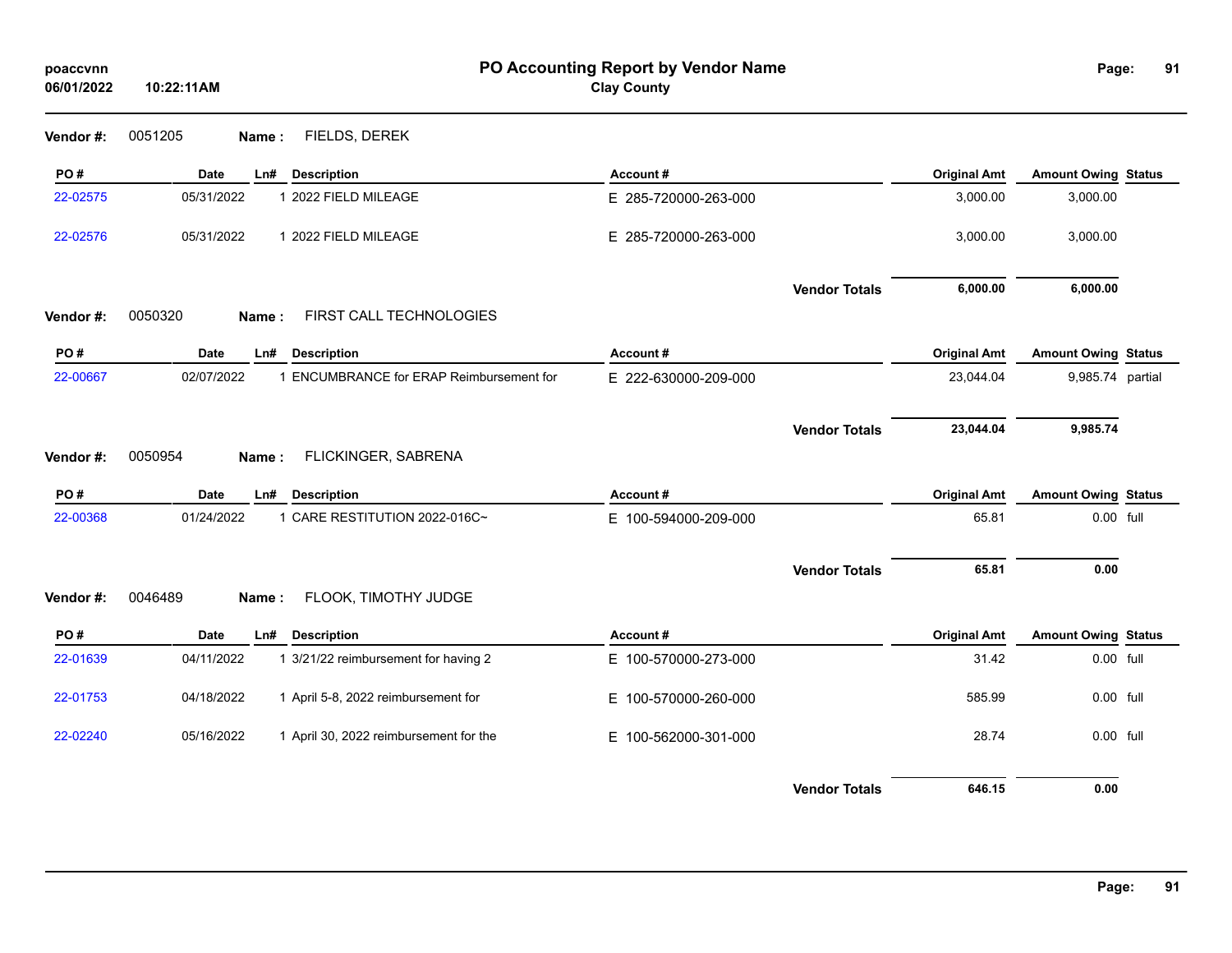### **Vendor #:** 0034958 **Name :** FLORIDA VITAL STATISTICS

| PO#      | Date        | Ln#   | <b>Description</b>                | Account#                 |                      | <b>Original Amt</b> | <b>Amount Owing Status</b> |  |
|----------|-------------|-------|-----------------------------------|--------------------------|----------------------|---------------------|----------------------------|--|
| 22-01244 | 03/21/2022  |       | 1 Paternity paperwork~            | E 100-548000-201-000     |                      | 9.00                | 0.00 full                  |  |
|          |             |       |                                   |                          | <b>Vendor Totals</b> | 9.00                | 0.00                       |  |
| Vendor#: | 0034463     | Name: | FOLEY EQUIPMENT COMPANY           |                          |                      |                     |                            |  |
| PO#      | <b>Date</b> | Ln#   | <b>Description</b>                | Account#                 |                      | <b>Original Amt</b> | <b>Amount Owing Status</b> |  |
| 22-01419 | 03/28/2022  |       | 1 PARKS-AIR COMPRESSOR RENTAL FOR | E 240-740000-233-000     |                      | 523.28              | 0.00 full                  |  |
| 22-01693 | 04/11/2022  |       | 1 Circuit Breaker HWY66~          | E 220-701000-333-000     |                      | 156.33              | 0.00 full                  |  |
|          | 04/11/2022  |       | 2 CREDITwrong parts~              | 220-701000-333-000<br>E. |                      | $-132.88$           | 0.00 full                  |  |
|          | 04/11/2022  |       | 3 Circuit Breaker~                | 220-701000-333-000<br>E. |                      | 15.00               | 0.00 full                  |  |
|          | 04/11/2022  |       | 4 CREDIT wrong parts~             | E 220-701000-333-000     |                      | $-15.00$            | 0.00 full                  |  |
|          |             |       |                                   |                          | <b>PO Totals</b>     | 23.45               | 0.00                       |  |
| 22-02409 | 05/23/2022  |       | 1 Bits HWY040~                    | E 220-701000-333-000     |                      | 10.01               | 10.01                      |  |
|          | 05/23/2022  |       | 2 Fuel Filters~                   | 220-701000-333-000<br>E. |                      | 117.13              | 117.13                     |  |
|          | 05/23/2022  |       | 3 Bits & Holders HWY040~          | E 220-701000-333-000     |                      | 1,491.20            | 1,491.20                   |  |
|          | 05/23/2022  |       | 4 Bits HWY040~                    | E 220-701000-333-000     |                      | 175.75              | 175.75                     |  |
|          | 05/23/2022  |       | 5 RETURN Wrong part~              | E.<br>220-701000-333-000 |                      | $-175.26$           | $-175.26$                  |  |
|          | 05/23/2022  |       | 6 Tooth HWY040~                   | 220-701000-333-000<br>E. |                      | 1,022.35            | 1,022.35                   |  |
|          | 05/23/2022  |       | 7 RETURN Wrong part~              | E 220-701000-333-000     |                      | $-1,022.35$         | $-1,022.35$                |  |
|          |             |       |                                   |                          | <b>PO Totals</b>     | 1,618.83            | 1,618.83                   |  |
| 22-02516 | 05/31/2022  |       | 1 Tooth HWY040~                   | E 220-701000-333-000     |                      | 262.89              | 262.89                     |  |
|          | 05/31/2022  |       | 2 RETURN Wrong part~              | 220-701000-333-000<br>Е. |                      | $-262.89$           | $-262.89$                  |  |
|          | 05/31/2022  |       | 3 Cylinder for Steering HWY40~    | E 220-701000-333-000     |                      | 238.65              | 238.65                     |  |
|          |             |       |                                   |                          | <b>PO Totals</b>     | 238.65              | 238.65                     |  |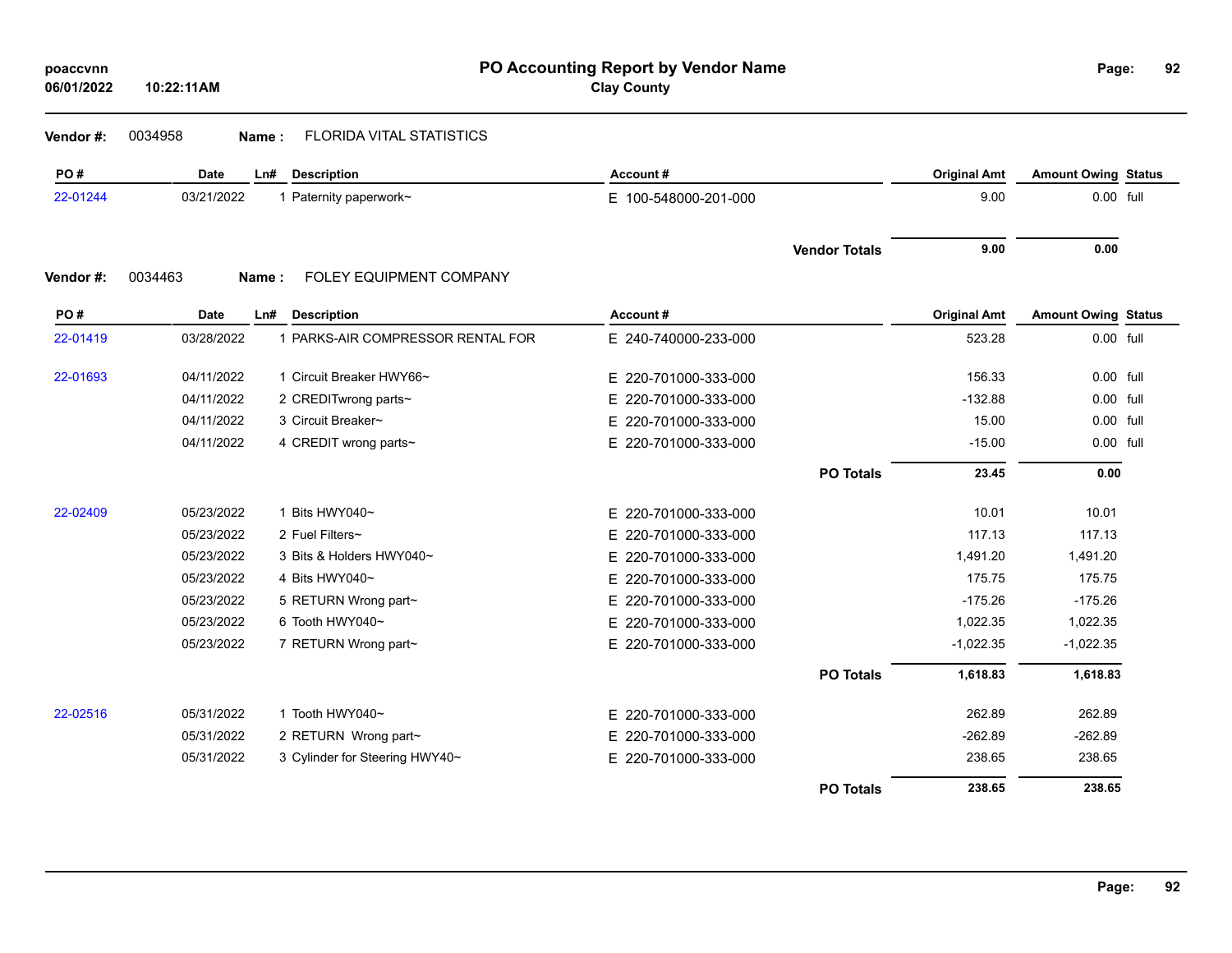| poaccvnn<br>06/01/2022 | 10:22:11AM                                             | PO Accounting Report by Vendor Name<br><b>Clay County</b> |                      |                     | Page:                      | 93            |
|------------------------|--------------------------------------------------------|-----------------------------------------------------------|----------------------|---------------------|----------------------------|---------------|
|                        |                                                        |                                                           | <b>Vendor Totals</b> | 2,404.21            | 1,857.48                   |               |
| Vendor #:              | FORESTRY SUPPLIERS INC<br>0000729<br>Name:             |                                                           |                      |                     |                            |               |
| PO#                    | <b>Date</b><br>Ln#<br><b>Description</b>               | Account#                                                  |                      | <b>Original Amt</b> | <b>Amount Owing Status</b> |               |
| 22-01294               | 1 APRKS-SUPPLIES FOR LAGOON MAINTENANCE~<br>03/21/2022 | E 240-740000-334-000                                      |                      | 1,200.00            |                            | 82.32 partial |
|                        |                                                        |                                                           | <b>Vendor Totals</b> | 1,200.00            | 82.32                      |               |
| Vendor#:               | 0002918<br>FOSTER, DAVID<br>Name:                      |                                                           |                      |                     |                            |               |
| PO#                    | Date<br>L <sub>n#</sub><br><b>Description</b>          | Account#                                                  |                      | <b>Original Amt</b> | <b>Amount Owing Status</b> |               |
| 22-02550               | 05/31/2022<br>1 David Foster - travel reimbursement~   | E 279-556000-260-000                                      |                      | 94.54               | 94.54                      |               |
|                        |                                                        |                                                           | <b>Vendor Totals</b> | 94.54               | 94.54                      |               |
| Vendor #:              | FRIES AG & TURF<br>0048608<br>Name:                    |                                                           |                      |                     |                            |               |
| PO#                    | Date<br>Ln#<br><b>Description</b>                      | Account#                                                  |                      | <b>Original Amt</b> | <b>Amount Owing Status</b> |               |
| 22-00355               | 01/18/2022<br>1 TRAILS-EQUIPMENT REPAIR PARTS &        | E 302-830000-333-000                                      |                      | 2,000.00            | 2,000.00                   |               |
| 22-02472               | 05/23/2022<br>1 PARKS-PULL BEHIND WIDE AREA MOWER~     | E 302-830000-406-000                                      |                      | 22,490.54           | 22,490.54                  |               |
|                        |                                                        |                                                           | <b>Vendor Totals</b> | 24,490.54           | 24,490.54                  |               |
| Vendor#:               | 0048976<br>FRONTIER FORENSICS MIDWEST<br>Name:         |                                                           |                      |                     |                            |               |
| PO#                    | Date<br>Ln#<br><b>Description</b>                      | Account#                                                  |                      | <b>Original Amt</b> | <b>Amount Owing Status</b> |               |
| 22-00024               | 01/10/2022<br>1 ENCUMBER FUNDS FOR MEDICAL EXAMINER    | E 100-534000-207-000                                      |                      | 618,000.00          | 309,000.00 partial         |               |
| Vendor#:               | FRY & ASSOCIATES<br>0001017<br>Name:                   |                                                           | <b>Vendor Totals</b> | 618,000.00          | 309,000.00                 |               |
|                        |                                                        |                                                           |                      |                     |                            |               |
| PO#                    | <b>Date</b><br>L <sub>n#</sub><br><b>Description</b>   | Account#                                                  |                      | <b>Original Amt</b> | <b>Amount Owing Status</b> |               |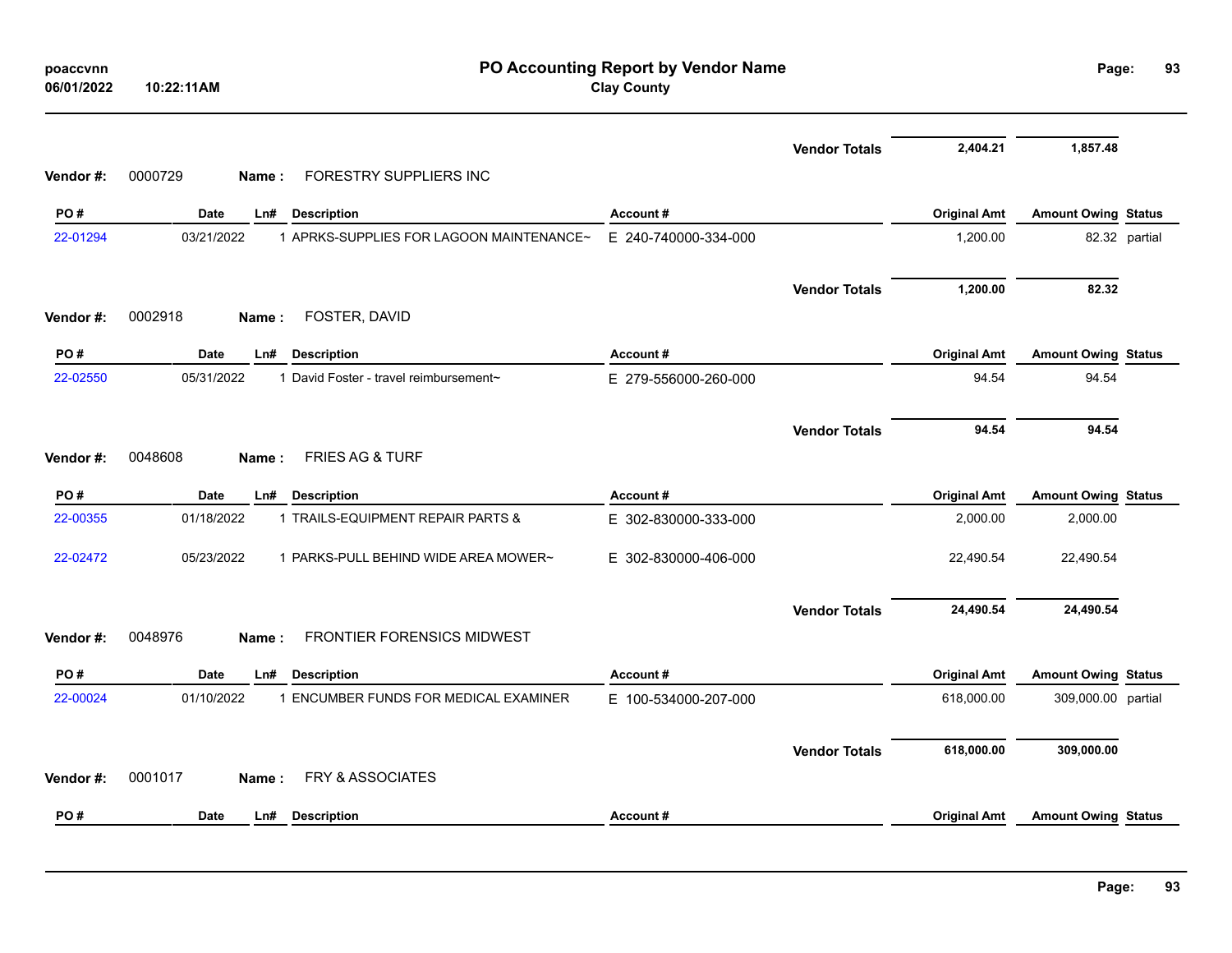| poaccvnn<br>06/01/2022 | 10:22:11AM  |                                           | PO Accounting Report by Vendor Name<br><b>Clay County</b> |                      |                     | Page:                      | 94 |
|------------------------|-------------|-------------------------------------------|-----------------------------------------------------------|----------------------|---------------------|----------------------------|----|
| Vendor #:              | 0001017     | FRY & ASSOCIATES<br>Name:                 | (Continued)                                               |                      |                     |                            |    |
| PO#                    | <b>Date</b> | <b>Description</b><br>Ln#                 | Account#                                                  |                      | <b>Original Amt</b> | <b>Amount Owing Status</b> |    |
| 22-00761               | 02/14/2022  | 1 PARKS-REPLACEMENT FIRERINGS & GRILLS IN | E 240-740000-372-000                                      |                      | 11,213.00           | 0.00 full                  |    |
|                        |             |                                           |                                                           | <b>Vendor Totals</b> | 11,213.00           | 0.00                       |    |
| Vendor#:               | 0024774     | FUNK, REGINA<br>Name:                     |                                                           |                      |                     |                            |    |
| PO#                    | <b>Date</b> | Ln#<br><b>Description</b>                 | Account#                                                  |                      | <b>Original Amt</b> | <b>Amount Owing Status</b> |    |
| 22-01754               | 04/18/2022  | 1 REIMBURSMENT FOR TRAVEL TO CONFERENCE~  | E 100-580000-262-000                                      |                      | 255.06              | 0.00 full                  |    |
|                        |             |                                           |                                                           | <b>Vendor Totals</b> | 255.06              | 0.00                       |    |
| Vendor#:               | 0018831     | <b>GA PRECISION</b><br>Name:              |                                                           |                      |                     |                            |    |
| PO#                    | Date        | <b>Description</b><br>Ln#                 | Account#                                                  |                      | <b>Original Amt</b> | <b>Amount Owing Status</b> |    |
| 22-01797               | 04/18/2022  | 1 GA Precision - Tactical Operations Drag | E 279-556000-360-000                                      |                      | 256.50              | 0.00 full                  |    |
|                        | 04/18/2022  | 2 GA Precision - Al Magazines 5 Round, Al | E 279-556000-360-000                                      |                      | 224.00              | 0.00 full                  |    |
|                        |             |                                           |                                                           | <b>PO Totals</b>     | 480.50              | 0.00                       |    |
|                        |             |                                           |                                                           | <b>Vendor Totals</b> | 480.50              | 0.00                       |    |
| Vendor#:               | 0040842     | <b>GALLOWAY, SHANNON</b><br>Name:         |                                                           |                      |                     |                            |    |
| PO#                    | <b>Date</b> | Ln#<br><b>Description</b>                 | Account#                                                  |                      | <b>Original Amt</b> | <b>Amount Owing Status</b> |    |
| 22-01721               | 04/11/2022  | 1 MILEAGE/MEAL REIMBURSEMENT; STC R&U     | E 285-720000-260-000                                      |                      | 194.05              | 0.00 full                  |    |
|                        |             |                                           |                                                           | <b>Vendor Totals</b> | 194.05              | 0.00                       |    |
| Vendor#:               | 0051594     | <b>GALL'S INC</b><br>Name:                |                                                           |                      |                     |                            |    |
| PO#                    | <b>Date</b> | Ln#<br><b>Description</b>                 | Account#                                                  |                      | <b>Original Amt</b> | <b>Amount Owing Status</b> |    |
| 22-00679               | 02/07/2022  | 1 Invoice #019744245 11/11/21~            | E 286-555000-228-000                                      |                      | 361.48              | 0.00 full                  |    |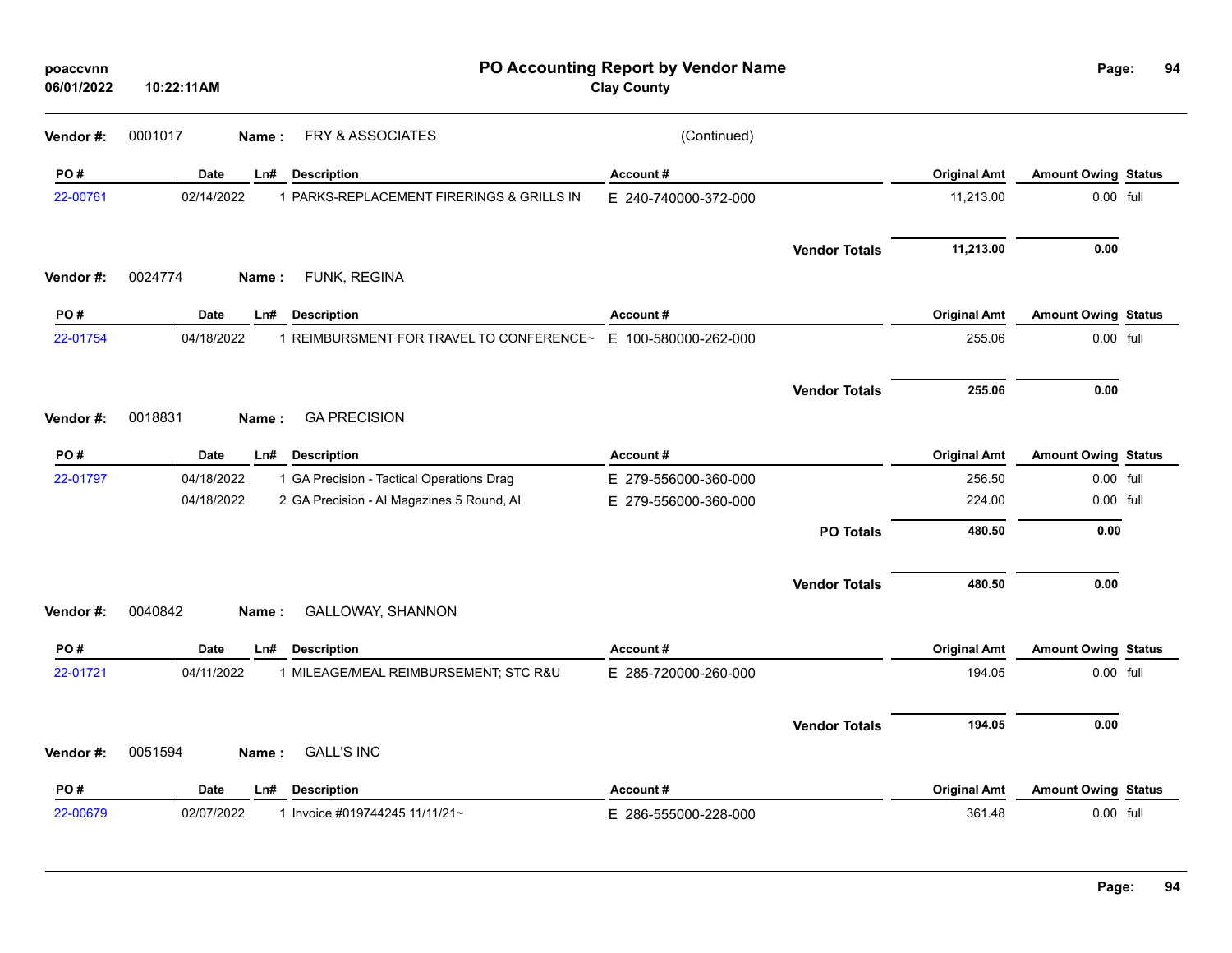#### **PO Accounting Report by Vendor Name poaccvnn Page:**

# **Clay County**

| Vendor#: | 0051594    | <b>GALL'S INC</b><br>Name:     | (Continued)          |                  |                     |                            |  |
|----------|------------|--------------------------------|----------------------|------------------|---------------------|----------------------------|--|
| PO#      | Date       | Ln#<br><b>Description</b>      | Account#             |                  | <b>Original Amt</b> | <b>Amount Owing Status</b> |  |
| 22-00679 | 02/07/2022 | 2 Invoice #019966983 12/10/21~ | E 286-555000-228-000 |                  | 99.33               | 0.00 full                  |  |
|          |            |                                |                      | <b>PO Totals</b> | 460.81              | $0.00\,$                   |  |
| 22-01115 | 03/07/2022 | 1 Gall's - Leg Irons~          | E 279-556000-360-000 |                  | 391.20              | 0.00 full                  |  |
| 22-01462 | 03/28/2022 | 1 Gall's - Vest & Carrier~     | E 279-556000-316-000 |                  | 1,210.75            | 0.00 full                  |  |
|          | 03/28/2022 | 2 Gall's - Vest & Carrier~     | E 279-556000-316-000 |                  | 1,210.75            | 0.00 full                  |  |
|          | 03/28/2022 | 3 Gall's - Vest & Carrier~     | E 279-556000-316-000 |                  | 1,210.75            | 0.00 full                  |  |
|          | 03/28/2022 | 4 Gall's - Vest & Carrier~     | E 279-556000-316-000 |                  | 1,210.75            | 0.00 full                  |  |
|          | 03/28/2022 | 5 Gall's - Vest & Carrier~     | E 279-556000-316-000 |                  | 1,210.75            | 0.00 full                  |  |
|          |            |                                |                      | <b>PO Totals</b> | 6,053.75            | 0.00                       |  |
| 22-01463 | 03/28/2022 | 1 Gall's - Carrier~            | E 279-556000-316-000 |                  | 350.00              | 0.00 full                  |  |
|          | 03/28/2022 | 2 Gall's - Vest & Carrier~     | E 279-556000-316-000 |                  | 1,210.75            | 0.00 full                  |  |
|          | 03/28/2022 | 3 Gall's - Vest & Carrier~     | E 279-556000-316-000 |                  | 1,323.05            | 0.00 full                  |  |
|          | 03/28/2022 | 4 Gall's - Vest & Carrier~     | E 279-556000-316-000 |                  | 1,210.75            | 0.00 full                  |  |
|          | 03/28/2022 | 5 Gall's - Vest & Carrier~     | E 279-556000-316-000 |                  | 1,322.72            | 0.00 full                  |  |
|          |            |                                |                      | <b>PO Totals</b> | 5,417.27            | 0.00                       |  |
| 22-01464 | 03/28/2022 | 1 Gall's - Vest & Carrier~     | E 279-556000-316-000 |                  | 1,323.05            | 0.00 full                  |  |
|          | 03/28/2022 | 2 Gall's - Vest & Carrier~     | E 279-556000-316-000 |                  | 1,323.05            | 0.00 full                  |  |
|          |            |                                |                      | <b>PO Totals</b> | 2,646.10            | 0.00                       |  |
| 22-01465 | 03/28/2022 | 1 Gall's - Leg Irons~          | E 279-556000-360-000 |                  | 391.20              | 0.00 full                  |  |
| 22-01466 | 03/28/2022 | 1 Gall's - Vest & Carrier~     | E 279-556000-316-000 |                  | 1,210.75            | 0.00 full                  |  |
|          | 03/28/2022 | 2 Gall's - Vest & Carrier~     | E 279-556000-316-000 |                  | 1,160.75            | 0.00 full                  |  |
|          | 03/28/2022 | 3 Gall's - Vest & Carrier~     | E 279-556000-316-000 |                  | 1,210.75            | 0.00 full                  |  |
|          | 03/28/2022 | 4 Gall's - Vest & Carrier~     | E 279-556000-316-000 |                  | 1,210.75            | 0.00 full                  |  |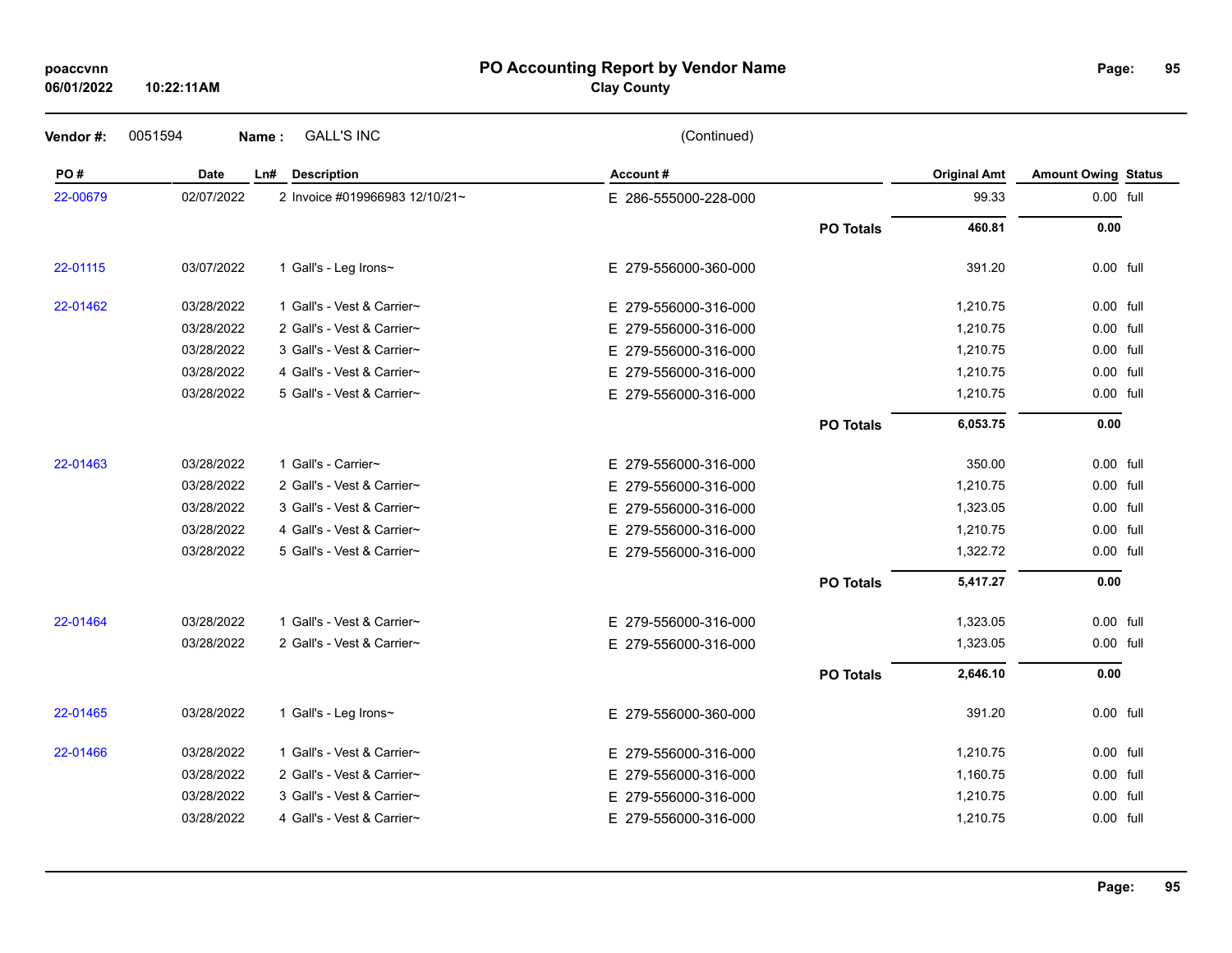### **PO Accounting Report by Vendor Name poaccvnn Page:**

# **Clay County**

| Vendor #: | 0051594<br>Name: | <b>GALL'S INC</b>                        | (Continued)          |                  |                     |                            |  |
|-----------|------------------|------------------------------------------|----------------------|------------------|---------------------|----------------------------|--|
| PO#       | Date             | <b>Description</b><br>Ln#                | Account#             |                  | <b>Original Amt</b> | <b>Amount Owing Status</b> |  |
| 22-01466  | 03/28/2022       | 5 Gall's - Vest & Carrier~               | E 279-556000-316-000 |                  | 1,210.75            | 0.00 full                  |  |
|           |                  |                                          |                      | <b>PO Totals</b> | 6,003.75            | 0.00                       |  |
| 22-01467  | 03/28/2022       | 1 Gall's - Vest & Carrier~               | E 279-556000-316-000 |                  | 1,210.75            | 0.00 full                  |  |
|           | 03/28/2022       | 2 Gall's - Vest & Carrier~               | E 279-556000-316-000 |                  | 1,210.75            | 0.00 full                  |  |
|           | 03/28/2022       | 3 Gall's - Vest & Carrier~               | E 279-556000-316-000 |                  | 1,210.75            | 0.00 full                  |  |
|           | 03/28/2022       | 4 Gall's - Vest & Carrier~               | E 279-556000-316-000 |                  | 1,210.75            | 0.00 full                  |  |
|           | 03/28/2022       | 5 Gall's - Vest & Carrier~               | E 279-556000-316-000 |                  | 1,210.75            | 0.00 full                  |  |
|           |                  |                                          |                      | <b>PO Totals</b> | 6,053.75            | 0.00                       |  |
| 22-01468  | 03/28/2022       | 1 GALL'S - VEST & CARRIER~               | E 279-556000-316-000 |                  | 1,392.95            | 0.00 full                  |  |
| 22-01597  | 04/04/2022       | 1 GALL'S - VEST & CARRIER~               | E 279-556000-316-000 |                  | 1,410.60            | 0.00 full                  |  |
| 22-01798  | 04/18/2022       | 1 Galls - Vest & Carrier (itemized       | E 279-556000-316-000 |                  | 1,392.95            | 0.00 full                  |  |
|           | 04/18/2022       | 2 Galls - Vest & Carrier (itemized       | E 279-556000-316-000 |                  | 1,392.95            | 0.00 full                  |  |
|           | 04/18/2022       | 3 Galls - Vest & Carrier (itemized       | E 279-556000-316-000 |                  | 1,392.95            | 0.00 full                  |  |
|           | 04/18/2022       | 4 Galls - Vest & Carrier (itemized       | E 279-556000-316-000 |                  | 1,392.95            | 0.00 full                  |  |
|           | 04/18/2022       | 5 Galls - Vest & Carrier~                | E 279-556000-316-000 |                  | 1,392.95            | 0.00 full                  |  |
|           |                  |                                          |                      | <b>PO Totals</b> | 6,964.75            | 0.00                       |  |
| 22-02073  | 05/02/2022       | 1 Galls - Vest & Carrier~                | E 279-556000-316-000 |                  | 1,392.95            | 0.00 full                  |  |
|           | 05/02/2022       | 2 Galls - Vest & Carrier~                | E 279-556000-316-000 |                  | 1,392.95            | 0.00 full                  |  |
|           |                  |                                          |                      | <b>PO Totals</b> | 2,785.90            | 0.00                       |  |
| 22-02209  | 05/10/2022       | 1 Gall's - Vest & Carrier~               | E 279-556000-316-000 |                  | 1,392.95            | 0.00 full                  |  |
| 22-02316  | 05/16/2022       | 1 Galls - 72 inch chain restraint belt~  | E 279-556000-360-000 |                  | 118.25              | 0.00 full                  |  |
| 22-02449  | 05/23/2022       | 1 Galls - Smith Wesson Nickle Leg Irons~ | E 279-556000-360-000 |                  | 79.18               | 79.18                      |  |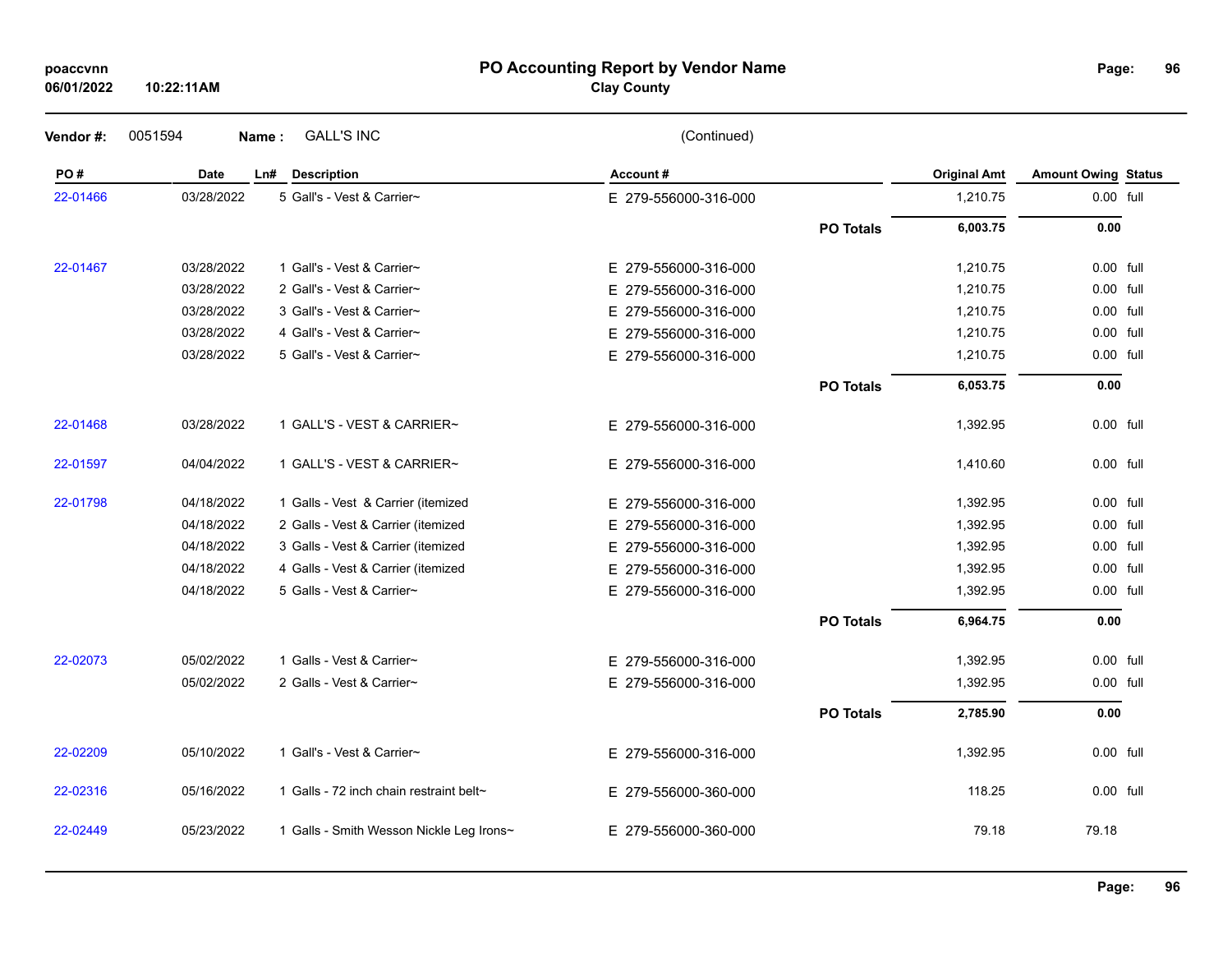| poaccvnn<br>06/01/2022 | 10:22:11AM       |                                         | PO Accounting Report by Vendor Name<br><b>Clay County</b> |                      |                     | Page:                      | 97 |
|------------------------|------------------|-----------------------------------------|-----------------------------------------------------------|----------------------|---------------------|----------------------------|----|
| Vendor #:              | 0051594<br>Name: | <b>GALL'S INC</b>                       | (Continued)                                               |                      |                     |                            |    |
| PO#                    | <b>Date</b>      | Ln#<br><b>Description</b>               | Account#                                                  |                      | <b>Original Amt</b> | <b>Amount Owing Status</b> |    |
| Vendor#:               | 0018141<br>Name: | <b>GAMETIME</b>                         |                                                           | <b>Vendor Totals</b> | 41,562.41           | 79.18                      |    |
| PO#                    | Date             | Ln#<br><b>Description</b>               | Account#                                                  |                      | <b>Original Amt</b> | <b>Amount Owing Status</b> |    |
| 22-00222               | 01/18/2022       | 1 PARKS-PLAYGROUND REPLACMENT PARTS &   | E 240-740000-372-000                                      |                      | 1,500.00            | 1,500.00                   |    |
| 22-02191               | 05/10/2022       | 1 PARKS-PLAYGROUND REPLACEMENT PARTS &  | E 240-740000-372-000                                      |                      | 2,500.00            | 2,500.00                   |    |
| Vendor#:               | 0050941<br>Name: | <b>GANTT, ROBERT</b>                    |                                                           | <b>Vendor Totals</b> | 4,000.00            | 4,000.00                   |    |
| PO#                    | Date             | <b>Description</b><br>Ln#               | Account#                                                  |                      | <b>Original Amt</b> | <b>Amount Owing Status</b> |    |
| 22-00025               | 01/10/2022       | 1 CARE 2022013C RESTITUTION             | E 100-594000-205-000                                      |                      | 620.00              | 0.00 full                  |    |
| Vendor#:               | 0005115<br>Name: | <b>GARY CROSSLEY FORD INC</b>           |                                                           | <b>Vendor Totals</b> | 620.00              | 0.00                       |    |
| PO#                    | <b>Date</b>      | $Ln$ #<br><b>Description</b>            | Account#                                                  |                      | <b>Original Amt</b> | <b>Amount Owing Status</b> |    |
| 22-00746               | 02/14/2022       | 1 Remotes Starts for HWY9 & FM~         | E 220-701000-333-000                                      |                      | 800.00              | 0.00 full                  |    |
|                        | 02/14/2022       | 2 Window Latch AIR90~                   | E 220-701000-333-000                                      |                      | 44.90               | 0.00 full                  |    |
|                        |                  |                                         |                                                           | <b>PO Totals</b>     | 844.90              | 0.00                       |    |
| 22-01278               | 03/21/2022       | 1 NOX Sensor HWY001~                    | E 220-701000-333-000                                      |                      | 1,397.55            | 0.00 full                  |    |
| 22-01694               | 04/11/2022       | 1 Service NOX Sensor HWY006~            | E 220-701000-333-000                                      |                      | 1,185.19            | 0.00 full                  |    |
| 22-02021               | 05/02/2022       | 1 Service-Multipoint Inspection HWY006~ | E 220-701000-333-000                                      |                      | 495.59              | $0.00$ full                |    |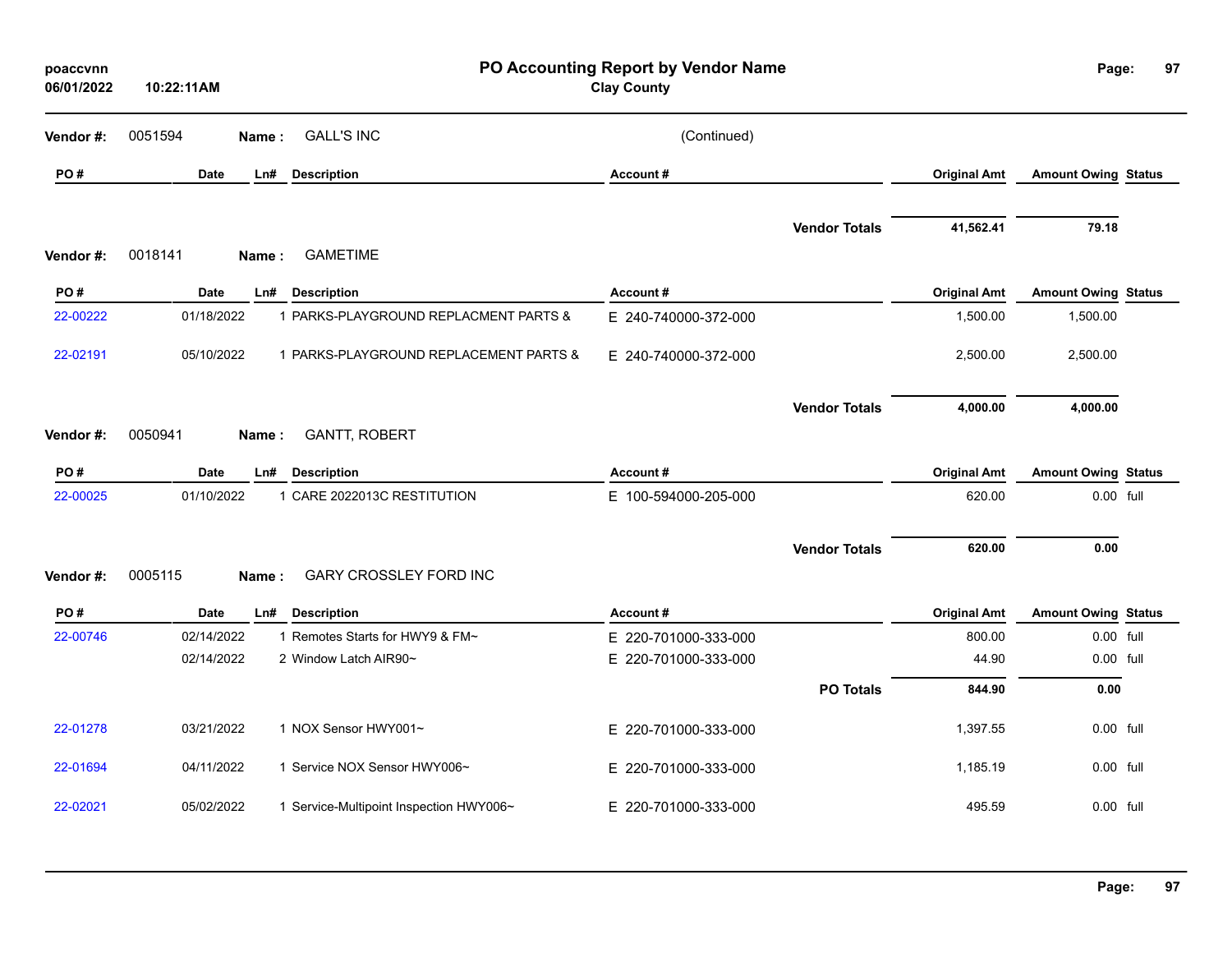| poaccvnn<br>06/01/2022 | 10:22:11AM                                         | PO Accounting Report by Vendor Name<br><b>Clay County</b> |                     | Page:                      | 98            |
|------------------------|----------------------------------------------------|-----------------------------------------------------------|---------------------|----------------------------|---------------|
| Vendor #:              | <b>GARY CROSSLEY FORD INC</b><br>0005115<br>Name:  | (Continued)                                               |                     |                            |               |
| PO#                    | Date<br><b>Description</b><br>Ln#                  | Account#                                                  | <b>Original Amt</b> | <b>Amount Owing Status</b> |               |
| 22-02410               | 05/23/2022<br>1 Service Testing HWY001~            | E 220-701000-333-000                                      | 165.20              | 165.20                     |               |
|                        |                                                    | <b>Vendor Totals</b>                                      | 4,088.43            | 165.20                     |               |
| Vendor#:               | 0048872<br>GILBARCO VEEDER-ROOT<br>Name:           |                                                           |                     |                            |               |
| PO#                    | Date<br><b>Description</b><br>Ln#                  | Account#                                                  | <b>Original Amt</b> | <b>Amount Owing Status</b> |               |
| 22-00223               | 01/18/2022<br>1 ENCUMBRANCE~                       | E 240-743000-201-000                                      | 2,000.00            |                            | 64.00 partial |
| 22-00224               | 01/18/2022<br>1 ENCUMBRANCE~                       | E 240-742000-201-000                                      | 2,000.00            |                            | 64.00 partial |
| Vendor #:              | <b>GILMORE &amp; BELL</b><br>0045829<br>Name:      | <b>Vendor Totals</b>                                      | 4,000.00            | 128.00                     |               |
| PO#                    | Date<br><b>Description</b><br>Ln#                  | Account#                                                  | <b>Original Amt</b> | <b>Amount Owing Status</b> |               |
| 22-01025               | 1 LEGAL SERVICES~<br>03/07/2022                    | E 100-604000-206-000                                      | 1,500.00            | 0.00 full                  |               |
|                        |                                                    | <b>Vendor Totals</b>                                      | 1,500.00            | 0.00                       |               |
| Vendor#:               | 0046937<br>GILMORE, AMY<br>Name:                   |                                                           |                     |                            |               |
| PO#                    | Date<br><b>Description</b><br>Ln#                  | Account#                                                  | <b>Original Amt</b> | <b>Amount Owing Status</b> |               |
| 22-02120               | 05/10/2022<br>1 Travel Reimbursement~              | E 100-602000-263-000                                      | 56.16               | 0.00 full                  |               |
|                        |                                                    | <b>Vendor Totals</b>                                      | 56.16               | 0.00                       |               |
| Vendor#:               | 0024307<br>GLADSTONE AREA CHAMBER OF COMM<br>Name: |                                                           |                     |                            |               |
| PO#                    | Date<br><b>Description</b><br>Ln#                  | Account#                                                  | <b>Original Amt</b> | <b>Amount Owing Status</b> |               |
| 22-00468               | 01/31/2022<br>1 GLADSTONE AREA CHAMBER OF COMMERCE | E 100-600000-264-000                                      | 550.00              | 0.00 full                  |               |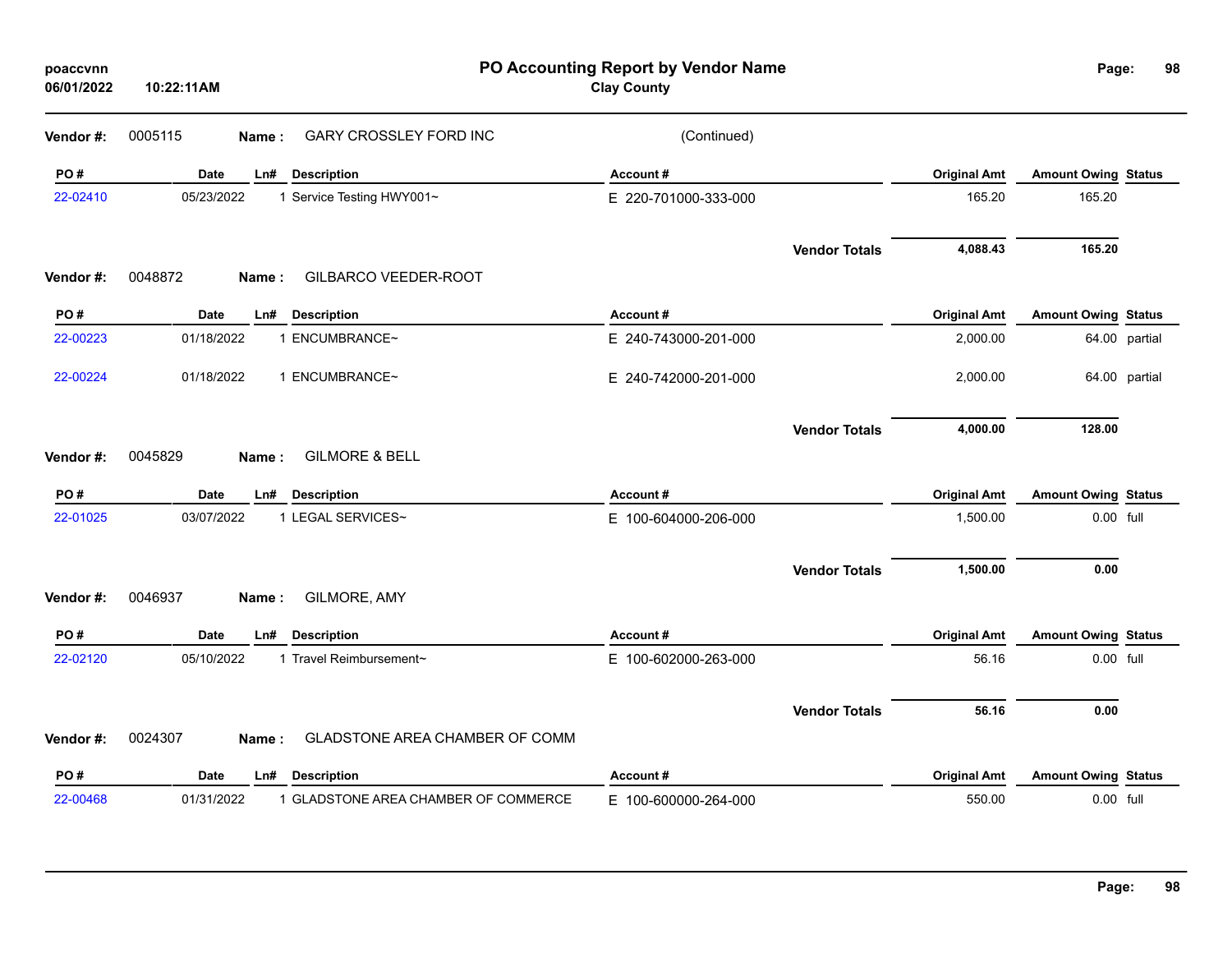| poaccvnn<br>06/01/2022 | PO Accounting Report by Vendor Name<br><b>Clay County</b><br>10:22:11AM |                                          |                                  |                      |                              |                                         |                |
|------------------------|-------------------------------------------------------------------------|------------------------------------------|----------------------------------|----------------------|------------------------------|-----------------------------------------|----------------|
| Vendor#:               | 0002441<br>Name:                                                        | GOEHRUNG, JOHN                           |                                  | <b>Vendor Totals</b> | 550.00                       | 0.00                                    |                |
| PO#                    | <b>Date</b>                                                             | Ln#<br><b>Description</b>                | Account#                         |                      | <b>Original Amt</b>          | <b>Amount Owing Status</b>              |                |
| 22-02317               | 05/16/2022                                                              | 1 John Goehrung - Reimbursement for forn | E 279-556000-316-000             |                      | 30.99                        | 0.00 full                               |                |
| Vendor#:               | 0050968<br>Name:                                                        | GOODER, JILL                             |                                  | <b>Vendor Totals</b> | 30.99                        | 0.00                                    |                |
| PO#                    | Date                                                                    | Ln#<br><b>Description</b>                | Account#                         |                      | <b>Original Amt</b>          | <b>Amount Owing Status</b>              |                |
| 22-00584               | 02/07/2022                                                              | 1 CARE 2022019 RESTITUTION~              | E 100-594000-209-000             |                      | 309.00                       | 0.00 full                               |                |
| Vendor #:              | 0010564<br>Name:                                                        | <b>GRAINGER</b>                          |                                  | <b>Vendor Totals</b> | 309.00                       | 0.00                                    |                |
| PO#<br>22-00100        | Date<br>01/18/2022                                                      | Ln# Description<br>1 RJC/Repair parts~   | Account#<br>E 100-611000-330-000 |                      | <b>Original Amt</b><br>74.34 | <b>Amount Owing Status</b><br>0.00 full |                |
| 22-00101               | 01/18/2022                                                              | 1 ENCUMBER Funds for HARDWARE Supplies~  | E 100-611000-334-000             |                      | 1,000.00                     |                                         | 143.70 partial |
| 22-00102               | 01/18/2022                                                              | 1 ENCUMBER Funds for TOOLS ~             | E 100-611000-334-000             |                      | 1,000.00                     | 1,000.00                                |                |
| 22-00103               | 01/18/2022                                                              | 1 FM/Re-stock building supplies~         | E 100-611000-330-000             |                      | 90.97                        | 0.00 full                               |                |
| 22-00225               | 01/18/2022                                                              | 1 PARKS-BUILDING SUPPLIES~               | E 240-740000-330-000             |                      | 1,500.00                     |                                         | 399.24 partial |
| 22-00282               | 01/18/2022                                                              | 1 ENCUMBER Funds for HARDWARE Supplies~  | E 279-613000-334-000             |                      | 500.00                       |                                         | 120.18 partial |
| 22-00283               | 01/18/2022                                                              | 1 ENCUMBER Funds for TOOLS~              | E 279-613000-334-000             |                      | 500.00                       | 0.00 full                               |                |
| 22-00284               | 01/18/2022                                                              | 1 DET/Plumbing repair part~              | E 279-613000-330-000             |                      | 75.40                        | 0.00 full                               |                |
| 22-00285               | 01/18/2022                                                              | 1 9169635233 01/06/22~                   | E 279-555000-209-000             |                      | 19.04                        | 0.00 full                               |                |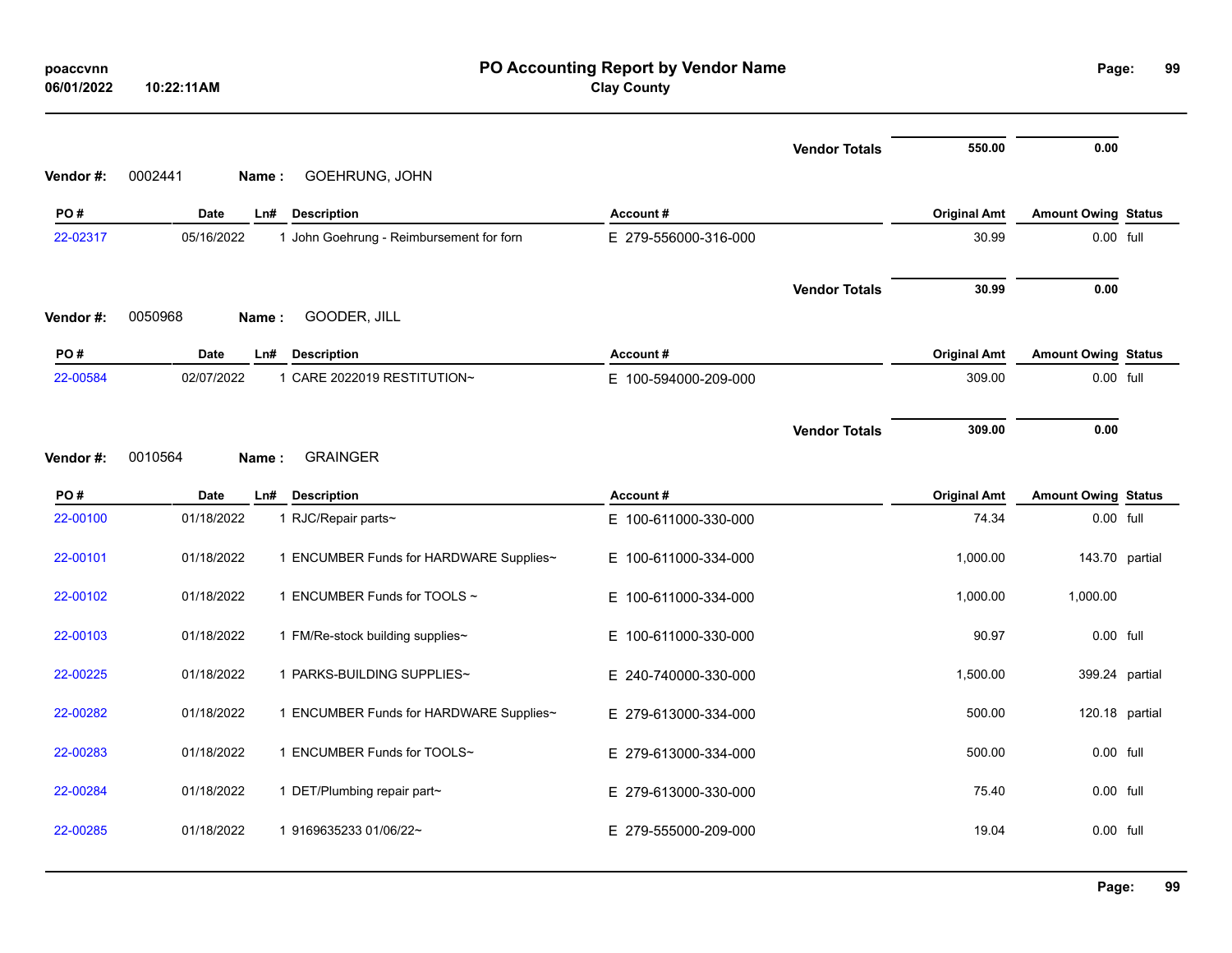**10:22:11AM**

#### **PO Accounting Report by Vendor Name poaccvnn Page:**

**Clay County**

| Vendor#: | 0010564<br>Name: | <b>GRAINGER</b>                           | (Continued)              |                  |                     |                            |  |
|----------|------------------|-------------------------------------------|--------------------------|------------------|---------------------|----------------------------|--|
| PO#      | <b>Date</b>      | Ln#<br><b>Description</b>                 | Account#                 |                  | <b>Original Amt</b> | <b>Amount Owing Status</b> |  |
| 22-00773 | 02/14/2022       | 1 Invoice #9169475622 01/06/2022~         | E 272-552000-207-000     |                  | 1,206.00            | 0.00 full                  |  |
| 22-00981 | 02/28/2022       | 1 Reduced shank drill Golf~               | E 240-746000-333-000     |                  | 65.83               | $0.00$ full                |  |
| 22-01026 | 03/07/2022       | 1 ENCUMBER Funds for HARDWARE Supplies~   | E 100-611000-334-000     |                  | 1,000.00            | 1,000.00                   |  |
| 22-01027 | 03/07/2022       | 1 FM/Re stock builing supplies~           | E 100-611000-334-000     |                  | 488.20              | 0.00 full                  |  |
| 22-01195 | 03/14/2022       | 1 PARKS-VEHICLE/EQUIP REPAIR              | E 240-740000-333-000     |                  | 1,000.00            | 1,000.00                   |  |
| 22-01217 | 03/14/2022       | 1 Invoice #852175330 2/8/22~              | E 279-555000-301-000     |                  | 306.90              | 0.00 full                  |  |
| 22-01295 | 03/21/2022       | 1 PARKS-SUPPLIES FOR ELECTRIC HEATER TIRE | E 240-740000-333-000     |                  | 50.92               | 0.00 full                  |  |
| 22-01402 | 03/28/2022       | 1 Bumper guards HWY315~                   | E 220-701000-333-000     |                  | 112.40              | 0.00 full                  |  |
| 22-01469 | 03/28/2022       | 1 DET/Custodial Supplies~                 | E 279-613000-314-000     |                  | 577.40              | 0.00 full                  |  |
| 22-01714 | 04/11/2022       | 1 DET/Kitchen igintors for Steamer ~      | E 279-613000-330-000     |                  | 548.92              | 0.00 full                  |  |
| 22-01832 | 04/25/2022       | 1 2 HP motor, magnetic disc brake Air~    | E 401-920000-330-000     |                  | 844.09              | 0.00 full                  |  |
| 22-01969 | 05/02/2022       | 1 FM/Re-stock $\sim$                      | 100-611000-334-000<br>E. |                  | 117.40              | 0.00 full                  |  |
|          | 05/02/2022       | 2 FM/Re-stock~                            | 100-611000-334-000<br>E. |                  | 284.92              | 0.00 full                  |  |
|          | 05/02/2022       | 3 FM/Re-stock~                            | E 100-611000-334-000     |                  | 101.55              | 0.00 full                  |  |
|          |                  |                                           |                          | <b>PO Totals</b> | 503.87              | 0.00                       |  |
| 22-02022 | 05/02/2022       | 1 Tools for Service Truck~                | E 220-701000-334-000     |                  | 183.45              | 0.00 full                  |  |
| 22-02102 | 05/02/2022       | 1 Grainger - Transport Hood~              | E 286-555000-228-000     |                  | 289.75              | 0.00 full                  |  |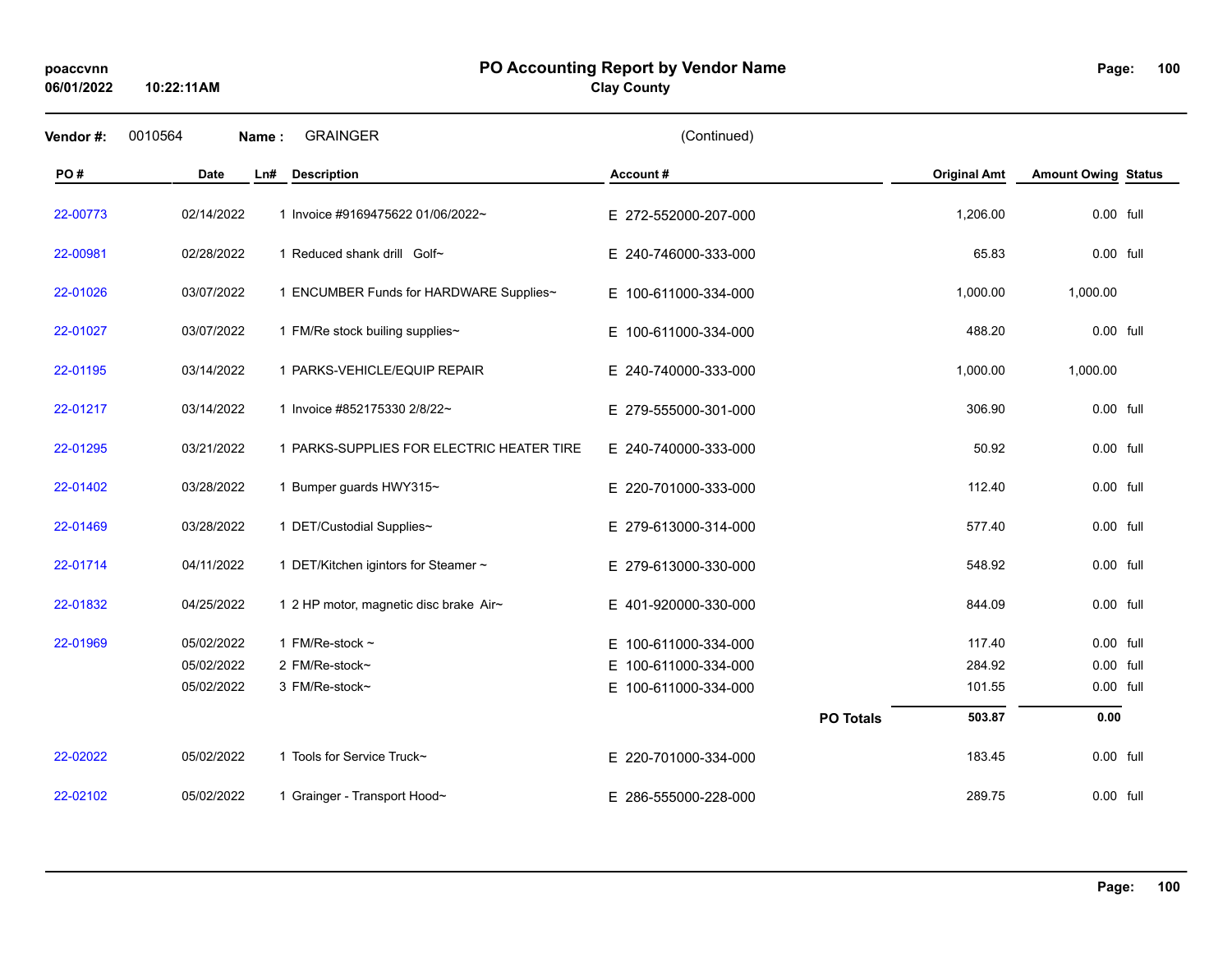# **PO Accounting Report by Vendor Name poaccvnn Page:**

# **Clay County**

| Vendor #:             | 0010564     | Name: | <b>GRAINGER</b>                            | (Continued)          |                      |                     |                            |  |
|-----------------------|-------------|-------|--------------------------------------------|----------------------|----------------------|---------------------|----------------------------|--|
| PO#                   | <b>Date</b> | Ln#   | <b>Description</b>                         | Account#             |                      | <b>Original Amt</b> | <b>Amount Owing Status</b> |  |
| 22-02178              | 05/10/2022  |       | 1 Tarp rocker switch HWY310~               | E 220-701000-333-000 |                      | 27.36               | 0.00 full                  |  |
| 22-02411              | 05/23/2022  |       | 1 Connector wire/cable HWY302~             | E 220-701000-333-000 |                      | 51.28               | 51.28                      |  |
| 22-02517              | 05/31/2022  |       | 1 Water Filter Ice Machine~                | E 220-701000-333-000 |                      | 85.74               | 85.74                      |  |
|                       | 05/31/2022  |       | 2 Ice Machine Cleaner~                     | E 220-701000-333-000 |                      | 21.46               | 21.46                      |  |
|                       |             |       |                                            |                      | <b>PO Totals</b>     | 107.20              | 107.20                     |  |
| 22-02551              | 05/31/2022  |       | 1 Grainger - Extension Cord~               | E 279-556000-302-000 |                      | 9.00                | 9.00                       |  |
|                       | 05/31/2022  |       | 2 Grainger - Microwave~                    | E 279-556000-302-000 |                      | 203.93              | 203.93                     |  |
|                       |             |       |                                            |                      | <b>PO Totals</b>     | 212.93              | 212.93                     |  |
|                       |             |       |                                            |                      |                      |                     |                            |  |
|                       |             |       |                                            |                      | <b>Vendor Totals</b> | 12,336.25           | 4,034.53                   |  |
|                       | 0000402     | Name: | <b>GRAPHIC CONSULTANTS</b>                 |                      |                      |                     |                            |  |
| PO#                   | <b>Date</b> | Ln#   | <b>Description</b>                         | Account#             |                      | <b>Original Amt</b> | <b>Amount Owing Status</b> |  |
| Vendor #:<br>22-00104 | 01/18/2022  |       | 1 1/10/22, 010121~                         | E 100-594000-250-000 |                      | 136.60              | 0.00 full                  |  |
| 22-00469              | 01/31/2022  |       | 1 1/24/22, 010124~                         | E 100-594000-250-000 |                      | 219.00              | 0.00 full                  |  |
| 22-01755              | 04/18/2022  |       | 1 4/5/22, 010142~                          | E 100-594000-250-000 |                      | 136.60              | 0.00 full                  |  |
|                       | 04/18/2022  |       | 2 4/6/22, 010140~                          | E 100-594000-250-000 |                      | 828.86              | 0.00 full                  |  |
|                       |             |       |                                            |                      | <b>PO Totals</b>     | 965.46              | 0.00                       |  |
| 22-02241              | 05/16/2022  |       | 1 INVOICE 010166 BROCHURES FOR TRANSITIONS | E 100-594000-201-000 |                      | 534.00              | 0.00 full                  |  |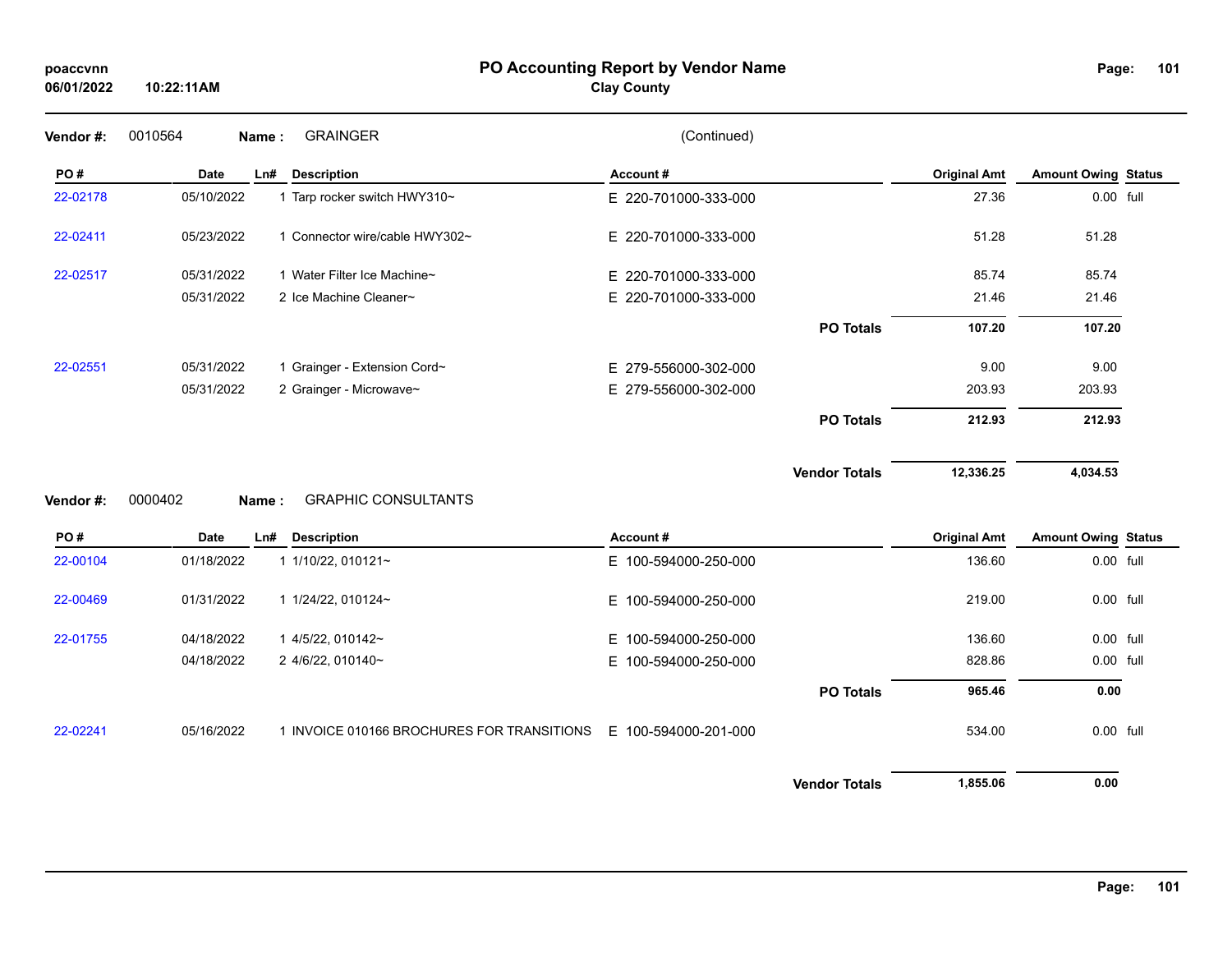**Vendor #:** 0003448 **Name :** GRASS ACTION INC

**10:22:11AM**

| PO#       | <b>Date</b> | Ln#   | <b>Description</b>                           | Account#             |                      | <b>Original Amt</b> | <b>Amount Owing Status</b> |  |
|-----------|-------------|-------|----------------------------------------------|----------------------|----------------------|---------------------|----------------------------|--|
| 22-00026  | 01/10/2022  |       | 1 ENCUMBER Funds Cost/Lawn Care for a few    | E 100-611000-228-000 |                      | 12,145.49           | 0.00 full                  |  |
| 22-00369  | 01/24/2022  |       | 1 ENCUMBER Funds to remove 2 trees at        | E 100-611000-228-000 |                      | 1,350.00            | 1,350.00                   |  |
| 22-01970  | 05/02/2022  |       | 1 ENCUMBER Funds Cost/Lawn Care for a few    | E 100-611000-228-000 |                      | 12,000.00           | 4,840.00 partial           |  |
| 22-02242  | 05/16/2022  |       | 1 RJC/IRRIGATION REPAIR PARTS & SERVICE      | E 100-611000-228-000 |                      | 2,500.00            | 2,500.00                   |  |
| 22-02243  | 05/16/2022  |       | 1 FM/COST/LAWN CARE FOR A FEW MONTHS~        | E 100-611000-228-000 |                      | 12,000.00           | 12,000.00                  |  |
| 22-02244  | 05/16/2022  |       | 1 RJC/TREE REMOVAL AND ~                     | E 100-611000-228-000 |                      | 7,300.00            | 7,300.00                   |  |
|           |             |       |                                              |                      | <b>Vendor Totals</b> | 47,295.49           | 27,990.00                  |  |
| Vendor #: | 0050961     | Name: | GRAY, JOSH                                   |                      |                      |                     |                            |  |
| PO#       | Date        | Ln#   | <b>Description</b>                           | Account#             |                      | <b>Original Amt</b> | <b>Amount Owing Status</b> |  |
| 22-00533  | 01/31/2022  |       | 1 BOAT SLIP REFUND                           | R 240-436000-000-742 |                      | 731.67              | 0.00 full                  |  |
|           |             |       |                                              |                      |                      |                     |                            |  |
|           |             |       |                                              |                      | <b>Vendor Totals</b> | 731.67              | 0.00                       |  |
| Vendor#:  | 0001891     | Name: | GREATER KANSAS CITY, ATTRACTIONS ASSOCIATION |                      |                      |                     |                            |  |
| PO#       | Date        | Ln#   | <b>Description</b>                           | Account#             |                      | <b>Original Amt</b> | <b>Amount Owing Status</b> |  |
| 22-01196  | 03/14/2022  |       | 1 HALF PANEL AD ~                            | E 240-870000-252-000 |                      | 350.00              | 0.00 full                  |  |
|           |             |       |                                              |                      | <b>Vendor Totals</b> | 350.00              | 0.00                       |  |
| Vendor#:  | 0012351     | Name: | GRECO, ALISON                                |                      |                      |                     |                            |  |
| PO#       | Date        | Ln#   | <b>Description</b>                           | Account#             |                      | <b>Original Amt</b> | <b>Amount Owing Status</b> |  |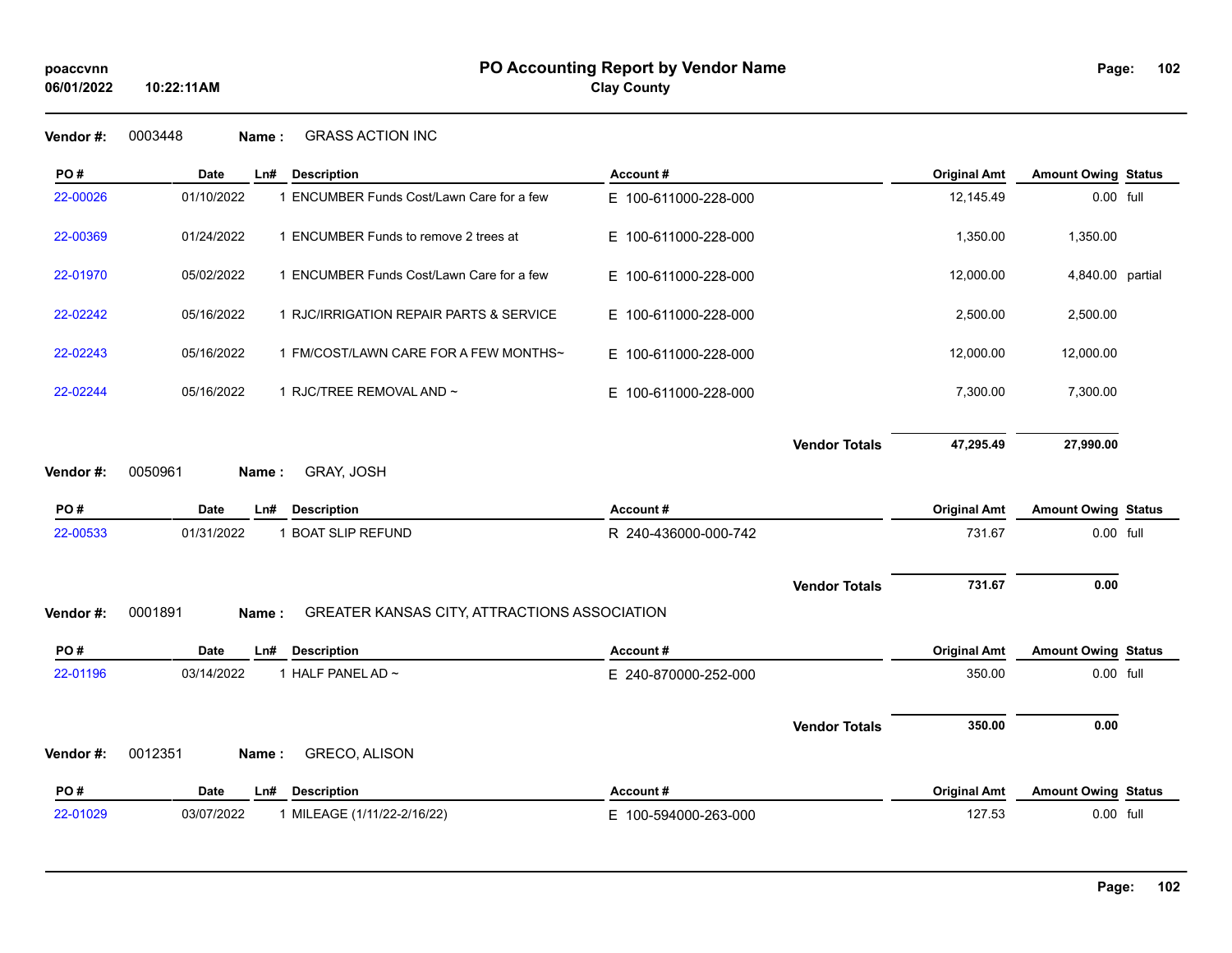| poaccvnn<br>06/01/2022 | 10:22:11AM |                                         | PO Accounting Report by Vendor Name<br><b>Clay County</b> |                      |                     | Page:                      | 103            |
|------------------------|------------|-----------------------------------------|-----------------------------------------------------------|----------------------|---------------------|----------------------------|----------------|
| Vendor#:               | 0012351    | GRECO, ALISON<br>Name:                  | (Continued)                                               |                      |                     |                            |                |
| PO#                    | Date       | Ln#<br><b>Description</b>               | Account#                                                  |                      | <b>Original Amt</b> | <b>Amount Owing Status</b> |                |
| 22-01971               | 05/02/2022 | 1 MILEAGE (3/1/22-4/27/22)              | E 100-594000-263-000                                      |                      | 220.55              |                            | 0.00 full      |
| Vendor#:               | 0051030    | <b>GREENFIELD CONTRACTORS</b><br>Name:  |                                                           | <b>Vendor Totals</b> | 348.08              | 0.00                       |                |
| PO#                    | Date       | <b>Description</b><br>Ln#               | Account#                                                  |                      | <b>Original Amt</b> | <b>Amount Owing Status</b> |                |
| 22-01729               | 04/11/2022 | 1 Salt Storage Building at Highway~     | E 301-820000-403-000                                      |                      | 169,331.52          | 126,998.63 partial         |                |
|                        |            |                                         |                                                           | <b>Vendor Totals</b> | 169,331.52          | 126,998.63                 |                |
| Vendor#:               | 0002342    | GREG'S LOCK & KEY SERVICE INC<br>Name:  |                                                           |                      |                     |                            |                |
| PO#                    | Date       | Ln#<br><b>Description</b>               | Account#                                                  |                      | <b>Original Amt</b> | <b>Amount Owing Status</b> |                |
| 22-00470               | 01/31/2022 | 1 ENCUMBER Funds for lock repair parts  | E 100-611000-330-000                                      |                      | 500.00              |                            | 424.40 partial |
| 22-00471               | 01/31/2022 | 1 FM/Key Blanks re-stock~               | E 100-611000-330-000                                      |                      | 98.25               |                            | 0.00 full      |
| 22-00762               | 02/14/2022 | 1 PARKS-DEAD BOLT & REKEYED CYLINDER AT | E 240-740000-330-000                                      |                      | 90.00               |                            | 0.00 full      |
| 22-01134               | 03/07/2022 | 1 Greg's Lock & Key Service - Keys for  | E 292-592000-362-000                                      |                      | 180.00              |                            | 0.00 full      |
| 22-01245               | 03/21/2022 | 1 ENCUMBER FUNDS FOR LOCKS ON AIRPORT   | E 100-600000-295-000                                      |                      | 4,335.87            |                            | 0.00 full      |
| 22-01849               | 04/25/2022 | 1 INVOICE: C169273A~                    | E 100-600000-295-000                                      |                      | 496.15              |                            | 0.00 full      |
| 22-02450               | 05/23/2022 | 1 DET/KEYS MADE~                        | E 279-613000-220-000                                      |                      | 62.92               | 62.92                      |                |
|                        |            | <b>GRIMCO INC</b>                       |                                                           | <b>Vendor Totals</b> | 5,763.19            | 487.32                     |                |
| Vendor#:               | 0021834    | Name:                                   |                                                           |                      |                     |                            |                |
| PO#                    | Date       | Ln#<br><b>Description</b>               | Account#                                                  |                      | <b>Original Amt</b> | <b>Amount Owing Status</b> |                |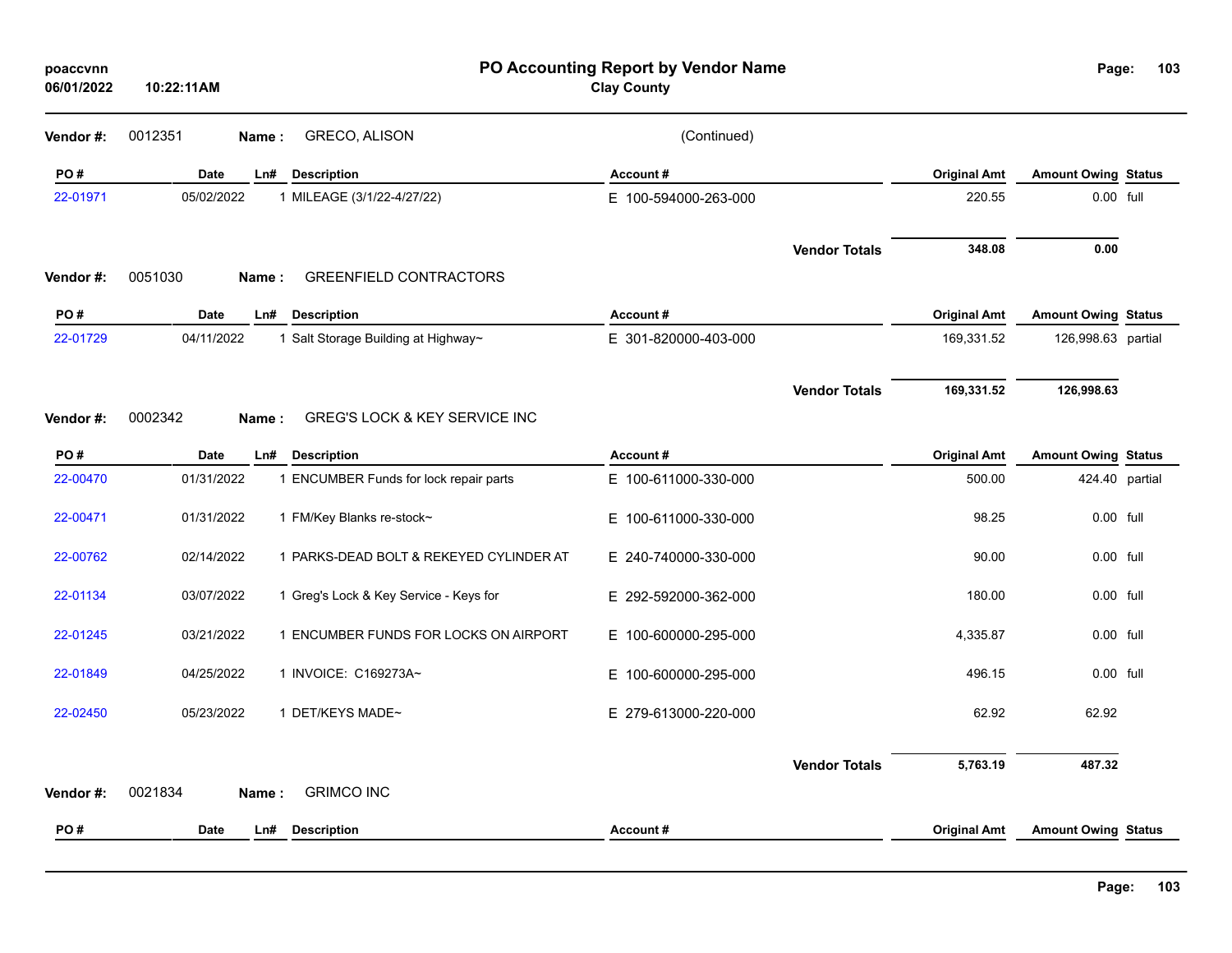| poaccvnn<br>06/01/2022 | 10:22:11AM                                             | PO Accounting Report by Vendor Name<br><b>Clay County</b> |                      |                     | Page:                      | 104 |
|------------------------|--------------------------------------------------------|-----------------------------------------------------------|----------------------|---------------------|----------------------------|-----|
| Vendor#:               | <b>GRIMCO INC</b><br>0021834<br>Name:                  | (Continued)                                               |                      |                     |                            |     |
| PO#                    | Date<br>Ln#<br><b>Description</b>                      | Account#                                                  |                      | <b>Original Amt</b> | <b>Amount Owing Status</b> |     |
| 22-00226               | 01/18/2022<br>1 PARKS-SIGN MAKING SUPPLIES~            | E 240-740000-343-000                                      |                      | 1,000.00            | 432.54 partial             |     |
| 22-01833               | 04/25/2022<br>1 Vinyl for signs Airport~               | E 401-920000-209-000                                      |                      | 263.41              | $0.00$ full                |     |
|                        |                                                        |                                                           | <b>Vendor Totals</b> | 1,263.41            | 432.54                     |     |
| Vendor#:               | 0051193<br>GUARD DOG BODY ARMOR<br>Name:               |                                                           |                      |                     |                            |     |
| PO#                    | <b>Description</b><br><b>Date</b><br>Ln#               | Account#                                                  |                      | <b>Original Amt</b> | <b>Amount Owing Status</b> |     |
| 22-02346               | 05/16/2022<br>1 Guard Dog Body Armor, LLC - (30) Level | E 292-592000-362-000                                      |                      | 4,335.00            | 0.00 full                  |     |
|                        |                                                        |                                                           | <b>Vendor Totals</b> | 4,335.00            | 0.00                       |     |
| Vendor#:               | 0049281<br><b>GUARDIAN MEDICAL</b><br>Name:            |                                                           |                      |                     |                            |     |
| PO#                    | <b>Date</b><br><b>Description</b><br>Ln#               | Account#                                                  |                      | <b>Original Amt</b> | <b>Amount Owing Status</b> |     |
| 22-00106               | 01/18/2022<br>1 Invoice Number: 104702~                | E 100-602000-208-000                                      |                      | 270.00              | 0.00 full                  |     |
| 22-00586               | 02/07/2022<br>1 Invoice Number: 104872~                | E 100-602000-208-000                                      |                      | 165.00              | 0.00 full                  |     |
| 22-01526               | 04/04/2022<br>1 Invoice Number: 105556~                | E 100-602000-208-000                                      |                      | 220.00              | 0.00 full                  |     |
| 22-02245               | 05/16/2022<br>1 Invoice Number: 105605~                | E 100-602000-208-000                                      |                      | 350.00              | $0.00$ full                |     |
| 22-02495               | 05/31/2022<br>1 Invoice Number: 106080~                | E 100-602000-208-000                                      |                      | 165.00              | 165.00                     |     |
|                        |                                                        |                                                           | <b>Vendor Totals</b> | 1,170.00            | 165.00                     |     |
| Vendor#:               | 0047952<br>H & H SEPTIC SERVICE<br>Name:               |                                                           |                      |                     |                            |     |
| PO#                    | Date<br>Ln#<br><b>Description</b>                      | Account#                                                  |                      | <b>Original Amt</b> | <b>Amount Owing Status</b> |     |
| 22-00704               | 02/14/2022<br>1 Yearly maintenance Airport~            | E 401-920000-215-000                                      |                      | 2,000.00            | 0.00 full                  |     |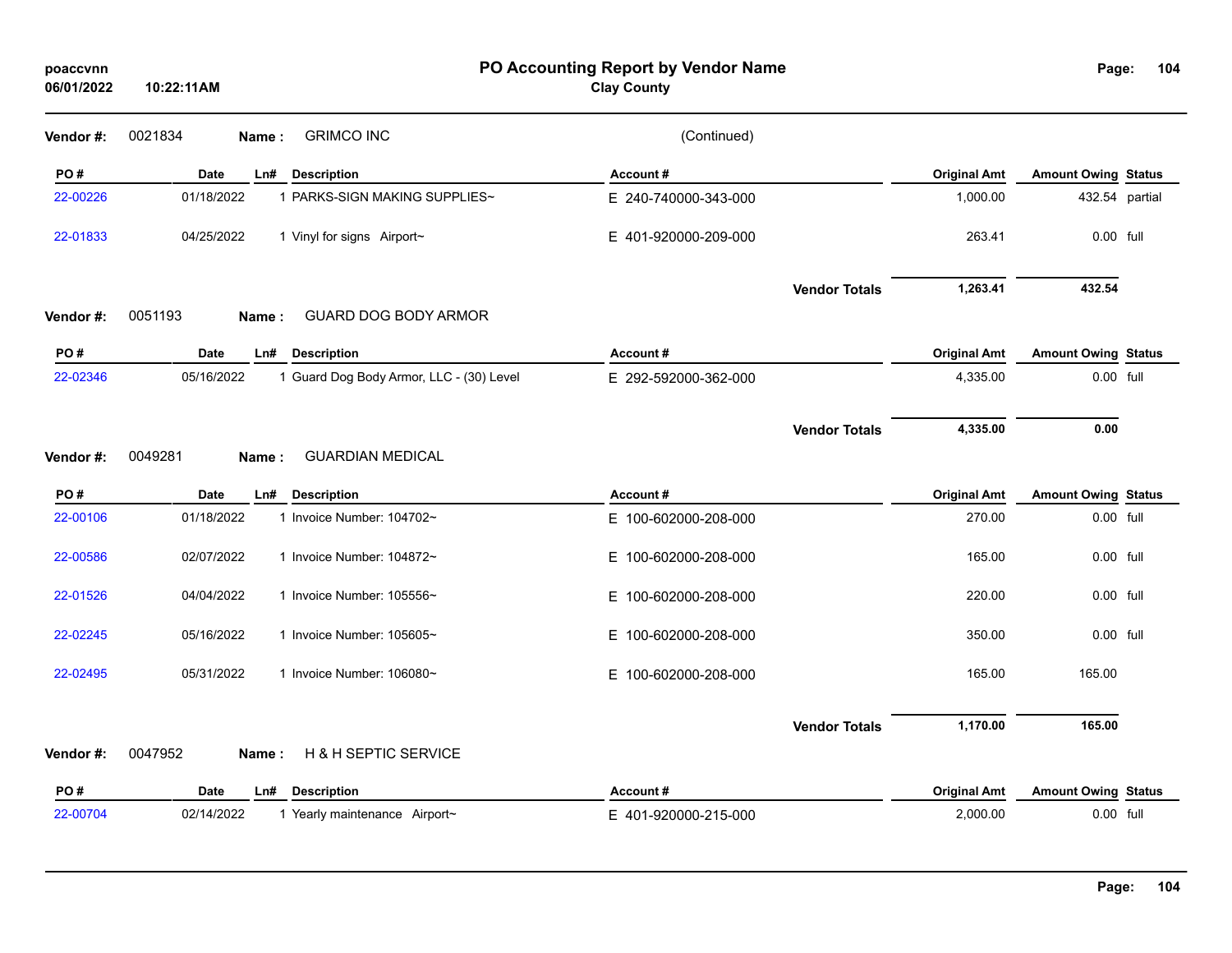| poaccvnn   |            |
|------------|------------|
| 06/01/2022 | 10:22:11AM |

**PO Accounting Report by Vendor Name poaccvnn Page: Clay County**

Page: 105

|          |                                                        |                      | <b>Vendor Totals</b> | 2,000.00            | 0.00                       |  |
|----------|--------------------------------------------------------|----------------------|----------------------|---------------------|----------------------------|--|
| Vendor#: | HANNA RUBBER COMPANY<br>0005452<br>Name:               |                      |                      |                     |                            |  |
| PO#      | <b>Date</b><br><b>Description</b><br>Ln#               | Account#             |                      | <b>Original Amt</b> | <b>Amount Owing Status</b> |  |
| 22-00227 | 01/18/2022<br>1 PARKS-BUILDING SUPPLIES~               | E 240-740000-330-000 |                      | 1,000.00            | 972.25 partial             |  |
| 22-00519 | 01/31/2022<br>1 PARKS-SUPPLIES FOR DEWATERING LAGOONS~ | E 240-740000-333-000 |                      | 2,000.00            | 259.75 partial             |  |
|          |                                                        |                      | <b>Vendor Totals</b> | 3,000.00            | 1,232.00                   |  |
| Vendor#: | 0021528<br><b>HARBOR FREIGHT TOOLS</b><br>Name:        |                      |                      |                     |                            |  |
| PO#      | <b>Date</b><br><b>Description</b><br>Ln#               | Account#             |                      | <b>Original Amt</b> | <b>Amount Owing Status</b> |  |
| 22-01197 | 03/14/2022<br>1 Bench drill, LED corded light Golf~    | E 240-746000-330-000 |                      | 287.97              | 0.00 full                  |  |
|          |                                                        |                      | <b>Vendor Totals</b> | 287.97              | 0.00                       |  |
| Vendor#: | 0002161<br><b>HARPER COLLINS PUBLISHERS</b><br>Name:   |                      |                      |                     |                            |  |
| PO#      | <b>Date</b><br>Ln#<br><b>Description</b>               | Account#             |                      | <b>Original Amt</b> | <b>Amount Owing Status</b> |  |
| 22-00887 | 02/22/2022<br>1 BOOKS FOR RESALE~                      | E 240-870000-395-000 |                      | 407.76              | 0.00 full                  |  |
|          |                                                        |                      | <b>Vendor Totals</b> | 407.76              | 0.00                       |  |
| Vendor#: | <b>HARRIS GOVERN</b><br>0044380<br>Name:               |                      |                      |                     |                            |  |
| PO#      | <b>Date</b><br><b>Description</b><br>Ln#               | Account#             |                      | <b>Original Amt</b> | <b>Amount Owing Status</b> |  |
| 22-00331 | 01/18/2022<br>1 INVOICE # TAMN00001280 DATE: 1/1/22~   | E 285-720000-228-000 |                      | 24,343.27           | 0.00 full                  |  |
| 22-00562 | 01/31/2022<br>1 INVOICE # TAMN00001234 DATE: 1/1/22~   | E 285-720000-404-000 |                      | 2,500.00            | 0.00 full                  |  |
|          | 01/31/2022<br>2 INVOICE # TAMN00001055 DATE: 1/1/22~   | E 285-720000-228-000 |                      | 7,694.48            | 0.00 full                  |  |
|          |                                                        |                      | <b>PO Totals</b>     | 10,194.48           | 0.00                       |  |
| 22-00779 | 02/14/2022<br>1 COVERAGE 1/01/2022 - 12/31/2022~       | E 305-505000-209-000 |                      | 16,407.43           | 0.00 full                  |  |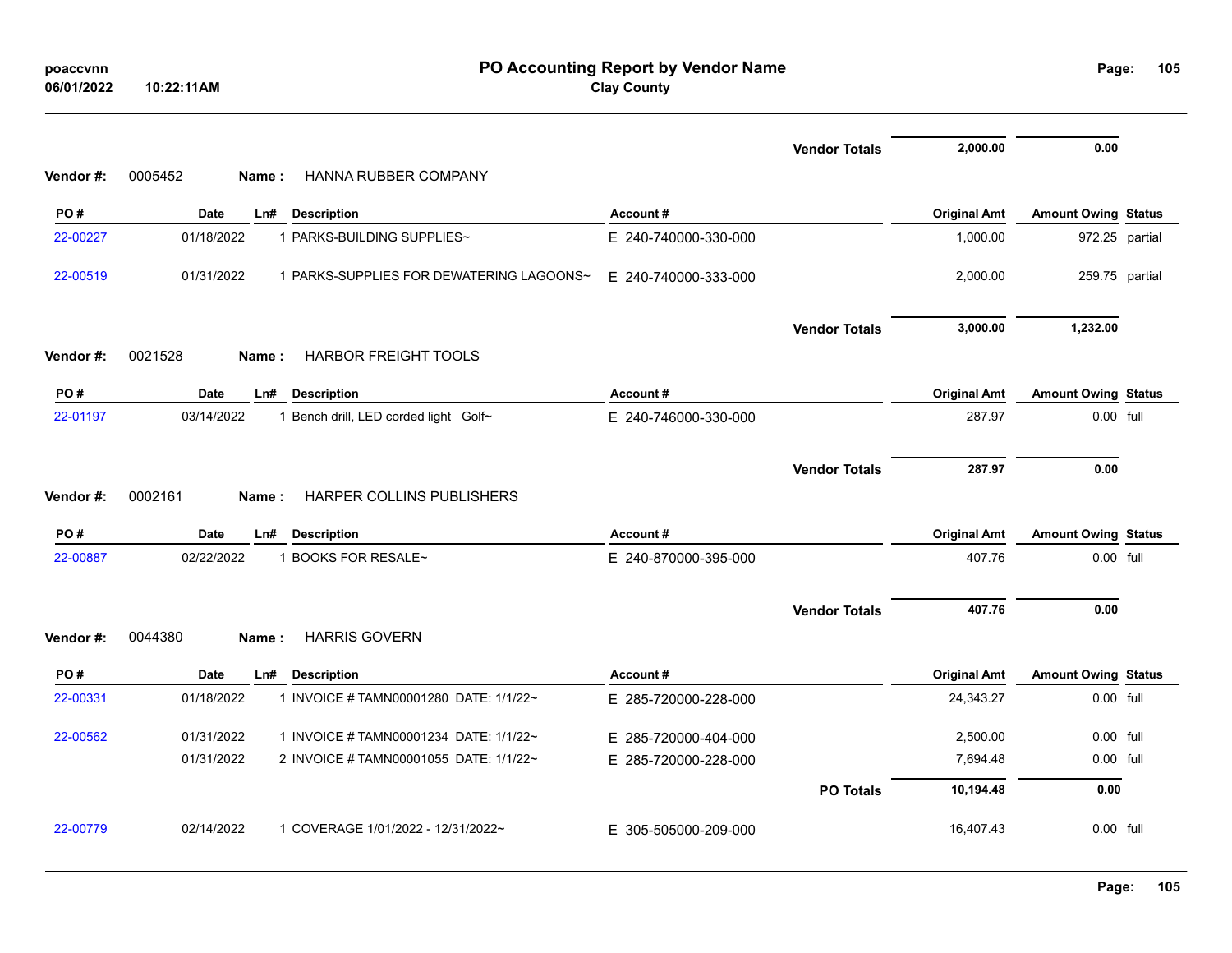| poaccvnn<br>06/01/2022 | 10:22:11AM                                              | PO Accounting Report by Vendor Name<br><b>Clay County</b> |                     | Page:                      | 106 |
|------------------------|---------------------------------------------------------|-----------------------------------------------------------|---------------------|----------------------------|-----|
| Vendor#:               | <b>HARRIS GOVERN</b><br>0044380<br>Name:                | (Continued)                                               |                     |                            |     |
| PO#                    | Date<br><b>Description</b><br>Ln#                       | Account#                                                  | <b>Original Amt</b> | <b>Amount Owing Status</b> |     |
| 22-01455               | 03/28/2022<br>1 PACS APPRAISAL, GIS ANALYST, GIS        | E 305-505000-209-000                                      | 24,343.27           | 0.00 full                  |     |
| 22-02580               | 05/31/2022<br>1 PACS APPRAISAL, GIS ANALYST, GIS VIEWER | E 305-505000-209-000                                      | 24,333.62           | 24,333.62                  |     |
|                        |                                                         | <b>Vendor Totals</b>                                      | 99,622.07           | 24,333.62                  |     |
| Vendor#:               | 0050674<br>HARRIS, TINA<br>Name:                        |                                                           |                     |                            |     |
| PO#                    | <b>Date</b><br><b>Description</b><br>Ln#                | Account#                                                  | <b>Original Amt</b> | <b>Amount Owing Status</b> |     |
| 22-00943               | 02/28/2022<br>1 CARE 2022008 C STIPEND~                 | E 100-594000-209-000                                      | 17.50               | 0.00 full                  |     |
| 22-01359               | 03/28/2022<br>1 CARE 2022-008 CD STIPEND ~              | E 100-594000-209-000                                      | 11.25               | 0.00 full                  |     |
| 22-02121               | 05/10/2022<br>1 CARE 2022-008 C E STIPEND~              | E 100-594000-209-000                                      | 23.00               | 0.00 full                  |     |
|                        |                                                         | <b>Vendor Totals</b>                                      | 51.75               | 0.00                       |     |
| Vendor#:               | HARTER OUTDOORS<br>0046692<br>Name:                     |                                                           |                     |                            |     |
| PO#                    | <b>Date</b><br><b>Description</b><br>Ln#                | Account#                                                  | <b>Original Amt</b> | <b>Amount Owing Status</b> |     |
| 22-01296               | 03/21/2022<br>1 ENCUMBRANCE~                            | E 240-743000-395-000                                      | 500.00              | 252.50 partial             |     |
|                        |                                                         | <b>Vendor Totals</b>                                      | 500.00              | 252.50                     |     |
| Vendor#:               | 0050335<br>HAYS, ROB<br>Name:                           |                                                           |                     |                            |     |
| PO#                    | <b>Date</b><br><b>Description</b><br>Ln#                | Account#                                                  | <b>Original Amt</b> | <b>Amount Owing Status</b> |     |
| 22-02552               | 05/31/2022<br>1 Rob Hays - Reimbursement for Metro      | E 279-556000-262-000                                      | 16.00               | 16.00                      |     |
|                        |                                                         | <b>Vendor Totals</b>                                      | 16.00               | 16.00                      |     |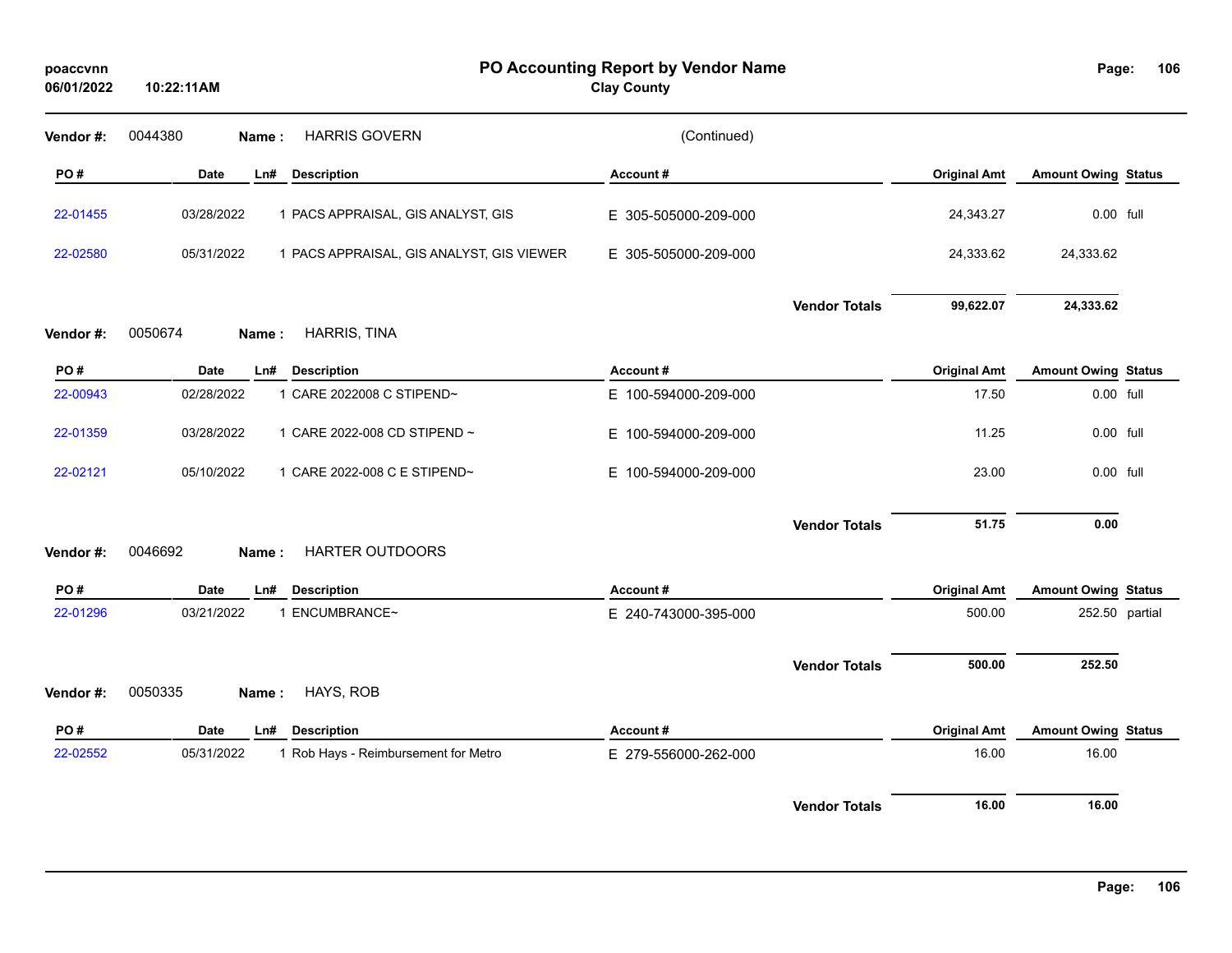| poaccvnn<br>06/01/2022 | PO Accounting Report by Vendor Name<br><b>Clay County</b><br>10:22:11AM |                      |                     |                            | 107<br>Page: |  |
|------------------------|-------------------------------------------------------------------------|----------------------|---------------------|----------------------------|--------------|--|
| Vendor#:               | <b>HEARTLAND AUTO GLASS</b><br>0001468<br>Name:                         |                      |                     |                            |              |  |
| PO#                    | <b>Date</b><br><b>Description</b><br>Ln#                                | Account#             | <b>Original Amt</b> | <b>Amount Owing Status</b> |              |  |
| 22-01328               | 03/21/2022<br>1 3/4/22 #1532-1962962~                                   | E 279-556000-226-000 | 564.30              | 0.00 full                  |              |  |
| 22-02074               | 05/02/2022<br>1 Heartland Auto Glass - Windshield tint                  | E 279-556000-226-000 | 363.50              | 0.00 full                  |              |  |
|                        |                                                                         | <b>Vendor Totals</b> | 927.80              | 0.00                       |              |  |
| Vendor#:               | 0046230<br><b>HEARTLAND MECHANICAL SERVICES</b><br>Name:                |                      |                     |                            |              |  |
| PO#                    | <b>Description</b><br><b>Date</b><br>Ln#                                | Account#             | <b>Original Amt</b> | <b>Amount Owing Status</b> |              |  |
| 22-01198               | 03/14/2022<br>1 PARKS-HEAT PUMP REPLACEMENT~                            | E 240-740000-220-000 | 11,000.00           | 11,000.00                  |              |  |
| Vendor#:               | 0000756<br>HEARTLAND TACTICAL OFFICERS<br>Name:                         | <b>Vendor Totals</b> | 11,000.00           | 11,000.00                  |              |  |
| PO#                    | <b>Description</b><br><b>Date</b><br>Ln#                                | Account#             | <b>Original Amt</b> | <b>Amount Owing Status</b> |              |  |
| 22-02210               | 05/10/2022<br>1 Heartland Tactical Officers Association                 | E 279-556000-261-000 | 450.00              | 0.00 full                  |              |  |
| 22-02553               | 05/31/2022<br>1 Heartland Tactical Officers Association                 | E 279-556000-261-000 | 400.00              | 400.00                     |              |  |
|                        |                                                                         | <b>Vendor Totals</b> | 850.00              | 400.00                     |              |  |
| Vendor#:               | 0050149<br>HEITMAN, CONNOR<br>Name:                                     |                      |                     |                            |              |  |
| PO#                    | <b>Date</b><br><b>Description</b><br>Ln#                                | Account#             | <b>Original Amt</b> | <b>Amount Owing Status</b> |              |  |
| 22-00332               | 01/18/2022<br>1 2022 FIELD MILEAGE                                      | E 285-720000-263-000 | 5,000.00            | 3,704.21 partial           |              |  |
| 22-01722               | 04/11/2022<br>1 MEAL REIMBURSEMENT; IAAO CLASS; LAKE                    | E 285-720000-260-000 | 289.07              | 0.00 full                  |              |  |
|                        |                                                                         | <b>Vendor Totals</b> | 5,289.07            | 3,704.21                   |              |  |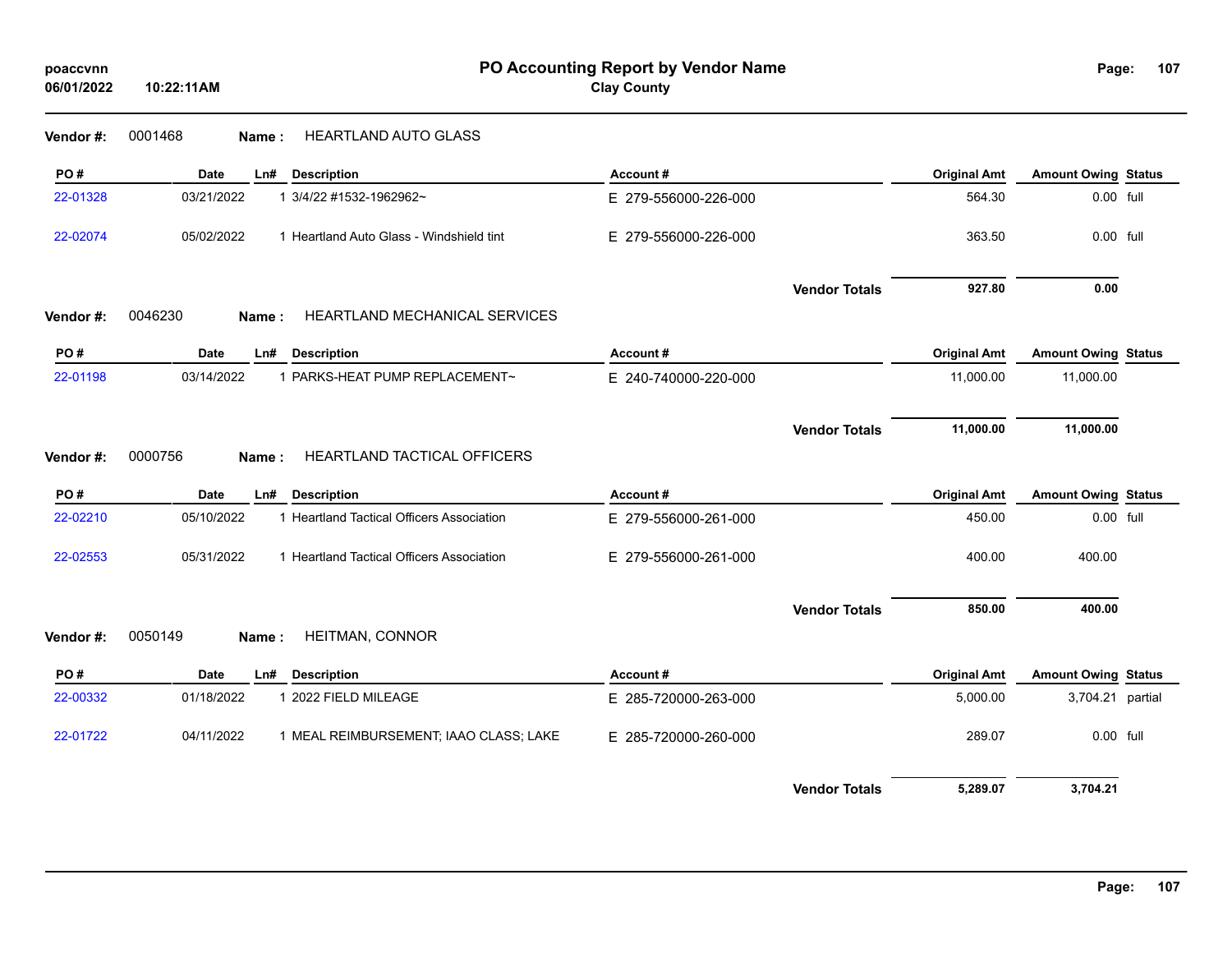| poaccynn   |            |
|------------|------------|
| 06/01/2022 | 10:22:11AM |

| Vendor #: | 0049047<br>Name: | HENDERSON PRODUCTS                        |                      |                      |                     |                            |              |
|-----------|------------------|-------------------------------------------|----------------------|----------------------|---------------------|----------------------------|--------------|
| PO#       | Date             | <b>Description</b><br>Ln#                 | Account#             |                      | <b>Original Amt</b> | <b>Amount Owing Status</b> |              |
| 22-01568  | 04/04/2022       | 1 Electrical Connector HWY307-308-301-302 | E 220-701000-333-000 |                      | 372.85              | 0.00 full                  |              |
|           |                  |                                           |                      | <b>Vendor Totals</b> | 372.85              | 0.00                       |              |
| Vendor#:  | 0005955<br>Name: | HERITAGE LEAGUE OF GREATER KC             |                      |                      |                     |                            |              |
| PO#       | Date             | <b>Description</b><br>Ln#                 | Account#             |                      | <b>Original Amt</b> | <b>Amount Owing Status</b> |              |
| 22-00763  | 02/14/2022       | 1 HERITAGE LEAGUE MEMBERSHIP RENEWAL~     | E 240-870000-264-000 |                      | 45.00               | 0.00 full                  |              |
|           |                  |                                           |                      | <b>Vendor Totals</b> | 45.00               | 0.00                       |              |
| Vendor#:  | 0003471<br>Name: | HERITAGE PETROLEUM                        |                      |                      |                     |                            |              |
| PO#       | Date             | <b>Description</b><br>Ln#                 | Account#             |                      | <b>Original Amt</b> | <b>Amount Owing Status</b> |              |
| 22-00084  | 01/18/2022       | 1 Oil for Resale Airport~                 | E 401-920000-395-000 |                      | 1,328.50            |                            | 0.00 cancel  |
| 22-00520  | 01/31/2022       | 1 PARKS-MOTOR OIL~                        | E 240-740000-332-000 |                      | 2,000.00            |                            | 0.00 partial |
| 22-00764  | 02/14/2022       | 1 PARKS-OILS, ANTI-FREZE, TRUCK LUBRICANT | E 240-740000-332-000 |                      | 1,000.00            | 310.00 partial             |              |
| 22-00795  | 02/22/2022       | 1 Oill for Resale Airport~                | E 401-920000-395-000 |                      | 691.32              | 0.00 full                  |              |
| 22-01010  | 03/07/2022       | 1 Oil for resale Airport~                 | E 401-920000-395-000 |                      | 814.60              | 0.00 full                  |              |
| 22-01695  | 04/11/2022       | 1 Antifreeze~                             | E 220-701000-333-000 |                      | 600.00              |                            | 0.00 cancel  |
|           | 04/11/2022       | 2 Oils 10W30, 5W20 & Def fluids~          | E 220-701000-333-000 |                      | 1,978.45            | 0.00 full                  |              |
|           |                  |                                           |                      | <b>PO Totals</b>     | 2,578.45            | 0.00                       |              |
| 22-02179  | 05/10/2022       | 1 Antifreeze~                             | E 220-701000-333-000 |                      | 837.78              | 0.00 full                  |              |
|           |                  |                                           |                      | <b>Vendor Totals</b> | 9,250.65            | 310.00                     |              |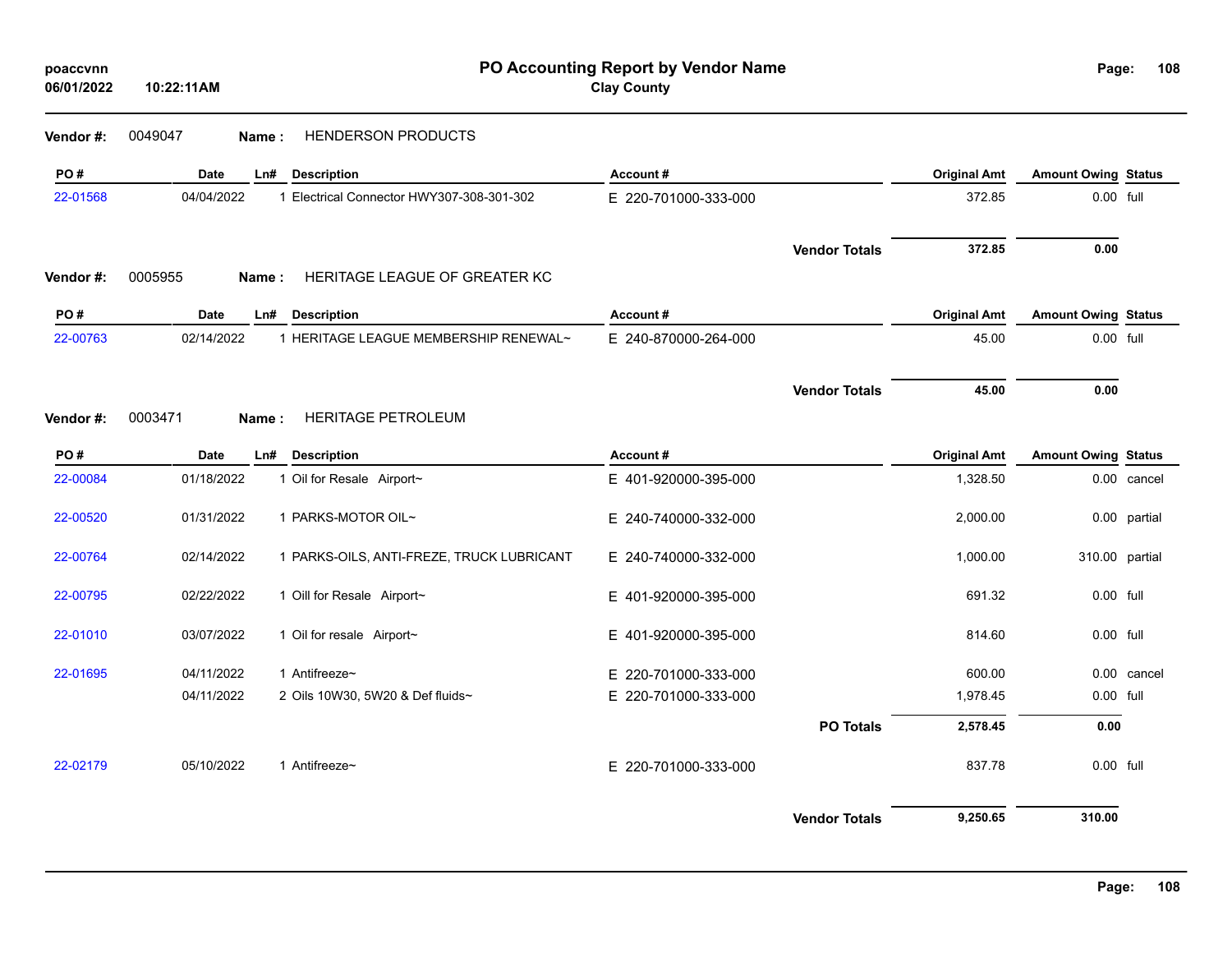## **Vendor #:** 0041086 **Name :** HERITAGE TRACTOR

| PO#      | <b>Date</b> | Ln# | <b>Description</b>                        | Account#                 |                  | <b>Original Amt</b> | <b>Amount Owing Status</b> |  |
|----------|-------------|-----|-------------------------------------------|--------------------------|------------------|---------------------|----------------------------|--|
| 22-00193 | 01/18/2022  |     | 1 Wheel Stud HWY031~                      | E 220-701000-333-000     |                  | 23.76               | 0.00 full                  |  |
| 22-00228 | 01/18/2022  |     | 1 PARKS-CLUTCH REPAIRS; UNIT #52~         | E 240-740000-333-000     |                  | 6,500.00            | 0.00 full                  |  |
| 22-00229 | 01/18/2022  |     | 1 PARKS-EQUIPMENT REPAIR PARTS & SUPPLIES | E 240-740000-333-000     |                  | 2,500.00            | 0.00 full                  |  |
|          | 01/18/2022  |     | 2 reopen closed in error                  | E 240-740000-333-000     |                  | 282.49              | 282.49                     |  |
|          |             |     |                                           |                          | <b>PO Totals</b> | 2,782.49            | 282.49                     |  |
| 22-00356 | 01/18/2022  |     | 1 TRAILS-EQUIPMENT REPAIR PARTS &         | E 302-830000-333-000     |                  | 1,000.00            | 641.33 partial             |  |
| 22-00420 | 01/24/2022  |     | 1 PARKS-REMAINING BALANCE FOR REPAIR      | E 240-740000-333-000     |                  | 104.84              | 0.00 full                  |  |
| 22-00656 | 02/07/2022  |     | 1 Blade HWY084A~                          | E 220-701000-333-000     |                  | 331.40              | 0.00 full                  |  |
| 22-01279 | 03/21/2022  |     | 1 Oil Cooler AIR358 ~                     | E 220-701000-333-000     |                  | 1,100.38            | 0.00 full                  |  |
|          | 03/21/2022  |     | 2 Hydraulic Filter AIR358~                | E 220-701000-333-000     |                  | 127.34              | 0.00 full                  |  |
|          |             |     |                                           |                          | <b>PO Totals</b> | 1,227.72            | 0.00                       |  |
| 22-01343 | 03/28/2022  |     | 1 Lock nuts, bearing cups, cones, pins    | E 401-920000-333-000     |                  | 409.45              | 0.00 full                  |  |
|          | 03/28/2022  |     | 2 Tax credit Airport~                     | 401-920000-333-000<br>E. |                  | $-30.83$            | 0.00 full                  |  |
|          | 03/28/2022  |     | 3 Return lock nut, bearing cup-seal Air   | E 401-920000-333-000     |                  | 7.77                | 0.00 full                  |  |
|          |             |     |                                           |                          | <b>PO Totals</b> | 386.39              | 0.00                       |  |
| 22-01569 | 04/04/2022  |     | 1 Snap Rings HWY82-83-84~                 | E 220-701000-333-000     |                  | 10.08               | 0.00 full                  |  |
|          | 04/04/2022  |     | 2 Fuel Filters~                           | E 220-701000-333-000     |                  | 139.50              | 0.00 full                  |  |
|          |             |     |                                           |                          | <b>PO Totals</b> | 149.58              | 0.00                       |  |
| 22-01696 | 04/11/2022  |     | 1 Hose Kit & Activator HWY 082~           | E 220-701000-333-000     |                  | 353.43              | 0.00 full                  |  |
| 22-01779 | 04/18/2022  |     | 1 Blade kit HWY084A & Filters HWY23~      | E 220-701000-333-000     |                  | 319.11              | $0.00$ full                |  |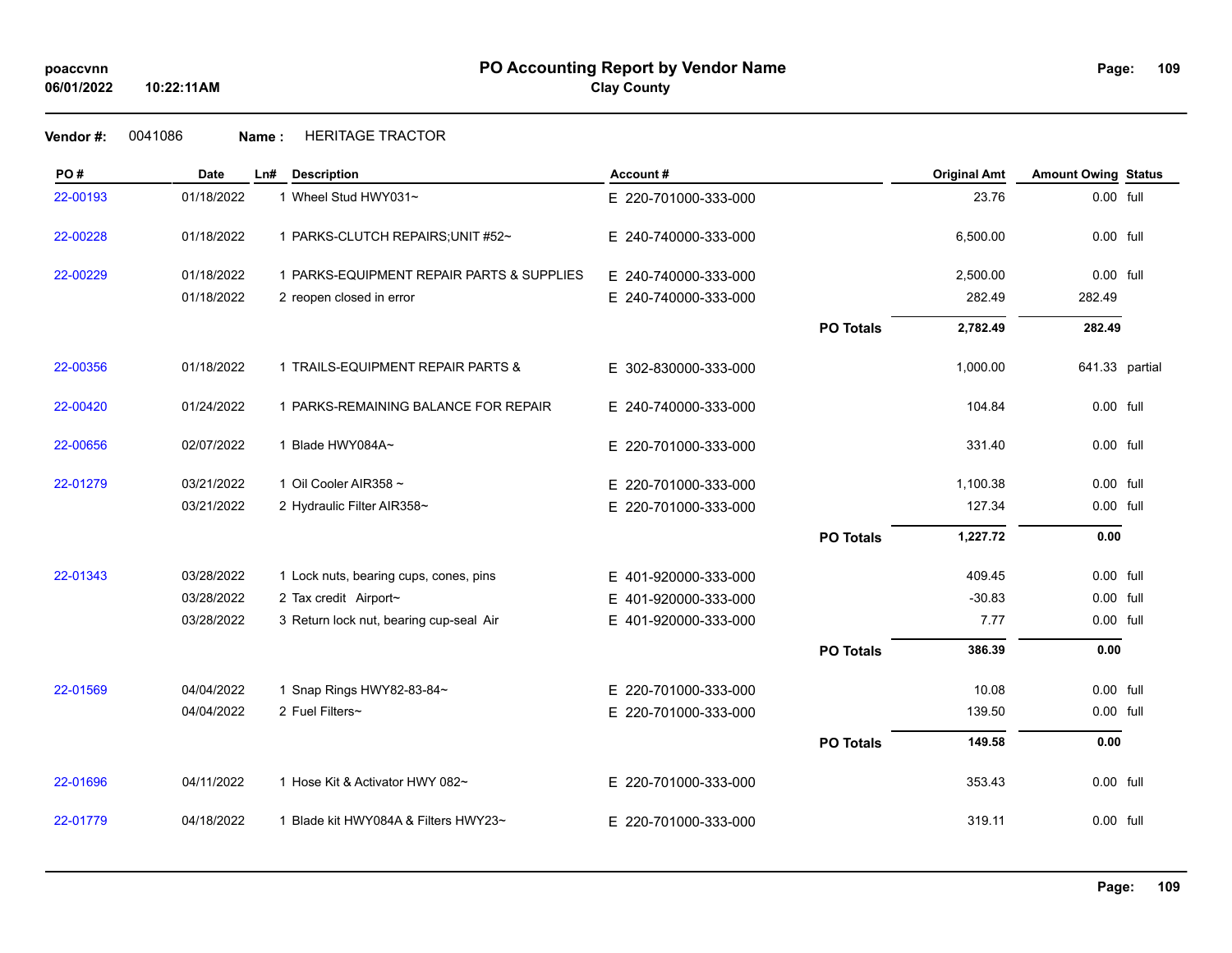### **PO Accounting Report by Vendor Name poaccvnn Page:**

**Clay County**

| Vendor #: | 0041086<br>Name: | <b>HERITAGE TRACTOR</b>                  | (Continued)          |                      |                     |                            |  |
|-----------|------------------|------------------------------------------|----------------------|----------------------|---------------------|----------------------------|--|
| PO#       | <b>Date</b>      | Ln#<br><b>Description</b>                | Account#             |                      | <b>Original Amt</b> | <b>Amount Owing Status</b> |  |
| 22-01834  | 04/25/2022       | 1 Zero turn warranty maint Airport~      | E 401-920000-333-000 |                      | 449.00              | 0.00 full                  |  |
|           | 04/25/2022       | 2 Freight                                | E 401-920000-333-000 |                      | 75.00               | 0.00 full                  |  |
|           | 04/25/2022       | 3 Oil and fuel filter Airport~           | E 401-920000-333-000 |                      | 52.51               | 0.00 full                  |  |
|           |                  |                                          |                      | <b>PO Totals</b>     | 576.51              | 0.00                       |  |
| 22-02023  | 05/02/2022       | 1 Hydraulic Filters HWY023~              | E 220-701000-333-000 |                      | 286.04              | 0.00 full                  |  |
|           | 05/02/2022       | 2 Oil Filters HWY023~                    | E 220-701000-333-000 |                      | 253.72              | 0.00 full                  |  |
|           |                  |                                          |                      | <b>PO Totals</b>     | 539.76              | 0.00                       |  |
| 22-02109  | 05/10/2022       | 1 Fuel filter Airport~                   | E 401-920000-333-000 |                      | 28.58               | 0.00 full                  |  |
| 22-02192  | 05/10/2022       | 1 Bulk hose and hose fittings Golf~      | E 240-746000-333-000 |                      | 100.72              | 0.00 full                  |  |
| 22-02412  | 05/23/2022       | 1 Blade for mower HWY084A~               | E 220-701000-333-000 |                      | 334.59              | 334.59                     |  |
| 22-02518  | 05/31/2022       | 1 Power Shaft & cover for HWY083A~       | E 220-701000-333-000 |                      | 575.95              | 575.95                     |  |
| 22-02533  | 05/31/2022       | 1 Elbow fitting, hose fitting, hose Golf | E 240-746000-333-000 |                      | 50.16               | 50.16                      |  |
|           | 05/31/2022       | 2 Elbow fitting, hose fitting, hose Golf | E 240-746000-333-000 |                      | 215.04              | 215.04                     |  |
|           |                  |                                          |                      | <b>PO Totals</b>     | 265.20              | 265.20                     |  |
|           |                  |                                          |                      | <b>Vendor Totals</b> | 15,600.03           | 2,099.56                   |  |
| Vendor#:  | 0000218<br>Name: | HERITAGE-CRYSTAL CLEAN LLC               |                      |                      |                     |                            |  |
| PO#       | Date             | <b>Description</b><br>Ln#                | Account#             |                      | <b>Original Amt</b> | <b>Amount Owing Status</b> |  |
| 22-01514  | 04/04/2022       | 1 Pump out fuel-oil tanks Airport~       | E 401-920000-209-000 |                      | 4,798.65            | 0.00 full                  |  |
|           |                  |                                          |                      | <b>Vendor Totals</b> | 4,798.65            | 0.00                       |  |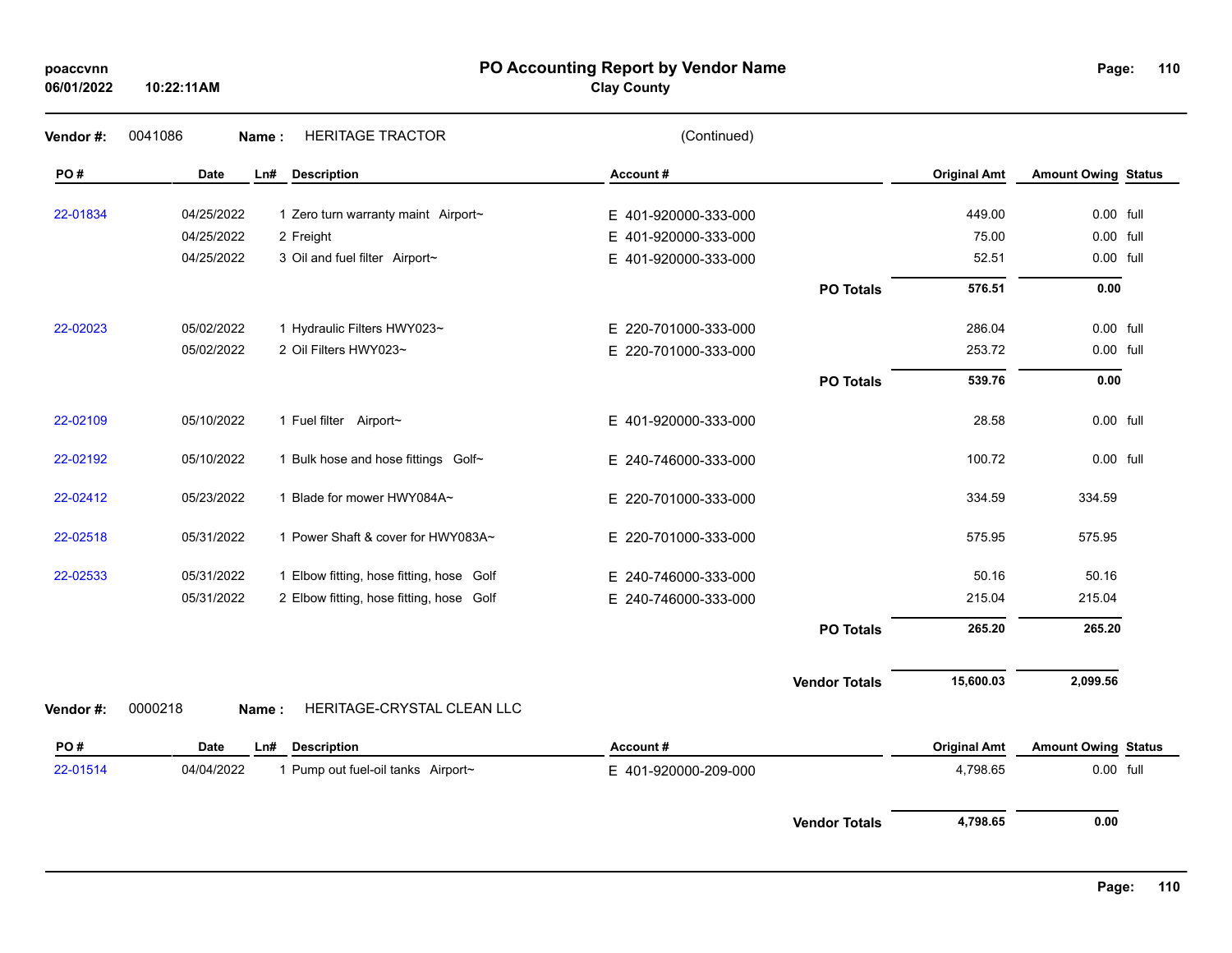## **Vendor #:** 0050620 **Name :** HI-GENE'S JANITORIAL SERVICE

| PO#      | Date       | L <sub>n#</sub> | <b>Description</b>                       | Account#             |                      | <b>Original Amt</b> | <b>Amount Owing Status</b> |  |
|----------|------------|-----------------|------------------------------------------|----------------------|----------------------|---------------------|----------------------------|--|
| 22-00472 | 01/31/2022 |                 | <b>ENCUMBER Estimated Cost/Custodial</b> | E 100-611000-270-000 |                      | 50,000.00           | 0.00 full                  |  |
| 22-01246 | 03/21/2022 |                 | FM/Janirtorial Service - March~          | E 100-611000-270-000 |                      | 8,637.00            | 0.00 full                  |  |
| 22-01247 | 03/21/2022 |                 | <b>ENCUMBER Estimated Cost/Custodial</b> | E 100-611000-270-000 |                      | 60,000.00           | 60,000.00                  |  |
|          |            |                 |                                          |                      | <b>Vendor Totals</b> | 118,637.00          | 60,000.00                  |  |

# **Vendor #:** 0050785 **Name :** HILLCREST PLATTE CNTY

| PO#      | Date       | Ln#<br><b>Description</b>      | Account#             |                      | <b>Original Amt</b> | <b>Amount Owing Status</b> |  |
|----------|------------|--------------------------------|----------------------|----------------------|---------------------|----------------------------|--|
| 22-00107 | 01/18/2022 | 1 2022004C CAP FEE~            | E 100-594000-209-000 |                      | 127.50              | 0.00 full                  |  |
|          | 01/18/2022 | 2 2022005C CAP FEE             | E 100-594000-209-000 |                      | 57.50               | 0.00 full                  |  |
|          | 01/18/2022 | 3 2022016C CAP FEE             | E 100-594000-209-000 |                      | 17.50               | $0.00$ full                |  |
|          | 01/18/2022 | 4 2022017C CAP FEE             | E 100-594000-209-000 |                      | 12.50               | $0.00$ full                |  |
|          |            |                                |                      | <b>PO Totals</b>     | 215.00              | 0.00                       |  |
| 22-00944 | 02/28/2022 | 1 CARE 2022008C CAP FEE~       | E 100-594000-209-000 |                      | 43.75               | $0.00$ full                |  |
| 22-01360 | 03/28/2022 | 1 CARE 2022-008CD CS PROVIDER~ | E 100-594000-209-000 |                      | 28.13               | 0.00 full                  |  |
| 22-02122 | 05/10/2022 | 1 2022-022 C CAP FEE~          | E 100-594000-209-000 |                      | 18.75               | $0.00$ full                |  |
|          | 05/10/2022 | 2 2022-008 C E CAP FEE         | E 100-594000-209-000 |                      | 57.50               | $0.00$ full                |  |
|          |            |                                |                      | <b>PO Totals</b>     | 76.25               | 0.00                       |  |
| 22-02246 | 05/16/2022 | 1 CARE PROVIDER FEE 2022005CC~ | E 100-594000-209-000 |                      | 113.75              | $0.00$ full                |  |
|          |            |                                |                      | <b>Vendor Totals</b> | 476.88              | 0.00                       |  |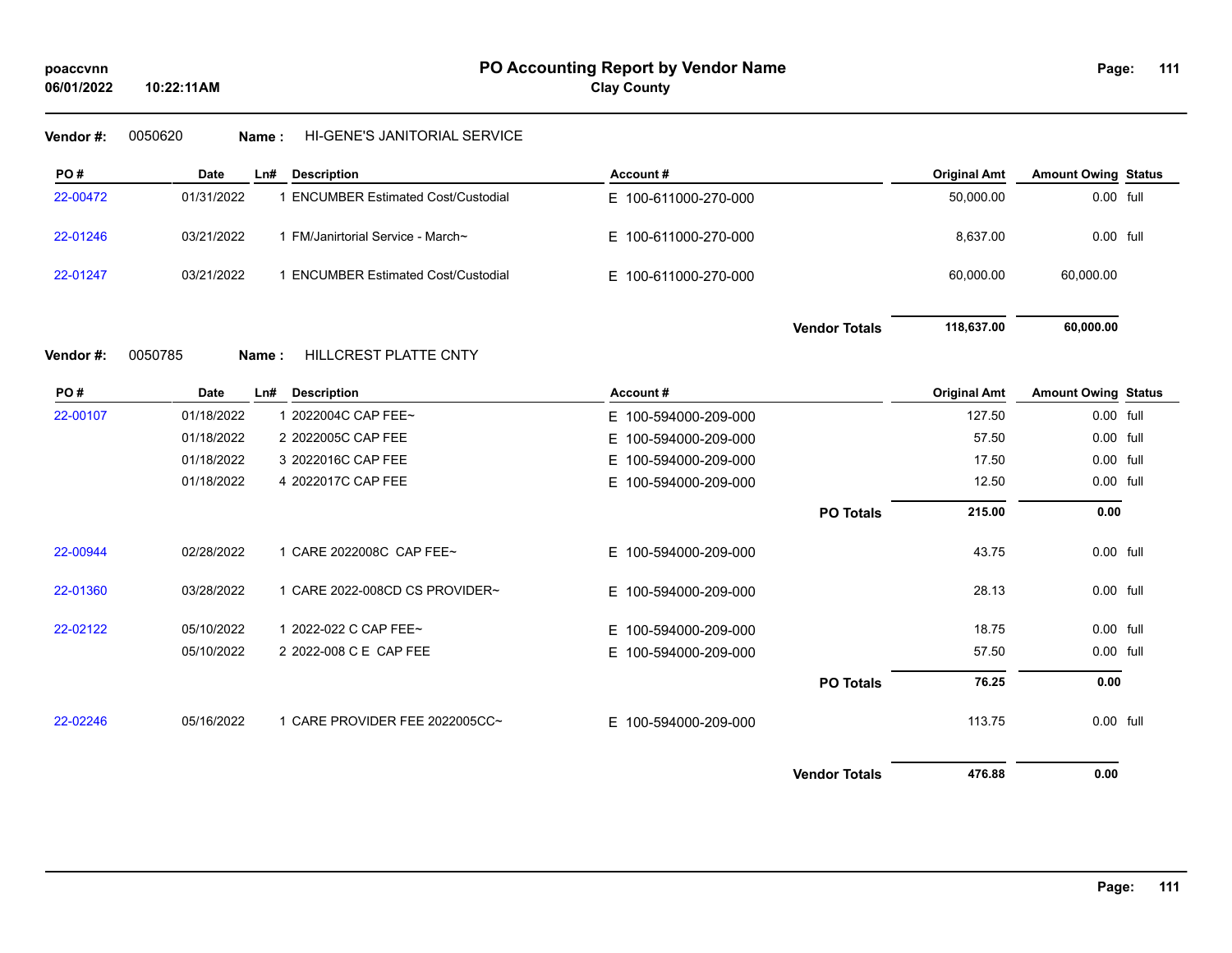| poaccvnn<br>06/01/2022 | 10:22:11AM                                     |                                    | PO Accounting Report by Vendor Name<br><b>Clay County</b> |                      |                     | Page:                      | 112         |
|------------------------|------------------------------------------------|------------------------------------|-----------------------------------------------------------|----------------------|---------------------|----------------------------|-------------|
| Vendor #:              | <b>HINCKLEY SPRINGS</b><br>0000235<br>Name:    |                                    |                                                           |                      |                     |                            |             |
| PO#                    | Date<br>Ln# Description                        |                                    | Account#                                                  |                      | <b>Original Amt</b> | <b>Amount Owing Status</b> |             |
| 22-00286               | 01/18/2022<br>1 Invoice #12645804 12/29/21~    |                                    | E 279-555000-301-000                                      |                      | 8.09                | 0.00 full                  |             |
|                        |                                                |                                    |                                                           | <b>Vendor Totals</b> | 8.09                | 0.00                       |             |
| Vendor#:               | 0005586<br>Name:                               | HOBART CORPORATION                 |                                                           |                      |                     |                            |             |
| PO#                    | <b>Date</b><br><b>Description</b><br>Ln#       |                                    | Account#                                                  |                      | <b>Original Amt</b> | <b>Amount Owing Status</b> |             |
| 22-00993               | 02/28/2022<br>1 DET/Service on Dishwasher. Not |                                    | E 279-613000-220-000                                      |                      | 294.00              | 0.00 full                  |             |
|                        |                                                |                                    |                                                           | <b>Vendor Totals</b> | 294.00              | 0.00                       |             |
| Vendor#:               | 0047746<br>HOBART, LISA A.<br>Name:            |                                    |                                                           |                      |                     |                            |             |
| PO#                    | Date<br><b>Description</b><br>Ln#              |                                    | Account#                                                  |                      | <b>Original Amt</b> | <b>Amount Owing Status</b> |             |
| 22-01438               | 03/28/2022<br>1 DATE: MARCH 11, 2022~          |                                    | E 285-720000-201-000                                      |                      | 1,937.50            | 0.00 full                  |             |
| 22-02094               | 05/02/2022<br>1 INVOICE MARCH 29, 2022~        |                                    | E 285-720000-201-000                                      |                      | 750.00              |                            | 0.00 cancel |
|                        |                                                |                                    |                                                           | <b>Vendor Totals</b> | 2,687.50            | 0.00                       |             |
| Vendor#:               | 0050975<br>Name:                               | HOLLANDSWORTH, ELIZABETH           |                                                           |                      |                     |                            |             |
| PO#                    | Date<br><b>Description</b><br>Ln#              |                                    | Account#                                                  |                      | <b>Original Amt</b> | <b>Amount Owing Status</b> |             |
| 22-01329               | 03/21/2022                                     | 1 1/24/22 ELIZABETH HOLLANDSWORTH~ | E 279-556000-260-000                                      |                      | 73.54               | 0.00 full                  |             |
|                        |                                                |                                    |                                                           | <b>Vendor Totals</b> | 73.54               | 0.00                       |             |
| Vendor#:               | 0005627<br>Name :                              | HOLLIDAY SAND & GRAVEL COMPANY     |                                                           |                      |                     |                            |             |
| PO#                    | Date<br><b>Description</b><br>Ln#              |                                    | Account#                                                  |                      | <b>Original Amt</b> | <b>Amount Owing Status</b> |             |
| 22-00765               | 02/14/2022<br>1 Brick Sand Golf~               |                                    | E 240-746000-335-000                                      |                      | 145.55              | 0.00 full                  |             |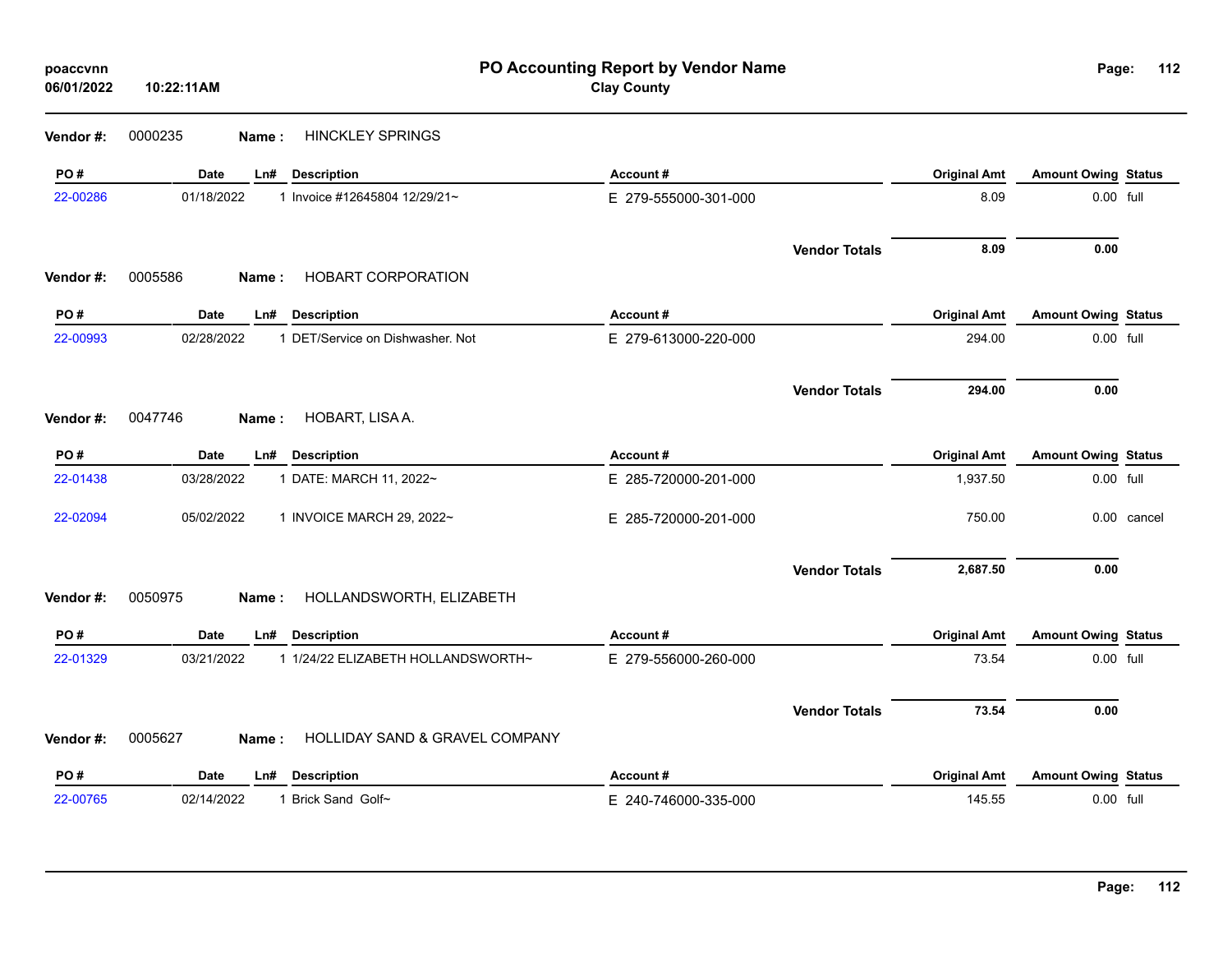| poaccynn   |            |
|------------|------------|
| 06/01/2022 | 10:22:11AM |

**Vendor #:** 

**Vendor #:** 

**PO Accounting Report by Vendor Name poaccvnn Page:**

**Clay County**

| Page: | 113 |
|-------|-----|
|       |     |

| Vendor #: | 0005627<br>Name: | HOLLIDAY SAND & GRAVEL COMPANY                                 | (Continued)          |                      |                     |                            |  |
|-----------|------------------|----------------------------------------------------------------|----------------------|----------------------|---------------------|----------------------------|--|
| PO#       | <b>Date</b>      | <b>Description</b><br>Ln#                                      | Account#             |                      | <b>Original Amt</b> | <b>Amount Owing Status</b> |  |
| 22-01420  | 03/28/2022       | 1 Brick sand Golf~                                             | E 240-746000-335-000 |                      | 2,223.21            | 0.00 full                  |  |
|           |                  |                                                                |                      | <b>Vendor Totals</b> | 2,368.76            | 0.00                       |  |
| Vendor #: | 0001085<br>Name: | HOME DEPOT CREDIT SERVICES                                     |                      |                      |                     |                            |  |
| PO#       | Date             | <b>Description</b><br>Ln#                                      | Account#             |                      | <b>Original Amt</b> | <b>Amount Owing Status</b> |  |
| 22-00074  | 01/10/2022       | 1 PARKS-BUILDING REPAIR PARTS & SUPPLIES                       | E 240-740000-330-000 |                      | 1,000.00            | 301.08 partial             |  |
| 22-01583  | 04/04/2022       | 1 Rain gauge, step stool Golf~                                 | E 240-746000-330-000 |                      | 211.84              | 0.00 full                  |  |
| 22-01888  | 04/25/2022       | 1 Dustmop, shelf kit, grinder Golf~                            | E 240-746000-334-000 |                      | 259.64              | 0.00 full                  |  |
|           | 04/25/2022       | 2 Return sales tax Golf~                                       | E 240-746000-334-000 |                      | $-20.84$            | 0.00 full                  |  |
|           |                  |                                                                |                      | <b>PO Totals</b>     | 238.80              | 0.00                       |  |
| 22-02050  | 05/02/2022       | 1 PARKS-SIGN WOOD~                                             | E 240-740000-330-000 |                      | 3,000.00            | 3,000.00                   |  |
| 22-02051  | 05/02/2022       | 1 PARKS-SPRAYER~                                               | E 240-740000-334-000 |                      | 19.94               | 0.00 full                  |  |
| 22-02295  | 05/16/2022       | 1 PARKS-SUPPLIES FOR TREE PLANTING AT LP                       | E 240-740000-335-000 |                      | 195.70              | 0.00 full                  |  |
| 22-02534  | 05/31/2022       | 1 PARKS-POWER WASHER/LP~                                       | E 240-740000-334-000 |                      | 179.88              | 179.88                     |  |
|           |                  |                                                                |                      | <b>Vendor Totals</b> | 4,846.16            | 3,480.96                   |  |
| Vendor #: | 0051047<br>Name: | HUGHES, MEGAN                                                  |                      |                      |                     |                            |  |
| PO#       | Date             | <b>Description</b><br>Ln#                                      | Account#             |                      | <b>Original Amt</b> | <b>Amount Owing Status</b> |  |
| 22-01470  | 03/28/2022       | 1 MEGAN HUGHES - TRAVEL REIMBURSEMENT FOR E 279-556000-260-000 |                      |                      | 100.33              | 0.00 full                  |  |
|           |                  |                                                                |                      | <b>Vendor Totals</b> | 100.33              | 0.00                       |  |
|           |                  |                                                                |                      |                      |                     |                            |  |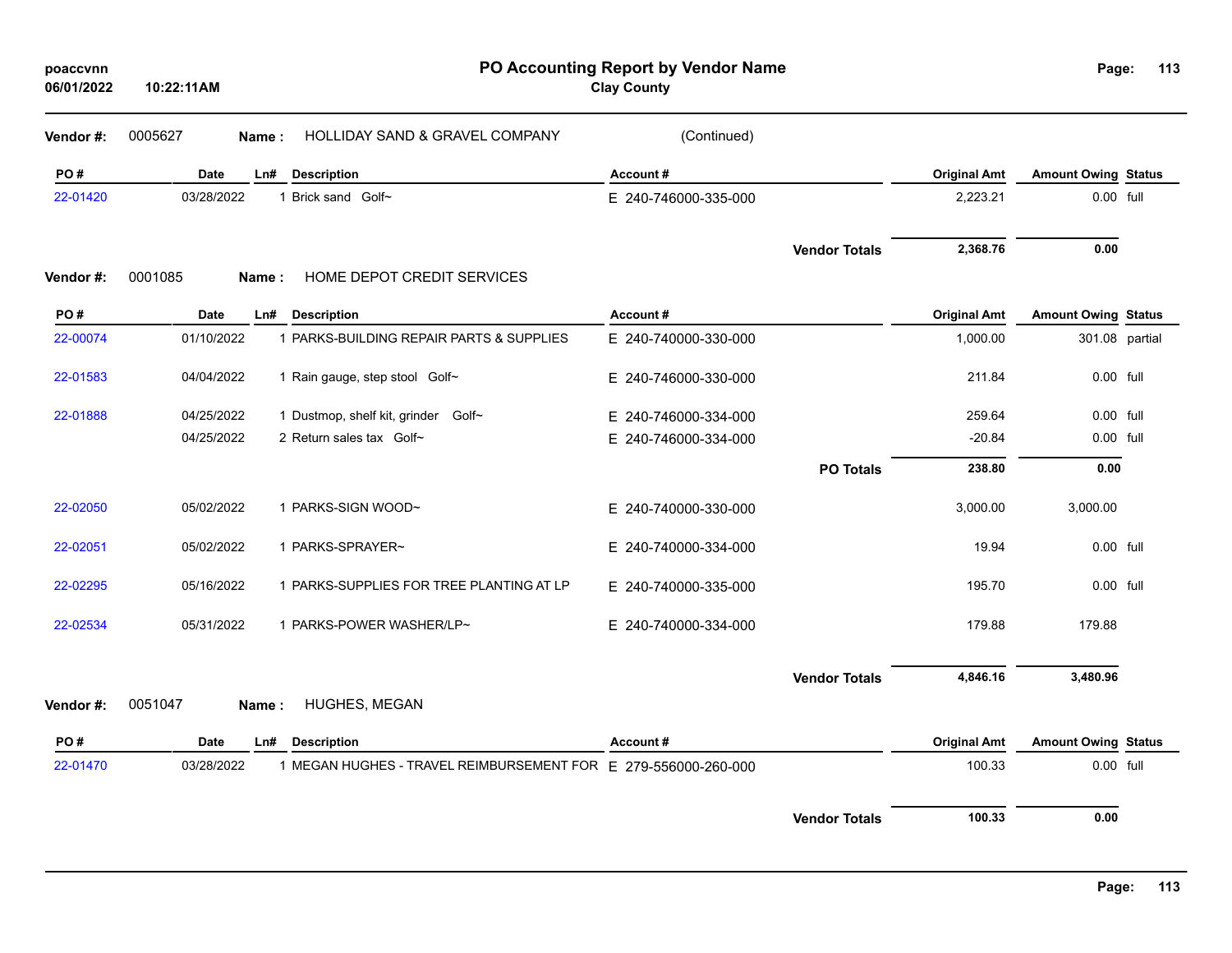| poaccvnn |  |  |  |  |  |
|----------|--|--|--|--|--|
|----------|--|--|--|--|--|

**06/01/2022**

**114**

| 0002425<br>Vendor#: | Name: | HUNTER, KIM |
|---------------------|-------|-------------|
|---------------------|-------|-------------|

**10:22:11AM**

| PO#      | <b>Date</b> | <b>Description</b><br>Ln#               | Account#             |                      | <b>Original Amt</b> | <b>Amount Owing Status</b> |  |
|----------|-------------|-----------------------------------------|----------------------|----------------------|---------------------|----------------------------|--|
| 22-02451 | 05/23/2022  | 1 Kim Hunter - Travel Reimbursement for | E 279-556000-260-000 |                      | 20.02               | 20.02                      |  |
|          |             |                                         |                      | <b>Vendor Totals</b> | 20.02               | 20.02                      |  |
| Vendor#: | 0038244     | HUNTS CAR CARE CENTER<br>Name:          |                      |                      |                     |                            |  |
| PO#      | <b>Date</b> | Ln#<br><b>Description</b>               | Account#             |                      | <b>Original Amt</b> | <b>Amount Owing Status</b> |  |
| 22-00287 | 01/18/2022  | 1 1/10/22 #1065891~                     | E 279-556000-226-000 |                      | 180.00              | 0.00 full                  |  |
|          | 01/18/2022  | 2 1/12/22 #1065974~                     | E 279-556000-226-000 |                      | 57.45               | 0.00 full                  |  |
|          | 01/18/2022  | 3 1/11/22 #1065965~                     | E 279-556000-226-000 |                      | 20.00               | 0.00 full                  |  |
|          |             |                                         |                      | <b>PO Totals</b>     | 257.45              | 0.00                       |  |
| 22-00288 | 01/18/2022  | 1 12/22/21 #1065556~                    | E 279-556000-226-000 |                      | 594.95              | 0.00 full                  |  |
|          | 01/18/2022  | 2 12/28/21 #1065696~                    | E 279-556000-226-000 |                      | 108.95              | 0.00 full                  |  |
|          | 01/18/2022  | 3 12/30/21 #1065744~                    | E 279-556000-226-000 |                      | 52.95               | 0.00 full                  |  |
|          | 01/18/2022  | 4 12/29/21 #1065685~                    | E 279-556000-226-000 |                      | 458.95              | 0.00 full                  |  |
|          | 01/18/2022  | 5 12/29/21 #1065725~                    | E 279-556000-226-000 |                      | 319.95              | 0.00 full                  |  |
|          |             |                                         |                      | <b>PO Totals</b>     | 1,535.75            | 0.00                       |  |
| 22-00289 | 01/18/2022  | 1 1/5/22 #1065782~                      | E 279-556000-226-000 |                      | 2,338.35            | 0.00 full                  |  |
|          | 01/18/2022  | 2 1/5/22 #1065863~                      | E 279-556000-333-000 |                      | 36.00               | 0.00 full                  |  |
|          | 01/18/2022  | 3 1/4/22 #1065824~                      | E 279-556000-226-000 |                      | 57.45               | 0.00 full                  |  |
|          | 01/18/2022  | 4 12/29/21 #1065544~                    | E 279-556000-226-000 |                      | 1,591.40            | 0.00 full                  |  |
|          | 01/18/2022  | 5 12/23/21 #1065628~                    | E 279-556000-226-000 |                      | 57.45               | 0.00 full                  |  |
|          |             |                                         |                      | <b>PO Totals</b>     | 4,080.65            | 0.00                       |  |
| 22-00290 | 01/18/2022  | 1 1/4/22 #1065780~                      | E 279-556000-226-000 |                      | 259.50              | 0.00 full                  |  |
|          | 01/18/2022  | 2 1/4/22 #1065821~                      | E 279-556000-226-000 |                      | 79.99               | 0.00 full                  |  |
|          | 01/18/2022  | 3 1/4/22 #1065820~                      | E 279-556000-226-000 |                      | 52.95               | 0.00 full                  |  |
|          | 01/18/2022  | 4 12/29/21 #10658788~                   | E 279-556000-333-000 |                      | 171.93              | 0.00 full                  |  |
|          |             |                                         |                      |                      |                     |                            |  |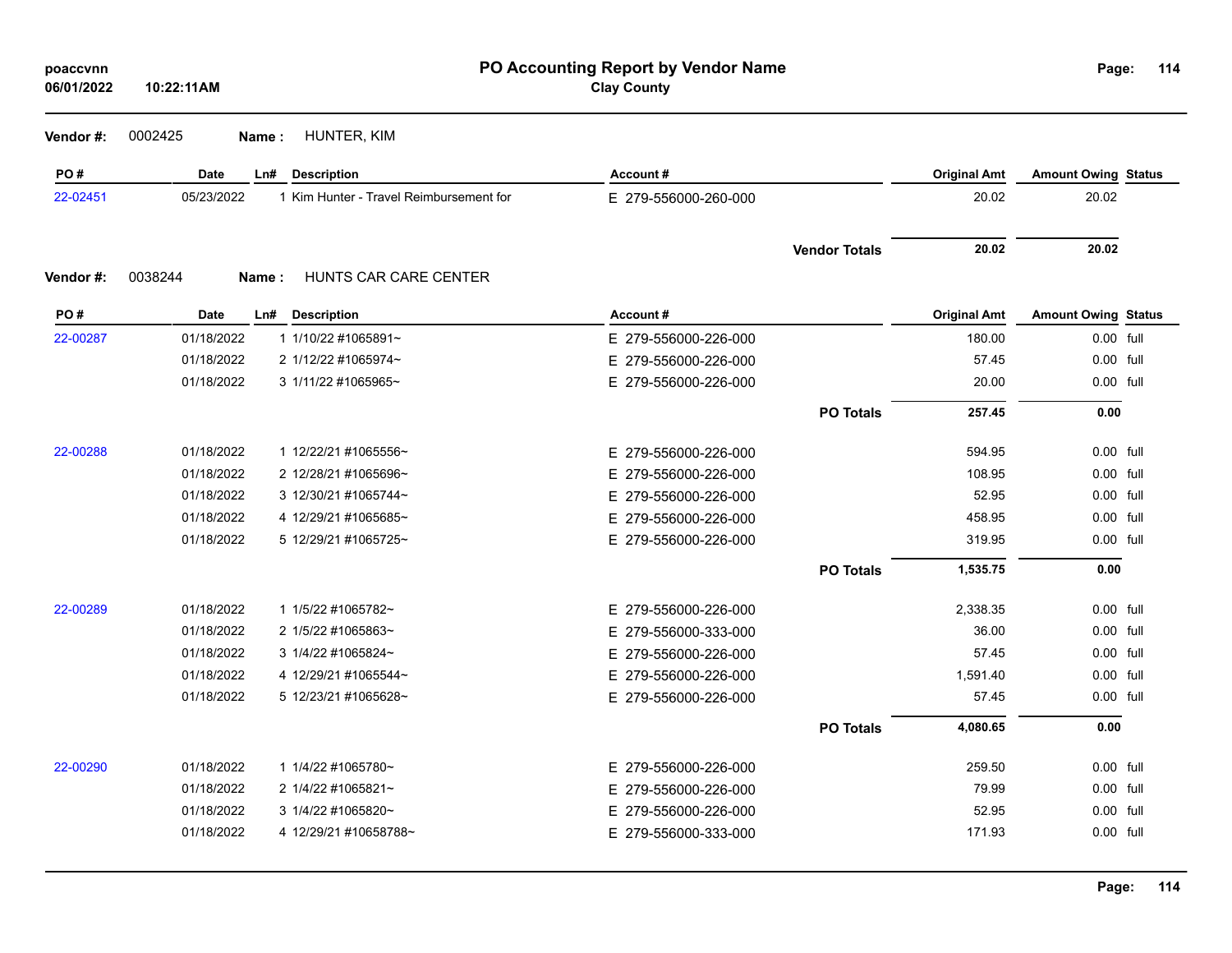### **PO Accounting Report by Vendor Name poaccvnn Page:**

**Clay County**

| PO#      | Date       | <b>Description</b><br>Ln# | Account#             |                  | <b>Original Amt</b> | <b>Amount Owing Status</b> |             |
|----------|------------|---------------------------|----------------------|------------------|---------------------|----------------------------|-------------|
| 22-00290 | 01/18/2022 | 5 1/4/22 #1065825~        | E 279-556000-226-000 |                  | 34.99               | 0.00 full                  |             |
|          |            |                           |                      | <b>PO Totals</b> | 599.36              | 0.00                       |             |
| 22-00291 | 01/18/2022 | 1 1/7/22 #1065861~        | E 279-556000-226-000 |                  | 367.40              | 0.00 full                  |             |
|          | 01/18/2022 | 2 1/7/22 #1065898~        | E 279-556000-226-000 |                  | 52.95               | 0.00 full                  |             |
|          | 01/18/2022 | 3 1/6/22 #1065879~        | E 279-556000-226-000 |                  | 57.45               | 0.00 full                  |             |
|          | 01/18/2022 | 4 1/6/22 #1065873~        | E 279-556000-226-000 |                  | 52.95               | 0.00 full                  |             |
|          | 01/18/2022 | 5 1/4/22 #1065780~        | E 279-556000-226-000 |                  | 259.50              |                            | 0.00 cancel |
|          |            |                           |                      | <b>PO Totals</b> | 790.25              | 0.00                       |             |
| 22-00436 | 01/24/2022 | 1 1/13/22 #1065995~       | E 279-556000-333-000 |                  | 73.70               | 0.00 full                  |             |
|          | 01/24/2022 | 2 1/12/22 #1065987~       | E 279-556000-333-000 |                  | 52.95               | 0.00 full                  |             |
|          | 01/24/2022 | 3 1/14/22 #1066029~       | E 279-556000-333-000 |                  | 92.95               | 0.00 full                  |             |
|          | 01/24/2022 | 4 1/13/22 #1065997~       | E 279-556000-333-000 |                  | 52.95               | 0.00 full                  |             |
|          |            |                           |                      | <b>PO Totals</b> | 272.55              | 0.00                       |             |
| 22-00437 | 01/24/2022 | 1 1/14/22 #1065914~       | E 279-556000-226-000 |                  | 2,021.90            | 0.00 full                  |             |
|          | 01/24/2022 | 2 1/17/22 #1065614~       | E 279-556000-226-000 |                  | 569.19              | 0.00 full                  |             |
|          | 01/24/2022 | 3 1/13/22 #1065996~       | E 279-556000-226-000 |                  | 20.00               | 0.00 full                  |             |
|          | 01/24/2022 | 4 1/18/22 #1065953~       | E 279-556000-226-000 |                  | 289.95              | 0.00 full                  |             |
|          | 01/24/2022 | 5 1/18/22 #1065870~       | E 279-556000-226-000 |                  | 266.95              | 0.00 full                  |             |
|          | 01/24/2022 | 6 1/13/22 #1066012~       | E 279-556000-226-000 |                  | 34.99               | 0.00 full                  |             |
|          |            |                           |                      | <b>PO Totals</b> | 3,202.98            | 0.00                       |             |
| 22-00542 | 01/31/2022 | 1 1/25/22 #1066175~       | E 279-556000-226-000 |                  | 52.95               | 0.00 full                  |             |
|          | 01/31/2022 | 2 1/24/22 #1066152        | E 279-556000-226-000 |                  | 57.45               | 0.00 full                  |             |
|          | 01/31/2022 | 3 1/25/22 #1066176        | E 279-556000-226-000 |                  | 50.99               | 0.00 full                  |             |
|          |            |                           |                      |                  |                     |                            |             |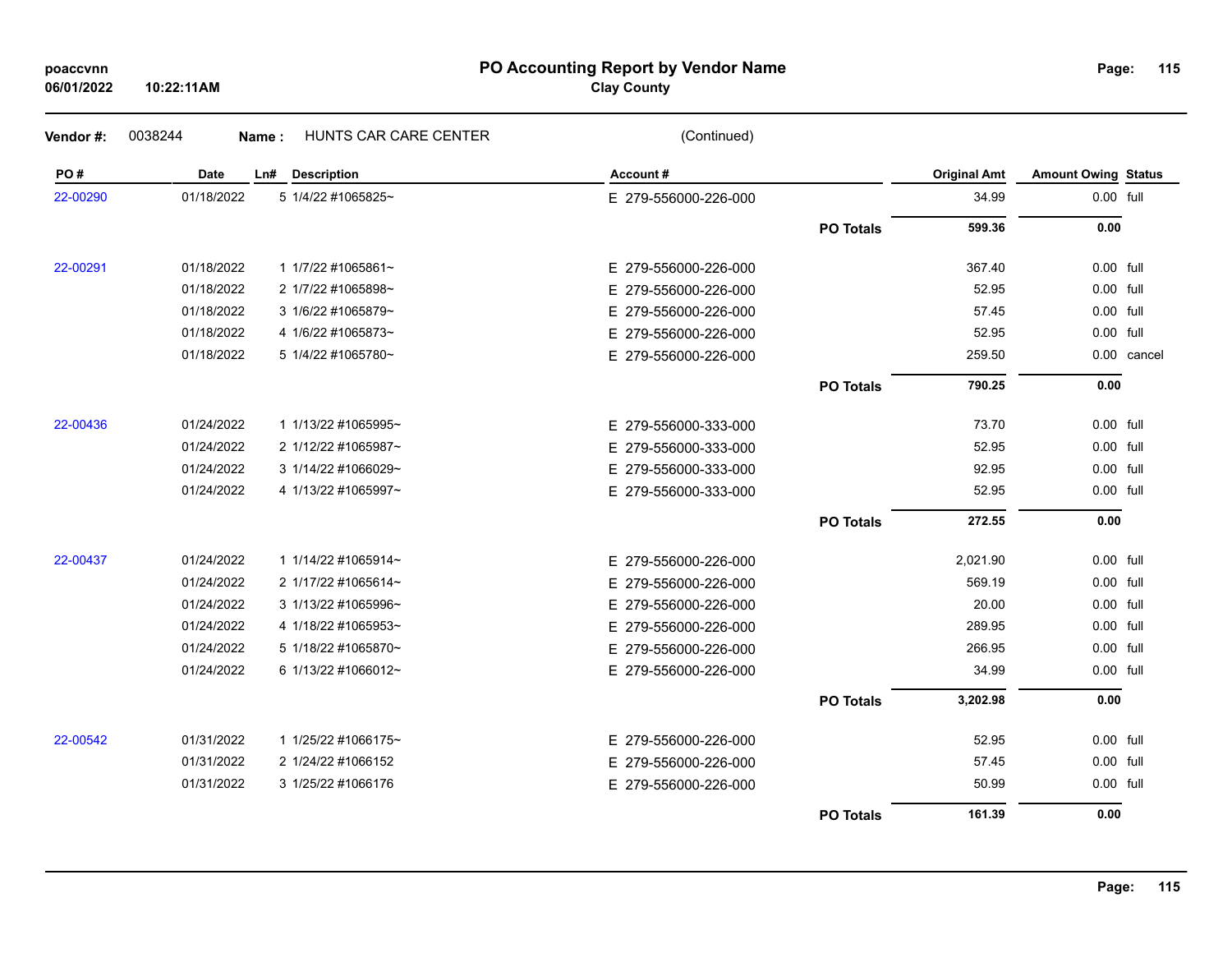### **PO Accounting Report by Vendor Name poaccvnn Page:**

## **Clay County**

| 06/01/2022 | 10:22:11AM |                                | <b>Clay County</b>   |                  |                     |                            |  |
|------------|------------|--------------------------------|----------------------|------------------|---------------------|----------------------------|--|
| Vendor#:   | 0038244    | HUNTS CAR CARE CENTER<br>Name: | (Continued)          |                  |                     |                            |  |
| PO#        | Date       | Ln# Description                | Account#             |                  | <b>Original Amt</b> | <b>Amount Owing Status</b> |  |
| 22-00543   | 01/31/2022 | 1 1/20/22 #1066116~            | E 279-556000-226-000 |                  | 137.95              | 0.00 full                  |  |
|            | 01/31/2022 | 2 1/21/22 #1066138~            | E 279-556000-226-000 |                  | 57.45               | 0.00 full                  |  |
|            | 01/31/2022 | 3 1/20/22 #1066087~            | E 279-556000-226-000 |                  | 431.90              | 0.00 full                  |  |
|            | 01/31/2022 | 4 1/21/22 #1066135~            | E 279-556000-226-000 |                  | 324.95              | 0.00 full                  |  |
|            | 01/31/2022 | 5 1/21/22 #1065983~            | E 279-556000-226-000 |                  | 2,054.85            | 0.00 full                  |  |
|            | 01/31/2022 | 6 1/21/22 #1066115~            | E 279-556000-226-000 |                  | 281.95              | 0.00 full                  |  |
|            |            |                                |                      | <b>PO Totals</b> | 3,289.05            | 0.00                       |  |
| 22-00695   | 02/07/2022 | 1 1/27/22 1066232~             | E 279-556000-226-000 |                  | 737.85              | 0.00 full                  |  |
|            | 02/07/2022 | 2 1/28/22 1066242~             | E 279-556000-226-000 |                  | 59.99               | 0.00 full                  |  |
|            | 02/07/2022 | 3 1/31/22 1066277~             | E 279-556000-226-000 |                  | 52.95               | 0.00 full                  |  |
|            | 02/07/2022 | 4 1/31/22 1066172~             | E 279-556000-226-000 |                  | 1,404.84            | 0.00 full                  |  |
|            | 02/07/2022 | 5 1/31/22 1066264~             | E 279-556000-226-000 |                  | 57.45               | 0.00 full                  |  |
|            |            |                                |                      | <b>PO Totals</b> | 2,313.08            | 0.00                       |  |
| 22-00785   | 02/14/2022 | 1 2/1/22 #1066287~             | E 279-556000-333-000 |                  | 180.00              | $0.00$ full                |  |
|            | 02/14/2022 | 2 2/3/22 #1066325~             | E 279-556000-333-000 |                  | 180.00              | 0.00 full                  |  |
|            |            |                                |                      | <b>PO Totals</b> | 360.00              | 0.00                       |  |
| 22-00786   | 02/14/2022 | 1 2/2/22 #1066308~             | E 279-556000-226-000 |                  | 52.95               | 0.00 full                  |  |
|            | 02/14/2022 | 2 2/1/22 #1066293~             | E 279-556000-226-000 |                  | 390.40              | 0.00 full                  |  |
|            | 02/14/2022 | 3 2/1/22 #1066290~             | E 279-556000-226-000 |                  | 57.45               | 0.00 full                  |  |
|            | 02/14/2022 | 4 2/4/22 #1066336~             | E 279-556000-226-000 |                  | 72.95               | 0.00 full                  |  |
|            |            |                                |                      | <b>PO Totals</b> | 573.75              | 0.00                       |  |
| 22-00787   | 02/14/2022 | 1 2/1/22 #1066149~             | E 279-556000-226-000 |                  | 2,009.90            | 0.00 full                  |  |
|            | 02/14/2022 | 2 2/1/22 #1066151~             | E 279-556000-226-000 |                  | 1,654.35            | 0.00 full                  |  |
|            | 02/14/2022 | 3 2/4/22 #1066329~             | E 279-556000-226-000 |                  | 707.85              | 0.00 full                  |  |
|            |            |                                |                      |                  |                     |                            |  |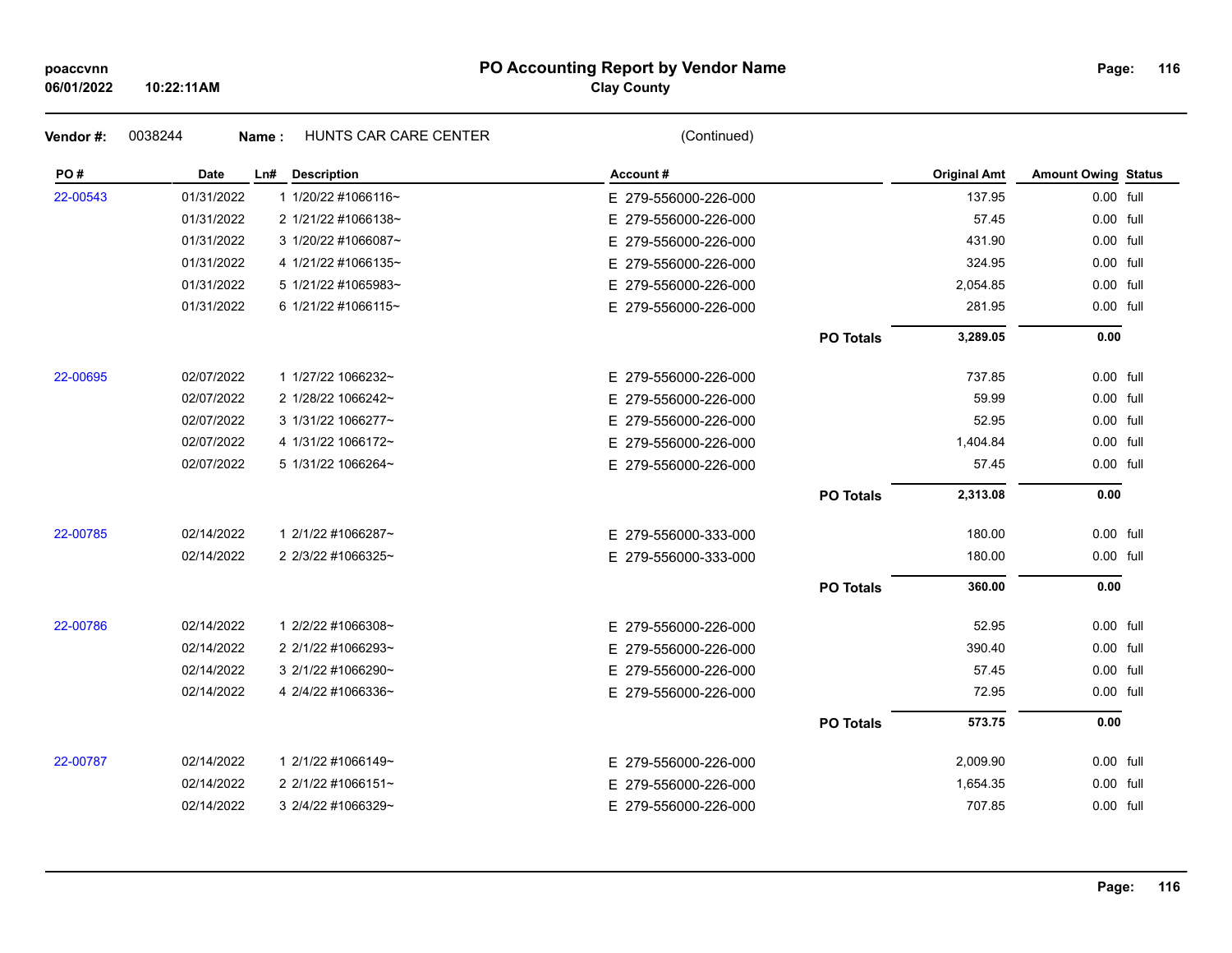| poaccvnn<br>06/01/2022 | 10:22:11AM |             |                       | PO Accounting Report by Vendor Name<br><b>Clay County</b> |                     | Page:                 |
|------------------------|------------|-------------|-----------------------|-----------------------------------------------------------|---------------------|-----------------------|
| Vendor#:               | 0038244    | Name:       | HUNTS CAR CARE CENTER | (Continued)                                               |                     |                       |
| PO#                    |            | Date<br>Ln# | Description           | Account#                                                  | <b>Original Amt</b> | <b>Amount Owing S</b> |

| Page: | 117 |  |
|-------|-----|--|
|       |     |  |

| Vendor #: | 0038244    | HUNTS CAR CARE CENTER<br>Name:         | (Continued)          |                  |                     |                            |  |
|-----------|------------|----------------------------------------|----------------------|------------------|---------------------|----------------------------|--|
| PO#       | Date       | Ln#<br><b>Description</b>              | Account#             |                  | <b>Original Amt</b> | <b>Amount Owing Status</b> |  |
|           |            |                                        |                      | <b>PO Totals</b> | 4,372.10            | 0.00                       |  |
| 22-00913  | 02/22/2022 | 1 2/11/22 #1066436~                    | E 279-556000-333-000 |                  | 57.45               | 0.00 full                  |  |
|           | 02/22/2022 | 2 2/9/22 #1066399~                     | E 279-556000-333-000 |                  | 52.95               | 0.00 full                  |  |
|           | 02/22/2022 | 3 2/11/22 #1066445~                    | E 279-556000-333-000 |                  | 57.45               | 0.00 full                  |  |
|           | 02/22/2022 | 4 211/22 #1066432~                     | E 279-556000-333-000 |                  | 52.95               | 0.00 full                  |  |
|           |            |                                        |                      | <b>PO Totals</b> | 220.80              | 0.00                       |  |
| 22-00914  | 02/22/2022 | 1 2/10/22 #1066414~                    | E 279-556000-333-000 |                  | 88.95               | 0.00 full                  |  |
|           | 02/22/2022 | 2 2/9/22 #1066404~                     | E 279-556000-333-000 |                  | 796.80              | 0.00 full                  |  |
|           | 02/22/2022 | 3 2/7/22 #1066349~                     | E 279-556000-333-000 |                  | 40.00               | 0.00 full                  |  |
|           | 02/22/2022 | 4 2/7/22 #1066352~                     | E 279-556000-333-000 |                  | 36.00               | 0.00 full                  |  |
|           |            |                                        |                      | <b>PO Totals</b> | 961.75              | 0.00                       |  |
| 22-00915  | 02/22/2022 | 1 2/11/22 #1066331~                    | E 279-556000-226-000 |                  | 3,564.19            | 0.00 full                  |  |
|           | 02/22/2022 | 2 2/11/22 #1066428~                    | E 279-556000-226-000 |                  | 281.95              | 0.00 full                  |  |
|           |            |                                        |                      | <b>PO Totals</b> | 3,846.14            | 0.00                       |  |
| 22-01116  | 03/07/2022 | 1 Hunt's - Engine Oil Pressure Sending | E 279-556000-226-000 |                  | 81.45               | 0.00 full                  |  |
| 22-01117  | 03/07/2022 | 1 Hunt's - Oil Change & Rotation, Air  | E 279-556000-333-000 |                  | 72.95               | 0.00 full                  |  |
| 22-01118  | 03/07/2022 | 1 Hunt's - Oil Change & Rotation~      | E 279-556000-333-000 |                  | 57.45               | 0.00 full                  |  |
|           | 03/07/2022 | 2 Hunt's - Oil Change & Rotation~      | E 279-556000-333-000 |                  | 57.45               | 0.00 full                  |  |
|           | 03/07/2022 | 3 Hunt's - Oil Change & Rotation~      | E 279-556000-333-000 |                  | 52.95               | 0.00 full                  |  |
|           | 03/07/2022 | 4 Hunt's - Oil Change & Rotation~      | E 279-556000-333-000 |                  | 52.95               | 0.00 full                  |  |
|           | 03/07/2022 | 5 Hunt's - Oil Change & Rotation~      | E 279-556000-333-000 |                  | 52.95               | 0.00 full                  |  |
|           |            |                                        |                      | <b>PO Totals</b> | 273.75              | 0.00                       |  |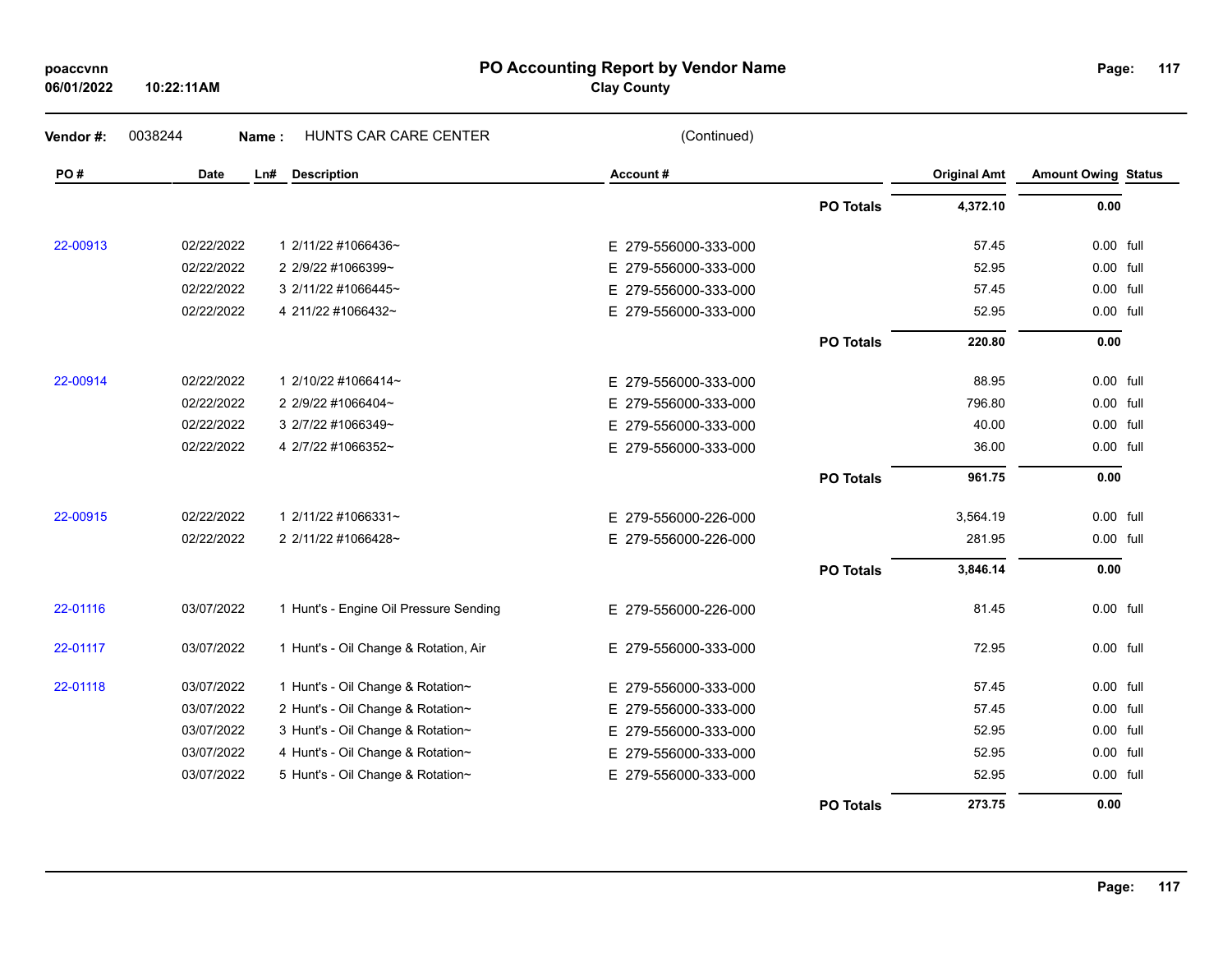### **PO Accounting Report by Vendor Name poaccvnn Page:**

**Clay County**

|            | HUNTS CAR CARE CENTER                     |                      |                  |                     |                                                                                                                                                                                                                                                                                                      |
|------------|-------------------------------------------|----------------------|------------------|---------------------|------------------------------------------------------------------------------------------------------------------------------------------------------------------------------------------------------------------------------------------------------------------------------------------------------|
| Date       | <b>Description</b>                        | Account#             |                  | <b>Original Amt</b> |                                                                                                                                                                                                                                                                                                      |
| 03/07/2022 | 1 Hunt's - Oil Change & Rotation~         | E 279-556000-333-000 |                  | 52.95               |                                                                                                                                                                                                                                                                                                      |
| 03/07/2022 | 2 Hunt's - Oil Change & Rotation~         | E 279-556000-333-000 |                  | 52.95               |                                                                                                                                                                                                                                                                                                      |
| 03/07/2022 | 3 Hunt's - Oil Change & Rotation, Wiper   | E 279-556000-333-000 |                  | 92.95               |                                                                                                                                                                                                                                                                                                      |
| 03/07/2022 | 4 Hunt's - Oil Change & Rotation, Wiper   | E 279-556000-333-000 |                  | 92.95               |                                                                                                                                                                                                                                                                                                      |
| 03/07/2022 | 5 Hunt's - Oil Change & Rotation, (4) New | E 279-556000-333-000 |                  | 760.45              |                                                                                                                                                                                                                                                                                                      |
|            |                                           |                      | <b>PO Totals</b> | 1,052.25            |                                                                                                                                                                                                                                                                                                      |
| 03/07/2022 | 1 Hunt's - Flat Repair~                   | E 279-556000-333-000 |                  | 20.00               |                                                                                                                                                                                                                                                                                                      |
| 03/07/2022 | 2 Hunt's - Oil Change & Rotation, New     | E 279-556000-333-000 |                  | 262.95              |                                                                                                                                                                                                                                                                                                      |
|            |                                           |                      | <b>PO Totals</b> | 282.95              |                                                                                                                                                                                                                                                                                                      |
| 03/07/2022 | 1 Hunt's - Oil Change & Rotation, New     | E 279-556000-226-000 |                  | 1,103.30            |                                                                                                                                                                                                                                                                                                      |
| 03/07/2022 | 1 Hunt's - Oil Change & Rotation, filter  | E 279-556000-333-000 |                  | 57.45               |                                                                                                                                                                                                                                                                                                      |
| 03/28/2022 | 1 HUNT'S - CATALYTIC CONVERTER, EXHAUST   | E 279-556000-226-000 |                  | 1,912.05            |                                                                                                                                                                                                                                                                                                      |
| 03/28/2022 | 1 HUNT'S - WIPER BLADES, REPAIR WASHER    | E 279-556000-226-000 |                  | 151.50              |                                                                                                                                                                                                                                                                                                      |
| 03/28/2022 | 2 HUNT'S - COMPUTER BALANCE (ALL)~        | E 279-556000-226-000 |                  | 44.00               |                                                                                                                                                                                                                                                                                                      |
|            |                                           |                      | <b>PO Totals</b> | 195.50              |                                                                                                                                                                                                                                                                                                      |
| 03/28/2022 | 1 Hunts -- Oil Change & Rotation~         | E 279-556000-333-000 |                  | 57.45               |                                                                                                                                                                                                                                                                                                      |
| 03/28/2022 | 2 Hunts - Oil Change & Rotation, flat     | E 279-556000-333-000 |                  | 72.95               |                                                                                                                                                                                                                                                                                                      |
| 03/28/2022 | 3 Hunts - Oil Change & Rotation, removed  | E 279-556000-333-000 |                  | 95.45               |                                                                                                                                                                                                                                                                                                      |
|            |                                           |                      | <b>PO Totals</b> | 225.85              |                                                                                                                                                                                                                                                                                                      |
| 03/28/2022 | 1 Hunts - Oil Change & Rotation~          | E 279-556000-333-000 |                  | 52.95               |                                                                                                                                                                                                                                                                                                      |
| 03/28/2022 | 2 Hunt's - Oil Change & Rotation~         | E 279-556000-333-000 |                  | 52.95               |                                                                                                                                                                                                                                                                                                      |
| 03/28/2022 | 3 Hunts - New Tires~                      | E 279-556000-333-000 |                  | 702.00              |                                                                                                                                                                                                                                                                                                      |
|            | 0038244                                   | Name:<br>Ln#         | (Continued)      |                     | <b>Amount Owing Status</b><br>0.00 full<br>0.00 full<br>0.00 full<br>0.00 full<br>0.00 full<br>0.00<br>0.00 full<br>0.00 full<br>0.00<br>0.00 full<br>0.00 full<br>0.00 full<br>0.00 full<br>0.00 full<br>0.00<br>0.00 full<br>0.00 full<br>0.00 full<br>0.00<br>0.00 full<br>0.00 full<br>0.00 full |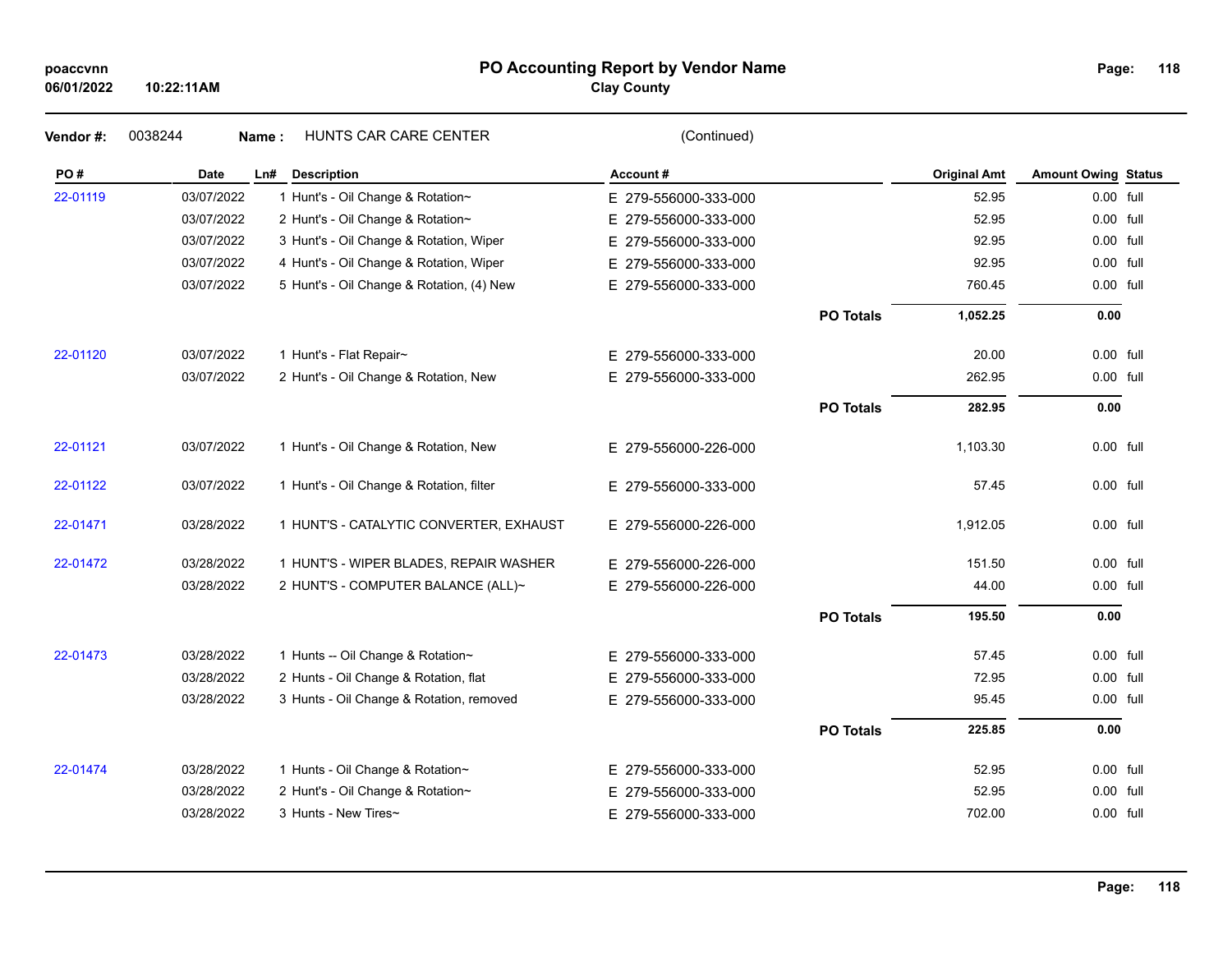### **PO Accounting Report by Vendor Name poaccvnn Page:**

# **Clay County**

| Vendor#: | 0038244    | <b>HUNTS CAR CARE CENTER</b><br>Name:     | (Continued)          |                  |                     |                            |  |
|----------|------------|-------------------------------------------|----------------------|------------------|---------------------|----------------------------|--|
| PO#      | Date       | Ln#<br><b>Description</b>                 | Account#             |                  | <b>Original Amt</b> | <b>Amount Owing Status</b> |  |
| 22-01474 | 03/28/2022 | 4 Hunts - Oil Change & Rotation~          | E 279-556000-333-000 |                  | 57.45               | 0.00 full                  |  |
|          | 03/28/2022 | 5 Hunts - Oil Change & Rotation~          | E 279-556000-333-000 |                  | 52.95               | 0.00 full                  |  |
|          |            |                                           |                      | <b>PO Totals</b> | 918.30              | 0.00                       |  |
| 22-01475 | 03/28/2022 | 1 Hunt's - Oil Change & Rotation~         | E 279-556000-333-000 |                  | 87.94               | 0.00 full                  |  |
|          | 03/28/2022 | 2 Hunt's - Oil Change & Rotation~         | E 279-556000-316-000 |                  | 52.95               | 0.00 full                  |  |
|          |            |                                           |                      | <b>PO Totals</b> | 140.89              | 0.00                       |  |
| 22-01476 | 03/28/2022 | 1 Hunt's - Left rear ABS sensor, left     | E 279-556000-226-000 |                  | 520.90              | 0.00 full                  |  |
|          | 03/28/2022 | 2 Hunt's - passenger headlight bulb, GEN5 | E 279-556000-226-000 |                  | 41.49               | 0.00 full                  |  |
|          | 03/28/2022 | 3 Hunt's - Bank 2 downstream O2 sensor,   | E 279-556000-226-000 |                  | 161.95              | 0.00 full                  |  |
|          |            |                                           |                      | <b>PO Totals</b> | 724.34              | 0.00                       |  |
| 22-01477 | 03/28/2022 | 1 Hunt's - Oil Change & Rotation, tires~  | E 279-556000-333-000 |                  | 760.45              | 0.00 full                  |  |
|          | 03/28/2022 | 2 Hunt's - Flat repair~                   | E 279-556000-333-000 |                  | 20.00               | 0.00 full                  |  |
|          | 03/28/2022 | 3 Hunt's - Oil Change & Rotation~         | E 279-556000-333-000 |                  | 52.95               | 0.00 full                  |  |
|          | 03/28/2022 | 4 Hunt's - New tires~                     | E 279-556000-333-000 |                  | 329.10              | 0.00 full                  |  |
|          | 03/28/2022 | 5 Hunt's - Oil Change & Rotation, new     | E 279-556000-333-000 |                  | 757.33              | 0.00 full                  |  |
|          |            |                                           |                      | <b>PO Totals</b> | 1,919.83            | 0.00                       |  |
| 22-01478 | 03/28/2022 | 1 Hunt's - Oil Change & Rotation~         | E 279-556000-333-000 |                  | 57.45               | 0.00 full                  |  |
|          | 03/28/2022 | 2 Hunt's - Wiper Blades~                  | E 279-556000-333-000 |                  | 36.00               | 0.00 full                  |  |
|          | 03/28/2022 | 3 Hunt's - Oil Change & Rotation~         | E 279-556000-333-000 |                  | 52.95               | 0.00 full                  |  |
|          | 03/28/2022 | 4 Hunt's - Oil Change & Rotatin~          | E 279-556000-333-000 |                  | 52.95               | $0.00$ full                |  |
|          | 03/28/2022 | 5 Hunt's - Oil Change & Rotation~         | E 279-556000-333-000 |                  | 52.95               | 0.00 full                  |  |
|          |            |                                           |                      | <b>PO Totals</b> | 252.30              | 0.00                       |  |
| 22-01479 | 03/28/2022 | 1 Hunt's - New Battery~                   | E 279-556000-333-000 |                  | 180.00              | 0.00 full                  |  |
|          | 03/28/2022 | 2 Hunt's - Oil Change & Rotation,         | E 279-556000-333-000 |                  | 107.95              | 0.00 full                  |  |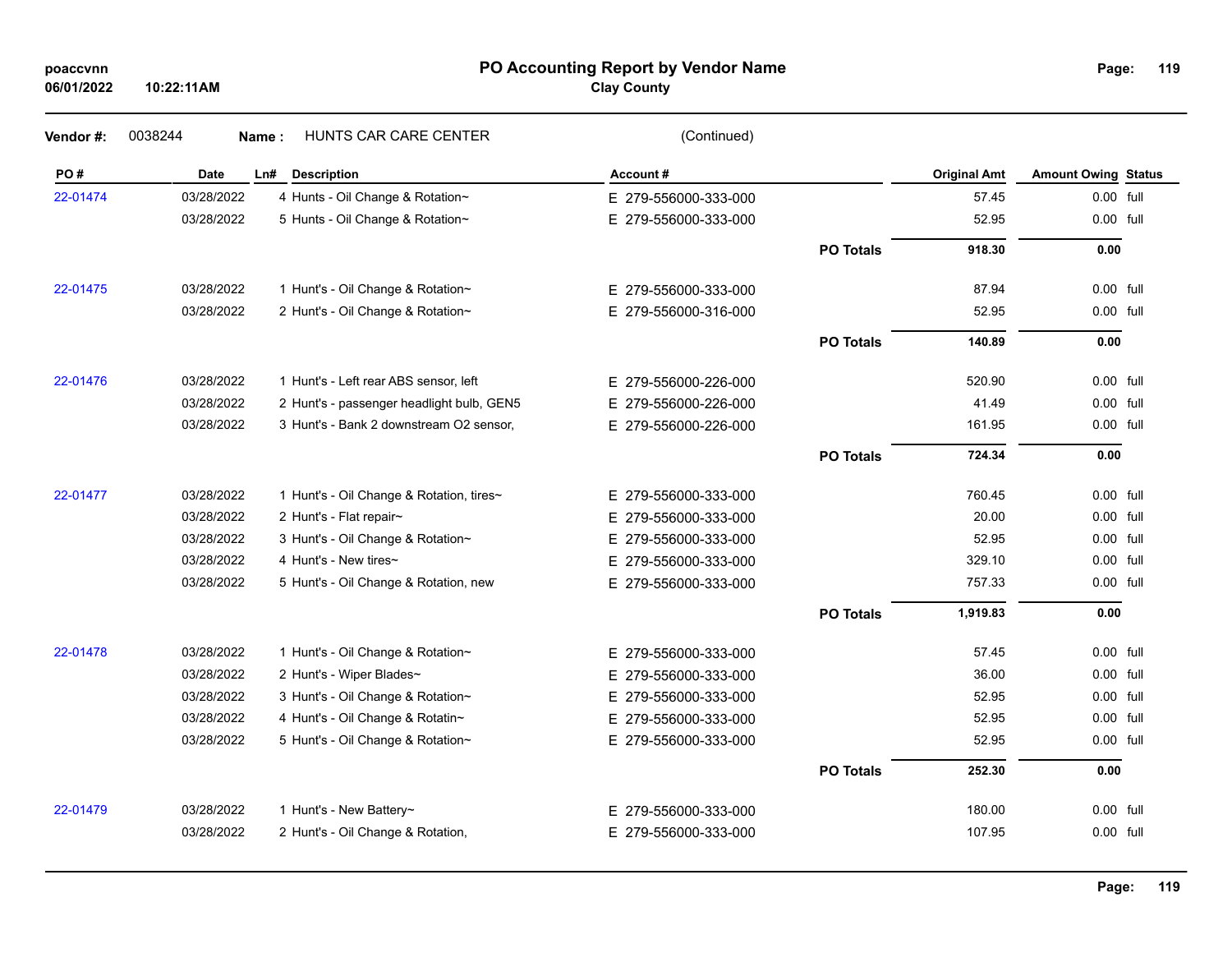### **PO Accounting Report by Vendor Name poaccvnn Page:**

# **Clay County**

| Vendor#: | 0038244     | HUNTS CAR CARE CENTER<br>Name:            | (Continued)          |                  |                     |                            |  |
|----------|-------------|-------------------------------------------|----------------------|------------------|---------------------|----------------------------|--|
| PO#      | <b>Date</b> | Ln#<br><b>Description</b>                 | Account#             |                  | <b>Original Amt</b> | <b>Amount Owing Status</b> |  |
| 22-01479 | 03/28/2022  | 3 Hunt's - Oil Change & Rotation~         | E 279-556000-333-000 |                  | 52.95               | 0.00 full                  |  |
|          | 03/28/2022  | 4 Hunt's - Oil Change & Rotation, Brake   | E 279-556000-333-000 |                  | 372.90              | 0.00 full                  |  |
|          | 03/28/2022  | 5 Hunt's - Flat repair~                   | E 279-556000-333-000 |                  | 20.00               | 0.00 full                  |  |
|          |             |                                           |                      | <b>PO Totals</b> | 733.80              | 0.00                       |  |
| 22-01480 | 03/28/2022  | 1 HUNT'S PURGE VALVE~                     | E 279-556000-226-000 |                  | 147.97              | 0.00 full                  |  |
|          | 03/28/2022  | 2 HUNT'S - OIL CHANGE & ROTATION~         | E 279-556000-333-000 |                  | 52.95               | 0.00 full                  |  |
|          | 03/28/2022  | 3 HUNT'S - OIL CHANGE & ROTATION~         | E 279-556000-333-000 |                  | 88.95               | 0.00 full                  |  |
|          | 03/28/2022  | 4 HUNT'S - OIL CHANGE & ROTATION, WIPER   | E 279-556000-333-000 |                  | 128.95              | 0.00 full                  |  |
|          |             |                                           |                      | <b>PO Totals</b> | 418.82              | 0.00                       |  |
| 22-01598 | 04/04/2022  | 1 HUNT'S - FRONT BRAKE REPAIR~            | E 279-556000-226-000 |                  | 764.90              | 0.00 full                  |  |
|          | 04/04/2022  | 2 HUNT'S - REAR BRAKE REPAIR~             | E 279-556000-226-000 |                  | 474.95              | 0.00 full                  |  |
|          |             |                                           |                      | <b>PO Totals</b> | 1,239.85            | 0.00                       |  |
| 22-01599 | 04/04/2022  | 1 HUNT'S - OIL CHANGE & ROTATION~         | E 279-556000-333-000 |                  | 57.45               | 0.00 full                  |  |
|          | 04/04/2022  | 2 HUNT'S - OIL CHANGE & ROTATION~         | E 279-556000-333-000 |                  | 52.95               | 0.00 full                  |  |
|          |             |                                           |                      | <b>PO Totals</b> | 110.40              | 0.00                       |  |
| 22-01600 | 04/04/2022  | 1 HUNT'S - A/C REPAIR, ITEMIZED ATTACHED  | E 279-556000-226-000 |                  | 695.36              | 0.00 full                  |  |
|          | 04/04/2022  | 2 HUNT'S - TRANSFER CASE ASSEMBLY,        | E 279-556000-226-000 |                  | 914.40              | 0.00 full                  |  |
|          |             |                                           |                      | <b>PO Totals</b> | 1,609.76            | 0.00                       |  |
| 22-01601 | 04/04/2022  | 1 Hunt's - Bank 1 Upstream Oxygen Sensor, | E 279-556000-226-000 |                  | 162.91              | 0.00 full                  |  |
| 22-01602 | 04/04/2022  | 1 HUNT'S - OIL CHANGE & ROTATION~         | E 279-556000-333-000 |                  | 52.95               | 0.00 full                  |  |
|          | 04/04/2022  | 2 HUNT'S - OIL CHANGE & ROTATION~         | E 279-556000-333-000 |                  | 57.45               | 0.00 full                  |  |
|          |             |                                           |                      | <b>PO Totals</b> | 110.40              | 0.00                       |  |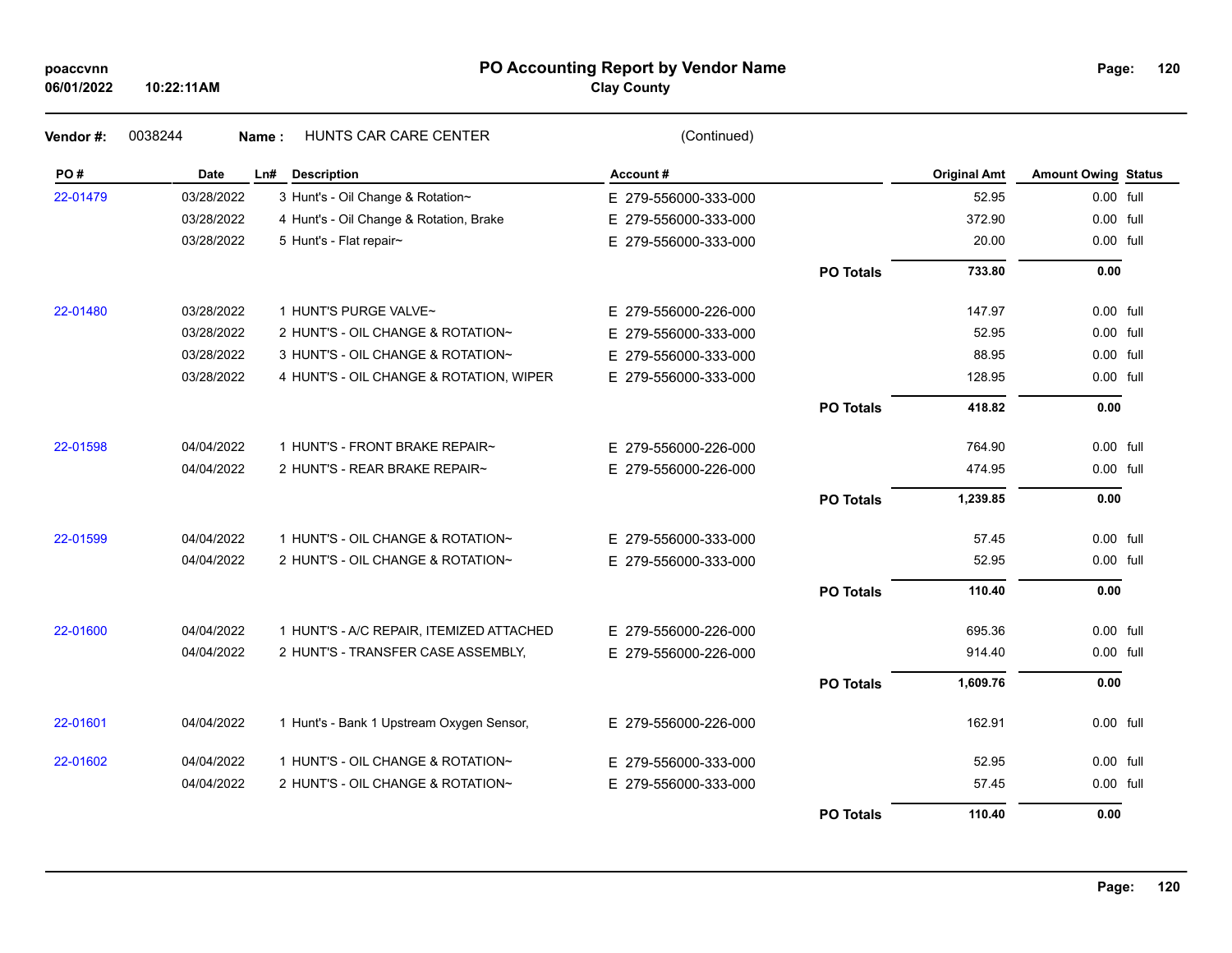## **PO Accounting Report by Vendor Name poaccvnn Page:**

**Clay County**

| Vendor#: | 0038244     | HUNTS CAR CARE CENTER<br>Name:          | (Continued)          |                  |                     |                            |  |
|----------|-------------|-----------------------------------------|----------------------|------------------|---------------------|----------------------------|--|
| PO#      | <b>Date</b> | <b>Description</b><br>Ln#               | Account#             |                  | <b>Original Amt</b> | <b>Amount Owing Status</b> |  |
| 22-01910 | 04/25/2022  | 1 Hunt's - Oil Change & Rotation~       | E 279-556000-333-000 |                  | 52.95               | 0.00 full                  |  |
|          | 04/25/2022  | 2 Hunt's - Oil Change & Rotation, wiper | E 279-556000-333-000 |                  | 93.45               | 0.00 full                  |  |
|          |             |                                         |                      | <b>PO Totals</b> | 146.40              | 0.00                       |  |
| 22-01911 | 04/25/2022  | 1 Hunt's - Oil Change & Rotation,       | E 279-556000-333-000 |                  | 81.95               | 0.00 full                  |  |
|          | 04/25/2022  | 2 Hunt's - Wiper Blades~                | E 279-556000-333-000 |                  | 36.00               | 0.00 full                  |  |
|          | 04/25/2022  | 3 Hunt's - Oil Change & Rotation, wiper | E 279-556000-333-000 |                  | 128.95              | 0.00 full                  |  |
|          | 04/25/2022  | 4 Hunt's - Oil Change & Rotation, wiper | E 279-556000-333-000 |                  | 57.45               | 0.00 full                  |  |
|          | 04/25/2022  | 5 Hunt's - Oil Change & Rotation, brake | E 279-556000-333-000 |                  | 57.45               | 0.00 full                  |  |
|          |             |                                         |                      | <b>PO Totals</b> | 361.80              | 0.00                       |  |
| 22-01912 | 04/25/2022  | 1 Hunt's - Wiper Blades~                | E 279-556000-333-000 |                  | 40.00               | 0.00 full                  |  |
|          | 04/25/2022  | 2 Hunt's - Oil Change & Rotation~       | E 279-556000-333-000 |                  | 57.45               | 0.00 full                  |  |
|          | 04/25/2022  | 3 Hunt's - Oil Change & Rotation~       | E 279-556000-333-000 |                  | 57.45               | 0.00 full                  |  |
|          | 04/25/2022  | 4 Hunt's - Oil Change & Rotation,       | E 279-556000-333-000 |                  | 196.95              | 0.00 full                  |  |
|          | 04/25/2022  | 5 Hunt's - Wiper Blades                 | E 279-556000-333-000 |                  | 36.00               | 0.00 full                  |  |
|          |             |                                         |                      | <b>PO Totals</b> | 387.85              | 0.00                       |  |
| 22-01913 | 04/25/2022  | 1 Hunt's - Oil Change & Rotation, brake | E 279-556000-226-000 |                  | 1,107.74            | $0.00$ full                |  |
|          | 04/25/2022  | 2 Hunt's - Oil Change & Rotation, wiper | E 279-556000-226-000 |                  | 775.95              | 0.00 full                  |  |
|          | 04/25/2022  | 3 Hunt's - heat shield~                 | E 279-556000-226-000 |                  | 53.50               | 0.00 full                  |  |
|          |             |                                         |                      | <b>PO Totals</b> | 1,937.19            | 0.00                       |  |
| 22-01914 | 04/25/2022  | 1 Hunt's - Oil Change & Rotation~       | E 279-556000-333-000 |                  | 52.95               | 0.00 full                  |  |
|          | 04/25/2022  | 2 Hunt's - Oil Change & Rotation~       | E 279-556000-333-000 |                  | 52.95               | 0.00 full                  |  |
|          | 04/25/2022  | 3 Hunt's - Oil Change & Rotation~       | E 279-556000-333-000 |                  | 52.95               | 0.00 full                  |  |
|          | 04/25/2022  | 4 Hunt's - Oil Change & Rotation~       | E 279-556000-333-000 |                  | 52.95               | 0.00 full                  |  |
|          | 04/25/2022  | 5 Hunt's - Oil Change & Rotation~       | E 279-556000-333-000 |                  | 57.45               | 0.00 full                  |  |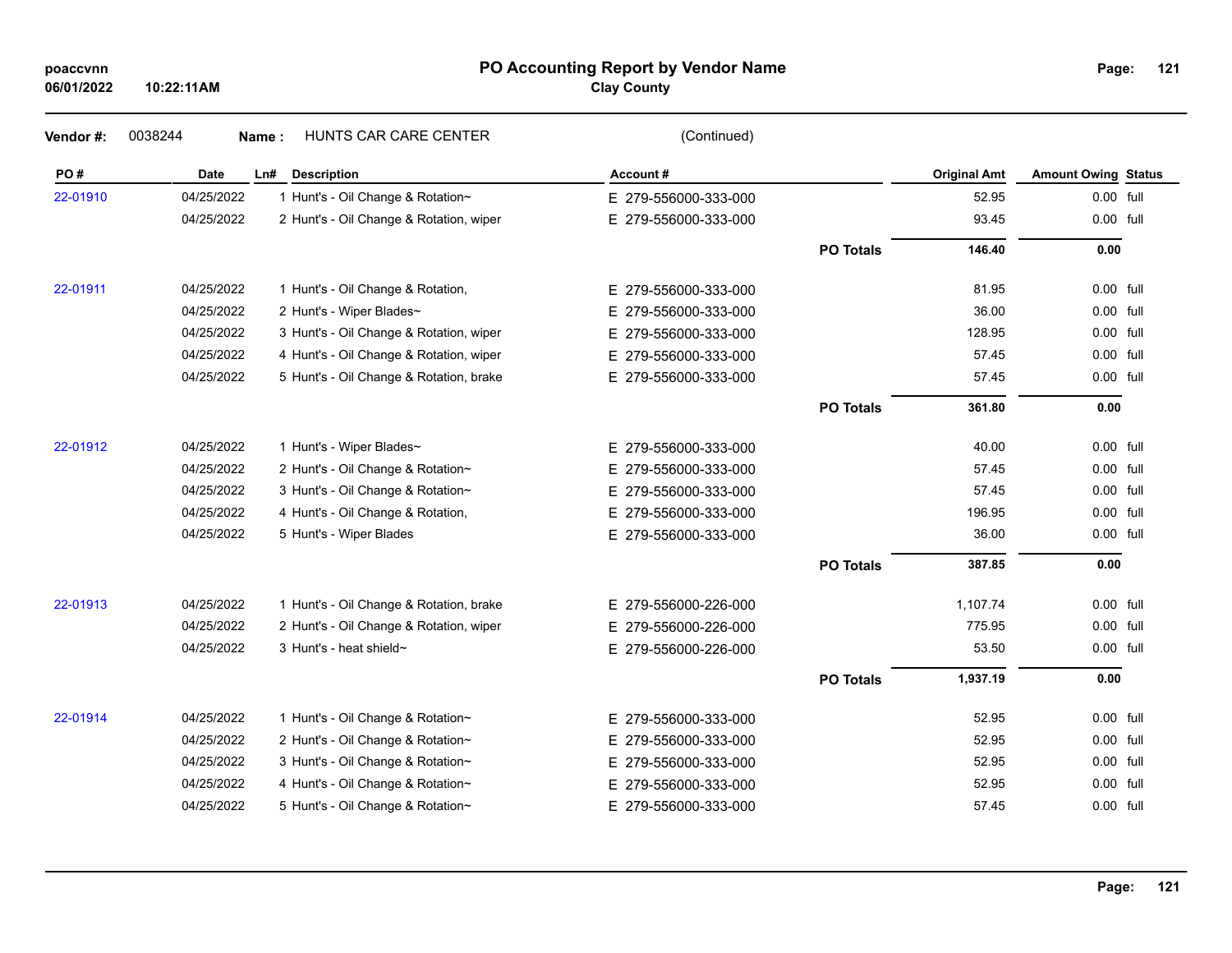**06/01/2022**

**10:22:11AM**

### **PO Accounting Report by Vendor Name poaccvnn Page:**

**Clay County**

| Vendor#: | 0038244     | HUNTS CAR CARE CENTER<br>Name:            | (Continued)              |                  |                     |                            |  |
|----------|-------------|-------------------------------------------|--------------------------|------------------|---------------------|----------------------------|--|
| PO#      | <b>Date</b> | Ln#<br><b>Description</b>                 | Account#                 |                  | <b>Original Amt</b> | <b>Amount Owing Status</b> |  |
|          |             |                                           |                          | <b>PO Totals</b> | 269.25              | 0.00                       |  |
| 22-01915 | 04/25/2022  | 1 Hunt's - Oil Change & Rotation~         | E 279-556000-333-000     |                  | 72.95               | 0.00 full                  |  |
|          | 04/25/2022  | 2 Hunt's - Brake system repair~           | E 279-556000-226-000     |                  | 436.95              | 0.00 full                  |  |
|          |             |                                           |                          | <b>PO Totals</b> | 509.90              | 0.00                       |  |
| 22-01916 | 04/25/2022  | 1 Hunt's - Oil Change & Rotation, wiper   | E 279-556000-333-000     |                  | 82.95               | 0.00 full                  |  |
|          | 04/25/2022  | 2 Hunt's - Wiper Blades                   | 279-556000-333-000<br>E. |                  | 36.00               | 0.00 full                  |  |
|          | 04/25/2022  | 3 Hunt's - Oil Change & Rotation, wiper   | E 279-556000-333-000     |                  | 106.95              | 0.00 full                  |  |
|          |             |                                           |                          | <b>PO Totals</b> | 225.90              | 0.00                       |  |
| 22-01917 | 04/25/2022  | 1 Hunt's - spark plugs & inition coils    | E 279-556000-226-000     |                  | 306.75              | 0.00 full                  |  |
| 22-02075 | 05/02/2022  | 1 Hunt's - Oil Change & Rotation~         | E 279-556000-333-000     |                  | 52.95               | 0.00 full                  |  |
|          | 05/02/2022  | 2 Hunt's - Oil Change & Maintenance~      | E 279-556000-333-000     |                  | 52.95               | 0.00 full                  |  |
|          |             |                                           |                          | <b>PO Totals</b> | 105.90              | 0.00                       |  |
| 22-02076 | 05/02/2022  | 1 Hunt's - itemized attached~             | E 279-556000-226-000     |                  | 90.00               | 0.00 full                  |  |
| 22-02077 | 05/02/2022  | 1 Hunt's - Oil Change & Rotation~         | E 279-556000-333-000     |                  | 52.95               | 0.00 full                  |  |
|          | 05/02/2022  | 2 Hunt's - Oil Change & Rotation~         | 279-556000-333-000<br>E. |                  | 52.95               | 0.00 full                  |  |
|          | 05/02/2022  | 3 Hunt's - Oil Change & Rotation~         | E 279-556000-333-000     |                  | 57.45               | 0.00 full                  |  |
|          | 05/02/2022  | 4 Hunt's - Oil Change & Rotation~         | E 279-556000-333-000     |                  | 57.45               | 0.00 full                  |  |
|          |             |                                           |                          | <b>PO Totals</b> | 220.80              | 0.00                       |  |
| 22-02078 | 05/02/2022  | 1 Hunt's - New tires $(4)$ ~              | E 279-556000-226-000     |                  | 768.00              | 0.00 full                  |  |
|          | 05/02/2022  | 2 Hunt's - Repair driver's door lock, new | 279-556000-226-000<br>E. |                  | 787.00              | 0.00 full                  |  |
|          | 05/02/2022  | 3 Hunt's - Flat repair, front brake pad & | E 279-556000-226-000     |                  | 359.95              | 0.00 full                  |  |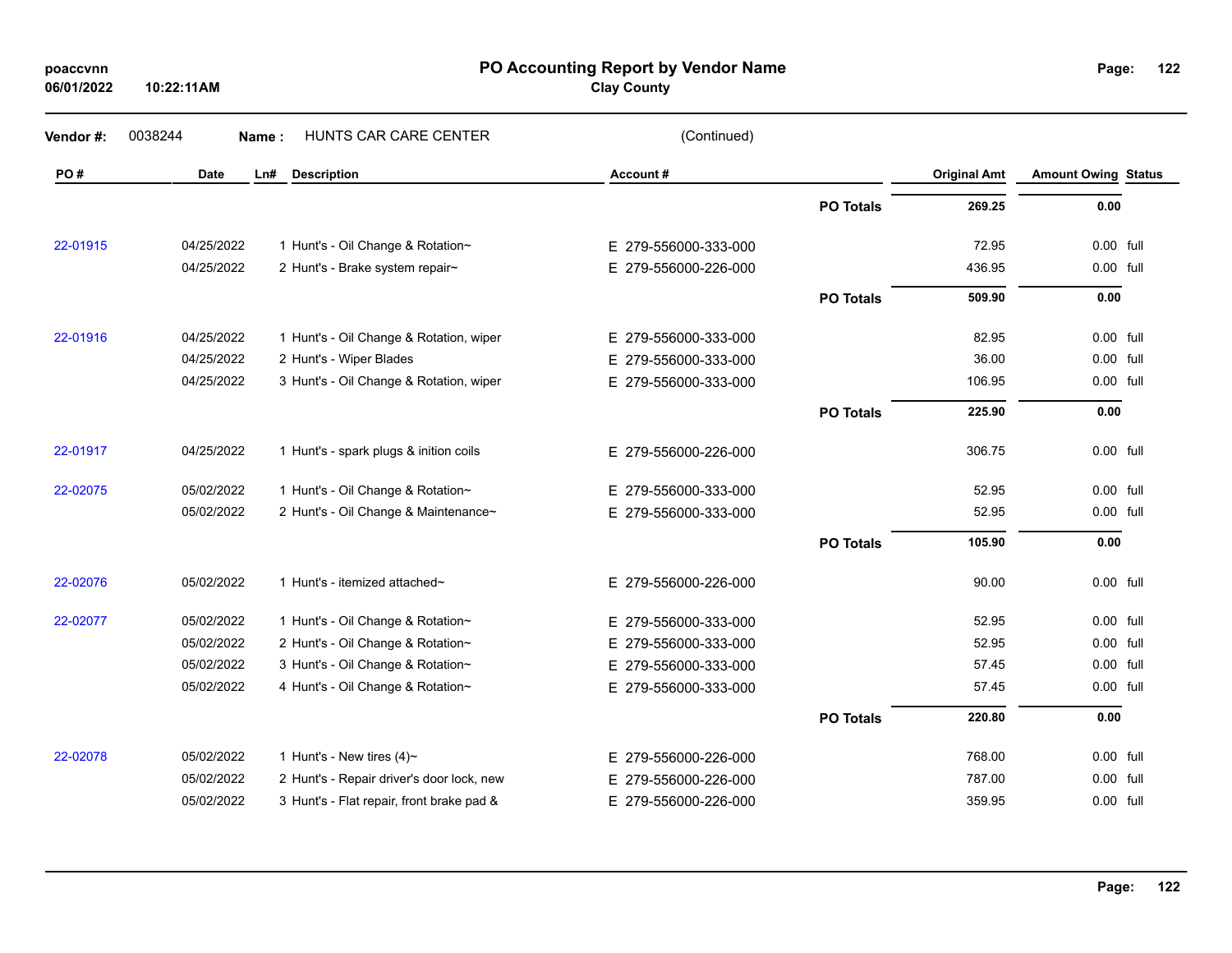**06/01/2022**

**10:22:11AM**

### **PO Accounting Report by Vendor Name poaccvnn Page:**

**Clay County**

| Vendor#: | 0038244<br>Name: | HUNTS CAR CARE CENTER                      | (Continued)          |                  |                     |                            |  |
|----------|------------------|--------------------------------------------|----------------------|------------------|---------------------|----------------------------|--|
| PO#      | Date             | Ln#<br><b>Description</b>                  | Account#             |                  | <b>Original Amt</b> | <b>Amount Owing Status</b> |  |
|          |                  |                                            |                      | <b>PO Totals</b> | 1,914.95            | 0.00                       |  |
| 22-02123 | 05/10/2022       | 1 INVOICE DATE: 04.28.2022~                | E 100-600000-295-000 |                  | 468.45              | 0.00 full                  |  |
| 22-02211 | 05/10/2022       | 1 Hunt's - Drivers front CV shaft, Gen5    | E 279-556000-226-000 |                  | 431.40              | 0.00 full                  |  |
|          | 05/10/2022       | 2 Hunt's - Oil Change & Rotation, EVAP     | E 279-556000-226-000 |                  | 857.40              | 0.00 full                  |  |
|          | 05/10/2022       | 3 Hunt's - Oil Change & Rotation, Front    | E 279-556000-226-000 |                  | 357.90              | 0.00 full                  |  |
|          |                  |                                            |                      | <b>PO Totals</b> | 1,646.70            | 0.00                       |  |
| 22-02212 | 05/10/2022       | 1 Hunt's - Oil Change & Rotation~          | E 279-556000-333-000 |                  | 52.95               | 0.00 full                  |  |
|          | 05/10/2022       | 2 Hunt's - Oil Change & Rotation, Wiper    | E 279-556000-333-000 |                  | 88.95               | 0.00 full                  |  |
|          | 05/10/2022       | 3 Hunt's - Oil Change & Rotation, New Tire | E 279-556000-333-000 |                  | 82.45               | 0.00 full                  |  |
|          | 05/10/2022       | 4 Hunt's - New Battery & Wiper Blades~     | E 279-556000-333-000 |                  | 216.00              | 0.00 full                  |  |
|          | 05/10/2022       | 5 Hunt's - Oil Change & Rotation, (4) New  | E 279-556000-333-000 |                  | 760.45              | 0.00 full                  |  |
|          |                  |                                            |                      | <b>PO Totals</b> | 1,200.80            | 0.00                       |  |
| 22-02213 | 05/10/2022       | 1 Hunt's - Rear Upper Control Arm Left,    | E 279-556000-226-000 |                  | 856.30              | 0.00 full                  |  |
|          | 05/10/2022       | 2 Hunt's - Front Brake Pad & Rotor Kit,    | E 279-556000-226-000 |                  | 629.90              | 0.00 full                  |  |
|          |                  |                                            |                      | <b>PO Totals</b> | 1,486.20            | 0.00                       |  |
| 22-02452 | 05/23/2022       | 1 Hunt's - Oil Change & Rotation~          | E 279-556000-333-000 |                  | 57.45               | 57.45                      |  |
|          | 05/23/2022       | 2 Hunt's - Wiper Blades, New Tires~        | E 279-556000-333-000 |                  | 738.00              | 738.00                     |  |
|          | 05/23/2022       | 3 Hunt's - Flat Repair~                    | E 279-556000-333-000 |                  | 20.00               | 20.00                      |  |
|          | 05/23/2022       | 4 Hunt's - Flat Repair~                    | E 279-556000-333-000 |                  | 20.00               | 20.00                      |  |
|          |                  |                                            |                      | <b>PO Totals</b> | 835.45              | 835.45                     |  |
| 22-02453 | 05/23/2022       | 1 Hunt's - Front transfer case, rear       | E 279-556000-226-000 |                  | 3,047.13            | 3,047.13                   |  |
|          | 05/23/2022       | 2 Hunt's - Oil Change & Rotation, Front    | E 279-556000-226-000 |                  | 1,969.15            | 1,969.15                   |  |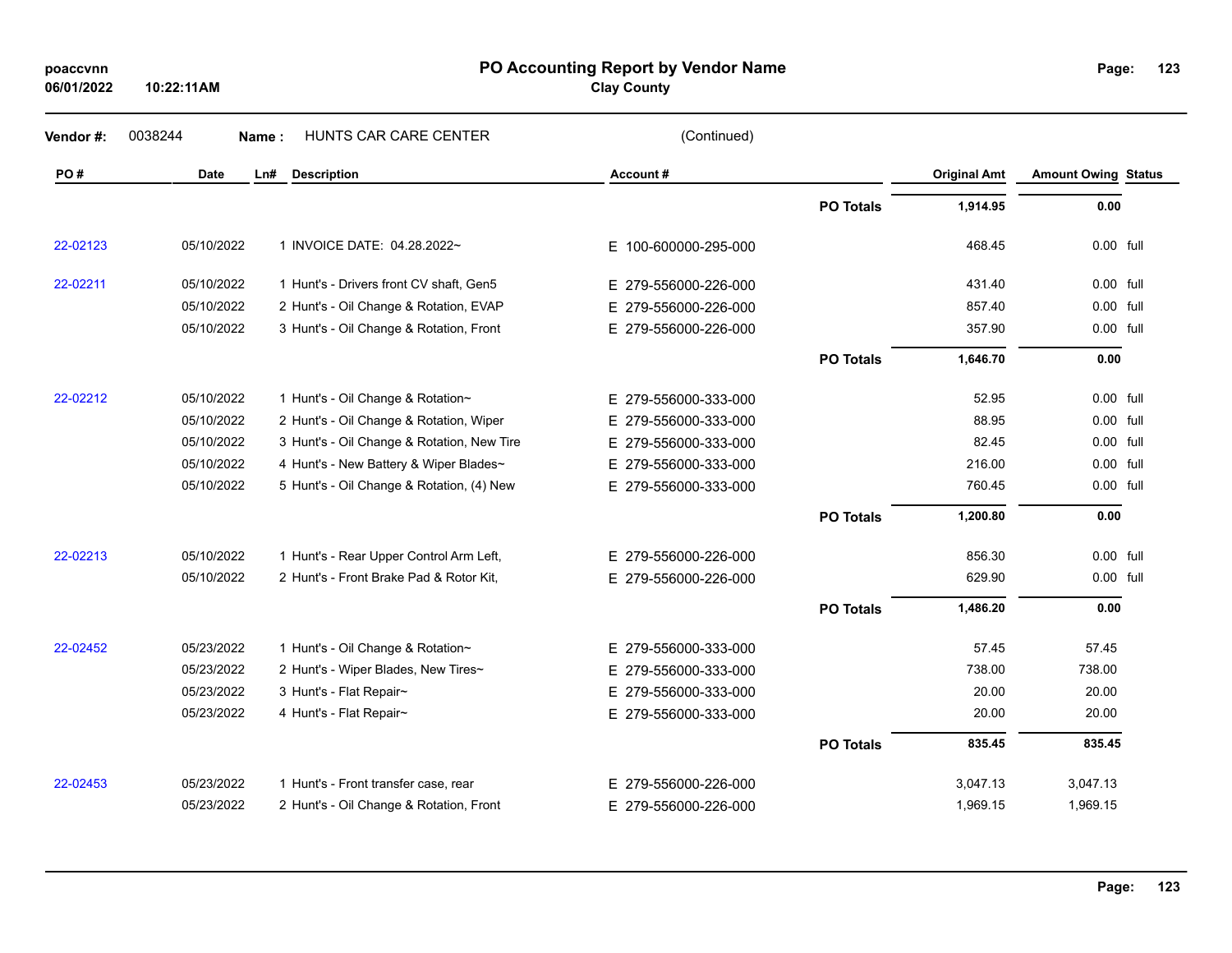| poaccvnn   |  |
|------------|--|
| 06/01/2022 |  |

**10:22:11AM**

### **PO Accounting Report by Vendor Name poaccvnn Page:**

**Clay County**

| Vendor#: | 0038244     | HUNTS CAR CARE CENTER<br>Name:            | (Continued)          |                  |                     |                            |
|----------|-------------|-------------------------------------------|----------------------|------------------|---------------------|----------------------------|
| PO#      | <b>Date</b> | LnH<br><b>Description</b>                 | Account#             |                  | <b>Original Amt</b> | <b>Amount Owing Status</b> |
|          |             |                                           |                      | <b>PO Totals</b> | 5,016.28            | 5,016.28                   |
| 22-02454 | 05/23/2022  | 1 Hunt's - Oil Change & Rotation, wiper   | E 279-556000-333-000 |                  | 804.95              | 804.95                     |
|          | 05/23/2022  | 2 Hunt's - New Battery~                   | E 279-556000-333-000 |                  | 180.00              | 180.00                     |
|          | 05/23/2022  | 3 Hunt's - Oil Change & Rotation~         | E 279-556000-333-000 |                  | 52.95               | 52.95                      |
|          | 05/23/2022  | 4 Hunt's - Oil Change & Rotation~         | E 279-556000-333-000 |                  | 52.95               | 52.95                      |
|          |             |                                           |                      | <b>PO Totals</b> | 1,090.85            | 1,090.85                   |
| 22-02455 | 05/23/2022  | 1 Hunt's - Oil Change & Rotation~         | E 279-556000-333-000 |                  | 57.45               | 57.45                      |
|          | 05/23/2022  | 2 Hunt's - Oil Change & Rotation & Wiper  | E 279-556000-333-000 |                  | 97.45               | 97.45                      |
|          |             |                                           |                      | <b>PO Totals</b> | 154.90              | 154.90                     |
| 22-02456 | 05/23/2022  | 1 Hunt's - Front Brake Pad & Rotor Kit &  | E 279-556000-226-000 |                  | 1,016.95            | 1,016.95                   |
|          | 05/23/2022  | 2 Hunt's - Exhaust Pipe~                  | E 279-556000-226-000 |                  | 470.00              | 470.00                     |
|          | 05/23/2022  | 3 Hunt's - Front & Rear Brake Pad & Rotor | E 279-556000-226-000 |                  | 629.90              | 629.90                     |
|          |             |                                           |                      | <b>PO Totals</b> | 2,116.85            | 2,116.85                   |
| 22-02554 | 05/31/2022  | 1 Hunt's - New Battery, Wiper Blades, New | E 279-556000-224-000 |                  | 1,300.74            | 1,300.74                   |
|          | 05/31/2022  | 2 Hunt's - Oil Change & Rotation~         | E 279-556000-224-000 |                  | 52.95               | 52.95                      |
|          |             |                                           |                      | <b>PO Totals</b> | 1,353.69            | 1,353.69                   |
| 22-02555 | 05/31/2022  | 1 Hunt's - Oil Change & Rotation~         | E 279-556000-224-000 |                  | 57.45               | 57.45                      |
|          | 05/31/2022  | 2 Hunt's - Oil Change & Rotation~         | E 279-556000-224-000 |                  | 52.95               | 52.95                      |
|          | 05/31/2022  | 3 Hunt's - Oil Change & Rotation~         | E 279-556000-224-000 |                  | 57.45               | 57.45                      |
|          | 05/31/2022  | 4 Hunt's - Oil Change & Rotation~         | E 279-556000-224-000 |                  | 52.95               | 52.95                      |
|          | 05/31/2022  | 5 Hunt's - Oil Change & Rotation, wiper   | E 279-556000-224-000 |                  | 88.95               | 88.95                      |
|          |             |                                           |                      | <b>PO Totals</b> | 309.75              | 309.75                     |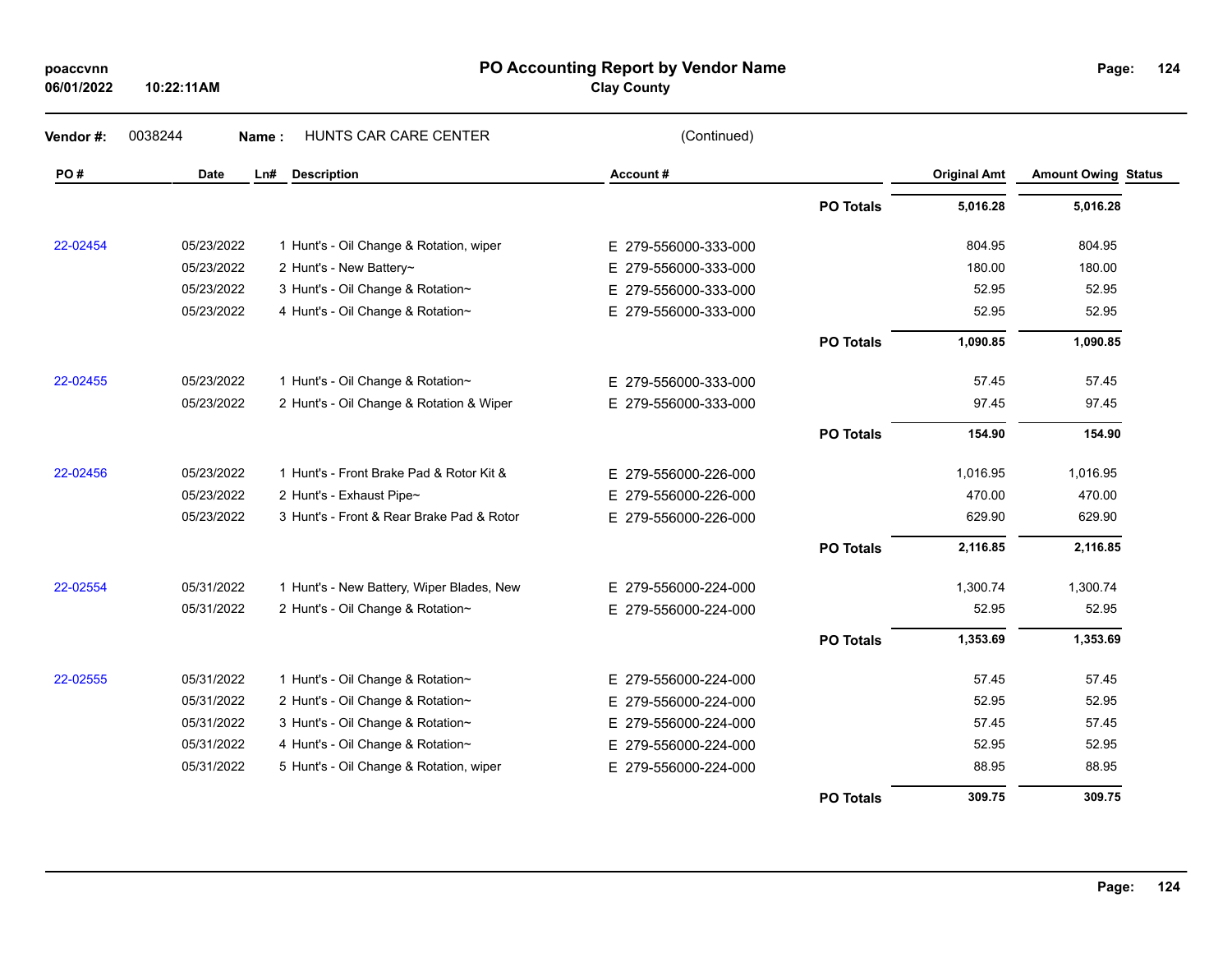| poaccvnn<br>06/01/2022 | 10:22:11AM       |                                          | PO Accounting Report by Vendor Name<br><b>Clay County</b> |                      |                     | Page:                      | 125 |
|------------------------|------------------|------------------------------------------|-----------------------------------------------------------|----------------------|---------------------|----------------------------|-----|
| Vendor #:              | 0038244          | HUNTS CAR CARE CENTER<br>Name:           | (Continued)                                               |                      |                     |                            |     |
| PO#                    | Date             | Ln# Description                          | Account#                                                  |                      | <b>Original Amt</b> | <b>Amount Owing Status</b> |     |
| 22-02556               | 05/31/2022       | 1 Hunt's - New TPMS Sensor Installation~ | E 279-556000-226-000                                      |                      | 79.99               | 79.99                      |     |
| 22-02557               | 05/31/2022       | 1 Hunt's - Oil Change & Rotation, New    | E 279-556000-333-000                                      |                      | 785.45              | 785.45                     |     |
|                        | 05/31/2022       | 2 Hunt's - Oil Change & Rotation~        | E 279-556000-333-000                                      |                      | 52.95               | 52.95                      |     |
|                        |                  |                                          |                                                           | <b>PO Totals</b>     | 838.40              | 838.40                     |     |
|                        |                  |                                          |                                                           | <b>Vendor Totals</b> | 63,511.15           | 11,796.16                  |     |
| Vendor#:               | 0051072          | HUSKEY, COREY<br>Name:                   |                                                           |                      |                     |                            |     |
| PO#                    | <b>Date</b>      | <b>Description</b><br>Ln#                | Account#                                                  |                      | <b>Original Amt</b> | <b>Amount Owing Status</b> |     |
| 22-01738               | 04/11/2022       | 1 PARKS-MEAL REIMBURSEMENT~              | E 240-740000-261-000                                      |                      | 18.80               | 0.00 full                  |     |
| Vendor#:               | 0039273<br>Name: | <b>HYVEE ACCOUNTS RECEIVABLE</b>         |                                                           | <b>Vendor Totals</b> | 18.80               | 0.00                       |     |
| PO#                    | <b>Date</b>      | <b>Description</b><br>Ln#                | Account#                                                  |                      | <b>Original Amt</b> | <b>Amount Owing Status</b> |     |
| 22-00473               | 01/31/2022       | 1 12/15/21, 5861119792~                  | E 100-594000-201-000                                      |                      | 159.65              | 0.00 full                  |     |
| 22-00474               | 01/31/2022       | 1 STAFF MEETING LUNCH~                   | E 100-580000-301-000                                      |                      | 239.98              | 0.00 full                  |     |
| 22-00945               | 02/28/2022       | 1 FOOD FOR TRAINING LUNCHEON~            | E 100-593000-261-000                                      |                      | 313.99              | 0.00 full                  |     |
| 22-01850               | 04/25/2022       | 1 3/30/22, 4841410472~                   | E 100-594000-201-000                                      |                      | 184.25              | 0.00 full                  |     |
| 22-02496               | 05/31/2022       | 1 4/13/22, 4842083612~                   | E 100-594000-201-000                                      |                      | 50.20               | 50.20                      |     |
|                        | 05/31/2022       | 2 4/14/22, 4842121057~                   | E 100-594000-201-000                                      |                      | 42.99               | 42.99                      |     |
|                        |                  |                                          |                                                           | <b>PO Totals</b>     | 93.19               | 93.19                      |     |
| 22-02497               | 05/31/2022       | 1 Supplying drinks for meetings the      | E 100-577000-206-000                                      |                      | 14.48               | 14.48                      |     |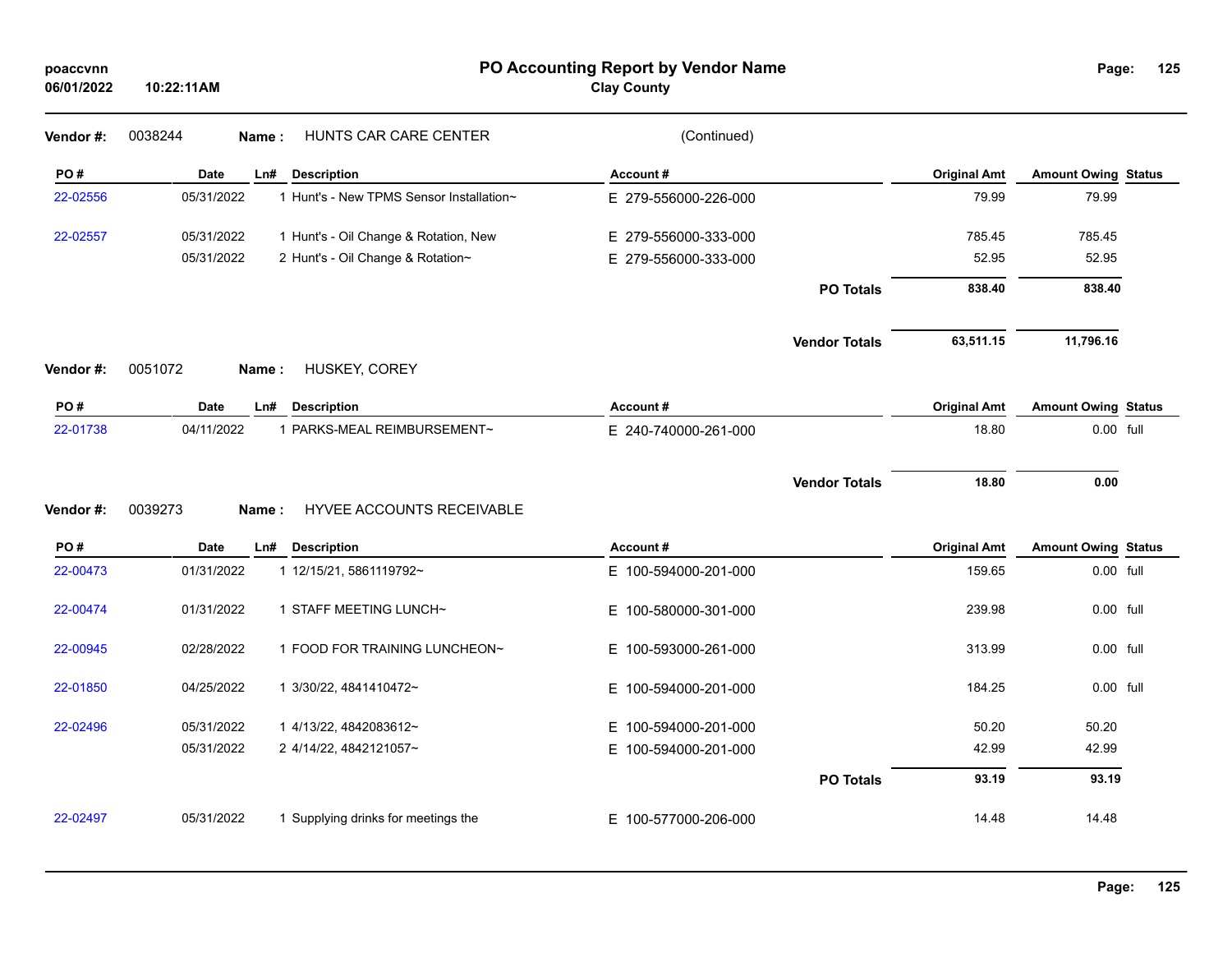| poaccvnn<br>06/01/2022 | 10:22:11AM         |                                       | PO Accounting Report by Vendor Name<br><b>Clay County</b> |                      |                     | Page:                      | 126 |
|------------------------|--------------------|---------------------------------------|-----------------------------------------------------------|----------------------|---------------------|----------------------------|-----|
| Vendor#:               | 0039273<br>Name:   | HYVEE ACCOUNTS RECEIVABLE             | (Continued)                                               |                      |                     |                            |     |
| PO#                    | Date<br>Ln#        | <b>Description</b>                    | Account#                                                  |                      | <b>Original Amt</b> | <b>Amount Owing Status</b> |     |
| Vendor#:               | 0009080<br>Name:   | <b>HY-VEE FOODS</b>                   |                                                           | <b>Vendor Totals</b> | 1,005.54            | 107.67                     |     |
| PO#                    | <b>Date</b><br>Ln# | <b>Description</b>                    | Account#                                                  |                      | <b>Original Amt</b> | <b>Amount Owing Status</b> |     |
| 22-00108               | 01/18/2022         | 1 STAFF MEETING LUNCH ~               | E 100-580000-262-000                                      |                      | 151.98              | 0.00 full                  |     |
| 22-00109               | 01/18/2022         | 1 STAFF MEETING LUNCH~                | E 100-580000-262-000                                      |                      | 132.00              | 0.00 full                  |     |
| 22-01641               | 04/11/2022         | 1 STAFF MEETING LUNCH~                | E 100-580000-262-000                                      |                      | 125.00              | 0.00 full                  |     |
| 22-01972               | 05/02/2022         | 1 8 PKS WATER FOR JURORS~             | E 100-580000-301-000                                      |                      | 31.12               | 0.00 full                  |     |
|                        | 05/02/2022         | 2 LUNCH FOR STAFF MEETING~            | E 100-580000-262-000                                      |                      | 201.00              | $0.00$ full                |     |
|                        | 05/02/2022         | 3 LUNCH FOR STAFF MEETING ~           | E 100-580000-262-000                                      |                      | 135.00              | 0.00 full                  |     |
|                        |                    |                                       |                                                           | <b>PO Totals</b>     | 367.12              | 0.00                       |     |
|                        |                    |                                       |                                                           | <b>Vendor Totals</b> | 776.10              | 0.00                       |     |
| Vendor#:               | 0020444<br>Name:   | <b>IBT INC</b>                        |                                                           |                      |                     |                            |     |
| PO#                    | <b>Date</b><br>Ln# | <b>Description</b>                    | Account#                                                  |                      | <b>Original Amt</b> | <b>Amount Owing Status</b> |     |
| 22-00110               | 01/18/2022         | 1 FM/Re-stock belts for HVAC Systems~ | E 100-611000-330-000                                      |                      | 70.41               | 0.00 full                  |     |
|                        |                    |                                       |                                                           | <b>Vendor Totals</b> | 70.41               | 0.00                       |     |
| Vendor#:               | 0019841<br>Name:   | <b>IDEKER</b>                         |                                                           |                      |                     |                            |     |
| PO#                    | Date<br>Ln#        | <b>Description</b>                    | Account#                                                  |                      | <b>Original Amt</b> | <b>Amount Owing Status</b> |     |
| 22-00230               | 01/18/2022         | 1 PARKS-ROCK FOR EP~                  | E 240-740000-340-000                                      |                      | 1,000.00            | 1,000.00                   |     |
| 22-01570               | 04/04/2022         | 1 1" Crusher Run Rock~                | E 220-701000-340-000                                      |                      | 2,924.29            | 0.00 full                  |     |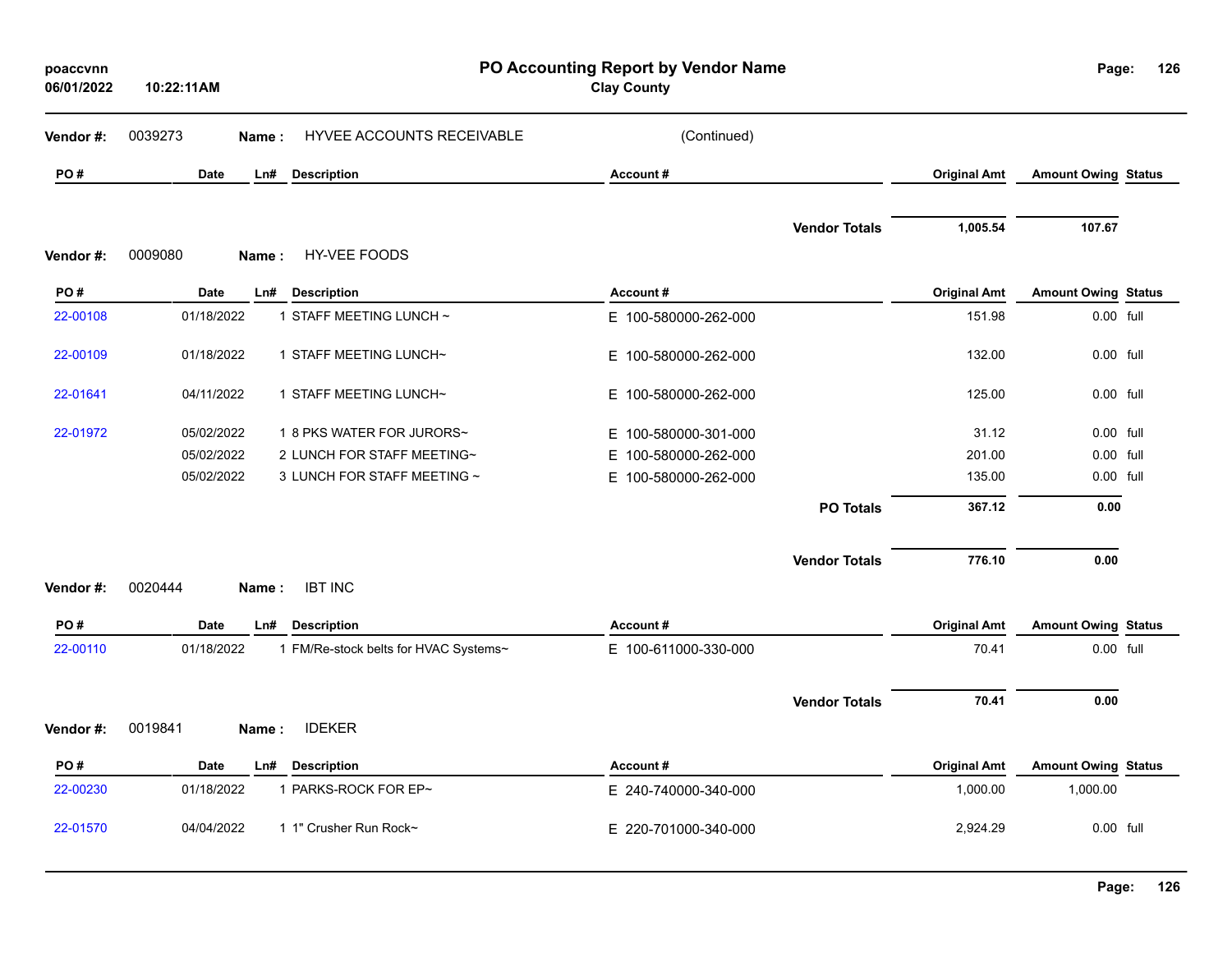| poaccvnn |  |
|----------|--|
|----------|--|

## **PO Accounting Report by Vendor Name poaccvnn Page:**

# **Clay County**

| Vendor#: | 0019841     | <b>IDEKER</b><br>Name:                    | (Continued)              |                  |                     |                            |  |
|----------|-------------|-------------------------------------------|--------------------------|------------------|---------------------|----------------------------|--|
| PO#      | <b>Date</b> | Ln# Description                           | Account#                 |                  | <b>Original Amt</b> | <b>Amount Owing Status</b> |  |
| 22-01570 | 04/04/2022  | 2 1" Crusher Run Rock~                    | E 220-701000-340-000     |                  | 9,669.42            | 0.00 full                  |  |
|          | 04/04/2022  | 3 1" Crusher Run Rock~                    | E 220-701000-340-000     |                  | 12,245.08           | 0.00 full                  |  |
|          | 04/04/2022  | 4 1" Crusher Run Rock~                    | E 220-701000-340-000     |                  | 1,185.54            | 0.00 full                  |  |
|          |             |                                           |                          | <b>PO Totals</b> | 26,024.33           | 0.00                       |  |
| 22-01697 | 04/11/2022  | 1 Rip Rap Rock~                           | E 220-701000-340-000     |                  | 759.08              | 0.00 full                  |  |
|          | 04/11/2022  | 2 6" Base & Rip Rap Rock~                 | E.<br>220-701000-340-000 |                  | 1,048.22            | 0.00 full                  |  |
|          | 04/11/2022  | 3 Rip Rap Rock~                           | E 220-701000-340-000     |                  | 226.80              | 0.00 full                  |  |
|          |             |                                           |                          | <b>PO Totals</b> | 2,034.10            | 0.00                       |  |
| 22-01780 | 04/18/2022  | 1 Rip Rap Rock~                           | E 220-701000-340-000     |                  | 262.78              | 0.00 full                  |  |
|          | 04/18/2022  | 2 6" Base rock~                           | E.<br>220-701000-340-000 |                  | 280.55              | 0.00 full                  |  |
|          | 04/18/2022  | 3 6" Clean Winterset Rock~                | E 220-701000-340-000     |                  | 273.91              | 0.00 full                  |  |
|          |             |                                           |                          | <b>PO Totals</b> | 817.24              | 0.00                       |  |
| 22-02024 | 05/02/2022  | 1 1" Crusher Run Rock~                    | E 220-701000-340-000     |                  | 2,625.09            | 0.00 full                  |  |
|          | 05/02/2022  | 2 1" Crusher Run Rock~                    | E 220-701000-340-000     |                  | 4,399.51            | 0.00 full                  |  |
|          | 05/02/2022  | 3 3" Base Winterset, 6" Base Rock & Rip   | E 220-701000-340-000     |                  | 1,216.46            | 0.00 full                  |  |
|          |             |                                           |                          | <b>PO Totals</b> | 8,241.06            | 0.00                       |  |
| 22-02413 | 05/23/2022  | 1 1" Crusher Run & 3" Base Winterset Rock | E 220-701000-340-000     |                  | 3,178.69            | 3,178.69                   |  |
|          | 05/23/2022  | 2 1" Crusher Run & 3" Base Winterset Rock | E 220-701000-340-000     |                  | 5,875.51            | 5,875.51                   |  |
|          |             |                                           |                          | <b>PO Totals</b> | 9,054.20            | 9,054.20                   |  |
| 22-02414 | 05/23/2022  | 1 1" Crusher Run Rock~                    | E 220-701000-340-000     |                  | 384.57              | 384.57                     |  |
| 22-02519 | 05/31/2022  | 1 1" Crusher Run Rock~                    | E 220-701000-340-000     |                  | 6,391.50            | 6,391.50                   |  |
|          | 05/31/2022  | 2 1" Crusher Run & 6" Base Rock~          | 220-701000-340-000<br>E. |                  | 1,162.82            | 1,162.82                   |  |
|          | 05/31/2022  | 3 1" Crusher Run Rock~                    | E 220-701000-340-000     |                  | 6,789.81            | 6,789.81                   |  |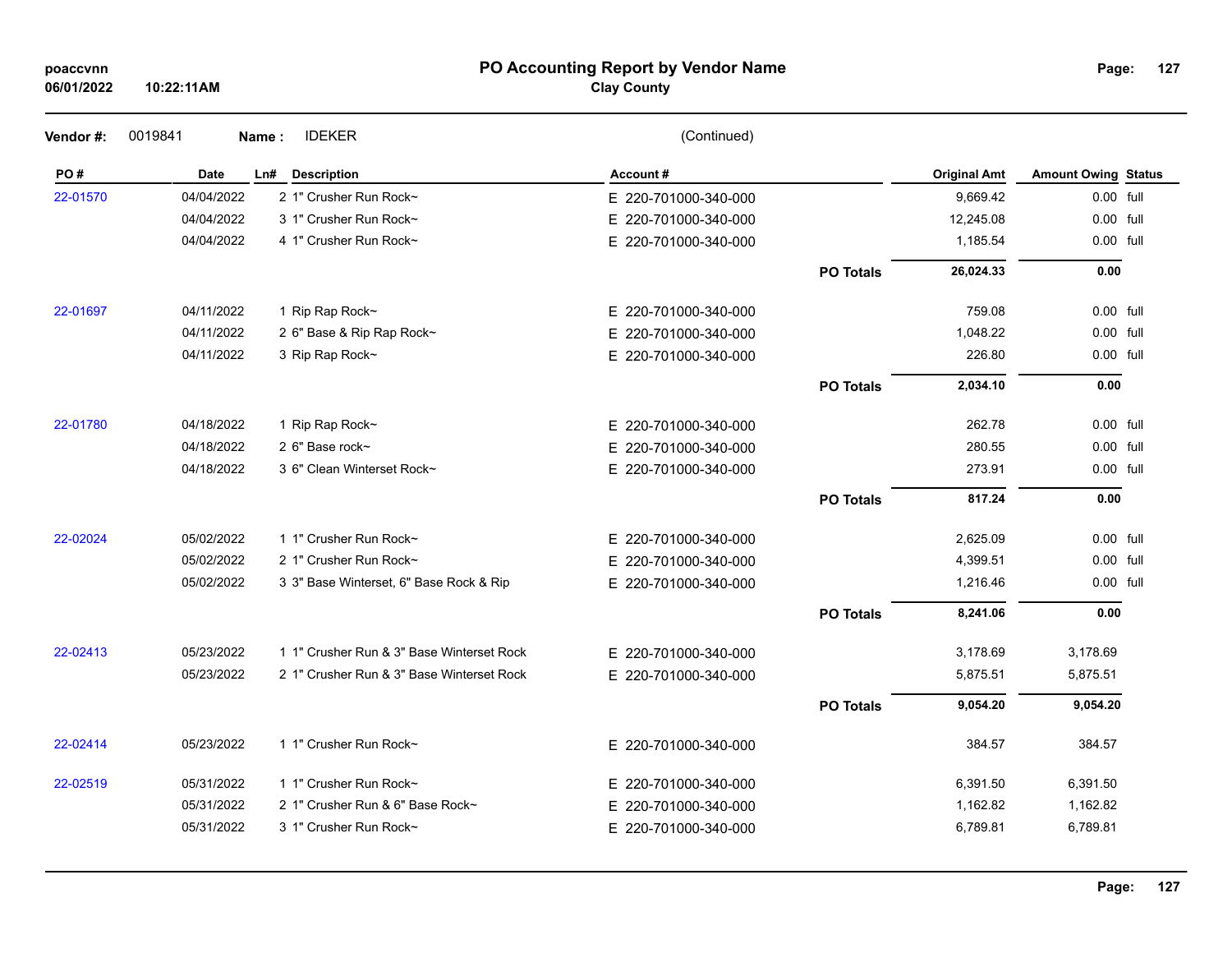| poaccvnn<br>06/01/2022 | 10:22:11AM  |                                        | PO Accounting Report by Vendor Name<br><b>Clay County</b> |                      |                     | Page:                      | 128 |
|------------------------|-------------|----------------------------------------|-----------------------------------------------------------|----------------------|---------------------|----------------------------|-----|
| Vendor #:              | 0019841     | <b>IDEKER</b><br>Name:                 | (Continued)                                               |                      |                     |                            |     |
| PO#                    | <b>Date</b> | <b>Description</b><br>Ln#              | Account#                                                  |                      | <b>Original Amt</b> | <b>Amount Owing Status</b> |     |
|                        |             |                                        |                                                           | <b>PO Totals</b>     | 14,344.13           | 14,344.13                  |     |
|                        |             |                                        |                                                           | <b>Vendor Totals</b> | 61,899.63           | 24,782.90                  |     |
| Vendor#:               | 0046064     | IGNATENKO, ANDREW<br>Name:             |                                                           |                      |                     |                            |     |
| PO#                    | <b>Date</b> | <b>Description</b><br>Ln#              | Account#                                                  |                      | <b>Original Amt</b> | <b>Amount Owing Status</b> |     |
| 22-02558               | 05/31/2022  | 1 Andrew Ignatenko - Reimbursement for | E 279-556000-362-000                                      |                      | 151.50              | 151.50                     |     |
|                        |             |                                        |                                                           | <b>Vendor Totals</b> | 151.50              | 151.50                     |     |
| Vendor #:              | 0046251     | IMMACOLATA MANOR THRIFT SHOP<br>Name:  |                                                           |                      |                     |                            |     |
| PO#                    | Date        | Ln# Description                        | Account#                                                  |                      | <b>Original Amt</b> | <b>Amount Owing Status</b> |     |
| 22-00027               | 01/10/2022  | 1 CARE 2022013C CAP FEE                | E 100-594000-205-000                                      |                      | 150.63              | 0.00 full                  |     |
| 22-00587               | 02/07/2022  | 1 CARE 2022-019C CAP FEE~              | E 100-594000-209-000                                      |                      | 75.00               | 0.00 full                  |     |
|                        |             |                                        |                                                           | <b>Vendor Totals</b> | 225.63              | 0.00                       |     |
| Vendor#:               | 0050461     | <b>IMPACT PAINTING, LLC</b><br>Name:   |                                                           |                      |                     |                            |     |
| PO#                    | Date        | <b>Description</b><br>Ln#              | Account#                                                  |                      | <b>Original Amt</b> | <b>Amount Owing Status</b> |     |
| 22-00588               | 02/07/2022  | 1 ENCUMBER Funds to have the Assessors | E 100-611000-220-000                                      |                      | 2,450.00            | 0.00 full                  |     |
|                        |             | <b>IMPACT POWER TECHNOLOGIES</b>       |                                                           | <b>Vendor Totals</b> | 2,450.00            | 0.00                       |     |
| Vendor #:              | 0050965     | Name:                                  |                                                           |                      |                     |                            |     |
| PO#                    | Date        | <b>Description</b><br>Ln#              | Account#                                                  |                      | <b>Original Amt</b> | <b>Amount Owing Status</b> |     |
| 22-01330               | 03/21/2022  | 1 3/8/22 #11991~                       | E 279-556000-333-000                                      |                      | 4,829.40            | 0.00 full                  |     |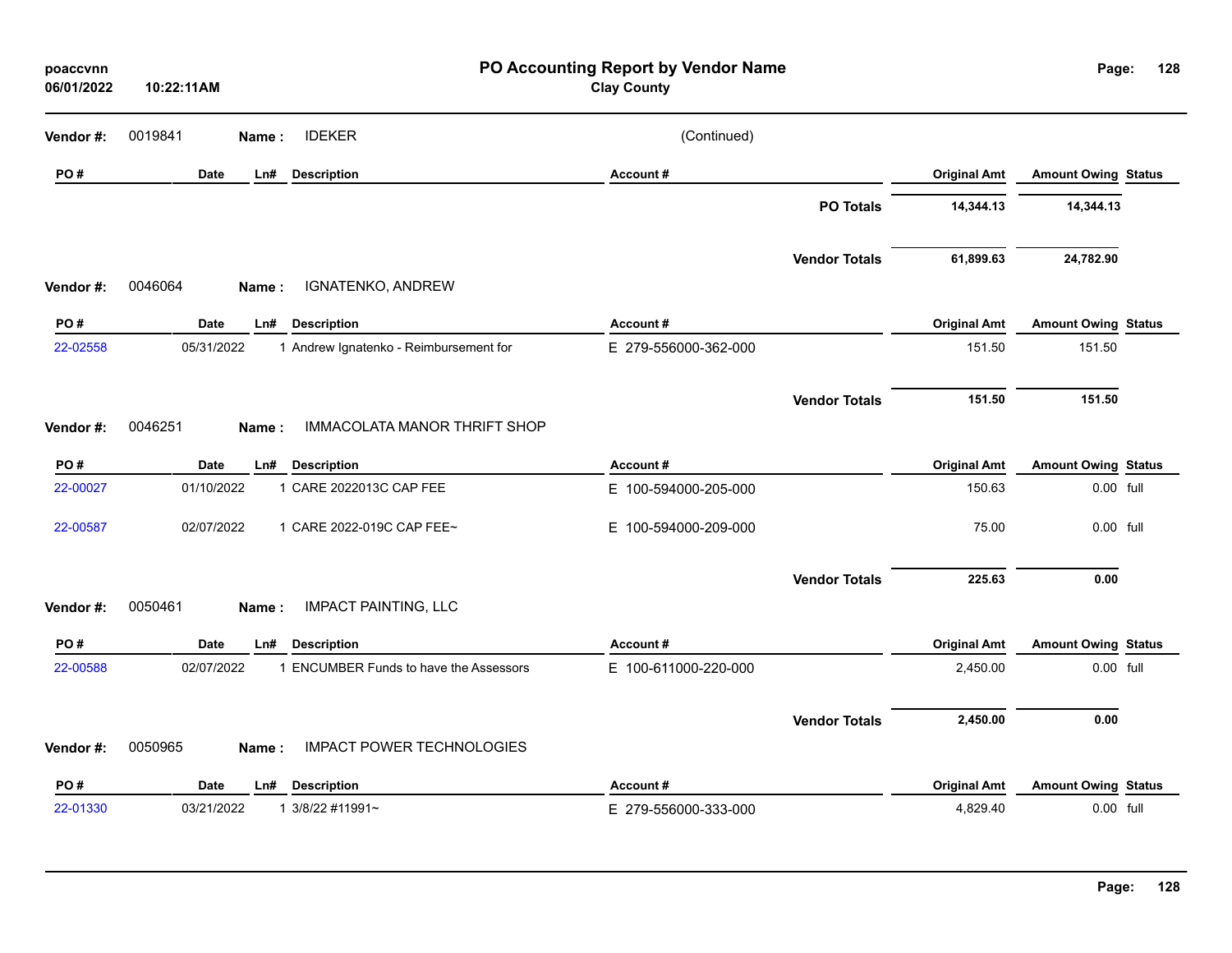| poaccvnn<br>06/01/2022 | 10:22:11AM       |                                            | PO Accounting Report by Vendor Name<br><b>Clay County</b> |                      |                     | Page:                      | 129 |
|------------------------|------------------|--------------------------------------------|-----------------------------------------------------------|----------------------|---------------------|----------------------------|-----|
|                        |                  |                                            |                                                           | <b>Vendor Totals</b> | 4,829.40            | 0.00                       |     |
| Vendor#:               | 0051053<br>Name: | INDUSTRIAL REPAIR MECHANICS, DBA, IRM, LLC |                                                           |                      |                     |                            |     |
| PO#                    | Date             | <b>Description</b><br>Ln#                  | Account#                                                  |                      | <b>Original Amt</b> | <b>Amount Owing Status</b> |     |
| 22-01421               | 03/28/2022       | 1 SERVICE & REPAIR PARTS FOR THE METAL     | E 240-740000-226-000                                      |                      | 600.00              | 0.00 full                  |     |
| Vendor#:               | 0002374<br>Name: | INFORMATION TECHNOLOGY DEPT.               |                                                           | <b>Vendor Totals</b> | 600.00              | 0.00                       |     |
| PO#                    | <b>Date</b>      | <b>Description</b><br>LnH                  | Account#                                                  |                      | <b>Original Amt</b> | <b>Amount Owing Status</b> |     |
| 22-01756               | 04/18/2022       | 1 MAINTENANCE KIT FOR HP P3015 3015 CE525  | E 100-505000-302-000                                      |                      | 143.94              | 0.00 full                  |     |
| Vendor #:              | 0005885<br>Name: | <b>INLAND TRUCK PARTS</b>                  |                                                           | <b>Vendor Totals</b> | 143.94              | 0.00                       |     |
| PO#                    | <b>Date</b>      | LnH<br><b>Description</b>                  | Account#                                                  |                      | <b>Original Amt</b> | <b>Amount Owing Status</b> |     |
| 22-00194               | 01/18/2022       | 1 Clutch Brake PKT003~                     | E 220-701000-333-000                                      |                      | 29.48               | 0.00 full                  |     |
| 22-00657               | 02/07/2022       | 1 Fuel Filter PK049~                       | E 220-701000-333-000                                      |                      | 88.46               | 0.00 full                  |     |
| 22-00854               | 02/22/2022       | 1 Gear box HWY310~                         | E 220-701000-333-000                                      |                      | 649.00              | 0.00 full                  |     |
| 22-02025               | 05/02/2022       | 1 Brake backing plates HWY 310 & 313~      | E 220-701000-333-000                                      |                      | 267.13              | 0.00 full                  |     |
| 22-02180               | 05/10/2022       | 1 Solenoid valve HWY303~                   | E 220-701000-333-000                                      |                      | 163.70              | $0.00$ full                |     |
|                        | 05/10/2022       | 2 Fuel Filters HWY79~                      | E 220-701000-333-000                                      |                      | 106.10              | 0.00 full                  |     |
|                        |                  |                                            |                                                           | <b>PO Totals</b>     | 269.80              | 0.00                       |     |
| 22-02415               | 05/23/2022       | 1 Filters HWY061~                          | E 220-701000-333-000                                      |                      | 152.76              | 152.76                     |     |
|                        | 05/23/2022       | 2 Air Bag HWY67~                           | E 220-701000-333-000                                      |                      | 446.08              | 446.08                     |     |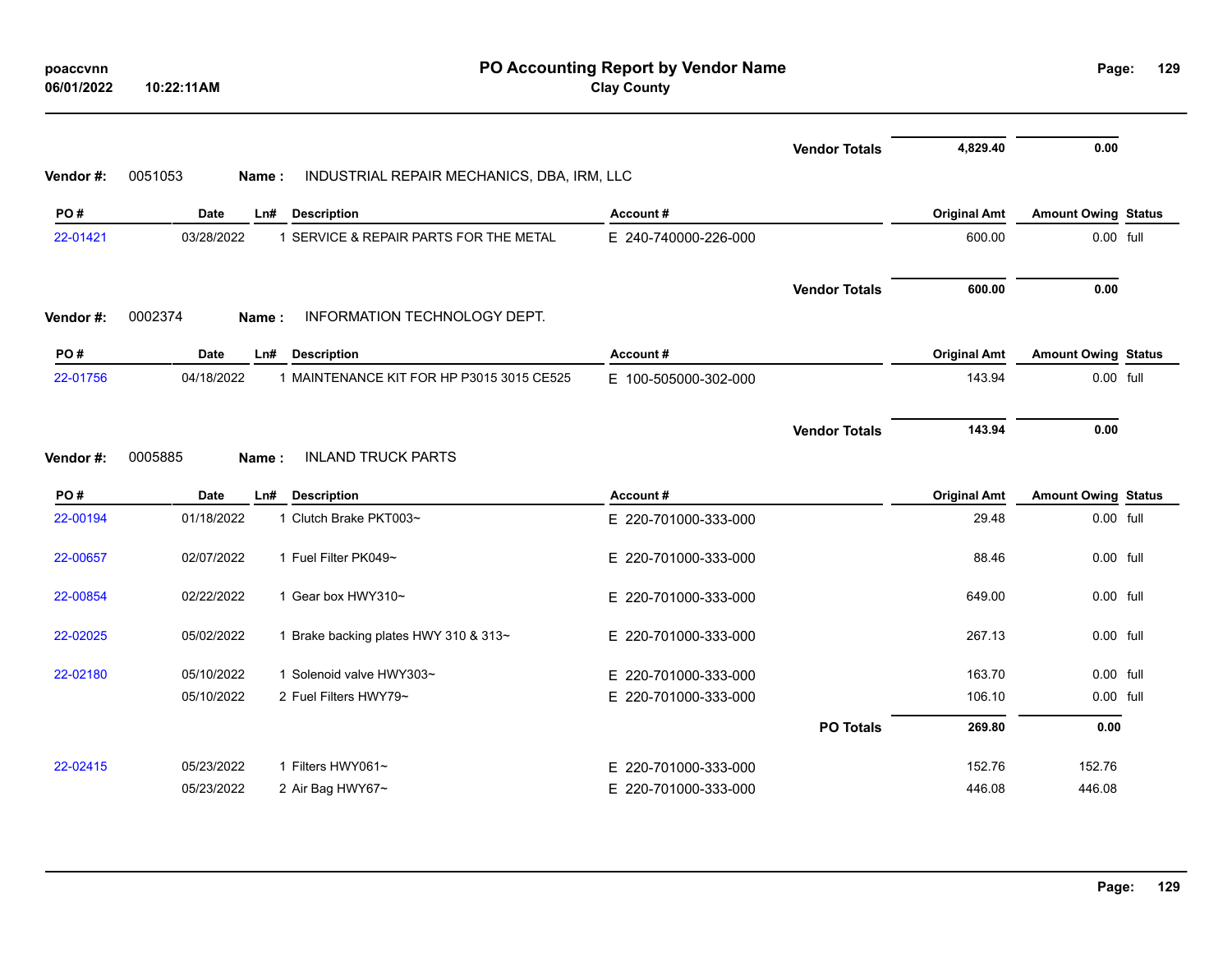| poaccvnn<br>06/01/2022 | 10:22:11AM       |                                      | Page:                    | 130                  |                     |                            |  |
|------------------------|------------------|--------------------------------------|--------------------------|----------------------|---------------------|----------------------------|--|
| Vendor #:              | 0005885<br>Name: | <b>INLAND TRUCK PARTS</b>            | (Continued)              |                      |                     |                            |  |
| PO#                    | <b>Date</b>      | <b>Description</b><br>Ln#            | Account#                 |                      | <b>Original Amt</b> | <b>Amount Owing Status</b> |  |
|                        |                  |                                      |                          | <b>PO Totals</b>     | 598.84              | 598.84                     |  |
| Vendor#:               | 0045227<br>Name: | INTERNATIONAL ASSN CHIEFS POLI       |                          | <b>Vendor Totals</b> | 1,902.71            | 598.84                     |  |
| PO#                    | <b>Date</b>      | Ln#<br><b>Description</b>            | Account#                 |                      | <b>Original Amt</b> | <b>Amount Owing Status</b> |  |
| 22-00544               | 01/31/2022       | 1 12/28/21 #02080987~                | E 279-556000-264-000     |                      | 205.00              | 0.00 full                  |  |
|                        |                  |                                      |                          | <b>Vendor Totals</b> | 205.00              | 0.00                       |  |
| Vendor#:               | 0010454<br>Name: | <b>INTERPRETERS INC</b>              |                          |                      |                     |                            |  |
| PO#                    | Date             | Ln#<br><b>Description</b>            | Account#                 |                      | <b>Original Amt</b> | <b>Amount Owing Status</b> |  |
| 22-00028               | 01/10/2022       | 1 Spanish interpreter DOS 12/01/21~  | E 100-568000-206-000     |                      | 144.50              | 0.00 full                  |  |
| 22-00029               | 01/10/2022       | 1 Spanish interpreter DOS 12/14/21 ~ | E 100-563000-206-000     |                      | 159.20              | 0.00 full                  |  |
| 22-00111               | 01/18/2022       | 1 Spanish interpreter DOS 1/6/22~    | E.<br>100-564000-206-000 |                      | 144.50              | 0.00 full                  |  |
| 22-00589               | 02/07/2022       | 1 Spanish interpreter DOS 01/21/22~  | 100-570000-206-000<br>E. |                      | 144.50              | 0.00 full                  |  |
| 22-00946               | 02/28/2022       | 1 Spanish interpreter DOS 02/22/22~  | E.<br>100-564000-206-000 |                      | 144.50              | 0.00 full                  |  |
| 22-01361               | 03/28/2022       | 1 Spanish interpreter DOS 3/9/22~    | E 100-565000-206-000     |                      | 159.20              | 0.00 full                  |  |
| 22-01642               | 04/11/2022       | 1 Spanish interpreter DOS 3/24/22~   | E 100-563000-206-000     |                      | 144.50              | 0.00 full                  |  |
| 22-01851               | 04/25/2022       | 1 Spanish interpreter DOS 4/7/22~    | E.<br>100-563000-206-000 |                      | 159.20              | 0.00 full                  |  |
| 22-01852               | 04/25/2022       | 1 Spanish interpreter DOS 3/31/22~   | 100-563000-206-000<br>Е. |                      | 144.50              | 0.00 full                  |  |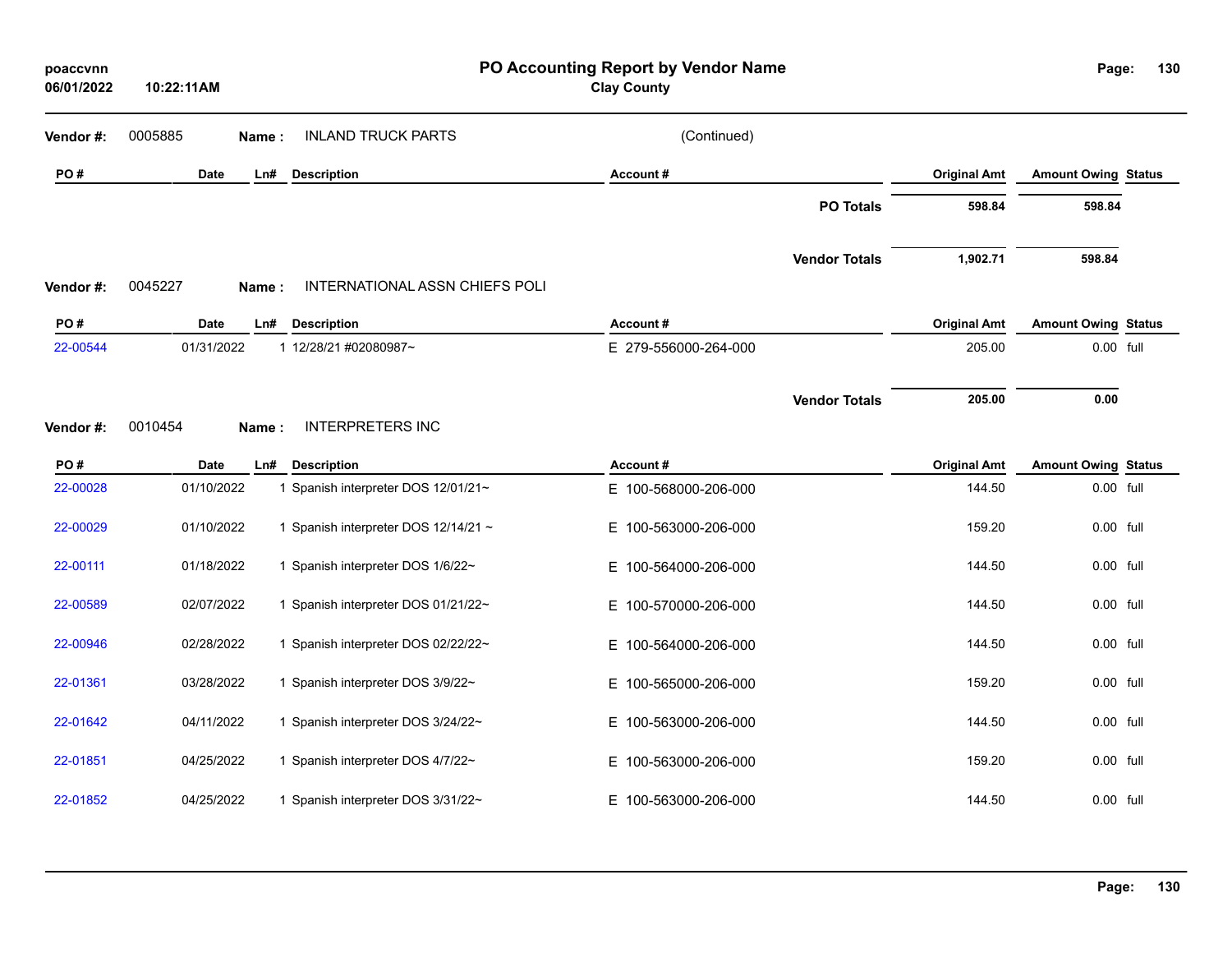| poaccynn   |            |
|------------|------------|
| 06/01/2022 | 10:22:11AM |

**PO Accounting Report by Vendor Name poaccvnn Page:**

**Clay County**

| Vendor#: | 0010454     | Name: | <b>INTERPRETERS INC</b>                  | (Continued)          |                      |                     |                            |               |
|----------|-------------|-------|------------------------------------------|----------------------|----------------------|---------------------|----------------------------|---------------|
| PO#      | <b>Date</b> | Ln#   | <b>Description</b>                       | Account#             |                      | <b>Original Amt</b> | <b>Amount Owing Status</b> |               |
| 22-02124 | 05/10/2022  |       | 1 Spanish interpreter DOS 04/19/22 Inv#  | E 100-564000-206-000 |                      | 144.50              | 0.00 full                  |               |
| 22-02125 | 05/10/2022  |       | 1 Spanish interpreter DOS 04/22/22~      | E 100-570000-206-000 |                      | 144.50              | 0.00 full                  |               |
| Vendor#: | 0016102     | Name: | INTERSTATE ALL BATTERY CENTER            |                      | <b>Vendor Totals</b> | 1,633.60            | 0.00                       |               |
| PO#      | <b>Date</b> | Ln#   | <b>Description</b>                       | Account#             |                      | <b>Original Amt</b> | <b>Amount Owing Status</b> |               |
| 22-00658 | 02/07/2022  |       | 1 Battery M-78DT~                        | E 220-701000-333-000 |                      | 88.46               | 0.00 full                  |               |
| 22-00888 | 02/22/2022  |       | 1 ENCUMBRANCE~                           | E 240-742000-395-000 |                      | 750.00              |                            | 53.00 partial |
| 22-00889 | 02/22/2022  |       | 1 ENCUMBRANCE~                           | E 240-743000-395-000 |                      | 750.00              |                            | 69.00 partial |
| 22-01082 | 03/07/2022  |       | 1 Battery M-66HC~                        | E 220-701000-333-000 |                      | 97.26               | 0.00 full                  |               |
| Vendor#: | 0003287     | Name: | INTERSTATE BATTERIES OF NWMO             |                      | <b>Vendor Totals</b> | 1,685.72            | 122.00                     |               |
| PO#      | <b>Date</b> | Ln#   | <b>Description</b>                       | Account#             |                      | <b>Original Amt</b> | <b>Amount Owing Status</b> |               |
| 22-00231 | 01/18/2022  |       | 1 PARKS-VEHCILE/EQUIP BATTERIES~         | E 240-740000-333-000 |                      | 1,000.00            | 566.20 partial             |               |
| 22-01297 | 03/21/2022  |       | 1 PARKS- BATTERIES FOR THE GENIE T50 TOW | E 240-740000-333-000 |                      | 657.80              | 0.00 full                  |               |

| 22-01698        | 04/11/2022 | 40-XHD HWY 66~                        | E 220-701000-333-000 |                  | 170.59  | $0.00$ full      |
|-----------------|------------|---------------------------------------|----------------------|------------------|---------|------------------|
|                 |            |                                       |                      | <b>PO Totals</b> | 119.45  | 0.00             |
|                 | 04/04/2022 | 2 PARKS-CREDIT FROM BATTERY EXCHANGE~ | E 240-740000-330-000 |                  | $-8.00$ | $0.00$ full      |
| 22-01584        | 04/04/2022 | PARKS-BATTERY; UNIT #66~              | E 240-740000-333-000 |                  | 127.45  | $0.00$ full      |
| <u>LL VILVI</u> | 0012112022 |                                       | L 240-140000-000-000 |                  | ,,,,,   | <b>0.00 IGIL</b> |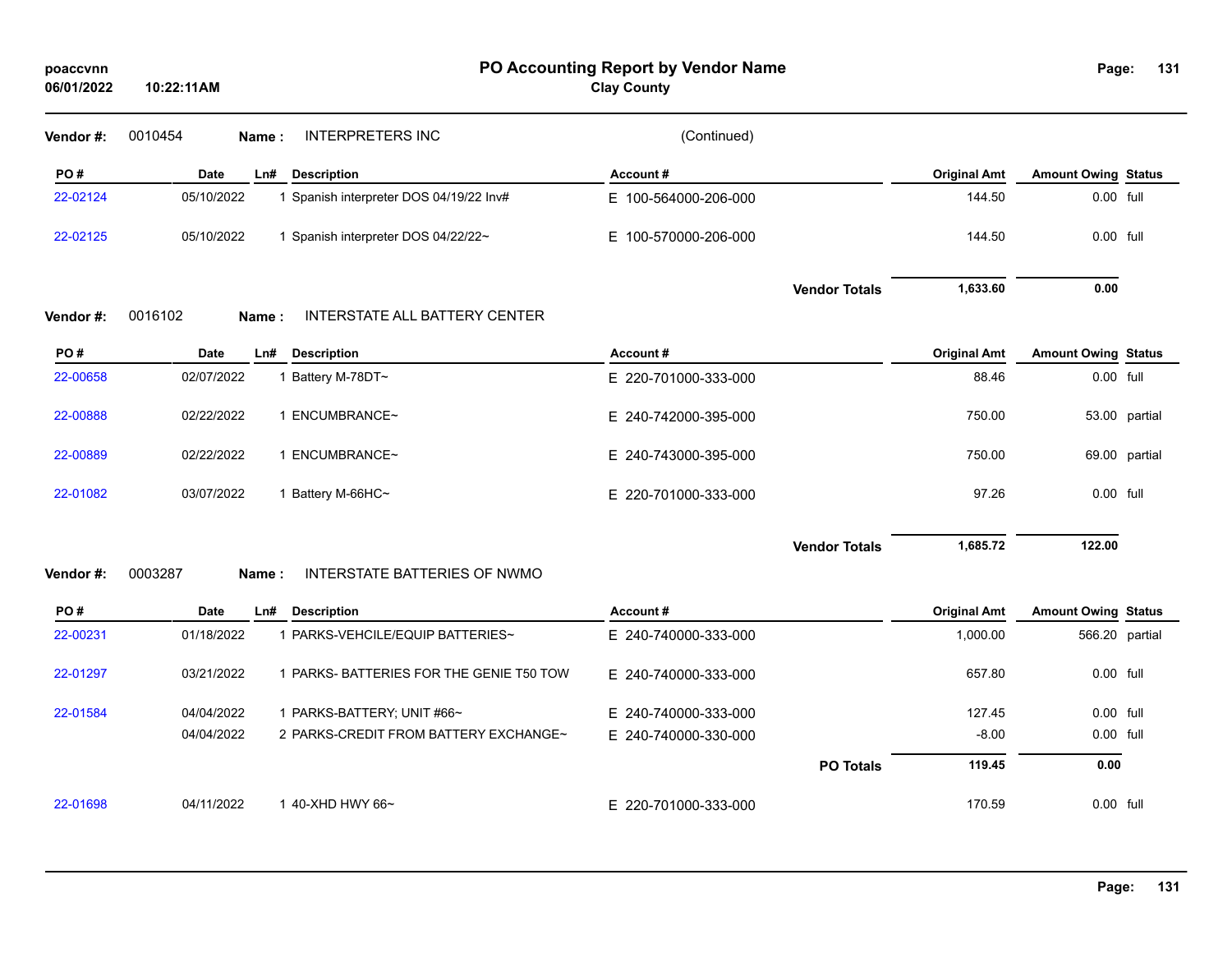| poaccvnn<br>06/01/2022 | PO Accounting Report by Vendor Name<br><b>Clay County</b><br>10:22:11AM |                                          |                      |                      |                     | Page:                      | 132 |
|------------------------|-------------------------------------------------------------------------|------------------------------------------|----------------------|----------------------|---------------------|----------------------------|-----|
| Vendor #:              | 0003287<br>Name:                                                        | INTERSTATE BATTERIES OF NWMO             | (Continued)          |                      |                     |                            |     |
| PO#                    | <b>Date</b><br>Ln#                                                      | <b>Description</b>                       | Account#             |                      | <b>Original Amt</b> | <b>Amount Owing Status</b> |     |
| 22-02181               | 05/10/2022                                                              | 1 Battery 31-MHD~                        | E 220-701000-333-000 |                      | 243.42              | 0.00 full                  |     |
|                        |                                                                         |                                          |                      | <b>Vendor Totals</b> | 2,191.26            | 566.20                     |     |
| Vendor#:               | 0026257<br>Name:                                                        | INTL ASSN EMERGENCY MGRS-IAEM            |                      |                      |                     |                            |     |
| PO#                    | <b>Date</b><br>Ln#                                                      | <b>Description</b>                       | Account#             |                      | <b>Original Amt</b> | <b>Amount Owing Status</b> |     |
| 22-02318               | 05/16/2022                                                              | 1 International Association of Emergency | E 279-556000-264-000 |                      | 195.00              | 0.00 full                  |     |
| 22-02559               | 05/31/2022                                                              | 1 International Association of Emergency | E 279-556000-264-000 |                      | 195.00              | 195.00                     |     |
|                        |                                                                         |                                          |                      | <b>Vendor Totals</b> | 390.00              | 195.00                     |     |
| Vendor#:               | 0049137<br>Name:                                                        | INTL ASSN OF LAW ENFORCEMENT, INTEL      |                      |                      |                     |                            |     |
| PO#                    | <b>Date</b><br>Ln#                                                      | <b>Description</b>                       | Account#             |                      | <b>Original Amt</b> | <b>Amount Owing Status</b> |     |
| 22-01603               | 04/04/2022                                                              | 1 INTERNATIONAL ASSOCIATION OF LAW       | E 279-556000-264-000 |                      | 50.00               | 0.00 full                  |     |
|                        |                                                                         |                                          |                      | <b>Vendor Totals</b> | 50.00               | 0.00                       |     |
| Vendor#:               | 0047023<br>Name:                                                        | J.D. POWER                               |                      |                      |                     |                            |     |
| PO#                    | Date<br>Ln#                                                             | <b>Description</b>                       | Account#             |                      | <b>Original Amt</b> | <b>Amount Owing Status</b> |     |
| 22-01816               | 04/18/2022                                                              | 1 INVOICE # ORDUS137701~                 | E 285-720000-370-000 |                      | 444.00              | 0.00 full                  |     |
|                        |                                                                         |                                          |                      | <b>Vendor Totals</b> | 444.00              | 0.00                       |     |
| Vendor#:               | 0050381<br>Name:                                                        | J.F. RYAN ASSOCIATES                     |                      |                      |                     |                            |     |
| PO#                    | Date<br>Ln#                                                             | <b>Description</b>                       | Account#             |                      | <b>Original Amt</b> | <b>Amount Owing Status</b> |     |
| 22-01439               | 03/28/2022                                                              | 1 INVOICE # 202101 DATE: 3/11/22~        | E 285-720000-201-000 |                      | 19,000.00           | 0.00 full                  |     |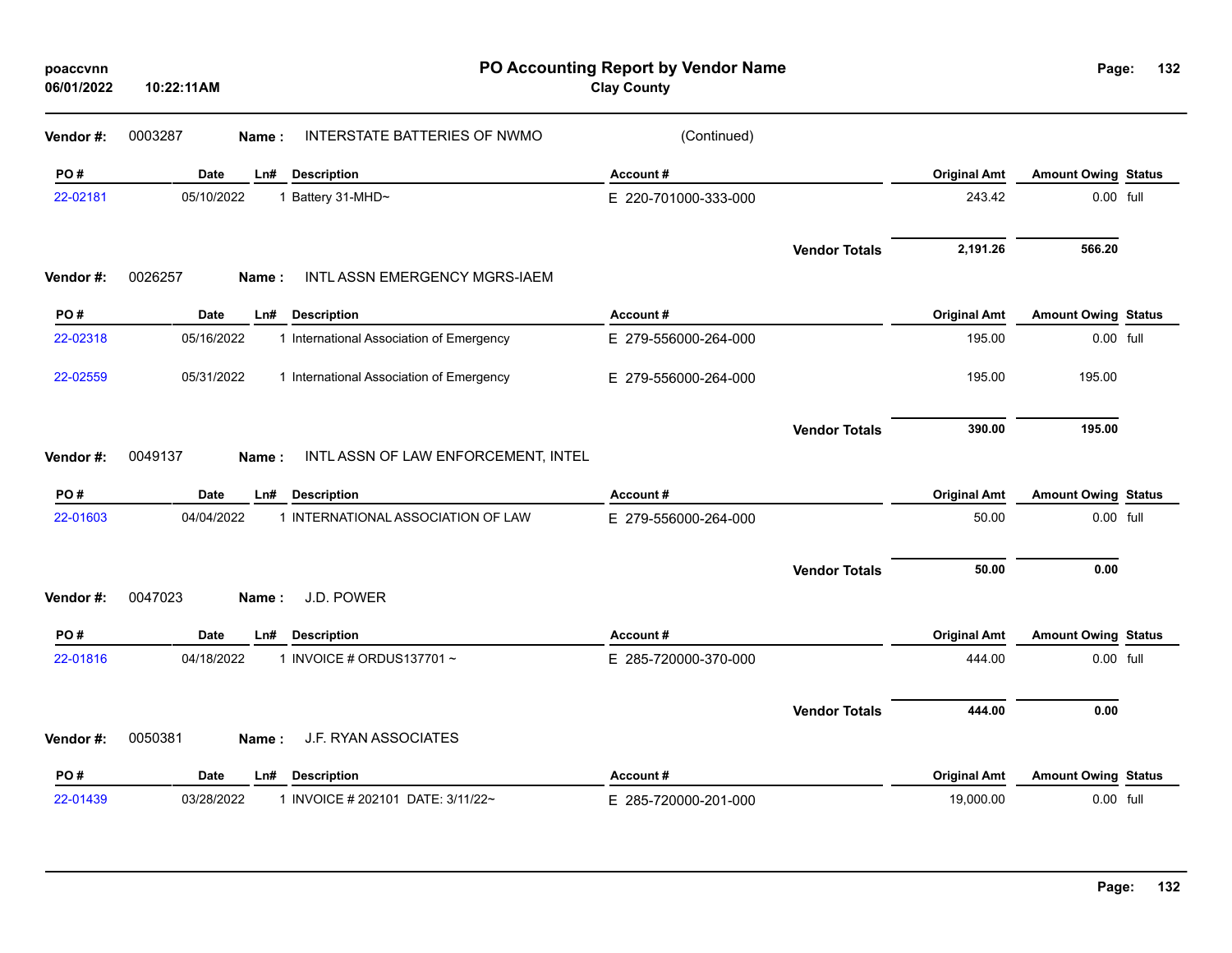| poaccvnn<br>06/01/2022 | PO Accounting Report by Vendor Name<br><b>Clay County</b><br>10:22:11AM |                      |                      |                     |                            |  |
|------------------------|-------------------------------------------------------------------------|----------------------|----------------------|---------------------|----------------------------|--|
|                        |                                                                         |                      | <b>Vendor Totals</b> | 19,000.00           | 0.00                       |  |
| Vendor#:               | JACOBY, MIKE<br>0049026<br>Name:                                        |                      |                      |                     |                            |  |
| PO#                    | <b>Date</b><br>Ln#<br><b>Description</b>                                | Account#             |                      | <b>Original Amt</b> | <b>Amount Owing Status</b> |  |
| 22-00333               | 01/18/2022<br>1 2022 FIELD MILEAGE                                      | E 285-720000-263-000 |                      | 5,000.00            | 4,544.87 partial           |  |
|                        |                                                                         |                      | <b>Vendor Totals</b> | 5,000.00            | 4,544.87                   |  |
| Vendor#:               | <b>JCI INDUSTRIES INC</b><br>0031937<br>Name:                           |                      |                      |                     |                            |  |
| PO#                    | <b>Date</b><br>Ln#<br><b>Description</b>                                | Account#             |                      | <b>Original Amt</b> | <b>Amount Owing Status</b> |  |
| 22-00421               | 01/24/2022<br>1 PARKS-LIFT STATION & PUMP OUT REPAIR                    | E 240-740000-330-000 |                      | 2,179.43            | 0.00 full                  |  |
| 22-02052               | 05/02/2022<br>1 PARKS-REPAIR CONTROLS AT LIFT STATION/CB                | E 240-740000-330-000 |                      | 711.00              | 0.00 full                  |  |
| Vendor#:               | JOE MACHENS FORD<br>0007394<br>Name:                                    |                      | <b>Vendor Totals</b> | 2,890.43            | 0.00                       |  |
| PO#                    | <b>Date</b><br><b>Description</b><br>Ln#                                | Account#             |                      | <b>Original Amt</b> | <b>Amount Owing Status</b> |  |
| 22-00351               | 01/18/2022<br>1 CC220022004~                                            | E 300-810556-409-000 |                      | 36,507.00           | 0.00 full                  |  |
| 22-01507               | 03/31/2022<br>1 REOPEN 2021 PO# 21-06204~                               | E 224-503000-450-000 |                      | 348,000.00          | 348,000.00                 |  |
|                        |                                                                         |                      | <b>Vendor Totals</b> | 384,507.00          | 348,000.00                 |  |
| Vendor#:               | 0006350<br>JONES IRON & METAL INC<br>Name:                              |                      |                      |                     |                            |  |
| PO#                    | Date<br>Ln#<br><b>Description</b>                                       | Account#             |                      | <b>Original Amt</b> | <b>Amount Owing Status</b> |  |
| 22-00232               | 1 PARKS-SIGN MAKING MATERIALS/SUPPLIES~<br>01/18/2022                   | E 240-740000-337-000 |                      | 600.00              | 550.00 partial             |  |
|                        |                                                                         |                      | <b>Vendor Totals</b> | 600.00              | 550.00                     |  |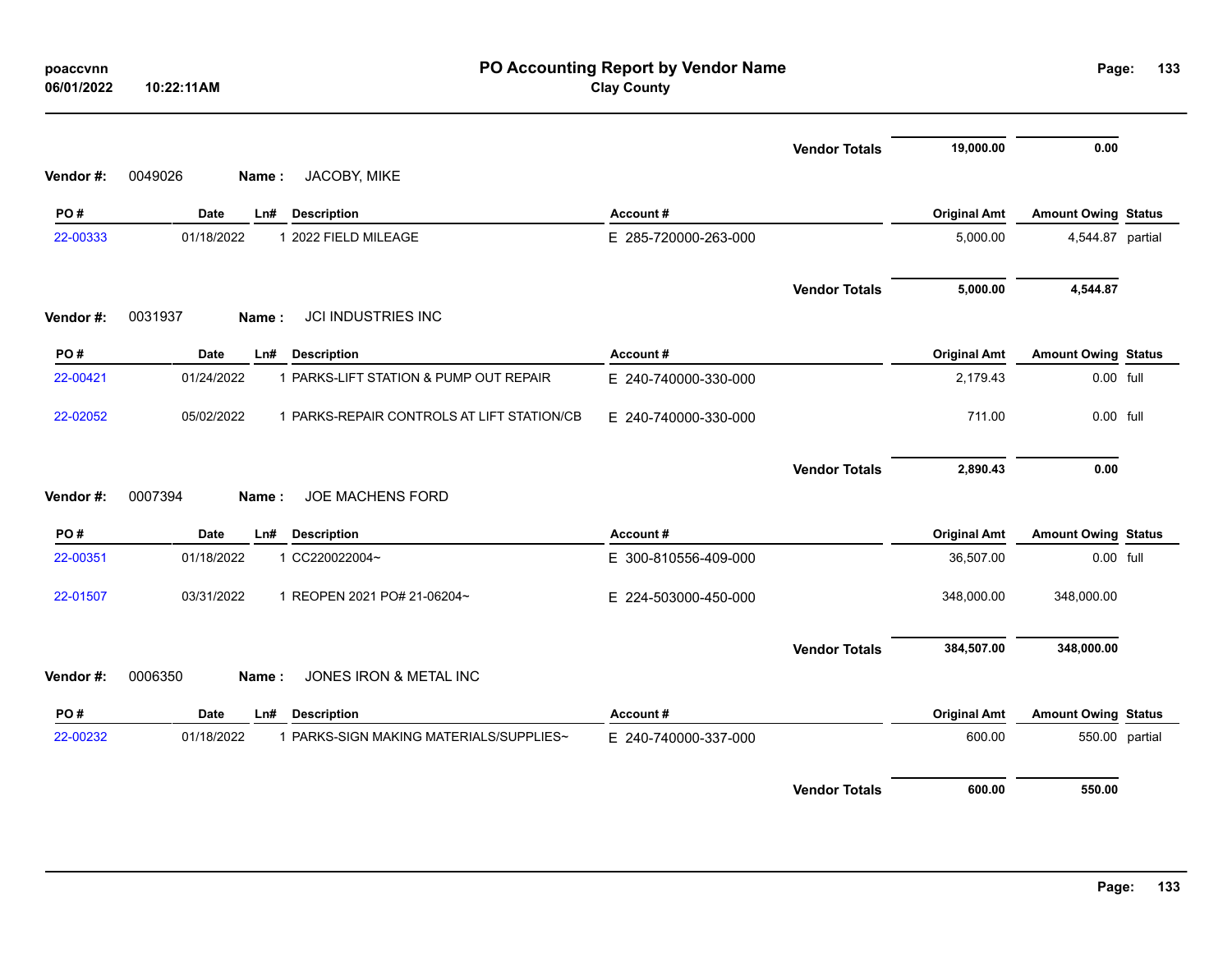| poaccvnn<br>06/01/2022 | 10:22:11AM  | PO Accounting Report by Vendor Name<br>Page:<br><b>Clay County</b> |                      |                      |                     |                            | 134 |
|------------------------|-------------|--------------------------------------------------------------------|----------------------|----------------------|---------------------|----------------------------|-----|
| Vendor #:              | 0051069     | JONES, ALVIN<br>Name:                                              |                      |                      |                     |                            |     |
| PO#                    | Date        | Ln#<br><b>Description</b>                                          | Account#             |                      | <b>Original Amt</b> | <b>Amount Owing Status</b> |     |
| 22-01643               | 04/11/2022  | 1 MILEAGE (3/2/22-3/22/22)                                         | E 100-594000-263-000 |                      | 57.92               | 0.00 full                  |     |
|                        |             |                                                                    |                      | <b>Vendor Totals</b> | 57.92               | 0.00                       |     |
| Vendor#:               | 0051153     | JONES, KATHRYN<br>Name:                                            |                      |                      |                     |                            |     |
| PO#                    | Date        | <b>Description</b><br>Ln#                                          | Account#             |                      | <b>Original Amt</b> | <b>Amount Owing Status</b> |     |
| 22-02204               | 05/10/2022  | 1 Travel expenses for KARPEL training in                           | E 260-547000-260-000 |                      | 369.65              | 0.00 full                  |     |
|                        |             |                                                                    |                      | <b>Vendor Totals</b> | 369.65              | 0.00                       |     |
| Vendor#:               | 0050173     | <b>K&amp;M SERVICES</b><br>Name:                                   |                      |                      |                     |                            |     |
| PO#                    | <b>Date</b> | Ln#<br><b>Description</b>                                          | Account#             |                      | <b>Original Amt</b> | <b>Amount Owing Status</b> |     |
| 22-01298               | 03/21/2022  | 1 ENCUMBRANCE~                                                     | E 240-731000-395-000 |                      | 20,000.00           | 12,605.00 partial          |     |
|                        |             |                                                                    |                      |                      |                     |                            |     |
|                        |             |                                                                    |                      | <b>Vendor Totals</b> | 20,000.00           | 12,605.00                  |     |
| Vendor#:               | 0005371     | <b>KA-COMM INC</b><br>Name:                                        |                      |                      |                     |                            |     |
| PO#                    | Date        | Ln#<br><b>Description</b>                                          | Account#             |                      | <b>Original Amt</b> | <b>Amount Owing Status</b> |     |
| 22-00292               | 01/18/2022  | $1 -$                                                              | E 279-559000-406-000 |                      | 4,597.75            | 0.00 full                  |     |
|                        | 01/18/2022  | $2 \sim$                                                           | E 279-559000-406-000 |                      | 4,597.75            | $0.00$ full                |     |
|                        |             |                                                                    |                      | <b>PO Totals</b>     | 9,195.50            | 0.00                       |     |
| 22-00916               | 02/22/2022  | 1 2/3/22 #182737~                                                  | E 279-556000-226-000 |                      | 132.44              | 0.00 full                  |     |
| 22-01123               | 03/07/2022  | 1 Ka-Comm., Inc. - Grill Bracket~                                  | E 279-556000-226-000 |                      | 95.57               | 0.00 full                  |     |
| 22-01604               | 04/04/2022  | 1 KA-COMM., INC. - MOUNTING BRACKET,                               | E 279-556000-226-000 |                      | 58.38               | 0.00 full                  |     |
| 22-01918               | 04/25/2022  | 1 KA Comm., Inc. - lights & bracket                                | E 279-559000-406-000 |                      | 486.12              | 0.00 full                  |     |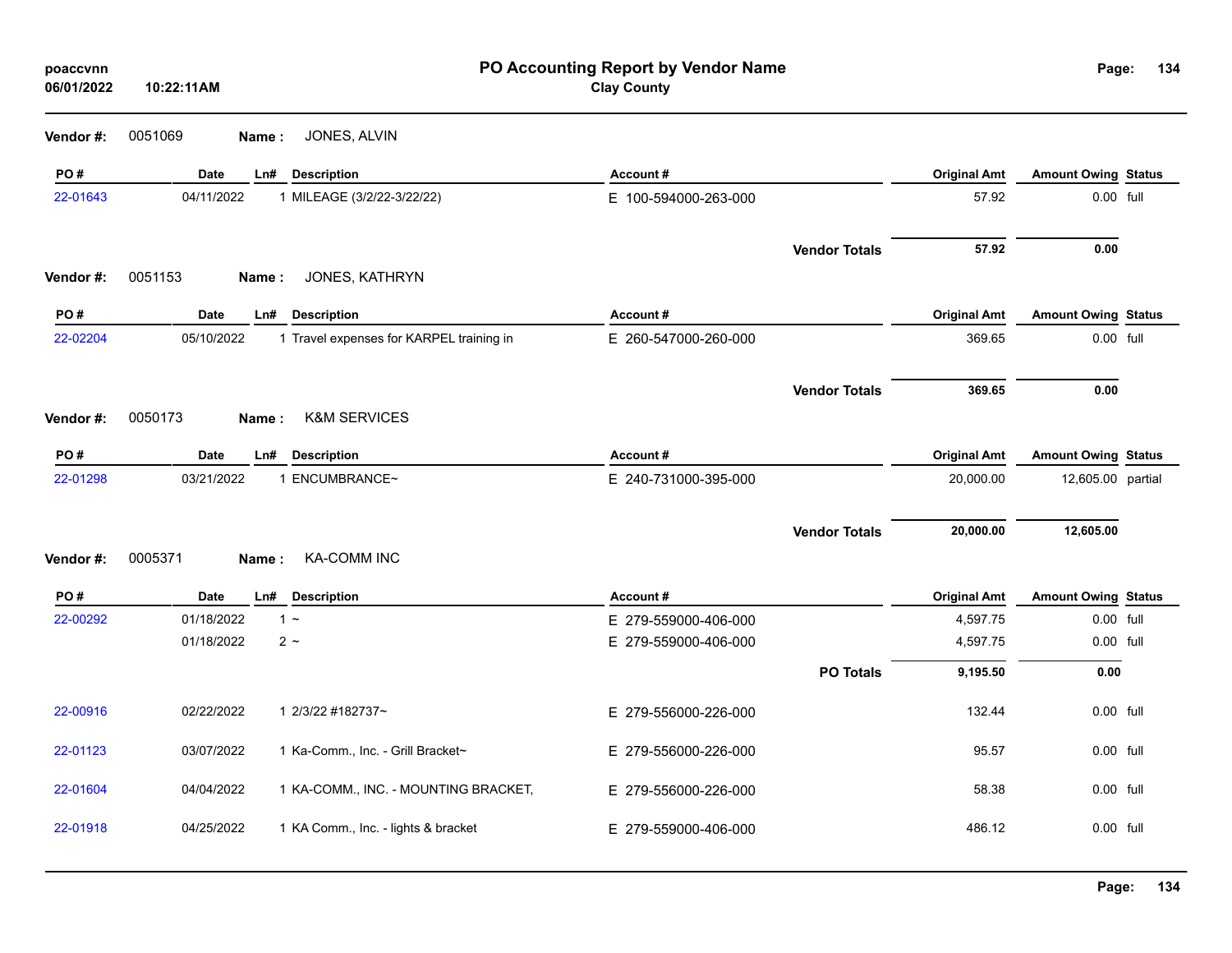| poaccvnn<br>06/01/2022 | 10:22:11AM               |                                                                                        | PO Accounting Report by Vendor Name<br><b>Clay County</b> |                      |                     | Page:                      | 135 |
|------------------------|--------------------------|----------------------------------------------------------------------------------------|-----------------------------------------------------------|----------------------|---------------------|----------------------------|-----|
| Vendor #:              | 0005371<br>Name:         | <b>KA-COMM INC</b>                                                                     | (Continued)                                               |                      |                     |                            |     |
| PO#                    | <b>Date</b><br>Ln#       | <b>Description</b>                                                                     | Account#                                                  |                      | <b>Original Amt</b> | <b>Amount Owing Status</b> |     |
| Vendor#:               | 0051185<br>Name:         | KAGAY, ANTHONY MICHAEL                                                                 |                                                           | <b>Vendor Totals</b> | 9,968.01            | 0.00                       |     |
| PO#                    | Date<br>Ln#              | <b>Description</b>                                                                     | Account#                                                  |                      | <b>Original Amt</b> | <b>Amount Owing Status</b> |     |
| 22-02126               | 05/10/2022               | 1 Paying attorney fees for representation                                              | E 100-563000-206-000                                      |                      | 435.00              | 0.00 full                  |     |
| 22-02248               | 05/16/2022<br>05/16/2022 | 1 Paying attorney fees for representation<br>2 Paying attorney fees for representation | E 100-563000-206-000<br>E 100-563000-206-000              |                      | 922.50<br>150.00    | 0.00 full<br>0.00 full     |     |
|                        |                          |                                                                                        |                                                           | <b>PO Totals</b>     | 1,072.50            | 0.00                       |     |
| Vendor#:               | 0044806<br>Name:         | <b>KANSAS CITY STAR</b>                                                                |                                                           | <b>Vendor Totals</b> | 1,507.50            | 0.00                       |     |
| PO#                    | Date<br>Ln#              | <b>Description</b>                                                                     | Account#                                                  |                      | <b>Original Amt</b> | <b>Amount Owing Status</b> |     |
| 22-00718               | 02/14/2022               | 1 SUBSCRIPTION 26 WKS BGH                                                              | E 100-596000-370-000                                      |                      | 505.79              | 0.00 full                  |     |
| 22-02127               | 05/10/2022               | 1 INVOICE DATE: 01/09/2022~                                                            | E.<br>100-600000-301-000                                  |                      | 526.77              | 0.00 full                  |     |
| Vendor #:              | 0020977<br>Name:         | KANSAS GOLF & TURF                                                                     |                                                           | <b>Vendor Totals</b> | 1,032.56            | 0.00                       |     |
| PO#                    | Date<br>Ln#              | <b>Description</b>                                                                     | Account#                                                  |                      | <b>Original Amt</b> | <b>Amount Owing Status</b> |     |
| 22-01739               | 04/11/2022               | 1 Zerk bolt, element, pump hub Golf~                                                   | E 240-746000-333-000                                      |                      | 1,050.79            | 0.00 full                  |     |
|                        | 04/11/2022               | 2 Return of roller housings Golf~                                                      | E 240-746000-333-000                                      |                      | $-271.58$           | 0.00 full                  |     |
|                        |                          |                                                                                        |                                                           | <b>PO Totals</b>     | 779.21              | 0.00                       |     |
| 22-01740               | 04/11/2022               | 1 Reed switch assembly Golf~                                                           | E 240-746000-333-000                                      |                      | 43.98               | 0.00 full                  |     |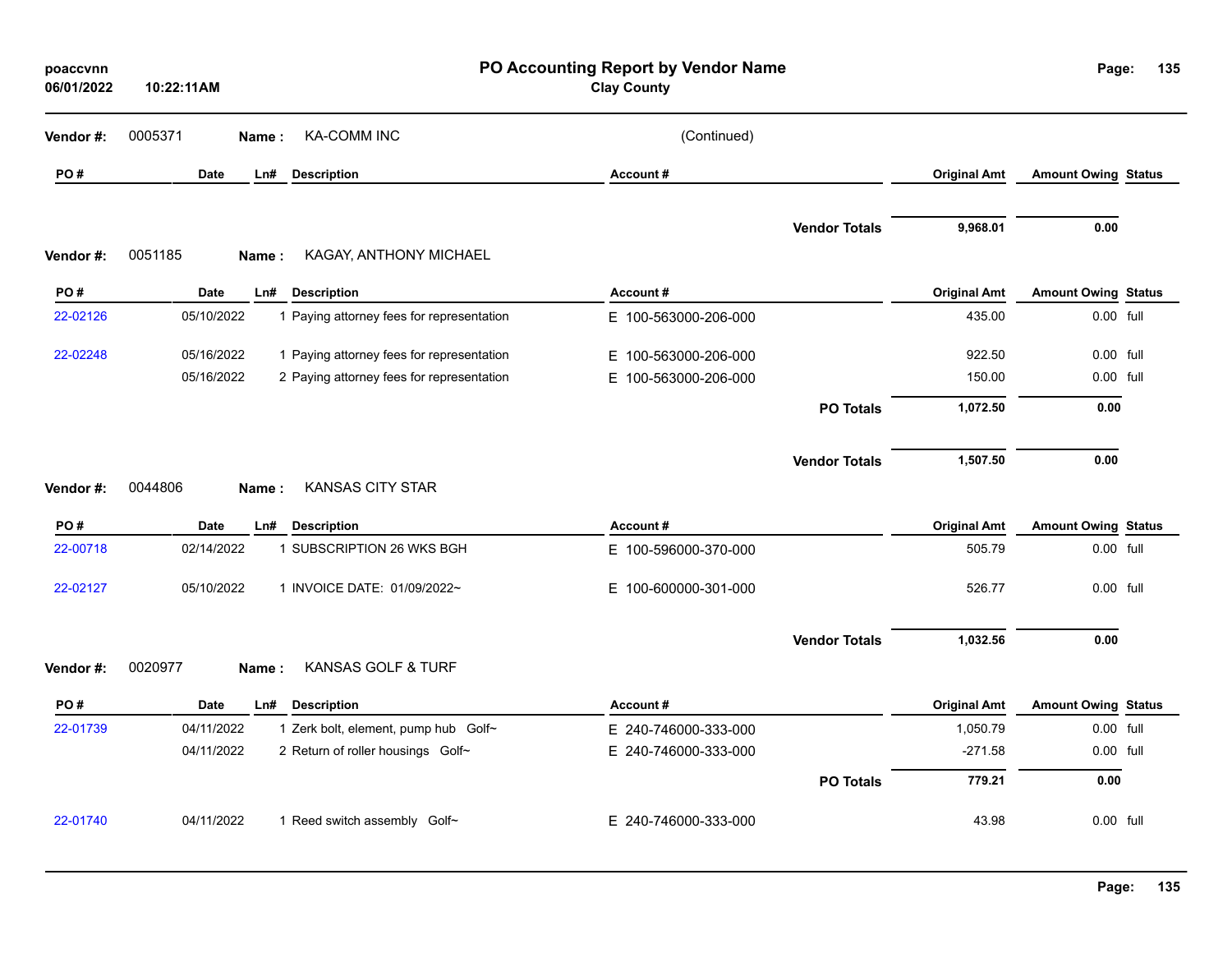| 06/01/2022 | 10:22:11AM                                                         | <b>Clay County</b>   |                      |                     |                            |
|------------|--------------------------------------------------------------------|----------------------|----------------------|---------------------|----------------------------|
| Vendor #:  | KANSAS GOLF & TURF<br>0020977<br>Name:                             | (Continued)          |                      |                     |                            |
| PO#        | <b>Date</b><br>Ln#<br><b>Description</b>                           | Account#             |                      | <b>Original Amt</b> | <b>Amount Owing Status</b> |
| 22-01740   | 04/11/2022<br>2 Freight                                            | E 240-746000-333-000 |                      | 26.84               | 0.00 full                  |
|            |                                                                    |                      | <b>PO Totals</b>     | 70.82               | 0.00                       |
| 22-02193   | 05/10/2022<br>1 Roller housing for smithco roller Golf             | E 240-746000-333-000 |                      | 799.83              | 0.00 full                  |
|            |                                                                    |                      | <b>Vendor Totals</b> | 1,649.86            | 0.00                       |
| Vendor #:  | 0003248<br>KANSAS OFFICE VITAL STATISTICS, DEPT OF HEALTH<br>Name: |                      |                      |                     |                            |
| PO#        | <b>Description</b><br><b>Date</b><br>Ln#                           | Account#             |                      | <b>Original Amt</b> | <b>Amount Owing Status</b> |
| 22-00112   | 01/18/2022<br>1 Paternity paperwork:~                              | E 100-548000-201-000 |                      | 15.00               | 0.00 full                  |
| 22-00475   | 01/31/2022<br>1 Paternity paperwork~                               | E 100-548000-201-000 |                      | 15.00               | 0.00 full                  |
| 22-00719   | 1 Paternity Paperwork~<br>02/14/2022                               | E 100-548000-201-000 |                      | 15.00               | 0.00 full                  |
| 22-02249   | 1 Paternity Paperwork~<br>05/16/2022                               | E 100-548000-201-000 |                      | 15.00               | 0.00 full                  |
|            |                                                                    |                      | <b>Vendor Totals</b> | 60.00               | 0.00                       |
| Vendor #:  | KARPEL SOLUTIONS<br>0026656<br>Name:                               |                      |                      |                     |                            |
| PO#        | Date<br><b>Description</b><br>Ln#                                  | Account#             |                      | <b>Original Amt</b> | <b>Amount Owing Status</b> |
| 22-01437   | 1 User Group Meeting - KARPEL training~<br>03/28/2022              | E 260-547000-262-000 |                      | 325.00              | $0.00$ full                |
|            | 2 User Group Meeting - KARPEL training~<br>03/28/2022              | E 260-547000-262-000 |                      | 325.00              | 0.00 full                  |
|            | 3 User Group Meeting - KARPEL training~<br>03/28/2022              | E 260-547000-262-000 |                      | 325.00              | 0.00 full                  |
|            |                                                                    |                      | <b>PO Totals</b>     | 975.00              | 0.00                       |
|            |                                                                    |                      | <b>Vendor Totals</b> | 975.00              | 0.00                       |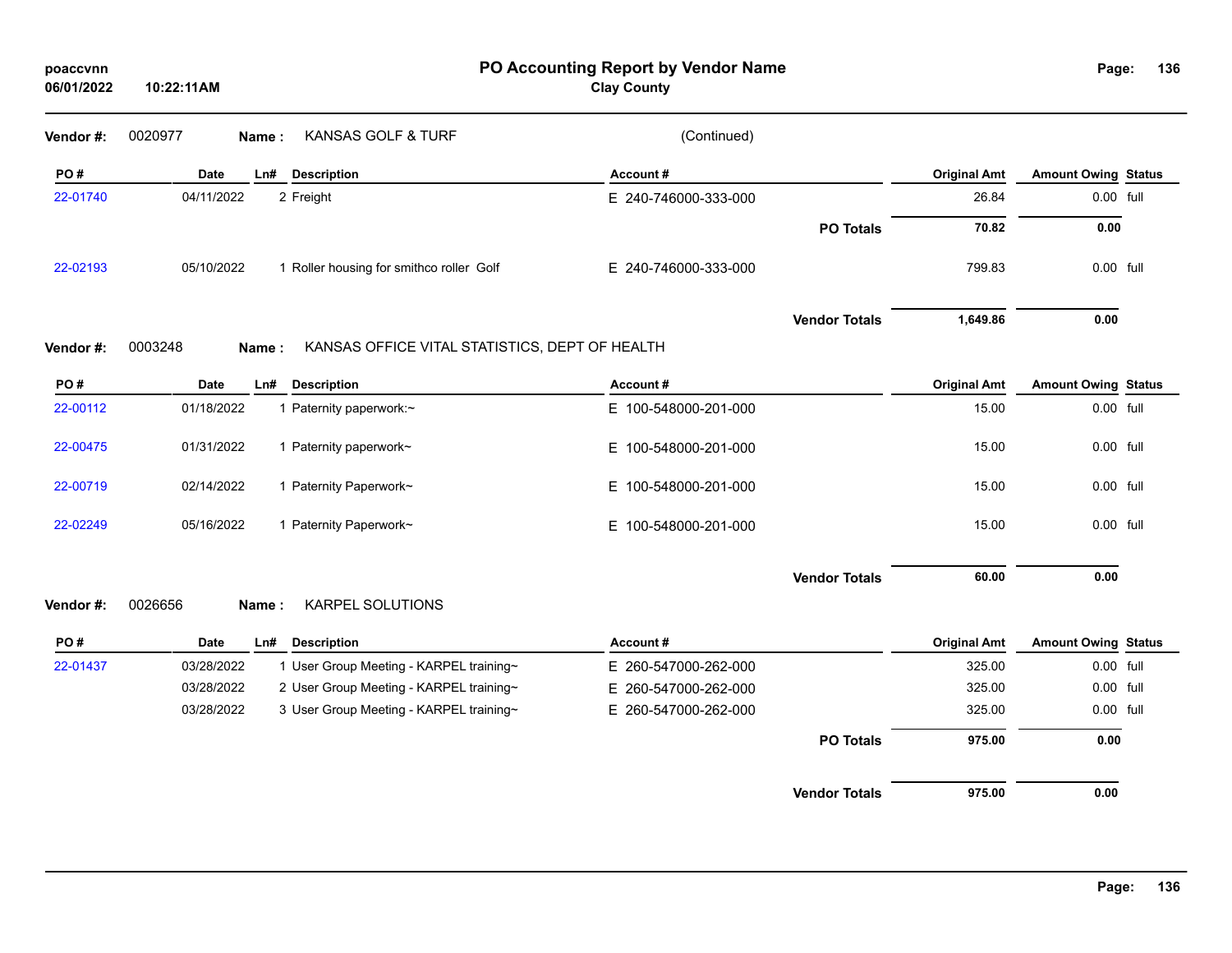| poaccvnn<br>06/01/2022 | 10:22:11AM         |                                      | PO Accounting Report by Vendor Name<br><b>Clay County</b> |                      |                     | Page:                      | 137 |
|------------------------|--------------------|--------------------------------------|-----------------------------------------------------------|----------------------|---------------------|----------------------------|-----|
| Vendor#:               | 0006611<br>Name:   | <b>KC BUSINESS JOURNAL</b>           |                                                           |                      |                     |                            |     |
| PO#                    | <b>Date</b><br>Ln# | <b>Description</b>                   | Account#                                                  |                      | <b>Original Amt</b> | <b>Amount Owing Status</b> |     |
| 22-02128               | 05/10/2022         | 1 INVOICE DATE: 05.05.2022~          | E 100-600000-301-000                                      |                      | 80.00               | 0.00 full                  |     |
|                        |                    |                                      |                                                           | <b>Vendor Totals</b> | 80.00               | 0.00                       |     |
| Vendor#:               | 0048328<br>Name:   | <b>KC CUSTOMS</b>                    |                                                           |                      |                     |                            |     |
| PO#                    | <b>Date</b><br>Ln# | <b>Description</b>                   | Account#                                                  |                      | <b>Original Amt</b> | <b>Amount Owing Status</b> |     |
| 22-01331               | 03/21/2022         | 1 3/10/22 #28607~                    | E 279-556000-226-000                                      |                      | 997.50              | 0.00 full                  |     |
|                        | 03/21/2022         | 2 3/10/22 #28608~                    | E 279-556000-226-000                                      |                      | 521.50              | 0.00 full                  |     |
|                        | 03/21/2022         | 3 3/10/22 #28610~                    | E 279-556000-226-000                                      |                      | 997.50              | 0.00 full                  |     |
|                        |                    |                                      |                                                           | <b>PO Totals</b>     | 2,516.50            | 0.00                       |     |
| 22-01481               | 03/28/2022         | 1 KC CUSTOMS - LINER FOR TRUCK BED~  | E 279-556000-362-000                                      |                      | 1,700.00            | 0.00 full                  |     |
|                        |                    |                                      |                                                           | <b>Vendor Totals</b> | 4,216.50            | 0.00                       |     |
| Vendor#:               | 0006484<br>Name:   | KC ICE CREAM COMPANY                 |                                                           |                      |                     |                            |     |
| PO#                    | <b>Date</b><br>Ln# | <b>Description</b>                   | Account#                                                  |                      | <b>Original Amt</b> | <b>Amount Owing Status</b> |     |
| 22-00890               | 02/22/2022         | 1 ENCUMBRANCE~                       | E 240-742000-395-000                                      |                      | 1,300.00            | 1,300.00                   |     |
| 22-00891               | 02/22/2022         | 1 ENCUMBRANCE~                       | E 240-743000-395-000                                      |                      | 1,500.00            | 1,500.00                   |     |
|                        |                    |                                      |                                                           | <b>Vendor Totals</b> | 2,800.00            | 2,800.00                   |     |
| Vendor#:               | 0000590<br>Name:   | KC METROPOLITAN CRIME COMMISS        |                                                           |                      |                     |                            |     |
| PO#                    | <b>Date</b><br>Ln# | <b>Description</b>                   | Account#                                                  |                      | <b>Original Amt</b> | <b>Amount Owing Status</b> |     |
| 22-02560               | 05/31/2022         | 1 KC Metropolitan Commission - Crime | E 279-556000-209-000                                      |                      | 3,000.00            | 3,000.00                   |     |
|                        |                    |                                      |                                                           | <b>Vendor Totals</b> | 3,000.00            | 3,000.00                   |     |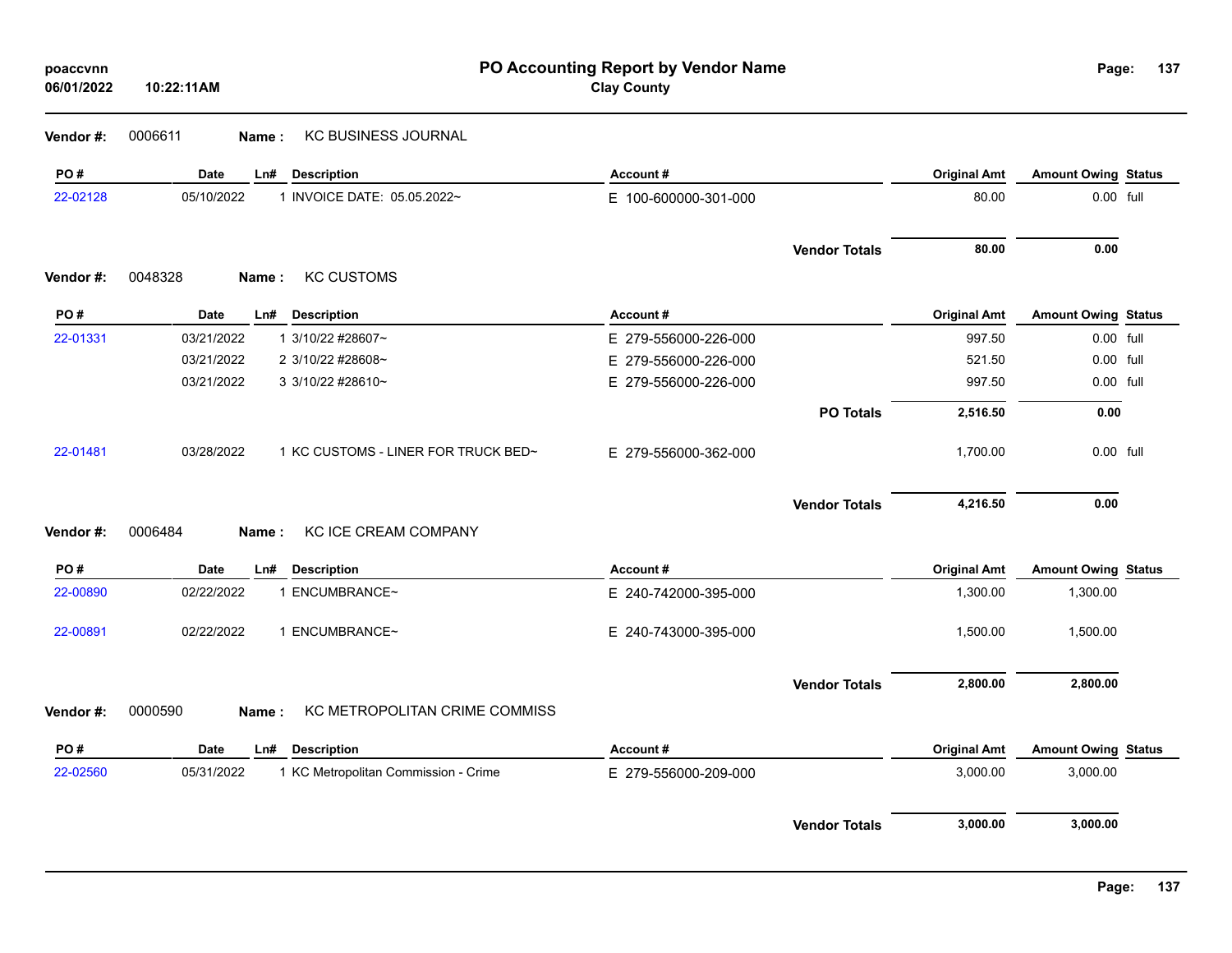| poaccvnn<br>06/01/2022 | PO Accounting Report by Vendor Name<br>10:22:11AM    |                      | Page:               | 138                        |                |
|------------------------|------------------------------------------------------|----------------------|---------------------|----------------------------|----------------|
| Vendor #:              | 0003412<br><b>KC WATER SERVICES</b><br>Name:         |                      |                     |                            |                |
| PO#                    | Date<br><b>Description</b><br>Ln#                    | Account#             | <b>Original Amt</b> | <b>Amount Owing Status</b> |                |
| 22-00357               | 01/18/2022<br>1 PARKS-LAGOON WATER TESTING~          | E 302-830000-209-000 | 2,000.00            | 1,048.00 partial           |                |
| 22-01299               | 03/21/2022<br>1 PARKS-LAGOON WATER TESTING~          | E 240-740000-330-000 | 1,375.00            | 0.00 full                  |                |
|                        |                                                      | <b>Vendor Totals</b> | 3,375.00            | 1,048.00                   |                |
| Vendor #:              | 0023903<br><b>KC WINNELSON</b><br>Name:              |                      |                     |                            |                |
| PO#                    | Date<br>Ln#<br><b>Description</b>                    | Account#             | <b>Original Amt</b> | <b>Amount Owing Status</b> |                |
| 22-00422               | 01/24/2022<br>1 PARKS-PLUMBING SUPPLIES~             | E 240-740000-330-000 | 1,041.40            | 0.00 full                  |                |
| 22-01199               | 03/14/2022<br>1 PARKS-PLUMBING SUPPLIES~             | E 240-740000-330-000 | 1,600.00            |                            | 100.00 partial |
|                        | <b>KC WINWATER</b><br>0006587                        | <b>Vendor Totals</b> | 2,641.40            | 100.00                     |                |
| Vendor#:               | Name:                                                |                      |                     |                            |                |
| PO#                    | <b>Date</b><br><b>Description</b><br>Ln#             | Account#             | <b>Original Amt</b> | <b>Amount Owing Status</b> |                |
| 22-00060               | 01/10/2022<br>1 18 x 20 ft pipe and couplings~       | E 220-701000-340-000 | 3,085.00            | 0.00 full                  |                |
| 22-02026               | 05/02/2022<br>1 18" x 20 ft Pipe HDPE (200ft total)~ | E 220-701000-340-000 | 2,990.00            | $0.00$ full                |                |
| 22-02520               | 05/31/2022<br>1 30" x 20 ft pipe HDPE ~              | E 220-701000-340-000 | 1,392.00            | 1,392.00                   |                |
|                        |                                                      | <b>Vendor Totals</b> | 7,467.00            | 1,392.00                   |                |
| Vendor #:              | <b>KC WIRELESS INC</b><br>0005546<br>Name:           |                      |                     |                            |                |
| PO#                    | <b>Description</b><br>Date<br>Ln#                    | Account#             | <b>Original Amt</b> | <b>Amount Owing Status</b> |                |
| 22-00370               | 1 Removal of GPS device~<br>01/24/2022               | E 100-548000-201-000 | 60.00               | 0.00 full                  |                |
| 22-00438               | 01/24/2022<br>1 1/6/22 #41948                        | E 279-556000-226-000 | 80.00               | 0.00 full                  |                |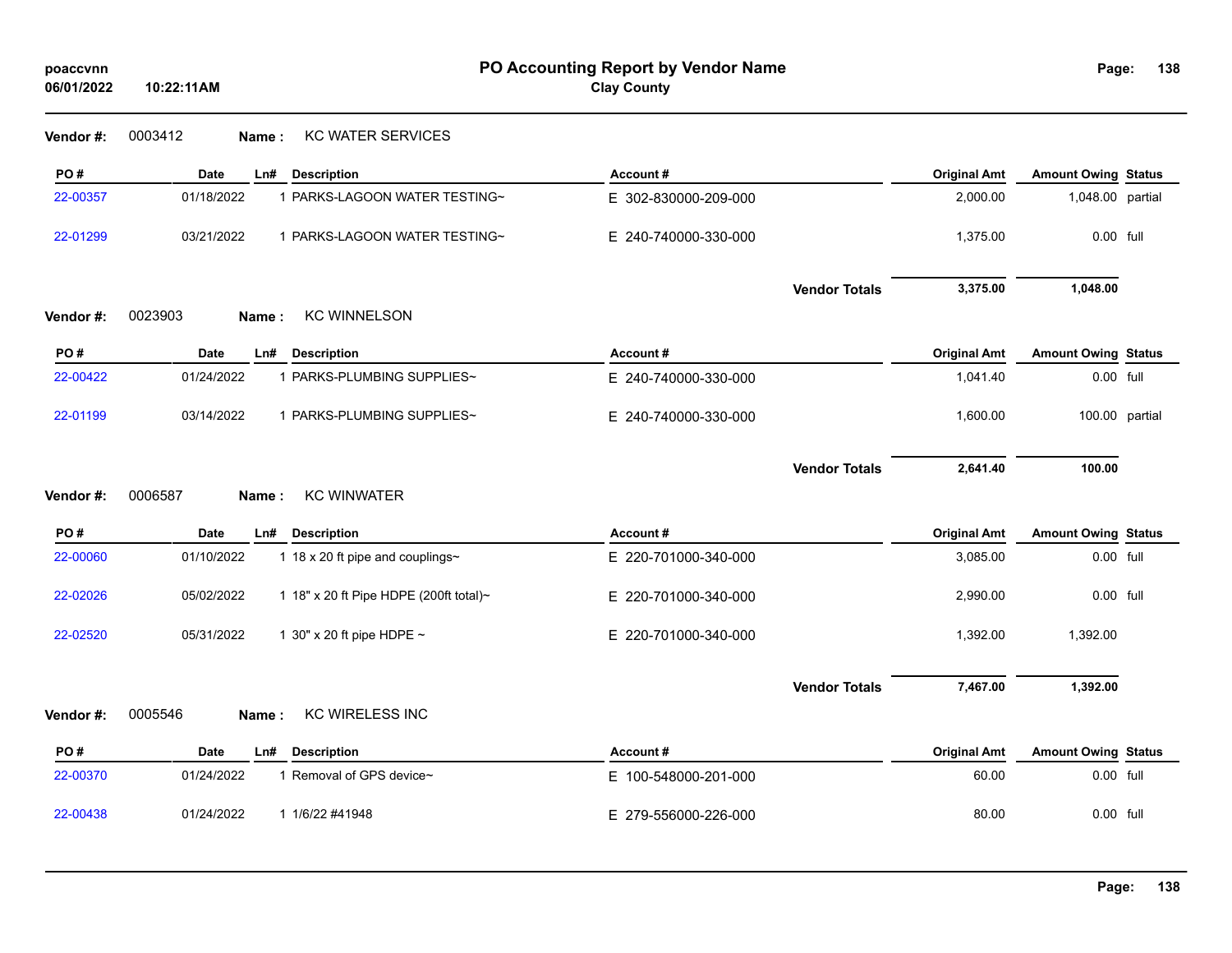**10:22:11AM**

## **PO Accounting Report by Vendor Name poaccvnn Page:**

# **Clay County**

| Vendor #: | 0005546     | Name: | <b>KC WIRELESS INC</b>                    | (Continued)          |                  |                     |                            |  |
|-----------|-------------|-------|-------------------------------------------|----------------------|------------------|---------------------|----------------------------|--|
| PO#       | <b>Date</b> | Ln#   | <b>Description</b>                        | Account#             |                  | <b>Original Amt</b> | <b>Amount Owing Status</b> |  |
| 22-00439  | 01/24/2022  |       | 1 1/11/22 #41968~                         | E 279-556000-226-000 |                  | 80.00               | 0.00 full                  |  |
| 22-00545  | 01/31/2022  |       | 1 1/18/22 #58617~                         | E 279-556000-226-000 |                  | 80.00               | 0.00 full                  |  |
| 22-00546  | 01/31/2022  |       | 1 1/20/22 #58625~                         | E 279-556000-226-000 |                  | 1,334.21            | 0.00 full                  |  |
| 22-00696  | 02/07/2022  |       | 1 1/27/22 58644~                          | E 279-556000-226-000 |                  | 120.00              | 0.00 full                  |  |
|           | 02/07/2022  |       | 2 1/25/22 58636~                          | E 279-556000-226-000 |                  | 115.98              | 0.00 full                  |  |
|           |             |       |                                           |                      | <b>PO Totals</b> | 235.98              | 0.00                       |  |
| 22-01124  | 03/07/2022  |       | 1 KC Wireless - Instal of Lights, Light   | E 279-556000-226-000 |                  | 3,624.07            | 0.00 full                  |  |
|           | 03/07/2022  |       | 2 KC Wireless - Fuse Replacement~         | E 279-556000-226-000 |                  | 80.00               | 0.00 full                  |  |
|           | 03/07/2022  |       | 3 KC Wireless - Moved speaker to overhead | E 279-556000-226-000 |                  | 80.00               | 0.00 full                  |  |
|           |             |       |                                           |                      | <b>PO Totals</b> | 3,784.07            | 0.00                       |  |
| 22-01248  | 03/21/2022  |       | 1 Invoice: 58756~                         | E 100-600000-295-000 |                  | 80.00               | 0.00 full                  |  |
| 22-01332  | 03/21/2022  |       | 1 2/24/22 #58722~                         | E 279-556000-226-000 |                  | 3,380.04            | 0.00 full                  |  |
| 22-01482  | 03/28/2022  |       | 1 KC WIRELESS - READJUSTED SPOTLIGHT~     | E 279-556000-226-000 |                  | 60.00               | 0.00 full                  |  |
| 22-01605  | 04/04/2022  |       | 1 KC WIRELESS - INSTALLED RADAR &         | E 279-556000-226-000 |                  | 116.00              | 0.00 full                  |  |
|           | 04/04/2022  |       | 2 KC WIRELESS - INSTALLED TRUNK MOUNT     | E 279-556000-226-000 |                  | 1,380.73            | 0.00 full                  |  |
|           | 04/04/2022  |       | 3 KC WIRELESS - REPLACED DAMAGED REAR     | E 279-556000-226-000 |                  | 240.00              | 0.00 full                  |  |
|           |             |       |                                           |                      | <b>PO Totals</b> | 1,736.73            | 0.00                       |  |
| 22-01799  | 04/18/2022  |       | 1 KC Wireless - Remounted gun lock        | E 279-556000-226-000 |                  | 80.00               | 0.00 full                  |  |
|           | 04/18/2022  |       | 2 KC Wireless - Removed wall of cage for  | E 279-556000-226-000 |                  | 400.00              | 0.00 full                  |  |
|           |             |       |                                           |                      | <b>PO Totals</b> | 480.00              | 0.00                       |  |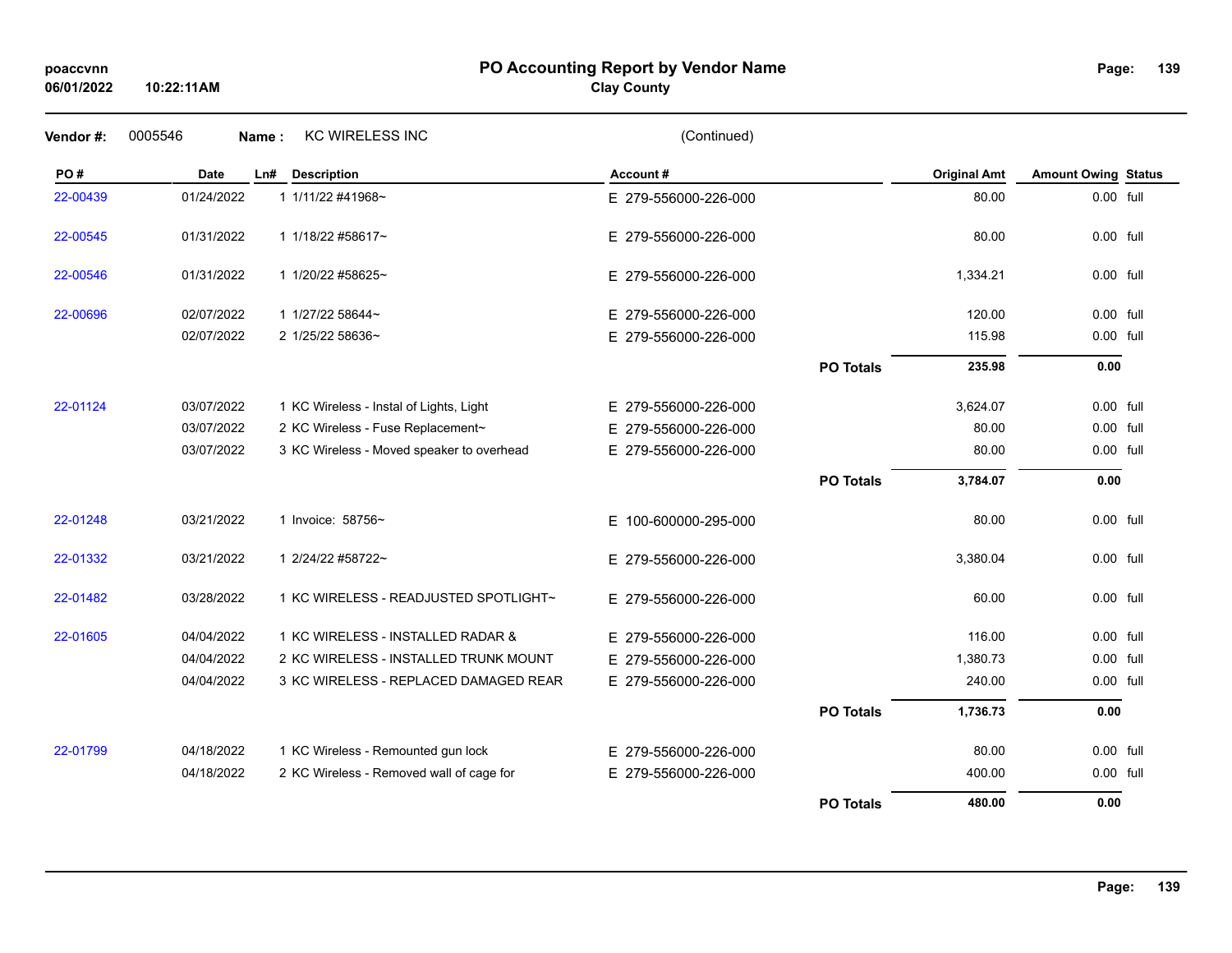## **PO Accounting Report by Vendor Name poaccvnn Page:**

# **Clay County**

| Vendor#: | 0005546<br>Name: | <b>KC WIRELESS INC</b>                     | (Continued)              |                  |                     |                            |  |
|----------|------------------|--------------------------------------------|--------------------------|------------------|---------------------|----------------------------|--|
| PO#      | Date             | Ln#<br><b>Description</b>                  | Account#                 |                  | <b>Original Amt</b> | <b>Amount Owing Status</b> |  |
| 22-01919 | 04/25/2022       | 1 KC Wireless - replaced main board in     | E 279-556000-226-000     |                  | 80.00               | 0.00 full                  |  |
| 22-02079 | 05/02/2022       | 1 KC Wireless Inc. - Installed new         | E 279-556000-226-000     |                  | 80.00               | 0.00 full                  |  |
|          | 05/02/2022       | 2 KC Wireless Inc. - Installed flashlight  | E.<br>279-556000-226-000 |                  | 80.00               | $0.00$ full                |  |
|          | 05/02/2022       | 3 KC Wireless Inc. - Installed new         | 279-556000-226-000<br>E. |                  | 80.00               | 0.00 full                  |  |
|          | 05/02/2022       | 4 KC Wireless Inc. - Installed new         | E 279-556000-226-000     |                  | 80.00               | 0.00 full                  |  |
|          |                  |                                            |                          | <b>PO Totals</b> | 320.00              | 0.00                       |  |
| 22-02080 | 05/02/2022       | 1 KC Wireless Inc. - Replaced computer arm | E 279-556000-226-000     |                  | 80.00               | 0.00 full                  |  |
|          | 05/02/2022       | 2 KC Wireless Inc. - Installed new         | 279-556000-226-000<br>E. |                  | 80.00               | 0.00 full                  |  |
|          | 05/02/2022       | 3 KC Wireless Inc. - Installed new         | 279-556000-226-000<br>E. |                  | 80.00               | 0.00 full                  |  |
|          | 05/02/2022       | 4 KC Wireless Inc. - Installed new         | E 279-556000-226-000     |                  | 80.00               | $0.00$ full                |  |
|          |                  |                                            |                          | <b>PO Totals</b> | 320.00              | 0.00                       |  |
| 22-02081 | 05/02/2022       | 1 KC Wireless - Installed new computer     | E 279-556000-226-000     |                  | 80.00               | 0.00 full                  |  |
| 22-02082 | 05/02/2022       | 1 KC WIRELESS - INSTALLED NEW COMPUTER     | E 279-556000-226-000     |                  | 85.09               | 0.00 full                  |  |
| 22-02214 | 05/10/2022       | 1 KC Wireless - Installed new computer     | E 279-556000-226-000     |                  | 80.00               | $0.00$ full                |  |
|          | 05/10/2022       | 2 KC Wireless - Installed new computer     | E 279-556000-226-000     |                  | 80.00               | 0.00 full                  |  |
|          |                  |                                            |                          | <b>PO Totals</b> | 160.00              | 0.00                       |  |
| 22-02457 | 05/23/2022       | 1 KC Wireless - removed old whelen siren   | E 279-556000-226-000     |                  | 240.00              | 240.00                     |  |
|          | 05/23/2022       | 2 KC Wireless - installed computer stand   | E 279-556000-226-000     |                  | 80.00               | 80.00                      |  |
|          | 05/23/2022       | 3 KC Wireless - replaced fuse~             | E<br>279-556000-226-000  |                  | 80.00               | 80.00                      |  |
|          | 05/23/2022       | 4 KC Wireless - installed computer stand   | E 279-556000-226-000     |                  | 80.00               | 80.00                      |  |
|          |                  |                                            |                          | <b>PO Totals</b> | 480.00              | 480.00                     |  |
| 22-02458 | 05/23/2022       | 1 KC Wireless - Installation of vehicle    | E 279-559000-406-000     |                  | 2,863.33            | 2,863.33                   |  |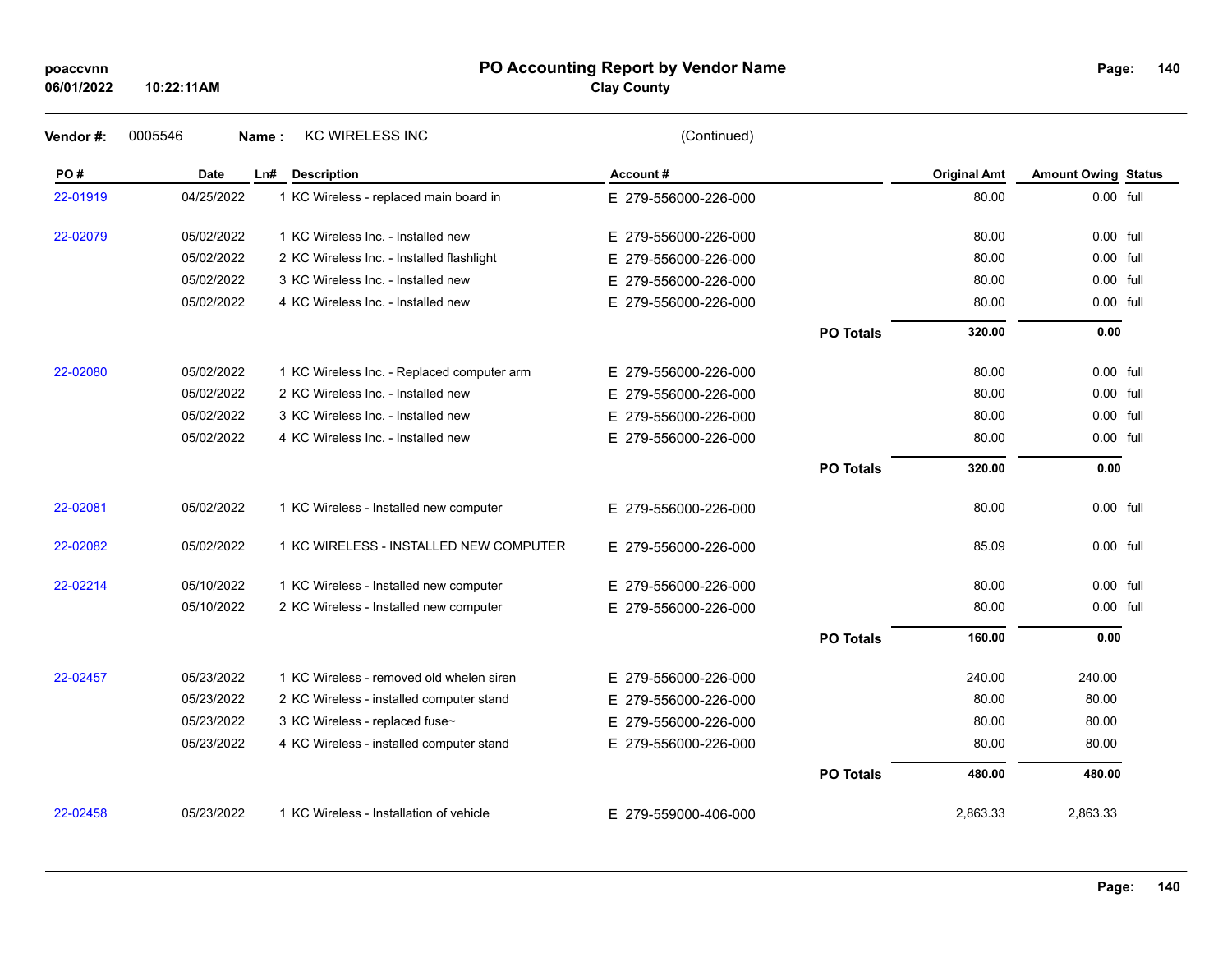| poaccvnn<br>06/01/2022 | 10:22:11AM         |                                            | PO Accounting Report by Vendor Name<br><b>Clay County</b> |                      |                     | Page:                      | 141         |
|------------------------|--------------------|--------------------------------------------|-----------------------------------------------------------|----------------------|---------------------|----------------------------|-------------|
| Vendor#:               | 0005546<br>Name:   | <b>KC WIRELESS INC</b>                     | (Continued)                                               |                      |                     |                            |             |
| PO#                    | Date<br>Ln#        | <b>Description</b>                         | Account#                                                  |                      | <b>Original Amt</b> | <b>Amount Owing Status</b> |             |
| 22-02561               | 05/31/2022         | 1 KC Wireless - Removed Watchguard System  | E 279-556000-226-000                                      |                      | 80.00               | 80.00                      |             |
|                        |                    |                                            |                                                           | <b>Vendor Totals</b> | 15,859.45           | 3,423.33                   |             |
| Vendor#:               | 0000947<br>Name:   | <b>KEARNEY CHAMBER OF COMMER</b>           |                                                           |                      |                     |                            |             |
| PO#                    | <b>Date</b><br>Ln# | <b>Description</b>                         | Account#                                                  |                      | <b>Original Amt</b> | <b>Amount Owing Status</b> |             |
| 22-01527               | 04/04/2022         | 1 Registration for Hiring Fair on          | E 100-602000-252-000                                      |                      | 50.00               | 0.00 full                  |             |
|                        |                    |                                            |                                                           | <b>Vendor Totals</b> | 50.00               | 0.00                       |             |
| Vendor#:               | 0044458<br>Name:   | <b>KEARNEY ENRICHMENT COUNCIL</b>          |                                                           |                      |                     |                            |             |
| PO#                    | Date<br>Ln#        | <b>Description</b>                         | Account#                                                  |                      | <b>Original Amt</b> | <b>Amount Owing Status</b> |             |
| 22-00757               | 02/14/2022         | 1 ENCUMBRANCE for Reimbursement for        | E 222-630000-209-000                                      |                      | 52,500.00           | 29,166.68 partial          |             |
|                        |                    |                                            |                                                           | <b>Vendor Totals</b> | 52,500.00           | 29,166.68                  |             |
| Vendor#:               | 0007304<br>Name:   | KEARNEY FIRE & RESCUE, PROTECTION DISTRICT |                                                           |                      |                     |                            |             |
| PO#                    | Date<br>Ln#        | <b>Description</b>                         | Account#                                                  |                      | <b>Original Amt</b> | <b>Amount Owing Status</b> |             |
| 22-00512               | 01/31/2022         | 1 ENCUMBRANCE for ARPA Funding for         | E 224-503000-450-000                                      |                      | 114,215.95          |                            | 0.00 cancel |
| 22-02319               | 05/16/2022         | 1 Kearney Fire & Rescue Protection         | E 279-556000-261-000                                      |                      | 170.00              | 0.00 full                  |             |
|                        |                    |                                            |                                                           | <b>Vendor Totals</b> | 114,385.95          | 0.00                       |             |
| Vendor#:               | 0006639<br>Name:   | KEARNEY LAWN & OUTDOOR EQUIP               |                                                           |                      |                     |                            |             |
| PO#                    | Date<br>Ln#        | <b>Description</b>                         | Account#                                                  |                      | <b>Original Amt</b> | <b>Amount Owing Status</b> |             |
| 22-00233               | 01/18/2022         | 1 PARKS-VEHICLE/EQUIP REPAIR PARTS &       | E 240-740000-333-000                                      |                      | 500.00              | 500.00                     |             |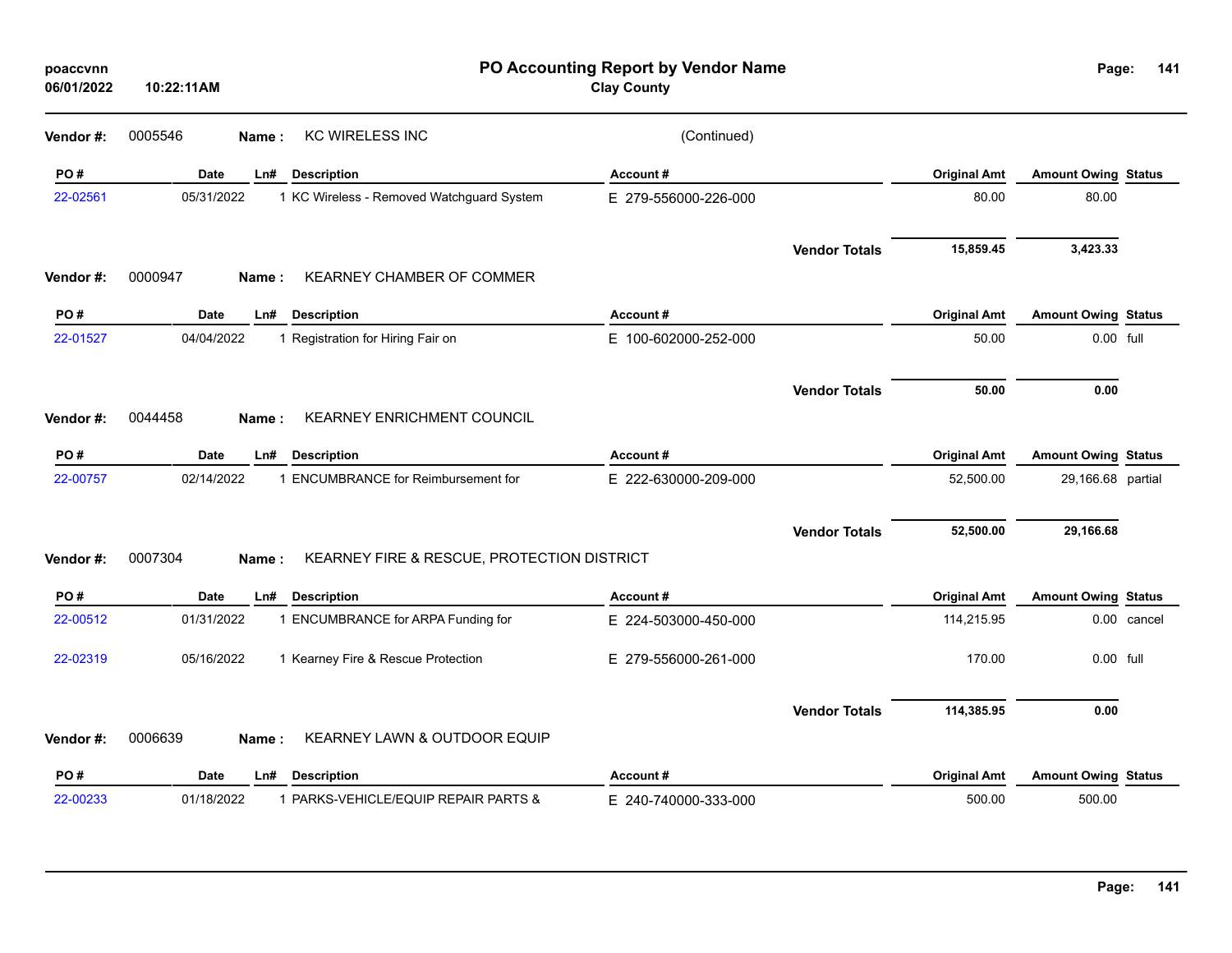| Vendor#: | 0006639          | <b>KEARNEY LAWN &amp; OUTDOOR EQUIP</b><br>Name: | (Continued)          |                      |                     |                            |  |
|----------|------------------|--------------------------------------------------|----------------------|----------------------|---------------------|----------------------------|--|
| PO#      | Date             | <b>Description</b><br>Ln#                        | Account#             |                      | <b>Original Amt</b> | <b>Amount Owing Status</b> |  |
| 22-00570 | 02/07/2022       | 1 Spark plug, cap, air filter Airport~           | E 401-920000-333-000 |                      | 13.50               | 0.00 full                  |  |
| 22-01344 | 03/28/2022       | 1 Fuel hose, fan housing, carburetor Air         | E 401-920000-330-000 |                      | 115.62              | 0.00 full                  |  |
|          |                  |                                                  |                      | <b>Vendor Totals</b> | 629.12              | 500.00                     |  |
| Vendor#: | 0098506          | KEARNEY WINSUPPLY #224<br>Name:                  |                      |                      |                     |                            |  |
| PO#      | <b>Date</b>      | <b>Description</b><br>Ln#                        | Account#             |                      | <b>Original Amt</b> | <b>Amount Owing Status</b> |  |
| 22-00262 | 01/18/2022       | 1 PARKS-PLUMBING SUPPLIES~                       | E 240-740000-330-000 |                      | 1,000.00            | 1,000.00                   |  |
| 22-01585 | 04/04/2022       | 1 PARKS-PLUMBING REPAIR PARTS & SUPPLIES         | E 240-740000-330-000 |                      | 561.94              | 0.00 full                  |  |
|          | 04/04/2022       | 2 PARKS-CREDIT~                                  | E 240-740000-330-000 |                      | $-96.14$            | 0.00 full                  |  |
|          |                  |                                                  |                      | <b>PO Totals</b>     | 465.80              | 0.00                       |  |
|          |                  |                                                  |                      | <b>Vendor Totals</b> | 1,465.80            | 1,000.00                   |  |
| Vendor#: | 0001829<br>Name: | KELLER FIRE & SAFETY INC                         |                      |                      |                     |                            |  |
| PO#      | <b>Date</b>      | <b>Description</b><br>Ln#                        | Account#             |                      | <b>Original Amt</b> | <b>Amount Owing Status</b> |  |
| 22-00293 | 01/18/2022       | 1 Invoice #283136 12/22/21~                      | E 279-555000-301-000 |                      | 49.89               | 0.00 full                  |  |
| 22-00423 | 01/24/2022       | 1 PARKS-REPLACE THE FIRE SUPPRESSION             | E 240-740000-220-000 |                      | 3,350.40            | 3,350.40                   |  |
| 22-01200 | 03/14/2022       | 1 PARKS-FIRE EXTINGUISHER SERVICE &              | E 240-740000-228-000 |                      | 584.30              | 0.00 full                  |  |
|          | 03/14/2022       | 2 PARKS-FIRE EXTINGUISHER SERVICE &              | E 240-740000-228-000 |                      | 214.93              | 0.00 full                  |  |
|          | 03/14/2022       | 3 PARKS-FIRE EXTINGUISHER SERVICE &              | E 240-740000-228-000 |                      | 639.45              | 0.00 full                  |  |
|          | 03/14/2022       | 4 PARKS-FIRE EXTINGUISHER SERVICE &              | E 240-740000-228-000 |                      | 191.58              | $0.00$ full                |  |
|          | 03/14/2022       | 5 PARKS-FIRE EXTINGUISHER SERVICE &              | E 240-740000-228-000 |                      | 158.96              | 0.00 full                  |  |
|          |                  |                                                  |                      | <b>PO Totals</b>     | 1,789.22            | 0.00                       |  |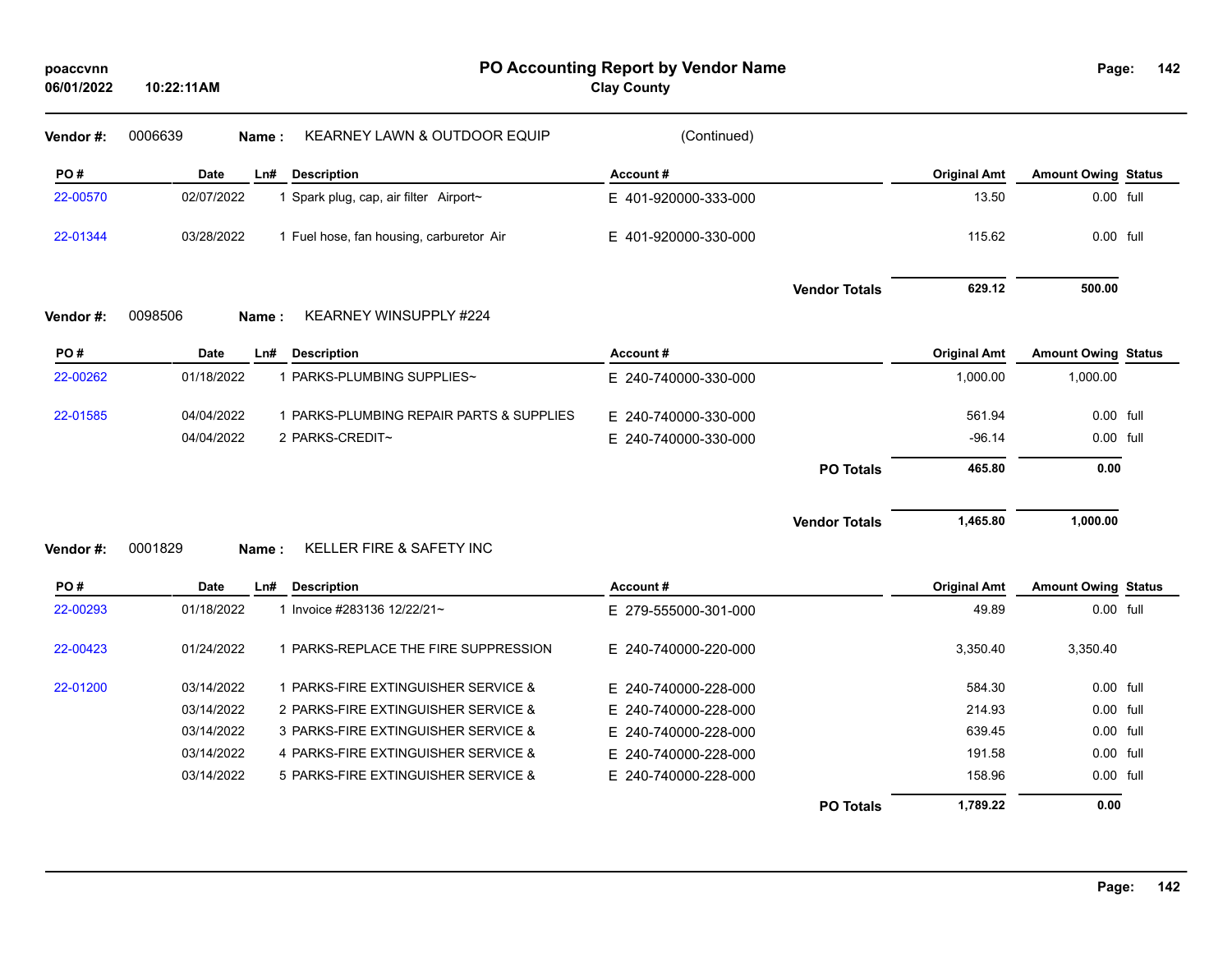| poaccynn   |            |
|------------|------------|
| 06/01/2022 | 10:22:11AM |

**PO Accounting Report by Vendor Name poaccvnn Page:**

**Clay County**

| Page: | 143 |
|-------|-----|
|       |     |

| Vendor #: | 0001829<br>KELLER FIRE & SAFETY INC<br>Name:            | (Continued)              |                     |                            |  |
|-----------|---------------------------------------------------------|--------------------------|---------------------|----------------------------|--|
| PO#       | <b>Date</b><br><b>Description</b><br>Ln#                | Account#                 | <b>Original Amt</b> | <b>Amount Owing Status</b> |  |
| 22-01249  | 03/21/2022<br>1 CJC/Fire Suppression System Maintenance | E 100-611000-220-000     | 358.87              | 0.00 full                  |  |
| 22-01300  | 03/21/2022<br>1 PARKS-FIRE EXTINGUISHER SERVICE &       | E 240-740000-228-000     | 350.11              | 0.00 full                  |  |
|           | 03/21/2022<br>2 PARKS-FIRE EXTINGUISHER SERVICE &       | E 240-740000-228-000     | 215.07              | 0.00 full                  |  |
|           |                                                         | <b>PO Totals</b>         | 565.18              | 0.00                       |  |
| 22-01483  | 03/28/2022<br>1 DET/Fire Suppression System Maintenance | E 279-613000-220-000     | 518.97              | 0.00 full                  |  |
| 22-01889  | 04/25/2022<br>1 PARKS-PULL STATION REQUIRED REPLACING   | E 240-740000-228-000     | 507.00              | 0.00 full                  |  |
|           | 2 PARKS-ANNUAL FIRE INSPECTION AT CS~<br>04/25/2022     | E 240-740000-228-000     | 363.93              | 0.00 full                  |  |
|           |                                                         | <b>PO Totals</b>         | 870.93              | 0.00                       |  |
| 22-02498  | 05/31/2022<br>1 SHRADER SERVER ROOM/FIRE SUPPRESSION    | E 100-611000-220-000     | 898.00              | 898.00                     |  |
|           |                                                         | <b>Vendor Totals</b>     | 8,401.46            | 4,248.40                   |  |
| Vendor#:  | <b>KELLY LAW OFFICE</b><br>0051182<br>Name:             |                          |                     |                            |  |
| PO#       | <b>Date</b><br><b>Description</b><br>Ln#                | Account#                 | <b>Original Amt</b> | <b>Amount Owing Status</b> |  |
| 22-02129  | 05/10/2022<br>1 LEGAL FEES RE CRAIG A SMITH~            | E 100-588000-206-000     | 675.00              | 0.00 full                  |  |
|           |                                                         | <b>Vendor Totals</b>     | 675.00              | 0.00                       |  |
| Vendor#:  | <b>KELLY SERVICES</b><br>0045567<br>Name:               |                          |                     |                            |  |
| PO#       | <b>Date</b><br><b>Description</b><br>Ln#                | Account#                 | <b>Original Amt</b> | <b>Amount Owing Status</b> |  |
| 22-00113  | 1 CONTRACT LABOR ~<br>01/18/2022                        | E 100-580000-209-000     | 498.60              | 0.00 full                  |  |
| 22-00371  | 01/24/2022<br>1 CONTRACT LABOR~                         | 100-580000-209-000<br>Е. | 464.34              | $0.00$ full                |  |
|           | 01/24/2022<br>2 CONTRACT LABOR~                         | E 100-580000-209-000     | 398.88              | 0.00 full                  |  |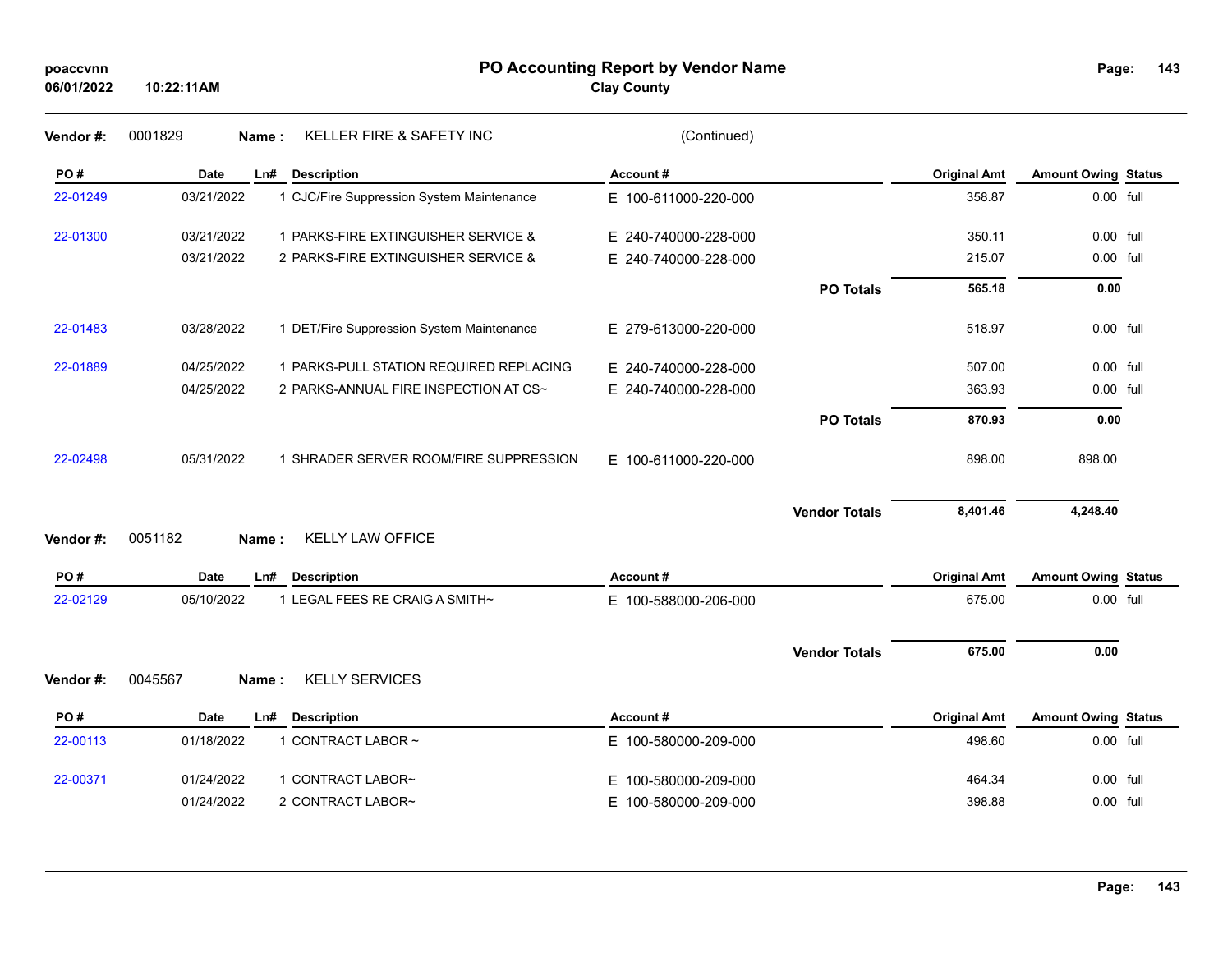| poaccynn |  |
|----------|--|
|          |  |

### **PO Accounting Report by Vendor Name poaccvnn Page:**

# **Clay County**

| Vendor #: | 0045567    | Name: | <b>KELLY SERVICES</b> | (Continued)          |                  |                     |                            |  |
|-----------|------------|-------|-----------------------|----------------------|------------------|---------------------|----------------------------|--|
| PO#       | Date       | Ln#   | <b>Description</b>    | Account#             |                  | <b>Original Amt</b> | <b>Amount Owing Status</b> |  |
|           |            |       |                       |                      | <b>PO Totals</b> | 863.22              | 0.00                       |  |
| 22-00476  | 01/31/2022 |       | 1 CONTRACT LABOR~     | E 100-580000-209-000 |                  | 383.40              | 0.00 full                  |  |
|           | 01/31/2022 |       | 2 CONTRACT LABOR~     | E 100-580000-209-000 |                  | 498.60              | 0.00 full                  |  |
|           |            |       |                       |                      | <b>PO Totals</b> | 882.00              | 0.00                       |  |
| 22-00591  | 02/07/2022 |       | 1 CONTRACT LABOR~     | E 100-580000-209-000 |                  | 353.58              | 0.00 full                  |  |
|           | 02/07/2022 |       | 2 CONTRACT LABOR~     | E 100-580000-209-000 |                  | 498.60              | 0.00 full                  |  |
|           |            |       |                       |                      | <b>PO Totals</b> | 852.18              | 0.00                       |  |
| 22-00720  | 02/14/2022 |       | 1 CONTRACT LABOR ~    | E 100-580000-209-000 |                  | 489.90              | $0.00$ full                |  |
|           | 02/14/2022 |       | 2 CONTRACT LABOR ~    | E 100-580000-209-000 |                  | 498.60              | 0.00 full                  |  |
|           |            |       |                       |                      | <b>PO Totals</b> | 988.50              | 0.00                       |  |
| 22-00807  | 02/22/2022 |       | 1 CONTRACT LABOR ~    | E 100-580000-209-000 |                  | 498.60              | 0.00 full                  |  |
| 22-01030  | 03/07/2022 |       | 1 CONTRACT LABOR~     | E 100-580000-209-000 |                  | 498.60              | 0.00 full                  |  |
| 22-01147  | 03/14/2022 |       | 1 CONTRACT LABOR~     | E 100-580000-209-000 |                  | 498.60              | 0.00 full                  |  |
|           | 03/14/2022 |       | 2 CONTRACT LABOR~     | E 100-580000-209-000 |                  | 398.88              | 0.00 full                  |  |
|           |            |       |                       |                      | <b>PO Totals</b> | 897.48              | 0.00                       |  |
| 22-01250  | 03/21/2022 |       | 1 CONTRACT LABOR~     | E 100-580000-209-000 |                  | 398.88              | 0.00 full                  |  |
|           | 03/21/2022 |       | 2 CONTRACT LABOR~     | E 100-580000-209-000 |                  | 426.00              | 0.00 full                  |  |
|           |            |       |                       |                      | <b>PO Totals</b> | 824.88              | 0.00                       |  |
| 22-01528  | 04/04/2022 |       | 1 CONTRACT LABOR~     | E 100-580000-209-000 |                  | 438.78              | 0.00 full                  |  |
|           | 04/04/2022 |       | 2 CONTRACT LABOR~     | E 100-580000-209-000 |                  | 299.16              | 0.00 full                  |  |
|           | 04/04/2022 |       | 3 CONTRACT LABOR~     | E 100-580000-209-000 |                  | 465.36              | 0.00 full                  |  |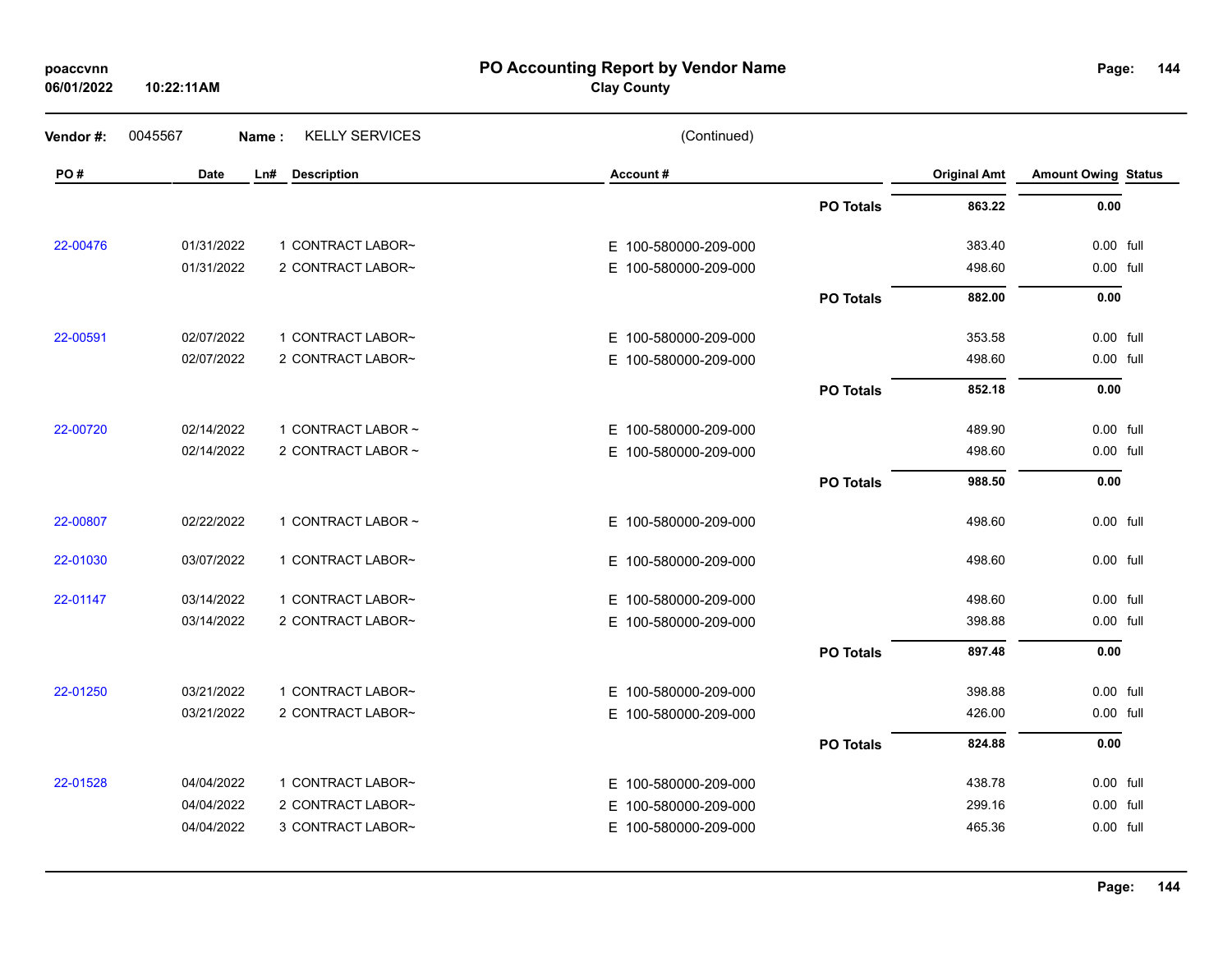## **PO Accounting Report by Vendor Name poaccvnn Page:**

# **Clay County**

| Vendor #: | 0045567     | <b>KELLY SERVICES</b><br>Name: | (Continued)          |                  |                     |                            |  |
|-----------|-------------|--------------------------------|----------------------|------------------|---------------------|----------------------------|--|
| PO#       | <b>Date</b> | <b>Description</b><br>Ln#      | Account#             |                  | <b>Original Amt</b> | <b>Amount Owing Status</b> |  |
| 22-01528  | 04/04/2022  | 4 CONTRACT LABOR~              | E 100-580000-209-000 |                  | 541.02              | 0.00 full                  |  |
|           |             |                                |                      | <b>PO Totals</b> | 1,744.32            | 0.00                       |  |
| 22-01644  | 04/11/2022  | 1 CONTRACT LABOR~              | E 100-580000-209-000 |                  | 511.20              | 0.00 full                  |  |
|           | 04/11/2022  | 2 CONTRACT LABOR~              | E 100-580000-209-000 |                  | 465.36              | 0.00 full                  |  |
|           |             |                                |                      | <b>PO Totals</b> | 976.56              | 0.00                       |  |
| 22-01757  | 04/18/2022  | 1 CONTRACT LABOR ~             | E 100-580000-209-000 |                  | 498.60              | 0.00 full                  |  |
|           | 04/18/2022  | 2 CONTRACT LABOR ~             | E 100-580000-209-000 |                  | 465.36              | 0.00 full                  |  |
|           | 04/18/2022  | 3 CONTRACT LABOR ~             | E 100-580000-209-000 |                  | 539.66              | 0.00 full                  |  |
|           |             |                                |                      | <b>PO Totals</b> | 1,503.62            | 0.00                       |  |
| 22-01853  | 04/25/2022  | 1 CONTRACT LABOR ~             | E 100-580000-209-000 |                  | 465.36              | 0.00 full                  |  |
|           | 04/25/2022  | 2 CONTRACT LABOR~              | E 100-580000-209-000 |                  | 464.34              | 0.00 full                  |  |
|           |             |                                |                      | <b>PO Totals</b> | 929.70              | 0.00                       |  |
| 22-01973  | 05/02/2022  | 1 CONTRACT LABOR~              | E 100-580000-209-000 |                  | 562.32              | 0.00 full                  |  |
|           | 05/02/2022  | 2 CONTRACT LABOR~              | E 100-580000-209-000 |                  | 465.36              | 0.00 full                  |  |
|           |             |                                |                      | <b>PO Totals</b> | 1,027.68            | 0.00                       |  |
| 22-02130  | 05/10/2022  | 1 CONTRACT LABOR~              | E 100-580000-209-000 |                  | 541.02              | 0.00 full                  |  |
|           | 05/10/2022  | 2 CONTRACT LABOR~              | E 100-580000-209-000 |                  | 465.36              | 0.00 full                  |  |
|           |             |                                |                      | <b>PO Totals</b> | 1,006.38            | 0.00                       |  |
| 22-02250  | 05/16/2022  | 1 CONTRACT LABOR~              | E 100-580000-209-000 |                  | 575.10              | 0.00 full                  |  |
|           | 05/16/2022  | 2 CONTRACT LABOR ~             | E 100-580000-209-000 |                  | 465.36              | 0.00 full                  |  |
|           |             |                                |                      | <b>PO Totals</b> | 1,040.46            | 0.00                       |  |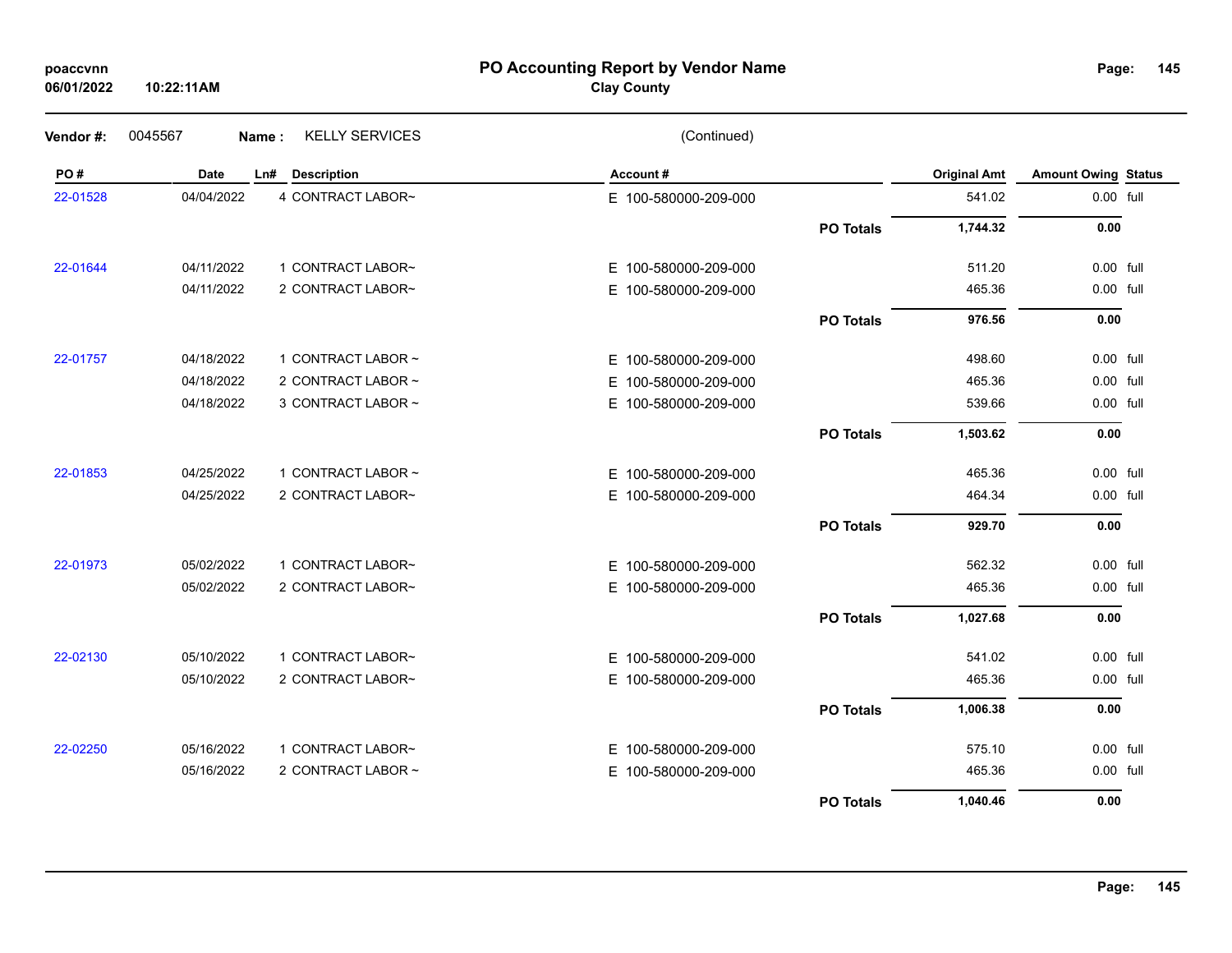| poaccvnn<br>06/01/2022 | 10:22:11AM                                             | PO Accounting Report by Vendor Name<br><b>Clay County</b> |                                   | Page:                      | 146 |
|------------------------|--------------------------------------------------------|-----------------------------------------------------------|-----------------------------------|----------------------------|-----|
| Vendor#:               | <b>KELLY SERVICES</b><br>0045567<br>Name:              | (Continued)                                               |                                   |                            |     |
| PO#                    | Date<br>Ln#<br><b>Description</b>                      | Account#                                                  | <b>Original Amt</b>               | <b>Amount Owing Status</b> |     |
| 22-02499               | 05/31/2022<br>1 CONTRACT LABOR~                        | E 100-580000-209-000                                      | 285.42                            | 285.42                     |     |
|                        | 05/31/2022<br>2 CONTRACT LABOR~                        | 100-580000-209-000<br>Е.                                  | 465.36                            | 465.36                     |     |
|                        | 05/31/2022<br>3 CONTRACT LABOR~                        | 100-580000-209-000<br>Е.                                  | 465.36                            | 465.36                     |     |
|                        | 05/31/2022<br>4 CONTRACT LABOR~                        | E 100-580000-209-000                                      | 430.26                            | 430.26                     |     |
|                        |                                                        |                                                           | 1,646.40<br><b>PO Totals</b>      | 1,646.40                   |     |
|                        |                                                        |                                                           | 16,679.18<br><b>Vendor Totals</b> | 1,646.40                   |     |
| Vendor#:               | 0006934<br><b>KENTON BROS LOCKSMITHS</b><br>Name:      |                                                           |                                   |                            |     |
| PO#                    | <b>Date</b><br>Ln#<br><b>Description</b>               | Account#                                                  | <b>Original Amt</b>               | <b>Amount Owing Status</b> |     |
| 22-00114               | 01/18/2022<br>1 KEY CARDS ~                            | E 100-581000-301-000                                      | 858.00                            | $0.00$ full                |     |
| 22-01251               | 03/21/2022<br>1 ECUMBRANCE FOR FOR ADA COMPATIBLE DOOR | E 100-600000-295-000                                      | 17,871.77                         | 17,871.77                  |     |
| 22-02131               | 05/10/2022<br>1 ID SECURITY CARD RESTOCK~              | E 100-611000-301-000                                      | 600.00                            | 600.00                     |     |
| 22-02215               | 05/10/2022<br>1 ID SECURITY CARD RESTOCK~              | E 279-613000-301-000                                      | 600.00                            | 600.00                     |     |
|                        |                                                        |                                                           | 19,929.77<br><b>Vendor Totals</b> | 19,071.77                  |     |
| Vendor#:               | <b>KIMBALL MIDWEST</b><br>0018453<br>Name:             |                                                           |                                   |                            |     |
| PO#                    | <b>Date</b><br><b>Description</b><br>Ln#               | Account#                                                  | <b>Original Amt</b>               | <b>Amount Owing Status</b> |     |
| 22-00234               | 1 PARKS-SHOP SUPPLIES~<br>01/18/2022                   | E 240-740000-334-000                                      | 1,000.00                          | 0.00 full                  |     |
| 22-00747               | 02/14/2022<br>1 Bolts & Zipties~                       | E 220-701000-333-000                                      | 85.00                             | 0.00 full                  |     |
| 22-01301               | 03/21/2022<br>1 Paragon Plus-gal Golf~                 | E 240-746000-334-000                                      | 115.84                            | 0.00 full                  |     |
| 22-01403               | 03/28/2022<br>1 Spray Paint~                           | E 220-701000-333-000                                      | 332.62                            | 0.00 full                  |     |
|                        | 03/28/2022<br>2 Fittings~                              | E 220-701000-333-000                                      | 76.58                             | 0.00 full                  |     |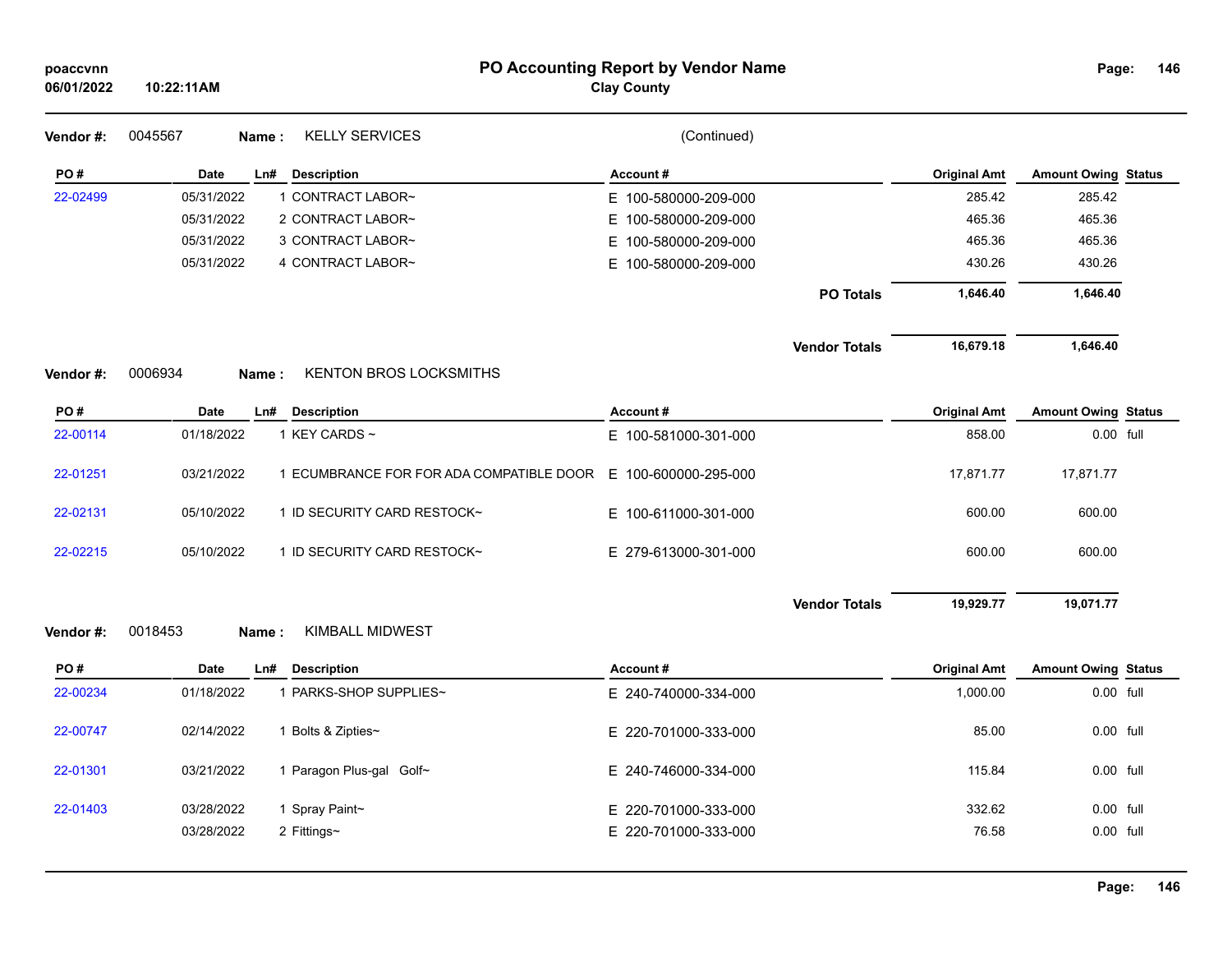| poaccvnn<br>06/01/2022 | 10:22:11AM  |                                         | PO Accounting Report by Vendor Name<br><b>Clay County</b> |                      |                     | Page:                      | 147 |
|------------------------|-------------|-----------------------------------------|-----------------------------------------------------------|----------------------|---------------------|----------------------------|-----|
| Vendor#:               | 0018453     | <b>KIMBALL MIDWEST</b><br>Name:         | (Continued)                                               |                      |                     |                            |     |
| PO#                    | Date        | <b>Description</b><br>Ln#               | Account#                                                  |                      | <b>Original Amt</b> | <b>Amount Owing Status</b> |     |
|                        |             |                                         |                                                           | <b>PO Totals</b>     | 409.20              | 0.00                       |     |
| 22-01571               | 04/04/2022  | 1 Hook & Catch~                         | E 220-701000-333-000                                      |                      | 101.92              | 0.00 full                  |     |
| 22-02194               | 05/10/2022  | 1 PARKS-TOOL/SHOP SUPPLIES~             | E 240-740000-334-000                                      |                      | 2,000.00            | 1,916.06 partial           |     |
|                        |             |                                         |                                                           | <b>Vendor Totals</b> | 3,711.96            | 1,916.06                   |     |
| Vendor#:               | 0047201     | KINCAID, DARLA<br>Name:                 |                                                           |                      |                     |                            |     |
| PO#                    | <b>Date</b> | Ln#<br><b>Description</b>               | Account#                                                  |                      | <b>Original Amt</b> | <b>Amount Owing Status</b> |     |
| 22-01758               | 04/18/2022  | 1 REIMBURSMENT FOR TRAVEL AND ONE MEAL~ | E 100-580000-262-000                                      |                      | 288.43              | 0.00 full                  |     |
| Vendor#:               | 0044467     | KINDLE, HEATHER<br>Name:                |                                                           | <b>Vendor Totals</b> | 288.43              | 0.00                       |     |
| PO#                    | <b>Date</b> | <b>Description</b><br>Ln#               | Account#                                                  |                      | <b>Original Amt</b> | <b>Amount Owing Status</b> |     |
| 22-00115               | 01/18/2022  | 1 MILEAGE (11/2/21-12/23/21)            | E 100-594000-263-000                                      |                      | 185.36              | 0.00 full                  |     |
| 22-01031               | 03/07/2022  | 1 MILEAGE (1/4/22-2/28/22)              | E 100-594000-263-000                                      |                      | 142.74              | 0.00 full                  |     |
| 22-01974               | 05/02/2022  | 1 MILEAGE (3/28/22-4/19/22)             | E.<br>100-594000-263-000                                  |                      | 66.69               | 0.00 full                  |     |
|                        |             |                                         |                                                           | <b>Vendor Totals</b> | 394.79              | 0.00                       |     |
| Vendor#:               | 0024818     | KING, DIONNE M<br>Name:                 |                                                           |                      |                     |                            |     |
| PO#                    | <b>Date</b> | <b>Description</b><br>Ln#               | Account#                                                  |                      | <b>Original Amt</b> | <b>Amount Owing Status</b> |     |
| 22-00808               | 02/22/2022  | 1 DIV VI R&P MEDIATION 0207             | E 100-593000-201-000                                      |                      | 50.00               | 0.00 full                  |     |
| 22-02362               | 05/23/2022  | 1 SMALL CLAIMS MEDIATION 5/17           | E 100-593000-201-000                                      |                      | 50.00               | 0.00 full                  |     |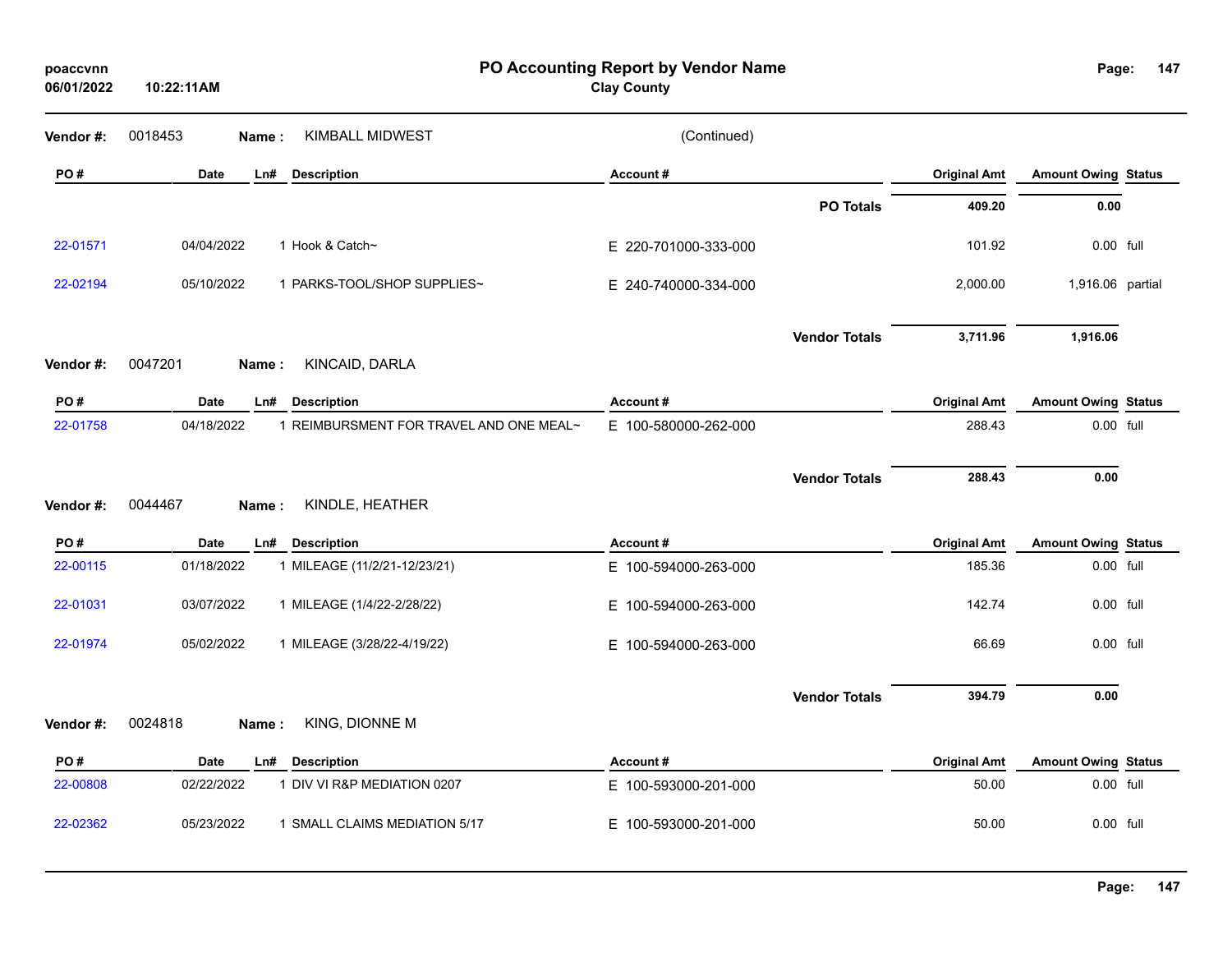| poaccvnn<br>06/01/2022 | 10:22:11AM  |       |                                 | PO Accounting Report by Vendor Name<br><b>Clay County</b> |                      |                     | Page:                      | 148 |
|------------------------|-------------|-------|---------------------------------|-----------------------------------------------------------|----------------------|---------------------|----------------------------|-----|
| Vendor#:               | 0024818     | Name: | KING, DIONNE M                  | (Continued)                                               |                      |                     |                            |     |
| PO#                    | Date        | Ln#   | <b>Description</b>              | Account#                                                  |                      | <b>Original Amt</b> | <b>Amount Owing Status</b> |     |
| Vendor#:               | 0026227     | Name: | KIRBY-SMITH MACHINERY           |                                                           | <b>Vendor Totals</b> | 100.00              | 0.00                       |     |
| PO#                    | <b>Date</b> | Ln#   | <b>Description</b>              | Account#                                                  |                      | <b>Original Amt</b> | <b>Amount Owing Status</b> |     |
| 22-01699               | 04/11/2022  |       | 1 Teeth, Bolts & Nuts HWY005~   | E 220-701000-333-000                                      |                      | 517.55              | 0.00 full                  |     |
|                        |             |       |                                 |                                                           | <b>Vendor Totals</b> | 517.55              | 0.00                       |     |
| Vendor#:               | 0028759     | Name: | KIRKPATRICK, JILL L             |                                                           |                      |                     |                            |     |
| PO#                    | <b>Date</b> | Ln#   | <b>Description</b>              | Account#                                                  |                      | <b>Original Amt</b> | <b>Amount Owing Status</b> |     |
| 22-00116               | 01/18/2022  |       | 1 R&P MED 1/10/22               | E 100-593000-201-000                                      |                      | 50.00               | 0.00 full                  |     |
| 22-00477               | 01/31/2022  |       | 1 SMALL CLAIMS 1/18/22          | E 100-593000-201-000                                      |                      | 50.00               | 0.00 full                  |     |
| 22-00947               | 02/28/2022  |       | 1 SM CLAIMS MED 2/22/22         | E 100-593000-201-000                                      |                      | 50.00               | 0.00 full                  |     |
| 22-01032               | 03/07/2022  |       | 1 FOCUS FATHER $2/11 \sim$      | E 100-594000-209-000                                      |                      | 250.00              | 0.00 full                  |     |
|                        | 03/07/2022  |       | 2 FOCUS FATHER 2/25~            | E 100-594000-209-000                                      |                      | 750.00              | 0.00 full                  |     |
|                        | 03/07/2022  |       | 3 FOCUS FATHER 1/21~            | E 100-594000-209-000                                      |                      | 250.00              | 0.00 full                  |     |
|                        |             |       |                                 |                                                           | <b>PO Totals</b>     | 1,250.00            | 0.00                       |     |
| 22-01033               | 03/07/2022  |       | 1 ZOOM MED SM CLAIMS            | E 100-593000-201-000                                      |                      | 50.00               | 0.00 full                  |     |
| 22-01148               | 03/14/2022  |       | 1 FOCUS FATHER 1/27 CLASS~      | E 100-594000-209-000                                      |                      | 375.00              | 0.00 full                  |     |
|                        | 03/14/2022  |       | 2 FOCUS FATHERS 12/6 PRE DOCKET | E 100-594000-209-000                                      |                      | 250.00              | 0.00 full                  |     |
|                        |             |       |                                 |                                                           | <b>PO Totals</b>     | 625.00              | 0.00                       |     |
| 22-01252               | 03/21/2022  |       | 1 RENT & POSSESSION MED 3/7     | E 100-593000-201-000                                      |                      | 50.00               | 0.00 full                  |     |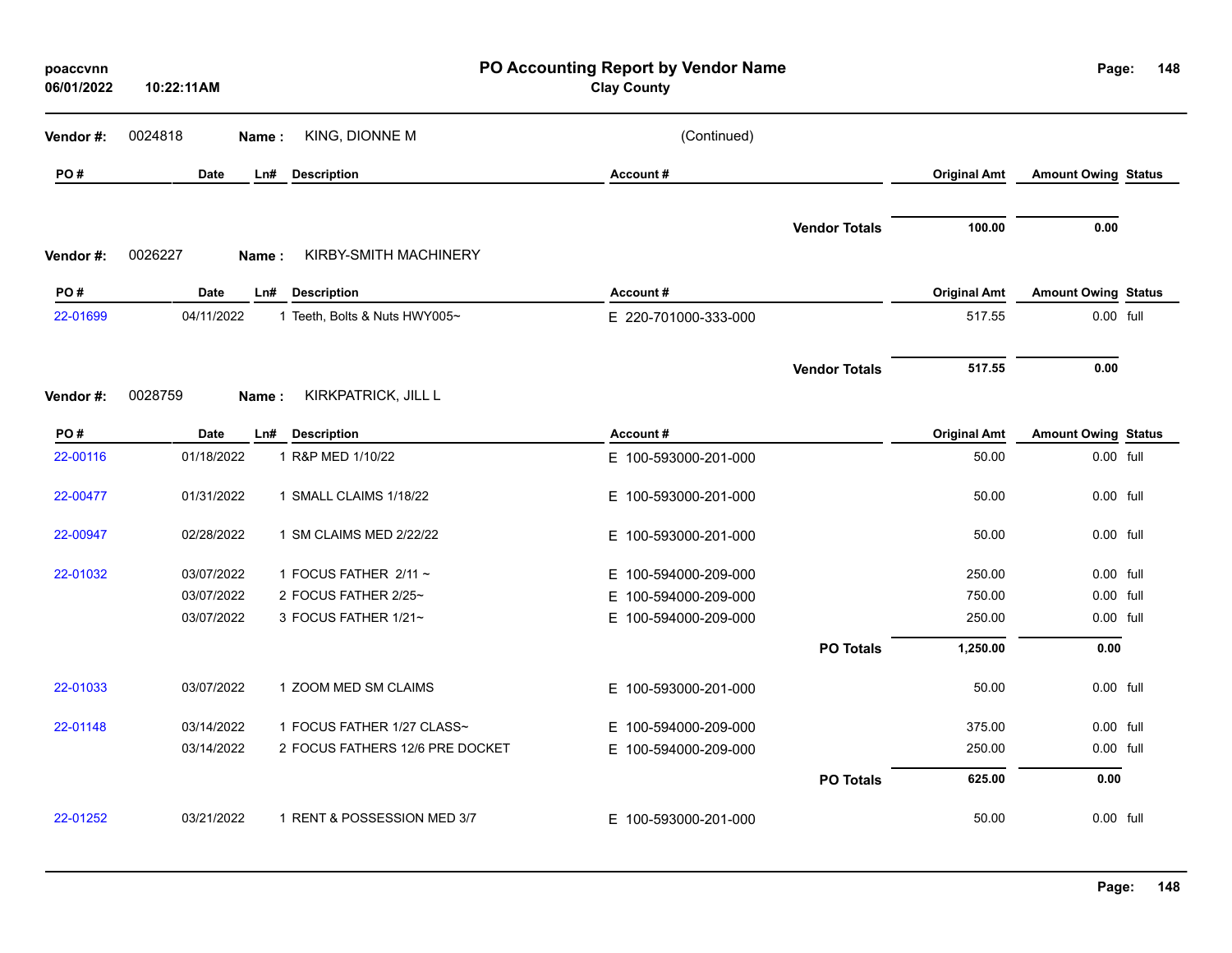### **PO Accounting Report by Vendor Name poaccvnn Page:**

**Clay County**

| Vendor #: | 0028759<br>Name: | KIRKPATRICK, JILL L               | (Continued)              |                      |                     |                            |  |
|-----------|------------------|-----------------------------------|--------------------------|----------------------|---------------------|----------------------------|--|
| PO#       | Date             | <b>Description</b><br>Ln#         | Account#                 |                      | <b>Original Amt</b> | <b>Amount Owing Status</b> |  |
| 22-01252  | 03/21/2022       | 2 SMALL CALIMS MED 3/8/22         | E 100-593000-201-000     |                      | 50.00               | 0.00 full                  |  |
|           |                  |                                   |                          | <b>PO Totals</b>     | 100.00              | 0.00                       |  |
| 22-01253  | 03/21/2022       | 1 SM CLAIMS PHONE MED 03022022    | E 100-593000-201-000     |                      | 50.00               | 0.00 full                  |  |
|           | 03/21/2022       | 2 SM CLAIMS PHONE MED 03072022    | E 100-593000-201-000     |                      | 50.00               | 0.00 full                  |  |
|           | 03/21/2022       | 3 SM CLAIMS PHN MED 03092022      | E 100-593000-201-000     |                      | 50.00               | 0.00 full                  |  |
|           |                  |                                   |                          | <b>PO Totals</b>     | 150.00              | 0.00                       |  |
| 22-01362  | 03/28/2022       | 1 RENT& POSSESSION MED 3/21       | E 100-593000-201-000     |                      | 50.00               | $0.00$ full                |  |
| 22-01645  | 04/11/2022       | 1 FOCUS ON FATHER INV 3/9~        | E 100-594000-209-000     |                      | 625.00              | 0.00 full                  |  |
|           | 04/11/2022       | 2 FOCUS ON FATHER INV 3/17        | E 100-594000-209-000     |                      | 375.00              | 0.00 full                  |  |
|           |                  |                                   |                          | <b>PO Totals</b>     | 1,000.00            | 0.00                       |  |
| 22-01646  | 04/11/2022       | 1 RENT POSSESSION 4/4             | E 100-593000-201-000     |                      | 50.00               | 0.00 full                  |  |
|           | 04/11/2022       | 2 EXPENSES FOCUS FATHER 1/27-3/17 | E 100-593000-261-000     |                      | 145.61              | 0.00 full                  |  |
|           |                  |                                   |                          | <b>PO Totals</b>     | 195.61              | 0.00                       |  |
| 22-02251  | 05/16/2022       | 1 SMALL CLAIMS 5/3/22             | E 100-593000-201-000     |                      | 50.00               | 0.00 full                  |  |
| 22-02363  | 05/23/2022       | 1 RENT & POSSESSION 5/16          | E 100-593000-201-000     |                      | 50.00               | $0.00$ full                |  |
| 22-02500  | 05/31/2022       | 1 FCS PRE-DOCKET 4/4~             | E 100-594000-209-000     |                      | 250.00              | 250.00                     |  |
|           | 05/31/2022       | 2 PARENTING CT 0502               | 100-594000-209-000<br>E. |                      | 250.00              | 250.00                     |  |
|           | 05/31/2022       | 3 FOCUS FATHER 5/14 ,5/21         | E 100-594000-209-000     |                      | 1,000.00            | 1,000.00                   |  |
|           |                  |                                   |                          | <b>PO Totals</b>     | 1,500.00            | 1,500.00                   |  |
|           |                  |                                   |                          | <b>Vendor Totals</b> | 5,170.61            | 1,500.00                   |  |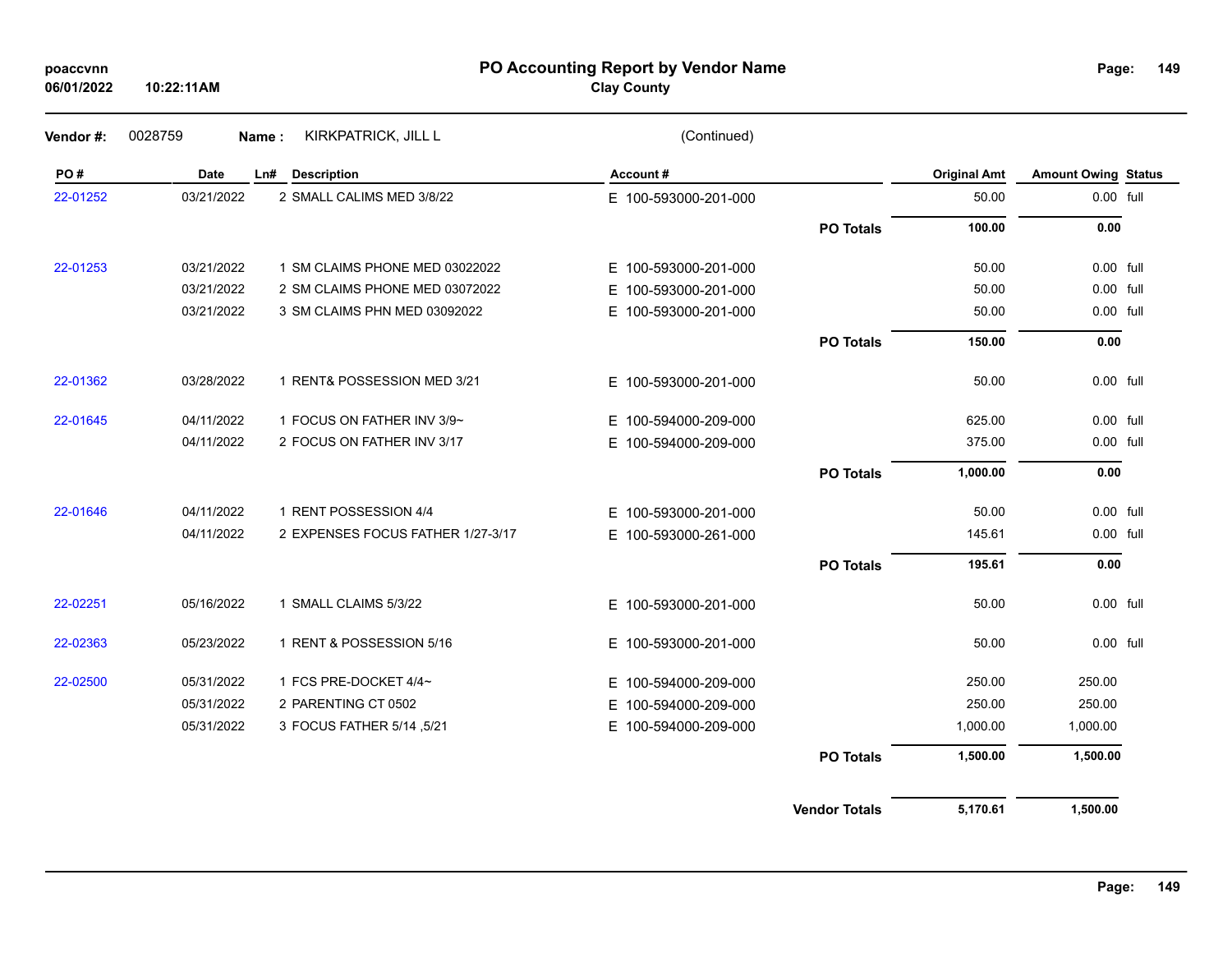**Vendor #:** 0048322 **Name :** KLUTER, SANDY

| PO#      | Date       | Ln#   | <b>Description</b>                        | Account#             |                      | <b>Original Amt</b> | <b>Amount Owing Status</b> |  |
|----------|------------|-------|-------------------------------------------|----------------------|----------------------|---------------------|----------------------------|--|
| 22-01647 | 04/11/2022 |       | 1 REIMBURSEMENT FOR NOTARY REGISTRATION   | E 100-594000-264-000 |                      | 26.25               | 0.00 full                  |  |
|          | 04/11/2022 |       | 2 NOTARY SUPPLIES/BOND                    | E 100-594000-264-000 |                      | 96.00               | 0.00 full                  |  |
|          |            |       |                                           |                      | <b>PO Totals</b>     | 122.25              | 0.00                       |  |
| 22-02132 | 05/10/2022 |       | 1 REIMBURSED FOR CLAY NOTARY FEE          | E 100-594000-264-000 |                      | 10.00               | 0.00 full                  |  |
|          |            |       |                                           |                      | <b>Vendor Totals</b> | 132.25              | 0.00                       |  |
| Vendor#: | 0070487    | Name: | KNAPHEIDE TRUCK EQUIPMENT CO              |                      |                      |                     |                            |  |
| PO#      | Date       | Ln#   | <b>Description</b>                        | Account#             |                      | <b>Original Amt</b> | <b>Amount Owing Status</b> |  |
| 22-01280 | 03/21/2022 |       | 1 Air Compressor HWY68~                   | E 220-701000-333-000 |                      | 5,783.00            | 0.00 full                  |  |
|          |            |       |                                           |                      | <b>Vendor Totals</b> | 5,783.00            | 0.00                       |  |
| Vendor#: | 0035338    | Name: | KNAUFF, GRANT                             |                      |                      |                     |                            |  |
| PO#      | Date       | Ln#   | <b>Description</b>                        | Account#             |                      | <b>Original Amt</b> | <b>Amount Owing Status</b> |  |
| 22-00334 | 01/18/2022 |       | 1 2022 FIELD MILEAGE                      | E 285-720000-263-000 |                      | 5,000.00            | 4,918.10 partial           |  |
|          |            |       |                                           |                      | <b>Vendor Totals</b> | 5,000.00            | 4,918.10                   |  |
| Vendor#: | 0001074    | Name: | <b>KOCH FILTER</b>                        |                      |                      |                     |                            |  |
| PO#      | Date       | Ln#   | <b>Description</b>                        | Account#             |                      | <b>Original Amt</b> | <b>Amount Owing Status</b> |  |
| 22-01363 | 03/28/2022 |       | 1 ENCUMBER Funds to re-stock HVAC Filters | E 100-611000-330-000 |                      | 1,750.00            | 155.86 partial             |  |
| 22-01484 | 03/28/2022 |       | 1 ENCUMBER Funds to re-stock HVAC Filters | E 279-613000-330-000 |                      | 1,750.00            | 0.00 full                  |  |
|          |            |       |                                           |                      | <b>Vendor Totals</b> | 3,500.00            | 155.86                     |  |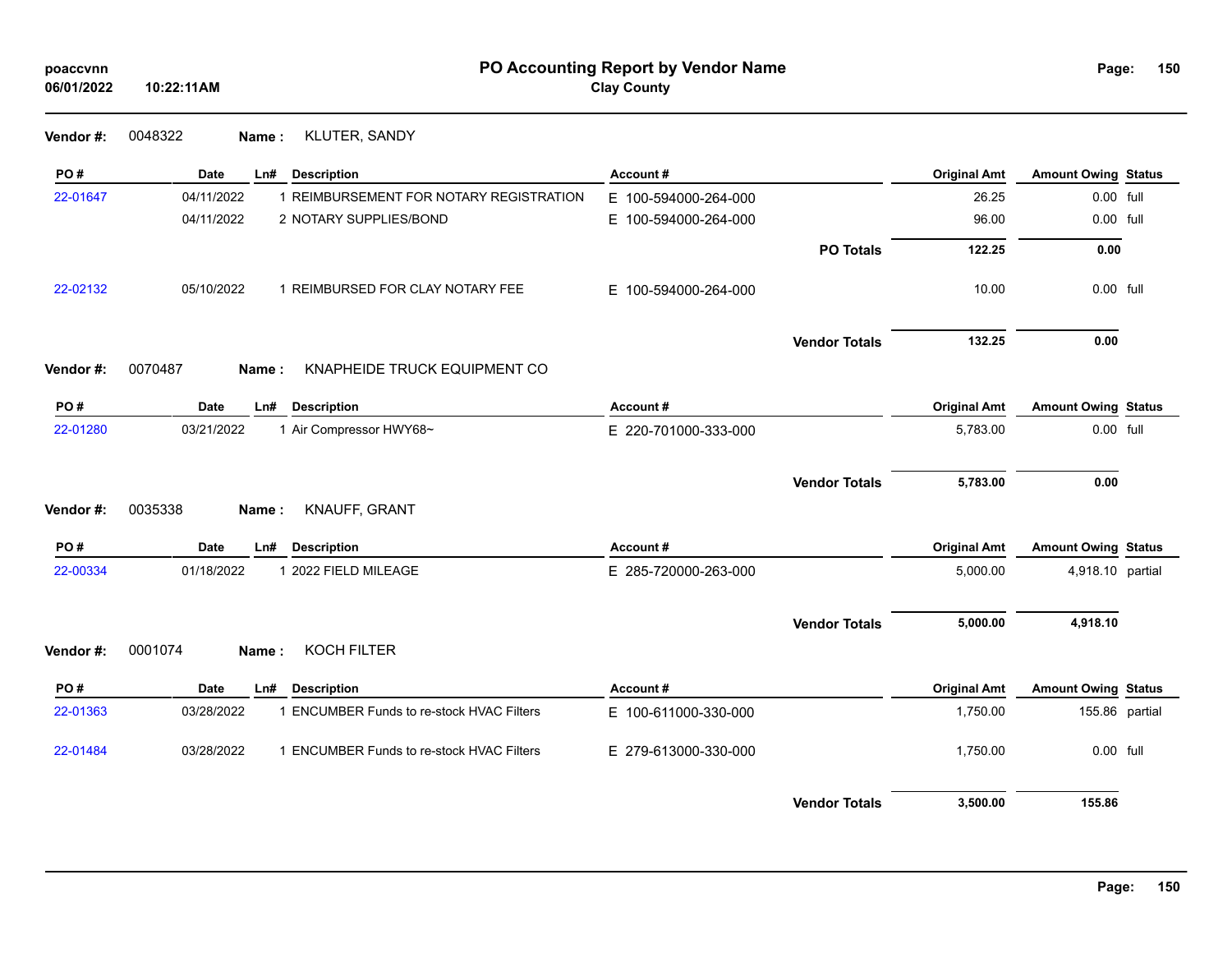**151**

**Vendor #:** 0002941 **Name :** KONE INC

| PO#      | <b>Date</b> | Ln#   | <b>Description</b>                         | Account#                 |                      | <b>Original Amt</b> | <b>Amount Owing Status</b> |             |
|----------|-------------|-------|--------------------------------------------|--------------------------|----------------------|---------------------|----------------------------|-------------|
| 22-00117 | 01/18/2022  |       | 1 ENCUMBER Funds for Elevator Service:     | E 100-611000-228-000     |                      | 3,500.00            | 0.00 full                  |             |
| 22-00294 | 01/18/2022  |       | 1 ENCUMBER Funds for Elevator Service: DET | E 279-613000-220-000     |                      | 3,500.00            |                            | 0.00 cancel |
| 22-00809 | 02/22/2022  |       | 1 RJC/Service on Lobby Passenger Elevator  | E 100-611000-228-000     |                      | 1,078.47            | 0.00 full                  |             |
| 22-01149 | 03/14/2022  |       | 1 RJC/Service on Lobby Passenger Elevator  | E 100-611000-228-000     |                      | 1,260.33            | 0.00 full                  |             |
|          | 03/14/2022  |       | 2 ADMN/Service on Passenger Elevator       | E.<br>100-611000-228-000 |                      | 754.21              | 0.00 full                  |             |
|          |             |       |                                            |                          | <b>PO Totals</b>     | 2,014.54            | 0.00                       |             |
| 22-01529 | 04/04/2022  |       | 1 ENCUMBER Funds to purchase State         | E 100-611000-228-000     |                      | 1,800.00            | 1,800.00                   |             |
| 22-01715 | 04/11/2022  |       | 1 ENCUMBER Funds to purchase State         | E 279-613000-220-000     |                      | 1,800.00            | 1,800.00                   |             |
| 22-01759 | 04/18/2022  |       | 1 ENCUMBER Funds for Elevator Service      | E 100-611000-228-000     |                      | 3,027.78            | 3,027.78                   |             |
| 22-01800 | 04/18/2022  |       | 1 ENCUMBER Funds for Elevator Service DET  | E 279-613000-220-000     |                      | 3,027.78            | 3,027.78                   |             |
| 22-02471 | 05/23/2022  |       | 1 DET/BOOKING ELEVATOR REPAIRS~            | E 300-810613-409-000     |                      | 31,543.00           | 31,543.00                  |             |
| Vendor#: | 0050969     | Name: | KOUL, KARIMA                               |                          | <b>Vendor Totals</b> | 51,291.57           | 41,198.56                  |             |
| PO#      | Date        | Ln#   | <b>Description</b>                         | Account#                 |                      | <b>Original Amt</b> | <b>Amount Owing Status</b> |             |
| 22-00590 | 02/07/2022  |       | 1 2022019 PARENT STIPEND~                  | E 100-594000-209-000     |                      | 30.00               | 0.00 full                  |             |
|          |             |       |                                            |                          | <b>Vendor Totals</b> | 30.00               | 0.00                       |             |
| Vendor#: | 0015884     | Name: | KOYAMA, MIKA                               |                          |                      |                     |                            |             |
| PO#      | <b>Date</b> | Ln#   | <b>Description</b>                         | Account#                 |                      | <b>Original Amt</b> | <b>Amount Owing Status</b> |             |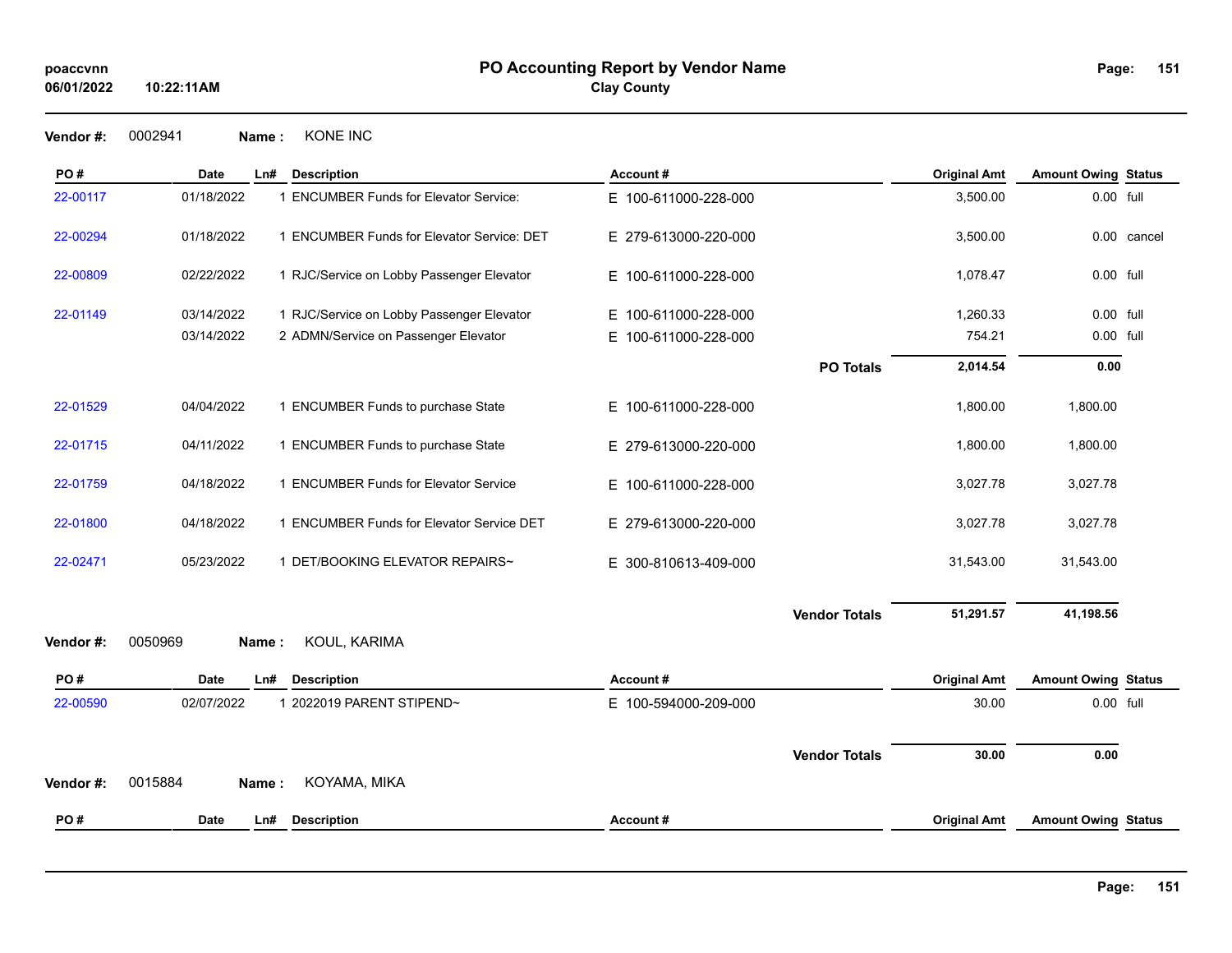| poaccvnn<br>06/01/2022 | 10:22:11AM |                                           | PO Accounting Report by Vendor Name<br><b>Clay County</b> |                      |                     | Page:                      | 152 |
|------------------------|------------|-------------------------------------------|-----------------------------------------------------------|----------------------|---------------------|----------------------------|-----|
| Vendor#:               | 0015884    | KOYAMA, MIKA<br>Name:                     | (Continued)                                               |                      |                     |                            |     |
| PO#                    | Date       | Ln#<br><b>Description</b>                 | Account#                                                  |                      | <b>Original Amt</b> | <b>Amount Owing Status</b> |     |
| 22-01440               | 03/28/2022 | 1 FIELD MILEAGE~                          | E 285-720000-263-000                                      |                      | 11.12               | 0.00 full                  |     |
| Vendor#:               | 0007543    | <b>KRANZ OF KANSAS CITY</b><br>Name :     |                                                           | <b>Vendor Totals</b> | 11.12               | 0.00                       |     |
| PO#                    | Date       | Ln#<br><b>Description</b>                 | Account#                                                  |                      | <b>Original Amt</b> | <b>Amount Owing Status</b> |     |
| 22-00592               | 02/07/2022 | 1 ENCUMBRANCE~                            | E 100-600000-295-000                                      |                      | 6,316.00            | 0.00 full                  |     |
| Vendor#:               | 0048601    | KRAUSER GARROW, KRISTINA DAWN<br>Name:    |                                                           | <b>Vendor Totals</b> | 6,316.00            | 0.00                       |     |
| PO#                    | Date       | Ln#<br><b>Description</b>                 | Account#                                                  |                      | <b>Original Amt</b> | <b>Amount Owing Status</b> |     |
| 22-00593               | 02/07/2022 | 1 Portrait and Framed Portrait of En Banc | E 100-577000-206-000                                      |                      | 308.55              | 0.00 full                  |     |
| Vendor#:               | 0003586    | KRAUSER, KAREN<br>Name:                   |                                                           | <b>Vendor Totals</b> | 308.55              | 0.00                       |     |
| PO#                    | Date       | <b>Description</b><br>Ln#                 | Account#                                                  |                      | <b>Original Amt</b> | <b>Amount Owing Status</b> |     |
| 22-00478               | 01/31/2022 | 1 01/21/22 reimbursement for lodging to   | E 100-566000-260-000                                      |                      | 70.13               | 0.00 full                  |     |
| 22-00810               | 02/22/2022 | 1 April 6-8, 2022 reimbursement for       | E 100-566000-262-000                                      |                      | 150.00              | 0.00 full                  |     |
| 22-01364               | 03/28/2022 | 1 May 18-20, 2022 reimbursement for       | E 100-566000-262-000                                      |                      | 195.00              | 0.00 full                  |     |
| 22-01760               | 04/18/2022 | 1 May 25-27, 2022 reimbursement for       | E 100-566000-262-000                                      |                      | 300.00              | 0.00 full                  |     |
| 22-01761               | 04/18/2022 | 1 April 5-8, 2022 reimbursement for       | E 100-566000-260-000                                      |                      | 579.15              | 0.00 full                  |     |
|                        |            |                                           |                                                           | <b>Vendor Totals</b> | 1,294.28            | 0.00                       |     |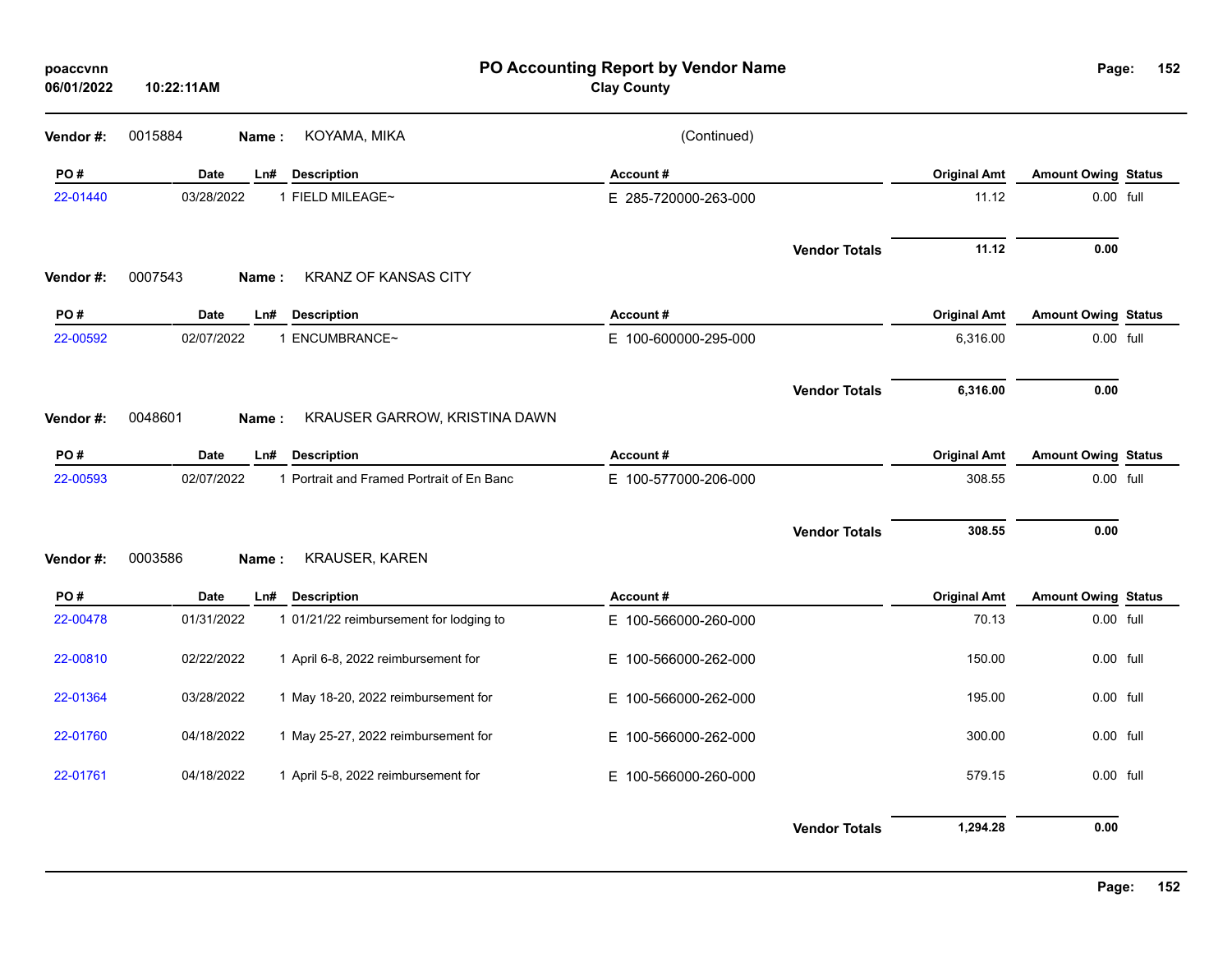| poaccvnn<br>06/01/2022 | 10:22:11AM  | PO Accounting Report by Vendor Name<br><b>Clay County</b> |                      |                      |                     |                            |  |
|------------------------|-------------|-----------------------------------------------------------|----------------------|----------------------|---------------------|----------------------------|--|
| Vendor #:              | 0002755     | <b>KS STATE BANK</b><br>Name:                             |                      |                      |                     |                            |  |
| PO#                    | Date        | Ln#<br><b>Description</b>                                 | Account#             |                      | <b>Original Amt</b> | <b>Amount Owing Status</b> |  |
| 22-01500               | 03/31/2022  | 1 REOPEN 2021 PO# 21-05343~                               | E 300-810701-406-000 |                      | 123,852.92          | 123,852.92                 |  |
|                        |             |                                                           |                      | <b>Vendor Totals</b> | 123,852.92          | 123,852.92                 |  |
| Vendor #:              | 0050953     | LAMPE, JEFFREY<br>Name:                                   |                      |                      |                     |                            |  |
| PO#                    | <b>Date</b> | Ln#<br><b>Description</b>                                 | Account#             |                      | <b>Original Amt</b> | <b>Amount Owing Status</b> |  |
| 22-00372               | 01/24/2022  | 1 CARE 2022004C STIPEND~                                  | E 100-594000-209-000 |                      | 51.00               | 0.00 full                  |  |
|                        | 01/24/2022  | 2 CARE2022005C STIPEND                                    | E 100-594000-209-000 |                      | 23.00               | 0.00 full                  |  |
|                        |             |                                                           |                      | <b>PO Totals</b>     | 74.00               | 0.00                       |  |
| 22-02252               | 05/16/2022  | 1 CARE STIPEND 2022005CC~                                 | E 100-594000-209-000 |                      | 45.50               | 0.00 full                  |  |
| Vendor #:              | 0047884     | LAW ENFORCEMENT RISK MGMT<br>Name:                        |                      | <b>Vendor Totals</b> | 119.50              | 0.00                       |  |
| PO#                    | <b>Date</b> | Ln#<br><b>Description</b>                                 | Account#             |                      | <b>Original Amt</b> | <b>Amount Owing Status</b> |  |
| 22-00683               | 02/07/2022  | 1 1/20/22 #221636                                         | E 292-592000-362-000 |                      | 1,575.00            | 0.00 full                  |  |
| 22-02542               | 05/31/2022  | 1 Legal & Liability Risk Management - ~                   | E 271-558000-261-000 |                      | 295.00              | 295.00                     |  |
|                        |             |                                                           |                      | <b>Vendor Totals</b> | 1,870.00            | 295.00                     |  |
| Vendor #:              | 0045561     | <b>LAW ENFORCEMENT SEMINARS</b><br>Name:                  |                      |                      |                     |                            |  |
| PO#                    | <b>Date</b> | <b>Description</b><br>Ln#                                 | Account#             |                      | <b>Original Amt</b> | <b>Amount Owing Status</b> |  |
| 22-02459               | 05/23/2022  | 1 Law Enforcement Seminars - Background                   | E 279-556000-261-000 |                      | 790.00              | 790.00                     |  |
|                        |             |                                                           |                      | <b>Vendor Totals</b> | 790.00              | 790.00                     |  |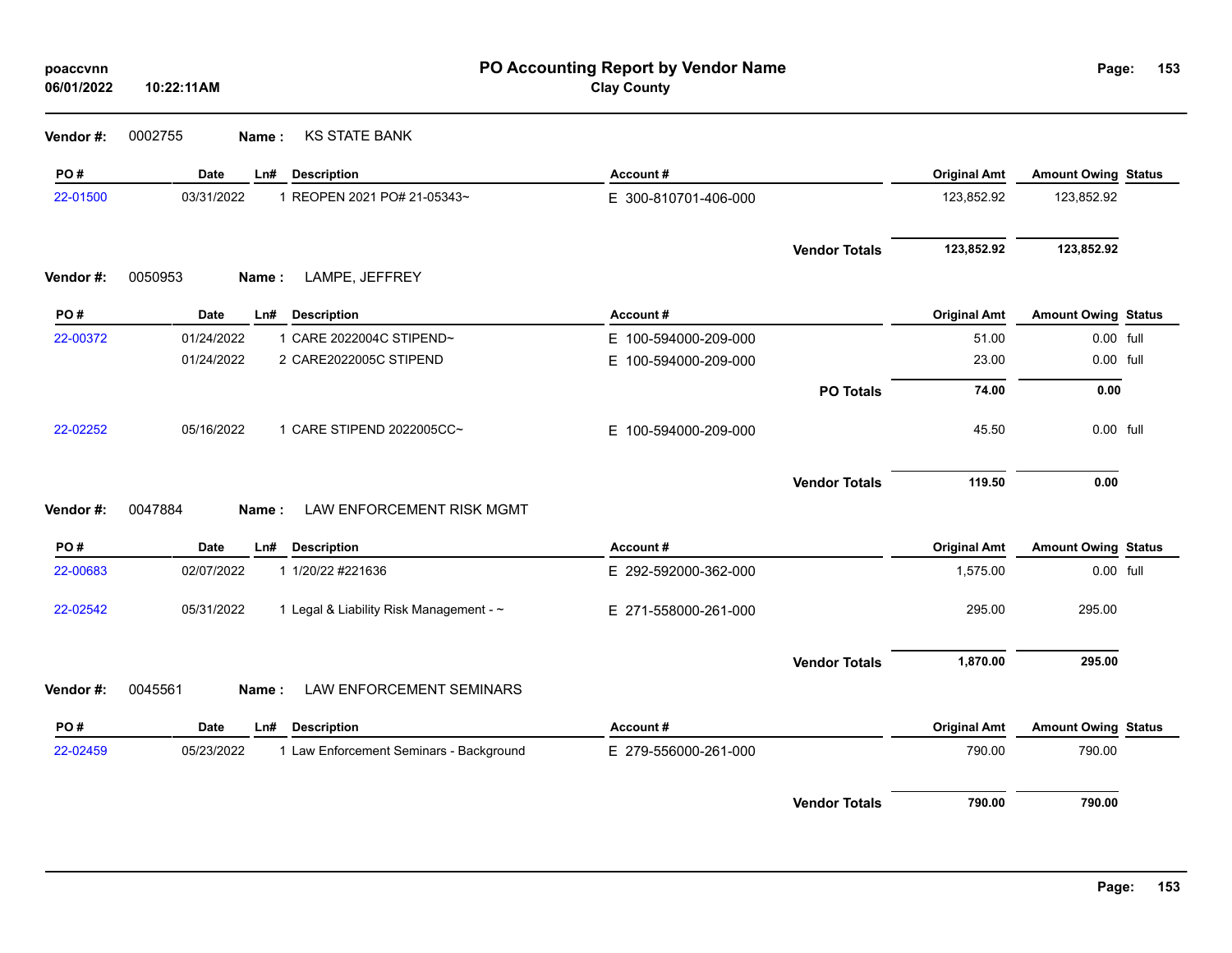## **Vendor #:** 0003256 **Name :** LAW ENFORCEMENT TARGETS

| PO#      | <b>Date</b> | Ln#   | <b>Description</b>                        | Account#                 |                      | <b>Original Amt</b> | <b>Amount Owing Status</b> |  |
|----------|-------------|-------|-------------------------------------------|--------------------------|----------------------|---------------------|----------------------------|--|
| 22-01333 | 03/21/2022  |       | 1 3/3/22 #0533376~                        | E 279-556000-362-000     |                      | 648.85              | 0.00 full                  |  |
| 22-02321 | 05/16/2022  |       | 1 Law Enforcement Targets - 3D targets &  | E 279-556000-360-000     |                      | 383.76              | 0.00 full                  |  |
|          | 05/16/2022  |       | 2 Law Enforcement Targets - Paster and    | E 279-556000-360-000     |                      | 86.49               | 0.00 full                  |  |
|          |             |       |                                           |                          | <b>PO Totals</b>     | 470.25              | 0.00                       |  |
|          |             |       |                                           |                          | <b>Vendor Totals</b> | 1,119.10            | 0.00                       |  |
| Vendor#: | 0050258     | Name: | LAW FIRM OF KENNETH L JAMISON             |                          |                      |                     |                            |  |
| PO#      | <b>Date</b> | Ln#   | <b>Description</b>                        | Account #                |                      | <b>Original Amt</b> | <b>Amount Owing Status</b> |  |
| 22-00948 | 02/28/2022  |       | 1 Paying attorney fees for representation | E 100-563000-206-000     |                      | 600.00              | 0.00 full                  |  |
|          | 02/28/2022  |       | 2 Paying attorney fees for representation | E.<br>100-563000-206-000 |                      | 525.00              | 0.00 full                  |  |
|          | 02/28/2022  |       | 3 Paying attorney fees for representation | 100-563000-206-000<br>E. |                      | 525.00              | 0.00 full                  |  |
|          | 02/28/2022  |       | 4 Paying attorney fees for representation | E.<br>100-563000-206-000 |                      | 525.00              | $0.00$ full                |  |
|          |             |       |                                           |                          | <b>PO Totals</b>     | 2,175.00            | 0.00                       |  |
| 22-00949 | 02/28/2022  |       | 1 Paying attorney fees for representation | 100-563000-206-000<br>E. |                      | 4,438.50            | 0.00 full                  |  |
|          | 02/28/2022  |       | 2 Paying attorney fees for representation | 100-563000-206-000<br>E. |                      | 825.00              | 0.00 full                  |  |
|          | 02/28/2022  |       | 3 Paying attorney fees for representation | 100-563000-206-000<br>E. |                      | 562.00              | 0.00 full                  |  |
|          | 02/28/2022  |       | 4 Paying attorney fees for representation | 100-563000-206-000<br>E. |                      | 975.00              | 0.00 full                  |  |
|          |             |       |                                           |                          | <b>PO Totals</b>     | 6,800.50            | 0.00                       |  |
| 22-02253 | 05/16/2022  |       | 1 Paying attorney fees for representation | 100-563000-206-000<br>E. |                      | 838.50              | 0.00 full                  |  |
|          | 05/16/2022  |       | 2 Paying attorney fees for representation | 100-563000-206-000<br>E. |                      | 825.00              | 0.00 full                  |  |
|          | 05/16/2022  |       | 3 Paying attorney fees for representation | 100-563000-206-000<br>E. |                      | 525.00              | 0.00 full                  |  |
|          | 05/16/2022  |       | 4 Paying attorney fees for representation | 100-563000-206-000<br>E. |                      | 187.50              | 0.00 full                  |  |
|          | 05/16/2022  |       | 5 Paying attorney fees for representation | 100-563000-206-000<br>Е. |                      | 412.50              | 0.00 full                  |  |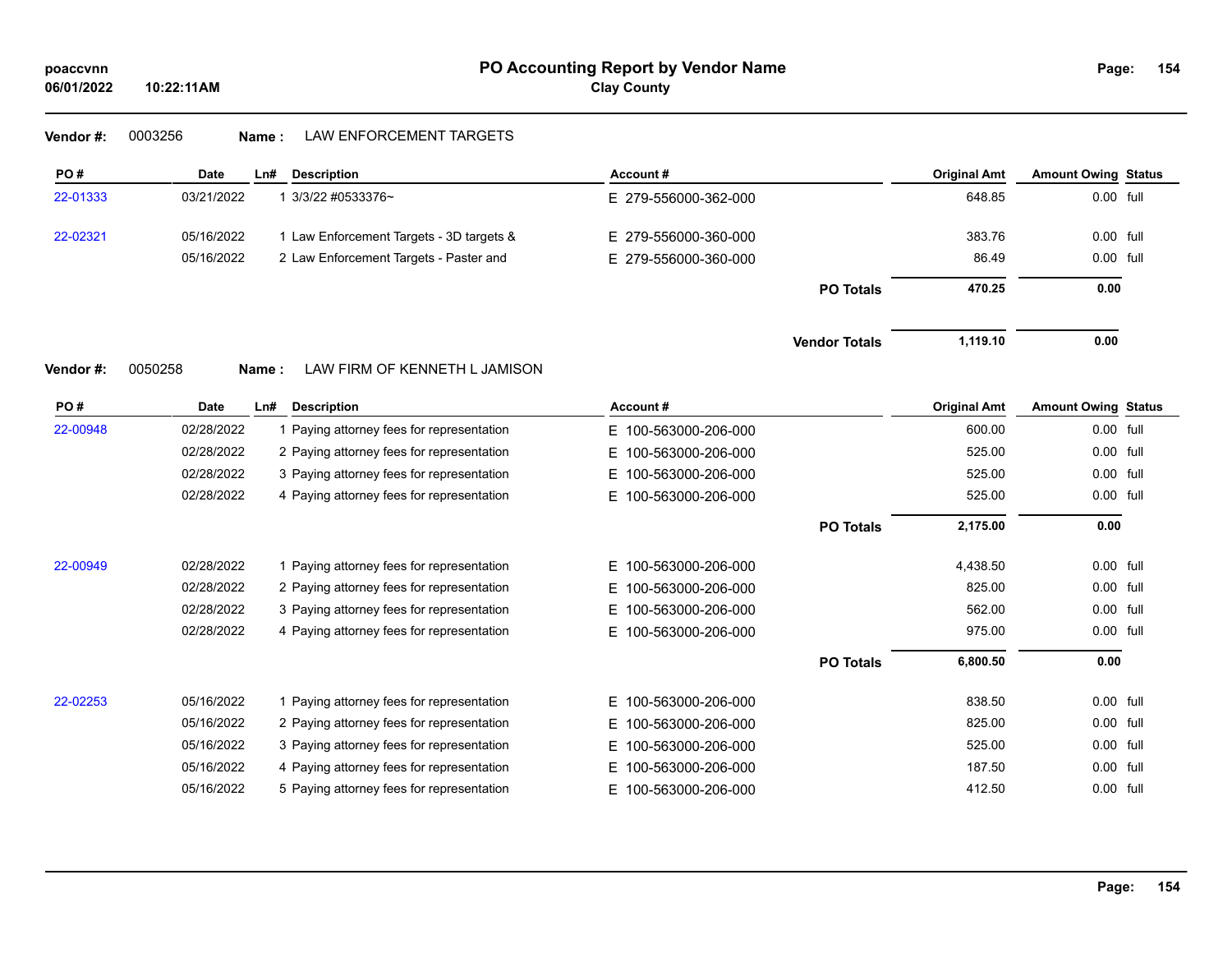| poaccvnn |  |
|----------|--|
|----------|--|

**06/01/2022**

### **PO Accounting Report by Vendor Name poaccvnn Page:**

**Clay County**

**155**

| Vendor#: | 0050258<br>Name: | LAW FIRM OF KENNETH L JAMISON             | (Continued)              |                      |                     |                            |      |
|----------|------------------|-------------------------------------------|--------------------------|----------------------|---------------------|----------------------------|------|
| PO#      | <b>Date</b>      | <b>Description</b><br>Ln#                 | Account#                 |                      | <b>Original Amt</b> | <b>Amount Owing Status</b> |      |
|          |                  |                                           |                          | <b>PO Totals</b>     | 2,788.50            | 0.00                       |      |
| 22-02254 | 05/16/2022       | 1 Paying attorney fees for representation | E 100-563000-206-000     |                      | 150.00              | 0.00 full                  |      |
|          | 05/16/2022       | 2 Paying attorney fees for representation | 100-563000-206-000<br>E. |                      | 225.00              | 0.00                       | full |
|          | 05/16/2022       | 3 Paying attorney fees for representation | 100-563000-206-000<br>E. |                      | 1,050.00            | 0.00 full                  |      |
|          | 05/16/2022       | 4 Paying attorney fees for representation | E.<br>100-563000-206-000 |                      | 150.00              | 0.00 full                  |      |
|          |                  |                                           |                          | <b>PO Totals</b>     | 1,575.00            | 0.00                       |      |
| 22-02255 | 05/16/2022       | 1 Paying attorney fees for representation | E.<br>100-563000-206-000 |                      | 300.00              | 0.00 full                  |      |
|          | 05/16/2022       | 2 Paying attorney fees for representation | 100-563000-206-000<br>Е. |                      | 300.00              | 0.00 full                  |      |
|          | 05/16/2022       | 3 Paying attorney fees for representation | 100-563000-206-000<br>E. |                      | 562.50              | 0.00 full                  |      |
|          | 05/16/2022       | 4 Paying attorney fees for representation | E.<br>100-563000-206-000 |                      | 637.50              | 0.00                       | full |
|          |                  |                                           |                          | <b>PO Totals</b>     | 1,800.00            | 0.00                       |      |
| 22-02256 | 05/16/2022       | 1 Paying attorney fees for representation | E.<br>100-563000-206-000 |                      | 487.50              | $0.00$ full                |      |
|          | 05/16/2022       | 2 Paying attorney fees for representation | 100-563000-206-000<br>E. |                      | 787.50              | 0.00 full                  |      |
|          | 05/16/2022       | 3 Paying attorney fees for representation | 100-563000-206-000<br>E. |                      | 675.00              | 0.00                       | full |
|          | 05/16/2022       | 4 Paying attorney fees for representation | 100-563000-206-000<br>E. |                      | 375.00              | 0.00                       | full |
|          |                  |                                           |                          | <b>PO Totals</b>     | 2,325.00            | 0.00                       |      |
|          |                  |                                           |                          | <b>Vendor Totals</b> | 17,464.00           | 0.00                       |      |
| Vendor#: | 0047152<br>Name: | LAW OFFICES OF ROBERT E GORDON            |                          |                      |                     |                            |      |
| PO#      | Date             | <b>Description</b><br>Ln#                 | Account#                 |                      | <b>Original Amt</b> | <b>Amount Owing Status</b> |      |
| 22-01150 | 03/14/2022       | 1 02048 DAVIS MED~                        | E 100-594000-209-000     |                      | 225.00              | 0.00 full                  |      |

22-02135 05/10/2022 1 INV 10007009 LEGAL SERVICES DRRF E 100-594000-209-000 1,561.00 1,561.00 0.00 full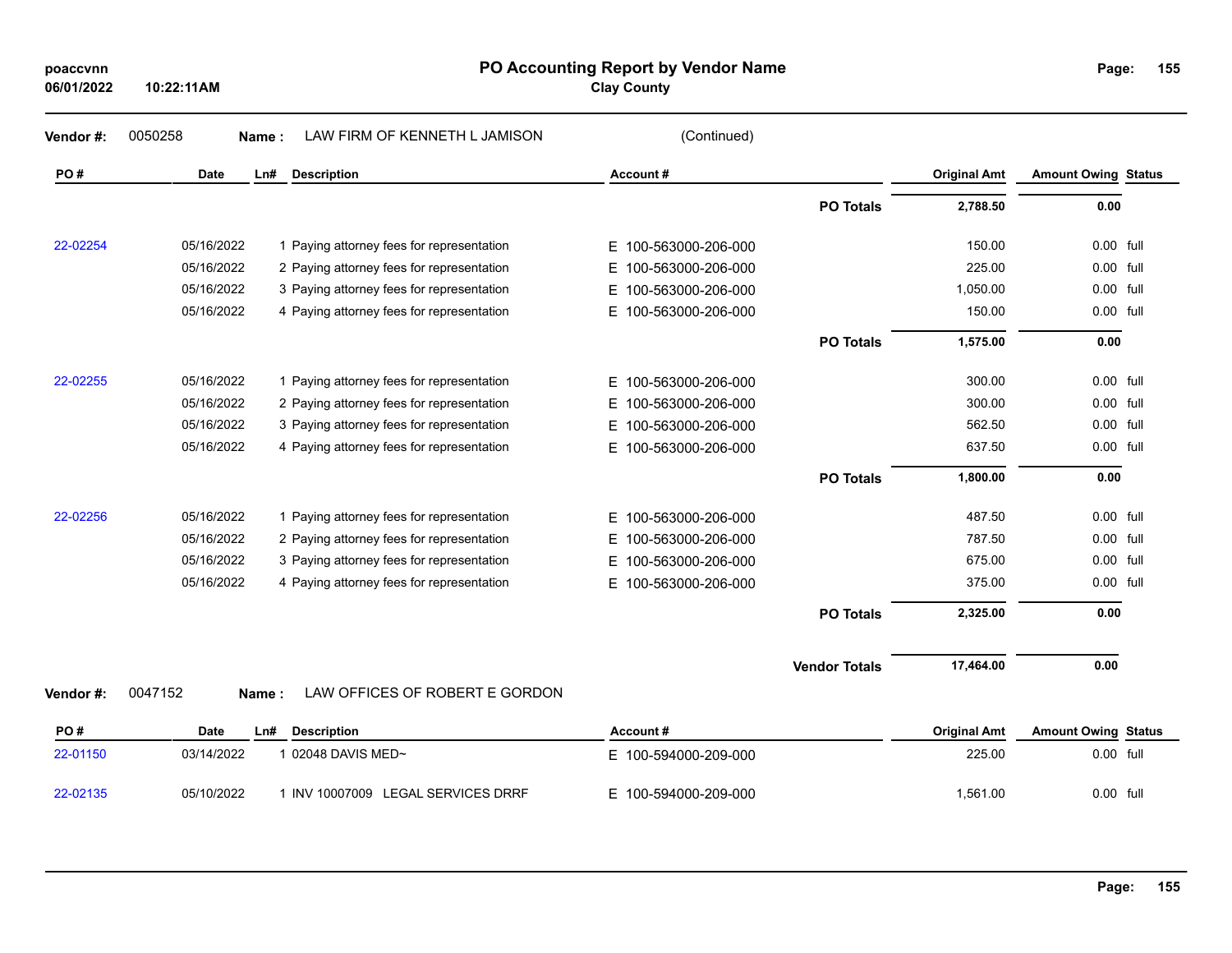|          | 06/01/2022<br>10:22:11AM                         | <b>Clay County</b>   |                      |                     |                            |  |
|----------|--------------------------------------------------|----------------------|----------------------|---------------------|----------------------------|--|
|          |                                                  |                      | <b>Vendor Totals</b> | 1,786.00            | $0.00\,$                   |  |
| Vendor#: | 0027224<br>LAWSON PRODUCTS INC<br>Name:          |                      |                      |                     |                            |  |
| PO#      | Date<br>Ln#<br><b>Description</b>                | Account#             |                      | <b>Original Amt</b> | <b>Amount Owing Status</b> |  |
| 22-01281 | 03/21/2022<br>1 Cable Ties~                      | E 220-701000-333-000 |                      | 7.83                | 0.00 full                  |  |
|          | 03/21/2022<br>2 O'Rings & Guardsleeves~          | E 220-701000-333-000 |                      | 86.68               | 0.00 full                  |  |
|          |                                                  |                      | <b>PO Totals</b>     | 94.51               | 0.00                       |  |
|          |                                                  |                      | <b>Vendor Totals</b> | 94.51               | 0.00                       |  |
| Vendor#: | <b>LEADSONLINE LLC</b><br>0010199<br>Name:       |                      |                      |                     |                            |  |
| PO#      | Date<br>Ln#<br><b>Description</b>                | Account#             |                      | <b>Original Amt</b> | <b>Amount Owing Status</b> |  |
| 22-02562 | 1 ** ENCUMBERANCE**~<br>05/31/2022               | E 279-556000-209-000 |                      | 5,059.00            | 5,059.00                   |  |
|          |                                                  |                      | <b>Vendor Totals</b> | 5,059.00            | 5,059.00                   |  |
| Vendor#: | LEMISH, TESS<br>0046899<br>Name:                 |                      |                      |                     |                            |  |
| PO#      | <b>Date</b><br>Ln#<br><b>Description</b>         | Account#             |                      | <b>Original Amt</b> | <b>Amount Owing Status</b> |  |
| 22-00594 | 02/07/2022<br>1 REIMBURSEMENT FOR COVID ~        | E 100-596000-207-000 |                      |                     |                            |  |
|          |                                                  |                      |                      | 47.98               | 0.00 full                  |  |
|          |                                                  |                      | <b>Vendor Totals</b> | 47.98               | 0.00                       |  |
| Vendor#: | 0050942<br>LEOPARD, LISA<br>Name:                |                      |                      |                     |                            |  |
| PO#      | <b>Date</b><br>Ln#<br><b>Description</b>         | Account#             |                      | <b>Original Amt</b> | <b>Amount Owing Status</b> |  |
| 22-00030 | 01/10/2022<br>1 CARE STIPEND 2022013C            | E 100-594000-205-000 |                      | 60.25               | 0.00 full                  |  |
|          |                                                  |                      | <b>Vendor Totals</b> | 60.25               | 0.00                       |  |
| Vendor#: | <b>LEWIS &amp; ELLIS INC</b><br>0023423<br>Name: |                      |                      |                     |                            |  |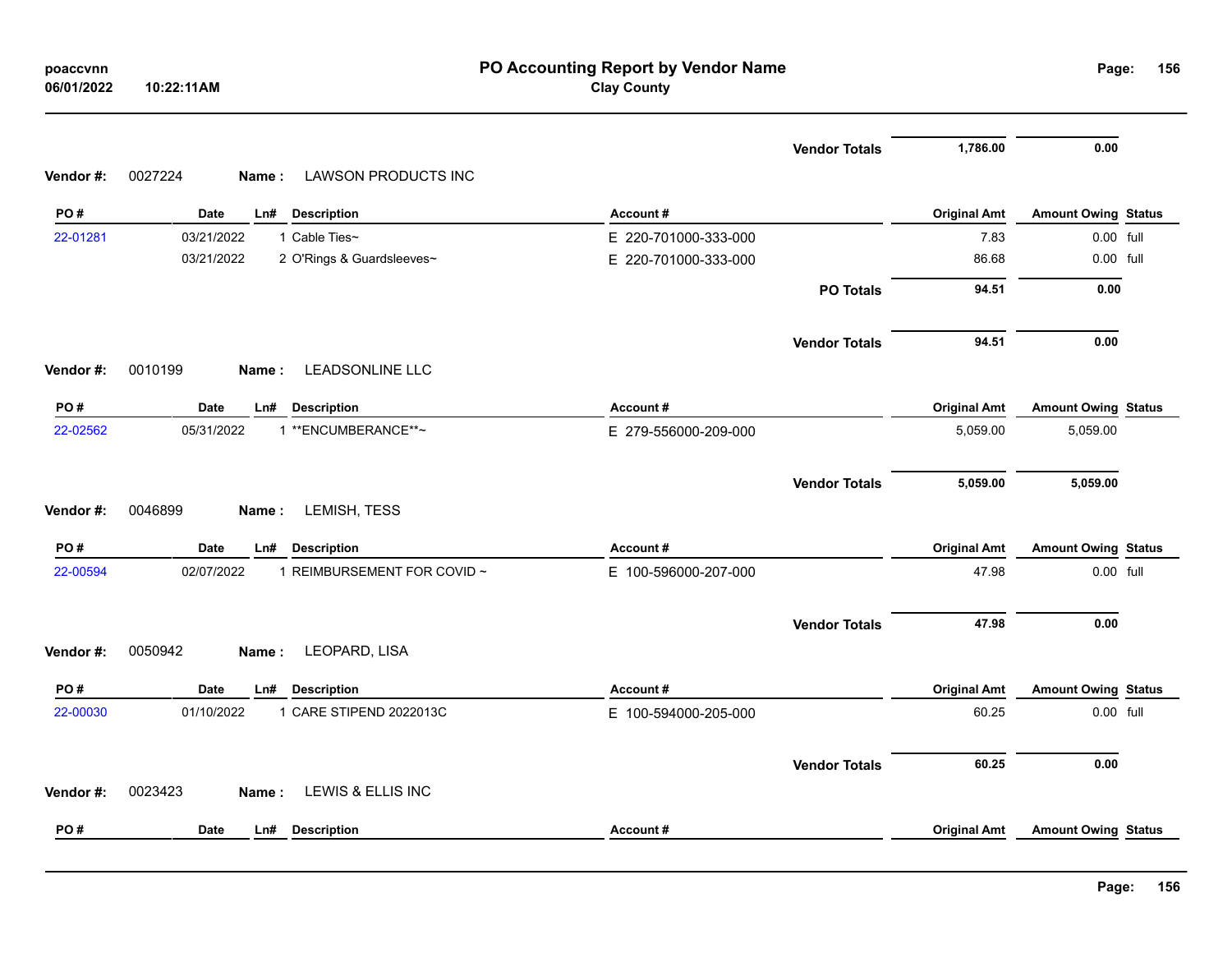| poaccvnn<br>06/01/2022 | 10:22:11AM         |                                         | PO Accounting Report by Vendor Name<br><b>Clay County</b> |                      |                     | Page:                      | 157 |
|------------------------|--------------------|-----------------------------------------|-----------------------------------------------------------|----------------------|---------------------|----------------------------|-----|
| Vendor#:               | 0023423<br>Name:   | LEWIS & ELLIS INC                       | (Continued)                                               |                      |                     |                            |     |
| PO#                    | Date<br>Ln#        | <b>Description</b>                      | Account#                                                  |                      | <b>Original Amt</b> | <b>Amount Owing Status</b> |     |
| 22-02364               | 05/23/2022         | 1 GASB 75 valuation for outsside audit~ | E 100-500000-201-000                                      |                      | 2,800.00            | 0.00 full                  |     |
|                        |                    |                                         |                                                           | <b>Vendor Totals</b> | 2,800.00            | 0.00                       |     |
| Vendor#:               | 0038504<br>Name:   | LEWIS, JACK A ATTY AT LAW               |                                                           |                      |                     |                            |     |
| PO#                    | <b>Date</b><br>Ln# | <b>Description</b>                      | Account#                                                  |                      | <b>Original Amt</b> | <b>Amount Owing Status</b> |     |
| 22-01762               | 04/18/2022         | 1 LEGAL FEES RE JUAN VICTOR PEREZ~      | E 100-588000-205-000                                      |                      | 3,750.00            | 0.00 full                  |     |
|                        |                    |                                         |                                                           | <b>Vendor Totals</b> | 3,750.00            | 0.00                       |     |
| Vendor#:               | 0000192<br>Name:   | LEXISNEXIS RISK SOLUTIONS               |                                                           |                      |                     |                            |     |
| PO#                    | <b>Date</b><br>Ln# | <b>Description</b>                      | Account#                                                  |                      | <b>Original Amt</b> | <b>Amount Owing Status</b> |     |
| 22-00788               | 02/14/2022         | 1 1/31/22 #1618320-20220131~            | E 279-556000-209-000                                      |                      | 583.33              | 0.00 full                  |     |
| 22-01606               | 04/04/2022         | 1 LexisNexis - AVCC Annual Subxcription | E 279-556000-209-000                                      |                      | 583.33              | 0.00 full                  |     |
| 22-01801               | 04/18/2022         | 1 LexisNexis - AVCC Annual Subscription | E 279-556000-209-000                                      |                      | 583.33              | 0.00 full                  |     |
| 22-02322               | 05/16/2022         | 1 LexisNexis - AVCC Annual Subscription | E 279-556000-209-000                                      |                      | 583.33              | 0.00 full                  |     |
|                        |                    |                                         |                                                           | <b>Vendor Totals</b> | 2,333.32            | 0.00                       |     |
| Vendor#:               | 0073813<br>Name:   | LIBERTY AREA CHAMBER OF, COMMERCE       |                                                           |                      |                     |                            |     |
| PO#                    | <b>Date</b><br>Ln# | <b>Description</b>                      | Account#                                                  |                      | <b>Original Amt</b> | <b>Amount Owing Status</b> |     |
| 22-00547               | 01/31/2022         | 1 $1/25/22$ ~                           | E 279-556000-261-000                                      |                      | 18.00               | 0.00 full                  |     |
|                        |                    |                                         |                                                           | <b>Vendor Totals</b> | 18.00               | 0.00                       |     |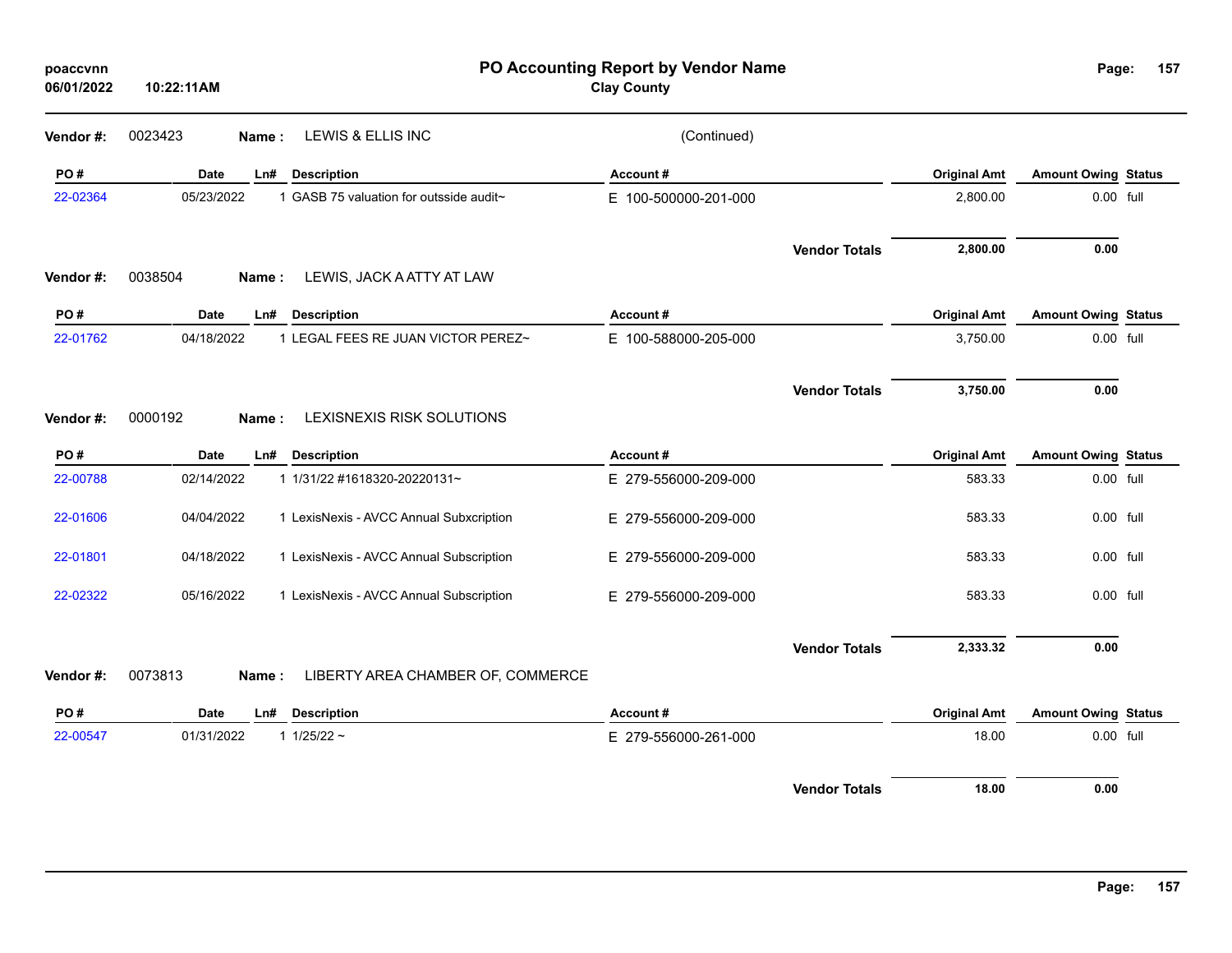**Vendor #:** 0009596 **Name :** LIBERTY HOSPITAL

**10:22:11AM**

| PO#      | Date       | L <sub>n#</sub> | <b>Description</b>            | Account#             |                      | <b>Original Amt</b> | <b>Amount Owing Status</b> |  |
|----------|------------|-----------------|-------------------------------|----------------------|----------------------|---------------------|----------------------------|--|
| 22-00775 | 02/14/2022 |                 | 1/26/22 SERVICE DATE 6/22/21~ | E 286-555000-228-000 |                      | 582.00              | 0.00 full                  |  |
| 22-01508 | 03/31/2022 |                 | REOPEN 2021 PO# 21-06206~     | E 224-503000-450-000 |                      | 100.000.00          | 100,000.00                 |  |
| 22-01788 | 04/18/2022 |                 | ARPA~                         | E 224-503000-450-000 |                      | 2,250,000.00        | 2,250,000.00               |  |
|          |            |                 |                               |                      | <b>Vendor Totals</b> | 2,350,582.00        | 2,350,000.00               |  |

## **Vendor #:** 0045438 **Name :** LIBERTY HOSPITAL URGENT CARE

| PO#      | Date       | Ln# | <b>Description</b>  |                       | Account#             | <b>Original Amt</b> | <b>Amount Owing Status</b> |  |
|----------|------------|-----|---------------------|-----------------------|----------------------|---------------------|----------------------------|--|
| 22-00118 | 01/18/2022 |     | 1 CONTRACT SERVICES | $\tilde{}$            | E 100-602000-208-000 | 120.00              | 0.00 full                  |  |
| 22-00950 | 02/28/2022 |     | 1 CONTRACT SERVICES | $\tilde{}$            | E 100-602000-208-000 | 2.187.00            | 0.00 full                  |  |
| 22-01365 | 03/28/2022 |     | 1 CONTRACT SERVICES | $\tilde{}$            | E 100-602000-208-000 | 345.00              | 0.00 full                  |  |
| 22-01763 | 04/18/2022 |     | 1 CONTRACT SERVICES | $\tilde{}$            | E 100-602000-208-000 | 300.00              | 0.00 full                  |  |
| 22-02365 | 05/23/2022 |     | 1 CONTRACT SERVICES | $\tilde{\phantom{a}}$ | E 100-602000-208-000 | 720.00              | 0.00 full                  |  |

**Vendor Totals** 3,672.00 0.00

**Vendor #:** 0007540 **Name :** LIBERTY TOW SERVICE

| PO#      | <b>Date</b> | <b>Description</b><br>LnH           | Account#             | <b>Original Amt</b> | <b>Amount Owing Status</b> |
|----------|-------------|-------------------------------------|----------------------|---------------------|----------------------------|
| 22-00195 | 01/18/2022  | TOW-Heavy duty truck-pulled HWY302~ | E 220-701000-226-000 | 770.00              | 0.00 full                  |
| 22-00595 | 02/07/2022  | Invoice: $653687$ ~                 | E 100-600000-295-000 | 2.510.00            | 0.00 full                  |
| 22-00855 | 02/22/2022  | Tow HWY318~                         | E 220-701000-226-000 | 350.00              | 0.00 full                  |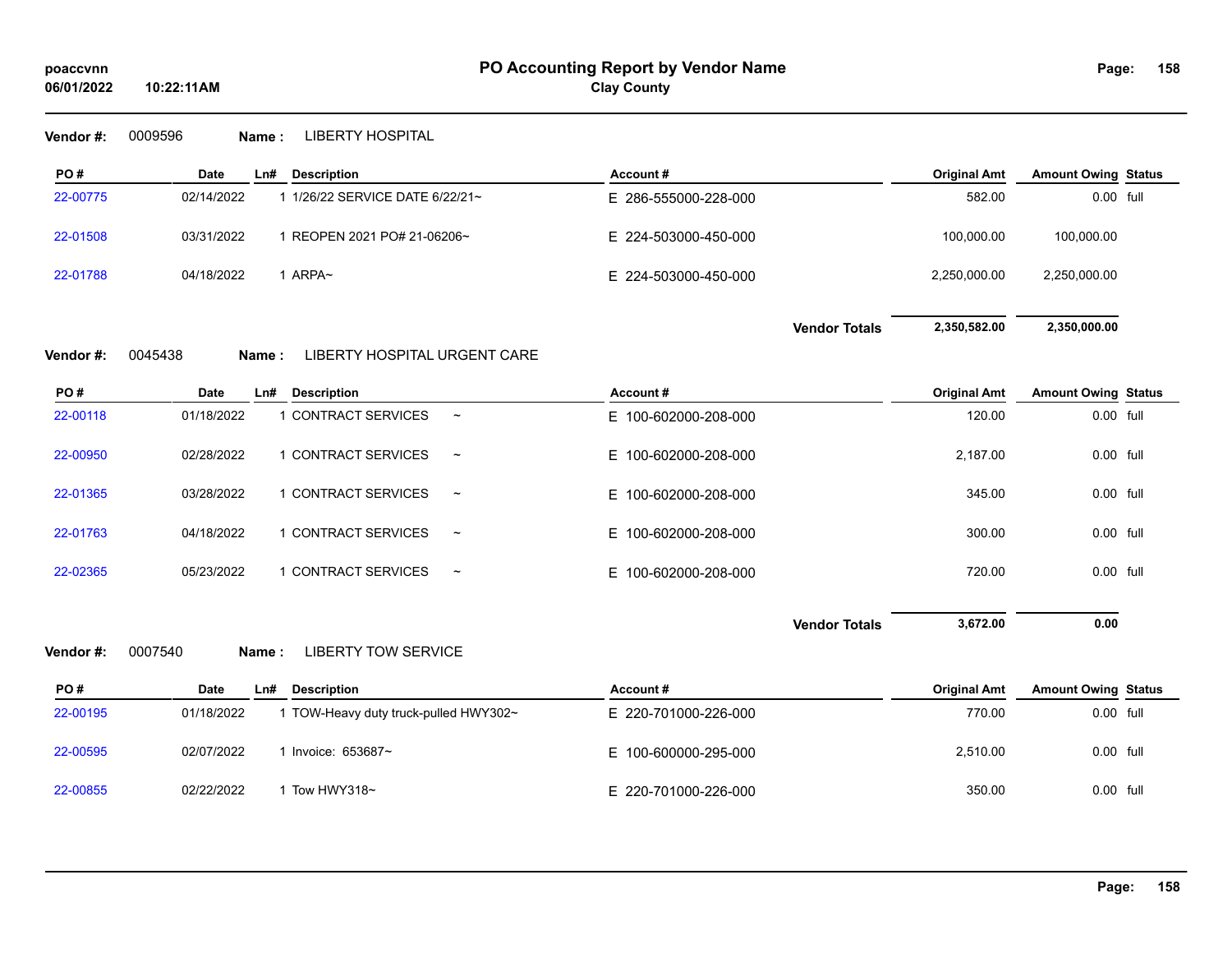| poaccvnn<br>06/01/2022 | 10:22:11AM       |                                           | PO Accounting Report by Vendor Name<br><b>Clay County</b> |                      |                     | Page:                      | 159            |
|------------------------|------------------|-------------------------------------------|-----------------------------------------------------------|----------------------|---------------------|----------------------------|----------------|
|                        |                  |                                           |                                                           | <b>Vendor Totals</b> | 3,630.00            | 0.00                       |                |
| Vendor#:               | 0049146<br>Name: | LIFE UNLIMITED                            |                                                           |                      |                     |                            |                |
| PO#                    | Date             | Ln#<br><b>Description</b>                 | Account#                                                  |                      | <b>Original Amt</b> | <b>Amount Owing Status</b> |                |
| 22-01789               | 04/18/2022       | 1 ARPA~                                   | E 224-503000-450-000                                      |                      | 210,000.00          | 210,000.00                 |                |
|                        |                  |                                           |                                                           | <b>Vendor Totals</b> | 210,000.00          | 210,000.00                 |                |
| Vendor#:               | 0001258<br>Name: | LIFESTYLE LEASING INC                     |                                                           |                      |                     |                            |                |
| PO#                    | Date             | Ln#<br><b>Description</b>                 | Account#                                                  |                      | <b>Original Amt</b> | <b>Amount Owing Status</b> |                |
| 22-01334               | 03/21/2022       | 1 3/5/22 #6545~                           | E 279-556000-209-000                                      |                      | 3,100.00            | 0.00 full                  |                |
|                        |                  |                                           |                                                           | <b>Vendor Totals</b> | 3,100.00            | 0.00                       |                |
| Vendor#:               | 0009700<br>Name: | <b>LINDE GAS &amp; EQUIPMENT</b>          |                                                           |                      |                     |                            |                |
| PO#                    | <b>Date</b>      | <b>Description</b><br>Ln#                 | Account#                                                  |                      | <b>Original Amt</b> | <b>Amount Owing Status</b> |                |
| 22-00061               | 01/10/2022       | 1 Acetylene & Oxygen~                     | E 220-701000-213-000                                      |                      | 130.68              | 0.00 full                  |                |
| 22-00075               | 01/10/2022       | 1 PARKS-WELDING EQUIP RENTAL AND SUPPLIES | E 240-740000-228-000                                      |                      | 1,000.00            | 0.00 full                  |                |
| 22-00076               | 01/10/2022       | 1 PARKS-WELDING SUPPLIES~                 | E 240-740000-228-000                                      |                      | 102.00              | 0.00 full                  |                |
|                        | 01/10/2022       | 2 PARKS-WELDING SUPPLIES~                 | E 240-740000-228-000                                      |                      | 108.74              | 0.00 full                  |                |
|                        |                  |                                           |                                                           | <b>PO Totals</b>     | 210.74              | 0.00                       |                |
| 22-00119               | 01/18/2022       | 1 ENCUMBER Funds for Welding Equipment    | E 100-611000-233-000                                      |                      | 500.00              |                            | 184.03 partial |
| 22-00508               | 01/31/2022       | 1 Acetylene & Oxygen~                     | E 220-701000-213-000                                      |                      | 150.58              | 0.00 full                  |                |
|                        | 01/31/2022       | 2 Welding Gloves~                         | E 220-701000-314-000                                      |                      | 85.47               | 0.00 full                  |                |
|                        |                  |                                           |                                                           | <b>PO Totals</b>     | 236.05              | 0.00                       |                |
| 22-00766               | 02/14/2022       | 1 Acetylene Golf~                         | E 240-746000-333-000                                      |                      | 102.15              | 0.00 full                  |                |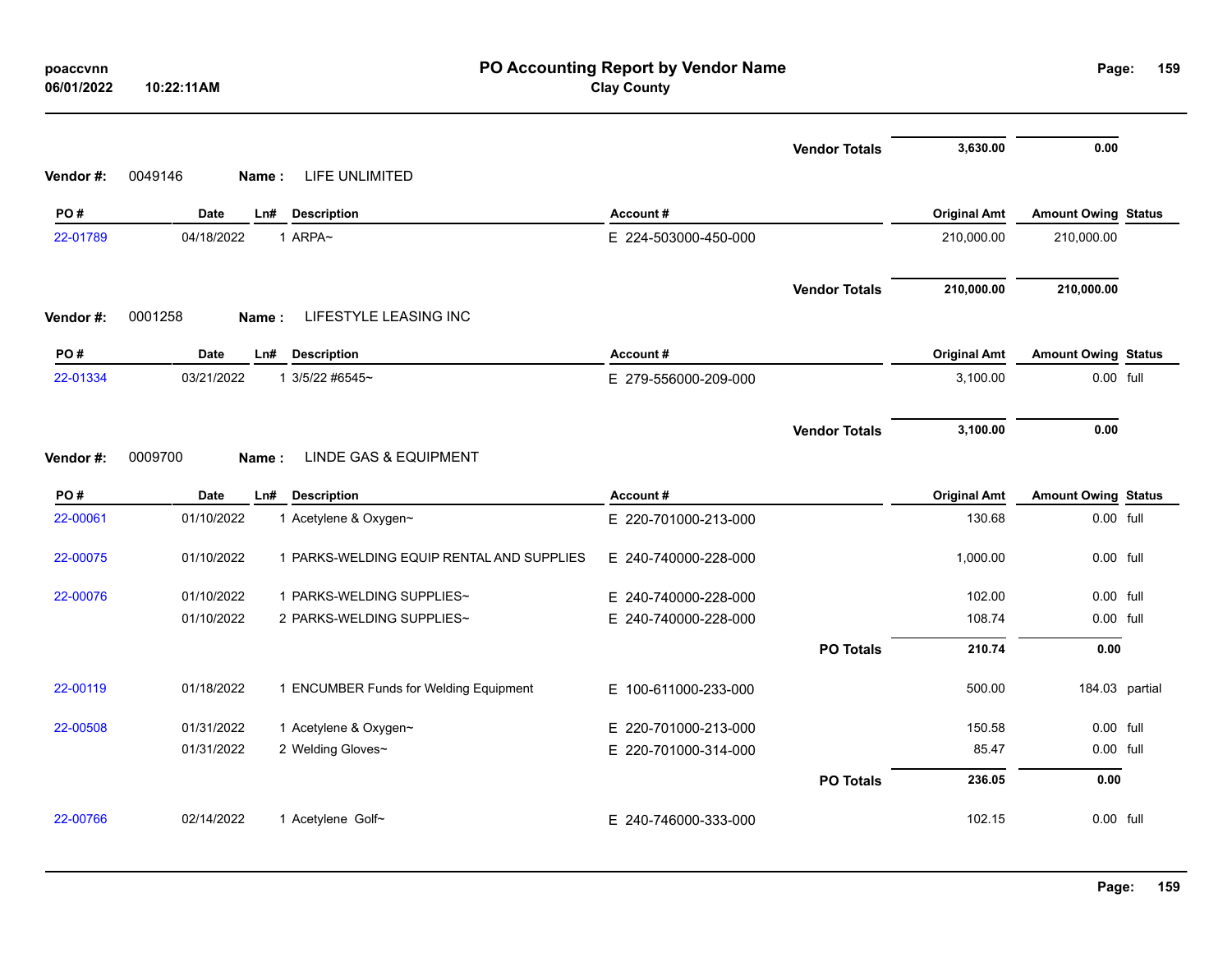### **PO Accounting Report by Vendor Name poaccvnn Page:**

# **Clay County**

| Vendor#: | 0009700     | Name:                     | <b>LINDE GAS &amp; EQUIPMENT</b>          | (Continued)              |                      |                     |                            |  |
|----------|-------------|---------------------------|-------------------------------------------|--------------------------|----------------------|---------------------|----------------------------|--|
| PO#      | <b>Date</b> | <b>Description</b><br>Ln# |                                           | Account#                 |                      | <b>Original Amt</b> | <b>Amount Owing Status</b> |  |
| 22-01083 | 03/07/2022  | 1 Acetylene & Oxygen~     |                                           | E 220-701000-213-000     |                      | 150.58              | 0.00 full                  |  |
|          | 03/07/2022  | 2 Combo Trade in~         |                                           | E 220-701000-213-000     |                      | 126.55              | 0.00 full                  |  |
|          |             |                           |                                           |                          | <b>PO Totals</b>     | 277.13              | 0.00                       |  |
| 22-01422 | 03/28/2022  |                           | 1 PARKS-WELDING EQUIP RENTAL AND SUPPLIES | E 240-740000-228-000     |                      | 1,000.00            | 263.81 partial             |  |
| 22-01572 | 04/04/2022  | 1 Acetylene & Oxygen~     |                                           | E 220-701000-213-000     |                      | 136.02              | 0.00 full                  |  |
| 22-02027 | 05/02/2022  | 1 Acetylene & Oxygen~     |                                           | E 220-701000-213-000     |                      | 150.58              | 0.00 full                  |  |
| 22-02535 | 05/31/2022  |                           | 1 PARKS-WELDING EQUIPMENT RENTAL &        | E 240-740000-228-000     |                      | 1,000.00            | 1,000.00                   |  |
|          |             |                           |                                           |                          | <b>Vendor Totals</b> | 4,743.35            | 1,447.84                   |  |
| Vendor#: | 0016996     | <b>LINEAGE</b><br>Name:   |                                           |                          |                      |                     |                            |  |
| PO#      | <b>Date</b> | <b>Description</b><br>Ln# |                                           | Account#                 |                      | <b>Original Amt</b> | <b>Amount Owing Status</b> |  |
| 22-00031 | 01/10/2022  |                           | 1 DATA PROCESSING, LASER, LETTERSHOP,     | E 100-505000-250-000     |                      | 21,771.04           | 0.00 full                  |  |
|          | 01/10/2022  |                           | 2 POSTAGE FOR SERVICES~                   | E 100-505000-291-000     |                      | 5,907.34            | 0.00 full                  |  |
|          |             |                           |                                           |                          | <b>PO Totals</b>     | 27,678.38           | 0.00                       |  |
| 22-00373 | 01/24/2022  | 1 POSTAGE~                |                                           | E.<br>100-505000-291-000 |                      | 30,954.92           | 0.00 full                  |  |
|          | 01/24/2022  |                           | 2 DATA PROCESSING, LASER, LETTERSHOP,     | E 100-505000-250-000     |                      | 5,858.85            | 0.00 full                  |  |
|          |             |                           |                                           |                          | <b>PO Totals</b>     | 36,813.77           | 0.00                       |  |
| 22-00811 | 02/22/2022  |                           | 1 DATA PROCESSING, LASER, LETTERSHOP,     | E 100-505000-250-000     |                      | 3,798.86            | 0.00 full                  |  |
|          | 02/22/2022  | 2 POSTAGE~                |                                           | 100-505000-291-000<br>E. |                      | 19,172.27           | 0.00 full                  |  |
|          |             |                           |                                           |                          | <b>PO Totals</b>     | 22,971.13           | 0.00                       |  |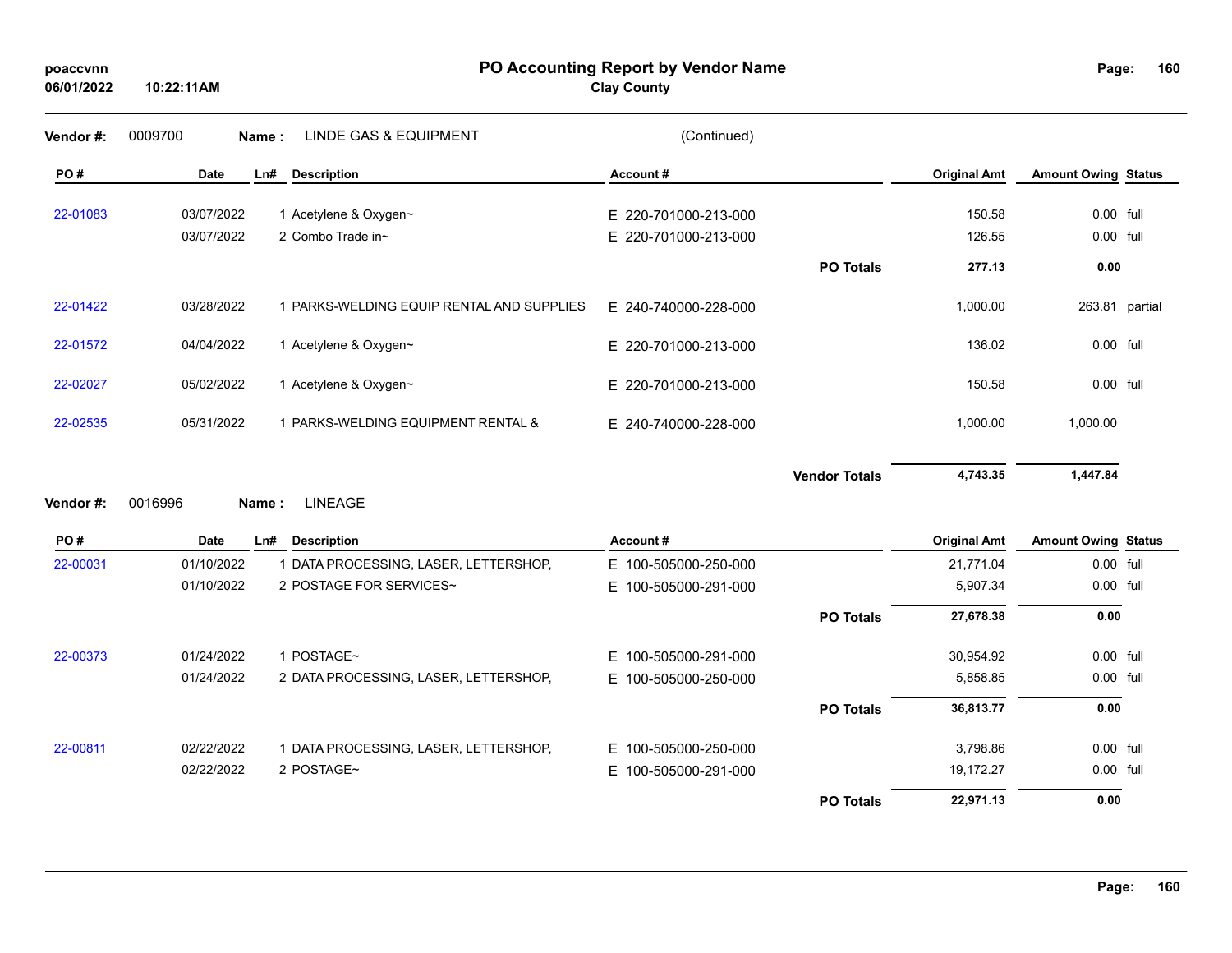| poaccynn |  |
|----------|--|
|          |  |

### **PO Accounting Report by Vendor Name poaccvnn Page:**

**Clay County**

| Vendor#: | 0016996    | <b>LINEAGE</b><br>Name:               | (Continued)             |                  |                     |                            |  |
|----------|------------|---------------------------------------|-------------------------|------------------|---------------------|----------------------------|--|
| PO#      | Date       | <b>Description</b><br>Ln#             | Account#                |                  | <b>Original Amt</b> | <b>Amount Owing Status</b> |  |
| 22-01000 | 02/28/2022 | 1 INVOICE # 192784 DATE: 1/26/22~     | E 285-720000-250-000    |                  | 795.53              | 0.00 full                  |  |
|          | 02/28/2022 | 2 INVOICE # 192782 DATE: 1/26/22~     | E 285-720000-250-000    |                  | 7,120.64            | 0.00 full                  |  |
|          | 02/28/2022 | 3 INVOICE #192781 DATE: 1/26/22~      | E 285-720000-250-000    |                  | 1,045.93            | 0.00 full                  |  |
|          | 02/28/2022 | 4 INVOICE e 192780 DATE: 1/26/22~     | E 285-720000-250-000    |                  | 17.38               | 0.00 full                  |  |
|          | 02/28/2022 | 5 INVOICE # 192219 DATE: 1/26/22~     | E 285-720000-250-000    |                  | 5,115.32            | 0.00 full                  |  |
|          |            |                                       |                         | <b>PO Totals</b> | 14,094.80           | 0.00                       |  |
| 22-01366 | 03/28/2022 | 1 DATA PROCESSING, LASER, LETTERSHOP, | E 100-505000-250-000    |                  | 530.67              | $0.00$ full                |  |
|          | 03/28/2022 | 2 POSTAGE~                            | E 100-505000-291-000    |                  | 2,082.45            | 0.00 full                  |  |
|          |            |                                       |                         | <b>PO Totals</b> | 2,613.12            | 0.00                       |  |
| 22-01530 | 04/04/2022 | 1 #10 WINDOW ENVELOPES~               | E 100-505000-301-000    |                  | 2,266.08            | 0.00 full                  |  |
|          | 04/04/2022 | 2 #9 RETURN ENVELOPES~                | E 100-505000-301-000    |                  | 1,996.80            | 0.00 full                  |  |
|          |            |                                       |                         | <b>PO Totals</b> | 4,262.88            | 0.00                       |  |
| 22-01764 | 04/18/2022 | 1 MISC #10 WINDOW ENVELOPES~          | E 100-505000-250-000    |                  | 843.20              | $0.00$ full                |  |
|          | 04/18/2022 | 2 DATA PROCESSING, LASER, INKJET,     | E<br>100-505000-250-000 |                  | 83.58               | 0.00 full                  |  |
|          | 04/18/2022 | 3 DATA PROCESSING, LASER, INKJET,     | 100-505000-250-000<br>E |                  | 49.89               | 0.00 full                  |  |
|          | 04/18/2022 | 4 DATA PROCESSING, LASER, INKJET,     | E 100-505000-250-000    |                  | 401.75              | 0.00 full                  |  |
|          |            |                                       |                         | <b>PO Totals</b> | 1,378.42            | 0.00                       |  |
| 22-01765 | 04/18/2022 | 1 DATA PROCESSING, LASER, LETTERSHOP, | E 100-505000-250-000    |                  | 357.35              | 0.00 full                  |  |
|          | 04/18/2022 | 2 POSTAGE~                            | E 100-505000-291-000    |                  | 1,312.41            | 0.00 full                  |  |
|          |            |                                       |                         | <b>PO Totals</b> | 1,669.76            | 0.00                       |  |
| 22-02095 | 05/02/2022 | 1 INVOICE # 19583 DATE: 3/31/22~      | E 285-720000-250-000    |                  | 50.00               | 0.00 full                  |  |
|          | 05/02/2022 | 2 INVOICE # 194542 DATE: 3/31/22~     | E 285-720000-250-000    |                  | 92.42               | 0.00 full                  |  |
|          | 05/02/2022 | 3 INVOICE # 194709 DATE: 3/31/22~     | E 285-720000-250-000    |                  | 103.00              | 0.00 full                  |  |
|          | 05/02/2022 | 4 INVOICE #194544 DATE: 3/31/22~      | E 285-720000-250-000    |                  | 386.80              | 0.00 full                  |  |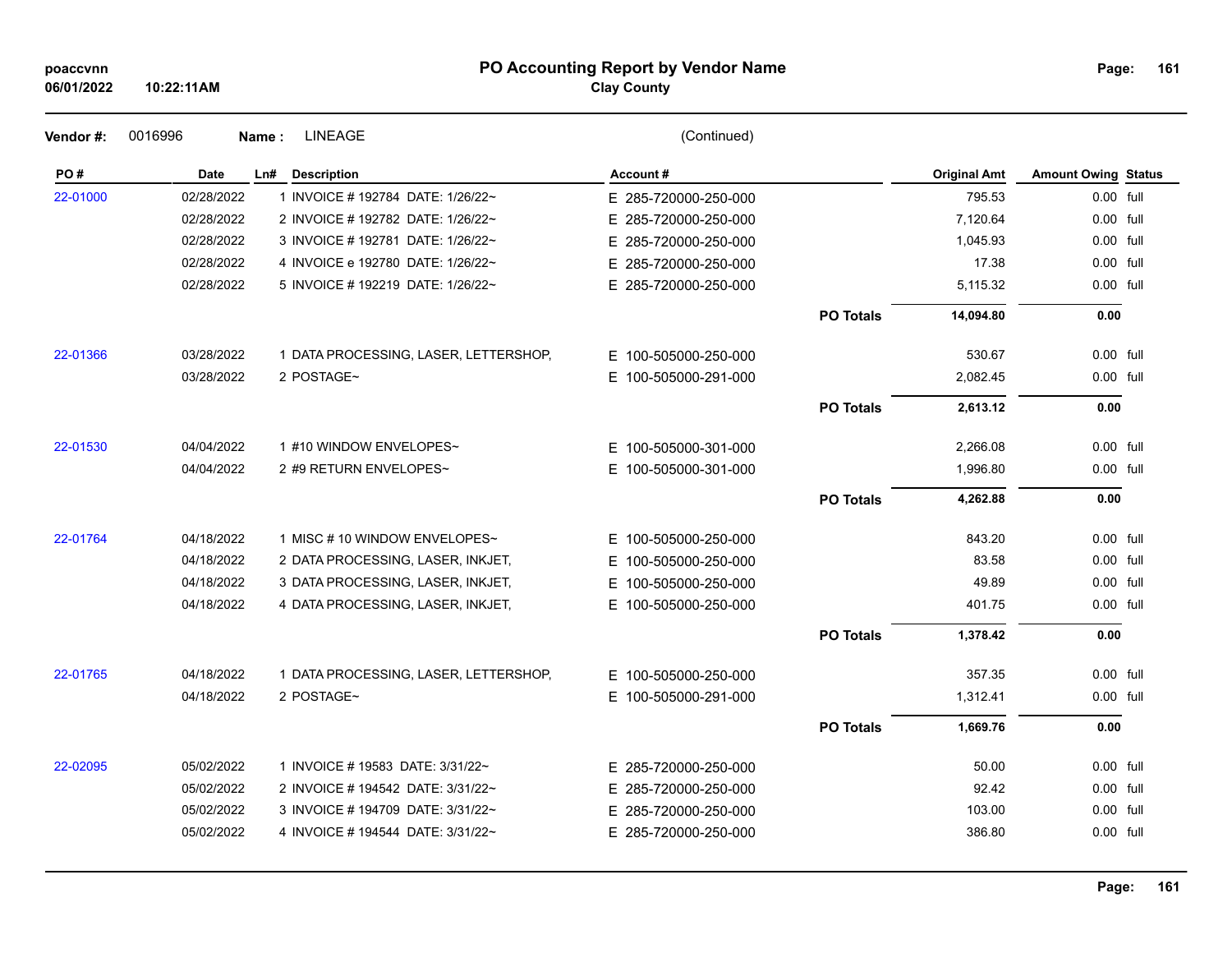| poaccvnn<br>06/01/2022 | 10:22:11AM       |                                           | PO Accounting Report by Vendor Name<br><b>Clay County</b> |                      |                     | Page:                      | 162 |
|------------------------|------------------|-------------------------------------------|-----------------------------------------------------------|----------------------|---------------------|----------------------------|-----|
| Vendor#:               | 0016996<br>Name: | <b>LINEAGE</b>                            | (Continued)                                               |                      |                     |                            |     |
| PO#                    | <b>Date</b>      | Ln#<br><b>Description</b>                 | Account#                                                  |                      | <b>Original Amt</b> | <b>Amount Owing Status</b> |     |
| 22-02095               | 05/02/2022       | 5 INVOICE # 194677 DATE: 3/31/22~         | E 285-720000-250-000                                      |                      | 1,915.03            | 0.00 full                  |     |
|                        |                  |                                           |                                                           | <b>PO Totals</b>     | 2,547.25            | 0.00                       |     |
| 22-02366               | 05/23/2022       | 1 DATA PROCESSING, LASER, LETTERSHOP,     | E 100-505000-250-000                                      |                      | 267.14              | $0.00$ full                |     |
|                        | 05/23/2022       | 2 POSTAGE~                                | 100-505000-291-000<br>Е.                                  |                      | 850.69              | 0.00 full                  |     |
|                        |                  |                                           |                                                           | <b>PO Totals</b>     | 1,117.83            | 0.00                       |     |
|                        |                  |                                           |                                                           | <b>Vendor Totals</b> | 115,147.34          | 0.00                       |     |
| Vendor#:               | 0007210<br>Name: | <b>L-L TOWING COMPANY</b>                 |                                                           |                      |                     |                            |     |
| PO#                    | <b>Date</b>      | Ln#<br><b>Description</b>                 | Account#                                                  |                      | <b>Original Amt</b> | <b>Amount Owing Status</b> |     |
| 22-00295               | 01/18/2022       | 1 1/11/22 #83366                          | E 279-556000-226-000                                      |                      | 65.00               | 0.00 full                  |     |
| 22-01125               | 03/07/2022       | 1 LL Towing Co. - towing for Brown, J.~   | E 279-556000-226-000                                      |                      | 75.00               | 0.00 full                  |     |
|                        | 03/07/2022       | 2 LL Towing Co - towing for Rash, J.~     | E 279-556000-226-000                                      |                      | 65.00               | 0.00 full                  |     |
|                        | 03/07/2022       | 3 LL Towing Co - towing for~              | E 279-556000-226-000                                      |                      | 100.00              | 0.00 full                  |     |
|                        |                  |                                           |                                                           | <b>PO Totals</b>     | 240.00              | 0.00                       |     |
| 22-01920               | 04/25/2022       | 1 L-L Towing Co. - towing~                | E 279-556000-226-000                                      |                      | 80.00               | $0.00$ full                |     |
| 22-02083               | 05/02/2022       | 1 L-L Towing Co - Tow from I-35 south of  | E 279-556000-226-000                                      |                      | 123.00              | 0.00 full                  |     |
|                        | 05/02/2022       | 2 L-L Towing Co - Tow from 35 SB + 291 on | E 279-556000-226-000                                      |                      | 123.00              | $0.00$ full                |     |
|                        |                  |                                           |                                                           | <b>PO Totals</b>     | 246.00              | 0.00                       |     |
| 22-02133               | 05/10/2022       | 1 INVOICE DATE: 04.19.2022~               | E 100-600000-295-000                                      |                      | 445.00              | 0.00 full                  |     |
| 22-02134               | 05/10/2022       | 1 INVOICE DATE: 04.25.2022~               | E 100-600000-295-000                                      |                      | 405.00              | 0.00 full                  |     |
| 22-02320               | 05/16/2022       | 1 L-L Towing~                             | E 279-556000-226-000                                      |                      | 65.00               | $0.00$ full                |     |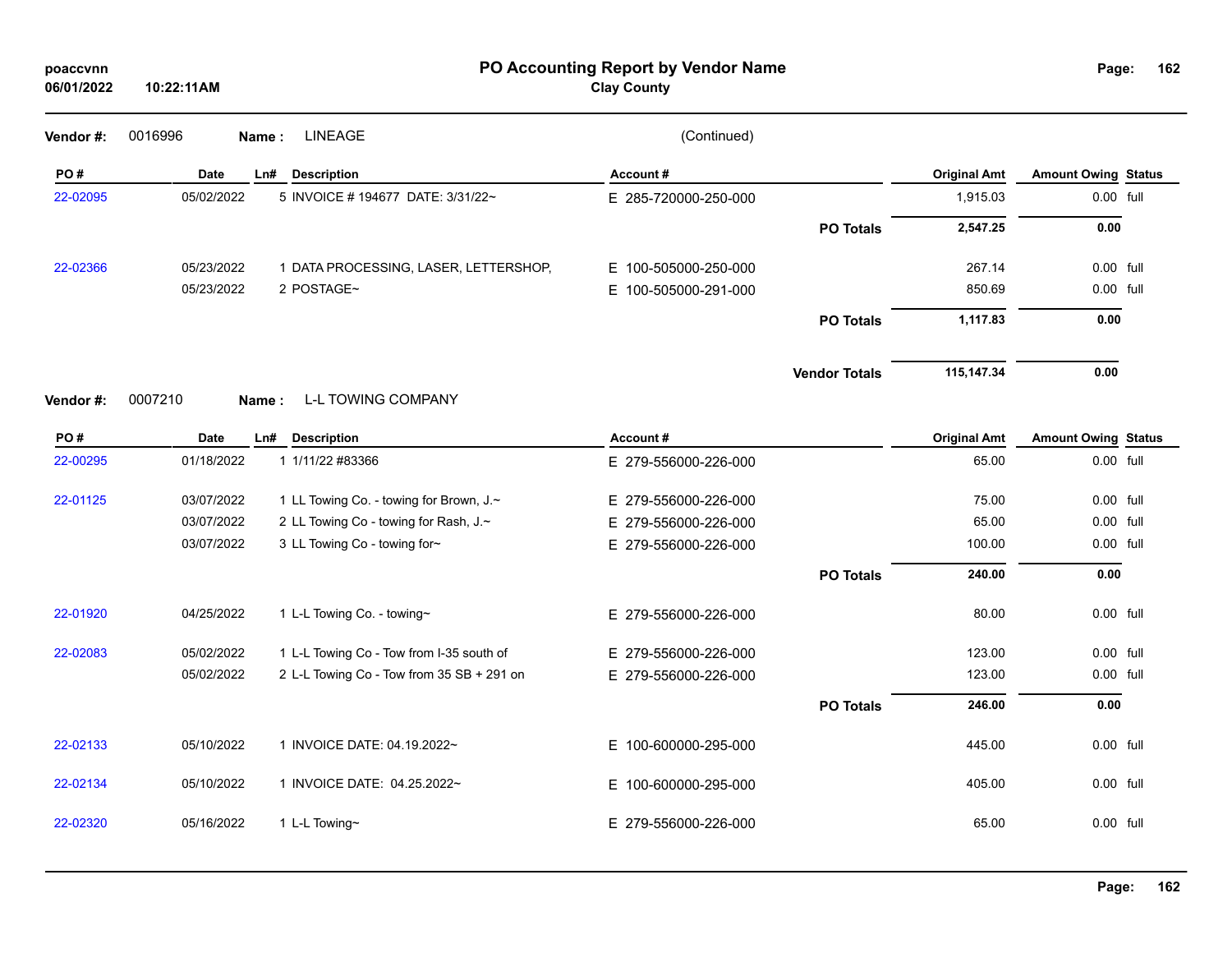| poaccvnn<br>06/01/2022 | 10:22:11AM  |                                                                 | PO Accounting Report by Vendor Name<br><b>Clay County</b> |                      |                     | Page:                      | 163         |
|------------------------|-------------|-----------------------------------------------------------------|-----------------------------------------------------------|----------------------|---------------------|----------------------------|-------------|
| Vendor#:               | 0007210     | <b>L-L TOWING COMPANY</b><br>Name :                             | (Continued)                                               |                      |                     |                            |             |
| PO#                    | <b>Date</b> | Ln#<br><b>Description</b>                                       | Account#                                                  |                      | <b>Original Amt</b> | <b>Amount Owing Status</b> |             |
| Vendor#:               | 0051103     | LOCKWOOD, JUDITH<br>Name:                                       |                                                           | <b>Vendor Totals</b> | 1,546.00            | 0.00                       |             |
| PO#                    | <b>Date</b> | Ln#<br><b>Description</b>                                       | Account#                                                  |                      | <b>Original Amt</b> | <b>Amount Owing Status</b> |             |
| 22-02058               | 05/02/2022  | 1 BOAT SLIP REFUND~                                             | R 240-436000-000-742                                      |                      | 1,170.64            | 0.00 full                  |             |
| Vendor#:               | 0049322     | <b>LOOMIS ARMORED US</b><br>Name:                               |                                                           | <b>Vendor Totals</b> | 1,170.64            | 0.00                       |             |
| PO#                    | Date        | <b>Description</b><br>Ln#                                       | Account#                                                  |                      | <b>Original Amt</b> | <b>Amount Owing Status</b> |             |
| 22-00120               | 01/18/2022  | 1 ARMORED CAR SERVICE - LIBERTY~                                | E 100-505000-297-000                                      |                      | 842.70              | 0.00 full                  |             |
|                        | 01/18/2022  | 2 ARMORED CAR SERVICE - ANNEX~                                  | E 100-505000-297-000                                      |                      | 846.10              | 0.00 full                  |             |
|                        |             |                                                                 |                                                           | <b>PO Totals</b>     | 1,688.80            | 0.00                       |             |
| 22-00235               | 01/18/2022  | 1 ENCUMBRANCE~                                                  | E 240-730000-297-000                                      |                      | 15,000.00           |                            | 0.00 cancel |
| 22-00721               | 02/14/2022  | 1 ARMORED CAR SERVICE FOR LIBERTY LOCATION E 100-505000-297-000 |                                                           |                      | 829.31              | 0.00 full                  |             |
|                        | 02/14/2022  | 2 ARMOURED CAR SERVICE FOR ANNEX LOCATION E 100-505000-297-000  |                                                           |                      | 849.83              | 0.00 full                  |             |
|                        |             |                                                                 |                                                           | <b>PO Totals</b>     | 1,679.14            | 0.00                       |             |
| 22-01254               | 03/21/2022  | 1 ARMORED CAR SERVICES~                                         | E 100-505000-297-000                                      |                      | 839.72              | 0.00 full                  |             |
|                        | 03/21/2022  | 2 ARMORED CAR SERVICES~                                         | E 100-505000-297-000                                      |                      | 870.36              | 0.00 full                  |             |
|                        |             |                                                                 |                                                           | <b>PO Totals</b>     | 1,710.08            | 0.00                       |             |
| 22-01302               | 03/21/2022  | 1 ARMOR CAR SVCS~                                               | E 240-730000-297-000                                      |                      | 1,373.83            | $0.00$ full                |             |
|                        | 03/21/2022  | 2 ARMOR CAR SVCS~                                               | E 240-730000-297-000                                      |                      | $-717.68$           | 0.00 full                  |             |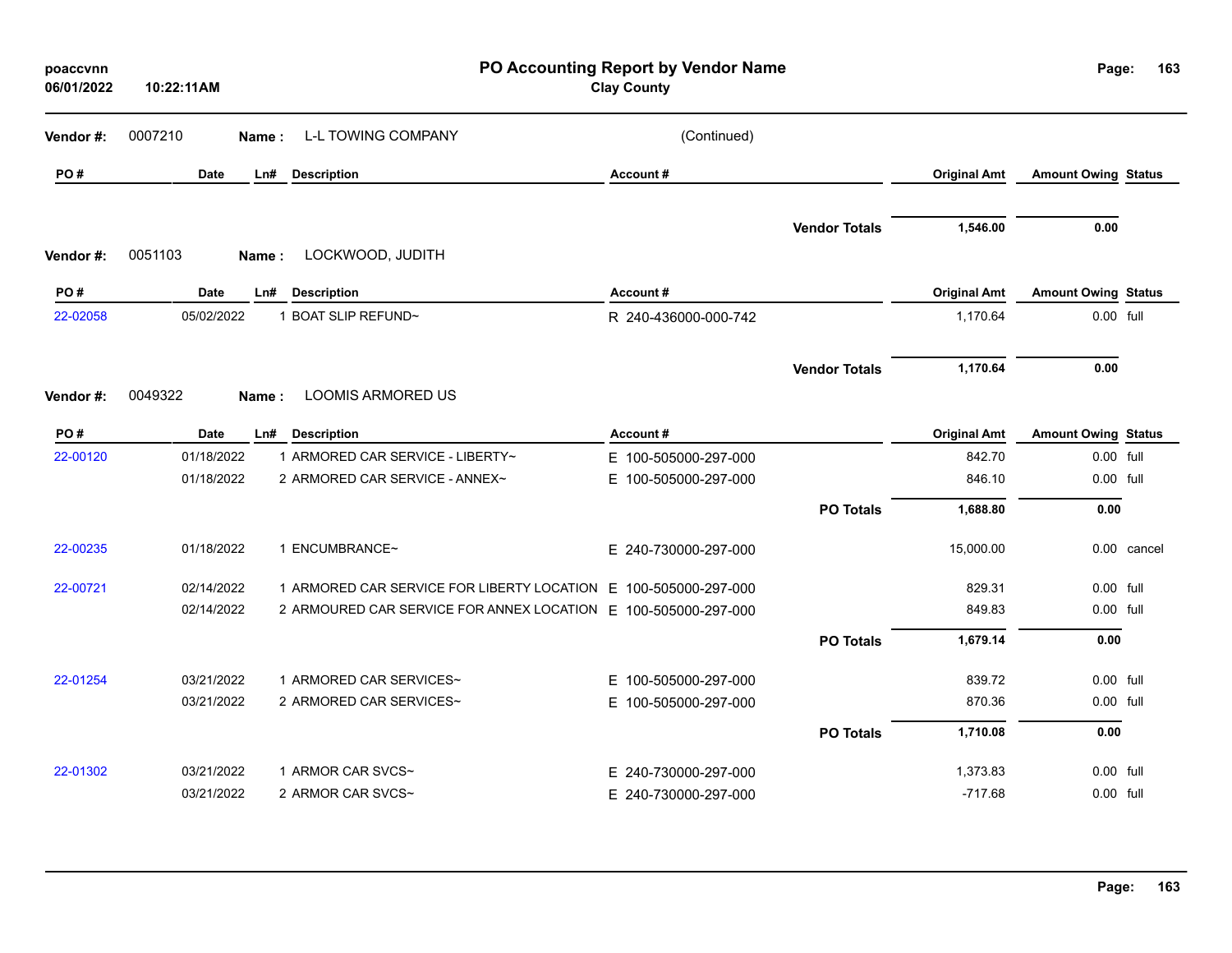| poaccvnn   |  |
|------------|--|
| 06/01/2022 |  |

**PO Accounting Report by Vendor Name poaccvnn Page:**

**Clay County**

| Vendor #: | 0049322<br>Name: | <b>LOOMIS ARMORED US</b>                  | (Continued)          |                      |                     |                            |  |
|-----------|------------------|-------------------------------------------|----------------------|----------------------|---------------------|----------------------------|--|
| PO#       | <b>Date</b>      | <b>Description</b><br>Ln#                 | Account#             |                      | <b>Original Amt</b> | <b>Amount Owing Status</b> |  |
|           |                  |                                           |                      | <b>PO Totals</b>     | 656.15              | 0.00                       |  |
| 22-01303  | 03/21/2022       | 1 ARMORED CAR SERVICE~                    | E 240-730000-297-000 |                      | 1,351.40            | 0.00 full                  |  |
|           | 03/21/2022       | 2 ARMORED CAR SERVICE~                    | E 240-730000-297-000 |                      | $-1,150.45$         | 0.00 full                  |  |
|           |                  |                                           |                      | <b>PO Totals</b>     | 200.95              | 0.00                       |  |
| 22-01648  | 04/11/2022       | 1 ARMORED CAR SERVICE~                    | E 100-505000-297-000 |                      | 990.23              | 0.00 full                  |  |
|           | 04/11/2022       | 2 ARMORED CAR SERVICE~                    | E 100-505000-297-000 |                      | 993.85              | 0.00 full                  |  |
|           |                  |                                           |                      | <b>PO Totals</b>     | 1,984.08            | 0.00                       |  |
| 22-01741  | 04/11/2022       | 1 ARMORED CAR SERVICES~                   | E 240-730000-297-000 |                      | 1,550.29            | 0.00 full                  |  |
|           | 04/11/2022       | 2 ARMORED CAR SERVICES~                   | E 240-730000-297-000 |                      | $-770.80$           | 0.00 full                  |  |
|           |                  |                                           |                      | <b>PO Totals</b>     | 779.49              | 0.00                       |  |
| 22-02136  | 05/10/2022       | 1 ARMORED CAR SERVICE LIBERTY~            | E 100-505000-297-000 |                      | 1,051.59            | 0.00 full                  |  |
|           | 05/10/2022       | 2 ARMORED CAR SERVICE ANNEX~              | E 100-505000-297-000 |                      | 990.81              | 0.00 full                  |  |
|           |                  |                                           |                      | <b>PO Totals</b>     | 2,042.40            | 0.00                       |  |
|           |                  |                                           |                      | <b>Vendor Totals</b> | 25,741.09           | 0.00                       |  |
| Vendor#:  | 0007203<br>Name: | LOOMIS BROS EQUIPMENT CO                  |                      |                      |                     |                            |  |
| PO#       | <b>Date</b>      | Ln#<br><b>Description</b>                 | Account#             |                      | <b>Original Amt</b> | <b>Amount Owing Status</b> |  |
| 22-00548  | 01/31/2022       | 1 DET/Service repair part for Dryer #4~   | E 279-613000-330-000 |                      | 48.11               | 0.00 full                  |  |
| 22-00596  | 02/07/2022       | 1 ENCUMBER Funds for ongoing repair parts | E 100-611000-330-000 |                      | 500.00              | 500.00                     |  |
| 22-00789  | 02/14/2022       | 1 DET/Repair parts for Washer #4 7 Dryer  | E 279-613000-330-000 |                      | 80.13               | 0.00 full                  |  |
| 22-00790  | 02/14/2022       | 1 ENCUMBER Funds for on going repair      | E 279-613000-330-000 |                      | 500.00              | 327.24 partial             |  |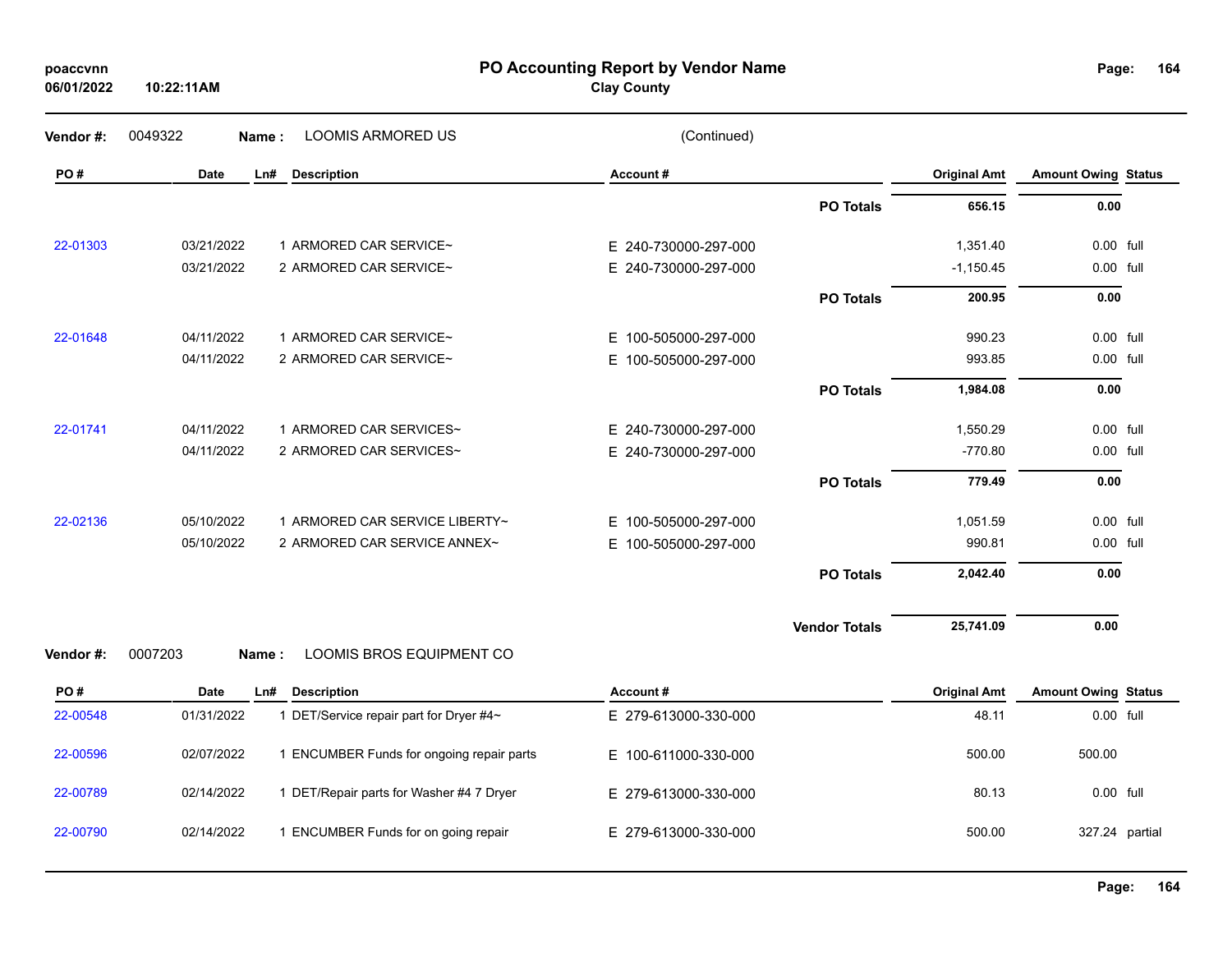| poaccvnn   |  |
|------------|--|
| 06/01/2022 |  |

**PO Accounting Report by Vendor Name poaccvnn Page:**

**Clay County**

| Vendor#:  | 0007203     | Name: | LOOMIS BROS EQUIPMENT CO                   | (Continued)          |                      |                     |                            |  |
|-----------|-------------|-------|--------------------------------------------|----------------------|----------------------|---------------------|----------------------------|--|
| PO#       | <b>Date</b> | Ln#   | <b>Description</b>                         | Account#             |                      | <b>Original Amt</b> | <b>Amount Owing Status</b> |  |
| 22-00994  | 02/28/2022  |       | 1 DET/Service on washer and dryer~         | E 279-613000-220-000 |                      | 245.00              | 0.00 full                  |  |
|           | 02/28/2022  |       | 2 DET/Service on dryers 1&2 ~              | E 279-613000-220-000 |                      | 171.55              | 0.00 full                  |  |
|           |             |       |                                            |                      | <b>PO Totals</b>     | 416.55              | 0.00                       |  |
| 22-00995  | 02/28/2022  |       | 1 DET/Dryer Service Call~                  | E 279-613000-220-000 |                      | 1,126.80            | 0.00 full                  |  |
| 22-01485  | 03/28/2022  |       | 1 DET/Service on Conveyor System~          | E 279-613000-220-000 |                      | 275.00              | 0.00 full                  |  |
| 22-01716  | 04/11/2022  |       | 1 DET/Property Room -Conveyor belt repair  | E 279-613000-330-000 |                      | 406.58              | 0.00 full                  |  |
|           | 04/11/2022  |       | 2 DET/Property Room -Conveyor belt repair  | E 279-613000-330-000 |                      | 415.95              | 0.00 full                  |  |
|           |             |       |                                            |                      | <b>PO Totals</b>     | 822.53              | 0.00                       |  |
| 22-02563  | 05/31/2022  |       | 1 ENCUMBER funds for on going repair parts | E 279-613000-330-000 |                      | 1,000.00            | 1,000.00                   |  |
|           |             |       |                                            |                      | <b>Vendor Totals</b> | 4,769.12            | 1,827.24                   |  |
| Vendor#:  | 0022845     | Name: | LOWES                                      |                      |                      |                     |                            |  |
| PO#       | <b>Date</b> | Ln#   | <b>Description</b>                         | Account#             |                      | <b>Original Amt</b> | <b>Amount Owing Status</b> |  |
| 22-00077  | 01/10/2022  |       | 1 PARKS-BUILDING REPAIR PARTS & SUPPLIES   | E 240-740000-330-000 |                      | 1,000.00            | 0.00 full                  |  |
|           | 01/10/2022  |       | 2 reopen closed in error                   | E 240-740000-330-000 |                      | 726.57              | 726.57                     |  |
|           |             |       |                                            |                      | <b>PO Totals</b>     | 1,726.57            | 726.57                     |  |
| 22-01423  | 03/28/2022  |       | 1 EGO leaf blowers, fan heater Golf~       | E 240-746000-330-000 |                      | 36.10               | 0.00 full                  |  |
|           |             |       |                                            |                      | <b>Vendor Totals</b> | 1,762.67            | 726.57                     |  |
| Vendor #: | 0001927     | Name: | LOWE'S HOME CENTERS INC NKC                |                      |                      |                     |                            |  |
| PO#       | <b>Date</b> | Ln#   | <b>Description</b>                         | Account#             |                      | <b>Original Amt</b> | <b>Amount Owing Status</b> |  |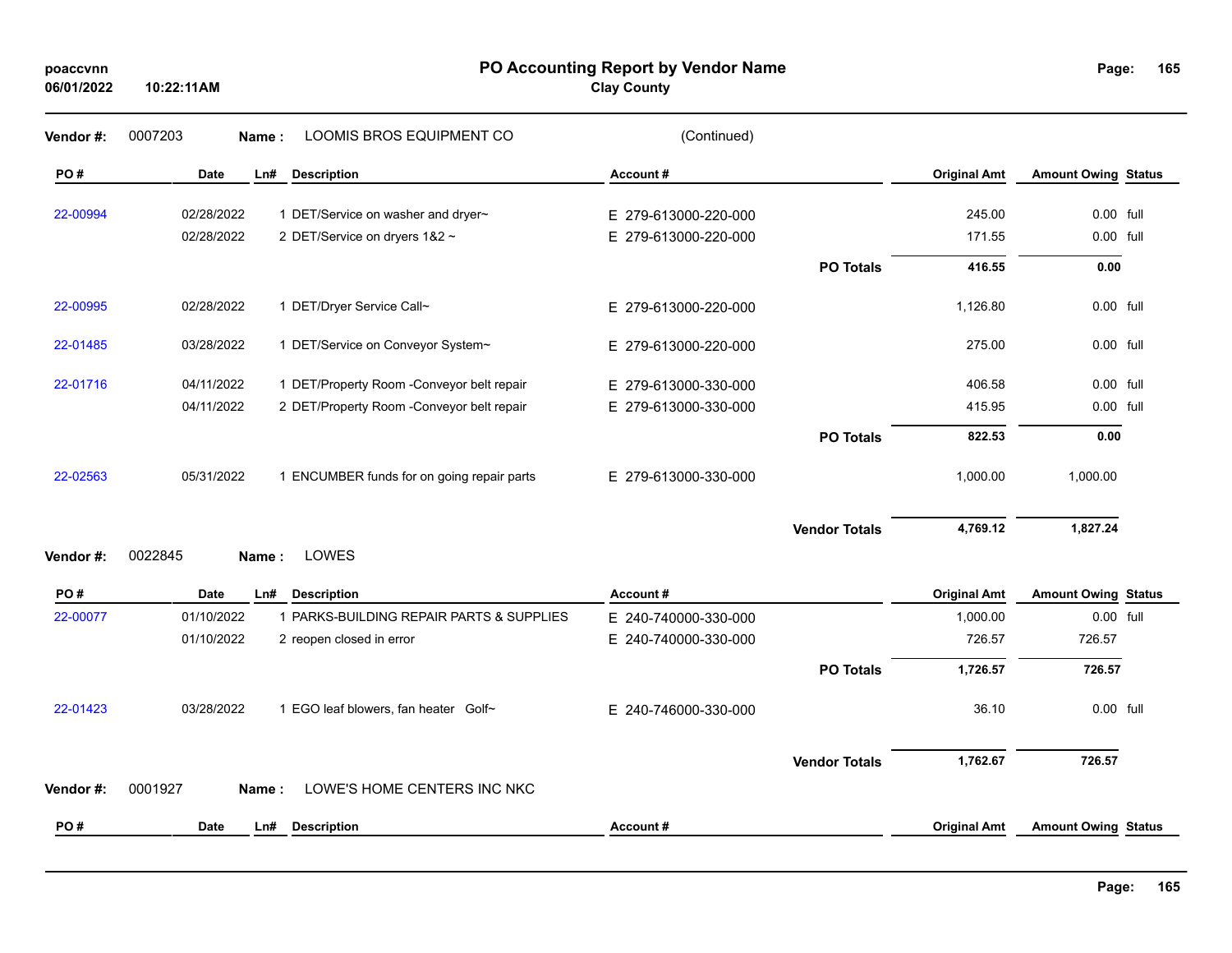| poaccvnn |
|----------|
|----------|

## **PO Accounting Report by Vendor Name poaccvnn Page:**

**Clay County**

| 166<br>Page: |
|--------------|
|--------------|

| Vendor#:  | 0001927     | LOWE'S HOME CENTERS INC NKC<br>Name:    | (Continued)              |                      |                     |                            |             |
|-----------|-------------|-----------------------------------------|--------------------------|----------------------|---------------------|----------------------------|-------------|
| PO#       | Date        | Ln#<br><b>Description</b>               | Account#                 |                      | <b>Original Amt</b> | <b>Amount Owing Status</b> |             |
| 22-00121  | 01/18/2022  | 1 ENCUMBER Funds for Building Supplies~ | E 100-611000-330-000     |                      | 1,033.74            | 0.00 full                  |             |
| 22-00122  | 01/18/2022  | 1 FM/Re-stock building supplies~        | E 100-611000-330-000     |                      | 7.38                | 0.00 full                  |             |
|           | 01/18/2022  | 2 FM/Re-stock building supplies~        | E 100-611000-330-000     |                      | 7.30                | 0.00 full                  |             |
|           | 01/18/2022  | 3 FM/Re-stock building supplies~        | E.<br>100-611000-330-000 |                      | 22.64               | 0.00 full                  |             |
|           | 01/18/2022  | 4 FM/Re-stock building supplies~        | E 100-611000-330-000     |                      | 100.75              | 0.00 full                  |             |
|           |             |                                         |                          | <b>PO Totals</b>     | 138.07              | 0.00                       |             |
| 22-00296  | 01/18/2022  | 1 ENCUMBER Funds for Building Supplies~ | E 279-613000-330-000     |                      | 1,000.00            |                            | 0.00 cancel |
|           | 01/18/2022  | 2 reopen closed in error                | E 279-613000-330-000     |                      | 440.06              | 440.06                     |             |
|           |             |                                         |                          | <b>PO Totals</b>     | 1,440.06            | 440.06                     |             |
| 22-00597  | 02/07/2022  | 1 ENCUMBER Funds for building supplies~ | E 100-611000-330-000     |                      | 2,500.00            | 0.00 full                  |             |
| 22-02564  | 05/31/2022  | 1 ENCUMBER FUNDS FOR BUILDING SUPPLIES~ | E 279-613000-330-000     |                      | 1,000.00            | 1,000.00                   |             |
|           |             |                                         |                          | <b>Vendor Totals</b> | 6,111.87            | 1,440.06                   |             |
| Vendor #: | 0034341     | LUELLEN, ANGELA<br>Name:                |                          |                      |                     |                            |             |
| PO#       | <b>Date</b> | <b>Description</b><br>Ln#               | Account#                 |                      | <b>Original Amt</b> | <b>Amount Owing Status</b> |             |
| 22-00123  | 01/18/2022  | 1 MILEAGE (12/1/21-12/17/21)            | E 100-594000-263-000     |                      | 31.92               | 0.00 full                  |             |
| 22-00598  | 02/07/2022  | 1 MILEAGE (1/7/22-1/24/22)              | E 100-594000-263-000     |                      | 58.50               | 0.00 full                  |             |
| 22-01649  | 04/11/2022  | 1 MILEAGE (3/1/22-3/29/22)              | 100-594000-263-000<br>Е. |                      | 102.96              | 0.00 full                  |             |
|           | 04/11/2022  | 2 REIMBURSEMENT FOR BIRTH~              | E 100-594000-206-000     |                      | 15.00               | 0.00 full                  |             |
|           |             |                                         |                          | <b>PO Totals</b>     | 117.96              | 0.00                       |             |
|           |             |                                         |                          |                      |                     |                            |             |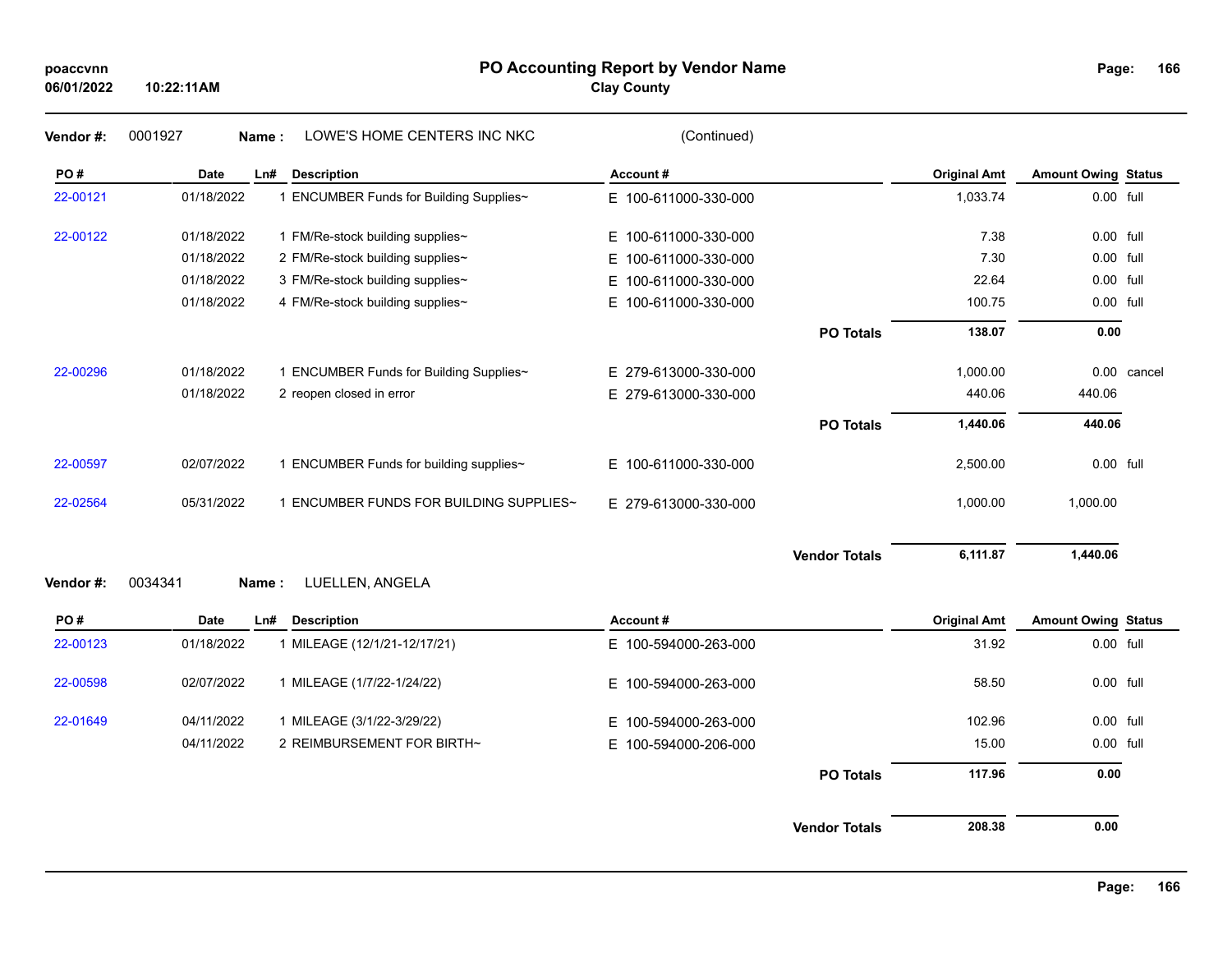| poaccvnn<br>06/01/2022 | PO Accounting Report by Vendor Name<br><b>Clay County</b><br>10:22:11AM |                      |                     |                            |  |
|------------------------|-------------------------------------------------------------------------|----------------------|---------------------|----------------------------|--|
| Vendor #:              | 0002364<br>MARCHMEDIATION INC<br>Name:                                  |                      |                     |                            |  |
| PO#                    | Date<br><b>Description</b><br>Ln#                                       | Account#             | <b>Original Amt</b> | <b>Amount Owing Status</b> |  |
| 22-00951               | 02/28/2022<br>1 15CYCV01204-01 MED~                                     | E 100-594000-209-000 | 600.00              | 0.00 full                  |  |
| 22-01975               | 05/02/2022<br>1 ZOOM MEDIATION TRAINING FOR U. BATTLE                   | E 100-593000-370-000 | 1,000.00            | 0.00 full                  |  |
|                        |                                                                         | <b>Vendor Totals</b> | 1,600.00            | 0.00                       |  |
| Vendor #:              | M&M GOLF CARS LLC<br>0053345<br>Name:                                   |                      |                     |                            |  |
| PO#                    | <b>Date</b><br>Ln#<br><b>Description</b>                                | Account#             | <b>Original Amt</b> | <b>Amount Owing Status</b> |  |
| 22-02195               | 05/10/2022<br>1 CAMPGROUND GOLF CARTS FOR SEASON~                       | E 240-731000-233-000 | 2,600.00            | 2,600.00                   |  |
|                        |                                                                         | <b>Vendor Totals</b> | 2,600.00            | 2,600.00                   |  |
| Vendor #:              | 0045837<br>MACSUDS SOAP COMPANY LLC<br>Name:                            |                      |                     |                            |  |
| PO#                    | <b>Date</b><br>Ln#<br><b>Description</b>                                | Account#             | <b>Original Amt</b> | <b>Amount Owing Status</b> |  |
| 22-02536               | 1 HOMEMADE LYE SOAP FOR RESALE~<br>05/31/2022                           | E 240-870000-395-000 | 60.00               | 60.00                      |  |
|                        |                                                                         | <b>Vendor Totals</b> | 60.00               | 60.00                      |  |
| Vendor#:               | <b>MADDEN MEDIA</b><br>0000063<br>Name :                                |                      |                     |                            |  |
| PO#                    | Date<br>Ln#<br><b>Description</b>                                       | Account#             | <b>Original Amt</b> | <b>Amount Owing Status</b> |  |
| 22-00078               | 01/10/2022<br>1 1/6 PAGE AD IN VISIT MO 2022~                           | E 240-870000-252-000 | 3,333.00            | 0.00 full                  |  |
|                        |                                                                         | <b>Vendor Totals</b> | 3,333.00            | 0.00                       |  |
| Vendor#:               | 0022749<br>MAINSPRING RETAIL SOLUTIONS<br>Name :                        |                      |                     |                            |  |
| PO#                    | Date<br>Ln#<br><b>Description</b>                                       | Account#             | <b>Original Amt</b> | <b>Amount Owing Status</b> |  |
| 22-02296               | 1 SERVICE FOR POS SYSTEM~<br>05/16/2022                                 | E 240-860000-228-000 | 288.75              | $0.00$ full                |  |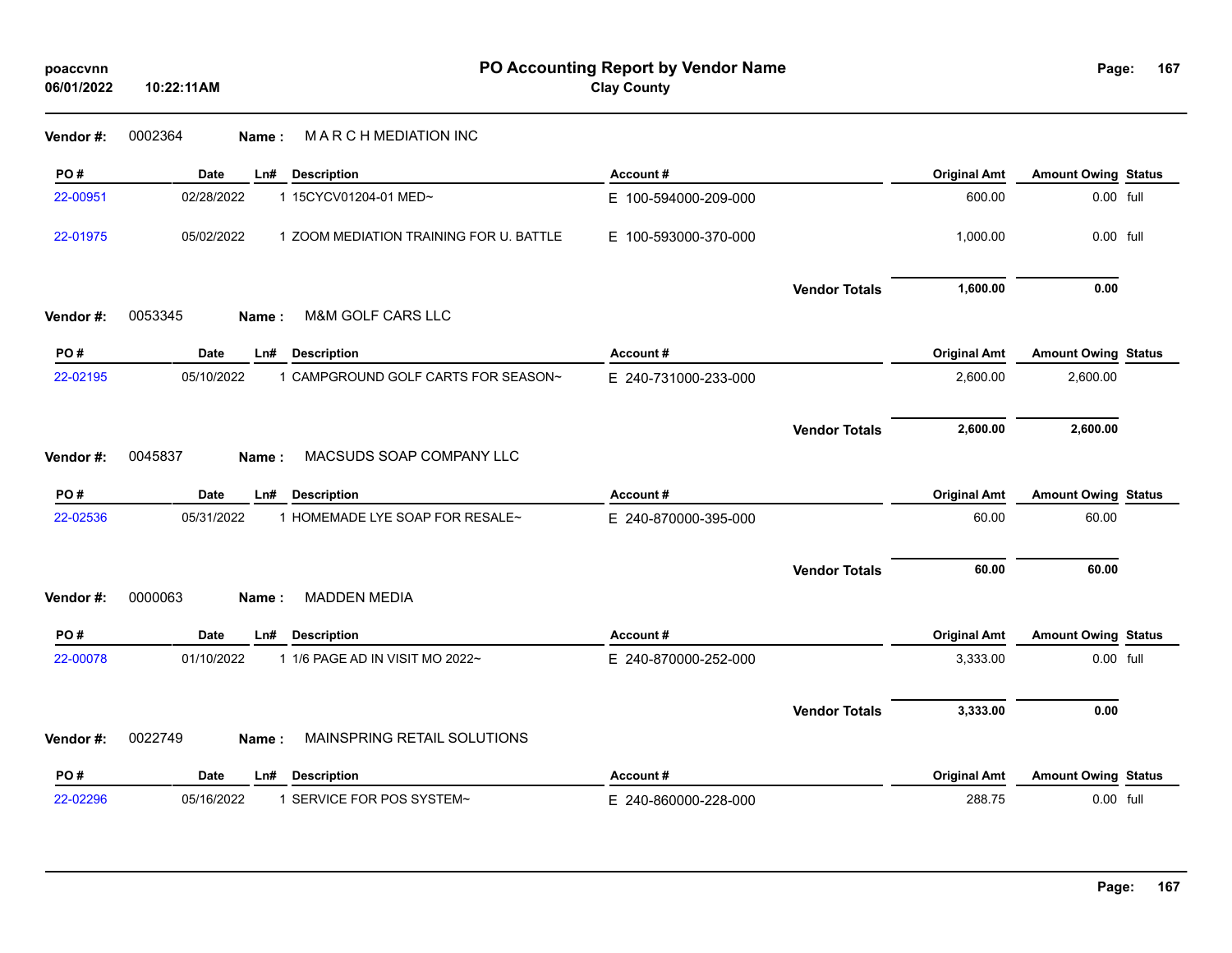| poaccvnn<br>06/01/2022 | PO Accounting Report by Vendor Name<br><b>Clay County</b><br>10:22:11AM |                      |                      |                     |                            |  |  |
|------------------------|-------------------------------------------------------------------------|----------------------|----------------------|---------------------|----------------------------|--|--|
|                        |                                                                         |                      | <b>Vendor Totals</b> | 288.75              | 0.00                       |  |  |
| Vendor #:              | <b>MAJOR LUMBER</b><br>0007650<br>Name:                                 |                      |                      |                     |                            |  |  |
| PO#                    | Date<br>Ln#<br><b>Description</b>                                       | Account#             |                      | <b>Original Amt</b> | <b>Amount Owing Status</b> |  |  |
| 22-00236               | 01/18/2022<br>1 PARKS-BUILDING REPAIR PARTS & SUPPLIES                  | E 240-740000-330-000 |                      | 10,000.00           | 0.00 full                  |  |  |
|                        | 01/18/2022<br>2 reopen closed in error                                  | E 240-740000-330-000 |                      | 1,049.40            | 1,049.40                   |  |  |
|                        |                                                                         |                      | <b>PO Totals</b>     | 11,049.40           | 1,049.40                   |  |  |
|                        |                                                                         |                      | <b>Vendor Totals</b> | 11,049.40           | 1,049.40                   |  |  |
| Vendor#:               | <b>MANATRON INC</b><br>0015905<br>Name:                                 |                      |                      |                     |                            |  |  |
| PO#                    | Date<br>Ln#<br><b>Description</b>                                       | Account#             |                      | <b>Original Amt</b> | <b>Amount Owing Status</b> |  |  |
| 22-02227               | 1 ASSISTANCE W/ANNUAL ROLL FROM ASSESSOR<br>05/10/2022                  | E 305-505000-209-000 |                      | 60,000.00           | $0.00$ full                |  |  |
|                        |                                                                         |                      |                      |                     |                            |  |  |
| Vendor#:               | 0049372<br>MANCHESTER PACKAGING<br>Name:                                |                      | <b>Vendor Totals</b> | 60,000.00           | 0.00                       |  |  |
|                        |                                                                         |                      |                      |                     |                            |  |  |
| PO#                    | Date<br><b>Description</b><br>Ln#                                       | Account#             |                      | <b>Original Amt</b> | <b>Amount Owing Status</b> |  |  |
| 22-00982               | 02/28/2022<br>1 PARKS-HEAVY DUTY TRASH BAGS~                            | E 240-740000-314-000 |                      | 4,000.00            | 1,760.44 partial           |  |  |
|                        |                                                                         |                      | <b>Vendor Totals</b> | 4,000.00            | 1,760.44                   |  |  |
| Vendor #:              | <b>MAPS</b><br>0045881<br>Name:                                         |                      |                      |                     |                            |  |  |
| PO#                    | Date<br><b>Description</b><br>Ln#                                       | Account#             |                      | <b>Original Amt</b> | <b>Amount Owing Status</b> |  |  |
| 22-00124               | 1 FOUR 226JC CARTRIDGES 1/7/22<br>01/18/2022                            | E 100-594000-301-000 |                      | 748.00              | 0.00 full                  |  |  |
| 22-00479               | 01/31/2022<br>1 INV #533100 1/20/22 TWO PACK CARTRIDGE                  | E 100-594000-301-000 |                      | 170.00              | 0.00 full                  |  |  |
| 22-01034               | 1 INV #534458 226JC<br>03/07/2022                                       | E 100-594000-301-000 |                      | 748.00              | 0.00 full                  |  |  |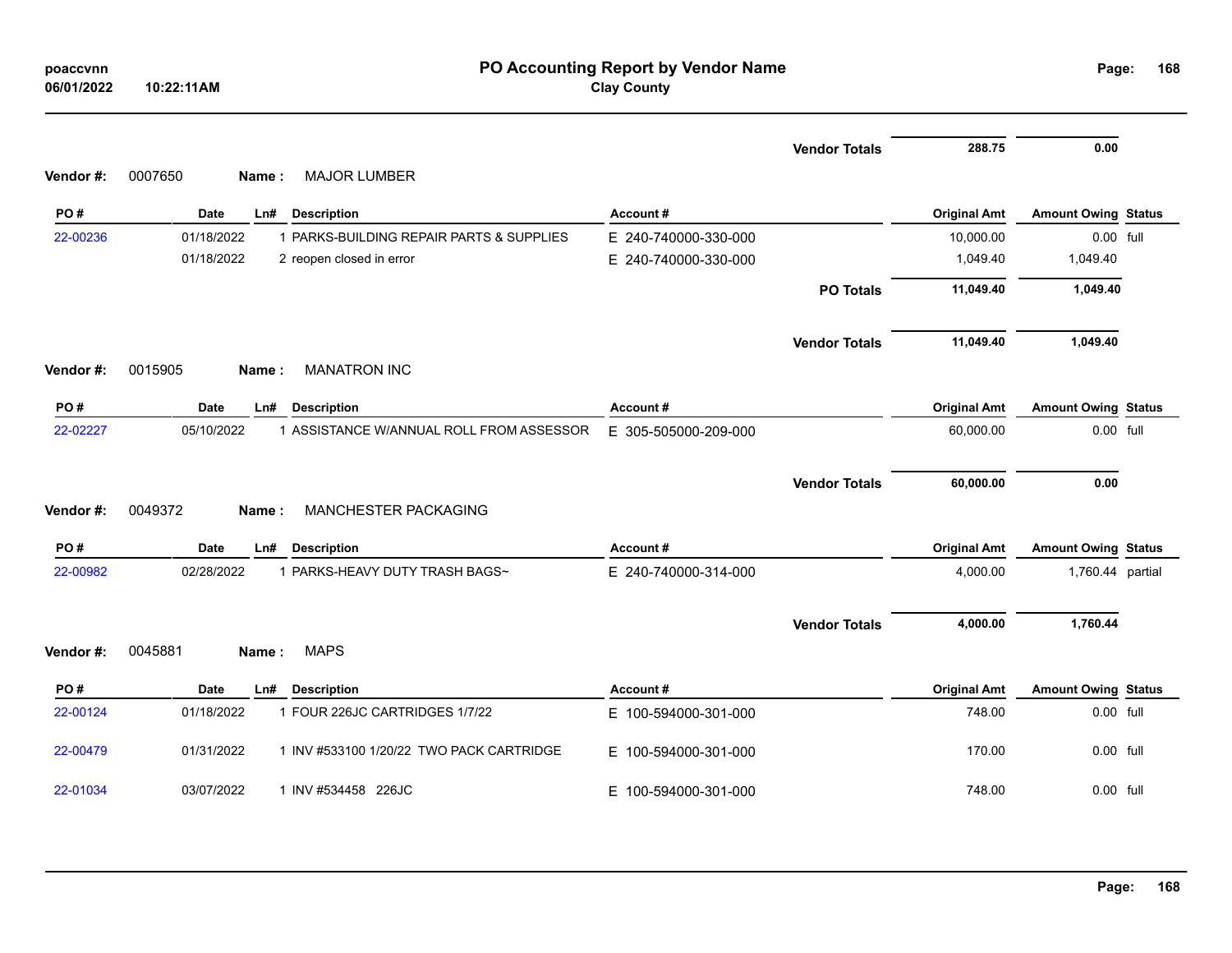|           |                  |                                        |                      | <b>Vendor Totals</b> | 1,666.00            | 0.00                       |  |
|-----------|------------------|----------------------------------------|----------------------|----------------------|---------------------|----------------------------|--|
| Vendor #: | 0018137<br>Name: | MARC MID AMERICA REGIONAL COUN         |                      |                      |                     |                            |  |
| PO#       | <b>Date</b>      | <b>Description</b><br>Ln#              | Account#             |                      | <b>Original Amt</b> | <b>Amount Owing Status</b> |  |
| 22-00125  | 01/18/2022       | 1 2022 MARC Househould Hazardous Waste | E 100-612000-211-000 |                      | 18,074.38           | 0.00 full                  |  |
| 22-00456  | 01/24/2022       | 1 Invoice Number: GI0013208~           | E 282-609000-201-000 |                      | 77,906.72           | 0.00 full                  |  |
| 22-01933  | 04/25/2022       | 1 Invoice Number: G-I-0013410~         | E 282-609000-201-000 |                      | 80,936.92           | 0.00 full                  |  |
|           | 04/25/2022       | 2 Invoice Number: G-I-0013528~         | E 282-609000-201-000 |                      | 81,774.91           | 0.00 full                  |  |
|           |                  |                                        |                      | <b>PO Totals</b>     | 162,711.83          | 0.00                       |  |
| 22-02137  | 05/10/2022       | 1 ANNUAL CONTRACT FOR PROFESSIONAL     | E 100-631000-264-000 |                      | 55,000.00           | $0.00$ full                |  |
| 22-02138  | 05/10/2022       | 1 ANNUAL CONTRACT FOR PROFESSIONAL     | E 100-600000-264-000 |                      | 2,487.00            | 0.00 full                  |  |
| 22-02475  | 05/23/2022       | 1 Inv # GI0013671~                     | E 282-609000-201-000 |                      | 86,262.22           | 86,262.22                  |  |
|           | 05/23/2022       | 2 Inv # GI0013794~                     | E 282-609000-201-000 |                      | 79,639.21           | 79,639.21                  |  |
|           |                  |                                        |                      | <b>PO Totals</b>     | 165,901.43          | 165,901.43                 |  |
|           |                  |                                        |                      | <b>Vendor Totals</b> | 482,081.36          | 165,901.43                 |  |
| Vendor #: | 0001489<br>Name: | MARSHALL EVERGREENS                    |                      |                      |                     |                            |  |
| PO#       | Date             | <b>Description</b><br>Ln#              | Account#             |                      | <b>Original Amt</b> | <b>Amount Owing Status</b> |  |
| 22-02297  | 05/16/2022       | 1 PARKS-REPLACEMENT TREES THAT WERE    | E 240-740000-335-000 |                      | 5,000.00            | 5,000.00                   |  |
|           |                  |                                        |                      | <b>Vendor Totals</b> | 5,000.00            | 5,000.00                   |  |
| Vendor #: | 0050005<br>Name: | MARSHALL & SWIFT/BOECKH LLC            |                      |                      |                     |                            |  |
| PO#       | Date             | <b>Description</b><br>Ln#              | Account#             |                      | <b>Original Amt</b> | <b>Amount Owing Status</b> |  |
| 22-01218  | 03/14/2022       | 1 ACCOUNT # 117293 DATE: 3/1/22~       | E 285-720000-370-000 |                      | 379.95              | 379.95                     |  |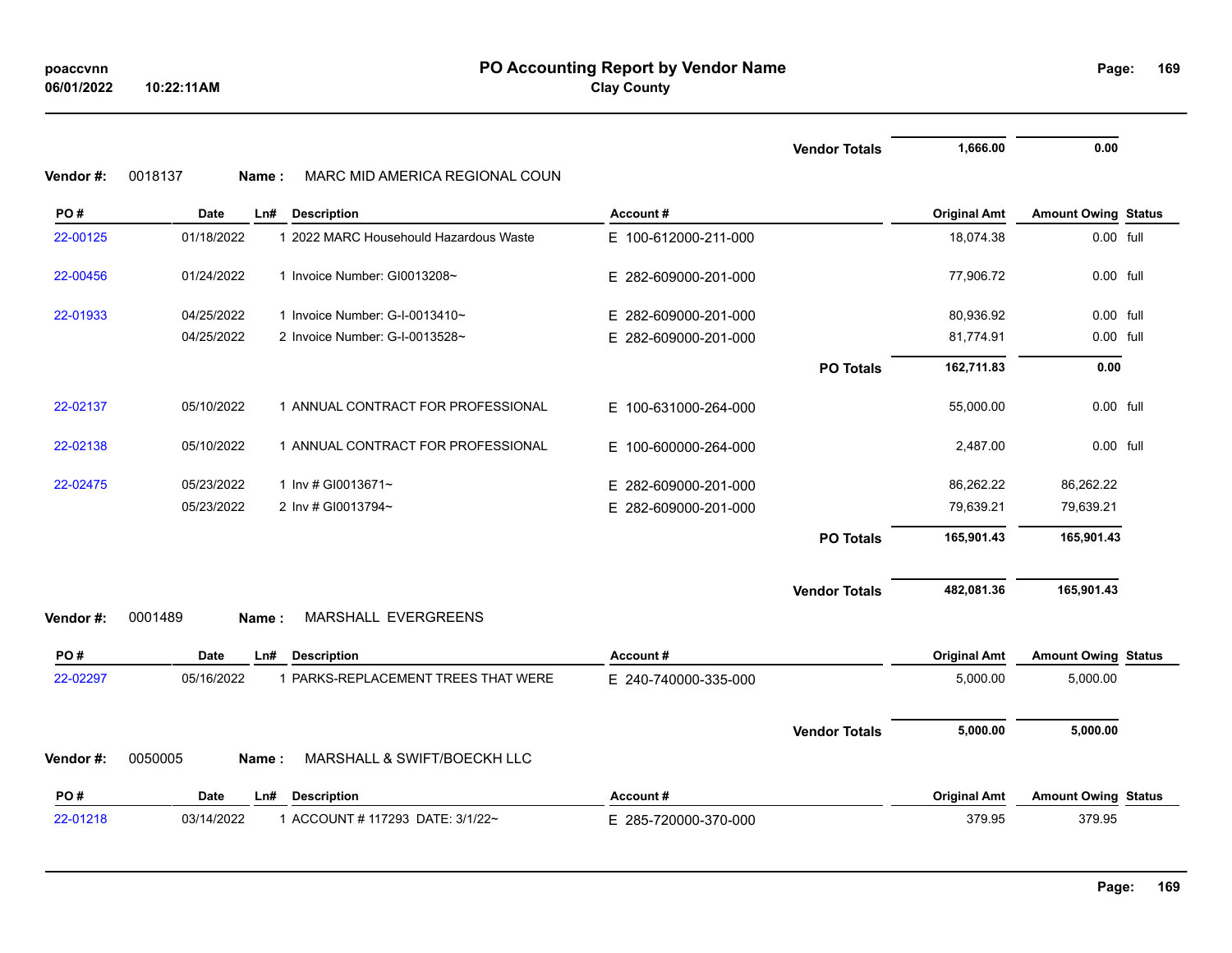| poaccvnn<br>06/01/2022 | 10:22:11AM                |                                                           | PO Accounting Report by Vendor Name<br><b>Clay County</b> |                      |                               | Page:                                   | 170 |
|------------------------|---------------------------|-----------------------------------------------------------|-----------------------------------------------------------|----------------------|-------------------------------|-----------------------------------------|-----|
| Vendor #:              | 0050005<br>Name:          | MARSHALL & SWIFT/BOECKH LLC                               | (Continued)                                               |                      |                               |                                         |     |
| PO#                    | Date                      | <b>Description</b><br>Ln#                                 | Account#                                                  |                      | <b>Original Amt</b>           | <b>Amount Owing Status</b>              |     |
|                        |                           |                                                           |                                                           | <b>Vendor Totals</b> | 379.95                        | 379.95                                  |     |
| Vendor #:              | 0051041<br>Name:          | MATTHEW P LANE, LANE MEDIATION SERVICES,                  |                                                           |                      |                               |                                         |     |
| PO#                    | <b>Date</b>               | <b>Description</b><br>Ln#                                 | Account#                                                  |                      | <b>Original Amt</b>           | <b>Amount Owing Status</b>              |     |
| 22-01255               | 03/21/2022                | 1 SMALL CLAIMS PHN MED 3/8                                | E 100-593000-201-000                                      |                      | 50.00                         | 0.00 full                               |     |
|                        |                           |                                                           |                                                           | <b>Vendor Totals</b> | 50.00                         | 0.00                                    |     |
| Vendor#:               | 0050944<br>Name:          | MATTHEWS, WILLIAM                                         |                                                           |                      |                               |                                         |     |
| PO#                    | Date                      | <b>Description</b><br>Ln#                                 | Account#                                                  |                      | <b>Original Amt</b>           | <b>Amount Owing Status</b>              |     |
| 22-00032               | 01/10/2022                | 1 CARE 2022015C STIPEND                                   | E 100-594000-205-000                                      |                      | 49.00                         | 0.00 full                               |     |
|                        | 0044159                   | MAUNA, TRACEY                                             |                                                           | <b>Vendor Totals</b> | 49.00                         | 0.00                                    |     |
| Vendor#:               | Name:                     |                                                           |                                                           |                      |                               |                                         |     |
| PO#<br>22-00126        | <b>Date</b><br>01/18/2022 | Ln#<br><b>Description</b><br>1 MILEAGE (12/2/21-12/26/21) | Account#<br>E 100-594000-263-000                          |                      | <b>Original Amt</b><br>173.04 | <b>Amount Owing Status</b><br>0.00 full |     |
| 22-01035               | 03/07/2022                | 1 MILEAGE (1/5/22-2/28/22)                                | E 100-594000-263-000                                      |                      | 411.26                        | $0.00$ full                             |     |
|                        | 03/07/2022                | 2 REIMBURSEMENT FOR BIRTH~                                | E 100-594000-206-000                                      |                      | 15.00                         | 0.00 full                               |     |
|                        |                           |                                                           |                                                           | <b>PO Totals</b>     | 426.26                        | 0.00                                    |     |
| 22-01650               | 04/11/2022                | 1 MILEAGE (3/2/22-3/30/22)                                | E 100-594000-263-000                                      |                      | 250.97                        | 0.00 full                               |     |
| 22-02139               | 05/10/2022                | 1 MILEAGE (4/1/22-4/29/22)                                | E 100-594000-263-000                                      |                      | 359.19                        | 0.00 full                               |     |
|                        |                           |                                                           |                                                           | <b>Vendor Totals</b> | 1,209.46                      | 0.00                                    |     |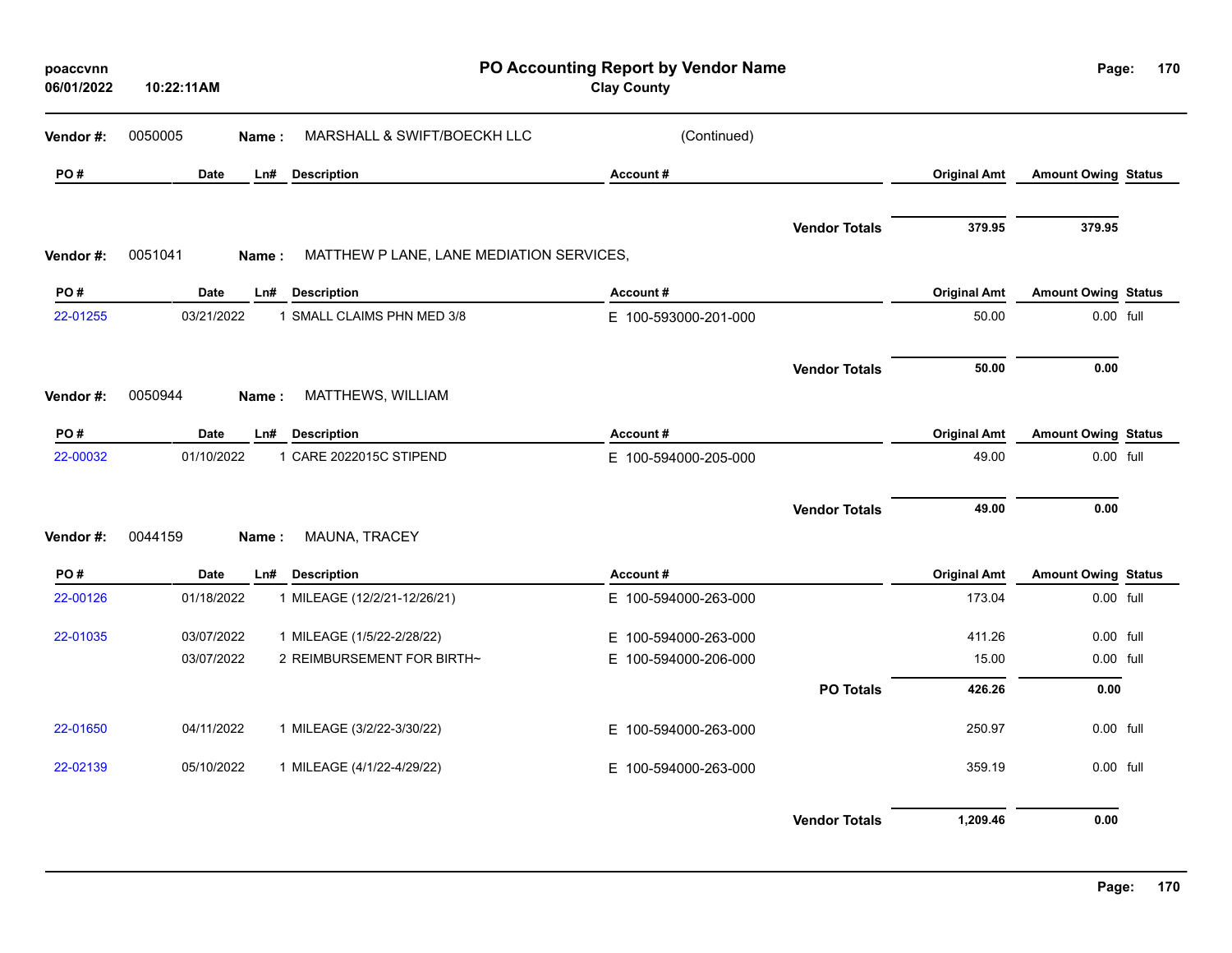**PO #** Date Ln# Description **Account # Account # Description Account # Description Amount Owing** Status

**Vendor #:** 0031039 **Name :** MCCONKEY, CALAN T

**10:22:11AM**

| 22-00127 | 01/18/2022       | 1 LEGAL FEES RE CHARLES FREDRICK ENDERLE, | E 100-588000-206-000 |                      | 575.00              | 0.00 full                  |  |
|----------|------------------|-------------------------------------------|----------------------|----------------------|---------------------|----------------------------|--|
| 22-00128 | 01/18/2022       | 1 LEGAL FEES RE LAYLA HOPE WALKER~        | E 100-588000-206-000 |                      | 575.00              | 0.00 full                  |  |
| 22-00599 | 02/07/2022       | 1 LEGAL FEES RE PEYTON DANIEL BELL~       | E 100-588000-206-000 |                      | 750.00              | 0.00 full                  |  |
| 22-01531 | 04/04/2022       | 1 LEGAL FEES RE JAKOB ANDREW GOTTSTIEN ~  | E 100-588000-205-000 |                      | 575.00              | 0.00 full                  |  |
|          |                  |                                           |                      | <b>Vendor Totals</b> | 2,475.00            | 0.00                       |  |
| Vendor#: | 0003026<br>Name: | MCCONNELL & ASSOCIATES CORP               |                      |                      |                     |                            |  |
| PO#      | <b>Date</b>      | Ln#<br><b>Description</b>                 | Account#             |                      | <b>Original Amt</b> | <b>Amount Owing Status</b> |  |
| 22-01581 | 04/04/2022       | 1 ENCUMBRANCE for ARPA Reimbursement for  | E 224-630000-244-000 |                      | 350,000.00          | 350,000.00                 |  |
|          |                  |                                           |                      |                      |                     |                            |  |
| Vendor#: |                  |                                           |                      | <b>Vendor Totals</b> | 350,000.00          | 350,000.00                 |  |
|          | 0062657<br>Name: | MCGIFFIN, THOMAS C                        |                      |                      |                     |                            |  |
| PO#      | <b>Date</b>      | Ln#<br><b>Description</b>                 | Account #            |                      | <b>Original Amt</b> | <b>Amount Owing Status</b> |  |
| 22-00033 | 01/10/2022       | 1 January 2022 payment for Child Support  | E 100-568000-206-000 |                      | 1,600.00            | 0.00 full                  |  |
| 22-00480 | 01/31/2022       | 1 February 2022 payment for Child Support | E 100-568000-206-000 |                      | 1,600.00            | 0.00 full                  |  |
| 22-00812 | 02/22/2022       | 1 March 2022 payment for Child Support    | E 100-568000-206-000 |                      | 1,600.00            | 0.00 full                  |  |
| 22-01367 | 03/28/2022       | 1 April 2022 payment for Child Support    | E 100-568000-206-000 |                      | 1,600.00            | 0.00 full                  |  |
| 22-01854 | 04/25/2022       | 1 May 2022 payment for Child Support      | E 100-568000-206-000 |                      | 1,600.00            | 0.00 full                  |  |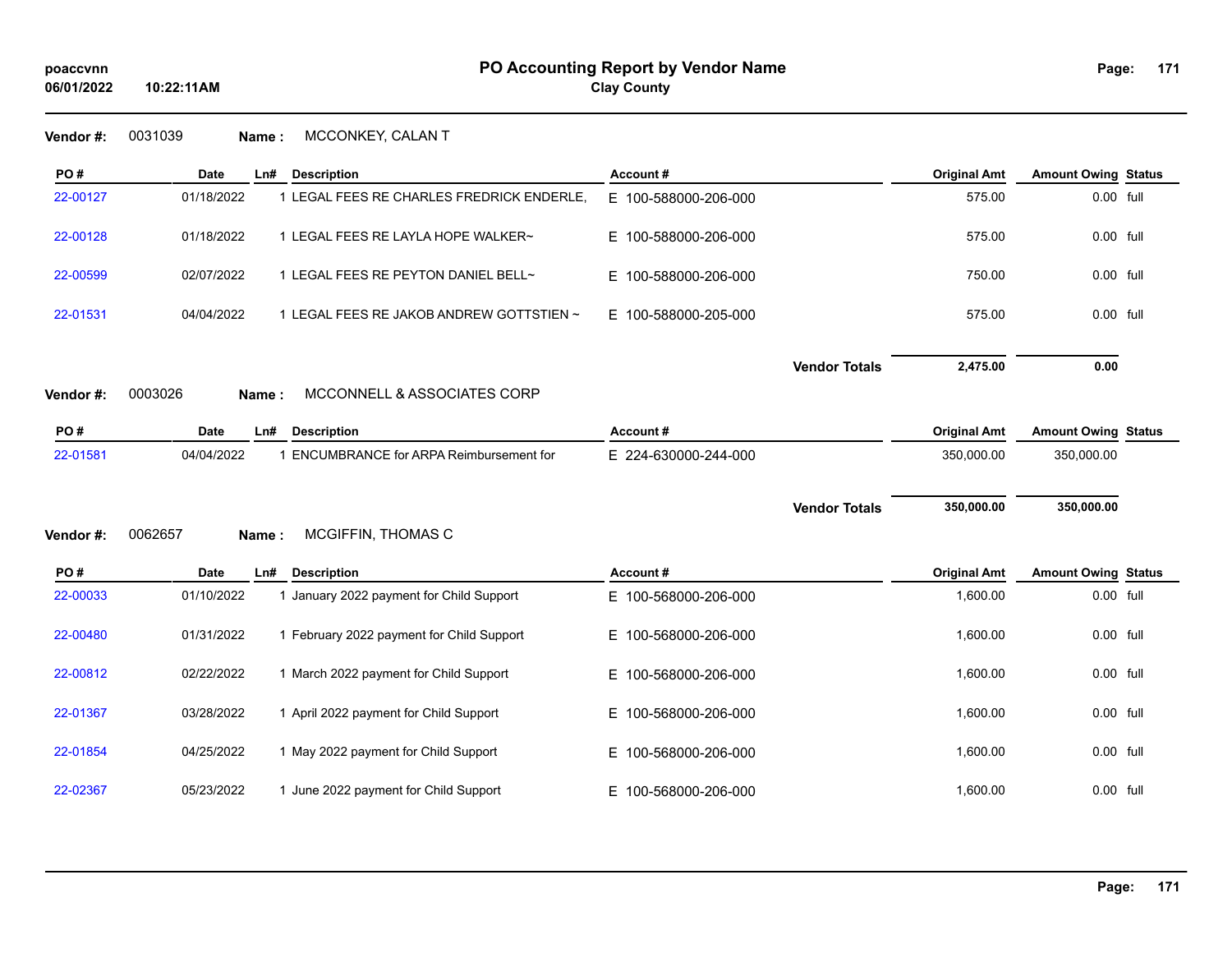| poaccvnn   |            |
|------------|------------|
| 06/01/2022 | 10:22:11AM |

|          |                                                         |                      | <b>Vendor Totals</b> | 9,600.00            | 0.00                       |  |
|----------|---------------------------------------------------------|----------------------|----------------------|---------------------|----------------------------|--|
| Vendor#: | MCGUIRE LOCK & SAFE LLC<br>0007849<br>Name:             |                      |                      |                     |                            |  |
| PO#      | <b>Date</b><br><b>Description</b><br>Ln#                | Account#             |                      | <b>Original Amt</b> | <b>Amount Owing Status</b> |  |
| 22-00297 | 01/18/2022<br>1 1/5/22 #146540                          | E 279-556000-333-000 |                      | 65.00               | 0.00 full                  |  |
| 22-00659 | 02/07/2022<br>1 Key made~                               | E 220-701000-333-000 |                      | 6.00                | 0.00 full                  |  |
|          |                                                         |                      | <b>Vendor Totals</b> | 71.00               | 0.00                       |  |
| Vendor#: | 0047083<br>MCMAHON, BRYAN KENT<br>Name:                 |                      |                      |                     |                            |  |
| PO#      | <b>Date</b><br><b>Description</b><br>Ln#                | Account#             |                      | <b>Original Amt</b> | <b>Amount Owing Status</b> |  |
| 22-00600 | 1 Paying Special Prosecuting Fees on case<br>02/07/2022 | E 100-588000-206-000 |                      | 2,310.00            | 0.00 full                  |  |
| 22-02501 | 05/31/2022<br>1 On April 28, 2021 Docket Coverage for   | E 100-563000-206-000 |                      | 450.00              | 450.00                     |  |
|          |                                                         |                      | <b>Vendor Totals</b> | 2,760.00            | 450.00                     |  |
| Vendor#: | 0020075<br><b>MEDART MARINE</b><br>Name:                |                      |                      |                     |                            |  |
| PO#      | <b>Date</b><br>Ln#<br><b>Description</b>                | Account#             |                      | <b>Original Amt</b> | <b>Amount Owing Status</b> |  |
| 22-00424 | 01/24/2022<br>1 PARKS-DE-ICERS ~                        | E 240-740000-330-000 |                      | 6,000.00            | 0.00 full                  |  |
| 22-01304 | 03/21/2022<br>1 PARKS-FINANCE CHARGE ~                  | E 240-740000-330-000 |                      | 84.48               | 0.00 full                  |  |
|          |                                                         |                      | <b>Vendor Totals</b> | 6,084.48            | 0.00                       |  |
| Vendor#: | 0050508<br>MEDICAL DISPOSABLES CORP<br>Name:            |                      |                      |                     |                            |  |
| PO#      | <b>Date</b><br><b>Description</b><br>Ln#                | Account#             |                      | <b>Original Amt</b> | <b>Amount Owing Status</b> |  |
| 22-00374 | 01/24/2022<br>1 CUST ID# 68621 DTD 1/21/22~             | E 100-595000-312-000 |                      | 242.50              | 0.00 full                  |  |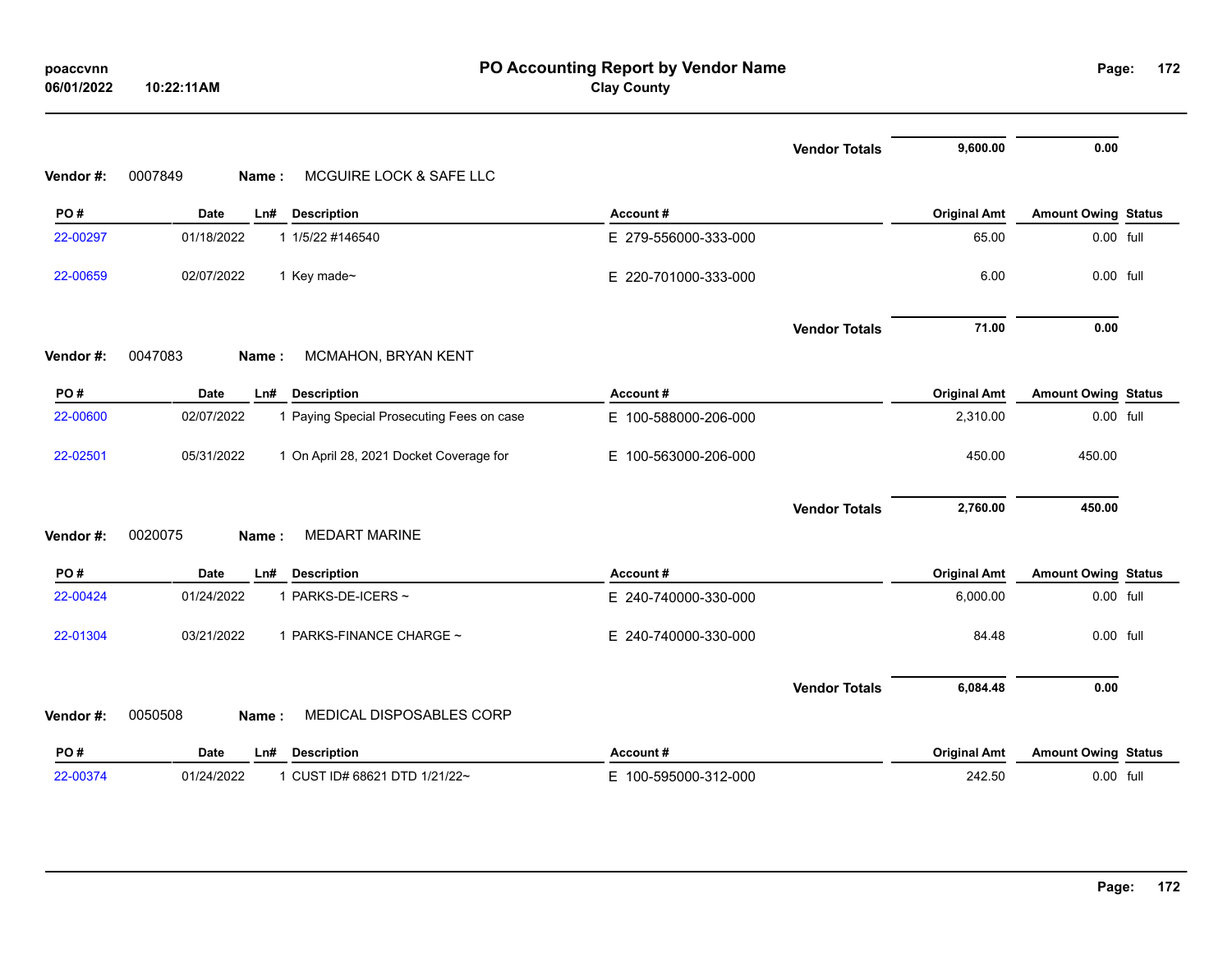| .<br>06/01/2022 | 10:22:11AM |                         |
|-----------------|------------|-------------------------|
|                 |            |                         |
| Vendor #:       | 0052162    | Name: MEMPHIS EQUIPMENT |

# **Clay County**

|                 | 0052162<br>MEMPHIS EQUIPMENT COMPANY             |                      | <b>Vendor Totals</b> | 242.50              | 0.00                       |  |
|-----------------|--------------------------------------------------|----------------------|----------------------|---------------------|----------------------------|--|
| Vendor#:<br>PO# | Name:<br>Date<br><b>Description</b><br>Ln#       | Account#             |                      | <b>Original Amt</b> | <b>Amount Owing Status</b> |  |
| 22-02416        | 05/23/2022<br>1 Belt set fan clutch~             | E 220-701000-333-000 |                      | 143.77              | 143.77                     |  |
| Vendor#:        | 0046488<br><b>MENDEL LAW FIRM</b><br>Name:       |                      | <b>Vendor Totals</b> | 143.77              | 143.77                     |  |
| PO#             | <b>Description</b><br>Date<br>Ln#                | Account#             |                      | <b>Original Amt</b> | <b>Amount Owing Status</b> |  |
| 22-01855        | 04/25/2022<br>1 LEGAL FEES RE LEONARD PIRTLE ~   | E 100-588000-206-000 |                      | 675.00              | 0.00 full                  |  |
|                 |                                                  |                      | <b>Vendor Totals</b> | 675.00              | 0.00                       |  |
| Vendor #:       | 0046876<br><b>METAL SUPPLY</b><br>Name:          |                      |                      |                     |                            |  |
| PO#             | Date<br>Ln#<br><b>Description</b>                | Account#             |                      | <b>Original Amt</b> | <b>Amount Owing Status</b> |  |
| 22-00856        | 1 1/4" HR Tread Play HWY050~<br>02/22/2022       | E 220-701000-333-000 |                      | 2,395.20            | 0.00 full                  |  |
| 22-02537        | 05/31/2022<br>1 PARKS-METAL FOR INFILL FRAMES~   | E 240-740000-330-000 |                      | 3,000.00            | 3,000.00                   |  |
|                 |                                                  |                      | <b>Vendor Totals</b> | 5,395.20            | 3,000.00                   |  |
| Vendor #:       | 0007973<br>METRO CHIEFS & SHERIFFS ASSN<br>Name: |                      |                      |                     |                            |  |
| PO#             | Date<br>Ln#<br><b>Description</b>                | Account#             |                      | <b>Original Amt</b> | <b>Amount Owing Status</b> |  |
| 22-00549        | 01/31/2022<br>1 1/26/22 #02205~                  | E 279-556000-264-000 |                      | 250.00              | 0.00 full                  |  |
| Vendor #:       | METRO LUTHERAN MINISTRY<br>0050316<br>Name:      |                      | <b>Vendor Totals</b> | 250.00              | 0.00                       |  |
| PO#             | Date<br>Ln#<br><b>Description</b>                | Account#             |                      | <b>Original Amt</b> | <b>Amount Owing Status</b> |  |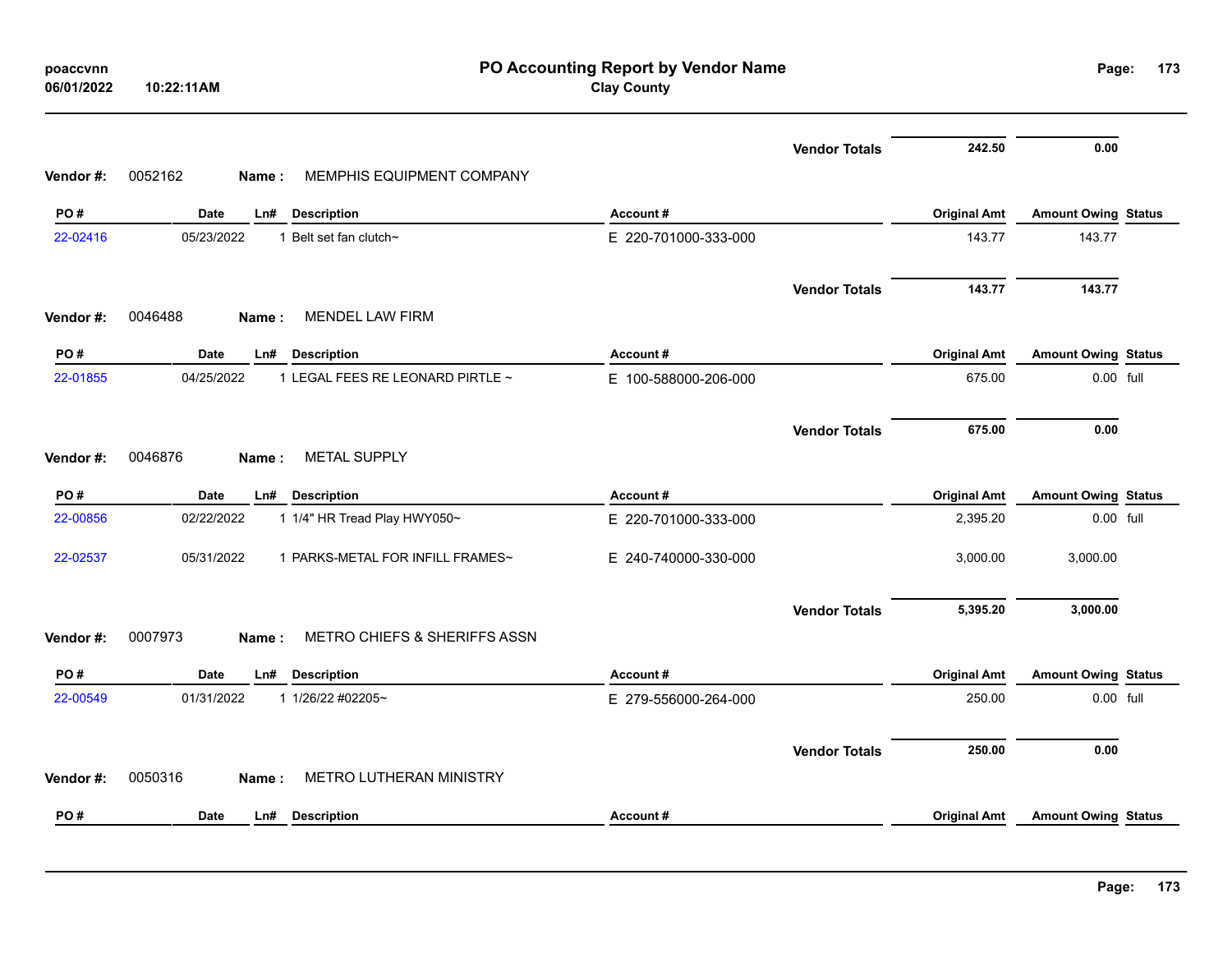| poaccvnn<br>06/01/2022 | 10:22:11AM |                                                       | PO Accounting Report by Vendor Name<br><b>Clay County</b> |                      |                     | Page:                      | 174 |
|------------------------|------------|-------------------------------------------------------|-----------------------------------------------------------|----------------------|---------------------|----------------------------|-----|
| Vendor#:               | 0050316    | METRO LUTHERAN MINISTRY<br>Name:                      | (Continued)                                               |                      |                     |                            |     |
| PO#                    | Date       | <b>Description</b><br>Ln#                             | Account#                                                  |                      | <b>Original Amt</b> | <b>Amount Owing Status</b> |     |
| 22-01578               | 04/04/2022 | 1 ERAP Reimbursement for Caseworker to                | E 221-630000-209-000                                      |                      | 46,000.00           | 0.00 full                  |     |
|                        |            |                                                       |                                                           | <b>Vendor Totals</b> | 46,000.00           | 0.00                       |     |
| Vendor#:               | 0019404    | MEZZACASA, JOSEPH<br>Name:                            |                                                           |                      |                     |                            |     |
| PO#                    | Date       | <b>Description</b><br>Ln#                             | Account#                                                  |                      | <b>Original Amt</b> | <b>Amount Owing Status</b> |     |
| 22-00335               | 01/18/2022 | 1 2022 FIELD MILEAGE                                  | E 285-720000-263-000                                      |                      | 1,000.00            | 1,000.00                   |     |
|                        |            |                                                       |                                                           | <b>Vendor Totals</b> | 1,000.00            | 1,000.00                   |     |
| Vendor#:               | 0050473    | <b>MFASCO HEALTH &amp; SAFETY</b><br>Name:            |                                                           |                      |                     |                            |     |
| PO#                    | Date       | Ln#<br><b>Description</b>                             | Account#                                                  |                      | <b>Original Amt</b> | <b>Amount Owing Status</b> |     |
| 22-00813               | 02/22/2022 | 1 ENCUMBER FUNDS FOR STOP THE BLEED FIRST             | E 100-600000-295-000                                      |                      | 3,835.10            | 0.00 full                  |     |
|                        |            |                                                       |                                                           | <b>Vendor Totals</b> | 3,835.10            | 0.00                       |     |
| Vendor#:               | 0044358    | MID-STATES ORGANIZED CRIME, INFORMATION CENT<br>Name: |                                                           |                      |                     |                            |     |
| PO#                    | Date       | Ln#<br><b>Description</b>                             | Account#                                                  |                      | <b>Original Amt</b> | <b>Amount Owing Status</b> |     |
| 22-00298               | 01/18/2022 | 1 1/3/22 #52064-719                                   | E 279-556000-264-000                                      |                      | 300.00              | 0.00 full                  |     |
|                        |            |                                                       |                                                           | <b>Vendor Totals</b> | 300.00              | 0.00                       |     |
| Vendor #:              | 0008125    | MIDWAY FORD TRUCK CTR INC<br>Name:                    |                                                           |                      |                     |                            |     |
| PO#                    | Date       | <b>Description</b><br>Ln#                             | Account#                                                  |                      | <b>Original Amt</b> | <b>Amount Owing Status</b> |     |
| 22-02417               | 05/23/2022 | 1 EGR Cooler Assy HWY001 & 006~                       | E 220-701000-333-000                                      |                      | 999.60              | 999.60                     |     |
|                        | 05/23/2022 | 2 Tube Gasket HWY 001 & 006~                          | 220-701000-333-000<br>Е                                   |                      | 44.52               | 44.52                      |     |
|                        | 05/23/2022 | 3 Gasket~                                             | E 220-701000-333-000                                      |                      | 22.26               | 22.26                      |     |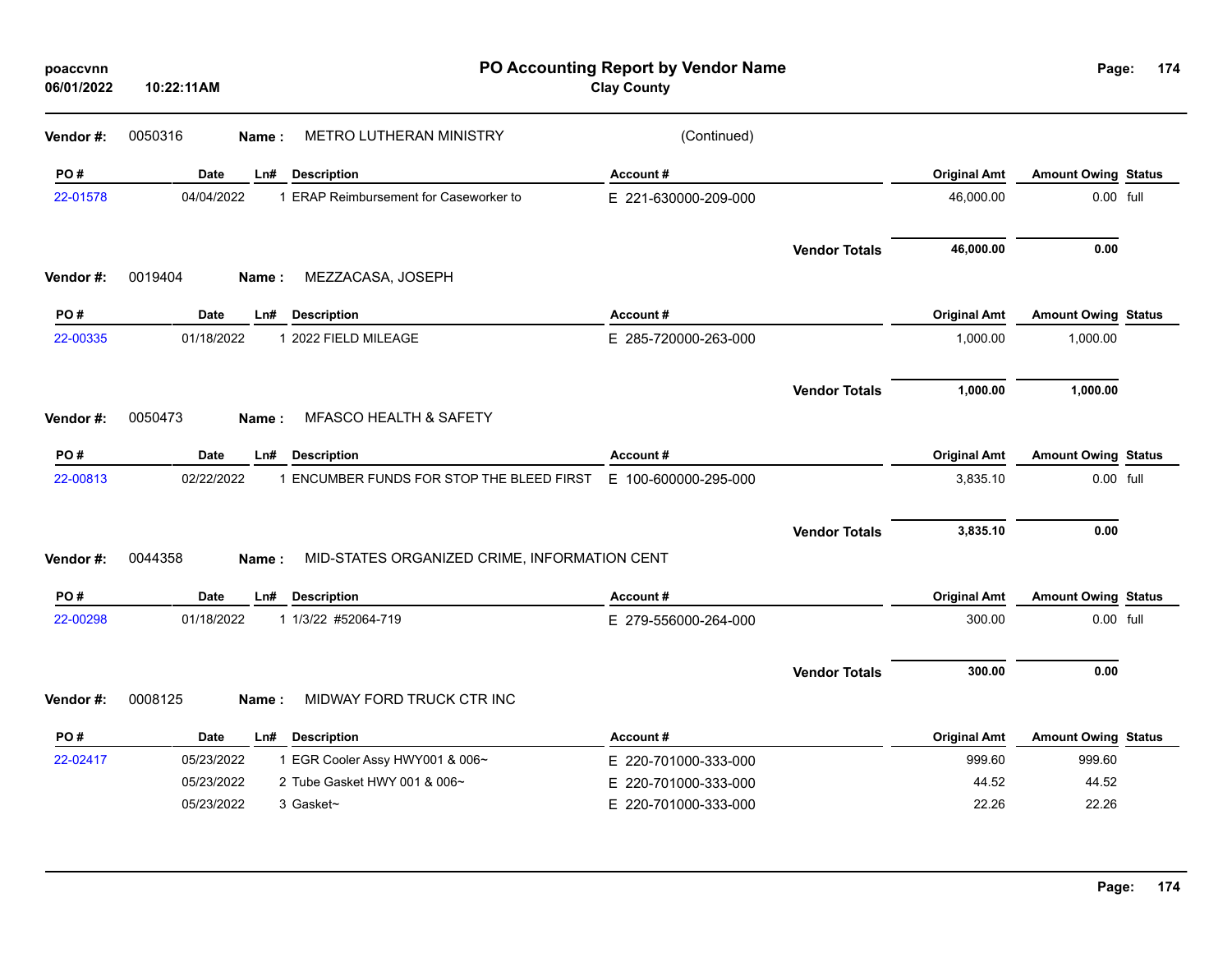| poaccvnn<br>06/01/2022 | 10:22:11AM  |                                      | PO Accounting Report by Vendor Name<br><b>Clay County</b> |                      |                     | Page:                      | 175            |
|------------------------|-------------|--------------------------------------|-----------------------------------------------------------|----------------------|---------------------|----------------------------|----------------|
| Vendor #:              | 0008125     | MIDWAY FORD TRUCK CTR INC<br>Name:   | (Continued)                                               |                      |                     |                            |                |
| PO#                    | <b>Date</b> | Ln#<br><b>Description</b>            | Account#                                                  |                      | <b>Original Amt</b> | <b>Amount Owing Status</b> |                |
|                        |             |                                      |                                                           | <b>PO Totals</b>     | 1,066.38            | 1,066.38                   |                |
|                        |             |                                      |                                                           | <b>Vendor Totals</b> | 1,066.38            | 1,066.38                   |                |
| Vendor#:               | 0054205     | MIDWEST TURF INC<br>Name:            |                                                           |                      |                     |                            |                |
| PO#                    | <b>Date</b> | <b>Description</b><br>Ln#            | Account#                                                  |                      | <b>Original Amt</b> | <b>Amount Owing Status</b> |                |
| 22-02538               | 05/31/2022  | 1 Floratine Greens fertilizers Golf~ | E 240-746000-335-000                                      |                      | 9,234.00            | 9,234.00                   |                |
|                        |             |                                      |                                                           | <b>Vendor Totals</b> | 9,234.00            | 9,234.00                   |                |
| Vendor#:               | 0003374     | MIDWEST WHEEL COMPANIES<br>Name:     |                                                           |                      |                     |                            |                |
| PO#                    | Date        | <b>Description</b><br>Ln#            | Account#                                                  |                      | <b>Original Amt</b> | <b>Amount Owing Status</b> |                |
| 22-00660               | 02/07/2022  | 1 Worklamp LED lights~               | E 220-701000-333-000                                      |                      | 83.97               | 0.00 full                  |                |
|                        | 02/07/2022  | 2 Connectors~                        | E 220-701000-333-000                                      |                      | 6.94                | 0.00 full                  |                |
|                        |             |                                      |                                                           | <b>PO Totals</b>     | 90.91               | 0.00                       |                |
| 22-00748               | 02/14/2022  | 1 LED tail signal light~             | E 220-701000-333-000                                      |                      | 43.86               | 0.00 full                  |                |
|                        |             |                                      |                                                           | <b>Vendor Totals</b> | 134.77              | 0.00                       |                |
| Vendor#:               | 0034117     | <b>MILES OF EXOTICS</b><br>Name:     |                                                           |                      |                     |                            |                |
| PO#                    | <b>Date</b> | Ln#<br><b>Description</b>            | Account#                                                  |                      | <b>Original Amt</b> | <b>Amount Owing Status</b> |                |
| 22-00563               | 01/31/2022  | 1 NATURE CENTER-SUPPLIES FOR DISPLAY | E 302-830000-372-000                                      |                      | 1,000.00            | 0.00 full                  |                |
|                        | 01/31/2022  | 2 reopen PO closed in error          | E 302-830000-372-000                                      |                      | 775.60              |                            | 222.97 partial |
|                        |             |                                      |                                                           | <b>PO Totals</b>     | 1,775.60            | 222.97                     |                |
| 22-02348               | 05/16/2022  | 1 NATURE CENTER-SUPPLIES FOR DISPLAY | E 302-830000-372-000                                      |                      | 2,000.00            | 2,000.00                   |                |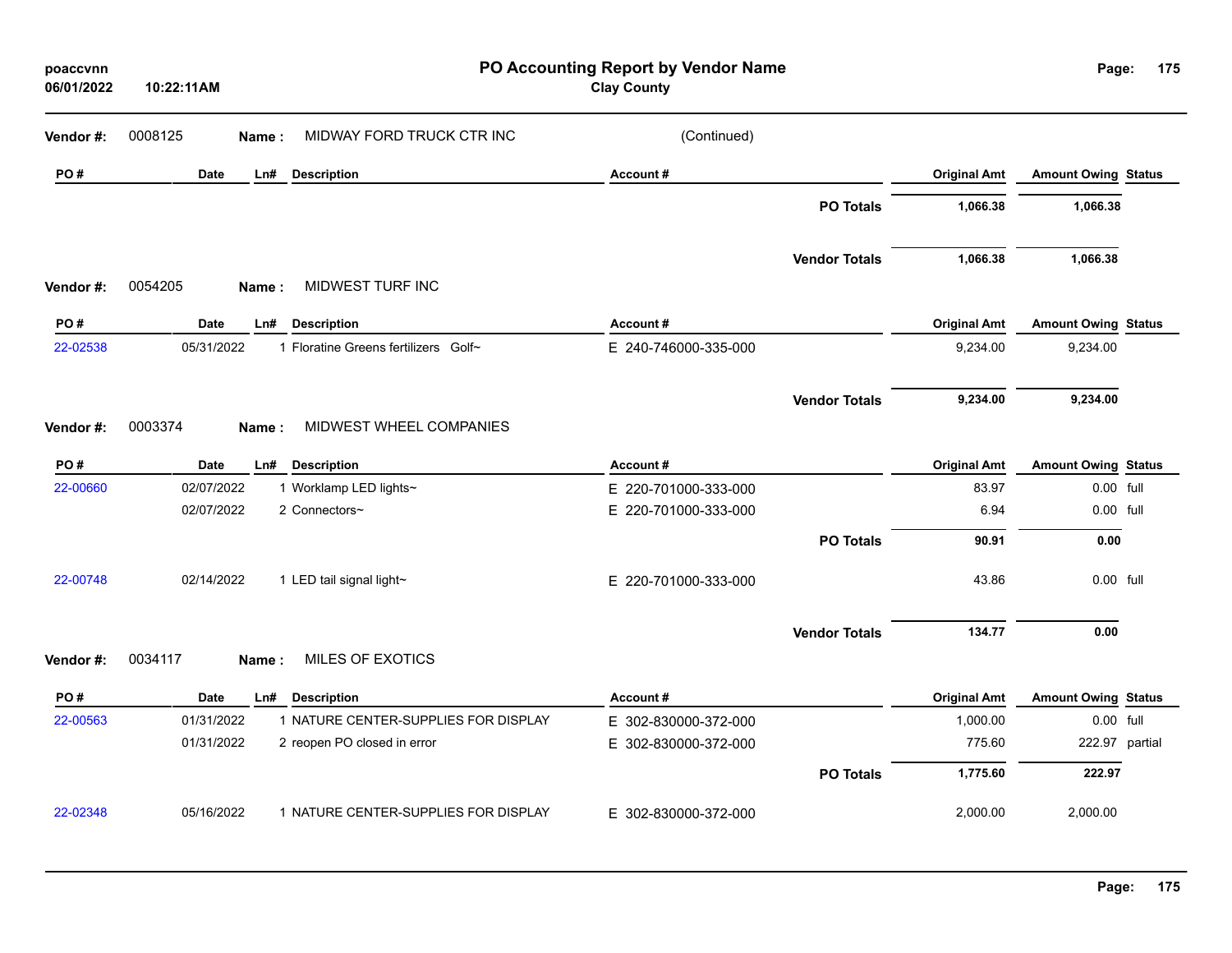|          |                                                        |                      | <b>Vendor Totals</b> | 3,775.60            | 2,222.97                   |             |
|----------|--------------------------------------------------------|----------------------|----------------------|---------------------|----------------------------|-------------|
| Vendor#: | 0000345<br>MILLER, SHANI<br>Name:                      |                      |                      |                     |                            |             |
| PO#      | Date<br><b>Description</b><br>Ln#                      | Account#             |                      | <b>Original Amt</b> | <b>Amount Owing Status</b> |             |
| 22-01036 | 03/07/2022<br>1 MILEAGE (1/4/22-2/28/22)               | E 100-594000-263-000 |                      | 62.01               | 0.00 full                  |             |
| 22-01651 | 04/11/2022<br>1 REIMBURSEMENT FOR USPS FEE TO MAIL JUV | E 100-594000-206-000 |                      | 41.20               | 0.00 full                  |             |
| 22-01976 | 05/02/2022<br>1 MILEAGE (3/23/22-4/29/22)              | E 100-594000-263-000 |                      | 62.60               | 0.00 full                  |             |
|          |                                                        |                      | <b>Vendor Totals</b> | 165.81              | 0.00                       |             |
| Vendor#: | 0001984<br>MINNESOTA BAIT & FLY<br>Name:               |                      |                      |                     |                            |             |
| PO#      | Date<br>Ln#<br><b>Description</b>                      | Account#             |                      | <b>Original Amt</b> | <b>Amount Owing Status</b> |             |
| 22-00237 | 1 ENCUMBRANCE~<br>01/18/2022                           | E 240-743000-395-000 |                      | 4,500.00            | 2,286.08 partial           |             |
| 22-00892 | 02/22/2022<br>1 ENCUMBRANCE~                           | E 240-742000-395-000 |                      | 3,000.00            | 3,000.00                   |             |
| 22-01305 | 03/21/2022<br>1 ENCUMBRANCE~                           | E 240-742000-395-000 |                      | 3,000.00            |                            | 0.00 cancel |
|          |                                                        |                      | <b>Vendor Totals</b> | 10,500.00           | 5,286.08                   |             |
| Vendor#: | 0002101<br>MISSOURI ASSN, COUNTY AUDITORS<br>Name:     |                      |                      |                     |                            |             |
| PO#      | <b>Date</b><br>L <sub>n#</sub><br><b>Description</b>   | Account#             |                      | <b>Original Amt</b> | <b>Amount Owing Status</b> |             |
| 22-00722 | 02/14/2022<br>1 MACA 2022 Annual Auditor Dues and 2022 | E 100-500000-261-000 |                      | 450.00              | 0.00 full                  |             |
|          |                                                        |                      | <b>Vendor Totals</b> | 450.00              | 0.00                       |             |
| Vendor#: | 0053503<br>MISSOURI AIRPORT MGRS ASSN, MAMA<br>Name:   |                      |                      |                     |                            |             |
| PO#      | <b>Date</b><br>Ln#<br><b>Description</b>               | Account#             |                      | <b>Original Amt</b> | <b>Amount Owing Status</b> |             |
| 22-01232 | 03/21/2022<br>1 Annual membership Airport~             | E 401-920000-264-000 |                      | 25.00               | 0.00 full                  |             |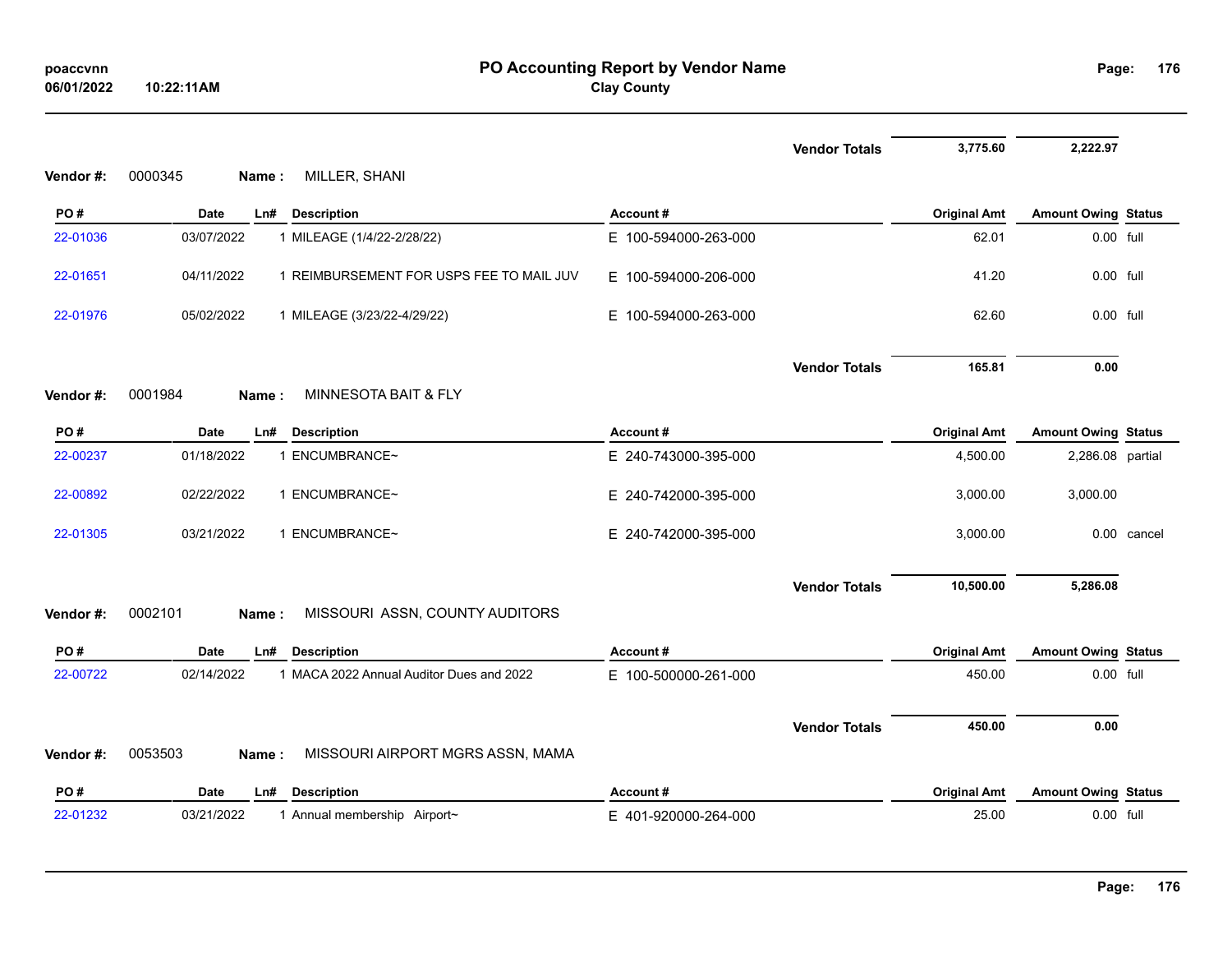| poaccvnn   |            |
|------------|------------|
| 06/01/2022 | 10:22:11AM |

|          |                                                                   |                          | <b>Vendor Totals</b> | 25.00               | 0.00                       |      |
|----------|-------------------------------------------------------------------|--------------------------|----------------------|---------------------|----------------------------|------|
| Vendor#: | 0052117<br>MISSOURI ASSESSORS ASSOCIATION<br>Name:                |                          |                      |                     |                            |      |
| PO#      | <b>Date</b><br>Ln#<br><b>Description</b>                          | Account#                 |                      | <b>Original Amt</b> | <b>Amount Owing Status</b> |      |
| 22-00336 | 01/18/2022<br>1 IAAO COURSE 101-E BARKER; C HEITMAN               | E 285-720000-261-000     |                      | 1,350.00            | 0.00 full                  |      |
|          |                                                                   |                          | <b>Vendor Totals</b> | 1,350.00            | 0.00                       |      |
| Vendor#: | MISSOURI ASSN PROS ATTYS, MAPA<br>0044137<br>Name:                |                          |                      |                     |                            |      |
| PO#      | <b>Description</b><br><b>Date</b><br>Ln#                          | Account#                 |                      | <b>Original Amt</b> | <b>Amount Owing Status</b> |      |
| 22-01211 | 03/14/2022<br>1 2022 Spring Statewide Training, April             | E 260-547000-262-000     |                      | 300.00              | 0.00 full                  |      |
| 22-01318 | 03/21/2022<br>1 2022 Spring Statewide Training                    | E 260-547000-262-000     |                      | 300.00              | 0.00                       | full |
|          | 03/21/2022<br>2 2022 Spring Statewide Training                    | 260-547000-262-000<br>E. |                      | 300.00              | 0.00 full                  |      |
|          | 03/21/2022<br>3 2022 Spring Statewide Training                    | E.<br>260-547000-262-000 |                      | 300.00              | $0.00$ full                |      |
|          | 03/21/2022<br>4 2022 Spring Statewide Training                    | E 260-547000-262-000     |                      | 300.00              | $0.00$ full                |      |
|          |                                                                   |                          | <b>PO Totals</b>     | 1,200.00            | 0.00                       |      |
|          |                                                                   |                          | <b>Vendor Totals</b> | 1,500.00            | 0.00                       |      |
| Vendor#: | 0007702<br>MISSOURI ASSN OF PUBLIC ADMIN, MAPA<br>Name:           |                          |                      |                     |                            |      |
| PO#      | Date<br><b>Description</b><br>Ln#                                 | Account#                 |                      | <b>Original Amt</b> | <b>Amount Owing Status</b> |      |
| 22-00723 | 02/14/2022<br>1 2022 MAPA registration ~                          | E 100-523000-261-000     |                      | 500.00              | 0.00 full                  |      |
|          |                                                                   |                          | <b>Vendor Totals</b> | 500.00              | 0.00                       |      |
| Vendor#: | 0002746<br>MISSOURI ASSN PROBATE & ASSOC, CIRCUIT JUDGES<br>Name: |                          |                      |                     |                            |      |
| PO#      | <b>Date</b><br><b>Description</b><br>Ln#                          | Account#                 |                      | <b>Original Amt</b> | <b>Amount Owing Status</b> |      |
| 22-00814 | 02/22/2022<br>1 April 6-8, 2022 registration for 107th            | E 100-567000-262-000     |                      | 150.00              | 0.00 full                  |      |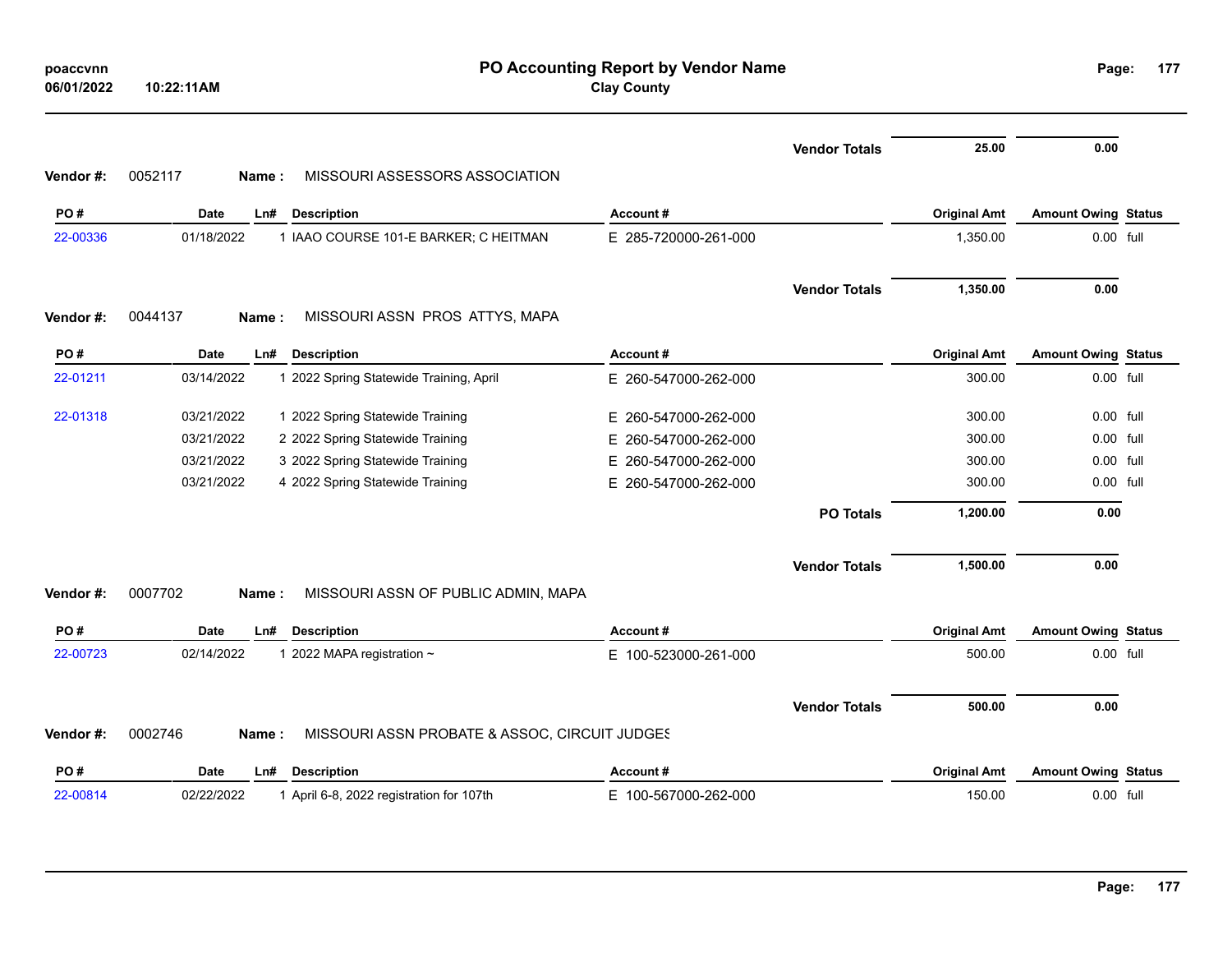| 06/01/2022 | 10:22:11AM |                                                                    | <b>Clay County</b>       |                      |                     |                            |  |
|------------|------------|--------------------------------------------------------------------|--------------------------|----------------------|---------------------|----------------------------|--|
| Vendor#:   | 0002746    | MISSOURI ASSN PROBATE & ASSOC, CIRCUIT JUDGES (Continued)<br>Name: |                          |                      |                     |                            |  |
| PO#        | Date       | <b>Description</b><br>Ln#                                          | Account#                 |                      | <b>Original Amt</b> | <b>Amount Owing Status</b> |  |
| 22-00815   | 02/22/2022 | 1 April 6-8, 2022 registration for 107th                           | E 100-564000-262-000     |                      | 150.00              | 0.00 full                  |  |
|            |            |                                                                    |                          | <b>Vendor Totals</b> | 300.00              | 0.00                       |  |
| Vendor #:  | 0054621    | MISSOURI CASA ASSN<br>Name:                                        |                          |                      |                     |                            |  |
| PO#        | Date       | Ln#<br><b>Description</b>                                          | Account#                 |                      | <b>Original Amt</b> | <b>Amount Owing Status</b> |  |
| 22-00129   | 01/18/2022 | 1 ANNUAL MO CASA MBRSHIP                                           | E 100-594000-201-000     |                      | 100.00              | 0.00 full                  |  |
|            |            |                                                                    |                          | <b>Vendor Totals</b> | 100.00              | 0.00                       |  |
| Vendor#:   | 0041077    | MISSOURI DEPT OF NATL RESOURCE, ADMIN SUPPOF<br>Name:              |                          |                      |                     |                            |  |
| PO#        | Date       | <b>Description</b><br>Ln#                                          | Account#                 |                      | <b>Original Amt</b> | <b>Amount Owing Status</b> |  |
| 22-00688   | 02/07/2022 | 1 PARKS-ANNUAL WATER PERMIT~                                       | E 302-830000-209-000     |                      | 3,000.00            | 3,000.00                   |  |
|            |            |                                                                    |                          | <b>Vendor Totals</b> | 3,000.00            | 3,000.00                   |  |
| Vendor#:   | 0000398    | MISSOURI DEPT OF PUBLIC SAFETY<br>Name:                            |                          |                      |                     |                            |  |
| PO#        | Date       | Ln#<br><b>Description</b>                                          | Account#                 |                      | <b>Original Amt</b> | <b>Amount Owing Status</b> |  |
| 22-01652   | 04/11/2022 | 1 CJC/Elevator Inspection~                                         | E 100-611000-228-000     |                      | 25.00               | 0.00 full                  |  |
|            | 04/11/2022 | 2 RJC/Elevator Inspection~                                         | 100-611000-228-000<br>E. |                      | 50.00               | 0.00 full                  |  |
|            | 04/11/2022 | 3 ADMN/Elevator Inspection~                                        | 100-611000-228-000<br>E. |                      | 25.00               | 0.00 full                  |  |
|            |            |                                                                    |                          | <b>PO Totals</b>     | 100.00              | 0.00                       |  |
| 22-01717   | 04/11/2022 | 1 DET/Elevator Inspection~                                         | E 279-613000-220-000     |                      | 50.00               | 0.00 full                  |  |
|            | 04/11/2022 | 2 DET/Elevator Inspection~                                         | E 279-613000-220-000     |                      | 50.00               | 0.00 full                  |  |
|            |            |                                                                    |                          | <b>PO Totals</b>     | 100.00              | 0.00                       |  |

**PO Accounting Report by Vendor Name**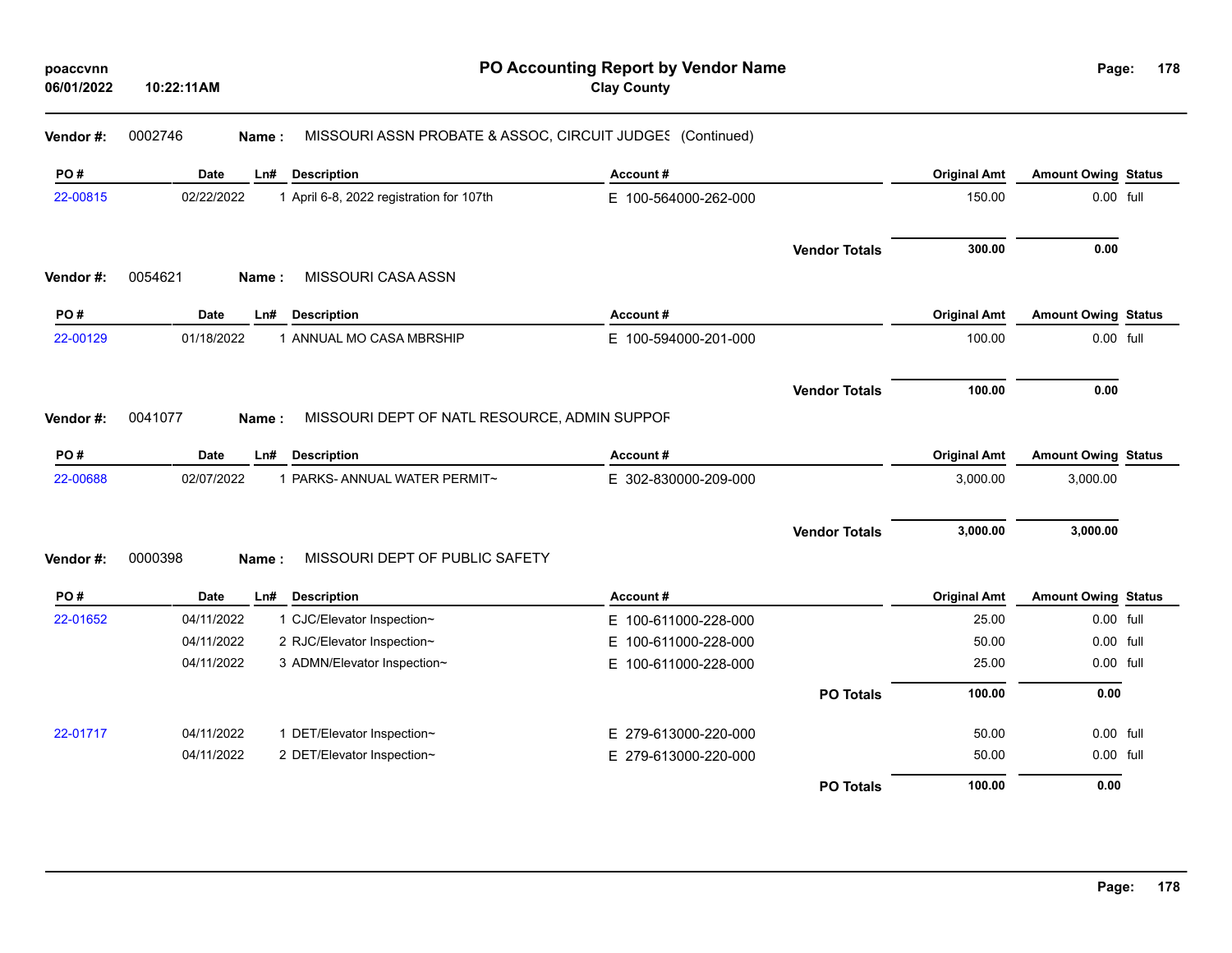|          |                                                                |                          | <b>Vendor Totals</b> | 200.00              | 0.00                       |  |
|----------|----------------------------------------------------------------|--------------------------|----------------------|---------------------|----------------------------|--|
| Vendor#: | MISSOURI DIV. EMPLOY SECURITY<br>0008390<br>Name:              |                          |                      |                     |                            |  |
| PO#      | Date<br>Ln#<br><b>Description</b>                              | Account#                 |                      | <b>Original Amt</b> | <b>Amount Owing Status</b> |  |
| 22-00601 | 02/07/2022<br>1 MO DOL Benefit of Charges~                     | E 100-680000-122-000     |                      | 291.78              | 0.00 full                  |  |
|          | 02/07/2022<br>2 MO DOL Benefit of Charges~                     | 100-680000-122-000<br>E. |                      | 5,786.48            | 0.00 full                  |  |
|          | 02/07/2022<br>3 MO DOL Benefit of Charges~                     | 100-680000-122-000<br>E. |                      | 5,902.98            | 0.00 full                  |  |
|          | 02/07/2022<br>4 MO DOL Benefit of Charges~                     | E 100-680000-122-000     |                      | 9,073.97            | 0.00 full                  |  |
|          |                                                                |                          | <b>PO Totals</b>     | 21,055.21           | 0.00                       |  |
|          |                                                                |                          | <b>Vendor Totals</b> | 21,055.21           | 0.00                       |  |
| Vendor#: | 0002113<br>MISSOURI EMPLOYERS MUTUAL, INSURANCE COMPA<br>Name: |                          |                      |                     |                            |  |
| PO#      | Date<br><b>Description</b><br>Ln#                              | Account#                 |                      | <b>Original Amt</b> | <b>Amount Owing Status</b> |  |
| 22-00130 | 01/18/2022<br>1 RENEWAL POLICY 1025273 TRANSISTIONS            | E 100-594000-201-000     |                      | 981.00              | 0.00 cancel                |  |
|          |                                                                |                          | <b>Vendor Totals</b> | 981.00              | 0.00                       |  |
| Vendor#: | MISSOURI JUVENILE JUSTICE<br>0008417<br>Name:                  |                          |                      |                     |                            |  |
| PO#      | <b>Description</b><br>Date<br>Ln#                              | Account#                 |                      | <b>Original Amt</b> | <b>Amount Owing Status</b> |  |
| 22-01977 | 1 MJJA PROF PLUS MBRSHPS 5/31/22-23<br>05/02/2022              | E 100-594000-264-000     |                      | 825.00              | 0.00 full                  |  |
|          | 05/02/2022<br>2 PROFESSIONAL MBRSHPS:DJO'S                     | E 100-594000-264-000     |                      | 800.00              | 0.00 full                  |  |
|          |                                                                |                          | <b>PO Totals</b>     | 1,625.00            | 0.00                       |  |
|          |                                                                |                          | <b>Vendor Totals</b> | 1,625.00            | 0.00                       |  |
| Vendor#: | 0046884<br>MISSOURI LAWYERS WEEKLY, SUBSCRIPTION SVC<br>Name:  |                          |                      |                     |                            |  |
| PO#      | <b>Description</b><br>Date<br>L <sub>n#</sub>                  | Account#                 |                      | <b>Original Amt</b> | <b>Amount Owing Status</b> |  |
| 22-01151 | 1 Acct#720066-STR3-PREN03 Order#4987227<br>03/14/2022          | E 100-570000-370-000     |                      | 440.00              | 0.00 full                  |  |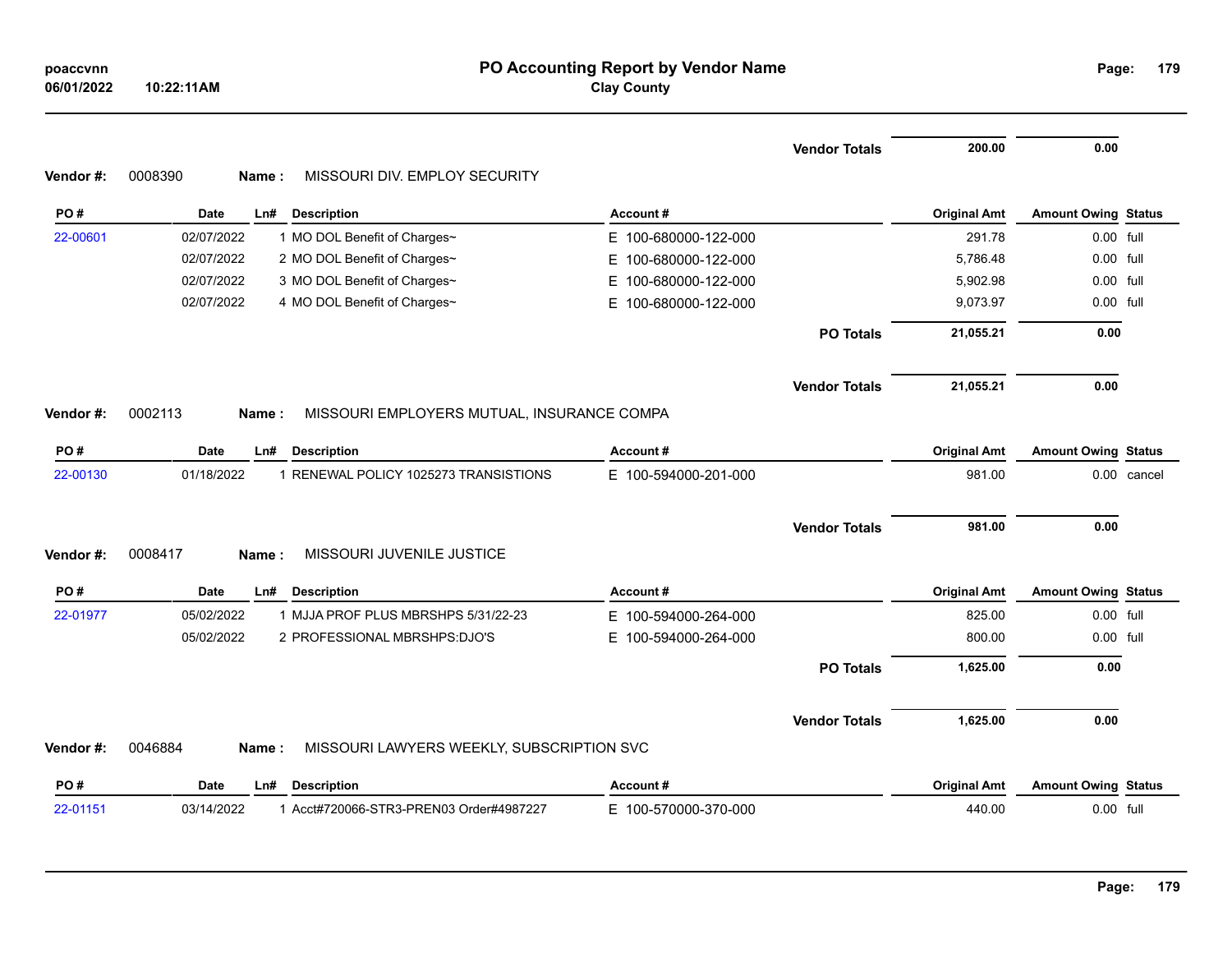| Vendor#: | 0046884<br>MISSOURI LAWYERS WEEKLY, SUBSCRIPTION SVC<br>Name: | (Continued)          |                      |                     |                            |  |
|----------|---------------------------------------------------------------|----------------------|----------------------|---------------------|----------------------------|--|
| PO#      | <b>Description</b><br><b>Date</b><br>Ln#                      | Account#             |                      | <b>Original Amt</b> | <b>Amount Owing Status</b> |  |
| 22-01653 | 04/11/2022<br>1 Acct#720931-STR2-PREN02~                      | E 100-561000-370-000 |                      | 478.19              | 0.00 full                  |  |
| 22-01654 | 04/11/2022<br>1 Acct#777063 Order#5969286~                    | E 100-564000-370-000 |                      | 440.00              | 0.00 full                  |  |
| 22-01655 | 04/11/2022<br>1 Acct#777063-STR2-PREN02~                      | E 100-565000-370-000 |                      | 478.19              | 0.00 full                  |  |
|          |                                                               |                      | <b>Vendor Totals</b> | 1,836.38            | 0.00                       |  |
| Vendor#: | 0002070<br>MISSOURI LIFE INC<br>Name:                         |                      |                      |                     |                            |  |
| PO#      | <b>Date</b><br><b>Description</b><br>Ln#                      | Account#             |                      | <b>Original Amt</b> | <b>Amount Owing Status</b> |  |
| 22-00521 | 01/31/2022<br>1 1/2 PAGE AD MAY ISSUE OF MISSOURI LIFE        | E 240-870000-252-000 |                      | 1,185.00            | 0.00 full                  |  |
|          |                                                               |                      | <b>Vendor Totals</b> | 1,185.00            | 0.00                       |  |
| Vendor#: | 0000659<br>MISSOURI MUNICIPAL & ASSOC<br>Name:                |                      |                      |                     |                            |  |
| PO#      | <b>Date</b><br><b>Description</b><br>Ln#                      | Account#             |                      | <b>Original Amt</b> | <b>Amount Owing Status</b> |  |
| 22-01656 | 04/11/2022<br>1 May 25-27, 2022 registration for the          | E 100-567000-262-000 |                      | 300.00              | 0.00 full                  |  |
|          |                                                               |                      | <b>Vendor Totals</b> | 300.00              | 0.00                       |  |
| Vendor#: | 0002477<br>MISSOURI MUNICIPAL LEAGUE<br>Name:                 |                      |                      |                     |                            |  |
| PO#      | <b>Description</b><br>Date<br>Ln#                             | Account#             |                      | <b>Original Amt</b> | <b>Amount Owing Status</b> |  |
| 22-00952 | 02/28/2022<br>1 INVOICE: 2021 - 2022 MEMBERSHIP~              | E 100-600000-264-000 |                      | 75.00               | 0.00 full                  |  |
|          |                                                               |                      | <b>Vendor Totals</b> | 75.00               | 0.00                       |  |
| Vendor#: | 0007527<br>MISSOURI NARC OFFICERS ASSOC, MNOA<br>Name:        |                      |                      |                     |                            |  |
| PO#      | <b>Date</b><br>Ln#<br><b>Description</b>                      | Account#             |                      | <b>Original Amt</b> | <b>Amount Owing Status</b> |  |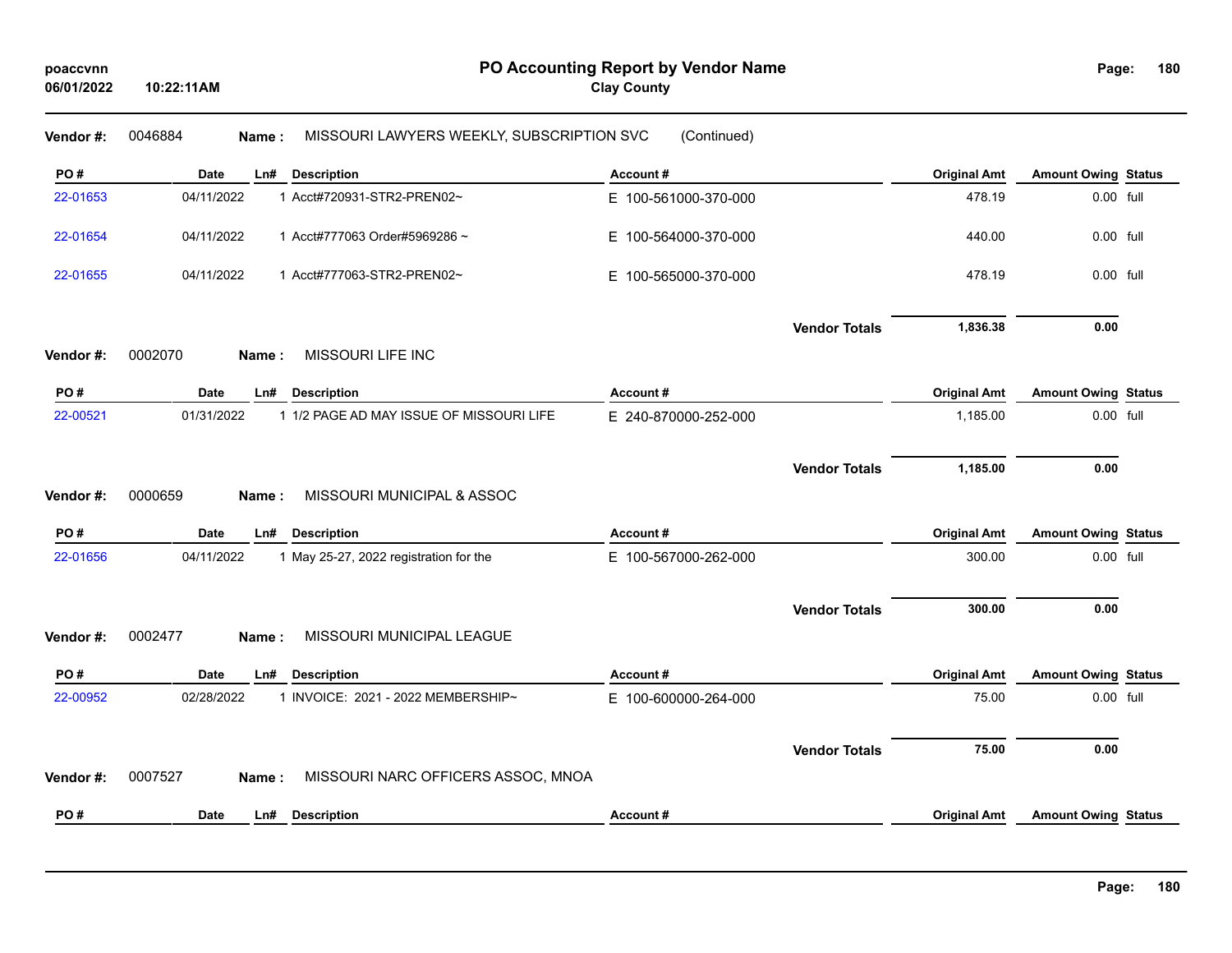| poaccvnn<br>06/01/2022 | 10:22:11AM  | PO Accounting Report by Vendor Name<br><b>Clay County</b> |                          |                      |                     |                            |             |
|------------------------|-------------|-----------------------------------------------------------|--------------------------|----------------------|---------------------|----------------------------|-------------|
| Vendor#:               | 0007527     | MISSOURI NARC OFFICERS ASSOC, MNOA<br>Name:               | (Continued)              |                      |                     |                            |             |
| PO#                    | <b>Date</b> | <b>Description</b><br>Ln#                                 | Account#                 |                      | <b>Original Amt</b> | <b>Amount Owing Status</b> |             |
| 22-01135               | 03/07/2022  | 1 Missouri Narcotic Officers Association                  | E 292-592000-362-000     |                      | 175.00              | 0.00 full                  |             |
|                        |             |                                                           |                          | <b>Vendor Totals</b> | 175.00              | 0.00                       |             |
| Vendor#:               | 0000456     | MISSOURI PARK & REC ASSOC, MPRA<br>Name:                  |                          |                      |                     |                            |             |
| PO#                    | Date        | <b>Description</b><br>Ln#                                 | Account#                 |                      | <b>Original Amt</b> | <b>Amount Owing Status</b> |             |
| 22-00669               | 02/07/2022  | 1 MPRA CONFERENCE TOURS~                                  | E 240-870000-261-000     |                      | 90.00               |                            | 0.00 cancel |
|                        |             |                                                           |                          | <b>Vendor Totals</b> | 90.00               | 0.00                       |             |
| Vendor#:               | 0051147     | MISSOURI PETROL STORAGE TANK<br>Name:                     |                          |                      |                     |                            |             |
| PO#                    | <b>Date</b> | Ln#<br><b>Description</b>                                 | Account#                 |                      | <b>Original Amt</b> | <b>Amount Owing Status</b> |             |
| 22-00705               | 02/14/2022  | 1 Above ground tank insurance Airport~                    | E 401-920000-217-000     |                      | 300.00              | 0.00 full                  |             |
| 22-01404               | 03/28/2022  | 1 Annual policy 0003363~                                  | E 220-701000-217-000     |                      | 250.00              | 0.00 full                  |             |
|                        |             |                                                           |                          | <b>Vendor Totals</b> | 550.00              | 0.00                       |             |
| Vendor#:               | 0003083     | MISSOURI PROF ASSN COURT CLK, MOPACC<br>Name:             |                          |                      |                     |                            |             |
| PO#                    | <b>Date</b> | <b>Description</b><br>Ln#                                 | Account#                 |                      | <b>Original Amt</b> | <b>Amount Owing Status</b> |             |
| 22-01152               | 03/14/2022  | 1 REGISTRATION RE SANDY JOHNSON~                          | 100-580000-260-000<br>E. |                      | 80.00               | 0.00 full                  |             |
|                        | 03/14/2022  | 2 REGISTRATION RE DARLA KINCAID~                          | 100-580000-260-000<br>E. |                      | 80.00               | 0.00 full                  |             |
|                        |             |                                                           |                          | <b>PO Totals</b>     | 160.00              | 0.00                       |             |
|                        |             |                                                           |                          | <b>Vendor Totals</b> | 160.00              | 0.00                       |             |
| Vendor#:               | 0051020     | MISSOURI PUBLIC RISK MGMT ASSC, MOPRIMA<br>Name:          |                          |                      |                     |                            |             |
| PO#                    | <b>Date</b> | <b>Description</b><br>Ln#                                 | Account#                 |                      | <b>Original Amt</b> | <b>Amount Owing Status</b> |             |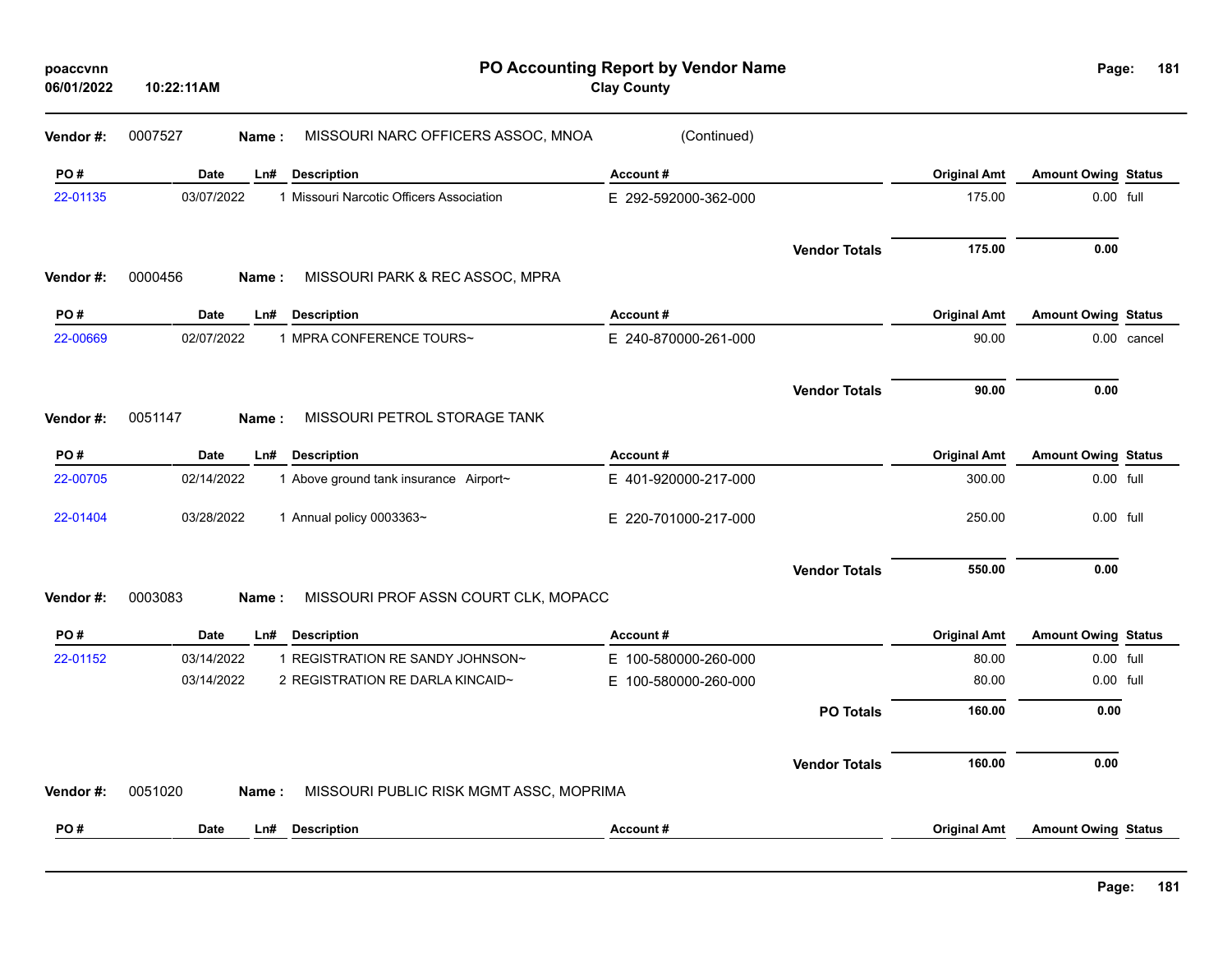| 06/01/2022 | 10:22:11AM  |                                                      | PO Accounting Report by Vendor Name<br><b>Clay County</b> |                      |                     | Page:                      | 182 |
|------------|-------------|------------------------------------------------------|-----------------------------------------------------------|----------------------|---------------------|----------------------------|-----|
| Vendor #:  | 0051020     | MISSOURI PUBLIC RISK MGMT ASSC, MOPRIMA<br>Name:     | (Continued)                                               |                      |                     |                            |     |
| PO#        | <b>Date</b> | Ln#<br><b>Description</b>                            | Account#                                                  |                      | <b>Original Amt</b> | <b>Amount Owing Status</b> |     |
| 22-00953   | 02/28/2022  | 1 INVOICE: ANNUAL INVOICE~                           | E 100-600000-264-000                                      |                      | 35.00               | 35.00                      |     |
|            |             |                                                      |                                                           | <b>Vendor Totals</b> | 35.00               | 35.00                      |     |
| Vendor#:   | 0008510     | MISSOURI SAFETY CENTER<br>Name:                      |                                                           |                      |                     |                            |     |
| PO#        | Date        | <b>Description</b><br>Ln#                            | Account#                                                  |                      | <b>Original Amt</b> | <b>Amount Owing Status</b> |     |
| 22-01802   | 04/18/2022  | 1 Missouri Safety Center~                            | E 279-556000-261-000                                      |                      | 210.00              | 0.00 full                  |     |
|            | 04/18/2022  | 2 Missouri Safety Center~                            | E 279-556000-261-000                                      |                      | 210.00              | 0.00 full                  |     |
|            |             |                                                      |                                                           | <b>PO Totals</b>     | 420.00              | 0.00                       |     |
|            |             |                                                      |                                                           | <b>Vendor Totals</b> | 420.00              | 0.00                       |     |
| Vendor #:  | 0050072     | MISSOURI SHERIFFS UNITED<br>Name:                    |                                                           |                      |                     |                            |     |
|            |             |                                                      |                                                           |                      |                     |                            |     |
| PO#        | Date        | Ln#<br><b>Description</b>                            | Account#                                                  |                      | <b>Original Amt</b> | <b>Amount Owing Status</b> |     |
| 22-02323   | 05/16/2022  | 1 Missouri Sheriffs United - 2022-2023               | E 279-556000-370-000                                      |                      | 45.00               | 0.00 full                  |     |
|            |             |                                                      |                                                           | <b>Vendor Totals</b> | 45.00               | 0.00                       |     |
| Vendor #:  | 0014063     | MISSOURI STATE AGENCY FOR, SURPLUS PROPERTY<br>Name: |                                                           |                      |                     |                            |     |
| PO#        | Date        | <b>Description</b><br>Ln#                            | Account#                                                  |                      | <b>Original Amt</b> | <b>Amount Owing Status</b> |     |
| 22-01405   | 03/28/2022  | 1 Planers & Shapers for HWY~                         | E 220-701000-334-000                                      |                      | 1,250.00            | 0.00 full                  |     |
| 22-02110   | 05/10/2022  | 1 Hazmat fire cabinets, hand tools Air'              | E 401-920000-333-000                                      |                      | 645.00              | 0.00 full                  |     |
|            |             |                                                      |                                                           | <b>Vendor Totals</b> | 1,895.00            | 0.00                       |     |
| Vendor#:   | 0021720     | MISSOURI STATE AVIATION CNCIL<br>Name:               |                                                           |                      |                     |                            |     |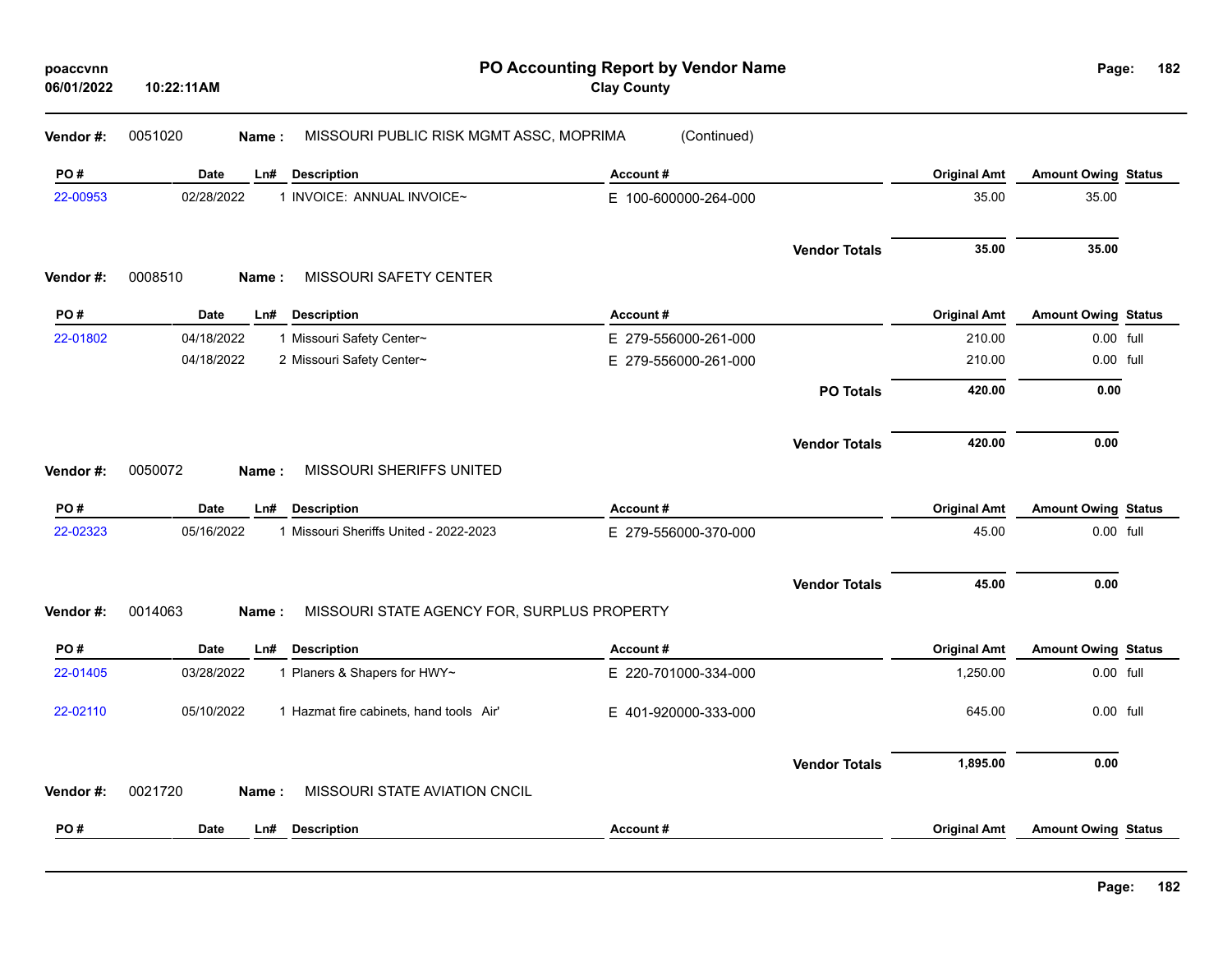| poaccvnn   |  |
|------------|--|
| 06/01/2022 |  |

**10:22:11AM**

**PO Accounting Report by Vendor Name poaccvnn Page:**

**Clay County**

Page: 183

| Vendor#: | 0021720<br>Name: | MISSOURI STATE AVIATION CNCIL | (Continued)          |                     |                            |  |
|----------|------------------|-------------------------------|----------------------|---------------------|----------------------------|--|
| PO#      | <b>Date</b>      | <b>Description</b><br>Ln#     | Account#             | <b>Original Amt</b> | <b>Amount Owing Status</b> |  |
| 22-01233 | 03/21/2022       | 1 Annual membership Airport~  | E 401-920000-264-000 | 50.00               | $0.00$ full                |  |
|          |                  |                               | <b>Vendor Totals</b> | 50.00               | 0.00                       |  |
| Vendor#: | 0054133<br>Name: | MISSOURI STATE HIGHWAY PATROL |                      |                     |                            |  |
| PO#      | <b>Date</b>      | <b>Description</b><br>Ln#     | Account#             | <b>Original Amt</b> | <b>Amount Owing Status</b> |  |
| 22-00299 | 01/18/2022       | $11/3/22$ ~                   | E 279-556000-264-000 | 210.00              | 0.00 full                  |  |
| 22-00677 | 02/07/2022       | $11/28/22$ ~                  | E 271-558000-261-000 | 410.00              | 0.00 full                  |  |
|          | 02/07/2022       | 2 1/28/22~                    | E 271-558000-261-000 | 410.00              | 0.00 full                  |  |
|          | 02/07/2022       | $3 \frac{1}{28/22}$           | E 271-558000-261-000 | 410.00              | 0.00 full                  |  |
|          | 02/07/2022       | $41/31/22$ ~                  | E 271-558000-261-000 | 900.00              | 0.00 full                  |  |
|          | 02/07/2022       | $5 \frac{1}{31/22}$ ~         | E 271-558000-261-000 | 900.00              | 0.00 full                  |  |
|          | 02/07/2022       | $6 \frac{1}{31/22}$ ~         | E 271-558000-261-000 | 900.00              | 0.00 full                  |  |
|          | 02/07/2022       | $71/31/22$ ~                  | E 271-558000-261-000 | 900.00              | 0.00 full                  |  |
|          | 02/07/2022       | 8 1/31/22~                    | E 271-558000-261-000 | 900.00              | 0.00 full                  |  |
|          | 02/07/2022       | $9 1/31/22$ ~                 | E 271-558000-261-000 | 900.00              | 0.00 full                  |  |
|          |                  |                               | <b>PO Totals</b>     | 6,630.00            | 0.00                       |  |

| 22-01099 | 03/07/2022 | MSHP - EVOC TRAINING~                 | E 271-558000-261-000 |                  | 900.00    | 0.00 full |
|----------|------------|---------------------------------------|----------------------|------------------|-----------|-----------|
|          | 03/07/2022 | 2 MSHP - EVOC TRAINING~               | E 271-558000-261-000 |                  | 900.00    | 0.00 full |
|          | 03/07/2022 | 3 MSHP - EVOC TRAINING~               | E 271-558000-261-000 |                  | 900.00    | 0.00 full |
|          |            |                                       |                      | <b>PO Totals</b> | 2,700.00  | 0.00      |
| 22-01100 | 03/07/2022 | MSHP - Field Training Officer School~ | E 271-558000-261-000 |                  | 442.00    | 0.00 full |
| 22-02084 | 05/02/2022 | Missouri State Hwy Patrol~            | E 279-556000-264-000 |                  | 210.00    | 0.00 full |
| 22-02226 | 05/10/2022 | MSHP - Fleet & Facilities Division~   | E 302-830000-406-000 |                  | 37.000.00 | 37.000.00 |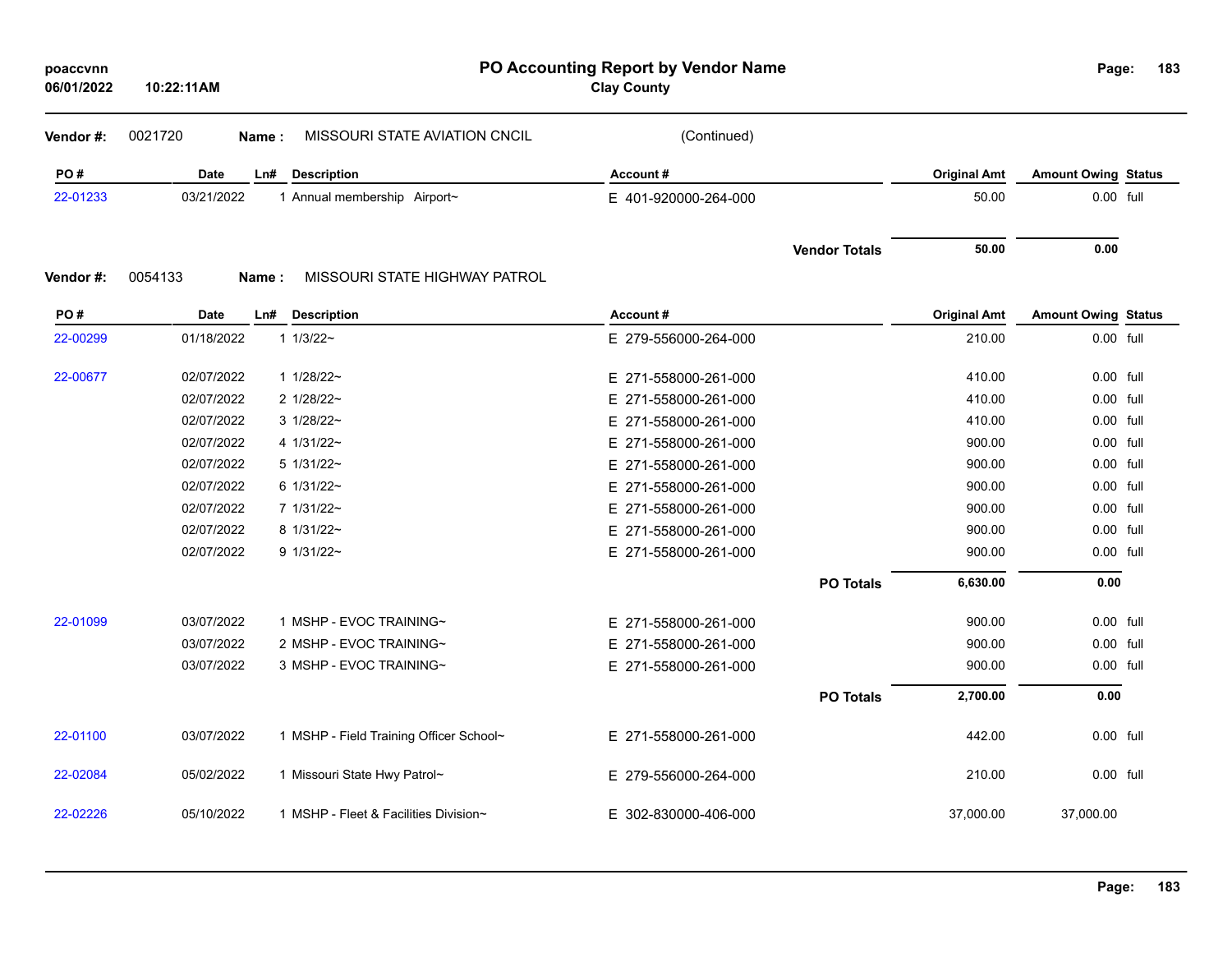| poaccvnn<br>06/01/2022 | 10:22:11AM       |                                           | PO Accounting Report by Vendor Name<br><b>Clay County</b> |                      |                     | Page:                      | 184       |
|------------------------|------------------|-------------------------------------------|-----------------------------------------------------------|----------------------|---------------------|----------------------------|-----------|
|                        |                  |                                           |                                                           | <b>Vendor Totals</b> | 47,192.00           | 37,000.00                  |           |
| Vendor #:              | 0006768<br>Name: | MISSOURI STATE UNIVERSITY                 |                                                           |                      |                     |                            |           |
| PO#                    | Date             | Description<br>Ln#                        | Account#                                                  |                      | <b>Original Amt</b> | <b>Amount Owing Status</b> |           |
| 22-02140               | 05/10/2022       | 1 MACCA REGISTRATION- KAREN SWING~        | E 100-580000-262-000                                      |                      | 200.00              |                            | 0.00 full |
|                        |                  |                                           |                                                           | <b>Vendor Totals</b> | 200.00              | 0.00                       |           |
| Vendor #:              | 0050122<br>Name: | MISSOURI TRAVEL ALLIANCE                  |                                                           |                      |                     |                            |           |
| PO#                    | Date             | <b>Description</b><br>Ln#                 | Account#                                                  |                      | <b>Original Amt</b> | <b>Amount Owing Status</b> |           |
| 22-00670               | 02/07/2022       | 1 TRAINING WITH THE MISSOURI              | E 240-870000-261-000                                      |                      | 15.00               | 0.00 full                  |           |
|                        |                  |                                           |                                                           | <b>Vendor Totals</b> | 15.00               | 0.00                       |           |
| Vendor#:               | 0001089<br>Name: | MISSOURI VOCATIONAL ENTERPRSES            |                                                           |                      |                     |                            |           |
| PO#                    | Date             | <b>Description</b><br>Ln#                 | Account#                                                  |                      | <b>Original Amt</b> | <b>Amount Owing Status</b> |           |
| 22-00337               | 01/18/2022       | 1 invoice # 6380092 date: 12/17/21~       | E 285-720000-404-000                                      |                      | 471.00              | 0.00 full                  |           |
| 22-00661               | 02/07/2022       | 1 License Plates~                         | E 220-701000-333-000                                      |                      | 79.01               | 0.00 full                  |           |
| 22-01102               | 03/07/2022       | 1 MO Vocational Enterprises - Custom flat | E 278-554000-201-000                                      |                      | 23.54               | 23.54                      |           |
| 22-01219               | 03/14/2022       | 1 INVOICE # 641003 RI DATE: 2/10/22~      | E 285-720000-404-000                                      |                      | 1,816.00            | 0.00 full                  |           |
| 22-01320               | 03/21/2022       | 1 3/14/22 #642719~                        | E 278-554000-201-000                                      |                      | 39.88               | 39.88                      |           |
| 22-01441               | 03/28/2022       | 1 INVOICE # 641883 DATE: 3/2/22~          | E 285-720000-404-000                                      |                      | 119.50              | $0.00$ full                |           |
| 22-01442               | 03/28/2022       | 1 QUOTE SE22-011 DATE: 3/9/22~            | E 285-720000-404-000                                      |                      | 2,325.00            | 2,325.00                   |           |
| 22-01723               | 04/11/2022       | 1 MO Statue RSMo 217.575~                 | E 285-720000-404-000                                      |                      | 908.00              | $0.00$ full                |           |
|                        | 04/11/2022       | 2 QUOTE # 220331-DH-1A DATE: 3/31/22~     | E 285-720000-404-000                                      |                      | 1,816.00            | 0.00 full                  |           |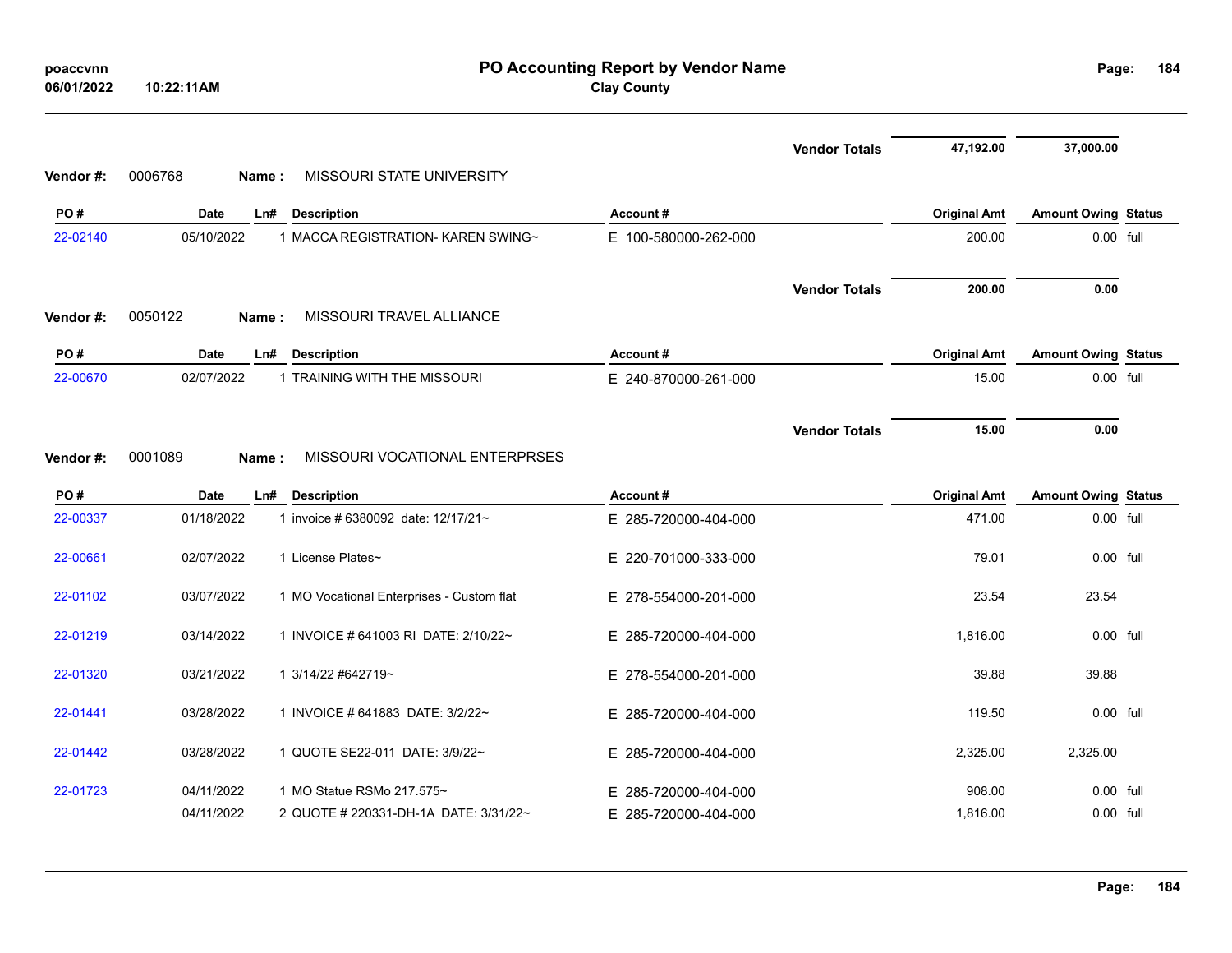**10:22:11AM**

**PO Accounting Report by Vendor Name poaccvnn Page:**

**Clay County**

Page: 185

| Vendor#:  | 0001089<br>Name:   | MISSOURI VOCATIONAL ENTERPRSES            | (Continued)          |                      |                     |                            |  |
|-----------|--------------------|-------------------------------------------|----------------------|----------------------|---------------------|----------------------------|--|
| PO#       | <b>Date</b><br>Ln# | <b>Description</b>                        | Account#             |                      | <b>Original Amt</b> | <b>Amount Owing Status</b> |  |
|           |                    |                                           |                      | <b>PO Totals</b>     | 2,724.00            | 0.00                       |  |
| 22-01817  | 04/18/2022         | 1 INVOICE # 644002 DATE: 4/6/22~          | E 285-720000-404-000 |                      | 1,680.00            | 0.00 full                  |  |
| 22-02066  | 05/02/2022         | 1 MO Vocational Enterprises - Custom      | E 278-554000-201-000 |                      | 26.43               | 0.00 full                  |  |
| 22-02336  | 05/16/2022         | 1 MO STATUE RSMO 217.575~                 | E 285-720000-404-000 |                      | 3,976.00            | 0.00 full                  |  |
| 22-02543  | 05/31/2022         | 1 MO Vocational Enterprises - Custom Flat | E 278-554000-201-000 |                      | 26.43               | 26.43                      |  |
|           |                    |                                           |                      | <b>Vendor Totals</b> | 13,306.79           | 2,414.85                   |  |
| Vendor#:  | 0044932<br>Name:   | MITCHELL 1                                |                      |                      |                     |                            |  |
| PO#       | Date<br>Ln#        | <b>Description</b>                        | Account#             |                      | <b>Original Amt</b> | <b>Amount Owing Status</b> |  |
| 22-01766  | 04/18/2022         | 1 HWY-ProDemand Truck Series Government   | E 100-607000-228-000 |                      | 3,960.43            | 0.00 full                  |  |
|           |                    |                                           |                      | <b>Vendor Totals</b> | 3,960.43            | 0.00                       |  |
| Vendor #: | 0050146<br>Name:   | MOBILE MEDIA TECHNOLOGIES                 |                      |                      |                     |                            |  |
| PO#       | Date<br>Ln#        | <b>Description</b>                        | Account#             |                      | <b>Original Amt</b> | <b>Amount Owing Status</b> |  |
| 22-00917  | 02/22/2022         | 1 12/1/21 #30323~                         | E 279-556000-218-000 |                      | 1,250.00            | 0.00 full                  |  |
| Vendor#:  | 0050148<br>Name:   | MORROW, AARON                             |                      | <b>Vendor Totals</b> | 1,250.00            | 0.00                       |  |
|           |                    |                                           |                      |                      |                     |                            |  |
| PO#       | <b>Date</b><br>Ln# | <b>Description</b>                        | Account#             |                      | <b>Original Amt</b> | <b>Amount Owing Status</b> |  |
| 22-00338  | 01/18/2022         | 1 2022 FIELD MILEAGE                      | E 285-720000-263-000 |                      | 5,000.00            | 3,409.92 partial           |  |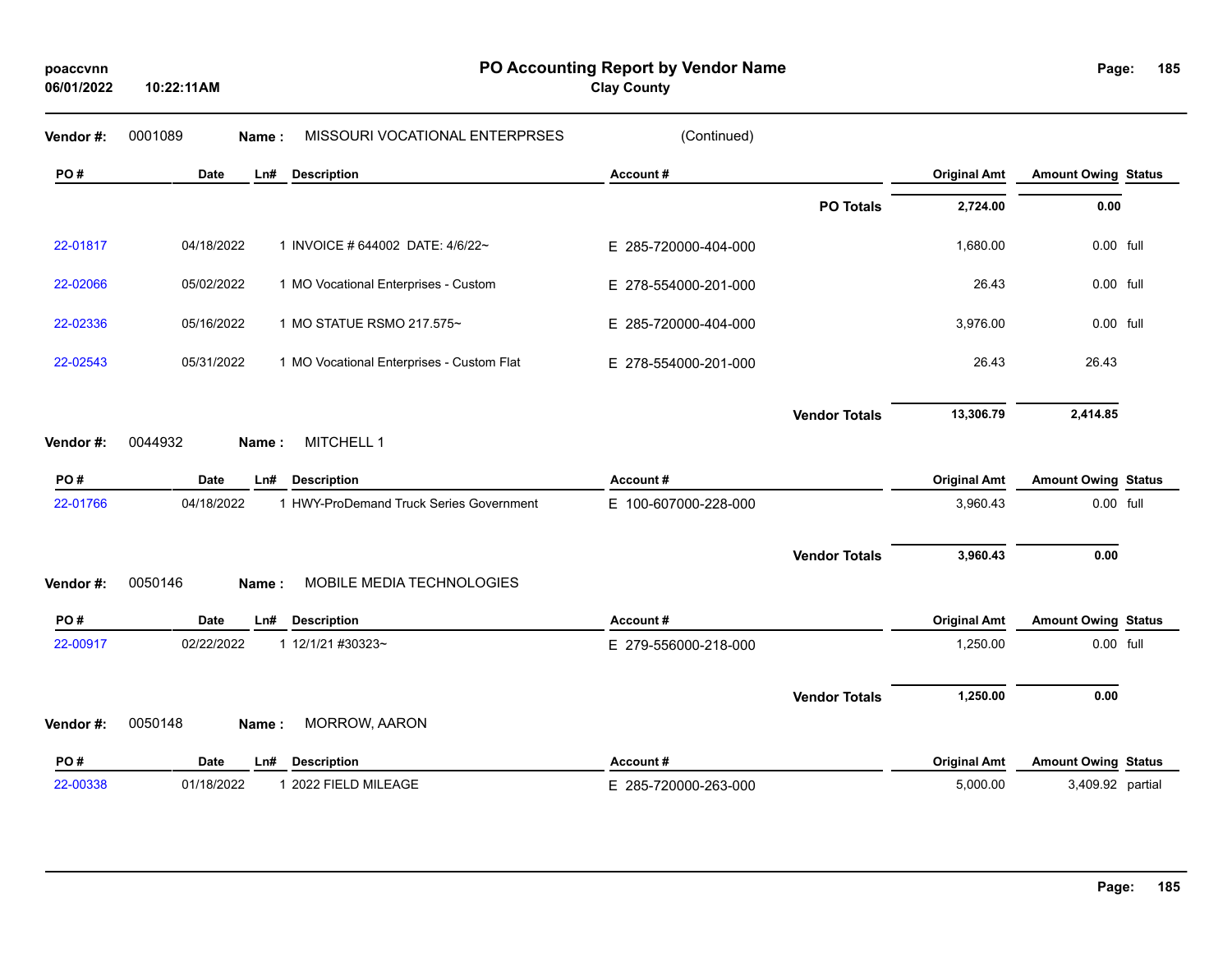| poaccynn   |            |
|------------|------------|
| 06/01/2022 | 10:22:11AM |

|           |                                                           |                      | <b>Vendor Totals</b> | 5,000.00            | 3,409.92                   |  |
|-----------|-----------------------------------------------------------|----------------------|----------------------|---------------------|----------------------------|--|
| Vendor #: | 0008716<br>MOTOROLA SOLUTIONS, INC<br>Name:               |                      |                      |                     |                            |  |
| PO#       | Date<br><b>Description</b><br>Ln#                         | Account#             |                      | <b>Original Amt</b> | <b>Amount Owing Status</b> |  |
| 22-00440  | 01/24/2022<br>1 12/29/21 #8230352538                      | E 279-556000-224-000 |                      | 4,851.00            | 0.00 full                  |  |
| 22-00681  | 02/07/2022<br>1 12/20/21 QUOTE A3C-0645-02~               | E 289-520000-449-000 |                      | 5,225.00            | 5,225.00                   |  |
|           |                                                           |                      | <b>Vendor Totals</b> | 10,076.00           | 5,225.00                   |  |
| Vendor #: | 0052045<br>MTS CONTRACTING INC<br>Name:                   |                      |                      |                     |                            |  |
| PO#       | <b>Date</b><br>Ln#<br><b>Description</b>                  | Account#             |                      | <b>Original Amt</b> | <b>Amount Owing Status</b> |  |
| 22-00816  | 02/22/2022<br>1 ENCUMBER FUNDS FOR CONCRETE SIDEWALK      | E 100-600000-295-000 |                      | 45,875.00           | 45,875.00                  |  |
|           |                                                           |                      | <b>Vendor Totals</b> | 45,875.00           | 45,875.00                  |  |
| Vendor#:  | 0001810<br>MULTIPLE SERVICES EQUIP<br>Name:               |                      |                      |                     |                            |  |
| PO#       | <b>Date</b><br><b>Description</b><br>Ln#                  | Account#             |                      | <b>Original Amt</b> | <b>Amount Owing Status</b> |  |
| 22-01220  | 1 INVOICE # 103043 DATE: 2/1/22~<br>03/14/2022            | E 285-720000-224-000 |                      | 658.50              | 0.00 full                  |  |
| Vendor #: | 0002822<br><b>MURPHY TRACTOR &amp; EQUIPMENT</b><br>Name: |                      | <b>Vendor Totals</b> | 658.50              | 0.00                       |  |
| PO#       | Date<br>Ln#<br><b>Description</b>                         | Account#             |                      | <b>Original Amt</b> | <b>Amount Owing Status</b> |  |
| 22-00749  | 02/14/2022<br>1 Skid Plate & Bolts HWY084A~               | E 220-701000-333-000 |                      | 225.76              | 0.00 full                  |  |
|           | 02/14/2022<br>2 Quick disconnect HWY023~                  | E 220-701000-333-000 |                      | 163.17              | 0.00 full                  |  |
|           |                                                           |                      | <b>PO Totals</b>     | 388.93              | 0.00                       |  |
| 22-01586  | 04/04/2022<br>1 PARKS-RADIATOR EXPANSION TANK; UNIT # 80  | E 240-740000-333-000 |                      | 221.16              | 0.00 full                  |  |
| 22-02028  | 05/02/2022<br>1 Cylinder Hydra HWY084A~                   | E 220-701000-333-000 |                      | 109.29              | 0.00 full                  |  |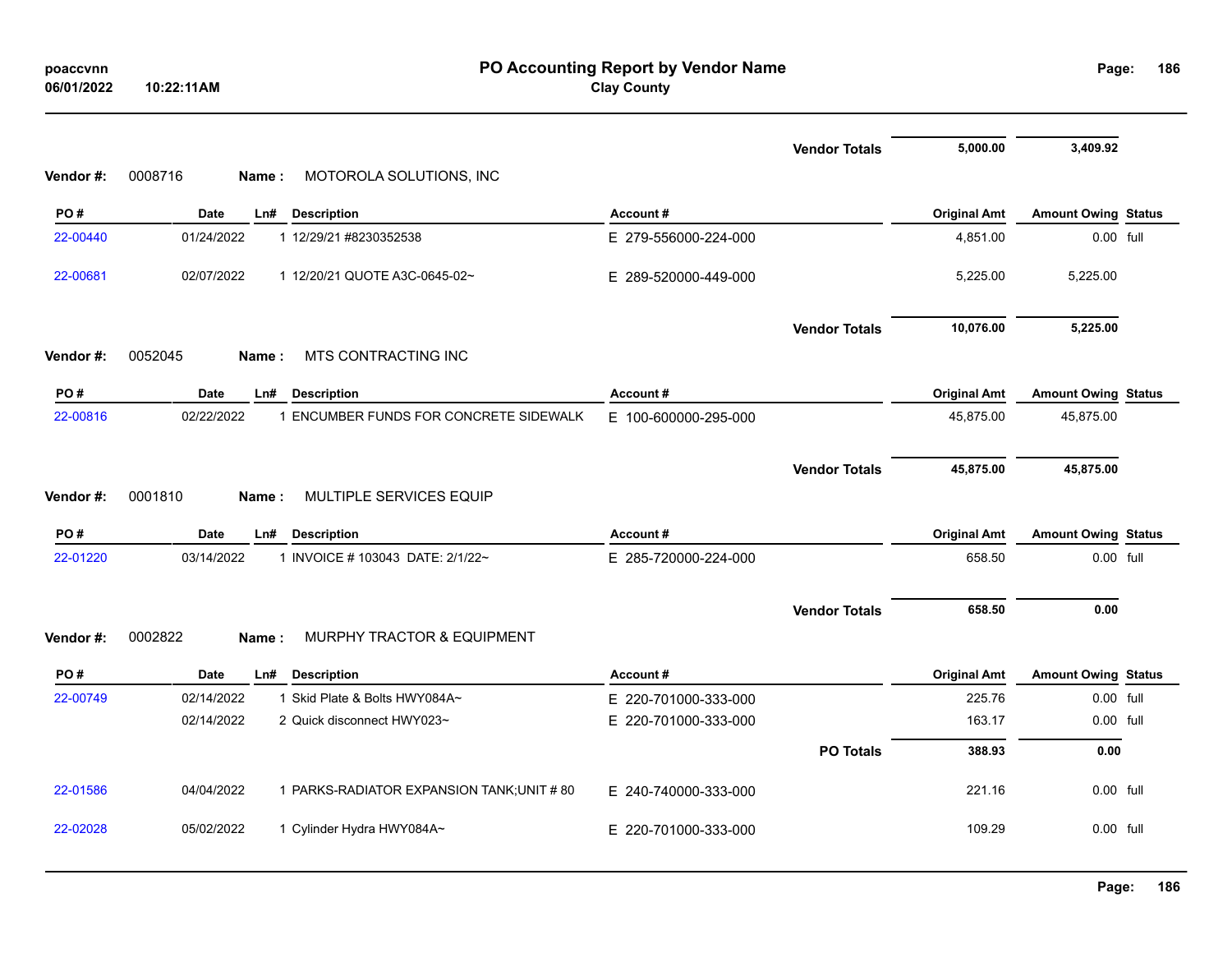# **PO Accounting Report by Vendor Name poaccvnn Page:**

| Page: | 187 |
|-------|-----|
|       |     |

| Vendor#: | 0002822<br><b>MURPHY TRACTOR &amp; EQUIPMENT</b><br>Name: | (Continued)              |                     |                            |  |
|----------|-----------------------------------------------------------|--------------------------|---------------------|----------------------------|--|
| PO#      | <b>Description</b><br><b>Date</b><br>Ln#                  | Account#                 | <b>Original Amt</b> | <b>Amount Owing Status</b> |  |
| 22-02028 | 05/02/2022<br>2 Filters HWY023~                           | E 220-701000-333-000     | 201.31              | 0.00 full                  |  |
|          | 05/02/2022<br>3 Wiper Blades~                             | E 220-701000-333-000     | 74.83               | 0.00 full                  |  |
|          |                                                           | <b>PO Totals</b>         | 385.43              | 0.00                       |  |
| 22-02418 | 1 Gear Oil for drums HWY038 & 39~<br>05/23/2022           | E 220-701000-333-000     | 397.11              | 397.11                     |  |
|          | 05/23/2022<br>2 Hub Grease HWY 038 & 039~                 | E 220-701000-333-000     | 401.70              | 401.70                     |  |
|          | 05/23/2022<br>3 Fuel Sensor HWY038~                       | E 220-701000-333-000     | 294.38              | 294.38                     |  |
|          |                                                           | <b>PO Totals</b>         | 1,093.19            | 1,093.19                   |  |
| 22-02419 | 05/23/2022<br>1 Cylinders & Clevis HWY084A~               | E 220-701000-333-000     | 831.77              | 831.77                     |  |
|          | 05/23/2022<br>2 Clevis & Bearings HWY084A~                | 220-701000-333-000<br>E. | 223.44              | 223.44                     |  |
|          | 3 Gear Oil for HWY37~<br>05/23/2022                       | E 220-701000-333-000     | 139.26              | 139.26                     |  |
|          |                                                           | <b>PO Totals</b>         | 1,194.47            | 1,194.47                   |  |
| Vendor#: | 0050098<br>MURPHY, KRISTAL<br>Name:                       | <b>Vendor Totals</b>     | 3,283.18            | 2,287.66                   |  |
| PO#      | Date<br>Ln#<br><b>Description</b>                         | Account#                 | <b>Original Amt</b> | <b>Amount Owing Status</b> |  |
| 22-00034 | 01/10/2022<br>1 2022 NCRA Annual Individual Membership    | E 100-571000-264-000     | 300.00              | 0.00 full                  |  |
|          | 01/10/2022<br>2 Certificate Renewal Fee for January       | E 100-571000-264-000     | 100.00              | 0.00 full                  |  |
|          |                                                           | <b>PO Totals</b>         | 400.00              | 0.00                       |  |
|          |                                                           | <b>Vendor Totals</b>     | 400.00              | 0.00                       |  |
| Vendor#: | 0047113<br>MURRAY, BRANDON<br>Name:                       |                          |                     |                            |  |
| PO#      | <b>Date</b><br><b>Description</b><br>Ln#                  | Account#                 | <b>Original Amt</b> | <b>Amount Owing Status</b> |  |
| 22-00791 | 02/14/2022<br>1 10-20-21 #19-07756-63401                  | E 279-556000-316-000     | 147.69              | 0.00 full                  |  |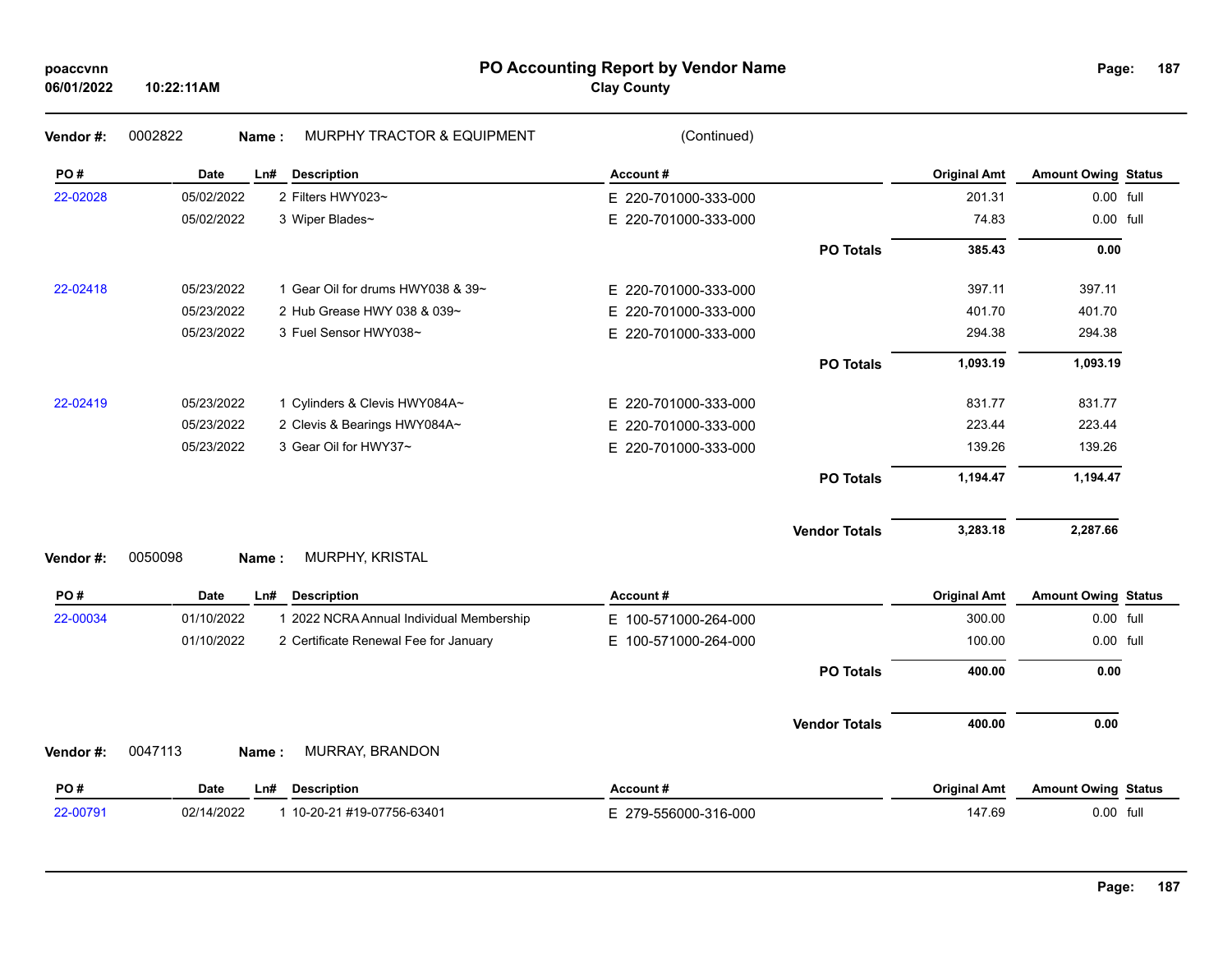| 06/01/2022 | 10:22:11AM       |                                 | <b>Clay County</b>   |                      |                     |                            |  |
|------------|------------------|---------------------------------|----------------------|----------------------|---------------------|----------------------------|--|
|            |                  |                                 |                      | <b>Vendor Totals</b> | 147.69              | 0.00                       |  |
| Vendor#:   | 0043790<br>Name: | MUTTER FARMS LLC                |                      |                      |                     |                            |  |
| PO#        | <b>Date</b>      | Ln#<br><b>Description</b>       | Account#             |                      | <b>Original Amt</b> | <b>Amount Owing Status</b> |  |
| 22-00906   | 02/22/2022       | 1 Sand 1002.21 tons delivered~  | E 301-820000-335-000 |                      | 16,837.11           | 0.00 full                  |  |
| 22-02298   | 05/16/2022       | 1 PARKS-BEACH SAND~             | E 240-740000-372-000 |                      | 4,000.00            | 4,000.00                   |  |
|            |                  |                                 |                      | <b>Vendor Totals</b> | 20,837.11           | 4,000.00                   |  |
| Vendor#:   | 0000547<br>Name: | MYERS TIRE SUPPLY               |                      |                      |                     |                            |  |
| PO#        | <b>Date</b>      | Ln#<br><b>Description</b>       | Account#             |                      | <b>Original Amt</b> | <b>Amount Owing Status</b> |  |
| 22-00196   | 01/18/2022       | 1 Tools for Tire Shop~          | E 220-701000-334-000 |                      | 68.00               | 0.00 full                  |  |
|            |                  |                                 |                      |                      |                     |                            |  |
|            |                  |                                 |                      | <b>Vendor Totals</b> | 68.00               | 0.00                       |  |
| Vendor#:   | 0048978<br>Name: | MYERS, TRACY LYNN               |                      |                      |                     |                            |  |
| PO#        | <b>Date</b>      | <b>Description</b><br>Ln#       | Account#             |                      | <b>Original Amt</b> | <b>Amount Owing Status</b> |  |
| 22-00035   | 01/10/2022       | 1 RSC CTR STAFF DEC 20-30, 2021 | E 100-593000-201-000 |                      | 1,200.00            | 0.00 full                  |  |
| 22-00131   | 01/18/2022       | 1 RESOURCE CTR STAFF 1/3-1/13   | E 100-593000-201-000 |                      | 1,200.00            | 0.00 full                  |  |
| 22-00602   | 02/07/2022       | 1 RESOURCE CTR STAFF 1/18-27/22 | E 100-593000-201-000 |                      | 1,050.00            | 0.00 full                  |  |
| 22-00817   | 02/22/2022       | 1 RESOURCE CTR STAFF 1/31-2/10  | E 100-593000-201-000 |                      | 1,050.00            | 0.00 full                  |  |
| 22-00954   | 02/28/2022       | 1 RESOURCE CTR STAFF 2/14-24/22 | E 100-593000-201-000 |                      | 900.00              | 0.00 full                  |  |
| 22-01256   | 03/21/2022       | 1 RES CTR STAFF 2/28-3/9/22     | E 100-593000-201-000 |                      | 1,050.00            | 0.00 full                  |  |
| 22-01368   | 03/28/2022       | 1 RSC CTR STAFF 3/14-3/24/22    | E 100-593000-201-000 |                      | 1,200.00            | 0.00 full                  |  |
| 22-01767   | 04/18/2022       | 1 RESOURCE CTR STAFF 3/28-4/12  | E 100-593000-201-000 |                      | 1,650.00            | 0.00 full                  |  |

**188**

#### **PO Accounting Report by Vendor Name poaccvnn Page: Clay County**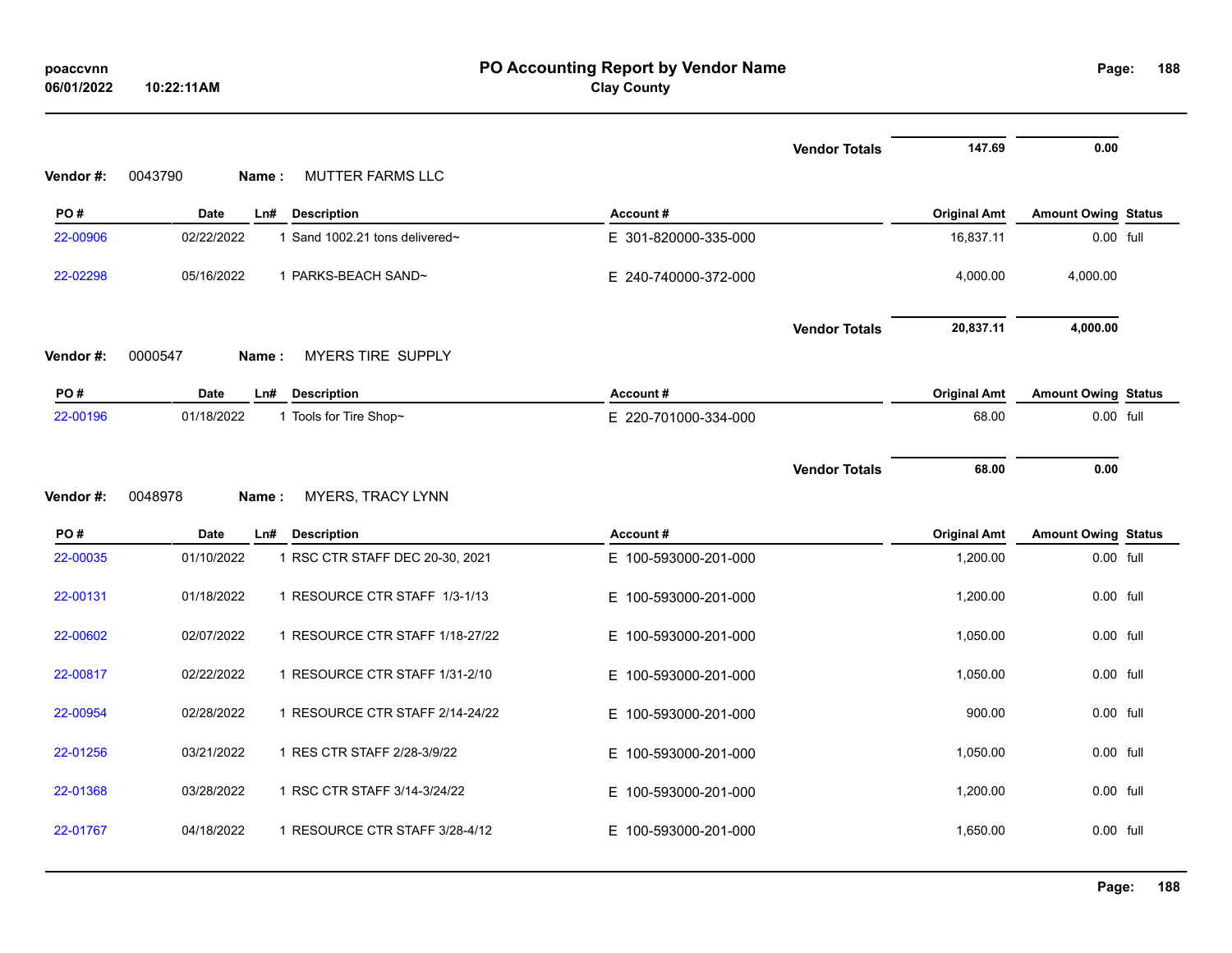| poaccvnn<br>06/01/2022 | 10:22:11AM                                            | PO Accounting Report by Vendor Name<br><b>Clay County</b> |                     | Page:                      | 189 |
|------------------------|-------------------------------------------------------|-----------------------------------------------------------|---------------------|----------------------------|-----|
| Vendor#:               | MYERS, TRACY LYNN<br>0048978<br>Name:                 | (Continued)                                               |                     |                            |     |
| PO#                    | <b>Date</b><br>Ln#<br><b>Description</b>              | Account#                                                  | <b>Original Amt</b> | <b>Amount Owing Status</b> |     |
| 22-02257               | 05/16/2022<br>1 RESOURCE CTR STAFF 0425-050522        | E 100-593000-201-000                                      | 1,200.00            | 0.00 full                  |     |
| 22-02502               | 05/31/2022<br>1 RESOURCE CTR STAFF 5/10-19            | E 100-593000-201-000                                      | 1,050.00            | 1,050.00                   |     |
|                        |                                                       | <b>Vendor Totals</b>                                      | 11,550.00           | 1,050.00                   |     |
| Vendor#:               | 0023381<br>NANCE, ROBERT CHARLES<br>Name:             |                                                           |                     |                            |     |
| PO#                    | <b>Description</b><br><b>Date</b><br>Ln#              | Account#                                                  | <b>Original Amt</b> | <b>Amount Owing Status</b> |     |
| 22-00036               | 01/10/2022<br>1 Mileage reimbursement for 10.15.21 to | E 100-502000-260-000                                      | 60.48               | 0.00 full                  |     |
| 22-01532               | 04/04/2022<br>1 mileage reimbursement for Jan thru    | E 100-502000-260-000                                      | 68.73               | 0.00 full                  |     |
| Vendor#:               | 0048864<br>NAPA AUTO PARTS<br>Name:                   | <b>Vendor Totals</b>                                      | 129.21              | 0.00                       |     |
| PO#                    | <b>Date</b><br>Ln#<br><b>Description</b>              | Account#                                                  | <b>Original Amt</b> | <b>Amount Owing Status</b> |     |
| 22-00406               | 01/24/2022<br>1 Air Filter~                           | E 220-701000-333-000                                      | 17.90               | 0.00 full                  |     |
| 22-00662               | 02/07/2022<br>1 Premix Fuel and Wipers~               | E 220-701000-333-000                                      | 133.78              | 0.00 full                  |     |
| 22-01781               | 04/18/2022<br>1 Wiper Blades~                         | E 220-701000-333-000                                      | 366.60              | 0.00 full                  |     |
|                        | 04/18/2022<br>2 Air Filter~                           | E 220-701000-333-000                                      | 66.78               | 0.00 full                  |     |
|                        |                                                       | <b>PO Totals</b>                                          | 433.38              | 0.00                       |     |
| Vendor#:               | 0048859<br>NATIONAL FATHERHOOD INITIATIVE<br>Name:    | <b>Vendor Totals</b>                                      | 585.06              | 0.00                       |     |
| PO#                    | <b>Date</b><br><b>Description</b><br>Ln#              | Account#                                                  | <b>Original Amt</b> | <b>Amount Owing Status</b> |     |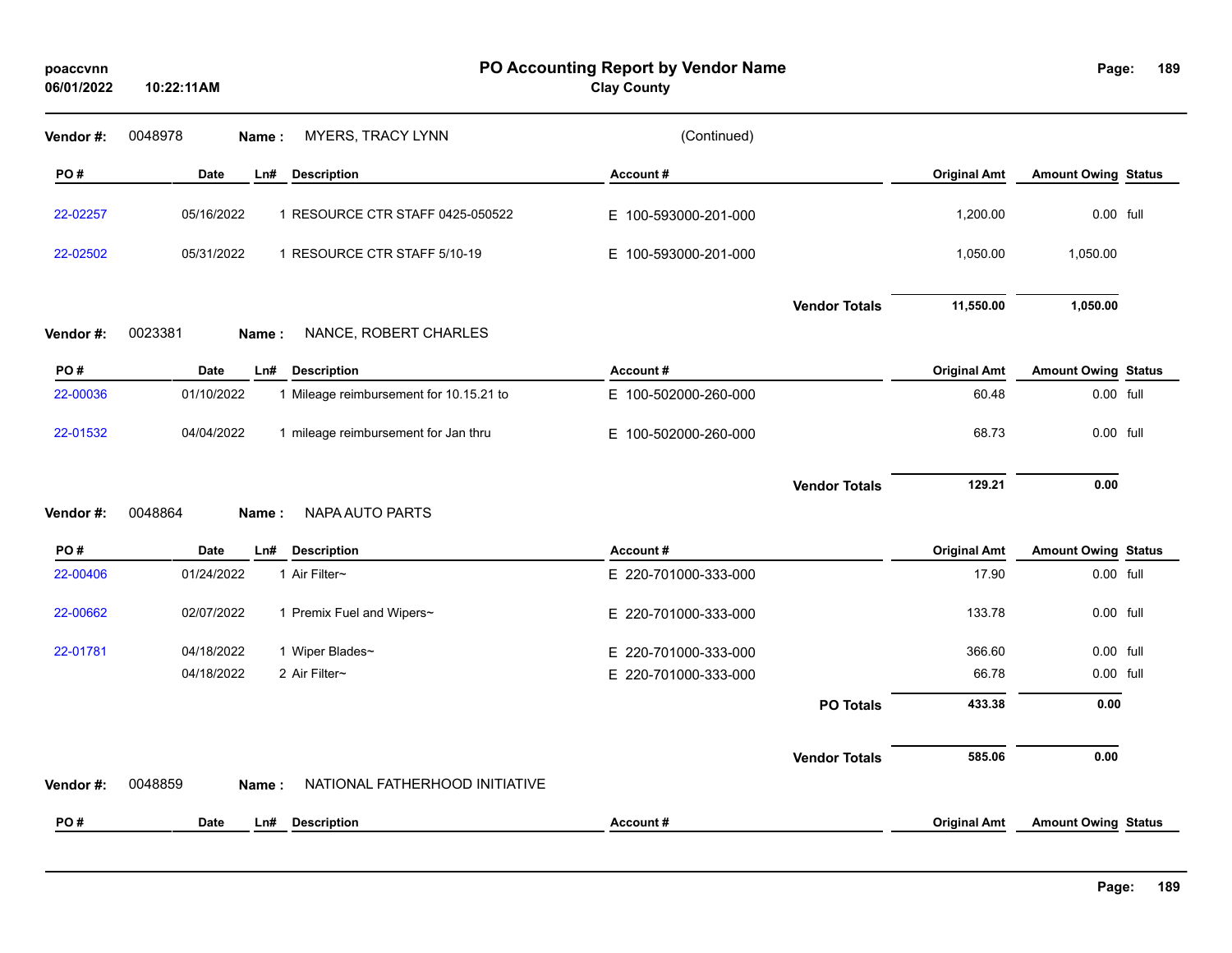| poaccvnn<br>06/01/2022 | 10:22:11AM  |                                                    | PO Accounting Report by Vendor Name<br><b>Clay County</b> |                                  | Page:                      | 190 |
|------------------------|-------------|----------------------------------------------------|-----------------------------------------------------------|----------------------------------|----------------------------|-----|
| Vendor #:              | 0048859     | NATIONAL FATHERHOOD INITIATIVE<br>Name:            | (Continued)                                               |                                  |                            |     |
| PO#                    | Date        | Ln# Description                                    | Account#                                                  | <b>Original Amt</b>              | <b>Amount Owing Status</b> |     |
| 22-01153               | 03/14/2022  | 1 BROCHURES CHILD SPT                              | E 100-593000-261-000                                      | 124.95                           | 0.00 full                  |     |
|                        | 03/14/2022  | 2 Freight                                          | 100-593000-261-000<br>Е.                                  | 15.00                            | 0.00 full                  |     |
|                        |             |                                                    |                                                           | 139.95<br><b>PO Totals</b>       | 0.00                       |     |
|                        |             |                                                    |                                                           | <b>Vendor Totals</b><br>139.95   | 0.00                       |     |
| Vendor#:               | 0050292     | NATIONAL LAW ENFORCE FIREARMS<br>Name:             |                                                           |                                  |                            |     |
| PO#                    | Date        | Ln#<br><b>Description</b>                          | Account#                                                  | <b>Original Amt</b>              | <b>Amount Owing Status</b> |     |
| 22-00300               | 01/18/2022  | 1 $11/28/21$ ~                                     | E 279-556000-264-000                                      | 50.00                            | 0.00 full                  |     |
|                        |             |                                                    |                                                           | 50.00<br><b>Vendor Totals</b>    | 0.00                       |     |
| Vendor #:              | 0044772     | NATIONAL LAW ENFORCEMENT, TRAINING CENTER<br>Name: |                                                           |                                  |                            |     |
| PO#                    | <b>Date</b> | <b>Description</b><br>Ln#                          | Account#                                                  | <b>Original Amt</b>              | <b>Amount Owing Status</b> |     |
| 22-00550               | 01/31/2022  | 1 1/4/22 #000006~                                  | E 279-556000-261-000                                      | 2,160.00                         | 0.00 cancel                |     |
|                        |             |                                                    |                                                           | 2,160.00<br><b>Vendor Totals</b> | 0.00                       |     |
| Vendor #:              | 0007802     | NATIONAL TACTICAL OFFICERS, NTOA<br>Name:          |                                                           |                                  |                            |     |
| PO#                    | <b>Date</b> | <b>Description</b><br>Ln#                          | Account#                                                  | <b>Original Amt</b>              | <b>Amount Owing Status</b> |     |
| 22-00441               | 01/24/2022  | 1 1/18/22 #36327                                   | E 279-556000-264-000                                      | 450.00                           | 0.00 full                  |     |
|                        |             |                                                    |                                                           | 450.00<br><b>Vendor Totals</b>   | 0.00                       |     |
| Vendor#:               | 0009047     | NATL REC & PARK ASSN NRPA<br>Name:                 |                                                           |                                  |                            |     |
| PO#                    | <b>Date</b> | Ln#<br><b>Description</b>                          | Account#                                                  | <b>Original Amt</b>              | <b>Amount Owing Status</b> |     |
| 22-02440               | 05/23/2022  | 1 ENCUMBRANCE~                                     | E 240-730000-264-000                                      | 1,150.00                         | 1,150.00                   |     |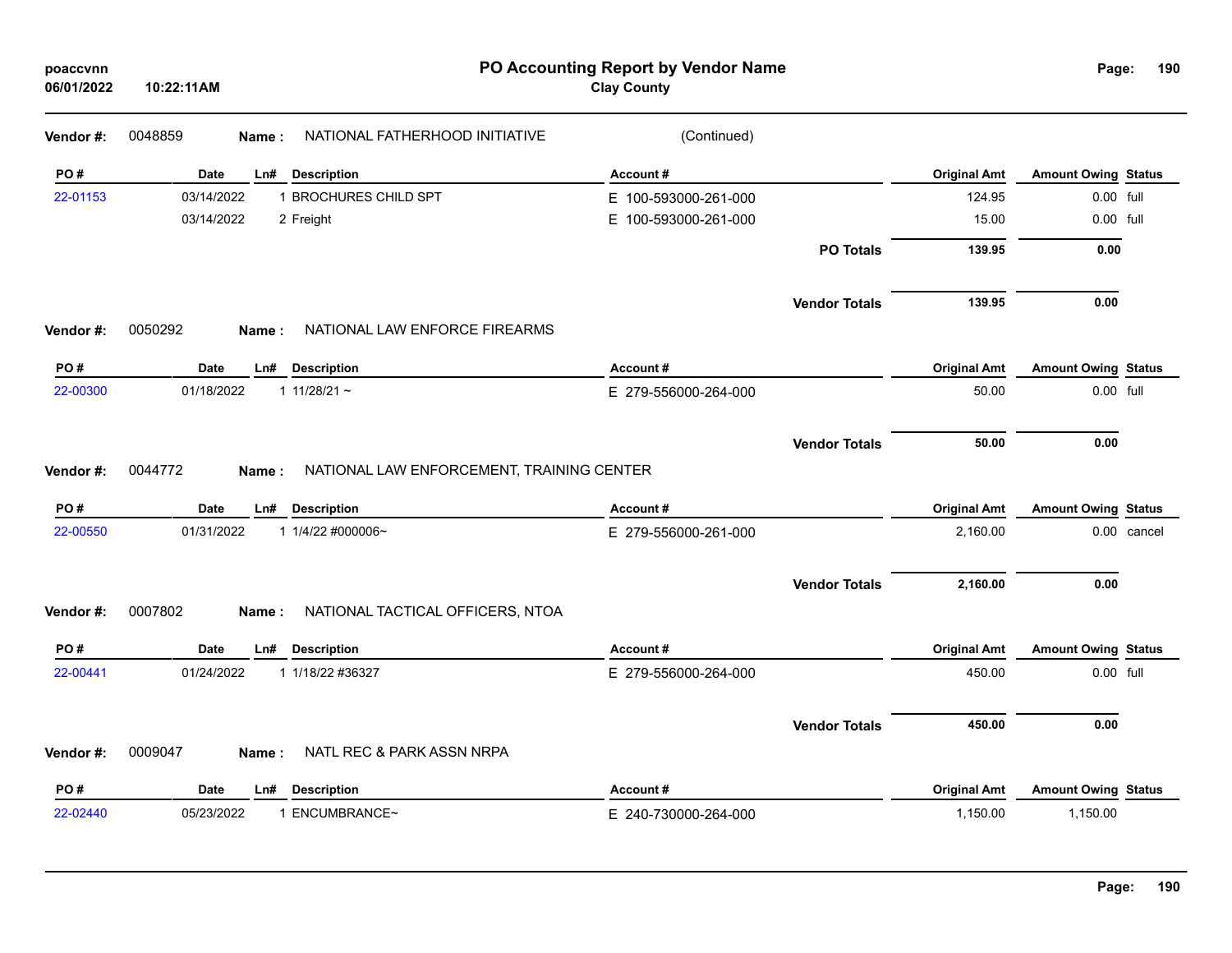|           |                                                                             |                      | <b>Vendor Totals</b> | 1,150.00            | 1,150.00                   |  |
|-----------|-----------------------------------------------------------------------------|----------------------|----------------------|---------------------|----------------------------|--|
| Vendor#:  | 0032340<br>NECCO COFFEE<br>Name:                                            |                      |                      |                     |                            |  |
| PO#       | Date<br><b>Description</b><br>Ln#                                           | Account#             |                      | <b>Original Amt</b> | <b>Amount Owing Status</b> |  |
| 22-00339  | 01/18/2022<br>1 INVOICE # 141725 DATE: 12/20/21~                            | E 285-720000-301-000 |                      | 157.56              | 0.00 full                  |  |
| 22-01001  | 1 INVOICE # 1436880 DATE: 1/31/22~<br>02/28/2022                            | E 285-720000-301-000 |                      | 399.72              | 0.00 full                  |  |
| 22-01221  | 03/14/2022<br>1 INVOICE # 144883 DATE: 2/22/22~                             | E 285-720000-301-000 |                      | 256.46              | 0.00 full                  |  |
| 22-01724  | 04/11/2022<br>1 INVOICE # 146876 DATE: 3/28/22~                             | E 285-720000-301-000 |                      | 142.77              | 0.00 full                  |  |
| 22-02337  | 05/16/2022<br>1 INVOICE # 149038 DATE: 5/2/22~                              | E 285-720000-301-000 |                      | 198.18              | $0.00$ full                |  |
| Vendor #: | 0000797<br><b>NEW PIG CORPORATION</b><br>Name :                             |                      | <b>Vendor Totals</b> | 1,154.69            | 0.00                       |  |
| PO#       | Date<br><b>Description</b><br>Ln#                                           | Account#             |                      | <b>Original Amt</b> | <b>Amount Owing Status</b> |  |
| 22-00522  | 1 PARKS-OIL SPILL SUPPLIES~<br>01/31/2022                                   | E 240-740000-334-000 |                      | 500.00              | 184.00 partial             |  |
|           | 0049042<br><b>NEXT MOVE GROUP</b>                                           |                      | <b>Vendor Totals</b> | 500.00              | 184.00                     |  |
| Vendor#:  | Name:                                                                       |                      |                      |                     |                            |  |
| PO#       | Date<br><b>Description</b><br>Ln#                                           | Account#             |                      | <b>Original Amt</b> | <b>Amount Owing Status</b> |  |
| 22-00037  | 01/10/2022<br>1 ENCUMBER FUNDS FOR ECONOMIC DEVELOPMEN E 100-600000-201-000 |                      |                      | 10,800.00           | 7,200.00 partial           |  |
| Vendor#:  | NEXTRAN TRUCK CENTERS<br>0050718<br>Name:                                   |                      | <b>Vendor Totals</b> | 10,800.00           | 7,200.00                   |  |
|           |                                                                             |                      |                      |                     |                            |  |
| PO#       | <b>Date</b><br><b>Description</b><br>Ln#                                    | Account#             |                      | <b>Original Amt</b> | <b>Amount Owing Status</b> |  |
| 22-00197  | 01/18/2022<br>1 Fuel Check Valve~                                           | E 220-701000-332-000 |                      | 514.08              | 0.00 full                  |  |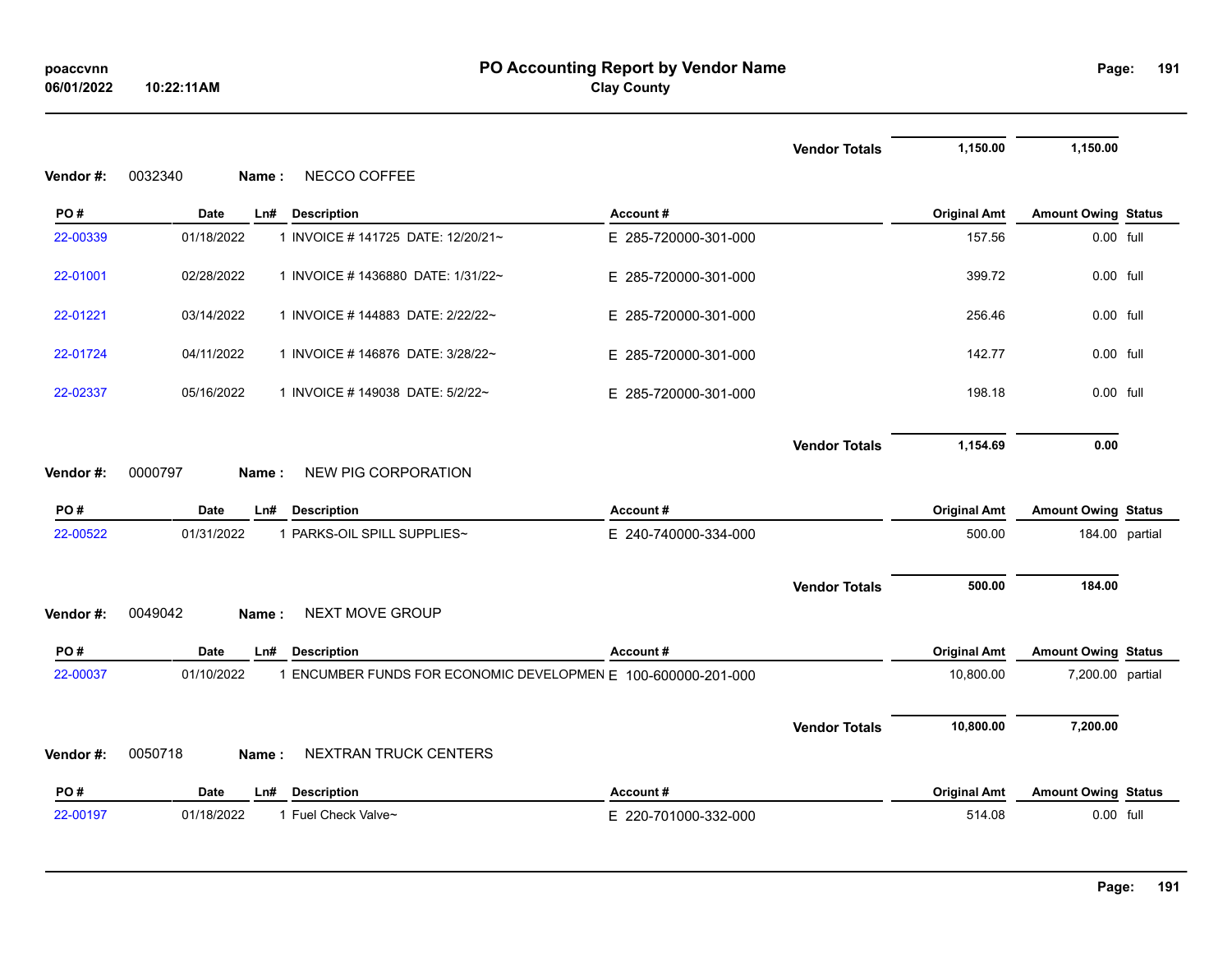#### **PO Accounting Report by Vendor Name poaccvnn Page:**

| Page: | 192 |
|-------|-----|
|       |     |

| Vendor#: | <b>NEXTRAN TRUCK CENTERS</b><br>0050718<br>Name:        | (Continued)              |                     |                            |  |
|----------|---------------------------------------------------------|--------------------------|---------------------|----------------------------|--|
| PO#      | <b>Date</b><br>Ln#<br><b>Description</b>                | Account#                 | <b>Original Amt</b> | <b>Amount Owing Status</b> |  |
| 22-00407 | 01/24/2022<br>1 Fuel lines PK049~                       | E 220-701000-333-000     | 519.47              | 0.00 full                  |  |
| 22-01282 | 03/21/2022<br>1 Wiper motors HWY302~                    | E 220-701000-333-000     | 463.60              | 0.00 full                  |  |
| 22-01406 | 03/28/2022<br>1 Fittings HWY302~                        | E 220-701000-333-000     | 20.85               | 0.00 full                  |  |
|          | 03/28/2022<br>2 Fittings HWY302~                        | 220-701000-333-000<br>Е. | 20.85               | 0.00 full                  |  |
|          | 03/28/2022<br>3 Starter HWY312~                         | E 220-701000-333-000     | 374.24              | 0.00 full                  |  |
|          |                                                         | <b>PO Totals</b>         | 415.94              | 0.00                       |  |
| 22-01782 | 04/18/2022<br>1 Belts for Mack Dump trucks~             | E 220-701000-333-000     | 295.24              | 0.00 full                  |  |
| 22-02420 | 05/23/2022<br>1 Wiper blades & nozzle HWY307~           | E 220-701000-333-000     | 122.36              | 122.36                     |  |
|          |                                                         | <b>Vendor Totals</b>     | 2,330.69            | 122.36                     |  |
| Vendor#: | 0050412<br><b>NIJO</b><br>Name:                         |                          |                     |                            |  |
|          |                                                         |                          |                     |                            |  |
| PO#      | <b>Date</b><br><b>Description</b><br>Ln#                | Account#                 | <b>Original Amt</b> | <b>Amount Owing Status</b> |  |
| 22-01133 | 03/07/2022<br>1 Invoice #2021.04.0499 11/11/21~         | E 286-555000-228-000     | 7,087.00            | 0.00 full                  |  |
| 22-01222 | 03/14/2022<br>1 ENCUMBER FUNDS FOR~                     | Е.<br>286-555000-228-000 | 6,450.00            | 6,450.00                   |  |
| 22-01223 | 03/14/2022<br>1 ENCUMBER FUNDS FOR~                     | E 286-555000-228-000     | 11,414.50           | 11,414.50                  |  |
| 22-02103 | 05/02/2022<br>1 NIJO - NIJO Elite Academy~              | E 286-555000-228-000     | 1,695.00            | 0.00 full                  |  |
|          |                                                         | <b>Vendor Totals</b>     | 26,646.50           | 17,864.50                  |  |
| Vendor#: | NITV FEDERAL SERVICES<br>0013616<br>Name:               |                          |                     |                            |  |
| PO#      | <b>Date</b><br><b>Description</b><br>Ln#                | Account#                 | <b>Original Amt</b> | <b>Amount Owing Status</b> |  |
| 22-01101 | 03/07/2022<br>1 NITV Federal Services - Recertification | E 271-558000-261-000     | 990.00              | 0.00 full                  |  |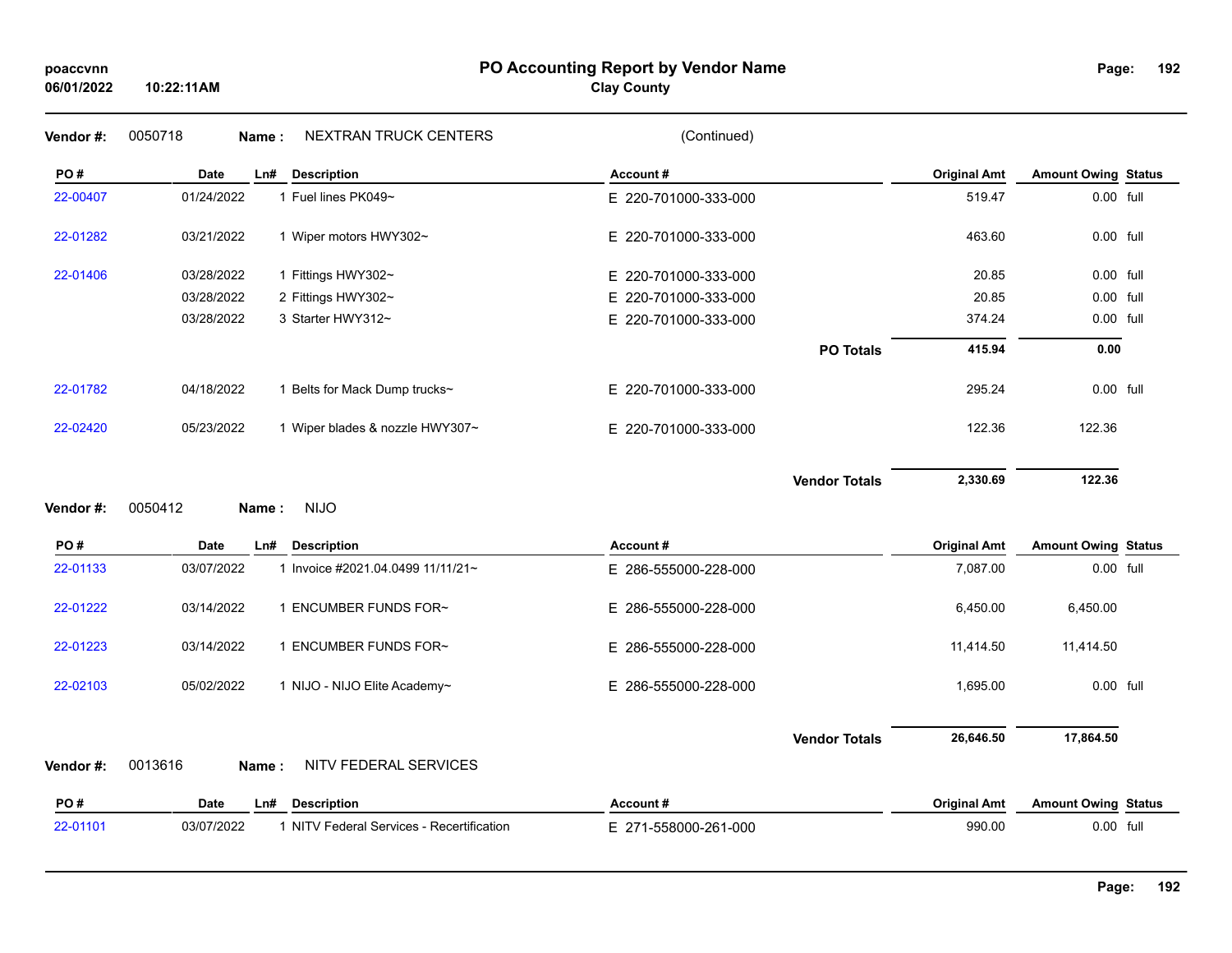**10:22:11AM**

**Clay County**

Page: 193

| Vendor #: | 0013616     | Name: | NITV FEDERAL SERVICES                      | (Continued)          |                      |                     |                            |  |
|-----------|-------------|-------|--------------------------------------------|----------------------|----------------------|---------------------|----------------------------|--|
| PO#       | Date        | Ln#   | <b>Description</b>                         | Account#             |                      | <b>Original Amt</b> | <b>Amount Owing Status</b> |  |
| 22-01803  | 04/18/2022  |       | 1 NITV Federal Services - Recertification  | E 279-556000-261-000 |                      | 495.00              | 0.00 full                  |  |
| 22-01821  | 04/18/2022  |       | 1 NITV Federal Services - Certified        | E 292-592000-362-000 |                      | 1,395.00            | 0.00 full                  |  |
| 22-02104  | 05/02/2022  |       | 1 NITV Federal Services - Recertification  | E 286-555000-228-000 |                      | 495.00              | 0.00 full                  |  |
| 22-02324  | 05/16/2022  |       | 1 NITV Federal Services LLC - Certified    | E 279-556000-261-000 |                      | 1,395.00            | 0.00 full                  |  |
|           |             |       |                                            |                      | <b>Vendor Totals</b> | 4,770.00            | 0.00                       |  |
| Vendor#:  | 0002744     | Name: | NORTH AMERICAN POLICE WORK DOG             |                      |                      |                     |                            |  |
| PO#       | <b>Date</b> | Ln#   | <b>Description</b>                         | Account#             |                      | <b>Original Amt</b> | <b>Amount Owing Status</b> |  |
| 22-00697  | 02/07/2022  |       | 1 $1/21/22$ ~                              | E 279-556000-264-000 |                      | 300.00              | 0.00 full                  |  |
|           |             |       |                                            |                      | <b>Vendor Totals</b> | 300.00              | 0.00                       |  |
| Vendor#:  | 0003204     | Name: | NORTH KANSAS CITY HOSPITAL                 |                      |                      |                     |                            |  |
| PO#       | Date        | Ln#   | <b>Description</b>                         | Account#             |                      | <b>Original Amt</b> | <b>Amount Owing Status</b> |  |
| 22-01790  | 04/18/2022  |       | 1 ARPA~                                    | E 224-503000-450-000 |                      | 2,500,000.00        | 0.00 full                  |  |
|           |             |       |                                            |                      | <b>Vendor Totals</b> | 2,500,000.00        | 0.00                       |  |
| Vendor #: | 0018822     | Name: | NORTH KANSAS CITY SCHOOLS, COMMUNITY EDUCA |                      |                      |                     |                            |  |
| PO#       | <b>Date</b> | Ln#   | <b>Description</b>                         | Account#             |                      | <b>Original Amt</b> | <b>Amount Owing Status</b> |  |
| 22-02141  | 05/10/2022  |       | 1 CARE RESTITUTION 2022-022C~              | E 100-594000-209-000 |                      | 77.25               | 0.00 full                  |  |
|           |             |       |                                            |                      | <b>Vendor Totals</b> | 77.25               | 0.00                       |  |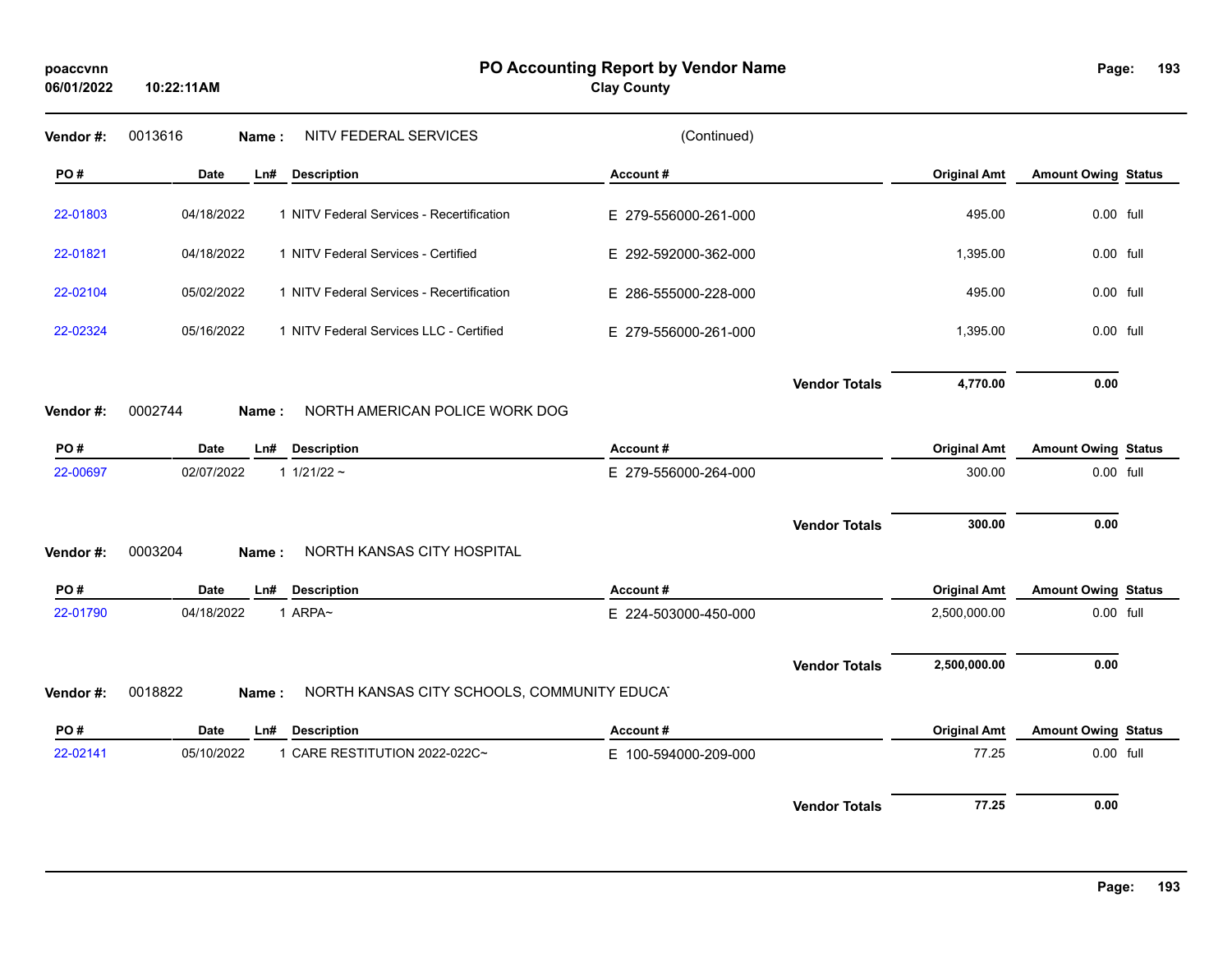| poaccvnn<br>06/01/2022 | 10:22:11AM  |                                           | PO Accounting Report by Vendor Name<br><b>Clay County</b> |                      |                     | Page:                      | 194 |
|------------------------|-------------|-------------------------------------------|-----------------------------------------------------------|----------------------|---------------------|----------------------------|-----|
| Vendor#:               | 0044153     | NORTH KC BUSINESS COUNCIL<br>Name :       |                                                           |                      |                     |                            |     |
| PO#                    | Date        | Ln#<br><b>Description</b>                 | Account#                                                  |                      | <b>Original Amt</b> | <b>Amount Owing Status</b> |     |
| 22-00481               | 01/31/2022  | 1 NORTH KANSAS CITY BUSINESS COUNCIL      | E 100-600000-264-000                                      |                      | 450.00              | 0.00 full                  |     |
|                        |             |                                           |                                                           | <b>Vendor Totals</b> | 450.00              | 0.00                       |     |
| Vendor#:               | 0058508     | NORTHLAND FEED<br>Name:                   |                                                           |                      |                     |                            |     |
| PO#                    | <b>Date</b> | <b>Description</b><br>Ln#                 | Account#                                                  |                      | <b>Original Amt</b> | <b>Amount Owing Status</b> |     |
| 22-01890               | 04/25/2022  | 1 Pinion, ring, snap gear Golf~           | E 240-746000-333-000                                      |                      | 265.94              | 0.00 full                  |     |
|                        |             |                                           |                                                           | <b>Vendor Totals</b> | 265.94              | 0.00                       |     |
| Vendor#:               | 0001263     | NORTHLAND HEALTH CARE ACCESS<br>Name:     |                                                           |                      |                     |                            |     |
| PO#                    | <b>Date</b> | <b>Description</b><br>Ln#                 | Account#                                                  |                      | <b>Original Amt</b> | <b>Amount Owing Status</b> |     |
| 22-00066               | 01/10/2022  | 1 ENCUMBRANCE for Emergency Rental        | E 222-630000-209-000                                      |                      | 69,566.06           | 29,561.06 partial          |     |
|                        |             |                                           |                                                           | <b>Vendor Totals</b> | 69,566.06           | 29,561.06                  |     |
| Vendor#:               | 0002292     | NORTHLAND NEIGHBORHOODS INC<br>Name:      |                                                           |                      |                     |                            |     |
| PO#                    | <b>Date</b> | Ln#<br><b>Description</b>                 | Account#                                                  |                      | <b>Original Amt</b> | <b>Amount Owing Status</b> |     |
| 22-01533               | 04/04/2022  | 1 Professional services agreement between | E 100-630000-248-000                                      |                      | 75,000.00           | 0.00 full                  |     |
|                        |             |                                           |                                                           | <b>Vendor Totals</b> | 75,000.00           | 0.00                       |     |
| Vendor#:               | 0051074     | NORTHLAND READY MIX<br>Name :             |                                                           |                      |                     |                            |     |
| PO#                    | Date        | <b>Description</b><br>Ln#                 | Account#                                                  |                      | <b>Original Amt</b> | <b>Amount Owing Status</b> |     |
| 22-01783               | 04/18/2022  | 1 Concrete Blocks $2 \times 2 \times 4$ ~ | E 220-701000-340-000                                      |                      | 250.00              | $0.00$ full                |     |
| 22-02029               | 05/02/2022  | 1 Concrete Blocks 2x2x4~                  | E 220-701000-340-000                                      |                      | 250.00              | 0.00 full                  |     |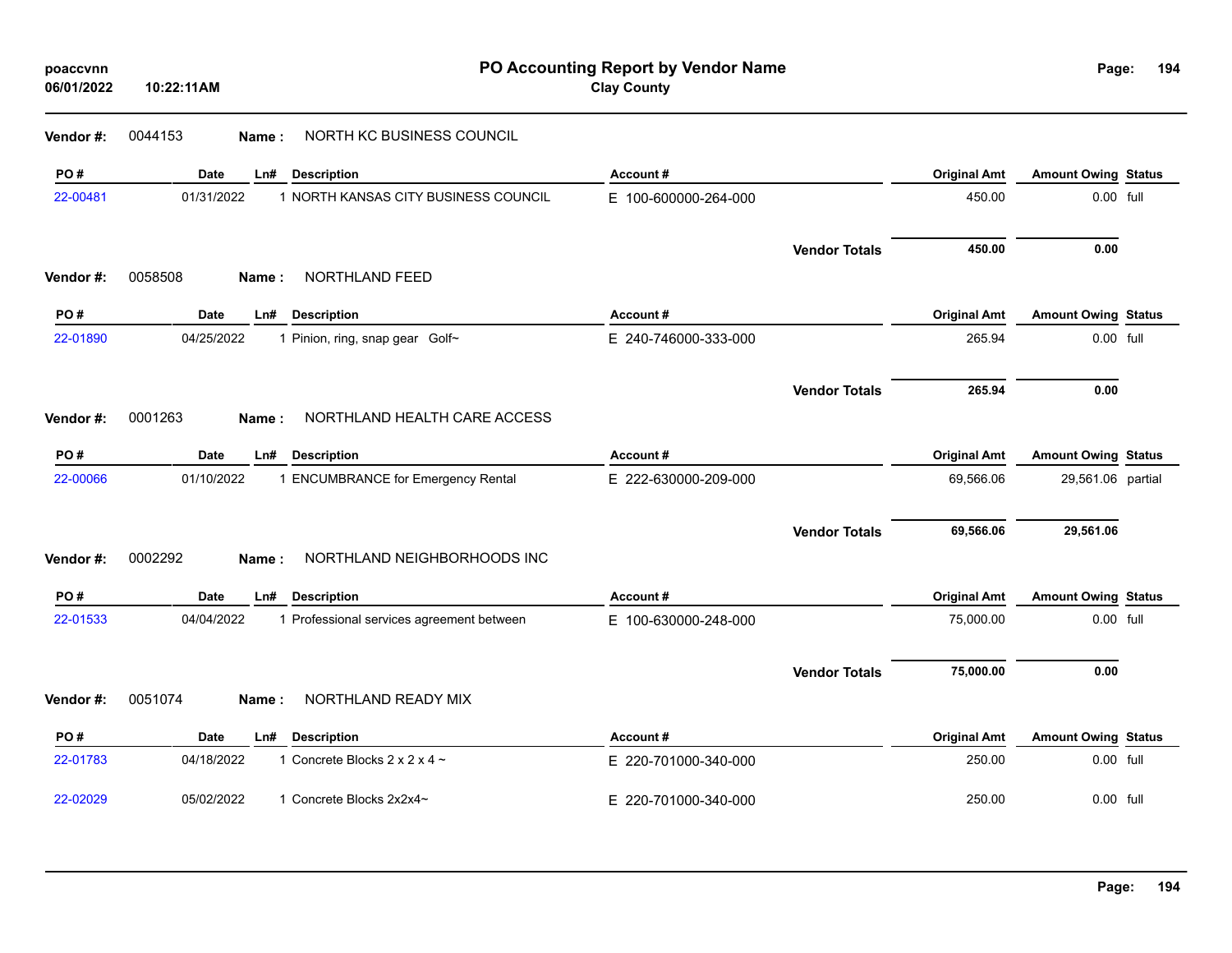|           |             |                                                               |                          | <b>Vendor Totals</b> | 500.00              | 0.00                       |  |
|-----------|-------------|---------------------------------------------------------------|--------------------------|----------------------|---------------------|----------------------------|--|
| Vendor #: | 0001094     | NORTHLAND REGIONAL, CHAMBER OF COMMERCE<br>Name:              |                          |                      |                     |                            |  |
| PO#       | <b>Date</b> | Ln#<br><b>Description</b>                                     | Account#                 |                      | <b>Original Amt</b> | <b>Amount Owing Status</b> |  |
| 22-00482  | 01/31/2022  | 1 NORTHLAND REGIONAL CHAMBER OF COMMERCE E 100-600000-264-000 |                          |                      | 1,190.00            | 0.00 full                  |  |
| 22-01126  | 03/07/2022  | 1 Northland Regional Chamber of Commerce                      | E 279-556000-264-000     |                      | 465.00              | 0.00 full                  |  |
| 22-01127  | 03/07/2022  | 1 Northland Regional Chamber of Commerce                      | E 279-556000-261-000     |                      | 30.00               | 0.00 full                  |  |
| 22-01607  | 04/04/2022  | 1 NORTHLAND REGIONAL CHAMBER OF COMMERCE E 279-556000-264-000 |                          |                      | 465.00              | 0.00 full                  |  |
| 22-01608  | 04/04/2022  | 1 NORTHLAND REGIONAL CHAMBER OF COMMERCE E 279-556000-261-000 |                          |                      | 180.00              | 0.00 full                  |  |
|           |             |                                                               |                          | <b>Vendor Totals</b> | 2,330.00            | 0.00                       |  |
| Vendor#:  | 0008552     | NPG NEWSPAPERS INC, ST. JOSEPH NEWS - PRESS<br>Name:          |                          |                      |                     |                            |  |
| PO#       | <b>Date</b> | <b>Description</b><br>Ln#                                     | Account#                 |                      | <b>Original Amt</b> | <b>Amount Owing Status</b> |  |
| 22-00038  | 01/10/2022  | 1 DIGITAL MARKETING ~                                         | E 100-505000-252-000     |                      | 1,800.00            | 0.00 full                  |  |
| 22-00132  | 01/18/2022  | 1 NPG Newspapers~                                             | E 100-605000-252-000     |                      | 439.20              | 0.00 full                  |  |
| 22-00133  | 01/18/2022  | 1 LEGAL PUBLIX RE CARTER CARR~                                | E.<br>100-588000-205-000 |                      | 100.00              | 0.00 full                  |  |
| 22-00375  | 01/24/2022  | 1 acct# 173536 1/27/22~                                       | E.<br>100-523000-255-000 |                      | 39.00               | 0.00 full                  |  |
|           | 01/24/2022  | 2 acct# 173536                                                | E.<br>100-523000-264-000 |                      | 2.97                | 0.00 full                  |  |
|           |             |                                                               |                          | <b>PO Totals</b>     | 41.97               | 0.00                       |  |
| 22-00724  | 02/14/2022  | 1 DIGITAL MARKETING~                                          | E 100-505000-252-000     |                      | 600.00              | 0.00 full                  |  |

22-00725 02/14/2022 1 PUBLIX FEES RE XAVIER MARCELL LOPEZ ~ E 100-588000-205-000 100 100.00 100.00 0.00 full

02/14/2022 2 PUBLIX FEES RE AIDEN SHIRLEY~ E 100-588000-205-000 10000 100.00 100.00 0.00 full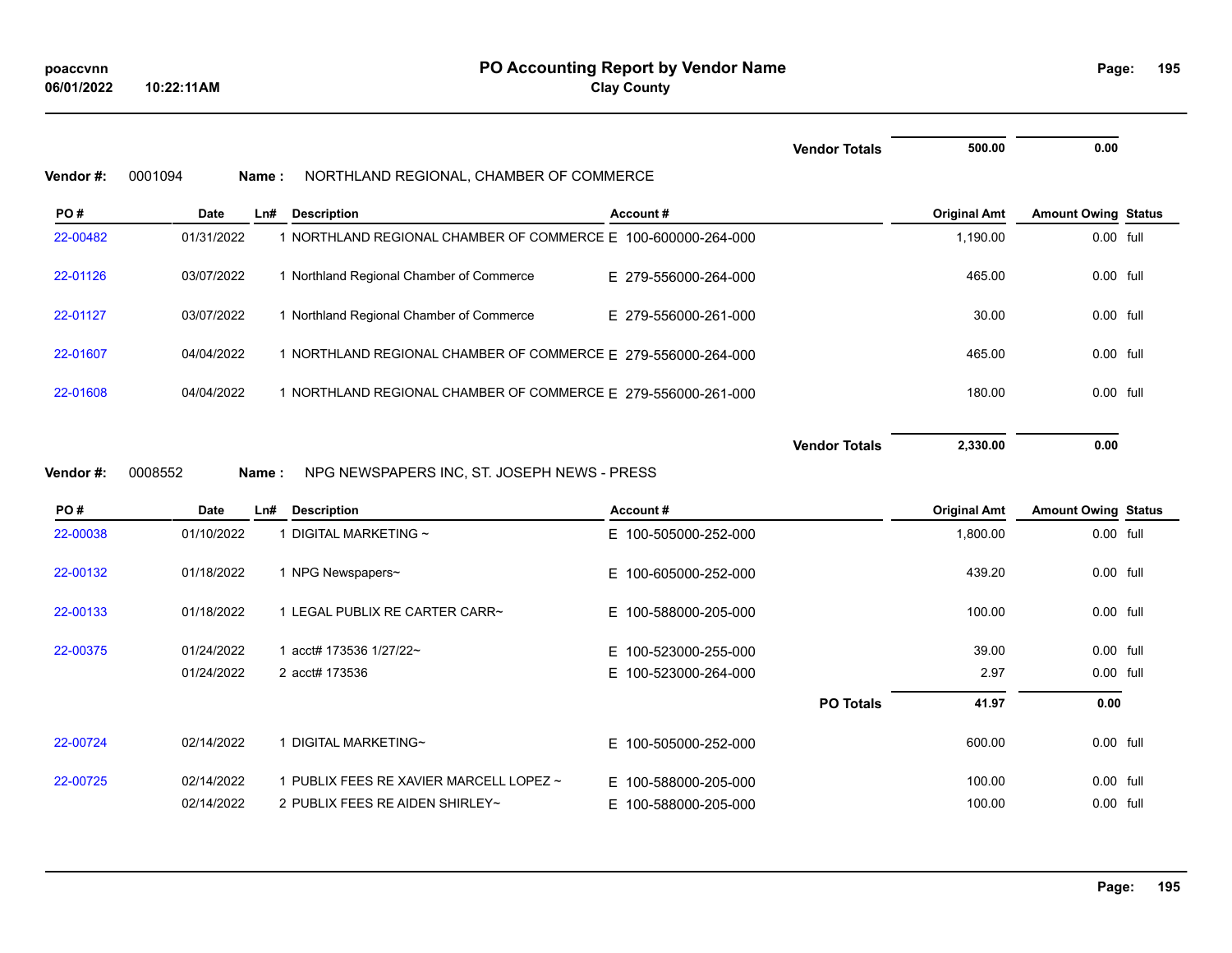## **Vendor #:** 0008552 **Name :** NPG NEWSPAPERS INC, ST. JOSEPH NEWS - PRESS (Continued)

| PO#      | <b>Date</b> | <b>Description</b><br>Ln#                 | Account#                 |                  | <b>Original Amt</b> | <b>Amount Owing Status</b> |  |
|----------|-------------|-------------------------------------------|--------------------------|------------------|---------------------|----------------------------|--|
|          |             |                                           |                          | <b>PO Totals</b> | 200.00              | 0.00                       |  |
| 22-00818 | 02/22/2022  | 1 LEGAL PUBLIX FEE RE ERIC DWAYNE CORTEZ  | E 100-588000-205-000     |                  | 100.00              | $0.00$ full                |  |
| 22-00955 | 02/28/2022  | 1 NPG Newspaper~                          | E.<br>100-605000-252-000 |                  | 600.00              | 0.00 full                  |  |
| 22-01154 | 03/14/2022  | 1 Monthly charges~                        | E<br>100-505000-252-000  |                  | 600.00              | $0.00$ full                |  |
| 22-01155 | 03/14/2022  | 1 LEGAL PUBLIX RE LUXURY B THOMPSON ~     | E 100-588000-206-000     |                  | 100.00              | 0.00 full                  |  |
| 22-01257 | 03/21/2022  | 1 LEGAL PUBLIX RE JACKSON WASMER & SAMUEL | E 100-588000-206-000     |                  | 100.00              | 0.00 full                  |  |
|          | 03/21/2022  | 2 LEGAL PUBLIX RE OLIVIA PAREDES; GINA    | E 100-588000-206-000     |                  | 100.00              | 0.00 full                  |  |
|          |             |                                           |                          | <b>PO Totals</b> | 200.00              | 0.00                       |  |
| 22-01369 | 03/28/2022  | 1 NPG Newspapers Inc~                     | E<br>100-605000-252-000  |                  | 505.00              | 0.00 full                  |  |
| 22-01443 | 03/28/2022  | 1 12-MONTH SUBSCRIPTION RENEWAL~          | E 285-720000-264-000     |                  | 39.96               | 0.00 full                  |  |
| 22-01534 | 04/04/2022  | 1 LEGAL PUBLIX RE MASON EMANUEL COSTA~    | E 100-588000-206-000     |                  | 100.00              | 0.00 full                  |  |
|          | 04/04/2022  | 2 LEGAL PUBLIX RE KALINA HOPE COGGS~      | 100-588000-206-000<br>E. |                  | 100.00              | 0.00 full                  |  |
|          | 04/04/2022  | 3 LEGAL PUBLIX RE AUDRY DARLENE MERIDETH  | 100-588000-206-000<br>E. |                  | 100.00              | 0.00 full                  |  |
|          |             |                                           |                          | <b>PO Totals</b> | 300.00              | 0.00                       |  |
| 22-01657 | 04/11/2022  | 1 NPG Newspaper ~                         | E 100-605000-252-000     |                  | 132.00              | 0.00 full                  |  |
| 22-02053 | 05/02/2022  | 1 PARKS-SMITHVILLE LAKE AD IN CLAY CO     | E 240-731000-250-000     |                  | 1,500.00            | 0.00 full                  |  |
| 22-02054 | 05/02/2022  | 1 PARKS-SMITHVILLE LAKE AD IN EXPLORE     | E 240-731000-250-000     |                  | 1,390.00            | 0.00 full                  |  |
| 22-02258 | 05/16/2022  | 1 NPG Newspaper~                          | E 100-605000-252-000     |                  | 383.00              | 0.00 full                  |  |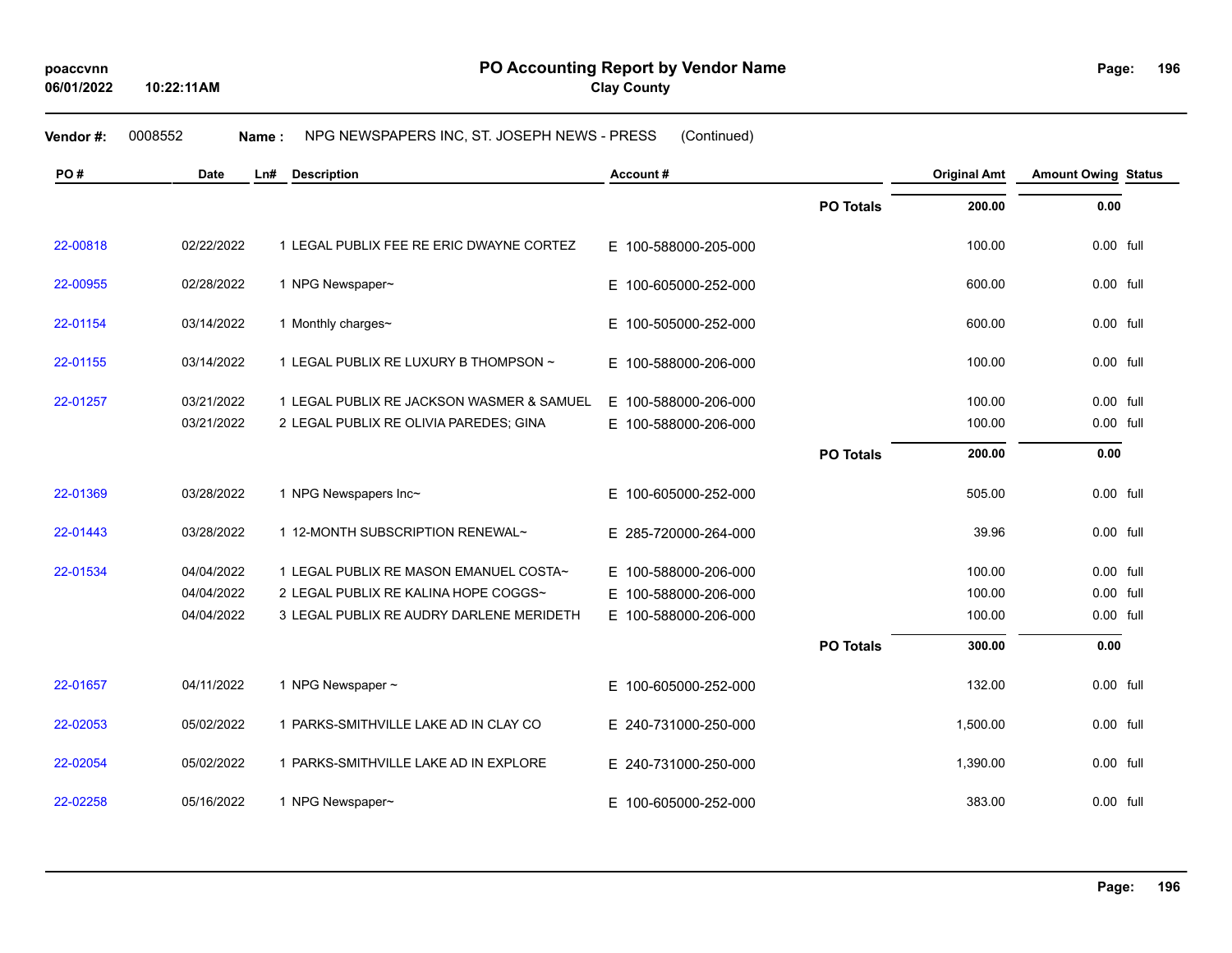**Vendor #:** 0008552 **Name :** NPG NEWSPAPERS INC, ST. JOSEPH NEWS - PRESS (Continued)

| PO#      | Date       | Ln#<br><b>Description</b>               | Account#             |                      | <b>Original Amt</b> | <b>Amount Owing Status</b> |  |
|----------|------------|-----------------------------------------|----------------------|----------------------|---------------------|----------------------------|--|
| 22-02259 | 05/16/2022 | 1 PUBLICATION FEES RE KAYTON COLLINS∼   | E 100-588000-205-000 |                      | 100.00              | 100.00                     |  |
|          | 05/16/2022 | 2 PUBLICATION FEES RE VIRGINA HART~     | E 100-588000-205-000 |                      | 100.00              | 100.00                     |  |
|          |            |                                         |                      | <b>PO Totals</b>     | 200.00              | 200.00                     |  |
| 22-02260 | 05/16/2022 | BICENTENNIAL ADVERTISING~               | E 100-600000-201-000 |                      | 300.00              | 0.00 full                  |  |
| 22-02368 | 05/23/2022 | <b>Publication of Annual Financial</b>  | E 100-501000-252-000 |                      | 424.00              | 424.00                     |  |
| 22-02503 | 05/31/2022 | 1 LEGAL PUBLIX RE ROBERT DANIEL TURNER, | E 100-588000-206-000 |                      | 100.00              | 100.00                     |  |
|          | 0001000    | ODELL SEDVICE COMPANY                   |                      | <b>Vendor Totals</b> | 10,055.13           | 724.00                     |  |

#### **Vendor #:** 0064989 **Name :** O'DELL SERVICE COMPANY

| PO#      | Date       | Ln#<br><b>Description</b>                        | Account#             | <b>Original Amt</b> | <b>Amount Owing Status</b> |  |
|----------|------------|--------------------------------------------------|----------------------|---------------------|----------------------------|--|
| 22-00238 | 01/18/2022 | Labor and materials on water fountains           | E 240-746000-330-000 | 1,067.49            | 0.00 full                  |  |
| 22-00239 | 01/18/2022 | <b>I PARKS-HVAC REPAIR PARTS &amp; SERVICES~</b> | E 240-740000-228-000 | 2,000.00            | 0.00 full                  |  |
| 22-00301 | 01/18/2022 | 1 DET/Service on Refridgerator #2 door~          | E 279-613000-220-000 | 1,955.20            | 0.00 full                  |  |
| 22-00483 | 01/31/2022 | ENCUMBER Funds for Admn Control up grade         | E 100-611000-220-000 | 16,500.00           | 0.00 full                  |  |
| 22-00523 | 01/31/2022 | 1 PARKS-HVAC REPAIR PARTS & SERVICE~             | E 240-740000-228-000 | 3,000.00            | 2,010.33 partial           |  |
| 22-00551 | 01/31/2022 | DET/Service on 2 door Hobart thawer~             | E 279-613000-220-000 | 3,499.80            | 0.00 full                  |  |
| 22-00603 | 02/07/2022 | 1 DR SITE/Service on HVAC System~                | E 100-611000-220-000 | 785.80              | 0.00 full                  |  |
| 22-00726 | 02/14/2022 | Ⅰ ADMN/Service on Boiler∼                        | E 100-611000-220-000 | 269.00              | 0.00 full                  |  |
|          | 02/14/2022 | 2 ADMN/Service on Boiler~                        | E 100-611000-220-000 | 499.00              | $0.00$ full                |  |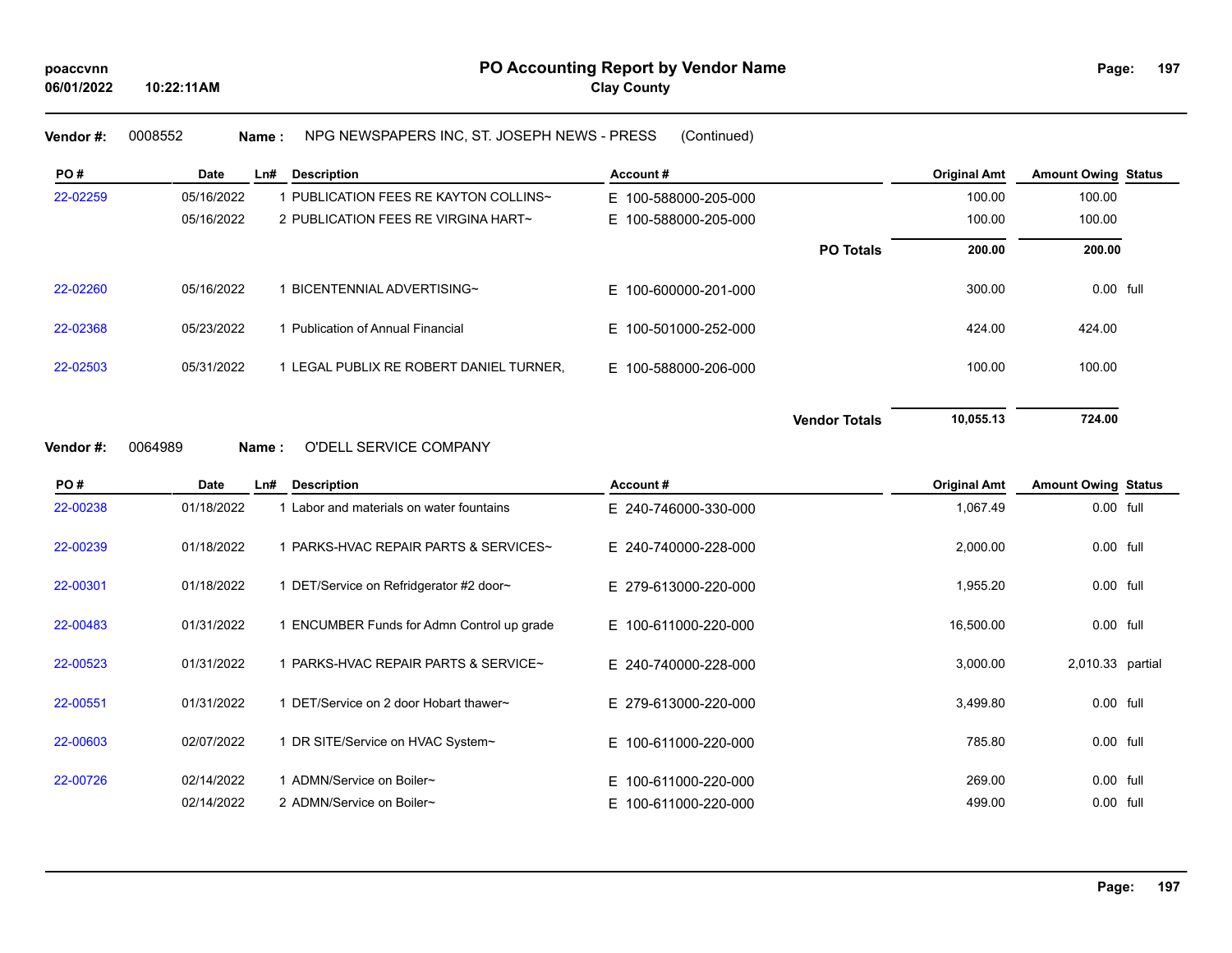**PO Accounting Report by Vendor Name poaccvnn Page:**

| 06/01/2022 | 10:22:11AM  |                                            | <b>Clay County</b>   |                  |                     |                            |             |
|------------|-------------|--------------------------------------------|----------------------|------------------|---------------------|----------------------------|-------------|
| Vendor#:   | 0064989     | O'DELL SERVICE COMPANY<br>Name:            | (Continued)          |                  |                     |                            |             |
| PO#        | <b>Date</b> | <b>Description</b><br>Ln#                  | Account#             |                  | <b>Original Amt</b> | <b>Amount Owing Status</b> |             |
|            |             |                                            |                      | <b>PO Totals</b> | 768.00              | 0.00                       |             |
| 22-00776   | 02/14/2022  | 1 ENCUMBER Funds for HVAC Replacement at   | E 300-810611-409-000 |                  | 40,000.00           |                            | 0.00 full   |
| 22-00819   | 02/22/2022  | 1 RJC/Service on HVAC System - Freeze Stat | E 100-611000-220-000 |                  | 700.49              |                            | 0.00 full   |
| 22-00820   | 02/22/2022  | 1 ENCUMBER Funds to Replace AHU Dampers    | E 100-611000-220-000 |                  | 25,000.00           |                            | 0.00 full   |
| 22-00996   | 02/28/2022  | 1 DET/Service on Water Heaters 1 & 2~      | E 279-613000-220-000 |                  | 453.00              |                            | 0.00 full   |
|            | 02/28/2022  | 2 DET/ Drain Clogged~                      | E 279-613000-220-000 |                  | 452.40              |                            | 0.00 full   |
|            |             |                                            |                      | <b>PO Totals</b> | 905.40              | 0.00                       |             |
| 22-01370   | 03/28/2022  | 1 ADMN/Service on HVAC exhaust fan~        | E 100-611000-220-000 |                  | 2,762.00            |                            | $0.00$ full |
| 22-01486   | 03/28/2022  | 1 DET/Kitchen equipment repair -service    | E 279-613000-220-000 |                  | 1,844.98            |                            | $0.00$ full |
| 22-01535   | 04/04/2022  | 1 ADMN/Service on Hot Water Circulating    | E 100-611000-220-000 |                  | 1,359.51            |                            | $0.00$ full |
| 22-01658   | 04/11/2022  | 1 JIS/Service on HVAC system in IT Server  | E 100-611000-220-000 |                  | 5,616.72            |                            | $0.00$ full |
| 22-01718   | 04/11/2022  | 1 DET/Service call on Chiller #2~          | E 279-613000-220-000 |                  | 1,807.27            |                            | $0.00$ full |
| 22-02261   | 05/16/2022  | 1 FM/EMERGENCY REPAIRS & SERVICE AT        | E 100-611000-228-000 |                  | 25,000.00           | 25,000.00                  |             |
| 22-02262   | 05/16/2022  | 1 ANNEX-HVAC REPAIRS~                      | E 100-611000-228-000 |                  | 510.12              |                            | $0.00$ full |
|            | 05/16/2022  | 2 SHRADER/A/C REPAIRS~                     | E 100-611000-228-000 |                  | 1,699.25            |                            | $0.00$ full |
|            | 05/16/2022  | 3 ADMIN/CHILLER REPAIRS~                   | E 100-611000-228-000 |                  | 2,169.68            | 0.00 full                  |             |
|            |             |                                            |                      | <b>PO Totals</b> | 4,379.05            | 0.00                       |             |
| 22-02263   | 05/16/2022  | 1 SHRADER/EMERGENCY A/C SERIVICE &         | E 100-611000-222-000 |                  | 412.00              |                            | $0.00$ full |
|            | 05/16/2022  | 2 SHRADER/EMERGENCY A/C SERIVICE &         | E 100-611000-222-000 |                  | 1,461.44            |                            | $0.00$ full |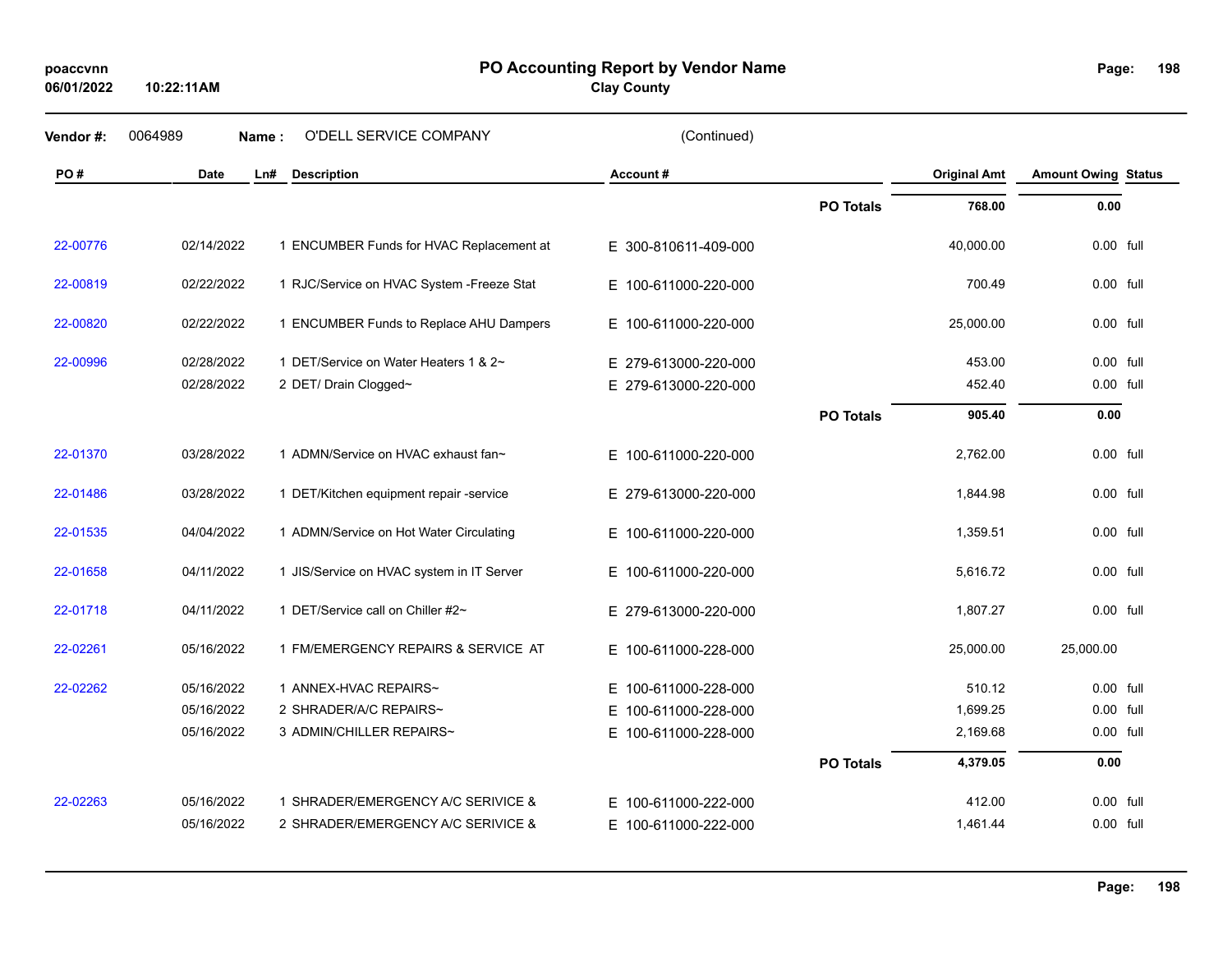| poaccvnn<br>06/01/2022 | 10:22:11AM |                                       | PO Accounting Report by Vendor Name<br><b>Clay County</b> |                      |                     | Page:                      | 199         |
|------------------------|------------|---------------------------------------|-----------------------------------------------------------|----------------------|---------------------|----------------------------|-------------|
| Vendor#:               | 0064989    | O'DELL SERVICE COMPANY<br>Name:       | (Continued)                                               |                      |                     |                            |             |
| PO#                    | Date       | <b>Description</b><br>Ln#             | Account#                                                  |                      | <b>Original Amt</b> | <b>Amount Owing Status</b> |             |
|                        |            |                                       |                                                           | <b>PO Totals</b>     | 1,873.44            | 0.00                       |             |
| 22-02460               | 05/23/2022 | 1 DET/EMERGENCY SERIVICE & REPAIRS ON | E 279-613000-220-000                                      |                      | 1,856.91            | 1,856.91                   |             |
| 22-02461               | 05/23/2022 | 1 RJC/EMERGENCY REPAIRS & SERVICE ~   | E 279-613000-220-000                                      |                      | 25,000.00           | 25,000.00                  |             |
|                        |            |                                       |                                                           | <b>Vendor Totals</b> | 167,682.06          | 53,867.24                  |             |
| Vendor #:              | 0007933    | OFFICE DEPOT<br>Name:                 |                                                           |                      |                     |                            |             |
| PO#                    | Date       | Ln# Description                       | Account#                                                  |                      | <b>Original Amt</b> | <b>Amount Owing Status</b> |             |
| 22-00039               | 01/10/2022 | 1 ORDER 218251579001~                 | E 100-594000-301-000                                      |                      | 68.18               | 0.00 full                  |             |
|                        | 01/10/2022 | 2 ORDER 218251582001                  | E 100-594000-301-000                                      |                      | 9.69                | 0.00 full                  |             |
|                        | 01/10/2022 | 3 ORDER 218251580001                  | E 100-594000-301-000                                      |                      | 34.99               | 0.00 full                  |             |
|                        |            |                                       |                                                           | <b>PO Totals</b>     | 112.86              | 0.00                       |             |
| 22-00040               | 01/10/2022 | 1 STORE RCPT 586765 DTD 1/6/22 MASKS~ | E 100-594000-301-000                                      |                      | 51.96               | 0.00 full                  |             |
|                        | 01/10/2022 | 2 STORE RCPT 586765 PAPER BGH         | E 100-596000-301-000                                      |                      | 12.00               | 0.00 full                  |             |
|                        |            |                                       |                                                           | <b>PO Totals</b>     | 63.96               | 0.00                       |             |
| 22-00135               | 01/18/2022 | 1 MINI STAPLES ~                      | E 100-580000-301-000                                      |                      | 85.35               |                            | 0.00 cancel |
|                        | 01/18/2022 | 2 TEA $\sim$                          | E 100-580000-301-000                                      |                      | 21.39               |                            | 0.00 cancel |
|                        |            |                                       |                                                           | <b>PO Totals</b>     | 106.74              | 0.00                       |             |
| 22-00136               | 01/18/2022 | 1 inv 210227637001 12/28/21~          | E 100-523000-301-000                                      |                      | 18.78               | 0.00 full                  |             |
| 22-00302               | 01/18/2022 | 1 C115144~                            | E 279-556000-301-000                                      |                      | 153.24              | 0.00 full                  |             |
|                        | 01/18/2022 | 2 SCISSORS                            | E 279-556000-301-000                                      |                      | 14.89               | 0.00 full                  |             |
|                        |            |                                       |                                                           | <b>PO Totals</b>     | 168.13              | 0.00                       |             |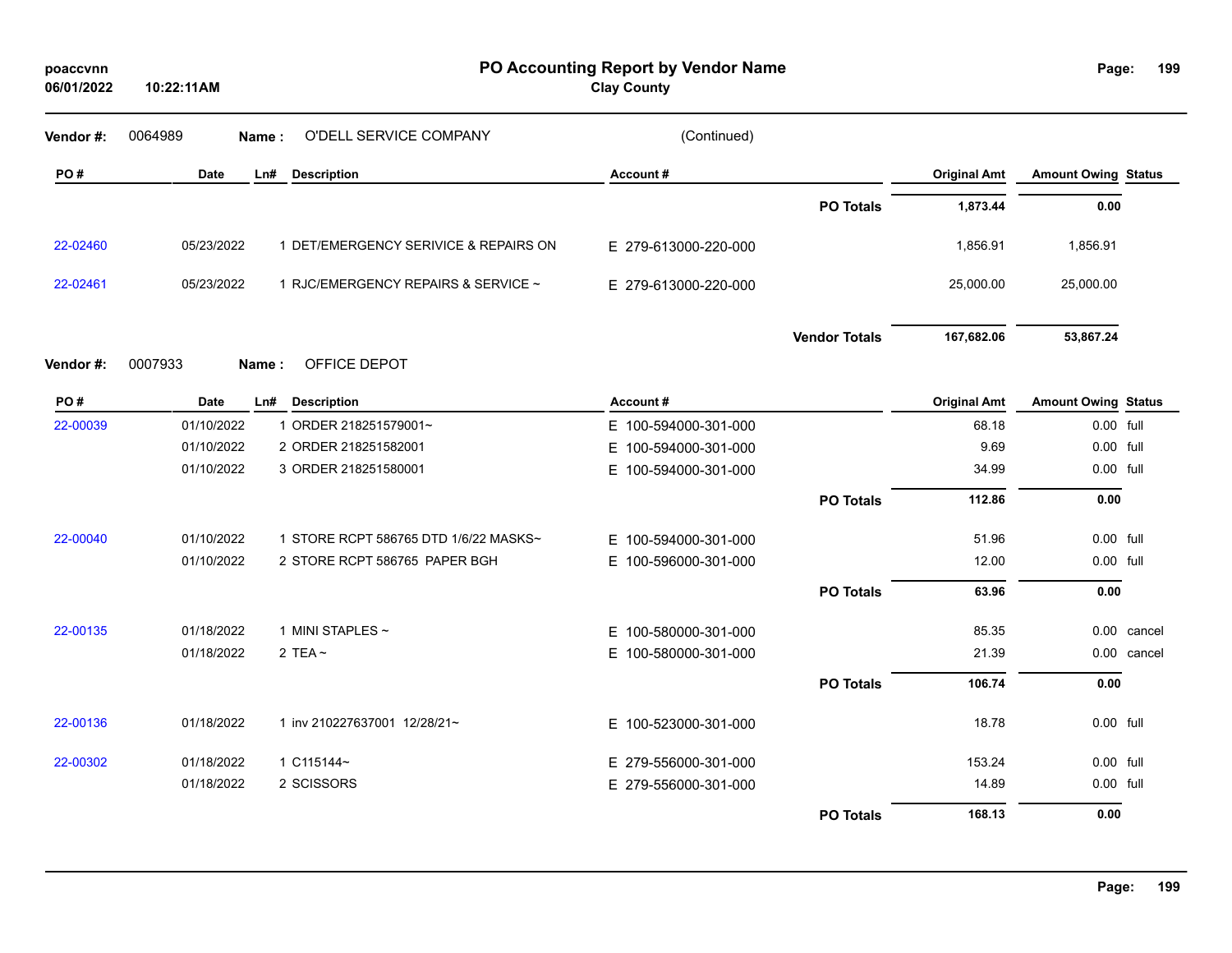## **PO Accounting Report by Vendor Name poaccvnn Page:**

# **Clay County**

| Vendor#: | 0007933    | OFFICE DEPOT<br>Name:                  | (Continued)          |                  |                     |                            |  |
|----------|------------|----------------------------------------|----------------------|------------------|---------------------|----------------------------|--|
| PO#      | Date       | <b>Description</b><br>Ln#              | Account#             |                  | <b>Original Amt</b> | <b>Amount Owing Status</b> |  |
| 22-00303 | 01/18/2022 | 1 C115144~                             | E 279-556000-301-000 |                  | 6.87                | 0.00 full                  |  |
| 22-00304 | 01/18/2022 | 1 METAL WALL MOUNT SIGNS ~             | E 279-556000-301-000 |                  | 115.91              | 0.00 full                  |  |
| 22-00305 | 01/18/2022 | 1 C115144~                             | E 279-556000-301-000 |                  | 23.99               | 0.00 full                  |  |
| 22-00306 | 01/18/2022 | $1 -$                                  | E 279-556000-301-000 |                  | 11.98               | 0.00 full                  |  |
|          | 01/18/2022 | 2 HDMI CONVERTER                       | E 279-556000-301-000 |                  | 23.99               | 0.00 full                  |  |
|          |            |                                        |                      | <b>PO Totals</b> | 35.97               | 0.00                       |  |
| 22-00307 | 01/18/2022 | 1 C115144~                             | E 279-556000-301-000 |                  | 6.15                | 0.00 full                  |  |
| 22-00376 | 01/24/2022 | 1 STORE RECEIPT 1007735, 1/21/22~      | E 100-594000-301-000 |                  | 83.50               | 0.00 full                  |  |
| 22-00443 | 01/24/2022 | 1 C115144~                             | E 279-556000-302-000 |                  | 166.02              | 0.00 full                  |  |
| 22-00451 | 01/24/2022 | $1 -$                                  | E 292-592000-362-000 |                  | 367.99              | 0.00 full                  |  |
| 22-00484 | 01/31/2022 | 1 Acct#37453845 Inv#220005070001~      | E 100-577000-301-000 |                  | 21.51               | 0.00 full                  |  |
| 22-00485 | 01/31/2022 | 1 Acct#37453845 Inv#220005070001~      | E 100-564000-301-000 |                  | 14.78               | 0.00 full                  |  |
| 22-00552 | 01/31/2022 | 1 $C115144 -$                          | E 279-556000-301-000 |                  | 36.54               | 0.00 full                  |  |
|          | 01/31/2022 | 2 1/10/22 #220393664001~               | E 279-556000-301-000 |                  | 113.29              | 0.00 full                  |  |
|          | 01/31/2022 | 3 1/14/22 #220644913001~               | E 279-556000-302-000 |                  | 100.79              | 0.00 full                  |  |
|          |            |                                        |                      | <b>PO Totals</b> | 250.62              | 0.00                       |  |
| 22-00564 | 01/31/2022 | 1 $C115144 -$                          | E 292-592000-362-000 |                  | 79.99               | $0.00$ full                |  |
| 22-00604 | 02/07/2022 | 1 Office Depot~                        | E 100-605000-301-000 |                  | 187.54              | 0.00 full                  |  |
| 22-00605 | 02/07/2022 | 1 Invoice #221822660001 dated 1/20/22~ | E 100-504000-301-000 |                  | 89.89               | 0.00 full                  |  |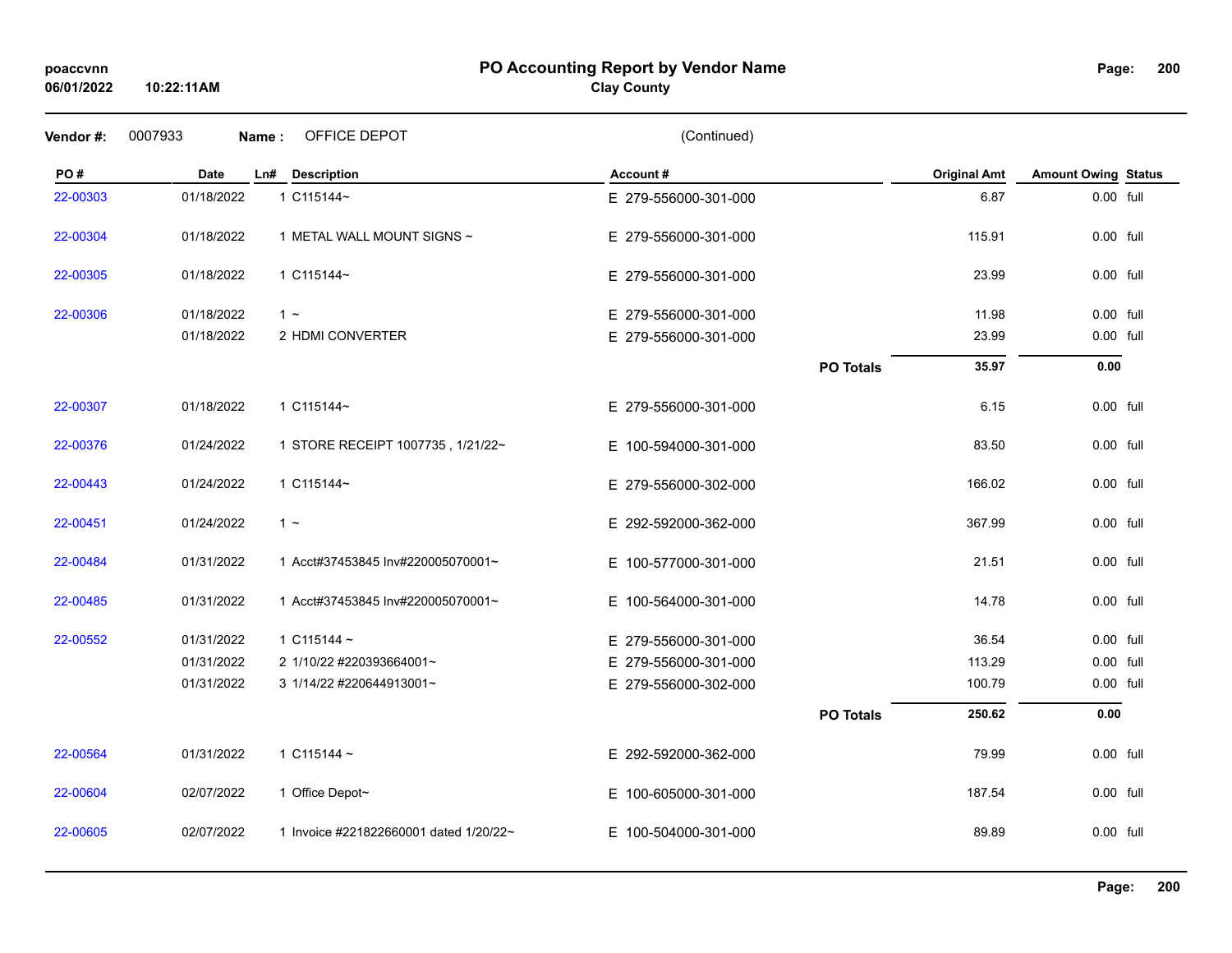## **PO Accounting Report by Vendor Name poaccvnn Page:**

**Clay County**

| Vendor#: | 0007933     | OFFICE DEPOT<br>Name:                    | (Continued)              |                  |                     |                            |             |
|----------|-------------|------------------------------------------|--------------------------|------------------|---------------------|----------------------------|-------------|
| PO#      | <b>Date</b> | Ln#<br><b>Description</b>                | Account#                 |                  | <b>Original Amt</b> | <b>Amount Owing Status</b> |             |
| 22-00605 | 02/07/2022  | 2 Invoice# 221829164001 dated 1/21/22~   | E 100-504000-301-000     |                  | 11.08               | 0.00 full                  |             |
|          |             |                                          |                          | <b>PO Totals</b> | 100.97              | 0.00                       |             |
| 22-00606 | 02/07/2022  | 1 Office Supplies: Pens, Labels, Paper,  | E 100-501000-301-000     |                  | 74.50               | 0.00 full                  |             |
| 22-00607 | 02/07/2022  | 1 STORE RCPT DTD 1/31/22 993864~         | E 100-594000-201-000     |                  | 414.79              | 0.00 full                  |             |
| 22-00608 | 02/07/2022  | 1 Acct#37453845 Inv#220005070001~        | E 100-567000-301-000     |                  | 14.78               | 0.00 full                  |             |
| 22-00684 | 02/07/2022  | 1 1/20/22 #217947557001                  | E 292-592000-362-000     |                  | 767.98              | 0.00 full                  |             |
| 22-00727 | 02/14/2022  | 1 TONER FOR DC~                          | E 100-569000-301-000     |                  | 110.99              | 0.00 full                  |             |
| 22-00728 | 02/14/2022  | 1 ORDER 226768453001~                    | E 100-594000-301-000     |                  | 622.05              | 0.00 full                  |             |
| 22-00729 | 02/14/2022  | 1 STORE RCPT 1006940-22 2/7/11~          | E 100-595000-301-000     |                  | 37.23               | 0.00 full                  |             |
| 22-00821 | 02/22/2022  | 1 STORE RCPT DTD 2/15/22 285571~         | E 100-594000-301-000     |                  | 110.39              | $0.00$ full                |             |
| 22-00822 | 02/22/2022  | 1 Invoice# 223085900001 dated 1/27/2022~ | E 100-504000-301-000     |                  | 20.00               | 0.00 full                  |             |
|          | 02/22/2022  | 2 Invoice# 223088234001 dated 1/27/2022~ | 100-504000-301-000<br>E. |                  | 9.52                | 0.00 full                  |             |
|          | 02/22/2022  | 3 Invoice# 223088237001 dated 1/27/22~   | E 100-504000-301-000     |                  | 66.29               | 0.00 full                  |             |
|          |             |                                          |                          | <b>PO Totals</b> | 95.81               | 0.00                       |             |
| 22-00823 | 02/22/2022  | 1 TONER FOR GINA ~                       | E 100-580000-301-000     |                  | 110.99              |                            | 0.00 cancel |
| 22-00918 | 02/22/2022  | 1 2/4/22 #226219840001~                  | E 279-556000-301-000     |                  | 30.12               | 0.00 full                  |             |
| 22-00956 | 02/28/2022  | 1 Office Supplies: Labels, Kleenex, Post | E 100-501000-301-000     |                  | 64.55               | 0.00 full                  |             |
| 22-01037 | 03/07/2022  | 1 STORE RCPT889398 3/2 CASA~             | E 100-594000-201-000     |                  | 74.90               | 0.00 full                  |             |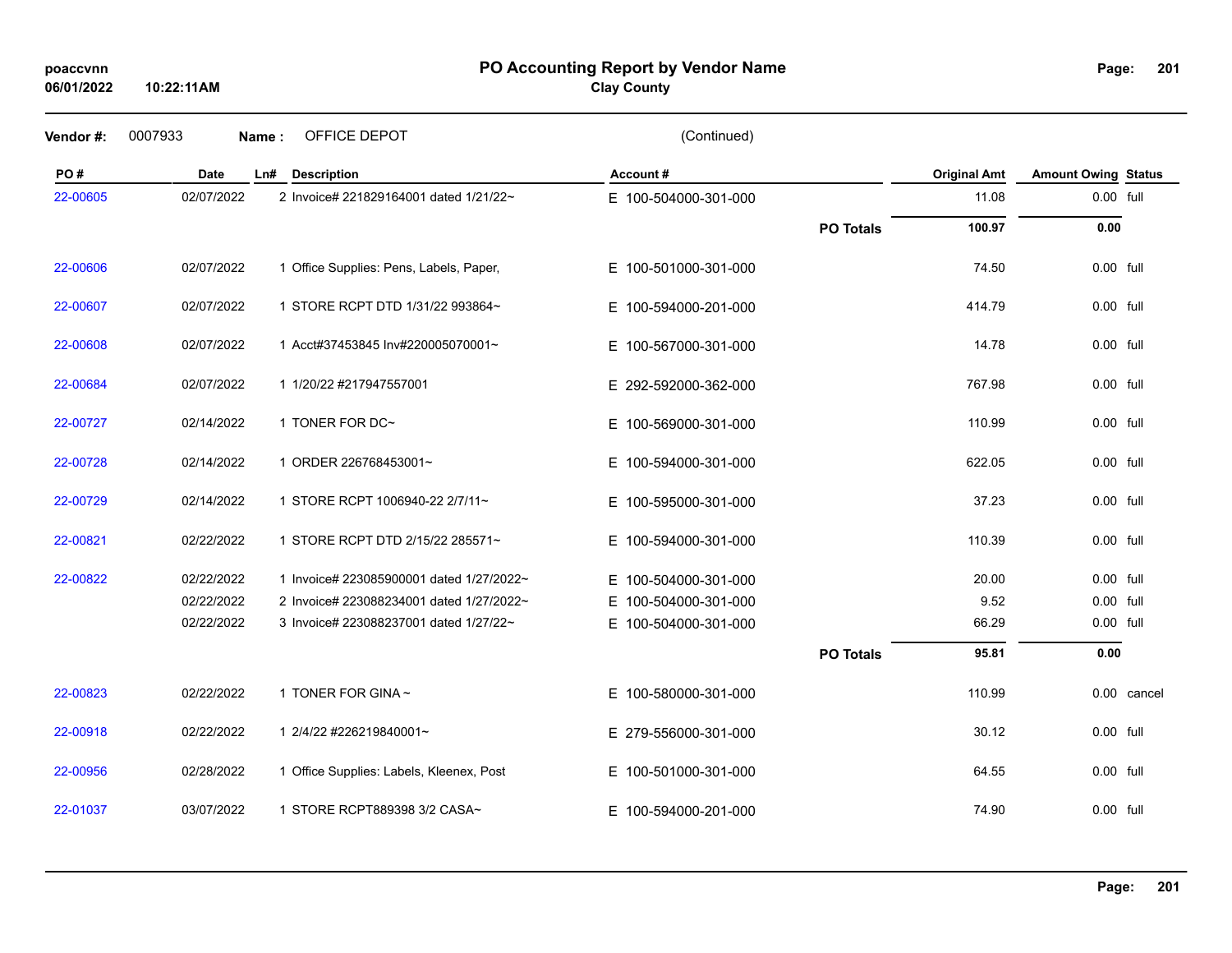#### **PO Accounting Report by Vendor Name poaccvnn Page:**

# **Clay County**

| Vendor#: | 0007933     | OFFICE DEPOT<br>Name:                 | (Continued)              |                  |                     |                            |  |
|----------|-------------|---------------------------------------|--------------------------|------------------|---------------------|----------------------------|--|
| PO#      | <b>Date</b> | Ln#<br><b>Description</b>             | Account#                 |                  | <b>Original Amt</b> | <b>Amount Owing Status</b> |  |
| 22-01128 | 03/07/2022  | 1 Office Depot - tape, index folder~  | E 279-556000-301-000     |                  | 67.83               | 0.00 full                  |  |
|          | 03/07/2022  | 2 Office Depot - Black toner~         | E 279-556000-302-000     |                  | 136.48              | 0.00 full                  |  |
|          | 03/07/2022  | 3 Office Depot - Black Ink~           | E 279-556000-302-000     |                  | 47.78               | 0.00 full                  |  |
|          |             |                                       |                          | <b>PO Totals</b> | 252.09              | 0.00                       |  |
| 22-01156 | 03/14/2022  | 1 STORE RCPT DTD 3/4 # 1012463~       | E 100-594000-201-000     |                  | 67.10               | 0.00 full                  |  |
| 22-01157 | 03/14/2022  | 1 TWO BOXES FACE MASKS~               | 100-595000-314-000<br>E. |                  | 25.98               | 0.00 full                  |  |
|          | 03/14/2022  | 2 3 BOXES FACE MASKS PEN              | E 100-594000-314-000     |                  | 41.46               | 0.00 full                  |  |
|          |             |                                       |                          | <b>PO Totals</b> | 67.44               | 0.00                       |  |
| 22-01260 | 03/21/2022  | 1 Acct#37453845 Inv#230425760001~     | E 100-578000-301-000     |                  | 28.53               | 0.00 full                  |  |
|          | 03/21/2022  | 2 Acct#37453845 Inv#230425238002~     | E 100-578000-301-000     |                  | 27.27               | 0.00 full                  |  |
|          |             |                                       |                          | <b>PO Totals</b> | 55.80               | 0.00                       |  |
| 22-01261 | 03/21/2022  | 1 Invoice# 230884904001 dated 3/4/22~ | E 100-504000-301-000     |                  | 166.71              | 0.00 full                  |  |
| 22-01335 | 03/21/2022  | 1 CONTRACT #C115144~                  | E 279-556000-301-000     |                  | 28.03               | 0.00 full                  |  |
|          | 03/21/2022  | 2 2/24/22 #227832329001~              | E 279-556000-301-000     |                  | 5.49                | 0.00 full                  |  |
|          | 03/21/2022  | 3 2/23/22 #230657176001~              | E 279-556000-301-000     |                  | 64.16               | 0.00 full                  |  |
|          |             |                                       |                          | <b>PO Totals</b> | 97.68               | 0.00                       |  |
| 22-01336 | 03/21/2022  | 1 CONTRACT #C115144~                  | E 279-556000-301-000     |                  | 99.99               | 0.00 full                  |  |
|          | 03/21/2022  | 2 3/2/22 #231213264002~               | E 279-556000-301-000     |                  | 7.07                | 0.00 full                  |  |
|          | 03/21/2022  | 3 3/1/22 #231213264001~               | E 279-556000-301-000     |                  | 42.34               | 0.00 full                  |  |
|          | 03/21/2022  | 4 3/2/22 #227890296001~               | E 279-556000-301-000     |                  | 172.91              | 0.00 full                  |  |
|          |             |                                       |                          | <b>PO Totals</b> | 322.31              | 0.00                       |  |
| 22-01372 | 03/28/2022  | 1 Office Depot~                       | E 100-605000-301-000     |                  | 67.14               | 0.00 full                  |  |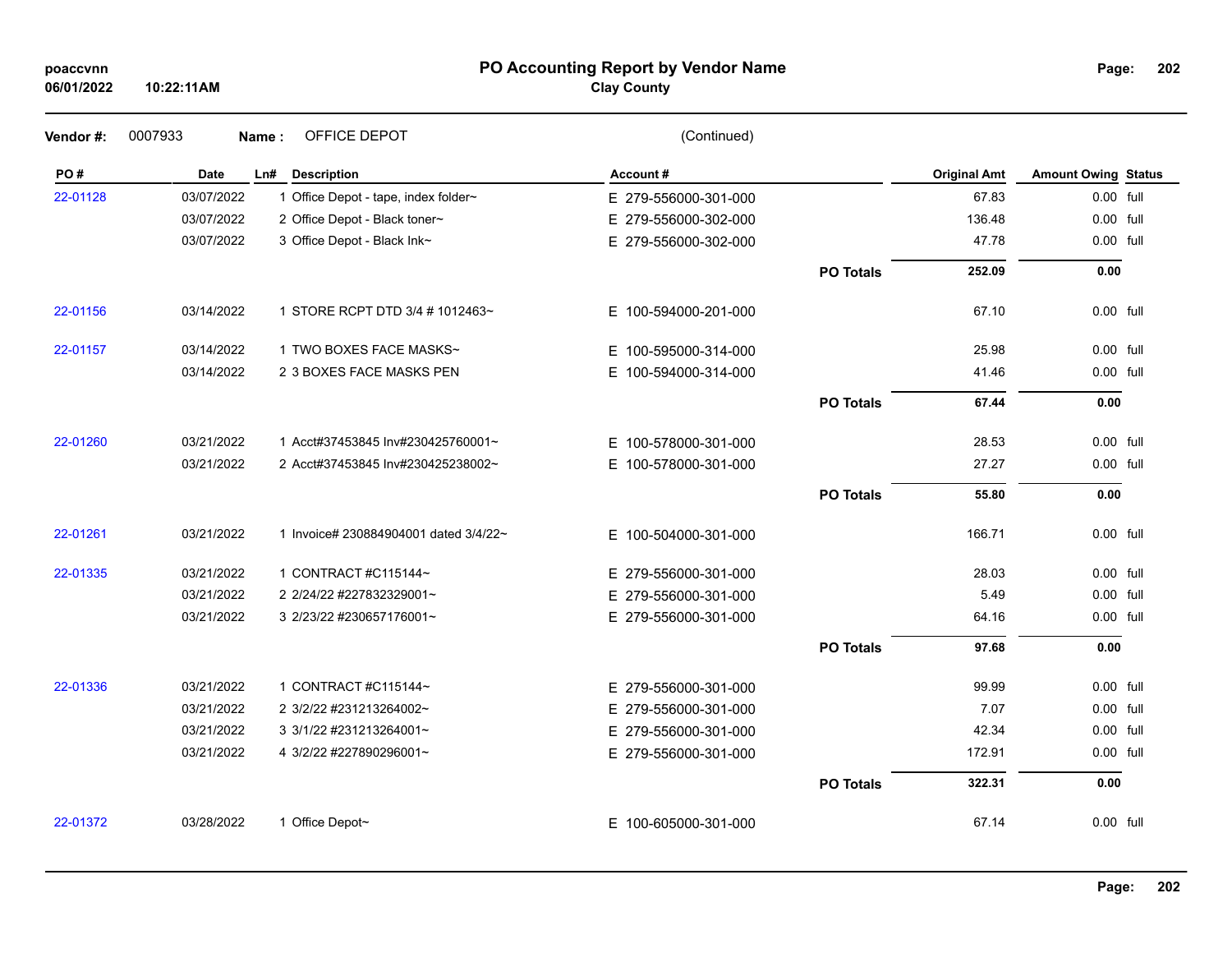## **PO Accounting Report by Vendor Name poaccvnn Page:**

**Clay County**

| Vendor #: | 0007933<br>Name: | OFFICE DEPOT                            | (Continued)              |                  |                     |                            |
|-----------|------------------|-----------------------------------------|--------------------------|------------------|---------------------|----------------------------|
| PO#       | <b>Date</b>      | Ln#<br><b>Description</b>               | Account #                |                  | <b>Original Amt</b> | <b>Amount Owing Status</b> |
| 22-01373  | 03/28/2022       | 1 Office Supplies: Folder, HP Toner~    | E 100-501000-301-000     |                  | 231.59              | 0.00 full                  |
| 22-01374  | 03/28/2022       | 1 STORE RCPT DTD 3/23 889398~           | E 100-595000-301-000     |                  | 59.48               | 0.00 full                  |
| 22-01487  | 03/28/2022       | 1 OFFICE DEPOT - ASSORTED OFFICE        | E 279-556000-301-000     |                  | 80.47               | 0.00 full                  |
|           | 03/28/2022       | 2 OFFICE DEPOT - ASSORTED OFFICE        | E 279-556000-301-000     |                  | 33.40               | 0.00 full                  |
|           |                  |                                         |                          | <b>PO Totals</b> | 113.87              | 0.00                       |
| 22-01610  | 04/04/2022       | 1 OFFICE DEPOT - TONER~                 | E 279-556000-301-000     |                  | 62.34               | 0.00 full                  |
| 22-01691  | 04/11/2022       | 1 Office Supplies: 2022 Planner~        | E 100-501000-301-000     |                  | 15.99               | 0.00 full                  |
|           | 04/11/2022       | 2 Office Supplies: 2022 Planner~        | 100-501000-301-000<br>E. |                  | 17.99               | 0.00 full                  |
|           | 04/11/2022       | 3 Office Supplies: Desk Calendar~       | E.<br>100-501000-301-000 |                  | 17.19               | 0.00 full                  |
|           |                  |                                         |                          | <b>PO Totals</b> | 51.17               | 0.00                       |
| 22-01769  | 04/18/2022       | 1 Invoice #232863415001 dated 03/29/22. | E 100-504000-301-000     |                  | 339.44              | 0.00 full                  |
| 22-01856  | 04/25/2022       | 1 Invoice #230884904002 dated 04/07/22~ | E 100-504000-301-000     |                  | 168.99              | 0.00 full                  |
| 22-01857  | 04/25/2022       | 1 Inv #236555920001~                    | E 100-605000-301-000     |                  | 62.70               | 0.00 full                  |
| 22-01921  | 04/25/2022       | 1 Office Depot - Towell, Roll~          | E 279-556000-301-000     |                  | 103.52              | 0.00 full                  |
| 22-01922  | 04/25/2022       | 1 Office Depot - hanging file folders~  | E 279-556000-301-000     |                  | 13.50               | 0.00 full                  |
|           | 04/25/2022       | 2 Office Depot - certificate holders~   | E 279-556000-301-000     |                  | 236.85              | 0.00 full                  |
|           |                  |                                         |                          | <b>PO Totals</b> | 250.35              | 0.00                       |
| 22-01978  | 05/02/2022       | 1 invoice #239514580001 dated: 04/18/22 | E 100-504000-301-000     |                  | 208.21              | 0.00 full                  |
| 22-01979  | 05/02/2022       | 1 240905218-001 COPY PAPER, MISC~       | E 100-594000-301-000     |                  | 617.73              | 0.00 full                  |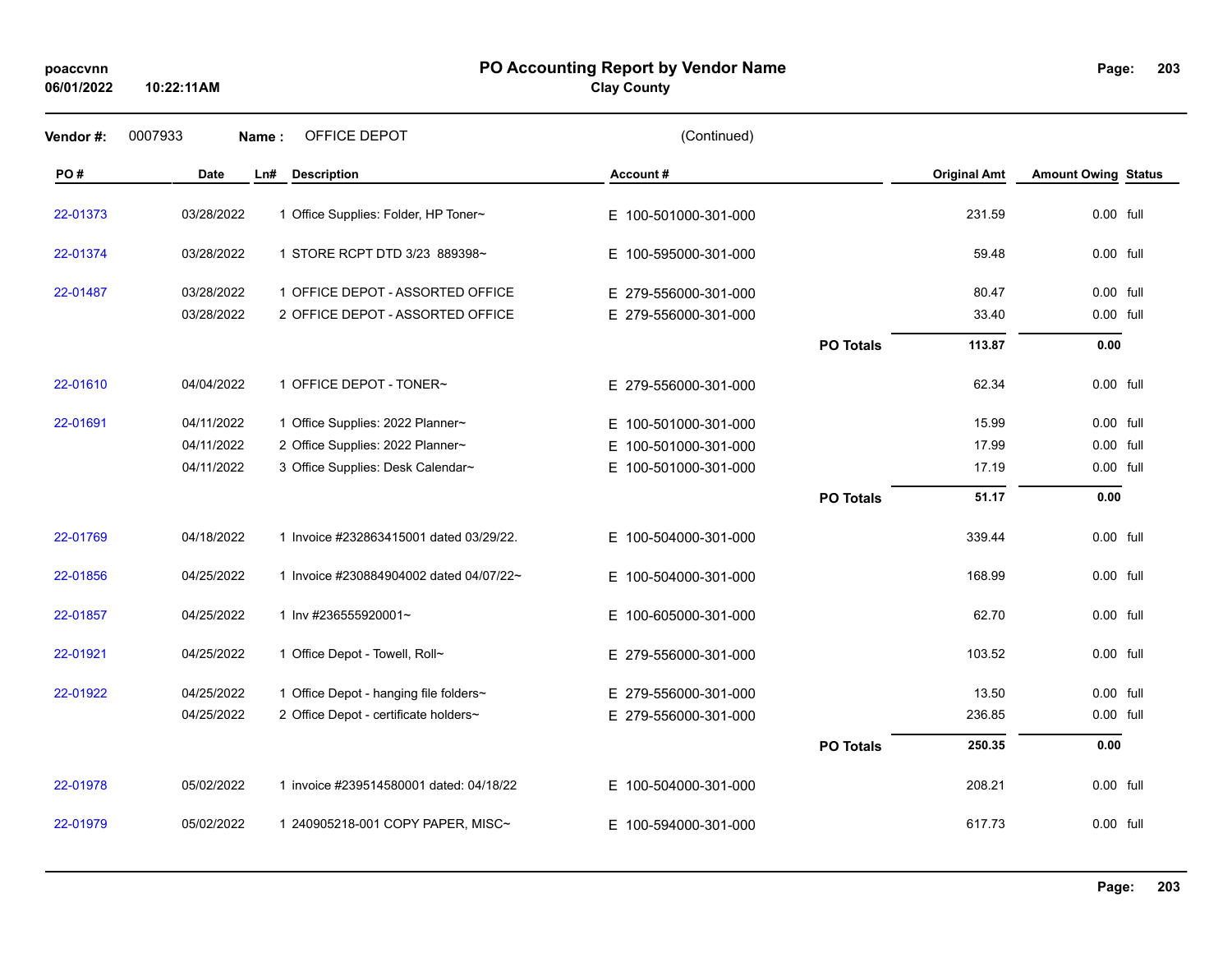| poaccvnn |
|----------|
|----------|

#### **PO Accounting Report by Vendor Name poaccvnn Page:**

# **Clay County**

| Vendor #: | 0007933    | OFFICE DEPOT<br>Name:                    | (Continued)          |                  |                     |                            |  |
|-----------|------------|------------------------------------------|----------------------|------------------|---------------------|----------------------------|--|
| PO#       | Date       | Ln#<br><b>Description</b>                | Account#             |                  | <b>Original Amt</b> | <b>Amount Owing Status</b> |  |
| 22-01979  | 05/02/2022 | 2 240905219-001 MISC                     | E 100-594000-301-000 |                  | 61.58               | 0.00 full                  |  |
|           | 05/02/2022 | 3 240905220-001 RPLCMT KEYBOARD          | E 100-594000-301-000 |                  | 42.90               | 0.00 full                  |  |
|           |            |                                          |                      | <b>PO Totals</b> | 722.21              | 0.00                       |  |
| 22-02085  | 05/02/2022 | 1 Office Depot - Under Cabinet Light~    | E 279-556000-301-000 |                  | 60.89               | $0.00$ full                |  |
|           | 05/02/2022 | 2 Office Depot - HP Printer~             | E 279-556000-302-000 |                  | 179.99              | 0.00 full                  |  |
|           | 05/02/2022 | 3 Office Depot - Tissue, Paper Towels,   | E 279-556000-301-000 |                  | 78.99               | 0.00 full                  |  |
|           | 05/02/2022 | 4 Office Depot - Chairmat~               | E 279-556000-301-000 |                  | 79.99               | 0.00 full                  |  |
|           |            |                                          |                      | <b>PO Totals</b> | 399.86              | 0.00                       |  |
| 22-02143  | 05/10/2022 | 1 Office Supplies: Gold Seal Stickers~   | E 100-501000-301-000 |                  | 10.18               | 0.00 full                  |  |
| 22-02144  | 05/10/2022 | 1 Acct#37453845 Inv#2403173559001~       | E 100-572000-301-000 |                  | 64.33               | 0.00 full                  |  |
| 22-02145  | 05/10/2022 | 1 Acct#37453845 Inv#2403173559001~       | E 100-564000-301-000 |                  | 22.17               | 0.00 full                  |  |
| 22-02146  | 05/10/2022 | 1 Office Supplies: Paper, Cutlery,       | E 100-501000-301-000 |                  | 67.64               | 0.00 full                  |  |
|           | 05/10/2022 | 2 Office Supplies: Bankers Box, Folders~ | E 100-501000-301-000 |                  | 42.85               | 0.00 full                  |  |
|           |            |                                          |                      | <b>PO Totals</b> | 110.49              | 0.00                       |  |
| 22-02147  | 05/10/2022 | 1 STAPLES. FOLDERS~                      | E 100-580000-301-000 |                  | 461.85              | $0.00$ full                |  |
| 22-02216  | 05/10/2022 | 1 Office Depot - Toner Cartridges~       | E 279-556000-302-000 |                  | 620.64              | $0.00$ full                |  |
| 22-02265  | 05/16/2022 | 1 Invoice #237751062001 dated 04/28/22:  | E 100-504000-301-000 |                  | 52.58               | 0.00 full                  |  |
| 22-02266  | 05/16/2022 | 1 BOE Supplies: Batteries, Envelopes,    | E 100-723000-301-000 |                  | 62.35               | 0.00 full                  |  |
| 22-02325  | 05/16/2022 | 1 Office Depot - Copy Paper~             | E 279-556000-301-000 |                  | 508.90              | 0.00 full                  |  |
| 22-02369  | 05/23/2022 | 1 MISC OFFICE SUPPLIES #244729120001~    | E 100-593000-301-000 |                  | 152.01              | 0.00 full                  |  |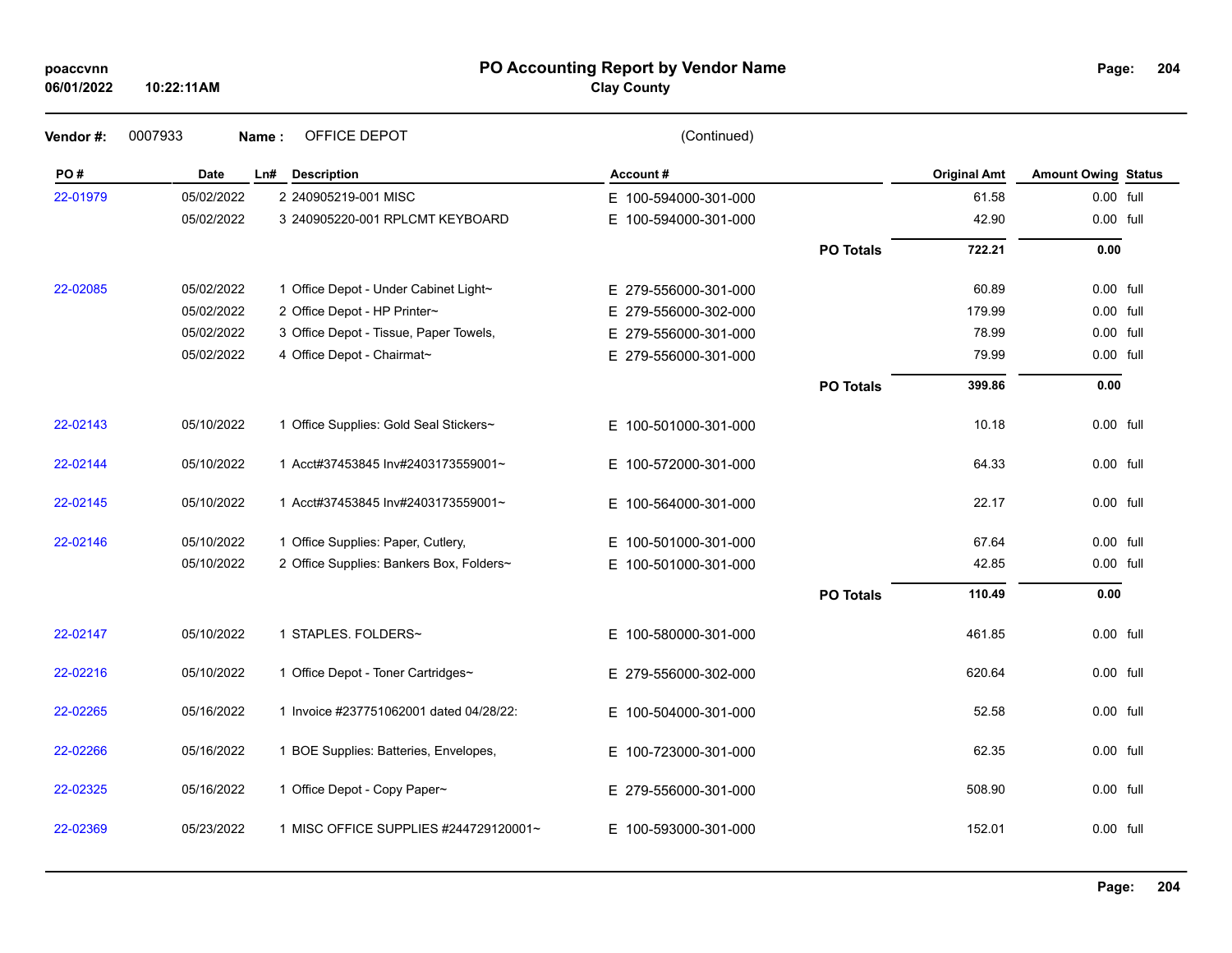#### **PO Accounting Report by Vendor Name poaccvnn Page:**

**Clay County**

| Vendor#:  | 0007933<br>OFFICE DEPOT<br>Name:                       | (Continued)          |                      |                     |                            |  |
|-----------|--------------------------------------------------------|----------------------|----------------------|---------------------|----------------------------|--|
| PO#       | Date<br>Ln#<br><b>Description</b>                      | Account#             |                      | <b>Original Amt</b> | <b>Amount Owing Status</b> |  |
| 22-02370  | 05/23/2022<br>1 invoive #242942024001: dated 05/05/22; | E 100-504000-301-000 |                      | 75.00               | 0.00 full                  |  |
| 22-02462  | 05/23/2022<br>1 Office Depot/ODP Solutions ~           | E 279-556000-301-000 |                      | 435.98              | 435.98                     |  |
| 22-02565  | 05/31/2022<br>1 ODP Business Solutions/Office Depot~   | E 279-556000-301-000 |                      | 61.80               | 61.80                      |  |
|           | 05/31/2022<br>2 ODP Business Solutions/Office Depot~   | E 279-556000-301-000 |                      | 146.16              | 146.16                     |  |
|           |                                                        |                      | <b>PO Totals</b>     | 207.96              | 207.96                     |  |
|           |                                                        |                      | <b>Vendor Totals</b> | 11,115.80           | 643.94                     |  |
| Vendor#:  | 0009425<br>OFFICE MACHINE MART<br>Name:                |                      |                      |                     |                            |  |
| PO#       | Date<br><b>Description</b><br>Ln#                      | Account#             |                      | <b>Original Amt</b> | <b>Amount Owing Status</b> |  |
| 22-00137  | 1 REPAIR TYPEWRITER INV 234505<br>01/18/2022           | E 100-594000-224-000 |                      | 178.78              | 0.00 full                  |  |
|           |                                                        |                      | <b>Vendor Totals</b> | 178.78              | 0.00                       |  |
| Vendor #: | 0002757<br>OFFICE OF STATE COURTS ADMINIS<br>Name:     |                      |                      |                     |                            |  |
| PO#       | Date<br><b>Description</b><br>Ln#                      | Account#             |                      | <b>Original Amt</b> | <b>Amount Owing Status</b> |  |
| 22-00041  | 01/10/2022<br>1 Cust#44600047700 InvDate 11/10/21~     | E 100-568000-208-000 |                      | 9,819.82            | 0.00 full                  |  |
| 22-01038  | 03/07/2022<br>1 Cust#44600047700 InvDate 02/25/22~     | E 100-568000-208-000 |                      | 17,151.06           | 0.00 full                  |  |
|           |                                                        |                      | <b>Vendor Totals</b> | 26,970.88           | 0.00                       |  |
| Vendor #: | 0028901<br>O'HARA, ALISHA<br>Name:                     |                      |                      |                     |                            |  |
| PO#       | Date<br><b>Description</b><br>Ln#                      | Account#             |                      | <b>Original Amt</b> | <b>Amount Owing Status</b> |  |
| 22-01258  | 03/21/2022<br>1 Judge had her robe cleaned.            | E 100-565000-273-000 |                      | 11.45               | 0.00 full                  |  |
|           | 03/21/2022<br>2 Judge had another robe cleaned.        | E 100-565000-273-000 |                      | 11.45               | 0.00 full                  |  |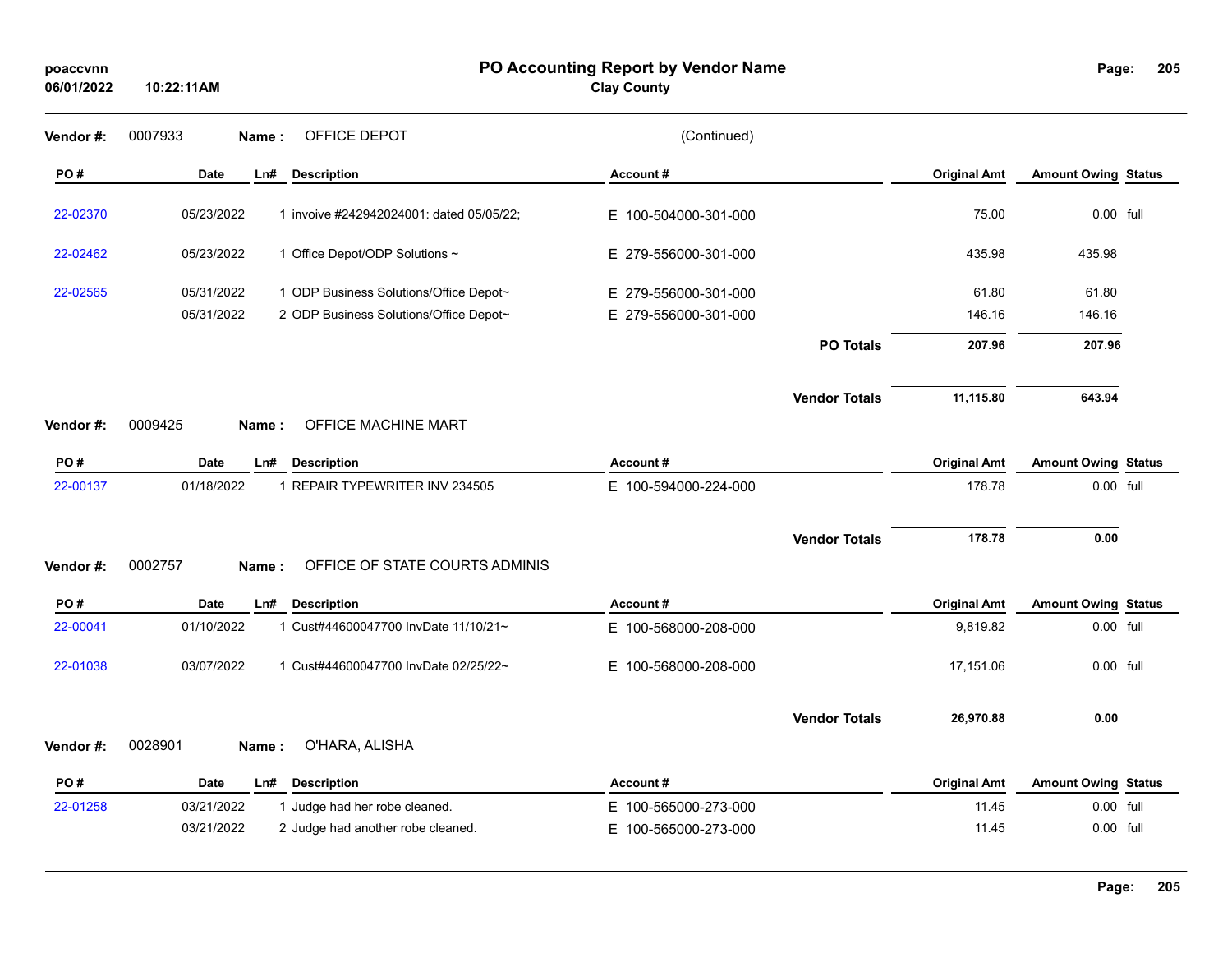**10:22:11AM**

#### **PO Accounting Report by Vendor Name poaccvnn Page:**

**Clay County**

| Vendor#: | 0028901     | Name: | O'HARA, ALISHA                          | (Continued)          |                      |                     |                            |  |
|----------|-------------|-------|-----------------------------------------|----------------------|----------------------|---------------------|----------------------------|--|
| PO#      | <b>Date</b> | Ln#   | <b>Description</b>                      | Account#             |                      | <b>Original Amt</b> | <b>Amount Owing Status</b> |  |
|          |             |       |                                         |                      | <b>PO Totals</b>     | 22.90               | 0.00                       |  |
| 22-01259 | 03/21/2022  |       | 1 April 6-8, 2022 reimbursement for     | E 100-565000-262-000 |                      | 150.00              | 0.00 full                  |  |
| 22-01768 | 04/18/2022  |       | 1 April 6-8, 2022 reimbursement for     | E 100-565000-260-000 |                      | 798.41              | 0.00 full                  |  |
| 22-02142 | 05/10/2022  |       | 1 Reimbursement for purchase made for 2 | E 100-565000-260-000 |                      | 672.75              | 0.00 full                  |  |
|          | 05/10/2022  |       | 2 Reimbursement for purchase made for a | E 100-565000-260-000 |                      | 1,246.62            | 0.00 full                  |  |
|          |             |       |                                         |                      | <b>PO Totals</b>     | 1,919.37            | 0.00                       |  |
| Vendor#: | 0048987     | Name: | ONE CIRCLE FOUNDATION                   |                      | <b>Vendor Totals</b> | 2,890.68            | 0.00                       |  |
| PO#      | <b>Date</b> | Ln#   | <b>Description</b>                      | Account#             |                      | <b>Original Amt</b> | <b>Amount Owing Status</b> |  |
| 22-02148 | 05/10/2022  |       | 1 ZOOM TRNG 6/7/22 AJ AND UB~           | E 100-594000-209-000 |                      | 840.00              | 0.00 full                  |  |
|          |             |       |                                         |                      | <b>Vendor Totals</b> | 840.00              | 0.00                       |  |
| Vendor#: | 0051056     | Name: | OPTIMUM FORENSIC SOLUTIONS              |                      |                      |                     |                            |  |
| PO#      | <b>Date</b> | Ln#   | <b>Description</b>                      | Account#             |                      | <b>Original Amt</b> | <b>Amount Owing Status</b> |  |
| 22-01453 | 03/28/2022  |       | 1 Optimum Forensic Solutions - Basic    | E 292-592000-362-000 |                      | 1,300.00            | 0.00 full                  |  |
| Vendor#: | 0006329     | Name: | O'REILLY AUTO PARTS                     |                      | <b>Vendor Totals</b> | 1,300.00            | 0.00                       |  |
|          |             |       |                                         |                      |                      |                     |                            |  |
| PO#      | <b>Date</b> | Ln#   | <b>Description</b>                      | Account#             |                      | <b>Original Amt</b> | <b>Amount Owing Status</b> |  |
| 22-00062 | 01/10/2022  |       | 1 Vehicle parts Highway~                | E 220-701000-333-000 |                      | 1,014.64            | 0.00 full                  |  |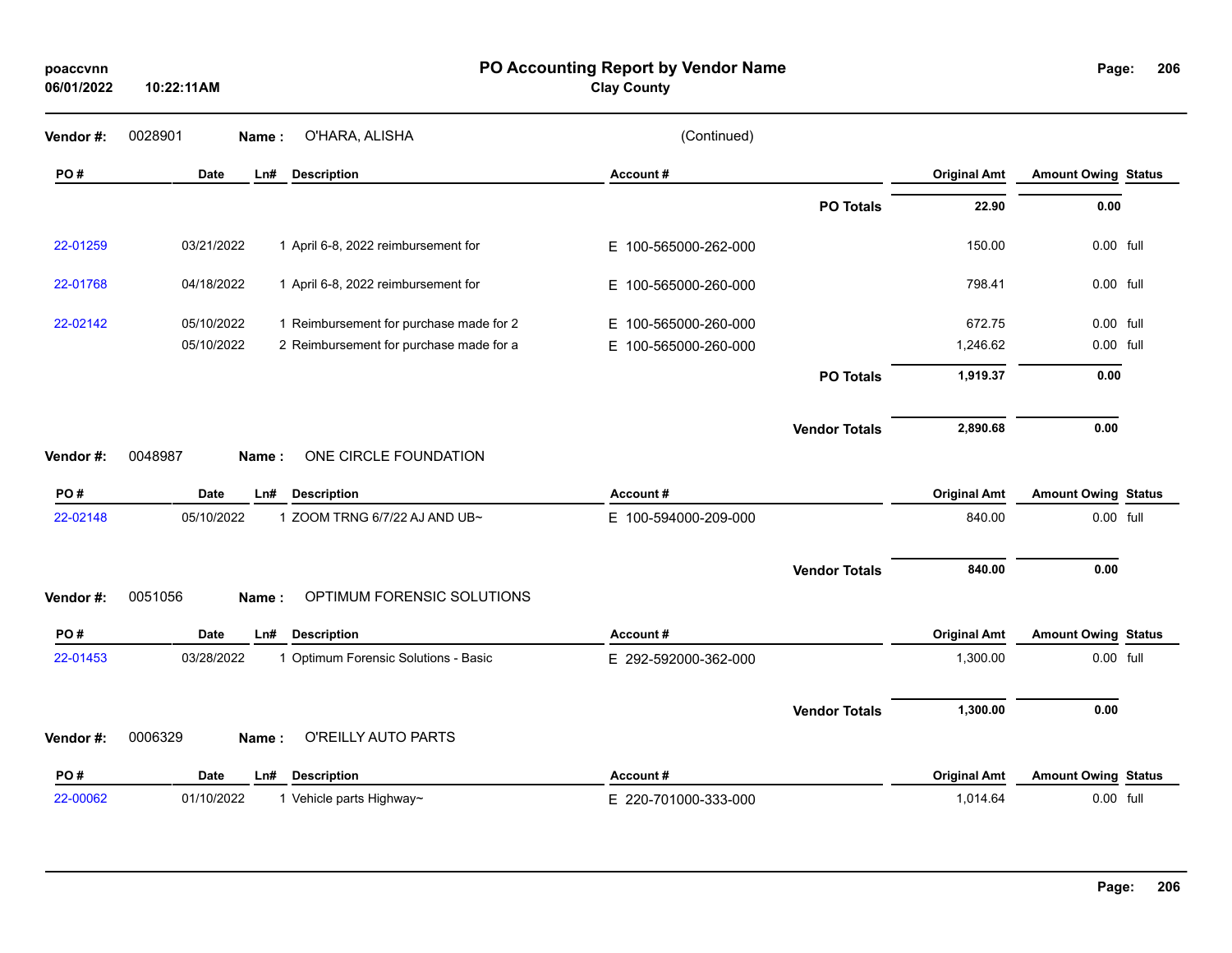# **PO Accounting Report by Vendor Name poaccvnn Page:**

**Clay County**

| Vendor#: | 0006329    | O'REILLY AUTO PARTS<br>Name:              | (Continued)              |                  |                     |                            |             |
|----------|------------|-------------------------------------------|--------------------------|------------------|---------------------|----------------------------|-------------|
| PO#      | Date       | Ln#<br><b>Description</b>                 | Account#                 |                  | <b>Original Amt</b> | <b>Amount Owing Status</b> |             |
| 22-00079 | 01/10/2022 | 1 PARKS-VEHICLE/EQUIP SUPPLIES~           | E 240-740000-333-000     |                  | 1,000.00            |                            | 0.00 cancel |
| 22-00085 | 01/18/2022 | 1 Wiper blades Airport~                   | E 401-920000-333-000     |                  | 42.71               | 0.00 full                  |             |
| 22-00134 | 01/18/2022 | 1 ENCUMBER Funds to purchase batteries    | E 100-611000-333-000     |                  | 973.26              | $0.00$ full                |             |
| 22-00442 | 01/24/2022 | 1 1/15/22 0142-404568                     | E 279-556000-226-000     |                  | 29.90               | 0.00 full                  |             |
| 22-00524 | 01/31/2022 | 1 PARKS-VEHICLE REPAIR PARTS; UNIT #63~   | E 240-740000-333-000     |                  | 109.03              | 0.00 full                  |             |
|          | 01/31/2022 | 2 PARKS-BATTERY FOR SALT SPREADER~        | E 240-740000-333-000     |                  | 103.53              | 0.00 full                  |             |
|          | 01/31/2022 | 3 PARKS-VEHICLE/EQUIP REPAIR PARTS AT CC  | E 240-740000-333-000     |                  | 582.12              | 0.00 full                  |             |
|          | 01/31/2022 | 4 PARKS-RETURNED AIR FILTERS~             | E 240-740000-333-000     |                  | $-123.12$           | 0.00 full                  |             |
|          |            |                                           |                          | <b>PO Totals</b> | 671.56              | 0.00                       |             |
| 22-00663 | 02/07/2022 | 1 Vehicle parts Highway~                  | E 220-701000-333-000     |                  | 2,973.53            | 0.00 full                  |             |
| 22-00767 | 02/14/2022 | 1 Battery, core charge, battery charger G | E 240-746000-333-000     |                  | 202.47              | 0.00 full                  |             |
|          | 02/14/2022 | 2 Return Battery Charger Golf~            | E 240-746000-333-000     |                  | $-96.99$            | 0.00 full                  |             |
|          | 02/14/2022 | 3 LED light 2 pk Golf~                    | E 240-746000-333-000     |                  | 62.99               | 0.00 full                  |             |
|          |            |                                           |                          | <b>PO Totals</b> | 168.47              | 0.00                       |             |
| 22-00768 | 02/14/2022 | 1 PARKS-VEHICLE/EQUIP SUPPLIES~           | E 240-740000-333-000     |                  | 2,000.00            | 1,286.66 partial           |             |
| 22-00893 | 02/22/2022 | 1 Tire shine Golf~                        | E 240-746000-333-000     |                  | 7.49                | 0.00 full                  |             |
|          | 02/22/2022 | 2 Hammer, grease Golf~                    | E 240-746000-333-000     |                  | 18.91               | 0.00 full                  |             |
|          | 02/22/2022 | 3 Return grease Golf~                     | E.<br>240-746000-333-000 |                  | $-7.00$             | 0.00 full                  |             |
|          | 02/22/2022 | 4 Hamemr, slide hammer, mallett Golf~     | E 240-746000-334-000     |                  | 188.95              | 0.00 full                  |             |
|          |            |                                           |                          | <b>PO Totals</b> | 208.35              | 0.00                       |             |
| 22-01201 | 03/14/2022 | 1 Battery, core charge, fee Golf~         | E 240-746000-333-000     |                  | 95.60               | 0.00 full                  |             |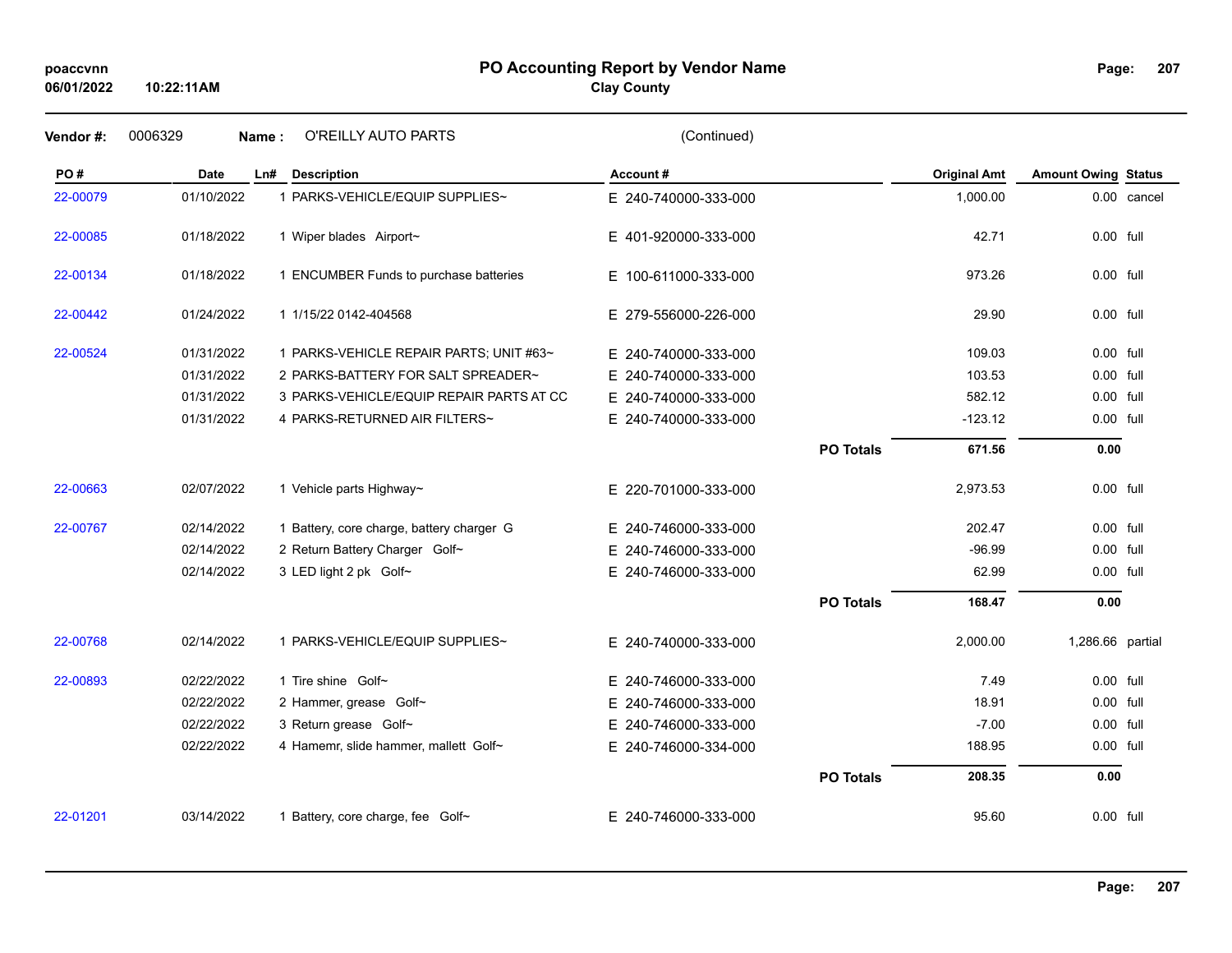#### **PO Accounting Report by Vendor Name poaccvnn Page:**

# **Clay County**

| Vendor#: | 0006329     | O'REILLY AUTO PARTS<br>Name:             | (Continued)              |                  |                     |                            |  |
|----------|-------------|------------------------------------------|--------------------------|------------------|---------------------|----------------------------|--|
| PO#      | <b>Date</b> | Ln#<br><b>Description</b>                | Account#                 |                  | <b>Original Amt</b> | <b>Amount Owing Status</b> |  |
| 22-01283 | 03/21/2022  | 1 Vehicle parts Highway~                 | E 220-701000-333-000     |                  | 858.08              | 0.00 full                  |  |
| 22-01306 | 03/21/2022  | 1 Drain pans Golf~                       | E 240-746000-333-000     |                  | 22.98               | 0.00 full                  |  |
|          | 03/21/2022  | 2 Oil-hyd filters Golf~                  | E 240-746000-333-000     |                  | 50.51               | 0.00 full                  |  |
|          |             |                                          |                          | <b>PO Totals</b> | 73.49               | 0.00                       |  |
| 22-01345 | 03/28/2022  | 1 Motoroil Airport~                      | E 401-920000-333-000     |                  | 109.95              | 0.00 full                  |  |
|          | 03/28/2022  | 2 Drain pan Airport~                     | E 401-920000-333-000     |                  | 15.99               | 0.00 full                  |  |
|          |             |                                          |                          | <b>PO Totals</b> | 125.94              | 0.00                       |  |
| 22-01424 | 03/28/2022  | 1 Wix hyd filters Golf~                  | E 240-746000-333-000     |                  | 48.84               | 0.00 full                  |  |
| 22-01425 | 03/28/2022  | 1 fuel-water sep, air filter, air filter | E 240-746000-333-000     |                  | 103.77              | 0.00 full                  |  |
|          | 03/28/2022  | 2 hyd filter, oil filter Golf~           | E 240-746000-333-000     |                  | 24.32               | 0.00 full                  |  |
|          |             |                                          |                          | <b>PO Totals</b> | 128.09              | 0.00                       |  |
| 22-01426 | 03/28/2022  | 1 Wix air filter Golf~                   | E 240-746000-333-000     |                  | 22.23               | 0.00 full                  |  |
| 22-01515 | 04/04/2022  | 1 2 gallon motor oil Airport~            | E 401-920000-333-000     |                  | 43.98               | 0.00 full                  |  |
| 22-01659 | 04/11/2022  | 1 FM/Auto parts~                         | E 100-611000-333-000     |                  | 31.38               | 0.00 full                  |  |
| 22-01700 | 04/11/2022  | 1 Vehicle parts Highway~                 | E 220-701000-333-000     |                  | 1,022.35            | 0.00 full                  |  |
| 22-01891 | 04/25/2022  | 1 Battery Golf~                          | E 240-746000-333-000     |                  | 97.72               | 0.00 full                  |  |
| 22-02196 | 05/10/2022  | 1 Antifreeze Golf~                       | 240-746000-333-000<br>F. |                  | 29.98               | 0.00 full                  |  |
|          | 05/10/2022  | 2 Power RTD belt Golf~                   | 240-746000-333-000<br>Е. |                  | 12.27               | 0.00 full                  |  |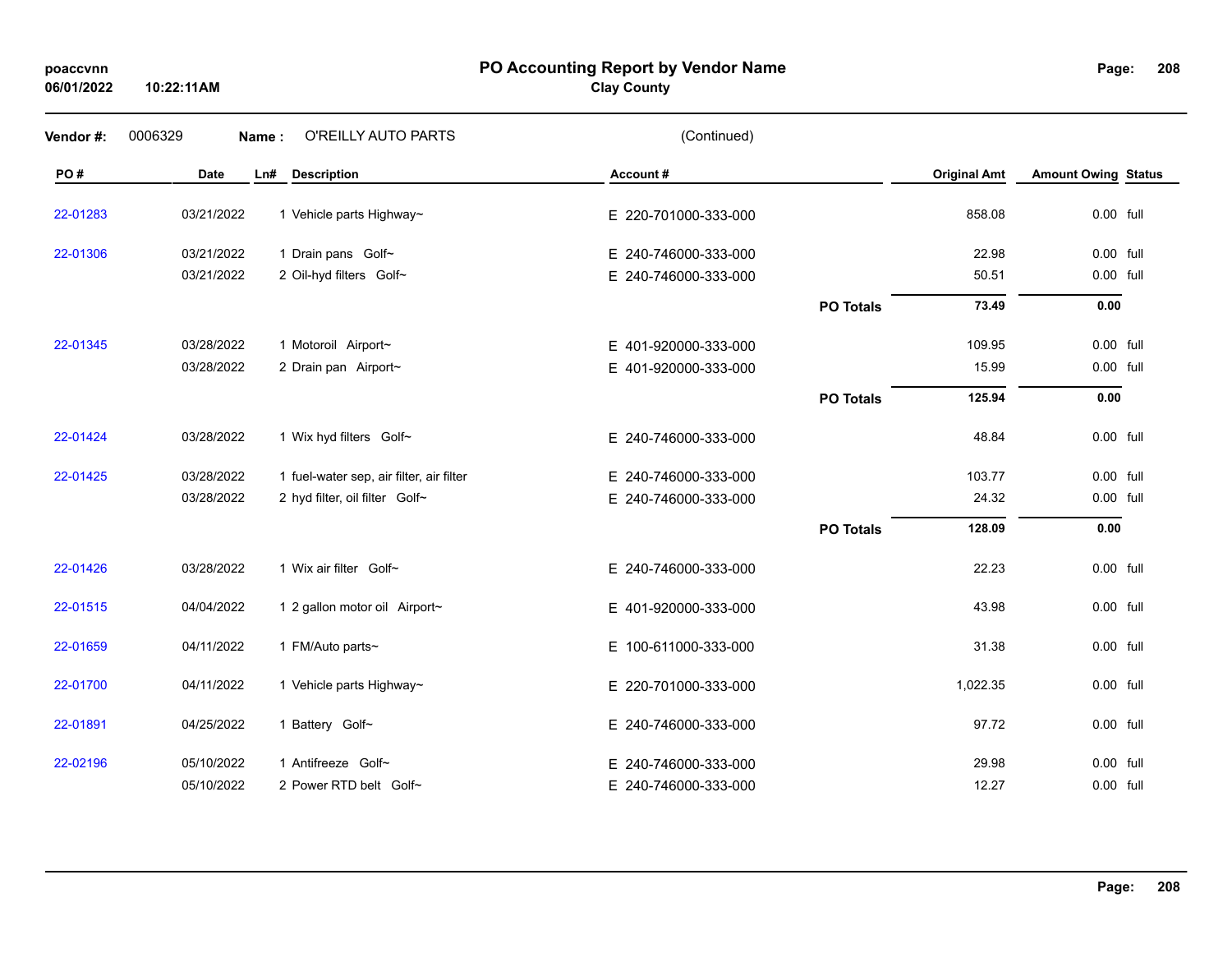| poaccvnn<br>06/01/2022 | 10:22:11AM  |                                           | PO Accounting Report by Vendor Name<br><b>Clay County</b> |                      |                     | Page:                      | 209 |
|------------------------|-------------|-------------------------------------------|-----------------------------------------------------------|----------------------|---------------------|----------------------------|-----|
| Vendor #:              | 0006329     | O'REILLY AUTO PARTS<br>Name:              | (Continued)                                               |                      |                     |                            |     |
| PO#                    | <b>Date</b> | Ln#<br><b>Description</b>                 | Account#                                                  |                      | <b>Original Amt</b> | <b>Amount Owing Status</b> |     |
|                        |             |                                           |                                                           | <b>PO Totals</b>     | 42.25               | 0.00                       |     |
| 22-02299               | 05/16/2022  | 1 Socket Golf~                            | E 240-746000-334-000                                      |                      | 12.99               | 0.00 full                  |     |
| 22-02421               | 05/23/2022  | 1 Vehicle parts highway~                  | E 220-701000-333-000                                      |                      | 2,548.49            | 2,548.49                   |     |
|                        |             |                                           |                                                           | <b>Vendor Totals</b> | 14,233.85           | 3,835.15                   |     |
| Vendor#:               | 0041152     | O'REILLY, CONNIE K.<br>Name:              |                                                           |                      |                     |                            |     |
| PO#                    | <b>Date</b> | Ln#<br><b>Description</b>                 | Account#                                                  |                      | <b>Original Amt</b> | <b>Amount Owing Status</b> |     |
| 22-01371               | 03/28/2022  | 1 Grand Jury - attendance for statement,  | E 100-547000-206-000                                      |                      | 100.00              | 0.00 full                  |     |
| 22-02264               | 05/16/2022  | 1 Deposition of Williams in State v.      | E 100-547000-206-000                                      |                      | 101.99              | 0.00 full                  |     |
| Vendor#:               | 0009504     | OVERHEAD DOOR COMPANY<br>Name:            |                                                           | <b>Vendor Totals</b> | 201.99              | 0.00                       |     |
| PO#                    | <b>Date</b> | Ln#<br><b>Description</b>                 | Account#                                                  |                      | <b>Original Amt</b> | <b>Amount Owing Status</b> |     |
| 22-00240               | 01/18/2022  | 1 PARKS-DOOR REPAIR & SUPPLIES~           | E 240-740000-220-000                                      |                      | 3,000.00            | 351.05 partial             |     |
| 22-00425               | 01/24/2022  | 1 PARKS- GARAGE DOOR REPAIRS AT GC MAINT  | E 240-740000-220-000                                      |                      | 5,824.25            | 5,824.25                   |     |
| 22-00824               | 02/22/2022  | 1 ENCUMBER Funds to purchase and install  | E 100-611000-220-000                                      |                      | 1,750.00            | 1,750.00                   |     |
| 22-01011               | 03/07/2022  | 1 Repair latches to large hangar dr Air   | E 401-920000-330-000                                      |                      | 1,150.50            | 0.00 full                  |     |
| 22-01039               | 03/07/2022  | 1 RJC/Service on Interior door~           | E 100-611000-220-000                                      |                      | 438.50              | 0.00 full                  |     |
| 22-01158               | 03/14/2022  | 1 ENCUMBER Funds to change operater to be | E 100-611000-220-000                                      |                      | 1,544.00            | 1,544.00                   |     |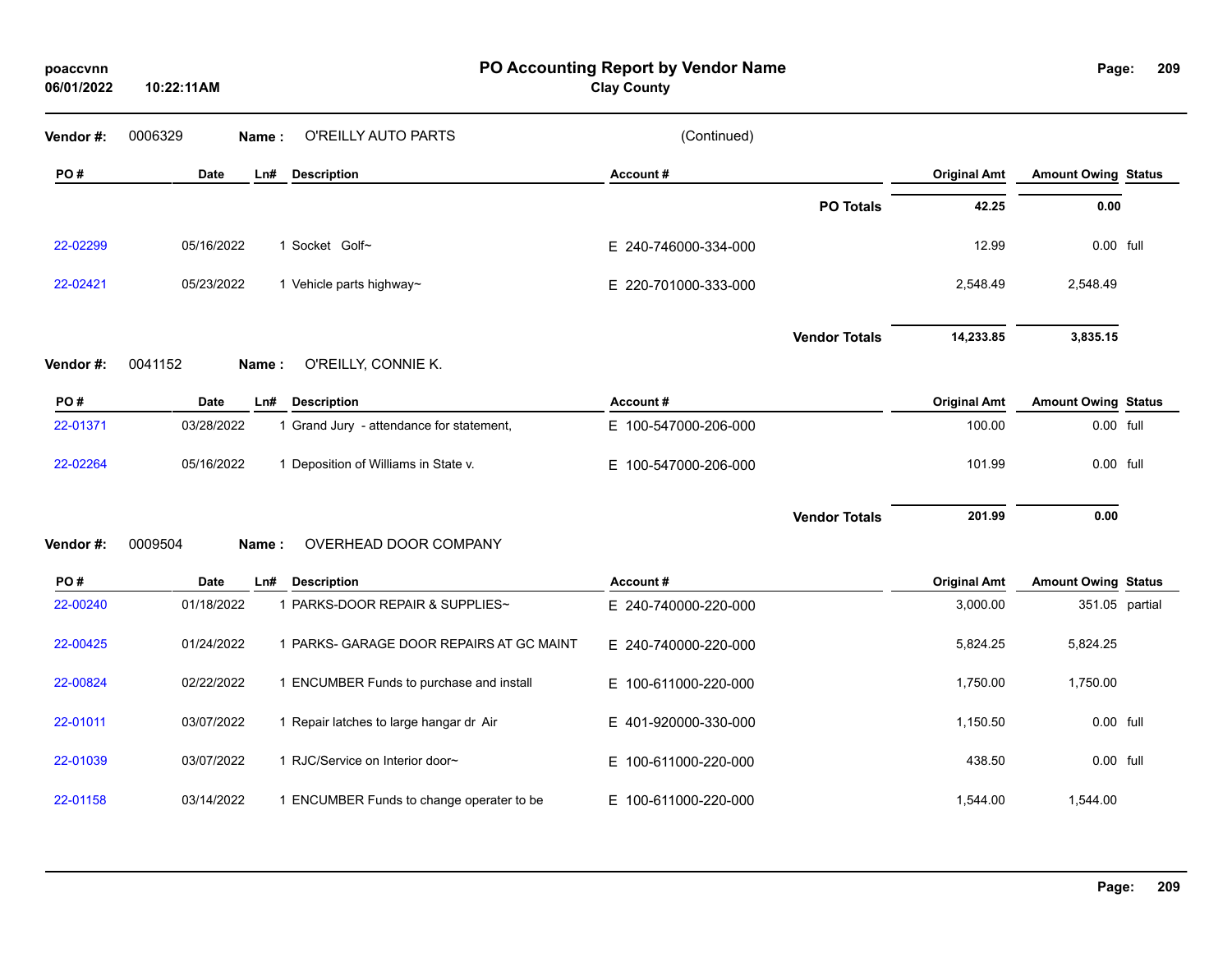| poaccvnn<br>06/01/2022 | 10:22:11AM  |                                          | PO Accounting Report by Vendor Name<br><b>Clay County</b> |                      |                     | Page:                      | 210            |
|------------------------|-------------|------------------------------------------|-----------------------------------------------------------|----------------------|---------------------|----------------------------|----------------|
| Vendor#:               | 0009504     | OVERHEAD DOOR COMPANY<br>Name:           | (Continued)                                               |                      |                     |                            |                |
| PO#                    | Date        | Ln#<br><b>Description</b>                | Account#                                                  |                      | <b>Original Amt</b> | <b>Amount Owing Status</b> |                |
| 22-01234               | 03/21/2022  | 1 Motor-gear box small hangar Airport~   | E 401-920000-209-000                                      |                      | 8,570.00            | 8,570.00                   |                |
|                        |             |                                          |                                                           | <b>Vendor Totals</b> | 22,277.25           | 18,039.30                  |                |
| Vendor#:               | 0009528     | <b>OWEN LUMBER</b><br>Name:              |                                                           |                      |                     |                            |                |
| PO#                    | <b>Date</b> | Ln#<br><b>Description</b>                | Account#                                                  |                      | <b>Original Amt</b> | <b>Amount Owing Status</b> |                |
| 22-00241               | 01/18/2022  | 1 PARKS-BUILDING REPAIR PARTS & SUPPLIES | E 240-740000-330-000                                      |                      | 1,500.00            |                            | 131.31 partial |
| 22-00408               | 01/24/2022  | 1 80 lbs ready mix $\sim$                | E 220-701000-340-000                                      |                      | 28.14               | 0.00 full                  |                |
| Vendor#:               | 0009559     | PACKS HARDWARE INC<br><b>Name</b> :      |                                                           | <b>Vendor Totals</b> | 1,528.14            | 131.31                     |                |
| PO#                    | Date        | <b>Description</b><br>Ln#                | Account#                                                  |                      | <b>Original Amt</b> | <b>Amount Owing Status</b> |                |
| 22-00242               | 01/18/2022  | 1 PARKS-HARDWARE SUPPLIES~               | E 240-740000-321-000                                      |                      | 312.73              |                            | 0.00 partial   |
| 22-00243               | 01/18/2022  | 1 Masking tape, mop, squeegee Golf~      | E 240-746000-330-000                                      |                      | 52.39               | 0.00 full                  |                |
| 22-00454               | 01/24/2022  | 1 NATURE CENTER-SUPPLIES AND FOOD FOR    | E 302-830000-372-000                                      |                      | 52.87               | $0.00$ full                |                |
| 22-00525               | 01/31/2022  | 1 Storage Hangers Golf~                  | E 240-746000-330-000                                      |                      | 50.96               | 0.00 full                  |                |
| 22-00769               | 02/14/2022  | 1 Wheel cleaner, tire shine, wipes Golf  | E.<br>240-746000-333-000                                  |                      | 33.95               | 0.00 full                  |                |
|                        | 02/14/2022  | 2 Electric connectors for blowers Golf   | 240-746000-333-000<br>E.                                  |                      | 8.49                | 0.00 full                  |                |
|                        | 02/14/2022  | 3 Pins for fairway mowers Golf~          | E 240-746000-333-000                                      |                      | 24.54               | 0.00 full                  |                |
|                        |             |                                          |                                                           | <b>PO Totals</b>     | 66.98               | 0.00                       |                |
| 22-00894               | 02/22/2022  | 1 Circuit breakers Golf~                 | E 240-746000-330-000                                      |                      | 26.99               | $0.00$ full                |                |
| 22-00895               | 02/22/2022  | 1 PARKS-BUILDING SUPPLIES~               | E 240-740000-330-000                                      |                      | 500.00              |                            | 49.09 partial  |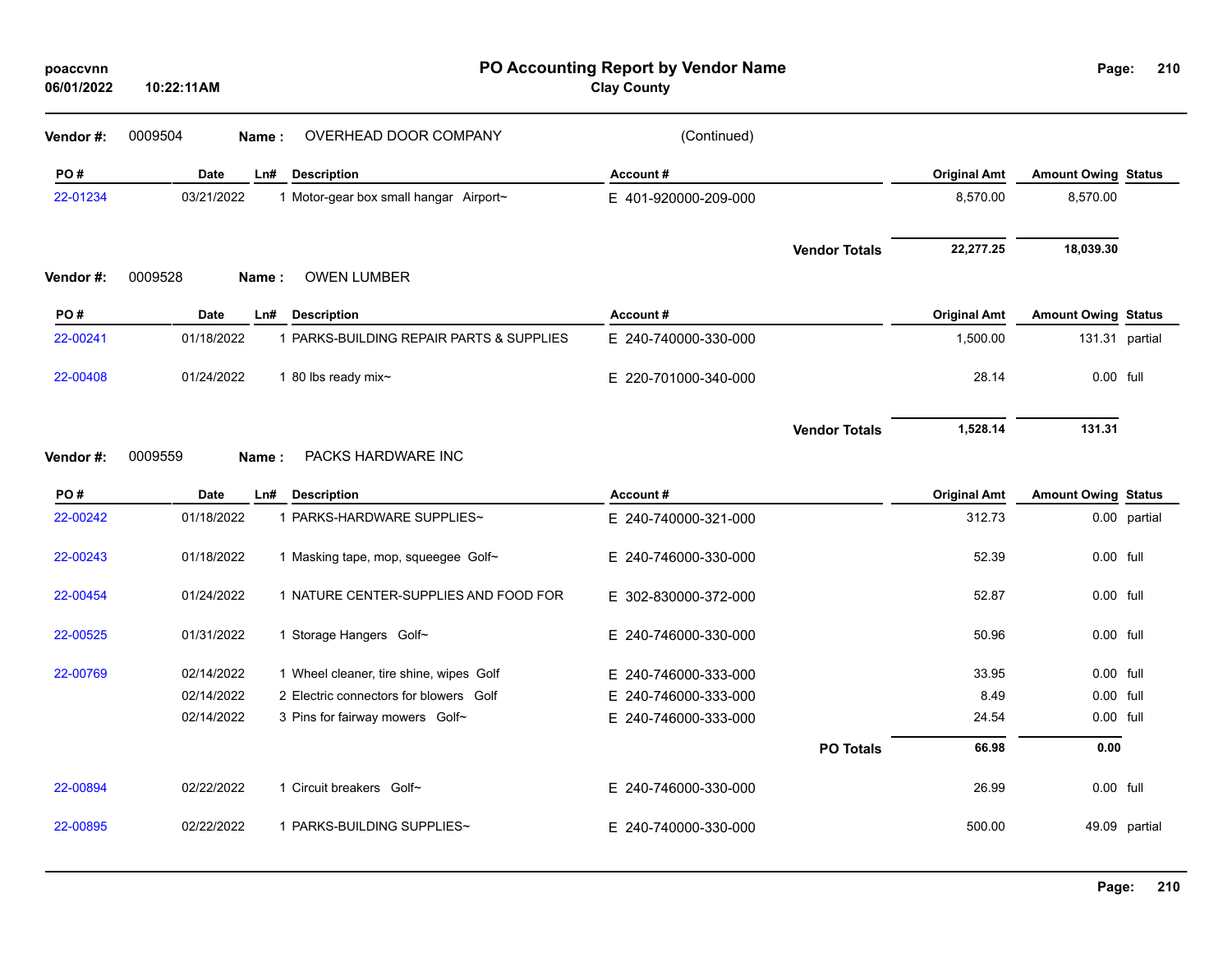#### **PO Accounting Report by Vendor Name poaccvnn Page:**

**Clay County**

| Vendor#: | 0009559<br>Name: | PACKS HARDWARE INC                                              | (Continued)          |                  |                     |                            |  |
|----------|------------------|-----------------------------------------------------------------|----------------------|------------------|---------------------|----------------------------|--|
| PO#      | Date<br>Ln#      | <b>Description</b>                                              | Account#             |                  | <b>Original Amt</b> | <b>Amount Owing Status</b> |  |
| 22-00896 | 02/22/2022       | 1 PARKS-TOOLS & SHOP SUPPLIES~                                  | E 240-740000-334-000 |                  | 500.00              | 296.21 partial             |  |
| 22-00897 | 02/22/2022       | 1 Toilet seat, rubber washers Golf~                             | E 240-746000-330-000 |                  | 21.48               | 0.00 full                  |  |
| 22-00983 | 02/28/2022       | 1 Halogen bulbs Golf~                                           | E 240-746000-330-000 |                  | 18.97               | 0.00 full                  |  |
| 22-01007 | 02/28/2022       | 1 PARKS-HARDWARE SUPPLIES~                                      | E 302-830000-334-000 |                  | 500.00              | 500.00                     |  |
| 22-01008 | 02/28/2022       | 1 NATURE CENTER-SUPPLIES FOR NATURE CENTER E 302-830000-372-000 |                      |                  | 500.00              | 424.17 partial             |  |
| 22-01202 | 03/14/2022       | 1 Battery, adapter, shank, cutoff wh Golf                       | E 240-746000-334-000 |                  | 48.91               | 0.00 full                  |  |
| 22-01307 | 03/21/2022       | 1 22GA ext tube, brass p-trap Golf~                             | E 240-746000-333-000 |                  | 28.98               | 0.00 full                  |  |
|          | 03/21/2022       | 2 Screws, bolts, fasteners Golf~                                | E 240-746000-333-000 |                  | 5.96                | 0.00 full                  |  |
|          |                  |                                                                 |                      | <b>PO Totals</b> | 34.94               | 0.00                       |  |
| 22-01427 | 03/28/2022       | 1 20 X 30 tarp Golf~                                            | E 240-746000-333-000 |                  | 62.99               | 0.00 full                  |  |
| 22-01587 | 04/04/2022       | 1 Mole trap Golf~                                               | E 240-746000-335-000 |                  | 46.98               | 0.00 full                  |  |
| 22-01588 | 04/04/2022       | 1 Stretch sealand, dust mop refill Golf                         | E 240-746000-330-000 |                  | 44.30               | 0.00 full                  |  |
|          | 04/04/2022       | 2 White spray paint Golf~                                       | E 240-746000-330-000 |                  | 15.98               | 0.00 full                  |  |
|          | 04/04/2022       | 3 Return dust mop refill Golf~                                  | E 240-746000-330-000 |                  | $-21.98$            | 0.00 full                  |  |
|          |                  |                                                                 |                      | <b>PO Totals</b> | 38.30               | 0.00                       |  |
| 22-01589 | 04/04/2022       | 1 3.25 ball mount, receiver tube Golf~                          | E 240-746000-333-000 |                  | 68.98               | 0.00 full                  |  |
| 22-02197 | 05/10/2022       | 1 Starting fluid Golf~                                          | E 240-746000-334-000 |                  | 2.99                | 0.00 full                  |  |
| 22-02539 | 05/31/2022       | 1 Spray paint Golf~                                             | E 240-746000-335-000 |                  | 27.96               | 27.96                      |  |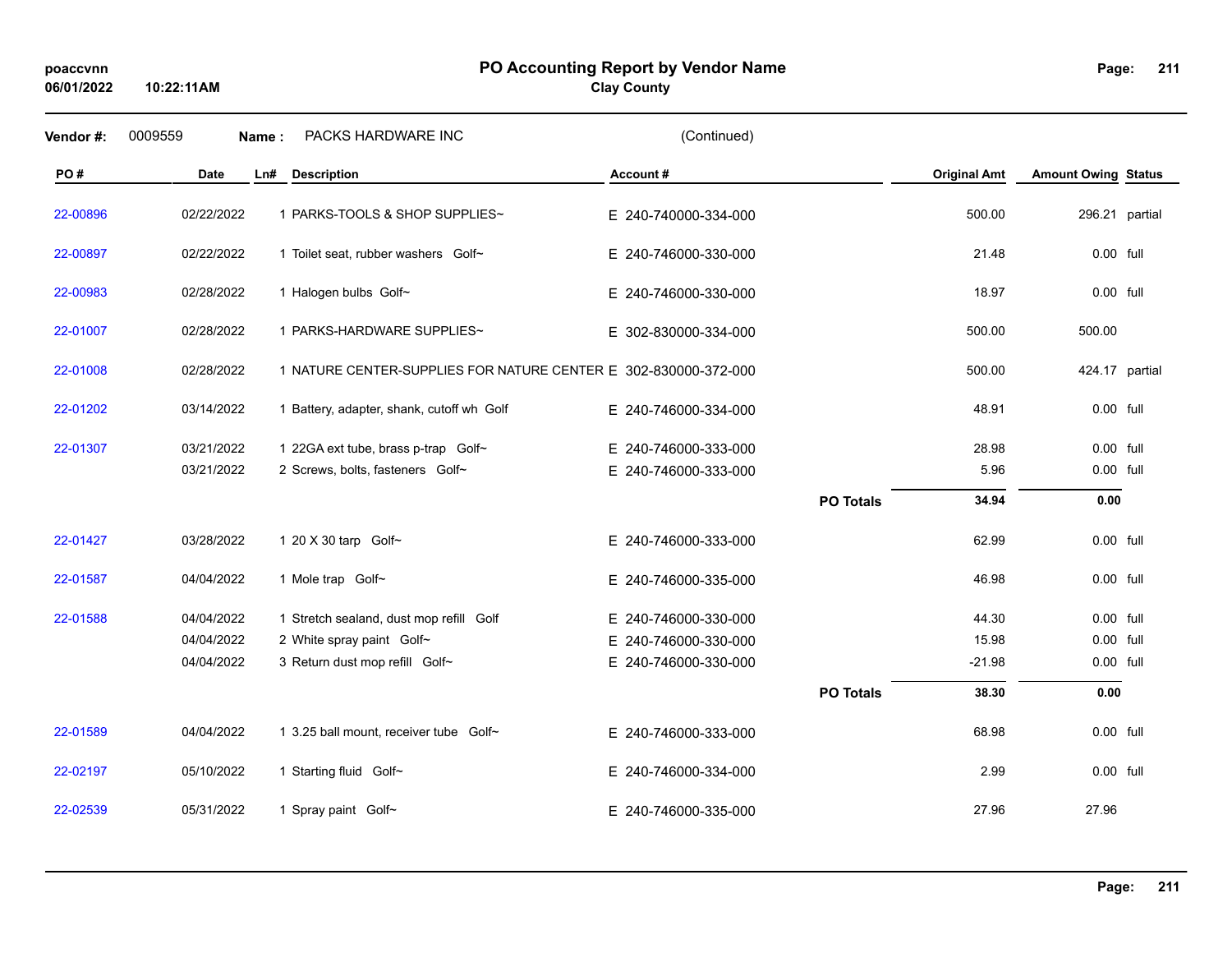|          |                                                                   |                      | <b>Vendor Totals</b> | 2,935.42            | 1,297.43                   |  |
|----------|-------------------------------------------------------------------|----------------------|----------------------|---------------------|----------------------------|--|
| Vendor#: | PAIGE, TERREE<br>0047547<br>Name:                                 |                      |                      |                     |                            |  |
| PO#      | <b>Date</b><br>Ln#<br><b>Description</b>                          | Account#             |                      | <b>Original Amt</b> | <b>Amount Owing Status</b> |  |
| 22-00138 | 01/18/2022<br>1 MILEAGE (12/21/21-12/23/21)                       | E 100-595000-263-000 |                      | 3.36                | 0.00 full                  |  |
| 22-01040 | 03/07/2022<br>1 MILEAGE (1/11/22-2/7/22)                          | E 100-595000-263-000 |                      | 7.02                | 0.00 full                  |  |
| 22-02267 | 05/16/2022<br>1 MILEAGE (3/23/22-4/11/22)                         | E 100-595000-263-000 |                      | 9.95                | 0.00 full                  |  |
|          |                                                                   |                      | <b>Vendor Totals</b> | 20.33               | 0.00                       |  |
| Vendor#: | 0002344<br>PARK HILL SCHOOL DISTRICT<br>Name:                     |                      |                      |                     |                            |  |
| PO#      | <b>Date</b><br><b>Description</b><br>Ln#                          | Account#             |                      | <b>Original Amt</b> | <b>Amount Owing Status</b> |  |
| 22-00957 | 1 CARE 2022008C RESTITUTION~<br>02/28/2022                        | E 100-594000-209-000 |                      | 183.65              | 0.00 full                  |  |
| 22-01375 | 03/28/2022<br>1 CARE RESTITUTION 2022008CDDYS 2022ORD6            | E 100-594000-209-000 |                      | 125.44              | 0.00 full                  |  |
| 22-02149 | 05/10/2022<br>1 CARE RESTITUTION 2022-008C E~                     | E 100-594000-209-000 |                      | 256.45              | 0.00 full                  |  |
|          |                                                                   |                      | <b>Vendor Totals</b> | 565.54              | 0.00                       |  |
| Vendor#: | 0030315<br>PARKS & RECREATION DEPT, CITY OF LIBERTY<br>Name:      |                      |                      |                     |                            |  |
| PO#      | Date<br>Ln#<br><b>Description</b>                                 | Account#             |                      | <b>Original Amt</b> | <b>Amount Owing Status</b> |  |
| 22-00377 | 01/24/2022<br>1 CARE 20220017 RESTITUTION~                        | E 100-594000-209-000 |                      | 50.00               | 0.00 full                  |  |
|          |                                                                   |                      | <b>Vendor Totals</b> | 50.00               | 0.00                       |  |
| Vendor#: | 0013075<br>PATTON WAGNER & ASSOCIATES, ATTORNEY'S AT LAV<br>Name: |                      |                      |                     |                            |  |
| PO#      | <b>Date</b><br><b>Description</b><br>Ln#                          | Account#             |                      | <b>Original Amt</b> | <b>Amount Owing Status</b> |  |
| 22-01661 | 04/11/2022<br>1 LEGAL FEES RE JUDY MASON~                         | E 100-588000-206-000 |                      | 450.00              | 0.00 full                  |  |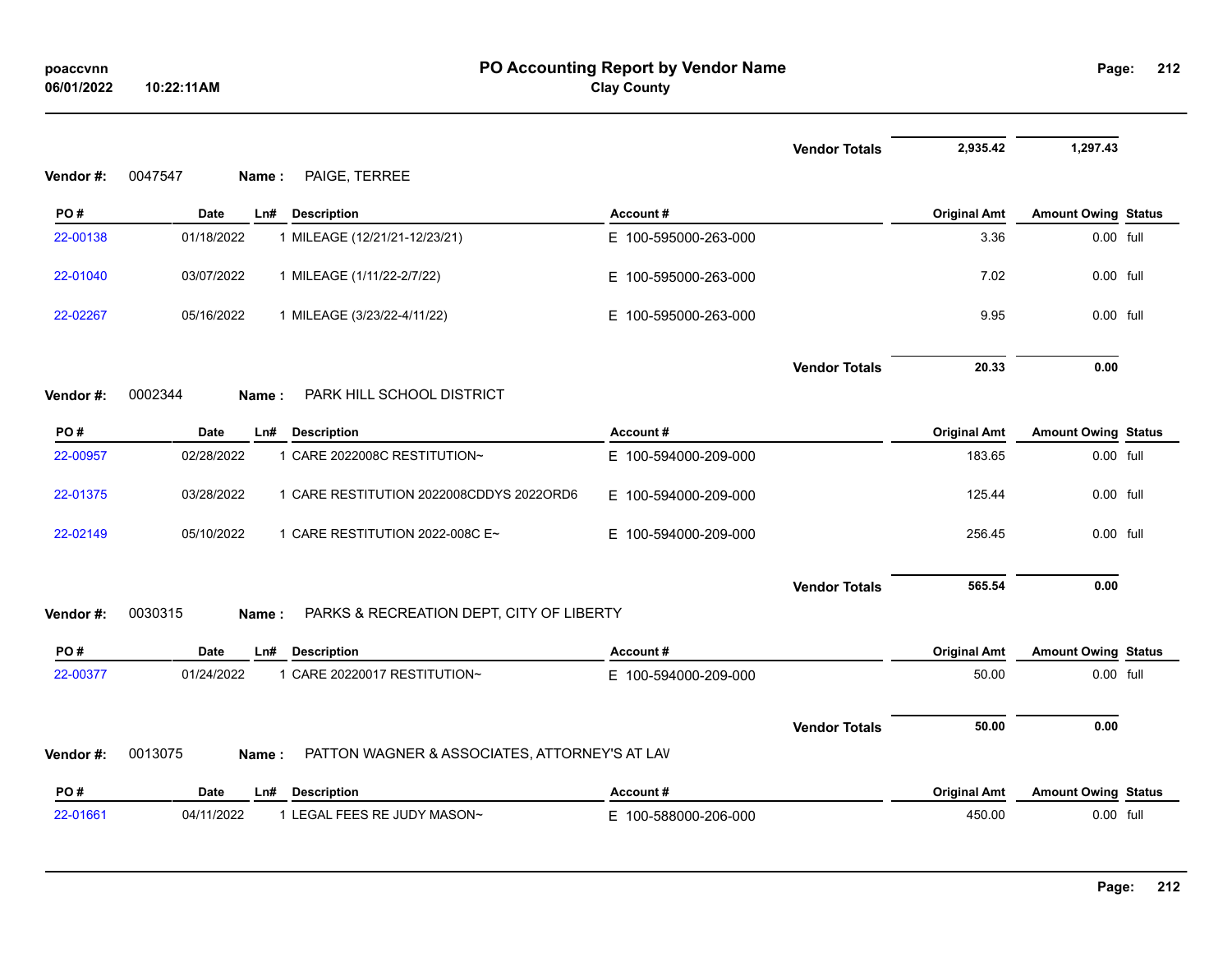|          |                                                      |                          | <b>Vendor Totals</b> | 450.00              | 0.00                       |  |
|----------|------------------------------------------------------|--------------------------|----------------------|---------------------|----------------------------|--|
| Vendor#: | PAYNE, JENNIFER<br>0050984<br>Name:                  |                          |                      |                     |                            |  |
| PO#      | <b>Date</b><br>Ln#<br><b>Description</b>             | Account#                 |                      | <b>Original Amt</b> | <b>Amount Owing Status</b> |  |
| 22-00730 | 02/14/2022<br>1 MILEAGE (1/18/22-1/31/22)            | E 100-594000-263-000     |                      | 39.78               | 0.00 full                  |  |
| 22-01159 | 03/14/2022<br>1 MILEGE (2/1/22-2/25/22)              | E 100-594000-263-000     |                      | 93.60               | 0.00 full                  |  |
| 22-01663 | 04/11/2022<br>1 MILEAGE (3/1/22-3/24/22)             | E 100-594000-263-000     |                      | 87.75               | 0.00 full                  |  |
| 22-01980 | 05/02/2022<br>1 MILEAGE (4/4/22-4/27/22)             | E.<br>100-594000-263-000 |                      | 150.93              | 0.00 full                  |  |
|          |                                                      |                          | <b>Vendor Totals</b> | 372.06              | 0.00                       |  |
| Vendor#: | PELLERIN LAUNDRY MACHINERY<br>0050934<br>Name:       |                          |                      |                     |                            |  |
| PO#      | <b>Description</b><br><b>Date</b><br>Ln#             | Account#                 |                      | <b>Original Amt</b> | <b>Amount Owing Status</b> |  |
| 22-01509 | 03/31/2022<br>1 REOPEN 2021 PO# 21-06209~            | E 224-503000-450-000     |                      | 54,872.00           | 54,872.00                  |  |
|          |                                                      |                          |                      |                     |                            |  |
| Vendor#: | 0045577<br>PENMAC STAFFING SERVICES<br>Name:         |                          | <b>Vendor Totals</b> | 54,872.00           | 54,872.00                  |  |
|          |                                                      |                          |                      |                     |                            |  |
| PO#      | <b>Date</b><br>Ln#<br><b>Description</b>             | Account#                 |                      | <b>Original Amt</b> | <b>Amount Owing Status</b> |  |
| 22-00080 | 1 JESSE JAMES BANK MUSEUM TEMP PAYROLL<br>01/10/2022 | E 240-860000-201-000     |                      | 472.95              | 0.00 full                  |  |
|          | 01/10/2022<br>2 JESSE JAMES BIRTHPLACE TEMP PAYROLL  | E 240-870000-201-000     |                      | 820.14              | 0.00 full                  |  |
|          | 01/10/2022<br>3 JESSE JAMES BANK MUSEUM TEMP PAYROLL | 240-860000-201-000<br>Е. |                      | 273.81              | 0.00 full                  |  |
|          | 01/10/2022<br>4 JESSE JAMES BIRTHPLACE TEMP PAYROLL  | E 240-870000-201-000     |                      | 693.57              | 0.00 full                  |  |
|          |                                                      |                          | <b>PO Totals</b>     | 2,260.47            | 0.00                       |  |
| 22-00081 | 01/10/2022<br>1 ENCUMBRANCE~                         | E 240-740000-201-000     |                      | 20,000.00           | 20,000.00                  |  |
| 22-00244 | 01/18/2022<br>1 ENCUMBRANCE~                         | E 240-743000-201-000     |                      | 82,000.00           | 64,752.10 partial          |  |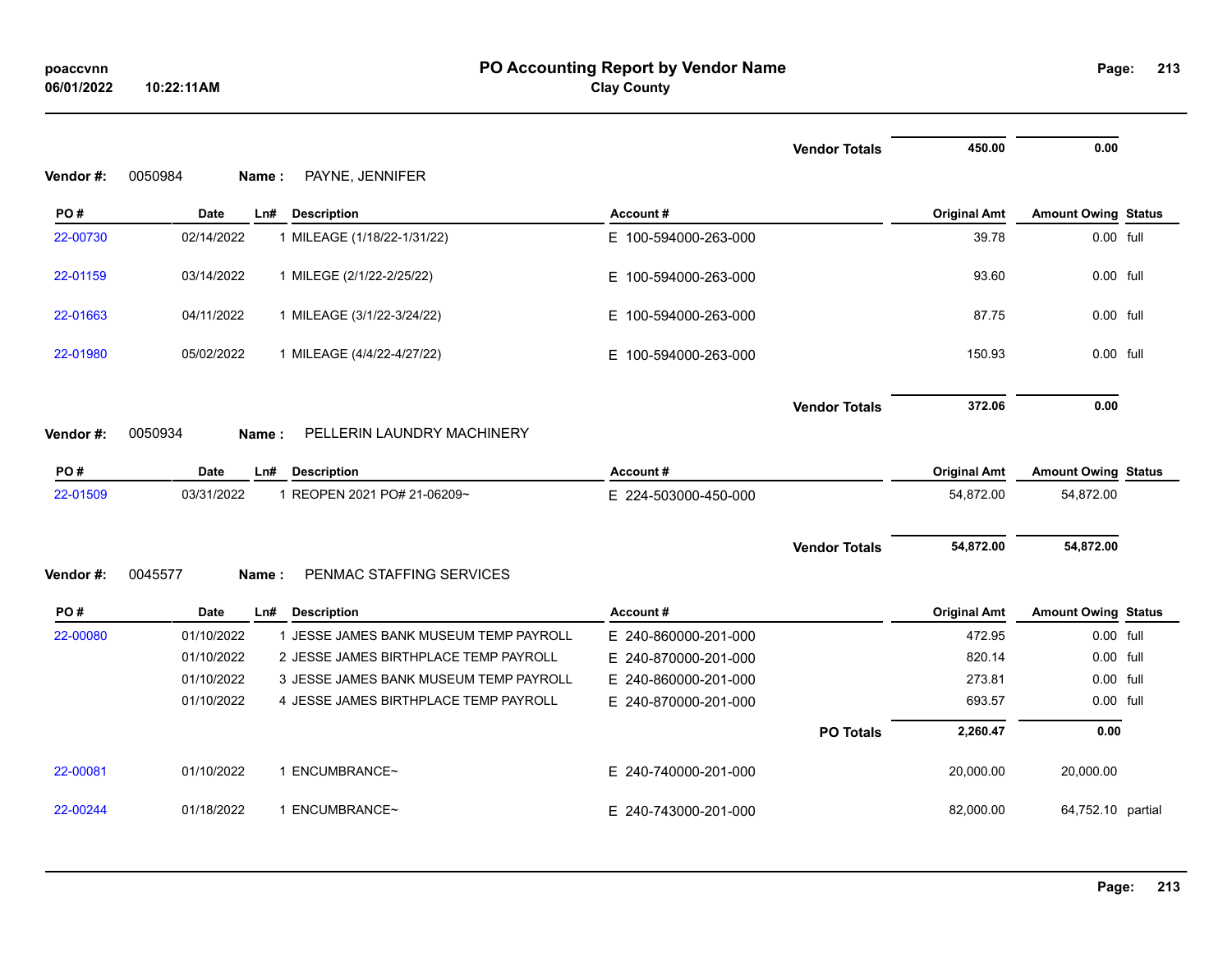|  |  | poaccvnn |  |
|--|--|----------|--|
|--|--|----------|--|

#### **PO Accounting Report by Vendor Name poaccvnn Page:**

| Vendor#: | 0045577<br>Name: | PENMAC STAFFING SERVICES               | (Continued)          |                  |                     |                            |  |
|----------|------------------|----------------------------------------|----------------------|------------------|---------------------|----------------------------|--|
| PO#      | <b>Date</b>      | Ln# Description                        | Account#             |                  | <b>Original Amt</b> | <b>Amount Owing Status</b> |  |
| 22-00245 | 01/18/2022       | 1 JESSE JAMES BANK MUSEUM TEMP PAYROLL | E 240-860000-201-000 |                  | 434.69              | 0.00 full                  |  |
|          | 01/18/2022       | 2 JESSE JAMES BIRTHPLACE TEMP PAYROLL  | E 240-870000-201-000 |                  | 678.12              | 0.00 full                  |  |
|          |                  |                                        |                      | <b>PO Totals</b> | 1,112.81            | 0.00                       |  |
| 22-00246 | 01/18/2022       | 1 ENCUMBRANCE~                         | E 240-731000-201-000 |                  | 130,000.00          | 118,857.65 partial         |  |
| 22-00247 | 01/18/2022       | 1 JESSE JAMES BANK TEMP PAYROLL WEEK   | E 240-860000-201-000 |                  | 180.60              | 0.00 full                  |  |
|          | 01/18/2022       | 2 JESSE JAMES BIRTHPLACE TEMP PAYROLL  | E 240-870000-201-000 |                  | 1,274.87            | 0.00 full                  |  |
|          |                  |                                        |                      | <b>PO Totals</b> | 1,455.47            | 0.00                       |  |
| 22-00526 | 01/31/2022       | 1 Temp Services Golf~                  | E 240-746000-201-000 |                  | 364.50              | 0.00 full                  |  |
| 22-00527 | 01/31/2022       | 1 JESSE JAMES BIRTHPLACE TEMP PAYROLL  | E 240-870000-201-000 |                  | 1,188.63            | 0.00 full                  |  |
| 22-00528 | 01/31/2022       | 1 Seasonal Labor Golf~                 | E 240-746000-201-000 |                  | 579.62              | 0.00 full                  |  |
| 22-00671 | 02/07/2022       | 1 JESSE JAMES BIRTHPLACE TEMP PAYROLL  | E 240-870000-201-000 |                  | 1,200.94            | 0.00 full                  |  |
| 22-00770 | 02/14/2022       | 1 JESSE JAMES BIRTHPLACE TEMP PAYROLL  | E 240-870000-201-000 |                  | 1,424.98            | 0.00 full                  |  |
| 22-00898 | 02/22/2022       | 1 JESSE JAMES BIRTHPLACE TEMP PAYROLL  | E 240-870000-201-000 |                  | 1,220.41            | 0.00 full                  |  |
| 22-00899 | 02/22/2022       | 1 Seasonal Labor Golf~                 | E 240-746000-201-000 |                  | 275.40              | 0.00 full                  |  |
| 22-00900 | 02/22/2022       | 1 JESSE JAMES BIRTHPLACE TEMP PAYROLL  | E 240-870000-201-000 |                  | 1,169.53            | 0.00 full                  |  |
| 22-00984 | 02/28/2022       | 1 Seasonal Labor Golf~                 | E 240-746000-201-000 |                  | 340.20              | 0.00 full                  |  |
| 22-01203 | 03/14/2022       | 1 Seasonal Labor Golf~                 | E 240-746000-201-000 |                  | 292.95              | 0.00 full                  |  |
| 22-01204 | 03/14/2022       | 1 JESSE JAMES BIRTHPLACE TEMP PAYROLL  | E 240-870000-201-000 |                  | 1,141.11            | 0.00 full                  |  |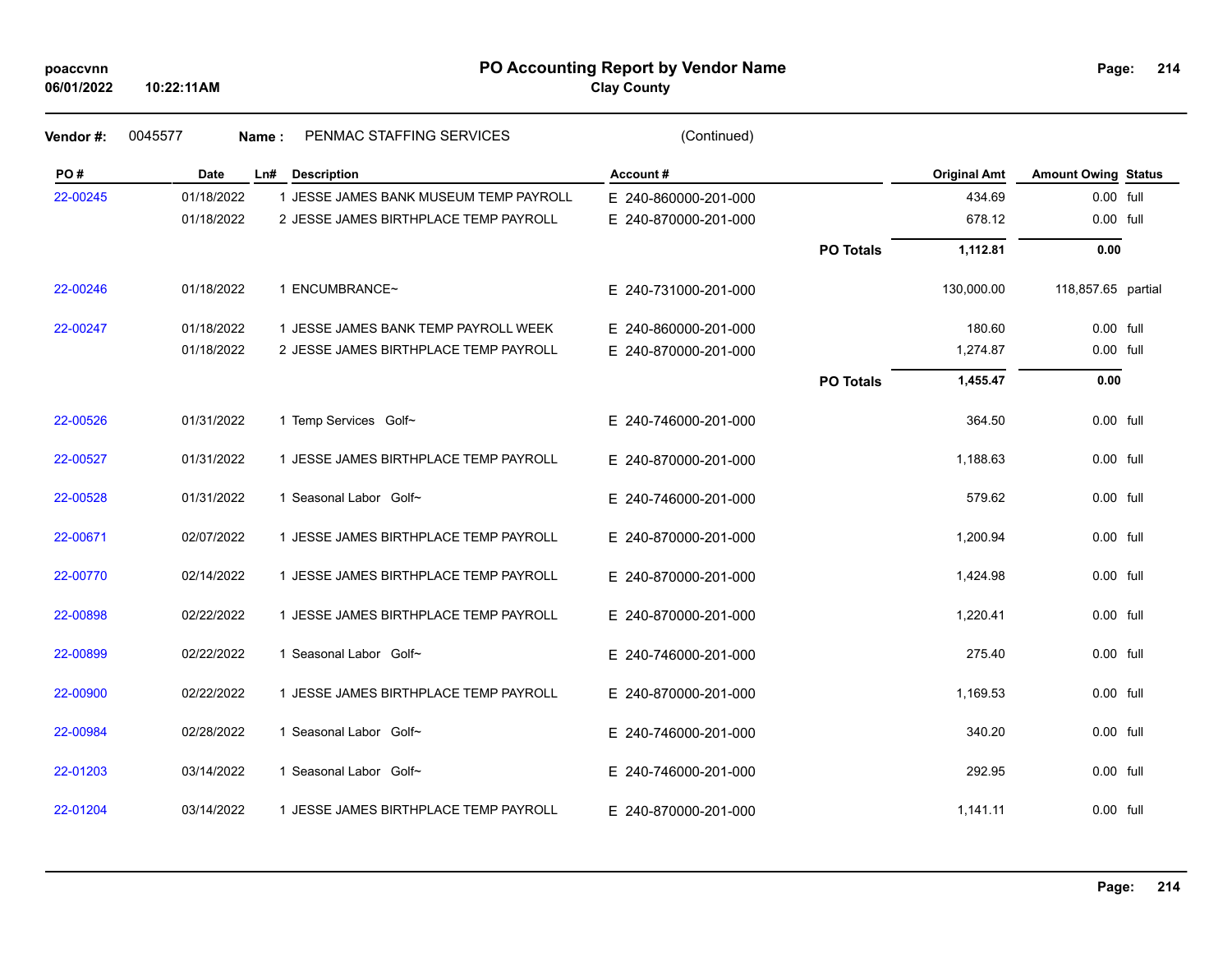#### **PO Accounting Report by Vendor Name poaccvnn Page:**

| Page: | 215 |
|-------|-----|
|       |     |

| Vendor#: | 0045577    | PENMAC STAFFING SERVICES<br>Name:         | (Continued)          |                  |                     |                            |  |
|----------|------------|-------------------------------------------|----------------------|------------------|---------------------|----------------------------|--|
| PO#      | Date       | Ln#<br><b>Description</b>                 | Account#             |                  | <b>Original Amt</b> | <b>Amount Owing Status</b> |  |
| 22-01308 | 03/21/2022 | 1 ENCUMBRANCE~                            | E 240-742000-201-000 |                  | 25,000.00           | 23,244.52 partial          |  |
| 22-01428 | 03/28/2022 | 1 JESSE JAMES BIRTHPLACE TEMPORARY        | E 240-870000-201-000 |                  | 1,020.08            | 0.00 full                  |  |
|          | 03/28/2022 | 2 JESSE JAMES BANK MUSEUM TEMP PAYROLL    | E 240-860000-201-000 |                  | 545.56              | 0.00 full                  |  |
|          |            |                                           |                      | <b>PO Totals</b> | 1,565.64            | 0.00                       |  |
| 22-01429 | 03/28/2022 | 1 JESSE JAMES BIRTHPLACE TEMP PAYROLL     | E 240-870000-201-000 |                  | 1,203.96            | $0.00$ full                |  |
| 22-01430 | 03/28/2022 | 1 JESSE JAMES BIRTHPLACE TEMP PAYROLL     | E 240-870000-201-000 |                  | 1,408.53            | $0.00$ full                |  |
|          | 03/28/2022 | 2 JESSE JAMES BANK MUSEUM TEMP PAYROLL    | E 240-860000-201-000 |                  | 686.48              | 0.00 full                  |  |
|          |            |                                           |                      | <b>PO Totals</b> | 2,095.01            | 0.00                       |  |
| 22-01431 | 03/28/2022 | 1 Seasonal labor Golf~                    | E 240-746000-201-000 |                  | 434.70              | 0.00 full                  |  |
|          | 03/28/2022 | 2 Seasonal Labor Golf~                    | E 240-746000-201-000 |                  | 458.33              | 0.00 full                  |  |
|          |            |                                           |                      | <b>PO Totals</b> | 893.03              | 0.00                       |  |
| 22-01590 | 04/04/2022 | 1 JESSE JAMES BIRTHPLACE TEMP PAYROL WEEK | E 240-870000-201-000 |                  | 1,587.98            | 0.00 full                  |  |
|          | 04/04/2022 | 2 JESSE JAMES BANK MUSEUM TEMP PAYROLL    | E 240-860000-201-000 |                  | 620.81              | 0.00 full                  |  |
|          |            |                                           |                      | <b>PO Totals</b> | 2,208.79            | 0.00                       |  |
| 22-01591 | 04/04/2022 | 1 Seasonal labor Golf~                    | E 240-746000-201-000 |                  | 151.20              | 0.00 full                  |  |
| 22-01592 | 04/04/2022 | 1 JESSE JAMES BIRTHPLACE TEMP PAYROLL     | E 240-870000-201-000 |                  | 1,543.08            | $0.00$ full                |  |
|          | 04/04/2022 | 2 JESSE JAMES BANK MUSEUM TEMP PAYROLL    | E 240-860000-201-000 |                  | 549.33              | 0.00 full                  |  |
|          |            |                                           |                      | <b>PO Totals</b> | 2,092.41            | 0.00                       |  |
| 22-01742 | 04/11/2022 | 1 Seasonal Labor Golf~                    | E 240-746000-201-000 |                  | 302.40              | 0.00 full                  |  |
| 22-01791 | 04/18/2022 | 1 JESSE JAMES BIRTHPLACE TEMP PAYROLL     | E 240-870000-201-000 |                  | 1,334.20            | 0.00 full                  |  |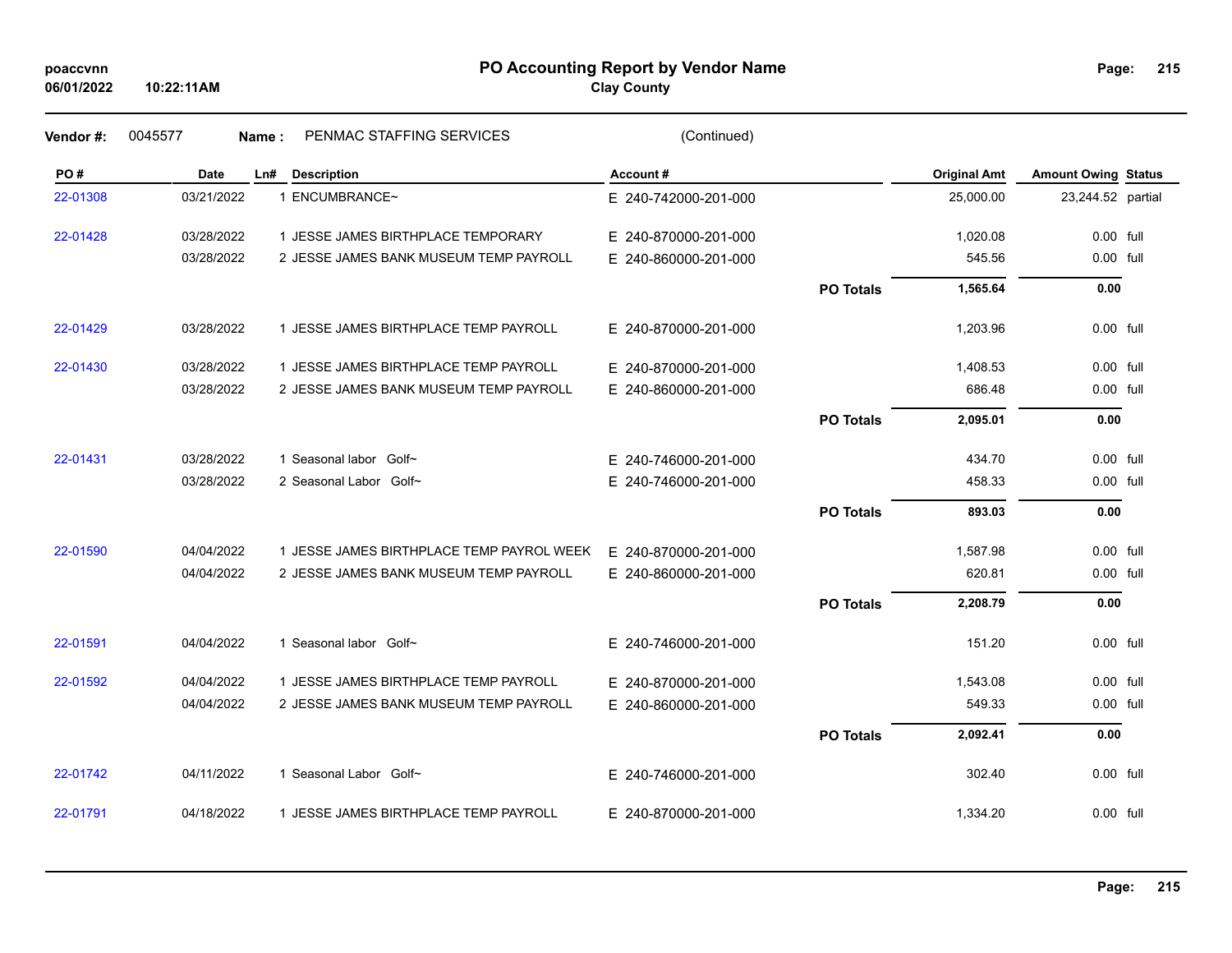| poaccvnn |
|----------|
|----------|

#### **PO Accounting Report by Vendor Name poaccvnn Page:**

| Page: | 216 |
|-------|-----|
|       |     |

| Vendor#: | 0045577    | PENMAC STAFFING SERVICES<br>Name:      | (Continued)          |                  |                     |                            |  |
|----------|------------|----------------------------------------|----------------------|------------------|---------------------|----------------------------|--|
| PO#      | Date       | Ln# Description                        | Account#             |                  | <b>Original Amt</b> | <b>Amount Owing Status</b> |  |
| 22-01791 | 04/18/2022 | 2 JESSE JAMES BANK MUSEUM TEMP PAYROLL | E 240-860000-201-000 |                  | 733.69              | 0.00 full                  |  |
|          |            |                                        |                      | <b>PO Totals</b> | 2,067.89            | 0.00                       |  |
| 22-01892 | 04/25/2022 | 1 JESSE JAMES BIRTHPLACE TEMP PAYROLL  | E 240-870000-201-000 |                  | 1,538.74            | 0.00 full                  |  |
|          | 04/25/2022 | 2 JESSE JAMES BANK MUSEUM TEMP PAYROLL | E 240-860000-201-000 |                  | 564.38              | 0.00 full                  |  |
|          |            |                                        |                      | <b>PO Totals</b> | 2,103.12            | 0.00                       |  |
| 22-01893 | 04/25/2022 | 1 Seasonal Labor Golf~                 | E 240-746000-201-000 |                  | 840.38              | 0.00 full                  |  |
|          | 04/25/2022 | 2 Seasonal Labor Golf~                 | E 240-746000-201-000 |                  | 515.03              | 0.00 full                  |  |
|          |            |                                        |                      | <b>PO Totals</b> | 1,355.41            | 0.00                       |  |
| 22-01894 | 04/25/2022 | 1 JESSE JAMES BIRTHPLACE TEMP PAYROLL  | E 240-870000-201-000 |                  | 1,632.81            | 0.00 full                  |  |
|          | 04/25/2022 | 2 JESSE JAMES BANK MUSEUM TEMP PAYROLL | E 240-860000-201-000 |                  | 541.80              | 0.00 full                  |  |
|          |            |                                        |                      | <b>PO Totals</b> | 2,174.61            | 0.00                       |  |
| 22-01895 | 04/25/2022 | 1 Seasonal Labor Golf~                 | E 240-746000-201-000 |                  | 1,327.05            | 0.00 full                  |  |
| 22-02198 | 05/10/2022 | 1 JESSE JAMES BIRTHPLACE TEMP PAYROLL  | E 240-870000-201-000 |                  | 1,621.66            | 0.00 full                  |  |
|          | 05/10/2022 | 2 JESSE JAMES BANK MUSEUM TEMP PAYROLL | E 240-860000-201-000 |                  | 661.59              | 0.00 full                  |  |
|          |            |                                        |                      | <b>PO Totals</b> | 2,283.25            | 0.00                       |  |
| 22-02199 | 05/10/2022 | 1 JESSE JAMES BANK MUSEUM TEMP PAYROLL | E 240-860000-201-000 |                  | 545.57              | $0.00$ full                |  |
|          | 05/10/2022 | 2 JESSE JAMES BIRTHPLACE TEMP PAYROLL  | E 240-870000-201-000 |                  | 2,183.94            | 0.00 full                  |  |
|          |            |                                        |                      | <b>PO Totals</b> | 2,729.51            | 0.00                       |  |
| 22-02200 | 05/10/2022 | 1 PARKS-SEASONAL STAFFING ~            | E 240-740000-201-000 |                  | 20,000.00           | 16,700.61 partial          |  |
| 22-02201 | 05/10/2022 | 1 Seasonal Labor Golf~                 | E 240-746000-201-000 |                  | 1,147.50            | $0.00$ full                |  |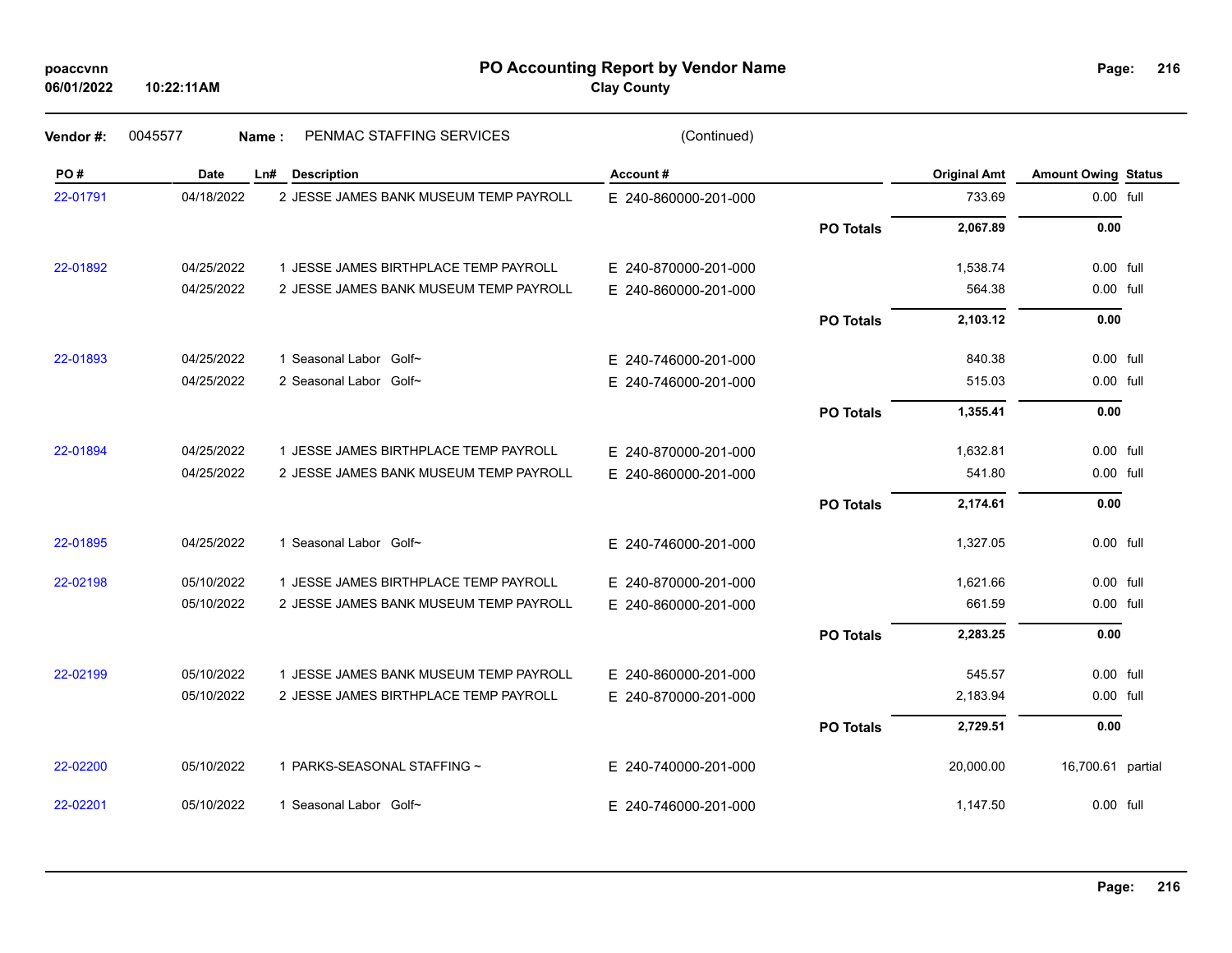| poaccynn |
|----------|
|----------|

## **PO Accounting Report by Vendor Name poaccvnn Page:**

| Page: | 217 |
|-------|-----|
|       |     |

| Vendor #: | 0045577     | PENMAC STAFFING SERVICES<br>Name:        | (Continued)          |                      |                     |                            |  |
|-----------|-------------|------------------------------------------|----------------------|----------------------|---------------------|----------------------------|--|
| PO#       | <b>Date</b> | <b>Description</b><br>Ln#                | Account#             |                      | <b>Original Amt</b> | <b>Amount Owing Status</b> |  |
| 22-02300  | 05/16/2022  | 1 Seasonal Labor Golf~                   | E 240-746000-201-000 |                      | 1,151.89            | 0.00 full                  |  |
| 22-02441  | 05/23/2022  | 1 JESSE JAMES BIRTHPLACE TEMP PAYROLL    | E 240-870000-201-000 |                      | 1,227.57            | 1,227.57                   |  |
|           | 05/23/2022  | 2 JESSE JAMES BANK MUSEUM TEMP PAYROLL   | E 240-860000-201-000 |                      | 462.16              | 462.16                     |  |
|           |             |                                          |                      | <b>PO Totals</b>     | 1,689.73            | 1,689.73                   |  |
| 22-02442  | 05/23/2022  | 1 JESSE JAMES BANK MUSEUM TEMP PAYROLL   | E 240-860000-201-000 |                      | 589.70              | 589.70                     |  |
|           | 05/23/2022  | 2 JESSE JAMES BIRTHPLACE TEMP PAYROLL    | E 240-870000-201-000 |                      | 1,275.59            | 1,275.59                   |  |
|           |             |                                          |                      | <b>PO Totals</b>     | 1,865.29            | 1,865.29                   |  |
| 22-02473  | 05/23/2022  | 1 TRAILS/NATURE CENTER-SEASONAL STAFFING | E 302-830000-201-000 |                      | 1,404.00            | 1,404.00                   |  |
| 22-02474  | 05/23/2022  | 1 TRAILS/NATURE CENTER-SEASONAL STAFFING | E 302-830000-201-000 |                      | 30,000.00           | 30,000.00                  |  |
| 22-02540  | 05/31/2022  | 1 Seasonal Labor Golf~                   | E 240-746000-201-000 |                      | 1,774.24            | 1,774.24                   |  |
| 22-02541  | 05/31/2022  | 1 Seasonal Labor Golf~                   | E 240-746000-201-000 |                      | 1,479.69            | 1,479.69                   |  |
|           |             |                                          |                      | <b>Vendor Totals</b> | 356,092.64          | 281,767.83                 |  |
| Vendor#:  | 0009676     | PENROD'S GREENHOUSE INC<br>Name:         |                      |                      |                     |                            |  |
| PO#       | <b>Date</b> | <b>Description</b><br>Ln#                | Account#             |                      | <b>Original Amt</b> | <b>Amount Owing Status</b> |  |
| 22-01432  | 03/28/2022  | 1 TREE CAGES~                            | E 240-870000-335-000 |                      | 59.50               | 0.00 full                  |  |
| 22-01896  | 04/25/2022  | 1 FLOWERS FOR THE JAMES FARM~            | E 240-870000-335-000 |                      | 329.05              | 0.00 full                  |  |
|           |             |                                          |                      | <b>Vendor Totals</b> | 388.55              | 0.00                       |  |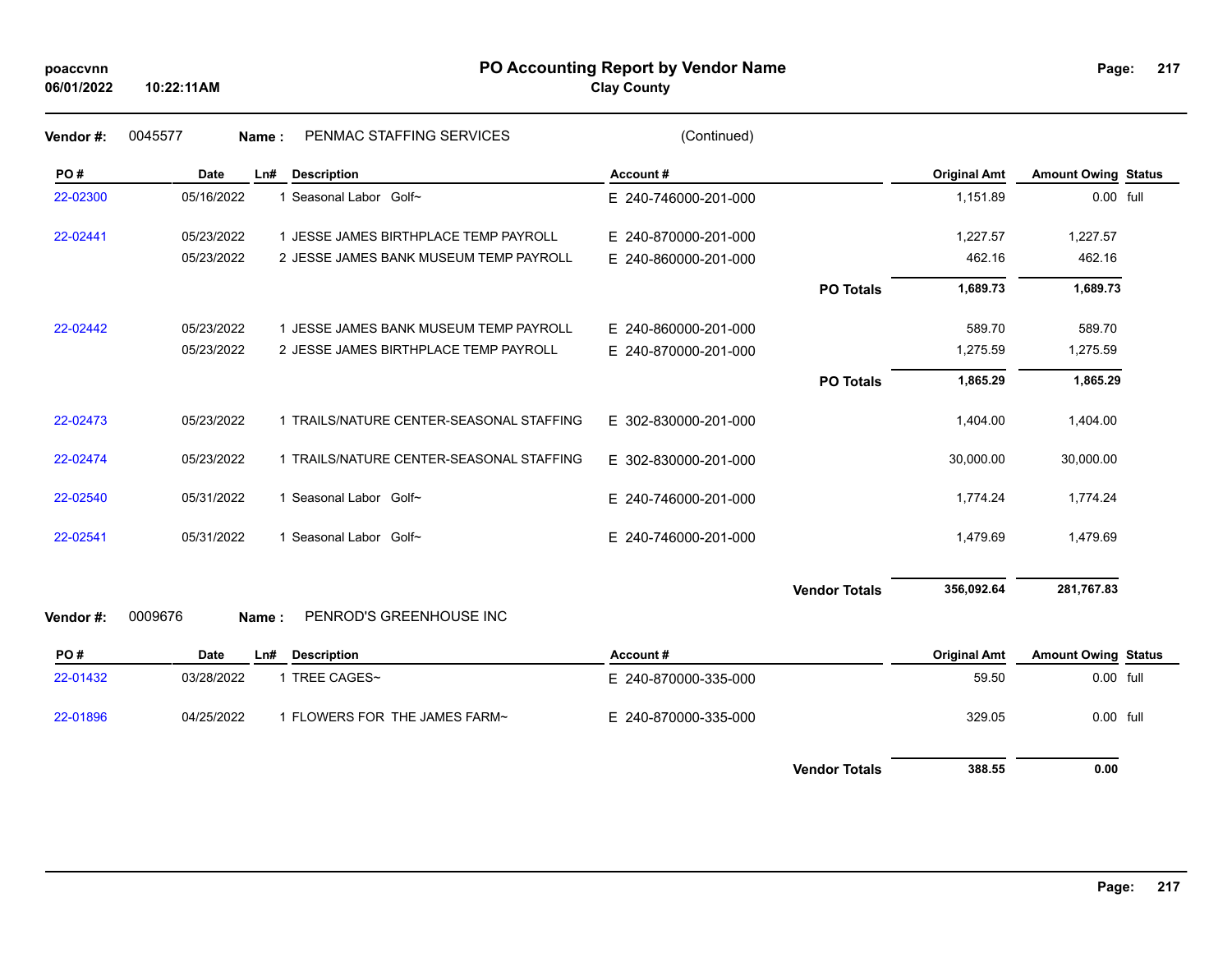**Vendor #:** 0047760 **Name :** PEPPERBALL

| PO#       | <b>Date</b> | Ln#    | <b>Description</b>                      | Account#             |                      | <b>Original Amt</b> | <b>Amount Owing Status</b> |  |
|-----------|-------------|--------|-----------------------------------------|----------------------|----------------------|---------------------|----------------------------|--|
| 22-00698  | 02/07/2022  |        | 1 Invoice #0076956-IN 01/25/2022~       | E 279-555000-301-000 |                      | 3,750.00            | 0.00 full                  |  |
| Vendor #: | 0031985     | Name:  | PERSONAL TOUCH ENGRAVING                |                      | <b>Vendor Totals</b> | 3,750.00            | 0.00                       |  |
| PO#       | Date        | $Ln$ # | <b>Description</b>                      | Account#             |                      | <b>Original Amt</b> | <b>Amount Owing Status</b> |  |
| 22-00308  | 01/18/2022  |        | 1 1/7/22 #37775                         | E 279-556000-316-000 |                      | 15.00               | 0.00 full                  |  |
| 22-01103  | 03/07/2022  |        | 1 Personal Touch Engraving - Metal Name | E 278-554000-201-000 |                      | 15.00               | 0.00 full                  |  |
| 22-01488  | 03/28/2022  |        | 1 PERSONAL TOUCH ENGRAVING - METAL NAME | E 279-556000-316-000 |                      | 7.50                | 0.00 full                  |  |
| 22-01804  | 04/18/2022  |        | 1 Personal Touch Engraving - Metal Name | E 279-556000-316-000 |                      | 15.00               | 0.00 full                  |  |
| 22-02301  | 05/16/2022  |        | 1 PARKS-PLAQUES FOR MEMORIAL BENCHES~   | E 240-740000-330-000 |                      | 150.00              | 150.00                     |  |
| 22-02463  | 05/23/2022  |        | 1 Personal Touch Engraving - Metal Name | E 279-556000-316-000 |                      | 15.00               | 15.00                      |  |
|           |             |        |                                         |                      |                      |                     |                            |  |

**Vendor Totals 217.50 165.00**

**Vendor #:** 0026895 **Name :** PERSONNEL EVALUATION INC

| PO#      | Date       | Ln# | <b>Description</b>                      | Account#             | <b>Original Amt</b> | <b>Amount Owing Status</b> |  |
|----------|------------|-----|-----------------------------------------|----------------------|---------------------|----------------------------|--|
| 22-00699 | 02/07/2022 |     | 12/31/21 #42658                         | E 279-556000-209-000 | 60.00               | 0.00 full                  |  |
| 22-00997 | 02/28/2022 |     | Personnel Evaluation Inc.~              | E 279-556000-208-000 | 80.00               | 0.00 full                  |  |
| 22-01489 | 03/28/2022 |     | Personnel Evaluation Inc.:              | E 279-556000-208-000 | 80.00               | $0.00$ full                |  |
| 22-01805 | 04/18/2022 |     | Personnel Evaluation Inc. - PEP Billing | E 279-556000-208-000 | 220.00              | 0.00 full                  |  |
| 22-02326 | 05/16/2022 |     | Personnel Evaluation Inc. - JV PEP      | E 279-556000-208-000 | 140.00              | 0.00 full                  |  |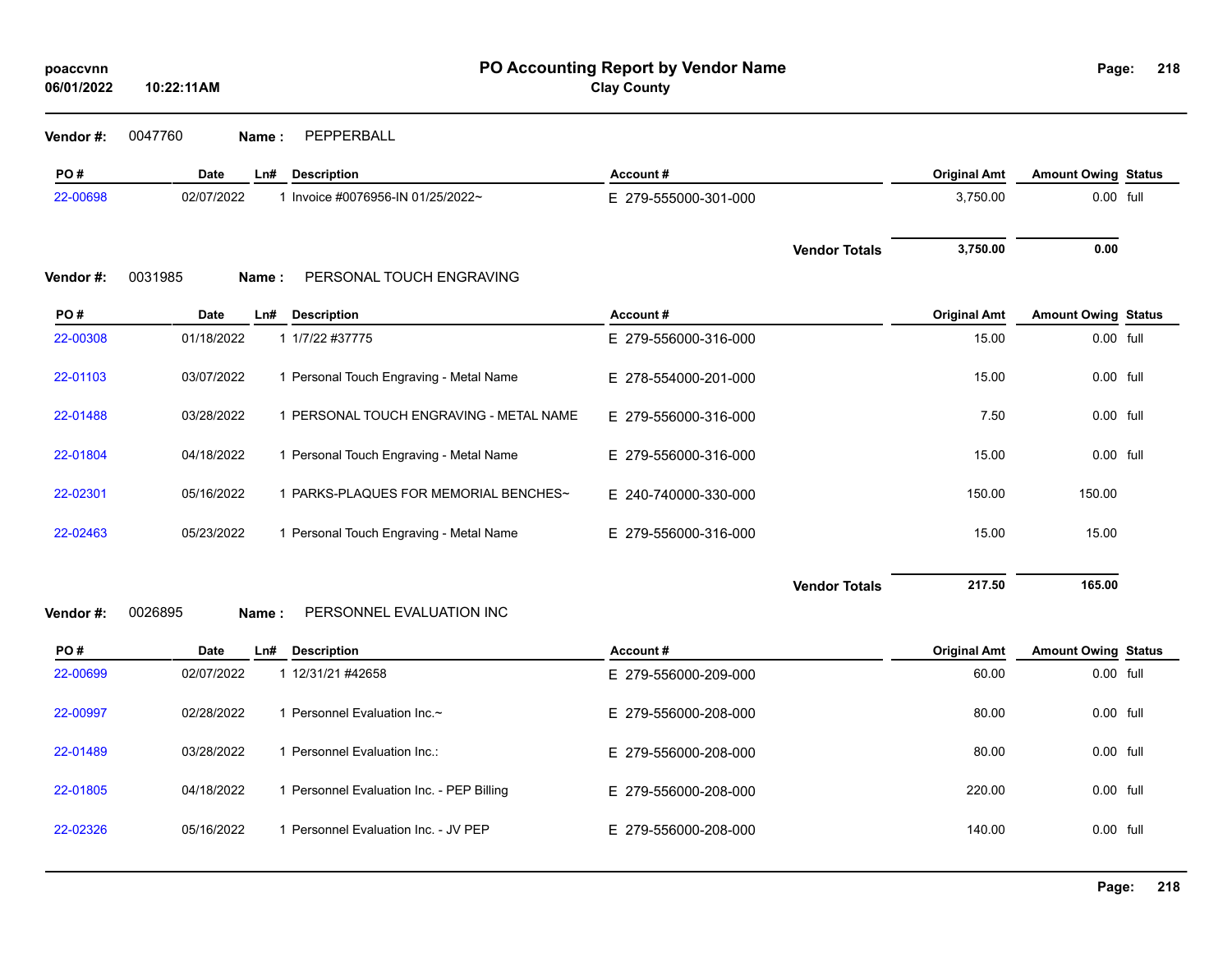| poaccvnn<br>06/01/2022 | 10:22:11AM  |       |                                    | PO Accounting Report by Vendor Name<br><b>Clay County</b> |                      |                     | Page:                      | 219 |
|------------------------|-------------|-------|------------------------------------|-----------------------------------------------------------|----------------------|---------------------|----------------------------|-----|
| Vendor #:              | 0026895     | Name: | PERSONNEL EVALUATION INC           | (Continued)                                               |                      |                     |                            |     |
| PO#                    | Date        | Ln#   | <b>Description</b>                 | Account#                                                  |                      | <b>Original Amt</b> | <b>Amount Owing Status</b> |     |
| Vendor #:              | 0051201     | Name: | PETRICHOR ENGINEERING & DESIGN     |                                                           | <b>Vendor Totals</b> | 580.00              | 0.00                       |     |
| PO#                    | <b>Date</b> | Ln#   | <b>Description</b>                 | Account#                                                  |                      | <b>Original Amt</b> | <b>Amount Owing Status</b> |     |
| 22-02371               | 05/23/2022  |       | 1 Engineer Review~                 | E 100-605000-202-000                                      |                      | 3,148.00            | 0.00 full                  |     |
| Vendor#:               | 0029319     | Name: | PETRY, JANNA ELANE                 |                                                           | <b>Vendor Totals</b> | 3,148.00            | 0.00                       |     |
| PO#                    | Date        | Ln#   | <b>Description</b>                 | Account#                                                  |                      | <b>Original Amt</b> | <b>Amount Owing Status</b> |     |
| 22-00139               | 01/18/2022  |       | 1 12/1-12/30/21~                   | E 100-523000-263-000                                      |                      | 23.52               | 0.00 full                  |     |
| 22-00731               | 02/14/2022  |       | $11/3 - 1/31/22$ ~                 | E 100-523000-263-000                                      |                      | 18.14               | 0.00 full                  |     |
| 22-01041               | 03/07/2022  |       | 1 2/1-2/28/22 mileage reimb for    | E 100-523000-263-000                                      |                      | 29.84               | 0.00 full                  |     |
| 22-01536               | 04/04/2022  |       | 1 3/1-3/30/2022 mileafge reimb for | E 100-523000-263-000                                      |                      | 28.67               | 0.00 full                  |     |
| 22-02150               | 05/10/2022  |       | 1 4/1-4/29/22 mileage reimb for    | E 100-523000-263-000                                      |                      | 31.01               | 0.00 full                  |     |
|                        |             |       |                                    |                                                           | <b>Vendor Totals</b> | 131.18              | 0.00                       |     |
| Vendor #:              | 0000669     | Name: | PETRY, STEVEN                      |                                                           |                      |                     |                            |     |
| PO#                    | Date        | Ln#   | <b>Description</b>                 | Account#                                                  |                      | <b>Original Amt</b> | <b>Amount Owing Status</b> |     |
| 22-00609               | 02/07/2022  |       | 1 LEGAL FEES RE WALTER DOXEY~      | E 100-588000-206-000                                      |                      | 4,000.00            | 0.00 full                  |     |
|                        |             |       |                                    |                                                           | <b>Vendor Totals</b> | 4,000.00            | 0.00                       |     |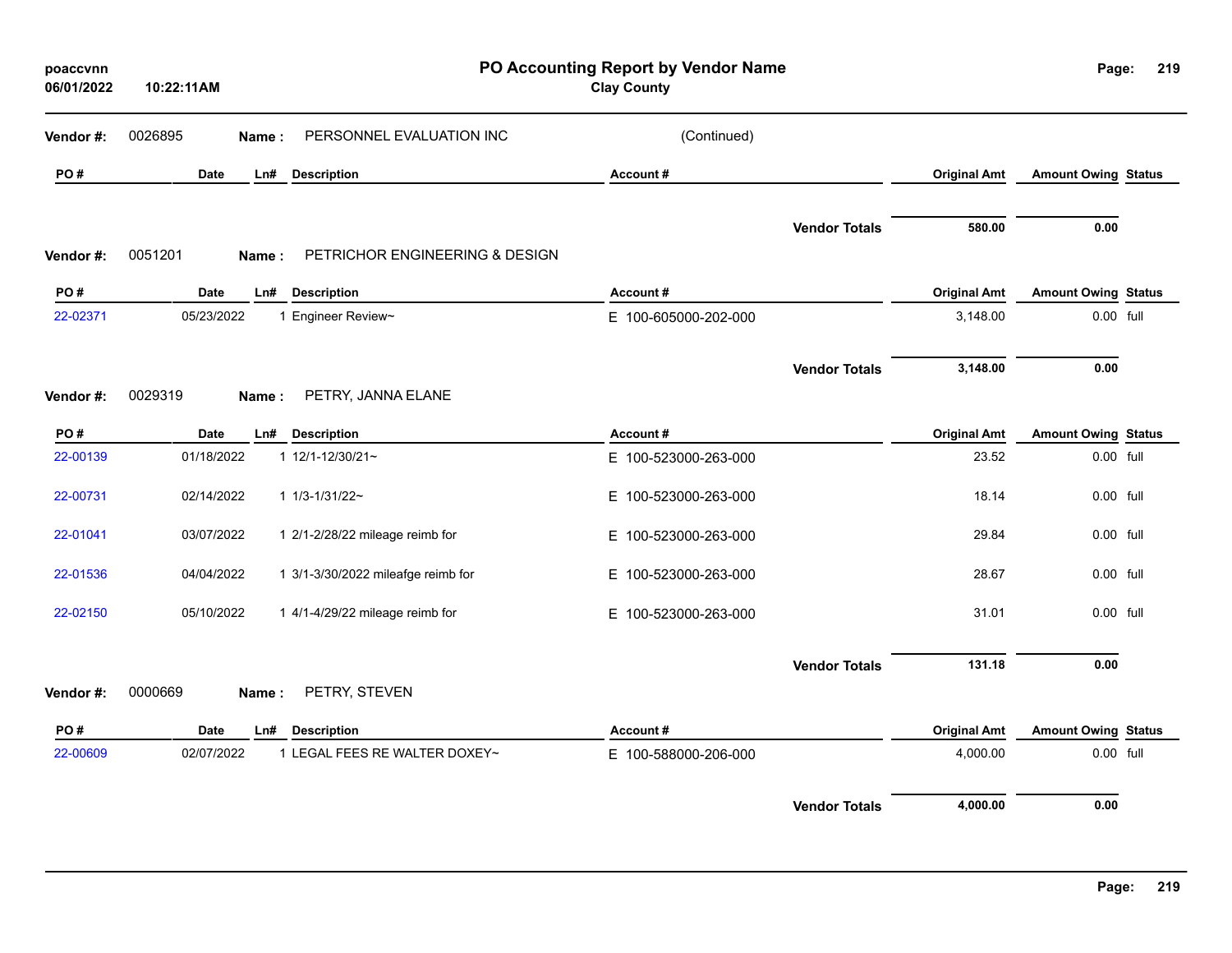| poaccvnn<br>06/01/2022 | 10:22:11AM       | PO Accounting Report by Vendor Name<br><b>Clay County</b> |                      |                      |                     |                            | 2 <sup>2</sup><br>Page: |
|------------------------|------------------|-----------------------------------------------------------|----------------------|----------------------|---------------------|----------------------------|-------------------------|
| Vendor #:              | 0000827<br>Name: | PETTY CASH / PUBLIC ADMIN                                 |                      |                      |                     |                            |                         |
| PO#                    | Date             | Ln#<br><b>Description</b>                                 | Account#             |                      | <b>Original Amt</b> | <b>Amount Owing Status</b> |                         |
| 22-01160               | 03/14/2022       | 1 sale# 41565901436 3/4/22 County car wash                | E 100-523000-226-000 |                      | 15.00               | 0.00 full                  |                         |
| Vendor #:              | 0045196<br>Name: | PHILLIPS, DEVIN                                           |                      | <b>Vendor Totals</b> | 15.00               | 0.00                       |                         |
| PO#                    | <b>Date</b>      | <b>Description</b><br>Ln#                                 | Account#             |                      | <b>Original Amt</b> | <b>Amount Owing Status</b> |                         |
| 22-00350               | 01/18/2022       | 1 FBI LEEDA SLI TRAINING~                                 | E 286-555000-228-000 |                      | 181.60              | 0.00 full                  |                         |
|                        |                  |                                                           |                      | <b>Vendor Totals</b> | 181.60              | 0.00                       |                         |
| Vendor #:              | 0050777<br>Name: | PHOENIX SUPPLY                                            |                      |                      |                     |                            |                         |
| PO#                    | <b>Date</b>      | <b>Description</b><br>Ln#                                 | Account#             |                      | <b>Original Amt</b> | <b>Amount Owing Status</b> |                         |
| 22-00919               | 02/22/2022       | 1 Invoice #24724 01/27/22~                                | E 279-555000-301-000 |                      | 1,152.00            | 0.00 full                  |                         |
| 22-01617               | 04/04/2022       | 1 PHOENIX SUPPLY - WOOL BLANKETS~                         | E 286-555000-228-000 |                      | 1,152.00            |                            | 0.00 cancel             |
| 22-02223               | 05/10/2022       | 1 Phoenix Supply - Wool blankets~                         | E 286-555000-228-000 |                      | 420.00              | 0.00 full                  |                         |
|                        |                  |                                                           |                      | <b>Vendor Totals</b> | 2,724.00            | 0.00                       |                         |
| Vendor #:              | 0009803<br>Name: | PITNEY BOWES INC                                          |                      |                      |                     |                            |                         |
| PO#                    | <b>Date</b>      | <b>Description</b><br>Ln#                                 | Account#             |                      | <b>Original Amt</b> | <b>Amount Owing Status</b> |                         |
| 22-00140               | 01/18/2022       | 1 Funds for Wire Transmittal from the                     | E 100-611000-290-000 |                      | 9,500.00            | 0.00 full                  |                         |
| 22-00141               | 01/18/2022       | 1 ENCUMBER Funds for a few months for                     | E 100-611000-232-000 |                      | 2,500.00            |                            | 176.34 partial          |
| 22-01161               | 03/14/2022       | 1 Funds for Wire Transmittal from the                     | E 100-611000-290-000 |                      | 9,500.00            | 0.00 full                  |                         |
| 22-01725               | 04/11/2022       | 1 NJPA043012-PIT~                                         | E 285-720000-232-000 |                      | 393.26              | 0.00 full                  |                         |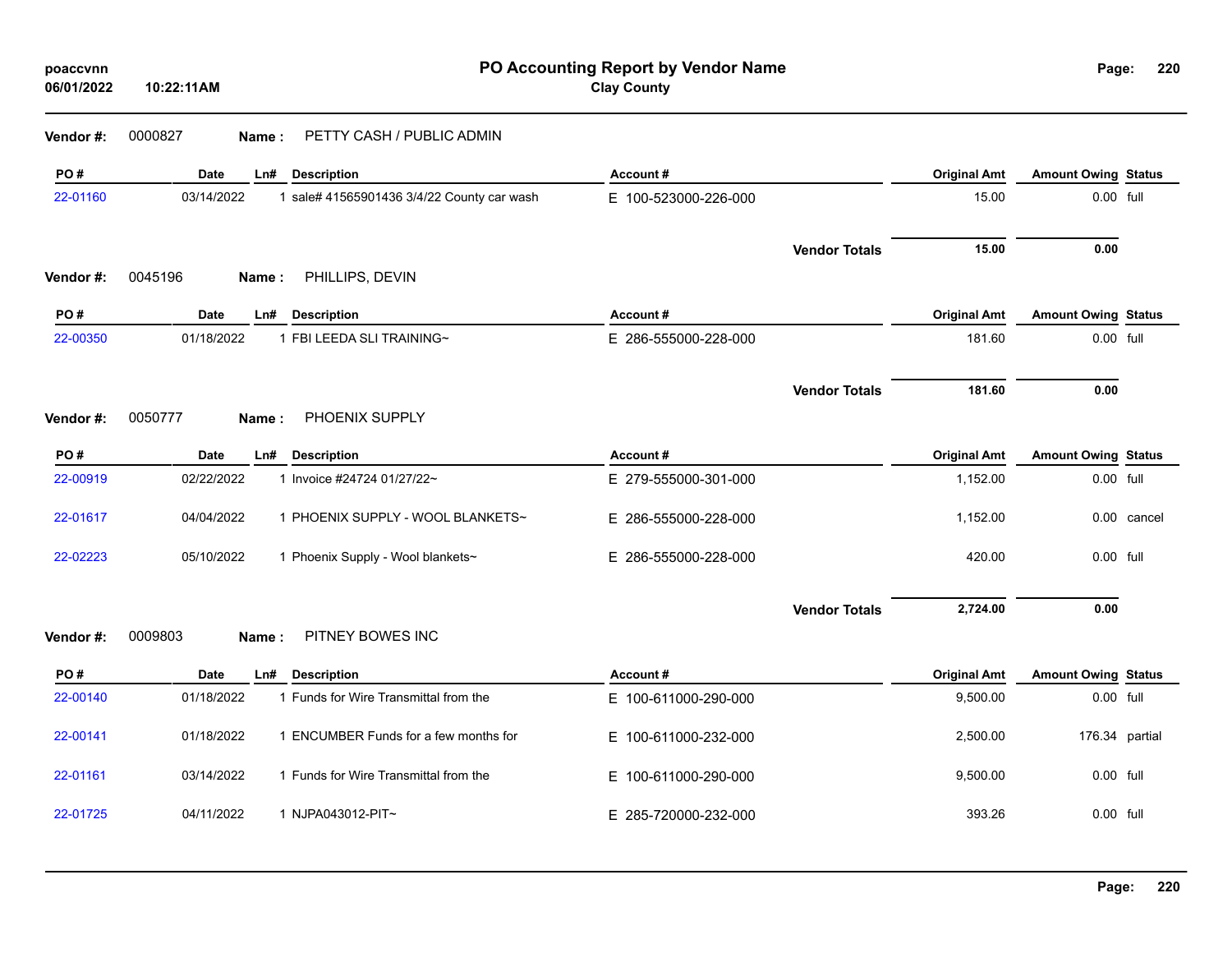| poaccvnn   |            |
|------------|------------|
| 06/01/2022 | 10:22:11AM |

**PO Accounting Report by Vendor Name poaccvnn Page:**

**Clay County**

| Vendor #: | 0009803<br>Name: | PITNEY BOWES INC                             | (Continued)          |                      |                     |                            |  |
|-----------|------------------|----------------------------------------------|----------------------|----------------------|---------------------|----------------------------|--|
| PO#       | <b>Date</b>      | Ln#<br><b>Description</b>                    | Account#             |                      | <b>Original Amt</b> | <b>Amount Owing Status</b> |  |
| 22-02372  | 05/23/2022       | 1 Funds for Wire Transmittal from the        | E 100-611000-290-000 |                      | 9,500.00            | 0.00 full                  |  |
|           |                  |                                              |                      | <b>Vendor Totals</b> | 31,393.26           | 176.34                     |  |
| Vendor#:  | 0023029<br>Name: | PITTMAN PRINTING INC, DBA PRINTING UNLIMITED |                      |                      |                     |                            |  |
| PO#       | <b>Date</b>      | <b>Description</b><br>Ln#                    | Account#             |                      | <b>Original Amt</b> | <b>Amount Owing Status</b> |  |
| 22-00248  | 01/18/2022       | 1 ENCUMBRANCE~                               | E 240-731000-250-000 |                      | 18,800.00           | 11,436.85 partial          |  |
| 22-00378  | 01/24/2022       | 1 Forms for use in Court~                    | E 100-548000-250-000 |                      | 502.47              | 0.00 full                  |  |
| 22-00486  | 01/31/2022       | 1 Customer#808 Inv#66848~                    | E 100-565000-301-000 |                      | 59.50               | 0.00 full                  |  |
| 22-00610  | 02/07/2022       | 1 Pittman Printing~                          | E 100-605000-250-000 |                      | 65.42               | 0.00 full                  |  |
|           | 02/07/2022       | 2 Pittman Printing~                          | E 100-605000-250-000 |                      | 152.20              | 0.00 full                  |  |
|           |                  |                                              |                      | <b>PO Totals</b>     | 217.62              | 0.00                       |  |
| 22-00611  | 02/07/2022       | 1 Pittman Printing Inc~                      | E 100-605000-250-000 |                      | 137.25              | 0.00 full                  |  |
| 22-00958  | 02/28/2022       | 1 Customer#808 Inv#67014~                    | E 100-573000-301-000 |                      | 59.50               | 0.00 full                  |  |
| 22-01129  | 03/07/2022       | 1 Pittman Printing Inc. - Abandoned          | E 279-556000-250-000 |                      | 230.00              | $0.00$ full                |  |
|           | 03/07/2022       | 2 Pittman Printing Inc - Property Receipts   | E 279-556000-250-000 |                      | 151.63              | 0.00 full                  |  |
|           |                  |                                              |                      | <b>PO Totals</b>     | 381.63              | 0.00                       |  |
| 22-01376  | 03/28/2022       | 1 Invoice: 67042~                            | E 100-600000-301-000 |                      | 144.77              | 0.00 full                  |  |
| 22-01822  | 04/18/2022       | 1 TRAILS-TRAIL MAPS~                         | E 302-830000-250-000 |                      | 2,671.50            | 2,671.50                   |  |
| 22-02504  | 05/31/2022       | 1 Customer# 808 Inv#67414~                   | E 100-571000-250-000 |                      | 47.50               | 47.50                      |  |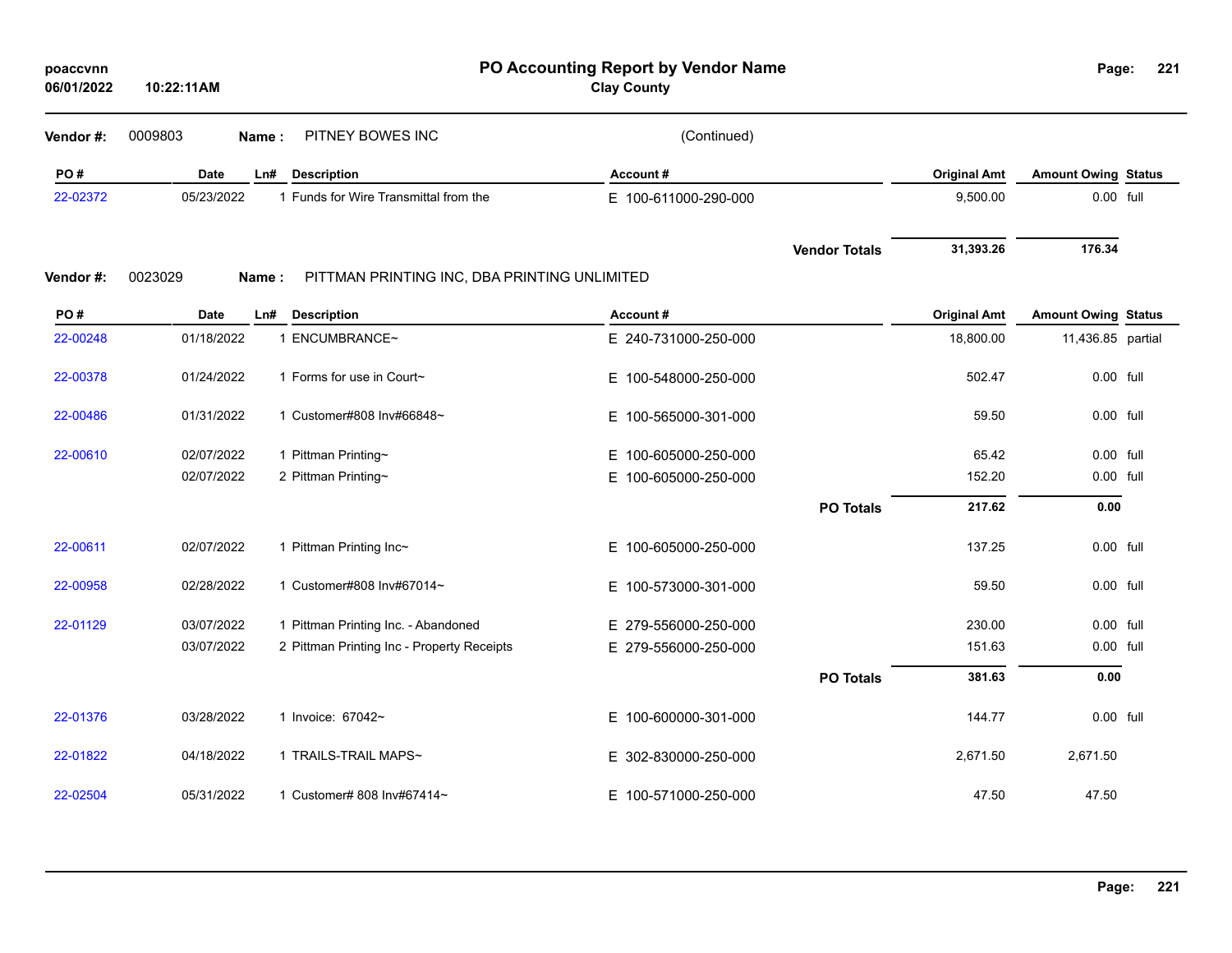|          |                                                           |                          | <b>Vendor Totals</b> | 23,021.74           | 14,155.85                  |  |
|----------|-----------------------------------------------------------|--------------------------|----------------------|---------------------|----------------------------|--|
| Vendor#: | 0009810<br>PLATTE CLAY ELECTRIC, COOPERATIVE INC<br>Name: |                          |                      |                     |                            |  |
| PO#      | <b>Date</b><br>Ln#<br><b>Description</b>                  | Account#                 |                      | <b>Original Amt</b> | <b>Amount Owing Status</b> |  |
| 22-01042 | 1 ELECTRIC SERVICES AT COUNTY BUILDINGS~<br>03/07/2022    | E 100-612000-214-000     |                      | 10,700.00           | 0.00 full                  |  |
| 22-01097 | 03/07/2022<br>1 PARKS-ELECTRIC SERVICES~                  | E 240-740000-214-000     |                      | 14,500.00           | 0.00 full                  |  |
| 22-01262 | 03/21/2022<br>1 Invoice: $13-$                            | E 100-600000-295-000     |                      | 182.80              | 0.00 full                  |  |
|          |                                                           |                          | <b>Vendor Totals</b> | 25,382.80           | 0.00                       |  |
| Vendor#: | PLEASANT VALLEY BAPTIST CHURCH<br>0005826<br>Name:        |                          |                      |                     |                            |  |
| PO#      | <b>Date</b><br><b>Description</b><br>Ln#                  | Account#                 |                      | <b>Original Amt</b> | <b>Amount Owing Status</b> |  |
| 22-01923 | 04/25/2022<br>1 Pleasant Valley Baptist Church - Worship  | E 279-556000-250-000     |                      | 462.50              | 0.00 full                  |  |
|          |                                                           |                          | <b>Vendor Totals</b> | 462.50              | 0.00                       |  |
| Vendor#: | 0000919<br>POCKET PRESS<br>Name :                         |                          |                      |                     |                            |  |
| PO#      | <b>Description</b><br>Date<br>Ln#                         | Account#                 |                      | <b>Original Amt</b> | <b>Amount Owing Status</b> |  |
| 22-01537 | 04/04/2022<br>1 2022 Missouri Criminal and traffic law    | E 100-547000-370-000     |                      | 949.50              | 0.00 full                  |  |
|          |                                                           |                          | <b>Vendor Totals</b> | 949.50              | 0.00                       |  |
| Vendor#: | 0050723<br>POELZL, ANNE<br>Name:                          |                          |                      |                     |                            |  |
| PO#      | <b>Description</b><br>Date<br>Ln#                         | Account#                 |                      | <b>Original Amt</b> | <b>Amount Owing Status</b> |  |
| 22-00444 | 01/24/2022<br>1 rental car                                | E 279-557000-301-000     |                      | 308.61              | 0.00 full                  |  |
|          | 01/24/2022<br>2 gas refuel                                | E.<br>279-557000-301-000 |                      | 17.00               | 0.00 full                  |  |
|          | 01/24/2022<br>3 economy parking                           | E 279-557000-301-000     |                      | 45.00               | $0.00$ full                |  |
|          | 4 FBI Leeda MPO course January 9-14, 2022<br>01/24/2022   | E.<br>279-557000-301-000 |                      | 14.83               | 0.00 full                  |  |
|          | 01/24/2022<br>5 FBI Leeda MPO course January 9-14, 2022   | E 279-557000-301-000     |                      | 19.03               | 0.00 full                  |  |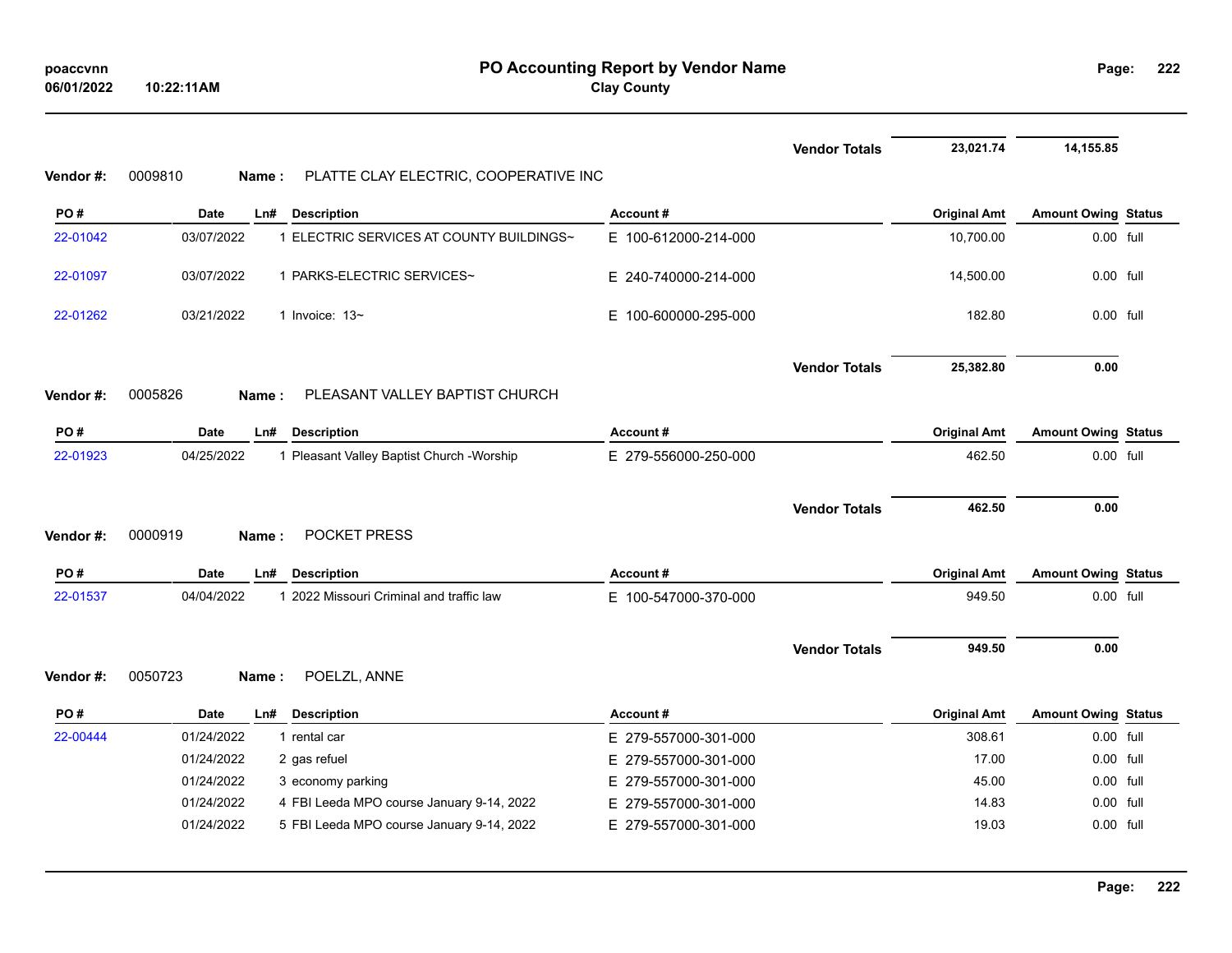| poaccynn |
|----------|
|----------|

### **PO Accounting Report by Vendor Name poaccvnn Page:**

# **Clay County**

| Vendor#: | 0050723     | POELZL, ANNE<br>Name:                     | (Continued)          |                      |                     |                            |  |
|----------|-------------|-------------------------------------------|----------------------|----------------------|---------------------|----------------------------|--|
| PO#      | <b>Date</b> | Ln#<br><b>Description</b>                 | Account#             |                      | <b>Original Amt</b> | <b>Amount Owing Status</b> |  |
| 22-00444 | 01/24/2022  | 6 FBI Leeda MPO course January 9-14, 2022 | E 279-557000-301-000 |                      | 40.96               | 0.00 full                  |  |
|          | 01/24/2022  | 7 meal reimbursement                      | E 279-557000-301-000 |                      | 29.64               | 0.00 full                  |  |
|          | 01/24/2022  | 8 meal reimbursement                      | E 279-557000-301-000 |                      | 5.48                | 0.00 full                  |  |
|          | 01/24/2022  | 9 meal reimbursement                      | E 279-557000-301-000 |                      | 10.79               | 0.00 full                  |  |
|          | 01/24/2022  | 10 meal reimbursement                     | E 279-557000-301-000 |                      | 16.75               | $0.00$ full                |  |
|          |             |                                           |                      | <b>PO Totals</b>     | 508.09              | 0.00                       |  |
| 22-01490 | 03/28/2022  | 1 G288 - TRAINING~                        | E 279-557000-301-000 |                      | 69.87               | 0.00 full                  |  |
|          | 03/28/2022  | 2 G288 - TRAINING~                        | E 279-557000-301-000 |                      | 11.99               | 0.00 full                  |  |
|          |             |                                           |                      | <b>PO Totals</b>     | 81.86               | 0.00                       |  |
| 22-02566 | 05/31/2022  | 1 meal reimbursement                      | E 279-557000-301-000 |                      | 12.64               | 12.64                      |  |
|          | 05/31/2022  | 2 meal reimbursement                      | E 279-557000-301-000 |                      | 11.16               | 11.16                      |  |
|          | 05/31/2022  | 3 meal reimbursement                      | E 279-557000-301-000 |                      | 8.45                | 8.45                       |  |
|          |             |                                           |                      | <b>PO Totals</b>     | 32.25               | 32.25                      |  |
| 22-02567 | 05/31/2022  | 1 Rental car for week one at the          | E 279-557000-301-000 |                      | 472.42              | 472.42                     |  |
| 22-02568 | 05/31/2022  | 1 MEAL REIMBURSEMENT FOR TRAVEL - EMI     | E 279-557000-301-000 |                      | 10.59               | 10.59                      |  |
|          | 05/31/2022  | 2 MEAL REIMBURSEMENT FOR TRAVEL - EMI     | E 279-557000-301-000 |                      | 11.61               | 11.61                      |  |
|          |             |                                           |                      | <b>PO Totals</b>     | 22.20               | 22.20                      |  |
| 22-02569 | 05/31/2022  | 1 Anne Poelzl - fuel reimbursement~       | E 279-556000-332-000 |                      | 78.40               | 78.40                      |  |
|          |             |                                           |                      | <b>Vendor Totals</b> | 1,195.22            | 605.27                     |  |
| Vendor#: | 0047164     | POMP'S TIRE SERVICE<br>Name:              |                      |                      |                     |                            |  |
| PO#      | <b>Date</b> | Ln#<br><b>Description</b>                 | Account#             |                      | <b>Original Amt</b> | <b>Amount Owing Status</b> |  |
| 22-01205 | 03/14/2022  | 1 PARKS-FOAM FILLED TIRES/CB~             | E 240-740000-333-000 |                      | 2,000.00            | 2,000.00                   |  |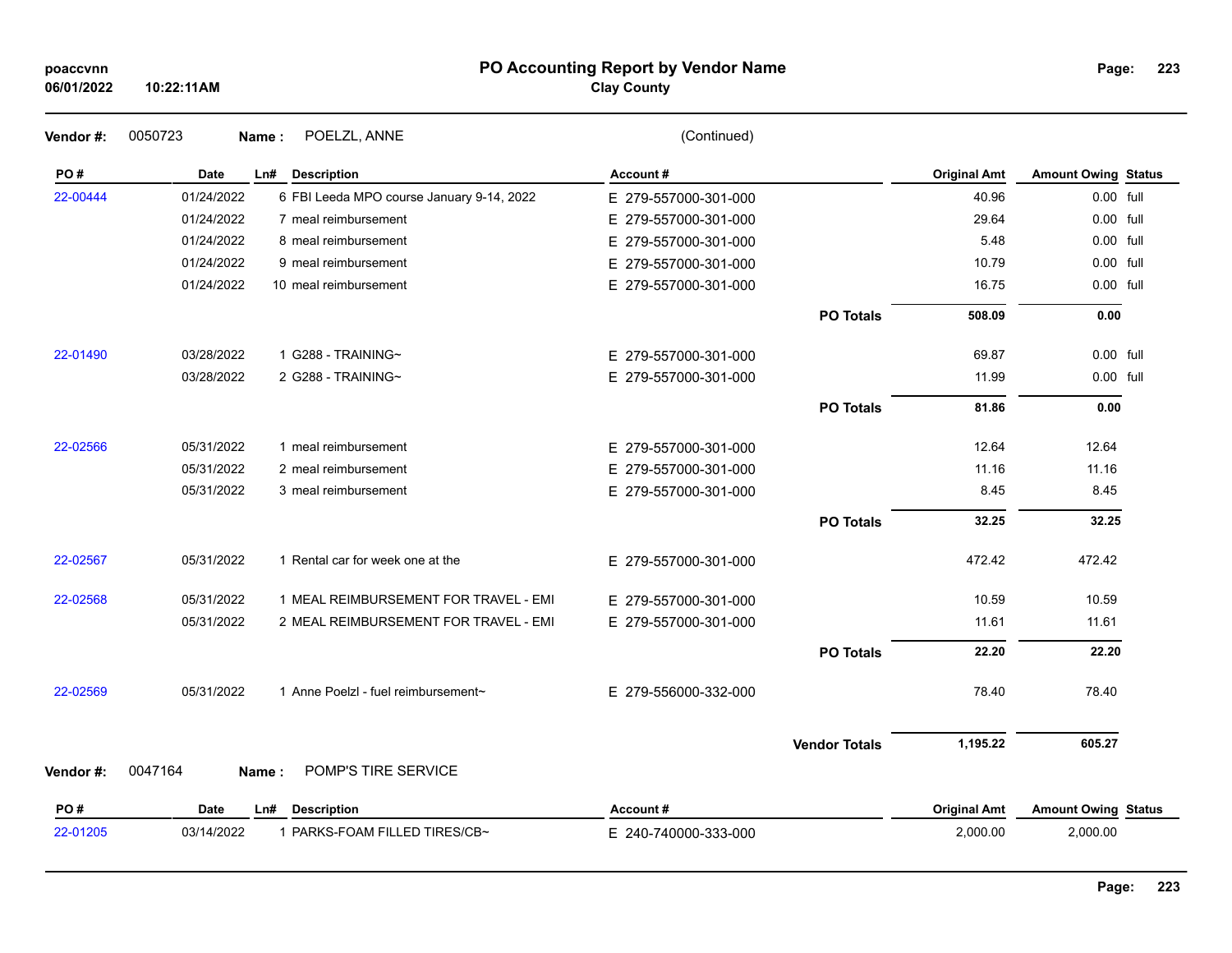| poaccvnn<br>06/01/2022 | 10:22:11AM |                                        | PO Accounting Report by Vendor Name<br><b>Clay County</b> |                      |                     | Page:                      | 224         |
|------------------------|------------|----------------------------------------|-----------------------------------------------------------|----------------------|---------------------|----------------------------|-------------|
| Vendor #:              | 0047164    | POMP'S TIRE SERVICE<br>Name:           | (Continued)                                               |                      |                     |                            |             |
| PO#                    | Date       | Ln# Description                        | Account#                                                  |                      | <b>Original Amt</b> | <b>Amount Owing Status</b> |             |
| 22-01730               | 04/11/2022 | 1 TRAILS-TIRE FOAM FILL ~              | E 302-830000-333-000                                      |                      | 500.00              | 500.00                     |             |
| 22-02521               | 05/31/2022 | 1 Service PSR flat repair~             | E 220-701000-333-000                                      |                      | 31.80               | 31.80                      |             |
|                        |            |                                        |                                                           | <b>Vendor Totals</b> | 2,531.80            | 2,531.80                   |             |
| Vendor#:               | 0050980    | PORTER, DETRA<br>Name:                 |                                                           |                      |                     |                            |             |
| PO#                    | Date       | <b>Description</b><br>Ln#              | Account#                                                  |                      | <b>Original Amt</b> | <b>Amount Owing Status</b> |             |
| 22-00612               | 02/07/2022 | 1 SMALL CALIMS 2/1                     | E 100-593000-201-000                                      |                      | 50.00               | 0.00 full                  |             |
| 22-00959               | 02/28/2022 | 1 SM CLAIMS 2/22/22                    | E 100-593000-201-000                                      |                      | 50.00               | 0.00 full                  |             |
| Vendor#:               | 0098915    | POUR BOY OIL COMPANY<br>Name:          |                                                           | <b>Vendor Totals</b> | 100.00              | 0.00                       |             |
| PO#                    | Date       | Ln#<br><b>Description</b>              | Account#                                                  |                      | <b>Original Amt</b> | <b>Amount Owing Status</b> |             |
| 22-00309               | 01/18/2022 | 1 12/31/21 #15902                      | E 279-556000-332-000                                      |                      | 36.97               |                            | 0.00 cancel |
| 22-01130               | 03/07/2022 | 1 Pour Boy Oil Co. - Fleet Fuel~       | E 279-556000-332-000                                      |                      | 29.63               | 0.00 full                  |             |
| 22-01491               | 03/28/2022 | 1 Pour Boy Oil Co - Fleet Fuel~        | E 279-556000-332-000                                      |                      | 42.37               | 0.00 full                  |             |
| 22-01806               | 04/18/2022 | 1 Pour Boy Oil Co - Fleet Fuel~        | E 279-556000-332-000                                      |                      | 91.91               | 0.00 full                  |             |
| 22-01924               | 04/25/2022 | 1 Pour Boy Oil Co. - fleet fuel~       | E 279-556000-332-000                                      |                      | 147.65              | 0.00 full                  |             |
| 22-02464               | 05/23/2022 | 1 Pour Boy Oil Co., Inc. - Fleet Fuel~ | E 279-556000-332-000                                      |                      | 147.65              | 147.65                     |             |
|                        |            |                                        |                                                           | <b>Vendor Totals</b> | 496.18              | 147.65                     |             |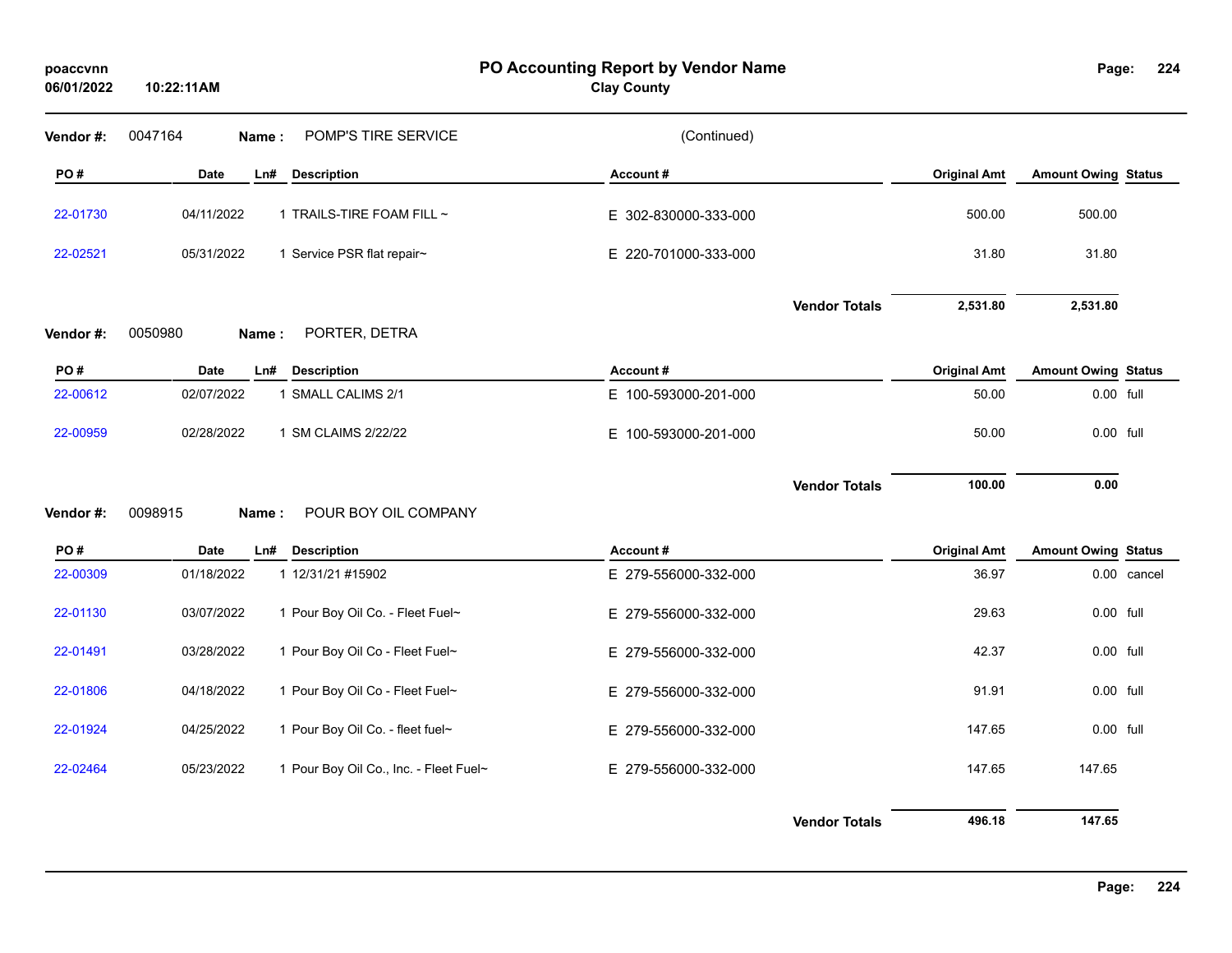### **Vendor #:** 0036295 **Name :** PREFERRED FAMILY CARE

**10:22:11AM**

| PO#      | Date       | Ln#<br><b>Description</b>    | Account#             | <b>Original Amt</b> | <b>Amount Owing Status</b> |
|----------|------------|------------------------------|----------------------|---------------------|----------------------------|
| 22-00042 | 01/10/2022 | DRUG TEST DECEMBER 2021~     | E 100-594000-201-000 | 150.00              | 0.00 full                  |
| 22-00825 | 02/22/2022 | DRUG TESTING JAN ~           | E 100-594000-201-000 | 325.00              | 0.00 full                  |
| 22-01162 | 03/14/2022 | DRUG TESTS FEBRUARY~         | E 100-594000-201-000 | 225.00              | 0.00 full                  |
| 22-01770 | 04/18/2022 | $\,$ MARCH DRUG TESTS $\sim$ | E 100-594000-201-000 | 400.00              | 0.00 full                  |
| 22-02268 | 05/16/2022 | APR DRUG TESTING~            | E 100-594000-201-000 | 375.00              | 0.00 full                  |
|          |            |                              | <b>Vendor Totals</b> | 1,475.00            | 0.00                       |

**Vendor #:** 0011060 **Name :** PRICE CHOPPER, COSENTINO GROUP

| PO#      | Date       | Ln# | <b>Description</b>  | Account#             | <b>Original Amt</b> | <b>Amount Owing Status</b> |  |
|----------|------------|-----|---------------------|----------------------|---------------------|----------------------------|--|
| 22-00379 | 01/24/2022 |     | 1 12/1/21, 454875~  | E 100-595000-311-000 | 115.35              | 0.00 full                  |  |
|          | 01/24/2022 |     | 2 12/9/21, 454759~  | E 100-595000-311-000 | 87.23               | 0.00 full                  |  |
|          | 01/24/2022 |     | 3 12/17/21, 454757~ | E 100-595000-311-000 | 145.07              | 0.00 full                  |  |
|          | 01/24/2022 |     | 4 12/23/21, 454872~ | E 100-595000-311-000 | 103.20              | 0.00 full                  |  |
|          | 01/24/2022 |     | 5 12/30/21, 454763~ | E 100-595000-311-000 | 146.46              | 0.00 full                  |  |
|          |            |     |                     | <b>PO Totals</b>     | 597.31              | 0.00                       |  |
| 22-00380 | 01/24/2022 |     | 1 11/29/21, 454876~ | E 100-596000-311-000 | 14.76               | 0.00 full                  |  |
|          | 01/24/2022 |     | 2 12/1/21, 454877~  | E 100-596000-311-000 | 19.64               | 0.00 full                  |  |
|          | 01/24/2022 |     | 3 12/3/21, 454878~  | E 100-596000-311-000 | 15.66               | 0.00 full                  |  |
|          | 01/24/2022 |     | 4 12/6/21 454871~   | E 100-596000-311-000 | 24.29               | 0.00 full                  |  |
|          | 01/24/2022 |     | 5 1/13/21, 454758~  | E 100-596000-311-000 | 31.49               | 0.00 full                  |  |
|          |            |     |                     | <b>PO Totals</b>     | 105.84              | 0.00                       |  |
| 22-00381 | 01/24/2022 |     | 1 12/20/21, 454756~ | E 100-596000-311-000 | 60.90               | 0.00 full                  |  |
|          | 01/24/2022 |     | 2 12/27/21, 454862~ | E 100-596000-311-000 | 290.36              | 0.00 full                  |  |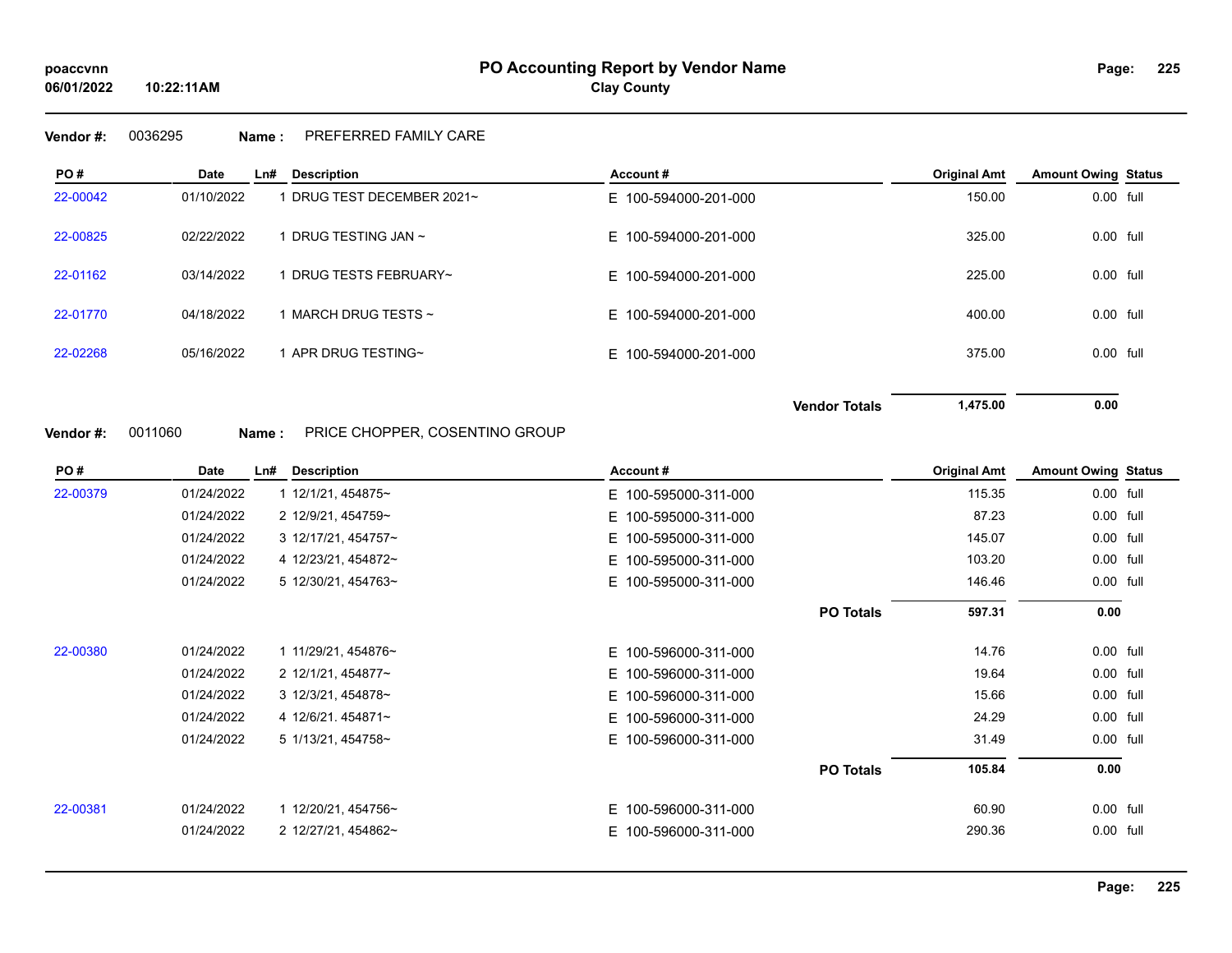## **PO Accounting Report by Vendor Name poaccvnn Page:**

# **Clay County**

| Vendor#: | 0011060     | PRICE CHOPPER, COSENTINO GROUP<br>Name: | (Continued)              |                  |                     |                            |  |
|----------|-------------|-----------------------------------------|--------------------------|------------------|---------------------|----------------------------|--|
| PO#      | <b>Date</b> | <b>Description</b><br>Ln#               | Account#                 |                  | <b>Original Amt</b> | <b>Amount Owing Status</b> |  |
| 22-00381 | 01/24/2022  | 3 12/27/21, 454868~                     | E 100-596000-311-000     |                  | 34.79               | 0.00 full                  |  |
|          | 01/24/2022  | 4 12/31/21, 454863~                     | E 100-596000-311-000     |                  | 13.17               | 0.00 full                  |  |
|          |             |                                         |                          | <b>PO Totals</b> | 399.22              | 0.00                       |  |
| 22-00826 | 02/22/2022  | 1 1/5/22, 454869~                       | E 100-595000-311-000     |                  | 140.18              | 0.00 full                  |  |
|          | 02/22/2022  | 2 1/13/22, 454768~                      | E.<br>100-595000-311-000 |                  | 154.08              | 0.00 full                  |  |
|          | 02/22/2022  | 3 1/20/22, 454765~                      | E.<br>100-595000-311-000 |                  | 124.39              | 0.00 full                  |  |
|          | 02/22/2022  | 4 1/27/22, 454764~                      | E.<br>100-595000-311-000 |                  | 98.55               | 0.00 full                  |  |
|          |             |                                         |                          | <b>PO Totals</b> | 517.20              | 0.00                       |  |
| 22-00827 | 02/22/2022  | 1 1/3/22, 454762~                       | E 100-596000-311-000     |                  | 34.98               | 0.00 full                  |  |
|          | 02/22/2022  | 2 1/7/22, 454766~                       | E.<br>100-596000-311-000 |                  | 62.68               | 0.00 full                  |  |
|          | 02/22/2022  | 3 1/23/22, 454777~                      | E 100-596000-311-000     |                  | 26.33               | 0.00 full                  |  |
|          |             |                                         |                          | <b>PO Totals</b> | 123.99              | 0.00                       |  |
| 22-01377 | 03/28/2022  | 1 2/4/22, 454864~                       | E 100-595000-311-000     |                  | 125.18              | 0.00 full                  |  |
|          | 03/28/2022  | 2 2/10/22, 454788~                      | E 100-595000-311-000     |                  | 72.42               | 0.00 full                  |  |
|          | 03/28/2022  | 3 2/16/22, 454786~                      | E.<br>100-595000-311-000 |                  | 82.67               | 0.00 full                  |  |
|          | 03/28/2022  | 4 2/24/22, 454795~                      | E 100-595000-311-000     |                  | 71.11               | 0.00 full                  |  |
|          |             |                                         |                          | <b>PO Totals</b> | 351.38              | 0.00                       |  |
| 22-01378 | 03/28/2022  | 1 1/31/22, 454873~                      | E 100-596000-311-000     |                  | 39.26               | 0.00 full                  |  |
|          | 03/28/2022  | 2 2/4/22, 454867~                       | E 100-596000-311-000     |                  | 16.59               | 0.00 full                  |  |
|          | 03/28/2022  | 3 2/15/22, 454787~                      | E 100-596000-311-000     |                  | 37.20               | 0.00 full                  |  |
|          | 03/28/2022  | 4 2/16/22, 461257~                      | E 100-596000-311-000     |                  | 226.60              | 0.00 full                  |  |
|          | 03/28/2022  | 5 2/21/22, 454793~                      | E 100-596000-311-000     |                  | 46.22               | 0.00 full                  |  |
|          |             |                                         |                          | <b>PO Totals</b> | 365.87              | 0.00                       |  |
| 22-01858 | 04/25/2022  | 1 3/2/22, 454778~                       | E 100-595000-311-000     |                  | 81.49               | 0.00 full                  |  |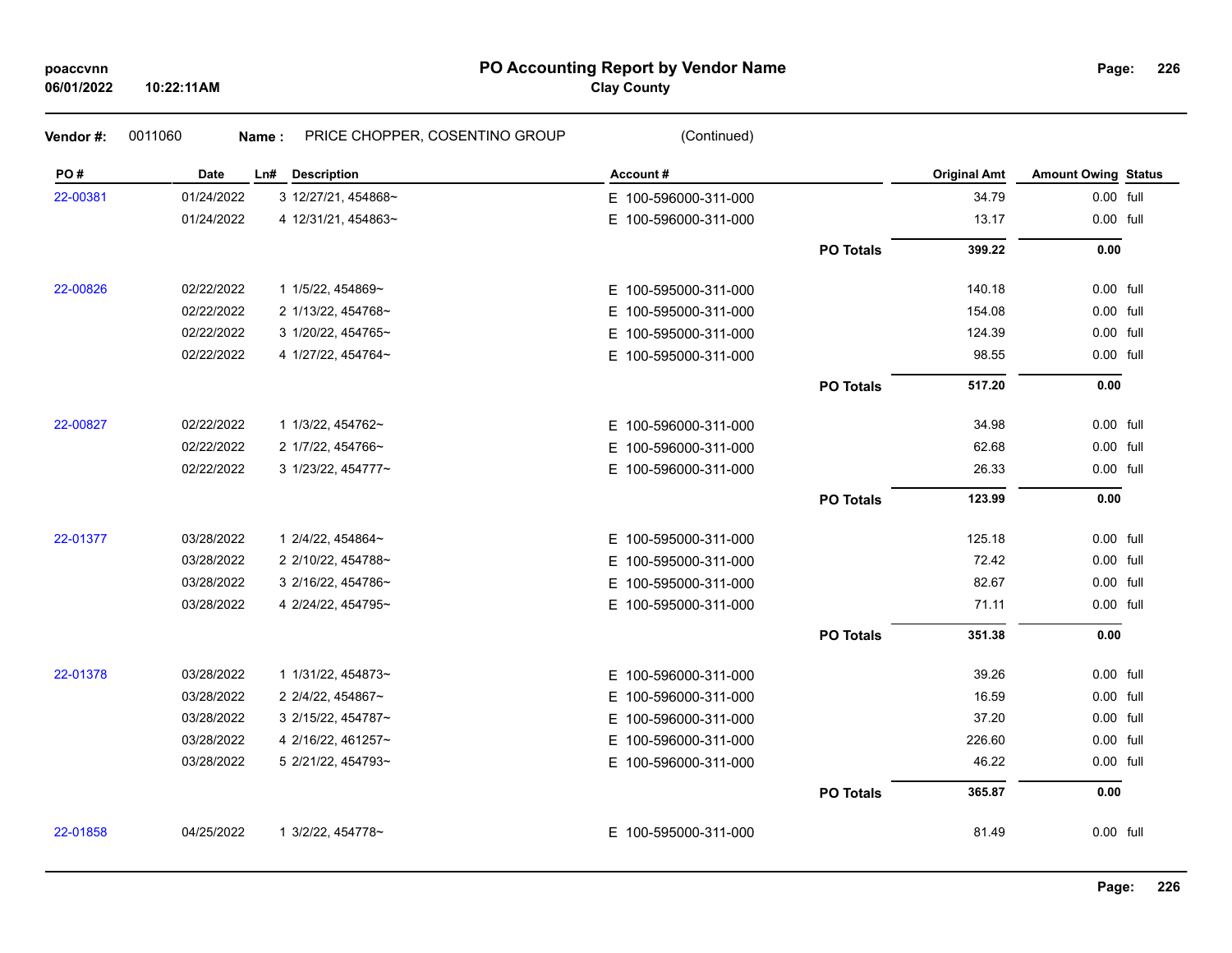## **PO Accounting Report by Vendor Name poaccvnn Page:**

# **Clay County**

| Vendor#: | 0011060    | PRICE CHOPPER, COSENTINO GROUP<br>Name: | (Continued)              |                  |                     |                            |  |
|----------|------------|-----------------------------------------|--------------------------|------------------|---------------------|----------------------------|--|
| PO#      | Date       | Ln#<br><b>Description</b>               | Account#                 |                  | <b>Original Amt</b> | <b>Amount Owing Status</b> |  |
| 22-01858 | 04/25/2022 | 2 3/9/22, 454553~                       | E 100-595000-311-000     |                  | 95.53               | 0.00 full                  |  |
|          | 04/25/2022 | 3 3/21/22, 454651~                      | E.<br>100-595000-311-000 |                  | 105.59              | 0.00 full                  |  |
|          | 04/25/2022 | 4 4/1/22, 454569~                       | E.<br>100-595000-311-000 |                  | 128.87              | 0.00 full                  |  |
|          |            |                                         |                          | <b>PO Totals</b> | 411.48              | 0.00                       |  |
| 22-01859 | 04/25/2022 | 1 2/28/22, 454794~                      | E 100-596000-311-000     |                  | 31.15               | 0.00 full                  |  |
|          | 04/25/2022 | 2 3/4/22, 454775~                       | Е.<br>100-596000-311-000 |                  | 12.48               | 0.00 full                  |  |
|          | 04/25/2022 | 3 3/7/22, 454866~                       | E.<br>100-596000-311-000 |                  | 36.50               | 0.00 full                  |  |
|          | 04/25/2022 | 4 3/11/22, 454865~                      | 100-596000-311-000<br>Е. |                  | 6.13                | 0.00 full                  |  |
|          | 04/25/2022 | 5 3/16/22, 454552~                      | E 100-596000-311-000     |                  | 4.74                | 0.00 full                  |  |
|          |            |                                         |                          | <b>PO Totals</b> | 91.00               | 0.00                       |  |
| 22-01860 | 04/25/2022 | 1 3/18/22, 454551~                      | E 100-596000-311-000     |                  | 28.53               | 0.00 full                  |  |
|          | 04/25/2022 | 2 3/29/22, 454560~                      | 100-596000-311-000<br>E. |                  | 21.96               | 0.00 full                  |  |
|          | 04/25/2022 | 3 4/1/22, 454559~                       | 100-596000-311-000<br>E. |                  | 6.40                | 0.00 full                  |  |
|          | 04/25/2022 | 4 4/3/22, 454799~                       | E 100-596000-311-000     |                  | 3.88                | 0.00 full                  |  |
|          |            |                                         |                          | <b>PO Totals</b> | 60.77               | 0.00                       |  |
| 22-02055 | 05/02/2022 | 1 COOKIES FOR SPECIAL EVENT~            | E 240-870000-370-000     |                  | 201.79              | 0.00 full                  |  |
| 22-02373 | 05/23/2022 | 1 4/8/22, 454588~                       | E 100-595000-311-000     |                  | 31.06               | 0.00 full                  |  |
|          | 05/23/2022 | 2 4/15/22, 454955~                      | 100-595000-311-000<br>E. |                  | 41.42               | 0.00 full                  |  |
|          | 05/23/2022 | 3 4/22/22, 454587~                      | 100-595000-311-000<br>Е. |                  | 65.74               | 0.00 full                  |  |
|          | 05/23/2022 | 4 4/28/22, 454972~                      | E 100-595000-311-000     |                  | 107.07              | 0.00 full                  |  |
|          |            |                                         |                          | <b>PO Totals</b> | 245.29              | 0.00                       |  |
| 22-02374 | 05/23/2022 | 1 4/4/22, 454798~                       | E 100-596000-311-000     |                  | 50.21               | 0.00 full                  |  |
|          | 05/23/2022 | 2 4/8/22, 454584~                       | 100-596000-311-000<br>E. |                  | 13.96               | 0.00 full                  |  |
|          | 05/23/2022 | 3 4/13/22, 454586~                      | E 100-596000-311-000     |                  | 25.19               | 0.00 full                  |  |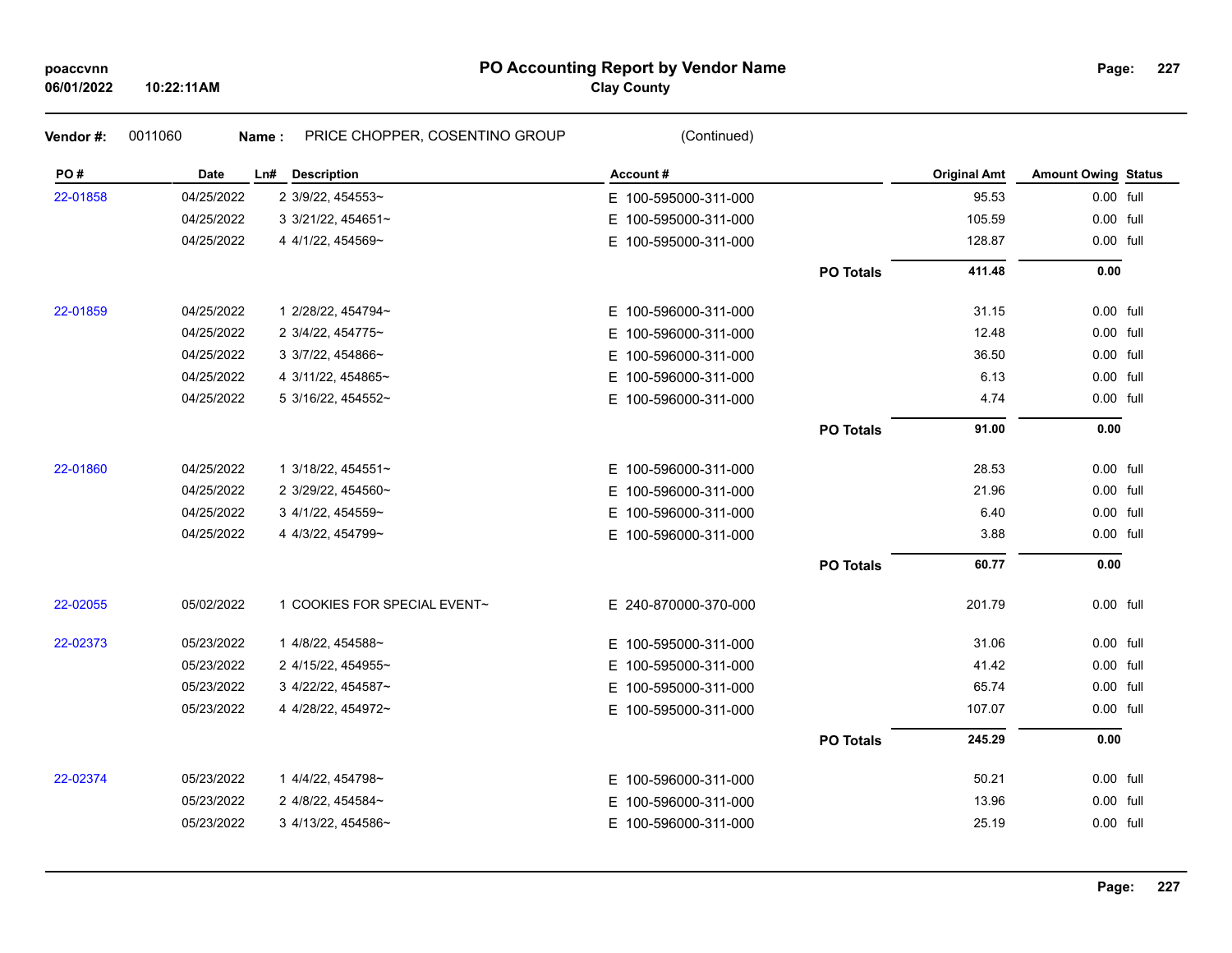# **PO Accounting Report by Vendor Name poaccvnn Page:**

| Page: | 228 |
|-------|-----|
|-------|-----|

| Vendor#: | 0011060<br>Name: | PRICE CHOPPER, COSENTINO GROUP            | (Continued)              |                      |                     |                            |  |
|----------|------------------|-------------------------------------------|--------------------------|----------------------|---------------------|----------------------------|--|
| PO#      | Date             | Ln#<br><b>Description</b>                 | Account#                 |                      | <b>Original Amt</b> | <b>Amount Owing Status</b> |  |
| 22-02374 | 05/23/2022       | 4 4/15/22, 454953~                        | E 100-596000-311-000     |                      | 15.75               | 0.00 full                  |  |
|          | 05/23/2022       | 5 4/15/22, 454954~                        | E.<br>100-596000-311-000 |                      | 268.41              | 0.00 full                  |  |
|          |                  |                                           |                          | <b>PO Totals</b>     | 373.52              | 0.00                       |  |
| 22-02375 | 05/23/2022       | 1 4/19/22, 454951~                        | E 100-596000-311-000     |                      | 14.59               | $0.00$ full                |  |
|          | 05/23/2022       | 2 4/25/22, 454959~                        | E 100-596000-311-000     |                      | 35.46               | 0.00 full                  |  |
|          |                  |                                           |                          | <b>PO Totals</b>     | 50.05               | 0.00                       |  |
|          |                  |                                           |                          | <b>Vendor Totals</b> | 3,894.71            | 0.00                       |  |
| Vendor#: | 0000665<br>Name: | PROFESSIONAL TURF PRODUCTS LP             |                          |                      |                     |                            |  |
| PO#      | Date             | Ln# Description                           | Account#                 |                      | <b>Original Amt</b> | <b>Amount Owing Status</b> |  |
| 22-00249 | 01/18/2022       | 1 PARKS-EQUIP REPAIR PARTS & SUPPLIES~    | E 240-740000-333-000     |                      | 5,000.00            | 3,943.51 partial           |  |
| 22-00358 | 01/18/2022       | 1 TRAILS--EQUIP REPAIR PARTS & SUPPLIES~  | E 302-830000-333-000     |                      | 1,500.00            | 1,445.50 partial           |  |
| 22-01309 | 03/21/2022       | 1 PARKS-REGISTRATION TO TORO TURF         | E 240-740000-261-000     |                      | 2,400.00            | 2,400.00                   |  |
| 22-01433 | 03/28/2022       | 1 Filter-fuel/water separator Golf~       | E 240-746000-333-000     |                      | 147.56              | 0.00 full                  |  |
|          | 03/28/2022       | 2 Freight                                 | E 240-746000-333-000     |                      | 36.39               | 0.00 full                  |  |
|          |                  |                                           |                          | <b>PO Totals</b>     | 183.95              | 0.00                       |  |
| 22-01731 | 04/11/2022       | 1 TRAILS-EQUIP TIRES & WHEELS REPLACEMENT | E 302-830000-333-000     |                      | 3,500.00            | 1,187.20 partial           |  |
| 22-01792 | 04/18/2022       | 1 PARKS-EQUIP REPAIR PARTS & SUPPLIES~    | E 240-740000-333-000     |                      | 5,000.00            | 2,347.67 partial           |  |
| 22-01897 | 04/25/2022       | 1 GR Wheel Golf~                          | E 240-746000-333-000     |                      | 218.08              | 0.00 full                  |  |
|          | 04/25/2022       | 2 Freight                                 | E 240-746000-333-000     |                      | 36.38               | 0.00 full                  |  |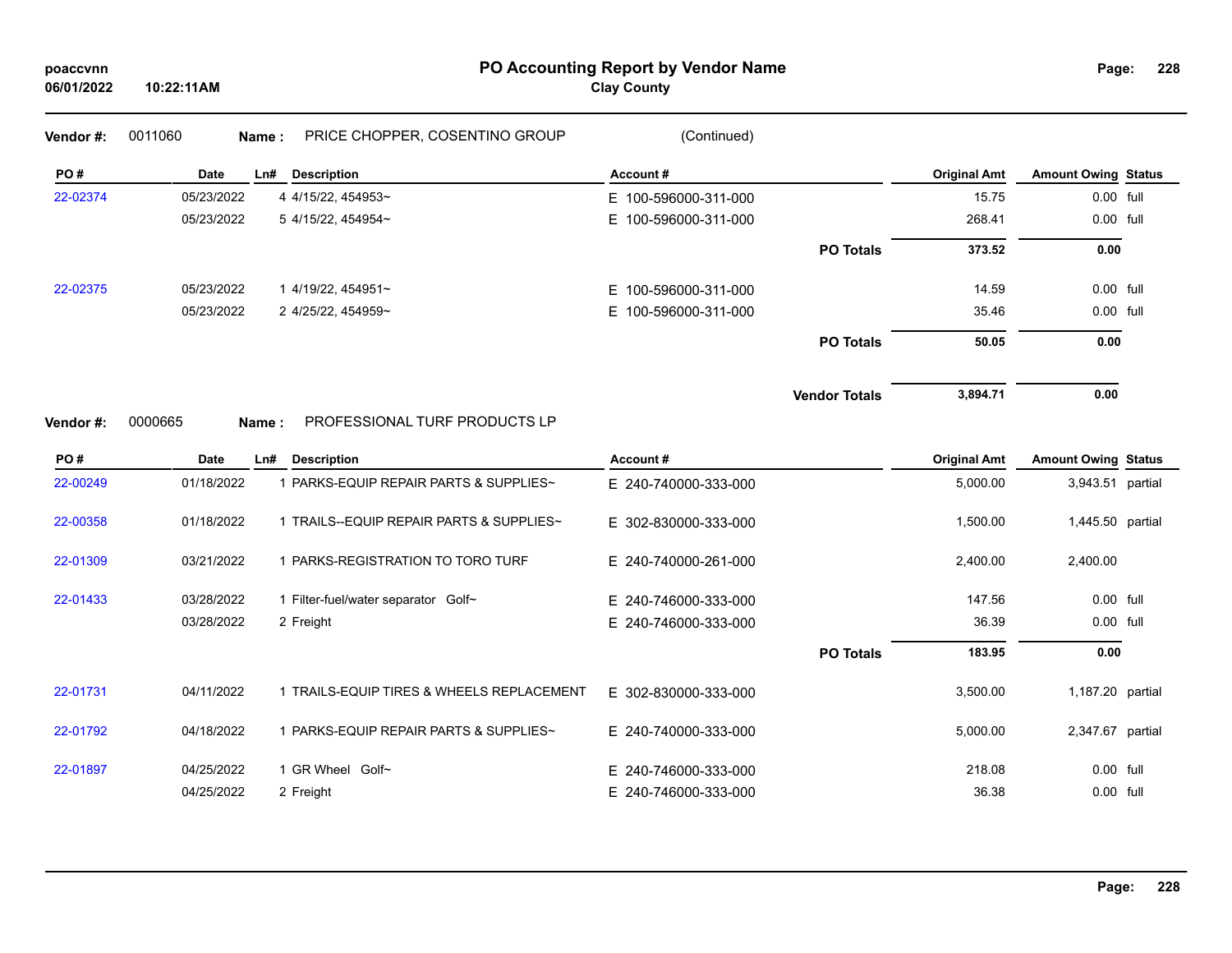| poaccynn   |  |
|------------|--|
| 06/01/2022 |  |

**PO Accounting Report by Vendor Name poaccvnn Page:**

| Page: | 229 |
|-------|-----|
|-------|-----|

| Vendor#: | 0000665     | Name: | PROFESSIONAL TURF PRODUCTS LP             | (Continued)          |                      |                     |                            |             |
|----------|-------------|-------|-------------------------------------------|----------------------|----------------------|---------------------|----------------------------|-------------|
| PO#      | <b>Date</b> | Ln#   | <b>Description</b>                        | Account#             |                      | <b>Original Amt</b> | <b>Amount Owing Status</b> |             |
|          |             |       |                                           |                      | <b>PO Totals</b>     | 254.46              | 0.00                       |             |
| 22-02202 | 05/10/2022  |       | 1 Sand Pro 5040 Golf~                     | E 240-746000-233-000 |                      | 29,572.36           | 0.00 full                  |             |
| 22-02302 | 05/16/2022  |       | 1 Pump rebuild kit for Toro sprayer Golf  | E 240-746000-333-000 |                      | 1,164.16            | 0.00 full                  |             |
|          | 05/16/2022  |       | 2 Freight                                 | E 240-746000-333-000 |                      | 54.00               | 0.00 full                  |             |
|          |             |       |                                           |                      | <b>PO Totals</b>     | 1,218.16            | 0.00                       |             |
|          |             |       |                                           |                      | <b>Vendor Totals</b> | 48,628.93           | 11,323.88                  |             |
| Vendor#: | 0050002     | Name: | <b>PSYCHLOGIC</b>                         |                      |                      |                     |                            |             |
| PO#      | <b>Date</b> | Ln#   | <b>Description</b>                        | Account#             |                      | <b>Original Amt</b> | <b>Amount Owing Status</b> |             |
| 22-00310 | 01/18/2022  |       | 1 12/3/21 #1144                           | E 279-556000-208-000 |                      | 650.00              |                            | 0.00 cancel |
| 22-00311 | 01/18/2022  |       | 1 1/11/22 INV#1148                        | E 279-556000-208-000 |                      | 650.00              | 0.00 full                  |             |
| 22-00700 | 02/07/2022  |       | 1 1/31/22 #1165                           | E 279-556000-208-000 |                      | 650.00              | 0.00 full                  |             |
| 22-01337 | 03/21/2022  |       | 1 3/3/22 #1178~                           | E 279-556000-208-000 |                      | 650.00              | 0.00 full                  |             |
| 22-01807 | 04/18/2022  |       | 1 PSYCHLOGIC - Pre Employment testing~    | E 279-556000-208-000 |                      | 325.00              | 0.00 full                  |             |
|          | 04/18/2022  |       | 2 PSYCHLOGIC - Pre Employment testing~    | E 279-556000-208-000 |                      | 650.00              |                            | 0.00 cancel |
|          |             |       |                                           |                      | <b>PO Totals</b>     | 975.00              | 0.00                       |             |
| 22-02217 | 05/10/2022  |       | 1 PsychLogic - Pre Employment testing for | E 279-556000-208-000 |                      | 975.00              | 0.00 full                  |             |
|          |             |       |                                           |                      | <b>Vendor Totals</b> | 4,550.00            | 0.00                       |             |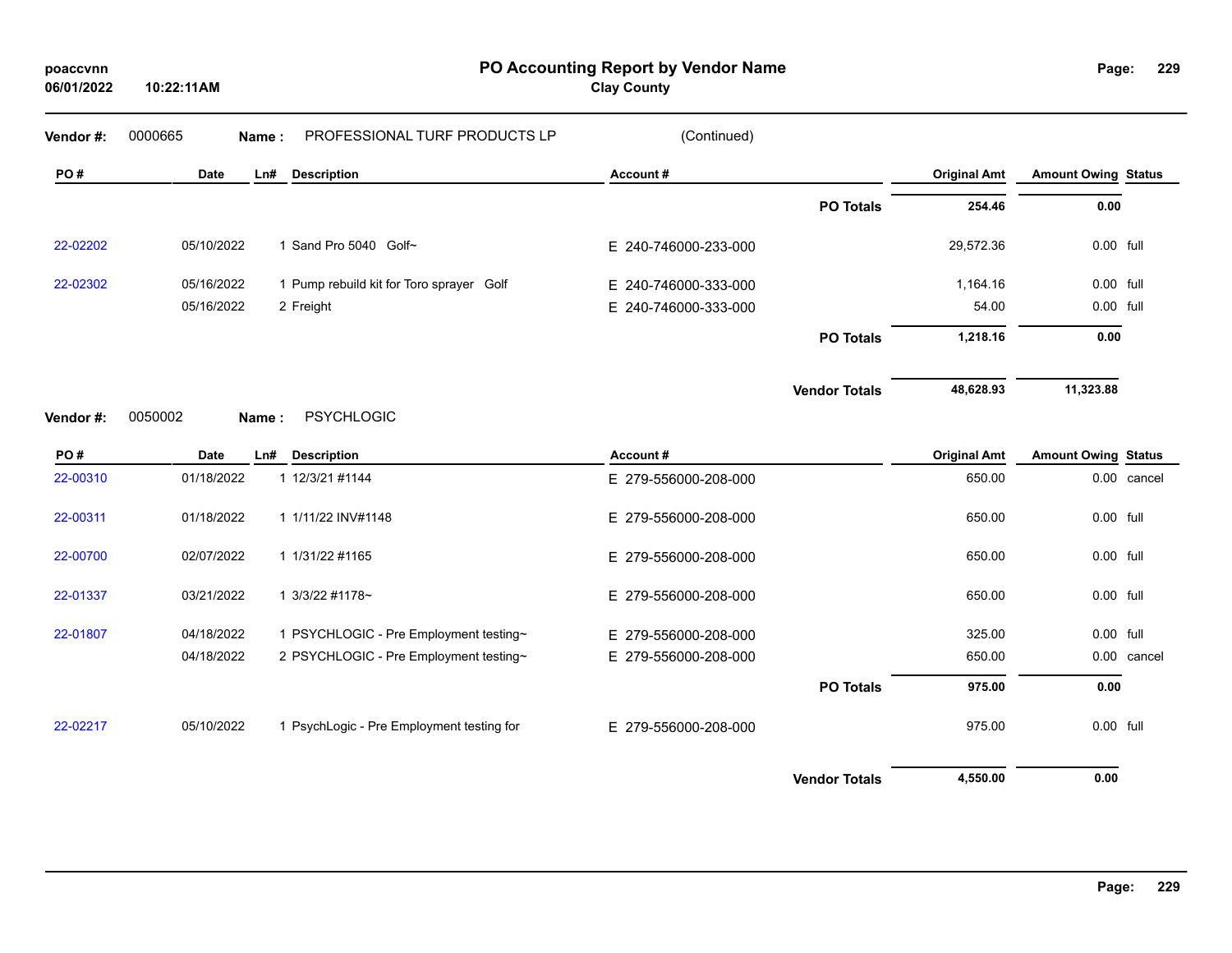| poaccvnn<br>06/01/2022 | 10:22:11AM  |                                                         | PO Accounting Report by Vendor Name<br><b>Clay County</b> |                      |                     | Page:                      | 230            |
|------------------------|-------------|---------------------------------------------------------|-----------------------------------------------------------|----------------------|---------------------|----------------------------|----------------|
| Vendor#:               | 0046018     | PTS SOLUTIONS<br>Name:                                  |                                                           |                      |                     |                            |                |
| PO#                    | <b>Date</b> | Ln#<br><b>Description</b>                               | Account#                                                  |                      | <b>Original Amt</b> | <b>Amount Owing Status</b> |                |
| 22-01492               | 03/28/2022  | 1 PTS - ANNUAL SOFTWARE                                 | E 279-556000-224-000                                      |                      | 4,930.00            | 0.00 full                  |                |
|                        |             |                                                         |                                                           | <b>Vendor Totals</b> | 4,930.00            | 0.00                       |                |
| Vendor#:               | 0047395     | PUBLIC SURPLUS<br>Name:                                 |                                                           |                      |                     |                            |                |
| PO#                    | Date        | <b>Description</b><br>Ln#                               | Account#                                                  |                      | <b>Original Amt</b> | <b>Amount Owing Status</b> |                |
| 22-00828               | 02/22/2022  | 1 INVOICE: 2022-Contract-1~                             | E 100-601000-301-000                                      |                      | 960.00              | 960.00                     |                |
|                        |             |                                                         |                                                           | <b>Vendor Totals</b> | 960.00              | 960.00                     |                |
| Vendor#:               | 0011149     | PUBLIC WATER SUPPLY DIST#8<br>Name:                     |                                                           |                      |                     |                            |                |
| PO#                    | Date        | <b>Description</b><br>Ln#                               | Account#                                                  |                      | <b>Original Amt</b> | <b>Amount Owing Status</b> |                |
| 22-00082               | 01/10/2022  | 1 PARKS-WATER SERVICE~                                  | E 240-740000-215-000                                      |                      | 2,000.00            | 1,477.09 partial           |                |
|                        |             |                                                         |                                                           | <b>Vendor Totals</b> | 2,000.00            | 1,477.09                   |                |
| Vendor#:               | 0003324     | PUBLIC WATER SUPPLY DISTRICT, #4 OF CLAY COUNT<br>Name: |                                                           |                      |                     |                            |                |
| PO#                    | <b>Date</b> | <b>Description</b><br>Ln#                               | Account#                                                  |                      | <b>Original Amt</b> | <b>Amount Owing Status</b> |                |
| 22-00083               | 01/10/2022  | 1 PARKS-WATER SERVICE~                                  | E 240-740000-215-000                                      |                      | 500.00              |                            | 178.57 partial |
|                        |             |                                                         |                                                           | <b>Vendor Totals</b> | 500.00              | 178.57                     |                |
| Vendor#:               | 0003579     | PURE WATER DELIVERY<br>Name:                            |                                                           |                      |                     |                            |                |
| PO#                    | Date        | <b>Description</b><br>Ln#                               | Account#                                                  |                      | <b>Original Amt</b> | <b>Amount Owing Status</b> |                |
| 22-00043               | 01/10/2022  | 1 Acct#002907 Inv#271945~                               | E 100-566000-301-000                                      |                      | 15.88               | 0.00 full                  |                |
| 22-00044               | 01/10/2022  | 1 Invoice# 272223 dated 12/24/2021~                     | E 100-504000-301-000                                      |                      | 10.25               | 0.00 full                  |                |
|                        | 01/10/2022  | 2 Invoice#279706 dated 1/6/2022~                        | E 100-504000-301-000                                      |                      | 7.94                | 0.00 full                  |                |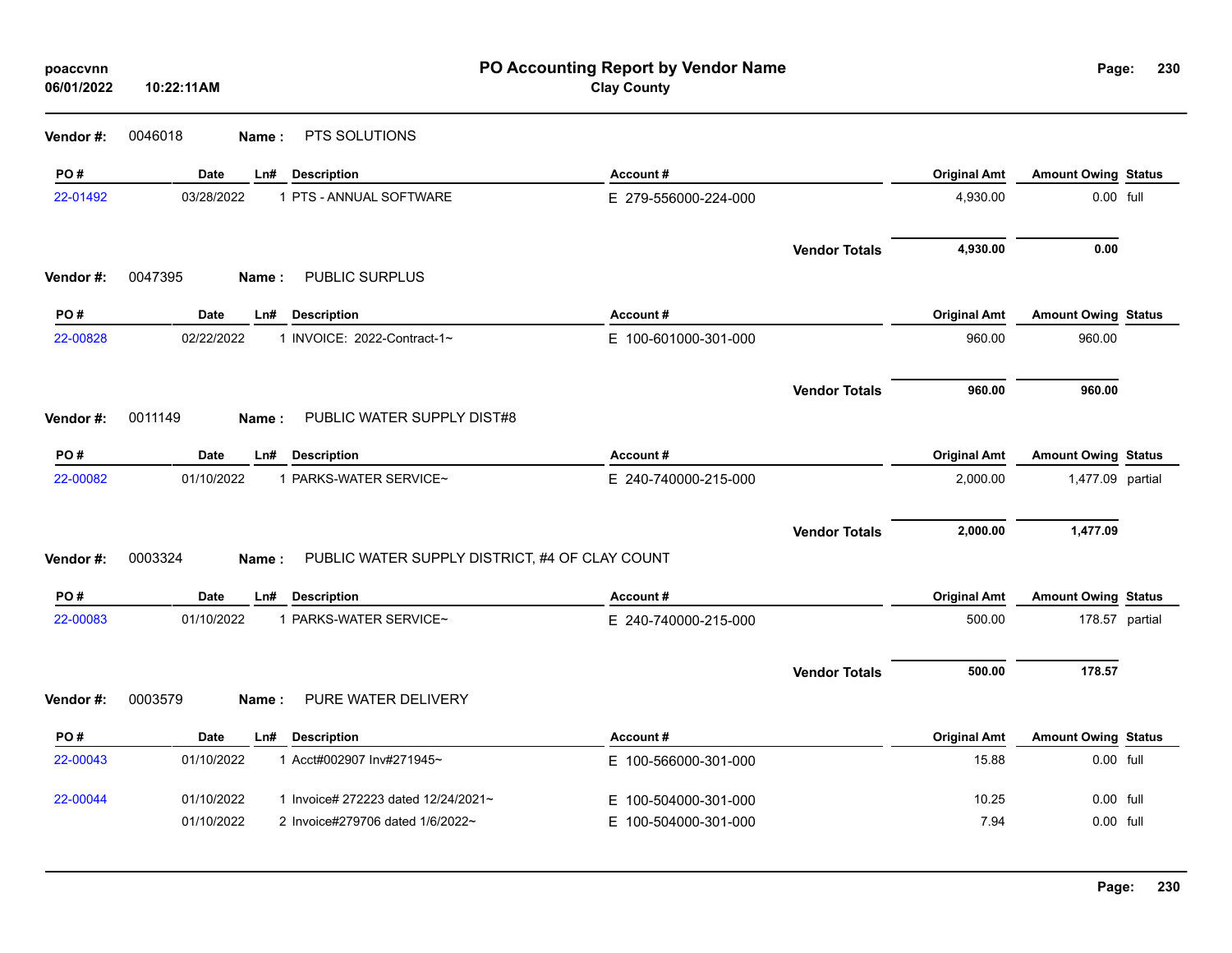| poaccvnn   |
|------------|
| 06/01/2022 |

**PO Accounting Report by Vendor Name poaccvnn Page:**

**Clay County**

| Vendor#: | 0003579     | PURE WATER DELIVERY<br>Name:       | (Continued)          |                  |                     |                            |  |
|----------|-------------|------------------------------------|----------------------|------------------|---------------------|----------------------------|--|
| PO#      | <b>Date</b> | <b>Description</b><br>Ln#          | Account#             |                  | <b>Original Amt</b> | <b>Amount Owing Status</b> |  |
|          |             |                                    |                      | <b>PO Totals</b> | 18.19               | 0.00                       |  |
| 22-00142 | 01/18/2022  | 1 12/24/21, 272221 WATER DELIVERY  | E 100-594000-314-000 |                  | 10.25               | 0.00 full                  |  |
|          | 01/18/2022  | 2 12/22/21, 271949 WATER DELIVERY  | E 100-594000-314-000 |                  | 43.69               | 0.00 full                  |  |
|          |             |                                    |                      | <b>PO Totals</b> | 53.94               | 0.00                       |  |
| 22-00382 | 01/24/2022  | 1 Invoice #288691 dated 1/21/2022~ | E 100-504000-301-000 |                  | 18.19               | 0.00 full                  |  |
| 22-00487 | 01/31/2022  | 1 Acct#002907 Inv#288682~          | E 100-566000-301-000 |                  | 47.97               | 0.00 full                  |  |
| 22-00488 | 01/31/2022  | 1 WATER DELIVERY~                  | E 100-573000-260-000 |                  | 8.50                | 0.00 full                  |  |
|          | 01/31/2022  | 2 WATER DELIVERY~                  | E 100-573000-260-000 |                  | 15.09               | 0.00 full                  |  |
|          | 01/31/2022  | 3 WATER DELIVERY~                  | E 100-573000-260-000 |                  | 23.59               | 0.00 full                  |  |
|          |             |                                    |                      | <b>PO Totals</b> | 47.18               | 0.00                       |  |
| 22-00489 | 01/31/2022  | 1 1/21/22, 288689 ~                | E 100-594000-314-000 |                  | 53.94               | 0.00 full                  |  |
| 22-00490 | 01/31/2022  | 1 Water~                           | E 100-572000-301-000 |                  | 71.78               | 0.00 full                  |  |
| 22-00613 | 02/07/2022  | 1 Invoice #297540 dated 2/4/2022~  | E 100-504000-301-000 |                  | 7.94                | 0.00 full                  |  |
| 22-00829 | 02/22/2022  | 1 11/26/21, 254992~                | E 100-594000-314-000 |                  | 10.25               | 0.00 full                  |  |
| 22-00830 | 02/22/2022  | 1 Invoice# 305546 dated 2/18/2022~ | E 100-504000-301-000 |                  | 18.19               | 0.00 full                  |  |
| 22-00960 | 02/28/2022  | 1 2/18/22, 305554~                 | E 100-594000-314-000 |                  | 53.94               | 0.00 full                  |  |
| 22-01043 | 03/07/2022  | 1 Invoice# 313797 dated 3/4/2022~  | E 100-504000-301-000 |                  | 7.94                | 0.00 full                  |  |
| 22-01044 | 03/07/2022  | 1 Acct#002907 Inv#305550~          | E 100-566000-301-000 |                  | 7.71                | 0.00 full                  |  |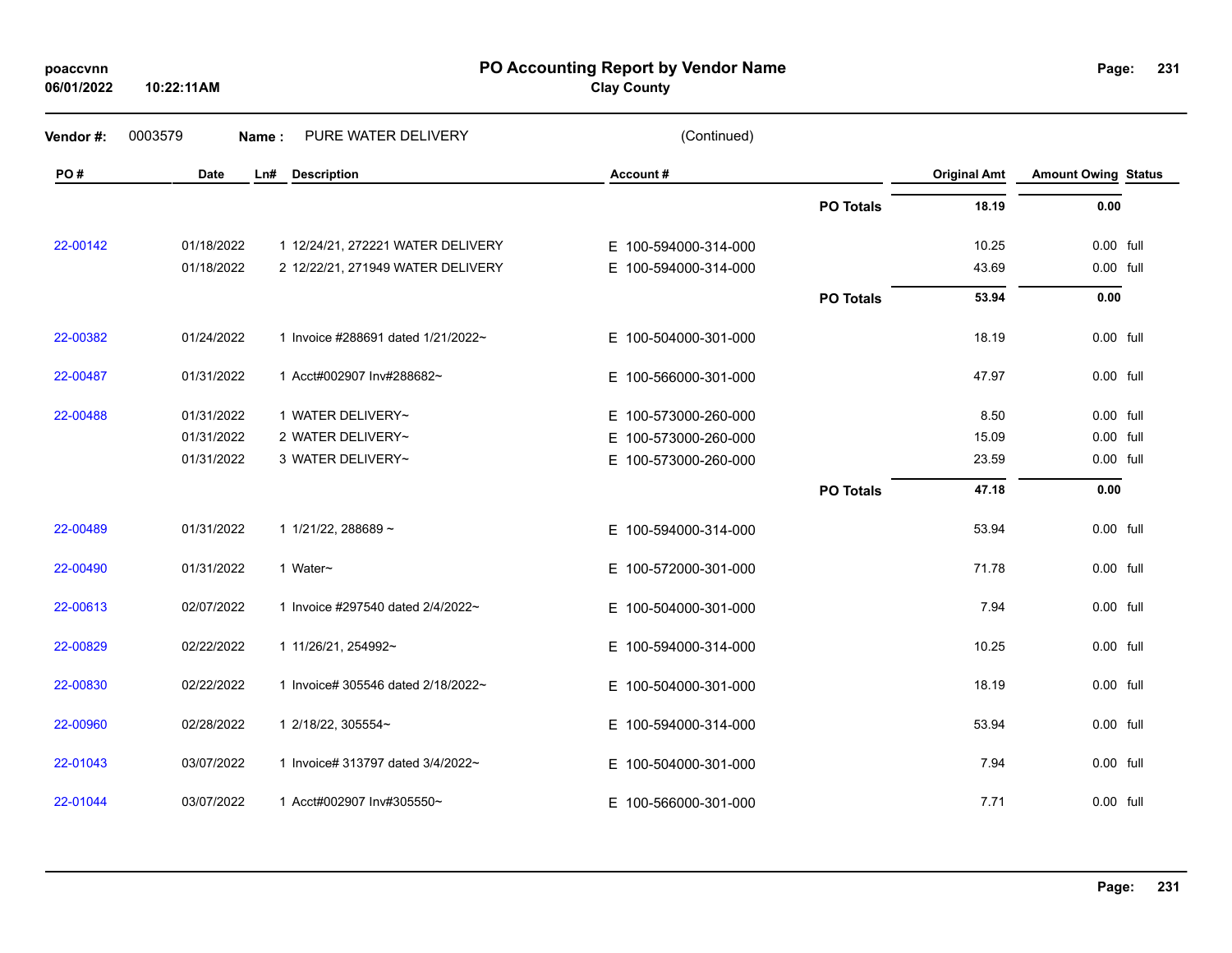## **PO Accounting Report by Vendor Name poaccvnn Page:**

# **Clay County**

| Vendor#: | 0003579     | PURE WATER DELIVERY<br>Name:              | (Continued)          |                  |                     |                            |             |
|----------|-------------|-------------------------------------------|----------------------|------------------|---------------------|----------------------------|-------------|
| PO#      | <b>Date</b> | <b>Description</b><br>Ln#                 | Account#             |                  | <b>Original Amt</b> | <b>Amount Owing Status</b> |             |
| 22-01163 | 03/14/2022  | 1 Bottled Water~                          | E 100-501000-301-000 |                  | 29.39               | 0.00 full                  |             |
| 22-01263 | 03/21/2022  | 1 Invoice# 322567 dated 3/18/22~          | E 100-504000-301-000 |                  | 18.69               | 0.00 full                  |             |
| 22-01264 | 03/21/2022  | 1 Acct #003209 Inv #305547~               | E 100-573000-301-000 |                  | 15.09               | 0.00 full                  |             |
| 22-01379 | 03/28/2022  | 1 3/18/22, 322558~                        | E 100-594000-314-000 |                  | 55.94               | 0.00 full                  |             |
| 22-01380 | 03/28/2022  | 1 Acct#002907 Inv#322554~                 | E 100-566000-301-000 |                  | 24.39               | $0.00$ full                |             |
| 22-01538 | 04/04/2022  | 1 Invoice# 331290 dated 4/1/22~           | E 100-504000-301-000 |                  | 15.89               | 0.00 full                  |             |
| 22-01664 | 04/11/2022  | 1 Pure Water INV#322551                   | E 100-572000-301-000 |                  | 48.99               | 0.00 full                  |             |
|          | 04/11/2022  | 2 Pure Water INV#305553                   | E 100-572000-301-000 |                  | 80.28               |                            | 0.00 cancel |
|          |             |                                           |                      | <b>PO Totals</b> | 129.27              | 0.00                       |             |
| 22-01771 | 04/18/2022  | 1 Acct#002907 Inv#338300~                 | E 100-566000-301-000 |                  | 15.89               | 0.00 full                  |             |
| 22-01861 | 04/25/2022  | 1 Acct#002907 Inv#340091~                 | E 100-566000-301-000 |                  | 8.50                | 0.00 full                  |             |
| 22-01862 | 04/25/2022  | 1 4/13/22, 338304~                        | E 100-594000-314-000 |                  | 45.69               | 0.00 full                  |             |
|          | 04/25/2022  | 2 4/15/22, 340097~                        | E 100-594000-314-000 |                  | 10.25               | 0.00 full                  |             |
|          |             |                                           |                      | <b>PO Totals</b> | 55.94               | 0.00                       |             |
| 22-01981 | 05/02/2022  | 1 Invoice# 348232 dated 4/29/22~          | E 100-504000-301-000 |                  | 2.44                | 0.00 full                  |             |
| 22-01982 | 05/02/2022  | 1 Acct#002896 Inv#340088~                 | E 100-572000-301-000 |                  | 73.98               | 0.00 full                  |             |
| 22-01983 | 05/02/2022  | 1 Water Delivery Acct No. 003209, Invoice | E 100-573000-224-000 |                  | 56.42               | 56.42                      |             |
| 22-02269 | 05/16/2022  | 1 Invoice# 356539 dated 5/13/2022~        | E 100-504000-301-000 |                  | 18.69               | 0.00 full                  |             |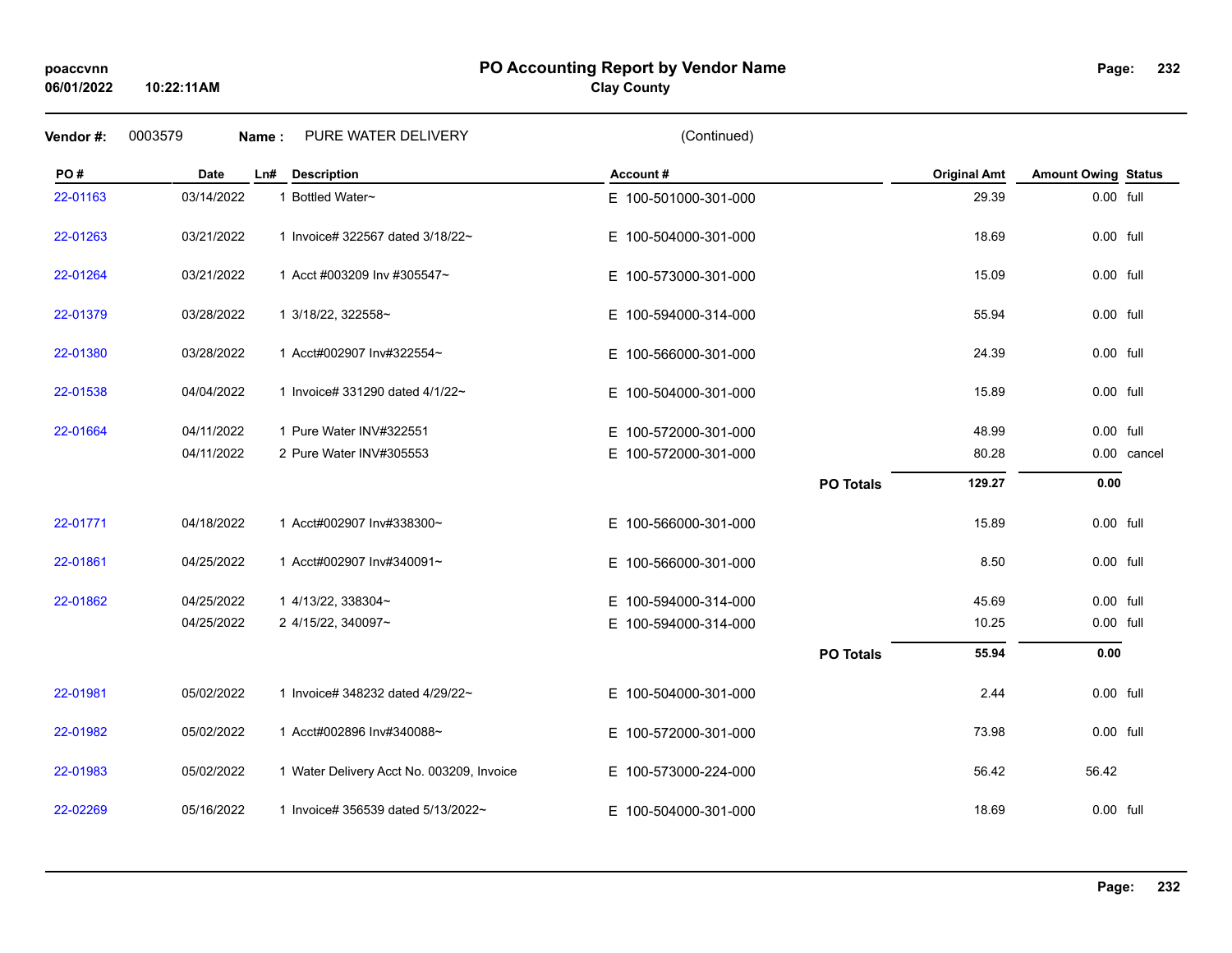## **PO Accounting Report by Vendor Name poaccvnn Page:**

**Clay County**

| Vendor#: | 0003579<br>PURE WATER DELIVERY<br>Name:           | (Continued)          |                     |                            |  |
|----------|---------------------------------------------------|----------------------|---------------------|----------------------------|--|
| PO#      | <b>Description</b><br>Date<br>Ln#                 | Account#             | <b>Original Amt</b> | <b>Amount Owing Status</b> |  |
| 22-02376 | 05/23/2022<br>1 5/13/22, 356543 WATER DELIVERY    | E 100-594000-314-000 | 55.94               | 55.94                      |  |
| 22-02377 | 1 Bottled Water~<br>05/23/2022                    | E 100-501000-301-000 | 30.79               | 30.79                      |  |
| 22-02378 | 05/23/2022<br>1 Invoice #340100 dated 4/15/22~    | E 100-504000-301-000 | 10.25               | 10.25                      |  |
| 22-02379 | 05/23/2022<br>1 Acct#002907 Inv#356534~           | E 100-566000-301-000 | 24.39               | 24.39                      |  |
| 22-02505 | 05/31/2022<br>1 Invoice# 364773 dated 5/27/2022~  | E 100-504000-301-000 | 8.44                | 8.44                       |  |
| 22-02506 | 05/31/2022<br>1 Acct#002896 Inv#356530~           | E 100-572000-301-000 | 33.49               | 33.49                      |  |
|          |                                                   | <b>Vendor Totals</b> | 1,116.86            | 219.72                     |  |
| Vendor#: | <b>QUADIENT FINANCE</b><br>0030951<br>Name:       |                      |                     |                            |  |
| PO#      | Date<br><b>Description</b><br>Ln#                 | Account#             | <b>Original Amt</b> | <b>Amount Owing Status</b> |  |
| 22-00614 | 02/07/2022<br>1 FUNDS FOR POSTAGE METER MACHINE ~ | E 100-580000-290-000 | 35,000.00           | 0.00 full                  |  |
| 22-00615 | 02/07/2022<br>1 POSTAGE FUNDS ACCESS~             | E 100-580000-290-000 | 186.00              | 0.00 full                  |  |
|          |                                                   | <b>Vendor Totals</b> | 35,186.00           | 0.00                       |  |
| Vendor#: | 0073301<br>QUILL CORPORATION<br>Name:             |                      |                     |                            |  |
| PO#      | Date<br><b>Description</b><br>Ln#                 | Account#             | <b>Original Amt</b> | <b>Amount Owing Status</b> |  |
| 22-00045 | 1 Acct#8299896 Inv#22023244~<br>01/10/2022        | E 100-577000-301-000 | 38.99               | 0.00 full                  |  |
|          |                                                   |                      |                     |                            |  |
| 22-00046 | 01/10/2022<br>1 Acct#8299896 Inv#22023244~        | E 100-571000-301-000 | 170.99              | 0.00 full                  |  |
| 22-00143 | 01/18/2022<br>1 postits batteries~                | E 100-572000-301-000 | 77.26               | 0.00 full                  |  |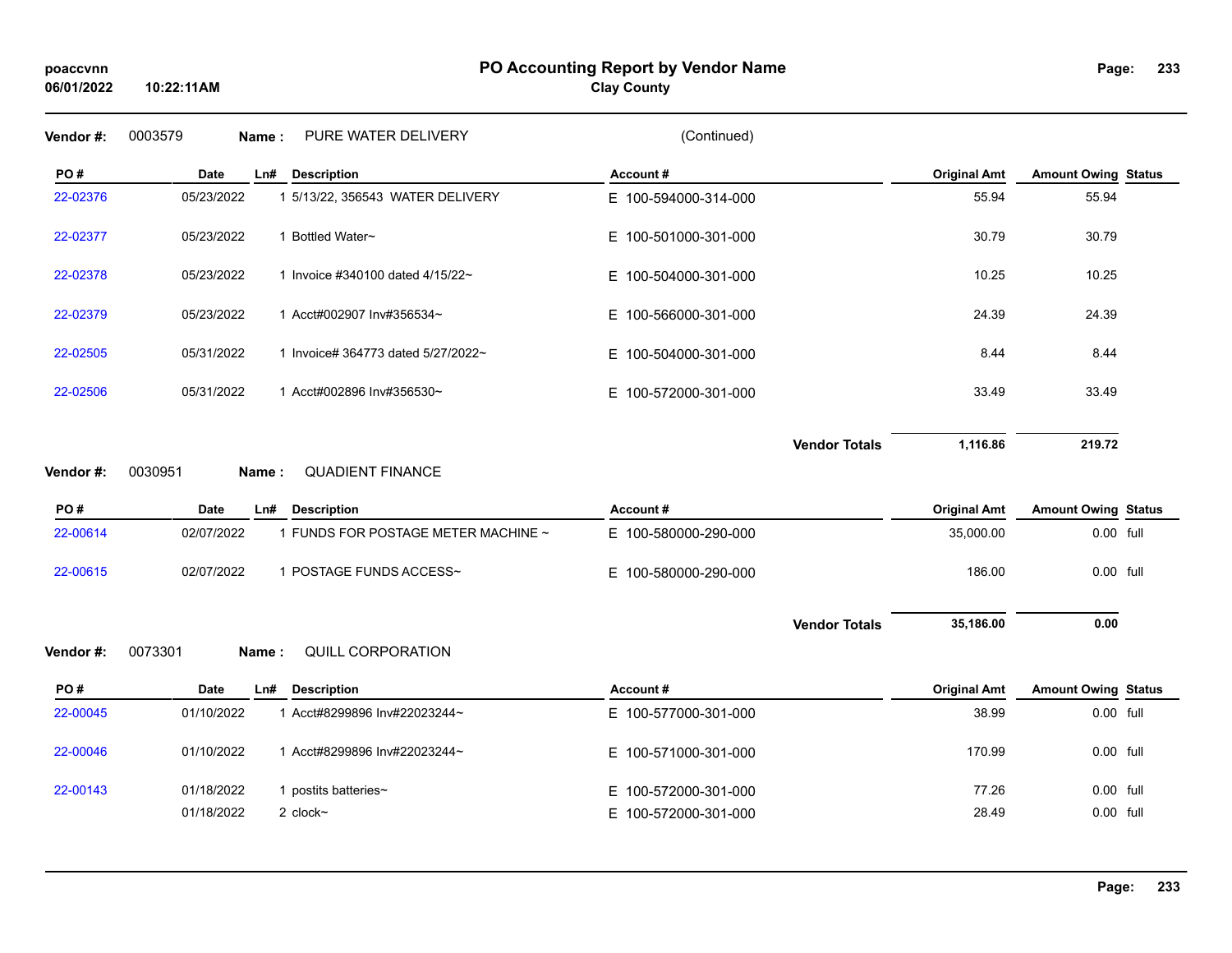**06/01/2022**

**10:22:11AM**

#### **PO Accounting Report by Vendor Name poaccvnn Page:**

# **Clay County**

| Vendor #: | 0073301    | Name: | QUILL CORPORATION                    | (Continued)          |                  |                     |                            |  |
|-----------|------------|-------|--------------------------------------|----------------------|------------------|---------------------|----------------------------|--|
| PO#       | Date       | Ln#   | <b>Description</b>                   | Account#             |                  | <b>Original Amt</b> | <b>Amount Owing Status</b> |  |
|           |            |       |                                      |                      | <b>PO Totals</b> | 105.75              | 0.00                       |  |
| 22-00198  | 01/18/2022 |       | 1 Office Supplies~                   | E 220-700000-301-000 |                  | 109.94              | 0.00 full                  |  |
| 22-00199  | 01/18/2022 |       | 1 Office Supplies~                   | E 220-700000-301-000 |                  | 59.35               | 0.00 full                  |  |
| 22-00312  | 01/18/2022 |       | 1 OMNI PARTNERS R192004~             | E 279-556000-302-000 |                  | 474.48              | 0.00 full                  |  |
| 22-00313  | 01/18/2022 |       | 1 OMNI PARTNERS R192004 ~            | E 279-556000-301-000 |                  | 379.90              | 0.00 full                  |  |
| 22-00314  | 01/18/2022 |       | 1 Invoice #21501130 12/08/21~        | E 279-555000-301-000 |                  | 104.50              | $0.00$ full                |  |
|           | 01/18/2022 |       | 2 Invoice #21489422 12/08/21~        | E 279-555000-301-000 |                  | 35.74               | 0.00 full                  |  |
|           | 01/18/2022 |       | 3 Invoice #21506631 12/08/21~        | E 279-555000-301-000 |                  | 2,309.92            | 0.00 full                  |  |
|           | 01/18/2022 |       | 4 Invoice #21714902 12/16/21~        | E 279-555000-301-000 |                  | 61.88               | 0.00 full                  |  |
|           |            |       |                                      |                      | <b>PO Totals</b> | 2,512.04            | 0.00                       |  |
| 22-00315  | 01/18/2022 |       | 1 Invoice #21921893 12/29/21~        | E 279-555000-301-000 |                  | 78.31               | $0.00$ full                |  |
|           | 01/18/2022 |       | 2 Invoice #21933850 12/30/21~        | E 279-555000-301-000 |                  | 59.23               | 0.00 full                  |  |
|           | 01/18/2022 |       | 3 Invoice #22066965 1/5/22~          | E 279-555000-301-000 |                  | 689.18              | 0.00 full                  |  |
|           |            |       |                                      |                      | <b>PO Totals</b> | 826.72              | 0.00                       |  |
| 22-00340  | 01/18/2022 |       | 1 R190304~                           | E 285-720000-301-000 |                  | 133.96              | 0.00 full                  |  |
|           | 01/18/2022 |       | 2 INVOICE # 21505722 DATE: 12/8/21~  | E 285-720000-301-000 |                  | 47.65               | 0.00 full                  |  |
|           | 01/18/2022 |       | 3 INVOICE # 21530198 DATE: 12/9/21~  | E 285-720000-301-000 |                  | 56.99               | 0.00 full                  |  |
|           | 01/18/2022 |       | 4 INVOICE # 21530375 DATE: 12/9/21~  | E 285-720000-301-000 |                  | 25.99               | 0.00 full                  |  |
|           | 01/18/2022 |       | 5 INVOICE # 21544658 DATE: 12/9/21~  | E 285-720000-301-000 |                  | 8.09                | 0.00 full                  |  |
|           | 01/18/2022 |       | 6 INVOICE # 21826334 DATE: 12/22/21~ | E 285-720000-301-000 |                  | 44.99               | 0.00 full                  |  |
|           |            |       |                                      |                      | <b>PO Totals</b> | 317.67              | 0.00                       |  |
| 22-00341  | 01/18/2022 |       | 1 R190304~                           | E 285-720000-301-000 |                  | 650.54              | 0.00 full                  |  |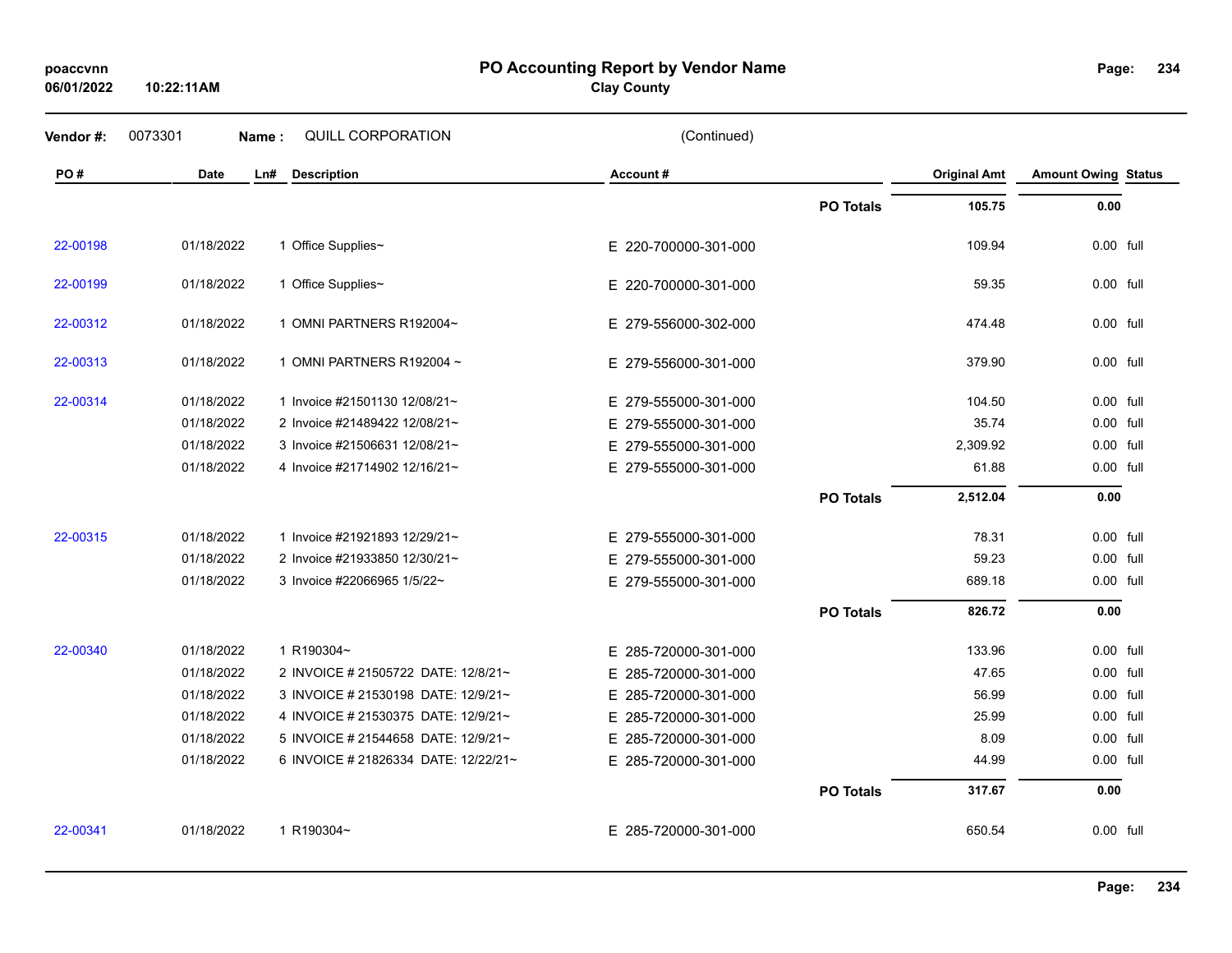#### **PO Accounting Report by Vendor Name poaccvnn Page:**

# **Clay County**

| PO#      | <b>Date</b> | Ln# Description                      | Account#             |                  | <b>Original Amt</b> | <b>Amount Owing Status</b> |  |
|----------|-------------|--------------------------------------|----------------------|------------------|---------------------|----------------------------|--|
| 22-00341 | 01/18/2022  | 2 INVOICE # 21246210 DATE: 11/29/21~ | E 285-720000-301-000 |                  | 19.99               | 0.00 full                  |  |
|          | 01/18/2022  | 3 INVOICE # 21302754 DATE: 12/1/21~  | E 285-720000-301-000 |                  | 145.51              | 0.00 full                  |  |
|          | 01/18/2022  | 4 INVOICE # 21281442 DATE: 11/30/21~ | E 285-720000-301-000 |                  | 16.76               | 0.00 full                  |  |
|          | 01/18/2022  | 5 INVOICE # 21350434 DATE: 12/2/21~  | E 285-720000-301-000 |                  | 19.98               | 0.00 full                  |  |
|          | 01/18/2022  | 6 INVOICE # 21344653 DATE: 12/2/21~  | E 285-720000-301-000 |                  | 19.99               | 0.00 full                  |  |
|          | 01/18/2022  | 7 INVOICE # 21359547 DATE: 12/2/21~  | E 285-720000-301-000 |                  | 67.96               | 0.00 full                  |  |
|          |             |                                      |                      | <b>PO Totals</b> | 940.73              | 0.00                       |  |
| 22-00383 | 01/24/2022  | 1 cables $\sim$                      | E 100-572000-301-000 |                  | 30.58               | 0.00 full                  |  |
|          | 01/24/2022  | 2 tape & candy~                      | E 100-572000-301-000 |                  | 15.27               | 0.00 full                  |  |
|          | 01/24/2022  | 3 popcorn~                           | E 100-572000-301-000 |                  | 56.48               | 0.00 full                  |  |
|          | 01/24/2022  | 4 cable $\sim$                       | E 100-572000-301-000 |                  | 14.99               | 0.00 full                  |  |
|          |             |                                      |                      | <b>PO Totals</b> | 117.32              | 0.00                       |  |
| 22-00384 | 01/24/2022  | 1 INVOICE: 22023200~                 | E 100-573000-301-000 |                  | 4.48                | 0.00 full                  |  |
|          | 01/24/2022  | 2 INVOICE: 22046120~                 | E 100-573000-301-000 |                  | 82.51               | 0.00 full                  |  |
|          |             |                                      |                      | <b>PO Totals</b> | 86.99               | 0.00                       |  |
| 22-00445 | 01/24/2022  | 1 1/4/22 #157020926                  | E 279-556000-301-000 |                  | 14.97               | 0.00 full                  |  |
| 22-00553 | 01/31/2022  | 1 OMNIA PARTNERS R192004~            | E 279-556000-302-000 |                  | 318.39              | $0.00$ full                |  |
| 22-00565 | 01/31/2022  | 1 R190304~                           | E 285-720000-301-000 |                  | 118.47              | 0.00 full                  |  |
| 22-00664 | 02/07/2022  | 1 Office Supplies~                   | E 220-700000-301-000 |                  | 160.97              | 0.00 full                  |  |
| 22-00701 | 02/07/2022  | 1 Invoice #22628724 01/26/2022~      | E 279-555000-301-000 |                  | 419.48              | 0.00 full                  |  |
|          | 02/07/2022  | 2 Invoice #22649877 01/27/2022~      | E 279-555000-301-000 |                  | 33.66               | 0.00 full                  |  |
|          |             |                                      |                      | <b>PO Totals</b> | 453.14              | 0.00                       |  |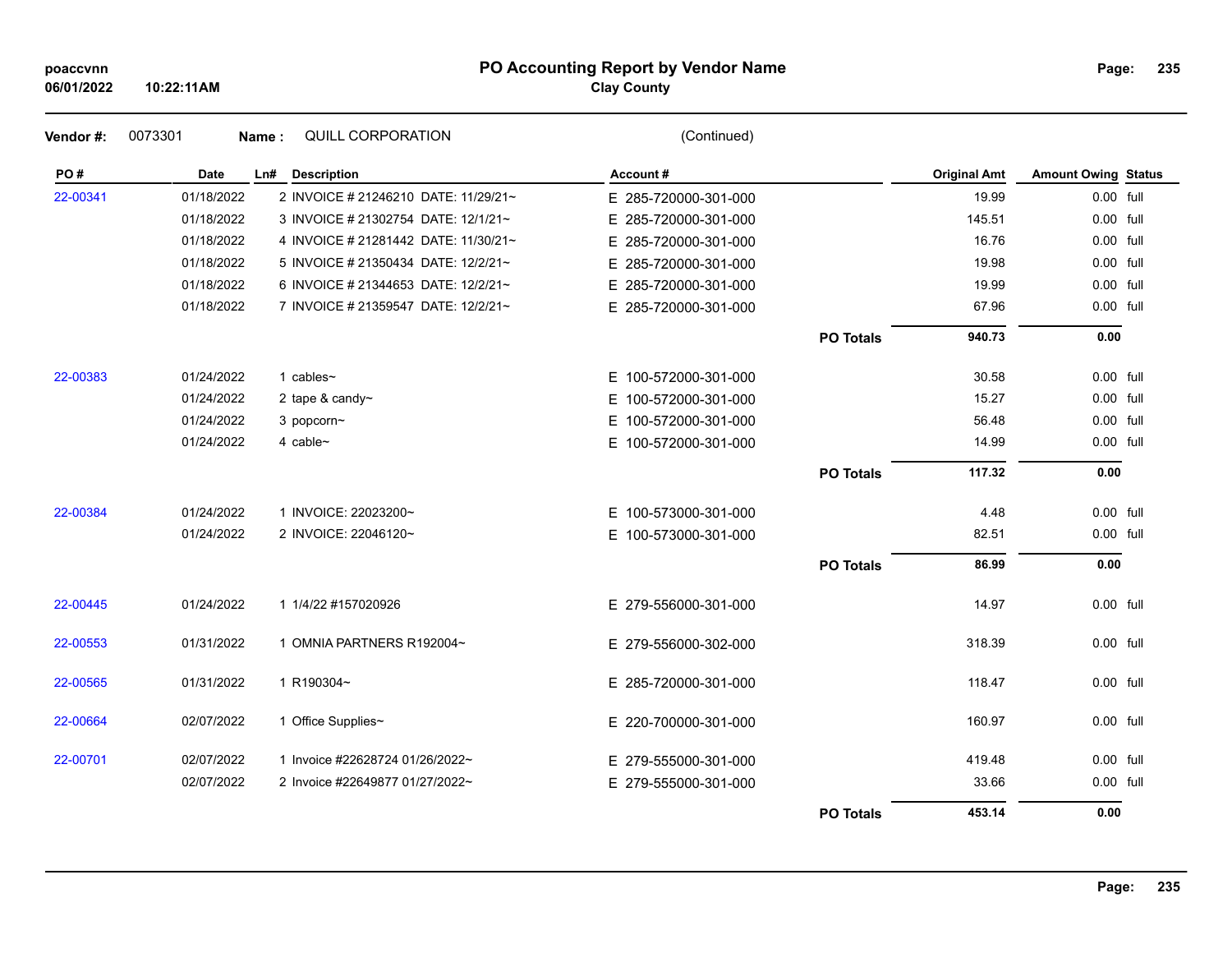### **PO Accounting Report by Vendor Name poaccvnn Page:**

# **Clay County**

| Vendor#: | 0073301     | QUILL CORPORATION<br>Name:              | (Continued)              |                  |                     |                            |  |
|----------|-------------|-----------------------------------------|--------------------------|------------------|---------------------|----------------------------|--|
| PO#      | <b>Date</b> | Ln#<br><b>Description</b>               | Account#                 |                  | <b>Original Amt</b> | <b>Amount Owing Status</b> |  |
| 22-00702 | 02/07/2022  | 1 1/19/22 22438501 R192004~             | E 279-556000-301-000     |                  | 41.53               | 0.00 full                  |  |
|          | 02/07/2022  | 2 1/19/22 22501304~                     | E 279-556000-301-000     |                  | 8.39                | 0.00 full                  |  |
|          |             |                                         |                          | <b>PO Totals</b> | 49.92               | 0.00                       |  |
| 22-00796 | 02/22/2022  | 1 Toner, foam coffee cups, sweetner Air | E 401-920000-301-000     |                  | 394.60              | 0.00 full                  |  |
| 22-00857 | 02/22/2022  | 1 Office Supplies~                      | E 220-700000-301-000     |                  | 67.13               | 0.00 full                  |  |
|          | 02/22/2022  | 2 Office Supplies~                      | E 220-700000-301-000     |                  | 14.49               | 0.00 full                  |  |
|          |             |                                         |                          | <b>PO Totals</b> | 81.62               | 0.00                       |  |
| 22-00920 | 02/22/2022  | 1 1/28/22 #22700572~                    | E 279-556000-302-000     |                  | 738.87              | 0.00 full                  |  |
| 22-00921 | 02/22/2022  | 1 2/3/11 22832056~                      | E 279-556000-302-000     |                  | 114.99              | 0.00 full                  |  |
| 22-00922 | 02/22/2022  | 1 2/4/22 #22856320~                     | E 279-556000-301-000     |                  | 12.29               | $0.00$ full                |  |
| 22-00961 | 02/28/2022  | 1 Acct#8299896 Inv#23136103~            | 100-577000-301-000<br>E. |                  | 31.95               | $0.00$ full                |  |
|          | 02/28/2022  | 2 Acct#8299896 Inv#23128251~            | E 100-577000-301-000     |                  | 75.99               | 0.00 full                  |  |
|          |             |                                         |                          | <b>PO Totals</b> | 107.94              | 0.00                       |  |
| 22-01002 | 02/28/2022  | 1 R190304~                              | E 285-720000-301-000     |                  | 87.98               | 0.00 full                  |  |
|          | 02/28/2022  | 2 INVOICE # 22182860 DATE: 1/10/22~     | E 285-720000-301-000     |                  | 22.58               | 0.00 full                  |  |
|          | 02/28/2022  | 3 INVOICE # 22667974 DATE: 1/27/22~     | E 285-720000-301-000     |                  | 85.14               | 0.00 full                  |  |
|          | 02/28/2022  | 4 INVOICE # 22832140 DATE: 2/3/22~      | E 285-720000-302-000     |                  | 539.96              | 0.00 full                  |  |
|          | 02/28/2022  | 5 INVOICE # 22832140 DATE: 2/3/22~      | 285-720000-301-000<br>Е. |                  | 268.56              | 0.00 full                  |  |
|          | 02/28/2022  | 6 INVOICE # 22868934 DATE: 2/5/22~      | E 285-720000-301-000     |                  | 269.73              | 0.00 full                  |  |
|          |             |                                         |                          | <b>PO Totals</b> | 1,273.95            | 0.00                       |  |
| 22-01045 | 03/07/2022  | 1 Acct#8299896 Inv#23437628~            | E 100-578000-301-000     |                  | 144.93              | 0.00 full                  |  |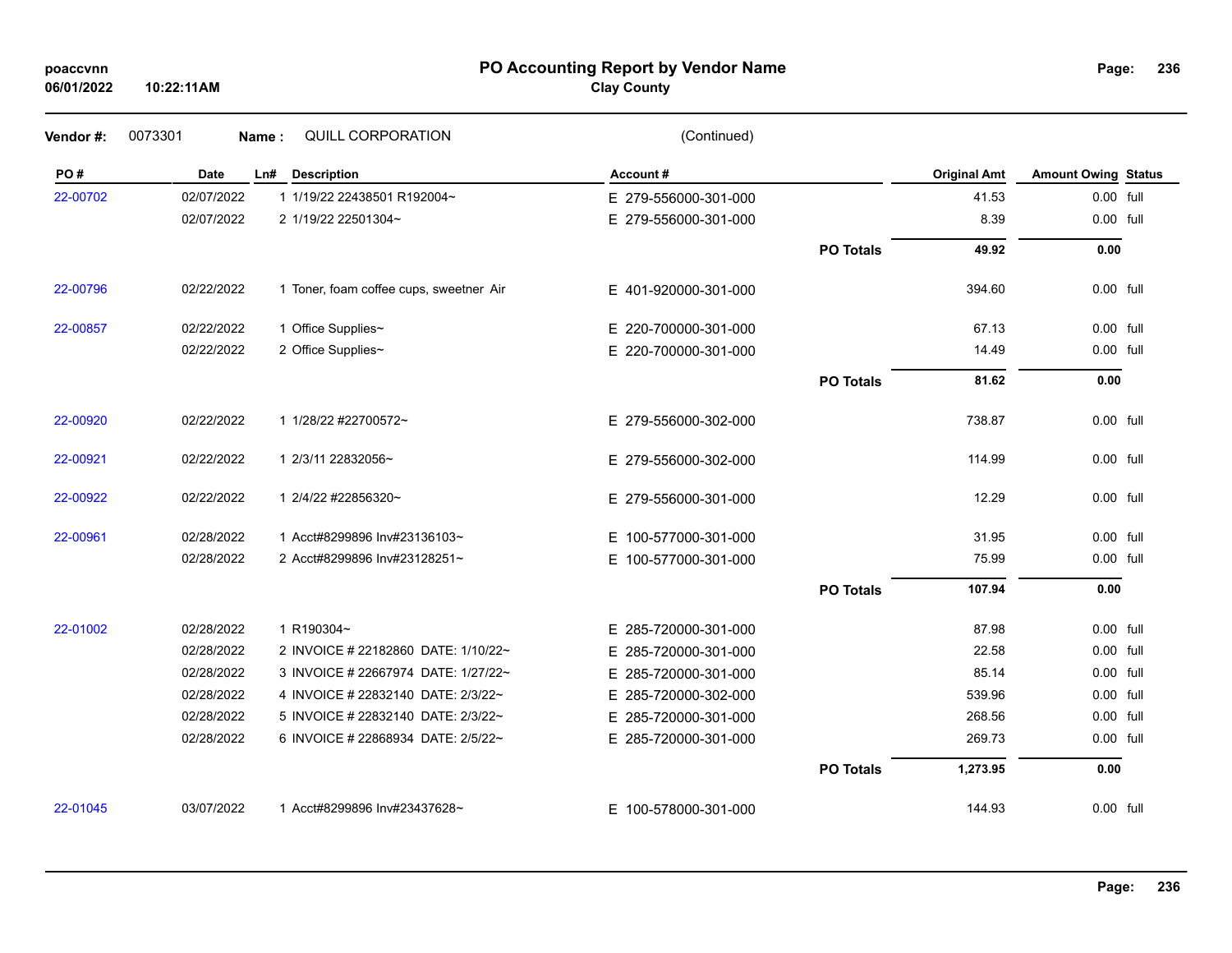## **PO Accounting Report by Vendor Name poaccvnn Page:**

| Page: | 237 |
|-------|-----|
|-------|-----|

| Vendor#: | 0073301     | QUILL CORPORATION<br>Name:          | (Continued)          |                  |                     |                            |             |
|----------|-------------|-------------------------------------|----------------------|------------------|---------------------|----------------------------|-------------|
| PO#      | <b>Date</b> | Ln#<br><b>Description</b>           | Account#             |                  | <b>Original Amt</b> | <b>Amount Owing Status</b> |             |
| 22-01131 | 03/07/2022  | 1 Quill - toner, paperclips~        | E 279-556000-302-000 |                  | 386.88              | 0.00 full                  |             |
| 22-01265 | 03/21/2022  | 1 Acct #8298381 inv #23513465 Order | E 100-573000-301-000 |                  | 49.15               | 0.00 full                  |             |
|          | 03/21/2022  | 2 Inv 23531863 3/4/22               | E 100-573000-301-000 |                  | 50.99               | 0.00 full                  |             |
|          |             |                                     |                      | <b>PO Totals</b> | 100.14              | 0.00                       |             |
| 22-01321 | 03/21/2022  | 1 OMNI PARTNER R192004~             | E 278-554000-201-000 |                  | 14.40               | 0.00 full                  |             |
| 22-01322 | 03/21/2022  | 1 OMNI PARTNER R192004~             | E 278-554000-201-000 |                  | 128.18              | 0.00 full                  |             |
|          | 03/21/2022  | 2 3/1/22 #23437134~                 | E 278-554000-201-000 |                  | 763.86              | 0.00 full                  |             |
|          | 03/21/2022  | 3 3/7/22 #23583975~                 | E 278-554000-201-000 |                  | 479.36              | 0.00 full                  |             |
|          | 03/21/2022  | 4 3/7/22 #23587097~                 | E 278-554000-201-000 |                  | 24.72               | 0.00 full                  |             |
|          | 03/21/2022  | 5 3/8/22 #23616637~                 | E 278-554000-201-000 |                  | 107.43              | 0.00 full                  |             |
|          |             |                                     |                      | <b>PO Totals</b> | 1,503.55            | 0.00                       |             |
| 22-01323 | 03/21/2022  | 1 OMNI PARTNER R192004~             | E 278-554000-201-000 |                  | 104.29              | 0.00 full                  |             |
|          | 03/21/2022  | 2 2/8/22 #22931591~                 | E 278-554000-201-000 |                  | 923.92              | 0.00 full                  |             |
|          | 03/21/2022  | 3 2/10/22 #23000024~                | E 278-554000-201-000 |                  | 104.94              | 0.00 full                  |             |
|          | 03/21/2022  | 4 2/16/22 #23137070~                | E 278-554000-201-000 |                  | 169.99              | 0.00 full                  |             |
|          | 03/21/2022  | 5 2/23/22 #23304360~                | E 278-554000-201-000 |                  | 866.75              | 0.00 full                  |             |
|          |             |                                     |                      | <b>PO Totals</b> | 2,169.89            | 0.00                       |             |
| 22-01338 | 03/21/2022  | 1 OMNI PARTNERS R192004~            | E 279-556000-301-000 |                  | 386.88              |                            | 0.00 cancel |
|          | 03/21/2022  | 2 2/28/22 #23402914~                | E 279-556000-301-000 |                  | 9.29                | 0.00 full                  |             |
|          |             |                                     |                      | <b>PO Totals</b> | 396.17              | 0.00                       |             |
| 22-01346 | 03/28/2022  | 1 Face mask Airport~                | E 401-920000-330-000 |                  | 12.88               | 0.00 full                  |             |
| 22-01444 | 03/28/2022  | 1 #R190304~                         | E 285-720000-301-000 |                  | 115.49              | 0.00 full                  |             |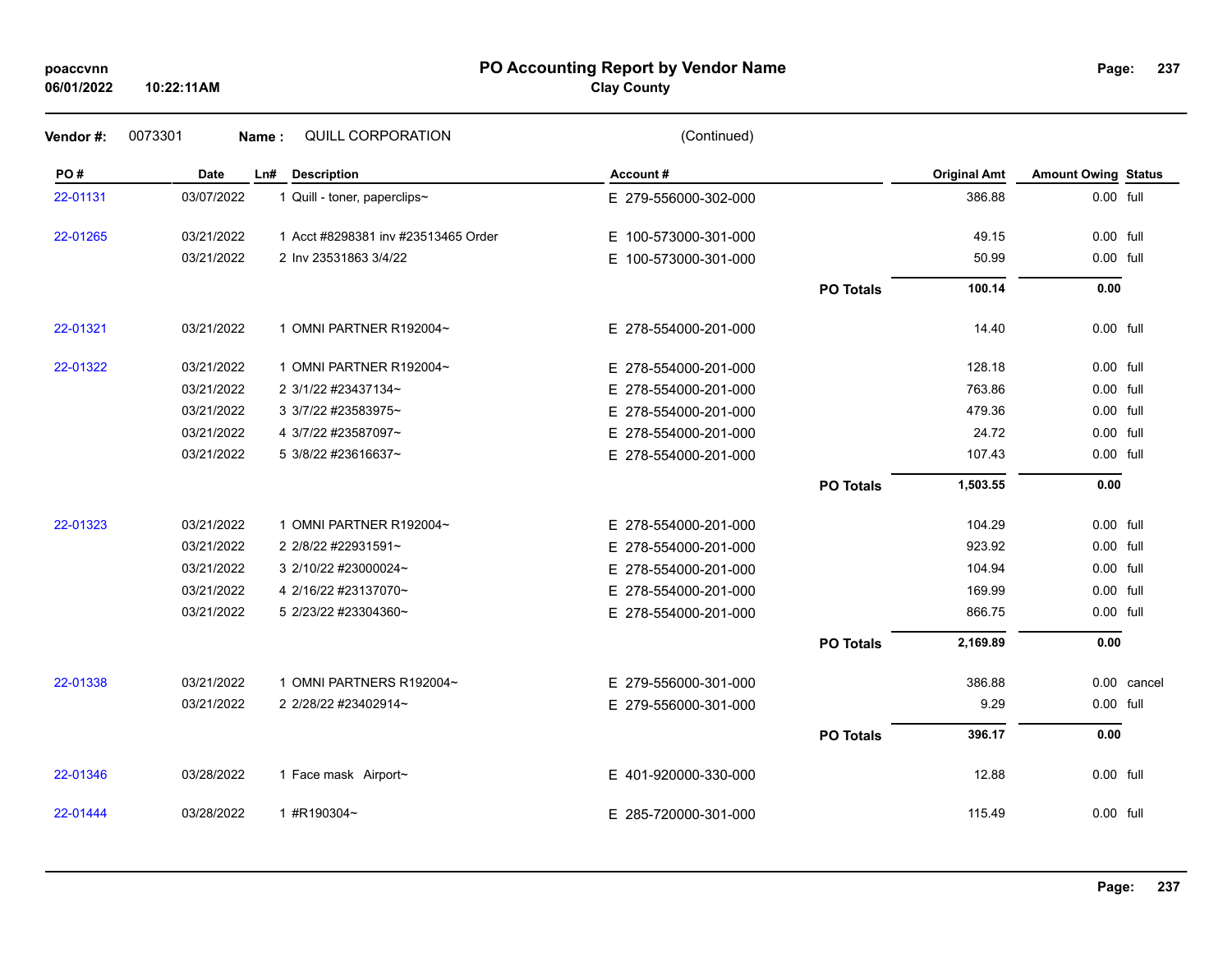#### **PO Accounting Report by Vendor Name poaccvnn Page:**

| Page: | 238 |
|-------|-----|
|-------|-----|

| Vendor#: | 0073301    | <b>QUILL CORPORATION</b><br>Name:    | (Continued)          |                  |                     |                            |             |
|----------|------------|--------------------------------------|----------------------|------------------|---------------------|----------------------------|-------------|
| PO#      | Date       | Ln# Description                      | Account#             |                  | <b>Original Amt</b> | <b>Amount Owing Status</b> |             |
| 22-01444 | 03/28/2022 | 2 INVOICE # 23098556 DATE: 2/15/22~  | E 285-720000-301-000 |                  | 42.37               | 0.00 full                  |             |
|          | 03/28/2022 | 3 INVOICE # 23100067 DATE: 2/15/22~  | E 285-720000-301-000 |                  | 61.99               | 0.00 full                  |             |
|          | 03/28/2022 | 4 INVOICE # 232337778 DATE: 2/21/22~ | E 285-720000-301-000 |                  | 118.47              | 0.00 full                  |             |
|          | 03/28/2022 | 5 INVOICE # 23432564 DATE: 3/1/22~   | E 285-720000-301-000 |                  | 68.76               | 0.00 full                  |             |
|          | 03/28/2022 | 6 INVOICE # 234536666 DATE: 3/2/22~  | E 285-720000-301-000 |                  | 26.69               | 0.00 full                  |             |
|          | 03/28/2022 | 7 INVOICE # 23425775 DATE: 3/1/22~   | E 285-720000-301-000 |                  | 7.62                | 0.00 full                  |             |
|          |            |                                      |                      | <b>PO Totals</b> | 441.39              | 0.00                       |             |
| 22-01450 | 03/28/2022 | 1 QUILL - TONER CARTRIDGES~          | E 286-555000-228-000 |                  | 866.75              |                            | 0.00 cancel |
|          | 03/28/2022 | 2 QUILL - TONER CARTRIDGES~          | E 286-555000-228-000 |                  | 763.86              |                            | 0.00 cancel |
|          |            |                                      |                      | <b>PO Totals</b> | 1,630.61            | 0.00                       |             |
| 22-01493 | 03/28/2022 | 1 QUILL - COPY PAPER~                | E 279-556000-301-000 |                  | 615.60              | $0.00$ full                |             |
| 22-01573 | 04/04/2022 | 1 Office Supplies~                   | E 220-700000-301-000 |                  | 241.36              | 0.00 full                  |             |
|          | 04/04/2022 | 2 Office Supplies~                   | E 220-700000-301-000 |                  | 48.72               | 0.00 full                  |             |
|          |            |                                      |                      | <b>PO Totals</b> | 290.08              | 0.00                       |             |
| 22-01609 | 04/04/2022 | 1 QUILL - DELUXE 1YR 2020~           | E 279-556000-301-000 |                  | 51.99               | 0.00 full                  |             |
|          | 04/04/2022 | 2 QUILL - UTILITY KNIFE~             | E 279-556000-301-000 |                  | 9.16                | 0.00 full                  |             |
|          | 04/04/2022 | 3 QUILL - ASSORTED SUPPLIES~         | E 279-556000-301-000 |                  | 344.98              | 0.00 full                  |             |
|          |            |                                      |                      | <b>PO Totals</b> | 406.13              | 0.00                       |             |
| 22-01611 | 04/04/2022 | 1 QUILL - COPY PAPER, RUBBER BANDS~  | E 279-556000-301-000 |                  | 411.25              | 0.00 full                  |             |
| 22-01665 | 04/11/2022 | 1 Contract #R190304~                 | E 100-573000-224-000 |                  | 125.96              | 0.00 full                  |             |
| 22-01701 | 04/11/2022 | 1 Office Supplies~                   | E 220-700000-301-000 |                  | 56.34               | $0.00$ full                |             |
|          | 04/11/2022 | 2 Office Supplies~                   | E 220-700000-301-000 |                  | 114.59              | 0.00 full                  |             |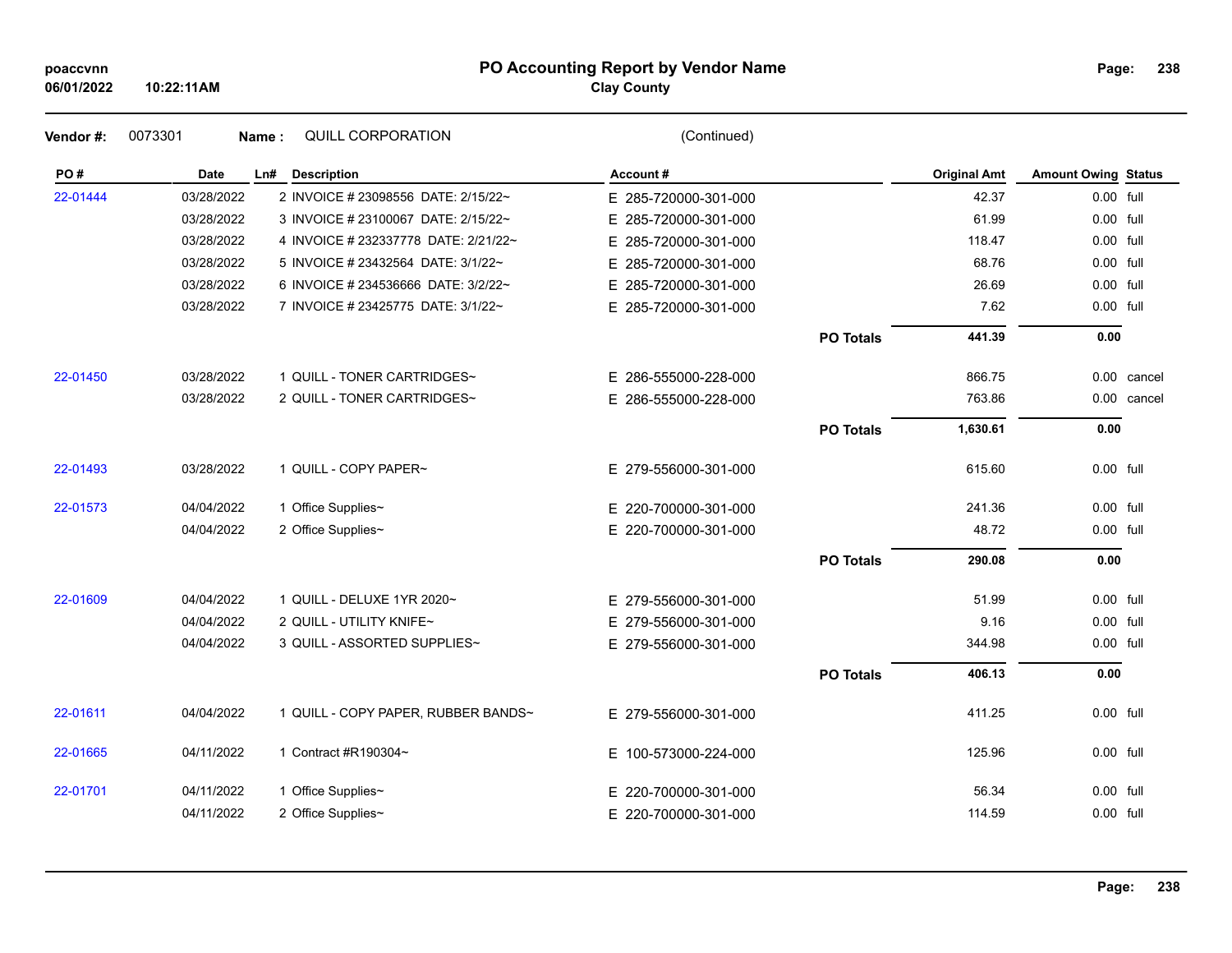| poaccvnn<br>06/01/2022 | PO Accounting Report by Vendor Name<br>Page:<br>10:22:11AM<br><b>Clay County</b> |                                           |                      |                  |                     |                            |  |  |
|------------------------|----------------------------------------------------------------------------------|-------------------------------------------|----------------------|------------------|---------------------|----------------------------|--|--|
| Vendor#:               | 0073301                                                                          | QUILL CORPORATION<br>Name:                | (Continued)          |                  |                     |                            |  |  |
| PO#                    | Date                                                                             | Ln#<br><b>Description</b>                 | Account#             |                  | <b>Original Amt</b> | <b>Amount Owing Status</b> |  |  |
|                        |                                                                                  |                                           |                      | <b>PO Totals</b> | 170.93              | 0.00                       |  |  |
| 22-01726               | 04/11/2022                                                                       | 1 R190304~                                | E 285-720000-301-000 |                  | 235.63              | 0.00 full                  |  |  |
|                        | 04/11/2022                                                                       | 2 INVOICE # 23791928 DATE: 3/15/22~       | E 285-720000-302-000 |                  | 175.98              | 0.00 full                  |  |  |
|                        | 04/11/2022                                                                       | 3 INVOICE # 23684062 DATE: 3/10/22~       | E 285-720000-301-000 |                  | 3.12                | 0.00 full                  |  |  |
|                        | 04/11/2022                                                                       | 4 INVOICE # 23654364 DATE: 3/9/22~        | E 285-720000-301-000 |                  | 168.73              | 0.00 full                  |  |  |
|                        |                                                                                  |                                           |                      | <b>PO Totals</b> | 583.46              | 0.00                       |  |  |
| 22-01808               | 04/18/2022                                                                       | 1 Quill - Office Supplies, itemized       | E 279-556000-301-000 |                  | 59.22               | 0.00 full                  |  |  |
|                        | 04/18/2022                                                                       | 2 Quill - Office Supplies, itemized       | E 279-556000-301-000 |                  | 19.99               | 0.00 full                  |  |  |
|                        |                                                                                  |                                           |                      | <b>PO Totals</b> | 79.21               | 0.00                       |  |  |
| 22-01818               | 04/18/2022                                                                       | 1 R190304~                                | E 285-720000-302-000 |                  | 507.99              | 0.00 full                  |  |  |
|                        | 04/18/2022                                                                       | 2 INVOICE # 23988944 DATE: 3/23/22~       | E 285-720000-301-000 |                  | 28.77               | 0.00 full                  |  |  |
|                        | 04/18/2022                                                                       | 3 INVOICE # 24113604 DATE: 3/29/22~       | E 285-720000-302-000 |                  | 77.99               | 0.00 full                  |  |  |
|                        |                                                                                  |                                           |                      | <b>PO Totals</b> | 614.75              | 0.00                       |  |  |
| 22-01904               | 04/25/2022                                                                       | 1 Quill - Assortment of office supplies~  | E 278-554000-201-000 |                  | 407.57              | 0.00 full                  |  |  |
| 22-01925               | 04/25/2022                                                                       | 1 Quill - Black Toner~                    | E 279-556000-302-000 |                  | 398.99              | 0.00 full                  |  |  |
| 22-01926               | 04/25/2022                                                                       | 1 Quill - Bus Card Inkjet Ivy~            | E 279-556000-301-000 |                  | 38.98               | 0.00 full                  |  |  |
| 22-01947               | 05/02/2022                                                                       | 1 Toner cartridges, batteries, coffee Air | E 401-920000-301-000 |                  | 265.01              | 0.00 full                  |  |  |
| 22-01984               | 05/02/2022                                                                       | 1 Acct#8299896 Inv#24731145~              | E 100-572000-301-000 |                  | 43.57               | 0.00 full                  |  |  |
| 22-02086               | 05/02/2022                                                                       | 1 Quill - Binder Clips, small~            | E 279-556000-301-000 |                  | 16.24               | 0.00 full                  |  |  |
|                        | 05/02/2022                                                                       | 2 Quill - Glade spray, Chair, Pencils~    | E 279-556000-301-000 |                  | 216.26              | 0.00 full                  |  |  |
|                        | 05/02/2022                                                                       | 3 Quill - Black toner, kleenex, staples~  | E 279-556000-302-000 |                  | 447.62              | 0.00 full                  |  |  |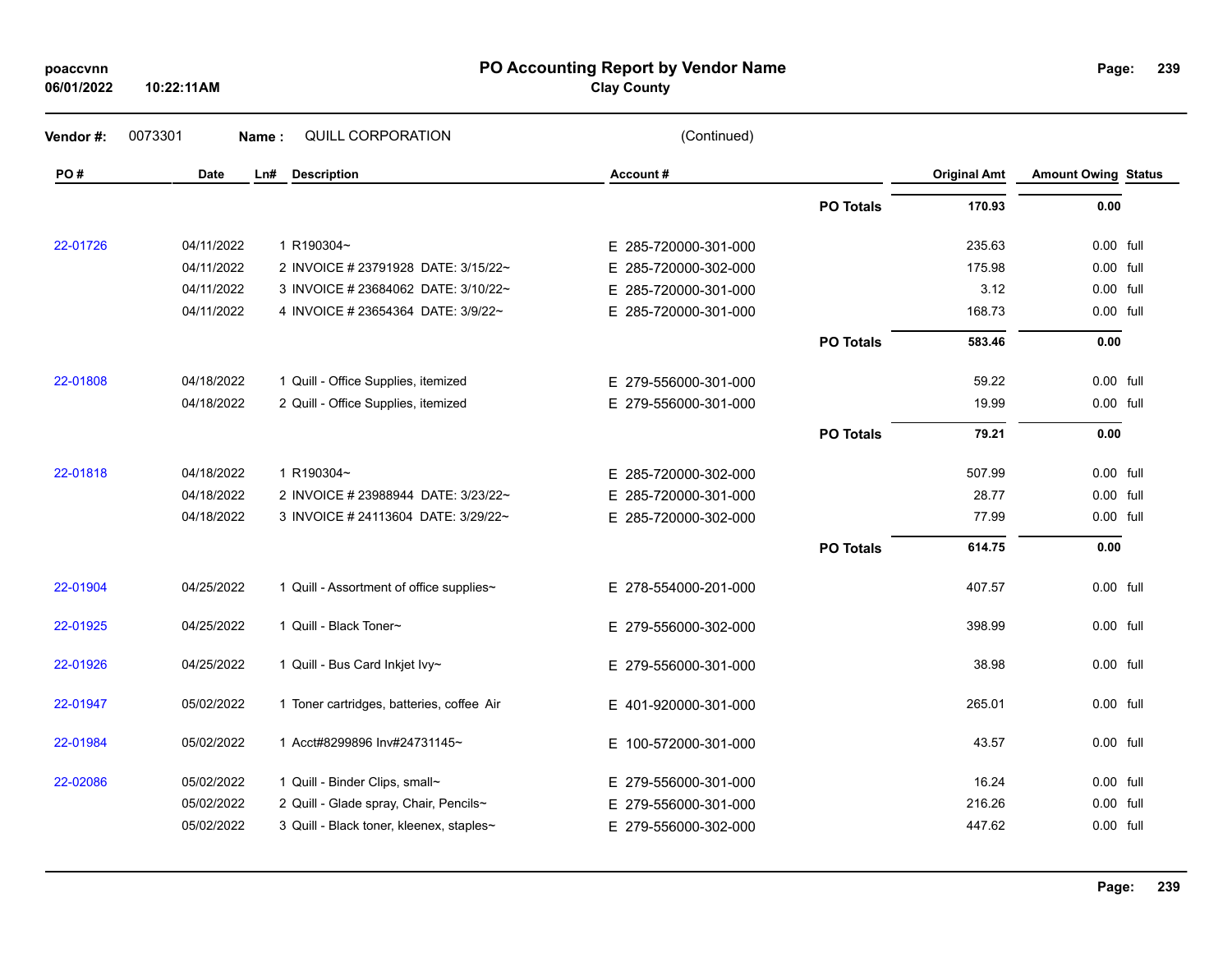### **PO Accounting Report by Vendor Name poaccvnn Page:**

| Vendor#: | 0073301<br>Name: | QUILL CORPORATION                     | (Continued)          |                  |                     |                            |  |
|----------|------------------|---------------------------------------|----------------------|------------------|---------------------|----------------------------|--|
| PO#      | Date             | Ln#<br><b>Description</b>             | Account#             |                  | <b>Original Amt</b> | <b>Amount Owing Status</b> |  |
| 22-02086 | 05/02/2022       | 4 Quill - Black ink cartridge~        | E 279-556000-302-000 |                  | 77.97               | 0.00 full                  |  |
|          |                  |                                       |                      | <b>PO Totals</b> | 758.09              | 0.00                       |  |
| 22-02087 | 05/02/2022       | 1 Quill - Assorted Supplies (itemized | E 279-556000-301-000 |                  | 956.80              | 0.00 full                  |  |
|          | 05/02/2022       | 2 Quill - Assorted Supplies (itemized | E 279-556000-301-000 |                  | 63.25               | 0.00 full                  |  |
|          | 05/02/2022       | 3 Quill - Bus-Card Inkjet Ivy~        | E 279-556000-301-000 |                  | 58.47               | 0.00 full                  |  |
|          |                  |                                       |                      | <b>PO Totals</b> | 1,078.52            | 0.00                       |  |
| 22-02096 | 05/02/2022       | 1 R190304l~                           | E 285-720000-302-000 |                  | 71.99               | 0.00 full                  |  |
|          | 05/02/2022       | 2 INVOICE # 24446669 DATE: 4/13/22~   | E 285-720000-301-000 |                  | 299.98              | 0.00 full                  |  |
|          | 05/02/2022       | 3 INVOICE # 24398537 DATE: 4/11/22~   | E 285-720000-301-000 |                  | 87.51               | 0.00 full                  |  |
|          | 05/02/2022       | 4 INVOICE # 24398542 DATE: 4/11/22~   | E 285-720000-301-000 |                  | 47.48               | 0.00 full                  |  |
|          |                  |                                       |                      | <b>PO Totals</b> | 506.96              | 0.00                       |  |
| 22-02097 | 05/02/2022       | 1 R190304~                            | E 285-720000-301-000 |                  | 220.99              | 0.00 full                  |  |
|          | 05/02/2022       | 2 INVOICE # 24335211 DATE: 4/7/22~    | E 285-720000-301-000 |                  | 161.96              | 0.00 full                  |  |
|          | 05/02/2022       | 3 INVOICE # 24335182 DATE: 4/7/22~    | E 285-720000-301-000 |                  | 415.92              | 0.00 full                  |  |
|          | 05/02/2022       | 4 INVOICE # 24335828 DATE: 4/7/22~    | E 285-720000-301-000 |                  | 8.78                | 0.00 full                  |  |
|          |                  |                                       |                      | <b>PO Totals</b> | 807.65              | 0.00                       |  |
| 22-02151 | 05/10/2022       | 1 Acct#8299896 Inv#24889140~          | E 100-564000-301-000 |                  | 90.56               | 0.00 full                  |  |
| 22-02152 | 05/10/2022       | 1 Acct#8299896 Inv#24889140~          | E 100-572000-301-000 |                  | 88.98               | 0.00 full                  |  |
|          | 05/10/2022       | 2 Acct#8299896 Inv#24713441~          | E 100-572000-301-000 |                  | 43.99               | 0.00 full                  |  |
|          | 05/10/2022       | 3 Acct#8299896 Inv#24708473~          | E 100-572000-301-000 |                  | 14.49               | 0.00 full                  |  |
|          |                  |                                       |                      | <b>PO Totals</b> | 147.46              | 0.00                       |  |
| 22-02153 | 05/10/2022       | 1 Acct#8299896 Inv#24891048~          | E 100-564000-301-000 |                  | 30.98               | 0.00 full                  |  |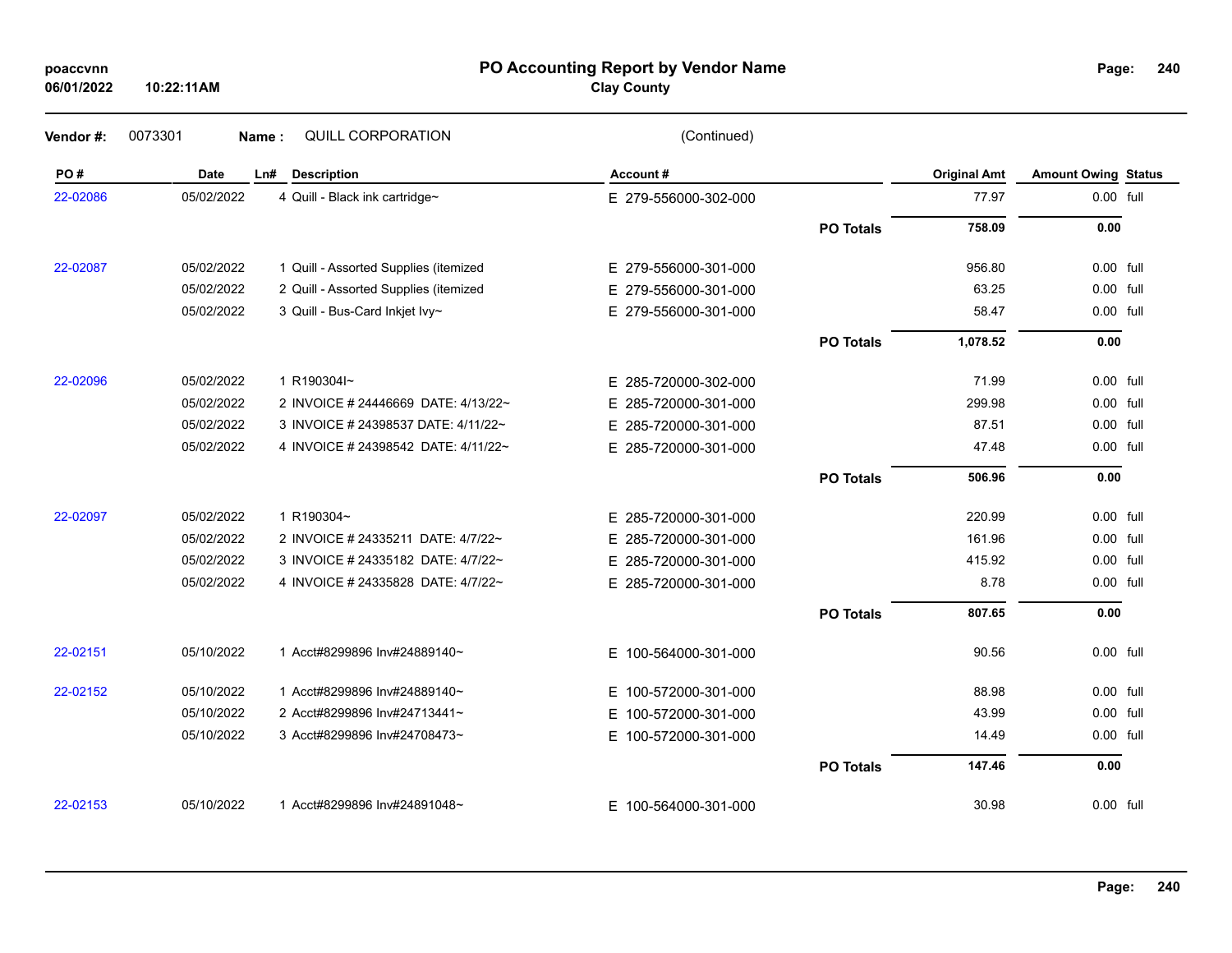## **PO Accounting Report by Vendor Name poaccvnn Page:**

# **Clay County**

| Vendor#: | 0073301     | QUILL CORPORATION<br>Name:              | (Continued)              |                  |                     |                            |  |
|----------|-------------|-----------------------------------------|--------------------------|------------------|---------------------|----------------------------|--|
| PO#      | <b>Date</b> | <b>Description</b><br>Ln#               | Account#                 |                  | <b>Original Amt</b> | <b>Amount Owing Status</b> |  |
| 22-02154 | 05/10/2022  | 1 Acct#8299896 Inv#24920957~            | E 100-577000-301-000     |                  | 63.68               | 0.00 full                  |  |
| 22-02327 | 05/16/2022  | 1 Quill - HP tricolor ink cartridge~    | E 279-556000-302-000     |                  | 74.97               | 0.00 full                  |  |
| 22-02328 | 05/16/2022  | 1 Quill - 2 pack axis 45505~            | E 279-556000-301-000     |                  | 12.79               | $0.00$ full                |  |
| 22-02338 | 05/16/2022  | 1 R19304~                               | E 285-720000-301-000     |                  | 8.49                | 0.00 full                  |  |
|          | 05/16/2022  | 2 INVOICE # 24614013 DATE: 4/20/22~     | E 285-720000-301-000     |                  | 44.99               | 0.00 full                  |  |
|          | 05/16/2022  | 3 INVOICE # 24954649 DATE: 5/5/22~      | E 285-720000-301-000     |                  | 37.41               | 0.00 full                  |  |
|          | 05/16/2022  | 4 INVOICE # 24856843 DATE: 5/2/22~      | E 285-720000-301-000     |                  | 277.59              | 0.00 full                  |  |
|          | 05/16/2022  | 5 INVOICE # 24618231 DATE: 4/20/22~     | 285-720000-301-000<br>E. |                  | 9.69                | 0.00 full                  |  |
|          | 05/16/2022  | 6 INVOICE # 24642890 DATE: 4/21/22~     | E 285-720000-302-000     |                  | 562.97              | $0.00$ full                |  |
|          | 05/16/2022  | 7 INVOICE # 24642890 DATE: 4/21/22~     | E 285-720000-301-000     |                  | 120.93              | 0.00 full                  |  |
|          |             |                                         |                          | <b>PO Totals</b> | 1,062.07            | 0.00                       |  |
| 22-02422 | 05/23/2022  | 1 Office Supplies~                      | E 220-700000-301-000     |                  | 249.24              | 249.24                     |  |
| 22-02423 | 05/23/2022  | 1 Office Supplies~                      | E 220-700000-301-000     |                  | 153.41              | 153.41                     |  |
| 22-02465 | 05/23/2022  | 1 Quill - staples, bus card inkjet~     | E 279-556000-301-000     |                  | 71.93               | 71.93                      |  |
| 22-02570 | 05/31/2022  | 1 Quill - assortment of office supplies | E 279-556000-301-000     |                  | 239.15              | 239.15                     |  |
|          | 05/31/2022  | 2 Quill - storage box~                  | E 279-556000-301-000     |                  | 38.99               | 38.99                      |  |
|          | 05/31/2022  | 3 Quill - letter size folders~          | E 279-556000-301-000     |                  | 26.99               | 26.99                      |  |
|          |             |                                         |                          | <b>PO Totals</b> | 305.13              | 305.13                     |  |
| 22-02571 | 05/31/2022  | 1 Quill - Office Supplies ~             | E 279-556000-301-000     |                  | 941.77              | 941.77                     |  |
|          | 05/31/2022  | 2 Quill - Office Supplies~              | E 279-556000-301-000     |                  | 1,298.44            | 1,298.44                   |  |
|          | 05/31/2022  | 3 Quill - Office Supplies~              | E 279-556000-301-000     |                  | 12.81               | 12.81                      |  |
|          | 05/31/2022  | 4 Quill - Office Supplies~              | E 279-556000-301-000     |                  | 1,383.39            | 1,383.39                   |  |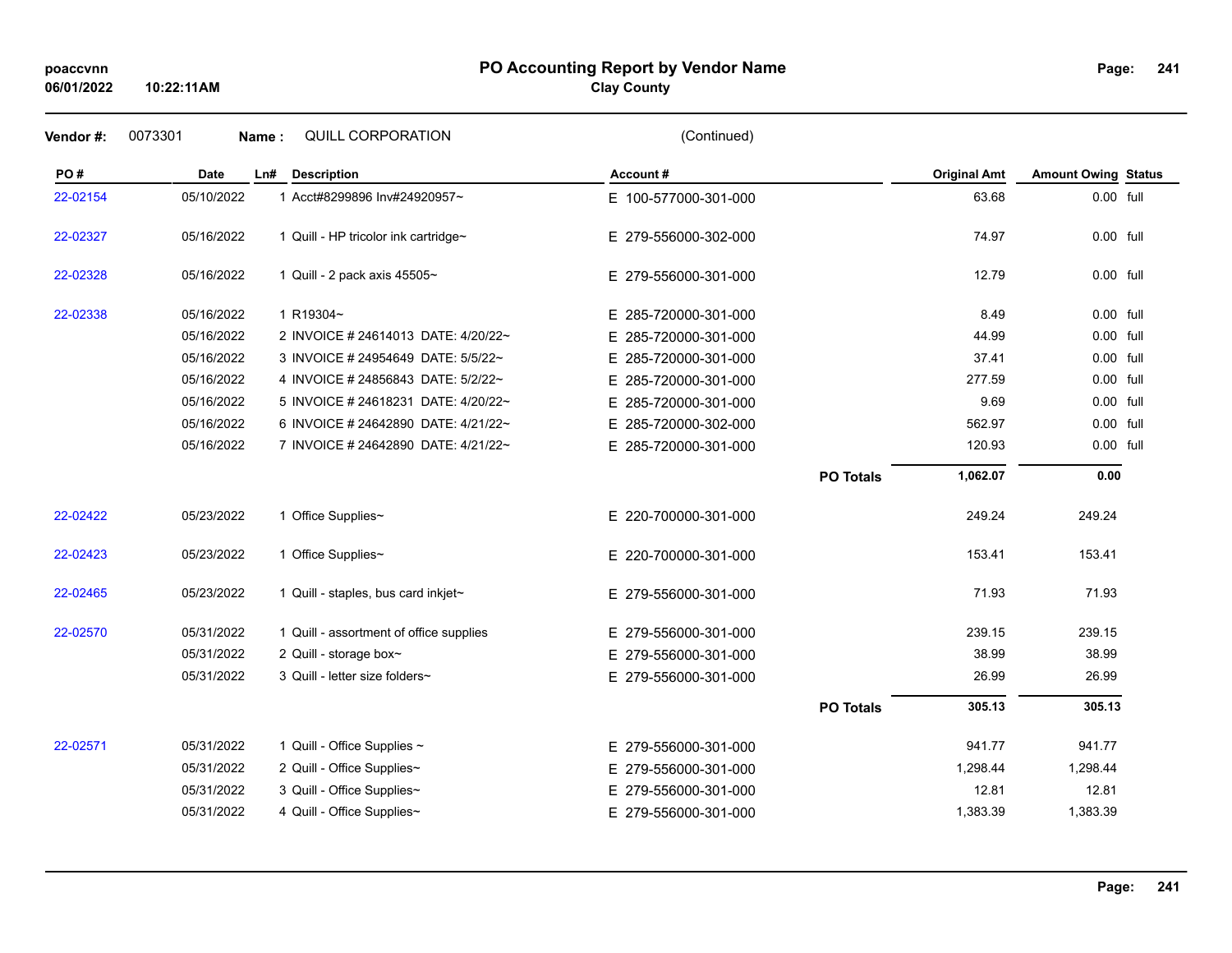| poaccvnn   |  |
|------------|--|
| 06/01/2022 |  |

**PO Accounting Report by Vendor Name poaccvnn Page:**

| Page: | 242 |
|-------|-----|
|       |     |

| Vendor#: | 0073301<br>QUILL CORPORATION<br>Name:               | (Continued)          |                      |                     |                            |  |
|----------|-----------------------------------------------------|----------------------|----------------------|---------------------|----------------------------|--|
| PO#      | Date<br>Ln#<br><b>Description</b>                   | Account#             |                      | <b>Original Amt</b> | <b>Amount Owing Status</b> |  |
| 22-02571 | 05/31/2022<br>5 Quill - Office Supplies~            | E 279-556000-301-000 |                      | 68.80               | 68.80                      |  |
|          |                                                     |                      | <b>PO Totals</b>     | 3,705.21            | 3,705.21                   |  |
| 22-02572 | 05/31/2022<br>1 Quill - HP Ink Cartridge~           | E 279-556000-302-000 |                      | 51.98               | 51.98                      |  |
|          |                                                     |                      | <b>Vendor Totals</b> | 30,403.95           | 4,536.90                   |  |
| Vendor#: | 0001889<br>R & R PRODUCTS INC<br>Name:              |                      |                      |                     |                            |  |
| PO#      | Date<br><b>Description</b><br>Ln#                   | Account#             |                      | <b>Original Amt</b> | <b>Amount Owing Status</b> |  |
| 22-00985 | 02/28/2022<br>1 Bushings, spacers, seals Golf~      | E 240-746000-333-000 |                      | 816.10              | 0.00 full                  |  |
| 22-01206 | 03/14/2022<br>1 Bedknife, overhaul kit-roller Golf~ | E 240-746000-333-000 |                      | 1,164.20            | 0.00 full                  |  |
|          | 03/14/2022<br>2 Bedknife Golf~                      | E 240-746000-333-000 |                      | 137.70              | 0.00 full                  |  |
|          |                                                     |                      | <b>PO Totals</b>     | 1,301.90            | 0.00                       |  |
|          |                                                     |                      | <b>Vendor Totals</b> | 2,118.00            | 0.00                       |  |
| Vendor#: | R H FASTENER SUPPLY INC<br>0000893<br>Name:         |                      |                      |                     |                            |  |
| PO#      | Date<br><b>Description</b><br>Ln#                   | Account#             |                      | <b>Original Amt</b> | <b>Amount Owing Status</b> |  |
| 22-01898 | 04/25/2022<br>1 PARKS-REPAIR PARTS & SUPPLIES FOR   | E 240-740000-330-000 |                      | 1,500.00            | 1,500.00                   |  |
|          |                                                     |                      | <b>Vendor Totals</b> | 1,500.00            | 1,500.00                   |  |
| Vendor#: | R.K. BLACK<br>0047613<br>Name:                      |                      |                      |                     |                            |  |
| PO#      | <b>Description</b><br>Date<br>Ln#                   | Account#             |                      | <b>Original Amt</b> | <b>Amount Owing Status</b> |  |
| 22-01445 | 03/28/2022<br>1 INVOICE # IN927380 DATE: 3/8/22~    | E 285-720000-224-000 |                      | 150.00              | 0.00 full                  |  |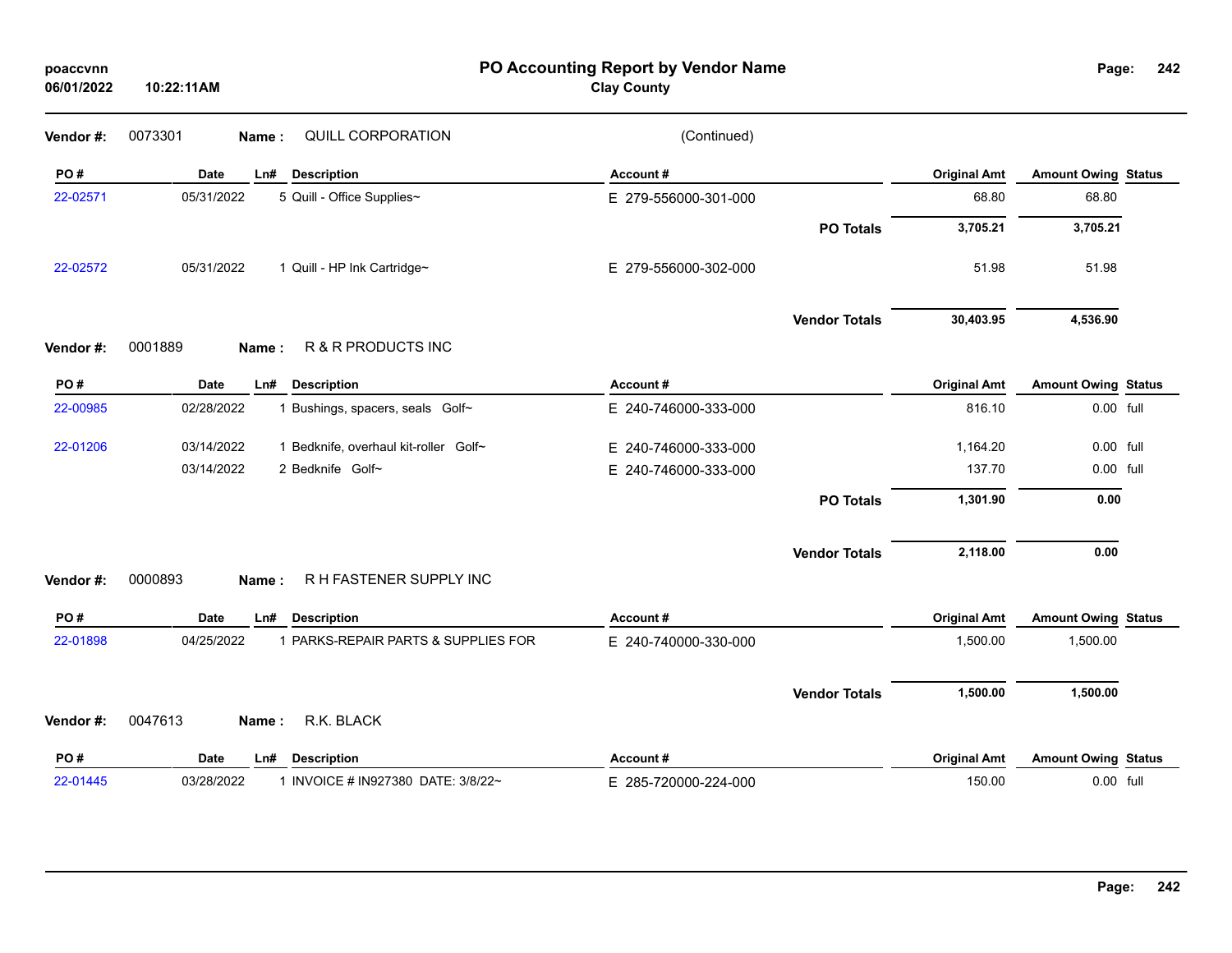| poaccvnn<br>06/01/2022 | PO Accounting Report by Vendor Name<br><b>Clay County</b><br>10:22:11AM |                      |                      |                     |                            |  |  |
|------------------------|-------------------------------------------------------------------------|----------------------|----------------------|---------------------|----------------------------|--|--|
|                        |                                                                         |                      | <b>Vendor Totals</b> | 150.00              | 0.00                       |  |  |
| Vendor#:               | 0051068<br>RACINE, JOSEPH L.<br>Name:                                   |                      |                      |                     |                            |  |  |
| PO#                    | Date<br>Ln#<br><b>Description</b>                                       | Account#             |                      | <b>Original Amt</b> | <b>Amount Owing Status</b> |  |  |
| 22-01666               | 04/11/2022<br>1 Paying attorney fees for representation                 | E 100-563000-206-000 |                      | 615.00              | 0.00 full                  |  |  |
|                        |                                                                         |                      | <b>Vendor Totals</b> | 615.00              | 0.00                       |  |  |
| Vendor#:               | 0048366<br>RAMIREZ, MELANIE<br>Name:                                    |                      |                      |                     |                            |  |  |
| PO#                    | <b>Date</b><br><b>Description</b><br>Ln#                                | Account#             |                      | <b>Original Amt</b> | <b>Amount Owing Status</b> |  |  |
| 22-01266               | 03/21/2022<br>1 Reimbursement for the purchase of                       | E 100-564000-250-000 |                      | 266.97              | 0.00 full                  |  |  |
| Vendor #:              | 0040169<br>RAMMEL, LISA<br>Name:                                        |                      | <b>Vendor Totals</b> | 266.97              | 0.00                       |  |  |
| PO#                    | <b>Date</b><br>Ln#<br><b>Description</b>                                | Account#             |                      | <b>Original Amt</b> | <b>Amount Owing Status</b> |  |  |
| 22-00144               | 01/18/2022<br>1 MILEAGE (12/3/21-12/30/21)                              | E 100-594000-263-000 |                      | 124.32              | 0.00 full                  |  |  |
| 22-00616               | 02/07/2022<br>1 MILEAGE (1/3/22-1/31/22)                                | E 100-594000-263-000 |                      | 69.03               | 0.00 full                  |  |  |
| 22-01046               | 03/07/2022<br>1 MILEAGE (2/4/22-2/23/22)                                | E 100-594000-263-000 |                      | 93.02               | 0.00 full                  |  |  |
| 22-01539               | 04/04/2022<br>1 MILEAGE (3/1/22-3/23/22)                                | E 100-594000-263-000 |                      | 83.66               | 0.00 full                  |  |  |
|                        | 2 REIMBURSEMENT FOR PARKING~<br>04/04/2022                              | E 100-594000-263-000 |                      | 6.00                | 0.00 full                  |  |  |
|                        |                                                                         |                      | <b>PO Totals</b>     | 89.66               | 0.00                       |  |  |
|                        |                                                                         |                      | <b>Vendor Totals</b> | 376.03              | 0.00                       |  |  |
| Vendor #:              | 0020584<br>REBUILDING TOGETHER KANSAS CIT<br>Name:                      |                      |                      |                     |                            |  |  |
| PO#                    | Date<br>Ln#<br><b>Description</b>                                       | Account#             |                      | <b>Original Amt</b> | <b>Amount Owing Status</b> |  |  |
| 22-00205               | 1 ARPA Funding for the Safe at Home<br>01/18/2022                       | E 224-630000-244-000 |                      | 30,000.00           | 0.00 full                  |  |  |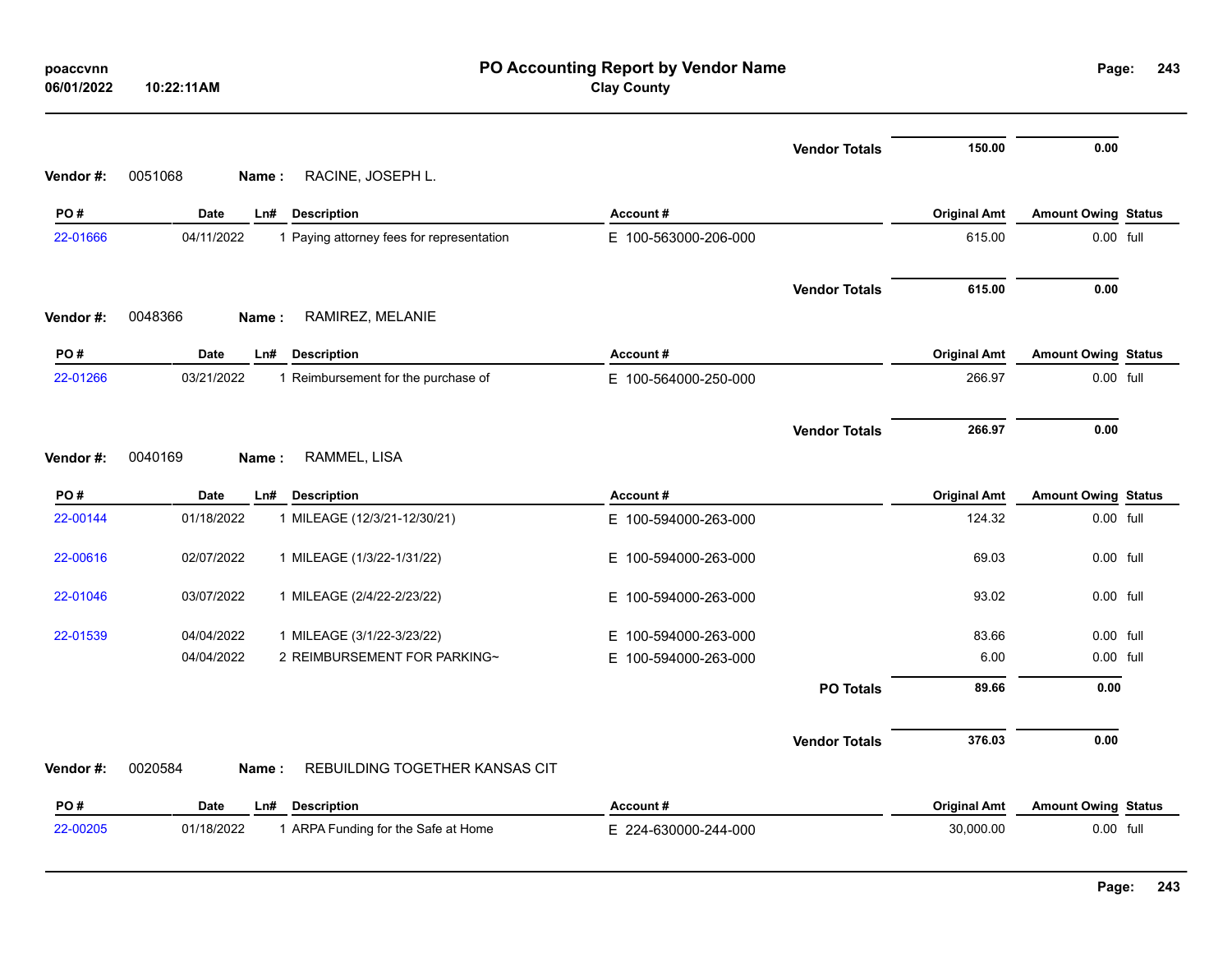| 10:22:11AM  |                                           | <b>Clay County</b>                                                                                                                                             |                      |                                     | 244                                                                                                                                                                                                                                                                                             |
|-------------|-------------------------------------------|----------------------------------------------------------------------------------------------------------------------------------------------------------------|----------------------|-------------------------------------|-------------------------------------------------------------------------------------------------------------------------------------------------------------------------------------------------------------------------------------------------------------------------------------------------|
| 0020584     | REBUILDING TOGETHER KANSAS CIT            | (Continued)                                                                                                                                                    |                      |                                     |                                                                                                                                                                                                                                                                                                 |
| Date        | Ln#<br><b>Description</b>                 | Account#                                                                                                                                                       |                      | <b>Original Amt</b>                 |                                                                                                                                                                                                                                                                                                 |
|             | 1 Professional services agreement between | E 100-630000-249-000                                                                                                                                           |                      | 15,000.00                           |                                                                                                                                                                                                                                                                                                 |
|             |                                           |                                                                                                                                                                | <b>Vendor Totals</b> | 45,000.00                           |                                                                                                                                                                                                                                                                                                 |
| 0038247     | RED WING SHOE STORE                       |                                                                                                                                                                |                      |                                     |                                                                                                                                                                                                                                                                                                 |
| Date        | Ln#<br><b>Description</b>                 | Account#                                                                                                                                                       |                      | <b>Original Amt</b>                 |                                                                                                                                                                                                                                                                                                 |
|             | 1 Safety Boots HWY Employee~              | E 220-701000-316-000                                                                                                                                           |                      | 100.00                              |                                                                                                                                                                                                                                                                                                 |
|             |                                           |                                                                                                                                                                | <b>Vendor Totals</b> | 100.00                              |                                                                                                                                                                                                                                                                                                 |
| 0048863     | REED, BOBBY                               |                                                                                                                                                                |                      |                                     |                                                                                                                                                                                                                                                                                                 |
| Date        | Ln#<br><b>Description</b>                 | Account#                                                                                                                                                       |                      | <b>Original Amt</b>                 |                                                                                                                                                                                                                                                                                                 |
|             | 1 MEAL REIMBURSEMENT; HARRIS USER         | E 285-720000-260-000                                                                                                                                           |                      | 17.32                               |                                                                                                                                                                                                                                                                                                 |
|             | 1 2022 FIELD MILEAGE                      | E 285-720000-263-000                                                                                                                                           |                      | 5,000.00                            |                                                                                                                                                                                                                                                                                                 |
|             |                                           |                                                                                                                                                                | <b>Vendor Totals</b> | 5,017.32                            |                                                                                                                                                                                                                                                                                                 |
| 0011455     | REEVES-WIEDEMAN                           |                                                                                                                                                                |                      |                                     |                                                                                                                                                                                                                                                                                                 |
| <b>Date</b> | Ln# Description                           | Account#                                                                                                                                                       |                      | <b>Original Amt</b>                 |                                                                                                                                                                                                                                                                                                 |
|             | 1 FM/Re-stock plumbing supplies~          | E 100-611000-330-000                                                                                                                                           |                      | 56.14                               |                                                                                                                                                                                                                                                                                                 |
|             | 2 RJC/HVAC Repair parts~                  | E 100-611000-330-000                                                                                                                                           |                      | 25.03                               |                                                                                                                                                                                                                                                                                                 |
|             |                                           |                                                                                                                                                                | <b>PO Totals</b>     | 81.17                               |                                                                                                                                                                                                                                                                                                 |
|             | 1 ENCUMBER Funds for plumbing supplies~   | E 100-611000-330-000                                                                                                                                           |                      | 515.28                              |                                                                                                                                                                                                                                                                                                 |
|             | 1 PARKS-PLUMBING REPAIR SUPPLIES~         |                                                                                                                                                                |                      | 2,000.00                            |                                                                                                                                                                                                                                                                                                 |
|             | 2 reopen                                  | E 240-740000-330-000                                                                                                                                           |                      | 475.99                              |                                                                                                                                                                                                                                                                                                 |
|             |                                           | Name:<br>04/04/2022<br>Name:<br>01/18/2022<br>Name:<br>01/18/2022<br>01/18/2022<br>Name:<br>01/18/2022<br>01/18/2022<br>01/18/2022<br>01/18/2022<br>01/18/2022 | E 240-740000-330-000 | PO Accounting Report by Vendor Name | Page:<br><b>Amount Owing Status</b><br>0.00 full<br>0.00<br><b>Amount Owing Status</b><br>0.00 full<br>0.00<br><b>Amount Owing Status</b><br>0.00 full<br>3,791.69 partial<br>3,791.69<br><b>Amount Owing Status</b><br>0.00 full<br>0.00 full<br>0.00<br>0.00 full<br>$0.00$ full<br>0.00 full |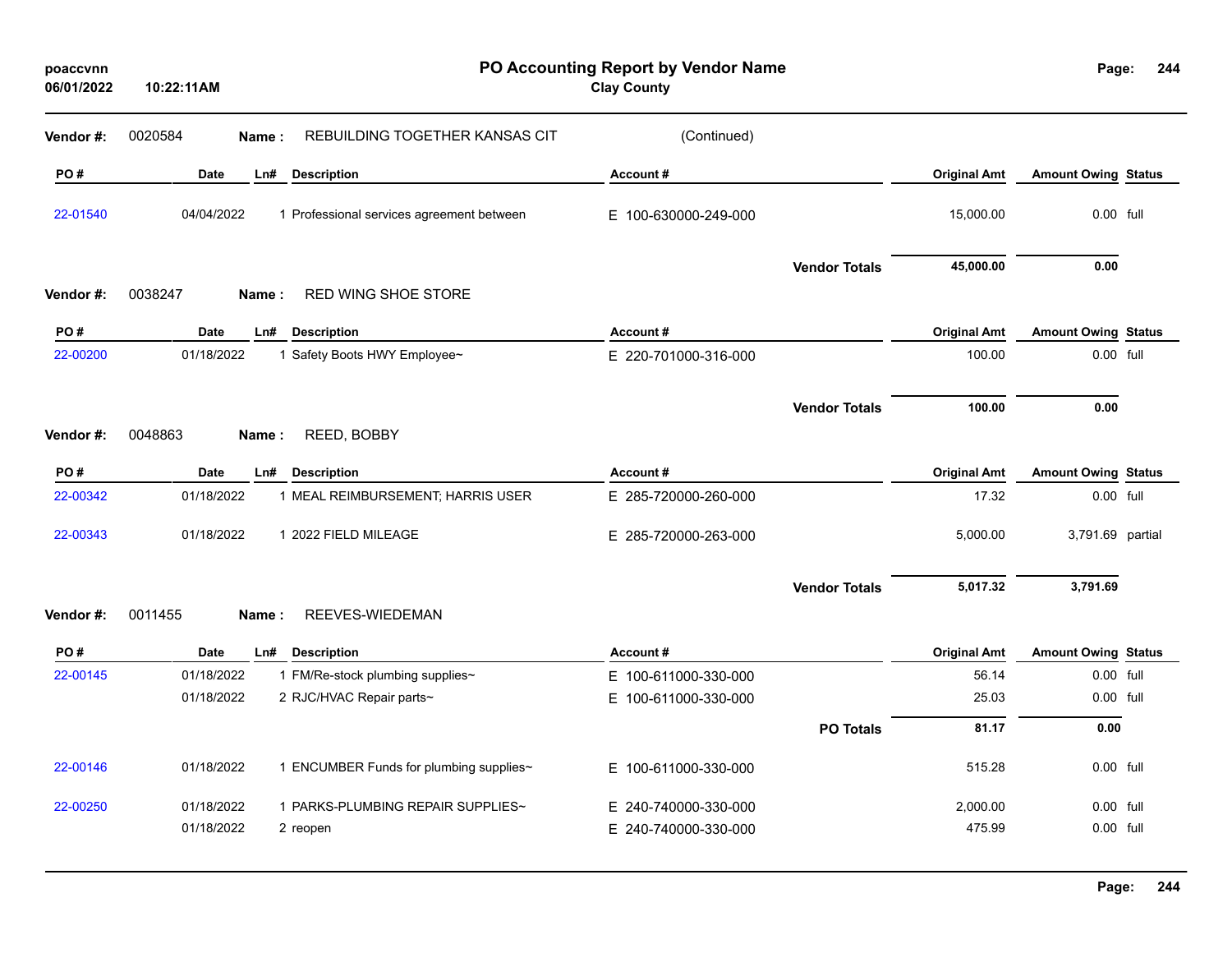**PO Accounting Report by Vendor Name poaccvnn Page:**

**Clay County**

**245**

| Vendor#: | 0011455     | Name: | REEVES-WIEDEMAN                          | (Continued)              |                      |                     |                            |  |
|----------|-------------|-------|------------------------------------------|--------------------------|----------------------|---------------------|----------------------------|--|
| PO#      | <b>Date</b> | Ln#   | <b>Description</b>                       | Account#                 |                      | <b>Original Amt</b> | <b>Amount Owing Status</b> |  |
| 22-00250 | 01/18/2022  |       | 3 reopen closed in error                 | E 240-740000-330-000     |                      | 333.49              | 333.49                     |  |
|          |             |       |                                          |                          | <b>PO Totals</b>     | 2,809.48            | 333.49                     |  |
| 22-00316 | 01/18/2022  |       | 1 ENCUMBER Funds for plumbing supplies~  | E 279-613000-330-000     |                      | 500.00              | 211.00 partial             |  |
| 22-00554 | 01/31/2022  |       | 1 DET/Plumbing repair parts~             | E 279-613000-330-000     |                      | 666.70              | 0.00 full                  |  |
| 22-01667 | 04/11/2022  |       | 1 GGH/Plumbing repair part for Hot Water | E 100-611000-330-000     |                      | 534.00              | 0.00 full                  |  |
| 22-01668 | 04/11/2022  |       | 1 CJC/Plumbing re-stock supplies~        | E 100-611000-330-000     |                      | 605.43              | 0.00 full                  |  |
| 22-01772 | 04/18/2022  |       | 1 ENCUMBER Funds for Plumbing Supplies~  | E 100-611000-330-000     |                      | 1,000.00            | 1,000.00                   |  |
| Vendor#: | 0032107     | Name: | REFLECTIONS MEMORIAL SERVICES            |                          | <b>Vendor Totals</b> | 6,712.06            | 1,544.49                   |  |
| PO#      | <b>Date</b> | Ln#   | <b>Description</b>                       | Account#                 |                      | <b>Original Amt</b> | <b>Amount Owing Status</b> |  |
| 22-00385 | 01/24/2022  |       | 1 case# 22-027~                          | E 100-524000-285-000     |                      | 675.00              | 0.00 full                  |  |
|          | 01/24/2022  |       | 2 case# 21-787 1/18/22~                  | 100-524000-285-000<br>Е. |                      | 675.00              | 0.00 full                  |  |
|          | 01/24/2022  |       | 3 case 22-028 1/13/22~                   | E 100-524000-285-000     |                      | 675.00              | 0.00 full                  |  |
|          |             |       |                                          |                          | <b>PO Totals</b>     | 2,025.00            | 0.00                       |  |
| 22-01669 | 04/11/2022  |       | 1 case# 22-238 Paul Mundell~             | E 100-524000-285-000     |                      | 675.00              | 0.00 full                  |  |

22-02155 05/10/2022 1 Case#22-203 Sarah Cheek~ E 100-524000-285-000 675.00 0.00 full

**Vendor Totals 3,375.00 0.00**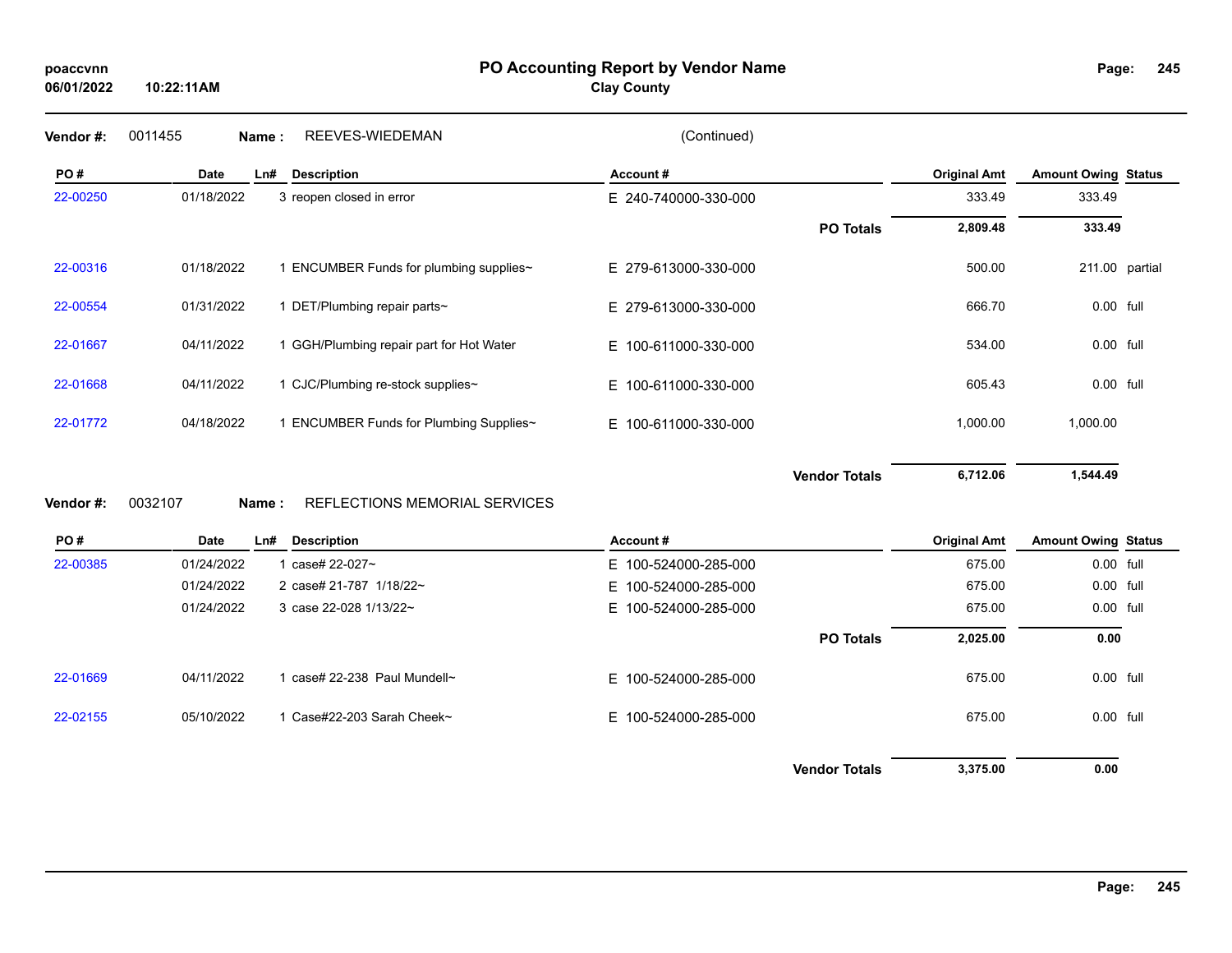| poaccvnn |  |
|----------|--|
|----------|--|

| Vendor #: | 0035086<br>Name:   | <b>REGAL DISTRIBUTING CO</b>              |                      |                      |                     |                            |  |
|-----------|--------------------|-------------------------------------------|----------------------|----------------------|---------------------|----------------------------|--|
| PO#       | <b>Date</b><br>Ln# | <b>Description</b>                        | Account#             |                      | <b>Original Amt</b> | <b>Amount Owing Status</b> |  |
| 22-00771  | 02/14/2022         | 1 PARKS-CUSTODIAL SUPPLIES~               | E 240-740000-314-000 |                      | 1,000.00            | 0.00 full                  |  |
| 22-00986  | 02/28/2022         | 1 PARKS-CUSTODIAL SUPPLIES~               | E 240-740000-314-000 |                      | 2,000.00            | 2,000.00                   |  |
|           |                    |                                           |                      | <b>Vendor Totals</b> | 3,000.00            | 2,000.00                   |  |
| Vendor #: | 0032478<br>Name:   | REGIONAL JUSTICE INFORMATION              |                      |                      |                     |                            |  |
| PO#       | <b>Date</b><br>Ln# | <b>Description</b>                        | Account#             |                      | <b>Original Amt</b> | <b>Amount Owing Status</b> |  |
| 22-00147  | 01/18/2022         | 1 REJIS~                                  | E 100-605000-220-000 |                      | 15.00               | 0.00 full                  |  |
| 22-00962  | 02/28/2022         | 1 REJIS~                                  | E 100-605000-220-000 |                      | 15.00               | 0.00 full                  |  |
| 22-01104  | 03/07/2022         | 1 REJIS - MONTHLY SUBSCRIPTION~           | E 278-554000-201-000 |                      | 155.08              | 0.00 full                  |  |
|           | 03/07/2022         | 2 REJIS - MONTHLY SUBSCRIPTION~           | E 278-554000-201-000 |                      | 155.08              | 0.00 full                  |  |
|           |                    |                                           |                      | <b>PO Totals</b>     | 310.16              | 0.00                       |  |
| 22-01381  | 03/28/2022         | 1 REJIS~                                  | E 100-605000-220-000 |                      | 18.50               | 0.00 full                  |  |
| 22-01670  | 04/11/2022         | 1 REJIS~                                  | E 100-605000-220-000 |                      | 15.00               | 0.00 full                  |  |
| 22-02270  | 05/16/2022         | 1 REJIS~                                  | E 100-605000-220-000 |                      | 15.00               | 0.00 full                  |  |
| 22-02329  | 05/16/2022         | 1 REJIS - Hardware/Software Direct Sales, | E 279-556000-218-000 |                      | 515.00              | 0.00 full                  |  |
|           |                    |                                           |                      | <b>Vendor Totals</b> | 903.66              | 0.00                       |  |
| Vendor #: | 0024169<br>Name:   | <b>REINDERS INC</b>                       |                      |                      |                     |                            |  |
| PO#       | <b>Date</b><br>Ln# | <b>Description</b>                        | Account #            |                      | <b>Original Amt</b> | <b>Amount Owing Status</b> |  |
| 22-00251  | 01/18/2022         | 1 PARKS-HERIBICIDES, PESTICIDES,          | E 240-740000-335-000 |                      | 2,000.00            | 2,000.00                   |  |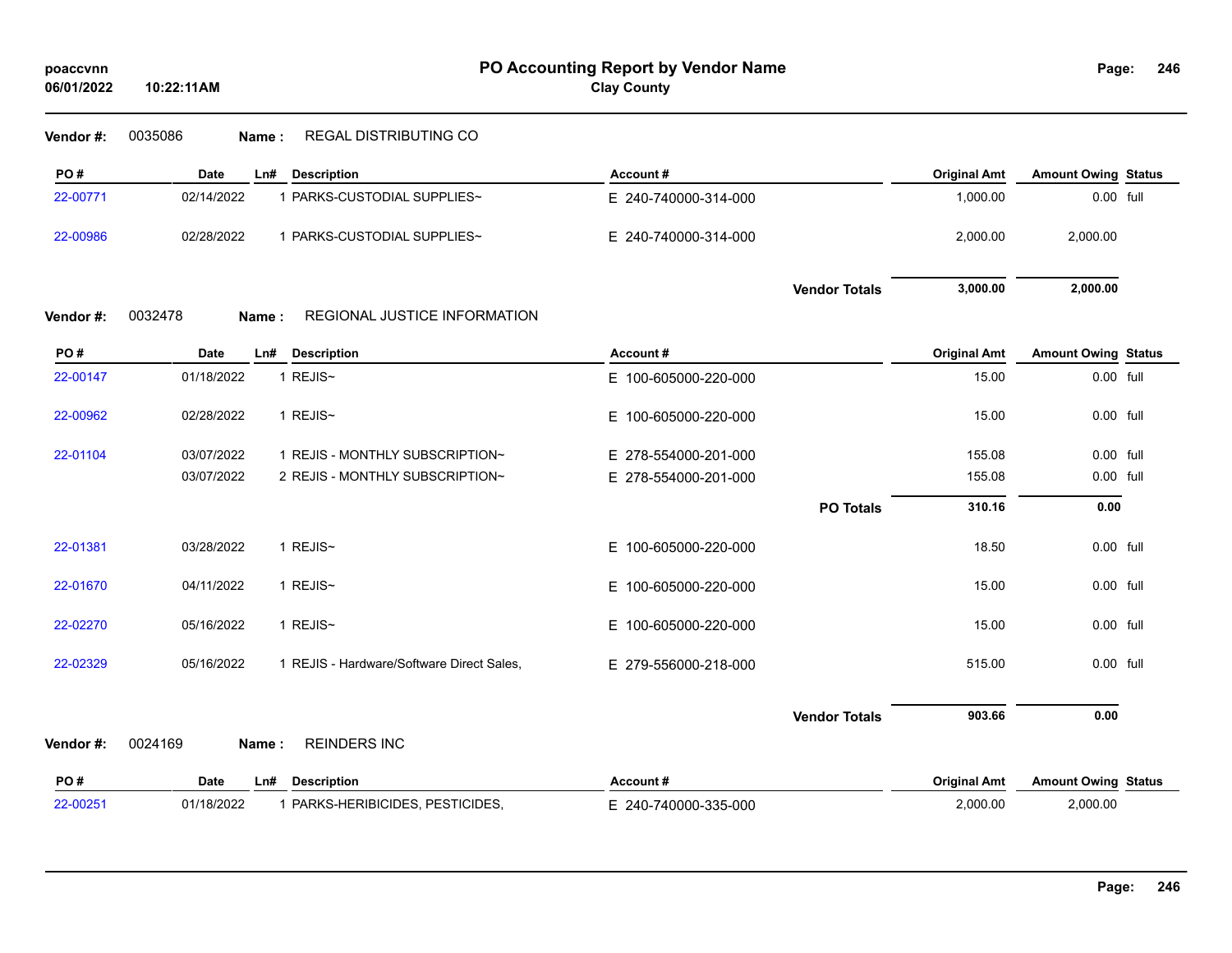## **PO Accounting Report by Vendor Name poaccvnn Page:**

# **Clay County**

| Vendor#:  | 0024169     | <b>REINDERS INC</b><br>Name:              | (Continued)          |                      |                     |                            |  |
|-----------|-------------|-------------------------------------------|----------------------|----------------------|---------------------|----------------------------|--|
| PO#       | <b>Date</b> | Ln#<br><b>Description</b>                 | Account#             |                      | <b>Original Amt</b> | <b>Amount Owing Status</b> |  |
| 22-00491  | 01/31/2022  | 1 ENCUMBER Funds to purchase Ice Melt &   | E 100-611000-330-000 |                      | 2,500.00            | 2,500.00                   |  |
| 22-00492  | 01/31/2022  | 1 FM/Ice Melt & Salt for County Sidewalks | E 100-611000-330-000 |                      | 1,777.50            | 0.00 full                  |  |
| 22-00750  | 02/14/2022  | 1 Parts for Water reel PK185~             | E 220-701000-333-000 |                      | 77.94               | 0.00 full                  |  |
| 22-00858  | 02/22/2022  | 1 Seal for PK185~                         | E 220-701000-333-000 |                      | 46.32               | 0.00 full                  |  |
| 22-00987  | 02/28/2022  | 1 Signature Xtra Stessgard Golf~          | E 240-746000-335-000 |                      | 8,000.00            | $0.00$ full                |  |
| 22-01207  | 03/14/2022  | 1 PARKS-SUPPLIES FOR WATER PUMP REPAIRS;  | E 240-740000-333-000 |                      | 121.10              | $0.00$ full                |  |
| 22-01310  | 03/21/2022  | 1 Solugreen Golf~                         | E 240-746000-335-000 |                      | 1,394.40            | 0.00 full                  |  |
| 22-01899  | 04/25/2022  | 1 Acelepryn Insecticide Golf~             | E 240-746000-333-000 |                      | 3,346.50            | $0.00$ full                |  |
| 22-02303  | 05/16/2022  | 1 PARKS-FREIGHT FOR WATER PUMP REPAIR     | E 240-740000-333-000 |                      | 17.82               | $0.00$ full                |  |
|           |             |                                           |                      | <b>Vendor Totals</b> | 19,281.58           | 4,500.00                   |  |
| Vendor#:  | 0018166     | RELIABLE CONCRETE<br>Name:                |                      |                      |                     |                            |  |
| PO#       | <b>Date</b> | <b>Description</b><br>Ln#                 | Account#             |                      | <b>Original Amt</b> | <b>Amount Owing Status</b> |  |
| 22-00672  | 02/07/2022  | 1 PARKS-SUPPLIES FOR PARKING BUMPERS~     | E 240-740000-330-000 |                      | 2,700.00            | 2,700.00                   |  |
|           |             |                                           |                      | <b>Vendor Totals</b> | 2,700.00            | 2,700.00                   |  |
| Vendor #: | 0047397     | REPUBLIC SERVICES #468<br>Name:           |                      |                      |                     |                            |  |
| PO#       | Date        | <b>Description</b><br>Ln#                 | Account#             |                      | <b>Original Amt</b> | <b>Amount Owing Status</b> |  |
| 22-00201  | 01/18/2022  | 1 Dumpster Disposal~                      | E 220-701000-211-000 |                      | 215.10              | 0.00 full                  |  |
| 22-00751  | 02/14/2022  | 1 Dumpster Disposal~                      | E 220-701000-211-000 |                      | 782.98              | $0.00$ full                |  |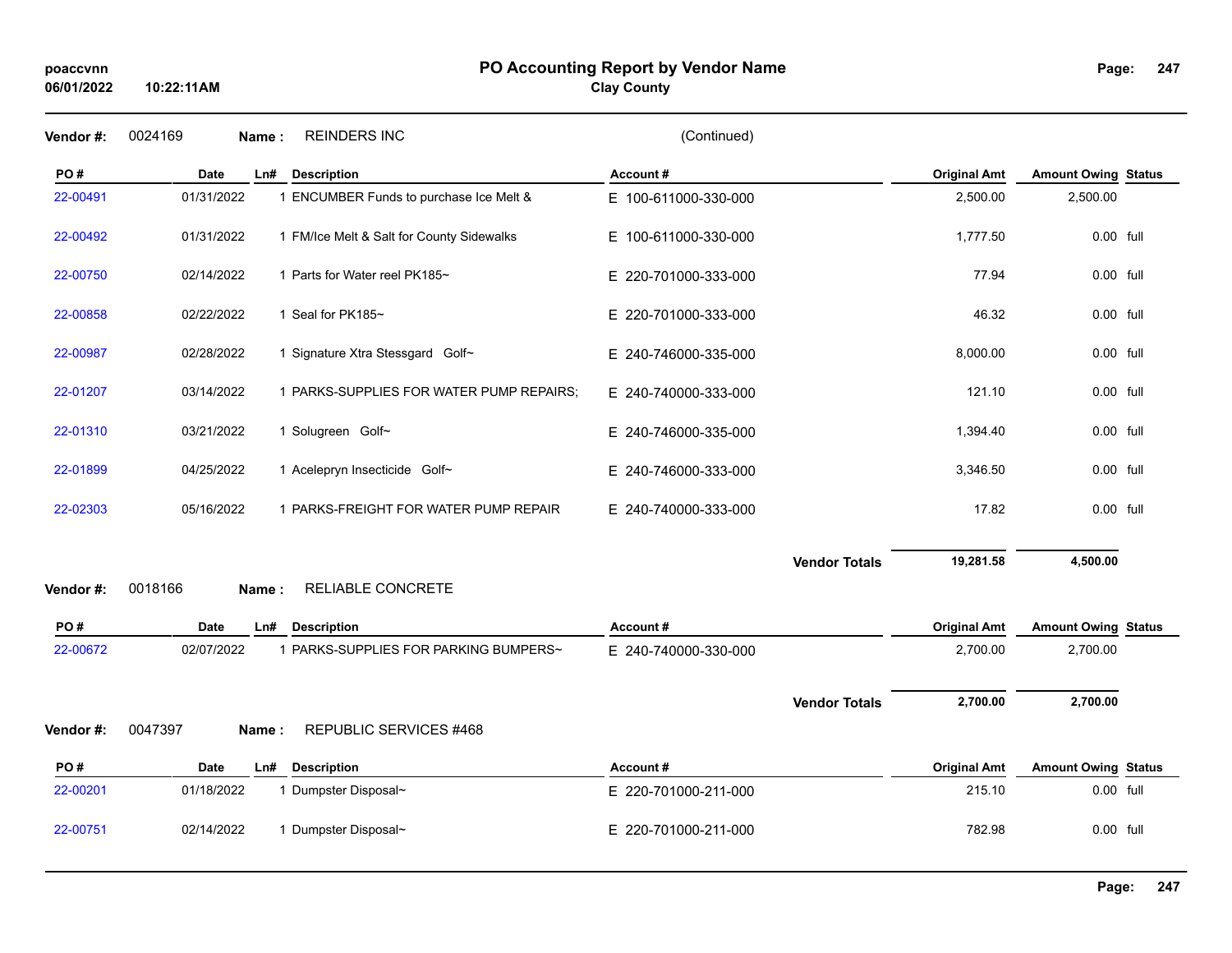### **PO Accounting Report by Vendor Name poaccvnn Page:**

**Clay County**

#### **248**

| Vendor#: | 0047397<br>Name : | REPUBLIC SERVICES #468             | (Continued)          |                     |                            |
|----------|-------------------|------------------------------------|----------------------|---------------------|----------------------------|
| PO#      | Date              | <b>Description</b><br>Ln#          | Account#             | <b>Original Amt</b> | <b>Amount Owing Status</b> |
| 22-01047 | 03/07/2022        | 1 TRASH SERVICE FOR SURPLUS ITEMS~ | E 100-612000-211-000 | 128.77              | 128.77                     |
| 22-01098 | 03/07/2022        | <b>PARKS-TRASH SERVICE~</b>        | E 240-740000-211-000 | 2,977.46            | 2,977.46                   |
| 22-01284 | 03/21/2022        | Dumpster Disposal~                 | E 220-701000-211-000 | 218.70              | 0.00 full                  |
| 22-01784 | 04/18/2022        | Dumpster Disposal~                 | E 220-701000-211-000 | 233.46              | $0.00$ full                |
| 22-02424 | 05/23/2022        | Dumpster Disposal~                 | E 220-701000-211-000 | 918.99              | 918.99                     |
|          |                   |                                    |                      |                     |                            |

**Vendor Totals 5,475.46 4,025.22**

#### **Vendor #:** 0075420 **Name :** RICOH AMERICAS CORP

| PO#      | Date       | Ln# | <b>Description</b>                     | Account#             |                  | <b>Original Amt</b> | <b>Amount Owing Status</b> |  |
|----------|------------|-----|----------------------------------------|----------------------|------------------|---------------------|----------------------------|--|
| 22-00063 | 01/10/2022 |     | 1 Copier Lease (Highway)~              | E 220-700000-234-000 |                  | 7.42                | 0.00 full                  |  |
|          | 01/10/2022 |     | 2 Copier Lease (Highway)~              | E 220-700000-234-000 |                  | 87.23               | $0.00$ full                |  |
|          | 01/10/2022 |     | 3 Copier Lease (Highway)~              | E 220-700000-234-000 |                  | 91.87               | $0.00$ full                |  |
|          |            |     |                                        |                      | <b>PO Totals</b> | 186.52              | 0.00                       |  |
| 22-00148 | 01/18/2022 |     | 1 Ricoh Large Copier~                  | E 100-605000-228-000 |                  | 284.34              | $0.00$ full                |  |
| 22-00252 | 01/18/2022 |     | ENCUMBRANCE~                           | E 240-730000-234-000 |                  | 8,000.00            | 6,605.66 partial           |  |
| 22-00344 | 01/18/2022 |     | 1 INVOICE #90293111731 DATE: 12/27/21~ | E 285-720000-232-000 |                  | 331.08              | 0.00 full                  |  |
| 22-00529 | 01/31/2022 |     | I ENCUMBRANCE~                         | E 240-730000-301-000 |                  | 800.00              | 509.90 partial             |  |
| 22-00706 | 02/14/2022 |     | 1 Copier service Airport~              | E 401-920000-234-000 |                  | 57.79               | 0.00 full                  |  |
| 22-00752 | 02/14/2022 |     | 1 Copier Lease (Highway)~              | E 220-700000-234-000 |                  | 88.65               | $0.00$ full                |  |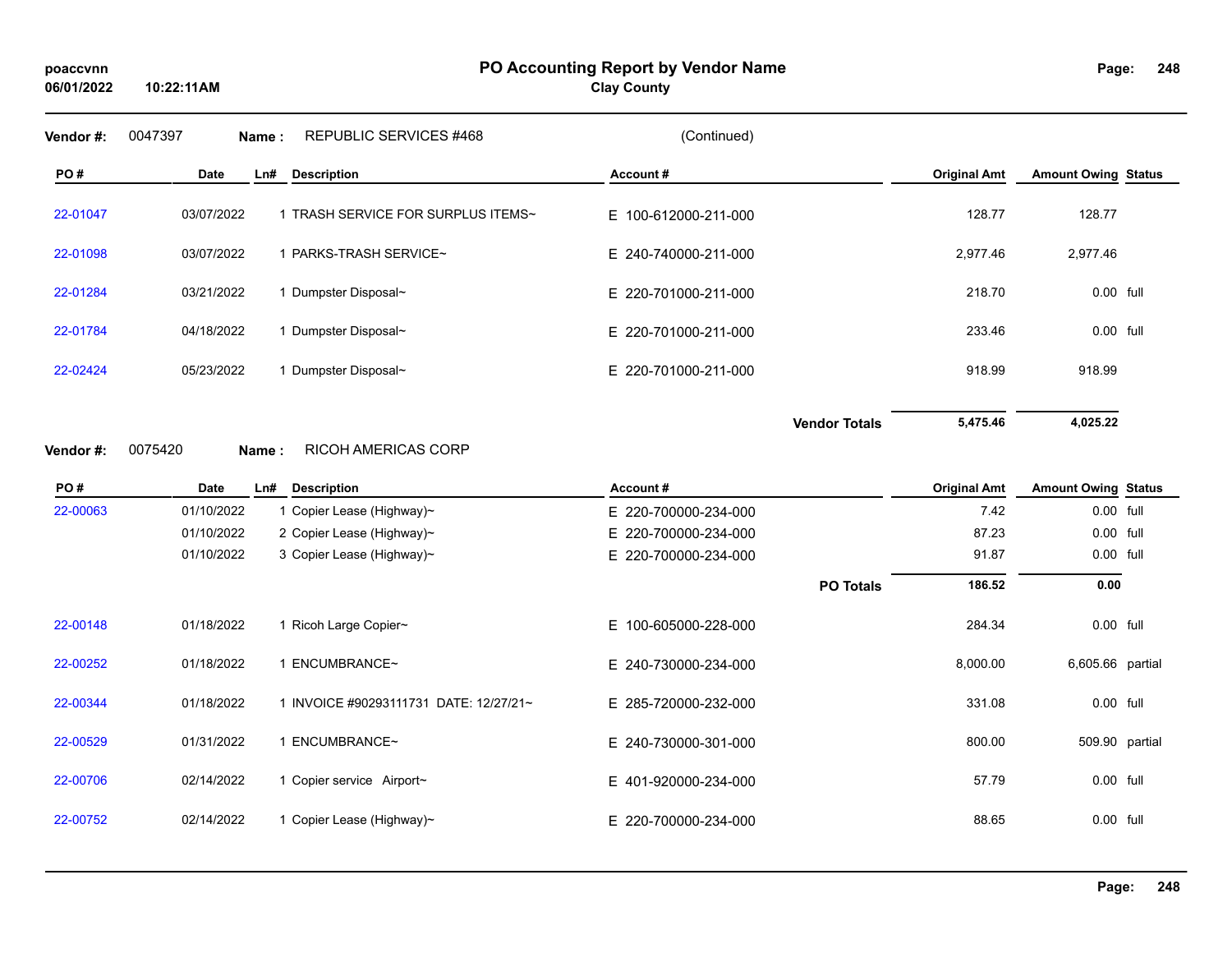### **PO Accounting Report by Vendor Name poaccvnn Page:**

# **Clay County**

| Vendor#: | 0075420    | Name:                     | RICOH AMERICAS CORP           | (Continued)              |                  |                     |                            |  |
|----------|------------|---------------------------|-------------------------------|--------------------------|------------------|---------------------|----------------------------|--|
| PO#      | Date       | Ln#<br><b>Description</b> |                               | Account#                 |                  | <b>Original Amt</b> | <b>Amount Owing Status</b> |  |
| 22-00963 | 02/28/2022 | 1 Ricoh Large Copier~     |                               | E 100-605000-228-000     |                  | 293.76              | 0.00 full                  |  |
| 22-01003 | 02/28/2022 | 1 2015-322~               |                               | E 285-720000-232-000     |                  | 315.53              | $0.00$ full                |  |
| 22-01671 | 04/11/2022 | 1 Ricoh Large Copier~     |                               | E 100-605000-228-000     |                  | 320.61              | $0.00$ full                |  |
| 22-01672 | 04/11/2022 | 1 Ricoh Larger Copier~    |                               | E 100-605000-224-000     |                  | 66.50               | $0.00$ full                |  |
|          | 04/11/2022 |                           | 2 Black Print Cartridge~      | E 100-605000-224-000     |                  | 133.00              | $0.00$ full                |  |
|          | 04/11/2022 | 3 2 Print Cartridges~     |                               | E 100-605000-224-000     |                  | 133.00              | 0.00 full                  |  |
|          |            |                           |                               |                          | <b>PO Totals</b> | 332.50              | 0.00                       |  |
| 22-01673 | 04/11/2022 |                           | 1 Invoice Number: 9029511312~ | E 100-500000-234-000     |                  | 6,228.06            | $0.00$ full                |  |
|          | 04/11/2022 |                           | 2 Invoice Number: 9029511302~ | E 100-500000-234-000     |                  | 287.43              | 0.00 full                  |  |
|          | 04/11/2022 |                           | 3 Invoice Number: 9029637171~ | 100-500000-234-000<br>E. |                  | 5,553.18            | $0.00$ full                |  |
|          | 04/11/2022 |                           | 4 Invoice Number: 9029845989~ | E 100-500000-234-000     |                  | 5,499.53            | 0.00 full                  |  |
|          |            |                           |                               |                          | <b>PO Totals</b> | 17,568.20           | 0.00                       |  |
| 22-01674 | 04/11/2022 |                           | 1 Invoice Number: 9029511306~ | E 100-500000-234-000     |                  | 1,291.83            | 0.00 full                  |  |
|          | 04/11/2022 |                           | 2 Invoice Number: 9029511308~ | E 100-500000-234-000     |                  | 8.78                | 0.00 full                  |  |
|          | 04/11/2022 |                           | 3 Invoice Number: 9029637166~ | E 100-500000-234-000     |                  | 1,413.75            | 0.00 full                  |  |
|          | 04/11/2022 |                           | 4 Invoice Number: 9029845984~ | E 100-500000-234-000     |                  | 1,495.37            | 0.00 full                  |  |
|          |            |                           |                               |                          | <b>PO Totals</b> | 4,209.73            | 0.00                       |  |
| 22-01675 | 04/11/2022 |                           | 1 Invoice Number: 9029511311~ | E 100-500000-234-000     |                  | 55.66               | 0.00 full                  |  |
|          | 04/11/2022 |                           | 2 Invoice Number: 9029637170~ | E 100-500000-234-000     |                  | 56.40               | 0.00 full                  |  |
|          | 04/11/2022 |                           | 3 Invoice Number: 9029845988~ | E 100-500000-234-000     |                  | 55.00               | 0.00 full                  |  |
|          |            |                           |                               |                          | <b>PO Totals</b> | 167.06              | 0.00                       |  |
| 22-01702 | 04/11/2022 |                           | 1 Copier lease (Highway)~     | E 220-700000-234-000     |                  | 91.98               | $0.00$ full                |  |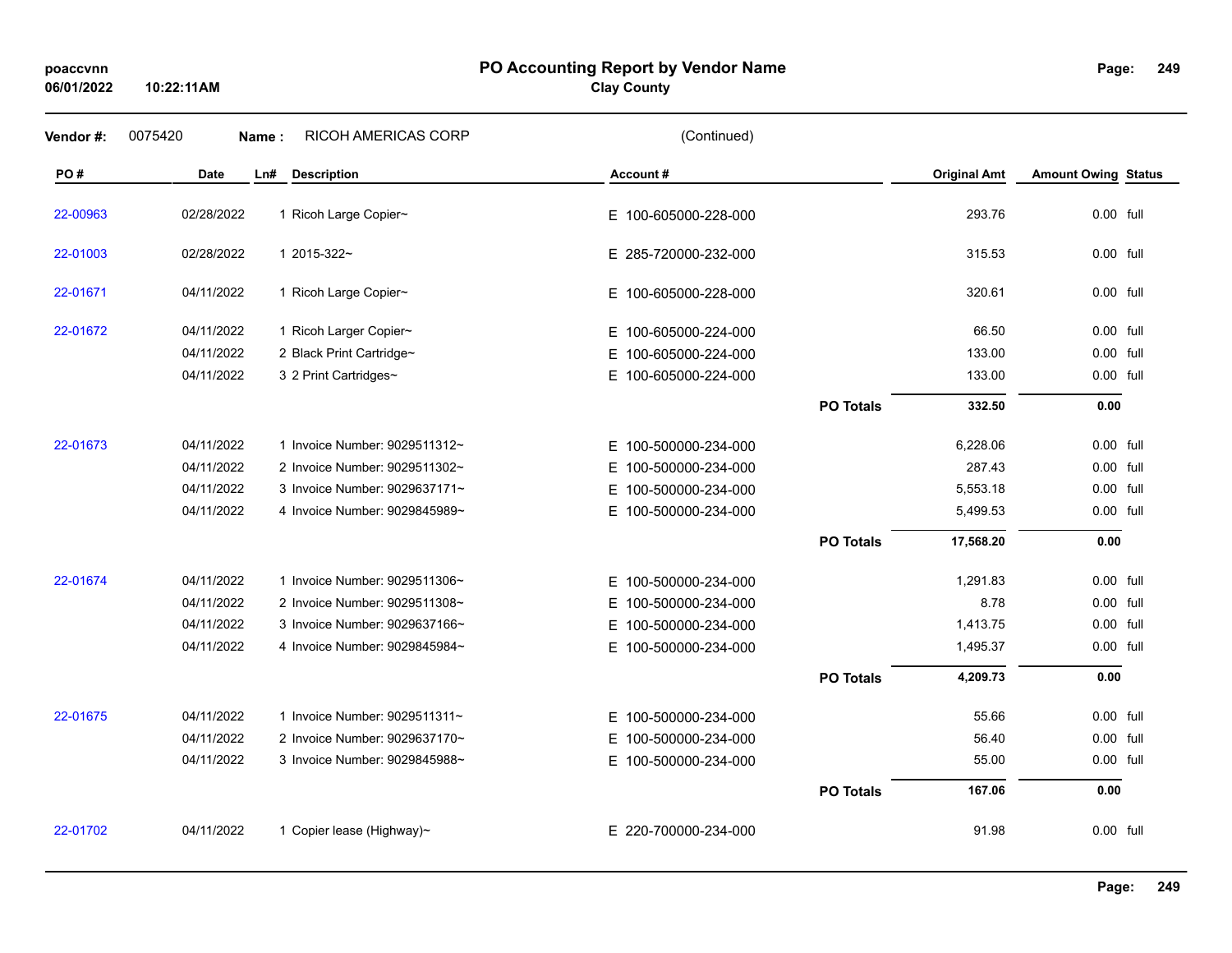| poaccvnn<br>06/01/2022 | 10:22:11AM                                    | PO Accounting Report by Vendor Name<br><b>Clay County</b> |                            | Page:                      | 25 <sub>0</sub> |
|------------------------|-----------------------------------------------|-----------------------------------------------------------|----------------------------|----------------------------|-----------------|
| Vendor #:              | 0075420<br>RICOH AMERICAS CORP<br>Name:       | (Continued)                                               |                            |                            |                 |
| PO#                    | <b>Description</b><br>Date<br>Ln#             | Account#                                                  | <b>Original Amt</b>        | <b>Amount Owing Status</b> |                 |
| 22-01727               | 04/11/2022<br>1 2015-322~                     | E 285-720000-232-000                                      | 333.14                     | 0.00 full                  |                 |
|                        | 04/11/2022<br>2 INVOICE # 5986 DATE: 3/26/22~ | E 285-720000-232-000                                      | 360.65                     | 0.00 full                  |                 |
|                        |                                               |                                                           | <b>PO Totals</b><br>693.79 | 0.00                       |                 |
| 22-01835               | 04/25/2022<br>1 Copier Lease Airport~         | E 401-920000-234-000                                      | 59.83                      | 0.00 full                  |                 |
|                        | 04/25/2022<br>2 Copier Lease Airport~         | E 401-920000-234-000                                      | 63.40                      | $0.00$ full                |                 |
|                        |                                               |                                                           | 123.23<br><b>PO Totals</b> | 0.00                       |                 |
| 22-01948               | 05/02/2022<br>1 Copier Lease Airport~         | E 401-920000-234-000                                      | 65.98                      | 0.00 full                  |                 |
| 22-01985               | 05/02/2022<br>1 January Invoice~              | E 100-605000-228-000                                      | 309.34                     | 0.00 full                  |                 |
| 22-01986               | 05/02/2022<br>1 Ricoh Larger Copier~          | E 100-605000-228-000                                      | 306.27                     | 0.00 full                  |                 |
| 22-02220               | 05/10/2022<br>1 2015-322~                     | E 285-720000-232-000                                      | 358.64                     | 0.00 full                  |                 |
|                        |                                               | <b>Vendor Totals</b>                                      | 34,905.00                  | 7,115.56                   |                 |
| Vendor #:              | 0049824<br>RIPPERTAIL OUTDOORS<br>Name:       |                                                           |                            |                            |                 |
| PO#                    | <b>Description</b><br>Date<br>Ln#             | Account#                                                  | <b>Original Amt</b>        | <b>Amount Owing Status</b> |                 |
| 22-01311               | 03/21/2022<br>1 ENCUMBRANCE~                  | E 240-743000-395-000                                      | 500.00                     | 500.00                     |                 |
|                        |                                               | <b>Vendor Totals</b>                                      | 500.00                     | 500.00                     |                 |
| Vendor #:              | 0013328<br>RIVERS EDGE PRODUCTS<br>Name:      |                                                           |                            |                            |                 |
| PO#                    | <b>Description</b><br>Date<br>Ln#             | Account#                                                  | <b>Original Amt</b>        | <b>Amount Owing Status</b> |                 |
| 22-01208               | 03/14/2022<br>1 MERCHANDISE FOR RESALE~       | E 240-860000-395-000                                      | 517.58                     | 0.00 full                  |                 |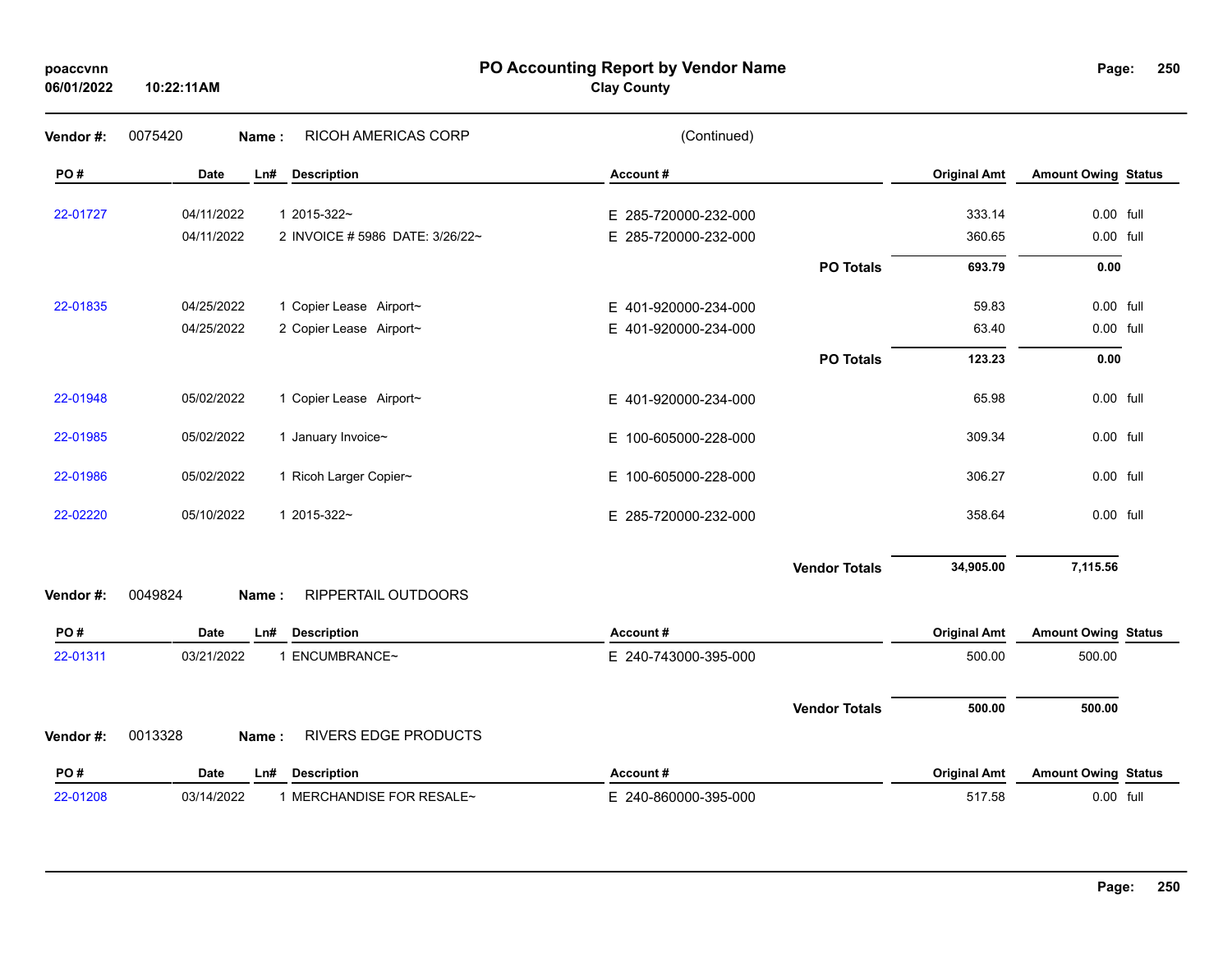| poaccvnn<br>06/01/2022 | 10:22:11AM       |                                      | PO Accounting Report by Vendor Name<br><b>Clay County</b> |                      |                     |                            | Page:<br>251 |  |  |  |
|------------------------|------------------|--------------------------------------|-----------------------------------------------------------|----------------------|---------------------|----------------------------|--------------|--|--|--|
| Vendor#:               | 0050436<br>Name: | RIZZO, THOMAS                        |                                                           | <b>Vendor Totals</b> | 517.58              | 0.00                       |              |  |  |  |
| PO#                    | Date             | <b>Description</b><br>Ln#            | Account#                                                  |                      | <b>Original Amt</b> | <b>Amount Owing Status</b> |              |  |  |  |
| 22-02573               | 05/31/2022       | 1 THOMAS RIZZO - REIMBURSEMENT FOR   | E 279-556000-260-000                                      |                      | 41.32               | 41.32                      |              |  |  |  |
| Vendor#:               | 0065629<br>Name: | ROAD DIST VILLAGE OF OAKWOOD         |                                                           | <b>Vendor Totals</b> | 41.32               | 41.32                      |              |  |  |  |
| PO#                    | Date             | LnH<br><b>Description</b>            | Account#                                                  |                      | <b>Original Amt</b> | <b>Amount Owing Status</b> |              |  |  |  |
| 22-00859               | 02/22/2022       | 1 Monthly Rd & Bridge Levy Payments~ | E 220-641000-228-000                                      |                      | 1,575.55            | 0.00 full                  |              |  |  |  |
|                        | 02/22/2022       | 2 Monthly Rd & Bridge Levy Payments~ | E 220-641000-228-000                                      |                      | 71.19               | 0.00 full                  |              |  |  |  |
|                        |                  |                                      |                                                           | <b>PO Totals</b>     | 1,646.74            | 0.00                       |              |  |  |  |
| Vendor#:               | 0032371<br>Name: | ROAD DIST #4 CLAYCOMO                |                                                           | <b>Vendor Totals</b> | 1,646.74            | 0.00                       |              |  |  |  |
| PO#                    | Date             | Ln#<br><b>Description</b>            | Account#                                                  |                      | <b>Original Amt</b> | <b>Amount Owing Status</b> |              |  |  |  |
| 22-00860               | 02/22/2022       | 1 Monthly Rd & Bridge Levy Payments~ | E 220-641000-228-000                                      |                      | 14,507.16           | 0.00 full                  |              |  |  |  |
|                        | 02/22/2022       | 2 Monthly Rd & Bridge Levy Payments~ | E 220-641000-228-000                                      |                      | 47,353.95           | 0.00 full                  |              |  |  |  |
|                        |                  |                                      |                                                           | <b>PO Totals</b>     | 61,861.11           | 0.00                       |              |  |  |  |
| 22-01084               | 03/07/2022       | 1 Monthly Rd & Bridge Levy Payments~ | E 220-641000-228-000                                      |                      | 68.84               | 0.00 full                  |              |  |  |  |
| 22-01407               | 03/28/2022       | 1 Monthly Rd & Bridge Levy Payments~ | E.<br>220-641000-228-000                                  |                      | 262.72              | 0.00 full                  |              |  |  |  |
| 22-02030               | 05/02/2022       | 1 Monthly Rd & Bridge Levy Payment~  | E 220-641000-228-000                                      |                      | 166.08              | 0.00 full                  |              |  |  |  |
| 22-02425               | 05/23/2022       | 1 Monthly Rd & Bridge Levy Payment~  | E 220-641000-228-000                                      |                      | 123.57              | 123.57                     |              |  |  |  |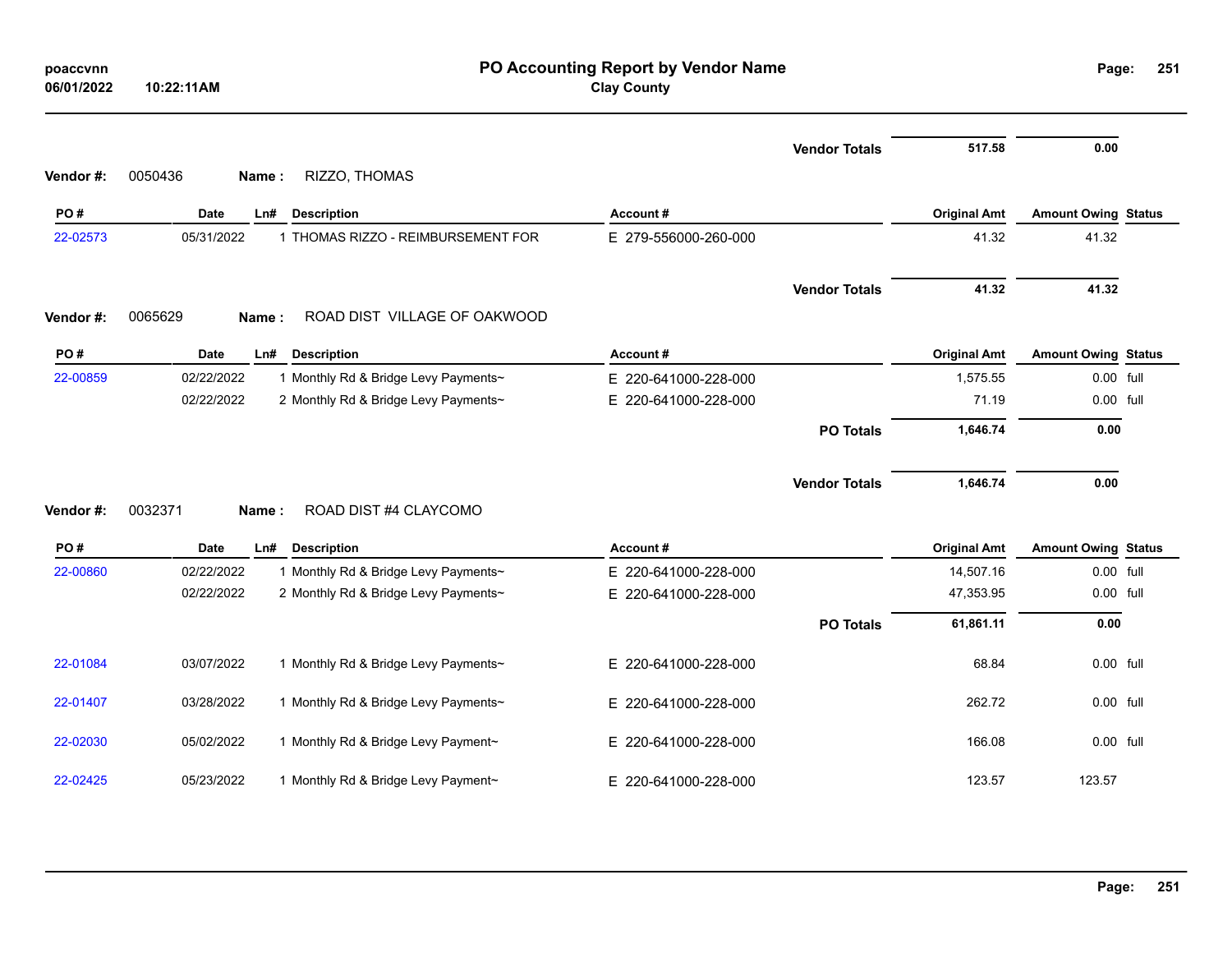|           |                         |                                      |                          | <b>Vendor Totals</b> | 62,482.32           | 123.57                     |  |
|-----------|-------------------------|--------------------------------------|--------------------------|----------------------|---------------------|----------------------------|--|
| Vendor #: | 0007038<br><b>Name:</b> | ROAD DIST #8 PLEASANT VALLEY         |                          |                      |                     |                            |  |
| PO#       | <b>Date</b>             | Ln#<br><b>Description</b>            | Account#                 |                      | <b>Original Amt</b> | <b>Amount Owing Status</b> |  |
| 22-00409  | 01/24/2022              | 1 Monthly Rd & Bridge Levy Payments~ | E 220-641000-228-000     |                      | 180.16              | 0.00 full                  |  |
| 22-00861  | 02/22/2022              | 1 Monthly Rd & Bridge Levy Payments~ | E 220-641000-228-000     |                      | 33,519.52           | $0.00$ full                |  |
|           | 02/22/2022              | 2 Monthly Rd & Bridge Levy Payments~ | 220-641000-228-000<br>E. |                      | 2,686.66            | 0.00 full                  |  |
|           |                         |                                      |                          | <b>PO Totals</b>     | 36,206.18           | 0.00                       |  |
| 22-01085  | 03/07/2022              | 1 Monthly Rd & Bridge Levy Payments~ | E 220-641000-228-000     |                      | 253.72              | 0.00 full                  |  |
| 22-01408  | 03/28/2022              | 1 Monthly Rd & Bridge Levy Payments~ | E 220-641000-228-000     |                      | 389.09              | 0.00 full                  |  |
| 22-02031  | 05/02/2022              | 1 Monthly Rd & Bridge Levy Payment~  | E 220-641000-228-000     |                      | 623.97              | 0.00 full                  |  |
| 22-02426  | 05/23/2022              | 1 Monthly Rd & Bridge Levy Payment~  | E 220-641000-228-000     |                      | 453.44              | 453.44                     |  |
|           |                         |                                      |                          | <b>Vendor Totals</b> | 38,106.56           | 453.44                     |  |
| Vendor#:  | 0065636<br>Name:        | ROAD DIST OAKVIEW                    |                          |                      |                     |                            |  |
| PO#       | <b>Date</b>             | LnH<br><b>Description</b>            | Account#                 |                      | <b>Original Amt</b> | <b>Amount Owing Status</b> |  |
| 22-00862  | 02/22/2022              | 1 Monthly Rd & Bridge Levy Payments~ | E 220-641000-228-000     |                      | 1,956.05            | 0.00 full                  |  |
|           | 02/22/2022              | 2 Monthly Rd & Bridge Levy Payments~ | E 220-641000-228-000     |                      | 143.39              | 0.00 full                  |  |
|           |                         |                                      |                          | <b>PO Totals</b>     | 2,099.44            | 0.00                       |  |
| 22-02032  | 05/02/2022              | 1 Monthly Rd & Bridge Levy Payment~  | E 220-641000-228-000     |                      | 23.56               | 0.00 full                  |  |
|           | 05/02/2022              | 2 Monthly Rd & Bridge Levy Payment~  | 220-641000-228-000<br>E. |                      | 16.93               | 0.00 full                  |  |
|           | 05/02/2022              | 3 Monthly Rd & Bridge Levy Payment~  | 220-641000-228-000<br>E. |                      | 48.40               | $0.00$ full                |  |

**PO Totals 88.89 0.00**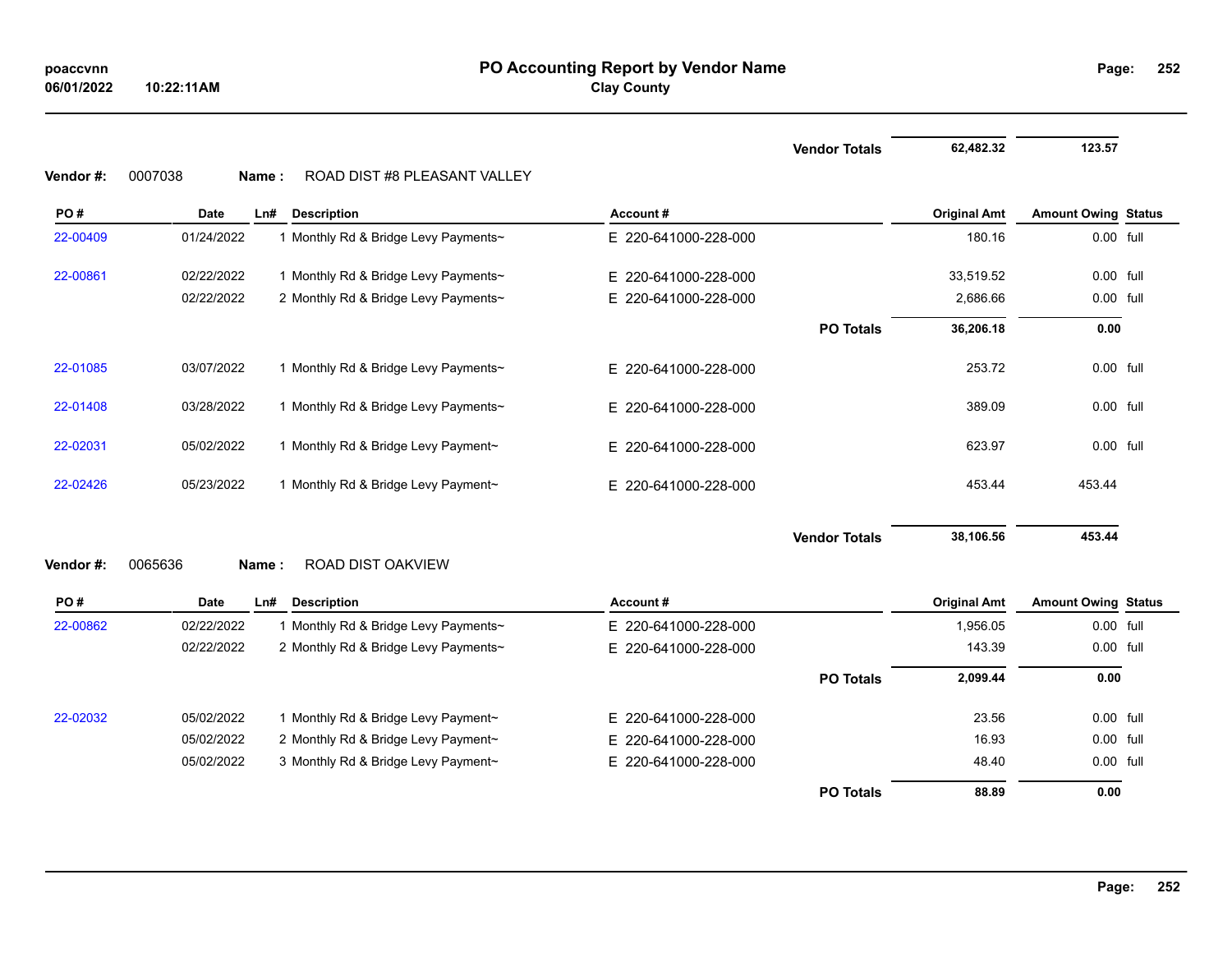|           |                  |                                      |                          | <b>Vendor Totals</b> | 2,188.33            | 0.00                       |  |
|-----------|------------------|--------------------------------------|--------------------------|----------------------|---------------------|----------------------------|--|
| Vendor #: | 0023241<br>Name: | ROAD DIST VILL OF OAKWOOD PARK       |                          |                      |                     |                            |  |
| PO#       | <b>Date</b>      | Ln#<br><b>Description</b>            | Account#                 |                      | <b>Original Amt</b> | <b>Amount Owing Status</b> |  |
| 22-00875  | 02/22/2022       | 1 Monthly Rd & Bridge Levy Payments~ | E 220-641000-228-000     |                      | 815.64              | 0.00 full                  |  |
|           | 02/22/2022       | 2 Monthly Rd & Bridge Levy Payments~ | E 220-641000-228-000     |                      | 61.02               | 0.00 full                  |  |
|           |                  |                                      |                          | <b>PO Totals</b>     | 876.66              | 0.00                       |  |
| 22-02033  | 05/02/2022       | 1 Monthly Rd & Bridge Levy Paymenrt~ | E 220-641000-228-000     |                      | 27.86               | 0.00 full                  |  |
|           | 05/02/2022       | 2 Monthly Rd & Bridge Levy Payment~  | 220-641000-228-000<br>E. |                      | 37.64               | 0.00 full                  |  |
|           |                  |                                      |                          | <b>PO Totals</b>     | 65.50               | 0.00                       |  |
|           |                  |                                      |                          | <b>Vendor Totals</b> | 942.16              | 0.00                       |  |
| Vendor#:  | 0023258<br>Name: | ROAD DISTRICT #10 EX SPRINGS         |                          |                      |                     |                            |  |
| PO#       | Date             | <b>Description</b><br>Ln#            | Account#                 |                      | <b>Original Amt</b> | <b>Amount Owing Status</b> |  |
| 22-00410  | 01/24/2022       | 1 Monthly Rd & Bridge Levy Payments~ | E 220-641000-228-000     |                      | 196.03              | 0.00 full                  |  |
| 22-00863  | 02/22/2022       | 1 Monthly Rd & Bridge Levy Payments~ | E 220-641000-228-000     |                      | 103,693.24          | 0.00 full                  |  |
|           | 02/22/2022       | 2 Monthly Rd & Bridge Levy Payments~ | E 220-641000-228-000     |                      | 9,598.93            | 0.00 full                  |  |
|           |                  |                                      |                          | <b>PO Totals</b>     | 113,292.17          | 0.00                       |  |
| 22-01086  | 03/07/2022       | 1 Monthly Rd & Bridge Levy Payments~ | E 220-641000-228-000     |                      | 766.44              | 0.00 full                  |  |
| 22-01409  | 03/28/2022       | 1 Monthly Rd & Bridge Levy Payments~ | E 220-641000-228-000     |                      | 1,604.99            | 0.00 full                  |  |
| 22-02034  | 05/02/2022       | 1 Monthly Rd & Bridge Levy Payment~  | E 220-641000-228-000     |                      | 1,828.85            | 0.00 full                  |  |
| 22-02427  | 05/23/2022       | 1 Monthly Rd & Bridge Levy Payment~  | E 220-641000-228-000     |                      | 955.60              | 955.60                     |  |
|           |                  |                                      |                          | <b>Vendor Totals</b> | 118,644.08          | 955.60                     |  |

**Page: 253**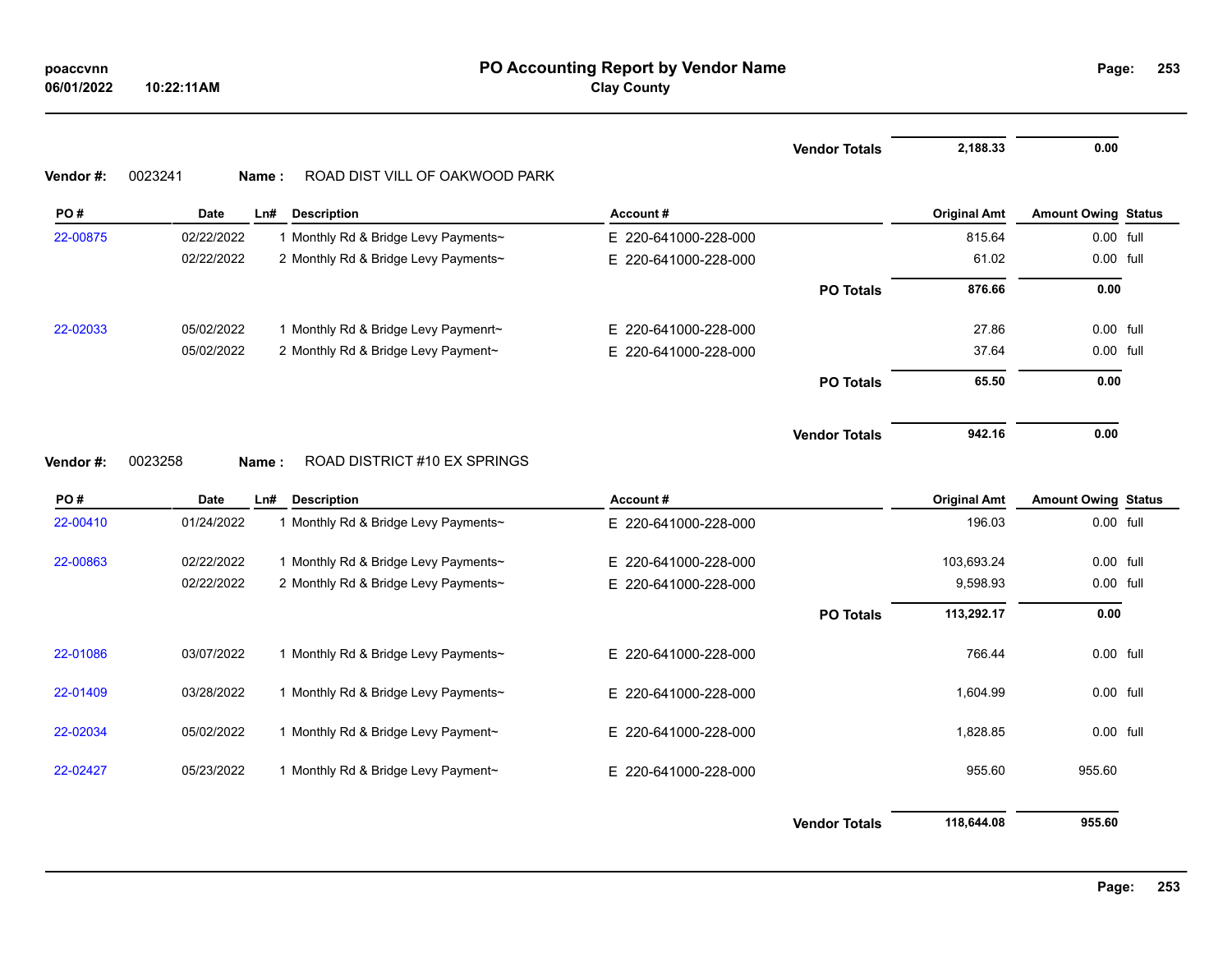# **Vendor #:** 0020956 **Name :** ROAD DISTRICT #3 GLADSTONE

| PO#      | <b>Date</b> | Ln#   | <b>Description</b>                   | Account#                 |                      | <b>Original Amt</b> | <b>Amount Owing Status</b> |  |
|----------|-------------|-------|--------------------------------------|--------------------------|----------------------|---------------------|----------------------------|--|
| 22-00411 | 01/24/2022  |       | 1 Monthly Rd & Bridge Levy Payments~ | E 220-641000-228-000     |                      | 516.87              | 0.00 full                  |  |
| 22-00864 | 02/22/2022  |       | 1 Monthly Rd & Bridge Levy Payments~ | 220-641000-228-000<br>E. |                      | 285,912.82          | 0.00 full                  |  |
|          | 02/22/2022  |       | 2 Monthly Rd & Bridge Levy Payments~ | E 220-641000-228-000     |                      | 21,742.98           | 0.00 full                  |  |
|          |             |       |                                      |                          | <b>PO Totals</b>     | 307,655.80          | 0.00                       |  |
| 22-01087 | 03/07/2022  |       | 1 Monthly Rd & Bridge Levy Payments~ | E 220-641000-228-000     |                      | 2,414.01            | 0.00 full                  |  |
| 22-01410 | 03/28/2022  |       | 1 Monthly Rd & Bridge Levy Payments~ | E 220-641000-228-000     |                      | 4,293.44            | 0.00 full                  |  |
| 22-02035 | 05/02/2022  |       | 1 Monthly Rd & Bridge Levy Payment~  | E 220-641000-228-000     |                      | 3,499.65            | 0.00 full                  |  |
| 22-02428 | 05/23/2022  |       | 1 Monthly Rd & Bridge Levy Payment~  | E 220-641000-228-000     |                      | 2,358.31            | 2,358.31                   |  |
|          |             |       |                                      |                          | <b>Vendor Totals</b> | 320,738.08          | 2,358.31                   |  |
| Vendor#: | 0026127     | Name: | <b>ROAD DISTRICT #5 LIBERTY</b>      |                          |                      |                     |                            |  |
| PO#      | <b>Date</b> | Ln#   | <b>Description</b>                   | Account#                 |                      | <b>Original Amt</b> | <b>Amount Owing Status</b> |  |
| 22-00412 | 01/24/2022  |       | 1 Monthly Rd & Bridge Levy Payments~ | E 220-641000-228-000     |                      | 510.24              | 0.00 full                  |  |
| 22-00865 | 02/22/2022  |       | 1 Monthly Rd & Bridge Levy Payments~ | E 220-641000-228-000     |                      | 346,009.58          | 0.00 full                  |  |
|          | 02/22/2022  |       | 2 Monthly Rd & Bridge Levy Payments~ | E 220-641000-228-000     |                      | 39,183.25           | 0.00 full                  |  |
|          |             |       |                                      |                          | <b>PO Totals</b>     | 385,192.83          | 0.00                       |  |
| 22-01088 | 03/07/2022  |       | 1 Monthly Rd & Bridge Levy Payments~ | E 220-641000-228-000     |                      | 3,612.54            | 0.00 full                  |  |
| 22-01411 | 03/28/2022  |       | 1 Monthly Rd & Bridge Levy Payments~ | E 220-641000-228-000     |                      | 3,660.12            | 0.00 full                  |  |
|          |             |       |                                      |                          |                      |                     |                            |  |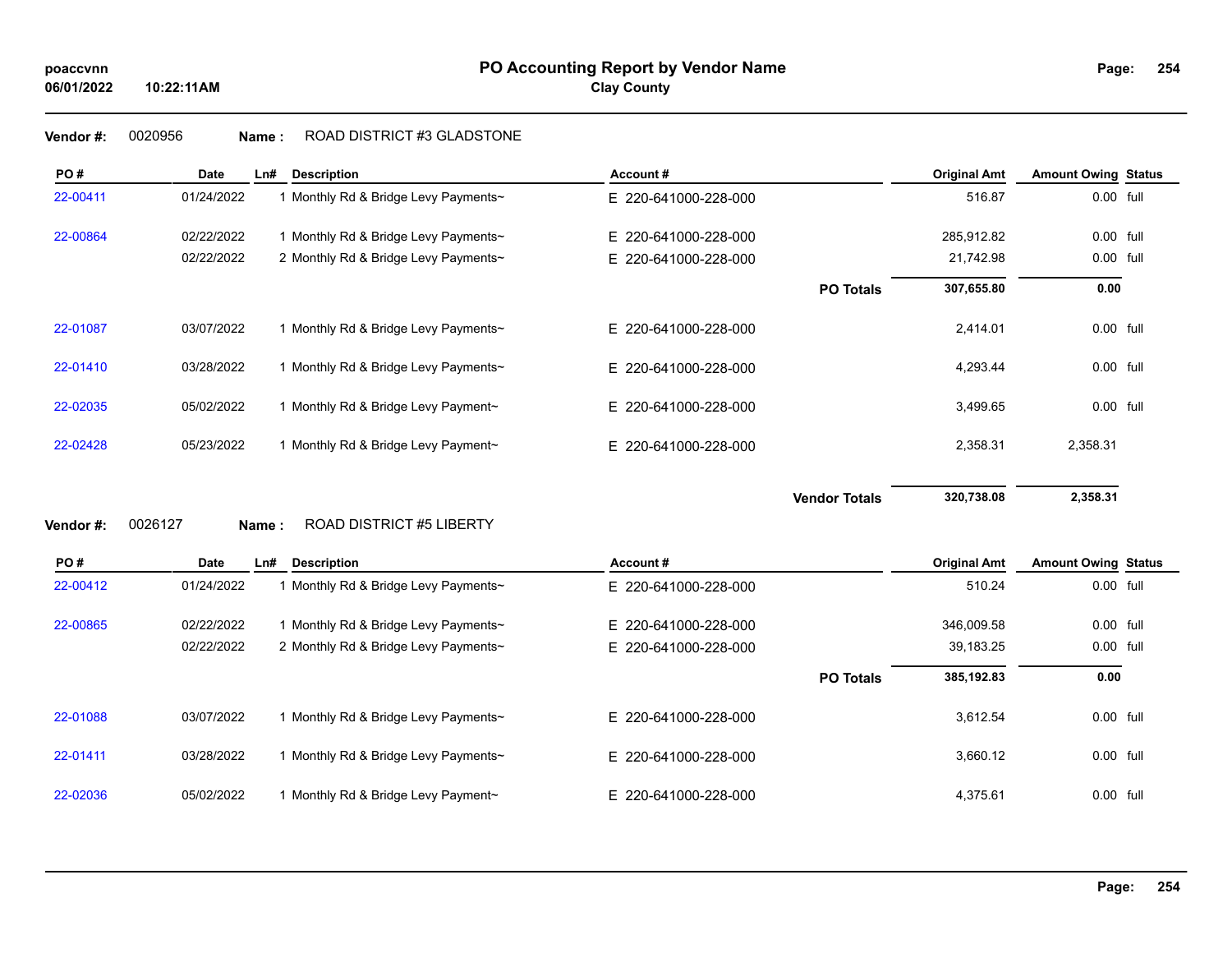| poaccvnn<br>06/01/2022 | 10:22:11AM  |                                      | Page:                | 255                  |                     |                            |  |
|------------------------|-------------|--------------------------------------|----------------------|----------------------|---------------------|----------------------------|--|
| Vendor#:               | 0026127     | ROAD DISTRICT #5 LIBERTY<br>Name:    | (Continued)          |                      |                     |                            |  |
| PO#                    | <b>Date</b> | Ln#<br><b>Description</b>            | Account#             |                      | <b>Original Amt</b> | <b>Amount Owing Status</b> |  |
| 22-02429               | 05/23/2022  | 1 Monthly Rd & Bridge Levy Payment~  | E 220-641000-228-000 |                      | 2,777.40            | 2,777.40                   |  |
|                        |             |                                      |                      | <b>Vendor Totals</b> | 400,128.74          | 2,777.40                   |  |
| Vendor#:               | 0052564     | ROAD DISTRICT #9 NKC CITY<br>Name:   |                      |                      |                     |                            |  |
| PO#                    | Date        | Ln#<br><b>Description</b>            | Account#             |                      | <b>Original Amt</b> | <b>Amount Owing Status</b> |  |
| 22-00413               | 01/24/2022  | 1 Monthly Rd & Bridge Levy Payments~ | E 220-641000-228-000 |                      | 111.32              | 0.00 full                  |  |
| 22-00866               | 02/22/2022  | 1 Monthly Rd & Bridge Levy Payments~ | E 220-641000-228-000 |                      | 201,843.91          | 0.00 full                  |  |
|                        | 02/22/2022  | 2 Monthly Rd & Bridge Levy Payments~ | E 220-641000-228-000 |                      | 21,360.41           | 0.00 full                  |  |
|                        |             |                                      |                      | <b>PO Totals</b>     | 223,204.32          | 0.00                       |  |
| 22-01089               | 03/07/2022  | 1 Monthly Rd & Bridge Levy Payments~ | E 220-641000-228-000 |                      | 305.57              | 0.00 full                  |  |
| 22-01412               | 03/28/2022  | 1 Monthly Rd & Bridge Levy Payments~ | E 220-641000-228-000 |                      | 2,984.70            | 0.00 full                  |  |
| 22-02037               | 05/02/2022  | 1 Monthly Rd & Bridge Levy Paymernt~ | E 220-641000-228-000 |                      | 1,469.21            | 0.00 full                  |  |
| 22-02430               | 05/23/2022  | 1 Monthly Rd & Bridge Levy Payment~  | E 220-641000-228-000 |                      | 133.09              | 133.09                     |  |
|                        |             |                                      |                      | <b>Vendor Totals</b> | 228,208.21          | 133.09                     |  |
| Vendor#:               | 0042488     | ROAD DISTRICT HOLT<br>Name:          |                      |                      |                     |                            |  |
| PO#                    | Date        | Ln# Description                      | Account#             |                      | <b>Original Amt</b> | <b>Amount Owing Status</b> |  |
| 22-00867               | 02/22/2022  | 1 Monthly Rd & Bridge Levy Payments~ | E 220-641000-228-000 |                      | 1,178.42            | 0.00 full                  |  |
|                        | 02/22/2022  | 2 Monthly Rd & Bridge Levy Payments~ | E 220-641000-228-000 |                      | 100.22              | 0.00 full                  |  |
|                        |             |                                      |                      | <b>PO Totals</b>     | 1,278.64            | 0.00                       |  |
| 22-02038               | 05/02/2022  | 1 Monthly Rd & Bridge Levy Payment~  | E 220-641000-228-000 |                      | 28.54               | 0.00 full                  |  |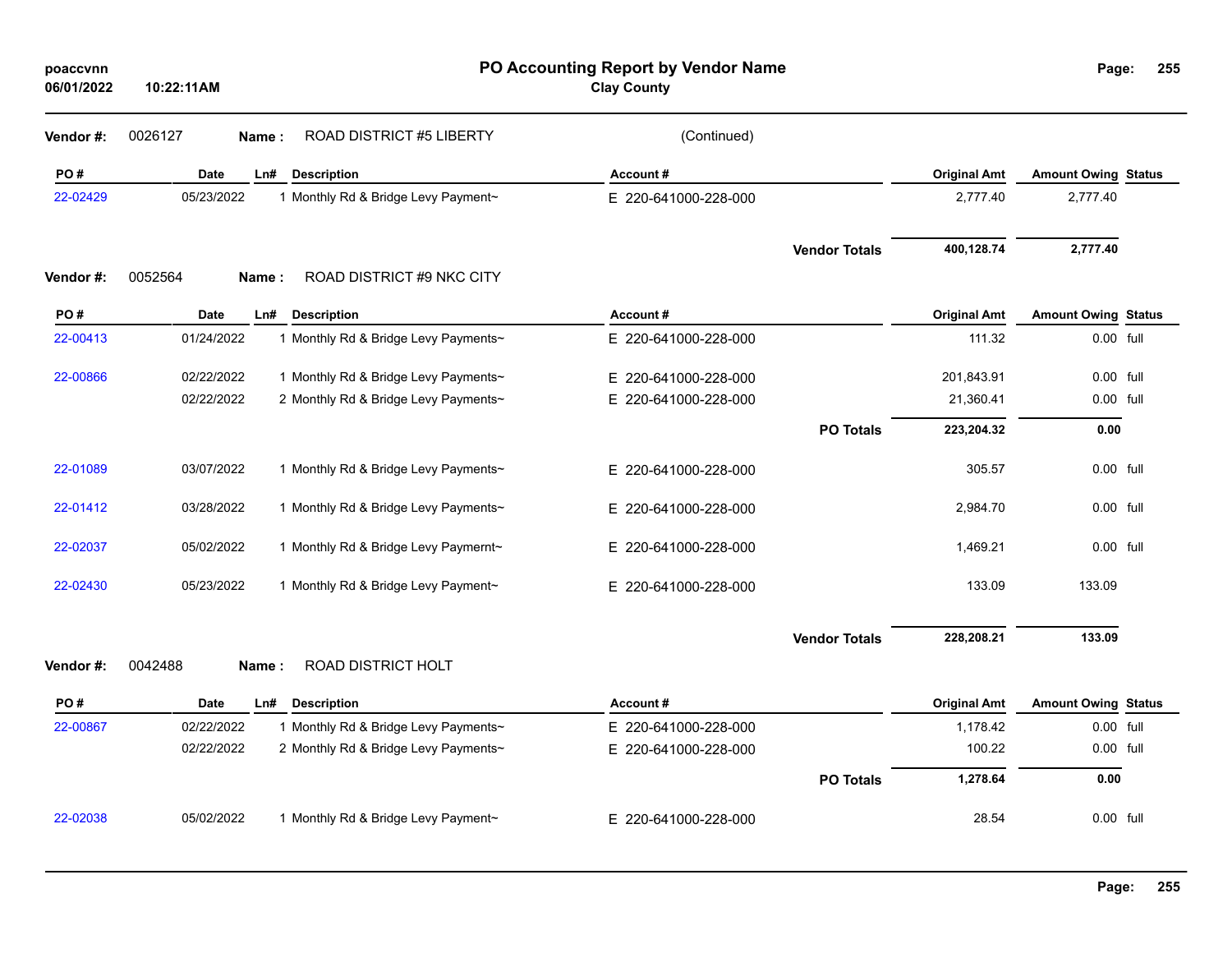| poaccvnn<br>06/01/2022 | 10:22:11AM                                         | PO Accounting Report by Vendor Name<br><b>Clay County</b> |                      |                     | Page:                      | 256 |
|------------------------|----------------------------------------------------|-----------------------------------------------------------|----------------------|---------------------|----------------------------|-----|
| Vendor#:               | ROAD DISTRICT HOLT<br>0042488<br>Name:             | (Continued)                                               |                      |                     |                            |     |
| PO#                    | Date<br>Ln#<br><b>Description</b>                  | Account#                                                  |                      | <b>Original Amt</b> | <b>Amount Owing Status</b> |     |
| 22-02038               | 05/02/2022<br>2 Monthly Rd & Bridge Levy Payment~  | E 220-641000-228-000                                      |                      | 17.87               | 0.00 full                  |     |
|                        | 05/02/2022<br>3 Monthly Rd & Bridge Levy Payment~  | E 220-641000-228-000                                      |                      | 35.34               | 0.00 full                  |     |
|                        |                                                    |                                                           | <b>PO Totals</b>     | 81.75               | 0.00                       |     |
|                        |                                                    |                                                           | <b>Vendor Totals</b> | 1,360.39            | 0.00                       |     |
| Vendor #:              | ROAD DISTRICT MISSOURI CITY<br>0064628<br>Name:    |                                                           |                      |                     |                            |     |
| PO#                    | Date<br>Ln#<br><b>Description</b>                  | Account#                                                  |                      | <b>Original Amt</b> | <b>Amount Owing Status</b> |     |
| 22-00868               | 02/22/2022<br>1 Monthly Rd & Bridge Levy Payments~ | E 220-641000-228-000                                      |                      | 726.93              | 0.00 full                  |     |
|                        | 02/22/2022<br>2 Monthly Rd & Bridge Levy Payments~ | E 220-641000-228-000                                      |                      | 69.34               | 0.00 full                  |     |
|                        |                                                    |                                                           | <b>PO Totals</b>     | 796.27              | 0.00                       |     |
|                        | ROAD DISTRICT MOSBY<br>0006154                     |                                                           | <b>Vendor Totals</b> | 796.27              | 0.00                       |     |
| Vendor#:               | Name:                                              |                                                           |                      |                     |                            |     |
| PO#                    | Date<br>Ln#<br><b>Description</b>                  | Account#                                                  |                      | <b>Original Amt</b> | <b>Amount Owing Status</b> |     |
| 22-00869               | 02/22/2022<br>1 Monthly Rd & Bridge Levy Payments~ | E 220-641000-228-000                                      |                      | 629.81              | 0.00 full                  |     |
|                        | 02/22/2022<br>2 Monthly Rd & Bridge Levy Payments~ | E 220-641000-228-000                                      |                      | 32.06               | 0.00 full                  |     |
|                        |                                                    |                                                           | <b>PO Totals</b>     | 661.87              | 0.00                       |     |
|                        |                                                    |                                                           | <b>Vendor Totals</b> | 661.87              | 0.00                       |     |
| Vendor #:              | 0023289<br>ROAD DISTRICT PRATHERSVILLE<br>Name:    |                                                           |                      |                     |                            |     |
| PO#                    | Date<br>Ln#<br><b>Description</b>                  | Account#                                                  |                      | <b>Original Amt</b> | <b>Amount Owing Status</b> |     |
| 22-00870               | 02/22/2022<br>1 Monthly Rd & Bridge Levy Payments~ | E 220-641000-228-000                                      |                      | 777.21              | 0.00 full                  |     |
|                        | 02/22/2022<br>2 Monthly Rd & Bridge Levy Payments~ | E 220-641000-228-000                                      |                      | 46.86               | 0.00 full                  |     |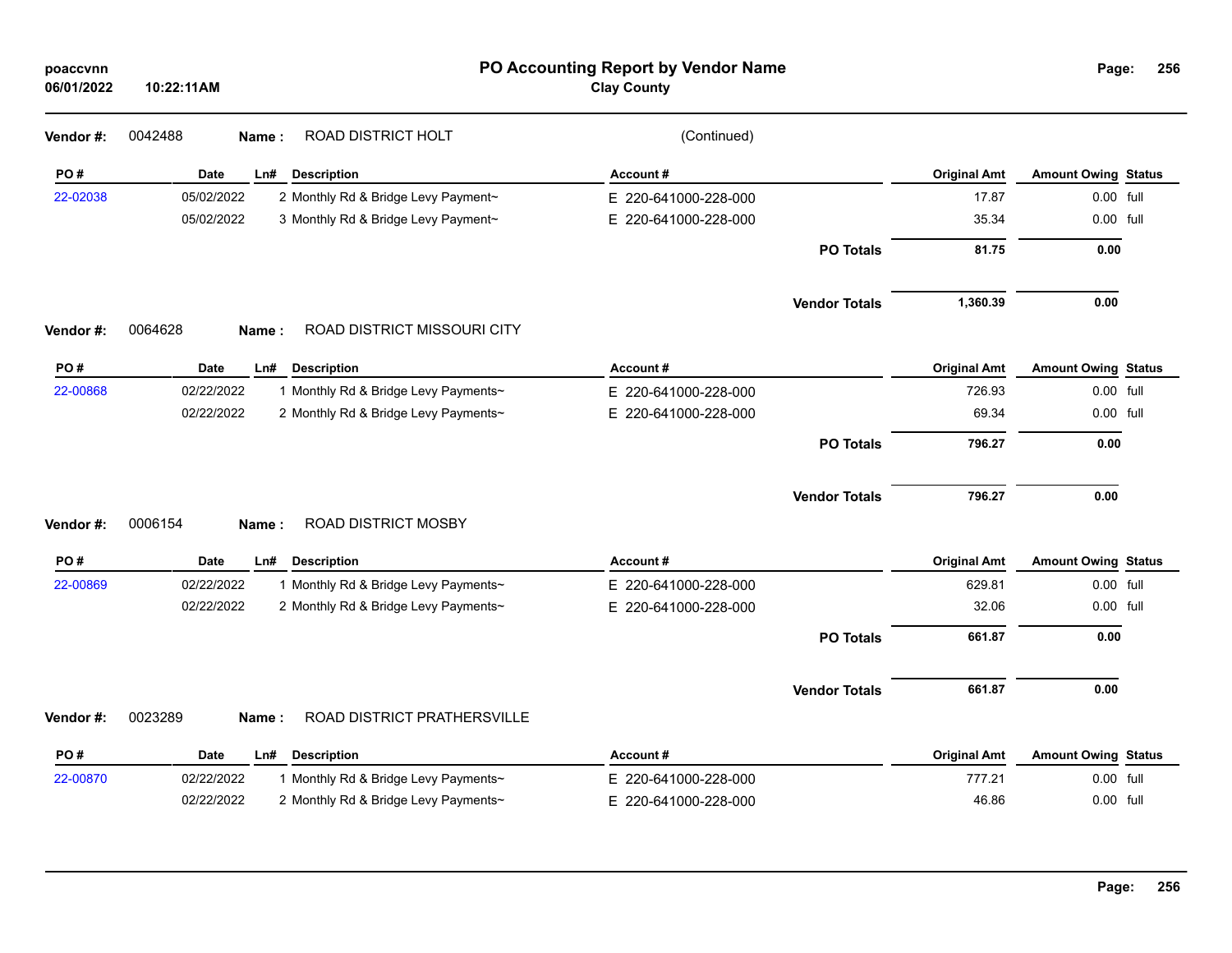| poaccvnn<br>06/01/2022 | 10:22:11AM                                         | PO Accounting Report by Vendor Name<br><b>Clay County</b> |                     | Page:                      | 257 |
|------------------------|----------------------------------------------------|-----------------------------------------------------------|---------------------|----------------------------|-----|
| Vendor#:               | 0023289<br>ROAD DISTRICT PRATHERSVILLE<br>Name:    | (Continued)                                               |                     |                            |     |
| PO#                    | Date<br>Ln#<br><b>Description</b>                  | Account#                                                  | <b>Original Amt</b> | <b>Amount Owing Status</b> |     |
|                        |                                                    | <b>PO Totals</b>                                          | 824.07              | 0.00                       |     |
| 22-01090               | 03/07/2022<br>1 Monthly Rd & Bridge Levy Payments~ | E 220-641000-228-000                                      | 51.02               | 0.00 full                  |     |
|                        |                                                    | <b>Vendor Totals</b>                                      | 875.09              | 0.00                       |     |
| Vendor#:               | ROAD DISTRICT RANDOLPH<br>0007337<br>Name:         |                                                           |                     |                            |     |
| PO#                    | Date<br><b>Description</b><br>Ln#                  | Account#                                                  | <b>Original Amt</b> | <b>Amount Owing Status</b> |     |
| 22-00871               | 02/22/2022<br>1 Monthly Rd & Bridge Levy Payments~ | E 220-641000-228-000                                      | 1,747.49            | 0.00 full                  |     |
|                        | 02/22/2022<br>2 Monthly Rd & Bridge Levy Payments~ | E 220-641000-228-000                                      | 551.22              | 0.00 full                  |     |
|                        |                                                    | <b>PO Totals</b>                                          | 2,298.71            | 0.00                       |     |
| 22-02431               | 05/23/2022<br>1 Monthly Rd & Bridge Levy Payment~  | E 220-641000-228-000                                      | 20.02               | 20.02                      |     |
|                        | 2 Monthly Rd & Bridge Levy Payment~<br>05/23/2022  | E 220-641000-228-000                                      | 8.66                | 8.66                       |     |
|                        | 05/23/2022<br>3 Monthly Rd & Bridge Levy Payment~  | E 220-641000-228-000                                      | 42.78               | 42.78                      |     |
|                        |                                                    | <b>PO Totals</b>                                          | 71.46               | 71.46                      |     |
|                        |                                                    | <b>Vendor Totals</b>                                      | 2,370.17            | 71.46                      |     |
| Vendor#:               | ROAD DISTRICT VILLAGE OF OAKS<br>0042457<br>Name:  |                                                           |                     |                            |     |
| PO#                    | Date<br>LnH<br><b>Description</b>                  | Account#                                                  | <b>Original Amt</b> | <b>Amount Owing Status</b> |     |
| 22-00872               | 02/22/2022<br>1 Monthly Rd & Bridge Levy Payments~ | E 220-641000-228-000                                      | 731.59              | 0.00 full                  |     |
|                        | 2 Monthly Rd & Bridge Levy Payments~<br>02/22/2022 | E 220-641000-228-000                                      | 136.14              | 0.00 full                  |     |
|                        |                                                    | <b>PO Totals</b>                                          | 867.73              | 0.00                       |     |
|                        |                                                    | <b>Vendor Totals</b>                                      | 867.73              | 0.00                       |     |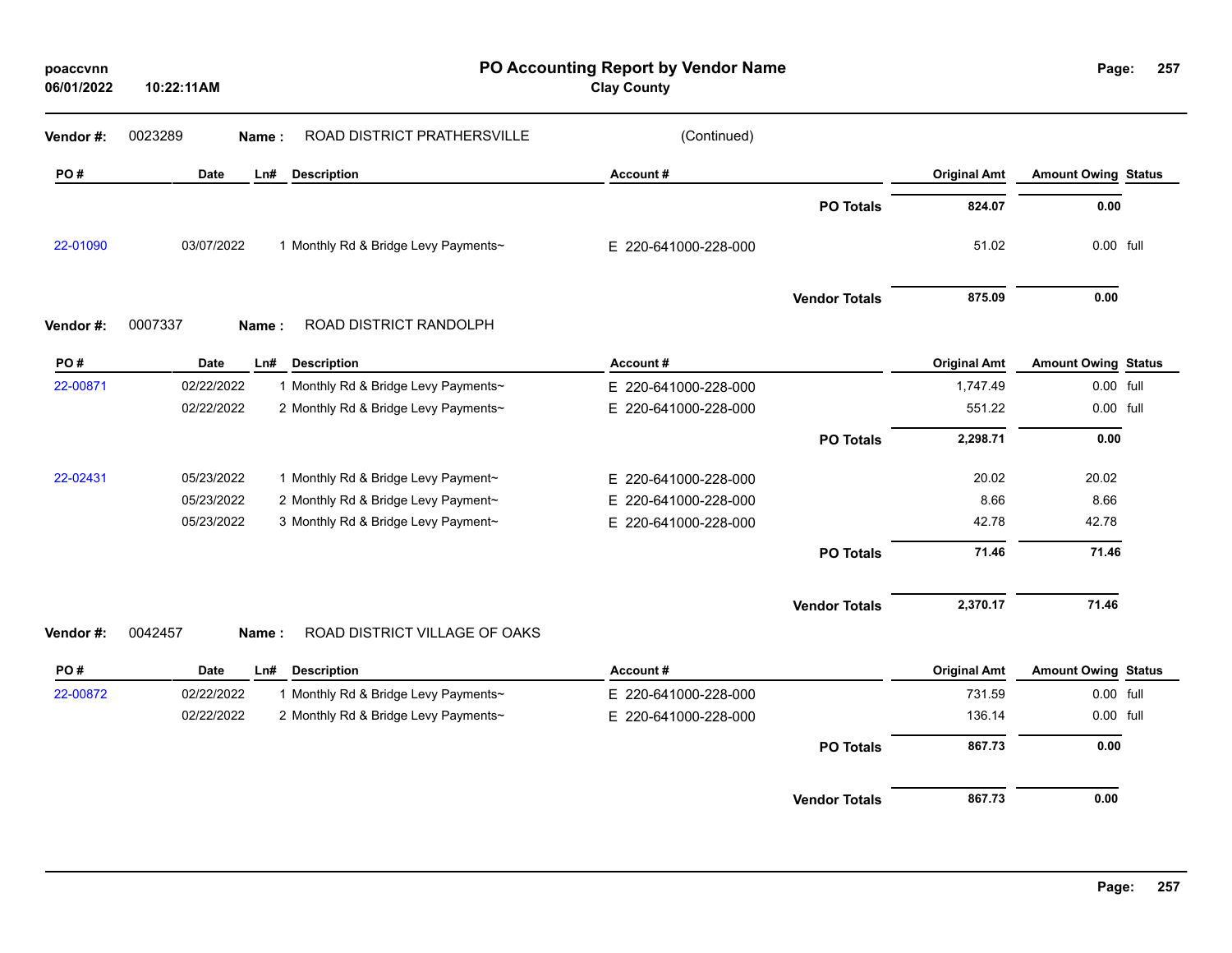# **258**

### **Vendor #:** 0022655 **Name :** ROAD DISTRICT#6 KEARNEY

| PO#       | <b>Date</b> | Ln#   | <b>Description</b>                        | Account#             |                      | <b>Original Amt</b> | <b>Amount Owing Status</b> |  |
|-----------|-------------|-------|-------------------------------------------|----------------------|----------------------|---------------------|----------------------------|--|
| 22-00414  | 01/24/2022  |       | 1 Monthly Rd & Bridge Levy Payments~      | E 220-641000-228-000 |                      | 276.12              | 0.00 full                  |  |
| 22-00873  | 02/22/2022  |       | 1 Monthly Rd & Bridge Levy Payments~      | E 220-641000-228-000 |                      | 136,473.12          | 0.00 full                  |  |
|           | 02/22/2022  |       | 2 Montly Rd & Bridge Levy Payments~       | E 220-641000-228-000 |                      | 13,245.19           | 0.00 full                  |  |
|           |             |       |                                           |                      | <b>PO Totals</b>     | 149,718.31          | 0.00                       |  |
| 22-01091  | 03/07/2022  |       | 1 Monthly Rd & Bridge Levy Payments~      | E 220-641000-228-000 |                      | 1,291.32            | 0.00 full                  |  |
| 22-01413  | 03/28/2022  |       | 1 Monthly Rd & Bridge Levy Payments~      | E 220-641000-228-000 |                      | 1,747.60            | 0.00 full                  |  |
| 22-02039  | 05/02/2022  |       | 1 Monthly Rd & Bridge Levy Payment~       | E 220-641000-228-000 |                      | 1,904.87            | 0.00 full                  |  |
| 22-02432  | 05/23/2022  |       | 1 Monthly Rd & Bridge Levy Payment~       | E 220-641000-228-000 |                      | 874.63              | 874.63                     |  |
| Vendor #: | 0001763     | Name: | ROBERTS, SHERRILL P                       |                      | <b>Vendor Totals</b> | 155,812.85          | 874.63                     |  |
| PO#       | <b>Date</b> | Ln#   | <b>Description</b>                        | Account#             |                      | <b>Original Amt</b> | <b>Amount Owing Status</b> |  |
| 22-00493  | 01/31/2022  |       | 1 01/12/22 reimbursement for mileage to   | E 100-568000-260-000 |                      | 77.22               | 0.00 full                  |  |
| 22-01773  | 04/18/2022  |       | 1 April 8, 2022 reimbursement for mileage | E 100-568000-260-000 |                      | 270.27              | 0.00 full                  |  |
|           |             |       |                                           |                      | <b>Vendor Totals</b> | 347.49              | 0.00                       |  |
| Vendor #: | 0023028     | Name: | ROBINSON, PAULA                           |                      |                      |                     |                            |  |
| PO#       | <b>Date</b> | Ln#   | <b>Description</b>                        | Account#             |                      | <b>Original Amt</b> | <b>Amount Owing Status</b> |  |
| 22-00047  | 01/10/2022  |       | 1 REIMBURSEMENT WALMART RCPT DTD          | E 100-594000-301-000 |                      | 17.20               | 0.00 full                  |  |
|           |             |       |                                           |                      | <b>Vendor Totals</b> | 17.20               | 0.00                       |  |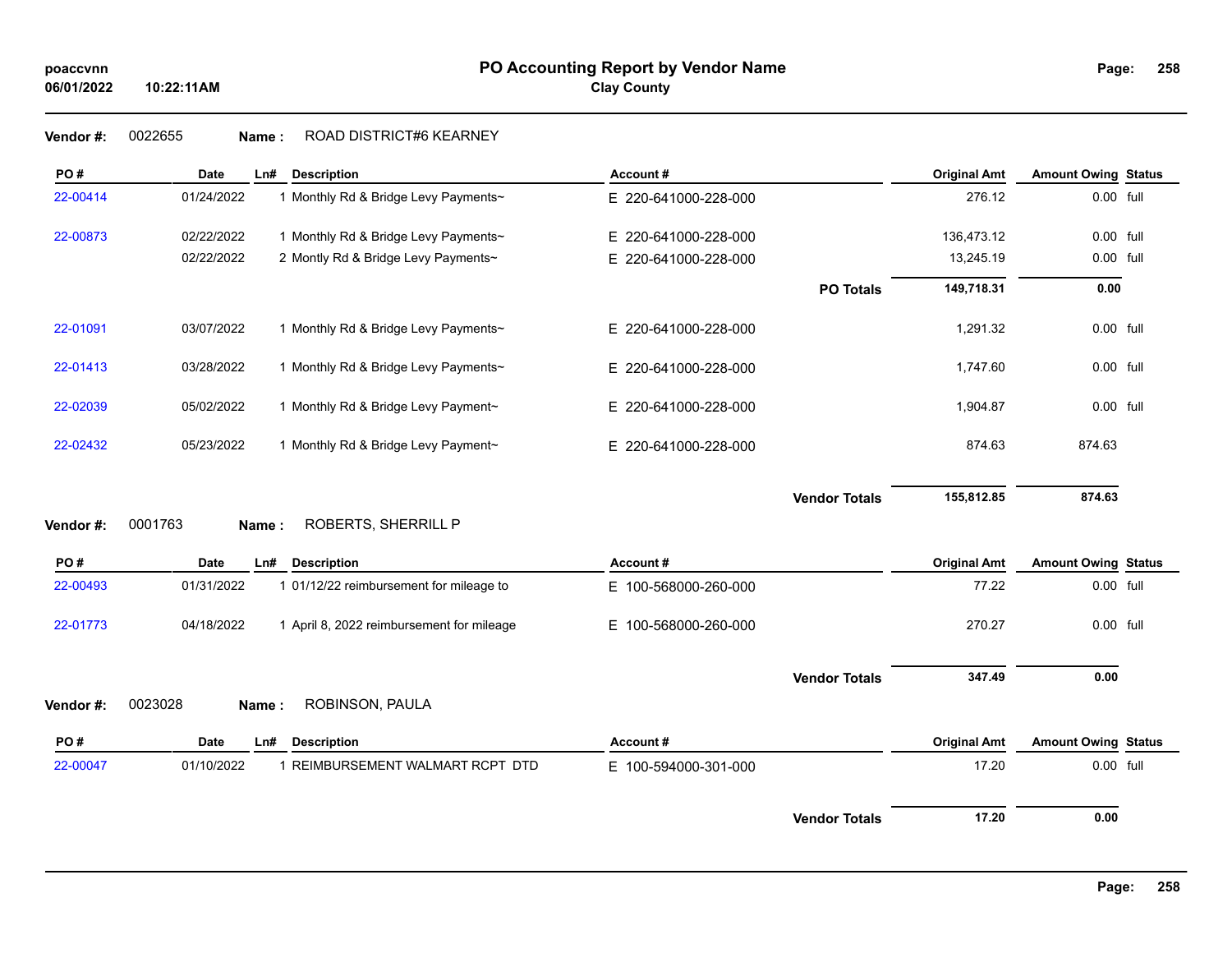| poaccvnn<br>06/01/2022 | PO Accounting Report by Vendor Name<br><b>Clay County</b><br>10:22:11AM |                                           |                      |                      |                     | Page:<br>259               |             |  |
|------------------------|-------------------------------------------------------------------------|-------------------------------------------|----------------------|----------------------|---------------------|----------------------------|-------------|--|
| Vendor#:               | 0051039                                                                 | ROBINSON, TAMASHIKA<br>Name:              |                      |                      |                     |                            |             |  |
| PO#                    | Date                                                                    | Ln#<br><b>Description</b>                 | Account#             |                      | <b>Original Amt</b> | <b>Amount Owing Status</b> |             |  |
| 22-01164               | 03/14/2022                                                              | 1 TRAVEL REIMBURMENT FOR TAM ROBINSON~    | E 100-580000-260-000 |                      | 194.22              |                            | 0.00 cancel |  |
| Vendor #:              | 0030139                                                                 | ROFFMANN, ANDREW M<br>Name:               |                      | <b>Vendor Totals</b> | 194.22              | 0.00                       |             |  |
| PO#                    | Date                                                                    | Ln#<br><b>Description</b>                 | Account#             |                      | <b>Original Amt</b> | <b>Amount Owing Status</b> |             |  |
| 22-00617               | 02/07/2022                                                              | 1 Paying attorney fees on juvenile case   | E 100-563000-206-000 |                      | 465.00              | 0.00 full                  |             |  |
|                        | 02/07/2022                                                              | 2 Paying attorney fees on juvenile case   | E 100-563000-206-000 |                      | 1,110.00            | 0.00 full                  |             |  |
|                        |                                                                         |                                           |                      | <b>PO Totals</b>     | 1,575.00            | 0.00                       |             |  |
| 22-01541               | 04/04/2022                                                              | 1 Paying attorney fees for representation | E 100-563000-206-000 |                      | 780.00              | 0.00 full                  |             |  |
| Vendor#:               | 0002556                                                                 | ROGERS, JANET<br>Name:                    |                      | <b>Vendor Totals</b> | 2,355.00            | 0.00                       |             |  |
|                        |                                                                         |                                           |                      |                      |                     |                            |             |  |
| PO#                    | <b>Date</b>                                                             | <b>Description</b><br>Ln#                 | Account#             |                      | <b>Original Amt</b> | <b>Amount Owing Status</b> |             |  |
| 22-00149               | 01/18/2022                                                              | 1 MILEAGE (12/3/21-12/28/21)              | E 100-594000-263-000 |                      | 577.92              | 0.00 full                  |             |  |
| 22-00618               | 02/07/2022                                                              | 1 MILEAGE (1/3/22-1/28/22)                | E 100-594000-263-000 |                      | 544.64              | 0.00 full                  |             |  |
| 22-01048               | 03/07/2022                                                              | 1 MILEAGE (2/1/22-2/28/22)                | E 100-594000-263-000 |                      | 504.27              | 0.00 full                  |             |  |
| 22-01382               | 03/28/2022                                                              | 1 REIMB FOR ANNUAL STANDARDS PERF MANUAL  | E 100-594000-261-000 |                      | 99.86               | 0.00 full                  |             |  |
| 22-01542               | 04/04/2022                                                              | 1 MILEAGE (3/2/22-3/25/22)                | E 100-594000-263-000 |                      | 662.22              | 0.00 full                  |             |  |
| 22-02156               | 05/10/2022                                                              | 1 MILEAGE (4/4/22-4/29/22)                | E 100-594000-263-000 |                      | 498.42              | 0.00 full                  |             |  |
|                        |                                                                         |                                           |                      | <b>Vendor Totals</b> | 2,887.33            | 0.00                       |             |  |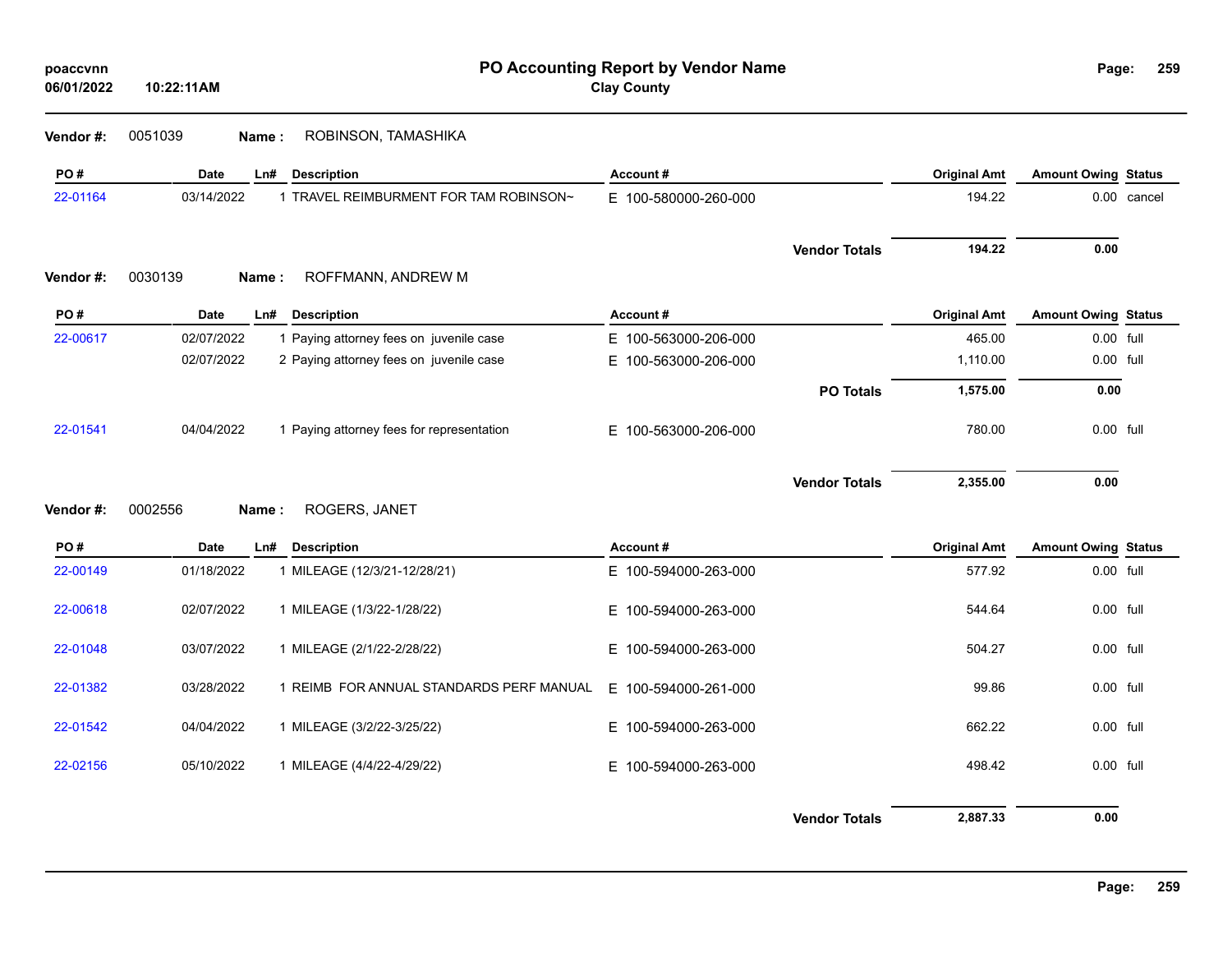| poaccvnn<br>06/01/2022 | PO Accounting Report by Vendor Name<br><b>Clay County</b><br>10:22:11AM<br>ROMAINE ELECTRIC<br>0050080<br>Name: |                                        |                      |                      |                     | Page:                      | 26 |
|------------------------|-----------------------------------------------------------------------------------------------------------------|----------------------------------------|----------------------|----------------------|---------------------|----------------------------|----|
| Vendor #:              |                                                                                                                 |                                        |                      |                      |                     |                            |    |
| PO#                    | Date<br>Ln#<br><b>Description</b>                                                                               |                                        | Account#             |                      | <b>Original Amt</b> | <b>Amount Owing Status</b> |    |
| 22-01703               | 04/11/2022<br>1 Rebuilt Starter on AIR370~                                                                      |                                        | E 220-701000-333-000 |                      | 400.19              | 0.00 full                  |    |
| Vendor #:              | 0051104<br>Name:                                                                                                | ROMANO, NICHOLAS                       |                      | <b>Vendor Totals</b> | 400.19              | 0.00                       |    |
| PO#                    | Date<br>Ln#<br><b>Description</b>                                                                               |                                        | Account#             |                      | <b>Original Amt</b> | <b>Amount Owing Status</b> |    |
| 22-02062               | 05/02/2022                                                                                                      | 1 Travel Expenses for 2022 Spring MAPA | E 260-547000-260-000 |                      | 279.17              | 0.00 full                  |    |
|                        |                                                                                                                 |                                        |                      | <b>Vendor Totals</b> | 279.17              | 0.00                       |    |
| Vendor #:              | 0047728<br>ROSE, SARAH<br>Name :                                                                                |                                        |                      |                      |                     |                            |    |
| PO#                    | <b>Description</b><br>Date<br>Ln#                                                                               |                                        | Account#             |                      | <b>Original Amt</b> | <b>Amount Owing Status</b> |    |
| 22-00619               | 02/07/2022<br>1 TUITION ENCUMBRANCE~                                                                            |                                        | E 100-602000-265-000 |                      | 2,231.95            | 2,231.95                   |    |
| 22-00620               | 02/07/2022<br>1 Tuition Reimbursement~                                                                          |                                        | E 100-602000-265-000 |                      | 2,237.70            | 0.00 full                  |    |
| 22-02098               | 05/02/2022                                                                                                      | 1 LAMINATED CLAY COUNTY MAP            | E 285-720000-301-000 |                      | 42.07               | 0.00 full                  |    |
|                        |                                                                                                                 |                                        |                      | <b>Vendor Totals</b> | 4,511.72            | 2,231.95                   |    |
| Vendor #:              | 0000203<br>Name:                                                                                                | ROTO-ROOTER SERVICES                   |                      |                      |                     |                            |    |
| PO#                    | Date<br><b>Description</b><br>Ln#                                                                               |                                        | Account#             |                      | <b>Original Amt</b> | <b>Amount Owing Status</b> |    |
| 22-00253               | 01/18/2022                                                                                                      | 1 PARKS-PLUMBING REPAIR SERVICES~      | E 240-740000-330-000 |                      | 1,000.00            | 1,000.00                   |    |
| Vendor #:              | 0038236<br><b>RSINET LLC</b><br>Name:                                                                           |                                        |                      | <b>Vendor Totals</b> | 1,000.00            | 1,000.00                   |    |
| PO#                    | <b>Date</b><br><b>Description</b><br>Ln#                                                                        |                                        | Account#             |                      | <b>Original Amt</b> | <b>Amount Owing Status</b> |    |
|                        |                                                                                                                 |                                        |                      |                      |                     |                            |    |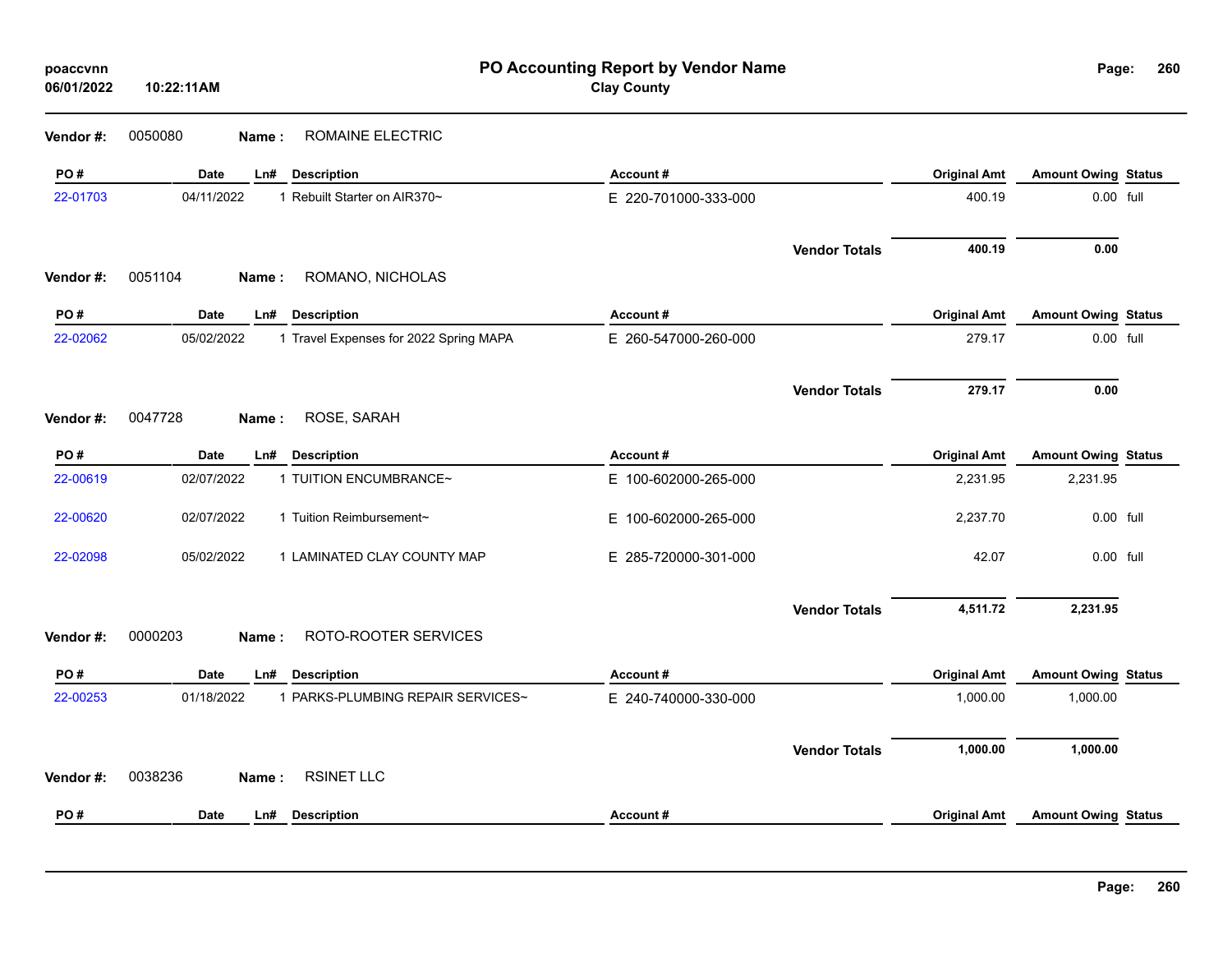| poaccvnn<br>06/01/2022 | 10:22:11AM  |                                           | PO Accounting Report by Vendor Name<br><b>Clay County</b> |                      |                     | Page:                      | 261 |
|------------------------|-------------|-------------------------------------------|-----------------------------------------------------------|----------------------|---------------------|----------------------------|-----|
| Vendor #:              | 0038236     | <b>RSINET LLC</b><br>Name:                | (Continued)                                               |                      |                     |                            |     |
| PO#                    | <b>Date</b> | Ln#<br><b>Description</b>                 | Account#                                                  |                      | <b>Original Amt</b> | <b>Amount Owing Status</b> |     |
| 22-01516               | 04/04/2022  | 1 Data Service Jan-March 2022 Airport~    | E 401-920000-209-000                                      |                      | 180.00              | $0.00$ full                |     |
|                        |             |                                           |                                                           | <b>Vendor Totals</b> | 180.00              | 0.00                       |     |
| Vendor #:              | 0002884     | RUARK, KELLY<br>Name:                     |                                                           |                      |                     |                            |     |
| PO#                    | Date        | Ln#<br><b>Description</b>                 | Account#                                                  |                      | <b>Original Amt</b> | <b>Amount Owing Status</b> |     |
| 22-01863               | 04/25/2022  | 1 Paying Guardian ad Litem fees for       | E 100-563000-206-000                                      |                      | 1,500.00            | 0.00 full                  |     |
|                        | 04/25/2022  | 2 Paying Guardian ad Litem fees for       | E.<br>100-563000-206-000                                  |                      | 1,360.00            | 0.00 full                  |     |
|                        |             |                                           |                                                           | <b>PO Totals</b>     | 2,860.00            | $0.00\,$                   |     |
| Vendor #:              | 0006855     | RUSH TRUCK CENTERS OF MO<br>Name:         |                                                           | <b>Vendor Totals</b> | 2,860.00            | 0.00                       |     |
| PO#                    | Date        | <b>Description</b><br>Ln#                 | Account#                                                  |                      | <b>Original Amt</b> | <b>Amount Owing Status</b> |     |
| 22-00202               | 01/18/2022  | 1 SERVICE-Power Steering HWY310~          | E 220-701000-226-000                                      |                      | 959.39              | 0.00 full                  |     |
|                        | 01/18/2022  | 2 Exhaust valve quick release HWY055~     | Е.<br>220-701000-333-000                                  |                      | 78.68               | 0.00 full                  |     |
|                        | 01/18/2022  | 3 Chamber Brake HWY055~                   | 220-701000-333-000<br>E.                                  |                      | 149.23              | 0.00 full                  |     |
|                        | 01/18/2022  | 4 Glass Kit HWY310~                       | 220-701000-333-000<br>E.                                  |                      | 137.08              | 0.00 full                  |     |
|                        | 01/18/2022  | 5 Jack 3 ton NEW tool HWY0#68~            | E 220-701000-333-000                                      |                      | 425.00              | 0.00 full                  |     |
|                        |             |                                           |                                                           | <b>PO Totals</b>     | 1,749.38            | 0.00                       |     |
| 22-00415               | 01/24/2022  | 1 Windshield washer cap~                  | E 220-701000-333-000                                      |                      | 36.46               | 0.00 full                  |     |
| 22-00509               | 01/31/2022  | 1 Radiator HWY303~                        | 220-701000-333-000<br>Е.                                  |                      | 2,332.05            | 0.00 full                  |     |
|                        | 01/31/2022  | 2 Radiator Clamps HWY303~                 | 220-701000-333-000<br>E.                                  |                      | 107.61              | 0.00 full                  |     |
|                        | 01/31/2022  | 3 High pressure A/C switch radiator clamp | E 220-701000-333-000                                      |                      | 240.39              | $0.00$ full                |     |
|                        |             |                                           |                                                           | <b>PO Totals</b>     | 2,680.05            | 0.00                       |     |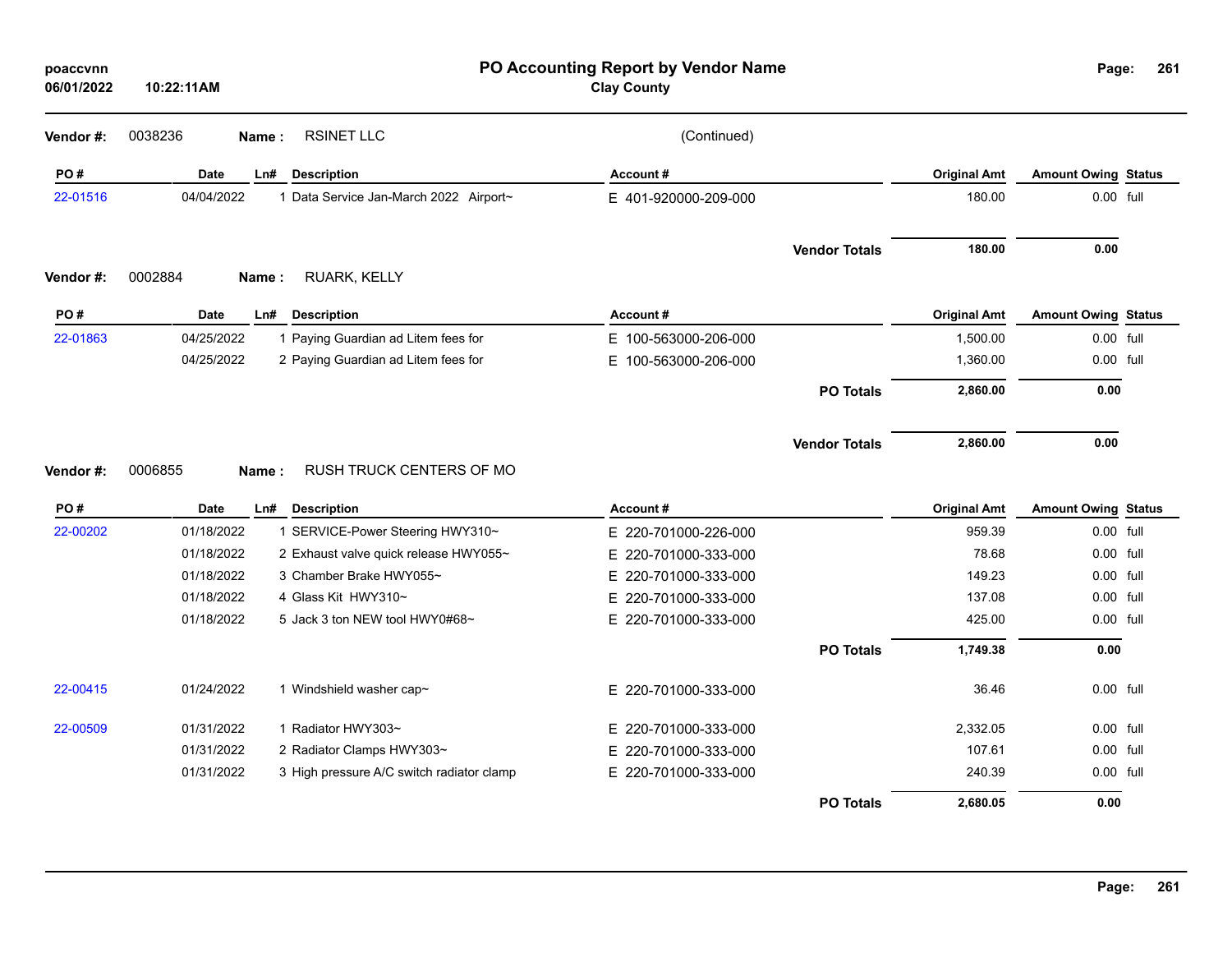### **PO Accounting Report by Vendor Name poaccvnn Page:**

**Clay County**

| Vendor#: | 0006855    | RUSH TRUCK CENTERS OF MO<br>Name:  | (Continued)              |                  |                     |                            |             |
|----------|------------|------------------------------------|--------------------------|------------------|---------------------|----------------------------|-------------|
| PO#      | Date       | Ln#<br><b>Description</b>          | Account#                 |                  | <b>Original Amt</b> | <b>Amount Owing Status</b> |             |
| 22-00753 | 02/14/2022 | 1 Cooler & Radiator Clamps HWY303~ | E 220-701000-333-000     |                  | 2,477.50            | 0.00 full                  |             |
|          | 02/14/2022 | 2 RETURN Cooler ~                  | E.<br>220-701000-333-000 |                  | $-2,369.96$         | 0.00 full                  |             |
|          | 02/14/2022 | 3 Cooler & Lights HWY303~          | E.<br>220-701000-333-000 |                  | 1,497.70            | 0.00 full                  |             |
|          | 02/14/2022 | 4 Wiper Motor HWY303~              | E 220-701000-333-000     |                  | 164.82              | 0.00 full                  |             |
|          |            |                                    |                          | <b>PO Totals</b> | 1,770.06            | 0.00                       |             |
| 22-01092 | 03/07/2022 | 1 Wiper Motor HWY311~              | E 220-701000-333-000     |                  | 456.71              | 0.00 full                  |             |
|          | 03/07/2022 | 2 RETURN-Motor~                    | E 220-701000-333-000     |                  | $-279.21$           | 0.00 full                  |             |
|          |            |                                    |                          | <b>PO Totals</b> | 177.50              | 0.00                       |             |
| 22-01285 | 03/21/2022 | 1 Fan Belt HWY310~                 | E 220-701000-333-000     |                  | 137.18              | $0.00$ full                |             |
|          | 03/21/2022 | 2 Fan Betl HWY311~                 | 220-701000-333-000<br>E. |                  | 137.18              | 0.00 full                  |             |
|          | 03/21/2022 | 3 Adjuster Belt~                   | E 220-701000-333-000     |                  | 80.01               | 0.00 full                  |             |
|          |            |                                    |                          | <b>PO Totals</b> | 354.37              | 0.00                       |             |
| 22-01414 | 03/28/2022 | 1 Adjuster Belt HWY317~            | E 220-701000-333-000     |                  | 80.01               |                            | 0.00 cancel |
|          | 03/28/2022 | 2 Belt Fan HWY317~                 | E.<br>220-701000-333-000 |                  | 112.23              | 0.00 full                  |             |
|          | 03/28/2022 | 3 Tensioner HWY317~                | E 220-701000-333-000     |                  | 507.57              | 0.00 full                  |             |
|          | 03/28/2022 | 4 Tensioner & Belt HWY317~         | E 220-701000-333-000     |                  | 316.96              | 0.00 full                  |             |
|          | 03/28/2022 | 5 CREDIT-returned item~            | E 220-701000-333-000     |                  | -236.95             | 0.00 full                  |             |
|          | 03/28/2022 | 6 Howes diesel treatment~          | E.<br>220-701000-333-000 |                  | 992.64              | $0.00$ full                |             |
|          | 03/28/2022 | 7 CREDIT-Overcharge~               | E 220-701000-333-000     |                  | $-41.28$            | 0.00 full                  |             |
|          |            |                                    |                          | <b>PO Totals</b> | 1,731.18            | 0.00                       |             |
| 22-01574 | 04/04/2022 | 1 Repairs to HWY 318~              | E 220-701000-226-000     |                  | 15,920.61           | 0.00 full                  |             |
|          | 04/04/2022 | 2 Repairs to HWY 318~              | E 220-701000-333-000     |                  | 10,585.91           | 0.00 full                  |             |
|          |            |                                    |                          | <b>PO Totals</b> | 26,506.52           | 0.00                       |             |
| 22-01785 | 04/18/2022 | 1 Brake Shoes HWY310~              | E 220-701000-333-000     |                  | 230.04              | 0.00 full                  |             |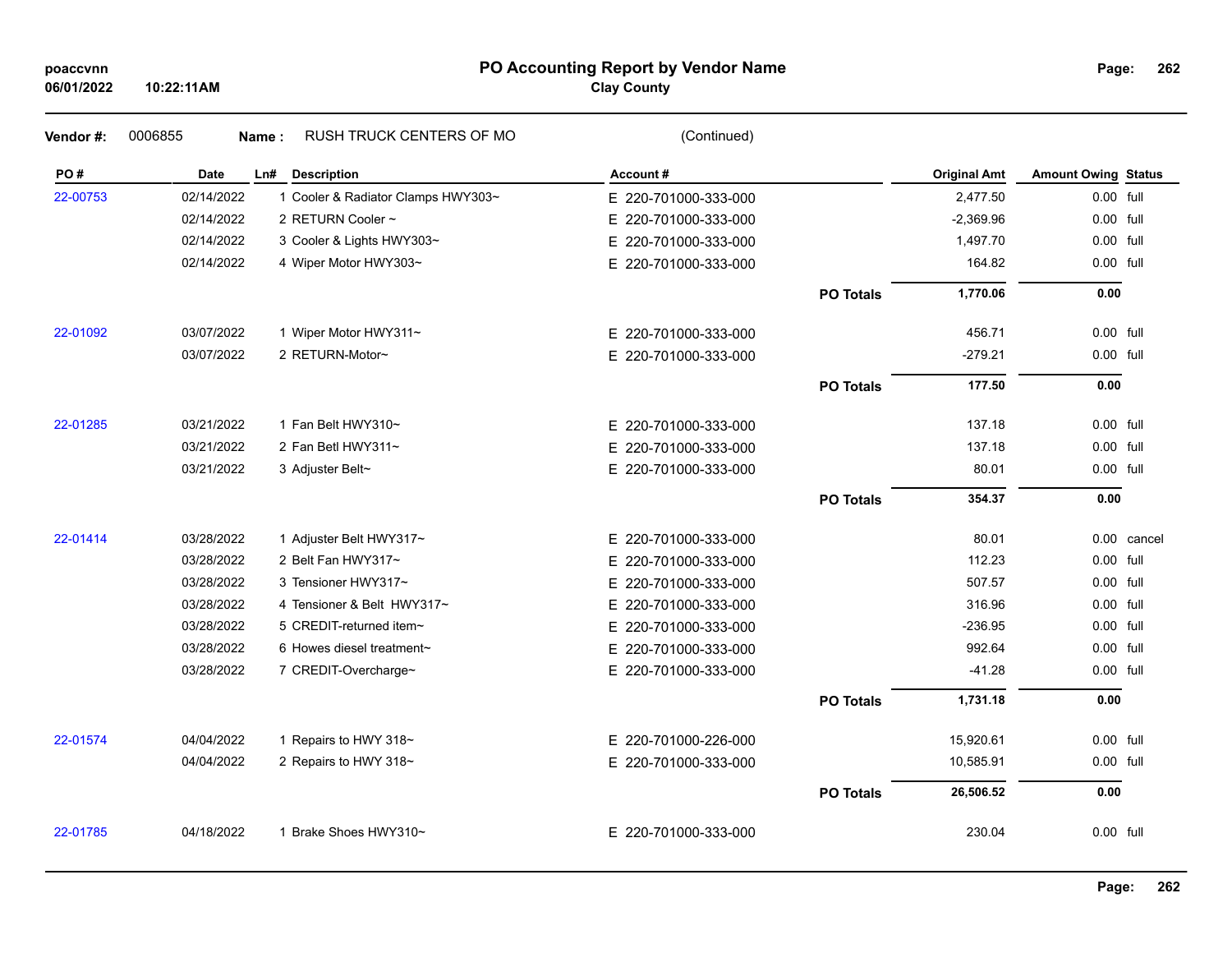# **PO Accounting Report by Vendor Name poaccvnn Page:**

# **Clay County**

| Page: | 263 |
|-------|-----|
|       |     |

| PO#      | <b>Date</b> | <b>Description</b><br>Ln#               | Account#             |                  | <b>Original Amt</b> | <b>Amount Owing Status</b> |  |
|----------|-------------|-----------------------------------------|----------------------|------------------|---------------------|----------------------------|--|
| 22-01785 | 04/18/2022  | 2 Belts HWY311 & Stock~                 | E 220-701000-333-000 |                  | 78.65               | 0.00 full                  |  |
|          | 04/18/2022  | 3 Brake Drums HWY310~                   | E 220-701000-333-000 |                  | 1,043.58            | 0.00 full                  |  |
|          |             |                                         |                      | <b>PO Totals</b> | 1,352.27            | 0.00                       |  |
| 22-02040 | 05/02/2022  | Belt HWY310 & 311~                      | E 220-701000-333-000 |                  | 60.24               | 0.00 full                  |  |
|          | 05/02/2022  | 2 Release valves HWY310~                | E 220-701000-333-000 |                  | 81.52               | 0.00 full                  |  |
|          | 05/02/2022  | 3 Driver Seat for HWY311~               | E 220-701000-333-000 |                  | 440.34              | 0.00 full                  |  |
|          |             |                                         |                      | <b>PO Totals</b> | 582.10              | 0.00                       |  |
| 22-02041 | 05/02/2022  | 1 Chamber Brake & Gasket kit~           | E 220-701000-333-000 |                  | 1,123.08            | 0.00 full                  |  |
| 22-02522 | 05/31/2022  | 1 Centrifuge HWY310~                    | E 220-701000-333-000 |                  | 65.90               | 65.90                      |  |
|          | 05/31/2022  | 2 O-Rings for Cold start fuel Solenoid~ | E 220-701000-333-000 |                  | 35.48               | 35.48                      |  |
|          | 05/31/2022  | 3 Fuel Pressure Sensor HWY310~          | E 220-701000-333-000 |                  | 415.00              | 415.00                     |  |
|          |             |                                         |                      | <b>PO Totals</b> | 516.38              | 516.38                     |  |

**Vendor Totals** 38,579.35 516.38

# **Vendor #:** 0045397 **Name :** SAFELITE FULFILLMENT, INC

| PO#      | Date       | Ln# | <b>Description</b>                      | Account#             | <b>Original Amt</b> | <b>Amount Owing Status</b> |              |
|----------|------------|-----|-----------------------------------------|----------------------|---------------------|----------------------------|--------------|
| 22-00317 | 01/18/2022 |     | 1 $12/31/21$ ~                          | E 279-556000-226-000 | 99.90               |                            | 0.00 partial |
| 22-01339 | 03/21/2022 |     | $1.3/3/22$ #1304 ~                      | E 279-556000-226-000 | 247.41              | 0.00 full                  |              |
|          | 03/21/2022 |     | 2 3/3/22 #1744 $\sim$                   | E 279-556000-226-000 | 368.78              | 0.00 full                  |              |
|          |            |     |                                         | <b>PO Totals</b>     | 616.19              | 0.00                       |              |
| 22-01612 | 04/04/2022 |     | SAFELITE AUTO GLASS - WSREPAIR~         | E 279-556000-226-000 | 49.95               | $0.00$ full                |              |
| 22-01809 | 04/18/2022 |     | Safelite Auto Glass - windshield repair | E 279-556000-226-000 | 49.95               | 0.00 full                  |              |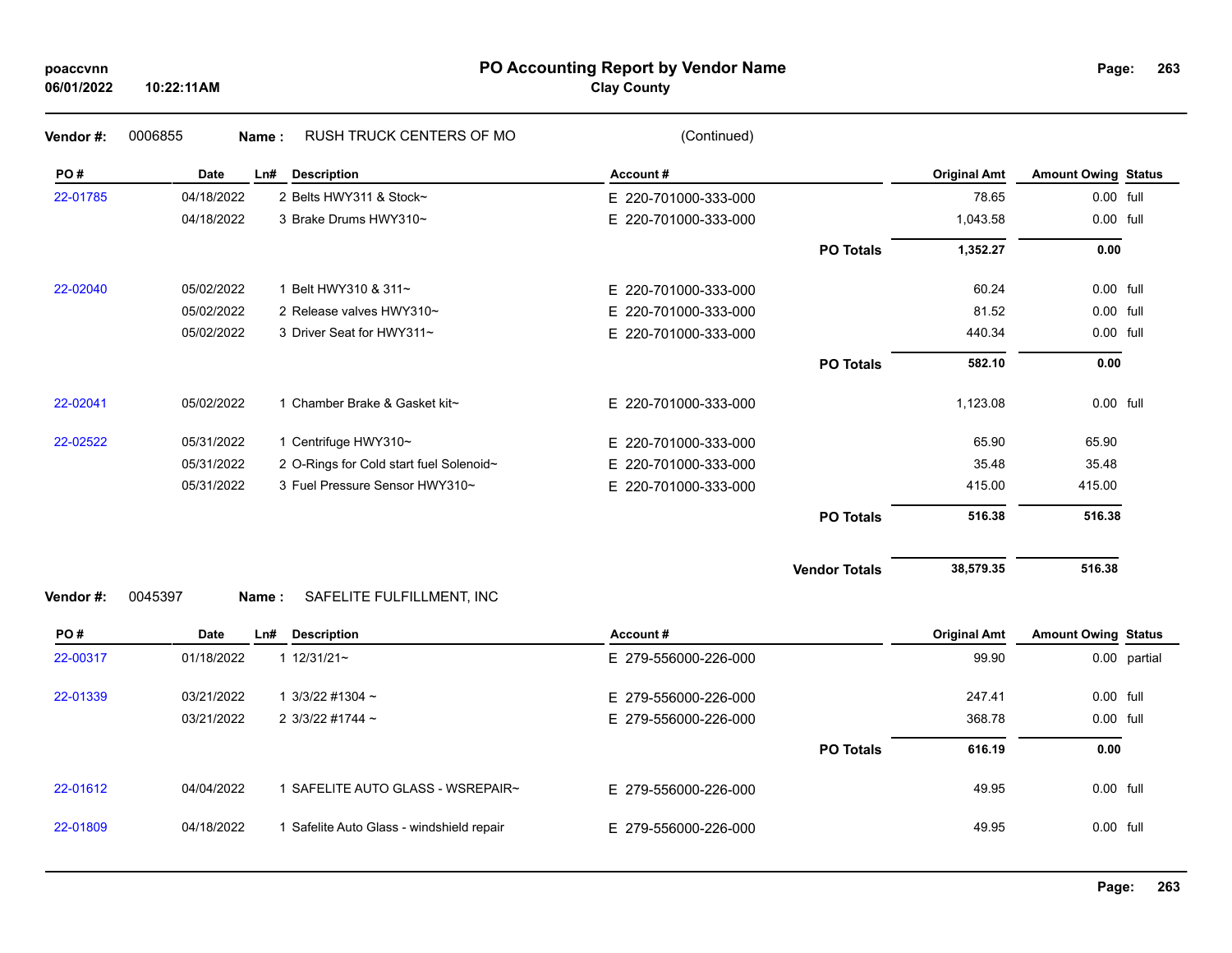| poaccvnn<br>06/01/2022 | 10:22:11AM       | PO Accounting Report by Vendor Name<br><b>Clay County</b> |                      |                      |                     |                            | Page:<br>264 |
|------------------------|------------------|-----------------------------------------------------------|----------------------|----------------------|---------------------|----------------------------|--------------|
| Vendor #:              | 0045397<br>Name: | SAFELITE FULFILLMENT, INC                                 | (Continued)          |                      |                     |                            |              |
| PO#                    | Date<br>Ln#      | <b>Description</b>                                        | Account#             |                      | <b>Original Amt</b> | <b>Amount Owing Status</b> |              |
| Vendor#:               | 0001520<br>Name: | SAFETY-KLEEN                                              |                      | <b>Vendor Totals</b> | 815.99              | 0.00                       |              |
| PO#                    | Date<br>Ln#      | <b>Description</b>                                        | Account#             |                      | <b>Original Amt</b> | <b>Amount Owing Status</b> |              |
| 22-00673               | 02/07/2022       | 1 PARKS-PARTS WASHER SOLVENT AND USED                     | E 240-740000-233-000 |                      | 1,000.00            |                            | 0.00 cancel  |
| 22-01325               | 03/21/2022       | 1 Parts Cleaner~                                          | E 300-810701-406-000 |                      | 173.71              | 0.00 full                  |              |
| Vendor #:              | 0000552<br>Name: | SAINT JOSEPH DISTRIBUTING                                 |                      | <b>Vendor Totals</b> | 1,173.71            | 0.00                       |              |
| PO#                    | Date<br>Ln#      | <b>Description</b>                                        | Account#             |                      | <b>Original Amt</b> | <b>Amount Owing Status</b> |              |
| 22-00254               | 01/18/2022       | 1 ENCUMBRANCE~                                            | E 240-743000-395-000 |                      | 4,100.00            | 3,093.31 partial           |              |
| 22-01312               | 03/21/2022       | 1 ENCUMBRANCE~                                            | E 240-742000-395-000 |                      | 1,500.00            | 905.98 partial             |              |
| Vendor #:              | 0025637<br>Name: | SAINT LUKE'S NORTH HOSPITAL                               |                      | <b>Vendor Totals</b> | 5,600.00            | 3,999.29                   |              |
| PO#                    | Date<br>Ln#      | <b>Description</b>                                        | Account#             |                      | <b>Original Amt</b> | <b>Amount Owing Status</b> |              |
| 22-00267               | 01/18/2022       | 1 COVID Testing 9/29/21 and 7/1/21                        | E 278-554000-201-000 |                      | 126.00              | 0.00 full                  |              |
| 22-00429               | 01/24/2022       | 1 1/5/22 #40011451569                                     | E 278-554000-201-000 |                      | 300.00              | 0.00 full                  |              |
| 22-00904               | 02/22/2022       | 1 2/5/22 #40011808099~                                    | E 278-554000-201-000 |                      | 1,358.00            | 0.00 full                  |              |
|                        |                  |                                                           |                      | <b>Vendor Totals</b> | 1,784.00            | 0.00                       |              |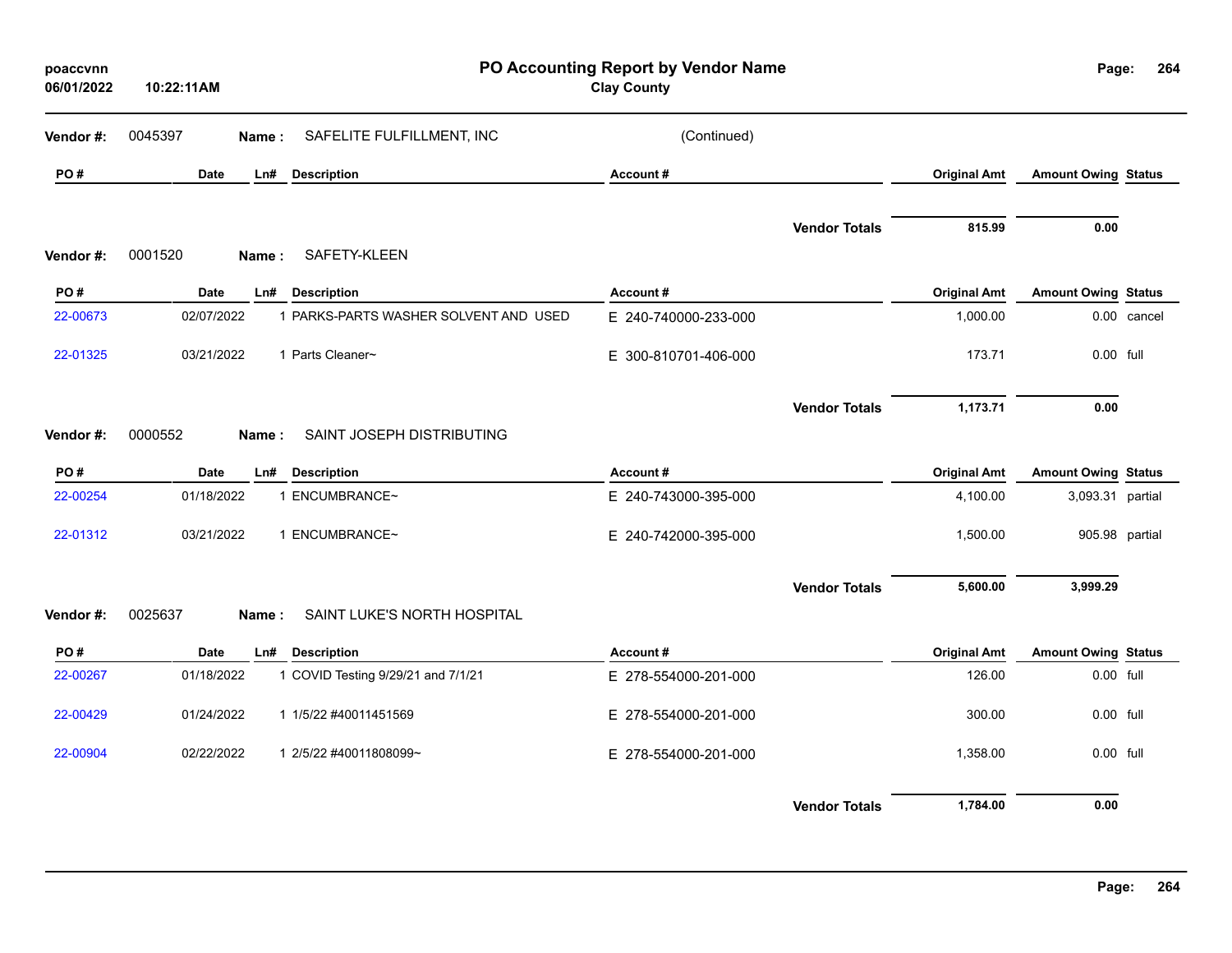| poaccvnn<br>06/01/2022 | 10:22:11AM         | PO Accounting Report by Vendor Name<br><b>Clay County</b> |                      |                      |                     |                            | 265<br>Page: |
|------------------------|--------------------|-----------------------------------------------------------|----------------------|----------------------|---------------------|----------------------------|--------------|
| Vendor#:               | 0001149<br>Name :  | <b>SAMS CLUB DIRECT</b>                                   |                      |                      |                     |                            |              |
| PO#                    | <b>Date</b><br>Ln# | <b>Description</b>                                        | Account#             |                      | <b>Original Amt</b> | <b>Amount Owing Status</b> |              |
| 22-02056               | 05/02/2022         | 1 ENCUMBRANCE                                             | E 240-730000-301-000 |                      | 250.00              | $0.00$ full                |              |
| Vendor#:               | 0043977<br>Name:   | SANDERS, ROBERT                                           |                      | <b>Vendor Totals</b> | 250.00              | 0.00                       |              |
| PO#                    | Date<br>Ln#        | <b>Description</b>                                        | Account#             |                      | <b>Original Amt</b> | <b>Amount Owing Status</b> |              |
| 22-02063               | 05/02/2022         | 1 Travel Expenses for 2022 Spring MAPA                    | E 260-547000-260-000 |                      | 288.99              | 0.00 full                  |              |
|                        |                    |                                                           |                      | <b>Vendor Totals</b> | 288.99              | 0.00                       |              |
| Vendor#:               | 0050955<br>Name:   | SCHMITT, LLOYD                                            |                      |                      |                     |                            |              |
| PO#                    | <b>Date</b><br>Ln# | <b>Description</b>                                        | Account#             |                      | <b>Original Amt</b> | <b>Amount Owing Status</b> |              |
| 22-00386               | 01/24/2022         | 1 CARE 2022005 RESTITUTION~                               | E 100-594000-209-000 |                      | 236.90              | 0.00 full                  |              |
| 22-02271               | 05/16/2022         | 1 RESTITUTION CARE 2022005 CC~                            | E 100-594000-209-000 |                      | 507.33              | 0.00 full                  |              |
|                        |                    |                                                           |                      | <b>Vendor Totals</b> | 744.23              | 0.00                       |              |
| Vendor#:               | 0001873<br>Name:   | <b>SCOTT RICE OFFICE WORKS</b>                            |                      |                      |                     |                            |              |
| PO#                    | Date<br>Ln#        | <b>Description</b>                                        | Account#             |                      | <b>Original Amt</b> | <b>Amount Owing Status</b> |              |
| 22-00150               | 01/18/2022         | 1 OFFICE FURNITURE- MARYGRACE HOLDEN~                     | E 100-581000-301-000 |                      | 4,092.30            | 0.00 full                  |              |
| 22-01618               | 04/04/2022         | 1 Encumbrance of Budgeted item                            | E 300-810547-409-000 |                      | 171,324.32          | 171,324.32                 |              |
|                        |                    |                                                           |                      | <b>Vendor Totals</b> | 175,416.62          | 171,324.32                 |              |
| Vendor#:               | 0050538<br>Name:   | SELF, JEFF                                                |                      |                      |                     |                            |              |
| PO#                    | Date<br>Ln#        | <b>Description</b>                                        | Account#             |                      | <b>Original Amt</b> | <b>Amount Owing Status</b> |              |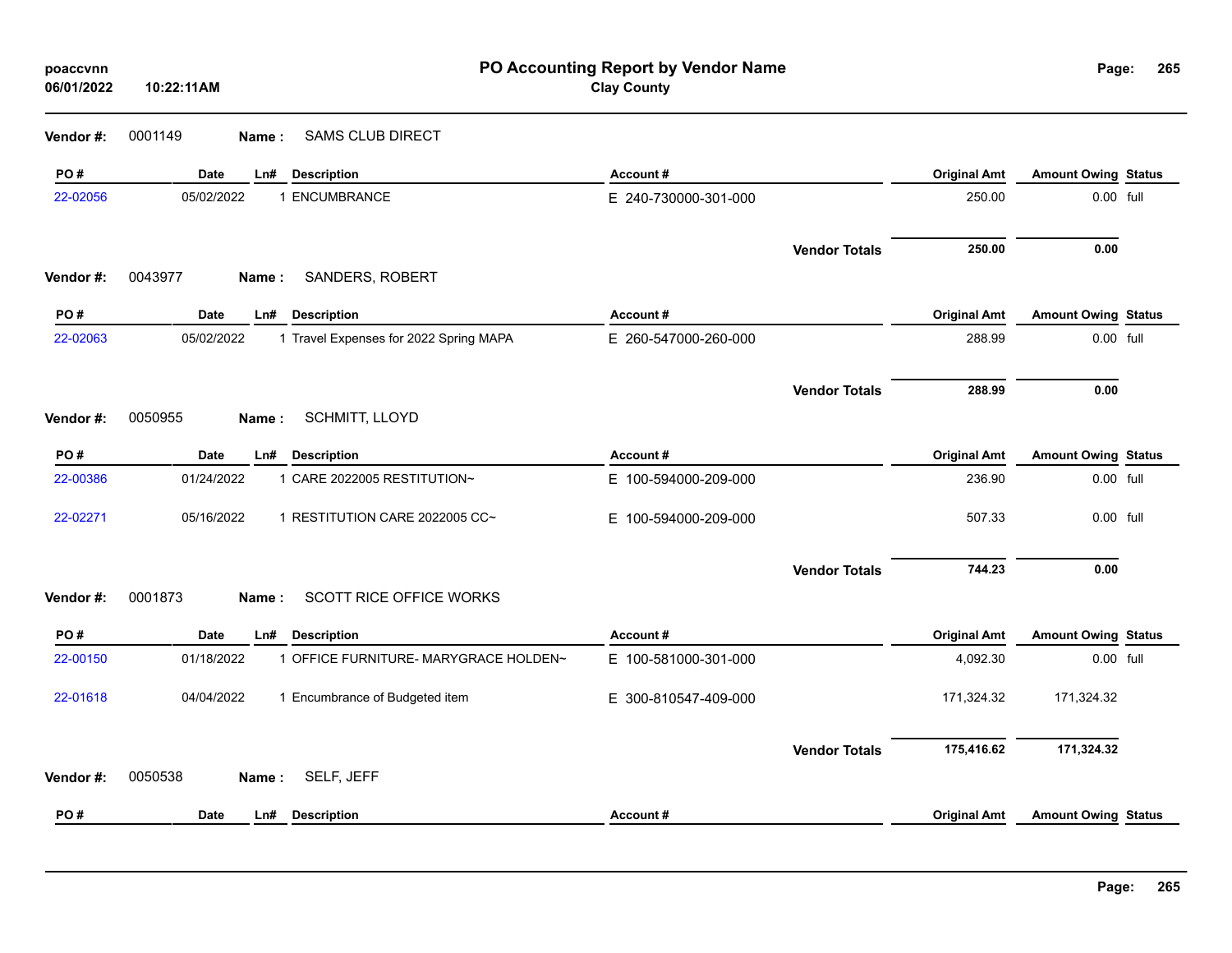| poaccvnn<br>06/01/2022 | PO Accounting Report by Vendor Name<br><b>Clay County</b><br>10:22:11AM |                      |                      |                     |                            |  |  |
|------------------------|-------------------------------------------------------------------------|----------------------|----------------------|---------------------|----------------------------|--|--|
| Vendor #:              | SELF, JEFF<br>0050538<br>Name:                                          | (Continued)          |                      |                     |                            |  |  |
| PO#                    | <b>Date</b><br><b>Description</b><br>Ln#                                | Account#             |                      | <b>Original Amt</b> | <b>Amount Owing Status</b> |  |  |
| 22-02088               | 05/02/2022<br>1 Jeff Self - Travel Reimbursement                        | E 279-556000-260-000 |                      | 8.00                | 0.00 full                  |  |  |
| 22-02466               | 05/23/2022<br>1 Jeff Self - Travel Reimbursement~                       | E 279-556000-260-000 |                      | 92.53               | 92.53                      |  |  |
|                        |                                                                         |                      | <b>Vendor Totals</b> | 100.53              | 92.53                      |  |  |
| Vendor#:               | 0050096<br>SEPTAGON CONSTRUCTION - LIBERTY<br>Name:                     |                      |                      |                     |                            |  |  |
| PO#                    | Date<br>Ln#<br><b>Description</b>                                       | Account#             |                      | <b>Original Amt</b> | <b>Amount Owing Status</b> |  |  |
| 22-02479               | 05/31/2022<br>1 Hangar roof repair Airport~                             | E 401-915000-403-000 |                      | 2,500.00            | 2,500.00                   |  |  |
|                        |                                                                         |                      | <b>Vendor Totals</b> | 2,500.00            | 2,500.00                   |  |  |
| Vendor#:               | <b>SERVPRO</b><br>0050776<br>Name:                                      |                      |                      |                     |                            |  |  |
| PO#                    | Date<br><b>Description</b><br>Ln#                                       | Account#             |                      | <b>Original Amt</b> | <b>Amount Owing Status</b> |  |  |
| 22-00680               | 02/07/2022<br>1 Encumber Funds for Kitchen Deep Cleaning                | E 286-555000-228-000 |                      | 14,350.90           | 0.00 full                  |  |  |
|                        |                                                                         |                      | <b>Vendor Totals</b> | 14,350.90           | 0.00                       |  |  |
| Vendor#:               | SEVIC, CARTER<br>0049515<br>Name:                                       |                      |                      |                     |                            |  |  |
| PO#                    | Date<br><b>Description</b><br>Ln#                                       | Account#             |                      | <b>Original Amt</b> | <b>Amount Owing Status</b> |  |  |
| 22-00151               | 01/18/2022<br>1 TUITION ENCUMBRANCE~                                    | E 100-602000-265-000 |                      | 1,912.45            | 0.00 full                  |  |  |
| Vendor#:               | SHAMROCK SOLUTIONS<br>0049919<br>Name:                                  |                      | <b>Vendor Totals</b> | 1,912.45            | 0.00                       |  |  |
|                        |                                                                         |                      |                      |                     |                            |  |  |
| PO#                    | <b>Date</b><br><b>Description</b><br>Ln#                                | Account#             |                      | <b>Original Amt</b> | <b>Amount Owing Status</b> |  |  |
| 22-00780               | 02/14/2022<br>1 GENERAL SERVICES-BUCKET OF HOURS BILLED                 | E 305-505000-209-000 |                      | 693.75              | 0.00 full                  |  |  |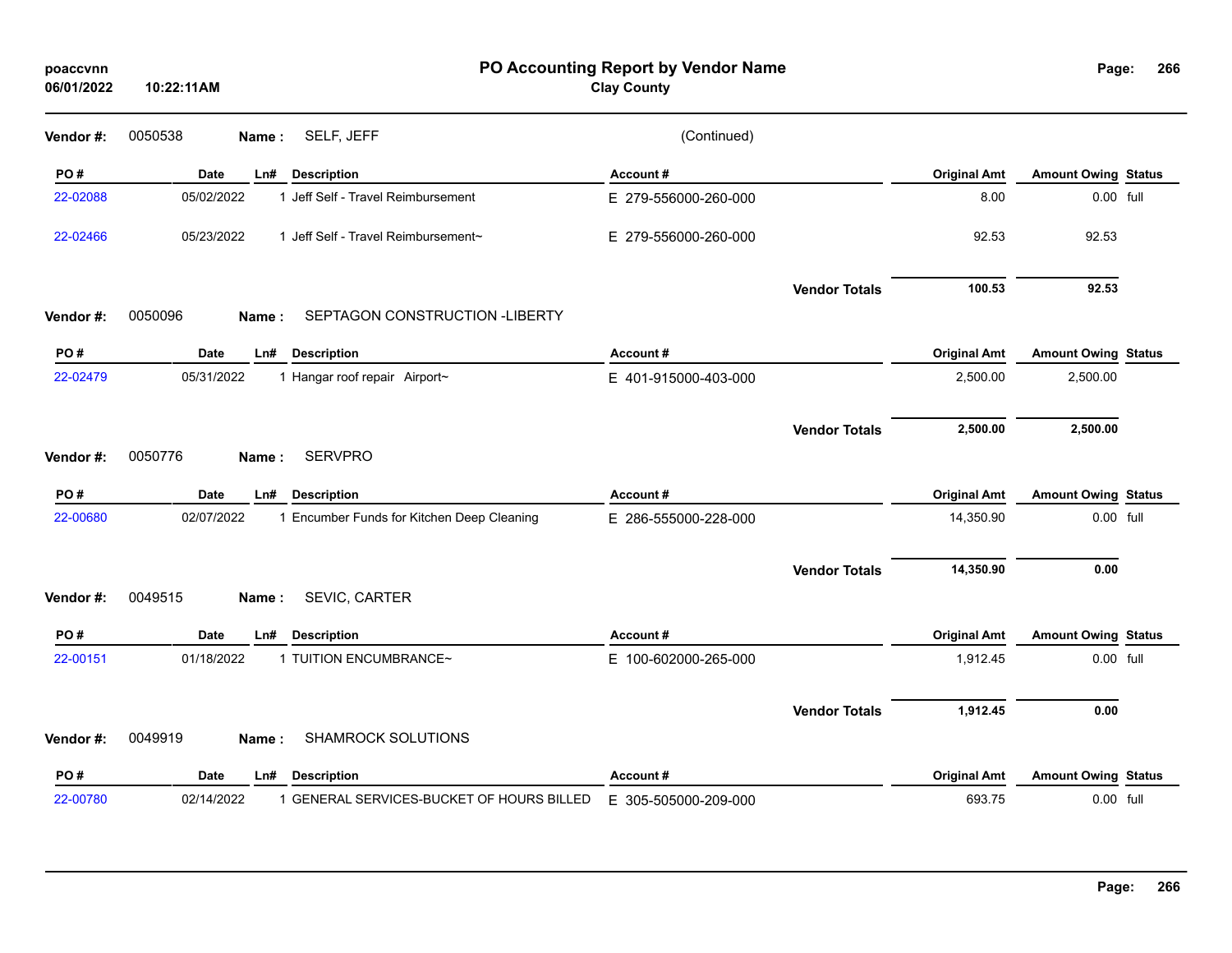| poaccynn   |            |
|------------|------------|
| 06/01/2022 | 10:22:11AM |

# **PO Accounting Report by Vendor Name poaccvnn Page: Clay County**

|          |                  |                                         |                          | <b>Vendor Totals</b> | 693.75              | 0.00                       |                |
|----------|------------------|-----------------------------------------|--------------------------|----------------------|---------------------|----------------------------|----------------|
| Vendor#: | 0011936<br>Name: | <b>SHERWIN WILLIAMS</b>                 |                          |                      |                     |                            |                |
| PO#      | <b>Date</b>      | <b>Description</b><br>Ln#               | Account#                 |                      | <b>Original Amt</b> | <b>Amount Owing Status</b> |                |
| 22-00152 | 01/18/2022       | 1 ENCUMBER Funds for paint supplies for | E 100-611000-330-000     |                      | 500.00              | 500.00                     |                |
| 22-00318 | 01/18/2022       | 1 ENCUMBER Funds for paint supplies for | E 279-613000-330-000     |                      | 500.00              |                            | 203.34 partial |
|          |                  |                                         |                          | <b>Vendor Totals</b> | 1,000.00            | 703.34                     |                |
| Vendor#: | 0048327<br>Name: | SHI INTERNATIONAL                       |                          |                      |                     |                            |                |
| PO#      | <b>Date</b>      | Ln#<br><b>Description</b>               | Account#                 |                      | <b>Original Amt</b> | <b>Amount Owing Status</b> |                |
| 22-00048 | 01/10/2022       | 1 HP LASER JET PRO M404DN HARDWARE~     | E 100-505000-301-000     |                      | 314.13              | 0.00                       | cancel         |
|          | 01/10/2022       | 2 MEDIA TRAY FOR COLOR LASER JET~       | E.<br>100-505000-301-000 |                      | 305.62              | 0.00                       | cancel         |
|          |                  |                                         |                          | <b>PO Totals</b>     | 619.75              | 0.00                       |                |
| 22-00319 | 01/18/2022       | 1 CT160910001~                          | E 279-559000-406-000     |                      | 7,433.58            | 0.00 full                  |                |
| 22-00446 | 01/24/2022       | 1 SHI CT160910001~                      | E 279-556000-302-000     |                      | 305.93              | 0.00 full                  |                |
| 22-00494 | 01/31/2022       | 1 TOAD LICENSE~                         | E 100-581000-228-000     |                      | 1,248.52            | 0.00 full                  |                |
| 22-00495 | 01/31/2022       | 1 Acer LED Monitor Item: 41780364       | E 100-607000-302-000     |                      | 326.36              | 0.00 full                  |                |
| 22-00555 | 01/31/2022       | 1 1/21/22 #B14646298                    | E 279-556000-301-000     |                      | 594.85              | 0.00 full                  |                |
| 22-00621 | 02/07/2022       | 1 SHI - 2 Cisco power supplies715       | E.<br>100-607000-302-000 |                      | 1,838.66            | 0.00 full                  |                |
|          | 02/07/2022       | 2 SHI - 4 Smart UPS X 3000Va~           | Е.<br>100-607000-302-000 |                      | 8,391.60            | 0.00 full                  |                |
|          |                  |                                         |                          | <b>PO Totals</b>     | 10,230.26           | 0.00                       |                |
| 22-00831 | 02/22/2022       | 1 APC Smart-UPS X 120V External Battery | E 100-607000-302-000     |                      | 3,245.04            | 0.00 full                  |                |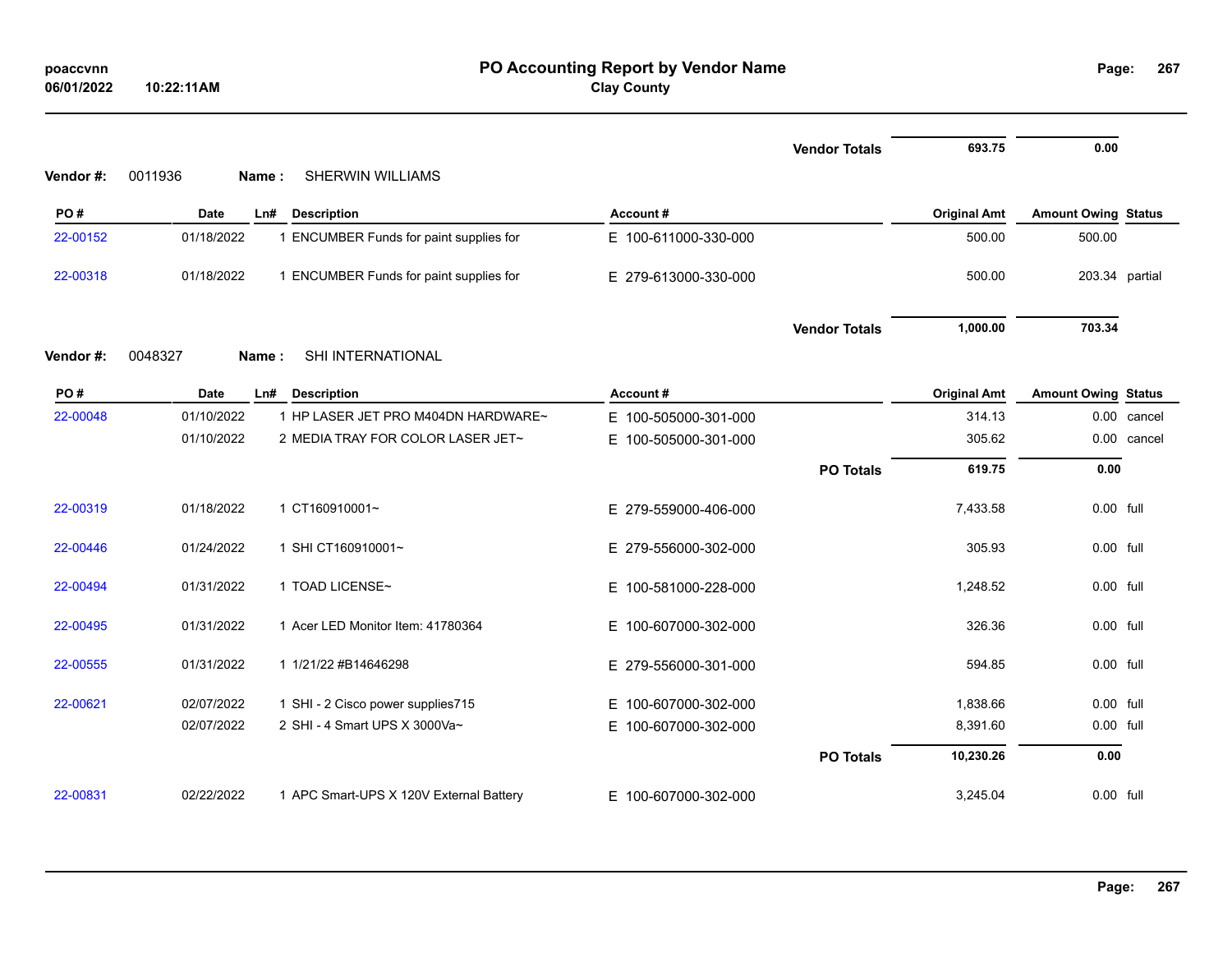# **PO Accounting Report by Vendor Name poaccvnn Page:**

# **Clay County**

| Vendor#: | 0048327     | SHI INTERNATIONAL<br>Name:               | (Continued)              |                  |                     |                            |             |
|----------|-------------|------------------------------------------|--------------------------|------------------|---------------------|----------------------------|-------------|
| PO#      | <b>Date</b> | <b>Description</b><br>Ln#                | Account#                 |                  | <b>Original Amt</b> | <b>Amount Owing Status</b> |             |
| 22-01165 | 03/14/2022  | 1 ASUS TURBO GRAPHIC CARD~               | E 100-581000-301-000     |                  | 2,884.68            |                            | 0.00 cancel |
| 22-01166 | 03/14/2022  | 1 APC BATTERY~                           | E 100-581000-301-000     |                  | 1,524.40            | 0.00 full                  |             |
| 22-01167 | 03/14/2022  | 1 MINI DESKTOPS~                         | E 100-580000-301-000     |                  | 7,165.44            | 0.00 full                  |             |
|          | 03/14/2022  | 2 AMD PROCESSOR~                         | E.<br>100-580000-301-000 |                  | 1,606.38            | 0.00 full                  |             |
|          | 03/14/2022  | 3 1 AMD PROCESSOR~                       | E 100-580000-301-000     |                  | 1,890.24            | 0.00 full                  |             |
|          | 03/14/2022  | 4 HARWARE ~                              | E 100-580000-301-000     |                  | 895.90              | 0.00 full                  |             |
|          |             |                                          |                          | <b>PO Totals</b> | 11,557.96           | 0.00                       |             |
| 22-01224 | 03/14/2022  | 1 Invoice #B14700641 2/1/22~             | E 286-555000-228-000     |                  | 505.59              | 0.00 full                  |             |
| 22-01510 | 03/31/2022  | 1 REOPEN 2021 PO# 21-06210~              | E 224-503000-450-000     |                  | 352,979.15          | 127,835.71 partial         |             |
| 22-01543 | 04/04/2022  | 1 MVISION STANDARD ~                     | E 100-581000-228-000     |                  | 2,145.00            | 0.00 full                  |             |
| 22-01613 | 04/04/2022  | 1 SHI INTERNATIONAL - HP COLOR LASER JET | E 279-556000-302-000     |                  | 505.59              |                            | 0.00 cancel |
| 22-01614 | 04/04/2022  | 1 SHI International - HDS Series Hard    | E 279-559000-406-000     |                  | 282.70              | 0.00 full                  |             |
|          | 04/04/2022  | 2 SHI International - Printer battery,   | E 279-559000-406-000     |                  | 407.16              | 0.00 full                  |             |
|          | 04/04/2022  | 3 SHI International - Pocketjet          | E 279-559000-406-000     |                  | 830.02              | 0.00 full                  |             |
|          |             |                                          |                          | <b>PO Totals</b> | 1,519.88            | 0.00                       |             |
| 22-01676 | 04/11/2022  | 1 APC BVATTERY $\sim$                    | E 100-581000-301-000     |                  | 1,524.40            | 0.00 full                  |             |
|          | 04/11/2022  | 2 ASUS TURBO~                            | E 100-581000-201-000     |                  | 2,884.68            | 0.00 full                  |             |
|          |             |                                          |                          | <b>PO Totals</b> | 4,409.08            | 0.00                       |             |
| 22-01864 | 04/25/2022  | 1 Enhan.Supp-Tech Supp - RSA             | E 100-607000-228-000     |                  | 4,265.25            | 0.00 full                  |             |
| 22-01942 | 04/25/2022  | 1 STANDARD STORAGE~                      | E 300-810581-409-000     |                  | 6,037.03            | 0.00 full                  |             |
|          |             |                                          |                          |                  |                     |                            |             |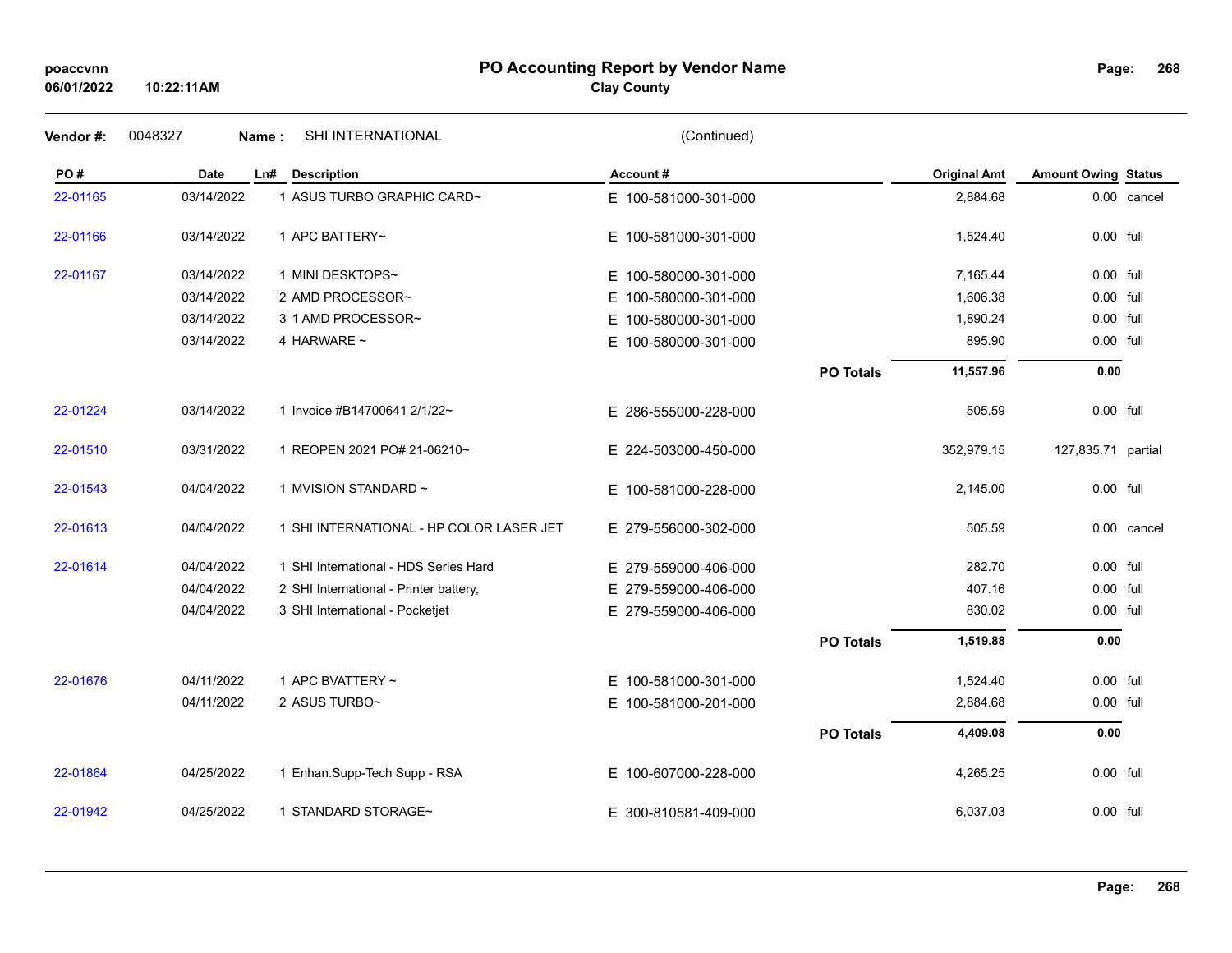# **PO Accounting Report by Vendor Name poaccvnn Page:**

**Clay County**

| Page: | 269 |
|-------|-----|
|       |     |

| Vendor #: | 0048327     | SHI INTERNATIONAL<br>Name:             | (Continued)          |                      |                     |                            |             |
|-----------|-------------|----------------------------------------|----------------------|----------------------|---------------------|----------------------------|-------------|
| PO#       | Date        | Ln#<br><b>Description</b>              | Account#             |                      | <b>Original Amt</b> | <b>Amount Owing Status</b> |             |
| 22-01942  | 04/25/2022  | 2 48 2LIC CORELIC; 300 LICSAPK USRCAL~ | E 300-810581-409-000 |                      | 53,975.64           | 0.00 full                  |             |
|           | 04/25/2022  | 3 NEOS STORAGE LOADER~                 | E 300-810581-409-000 |                      | 5,067.06            | 0.00 full                  |             |
|           | 04/25/2022  | 4 2 LICENSE; 2 SOFTWARE; 1 VSPHERE; 1  | E 300-810581-409-000 |                      | 22,117.98           | 0.00 full                  |             |
|           |             |                                        |                      | <b>PO Totals</b>     | 87,197.71           | 0.00                       |             |
| 22-01987  | 05/02/2022  | 1 2022 Cityworks RNWL HWY~             | E 100-607000-228-000 |                      | 29,142.38           | 0.00 full                  |             |
| 22-02157  | 05/10/2022  | 1 CT160910001 / PC Prime Vendor Ct~    | E 100-607000-228-000 |                      | 3,899.49            | 0.00 full                  |             |
| 22-02158  | 05/10/2022  | 1 2022 CBT Nuggets Training~           | E 100-607000-261-000 |                      | 5,922.00            | 0.00 full                  |             |
| 22-02225  | 05/10/2022  | 1 PALO EQUIPMENT AND SUBSCRIPTIONS~    | E 300-810581-409-000 |                      | 34,846.56           | 0.00 full                  |             |
|           | 05/10/2022  | 2 VESA 100 HARDWARE~                   | E 300-810581-409-000 |                      | 895.90              | 0.00 full                  |             |
|           |             |                                        |                      | <b>PO Totals</b>     | 35,742.46           | 0.00                       |             |
| 22-02272  | 05/16/2022  | 1 KIWI SYSLOG Server Single-INST       | E 100-607000-228-000 |                      | 115.76              | 0.00 full                  |             |
| 22-02289  | 05/16/2022  | 1 SHI International - Dell Monitors~   | E 224-503000-450-000 |                      | 945.60              |                            | 0.00 cancel |
|           |             |                                        |                      | <b>Vendor Totals</b> | 569,266.27          | 127,835.71                 |             |
| Vendor#:  | 0012023     | SHORE TIRE COMPANY INC<br>Name:        |                      |                      |                     |                            |             |
| PO#       | <b>Date</b> | <b>Description</b><br>Ln#              | Account#             |                      | <b>Original Amt</b> | <b>Amount Owing Status</b> |             |
| 22-00426  | 01/24/2022  | 1 PARKS-TIRES & TIRE SUPPLIES~         | E 240-740000-333-000 |                      | 2,000.00            | 0.00 full                  |             |
| 22-01434  | 03/28/2022  | 1 PARKS-TIRES & TIRE SUPPLIES~         | E 240-740000-333-000 |                      | 2,000.00            | 1,072.20 partial           |             |
|           |             |                                        |                      | <b>Vendor Totals</b> | 4,000.00            | 1,072.20                   |             |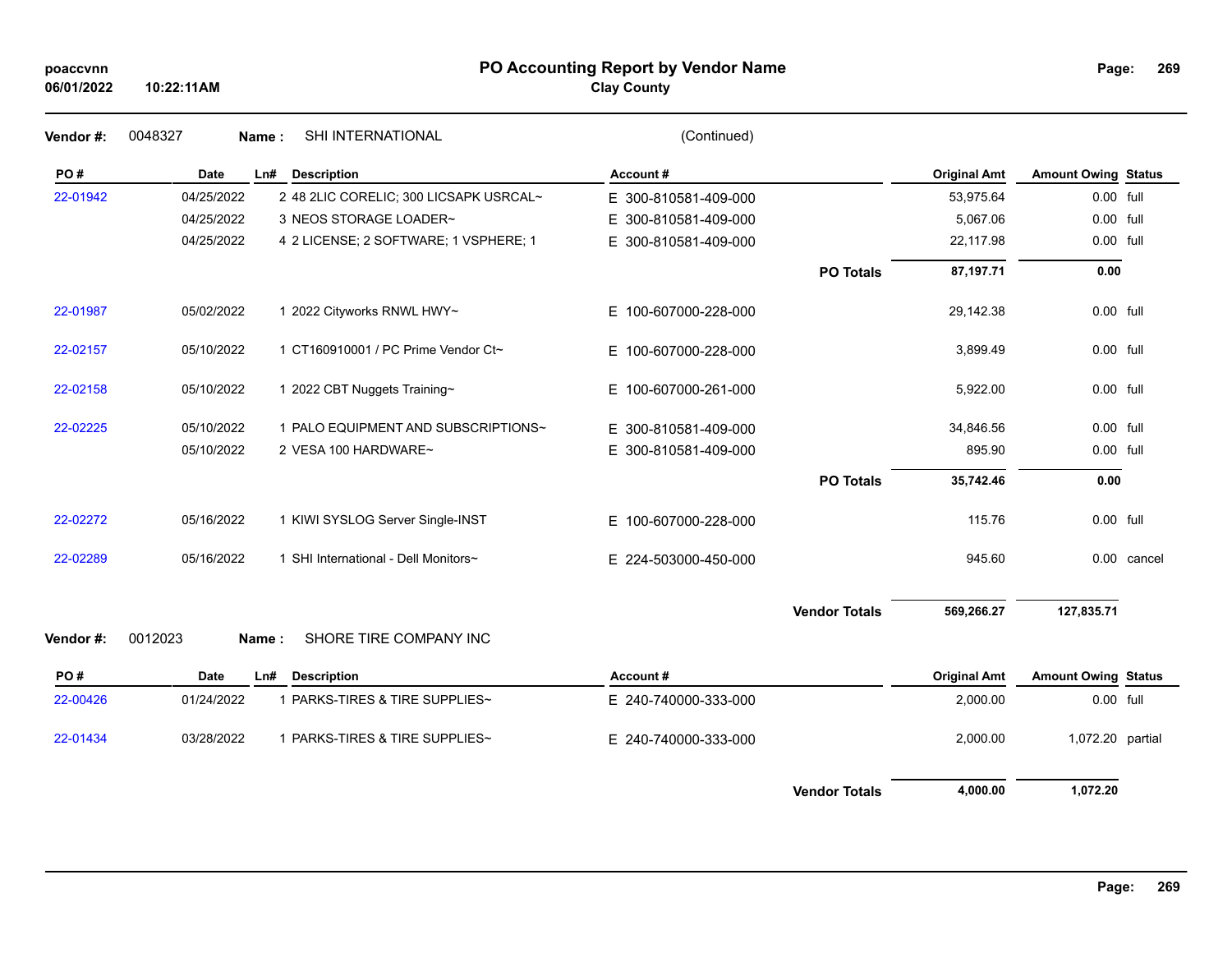**Vendor #:** 0099766 **Name :** SHOST, CAROLE

| PO#       | Date        | Ln#   | <b>Description</b>                     | Account#             |                      | <b>Original Amt</b> | <b>Amount Owing Status</b> |  |
|-----------|-------------|-------|----------------------------------------|----------------------|----------------------|---------------------|----------------------------|--|
| 22-00153  | 01/18/2022  |       | 1 MILEAGE (12/14/21-12/28/21) FOR~     | E 100-594000-201-000 |                      | 69.44               | 0.00 full                  |  |
| 22-01267  | 03/21/2022  |       | 1 MILEAGE (1/24/22 AND 3/14/22) ~      | E 100-594000-201-000 |                      | 57.92               | $0.00$ full                |  |
| 22-01268  | 03/21/2022  |       | 1 MILEAGE FOR CASA ~                   | E 100-594000-201-000 |                      | 52.65               | $0.00$ full                |  |
|           |             |       |                                        |                      | <b>Vendor Totals</b> | 180.01              | 0.00                       |  |
| Vendor #: | 0048456     | Name: | SHOUN, MIKE                            |                      |                      |                     |                            |  |
| PO#       | <b>Date</b> | Ln#   | <b>Description</b>                     | Account#             |                      | <b>Original Amt</b> | <b>Amount Owing Status</b> |  |
| 22-00345  | 01/18/2022  |       |                                        |                      |                      |                     | 4,848.48 partial           |  |
|           |             |       | 1 2022 FIELD MILEAGE                   | E 285-720000-263-000 |                      | 5,000.00            |                            |  |
| 22-00346  | 01/18/2022  |       | 1 CERTIFICATION REIMBURSEMENT FOR IAAO | E 285-720000-261-000 |                      | 395.00              | 0.00 full                  |  |
|           | 01/18/2022  |       | 2 CE REIMBURSEMENT FOR USPAP CLASS~    | E 285-720000-261-000 |                      | 209.00              | 0.00 full                  |  |
|           |             |       |                                        |                      | <b>PO Totals</b>     | 604.00              | 0.00                       |  |
|           |             |       |                                        |                      | <b>Vendor Totals</b> | 5,604.00            | 4,848.48                   |  |

| PO#      | Date       | Ln# | <b>Description</b>       | Account#             |                      | <b>Original Amt</b> | <b>Amount Owing Status</b> |  |
|----------|------------|-----|--------------------------|----------------------|----------------------|---------------------|----------------------------|--|
| 22-00154 | 01/18/2022 |     | SHIRTS FOR SAFETY BOARD~ | E 100-600295-295-000 |                      | 739.00              | 0.00 full                  |  |
| 22-00534 | 01/31/2022 |     | 1 1/20/22 #12075~        | E 278-554000-201-000 |                      | 72.00               | 0.00 full                  |  |
| 22-02304 | 05/16/2022 |     | ENCUMBRANCE~             | E 240-742000-395-000 |                      | 1,030.00            | 1,030.00                   |  |
| 22-02305 | 05/16/2022 |     | ENCUMBRANCE~             | E 240-743000-395-000 |                      | 1,030.00            | 1,030.00                   |  |
|          |            |     |                          |                      | <b>Vendor Totals</b> | 2,871.00            | 2,060.00                   |  |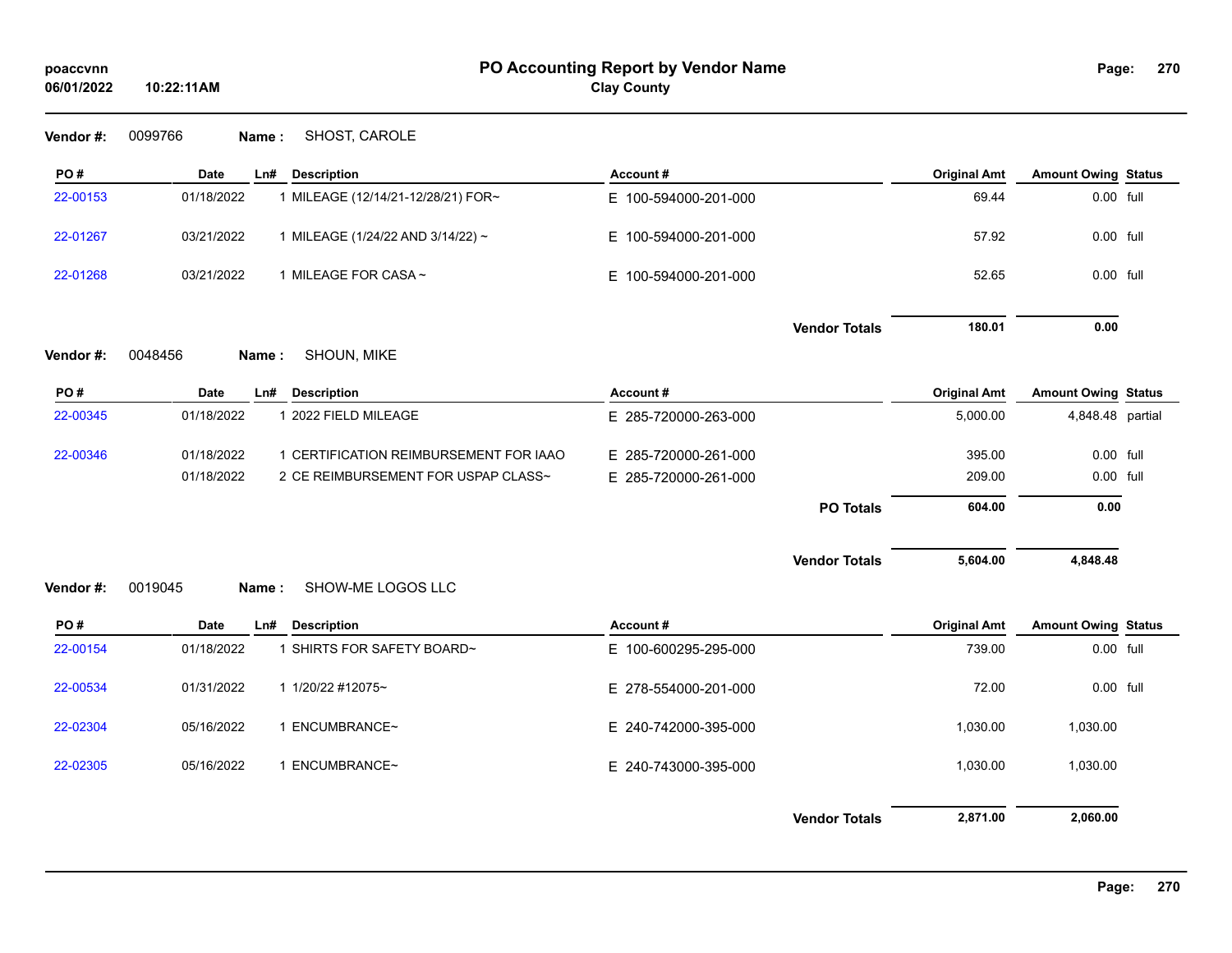**Vendor #:** 0003612 **Name :** SHRED-IT KANSAS CITY

| PO#      | <b>Date</b> | Ln#<br><b>Description</b>              | Account#                 |                      | <b>Original Amt</b> | <b>Amount Owing Status</b> |  |
|----------|-------------|----------------------------------------|--------------------------|----------------------|---------------------|----------------------------|--|
| 22-00155 | 01/18/2022  | 1 Document shredding service           | E 100-547000-232-000     |                      | 391.50              | 0.00 full                  |  |
| 22-00622 | 02/07/2022  | 1 ENCUMBER Estimated Cost/Document     | E 100-611000-228-000     |                      | 5,100.00            | 5,100.00                   |  |
| 22-02273 | 05/16/2022  | 1 Document shredding services          | E 100-547000-232-000     |                      | 294.00              | 294.00                     |  |
|          | 05/16/2022  | 2 Document shredding services          | 100-547000-232-000<br>E. |                      | 294.00              | 294.00                     |  |
|          | 05/16/2022  | 3 Document shredding services          | 100-547000-232-000<br>Е  |                      | 220.50              | 220.50                     |  |
|          | 05/16/2022  | 4 Document shredding service 03/31/22, | 100-547000-232-000<br>E. |                      | 73.50               | 73.50                      |  |
|          | 05/16/2022  | 5 Document shredding services          | 100-547000-232-000<br>E. |                      | 294.00              | 294.00                     |  |
|          |             |                                        |                          | <b>PO Totals</b>     | 1,176.00            | 1,176.00                   |  |
| 22-02380 | 05/23/2022  | 1 FM/DOCUMENT DESTRUCTION IN COUNTY    | E 100-611000-228-000     |                      | 10,000.00           | 10,000.00                  |  |
| 22-02381 | 05/23/2022  | 1 FM/DOCUMENT DESTRUCTION IN COUNTY    | E 100-611000-228-000     |                      | 1,897.99            | 1,897.99                   |  |
|          |             |                                        |                          | <b>Vendor Totals</b> | 18,565.49           | 18,173.99                  |  |
| Vendor#: | 0049592     | SHRIMPTON, JAMES<br>Name:              |                          |                      |                     |                            |  |
| PO#      | <b>Date</b> | Ln#<br><b>Description</b>              | Account#                 |                      | <b>Original Amt</b> | <b>Amount Owing Status</b> |  |
| 22-00832 | 02/22/2022  | 1 IMA dues for CMA certificate         | E 100-500000-264-000     |                      | 217.50              | 0.00 full                  |  |
|          |             |                                        |                          | <b>Vendor Totals</b> | 217.50              | 0.00                       |  |
| Vendor#: | 0051075     | SIMON, KIM<br>Name:                    |                          |                      |                     |                            |  |
| PO#      | <b>Date</b> | Ln#<br><b>Description</b>              | Account#                 |                      | <b>Original Amt</b> | <b>Amount Owing Status</b> |  |
| 22-01711 | 04/11/2022  | 1 BOAT SLIP REFUND~                    | R 240-436000-000-744     |                      | 120.99              | 0.00 full                  |  |
|          |             |                                        |                          | <b>Vendor Totals</b> | 120.99              | 0.00                       |  |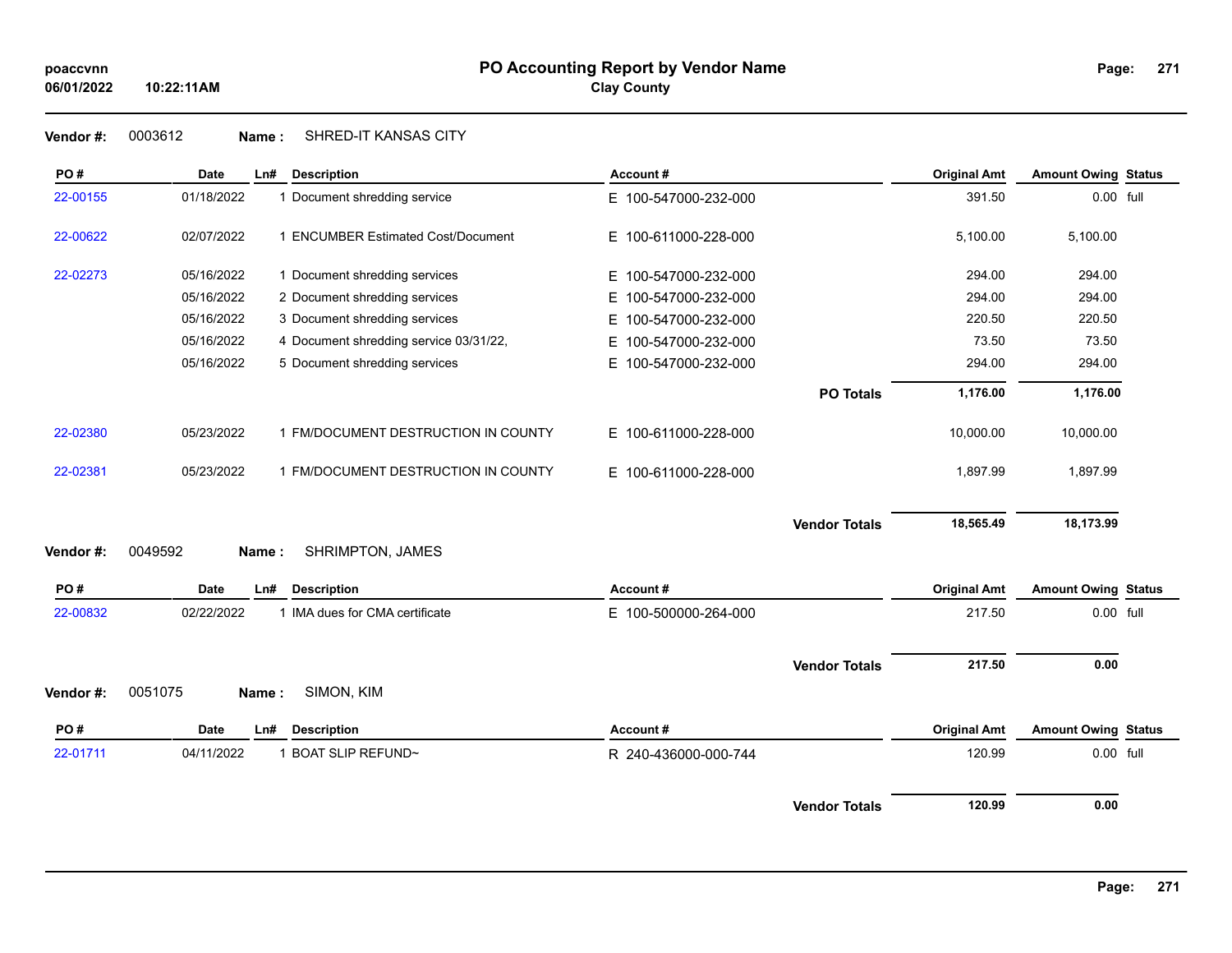| poaccvnn<br>06/01/2022 | 10:22:11AM                                          | PO Accounting Report by Vendor Name<br><b>Clay County</b> |                     | Page:                      | 272 |
|------------------------|-----------------------------------------------------|-----------------------------------------------------------|---------------------|----------------------------|-----|
| Vendor#:               | 0015175<br>SIMPSON (MIM), PAULA<br>Name:            |                                                           |                     |                            |     |
| PO#                    | <b>Description</b><br>Date<br>Ln#                   | Account#                                                  | <b>Original Amt</b> | <b>Amount Owing Status</b> |     |
| 22-00496               | 01/31/2022<br>1 REIMBURSEMENT FOR STAMPS~           | E 100-594000-201-000                                      | 23.20               | 0.00 full                  |     |
| 22-00623               | 02/07/2022<br>1 REIMBURSEMENT FOR BINDER~           | E 100-594000-201-000                                      | 24.45               | 0.00 full                  |     |
| Vendor#:               | 0033411<br>SKIDRILL INDUSTRIES<br>Name:             | <b>Vendor Totals</b>                                      | 47.65               | 0.00                       |     |
| PO#                    | <b>Description</b><br>Date<br>Ln#                   | Account#                                                  | <b>Original Amt</b> | <b>Amount Owing Status</b> |     |
| 22-02523               | 05/31/2022<br>1 2 cycle Breaker Driver-Replacement~ | E 220-701000-343-000                                      | 3,956.00            | 3,956.00                   |     |
| Vendor #:              | <b>SLAB BUSTER LLC</b><br>0024167<br>Name:          | <b>Vendor Totals</b>                                      | 3,956.00            | 3,956.00                   |     |
| PO#                    | <b>Description</b><br>Date<br>Ln#                   | Account#                                                  | <b>Original Amt</b> | <b>Amount Owing Status</b> |     |
| 22-01313               | 1 ENCUMBRANCE~<br>03/21/2022                        | E 240-742000-395-000                                      | 400.00              | 400.00                     |     |
| 22-01314               | 03/21/2022<br>1 ENCUMBRANCE Inv 976708 3/21/22~     | E 240-743000-395-000                                      | 505.10              | 0.00 full                  |     |
| Vendor #:              | SMITH, CHRISTOPHER<br>0045825<br>Name:              | <b>Vendor Totals</b>                                      | 905.10              | 400.00                     |     |
| PO#                    | <b>Date</b><br><b>Description</b><br>Ln#            | Account#                                                  | <b>Original Amt</b> | <b>Amount Owing Status</b> |     |
| 22-00156               | 01/18/2022<br>1 MILEAGE (11/23/21-12/22/21)         | E 100-594000-263-000                                      | 80.64               | 0.00 full                  |     |
| 22-02507               | 05/31/2022<br>1 MILEAGE (5/2/22-5/24/22)            | E 100-594000-263-000                                      | 153.86              | 153.86                     |     |
|                        |                                                     | <b>Vendor Totals</b>                                      | 234.50              | 153.86                     |     |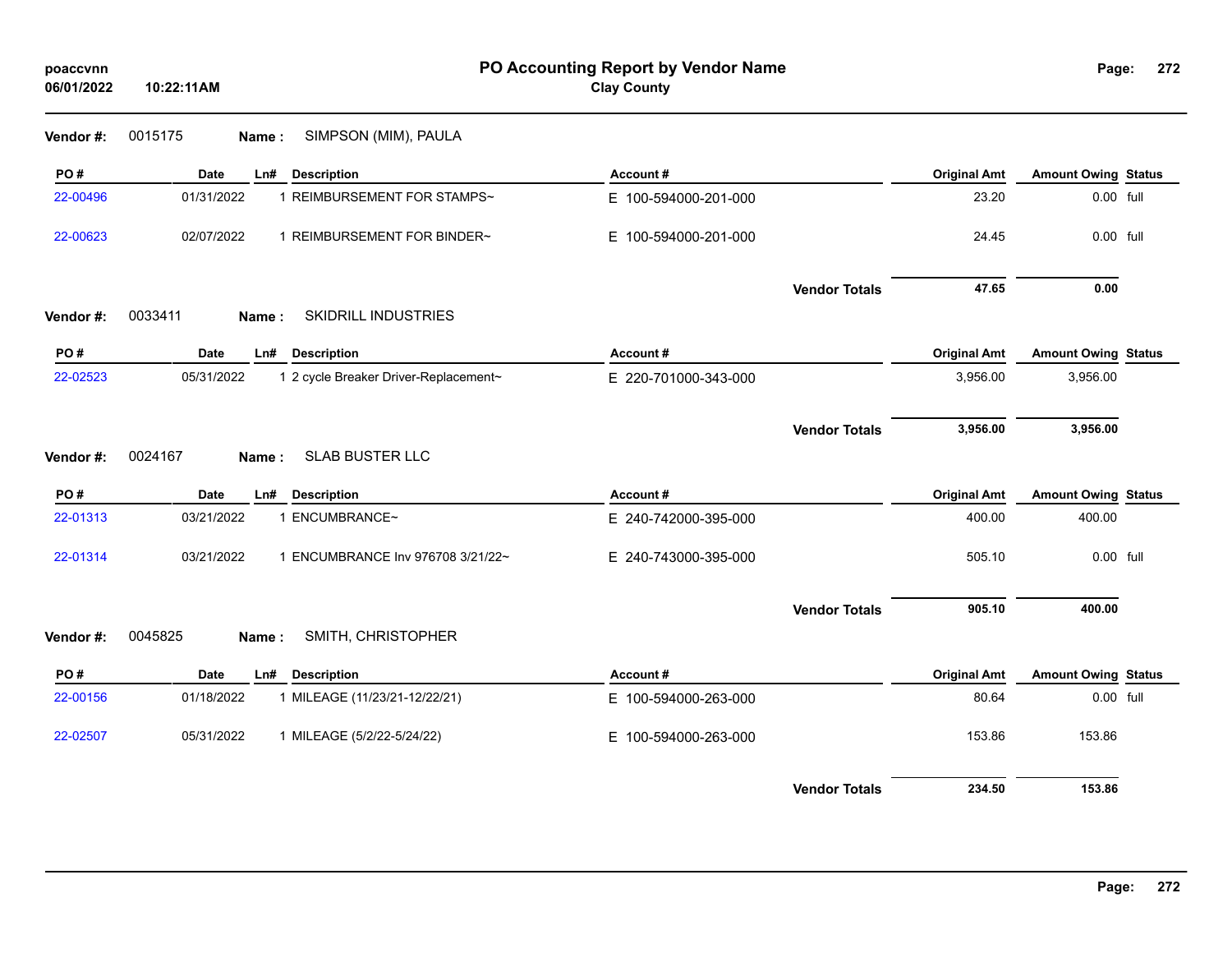| poaccvnn<br>06/01/2022 | 10:22:11AM |        |                                         | PO Accounting Report by Vendor Name<br><b>Clay County</b> |                      |                     | Page:                      | 273 |
|------------------------|------------|--------|-----------------------------------------|-----------------------------------------------------------|----------------------|---------------------|----------------------------|-----|
| Vendor #:              | 0031928    | Name:  | SMITH, TRACI                            |                                                           |                      |                     |                            |     |
| PO#                    | Date       | Ln#    | <b>Description</b>                      | Account#                                                  |                      | <b>Original Amt</b> | <b>Amount Owing Status</b> |     |
| 22-01049               | 03/07/2022 |        | 1 CJB COORDINATOR 3/1/22~               | E 100-594000-209-000                                      |                      | 350.00              | 0.00 full                  |     |
|                        |            |        |                                         |                                                           | <b>Vendor Totals</b> | 350.00              | 0.00                       |     |
| Vendor#:               | 0000950    | Name:  | SMITHVILLE AREA CHAMBER OF, COMMERCE    |                                                           |                      |                     |                            |     |
| PO#                    | Date       | Ln#    | <b>Description</b>                      | Account#                                                  |                      | <b>Original Amt</b> | <b>Amount Owing Status</b> |     |
| 22-00157               | 01/18/2022 |        | 1 SMITHVILLE AREA CHAMBER OF COMMERCE   | E 100-600000-264-000                                      |                      | 305.00              | 0.00 full                  |     |
|                        |            |        |                                         |                                                           | <b>Vendor Totals</b> | 305.00              | 0.00                       |     |
| Vendor #:              | 0012164    | Name : | SMITHVILLE MARINE INC                   |                                                           |                      |                     |                            |     |
| PO#                    | Date       | Ln#    | <b>Description</b>                      | Account#                                                  |                      | <b>Original Amt</b> | <b>Amount Owing Status</b> |     |
| 22-00901               | 02/22/2022 |        | 1 ENCUMBRANCE~                          | E 240-743000-333-000                                      |                      | 5,000.00            | 5,000.00                   |     |
| 22-01900               | 04/25/2022 |        | 1 PARKS-REPAIR PARTS FOR FLATBOTTOM JON | E 240-740000-333-000                                      |                      | 61.75               | 0.00 full                  |     |
|                        |            |        |                                         |                                                           | <b>Vendor Totals</b> | 5,061.75            | 5,000.00                   |     |
| Vendor#:               | 0023898    | Name : | <b>SOURCEBOOKS</b>                      |                                                           |                      |                     |                            |     |
| PO#                    | Date       | $Ln$ # | <b>Description</b>                      | Account#                                                  |                      | <b>Original Amt</b> | Amount Owing Status        |     |
| 22-01209               | 03/14/2022 |        | 1 BOOKS FOR RESALE~                     | E 240-870000-395-000                                      |                      | 1,000.00            | 0.00 full                  |     |
|                        | 03/14/2022 |        | 2 BOOKS FOR RESALE~                     | E 240-860000-395-000                                      |                      | 727.31              | 0.00 full                  |     |
|                        |            |        |                                         |                                                           | <b>PO Totals</b>     | 1,727.31            | 0.00                       |     |
|                        |            |        |                                         |                                                           | <b>Vendor Totals</b> | 1,727.31            | 0.00                       |     |
| Vendor#:               | 0032479    | Name:  | SOUTHWEST COLDFIRE                      |                                                           |                      |                     |                            |     |
| PO#                    | Date       | Ln#    | <b>Description</b>                      | Account#                                                  |                      | <b>Original Amt</b> | <b>Amount Owing Status</b> |     |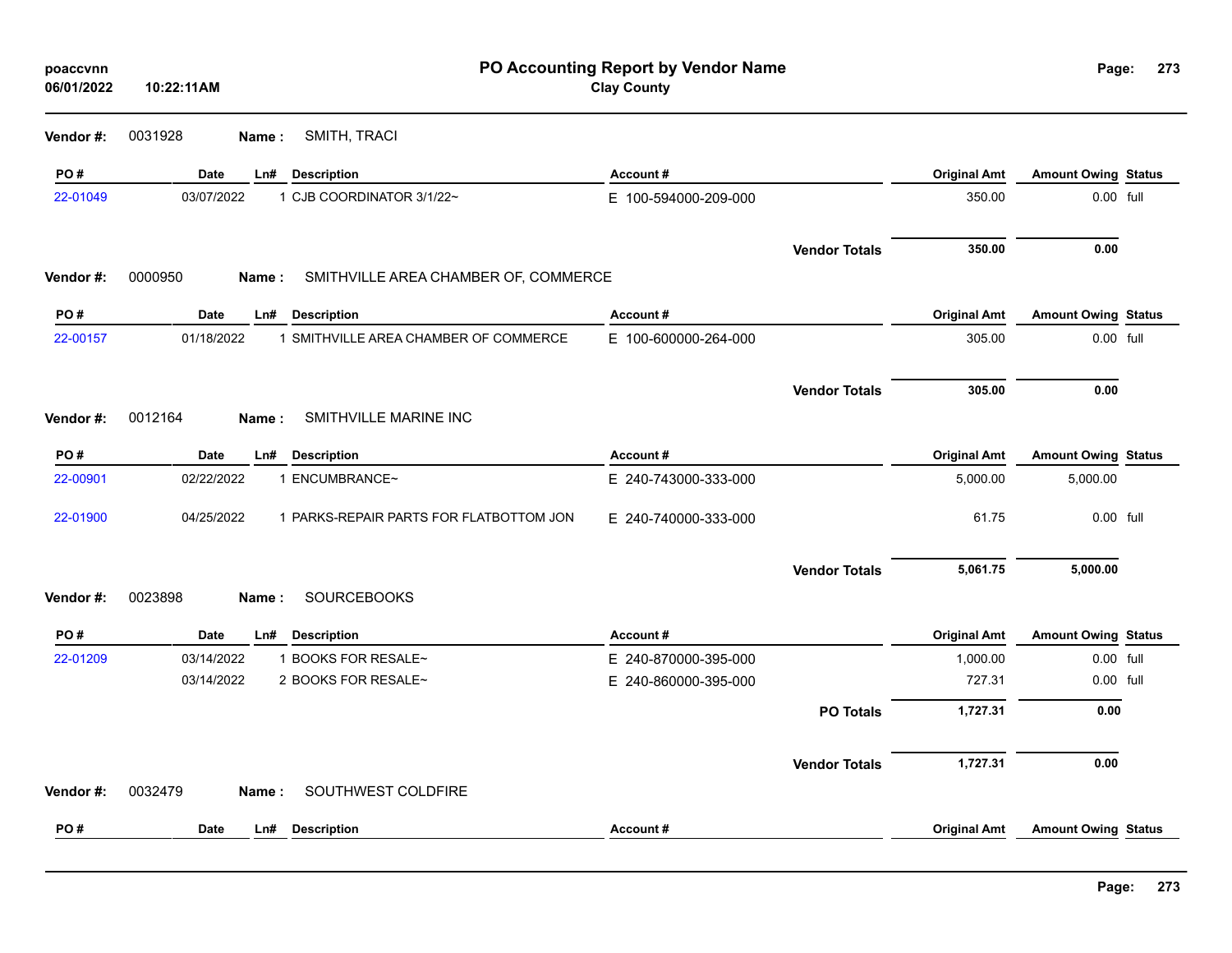| poaccvnn<br>06/01/2022 | 10:22:11AM  |                                           | PO Accounting Report by Vendor Name<br><b>Clay County</b> |                      |                     | Page:                      | 274 |
|------------------------|-------------|-------------------------------------------|-----------------------------------------------------------|----------------------|---------------------|----------------------------|-----|
| Vendor #:              | 0032479     | SOUTHWEST COLDFIRE<br>Name:               | (Continued)                                               |                      |                     |                            |     |
| PO#                    | <b>Date</b> | Ln#<br><b>Description</b>                 | Account#                                                  |                      | <b>Original Amt</b> | <b>Amount Owing Status</b> |     |
| 22-01544               | 04/04/2022  | 1 Invoice: 2294~                          | E 100-600000-295-000                                      |                      | 9,222.00            | 0.00 full                  |     |
| Vendor#:               | 0056207     | SPAN PUBLISHING INC<br>Name:              |                                                           | <b>Vendor Totals</b> | 9,222.00            | 0.00                       |     |
| PO#                    | Date        | <b>Description</b><br>Ln#                 | Account#                                                  |                      | <b>Original Amt</b> | <b>Amount Owing Status</b> |     |
| 22-01825               | 04/18/2022  | 1 National Public Safety Information      | E 278-554000-201-000                                      |                      | 149.00              | 0.00 full                  |     |
| Vendor#:               | 0000438     | SPECIAL JUVENILE ACCT, #00-571-1<br>Name: |                                                           | <b>Vendor Totals</b> | 149.00              | 0.00                       |     |
| PO#                    | <b>Date</b> | <b>Description</b><br>Ln#                 | Account#                                                  |                      | <b>Original Amt</b> | <b>Amount Owing Status</b> |     |
| 22-02274               | 05/16/2022  | 1 REIMBURSEMENT CK 1459 TO KB FOR CVS     | E 100-596000-314-000                                      |                      | 30.79               | 0.00 full                  |     |
| 22-02508               | 05/31/2022  | 1 REIMBURSEMENT FOR CK 1460 WHICH REIMB.  | E 100-594000-206-000                                      |                      | 66.83               | 66.83                      |     |
| Vendor #:              | 0047213     | <b>SPECTRUM</b><br>Name:                  |                                                           | <b>Vendor Totals</b> | 97.62               | 66.83                      |     |
| PO#                    | <b>Date</b> | Ln#<br><b>Description</b>                 | Account#                                                  |                      | <b>Original Amt</b> | <b>Amount Owing Status</b> |     |
| 22-01905               | 04/25/2022  | 1 Spectrum - Cable & Internet Services~   | E 278-554000-201-000                                      |                      | 878.51              | 0.00 full                  |     |
| 22-01927               | 04/25/2022  | 1 Spectrum - Cable & Internet Services    | E 279-556000-218-000                                      |                      | 107.98              | $0.00$ full                |     |
| 22-01935               | 04/25/2022  | 1 Spectrum - Cable & Internet Services~   | E 286-555000-228-000                                      |                      | 613.99              | 0.00 full                  |     |
| 22-02311               | 05/16/2022  | 1 Spectrum - Internet & Cable             | E 278-554000-201-000                                      |                      | 442.43              | 0.00 full                  |     |
| 22-02330               | 05/16/2022  | 1 Spectrum - Cable & Internet Services~   | E 279-556000-218-000                                      |                      | 215.96              | 0.00 full                  |     |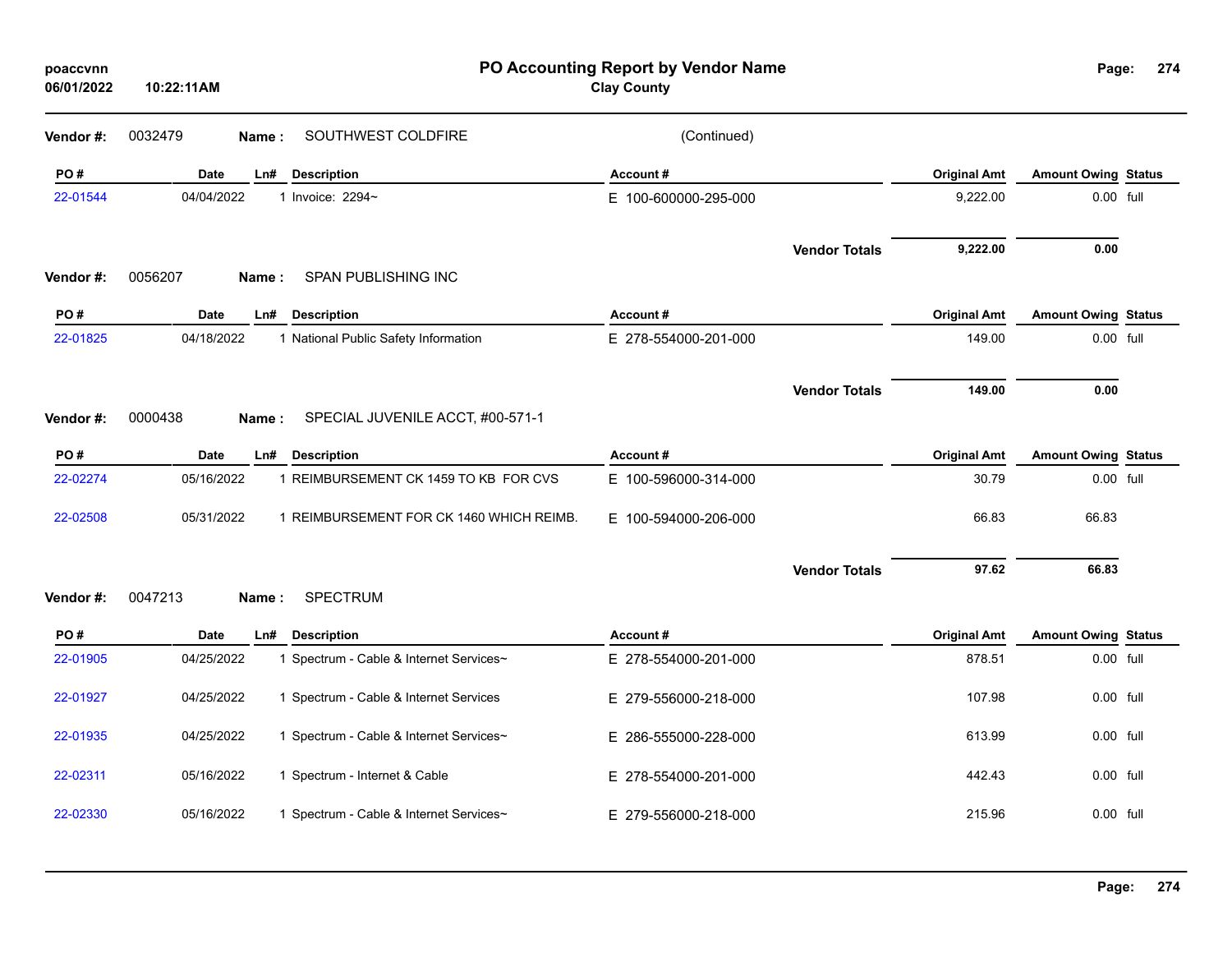| poaccvnn<br>06/01/2022 | 10:22:11AM               |                                         | PO Accounting Report by Vendor Name<br><b>Clay County</b> |                      |                     | Page:                      | 275 |
|------------------------|--------------------------|-----------------------------------------|-----------------------------------------------------------|----------------------|---------------------|----------------------------|-----|
| Vendor#:               | 0047213<br>Name:         | <b>SPECTRUM</b>                         | (Continued)                                               |                      |                     |                            |     |
| PO#                    | <b>Date</b><br>Ln#       | <b>Description</b>                      | Account#                                                  |                      | <b>Original Amt</b> | <b>Amount Owing Status</b> |     |
| 22-02340               | 05/16/2022               | 1 Spectrum ~                            | E 286-555000-228-000                                      |                      | 1,900.00            | 1,900.00                   |     |
|                        |                          |                                         |                                                           | <b>Vendor Totals</b> | 4,158.87            | 1,900.00                   |     |
| Vendor#:               | 0007148<br><b>Name</b> : | SPIRE MISSOURI                          |                                                           |                      |                     |                            |     |
| PO#                    | Date<br>Ln#              | <b>Description</b>                      | Account#                                                  |                      | <b>Original Amt</b> | <b>Amount Owing Status</b> |     |
| 22-01050               | 03/07/2022               | 1 GAS SERVICES FOR COUNTY BUILDINGS~    | E 100-612000-212-000                                      |                      | 25,000.00           | 7,028.50 partial           |     |
|                        |                          |                                         |                                                           | <b>Vendor Totals</b> | 25,000.00           | 7,028.50                   |     |
| Vendor#:               | 0020860<br><b>Name</b> : | <b>SPS WORKS</b>                        |                                                           |                      |                     |                            |     |
| PO#                    | Date<br>Ln#              | <b>Description</b>                      | Account#                                                  |                      | <b>Original Amt</b> | <b>Amount Owing Status</b> |     |
| 22-00732               | 02/14/2022               | 1 SELF-INK DATE STAMPS~                 | E 100-505000-301-000                                      |                      | 207.01              | 0.00 full                  |     |
|                        |                          |                                         |                                                           | <b>Vendor Totals</b> | 207.01              | 0.00                       |     |
| Vendor#:               | 0002206<br>Name:         | SPX CORPORATION, FLASH TECHNOLOGY, LLC  |                                                           |                      |                     |                            |     |
| PO#                    | Date<br>Ln#              | <b>Description</b>                      | Account#                                                  |                      | <b>Original Amt</b> | <b>Amount Owing Status</b> |     |
| 22-00497               | 01/31/2022               | 1 January 2022 Quality Light Inspection | E 100-607000-342-000                                      |                      | 480.00              | 0.00 full                  |     |
| 22-02159               | 05/10/2022               | 1 Service #Backup Battery Replacement   | E 100-607000-342-000                                      |                      | 606.00              | 0.00 full                  |     |
|                        |                          |                                         |                                                           | <b>Vendor Totals</b> | 1,086.00            | 0.00                       |     |
| Vendor#:               | 0000700<br>Name :        | ST JOHN, TOMMY                          |                                                           |                      |                     |                            |     |
| PO#                    | Date<br>Ln#              | <b>Description</b>                      | Account#                                                  |                      | <b>Original Amt</b> | <b>Amount Owing Status</b> |     |
| 22-01903               | 04/25/2022               | 1 Travel expenses for MATC conference.  | E 260-547000-260-000                                      |                      | 55.91               | 0.00 full                  |     |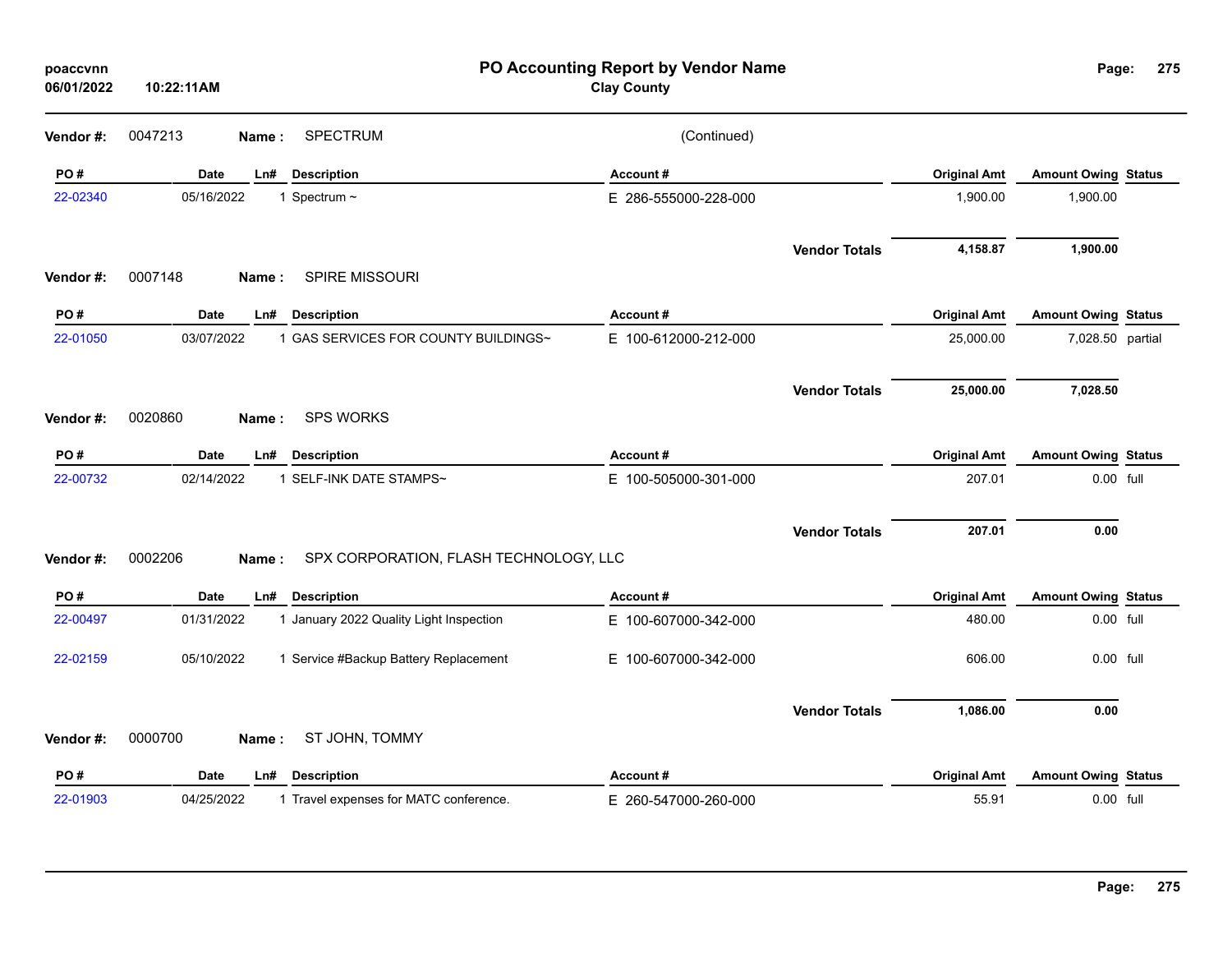|           | 10:22:11AM                                                  | PO Accounting Report by Vendor Name<br><b>Clay County</b> |                      |                     | Page:                      | 276 |
|-----------|-------------------------------------------------------------|-----------------------------------------------------------|----------------------|---------------------|----------------------------|-----|
|           |                                                             |                                                           | <b>Vendor Totals</b> | 55.91               | 0.00                       |     |
| Vendor#:  | STACO ELECTRIC CONSTRUCTION<br>0024846<br>Name:             |                                                           |                      |                     |                            |     |
| PO#       | Date<br>Ln# Description                                     | Account#                                                  |                      | <b>Original Amt</b> | <b>Amount Owing Status</b> |     |
| 22-00498  | 01/31/2022<br>1 LABOR AND MATERIALS FOR PROJECT- DATA       | E 100-581000-301-000                                      |                      | 1,873.00            | 1,873.00                   |     |
|           |                                                             |                                                           | <b>Vendor Totals</b> | 1,873.00            | 1,873.00                   |     |
| Vendor #: | 0020081<br>STACY, WILLIAM<br>Name:                          |                                                           |                      |                     |                            |     |
| PO#       | Date<br><b>Description</b><br>Ln#                           | Account#                                                  |                      | <b>Original Amt</b> | <b>Amount Owing Status</b> |     |
| 22-00416  | 01/24/2022<br>1 Employee Boot Reimbursement-Boot Barn~      | E 220-701000-316-000                                      |                      | 100.00              | 0.00 full                  |     |
|           |                                                             |                                                           | <b>Vendor Totals</b> | 100.00              | 0.00                       |     |
| Vendor#:  | 0047475<br><b>STALKER RADAR</b><br>Name:                    |                                                           |                      |                     |                            |     |
| PO#       | Date<br>Ln# Description                                     | Account#                                                  |                      | <b>Original Amt</b> | <b>Amount Owing Status</b> |     |
| 22-00556  | 01/31/2022<br>1 1/11/22 #396106                             | E 279-559000-406-000                                      |                      | 2,192.00            | 0.00 full                  |     |
|           | 01/31/2022<br>2 1/12/22 #396158                             | E 279-559000-406-000                                      |                      | 2,192.00            | 0.00 full                  |     |
|           |                                                             |                                                           | <b>PO Totals</b>     | 4,384.00            | 0.00                       |     |
|           |                                                             |                                                           | <b>Vendor Totals</b> | 4,384.00            | 0.00                       |     |
| Vendor#:  | 0031322<br>STANION WHOLESALE ELECTRIC, COMPANY INC<br>Name: |                                                           |                      |                     |                            |     |
| PO#       | Date<br><b>Description</b><br>Ln#                           | Account#                                                  |                      | <b>Original Amt</b> | <b>Amount Owing Status</b> |     |
| 22-00255  | 01/18/2022<br>1 PARKS-ELECTRICAL SUPPLIES~                  | E 240-740000-330-000                                      |                      | 2,000.00            | 1,298.75 partial           |     |
| 22-02160  | 05/10/2022<br>1 20 AMP OUTLETS AT RJC~                      | E 100-611000-220-000                                      |                      | 24.40               | 0.00 full                  |     |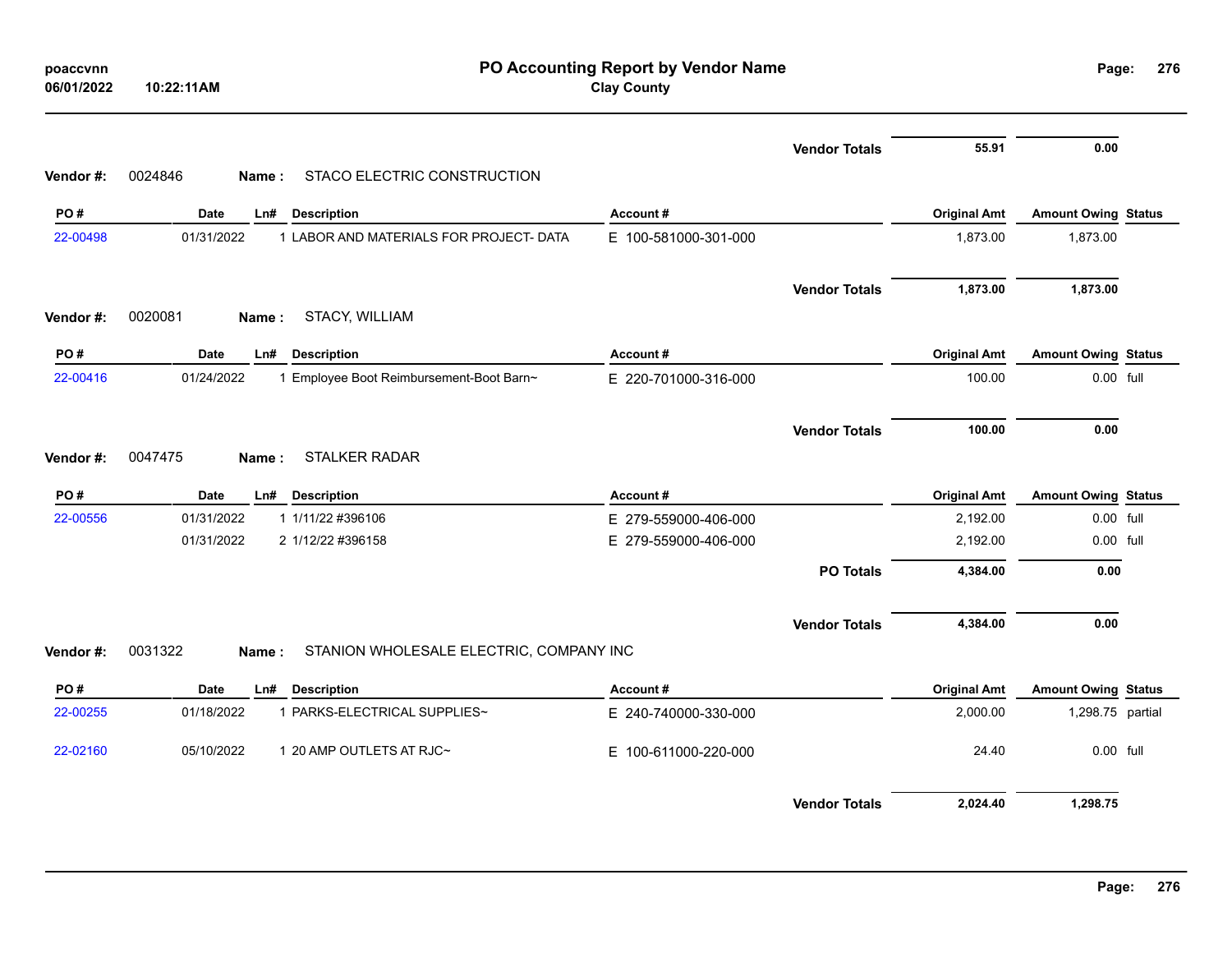# **Vendor #:** 0011819 **Name :** STAPLES CONTRACT & COMMERCIAL, INC

| PO#      | <b>Date</b> | Ln#<br><b>Description</b>             | Account#                 |                  | <b>Original Amt</b> | <b>Amount Owing Status</b> |               |
|----------|-------------|---------------------------------------|--------------------------|------------------|---------------------|----------------------------|---------------|
| 22-00049 | 01/10/2022  | 1 TONER'S FOR COPIERS~                | E 100-505000-302-000     |                  | 900.46              | 0.00 full                  |               |
|          | 01/10/2022  | 2 GENERAL OFFICE SUPPLIES~            | E 100-505000-301-000     |                  | 235.79              | 0.00 full                  |               |
|          |             |                                       |                          | <b>PO Totals</b> | 1,136.25            | 0.00                       |               |
| 22-00158 | 01/18/2022  | 1 Invoice Number: 3495325314~         | 100-602000-301-000<br>E. |                  | $-46.63$            | $0.00$ full                |               |
|          | 01/18/2022  | 2 Invoice Number: 3495776499~         | 100-602000-301-000<br>E. |                  | 208.31              | 0.00 full                  |               |
|          | 01/18/2022  | 3 Invoice Number: 3495970179~         | Е<br>100-602000-301-000  |                  | 14.99               | 0.00 full                  |               |
|          | 01/18/2022  | 4 Invoice Number: 3496024939~         | 100-602000-301-000<br>E. |                  | 120.29              | 0.00 full                  |               |
|          | 01/18/2022  | 5 Invoice Number: 3496070309~         | 100-602000-301-000<br>E. |                  | 37.99               | 0.00 full                  |               |
|          | 01/18/2022  | 6 Invoice Number: 3496189546~         | E 100-602000-301-000     |                  | 37.99               | 0.00 full                  |               |
|          |             |                                       |                          | <b>PO Totals</b> | 372.94              | 0.00                       |               |
| 22-00159 | 01/18/2022  | 1 FM/Office supplies~                 | E 100-611000-301-000     |                  | 74.43               | 0.00 full                  |               |
| 22-00160 | 01/18/2022  | 1 ENCUMBER Funds for Office Supplies~ | E 100-611000-301-000     |                  | 500.00              |                            | 37.41 partial |
| 22-00161 | 01/18/2022  | 1 Acct#DAL70108449 Inv#3497225078~    | E 100-561000-301-000     |                  | 264.74              | 0.00 full                  |               |
| 22-00162 | 01/18/2022  | 1 Various office supplies.~           | E 100-548000-301-000     |                  | 303.74              | 0.00 full                  |               |
| 22-00256 | 01/18/2022  | 1 PARKS-OFFICE SUPPLIES~              | E 240-740000-301-000     |                  | 1,000.00            | 416.89 partial             |               |
| 22-00257 | 01/18/2022  | 1 ENCUMBRANCE~                        | E 240-730000-301-000     |                  | 6,500.00            | 6,293.43 partial           |               |
| 22-00387 | 01/24/2022  | 1 STAPLES~                            | E 100-573000-301-000     |                  | 9.32                | 0.00 full                  |               |
|          | 01/24/2022  | 2 STAPLES~                            | E 100-573000-301-000     |                  | 47.82               | 0.00 full                  |               |
|          |             |                                       |                          | <b>PO Totals</b> | 57.14               | 0.00                       |               |
| 22-00388 | 01/24/2022  | 1 Various office supplies~            | E 100-548000-301-000     |                  | 30.66               | 0.00 full                  |               |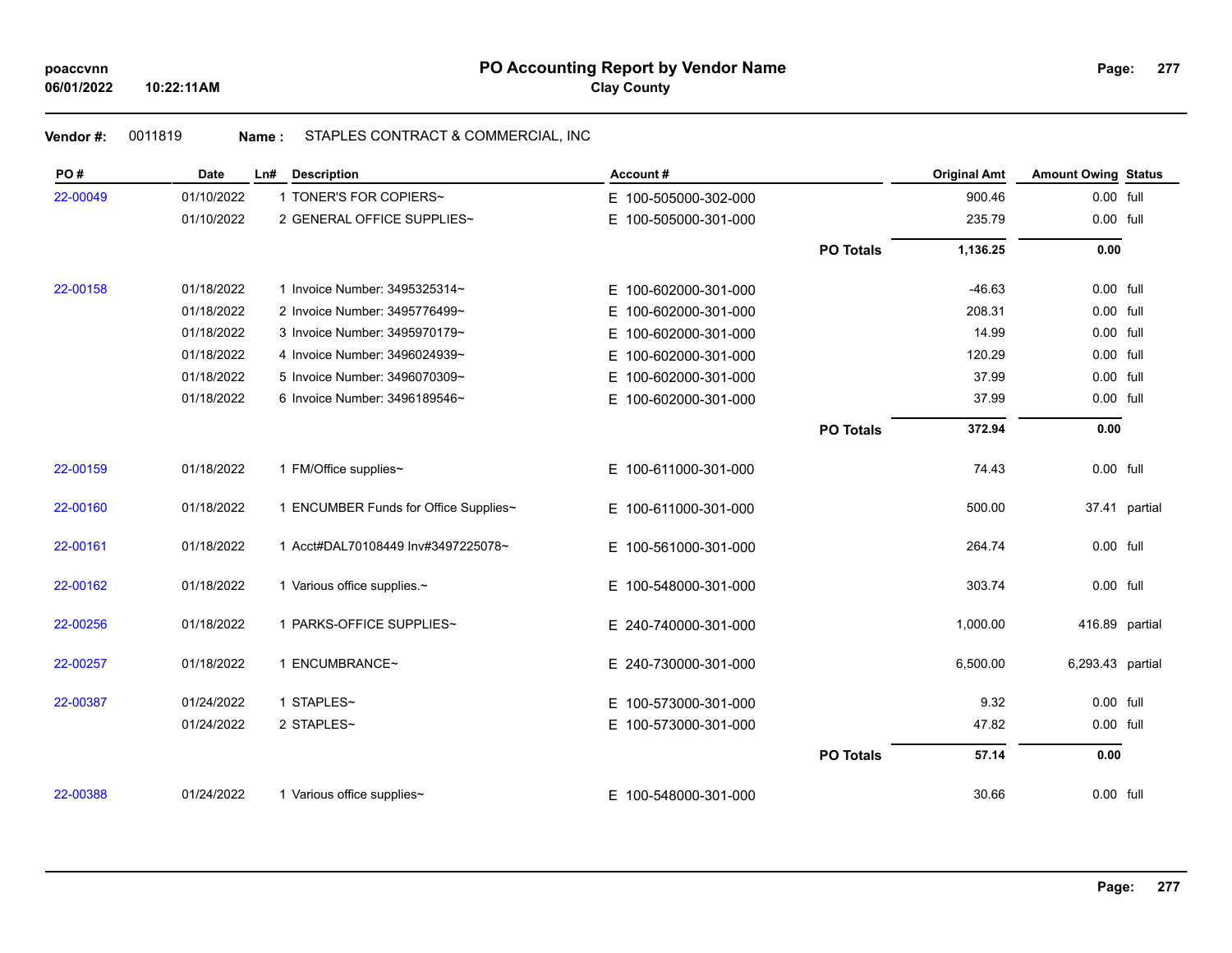# **PO Accounting Report by Vendor Name poaccvnn Page: Clay County**

| Vendor#: | 0011819     | STAPLES CONTRACT & COMMERCIAL, INC<br>Name: | (Continued)              |                  |                     |                            |  |
|----------|-------------|---------------------------------------------|--------------------------|------------------|---------------------|----------------------------|--|
| PO#      | <b>Date</b> | Ln# Description                             | Account#                 |                  | <b>Original Amt</b> | <b>Amount Owing Status</b> |  |
| 22-00389 | 01/24/2022  | 1 STAPLES INVOICE 3497839054~               | E 100-573000-301-000     |                  | 29.99               | 0.00 full                  |  |
|          | 01/24/2022  | 2 STAPLES INVOICE 3497839055~               | 100-573000-301-000<br>E. |                  | 12.48               | 0.00 full                  |  |
|          |             |                                             |                          | <b>PO Totals</b> | 42.47               | 0.00                       |  |
| 22-00390 | 01/24/2022  | 1 Staples - Office Supplies                 | E 100-607000-301-000     |                  | 92.36               | 0.00 full                  |  |
| 22-00499 | 01/31/2022  | 1 Various office supplies~                  | 100-548000-301-000<br>E. |                  | 103.22              | 0.00 full                  |  |
|          | 01/31/2022  | 2 Various office supplies~                  | E 100-548000-301-000     |                  | 10.48               | 0.00 full                  |  |
|          |             |                                             |                          | <b>PO Totals</b> | 113.70              | 0.00                       |  |
| 22-00500 | 01/31/2022  | 1 BURN OINTMENT ~                           | 100-580000-301-000<br>E. |                  | 64.93               | 0.00 full                  |  |
|          | 01/31/2022  | 2 LAMINATE, BOX CUTTER~                     | 100-580000-301-000<br>Е. |                  | 43.98               | 0.00 full                  |  |
|          | 01/31/2022  | 3 PLATES~                                   | 100-580000-301-000<br>E. |                  | 93.41               | 0.00 full                  |  |
|          | 01/31/2022  | 4 TONER~                                    | 100-580000-301-000<br>Е  |                  | 485.49              | 0.00 full                  |  |
|          | 01/31/2022  | 5 LAMINATOR, LAMINATION POUCHES~            | 100-580000-301-000<br>E. |                  | 238.34              | 0.00 full                  |  |
|          | 01/31/2022  | 6 COFFEE, TONER, RUBBERBANDS; TONER;        | 100-580000-301-000<br>E. |                  | 1,632.91            | 0.00 full                  |  |
|          | 01/31/2022  | 7 DISH SOAP; ENVELOPES~                     | E 100-580000-301-000     |                  | 42.58               | 0.00 full                  |  |
|          |             |                                             |                          | <b>PO Totals</b> | 2,601.64            | 0.00                       |  |
| 22-00501 | 01/31/2022  | 1 OFFICE SUPPLIES~                          | 100-573000-301-000<br>E. |                  | 30.98               | 0.00 full                  |  |
| 22-00530 | 01/31/2022  | 1 PRESERVATION SUPPLIES~                    | E 240-856000-305-000     |                  | 70.69               | 0.00 full                  |  |
|          | 01/31/2022  | 2 OFFICE SUPPLIES~                          | E 240-860000-301-000     |                  | 66.99               | 0.00 full                  |  |
|          |             |                                             |                          | <b>PO Totals</b> | 137.68              | 0.00                       |  |
| 22-00566 | 01/31/2022  | 1 C115144~                                  | E 285-720000-302-000     |                  | 579.57              | 0.00 full                  |  |
|          | 01/31/2022  | 2 INVOICE # 3495720131 DATE: 12/23/21~      | E 285-720000-301-000     |                  | 35.25               | 0.00 full                  |  |
|          | 01/31/2022  | 3 INVOICE # 3495970185 DATE: 12/28/21~      | E 285-720000-301-000     |                  | 29.98               | 0.00 full                  |  |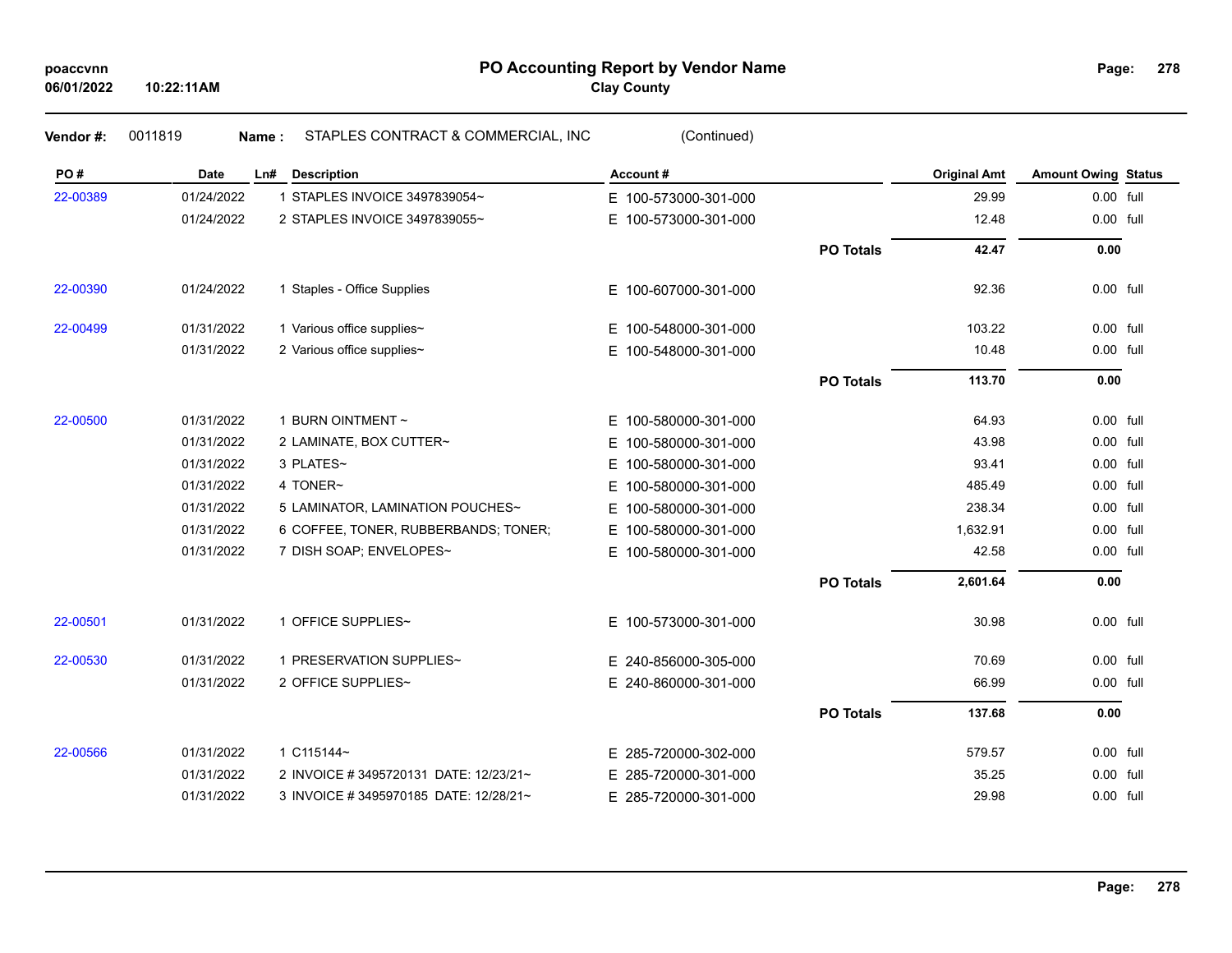| poaccvnn   |
|------------|
| 06/01/2022 |

**10:22:11AM**

**PO Accounting Report by Vendor Name poaccvnn Page:**

**Clay County**

| Vendor #: | 0011819<br>Name: | STAPLES CONTRACT & COMMERCIAL, INC   | (Continued)              |                  |                     |                            |  |
|-----------|------------------|--------------------------------------|--------------------------|------------------|---------------------|----------------------------|--|
| PO#       | Date             | Ln#<br><b>Description</b>            | Account#                 |                  | <b>Original Amt</b> | <b>Amount Owing Status</b> |  |
|           |                  |                                      |                          | <b>PO Totals</b> | 644.80              | 0.00                       |  |
| 22-00624  | 02/07/2022       | 1 STAPLES~                           | E 100-600000-301-000     |                  | 186.14              | $0.00$ full                |  |
| 22-00625  | 02/07/2022       | 1 Invoice Number: 3497183360~        | E 100-602000-301-000     |                  | 143.54              | 0.00 full                  |  |
|           | 02/07/2022       | 2 Invoice Number: 3497257881~        | E.<br>100-602000-301-000 |                  | $-37.99$            | $0.00$ full                |  |
|           | 02/07/2022       | 3 Invoice Number: 3497257882~        | E 100-602000-301-000     |                  | $-33.49$            | 0.00 full                  |  |
|           | 02/07/2022       | 4 Invoice Number: 3497257883~        | E.<br>100-602000-301-000 |                  | $-33.49$            | 0.00 full                  |  |
|           |                  |                                      |                          | <b>PO Totals</b> | 38.57               | 0.00                       |  |
| 22-00626  | 02/07/2022       | 1 Various office supplies~           | E 100-548000-301-000     |                  | 37.50               | $0.00$ full                |  |
| 22-00627  | 02/07/2022       | 1 AA BATTS; AAA BATTS; PENS; STENO   | E 100-580000-301-000     |                  | 328.17              | $0.00$ full                |  |
|           | 02/07/2022       | 2 STAMPS $\sim$                      | E.<br>100-580000-301-000 |                  | 241.80              | 0.00 full                  |  |
|           | 02/07/2022       | 3 BAND-AIDS~                         | E 100-580000-301-000     |                  | 5.94                | 0.00 full                  |  |
|           |                  |                                      |                          | <b>PO Totals</b> | 575.91              | 0.00                       |  |
| 22-00674  | 02/07/2022       | 1 PRESERVATION SUPPLIES~             | E 240-856000-305-000     |                  | 23.58               | 0.00 full                  |  |
| 22-00733  | 02/14/2022       | 1 Staples - Airfresher Refills 6pk - | E 100-607000-301-000     |                  | 106.57              | 0.00 full                  |  |
| 22-00734  | 02/14/2022       | 1 GENERAL OFFICE SUPPLIES~           | E 100-505000-301-000     |                  | 308.15              | $0.00$ full                |  |
|           | 02/14/2022       | 2 TONERS FOR COPIERS~                | E 100-505000-302-000     |                  | 1,038.36            | 0.00 full                  |  |
|           |                  |                                      |                          | <b>PO Totals</b> | 1,346.51            | 0.00                       |  |
| 22-00735  | 02/14/2022       | 1 Acct#DAL70108449 Inv#3499681732~   | E 100-564000-301-000     |                  | 50.47               | 0.00 full                  |  |
| 22-00833  | 02/22/2022       | 1 GENERAL OFFICE SUPPLIES~           | E 100-505000-301-000     |                  | 209.09              | 0.00 full                  |  |
|           | 02/22/2022       | 2 VARIOUS TONERS FOR COPIERS~        | 100-505000-302-000<br>E. |                  | 151.52              | $0.00$ full                |  |
|           | 02/22/2022       | 3 3499524761~                        | E 100-505000-302-000     |                  | 588.89              | 0.00 full                  |  |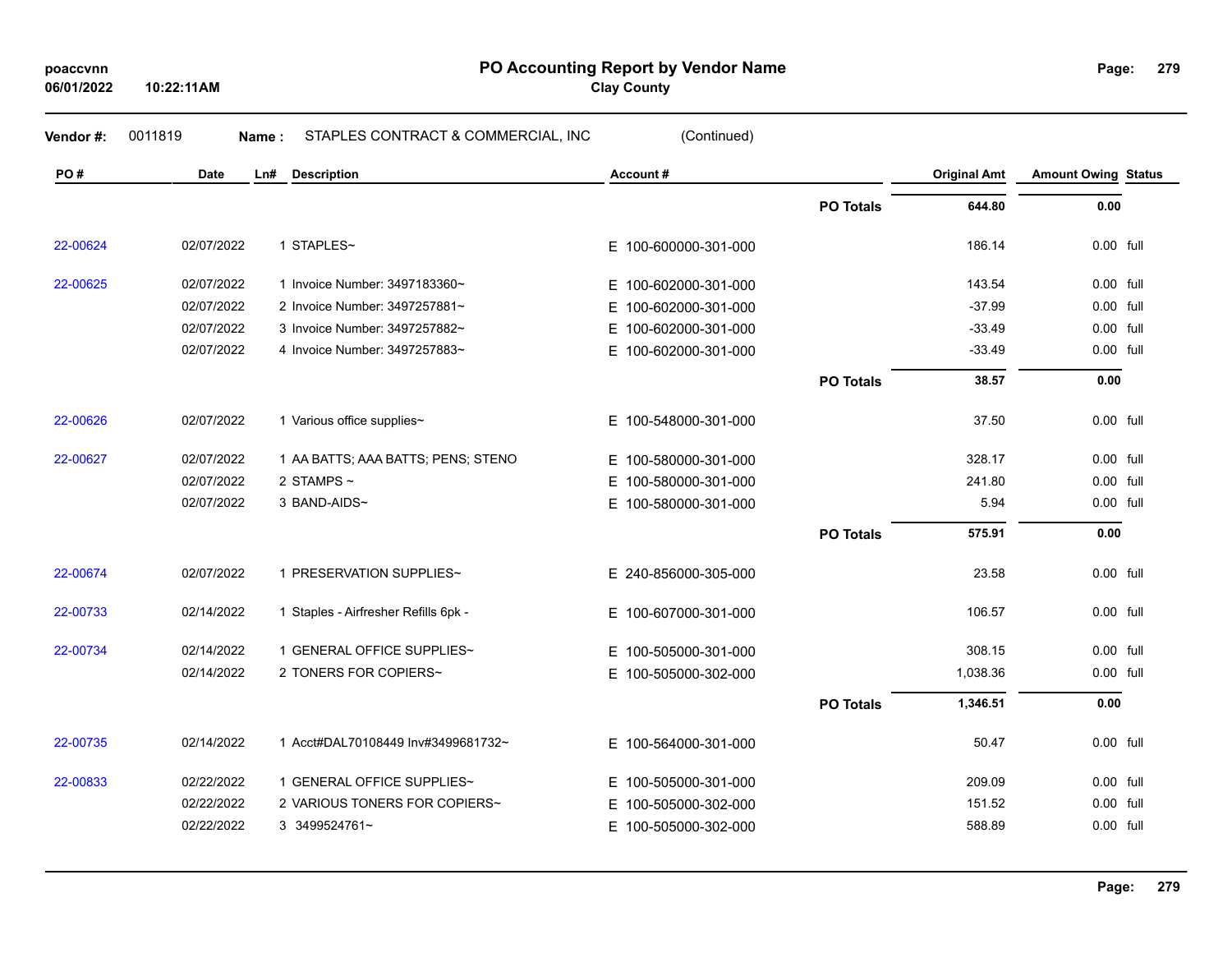| poaccvnn |
|----------|
|----------|

**PO Accounting Report by Vendor Name poaccvnn Page: Clay County**

**280**

**06/01/2022 10:22:11AM**

| PO#      | <b>Date</b> | Ln#<br><b>Description</b>                | Account#             |                  | <b>Original Amt</b> | <b>Amount Owing Status</b> |  |
|----------|-------------|------------------------------------------|----------------------|------------------|---------------------|----------------------------|--|
|          |             |                                          |                      | <b>PO Totals</b> | 949.50              | 0.00                       |  |
| 22-00834 | 02/22/2022  | 1 STAMP~                                 | E 100-580000-301-000 |                  | 22.32               | 0.00 full                  |  |
|          | 02/22/2022  | 2 TONER $\sim$                           | E 100-580000-301-000 |                  | 203.70              | 0.00 full                  |  |
|          | 02/22/2022  | 3 TONER AND FINGER MOISTENER~            | E 100-580000-301-000 |                  | 320.71              | 0.00 full                  |  |
|          | 02/22/2022  | 4 BATTERIES; ENVELOPES; CD EVELOPES~     | E 100-580000-301-000 |                  | 50.37               | 0.00 full                  |  |
|          | 02/22/2022  | 5 ENVELOPES~                             | E 100-580000-301-000 |                  | 25.86               | 0.00 full                  |  |
|          | 02/22/2022  | 6 EWNVELOPES ~                           | E 100-580000-301-000 |                  | 32.86               | 0.00 full                  |  |
|          |             |                                          |                      | <b>PO Totals</b> | 655.82              | 0.00                       |  |
| 22-00835 | 02/22/2022  | 1 Misc office supplies, copy paper, DVDs | E 100-547000-301-000 |                  | 1,425.96            | 0.00 full                  |  |
|          | 02/22/2022  | 2 Ball point pen refill, invoice         | E 100-547000-301-000 |                  | 19.02               | 0.00 full                  |  |
|          | 02/22/2022  | 3 50pk DVD+R DL, invoice #3499171510,    | E 100-547000-301-000 |                  | 71.29               | 0.00 full                  |  |
|          |             |                                          |                      | <b>PO Totals</b> | 1,516.27            | 0.00                       |  |
| 22-00902 | 02/22/2022  | 1 GLOVES~                                | E 240-870000-301-000 |                  | 6.33                | 0.00 full                  |  |
| 22-00964 | 02/28/2022  | 1 HP 212A MAGENTA~                       | E 100-505000-302-000 |                  | 206.89              | $0.00$ full                |  |
|          | 02/28/2022  | 2 HP 212X YEL TONER~                     | E 100-505000-302-000 |                  | 675.78              | 0.00 full                  |  |
|          | 02/28/2022  | 3 HP 212X BLK TONER~                     | E 100-505000-302-000 |                  | 238.89              | 0.00 full                  |  |
|          |             |                                          |                      | <b>PO Totals</b> | 1,121.56            | 0.00                       |  |
| 22-00965 | 02/28/2022  | 1 Acct#DAL70108449 Inv#3500744171~       | E 100-564000-301-000 |                  | 52.95               | 0.00 full                  |  |
| 22-00966 | 02/28/2022  | 1 INVOICE: 3499790042~                   | E 100-600000-301-000 |                  | 199.76              | 0.00 full                  |  |
| 22-00967 | 02/28/2022  | 1 Invoice Number: 3499524752~            | E 100-602000-301-000 |                  | 20.08               | 0.00 full                  |  |
|          | 02/28/2022  | 2 Invoice Number: 3499524754~            | E 100-602000-301-000 |                  | 124.51              | 0.00 full                  |  |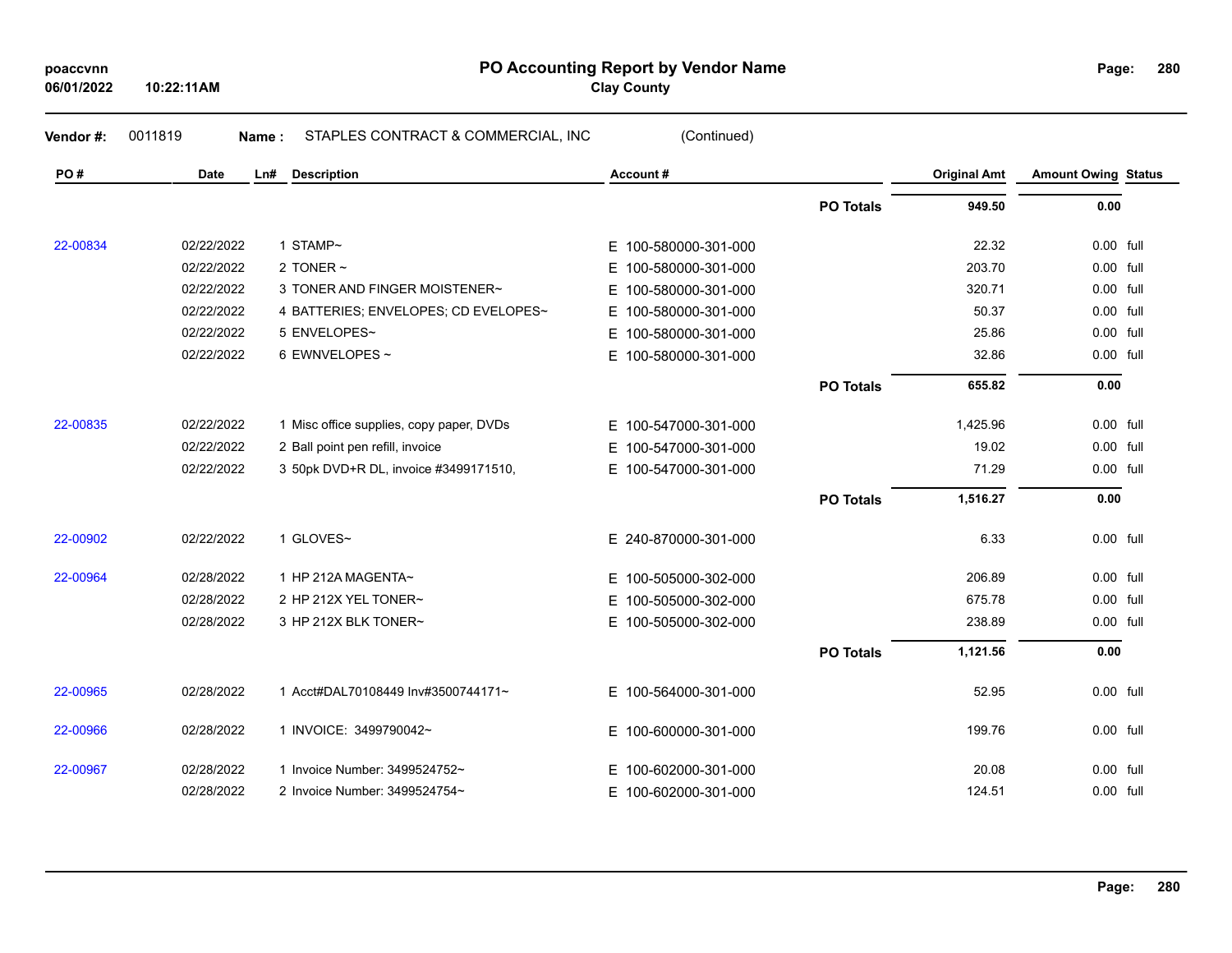**06/01/2022**

**10:22:11AM**

**PO Accounting Report by Vendor Name poaccvnn Page:**

**Clay County**

| Vendor#: | 0011819<br>Name: | STAPLES CONTRACT & COMMERCIAL, INC       | (Continued)              |                  |                     |                            |  |
|----------|------------------|------------------------------------------|--------------------------|------------------|---------------------|----------------------------|--|
| PO#      | <b>Date</b>      | <b>Description</b><br>Ln#                | Account#                 |                  | <b>Original Amt</b> | <b>Amount Owing Status</b> |  |
|          |                  |                                          |                          | <b>PO Totals</b> | 144.59              | 0.00                       |  |
| 22-01004 | 02/28/2022       | 1 c115144~                               | E 285-720000-404-000     |                  | 339.99              | 0.00 full                  |  |
| 22-01051 | 03/07/2022       | 1 Various office supplies.~              | E 100-548000-301-000     |                  | 373.31              | 0.00 full                  |  |
|          | 03/07/2022       | 2 Various office supplies.~              | 100-548000-301-000<br>E. |                  | 11.91               | 0.00 full                  |  |
|          |                  |                                          |                          | <b>PO Totals</b> | 385.22              | 0.00                       |  |
| 22-01052 | 03/07/2022       | 1 ADVIL, FOLDERS; POSTI ITS; BATTERIES~  | E 100-580000-301-000     |                  | 100.68              | $0.00$ full                |  |
| 22-01053 | 03/07/2022       | 1 Acct#DAL70108449 Inv#3501735295~       | E 100-577000-301-000     |                  | 54.47               | 0.00 full                  |  |
| 22-01054 | 03/07/2022       | 1 Acct#DAL70108449 Inv#3500938450~       | E 100-566000-301-000     |                  | 199.99              | 0.00 full                  |  |
| 22-01168 | 03/14/2022       | 1 KLEENEX; TONER (X3); LYSOL WIPES; PENS | E 100-580000-301-000     |                  | 1,425.01            | 0.00 full                  |  |
|          | 03/14/2022       | 2 TONER $(X2)~$                          | E 100-580000-301-000     |                  | 655.34              | 0.00 full                  |  |
|          |                  |                                          |                          | <b>PO Totals</b> | 2,080.35            | 0.00                       |  |
| 22-01169 | 03/14/2022       | 1 Various office supplies.~              | E 100-548000-301-000     |                  | 28.66               | 0.00 full                  |  |
| 22-01170 | 03/14/2022       | 1 40K MAH PWRBANK 150W AC 60W~           | E 100-505000-224-000     |                  | 399.99              | 399.99                     |  |
| 22-01171 | 03/14/2022       | 1 GENERAL OFFICE SUPPLIES~               | E 100-505000-301-000     |                  | 55.46               | $0.00$ full                |  |
|          | 03/14/2022       | 2 TONERS $\sim$                          | 100-505000-302-000<br>Е. |                  | 465.99              | 0.00 full                  |  |
|          |                  |                                          |                          | <b>PO Totals</b> | 521.45              | 0.00                       |  |
| 22-01269 | 03/21/2022       | 1 GENERAL OFFICE SUPPLIES~               | E 100-505000-301-000     |                  | 360.53              | 0.00 full                  |  |
| 22-01315 | 03/21/2022       | 1 OFFICE SUPPLIES~                       | E 240-860000-301-000     |                  | 104.52              | 0.00 full                  |  |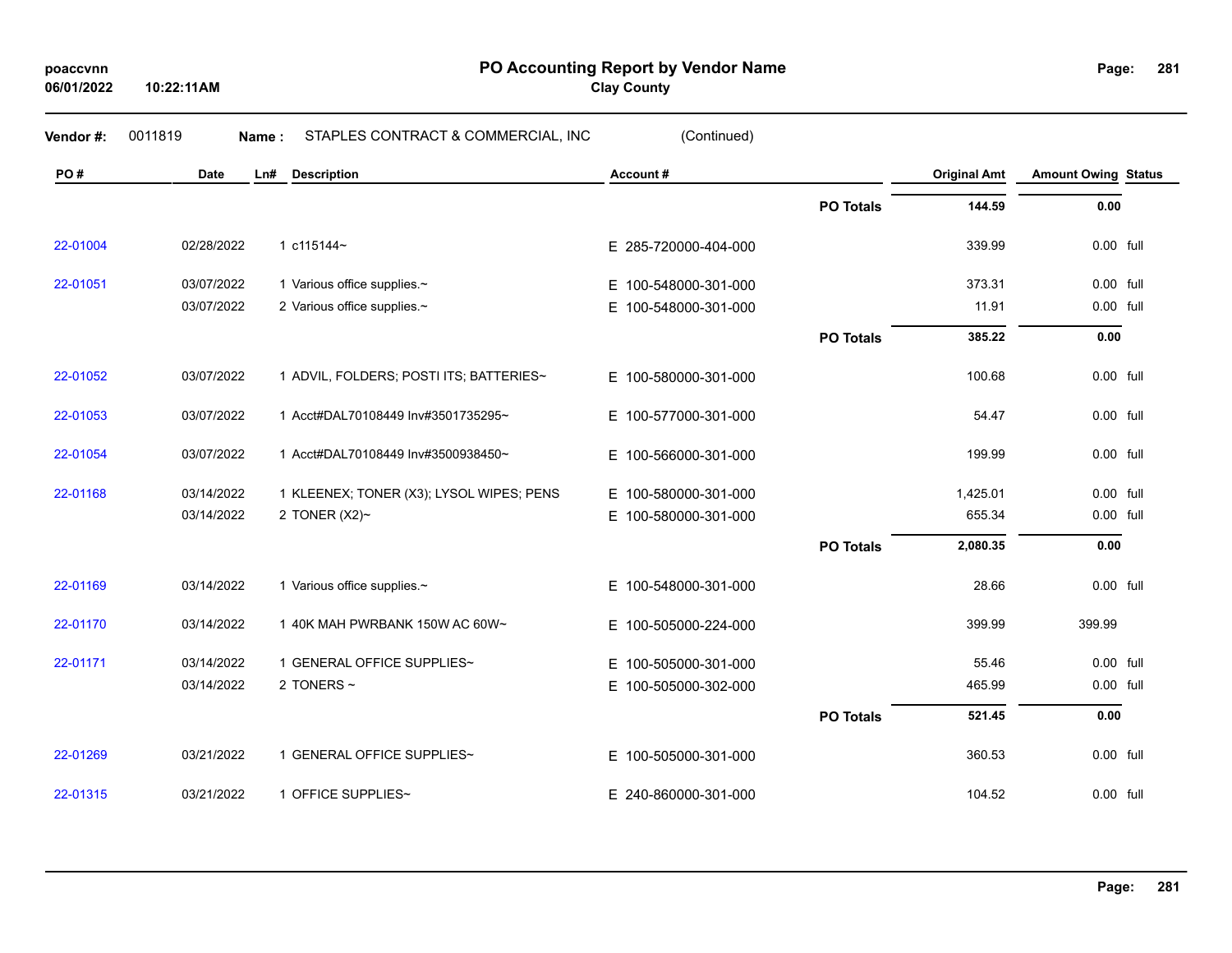| Vendor#: | 0011819    | STAPLES CONTRACT & COMMERCIAL, INC<br>Name: | (Continued)              |                  |                     |                            |  |
|----------|------------|---------------------------------------------|--------------------------|------------------|---------------------|----------------------------|--|
| PO#      | Date       | <b>Description</b><br>Ln#                   | Account#                 |                  | <b>Original Amt</b> | <b>Amount Owing Status</b> |  |
| 22-01383 | 03/28/2022 | 1 Invoice Number: 3502174282~               | E 100-602000-301-000     |                  | 126.55              | 0.00 full                  |  |
| 22-01384 | 03/28/2022 | 1 Acct#DAL70108449 Inv#3503253347~          | E 100-577000-301-000     |                  | 18.70               | 0.00 full                  |  |
| 22-01435 | 03/28/2022 | 1 PRINTER CARTRIDGE~                        | E 240-860000-331-000     |                  | 100.00              | 0.00 full                  |  |
|          | 03/28/2022 | 2 PRINTER CARTRIDGE~                        | E 240-870000-301-000     |                  | 175.86              | 0.00 full                  |  |
|          |            |                                             |                          | <b>PO Totals</b> | 275.86              | 0.00                       |  |
| 22-01545 | 04/04/2022 | 1 STAPLE REMOVERS; STEVIA; BOWLS; TONER~    | E 100-580000-301-000     |                  | 635.93              | 0.00 full                  |  |
| 22-01546 | 04/04/2022 | 1 Various office supplies: toner~           | E 100-548000-250-000     |                  | 655.34              | 0.00 full                  |  |
|          | 04/04/2022 | 2 Various office supplies.~                 | E 100-548000-301-000     |                  | 41.04               | 0.00 full                  |  |
|          |            |                                             |                          | <b>PO Totals</b> | 696.38              | 0.00                       |  |
| 22-01547 | 04/04/2022 | 1 ENCUMBER Funds for Office Supplies~       | E 100-611000-301-000     |                  | 500.00              | 447.20 partial             |  |
| 22-01548 | 04/04/2022 | 1 misc office supplies: divider tabs,       | E 100-500000-301-000     |                  | 133.82              | 0.00 full                  |  |
| 22-01549 | 04/04/2022 | 1 Acct#DAL70108449 Inv#3503682012~          | E 100-564000-301-000     |                  | 64.52               | 0.00 full                  |  |
| 22-01550 | 04/04/2022 | 1 Acct#DAL70108449 Inv#3503682012~          | E 100-570000-301-000     |                  | 98.74               | 0.00 full                  |  |
| 22-01551 | 04/04/2022 | 1 Acct#DAL70108449 Inv#3503682011~          | E 100-577000-301-000     |                  | 18.99               | 0.00 full                  |  |
| 22-01552 | 04/04/2022 | 1 Acct#DAL70108449 Inv#3504018100~          | E 100-561000-301-000     |                  | 110.07              | $0.00$ full                |  |
| 22-01677 | 04/11/2022 | 1 Various office supplies.~                 | E 100-548000-301-000     |                  | 36.38               | 0.00 full                  |  |
| 22-01678 | 04/11/2022 | 1 20 BX PAPER~                              | 100-580000-301-000<br>E. |                  | 1,599.60            | 0.00 full                  |  |
| 22-01679 | 04/11/2022 | 1 Acct#DAL70108449 Inv#3504644709~          | E 100-561000-250-000     |                  | 215.48              | 0.00 full                  |  |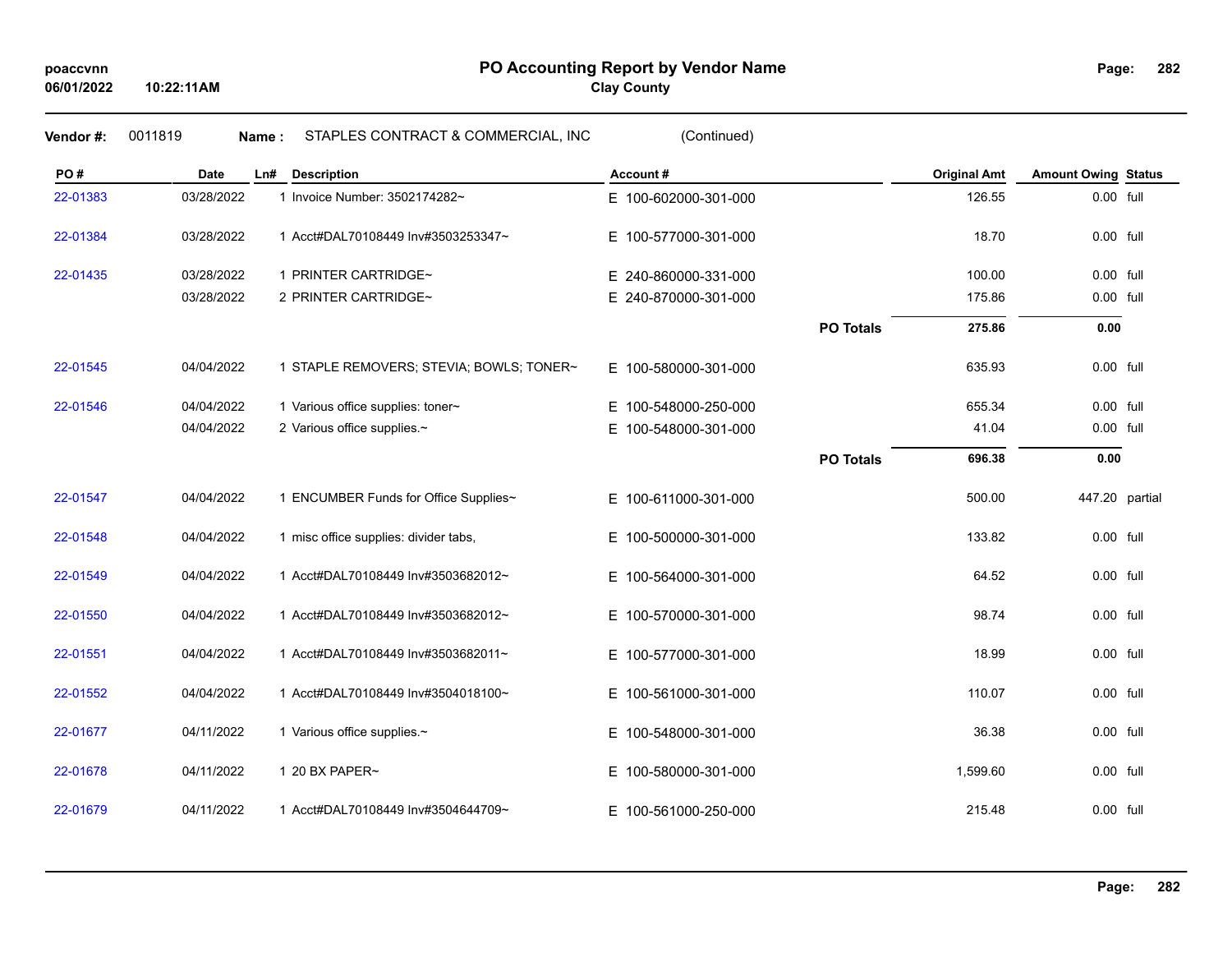# **PO Accounting Report by Vendor Name poaccvnn Page: Clay County**

| Vendor #: | 0011819    | STAPLES CONTRACT & COMMERCIAL, INC<br>Name: | (Continued)              |                  |                     |                            |  |
|-----------|------------|---------------------------------------------|--------------------------|------------------|---------------------|----------------------------|--|
| PO#       | Date       | Ln#<br><b>Description</b>                   | Account#                 |                  | <b>Original Amt</b> | <b>Amount Owing Status</b> |  |
| 22-01680  | 04/11/2022 | 1 Acct#DAL70108449 Inv#3504156787~          | E 100-578000-301-000     |                  | 149.50              | 0.00 full                  |  |
| 22-01681  | 04/11/2022 | 1 TONER AND ENVELOPES~                      | E 100-580000-301-000     |                  | 376.12              | 0.00 full                  |  |
| 22-01774  | 04/18/2022 | 1 MONITOR STAND~                            | E.<br>100-580000-301-000 |                  | 27.49               | $0.00$ full                |  |
|           | 04/18/2022 | 2 STICKY NOTES; RECEIPT ROLL; TYLENOL;      | E 100-580000-301-000     |                  | 357.95              | 0.00 full                  |  |
|           |            |                                             |                          | <b>PO Totals</b> | 385.44              | 0.00                       |  |
| 22-01865  | 04/25/2022 | 1 Miscellaneous office supplies.~           | E 100-548000-301-000     |                  | 172.17              | 0.00 full                  |  |
|           | 04/25/2022 | 2 Miscellaneous office supplies.~           | 100-548000-301-000<br>E. |                  | 23.16               | 0.00 full                  |  |
|           | 04/25/2022 | 3 Black printer toner.~                     | E 100-548000-250-000     |                  | 655.34              | 0.00 full                  |  |
|           |            |                                             |                          | <b>PO Totals</b> | 850.67              | 0.00                       |  |
| 22-01866  | 04/25/2022 | 1 Acct#DAL70108449 Inv#3505684075~          | E 100-577000-301-000     |                  | 25.10               | 0.00 full                  |  |
|           | 04/25/2022 | 2 Acct#DAL70108449 Inv#3505753421~          | E 100-577000-301-000     |                  | 66.78               | 0.00 full                  |  |
|           |            |                                             |                          | <b>PO Totals</b> | 91.88               | 0.00                       |  |
| 22-01867  | 04/25/2022 | 1 Acct#DAL70108449 Inv#3505684075~          | E 100-572000-301-000     |                  | 40.52               | 0.00 full                  |  |
|           | 04/25/2022 | 2 Acct#DAL70108449 Inv#3505753420~          | E 100-572000-301-000     |                  | 49.99               | 0.00 full                  |  |
|           |            |                                             |                          | <b>PO Totals</b> | 90.51               | 0.00                       |  |
| 22-01868  | 04/25/2022 | 1 Folder endtab fastn, invoice              | E 100-547000-301-000     |                  | 304.90              | 0.00 full                  |  |
|           | 04/25/2022 | 2 Misc office dupplies, invoice             | E 100-547000-301-000     |                  | 62.09               | 0.00 full                  |  |
|           |            |                                             |                          | <b>PO Totals</b> | 366.99              | 0.00                       |  |
| 22-01869  | 04/25/2022 | 1 INVOICE DATE: 04/02/2022~                 | E 100-600000-301-000     |                  | 91.35               | 0.00 full                  |  |
| 22-01870  | 04/25/2022 | 1 INVOICE DATE: 04/02/2022~                 | E 100-600000-301-000     |                  | 5.99                | 0.00 full                  |  |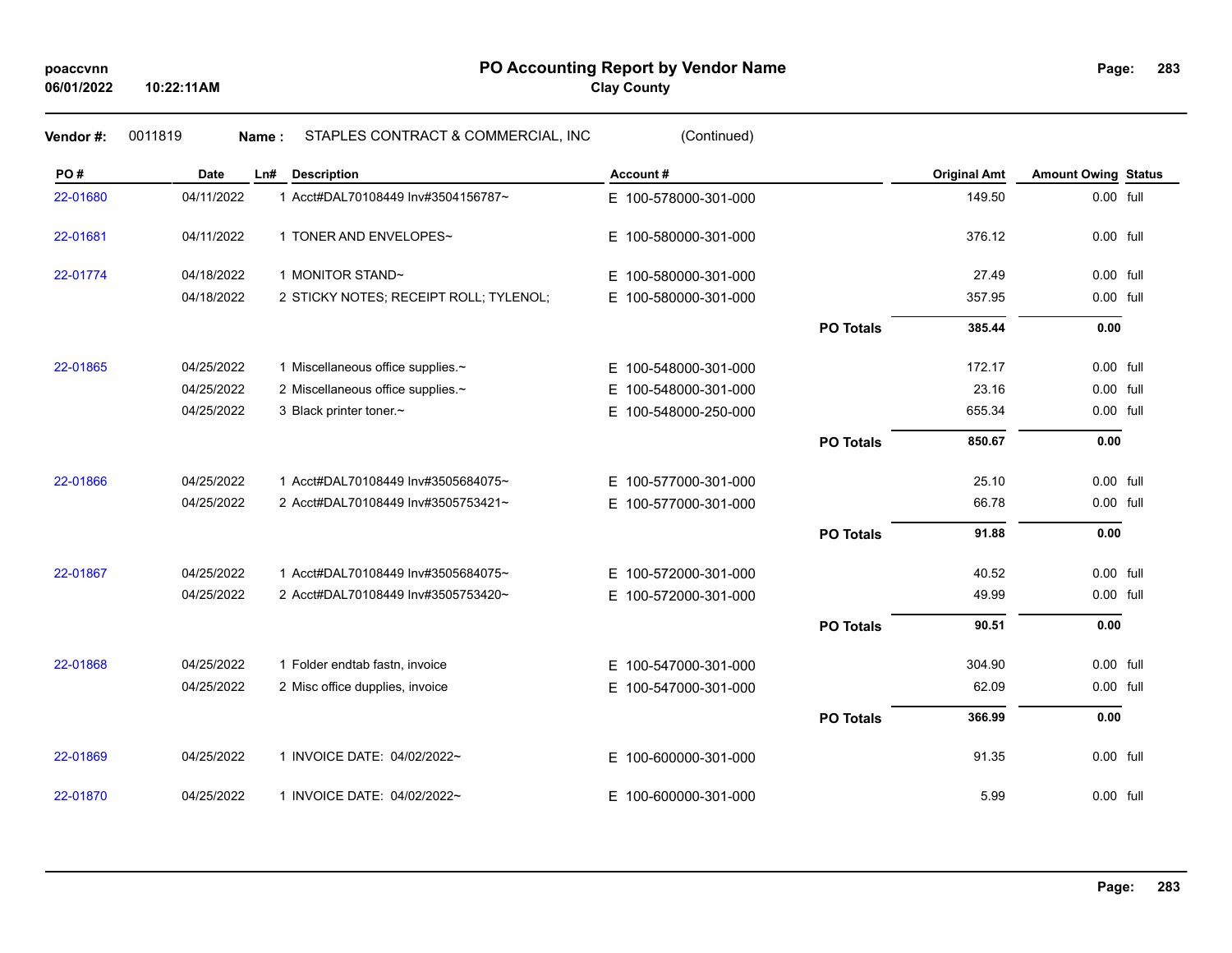# **PO Accounting Report by Vendor Name poaccvnn Page: Clay County**

| Vendor #: | 0011819    | STAPLES CONTRACT & COMMERCIAL, INC<br>Name : | (Continued)              |                  |                     |                            |  |
|-----------|------------|----------------------------------------------|--------------------------|------------------|---------------------|----------------------------|--|
| PO#       | Date       | Ln# Description                              | Account#                 |                  | <b>Original Amt</b> | <b>Amount Owing Status</b> |  |
| 22-01871  | 04/25/2022 | 1 FOLDERS~                                   | E 100-580000-301-000     |                  | 152.45              | 0.00 full                  |  |
|           | 04/25/2022 | 2 CALC RIBBON; CALCULATOR; CUPS~             | E 100-580000-301-000     |                  | 159.94              | 0.00 full                  |  |
|           | 04/25/2022 | 3 TONER; FOLDERS~                            | E 100-580000-301-000     |                  | 1,319.67            | 0.00 full                  |  |
|           | 04/25/2022 | 4 COFFEE; CREAMER; SUGAR~                    | E 100-580000-301-000     |                  | 255.61              | 0.00 full                  |  |
|           |            |                                              |                          | <b>PO Totals</b> | 1,887.67            | 0.00                       |  |
| 22-01872  | 04/25/2022 | 1 Invoice Number: 3504606044~                | E 100-602000-301-000     |                  | 185.34              | 0.00 full                  |  |
|           | 04/25/2022 | 2 Invoice Number: 3504674149~                | E 100-602000-301-000     |                  | $-9.74$             | 0.00 full                  |  |
|           |            |                                              |                          | <b>PO Totals</b> | 175.60              | 0.00                       |  |
| 22-01873  | 04/25/2022 | 1 Inv# 3505648018, office supplies,          | E 100-502000-301-000     |                  | 167.60              | 0.00 full                  |  |
|           | 04/25/2022 | 2 Inv# 3505720849, credit for broken         | E 100-502000-301-000     |                  | $-3.84$             | 0.00 full                  |  |
|           |            |                                              |                          | <b>PO Totals</b> | 163.76              | 0.00                       |  |
| 22-01901  | 04/25/2022 | 1 CLEANING SUPPLIES~                         | E 240-860000-314-000     |                  | 63.52               | 0.00 full                  |  |
|           | 04/25/2022 | 2 NAME BADGES FOR SPECIAL EVENTS~            | E 240-853000-370-000     |                  | 10.41               | 0.00 full                  |  |
|           |            |                                              |                          | <b>PO Totals</b> | 73.93               | 0.00                       |  |
| 22-01988  | 05/02/2022 | 1 PHONE CORD~                                | E 100-580000-301-000     |                  | 20.99               | 0.00 full                  |  |
|           | 05/02/2022 | 2 TONER~                                     | E 100-580000-301-000     |                  | 1,736.16            | 0.00 full                  |  |
|           | 05/02/2022 | 3 PRIVACY SCREENS~                           | E 100-580000-301-000     |                  | 188.99              | 0.00 full                  |  |
|           |            |                                              |                          | <b>PO Totals</b> | 1,946.14            | 0.00                       |  |
| 22-01989  | 05/02/2022 | 1 HP 212X HIGH YIELD CYAN TONER~             | E 100-505000-302-000     |                  | 354.89              | 0.00 full                  |  |
|           | 05/02/2022 | 2 HP 26X HI-YIELD BLACK~                     | E 100-505000-302-000     |                  | 326.94              | $0.00$ full                |  |
|           | 05/02/2022 | 3 GENERAL OFFICE SUPPLIES~                   | 100-505000-301-000<br>E. |                  | 513.27              | 0.00 full                  |  |
|           | 05/02/2022 | 4 COFFEEMATE FRNCH VAN 50CT~                 | E 100-505000-301-000     |                  | 5.43                | 0.00 full                  |  |
|           | 05/02/2022 | 5 HP 26X HI-YIELD BLACK~                     | 100-505000-302-000<br>E. |                  | 163.47              | 0.00 full                  |  |
|           | 05/02/2022 | 6 8.5X11 COPY CS~                            | E 100-505000-301-000     |                  | 239.94              | 0.00 full                  |  |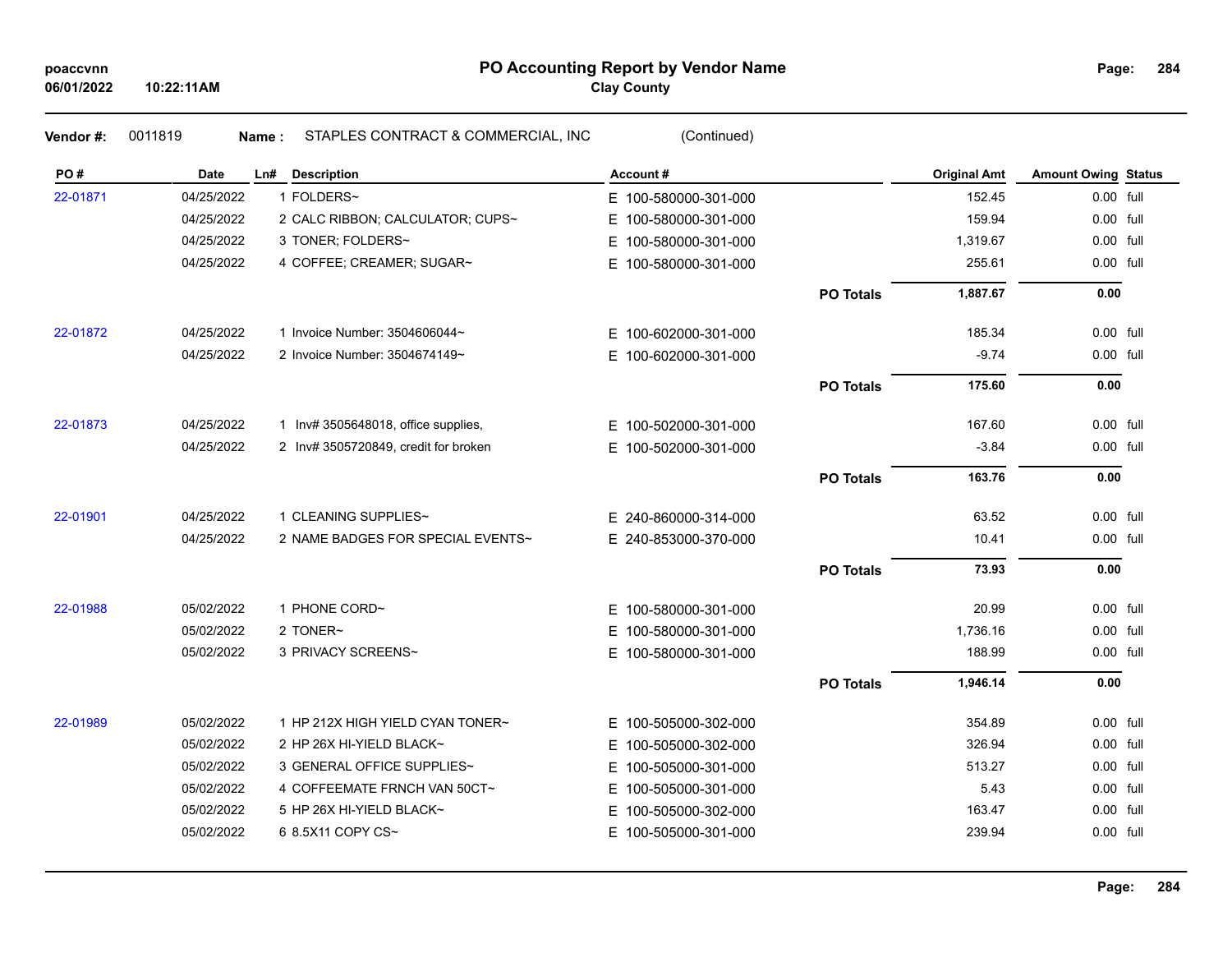**10:22:11AM**

**PO Accounting Report by Vendor Name poaccvnn Page:**

**Clay County**

| Vendor#: | 0011819<br>Name: | STAPLES CONTRACT & COMMERCIAL, INC        | (Continued)              |                  |                     |                            |  |
|----------|------------------|-------------------------------------------|--------------------------|------------------|---------------------|----------------------------|--|
| PO#      | <b>Date</b>      | Ln#<br><b>Description</b>                 | Account#                 |                  | <b>Original Amt</b> | <b>Amount Owing Status</b> |  |
|          |                  |                                           |                          | <b>PO Totals</b> | 1,603.94            | 0.00                       |  |
| 22-01990 | 05/02/2022       | 1 PLATES~                                 | E 100-580000-301-000     |                  | 100.40              | 0.00 full                  |  |
| 22-01991 | 05/02/2022       | 1 INVOICE DATE: 04.20.22~                 | E.<br>100-600000-301-000 |                  | 5.43                | $0.00$ full                |  |
| 22-01992 | 05/02/2022       | 1 INVOICE DATE: 04.21.2022~               | E.<br>100-600000-301-000 |                  | 91.22               | 0.00 full                  |  |
| 22-01993 | 05/02/2022       | 1 INVOICE DATE: 04.22.2022~               | E.<br>100-600000-301-000 |                  | 73.84               | 0.00 full                  |  |
| 22-02057 | 05/02/2022       | 1 GLASS CLEANER~                          | E 240-853000-314-000     |                  | 21.87               | 0.00 full                  |  |
| 22-02161 | 05/10/2022       | 1 NJPA 010615-SCC~                        | E.<br>100-602000-301-000 |                  | 153.43              | 0.00 full                  |  |
| 22-02162 | 05/10/2022       | 1 Invoice# 3506328865 dated 4/29/22~      | E.<br>100-504000-301-000 |                  | 99.99               | 0.00 full                  |  |
| 22-02163 | 05/10/2022       | 1 Acct#DAL70108449 Inv#3506923399~        | E.<br>100-572000-301-000 |                  | 26.59               | $0.00$ full                |  |
|          | 05/10/2022       | 2 Acct#DAL70108449 Inv#3506289719~        | E.<br>100-572000-301-000 |                  | 69.04               | 0.00 full                  |  |
|          | 05/10/2022       | 3 Acct#DAL70108449 Inv#3507103468~        | E 100-572000-301-000     |                  | 53.13               | 0.00 full                  |  |
|          |                  |                                           |                          | <b>PO Totals</b> | 148.76              | 0.00                       |  |
| 22-02275 | 05/16/2022       | 1 HANGING FOLDERS~                        | E.<br>100-580000-301-000 |                  | 46.89               | 46.89                      |  |
|          | 05/16/2022       | 2 CLIPBOARD; FORKS; POST ITS; DRYLINE;    | E.<br>100-580000-301-000 |                  | 113.56              | 113.56                     |  |
|          |                  |                                           |                          | <b>PO Totals</b> | 160.45              | 160.45                     |  |
| 22-02382 | 05/23/2022       | 1 Office supplies: paper, batteries, blue | E 100-500000-301-000     |                  | 252.02              | 252.02                     |  |
|          | 05/23/2022       | 2 Office supplies: batteries~             | E 100-500000-301-000     |                  | 2.65                | 2.65                       |  |
|          |                  |                                           |                          | <b>PO Totals</b> | 254.67              | 254.67                     |  |
| 22-02383 | 05/23/2022       | 1 Acct#DAL70108449 Inv#3508055400~        | E 100-564000-218-000     |                  | 65.97               | 65.97                      |  |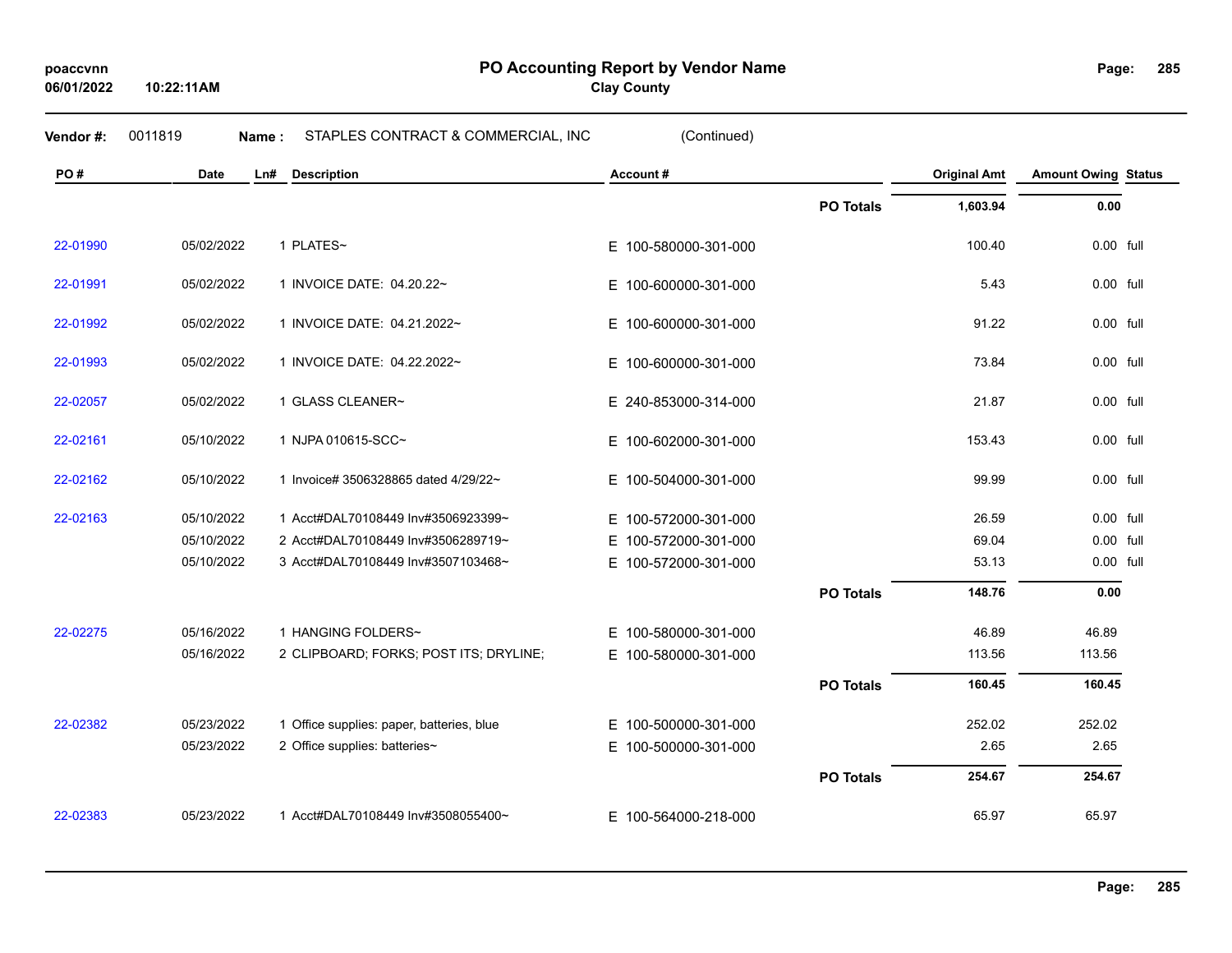| Vendor #: | 0011819    | Name: | STAPLES CONTRACT & COMMERCIAL, INC       | (Continued)              |                      |                     |                            |
|-----------|------------|-------|------------------------------------------|--------------------------|----------------------|---------------------|----------------------------|
| PO#       | Date       | Ln#   | <b>Description</b>                       | Account#                 |                      | <b>Original Amt</b> | <b>Amount Owing Status</b> |
| 22-02384  | 05/23/2022 |       | 1 GENERAL OFFICE SUPPLIES~               | E 100-505000-301-000     |                      | 605.44              | 605.44                     |
| 22-02385  | 05/23/2022 |       | 1 HP 212A MAGENTA LJ TONER~              | E 100-505000-302-000     |                      | 216.89              | 216.89                     |
| 22-02386  | 05/23/2022 |       | 1 Miscellaneous office supplies.~        | E 100-548000-301-000     |                      | 390.59              | 390.59                     |
| 22-02509  | 05/31/2022 |       | 1 Invoice Number: 3506566001~            | E 100-602000-301-000     |                      | 34.14               | 34.14                      |
|           | 05/31/2022 |       | 2 Invoice Number: 3506566008~            | E 100-602000-301-000     |                      | 69.39               | 69.39                      |
|           |            |       |                                          |                          | <b>PO Totals</b>     | 103.53              | 103.53                     |
| 22-02510  | 05/31/2022 |       | 1 ENVELOPES~                             | E 100-580000-301-000     |                      | 71.97               | 71.97                      |
|           | 05/31/2022 |       | 2 ENVELOPES; TEA~                        | 100-580000-301-000<br>E. |                      | 78.16               | 78.16                      |
|           | 05/31/2022 |       | 3 FOLDERS; FOOT REST~                    | 100-580000-301-000<br>E. |                      | 64.33               | 64.33                      |
|           | 05/31/2022 |       | 4 TONER; SCISSORS; KLEENEX, ANTACID;     | E 100-580000-301-000     |                      | 1,684.38            | 1,684.38                   |
|           | 05/31/2022 |       | 5 SHEET PROTECTORS~                      | 100-580000-301-000<br>Е. |                      | 63.00               | 63.00                      |
|           | 05/31/2022 |       | 6 FOLDERS; TAPE; DRYLINE; DAB N SEAL;    | E 100-580000-301-000     |                      | 679.54              | 679.54                     |
|           |            |       |                                          |                          | <b>PO Totals</b>     | 2,641.38            | 2,641.38                   |
| 22-02511  | 05/31/2022 |       | 1 TONER~                                 | E 100-580000-301-000     |                      | 921.78              | 921.78                     |
|           | 05/31/2022 |       | 2 IBUPROFEN; SPOONS; FORKS; KNIVES; FAN~ | E 100-580000-301-000     |                      | 97.36               | 97.36                      |
|           | 05/31/2022 |       | 3 SORTKWIK; WATER~                       | E 100-580000-301-000     |                      | 40.05               | 40.05                      |
|           |            |       |                                          |                          | <b>PO Totals</b>     | 1,059.19            | 1,059.19                   |
| 22-02512  | 05/31/2022 |       | 1 Miscellaneous office supplies.~        | E 100-548000-301-000     |                      | 10.88               | 10.88                      |
|           | 05/31/2022 |       | 2 Miscellaneous office supplies.~        | E 100-548000-301-000     |                      | 10.88               | 10.88                      |
|           |            |       |                                          |                          | <b>PO Totals</b>     | 21.76               | 21.76                      |
|           |            |       |                                          |                          | <b>Vendor Totals</b> | 44,496.73           | 13,114.79                  |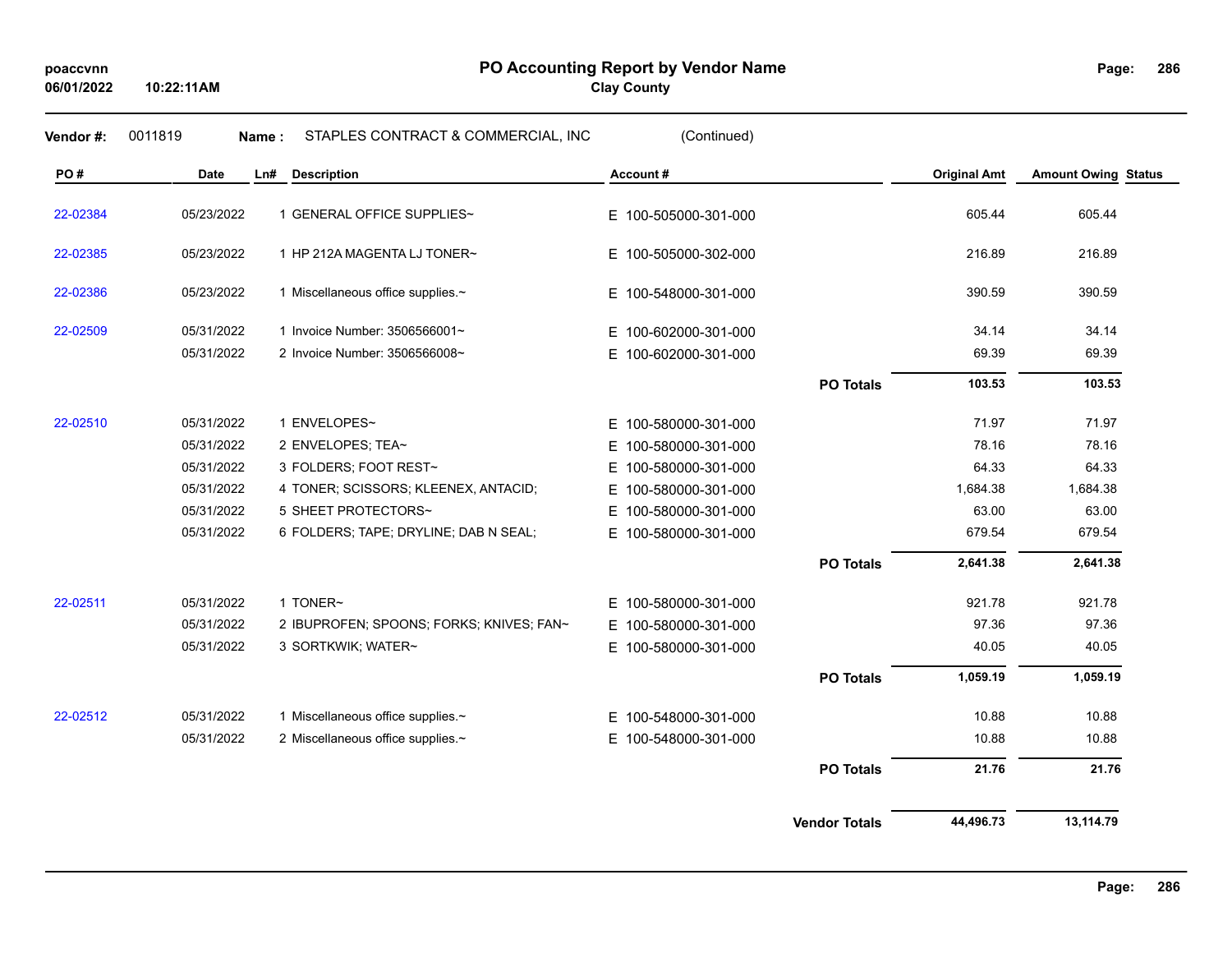| poaccvnn<br>06/01/2022 | 10:22:11AM |                                           | PO Accounting Report by Vendor Name<br><b>Clay County</b> |                      |                     | Page:<br>287               |  |
|------------------------|------------|-------------------------------------------|-----------------------------------------------------------|----------------------|---------------------|----------------------------|--|
| Vendor#:               | 0049888    | <b>STEEL CITY MEDIA</b><br>Name:          |                                                           |                      |                     |                            |  |
| PO#                    | Date       | Ln#<br><b>Description</b>                 | Account#                                                  |                      | <b>Original Amt</b> | <b>Amount Owing Status</b> |  |
| 22-01743               | 04/11/2022 | 1 200th ANNIVERSARY ADVERTISING~          | E 240-870000-252-000                                      |                      | 500.00              | 0.00 full                  |  |
|                        |            |                                           |                                                           | <b>Vendor Totals</b> | 500.00              | 0.00                       |  |
| Vendor #:              | 0048356    | <b>STENOVATIONS</b><br>Name:              |                                                           |                      |                     |                            |  |
| PO#                    | Date       | <b>Description</b><br>Ln#                 | Account#                                                  |                      | <b>Original Amt</b> | <b>Amount Owing Status</b> |  |
| 22-01553               | 04/04/2022 | 1 Tech support contract for Zenith writer | E 100-572000-301-000                                      |                      | 120.00              | 0.00 full                  |  |
|                        |            |                                           |                                                           | <b>Vendor Totals</b> | 120.00              | 0.00                       |  |
| Vendor#:               | 0051022    | STEVE GIBSON PHOTOGRAPHY<br>Name:         |                                                           |                      |                     |                            |  |
| PO#                    | Date       | <b>Description</b><br>Ln#                 | Account#                                                  |                      | <b>Original Amt</b> | <b>Amount Owing Status</b> |  |
| 22-00968               | 02/28/2022 | 1 Inv#judge-Sutton InvDate 02/15/22~      | E 100-577000-206-000                                      |                      | 1,500.00            | 0.00 full                  |  |
|                        |            |                                           |                                                           | <b>Vendor Totals</b> | 1,500.00            | 0.00                       |  |
| Vendor#:               | 0051023    | STEVENSON, LIEBE<br>Name:                 |                                                           |                      |                     |                            |  |
| PO#                    | Date       | <b>Description</b><br>Ln#                 | Account#                                                  |                      | <b>Original Amt</b> | <b>Amount Owing Status</b> |  |
| 22-00969               | 02/28/2022 | 1 Certified transcript State v. Todd      | E 100-547000-206-000                                      |                      | 220.00              | 0.00 full                  |  |
|                        |            |                                           |                                                           | <b>Vendor Totals</b> | 220.00              | 0.00                       |  |
| Vendor#:               | 0002225    | STEVE'S AUTO REPAIR<br>Name:              |                                                           |                      |                     |                            |  |
| PO#                    | Date       | <b>Description</b><br>Ln#                 | Account#                                                  |                      | <b>Original Amt</b> | <b>Amount Owing Status</b> |  |
| 22-01172               | 03/14/2022 | 1 inv 57791 3/4/22~                       | E 100-523000-226-000                                      |                      | 161.15              | 0.00 full                  |  |
|                        |            |                                           |                                                           | <b>Vendor Totals</b> | 161.15              | 0.00                       |  |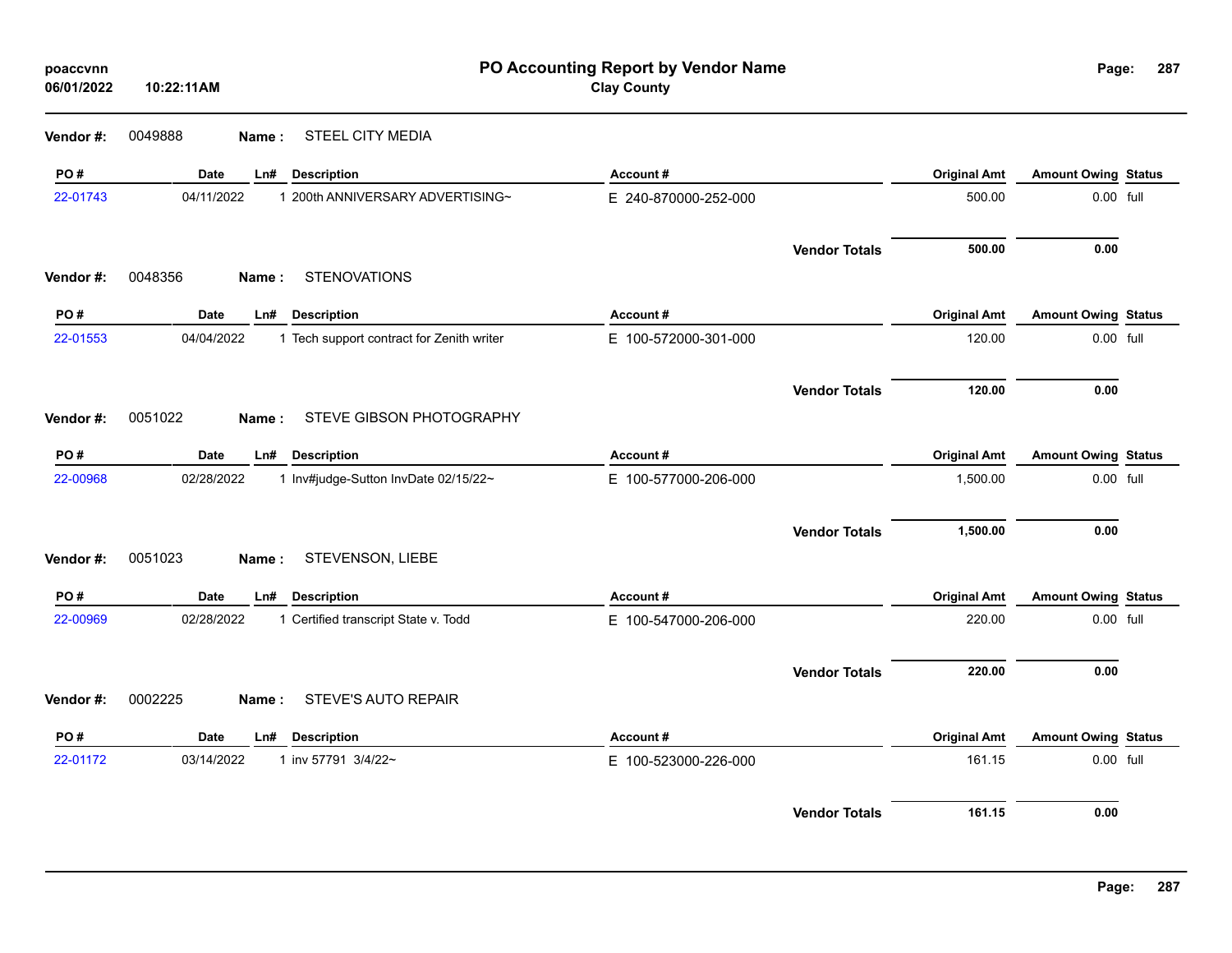| poaccvnn<br>06/01/2022 | 10:22:11AM              |                                         | PO Accounting Report by Vendor Name<br><b>Clay County</b> |                      |                     | 288<br>Page:               |  |
|------------------------|-------------------------|-----------------------------------------|-----------------------------------------------------------|----------------------|---------------------|----------------------------|--|
| Vendor#:               | 0050991<br>Name:        | <b>STICKERS NORTHWEST</b>               |                                                           |                      |                     |                            |  |
| PO#                    | Date                    | Ln#<br><b>Description</b>               | Account#                                                  |                      | <b>Original Amt</b> | <b>Amount Owing Status</b> |  |
| 22-01210               | 03/14/2022              | 1 MERCHANDISE FOR RESALE~               | E 240-870000-395-000                                      |                      | 450.00              | 0.00 full                  |  |
|                        |                         |                                         |                                                           | <b>Vendor Totals</b> | 450.00              | 0.00                       |  |
| Vendor#:               | 0000835<br>Name:        | STL SOFTWARE INC                        |                                                           |                      |                     |                            |  |
| PO#                    | <b>Date</b>             | <b>Description</b><br>Ln#               | Account#                                                  |                      | <b>Original Amt</b> | <b>Amount Owing Status</b> |  |
| 22-02221               | 05/10/2022              | 1 ANNUAL MAINT FOR PP TAX SOFTWARE      | E 285-720000-228-000                                      |                      | 2,590.00            | 0.00 full                  |  |
|                        |                         |                                         |                                                           | <b>Vendor Totals</b> | 2,590.00            | 0.00                       |  |
| Vendor#:               | 0001220<br>Name:        | <b>STOP STICK LTD</b>                   |                                                           |                      |                     |                            |  |
| PO#                    | <b>Date</b>             | Ln# Description                         | Account#                                                  |                      | <b>Original Amt</b> | <b>Amount Owing Status</b> |  |
| 22-00320               | 01/18/2022              | 1 12/3/21 2021-17755                    | E 279-559000-406-000                                      |                      | 950.00              | 0.00 full                  |  |
| 22-01494               | 03/28/2022              | 1 STOP STICK - (12) STOP STICK KIT WITH | E 279-556000-226-000                                      |                      | 5,827.00            | 0.00 full                  |  |
|                        |                         |                                         |                                                           | <b>Vendor Totals</b> | 6,777.00            | 0.00                       |  |
| Vendor#:               | 0047157<br><b>Name:</b> | STREAMLINE PRINT & DESIGN               |                                                           |                      |                     |                            |  |
| PO#                    | Date                    | Ln#<br><b>Description</b>               | <b>Account #</b>                                          |                      | <b>Original Amt</b> | <b>Amount Owing Status</b> |  |
| 22-01270               | 03/21/2022              | 1 PREPRESS FREE SIMPLE SETUP SIGN FOR   | E 100-508000-209-000                                      |                      | 1,988.00            | 0.00 full                  |  |
|                        | 03/21/2022              | 2 Freight                               | E 100-508000-209-000                                      |                      | 35.00               | 0.00 full                  |  |
|                        |                         |                                         |                                                           | <b>PO Totals</b>     | 2,023.00            | 0.00                       |  |
|                        |                         |                                         |                                                           | <b>Vendor Totals</b> | 2,023.00            | 0.00                       |  |
| Vendor#:               | 0050220<br>Name:        | STREET COP TRAINING                     |                                                           |                      |                     |                            |  |
| PO#                    | <b>Date</b>             | <b>Description</b><br>Ln#               | Account#                                                  |                      | <b>Original Amt</b> | <b>Amount Owing Status</b> |  |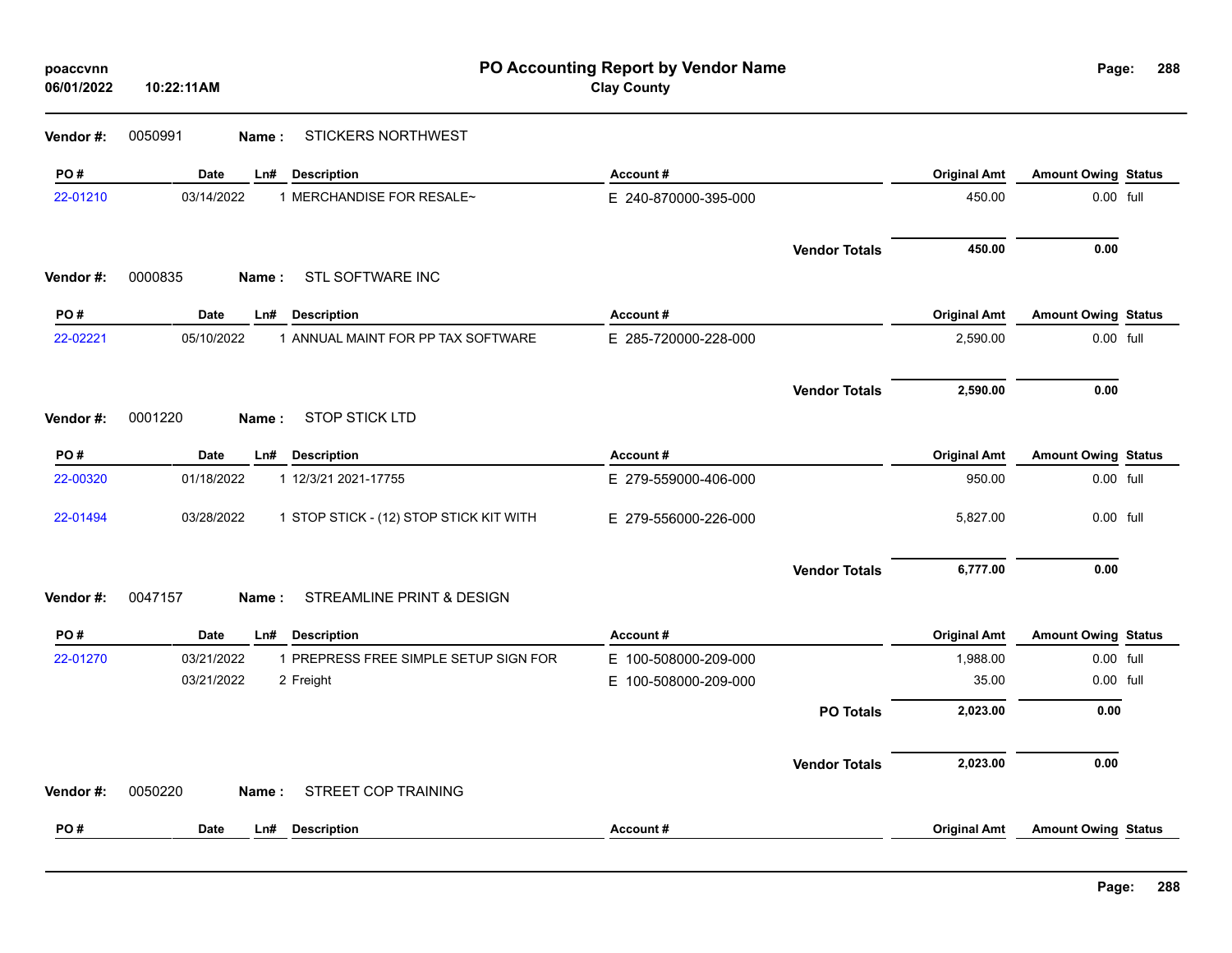| poaccvnn<br>06/01/2022 | 10:22:11AM                                         | PO Accounting Report by Vendor Name<br><b>Clay County</b> |                     | Page:                      | 289 |
|------------------------|----------------------------------------------------|-----------------------------------------------------------|---------------------|----------------------------|-----|
| Vendor#:               | STREET COP TRAINING<br>0050220<br>Name:            | (Continued)                                               |                     |                            |     |
| PO#                    | Date<br><b>Description</b><br>Ln#                  | Account#                                                  | <b>Original Amt</b> | <b>Amount Owing Status</b> |     |
| 22-00452               | 01/24/2022<br>1 10/27/21 #45290-531-1-80e6         | E 292-592000-362-000                                      | 597.00              | 0.00 full                  |     |
| 22-00685               | 02/07/2022<br>1 12/24/21 #5787-707-1-10a9          | E 292-592000-362-000                                      | 249.00              | 0.00 full                  |     |
| Vendor#:               | 0075509<br><b>STUMPY ORIGINALS</b><br>Name:        | <b>Vendor Totals</b>                                      | 846.00              | 0.00                       |     |
| PO#                    | <b>Description</b><br><b>Date</b><br>Ln#           | Account#                                                  | <b>Original Amt</b> | <b>Amount Owing Status</b> |     |
| 22-01902               | 04/25/2022<br>1 TWISTED NAIL PUZZELS~              | E 240-860000-395-000                                      | 85.00               | 0.00 full                  |     |
| Vendor#:               | <b>SUMNER TIRE</b><br>0045888<br>Name:             | <b>Vendor Totals</b>                                      | 85.00               | 0.00                       |     |
| PO#                    | Date<br><b>Description</b><br>Ln#                  | Account#                                                  | <b>Original Amt</b> | <b>Amount Owing Status</b> |     |
| 22-00258               | 01/18/2022<br>1 PARKS-TIRE & TIRE REPAIR PARTS~    | E 240-740000-333-000                                      | 2,000.00            | 2,000.00                   |     |
| 22-00510               | 1 Tires 265/70R16 PK184~<br>01/31/2022             | E 220-701000-333-000                                      | 616.60              | 0.00 full                  |     |
| 22-01575               | 04/04/2022<br>1 Tires P225/70R15 PK083~            | E 220-701000-333-000                                      | 391.96              | 0.00 full                  |     |
|                        |                                                    | <b>Vendor Totals</b>                                      | 3,008.56            | 2,000.00                   |     |
| Vendor#:               | 0049269<br><b>SUMNERONE</b><br>Name:               |                                                           |                     |                            |     |
| PO#                    | <b>Description</b><br><b>Date</b><br>Ln#           | Account#                                                  | <b>Original Amt</b> | <b>Amount Owing Status</b> |     |
| 22-01682               | 04/11/2022<br>1 HR - Laserfiche Cloud User License | E 100-607000-228-000                                      | 750.00              | 0.00 full                  |     |
|                        |                                                    | <b>Vendor Totals</b>                                      | 750.00              | 0.00                       |     |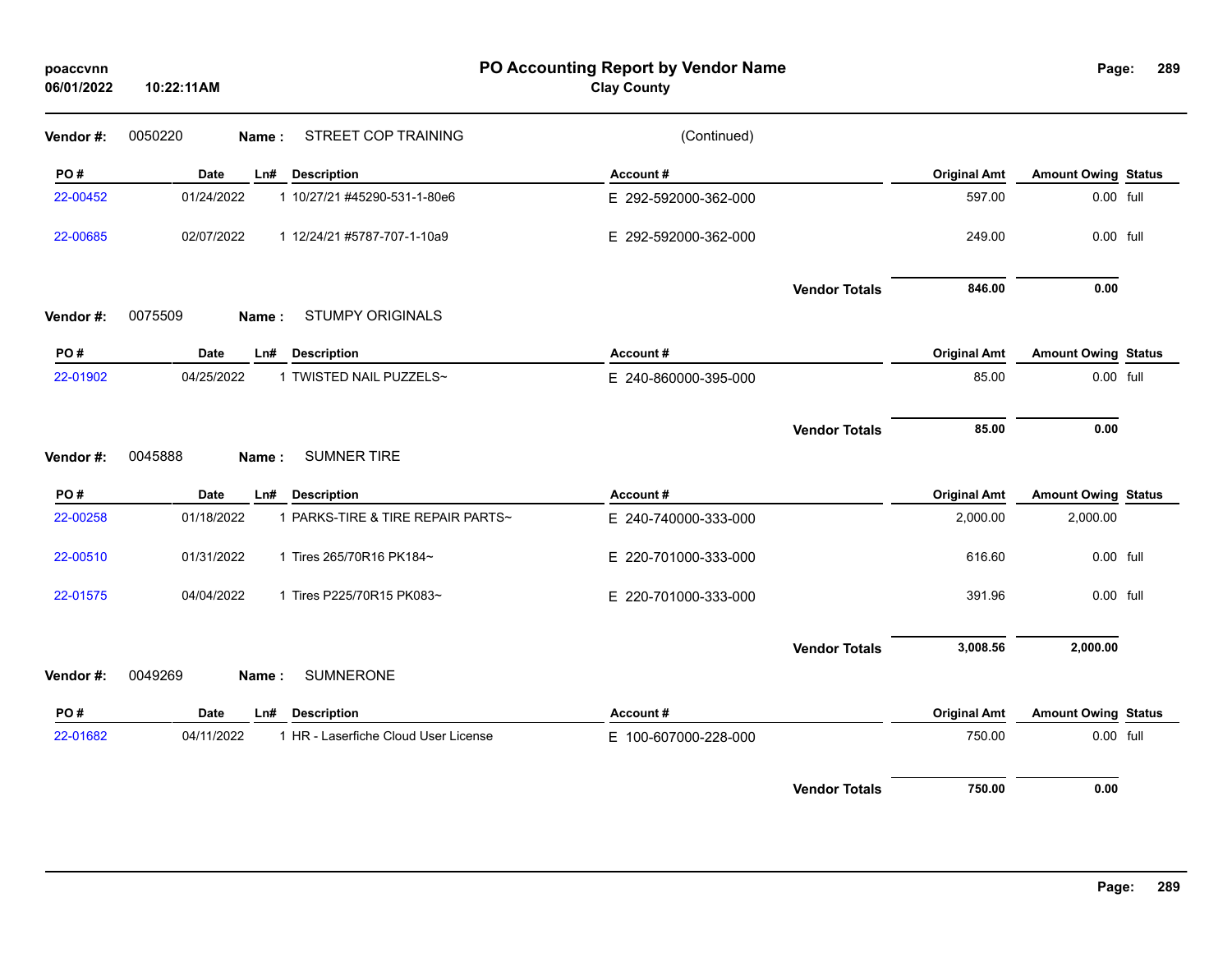# **Vendor #:** 0015071 **Name :** SUNBELT COMPUTER SYSTEMS

| PO#      | <b>Date</b>      | <b>Description</b><br>Ln#                 | Account#             |                      | <b>Original Amt</b> | <b>Amount Owing Status</b> |  |
|----------|------------------|-------------------------------------------|----------------------|----------------------|---------------------|----------------------------|--|
| 22-00453 | 01/24/2022       | 1 WINDOWS SOFTWARE ~                      | E 300-810581-409-000 |                      | 10,400.00           | 0.00 full                  |  |
| 22-00628 | 02/07/2022       | 1 SOFTWARE AND MAINTENANCE FEE~           | E 100-581000-228-000 |                      | 3,550.00            | 0.00 full                  |  |
|          |                  |                                           |                      | <b>Vendor Totals</b> | 13,950.00           | 0.00                       |  |
| Vendor#: | 0045439<br>Name: | SUNSET LAW ENFORCEMENT                    |                      |                      |                     |                            |  |
| PO#      | Date<br>Ln#      | <b>Description</b>                        | Account#             |                      | <b>Original Amt</b> | <b>Amount Owing Status</b> |  |
| 22-02574 | 05/31/2022       | 1 3/10/22 #0006224~                       | E 279-556000-360-000 |                      | 23,378.40           | 23,378.40                  |  |
|          |                  |                                           |                      |                      |                     |                            |  |
|          |                  |                                           |                      | <b>Vendor Totals</b> | 23,378.40           | 23,378.40                  |  |
| Vendor#: | 0016027<br>Name: | SUTHERLAND LUMBER                         |                      |                      |                     |                            |  |
| PO#      | <b>Date</b>      | <b>Description</b><br>Ln#                 | Account#             |                      | <b>Original Amt</b> | <b>Amount Owing Status</b> |  |
| 22-00754 | 02/14/2022       | 1 Lighters & washers~                     | E 220-701000-333-000 |                      | 19.46               | 0.00 full                  |  |
| 22-01286 | 03/21/2022       | 1 Keys~                                   | E 220-701000-333-000 |                      | 5.98                | 0.00 full                  |  |
|          | 03/21/2022       | 2 Brooms & Shovels~                       | E 220-701000-334-000 |                      | 71.38               | 0.00 full                  |  |
|          | 03/21/2022       | 3 Scooop Shovels~                         | E 220-701000-334-000 |                      | 55.98               | 0.00 full                  |  |
|          |                  |                                           |                      | <b>PO Totals</b>     | 133.34              | 0.00                       |  |
| 22-01704 | 04/11/2022       | 1 Concrete Adhesive~                      | E 220-701000-333-000 |                      | 99.96               | 0.00 full                  |  |
|          | 04/11/2022       | 2 Post-Mailbox Repair~                    | E 220-701000-340-000 |                      | 42.99               | 0.00 full                  |  |
|          | 04/11/2022       | 3 Electrical Cords~                       | E 220-701000-333-000 |                      | 69.42               | 0.00 full                  |  |
|          |                  |                                           |                      | <b>PO Totals</b>     | 212.37              | 0.00                       |  |
| 22-01810 | 04/18/2022       | 1 Sutherland Lumber Company - Staple Gun, | E 279-556000-360-000 |                      | 155.40              | 0.00 full                  |  |
| 22-02105 | 05/02/2022       | 1 Sutherland Lumber Company of KC - HI    | E 286-555000-228-000 |                      | 6.99                | 0.00 full                  |  |
|          |                  |                                           |                      |                      |                     |                            |  |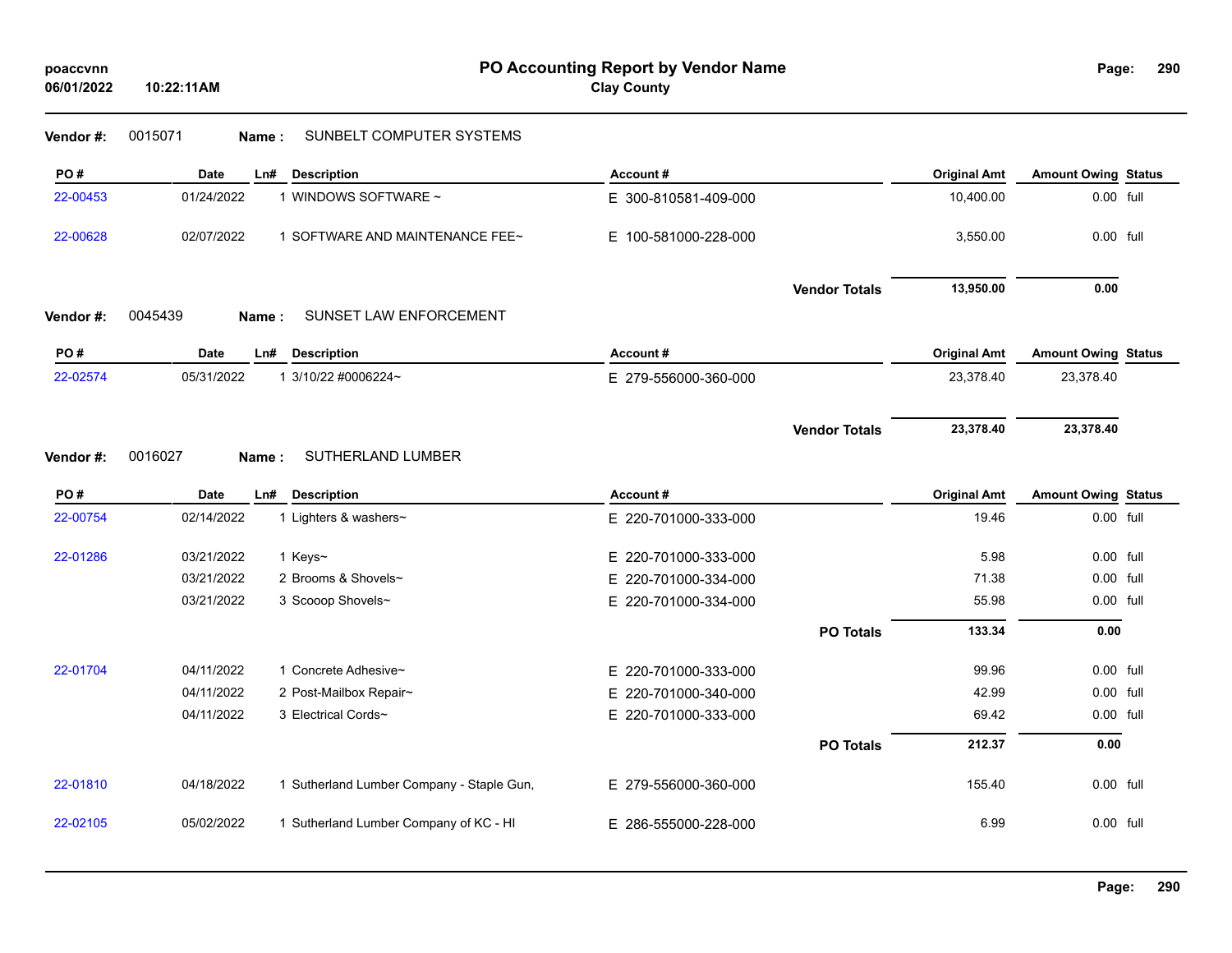| poaccvnn<br>06/01/2022 | 10:22:11AM                                              | PO Accounting Report by Vendor Name<br><b>Clay County</b> |                     | Page:                      | 291 |
|------------------------|---------------------------------------------------------|-----------------------------------------------------------|---------------------|----------------------------|-----|
| Vendor#:               | 0016027<br>SUTHERLAND LUMBER<br>Name:                   | (Continued)                                               |                     |                            |     |
| PO#                    | Date<br>Ln#<br><b>Description</b>                       | Account#                                                  | <b>Original Amt</b> | <b>Amount Owing Status</b> |     |
| 22-02433               | 05/23/2022<br>1 Concrete come a long~                   | E 220-701000-334-000                                      | 128.97              | 128.97                     |     |
|                        | 05/23/2022<br>2 Drill Bits~                             | E 220-701000-334-000                                      | 92.32               | 92.32                      |     |
|                        | 05/23/2022<br>3 Lumber $2 \times 4$ ~                   | E 220-701000-340-000                                      | 51.96               | 51.96                      |     |
|                        | 05/23/2022<br>4 Wire & nails~                           | E 220-701000-333-000                                      | 45.97               | 45.97                      |     |
|                        | 05/23/2022<br>5 Sprayers~                               | E 220-701000-334-000                                      | 38.98               | 38.98                      |     |
|                        |                                                         | <b>PO Totals</b>                                          | 358.20              | 358.20                     |     |
|                        |                                                         | <b>Vendor Totals</b>                                      | 885.76              | 358.20                     |     |
| Vendor #:              | <b>SWAB TEK</b><br>0051135<br><b>Name</b> :             |                                                           |                     |                            |     |
| PO#                    | <b>Date</b><br><b>Description</b><br>Ln#                | Account#                                                  | <b>Original Amt</b> | <b>Amount Owing Status</b> |     |
| 22-02089               | 05/02/2022<br>1 Veriteque USA Inc.~                     | E 279-556000-209-000                                      | 72.50               | $0.00$ full                |     |
|                        |                                                         | <b>Vendor Totals</b>                                      | 72.50               | 0.00                       |     |
| Vendor #:              | 0002276<br>SWANK MOTION PICTURES INC<br>Name:           |                                                           |                     |                            |     |
| PO#                    | Date<br>Ln#<br><b>Description</b>                       | Account#                                                  | <b>Original Amt</b> | <b>Amount Owing Status</b> |     |
| 22-01683               | 1 PUB PERFORMANCE SITE LICENSE<br>04/11/2022            | E 100-595000-232-000                                      | 415.20              | 0.00 full                  |     |
|                        |                                                         | <b>Vendor Totals</b>                                      | 415.20              | 0.00                       |     |
| Vendor#:               | SYMBOLARTS, LLC<br>0045284<br>Name:                     |                                                           |                     |                            |     |
| PO#                    | Date<br>Ln#<br><b>Description</b>                       | Account#                                                  | <b>Original Amt</b> | <b>Amount Owing Status</b> |     |
| 22-01811               | 04/18/2022<br>1 SymbolArts - Coins, Clay County Sheriff | E 279-556000-301-000                                      | 2,280.00            | 0.00 full                  |     |
| 22-02331               | 05/16/2022<br>1 SymbolArts - Clay County Sheriff FTO    | E 279-556000-316-000                                      | 473.75              | 0.00 full                  |     |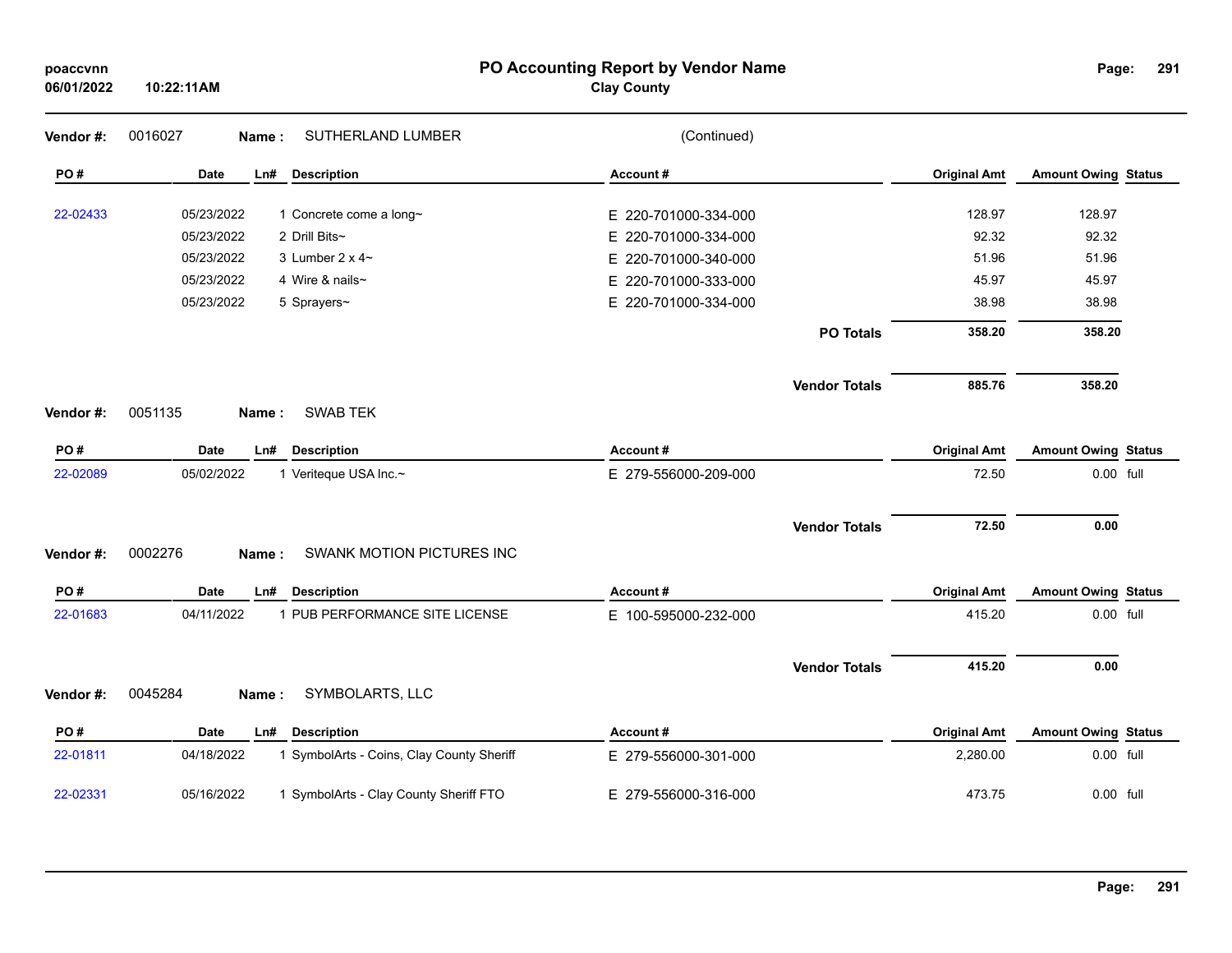| poaccvnn<br>06/01/2022 | 10:22:11AM                                         | PO Accounting Report by Vendor Name<br><b>Clay County</b> |                     | Page:                      | 292       |
|------------------------|----------------------------------------------------|-----------------------------------------------------------|---------------------|----------------------------|-----------|
|                        |                                                    | <b>Vendor Totals</b>                                      | 2,753.75            | 0.00                       |           |
| Vendor#:               | SYNETIC TECHNOLOGIES<br>0050396<br>Name:           |                                                           |                     |                            |           |
| PO#                    | <b>Date</b><br><b>Description</b><br>Ln#           | Account#                                                  | <b>Original Amt</b> | <b>Amount Owing Status</b> |           |
| 22-02276               | 05/16/2022<br>1 FM/ASSET DISPOSITION SERVICES~     | E 100-611000-220-000                                      | 1,150.00            | 1,150.00                   |           |
|                        |                                                    | <b>Vendor Totals</b>                                      | 1,150.00            | 1,150.00                   |           |
| Vendor #:              | <b>SYN-TECH SYSTEMS</b><br>0047654<br>Name:        |                                                           |                     |                            |           |
| PO#                    | <b>Date</b><br>Ln#<br><b>Description</b>           | Account#                                                  | <b>Original Amt</b> | <b>Amount Owing Status</b> |           |
| 22-00836               | 02/22/2022<br>1 FuelMaster Super Maintenance       | E 100-607000-228-000                                      | 2,650.00            |                            | 0.00 full |
| Vendor #:              | T & W TIRE<br>0047953<br>Name:                     | <b>Vendor Totals</b>                                      | 2,650.00            | 0.00                       |           |
| PO#                    | <b>Date</b><br><b>Description</b><br>Ln#           | Account#                                                  | <b>Original Amt</b> | <b>Amount Owing Status</b> |           |
| 22-00755               | 02/14/2022<br>1 Tires 11R22.5 Retreads HWY303~     | E 220-701000-333-000                                      | 2,260.00            |                            | 0.00 full |
| 22-01576               | 04/04/2022<br>1 Tires Retread HWY318~              | E 220-701000-333-000                                      | 425.00              |                            | 0.00 full |
|                        | 04/04/2022<br>2 Tire Balance HWY014~               | E 220-701000-333-000                                      | 255.00              |                            | 0.00 full |
|                        |                                                    | <b>PO Totals</b>                                          | 680.00              | 0.00                       |           |
|                        |                                                    | <b>Vendor Totals</b>                                      | 2,940.00            | 0.00                       |           |
| Vendor #:              | TACTICAL & SURVIVAL SPECIALTIE<br>0049941<br>Name: |                                                           |                     |                            |           |
| PO#                    | <b>Date</b><br><b>Description</b><br>Ln#           | Account#                                                  | <b>Original Amt</b> | <b>Amount Owing Status</b> |           |
| 22-00686               | 02/07/2022<br>1 11/30/21 IN00047081                | E 292-592000-362-000                                      | 1,657.54            |                            | 0.00 full |
|                        |                                                    | <b>Vendor Totals</b>                                      | 1,657.54            | 0.00                       |           |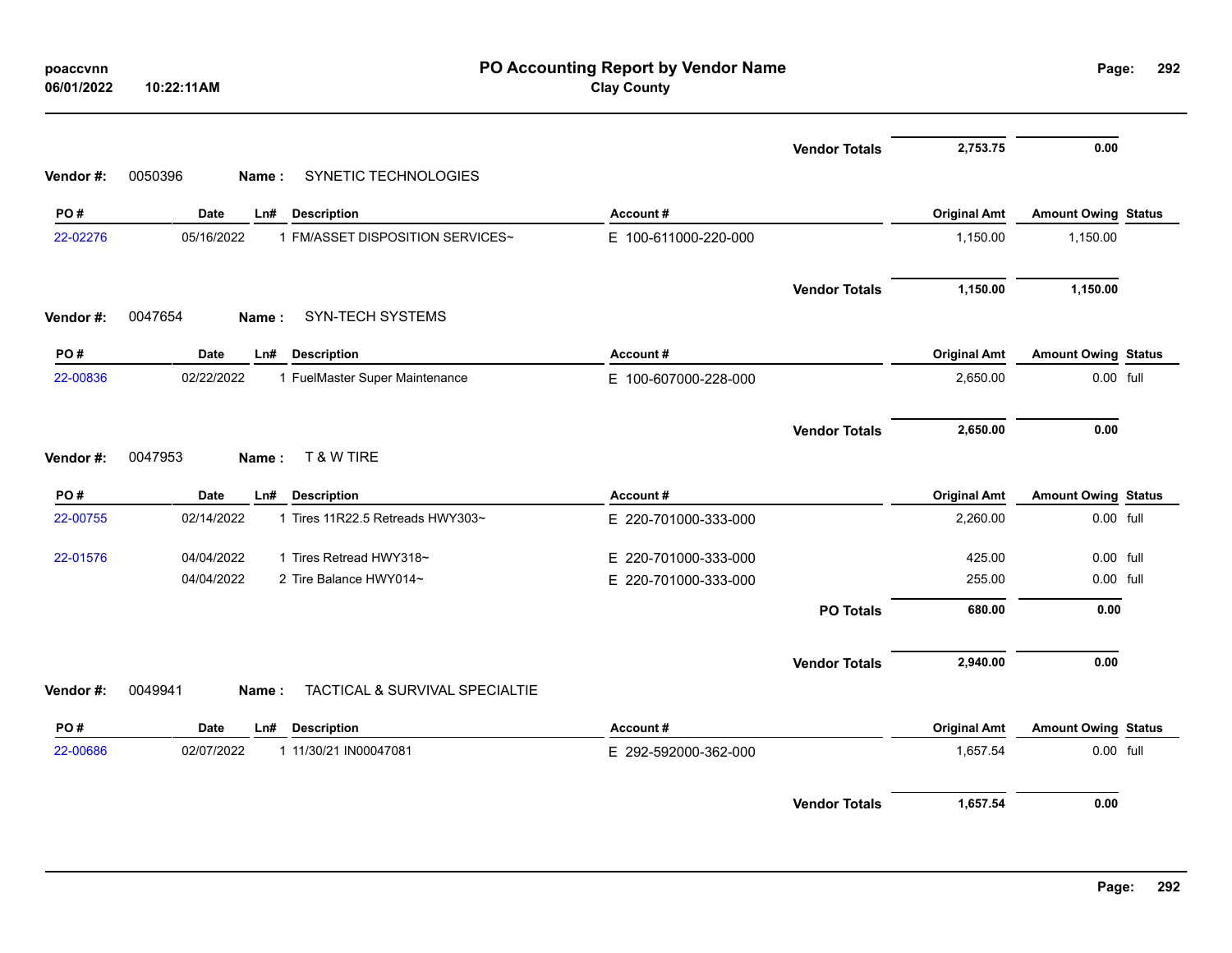| poaccvnn<br>06/01/2022 | 10:22:11AM  |                                                       | PO Accounting Report by Vendor Name<br><b>Clay County</b> |                      |                     | Page:                      | 293         |
|------------------------|-------------|-------------------------------------------------------|-----------------------------------------------------------|----------------------|---------------------|----------------------------|-------------|
| Vendor #:              | 0050573     | <b>TARRANT, LARRY</b><br>Name:                        |                                                           |                      |                     |                            |             |
| PO#                    | Date        | LnH<br><b>Description</b>                             | Account#                                                  |                      | <b>Original Amt</b> | <b>Amount Owing Status</b> |             |
| 22-01928               | 04/25/2022  | 1 Larry Tarrant - Reimbursement for                   | E 279-556000-260-000                                      |                      | 36.61               |                            | 0.00 cancel |
|                        |             |                                                       |                                                           | <b>Vendor Totals</b> | 36.61               | 0.00                       |             |
| Vendor#:               | 0000661     | TEALE, JOHN<br>Name:                                  |                                                           |                      |                     |                            |             |
| PO#                    | <b>Date</b> | <b>Description</b><br>Ln#                             | Account#                                                  |                      | <b>Original Amt</b> | <b>Amount Owing Status</b> |             |
| 22-02467               | 05/23/2022  | 1 John Teale - Reimbursement for Luncheon             | E 279-556000-260-000                                      |                      | 16.00               | 16.00                      |             |
|                        |             |                                                       |                                                           | <b>Vendor Totals</b> | 16.00               | 16.00                      |             |
| Vendor#:               | 0049880     | <b>TENNSMITH</b><br>Name:                             |                                                           |                      |                     |                            |             |
| PO#                    | Date        | <b>Description</b><br>Ln#                             | Account#                                                  |                      | <b>Original Amt</b> | <b>Amount Owing Status</b> |             |
| 22-00531               | 01/31/2022  | 1 PARKS-FOOT PEDAL SPRING FOR ALUMINUM                | E 240-740000-343-000                                      |                      | 107.66              |                            | 0.00 cancel |
|                        |             |                                                       |                                                           | <b>Vendor Totals</b> | 107.66              | 0.00                       |             |
| Vendor #:              | 0051197     | THE BATES & MERRYMAN LAW FIRM, MATTHEW T MEF<br>Name: |                                                           |                      |                     |                            |             |
| PO#                    | Date        | Ln#<br><b>Description</b>                             | Account#                                                  |                      | <b>Original Amt</b> | <b>Amount Owing Status</b> |             |
| 22-02387               | 05/23/2022  | 1 Paying attorney fees for representation             | E 100-563000-206-000                                      |                      | 600.00              | 0.00 full                  |             |
|                        |             |                                                       |                                                           | <b>Vendor Totals</b> | 600.00              | 0.00                       |             |
| Vendor#:               | 0049144     | THE HISTORIC ANIMATION STATION<br>Name:               |                                                           |                      |                     |                            |             |
| PO#                    | Date        | Ln#<br><b>Description</b>                             | Account#                                                  |                      | <b>Original Amt</b> | <b>Amount Owing Status</b> |             |
| 22-00675               | 02/07/2022  | 1 MUGS FOR RESALE~                                    | E 240-870000-395-000                                      |                      | 985.62              | 0.00 full                  |             |
|                        |             |                                                       |                                                           | <b>Vendor Totals</b> | 985.62              | 0.00                       |             |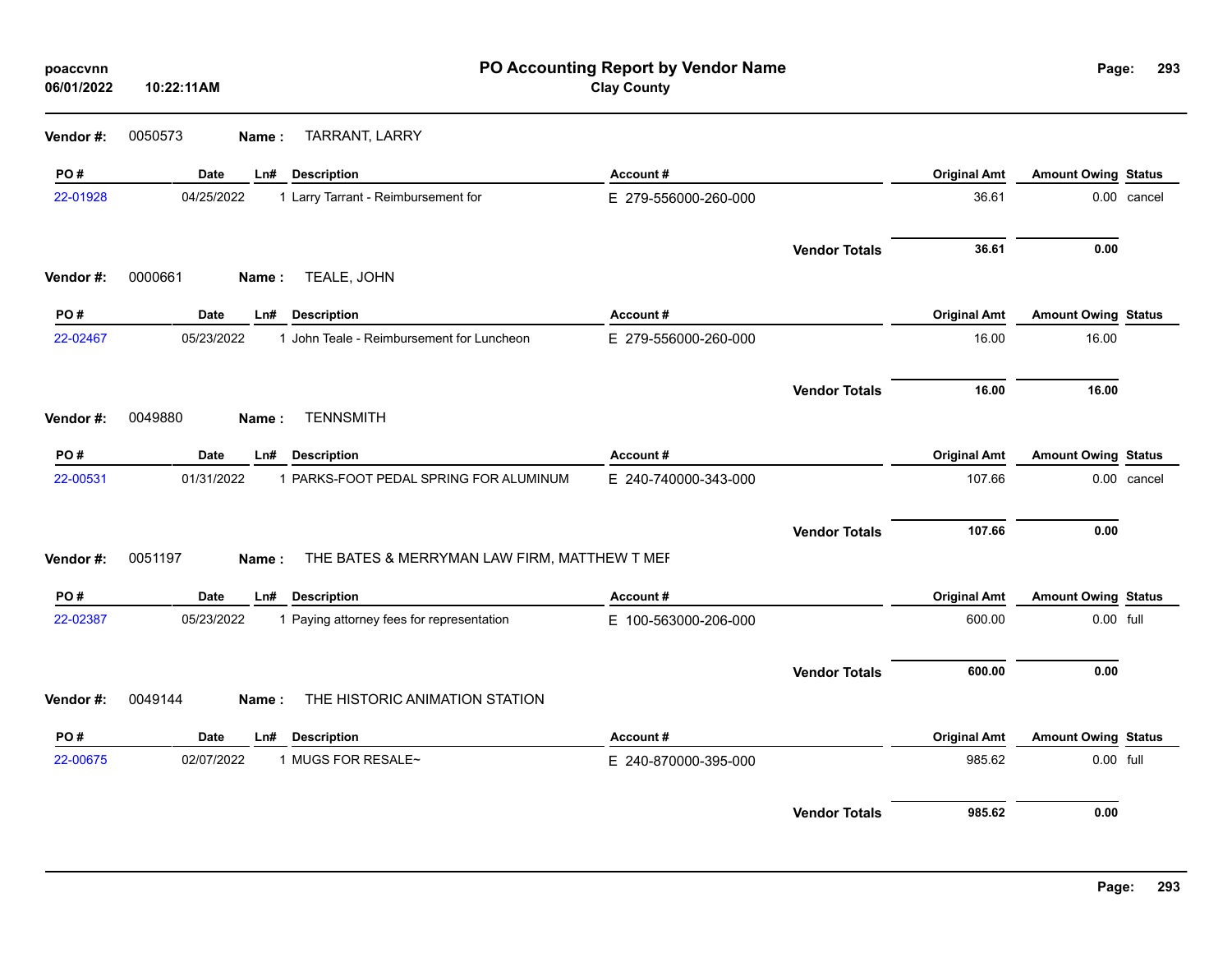**Vendor #:** 0047557 **Name :** THE HOME DEPOT #3019

| PO#       | <b>Date</b> | <b>Description</b><br>Ln#                 | Account#                 |                      | <b>Original Amt</b> | <b>Amount Owing Status</b> |  |
|-----------|-------------|-------------------------------------------|--------------------------|----------------------|---------------------|----------------------------|--|
| 22-00259  | 01/18/2022  | 1 Floor stripper and finisher Golf~       | E 240-746000-330-000     |                      | 52.94               | 0.00 full                  |  |
|           |             |                                           |                          | <b>Vendor Totals</b> | 52.94               | 0.00                       |  |
| Vendor #: | 0050317     | THE SALVATION ARMY<br>Name:               |                          |                      |                     |                            |  |
| PO#       | <b>Date</b> | Ln#<br><b>Description</b>                 | Account#                 |                      | <b>Original Amt</b> | <b>Amount Owing Status</b> |  |
| 22-00417  | 01/24/2022  | 1 ERAP Rental and Utility Assistance      | E 221-503000-450-000     |                      | 503.88              | 0.00 full                  |  |
| 22-00418  | 01/24/2022  | 1 Invoice Number: 20220101~               | E 221-630000-209-000     |                      | 543.76              | 0.00 full                  |  |
|           |             |                                           |                          | <b>Vendor Totals</b> | 1,047.64            | 0.00                       |  |
| Vendor#:  | 0049440     | THE VERNON COMPANY<br>Name:               |                          |                      |                     |                            |  |
| PO#       | Date        | <b>Description</b><br>Ln#                 | Account#                 |                      | <b>Original Amt</b> | <b>Amount Owing Status</b> |  |
| 22-01819  | 04/18/2022  | 1 INVOICE # 2521308 RI DATE: 3/28/22~     | E 285-720000-250-000     |                      | 253.45              | 0.00 full                  |  |
| 22-01874  | 04/25/2022  | 1 CIRCUIT CLERK ENVELOPES~                | E 100-580000-250-000     |                      | 2,732.35            | 0.00 full                  |  |
| 22-02277  | 05/16/2022  | 1 ENVELOPES~                              | E.<br>100-580000-250-000 |                      | 2,773.34            | 0.00 full                  |  |
|           |             |                                           |                          | <b>Vendor Totals</b> | 5,759.14            | 0.00                       |  |
| Vendor#:  | 0030133     | THE WILSON GROUP<br>Name:                 |                          |                      |                     |                            |  |
| PO#       | <b>Date</b> | LnH<br><b>Description</b>                 | Account#                 |                      | <b>Original Amt</b> | <b>Amount Owing Status</b> |  |
| 22-00391  | 01/24/2022  | 1 Various County projects~                | E 100-611000-220-000     |                      | 5,000.00            | 3,435.00 partial           |  |
| 22-00455  | 01/24/2022  | 1 PARKS-DEMOLITION & CLEAN-UP OF 2 COUNTY | E 302-830000-403-000     |                      | 44,000.00           | 0.00 full                  |  |
| 22-00687  | 02/07/2022  | 1 ENCUMBRANCE FOR CAPTIAL PROJECT JUV     | E 300-810594-409-000     |                      | 78,916.00           | 78,916.00                  |  |
|           |             |                                           |                          |                      |                     |                            |  |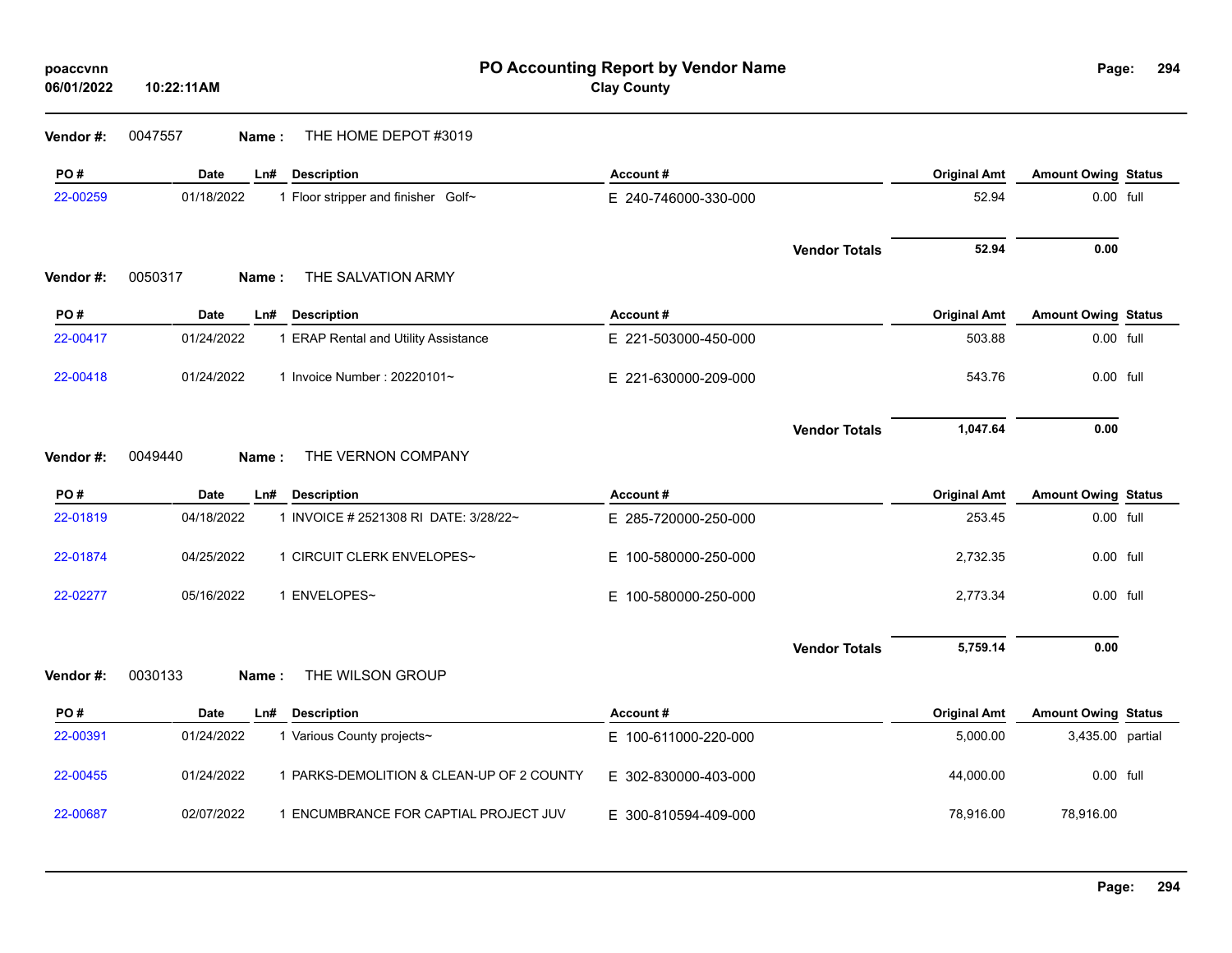| poaccvnn<br>06/01/2022 | 10:22:11AM       |                                           | PO Accounting Report by Vendor Name<br><b>Clay County</b> |                      |                     | Page:                      | 295 |
|------------------------|------------------|-------------------------------------------|-----------------------------------------------------------|----------------------|---------------------|----------------------------|-----|
| Vendor#:               | 0030133<br>Name: | THE WILSON GROUP                          | (Continued)                                               |                      |                     |                            |     |
| PO#                    | <b>Date</b>      | Ln#<br><b>Description</b>                 | Account#                                                  |                      | <b>Original Amt</b> | <b>Amount Owing Status</b> |     |
| 22-00777               | 02/14/2022       | 1 PARKS-DEMOLITION & CLEAN-UP OF 2 COUNTY | E 302-830000-403-000                                      |                      | 7,240.00            | 0.00 full                  |     |
| 22-01173               | 03/14/2022       | 1 ENCUMBER FUNDS FOR SHRADER CONCRETE     | E 100-600000-295-000                                      |                      | 10,445.47           | 0.00 full                  |     |
| 22-02579               | 05/31/2022       | 1 The Wilson Group - ~                    | E 300-810556-409-000                                      |                      | 23,962.00           | 23,962.00                  |     |
|                        |                  |                                           |                                                           | <b>Vendor Totals</b> | 169,563.47          | 106,313.00                 |     |
| Vendor#:               | 0006377<br>Name: | THE WORK ZONE INC                         |                                                           |                      |                     |                            |     |
| PO#                    | <b>Date</b>      | Ln#<br><b>Description</b>                 | Account#                                                  |                      | <b>Original Amt</b> | <b>Amount Owing Status</b> |     |
| 22-01287               | 03/21/2022       | 1 Rubber Base Sign Stand~                 | E 220-701000-343-000                                      |                      | 840.00              | 0.00 full                  |     |
|                        |                  |                                           |                                                           |                      |                     |                            |     |
|                        |                  |                                           |                                                           | <b>Vendor Totals</b> | 840.00              | 0.00                       |     |
| Vendor#:               | 0050956<br>Name: | THOMAS, MATTHEW                           |                                                           |                      |                     |                            |     |
| PO#                    | Date             | <b>Description</b><br>Ln#                 | Account#                                                  |                      | <b>Original Amt</b> | <b>Amount Owing Status</b> |     |
| 22-00392               | 01/24/2022       | 1 CARE 20220017 STIPEND~                  | E 100-594000-209-000                                      |                      | 5.00                | 0.00 full                  |     |
|                        |                  |                                           |                                                           |                      |                     |                            |     |
|                        |                  |                                           |                                                           | <b>Vendor Totals</b> | 5.00                | 0.00                       |     |
| Vendor #:              | 0030070<br>Name: | THOMSON REUTERS-WEST                      |                                                           |                      |                     |                            |     |
| PO#                    | Date             | Ln#<br><b>Description</b>                 | Account#                                                  |                      | <b>Original Amt</b> | <b>Amount Owing Status</b> |     |
| 22-00065               | 01/10/2022       | 1 Inv 845647397B 01/01/22 Auditors        | E 221-630000-209-000                                      |                      | 150.00              | 0.00 full                  |     |
| 22-00163               | 01/18/2022       | 1 ONLINE/SOFTWARE SUBSCRIPTION CHARGES~   | E 100-505000-250-000                                      |                      | 510.00              | 0.00 full                  |     |
|                        | 01/18/2022       | 2 ONLINE/SOTWARE SUBSCRIPTION CHARES~     | E 100-505000-250-000                                      |                      | 545.37              | 0.00 full                  |     |
|                        |                  |                                           |                                                           | <b>PO Totals</b>     | 1,055.37            | 0.00                       |     |
| 22-00164               | 01/18/2022       | 1 Acct1003646456 Inv#845641957~           | E 100-579000-370-000                                      |                      | 4,258.26            | 0.00 full                  |     |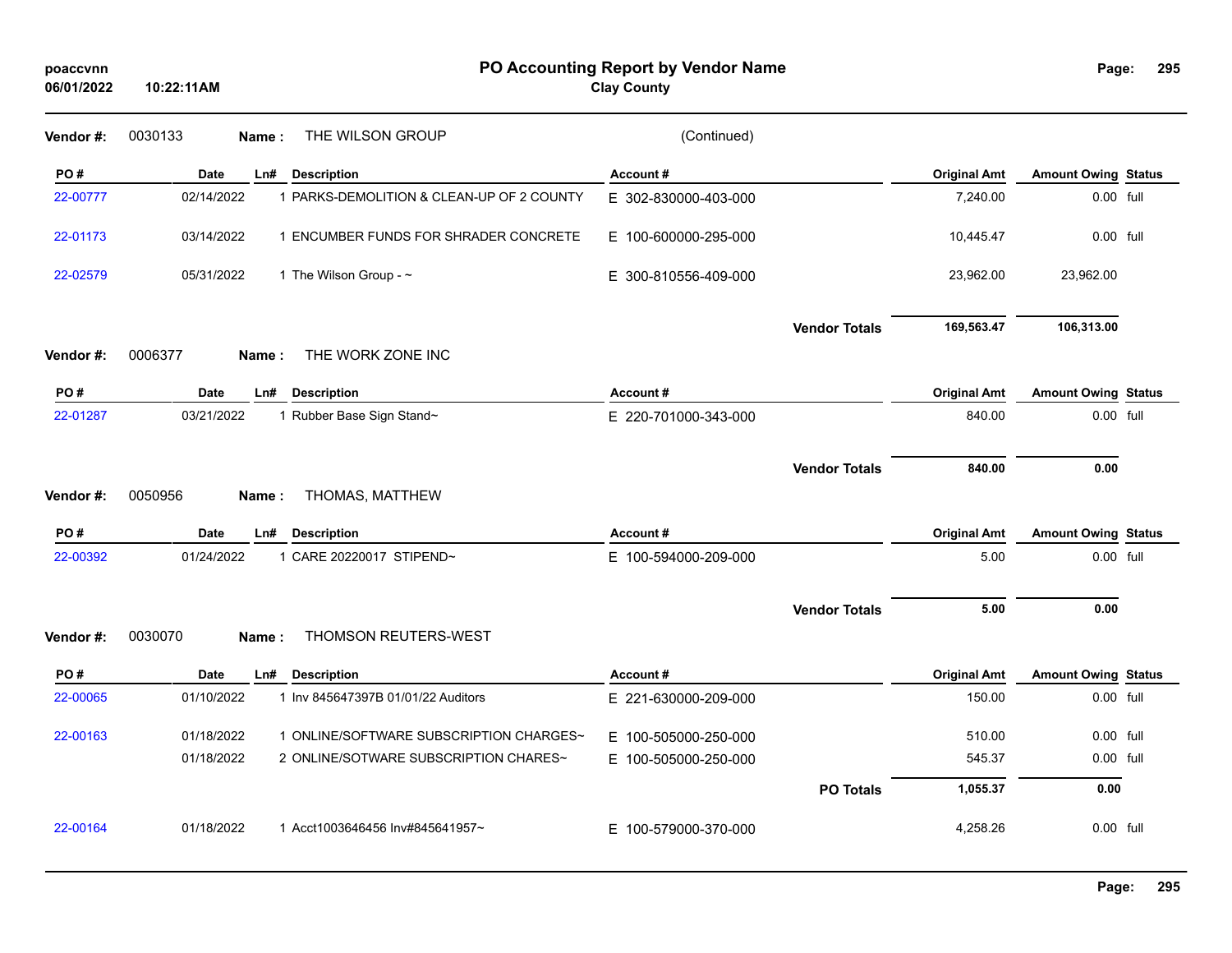# **PO Accounting Report by Vendor Name poaccvnn Page:**

**Clay County**

|  | Page: |  | 296 |
|--|-------|--|-----|
|--|-------|--|-----|

| Vendor#: | 0030070<br>Name: | <b>THOMSON REUTERS-WEST</b>              | (Continued)              |                  |                     |                            |  |
|----------|------------------|------------------------------------------|--------------------------|------------------|---------------------|----------------------------|--|
| PO#      | <b>Date</b>      | Ln#<br><b>Description</b>                | Account#                 |                  | <b>Original Amt</b> | <b>Amount Owing Status</b> |  |
| 22-00164 | 01/18/2022       | 2 Acct1003646456 Inv#845723837~          | E 100-579000-370-000     |                  | 1,928.05            | 0.00 full                  |  |
|          |                  |                                          |                          | <b>PO Totals</b> | 6,186.31            | 0.00                       |  |
| 22-00165 | 01/18/2022       | 1 Digital access to legal research,      | E 100-547000-206-000     |                  | 945.54              | 0.00 full                  |  |
| 22-00666 | 02/07/2022       | 1 Inv 845809854B 2/1/21~                 | E 221-630000-209-000     |                  | 150.00              | 0.00 full                  |  |
| 22-00736 | 02/14/2022       | 1 Acct#1003646456 Inv#845888960~         | 100-579000-370-000<br>E. |                  | 1,928.05            | 0.00 full                  |  |
|          | 02/14/2022       | 2 Acct#1003646456 Inv#845888960~         | 100-579000-370-000<br>E. |                  | 4,258.26            | 0.00 full                  |  |
|          |                  |                                          |                          | <b>PO Totals</b> | 6,186.31            | 0.00                       |  |
| 22-00737 | 02/14/2022       | 1 Digital access to legal research,      | E 100-547000-206-000     |                  | 945.54              | 0.00 full                  |  |
|          | 02/14/2022       | 2 Criminal Practice Handbook- 2022,      | 100-547000-206-000<br>E. |                  | 408.00              | 0.00 full                  |  |
|          |                  |                                          |                          | <b>PO Totals</b> | 1,353.54            | 0.00                       |  |
| 22-00738 | 02/14/2022       | 1 ONLINE/SOFTWARE SUBSCRIPTION CHARGES~  | E 100-505000-250-000     |                  | 545.37              | 0.00 full                  |  |
|          | 02/14/2022       | 2 CLEAR~                                 | E 100-505000-250-000     |                  | 510.00              | 0.00 full                  |  |
|          |                  |                                          |                          | <b>PO Totals</b> | 1,055.37            | 0.00                       |  |
| 22-01055 | 03/07/2022       | 1 Online software subscriptioin charges, | 100-547000-206-000<br>E. |                  | 1,020.54            | 0.00 full                  |  |
| 22-01094 | 03/07/2022       | 1 Audit portion~                         | E 221-630000-209-000     |                  | 150.00              | 0.00 full                  |  |
| 22-01174 | 03/14/2022       | 1 ONLINE/SOFTWARE SUBSCRIPTION CHARGES~  | E 100-505000-250-000     |                  | 510.00              | $0.00$ full                |  |
| 22-01175 | 03/14/2022       | 1 ONLINE/SOFTWARE SUBSCRIPTION CHARGES~  | E 100-505000-250-000     |                  | 545.37              | 0.00 full                  |  |
| 22-01176 | 03/14/2022       | 1 Access to digital legal research       | E 100-547000-206-000     |                  | 945.54              | 0.00 full                  |  |
| 22-01177 | 03/14/2022       | 1 Acct#10036446456 Inv#846049352~        | E 100-579000-370-000     |                  | 1,928.05            | 0.00 full                  |  |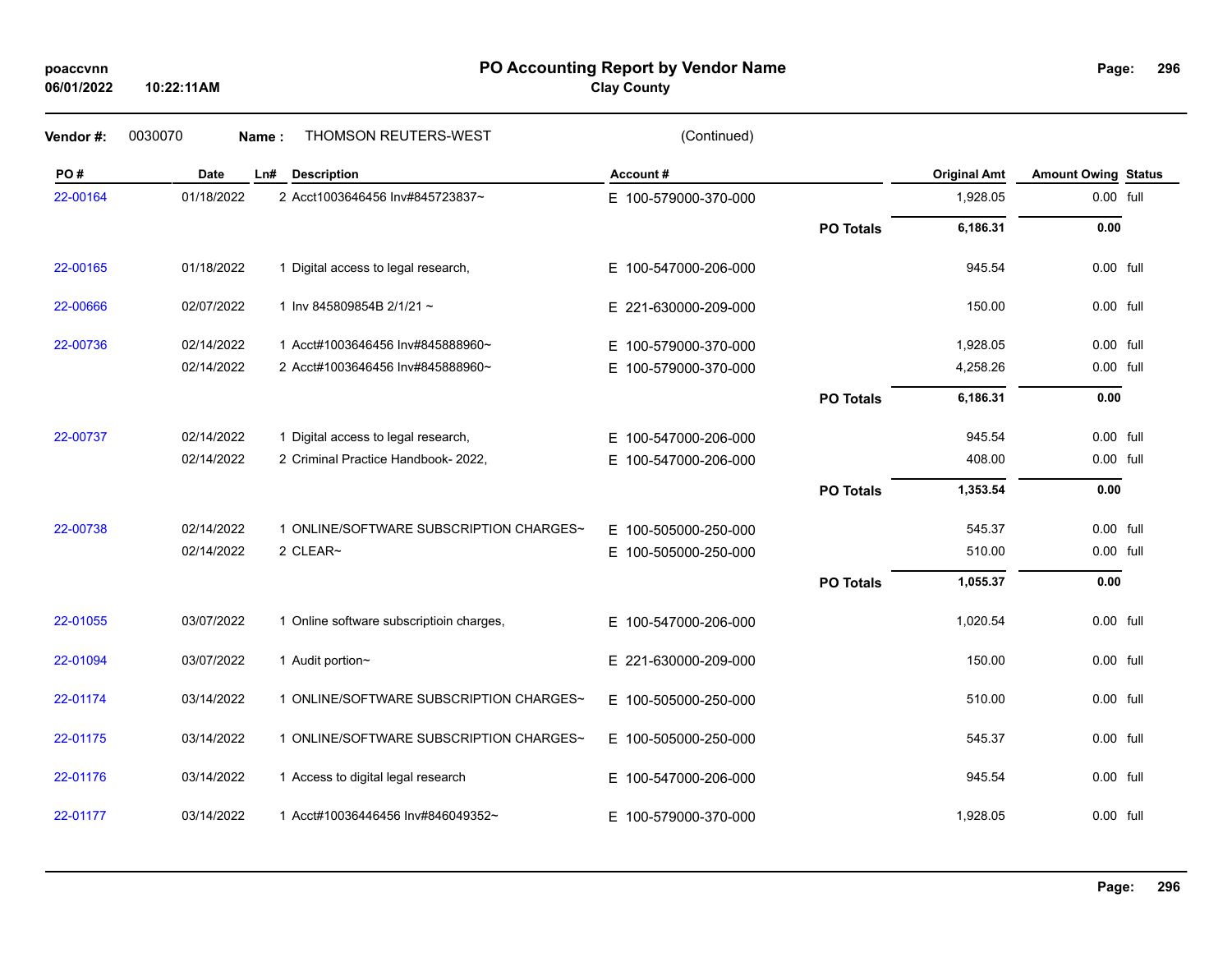## **PO Accounting Report by Vendor Name poaccvnn Page:**

**Clay County**

**Vendor #:** 0030070 **Name :** THOMSON REUTERS-WEST (Continued)

| PO#      | <b>Date</b> | LnH | <b>Description</b>                      | Account#                 |                      | <b>Original Amt</b> | <b>Amount Owing Status</b> |  |
|----------|-------------|-----|-----------------------------------------|--------------------------|----------------------|---------------------|----------------------------|--|
| 22-01177 | 03/14/2022  |     | 2 Acct#10036446456 Inv#845966818~       | E 100-579000-370-000     |                      | 4,258.26            | 0.00 full                  |  |
|          |             |     |                                         |                          | <b>PO Totals</b>     | 6,186.31            | 0.00                       |  |
| 22-01684 | 04/11/2022  |     | 1 Acct#1003646456 Inv#846127031~        | E 100-579000-370-000     |                      | 4,258.26            | 0.00 full                  |  |
|          | 04/11/2022  |     | 2 Acct#1003646456 Inv#846226420~        | E 100-579000-370-000     |                      | 1,928.05            | 0.00 full                  |  |
|          |             |     |                                         |                          | <b>PO Totals</b>     | 6,186.31            | 0.00                       |  |
| 22-01709 | 04/11/2022  |     | 1 inv 846129575B 4/1/2022               | E 221-630000-209-000     |                      | 150.00              | 0.00 full                  |  |
| 22-01775 | 04/18/2022  |     | 1 ONLINE SOFTWARE SUBSCRIPTION CHARGES~ | E 100-505000-250-000     |                      | 510.00              | $0.00$ full                |  |
|          | 04/18/2022  |     | 2 ONLINE SOFTWARE SUBCRIPTION CHARGES~  | E 100-505000-250-000     |                      | 572.64              | 0.00 full                  |  |
|          |             |     |                                         |                          | <b>PO Totals</b>     | 1,082.64            | 0.00                       |  |
| 22-02164 | 05/10/2022  |     | 1 ONLINE/SOFTWEAR SUBSCRIPTION CHARGES~ | E 100-505000-250-000     |                      | 510.00              | 0.00 full                  |  |
|          | 05/10/2022  |     | 2 ONLINE/SOFTWARE SUBSCRIPTION CHARGES~ | E 100-505000-250-000     |                      | 572.64              | 0.00 full                  |  |
|          |             |     |                                         |                          | <b>PO Totals</b>     | 1,082.64            | 0.00                       |  |
| 22-02165 | 05/10/2022  |     | 1 LAW BOOKS $\sim$                      | E 100-505000-250-000     |                      | 637.00              | 0.00 full                  |  |
| 22-02183 | 05/10/2022  |     | 1 Invoice 846309935A 5/1/22             | E 221-630000-209-000     |                      | 150.00              | $0.00$ full                |  |
| 22-02278 | 05/16/2022  |     | 1 Acct#1003646456, Inv#846304774~       | 100-579000-370-000<br>E. |                      | 4,258.26            | 0.00 full                  |  |
|          | 05/16/2022  |     | 2 Acct#1003646456, Inv#846389619~       | E 100-579000-370-000     |                      | 1,928.05            | 0.00 full                  |  |
|          |             |     |                                         |                          | <b>PO Totals</b>     | 6,186.31            | 0.00                       |  |
| 22-02279 | 05/16/2022  |     | 1 MO Court Rules 2022 subscription,     | E 100-547000-206-000     |                      | 637.00              | 0.00 full                  |  |
|          |             |     |                                         |                          | <b>Vendor Totals</b> | 42,552.10           | 0.00                       |  |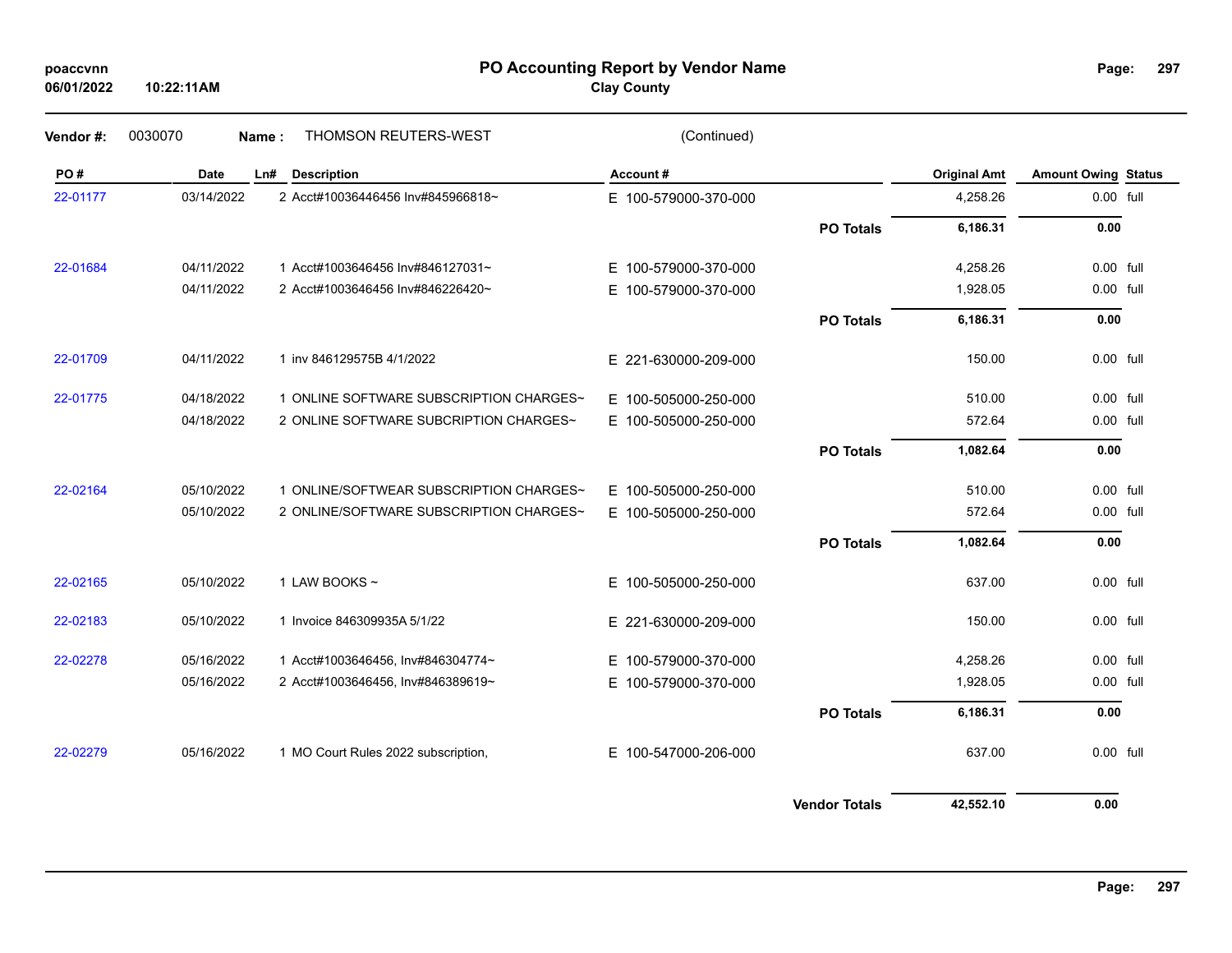**Vendor #:** 0009781 **Name :** TIF - KEARNEY, TAX INCREMENT FINANCING

| PO#      | Date<br>Ln#      | <b>Description</b>                          | Account#             |                      | <b>Original Amt</b> | <b>Amount Owing Status</b> |  |
|----------|------------------|---------------------------------------------|----------------------|----------------------|---------------------|----------------------------|--|
| 22-01937 | 04/25/2022       | 1 TIF for December 2021.~                   | E 290-693000-201-000 |                      | 16,389.95           | 0.00 full                  |  |
| Vendor#: | 0021555<br>Name: | TIF - EXCELSIOR SPG DISTRICT                |                      | <b>Vendor Totals</b> | 16,389.95           | 0.00                       |  |
| PO#      | Date<br>Ln#      | <b>Description</b>                          | Account#             |                      | <b>Original Amt</b> | <b>Amount Owing Status</b> |  |
| 22-01940 | 04/25/2022       | 1 TIF for December 2021                     | E 290-693000-201-000 |                      | 876.87              | 0.00 full                  |  |
|          | 04/25/2022       | 2 TIF for Elms for 2020 and 2021            | E 290-693000-201-000 |                      | 23,645.96           | 0.00 full                  |  |
|          | 04/25/2022       | 3 TIF for January 2022                      | E 290-693000-201-000 |                      | 1.86                | 0.00 full                  |  |
|          | 04/25/2022       | 4 TIF for February 2022                     | E 290-693000-201-000 |                      | 952.26              | 0.00 full                  |  |
|          | 04/25/2022       | 5 TIF for March 2022                        | E 290-693000-201-000 |                      | 638.94              | 0.00 full                  |  |
|          |                  |                                             |                      | <b>PO Totals</b>     | 26,115.89           | 0.00                       |  |
| 22-02224 | 05/10/2022       | 1 TIF for EATs for new tenants in Vintage   | E 290-693000-201-000 |                      | 110,207.62          | 0.00 full                  |  |
| 22-02344 | 05/16/2022       | 1 TIF EATS for April 2022                   | E 290-693000-201-000 |                      | 17,519.85           | 0.00 full                  |  |
|          |                  |                                             |                      | <b>Vendor Totals</b> | 153,843.36          | 0.00                       |  |
| Vendor#: | 0042550<br>Name: | TIF - KANSAS CITY, TAX INCREMENT COMMISSION |                      |                      |                     |                            |  |

| PO#      | Date       | Ln# | Description               | Account#             | <b>Original Amt</b> | <b>Amount Owing Status</b> |  |
|----------|------------|-----|---------------------------|----------------------|---------------------|----------------------------|--|
| 22-01941 | 04/25/2022 |     | 1 TIF for December 2021   | E 290-693000-201-000 | 130,689.26          | 0.00 full                  |  |
|          | 04/25/2022 |     | 2 TIF for January 2022    | E 290-693000-201-000 | 155.045.80          | 0.00 full                  |  |
|          | 04/25/2022 |     | 3 TIF for February 2022   | E 290-693000-201-000 | 119.600.45          | 0.00 full                  |  |
|          | 04/25/2022 |     | 4 TIF for March 2022      | E 290-693000-201-000 | 121.451.03          | 0.00 full                  |  |
|          |            |     |                           | <b>PO Totals</b>     | 526.786.54          | 0.00                       |  |
| 22-02345 | 05/16/2022 |     | 1 TIF EATS for April 2022 | E 290-693000-201-000 | 130.758.39          | 0.00 full                  |  |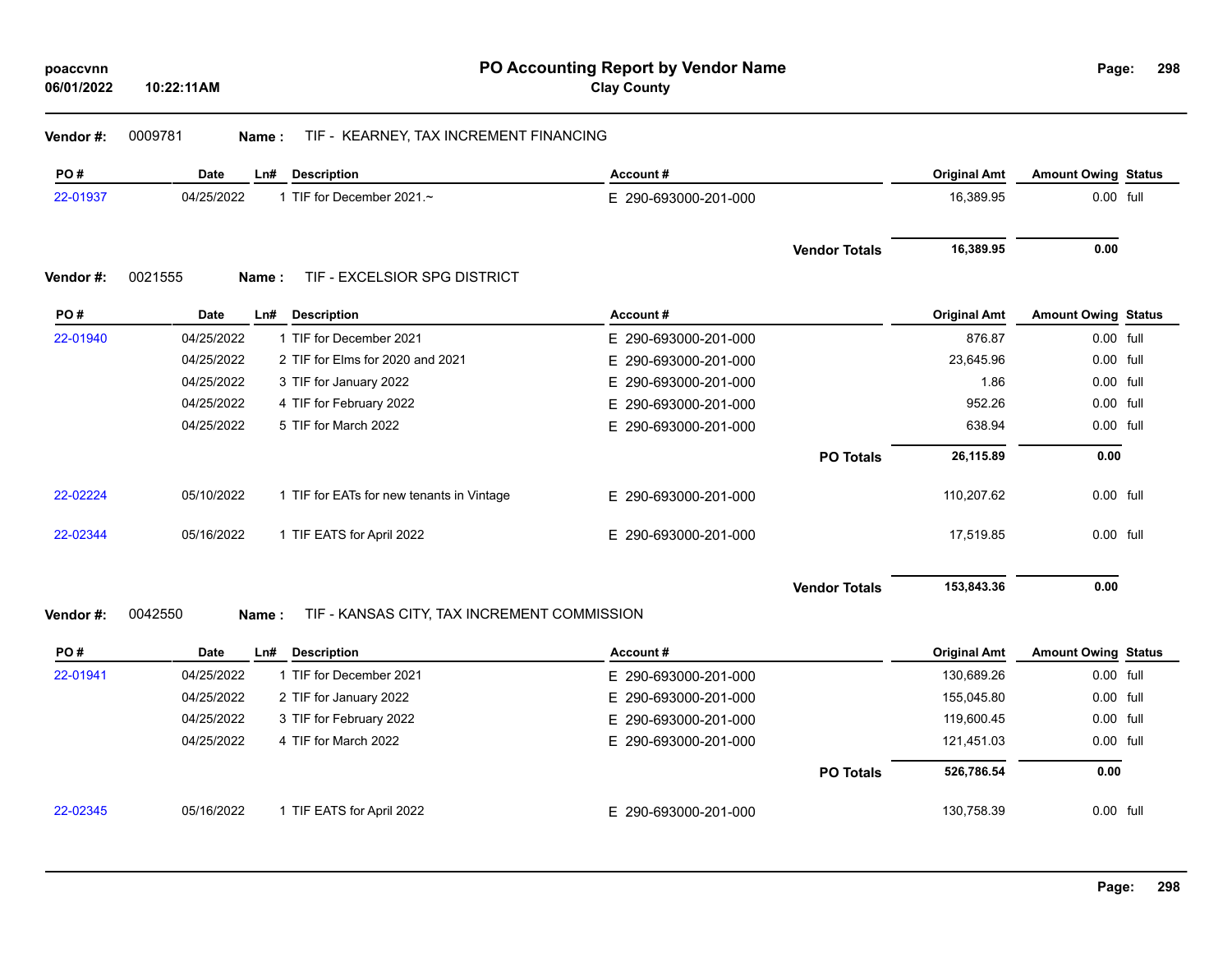**299**

|           |                                                           |                      | <b>Vendor Totals</b> | 657,544.93          | 0.00                       |  |
|-----------|-----------------------------------------------------------|----------------------|----------------------|---------------------|----------------------------|--|
| Vendor #: | 0010966<br>TIF - LIBERTY, TAX INCREMENT PAYMENT<br>Name : |                      |                      |                     |                            |  |
| PO#       | <b>Date</b><br><b>Description</b><br>Ln#                  | Account#             |                      | <b>Original Amt</b> | <b>Amount Owing Status</b> |  |
| 22-01938  | 04/25/2022<br>1 TIF for December 2021                     | E 290-693000-201-000 |                      | 45,602.32           | $0.00$ full                |  |
|           | 04/25/2022<br>2 TIF for January 2022                      | E 290-693000-201-000 |                      | 8,292.91            | 0.00 full                  |  |
|           | 04/25/2022<br>3 TIF for February 2022                     | E 290-693000-201-000 |                      | 38,485.96           | 0.00 full                  |  |
|           | 04/25/2022<br>4 TIF for March 2022                        | E 290-693000-201-000 |                      | 27,654.35           | 0.00 full                  |  |
|           |                                                           |                      | <b>PO Totals</b>     | 120,035.54          | 0.00                       |  |
| 22-02342  | 05/16/2022<br>1 TIF EATS for April 2022                   | E 290-693000-201-000 |                      | 18,583.66           | 0.00 full                  |  |
|           |                                                           |                      | <b>Vendor Totals</b> | 138,619.20          | 0.00                       |  |
| Vendor #: | TIF - SMITHVILLE<br>0003474<br>Name:                      |                      |                      |                     |                            |  |
| PO#       | Date<br>Ln#<br><b>Description</b>                         | Account#             |                      | <b>Original Amt</b> | <b>Amount Owing Status</b> |  |
| 22-01939  | 04/25/2022<br>1 TIF for December 2021                     | E 290-693000-201-000 |                      | 14,255.45           | 0.00 full                  |  |
|           | 04/25/2022<br>2 TIF for January 2022                      | E 290-693000-201-000 |                      | 3,246.38            | 0.00 full                  |  |
|           | 04/25/2022<br>3 TIF for February 2022                     | E 290-693000-201-000 |                      | 9,660.99            | 0.00 full                  |  |
|           | 04/25/2022<br>4 TIF for March 2022                        | E 290-693000-201-000 |                      | 12,564.63           | 0.00 full                  |  |
|           |                                                           |                      | <b>PO Totals</b>     | 39,727.45           | 0.00                       |  |
| 22-02343  | 05/16/2022<br>1 TIF EATS for April 2022                   | E 290-693000-201-000 |                      | 13,822.36           | 0.00 full                  |  |
|           |                                                           |                      | <b>Vendor Totals</b> | 53,549.81           | 0.00                       |  |
| Vendor #: | TIGER CORRECTIONAL SERVICES<br>0050988<br>Name:           |                      |                      |                     |                            |  |
| PO#       | <b>Date</b><br><b>Description</b><br>Ln#                  | Account#             |                      | <b>Original Amt</b> | <b>Amount Owing Status</b> |  |
| 22-00923  | 1 Invoice #FS06488 02/02/2022~<br>02/22/2022              | E 279-555000-209-000 |                      | 10,568.32           | 0.00 full                  |  |

22-01225 03/14/2022 1 Invoice #FS06540 2/9/22~ E 279-555000-209-000 10,939.94 0.00 full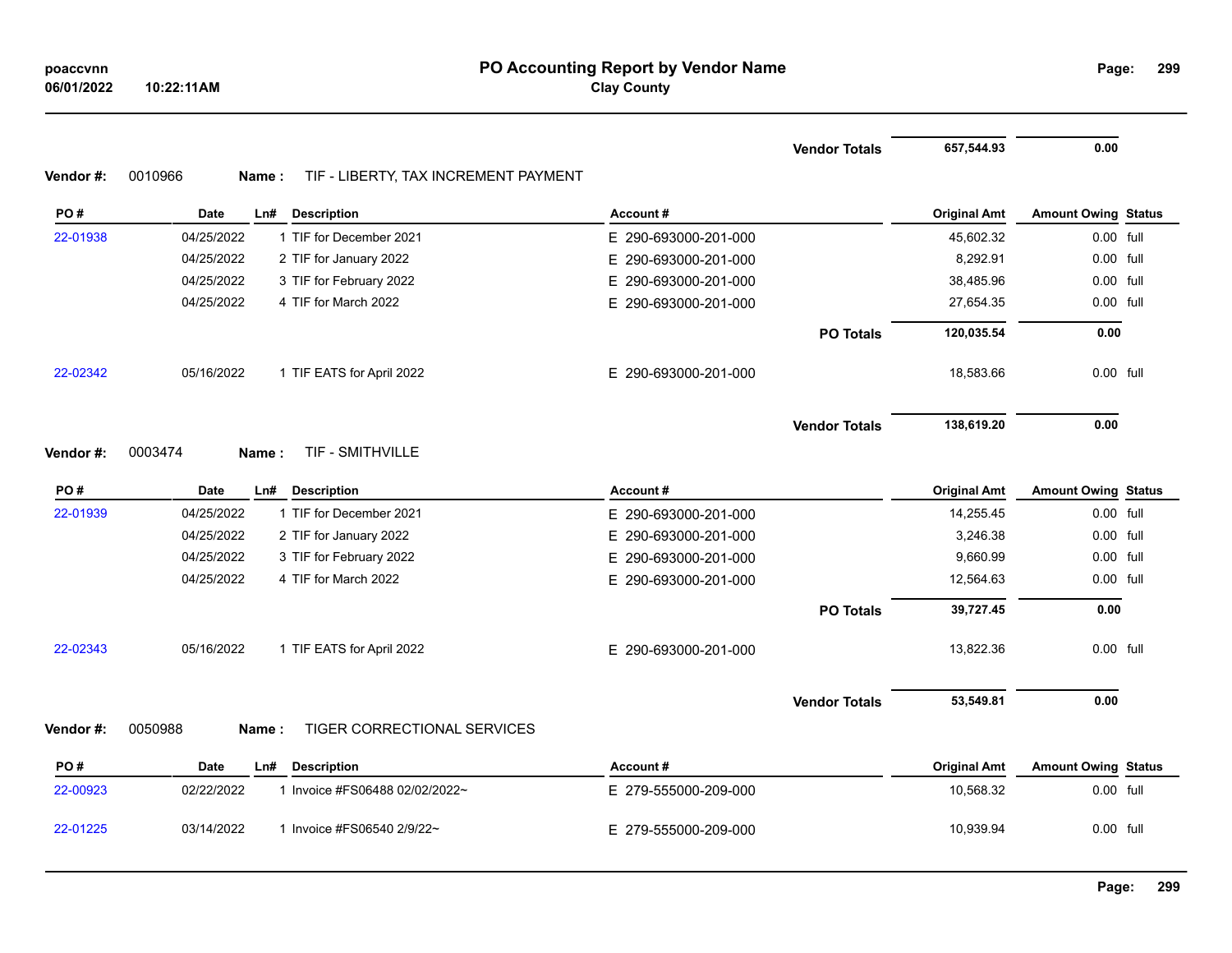# **PO Accounting Report by Vendor Name poaccvnn Page:**

# **Clay County**

| PO#      | Date       | <b>Description</b><br>Ln#                 | Account#             |                  | <b>Original Amt</b> | <b>Amount Owing Status</b> |  |
|----------|------------|-------------------------------------------|----------------------|------------------|---------------------|----------------------------|--|
| 22-01225 | 03/14/2022 | 2 Invoice #FS06590 2/16/22~               | E 279-555000-209-000 |                  | 10,693.15           | 0.00 full                  |  |
|          | 03/14/2022 | 3 Invoice #FS06642 2/23/22~               | E 279-555000-209-000 |                  | 10,847.23           | 0.00 full                  |  |
|          |            |                                           |                      |                  |                     |                            |  |
|          |            |                                           |                      | <b>PO Totals</b> | 32,480.32           | 0.00                       |  |
| 22-01340 | 03/21/2022 | 1 TIGER CORRECTIONAL SERVICES~            | E 279-555000-209-000 |                  | 10,782.94           | $0.00$ full                |  |
|          | 03/21/2022 | 2 TIGER CORRECTIONAL SERVICES~            | E 279-555000-209-000 |                  | 11,227.59           | 0.00 full                  |  |
|          |            |                                           |                      | <b>PO Totals</b> | 22,010.53           | 0.00                       |  |
| 22-01495 | 03/28/2022 | 1 TIGER COMMUNICATIONS - INMATE MEALS     | E 279-555000-209-000 |                  | 11,142.49           | 0.00 full                  |  |
| 22-01929 | 04/25/2022 | 1 Tiger Correctional Services - Inmate    | E 279-555000-209-000 |                  | 11,167.50           | $0.00$ full                |  |
|          | 04/25/2022 | 2 Tiger Correctional Services - Inmate    | E 279-555000-209-000 |                  | 11,262.93           | 0.00 full                  |  |
|          |            |                                           |                      | <b>PO Totals</b> | 22,430.43           | 0.00                       |  |
| 22-02090 | 05/02/2022 | 1 Tiger Commissary Services - assortment  | E 279-555000-209-000 |                  | 2,826.26            | 0.00 full                  |  |
| 22-02091 | 05/02/2022 | 1 Tiger Correctional Services - Inmate    | E 279-555000-209-000 |                  | 11,499.83           | 0.00 full                  |  |
| 22-02218 | 05/10/2022 | 1 Tiger Correctional Services - Inmate    | E 279-555000-209-000 |                  | 10,932.87           | 0.00 full                  |  |
|          | 05/10/2022 | 2 Tiger Correctinal Services - Inmate     | E 279-555000-209-000 |                  | 11,131.77           | 0.00 full                  |  |
|          |            |                                           |                      | <b>PO Totals</b> | 22,064.64           | 0.00                       |  |
| 22-02219 | 05/10/2022 | 1 Tiger Commissary Services, Inc. - Items | E 279-555000-209-000 |                  | 1,218.83            | 0.00 full                  |  |
|          | 05/10/2022 | 2 Tiger Commissary Services, Inc. -       | E 279-555000-209-000 |                  | 397.26              | 0.00 full                  |  |
|          |            |                                           |                      | <b>PO Totals</b> | 1,616.09            | 0.00                       |  |
| 22-02332 | 05/16/2022 | 1 Tiger Correctional Services ~           | E 279-555000-209-000 |                  | 174,195.78          | 174,195.78                 |  |
|          |            |                                           |                      |                  |                     |                            |  |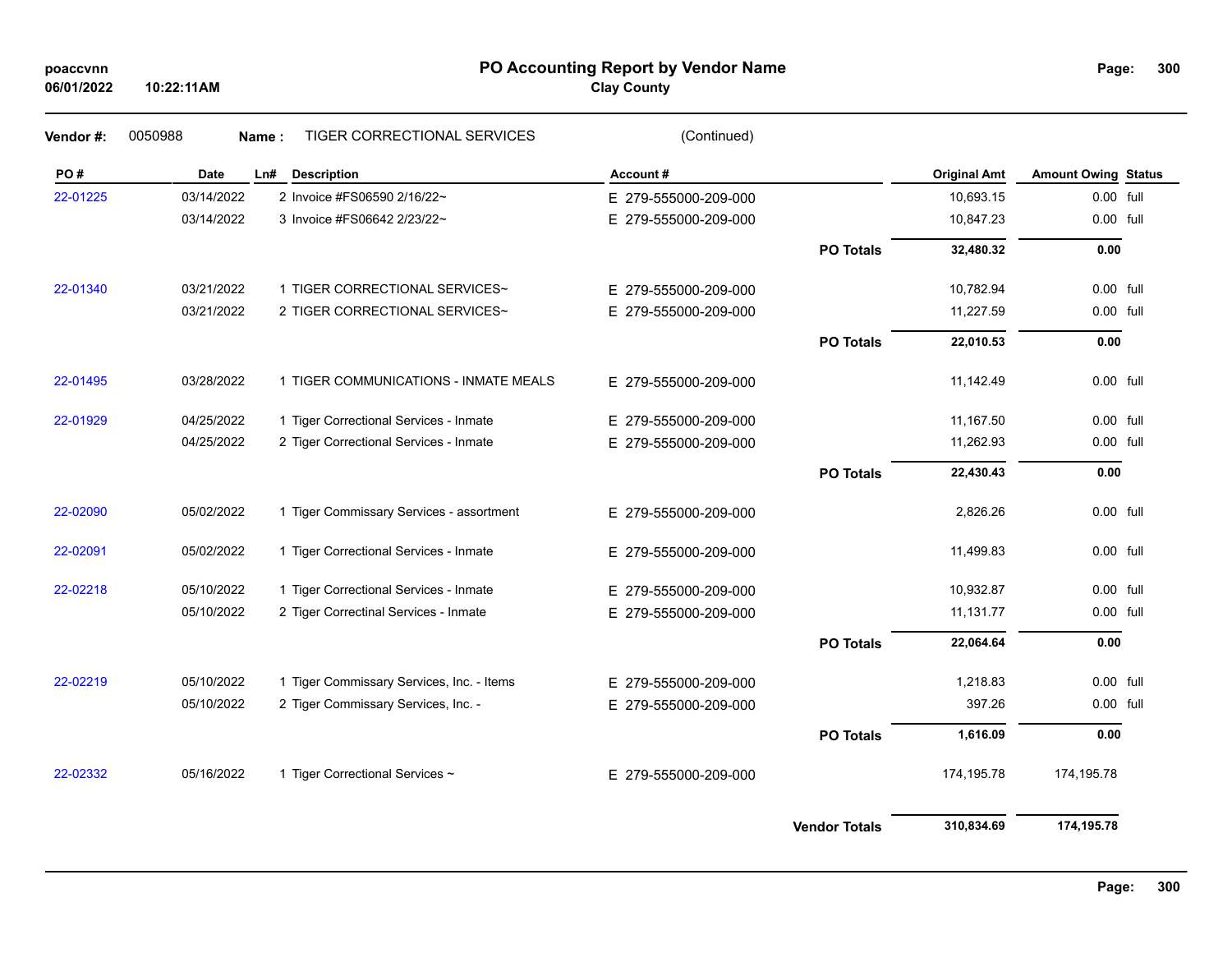| poaccvnn<br>06/01/2022 | 10:22:11AM                                              | PO Accounting Report by Vendor Name<br><b>Clay County</b> |                      |                     | Page:                      | 301         |
|------------------------|---------------------------------------------------------|-----------------------------------------------------------|----------------------|---------------------|----------------------------|-------------|
| Vendor #:              | TIME WARNER CABLE<br>0002844<br>Name:                   |                                                           |                      |                     |                            |             |
| PO#                    | <b>Date</b><br>Ln#<br><b>Description</b>                | Account#                                                  |                      | <b>Original Amt</b> | <b>Amount Owing Status</b> |             |
| 22-00905               | 02/22/2022<br>1 2/7/22 #000080130220722~                | E 278-554000-201-000                                      |                      | 434.08              |                            | 0.00 cancel |
| 22-01132               | 03/07/2022<br>1 Spectrum - Internet Services for Cyber  | E 279-556000-218-000                                      |                      | 215.96              | 0.00 full                  |             |
|                        |                                                         |                                                           | <b>Vendor Totals</b> | 650.04              | 0.00                       |             |
| Vendor#:               | 0033102<br>TIMEKEEPING SYSTEMS, INC<br>Name:            |                                                           |                      |                     |                            |             |
| PO#                    | <b>Date</b><br>Ln#<br><b>Description</b>                | Account#                                                  |                      | <b>Original Amt</b> | <b>Amount Owing Status</b> |             |
| 22-00321               | 01/18/2022<br>$112/21/21$ ~                             | E 279-556000-224-000                                      |                      | 2,345.00            | 0.00 full                  |             |
|                        |                                                         |                                                           | <b>Vendor Totals</b> | 2,345.00            | 0.00                       |             |
| Vendor #:              | 0027065<br>TINGLE, STACEY<br>Name:                      |                                                           |                      |                     |                            |             |
| PO#                    | <b>Date</b><br><b>Description</b><br>Ln#                | Account#                                                  |                      | <b>Original Amt</b> | <b>Amount Owing Status</b> |             |
| 22-01385               | 03/28/2022<br>1 Reimbursement State RR&U training lunch | E 100-501000-252-000                                      |                      | 22.88               | 0.00 full                  |             |
|                        |                                                         |                                                           | <b>Vendor Totals</b> | 22.88               | 0.00                       |             |
| Vendor#:               | <b>TINT MASTER</b><br>0007817<br>Name:                  |                                                           |                      |                     |                            |             |
| PO#                    | <b>Date</b><br><b>Description</b><br>Ln#                | Account#                                                  |                      | <b>Original Amt</b> | <b>Amount Owing Status</b> |             |
| 22-01930               | 04/25/2022<br>1 Tint Master - Window tinting on (6)     | E 279-556000-226-000                                      |                      | 940.00              | 0.00 full                  |             |
|                        |                                                         |                                                           | <b>Vendor Totals</b> | 940.00              | 0.00                       |             |
| Vendor#:               | TOMPKINS INDUSTRIES INC<br>0012680<br>Name:             |                                                           |                      |                     |                            |             |
| PO#                    | <b>Description</b><br><b>Date</b><br>Ln#                | Account#                                                  |                      | <b>Original Amt</b> | <b>Amount Owing Status</b> |             |
| 22-00260               | 1 PARKS-REPAIR PARTS & SUPPLIES~<br>01/18/2022          | E 240-740000-333-000                                      |                      | 1,000.00            | 1,000.00                   |             |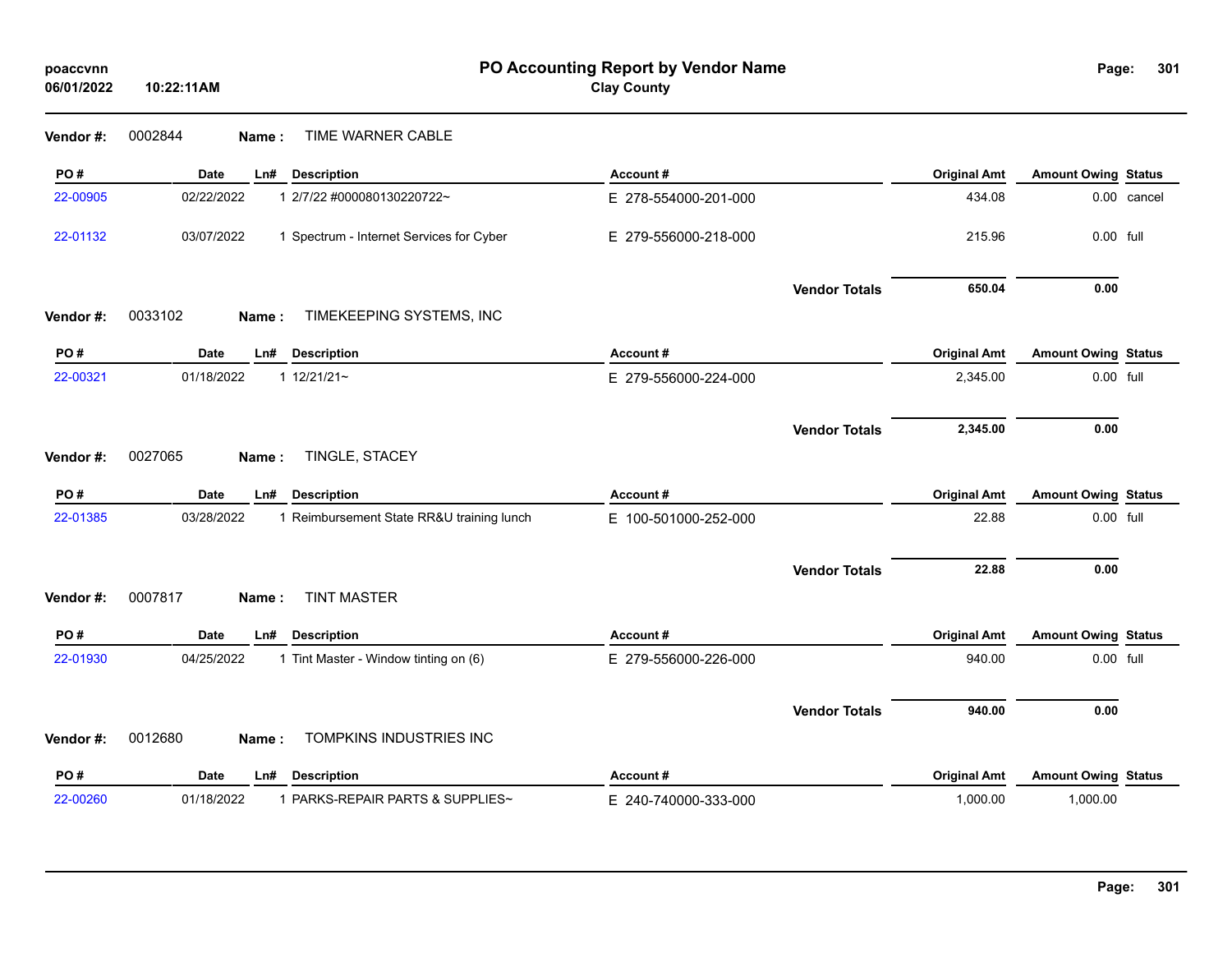|           |                                                           |                      | <b>Vendor Totals</b> | 1,000.00            | 1,000.00                   |             |
|-----------|-----------------------------------------------------------|----------------------|----------------------|---------------------|----------------------------|-------------|
| Vendor #: | 0048668<br><b>TRAFFIC SAFETY WAREHOUSE</b><br>Name :      |                      |                      |                     |                            |             |
| PO#       | <b>Date</b><br>Ln#<br><b>Description</b>                  | Account#             |                      | <b>Original Amt</b> | <b>Amount Owing Status</b> |             |
| 22-00629  | 1 INVOICE: 93937A~<br>02/07/2022                          | E 100-600000-295-000 |                      | 3,375.00            | 0.00 full                  |             |
| 22-00739  | 1 INVOICE: 93937A~<br>02/14/2022                          | E 100-600000-295-000 |                      | 3,580.00            |                            | 0.00 cancel |
| 22-01178  | 03/14/2022<br>1 INVOICE: 93937A FREIGHT CHARGE~           | E 100-600000-295-000 |                      | 205.00              | $0.00$ full                |             |
|           |                                                           |                      | <b>Vendor Totals</b> | 7,160.00            | 0.00                       |             |
| Vendor#:  | 0050989<br>TRAFFICSAFETYSTORE.COM<br>Name:                |                      |                      |                     |                            |             |
| PO#       | <b>Date</b><br><b>Description</b><br>Ln#                  | Account#             |                      | <b>Original Amt</b> | <b>Amount Owing Status</b> |             |
| 22-00837  | 1 INVOICE: INV000850735~<br>02/22/2022                    | E 100-600000-295-000 |                      | 2,473.75            | 0.00 full                  |             |
|           | 02/22/2022<br>2 Freight                                   | E 100-600000-295-000 |                      | 369.89              | 0.00 full                  |             |
|           |                                                           |                      | <b>PO Totals</b>     | 2,843.64            | 0.00                       |             |
|           |                                                           |                      | <b>Vendor Totals</b> | 2,843.64            | 0.00                       |             |
| Vendor#:  | TRANE US INC<br>0035118<br>Name:                          |                      |                      |                     |                            |             |
| PO#       | <b>Date</b><br>Ln#<br><b>Description</b>                  | Account#             |                      | <b>Original Amt</b> | <b>Amount Owing Status</b> |             |
| 22-00427  | 01/24/2022<br>1 PARKS-BLOWER FAN MOTOR FOR LP STORM       | E 240-740000-330-000 |                      | 247.81              | 0.00 full                  |             |
|           | 01/24/2022<br>2 Freight                                   | E 240-740000-330-000 |                      | 15.00               | 0.00 full                  |             |
|           |                                                           |                      | <b>PO Totals</b>     | 262.81              | 0.00                       |             |
|           |                                                           |                      | <b>Vendor Totals</b> | 262.81              | 0.00                       |             |
| Vendor#:  | TRANSITIONS FAMILY VISITATION, CENTER<br>0002922<br>Name: |                      |                      |                     |                            |             |
| PO#       | <b>Date</b><br><b>Description</b><br>Ln#                  | Account#             |                      | <b>Original Amt</b> | <b>Amount Owing Status</b> |             |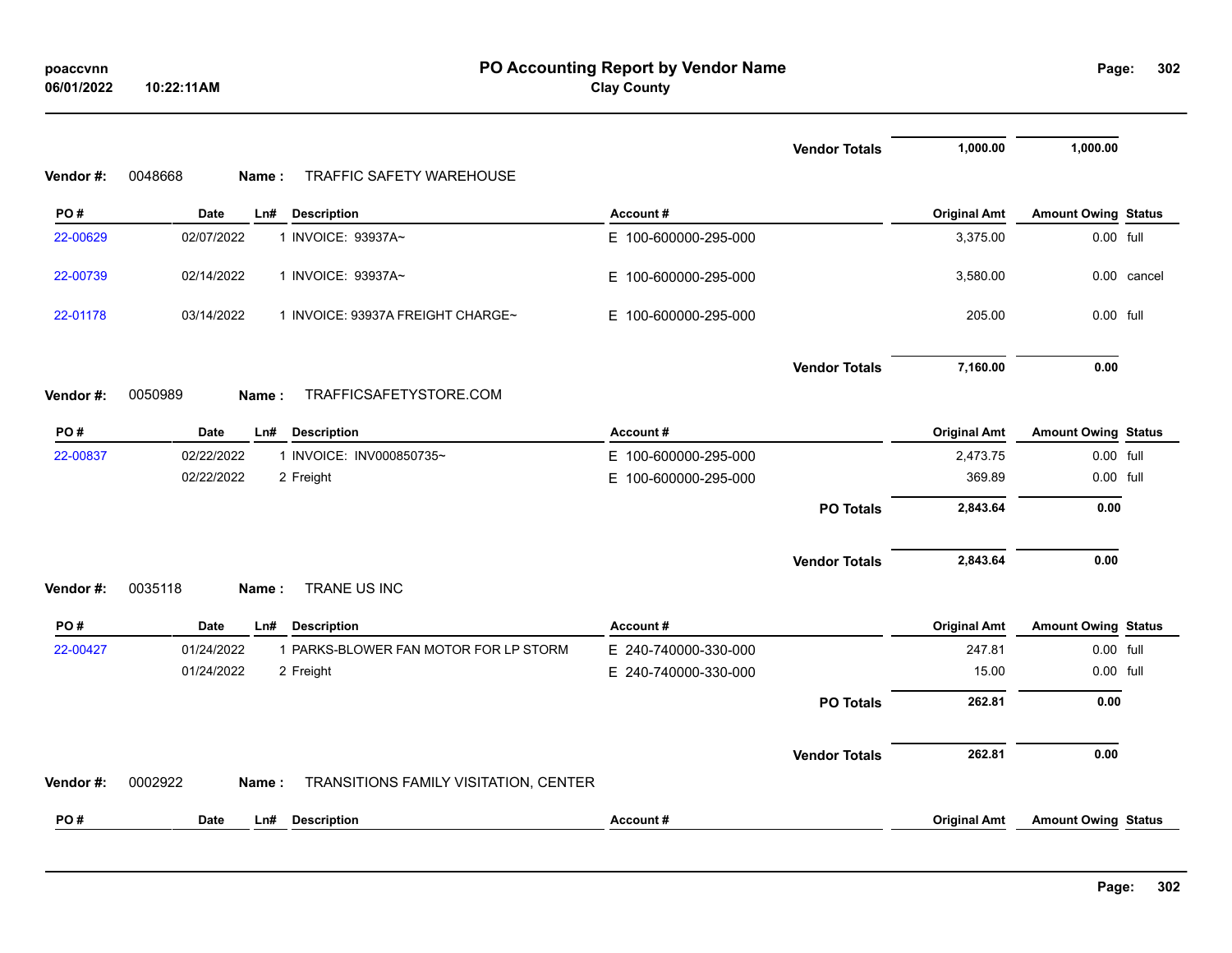**Clay County**

| Vendor#: | 0002922<br>Name: | TRANSITIONS FAMILY VISITATION, CENTER         | (Continued)          |                      |                     |                            |  |
|----------|------------------|-----------------------------------------------|----------------------|----------------------|---------------------|----------------------------|--|
| PO#      | Date<br>Ln#      | <b>Description</b>                            | Account#             |                      | <b>Original Amt</b> | <b>Amount Owing Status</b> |  |
| 22-00050 | 01/10/2022       | 1 INV #69 DTD 1/1/22 SECURITY OFC             | E 100-594000-201-000 |                      | 3,920.00            | 0.00 full                  |  |
| 22-00393 | 01/24/2022       | 1 REIMBURSEMENT FOR PYMT CK 4693 FOR MeM      | E 100-594000-201-000 |                      | 967.00              | 0.00 full                  |  |
| 22-01685 | 04/11/2022       | 1 INV 71 SECURITY OFFICER                     | E 100-594000-201-000 |                      | 3,220.00            | 0.00 full                  |  |
|          |                  |                                               |                      | <b>Vendor Totals</b> | 8,107.00            | 0.00                       |  |
| Vendor#: | 0010202<br>Name: | TRANSLATIONPERFECT.COM, VERTEX CORP           |                      |                      |                     |                            |  |
| PO#      | Date<br>Ln#      | <b>Description</b>                            | Account#             |                      | <b>Original Amt</b> | <b>Amount Owing Status</b> |  |
| 22-00051 | 01/10/2022       | 1 Arabic interpreter DOS 11/22/21 ~           | E 100-570000-206-000 |                      | 141.10              | 0.00 full                  |  |
| 22-00630 | 02/07/2022       | 1 Arabic interpreter DOS 01/14/22~            | E 100-570000-206-000 |                      | 157.38              | 0.00 full                  |  |
|          | 02/07/2022       | 2 Somali interpreter DOS 01/21/22~            | E 100-570000-206-000 |                      | 130.00              | 0.00 full                  |  |
|          |                  |                                               |                      | <b>PO Totals</b>     | 287.38              | 0.00                       |  |
| 22-00631 | 02/07/2022       | 1 In court translation service~               | E 100-548000-206-000 |                      | 162.94              | 0.00 full                  |  |
| 22-02166 | 05/10/2022       | 1 Arabic interpreter DOS 04/28/22~            | E 100-565000-206-000 |                      | 140.36              | 0.00 full                  |  |
|          |                  |                                               |                      | <b>Vendor Totals</b> | 731.78              | 0.00                       |  |
| Vendor#: | 0038714<br>Name: | TRANSUNION RISK & ALTERNATIVE, DATA SOLUTIONS |                      |                      |                     |                            |  |
| PO#      | Date<br>Ln#      | <b>Description</b>                            | Account#             |                      | <b>Original Amt</b> | <b>Amount Owing Status</b> |  |
| 22-00052 | 01/10/2022       | 1 Name searches for                           | E 100-547000-232-000 |                      | 160.00              | 0.00 full                  |  |
| 22-00632 | 02/07/2022       | 1 Name searches 01/01/2022-01/31/2022,        | E 100-547000-232-000 |                      | 160.00              | 0.00 full                  |  |
| 22-01056 | 03/07/2022       | 1 Name searches for                           | E 100-547000-232-000 |                      | 160.40              | 0.00 full                  |  |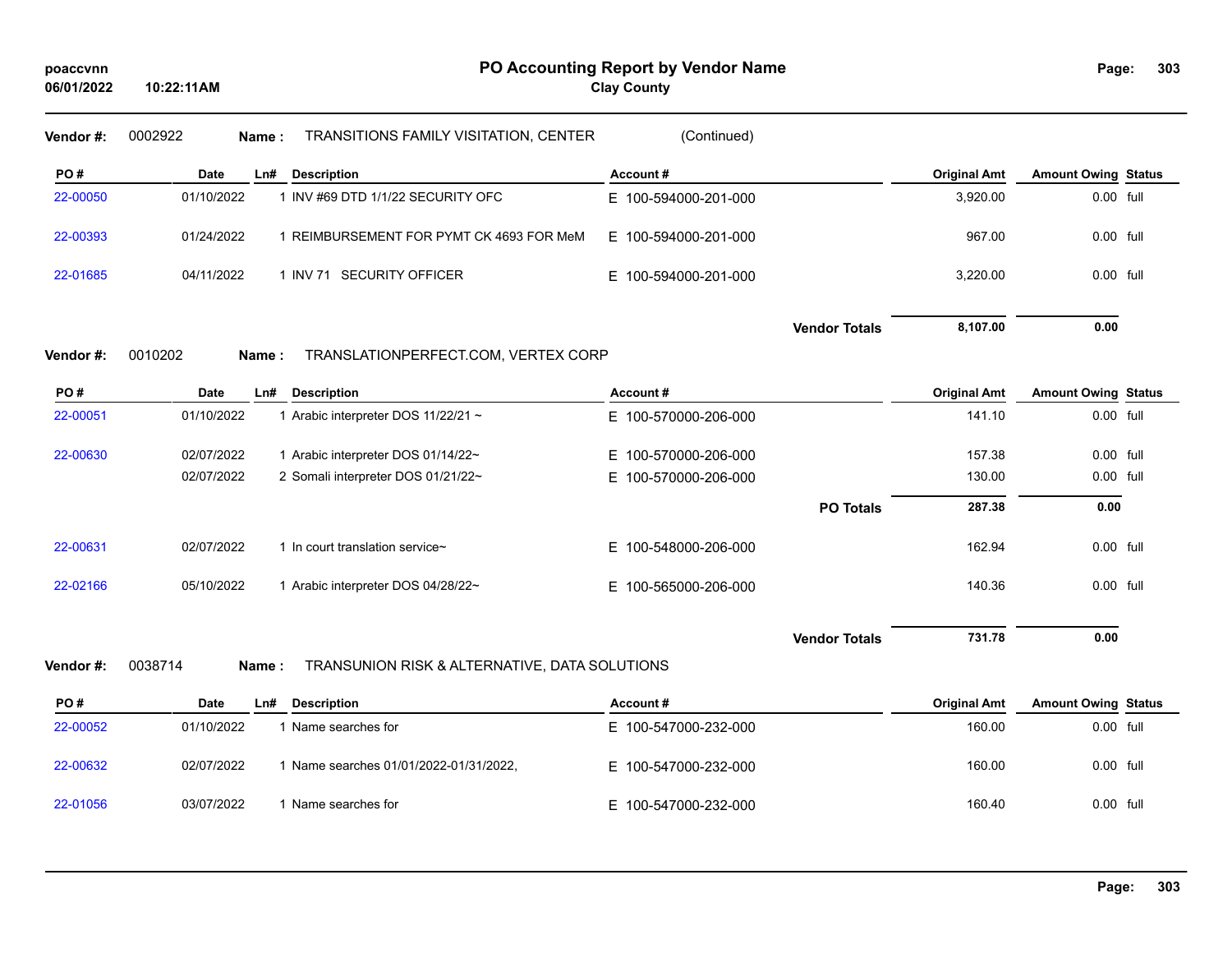# **Vendor #:** 0038714 **Name :** TRANSUNION RISK & ALTERNATIVE, DATA SOLUTIONS (Continued)

| PO#      | <b>Date</b>      | <b>Description</b><br>Ln#              | Account#                 |                      | <b>Original Amt</b> | <b>Amount Owing Status</b> |  |
|----------|------------------|----------------------------------------|--------------------------|----------------------|---------------------|----------------------------|--|
| 22-01686 | 04/11/2022       | 1 Name search for 03/01/22-03/31/22, ~ | E 100-547000-232-000     |                      | 160.00              | 0.00 full                  |  |
| 22-02167 | 05/10/2022       | 1 Name Searches 04/01/22-04/30/22~     | E.<br>100-547000-232-000 |                      | 160.00              | 0.00 full                  |  |
|          |                  |                                        |                          | <b>Vendor Totals</b> | 800.40              | 0.00                       |  |
| Vendor#: | 0030314<br>Name: | <b>TRAVELERS</b>                       |                          |                      |                     |                            |  |
| PO#      | <b>Date</b>      | <b>Description</b><br>Ln#              | Account#                 |                      | <b>Original Amt</b> | <b>Amount Owing Status</b> |  |
| 22-00053 | 01/10/2022       | 1 INVOICE: 000606021~                  | E 100-600000-295-000     |                      | 9,433.00            | 0.00 full                  |  |
| 22-00633 | 02/07/2022       | 1 INVOICE: 00607273~                   | E.<br>100-600000-295-000 |                      | 8,980.00            | $0.00$ full                |  |
| 22-00707 | 02/14/2022       | 1 ENCUMBRANCE for 2022-2023 12-Month   | E 401-680000-123-000     |                      | 15,072.82           | 0.00 full                  |  |
|          | 02/14/2022       | 2 Package Property Insurance           | 401-680000-216-000<br>E  |                      | 54,585.46           | 0.00 full                  |  |
|          | 02/14/2022       | 3 Insurance Fees                       | E 401-680000-217-000     |                      | 2,729.34            | 0.00 full                  |  |
|          |                  |                                        |                          | <b>PO Totals</b>     | 72,387.62           | 0.00                       |  |
| 22-00740 | 02/14/2022       | 1 INVOICE: 000606875~                  | E 100-600000-295-000     |                      | 1,135.00            | 0.00 full                  |  |
| 22-00741 | 02/14/2022       | 1 ENCUMBRANCE for 2022-2023 12-Month   | E.<br>100-680000-123-000 |                      | 76,041.45           | 0.00 full                  |  |
|          | 02/14/2022       | 2 Package Property Insurance           | Е<br>100-680000-216-000  |                      | 326,199.87          | $0.00$ full                |  |
|          | 02/14/2022       | 3 Insurance Fees                       | E.<br>100-680000-217-000 |                      | 16,309.99           | 0.00 full                  |  |
|          |                  |                                        |                          | <b>PO Totals</b>     | 418,551.31          | 0.00                       |  |
| 22-00756 | 02/14/2022       | 1 ENCUMBRANCE for 2022-2023 12-Month   | E 220-680000-123-000     |                      | 93,883.65           | $0.00$ full                |  |
|          | 02/14/2022       | 2 Package Property Insurance           | E<br>220-680000-216-000  |                      | 165,911.44          | 0.00 full                  |  |
|          | 02/14/2022       | 3 Insurance Fees                       | E 220-680000-217-000     |                      | 8,295.57            | 0.00 full                  |  |
|          |                  |                                        |                          | <b>PO Totals</b>     | 268,090.66          | 0.00                       |  |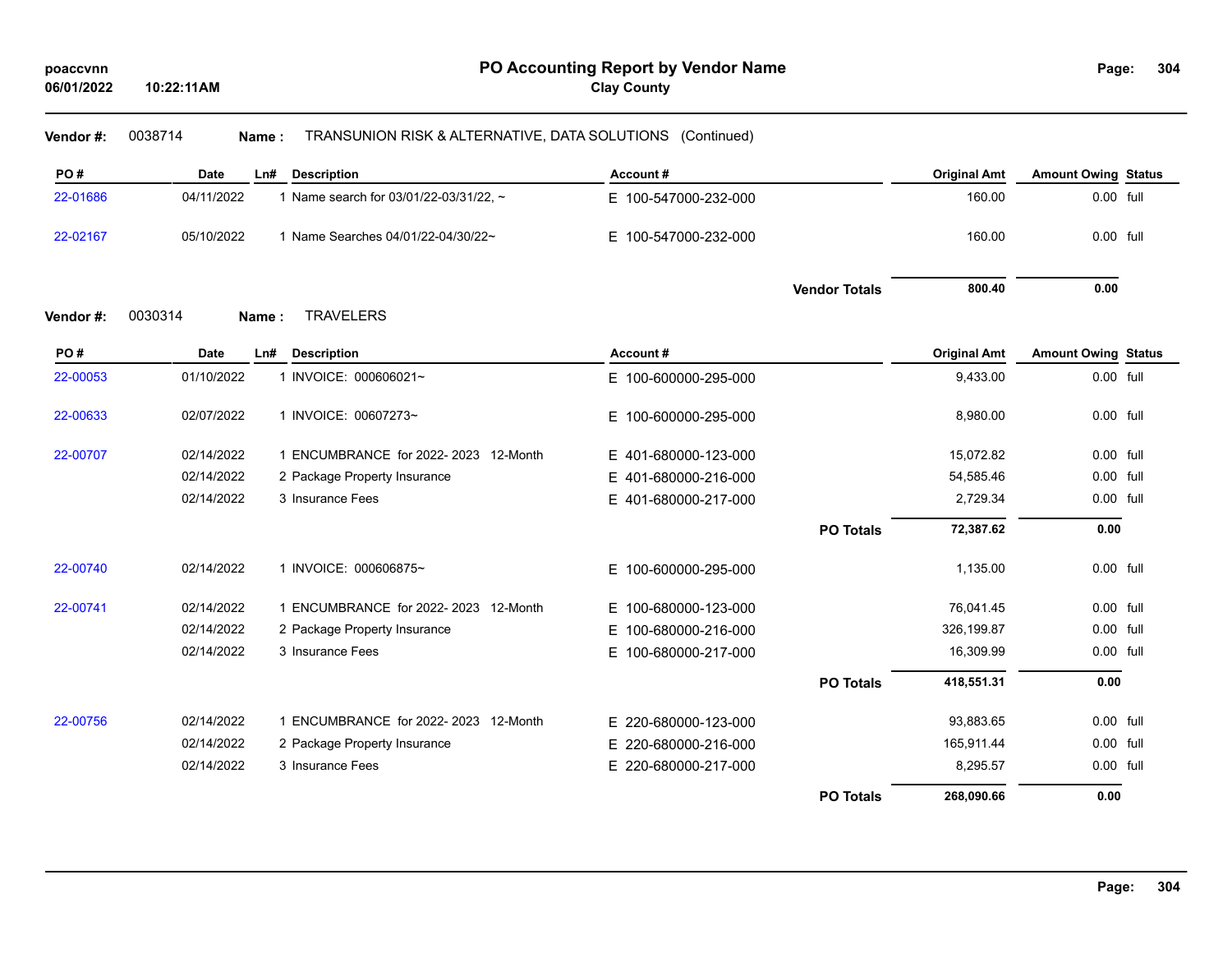| poaccvnn |  |
|----------|--|
|          |  |

# **PO Accounting Report by Vendor Name poaccvnn Page:**

# **Clay County**

| Vendor#: | 0030314     | <b>TRAVELERS</b><br>Name:            | (Continued)              |                  |                     |                            |  |
|----------|-------------|--------------------------------------|--------------------------|------------------|---------------------|----------------------------|--|
| PO#      | <b>Date</b> | <b>Description</b><br>Ln#            | Account#                 |                  | <b>Original Amt</b> | <b>Amount Owing Status</b> |  |
| 22-00772 | 02/14/2022  | 1 ENCUMBRANCE for 2022-2023 12-Month | E 240-680000-123-000     |                  | 80,382.92           | 0.00 full                  |  |
|          | 02/14/2022  | 2 Package Property Insurance         | E 240-680000-216-000     |                  | 182,661.83          | 0.00 full                  |  |
|          | 02/14/2022  | 3 Insurance Fees                     | E 240-680000-217-000     |                  | 9,133.09            | 0.00 full                  |  |
|          |             |                                      |                          | <b>PO Totals</b> | 272,177.84          | 0.00                       |  |
| 22-00774 | 02/14/2022  | 1 ENCUMBRANCE for 2022-2023 12-Month | E 285-680000-123-000     |                  | 33,299.39           | $0.00$ full                |  |
|          | 02/14/2022  | 2 Package Property Insurance         | E 285-680000-216-000     |                  | 38,234.90           | 0.00 full                  |  |
|          | 02/14/2022  | 3 Insurance Fees                     | E 285-680000-217-000     |                  | 1,911.74            | 0.00 full                  |  |
|          |             |                                      |                          | <b>PO Totals</b> | 73,446.03           | 0.00                       |  |
| 22-00778 | 02/14/2022  | 1 ENCUMBRANCE for 2022-2023 12-Month | E 302-680000-123-000     |                  | 8,038.98            | 0.00 full                  |  |
|          | 02/14/2022  | 2 Package Property Insurance         | E.<br>302-680000-216-000 |                  | 3,595.92            | 0.00 full                  |  |
|          | 02/14/2022  | 3 Insurance Fees                     | E.<br>302-680000-217-000 |                  | 179.79              | 0.00 full                  |  |
|          |             |                                      |                          | <b>PO Totals</b> | 11,814.69           | 0.00                       |  |
| 22-00792 | 02/14/2022  | 1 ENCUMBRANCE for 2022-2023 12-Month | E 279-680000-123-000     |                  | 432,363.55          | 0.00 full                  |  |
|          | 02/14/2022  | 2 Package Property Insurance         | E 279-680000-216-000     |                  | 569,008.19          | 0.00 full                  |  |
|          | 02/14/2022  | 3 Insurance Fees                     | E 279-680000-217-000     |                  | 28,450.42           | 0.00 full                  |  |
|          |             |                                      |                          | <b>PO Totals</b> | 1,029,822.16        | 0.00                       |  |
| 22-00970 | 02/28/2022  | 1 ENCUMBRANCE for 2022-2023 12-Month | E 100-600000-295-000     |                  | 83,529.22           | 0.00 full                  |  |
| 22-01057 | 03/07/2022  | 1 INVOICE: 000608540~                | E 100-600000-295-000     |                  | 8,062.40            | 0.00 full                  |  |
| 22-01179 | 03/14/2022  | 1 CLAIM#: FTG3655~                   | E 100-600000-295-000     |                  | 1,135.00            | 0.00 full                  |  |
| 22-01875 | 04/25/2022  | 1 INVOICE: 000609792~                | E 100-600000-295-000     |                  | 464.00              | 0.00 full                  |  |
| 22-01994 | 05/02/2022  | 1 DATE OF INVOICE: 04/18/22~         | E 100-600000-295-000     |                  | 795.47              | $0.00$ full                |  |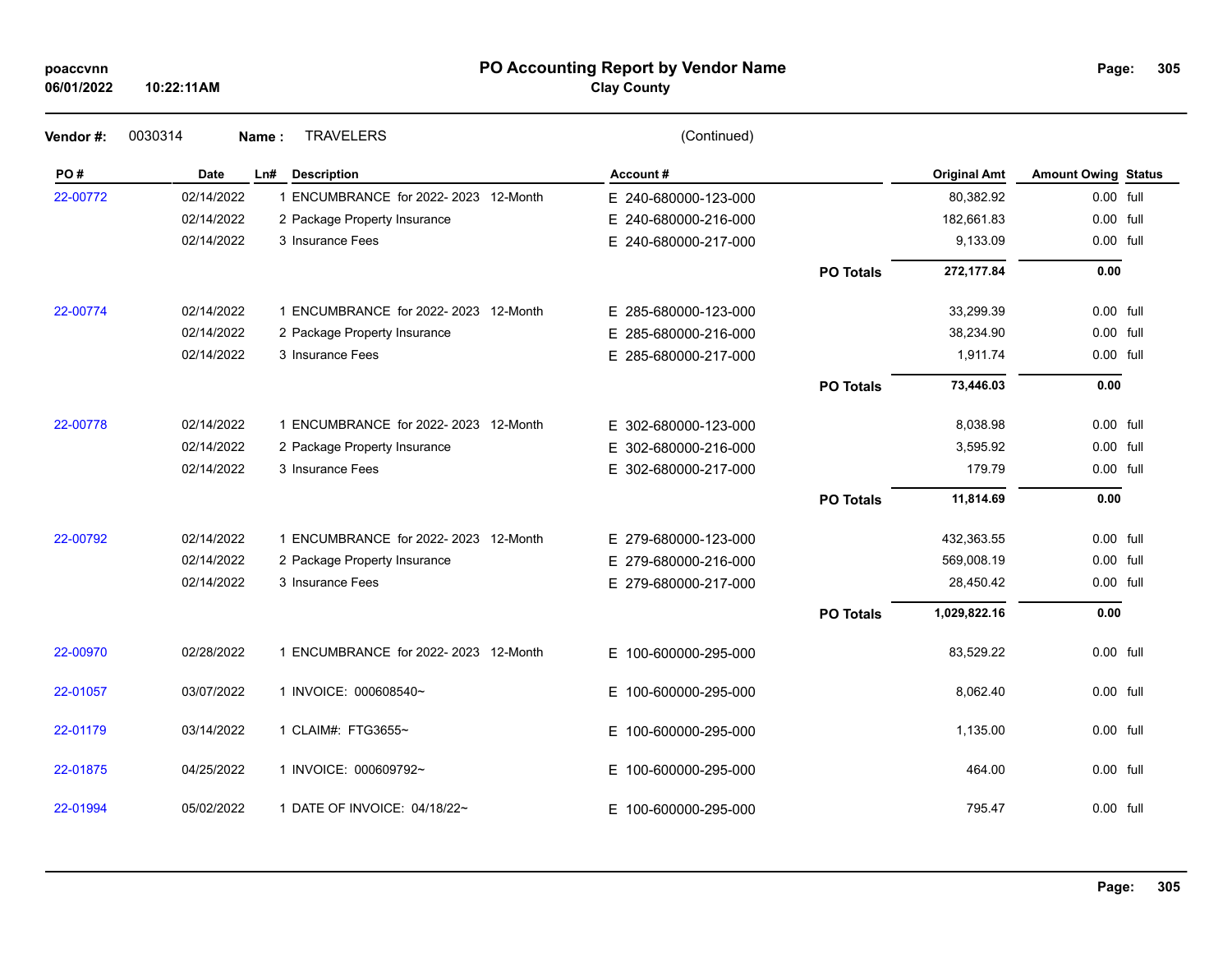| poaccvnn<br>06/01/2022 | 10:22:11AM                                           | PO Accounting Report by Vendor Name<br><b>Clay County</b> |                     | Page:                      | 306 |
|------------------------|------------------------------------------------------|-----------------------------------------------------------|---------------------|----------------------------|-----|
| Vendor #:              | 0030314<br><b>TRAVELERS</b><br>Name:                 | (Continued)                                               |                     |                            |     |
| PO#                    | <b>Date</b><br><b>Description</b><br>Ln#             | Account#                                                  | <b>Original Amt</b> | <b>Amount Owing Status</b> |     |
| 22-02168               | 05/10/2022<br>1 INVOICE: 000611025~                  | E 100-600000-295-000                                      | 20,472.50           | 0.00 full                  |     |
|                        |                                                      | <b>Vendor Totals</b>                                      | 2,280,296.90        | 0.00                       |     |
| Vendor#:               | 0000058<br>Name:                                     | TREASURER'S OFFICE, CLAY CO GENERAL FUND                  |                     |                            |     |
| PO#                    | <b>Date</b><br><b>Description</b><br>Ln#             | Account#                                                  | <b>Original Amt</b> | <b>Amount Owing Status</b> |     |
| 22-00347               | 1 DEC 2021 DEPT POSTAGE<br>01/18/2022                | E 285-720000-290-000                                      | 24.57               | 0.00 full                  |     |
| 22-01005               | 1 JAN 2021 DEPT POSTAGE<br>02/28/2022                | E 285-720000-290-000                                      | 60.15               | 0.00 full                  |     |
| 22-01226               | 03/14/2022<br>1 FEB 2022 DEPT POSTAGE                | E 285-720000-290-000                                      | 62.24               | 0.00 full                  |     |
| 22-01728               | 04/11/2022<br>1 MARCH 2022 DEPT POSTAGE              | E 285-720000-290-000                                      | 37.39               | 0.00 full                  |     |
|                        |                                                      | <b>Vendor Totals</b>                                      | 184.35              | 0.00                       |     |
| Vendor#:               | TRI-MOR K9<br>0049815<br>Name:                       |                                                           |                     |                            |     |
| PO#                    | <b>Date</b><br>L <sub>n#</sub><br><b>Description</b> | Account#                                                  | <b>Original Amt</b> | <b>Amount Owing Status</b> |     |
| 22-00557               | 01/31/2022<br>1 12/20/21 #1059~                      | E 279-556000-209-000                                      | 495.00              | 0.00 full                  |     |
|                        |                                                      | <b>Vendor Totals</b>                                      | 495.00              | 0.00                       |     |
| Vendor#:               | 0049162<br><b>TRINITY SERVICES GROUP</b><br>Name:    |                                                           |                     |                            |     |
| PO#                    | Date<br>Ln# Description                              | Account#                                                  | <b>Original Amt</b> | <b>Amount Owing Status</b> |     |
| 22-00322               | 1 Invoice #3022400385 12/04/21~<br>01/18/2022        | E 279-555000-209-000                                      | 938.81              | 0.00 full                  |     |
|                        | 01/18/2022<br>2 Invoice #3022400386 12/30/21~        | E 279-555000-209-000                                      | 11,161.48           | 0.00 full                  |     |
|                        | 01/18/2022<br>3 Invoice# 3022400382 12/30/21~        | E 279-555000-209-000                                      | 10,602.26           | $0.00$ full                |     |
|                        | 01/18/2022<br>4 Invoice #3022400387 12/30/21~        | E 279-555000-209-000                                      | 12,170.60           | 0.00 full                  |     |
|                        | 01/18/2022<br>5 Invoice #3022400389 12/31/21~        | E 279-555000-209-000                                      | 7,948.38            | 0.00 full                  |     |
|                        |                                                      |                                                           |                     |                            |     |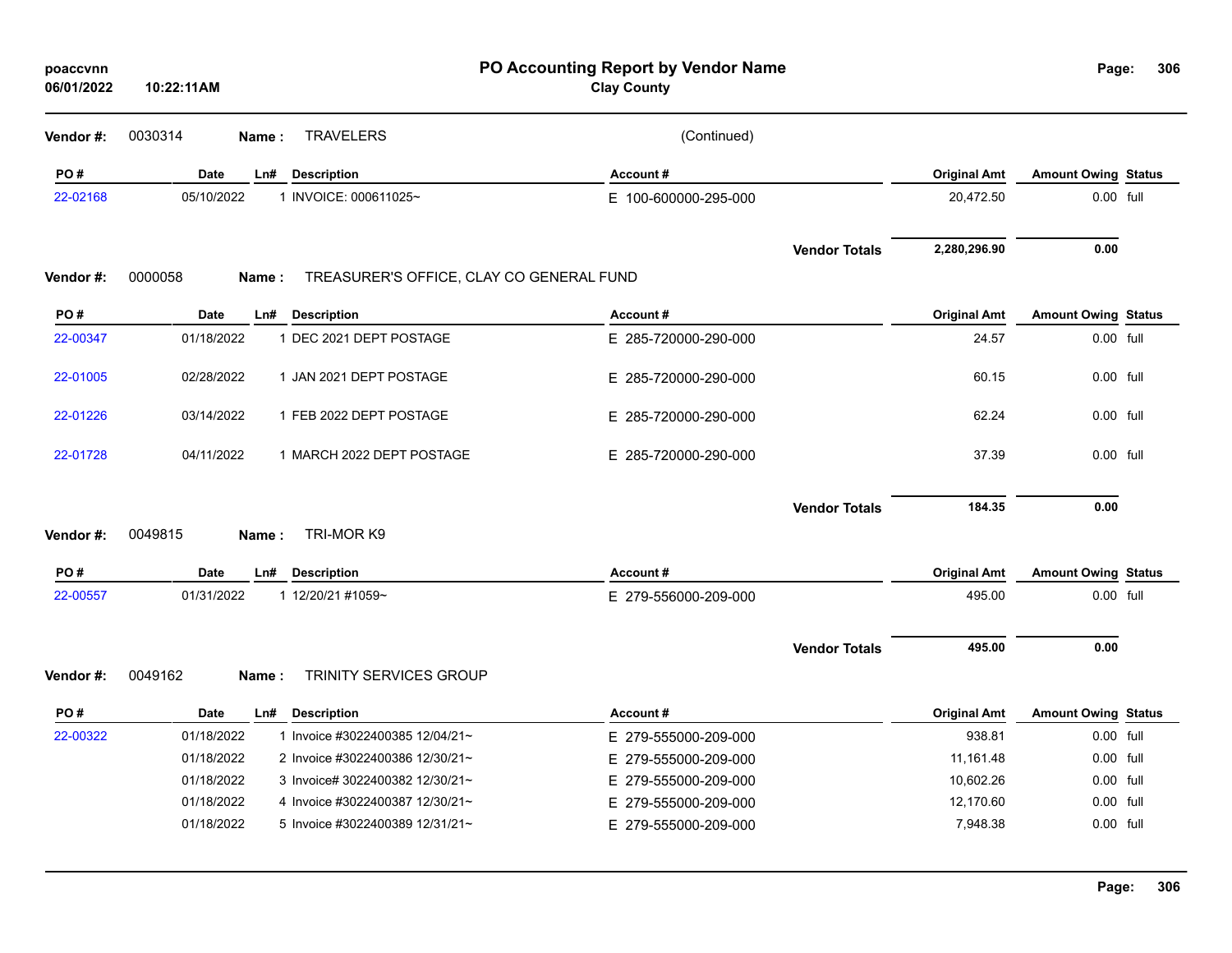# **06/01/2022**

**10:22:11AM**

### **PO Accounting Report by Vendor Name poaccvnn Page:**

**Clay County**

| Vendor#: | 0049162     | Name: | TRINITY SERVICES GROUP                    | (Continued)          |                  |                     |                            |      |
|----------|-------------|-------|-------------------------------------------|----------------------|------------------|---------------------|----------------------------|------|
| PO#      | <b>Date</b> | Ln#   | <b>Description</b>                        | Account#             |                  | <b>Original Amt</b> | <b>Amount Owing Status</b> |      |
|          |             |       |                                           |                      | <b>PO Totals</b> | 42,821.53           | 0.00                       |      |
| 22-00558 | 01/31/2022  |       | 1 Invoice #3022400393 01/24/22~           | E 279-555000-209-000 |                  | 8.051.92            | 0.00 full                  |      |
| 22-01615 | 04/04/2022  |       | 1 Trinity Services - Special Function     | E 279-555000-209-000 |                  | 237.76              | 0.00 full                  |      |
|          | 04/04/2022  |       | 2 Trinity Services - Inmate Meals week    | E 279-555000-209-000 |                  | 8,313.12            | 0.00 full                  |      |
|          | 04/04/2022  |       | 3 Trinity Services - *CREDIT* for meals   | E 279-555000-209-000 |                  | $-7,983.01$         | 0.00 full                  |      |
|          |             |       |                                           |                      | <b>PO Totals</b> | 567.87              | 0.00                       |      |
| 22-01616 | 04/04/2022  |       | 1 Trinity Services - Inmate Meals week    | E 279-555000-209-000 |                  | 8,203.71            | 0.00 full                  |      |
|          | 04/04/2022  |       | 2 Trinity Services - Inmate Meals week    | E 279-555000-209-000 |                  | 9,540.54            | 0.00                       | full |
|          | 04/04/2022  |       | 3 Trinity Services - *CREDIT* Inmate      | E 279-555000-209-000 |                  | $-8,333.82$         | 0.00 full                  |      |
|          | 04/04/2022  |       | 4 Trinity Services - *CREDIT* Inmate      | E 279-555000-209-000 |                  | $-8,221.82$         | 0.00 full                  |      |
|          |             |       |                                           |                      | <b>PO Totals</b> | 1,188.61            | 0.00                       |      |
| 22-01620 | 04/04/2022  |       | 1 Trinity Services - Inmate Meals week    | E 279-555000-209-000 |                  | 8,319.93            | $0.00$ full                |      |
|          | 04/04/2022  |       | 2 Trinity Services - Inmate Meals week    | E 279-555000-209-000 |                  | 7,818.31            | 0.00 full                  |      |
|          | 04/04/2022  |       | 3 Trinity Services - Inmate Meals week    | E 279-555000-209-000 |                  | 7,889.37            | 0.00 full                  |      |
|          | 04/04/2022  |       | 4 Trinity Services - Inmate Meals week    | E 279-555000-209-000 |                  | 8,528.17            | 0.00                       | full |
|          | 04/04/2022  |       | 5 Trinity Services - Inmate Meals week    | E 279-555000-209-000 |                  | 8,340.41            | 0.00                       | full |
|          |             |       |                                           |                      | <b>PO Totals</b> | 40,896.19           | 0.00                       |      |
| 22-01719 | 04/11/2022  |       | 1 Trinity Services - Inmate Meals week    | E 279-555000-209-000 |                  | 7,983.01            | $0.00$ full                |      |
|          | 04/11/2022  |       | 2 Trinity Services - Special Function;    | E 279-555000-209-000 |                  | 44.24               | 0.00 full                  |      |
|          | 04/11/2022  |       | 3 Trinity Services - Special Function;    | E 279-555000-209-000 |                  | 88.73               | 0.00                       | full |
|          | 04/11/2022  |       | 4 Trinity Services - Soda & Cups/Lids fir | E 279-555000-209-000 |                  | 563.65              | 0.00 full                  |      |
|          | 04/11/2022  |       | 5 Trinity Services - Inmate Meals week    | E 279-555000-209-000 |                  | 7,989.60            | 0.00 full                  |      |
|          |             |       |                                           |                      | <b>PO Totals</b> | 16,669.23           | 0.00                       |      |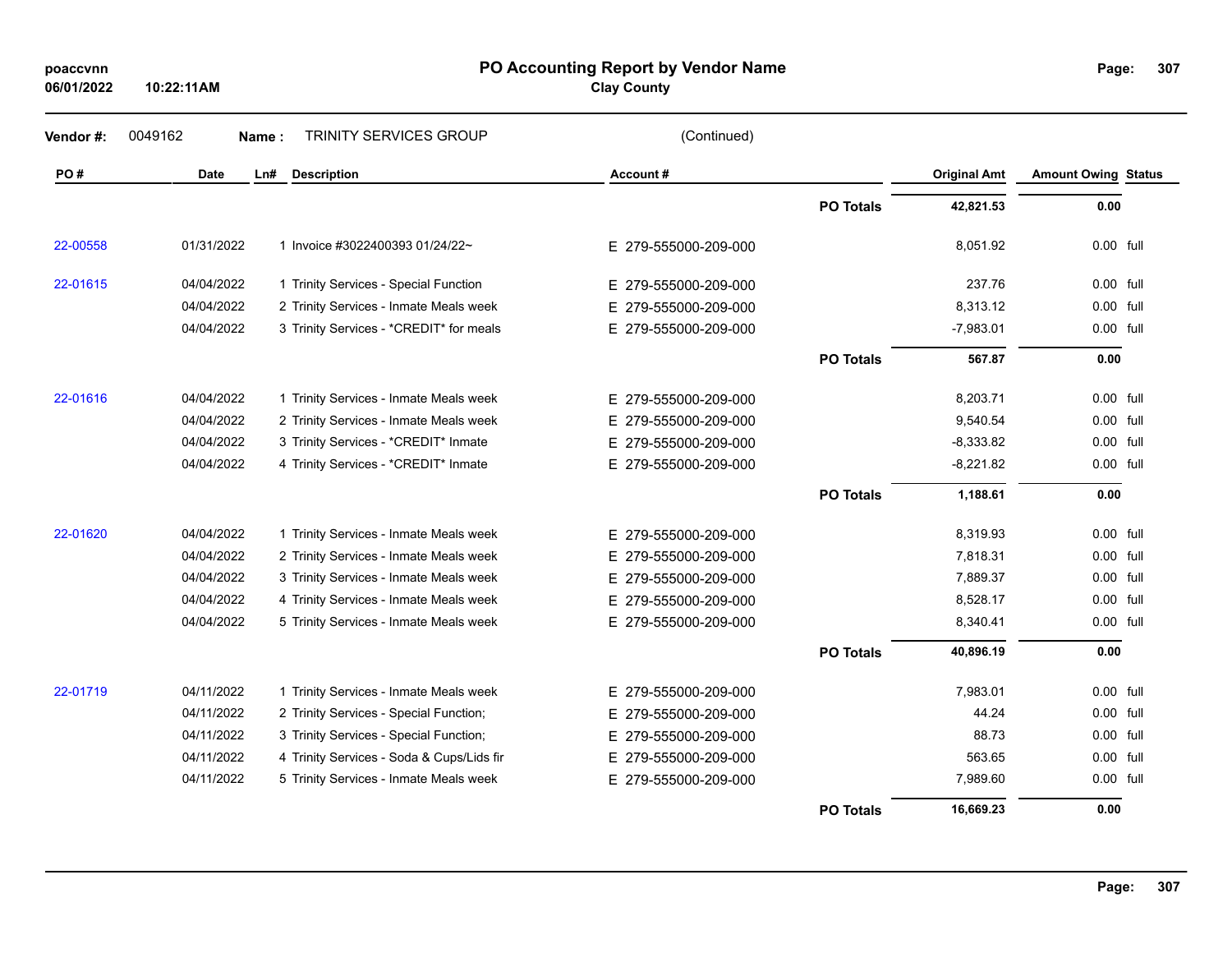| Vendor #: | 0030743<br>Name: | TRI-STAR BENEFIT SYSTEMS INC           |                      | <b>Vendor Totals</b> | 110,195.35          | 0.00                       |  |
|-----------|------------------|----------------------------------------|----------------------|----------------------|---------------------|----------------------------|--|
| PO#       | Date<br>Ln#      | <b>Description</b>                     | Account#             |                      | <b>Original Amt</b> | <b>Amount Owing Status</b> |  |
| 22-00166  | 01/18/2022       | 1 Tri-Star ENCUMBRANCE~                | E 100-602000-201-000 |                      | 8,800.00            | 7,877.36 partial           |  |
| Vendor #: | 0001066<br>Name: | TRUE WEST MAGAZINE                     |                      | <b>Vendor Totals</b> | 8,800.00            | 7,877.36                   |  |
| PO#       | Date             | Ln# Description                        | Account#             |                      | <b>Original Amt</b> | <b>Amount Owing Status</b> |  |
| 22-01744  | 04/11/2022       | 1 1/3 PAGE AD MAY ISSUE 2022 TRUE WEST | E 240-870000-252-000 |                      | 875.00              | 0.00 full                  |  |
| 22-02443  | 05/23/2022       | 1 1/3 PAGE AD JUNE ISSUE~              | E 240-870000-252-000 |                      | 875.00              | 875.00                     |  |
| Vendor #: | 0049354<br>Name: | TWO MOON DESIGNS                       |                      | <b>Vendor Totals</b> | 1,750.00            | 875.00                     |  |
| PO#       | Date<br>Ln#      | <b>Description</b>                     | Account#             |                      | <b>Original Amt</b> | <b>Amount Owing Status</b> |  |
| 22-00348  | 01/18/2022       | 1 INVOICE #40105 DATE: 1/3/22~         | E 285-720000-250-000 |                      | 210.20              | 0.00 full                  |  |
| Vendor #: | 0013080<br>Name: | <b>ULINE</b>                           |                      | <b>Vendor Totals</b> | 210.20              | 0.00                       |  |
| PO#       | Date<br>Ln#      | <b>Description</b>                     | Account#             |                      | <b>Original Amt</b> | <b>Amount Owing Status</b> |  |
| 22-00323  | 01/18/2022       | 1 Invoice #143024757 12/23/21~         | E 279-555000-301-000 |                      | 905.26              | 0.00 full                  |  |
| 22-00924  | 02/22/2022       | 1 1/26/22 #144289642~                  | E 279-556000-362-000 |                      | 64.00               | 0.00 full                  |  |
|           | 02/22/2022       | 2 Freight                              | E 279-556000-362-000 |                      | 23.19               | 0.00 full                  |  |
|           |                  |                                        |                      | <b>PO Totals</b>     | 87.19               | 0.00                       |  |
| 22-02092  | 05/02/2022       | 1 ULINE - 22x12x10 Box 20/240~         | E 279-556000-301-000 |                      | 204.00              | 0.00 full                  |  |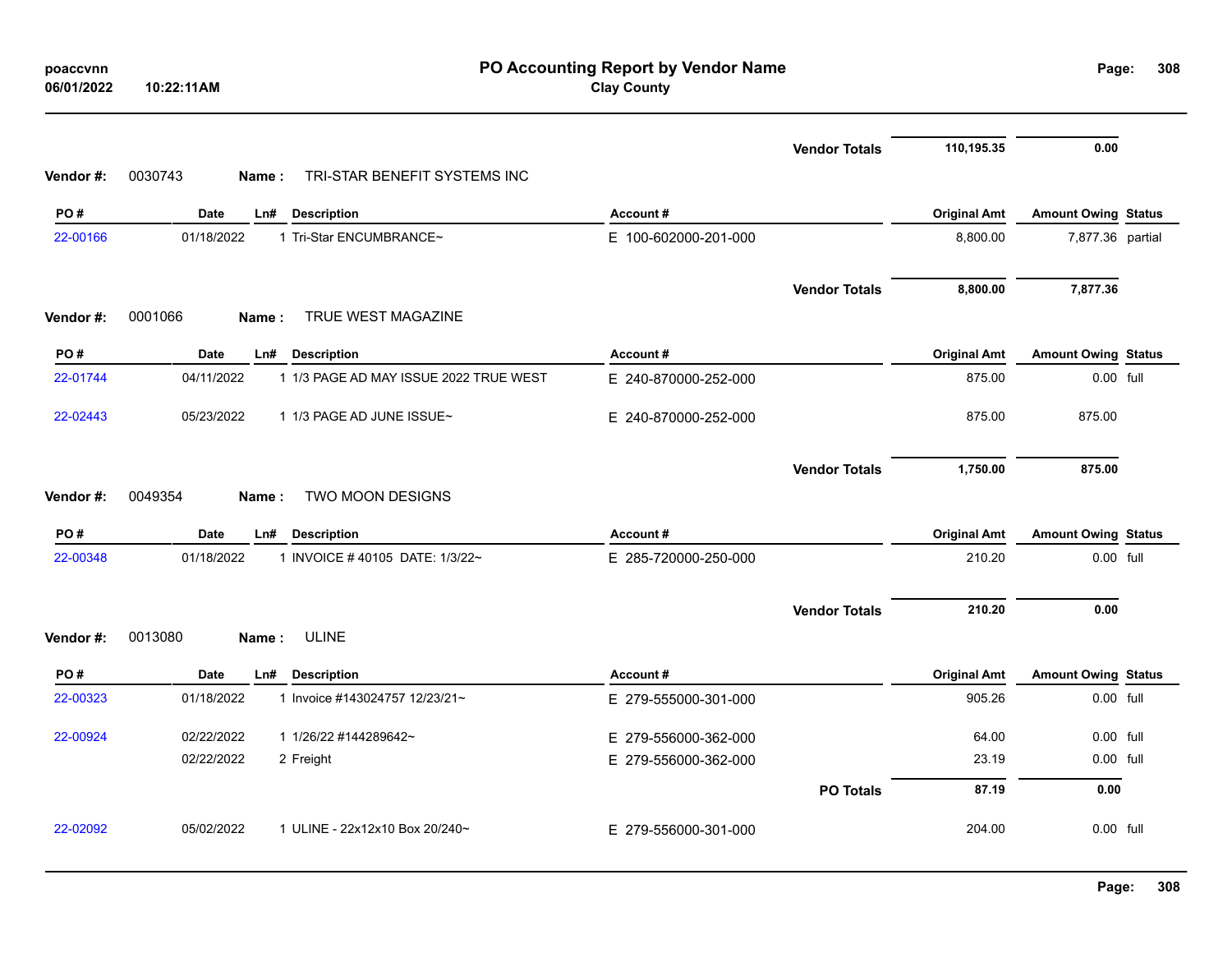| poaccvnn<br>06/01/2022 | 10:22:11AM               |                                                                                      | PO Accounting Report by Vendor Name<br><b>Clay County</b> |                      |                     | Page:                      | 309         |
|------------------------|--------------------------|--------------------------------------------------------------------------------------|-----------------------------------------------------------|----------------------|---------------------|----------------------------|-------------|
| Vendor#:               | 0013080<br>Name:         | <b>ULINE</b>                                                                         | (Continued)                                               |                      |                     |                            |             |
| PO#                    | <b>Date</b>              | <b>Description</b><br>Ln#                                                            | Account#                                                  |                      | <b>Original Amt</b> | <b>Amount Owing Status</b> |             |
| 22-02333               | 05/16/2022<br>05/16/2022 | 1 ULINE - Measuring wheel, marking paint<br>2 ULINE - Reclos Press-on vinyl envelope | E 279-556000-362-000<br>E 279-556000-362-000              |                      | 309.88<br>349.34    | 0.00 full<br>0.00 full     |             |
|                        |                          |                                                                                      |                                                           | <b>PO Totals</b>     | 659.22              | 0.00                       |             |
|                        | 0002403<br>Name:         | <b>UMB</b>                                                                           |                                                           | <b>Vendor Totals</b> | 1,855.67            | 0.00                       |             |
| Vendor #:<br>PO#       | Date                     | Ln#<br><b>Description</b>                                                            | Account#                                                  |                      | <b>Original Amt</b> | <b>Amount Owing Status</b> |             |
| 22-00001               | 01/06/2022               | 1 2022 P-Card Limits Reserve                                                         | E 100-511000-299-000                                      |                      | 328,300.00          | 328,300.00                 |             |
| 22-00002               | 01/06/2022               | 1 RPF P-Card Reserve                                                                 | E 933-502000-450-000                                      |                      | 5,000.00            | 5,000.00                   |             |
| Vendor#:               | 0020989<br>Name:         | UNITE PRIVATE NETWORKS                                                               |                                                           | <b>Vendor Totals</b> | 333,300.00          | 333,300.00                 |             |
| PO#                    | <b>Date</b>              | Ln#<br><b>Description</b>                                                            | Account#                                                  |                      | <b>Original Amt</b> | <b>Amount Owing Status</b> |             |
| 22-00054               | 01/10/2022               | 1 UPN January 2022 Fiber Services                                                    | E 100-607000-210-000                                      |                      | 10,421.49           |                            | 0.00 cancel |
| 22-00167               | 01/18/2022               | 1 UPN January 2022 Fiber Services -                                                  | 100-607000-210-000<br>E.                                  |                      | 10,486.61           | 0.00 full                  |             |
| 22-00168               | 01/18/2022               | 1 ETHERNET TO CAVES~                                                                 | E.<br>100-581000-210-000                                  |                      | 957.88              | 0.00 full                  |             |
| 22-00634               | 02/07/2022               | 1 UPN February 2022 Multi-Site Fiber                                                 | E 100-607000-210-000                                      |                      | 9,606.28            | 0.00 full                  |             |
| 22-00742               | 02/14/2022               | 1 INTERNET TO CAVES~                                                                 | E 100-581000-210-000                                      |                      | 957.88              | 0.00 full                  |             |
| 22-01058               | 03/07/2022               | 1 UPN March 2022 Multi Site Fiber Services                                           | E 100-607000-210-000                                      |                      | 9,606.28            | 0.00 full                  |             |
| 22-01180               | 03/14/2022               | 1 INTERNET IN CAVES~                                                                 | E 100-581000-210-000                                      |                      | 1,915.76            | 0.00 full                  |             |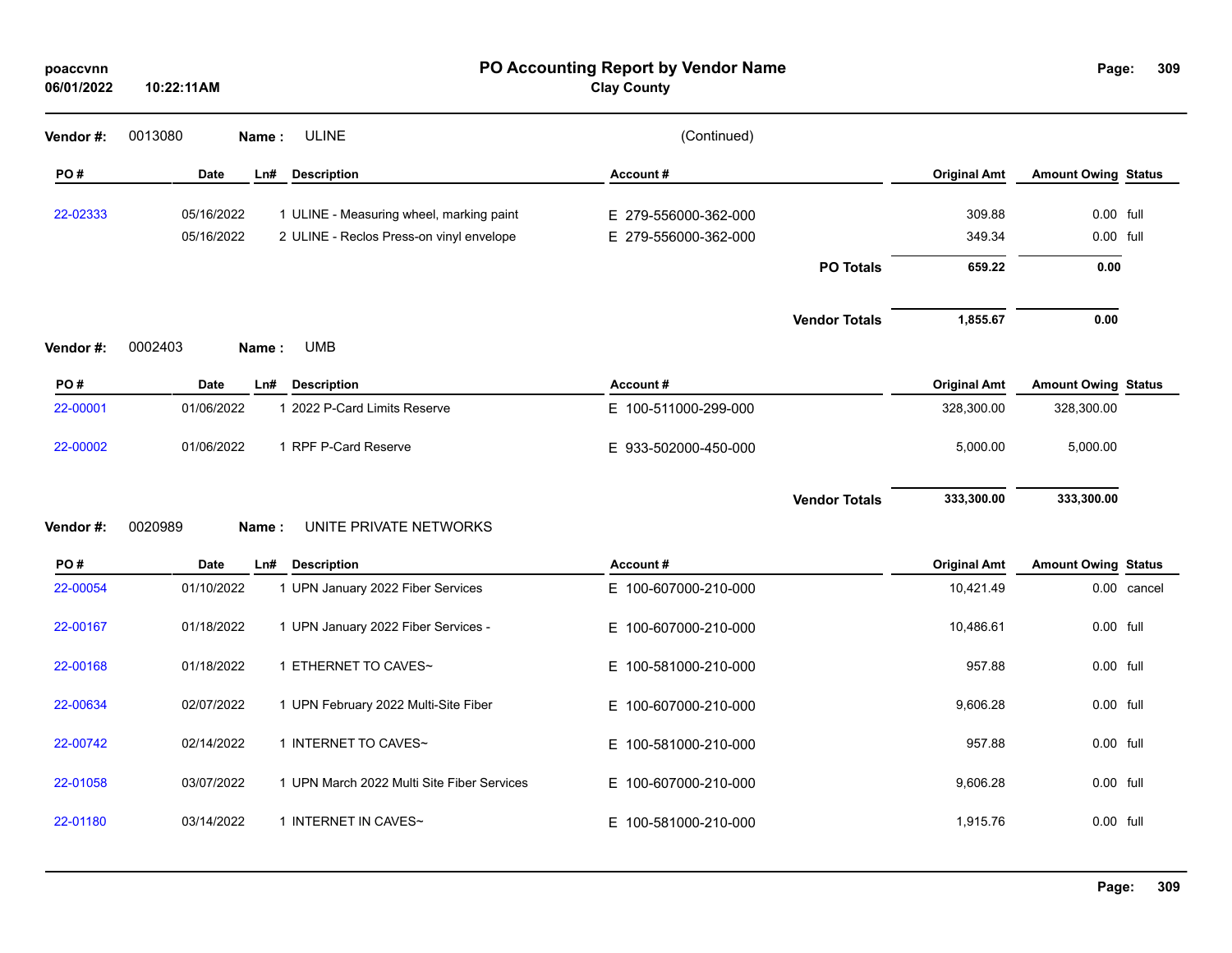**10:22:11AM**

### **PO Accounting Report by Vendor Name poaccvnn Page:**

# **Clay County**

| Vendor#:  | 0020989<br>UNITE PRIVATE NETWORKS<br>Name:   | (Continued)          |                     |                            |
|-----------|----------------------------------------------|----------------------|---------------------|----------------------------|
| PO#       | <b>Date</b><br><b>Description</b><br>Ln#     | Account#             | <b>Original Amt</b> | <b>Amount Owing Status</b> |
| 22-01687  | 04/11/2022<br>1 2008-322 RFP#19-08~          | E 100-607000-210-000 | 9,606.28            | 0.00 full                  |
| 22-02169  | 05/10/2022<br>1 2008-322 RFP#19-08~          | E 100-607000-210-000 | 9,606.28            | 0.00 full                  |
| 22-02170  | 05/10/2022<br>1 INTERNET IN THE CAVES~       | E 100-581000-210-000 | 37,160.34           | 0.00 full                  |
| 22-02513  | 05/31/2022<br>1 INTERNET TO CAVES~           | E 100-581000-210-000 | 7,663.20            | 7,663.20                   |
|           |                                              | <b>Vendor Totals</b> | 107,988.28          | 7,663.20                   |
| Vendor#:  | 0019099<br>UNITED PARCEL SERVICE<br>Name:    |                      |                     |                            |
| PO#       | <b>Date</b><br>Ln#<br><b>Description</b>     | Account#             | <b>Original Amt</b> | <b>Amount Owing Status</b> |
| 22-00324  | 01/18/2022<br>1 12/25/21 #00008YV277521      | E 279-556000-291-000 | 20.95               | 0.00 full                  |
| 22-02468  | 05/23/2022<br>1 UPS - Delivery Services~     | E 279-556000-291-000 | 125.91              | 125.91                     |
|           |                                              | <b>Vendor Totals</b> | 146.86              | 125.91                     |
| Vendor #: | 0000282<br>UNITED WAY OF GREATER KC<br>Name: |                      |                     |                            |
| PO#       | Date<br>Ln#<br><b>Description</b>            | Account#             | <b>Original Amt</b> | <b>Amount Owing Status</b> |
| 22-00203  | 01/18/2022<br>1 Invoice Ref Number: 000492A~ | E 221-503000-450-000 | 5,453.61            | 0.00 full                  |
|           | 01/18/2022<br>2 Invoice Ref Number: 000492B~ | E 221-630000-209-000 | 22,471.25           | 0.00 full                  |
|           |                                              | <b>PO Totals</b>     | 27,924.86           | 0.00                       |
| 22-01579  | 04/04/2022<br>1 Invoice Ref Number: 000555~  | E 221-503000-450-000 | 16,796.92           | 0.00 full                  |
|           | 04/04/2022<br>2 Invoice Ref Number: 000555~  | E 221-630000-209-000 | 459.60              | 0.00 full                  |
|           |                                              | <b>PO Totals</b>     | 17,256.52           | 0.00                       |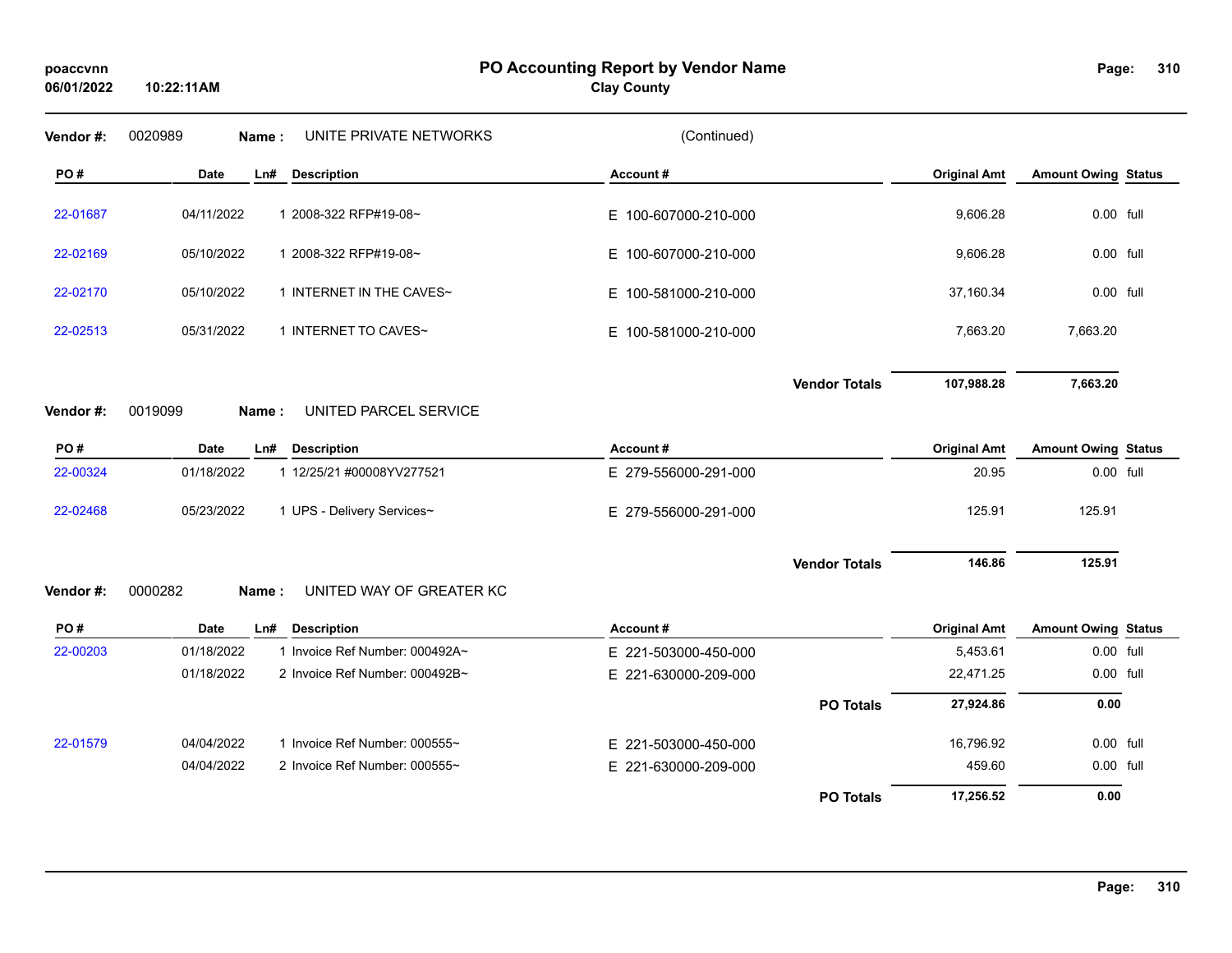|           | Date<br><b>Description</b><br>Ln#                              | Account#             |                      | <b>Original Amt</b> | <b>Amount Owing Status</b> |  |
|-----------|----------------------------------------------------------------|----------------------|----------------------|---------------------|----------------------------|--|
| Vendor#:  | 0047747<br>US FOODS<br>Name:                                   |                      | <b>Vendor Totals</b> | 313,380.00          | 313,380.00                 |  |
| 22-00689  | 1 PARKS-COE ANNUAL LEASE PAYMENT~<br>02/07/2022                | E 302-697000-236-000 |                      | 313,380.00          | 313,380.00                 |  |
| PO#       | Date<br><b>Description</b><br>Ln#                              | Account#             |                      | <b>Original Amt</b> | <b>Amount Owing Status</b> |  |
| Vendor #: | US ARMY CORP OF ENGINEERS<br>0085465<br><b>Name</b> :          |                      |                      |                     |                            |  |
|           |                                                                |                      | <b>Vendor Totals</b> | 195.00              | 0.00                       |  |
| 22-01006  | 02/28/2022<br>1 INVOICE # 60499-1247~                          | E 285-720000-264-000 |                      | 195.00              | 0.00 full                  |  |
| PO#       | <b>Date</b><br><b>Description</b><br>Ln#                       | Account#             |                      | <b>Original Amt</b> | <b>Amount Owing Status</b> |  |
| Vendor#:  | 0087254<br>URBAN & REGIONAL INFO SYSTEMS, URISA<br>Name:       |                      | <b>Vendor Totals</b> | 1.26                | 0.00                       |  |
| 22-00703  | 02/07/2022<br>1 1/22/22 00008YV277042                          | E 279-556000-291-000 |                      | 1.26                | 0.00 full                  |  |
| PO#       | Date<br>Ln#<br><b>Description</b>                              | Account#             |                      | <b>Original Amt</b> | <b>Amount Owing Status</b> |  |
| Vendor#:  | <b>UPS FREIGHT</b><br>0026792<br>Name:                         |                      |                      |                     |                            |  |
|           |                                                                |                      | <b>Vendor Totals</b> | 81,720.00           | 0.00                       |  |
| 22-01554  | 04/04/2022<br>1 Agreement between University of                | E 100-630000-246-000 |                      | 81,720.00           | 0.00 full                  |  |
| PO#       | Ln# Description<br>Date                                        | Account#             |                      | <b>Original Amt</b> | <b>Amount Owing Status</b> |  |
| Vendor#:  | 0010772<br>UNIVERSITY OF MISSOURI, EXTENSION DIVISION<br>Name: |                      |                      |                     |                            |  |
|           |                                                                |                      | <b>Vendor Totals</b> | 45,181.38           | 0.00                       |  |
|           |                                                                |                      |                      |                     |                            |  |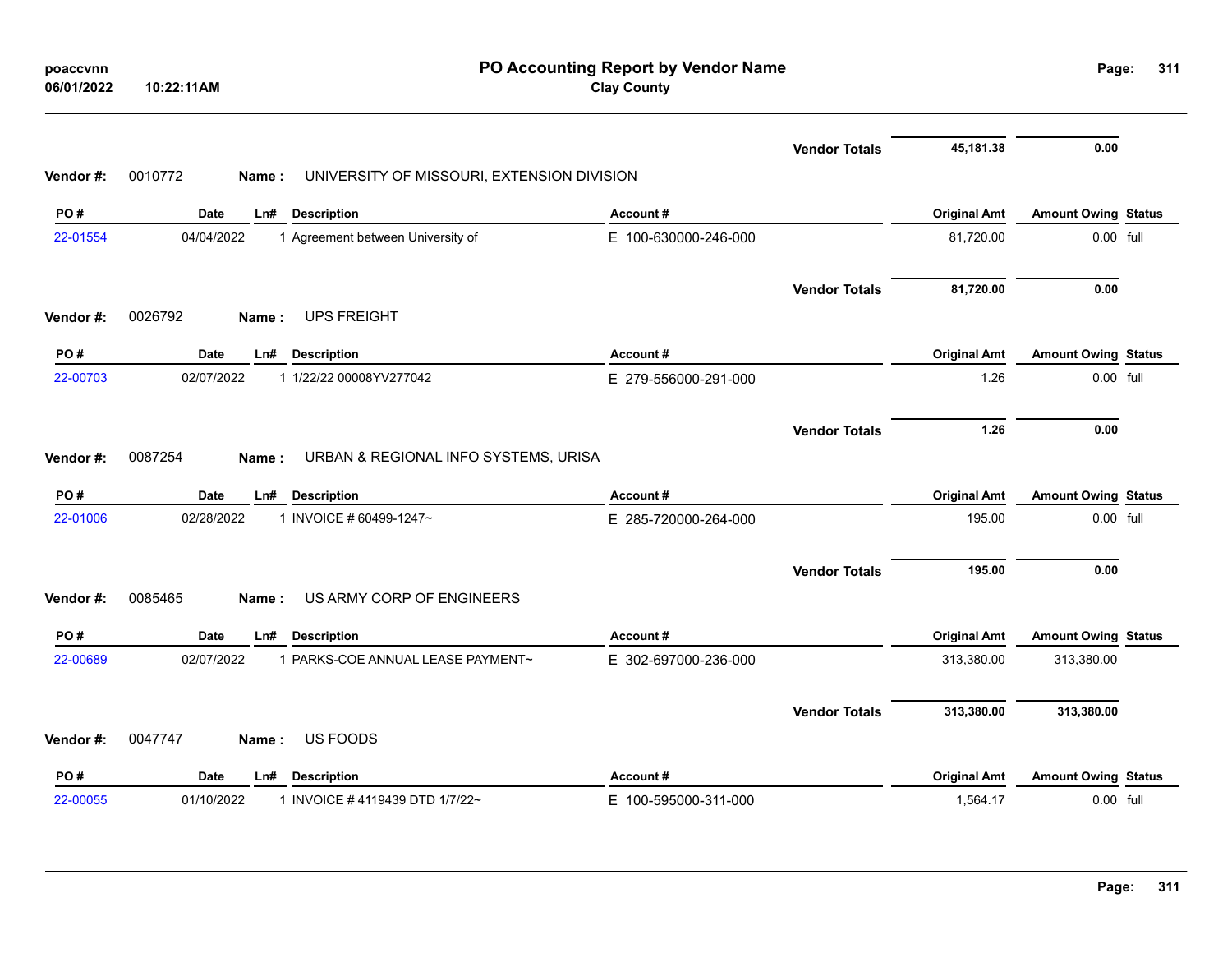| poaccvnn |  |
|----------|--|
|          |  |

### **PO Accounting Report by Vendor Name poaccvnn Page:**

# **Clay County**

| Vendor #: | 0047747<br>Name: | US FOODS                            | (Continued)              |                      |                     |                            |  |
|-----------|------------------|-------------------------------------|--------------------------|----------------------|---------------------|----------------------------|--|
| PO#       | <b>Date</b>      | Ln# Description                     | Account#                 |                      | <b>Original Amt</b> | <b>Amount Owing Status</b> |  |
| 22-00635  | 02/07/2022       | 1 INV 4530671 $\sim$                | E 100-595000-311-000     |                      | 158.97              | 0.00 full                  |  |
|           | 02/07/2022       | 2 CREDIT INVOICE 5991612            | E 100-595000-311-000     |                      | $-2.42$             | 0.00 full                  |  |
|           | 02/07/2022       | 3 INVOICE 4547677                   | E 100-595000-311-000     |                      | 523.88              | 0.00 full                  |  |
|           |                  |                                     |                          | <b>PO Totals</b>     | 680.43              | 0.00                       |  |
| 22-00636  | 02/07/2022       | 1 INV #4675958 $\sim$               | E 100-595000-311-000     |                      | 732.27              | 0.00 full                  |  |
| 22-00838  | 02/22/2022       | 1 INV 4868249~                      | E 100-595000-311-000     |                      | 78.12               | 0.00 full                  |  |
|           | 02/22/2022       | 2 CREDIT INV 5981501                | E 100-595000-311-000     |                      | $-3.55$             | 0.00 full                  |  |
|           |                  |                                     |                          | <b>PO Totals</b>     | 74.57               | 0.00                       |  |
| 22-01555  | 04/04/2022       | 1 INVOICE 5817580~                  | E 100-595000-311-000     |                      | 685.14              | 0.00 full                  |  |
|           | 04/04/2022       | 2 CREDIT MEMO 5958408               | E 100-595000-311-000     |                      | $-1.44$             | 0.00 full                  |  |
|           |                  |                                     |                          | <b>PO Totals</b>     | 683.70              | 0.00                       |  |
| 22-02388  | 05/23/2022       | 1 CREDIT INV 5987198~               | E 100-595000-311-000     |                      | $-4.49$             | 0.00 full                  |  |
|           | 05/23/2022       | 2 INV 4120447                       | 100-595000-311-000<br>Е. |                      | 65.62               | 0.00 full                  |  |
|           | 05/23/2022       | 3 INV 4129111                       | 100-595000-311-000<br>Е. |                      | 29.30               | 0.00 full                  |  |
|           | 05/23/2022       | 4 INV 4089463                       | E 100-595000-311-000     |                      | 1,386.05            | 0.00 full                  |  |
|           |                  |                                     |                          | <b>PO Totals</b>     | 1,476.48            | 0.00                       |  |
|           |                  |                                     |                          | <b>Vendor Totals</b> | 5,211.62            | 0.00                       |  |
| Vendor #: | 0042471<br>Name: | US POSTAL SERVICE                   |                          |                      |                     |                            |  |
| PO#       | Date             | <b>Description</b><br>Ln#           | Account#                 |                      | <b>Original Amt</b> | <b>Amount Owing Status</b> |  |
| 22-00169  | 01/18/2022       | 1 POSTAGE DUE~                      | E 100-505000-291-000     |                      | 5,000.00            | 0.00 full                  |  |
| 22-00567  | 01/31/2022       | 1 POSTAGE TO BE DEPOSITED INTO USPS | E 285-720000-291-000     |                      | 70,000.00           | 0.00 full                  |  |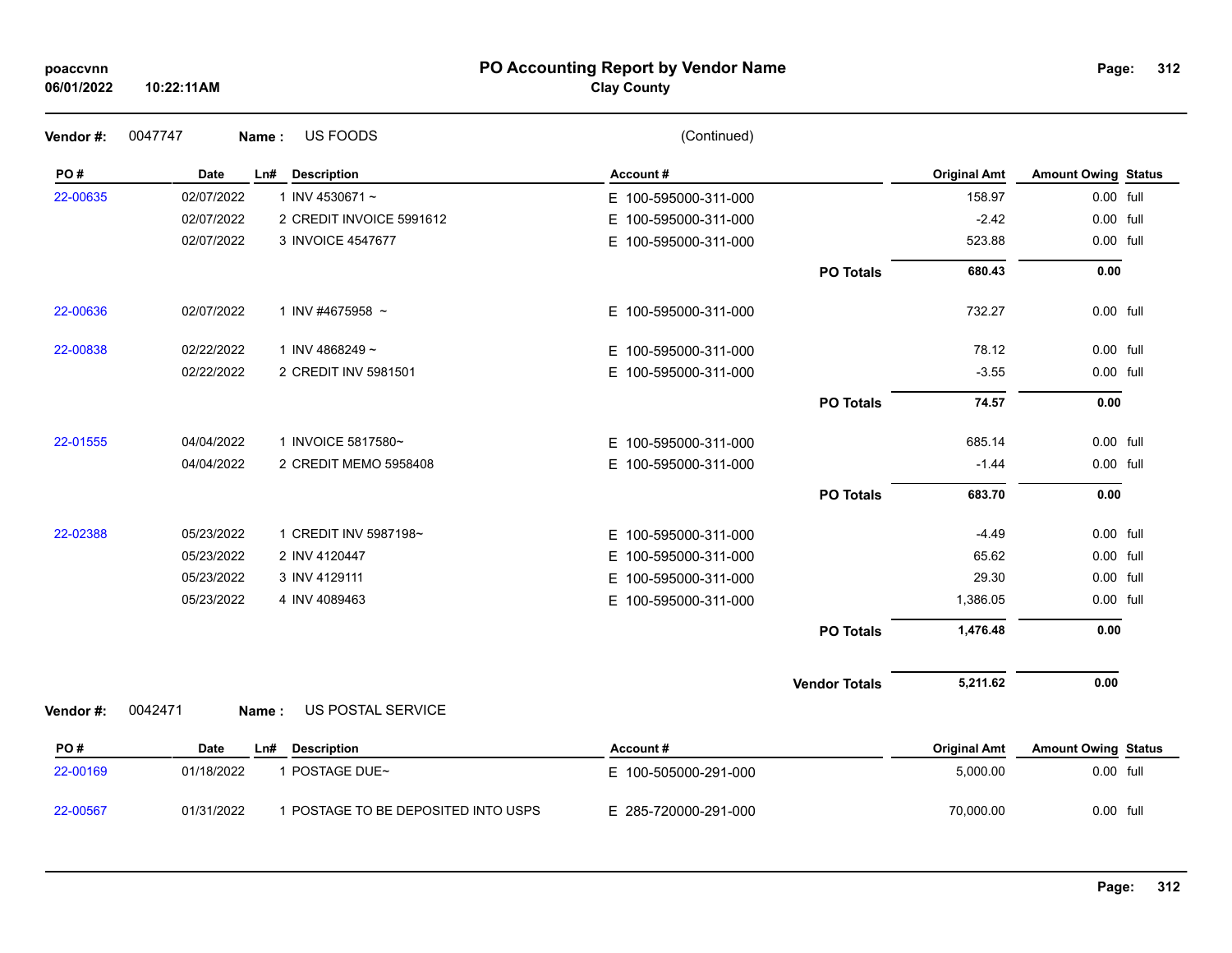| poaccvnn<br>06/01/2022 | 10:22:11AM                                           | PO Accounting Report by Vendor Name<br><b>Clay County</b> |                                   | Page:                      | 313         |
|------------------------|------------------------------------------------------|-----------------------------------------------------------|-----------------------------------|----------------------------|-------------|
| Vendor #:              | US POSTAL SERVICE<br>0042471<br>Name:                | (Continued)                                               |                                   |                            |             |
| PO#                    | <b>Date</b><br>Ln#<br><b>Description</b>             | Account#                                                  | <b>Original Amt</b>               | <b>Amount Owing Status</b> |             |
| 22-01446               | 03/28/2022<br>1 RENEWAL FOR PERMIT # 138             | E 285-720000-290-000                                      | 265.00                            | 0.00 full                  |             |
| Vendor#:               | 0015551<br>VALIDITY SCREENING SOLUTIONS<br>Name:     |                                                           | 75,265.00<br><b>Vendor Totals</b> | 0.00                       |             |
| PO#                    | Date<br>Ln#<br><b>Description</b>                    | Account#                                                  | <b>Original Amt</b>               | <b>Amount Owing Status</b> |             |
| 22-00170               | 01/18/2022<br>1 Invoice Number: 212417~              | E 100-602000-208-000                                      | 220.25                            | 0.00 full                  |             |
| 22-00394               | 01/24/2022<br>1 Invoice Number: 211265~              | E 100-602000-208-000                                      | 66.75                             |                            | 0.00 cancel |
| 22-00637               | 02/07/2022<br>1 Invoice Number: 213923~              | E 100-602000-208-000                                      | 3,992.00                          | 0.00 full                  |             |
| 22-01386               | 03/28/2022<br>1 Invoice Number: 215009~              | E 100-602000-208-000                                      | 143.00                            | 0.00 full                  |             |
| 22-01556               | 04/04/2022<br>1 Invoice Number: 216246~              | E 100-602000-208-000                                      | 306.50                            | $0.00$ full                |             |
| 22-02171               | 05/10/2022<br>1 Invoice Number: 217521~              | E 100-602000-208-000                                      | 662.50                            | 0.00 full                  |             |
| Vendor #:              | VALVOLINE<br>0050210<br>Name:                        |                                                           | 5,391.00<br><b>Vendor Totals</b>  | 0.00                       |             |
| PO#                    | Date<br>Ln#<br><b>Description</b>                    | Account#                                                  | <b>Original Amt</b>               | <b>Amount Owing Status</b> |             |
| 22-01619               | 04/04/2022<br>1 Oil change for Investigator vehicle. | E 300-810547-409-000                                      | 64.24                             | 0.00 full                  |             |
| Vendor#:               | VAN DIEST SUPPLY CO<br>0001975<br>Name:              |                                                           | 64.24<br><b>Vendor Totals</b>     | 0.00                       |             |
| PO#                    | Date<br>L <sub>n#</sub><br><b>Description</b>        | Account#                                                  | <b>Original Amt</b>               | <b>Amount Owing Status</b> |             |
| 22-01436               | 03/28/2022<br>1 PARKS-PESTICIDES & HERICIDES~        | E 240-740000-335-000                                      | 5,716.25                          | 0.00 full                  |             |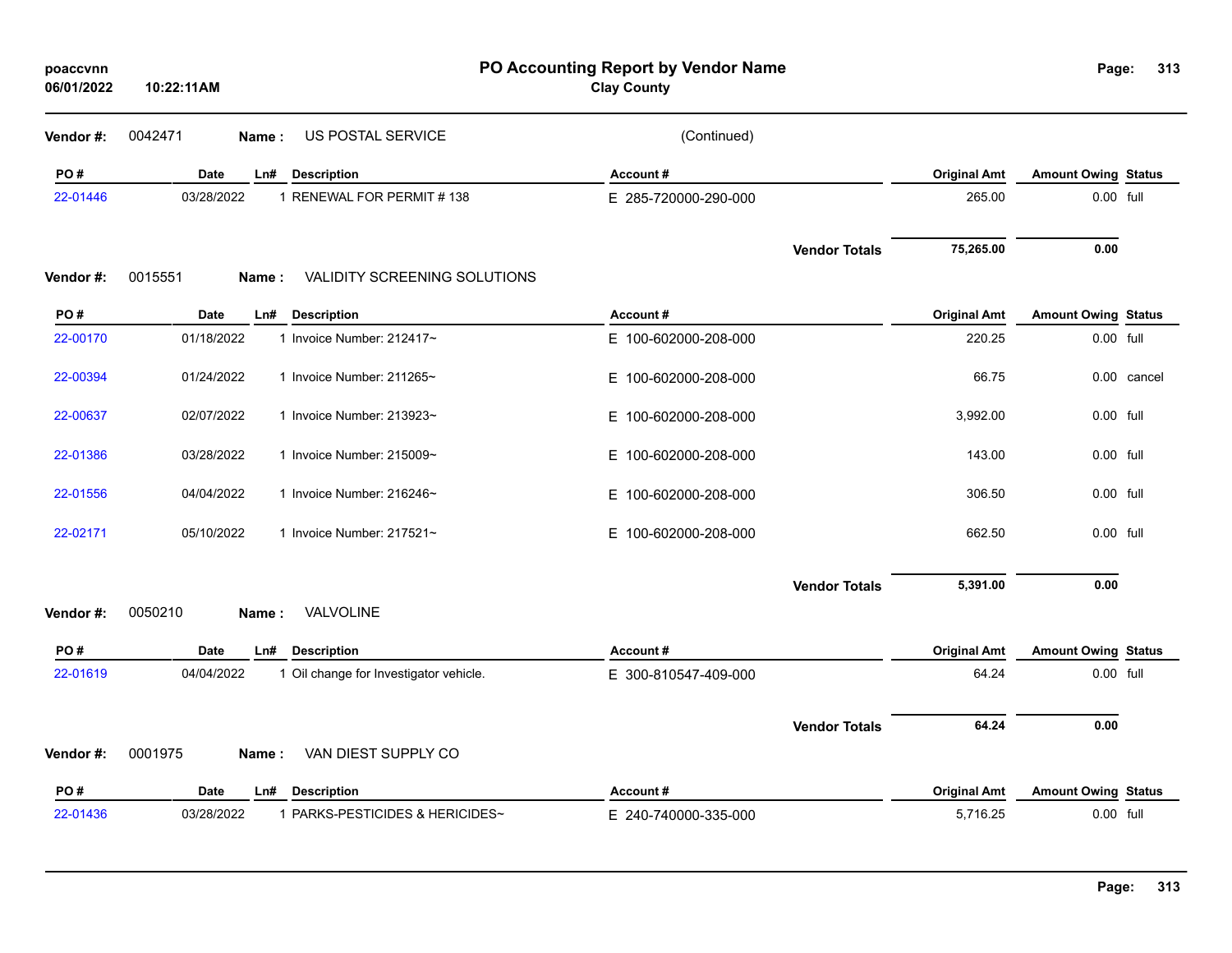| poaccynn   |            |
|------------|------------|
| 06/01/2022 | 10:22:11AM |

# **PO Accounting Report by Vendor Name poaccvnn Page: Clay County**

|          |                    |                                           |                          | <b>Vendor Totals</b> | 5,716.25            | 0.00                       |  |
|----------|--------------------|-------------------------------------------|--------------------------|----------------------|---------------------|----------------------------|--|
| Vendor#: | 0032556<br>Name:   | VAN METER & ASSOCIATES INC                |                          |                      |                     |                            |  |
| PO#      | Date<br>Ln#        | <b>Description</b>                        | Account#                 |                      | <b>Original Amt</b> | <b>Amount Owing Status</b> |  |
| 22-01136 | 03/07/2022         | 1 Van Meter & Associates - Training~      | E 292-592000-362-000     |                      | 170.00              | 0.00 full                  |  |
| 22-01931 | 04/25/2022         | 1 Van Meter & Associates - Training~      | E 279-556000-261-000     |                      | 170.00              | 0.00 full                  |  |
|          |                    |                                           |                          | <b>Vendor Totals</b> | 340.00              | 0.00                       |  |
| Vendor#: | 0001630<br>Name:   | <b>VANCE BROS INC</b>                     |                          |                      |                     |                            |  |
| PO#      | <b>Date</b><br>Ln# | <b>Description</b>                        | Account#                 |                      | <b>Original Amt</b> | <b>Amount Owing Status</b> |  |
| 22-02182 | 05/10/2022         | 1 549G EA-90 Road Oil~                    | E 220-701000-340-000     |                      | 6,716.60            | 0.00 full                  |  |
|          |                    |                                           |                          | <b>Vendor Totals</b> | 6,716.60            | 0.00                       |  |
| Vendor#: | 0051187<br>Name:   | VANDIERENDONK, ELIZABETH                  |                          |                      |                     |                            |  |
| PO#      | Date<br>Ln#        | <b>Description</b>                        | Account#                 |                      | <b>Original Amt</b> | <b>Amount Owing Status</b> |  |
| 22-02172 | 05/10/2022         | 1 CARE STIPEND 2022-022 C~                | E 100-594000-209-000     |                      | 7.50                | 0.00 full                  |  |
|          |                    |                                           |                          | <b>Vendor Totals</b> | 7.50                | 0.00                       |  |
| Vendor#: | 0046856<br>Name:   | VANNESS, ANDREW FRANKLIN                  |                          |                      |                     |                            |  |
| PO#      | Date<br>Ln#        | <b>Description</b>                        | Account#                 |                      | <b>Original Amt</b> | <b>Amount Owing Status</b> |  |
| 22-00971 | 02/28/2022         | 1 Paying attorney fees for representation | 100-563000-206-000<br>E. |                      | 630.00              | 0.00 full                  |  |
|          | 02/28/2022         | 2 Paying attorney fees for representation | E<br>100-563000-206-000  |                      | 120.00              | 0.00 full                  |  |
|          | 02/28/2022         | 3 Paying attorney fees for representation | Е<br>100-563000-206-000  |                      | 105.00              | 0.00 full                  |  |
|          | 02/28/2022         | 4 Paying attorney fees for representation | 100-563000-206-000<br>Е  |                      | 180.00              | 0.00 full                  |  |
|          | 02/28/2022         | 5 Paying attorney fees for representation | 100-563000-206-000<br>E. |                      | 240.00              | $0.00$ full                |  |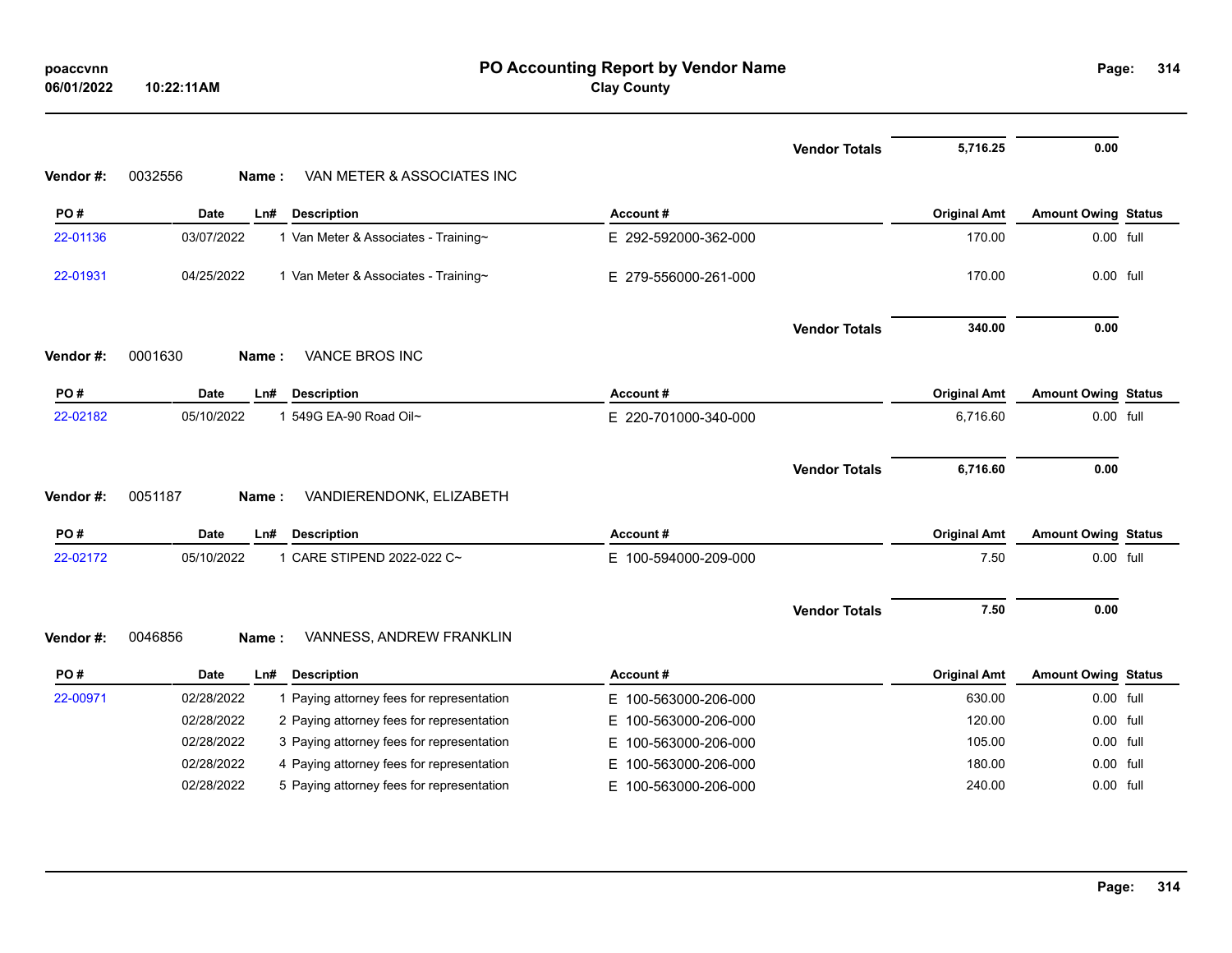| poaccvnn<br>06/01/2022 | 10:22:11AM |                                                                 | PO Accounting Report by Vendor Name<br><b>Clay County</b> |                  |                     | Page:                      | 31 |
|------------------------|------------|-----------------------------------------------------------------|-----------------------------------------------------------|------------------|---------------------|----------------------------|----|
| Vendor #:              | 0046856    | VANNESS, ANDREW FRANKLIN<br>Name:                               | (Continued)                                               |                  |                     |                            |    |
| PO#                    | Date       | Ln#<br><b>Description</b>                                       | Account#                                                  |                  | <b>Original Amt</b> | <b>Amount Owing Status</b> |    |
|                        |            |                                                                 |                                                           | <b>PO Totals</b> | 1,275.00            | 0.00                       |    |
| 22-00972               | 02/28/2022 | 1 Paying attorney fees for representation                       | E 100-563000-206-000                                      |                  | 135.00              | 0.00 full                  |    |
|                        | 02/28/2022 | 2 Paying attorney fees for representation                       | 100-563000-206-000<br>E.                                  |                  | 450.00              | 0.00 full                  |    |
|                        | 02/28/2022 | 3 Paying attorney fees for representation                       | 100-563000-206-000<br>E.                                  |                  | 225.00              | 0.00 full                  |    |
|                        | 02/28/2022 | 4 Paying attorney fees for representation                       | 100-563000-206-000<br>Е                                   |                  | 180.00              | 0.00 full                  |    |
|                        | 02/28/2022 | 5 Paying attorney fees for representation                       | 100-563000-206-000<br>E.                                  |                  | 225.00              | 0.00 full                  |    |
|                        |            |                                                                 |                                                           | <b>PO Totals</b> | 1,215.00            | 0.00                       |    |
| 22-00973               | 02/28/2022 | 1 Paying attorney fees for representation                       | Е.<br>100-563000-206-000                                  |                  | 945.00              | 0.00 full                  |    |
|                        | 02/28/2022 | 2 Paying attorney fees for representation                       | 100-563000-206-000<br>E.                                  |                  | 525.00              | 0.00 full                  |    |
|                        | 02/28/2022 | 3 Paying attorney fees for representation                       | 100-563000-206-000<br>E.                                  |                  | 750.00              | 0.00 full                  |    |
|                        | 02/28/2022 | 4 Paying attorney fees for representation                       | 100-563000-206-000<br>E.                                  |                  | 90.00               | 0.00 full                  |    |
|                        | 02/28/2022 | 5 Paying attorney fees for representation                       | E 100-563000-206-000                                      |                  | 615.00              | 0.00 full                  |    |
|                        |            |                                                                 |                                                           | <b>PO Totals</b> | 2,925.00            | 0.00                       |    |
| 22-00974               | 02/28/2022 | 1 Paying attorney fees for representation                       | 100-563000-206-000<br>E.                                  |                  | 555.00              | 0.00 full                  |    |
|                        | 02/28/2022 | 2 Paying attorney fees for representation                       | 100-563000-206-000<br>Е.                                  |                  | 525.00              | 0.00 full                  |    |
|                        | 02/28/2022 | 3 Paying attorney fees for representation                       | 100-563000-206-000<br>Е.                                  |                  | 885.00              | 0.00 full                  |    |
|                        | 02/28/2022 | 4 Paying attorney fees for representation                       | E.<br>100-563000-206-000                                  |                  | 645.00              | 0.00 full                  |    |
|                        | 02/28/2022 | 5 Paying attorney fees for representation                       | E.<br>100-563000-206-000                                  |                  | 675.00              | 0.00 full                  |    |
|                        |            |                                                                 |                                                           | <b>PO Totals</b> | 3,285.00            | 0.00                       |    |
| 22-01059               | 03/07/2022 | 1 LEGAL FEES RE SHAWN PETERSON~                                 | E 100-588000-205-000                                      |                  | 575.00              | 0.00 full                  |    |
| 22-02280               | 05/16/2022 | 1 LEGAL FEES RE JORDAN JOSHUA-DALE LEONARD E 100-588000-206-000 |                                                           |                  | 10,000.00           | 0.00 full                  |    |
| 22-02281               | 05/16/2022 | 1 Paying attorney fees for representation                       | 100-563000-206-000<br>E.                                  |                  | 870.00              | 0.00 full                  |    |
|                        | 05/16/2022 | 2 Paying attorney fees for representation                       | 100-563000-206-000<br>Е.                                  |                  | 1,215.00            | 0.00 full                  |    |

**315**

### **PO Accounting Report by Vendor Name**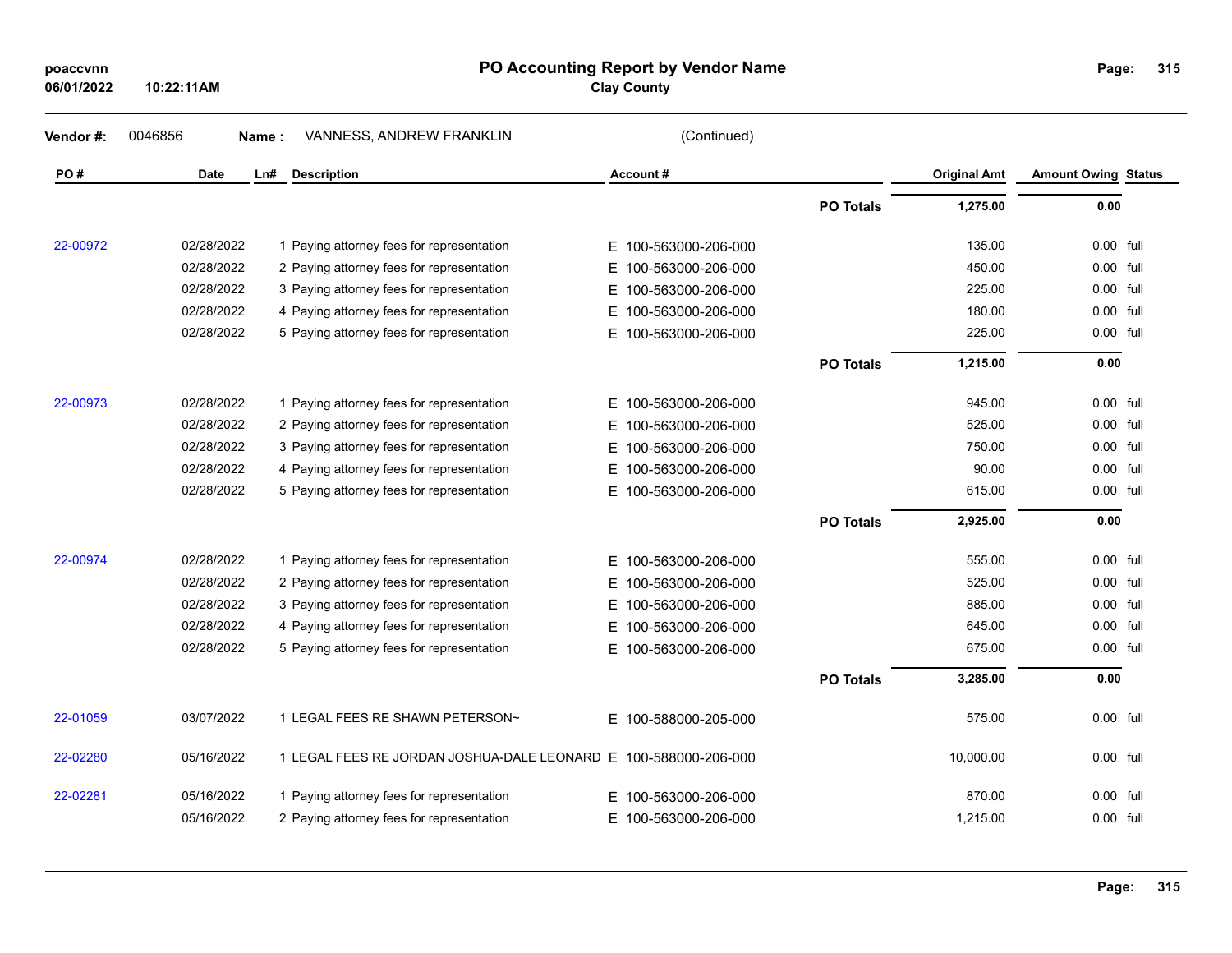## **PO Accounting Report by Vendor Name poaccvnn Page:**

**Clay County**

| Vendor#: | 0046856          | VANNESS, ANDREW FRANKLIN<br>Name:          | (Continued)              |                      |                     |                            |  |
|----------|------------------|--------------------------------------------|--------------------------|----------------------|---------------------|----------------------------|--|
| PO#      | <b>Date</b>      | Ln#<br><b>Description</b>                  | Account#                 |                      | <b>Original Amt</b> | <b>Amount Owing Status</b> |  |
| 22-02281 | 05/16/2022       | 3 Paying attorney fees for representation  | E 100-563000-206-000     |                      | 225.00              | 0.00 full                  |  |
|          | 05/16/2022       | 4 Paying attorney fees for representation  | 100-563000-206-000<br>Е. |                      | 270.00              | 0.00 full                  |  |
|          | 05/16/2022       | 5 Paying attorney fees for representation  | E.<br>100-563000-206-000 |                      | 615.00              | 0.00 full                  |  |
|          |                  |                                            |                          | <b>PO Totals</b>     | 3,195.00            | 0.00                       |  |
| 22-02282 | 05/16/2022       | 1 Paying attorney fees for representation  | E.<br>100-563000-206-000 |                      | 630.00              | 0.00 full                  |  |
|          | 05/16/2022       | 2 Paying attorney fees for representation  | 100-563000-206-000<br>E. |                      | 810.00              | 0.00 full                  |  |
|          | 05/16/2022       | 3 Paying attorney fees for representation  | Е<br>100-563000-206-000  |                      | 300.00              | 0.00 full                  |  |
|          | 05/16/2022       | 4 Paying attorney fees for representation  | E 100-563000-206-000     |                      | 1,090.00            | 0.00 full                  |  |
|          |                  |                                            |                          | <b>PO Totals</b>     | 2,830.00            | 0.00                       |  |
| 22-02283 | 05/16/2022       | 1 Paying attorney fees for representation  | 100-563000-206-000<br>Е. |                      | 510.00              | 0.00 full                  |  |
|          | 05/16/2022       | 2 Paying attorney fees for representation  | E.<br>100-563000-206-000 |                      | 660.00              | $0.00$ full                |  |
|          | 05/16/2022       | 3 Paying attorney fees for representation  | 100-563000-206-000<br>E. |                      | 840.00              | 0.00 full                  |  |
|          | 05/16/2022       | 4 Paying attorney fees for representation  | E 100-563000-206-000     |                      | 330.00              | 0.00 full                  |  |
|          |                  |                                            |                          | <b>PO Totals</b>     | 2,340.00            | 0.00                       |  |
| 22-02389 | 05/23/2022       | 1 INV 1186 22CY-CV00333 PATERNITY          | E 100-594000-209-000     |                      | 1,511.53            | 0.00 full                  |  |
|          |                  |                                            |                          | <b>Vendor Totals</b> | 29,151.53           | 0.00                       |  |
| Vendor#: | 0032858<br>Name: | <b>VEENSTRA &amp; KIMM INC</b>             |                          |                      |                     |                            |  |
| PO#      | <b>Date</b>      | Ln#<br><b>Description</b>                  | Account#                 |                      | <b>Original Amt</b> | <b>Amount Owing Status</b> |  |
| 22-01705 | 04/11/2022       | 1 Engineering Services HWY Slab concrete   | E 220-701000-202-000     |                      | 1,070.19            | 0.00 full                  |  |
|          | 04/11/2022       | 2 Engineering Services NE 112th & Crockett | E 220-701000-202-000     |                      | 3,138.00            | $0.00$ full                |  |
|          |                  |                                            |                          | <b>PO Totals</b>     | 4,208.19            | 0.00                       |  |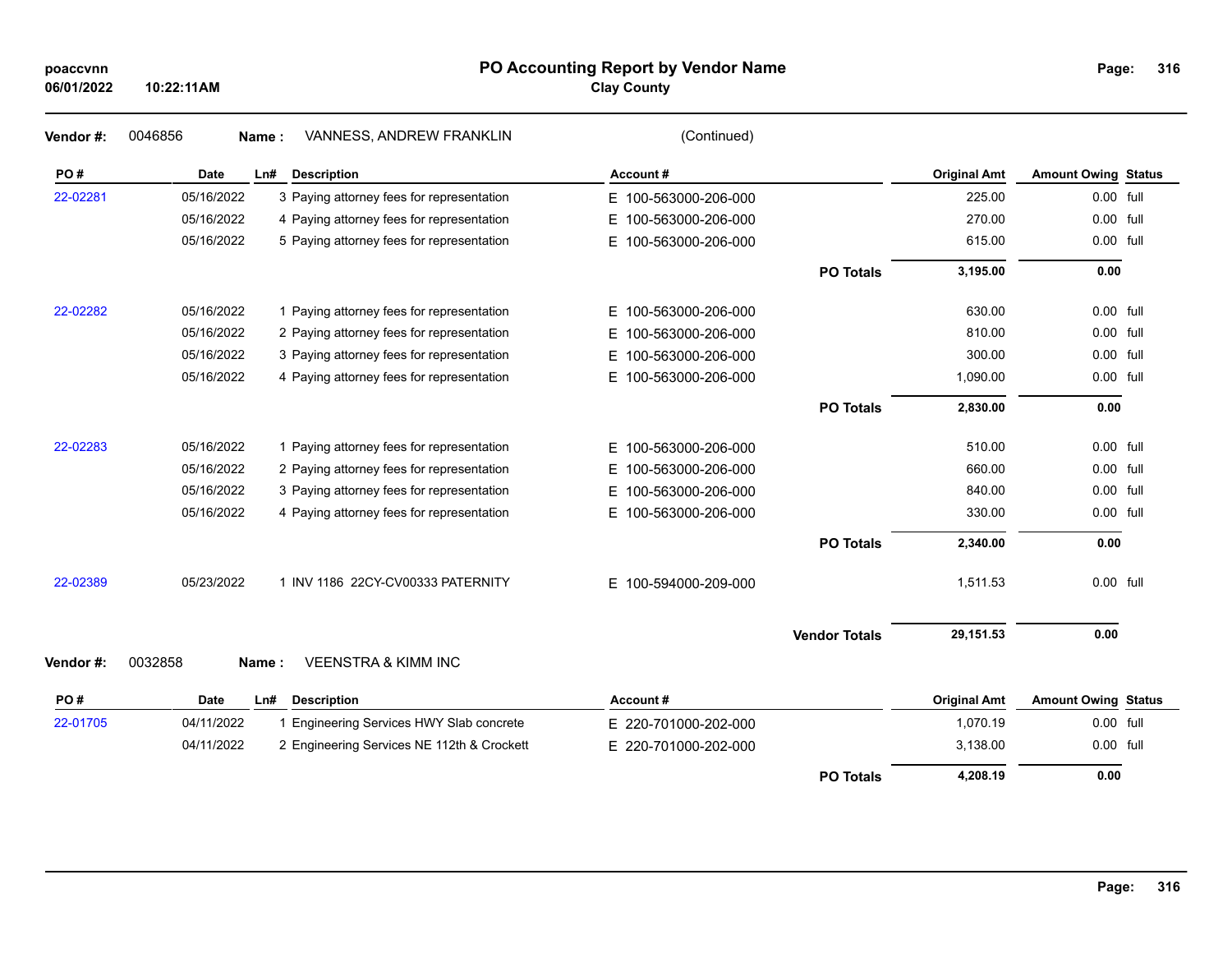| Vendor #: | 0050246    | Name: | <b>VERITEXT</b>                           |                      | <b>Vendor Totals</b> | 4,208.19            | 0.00                       |  |
|-----------|------------|-------|-------------------------------------------|----------------------|----------------------|---------------------|----------------------------|--|
| PO#       | Date       | Ln#   | <b>Description</b>                        | Account#             |                      | <b>Original Amt</b> | <b>Amount Owing Status</b> |  |
| 22-00638  | 02/07/2022 |       | 1 Certified transcripts for two           | E 100-547000-206-000 |                      | 660.50              | 0.00 full                  |  |
| 22-00839  | 02/22/2022 |       | 1 Certified transcripts in State v.       | E 100-547000-206-000 |                      | 815.50              | 0.00 full                  |  |
|           |            |       |                                           |                      | <b>Vendor Totals</b> | 1,476.00            | 0.00                       |  |
| Vendor #: | 0008187    | Name: | <b>VERITIV</b>                            |                      |                      |                     |                            |  |
| PO#       | Date       | Ln#   | <b>Description</b>                        | Account#             |                      | <b>Original Amt</b> | <b>Amount Owing Status</b> |  |
| 22-00171  | 01/18/2022 |       | 1 ENCUMBER fUNDS Estimated Cost/Cosudial  | E 100-611000-314-000 |                      | 7,500.00            | 0.00 full                  |  |
| 22-00325  | 01/18/2022 |       | 1 ENCUMBER Funds Estimated Cost/Custoidal | E 279-613000-314-000 |                      | 7,500.00            | 230.16 partial             |  |
| 22-00326  | 01/18/2022 |       | 1 Invoice #010-12201760 12/28/21~         | E 279-555000-301-000 |                      | 1,174.27            | 0.00 full                  |  |
| 22-00447  | 01/24/2022 |       | 1 Invoice #010-12213640 01/12/21~         | E 279-555000-301-000 |                      | 619.89              | $0.00$ full                |  |
| 22-00925  | 02/22/2022 |       | 1 Invoice #010-12235805 02/07/22~         | E 279-555000-301-000 |                      | 376.75              | 0.00 full                  |  |
|           | 02/22/2022 |       | 2 Invoice #010-12229605 01/31/22~         | E 279-555000-301-000 |                      | 604.49              | 0.00 full                  |  |
|           |            |       |                                           |                      | <b>PO Totals</b>     | 981.24              | 0.00                       |  |
| 22-00988  | 02/28/2022 |       | 1 PARKS-CUSTODIAL SUPPLIES~               | E 240-740000-314-000 |                      | 4,040.26            | $0.00$ full                |  |
| 22-01387  | 03/28/2022 |       | 1 FM/Custodial Supplies~                  | E 100-611000-314-000 |                      | 1,963.11            | $0.00$ full                |  |
|           | 03/28/2022 |       | 2 CREDIT MEMO~                            | E 100-611000-314-000 |                      | $-84.11$            | 0.00 full                  |  |
|           |            |       |                                           |                      | <b>PO Totals</b>     | 1,879.00            | 0.00                       |  |
| 22-01451  | 03/28/2022 |       | 1 VERITIV - CLEANING SUPPLIES~            | E 286-555000-228-000 |                      | 200.37              | 0.00 full                  |  |
|           | 03/28/2022 |       | 2 VERITIV - CLEANING SUPPLIES~            | E 286-555000-228-000 |                      | 301.48              | 0.00 full                  |  |

**317**

# **PO Accounting Report by Vendor Name poaccvnn Page: Clay County**

**06/01/2022**

**10:22:11AM**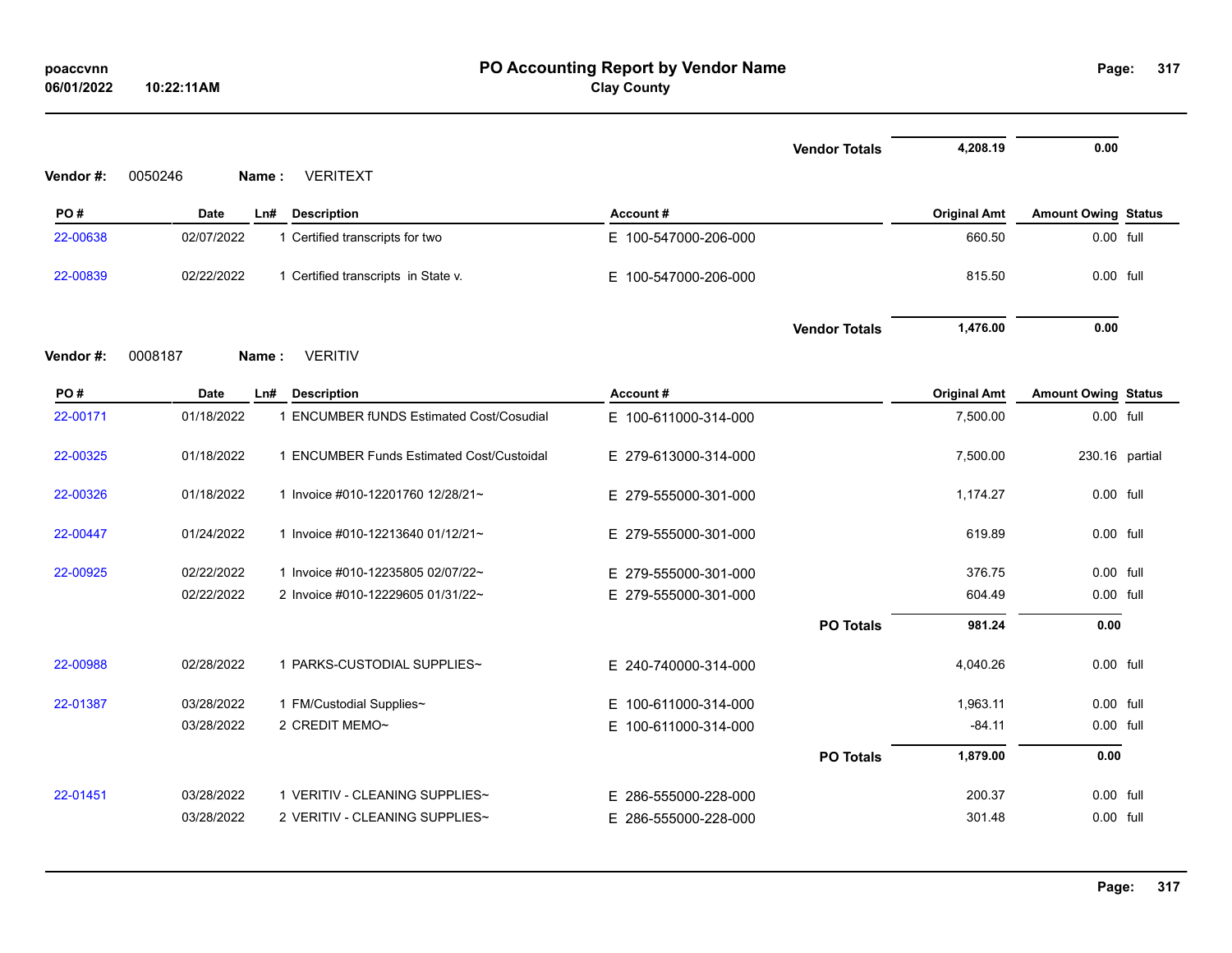| poaccvnn   |  |
|------------|--|
| 06/01/2022 |  |

**10:22:11AM**

**PO Accounting Report by Vendor Name poaccvnn Page:**

**Clay County**

| 318 | Page: |  |  |  |  |
|-----|-------|--|--|--|--|
|-----|-------|--|--|--|--|

| Vendor #: | 0008187    | Name: | <b>VERITIV</b>                            | (Continued)          |                  |                     |                            |  |
|-----------|------------|-------|-------------------------------------------|----------------------|------------------|---------------------|----------------------------|--|
| PO#       | Date       | Ln#   | <b>Description</b>                        | Account#             |                  | <b>Original Amt</b> | <b>Amount Owing Status</b> |  |
|           |            |       |                                           |                      | <b>PO Totals</b> | 501.85              | 0.00                       |  |
| 22-01452  | 03/28/2022 |       | 1 VERITIV - CLEANING SUPPLIES~            | E 286-555000-228-000 |                  | 939.86              | 0.00 full                  |  |
|           | 03/28/2022 |       | 2 VERITIV - CLEANING SUPPLIES~            | E 286-555000-228-000 |                  | 148.04              | 0.00 full                  |  |
|           |            |       |                                           |                      | <b>PO Totals</b> | 1,087.90            | 0.00                       |  |
| 22-01496  | 03/28/2022 |       | 1 DET/Custodial cleaning supplies~        | E 279-613000-314-000 |                  | 65.16               | 0.00 full                  |  |
| 22-01497  | 03/28/2022 |       | 1 FM/Custodial Supplies~                  | E 279-613000-314-000 |                  | 1,432.71            | 0.00 full                  |  |
|           | 03/28/2022 |       | 2 CREDIT MEMO~                            | E 279-613000-314-000 |                  | $-64.65$            | 0.00 full                  |  |
|           |            |       |                                           |                      | <b>PO Totals</b> | 1,368.06            | 0.00                       |  |
| 22-01745  | 04/11/2022 |       | 1 PARKS-CUSTODIAL SUPPLIES~               | E 240-740000-314-000 |                  | 4,000.00            | 4,000.00                   |  |
| 22-01812  | 04/18/2022 |       | 1 ENCUMBER Funds Estimated Cost/Custodial | E 279-613000-314-000 |                  | 7,500.00            | 5,265.86 partial           |  |
| 22-01936  | 04/25/2022 |       | 1 Veritiv - Laundry Soap/Detention~       | E 286-555000-228-000 |                  | 86.86               | 0.00 full                  |  |
|           | 04/25/2022 |       | 2 Veritiv - Hand sanitizer, glass         | E 286-555000-228-000 |                  | 1,126.17            | 0.00 full                  |  |
|           |            |       |                                           |                      | <b>PO Totals</b> | 1,213.03            | 0.00                       |  |
| 22-02093  | 05/02/2022 |       | 1 Veritiv - Laundry Detergent, Wet Mop    | E 279-556000-301-000 |                  | 482.95              | 0.00 full                  |  |
| 22-02341  | 05/16/2022 |       | 1 Veritiv - Bleach, Degreaser/Cleaner~    | E 286-555000-228-000 |                  | 78.90               | 0.00 full                  |  |
| 22-02390  | 05/23/2022 |       | 1 ENCUMBRANCE~                            | E 100-600000-295-000 |                  | 6,784.50            | 6,784.50                   |  |
| 22-02391  | 05/23/2022 |       | 1 FM/CUSTODIAL SUPPLIES~                  | E 100-611000-314-000 |                  | 7,500.00            | 7,500.00                   |  |
| 22-02469  | 05/23/2022 |       | 1 Veritiv - Fabric softner, Laundry       | E 286-555000-228-000 |                  | 1,886.08            | 1,886.08                   |  |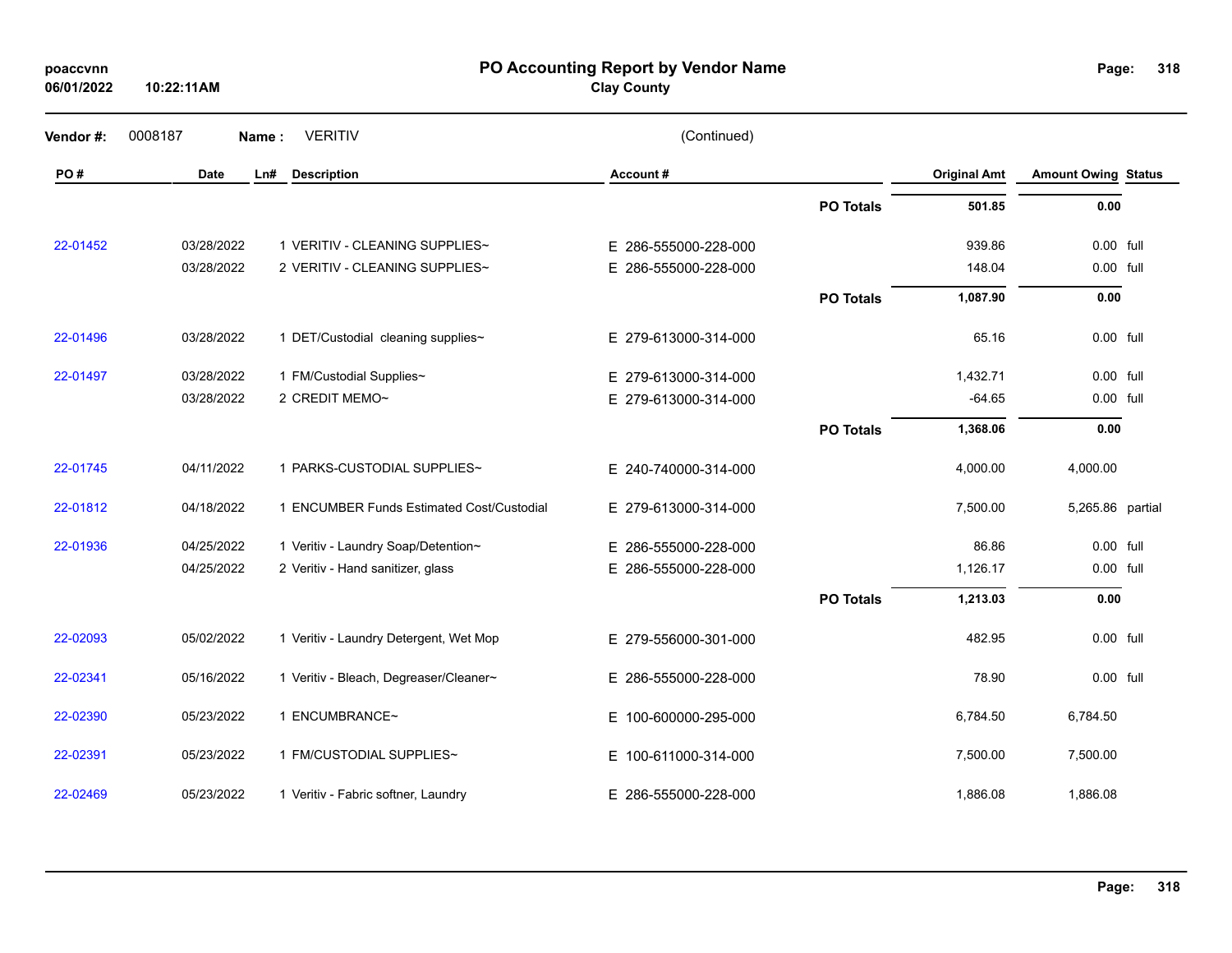| poaccvnn<br>06/01/2022 | 10:22:11AM |                                         | PO Accounting Report by Vendor Name<br><b>Clay County</b> |                      |                     | Page:                      | 319 |
|------------------------|------------|-----------------------------------------|-----------------------------------------------------------|----------------------|---------------------|----------------------------|-----|
| Vendor#:               | 0008187    | <b>VERITIV</b><br>Name:                 | (Continued)                                               |                      |                     |                            |     |
| PO#                    | Date       | Ln#<br><b>Description</b>               | Account#                                                  |                      | <b>Original Amt</b> | <b>Amount Owing Status</b> |     |
| 22-02525               | 05/31/2022 | 1 Veritiv - Glass Cleaner~              | E 224-503000-450-000                                      |                      | 193.17              | 193.17                     |     |
|                        | 05/31/2022 | 2 Veritiv - Degreaser~                  | E 224-503000-450-000                                      |                      | 394.50              | 394.50                     |     |
|                        | 05/31/2022 | 3 Veritiv - Citrus Cleaner~             | E 224-503000-450-000                                      |                      | 148.04              | 148.04                     |     |
|                        | 05/31/2022 | 4 Veritiv - Sanitizer, Fabric Softner,  | E 224-503000-450-000                                      |                      | 1,565.56            | 1,565.56                   |     |
|                        | 05/31/2022 | 5 Veritiv - Wet Mop~                    | E 224-503000-450-000                                      |                      | 349.92              | 349.92                     |     |
|                        |            |                                         |                                                           | <b>PO Totals</b>     | 2,651.19            | 2,651.19                   |     |
|                        |            |                                         |                                                           | <b>Vendor Totals</b> | 58,814.28           | 28,317.79                  |     |
| Vendor#:               | 0009303    | <b>VERIZON WIRELESS</b><br>Name:        |                                                           |                      |                     |                            |     |
| PO#                    | Date       | Ln#<br><b>Description</b>               | Account#                                                  |                      | <b>Original Amt</b> | <b>Amount Owing Status</b> |     |
| 22-00172               | 01/18/2022 | 1 acct# 342167255-00001~                | E 100-523000-218-000                                      |                      | 278.48              | 0.00 full                  |     |
| 22-01181               | 03/14/2022 | 1 inv 9900751591~                       | E 100-523000-218-000                                      |                      | 278.48              | 0.00 full                  |     |
| 22-01688               | 04/11/2022 | 1 inv 9903067043~                       | E 100-523000-218-000                                      |                      | 278.42              | 0.00 full                  |     |
| 22-02284               | 05/16/2022 | 1 inv 9905395572~                       | 100-523000-218-000<br>Е.                                  |                      | 278.42              | $0.00$ full                |     |
| 22-02334               | 05/16/2022 | 1 Verizon Wireless - Cell phone service | E 279-556000-209-000                                      |                      | 495.05              | 0.00 full                  |     |
|                        |            |                                         |                                                           | <b>Vendor Totals</b> | 1,608.85            | 0.00                       |     |
| Vendor #:              | 0048121    | <b>VERMONT SYSTEMS</b><br>Name:         |                                                           |                      |                     |                            |     |
| PO#                    | Date       | <b>Description</b><br>Ln#               | Account#                                                  |                      | <b>Original Amt</b> | <b>Amount Owing Status</b> |     |
| 22-00173               | 01/18/2022 | 1 January 2022 - VSI Cloud Hosting      | E 100-607000-228-000                                      |                      | 983.65              | 0.00 full                  |     |
| 22-00743               | 02/14/2022 | 1 Vermont Systems: February 2022 VSI    | E 100-607000-228-000                                      |                      | 983.65              | 0.00 full                  |     |
| 22-01182               | 03/14/2022 | 1 VSI Cloud Hosting Standard            | 100-607000-228-000<br>Е.                                  |                      | 983.65              | $0.00$ full                |     |
|                        |            |                                         |                                                           |                      |                     |                            |     |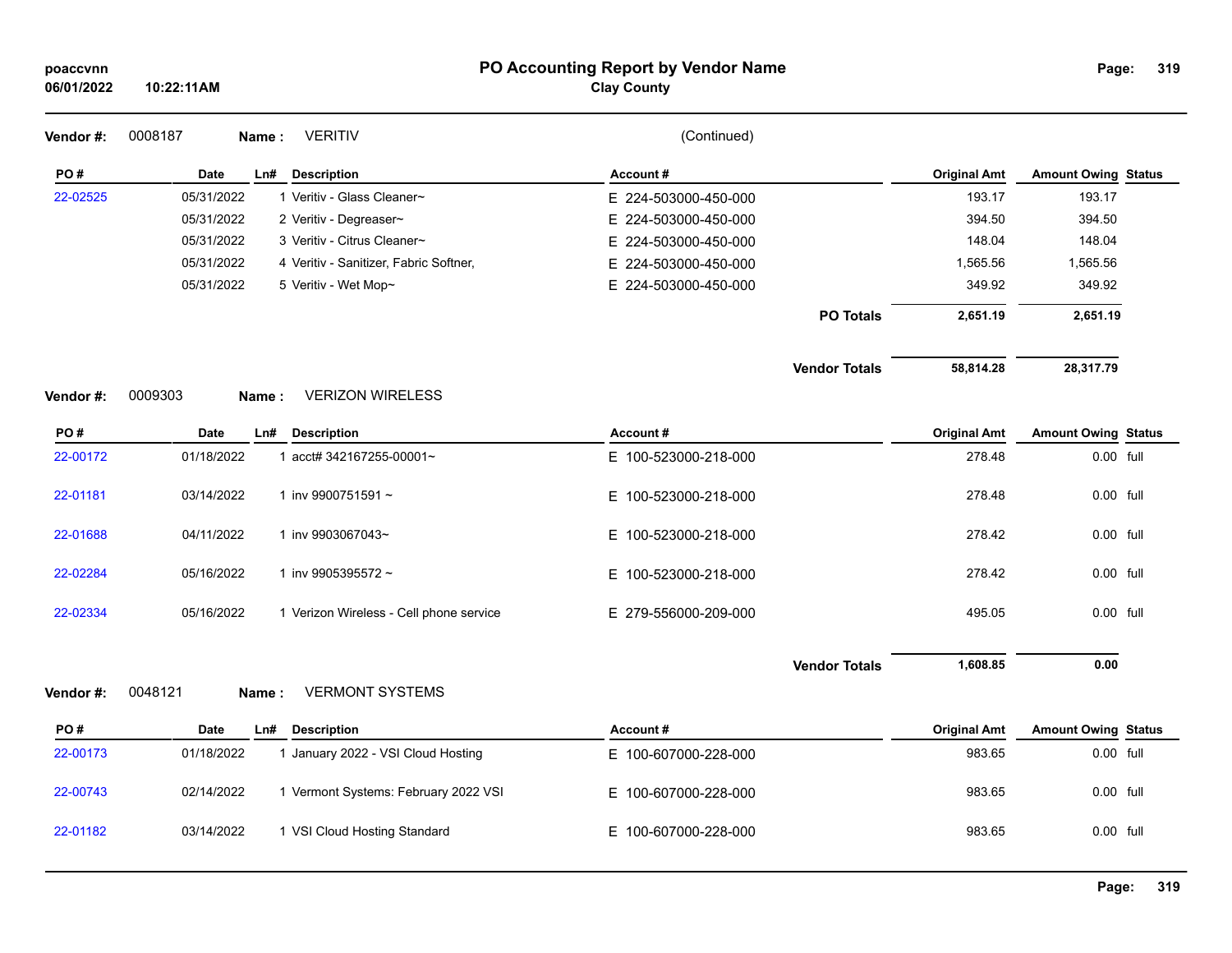**10:22:11AM**

### **PO Accounting Report by Vendor Name poaccvnn Page:**

# **Clay County**

| Vendor #: | <b>VERMONT SYSTEMS</b><br>0048121<br>Name:              | (Continued)          |                     |                            |
|-----------|---------------------------------------------------------|----------------------|---------------------|----------------------------|
| PO#       | <b>Date</b><br>Ln#<br><b>Description</b>                | Account#             | <b>Original Amt</b> | <b>Amount Owing Status</b> |
| 22-01316  | 03/21/2022<br>1 ENCUMBRANCE~                            | E 240-730000-209-000 | 1,400.00            | 1,400.00                   |
| 22-01776  | 04/18/2022<br>1 Parks - VSI Cloud Hosting Standard      | E 100-607000-228-000 | 983.65              | 0.00 full                  |
| 22-02173  | 05/10/2022<br>1 OA 2018-282~                            | E 100-607000-209-000 | 300.00              | 0.00 full                  |
| 22-02285  | 05/16/2022<br>1 VSI Cloud Hosting Standard              | E 100-607000-228-000 | 983.65              | 0.00 full                  |
|           |                                                         | <b>Vendor Totals</b> | 6,618.25            | 1,400.00                   |
| Vendor#:  | 0000304<br>VICAT, JANET<br>Name:                        |                      |                     |                            |
| PO#       | <b>Description</b><br><b>Date</b><br>Ln#                | Account#             | <b>Original Amt</b> | <b>Amount Owing Status</b> |
| 22-01060  | 03/07/2022<br>1 MILEAGE (1/14/22-2/9/22)                | E 100-594000-263-000 | 49.73               | $0.00$ full                |
| 22-02174  | 05/10/2022<br>1 MILEAGE (3/1/22-4/25/22)                | E 100-594000-263-000 | 91.26               | 0.00 full                  |
|           |                                                         | <b>Vendor Totals</b> | 140.99              | 0.00                       |
| Vendor#:  | <b>VICTORY SIGN</b><br>0046290<br>Name:                 |                      |                     |                            |
| PO#       | Date<br><b>Description</b><br>Ln#                       | Account#             | <b>Original Amt</b> | <b>Amount Owing Status</b> |
| 22-02286  | 1 SUPPLIES FOR BICENTENNIAL ~<br>05/16/2022             | E 100-600000-201-000 | 193.17              | 193.17                     |
|           |                                                         | <b>Vendor Totals</b> | 193.17              | 193.17                     |
| Vendor#:  | 0007889<br>VIKING-CIVES MIDWEST INC<br>Name:            |                      |                     |                            |
| PO#       | <b>Date</b><br>Ln#<br><b>Description</b>                | Account#             | <b>Original Amt</b> | <b>Amount Owing Status</b> |
| 22-00874  | 02/22/2022<br>1 Single oval stainless steel box HWY300B | E 220-701000-333-000 | 117.50              | 0.00 full                  |
| 22-01706  | 04/11/2022<br>1 Cutting Edges for Snow plows~           | E 220-701000-333-000 | 1,920.00            | $0.00$ full                |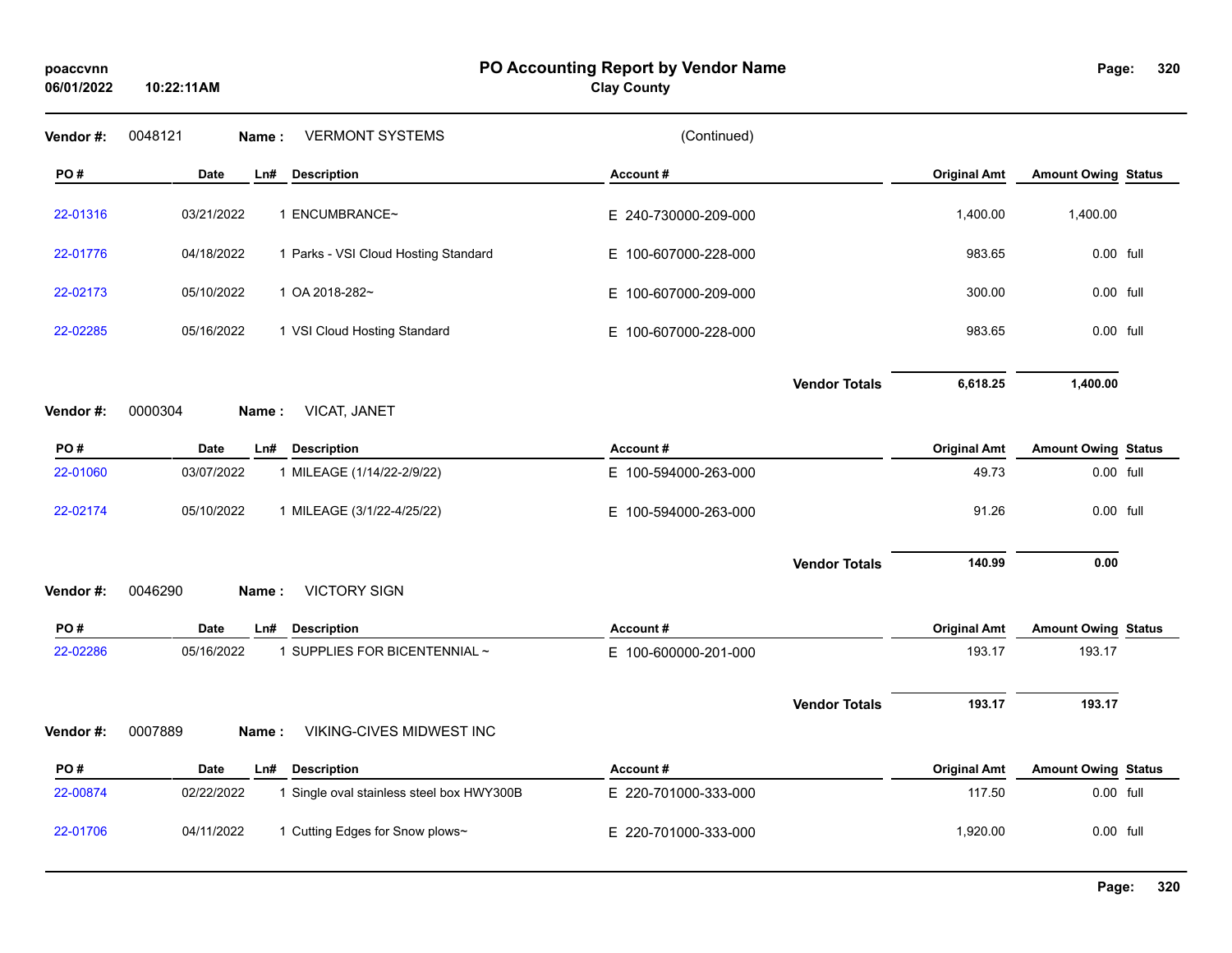| poaccvnn<br>06/01/2022 | 10:22:11AM       |                                           | PO Accounting Report by Vendor Name<br><b>Clay County</b> |                      |                     | Page:                      | 321            |
|------------------------|------------------|-------------------------------------------|-----------------------------------------------------------|----------------------|---------------------|----------------------------|----------------|
| Vendor #:              | 0007889<br>Name: | VIKING-CIVES MIDWEST INC                  | (Continued)                                               |                      |                     |                            |                |
| PO#                    | <b>Date</b>      | <b>Description</b><br>Ln#                 | Account#                                                  |                      | <b>Original Amt</b> | <b>Amount Owing Status</b> |                |
|                        |                  |                                           |                                                           | <b>Vendor Totals</b> | 2,037.50            | 0.00                       |                |
| Vendor#:               | 0045444<br>Name: | <b>VORTEX OPTICS</b>                      |                                                           |                      |                     |                            |                |
| PO#                    | <b>Date</b>      | Ln#<br><b>Description</b>                 | Account#                                                  |                      | <b>Original Amt</b> | <b>Amount Owing Status</b> |                |
| 22-02347               | 05/16/2022       | 1 Vortex Optics - Viper PST Gen II~       | E 292-592000-362-000                                      |                      | 539.99              | 0.00 full                  |                |
|                        |                  |                                           |                                                           | <b>Vendor Totals</b> | 539.99              | 0.00                       |                |
| Vendor#:               | 0001073<br>Name: | <b>VOSS LIGHTING</b>                      |                                                           |                      |                     |                            |                |
| PO#                    | <b>Date</b>      | <b>Description</b><br>$Ln$ #              | Account#                                                  |                      | <b>Original Amt</b> | <b>Amount Owing Status</b> |                |
| 22-00174               | 01/18/2022       | 1 FM/Re-stock lights for County Buildings | E 100-611000-330-000                                      |                      | 460.52              | 0.00 full                  |                |
| 22-00175               | 01/18/2022       | 1 ENC UMBER Funds- Light inventory for    | E 100-611000-330-000                                      |                      | 500.00              | 59.98                      | partial        |
| 22-00261               | 01/18/2022       | 1 PARKS-LIGHTING SUPPLIES~                | E 240-740000-330-000                                      |                      | 1,500.00            | 604.97                     | partial        |
| 22-00327               | 01/18/2022       | 1 ENCUMBER Funds - Light Inventory for    | E 279-613000-330-000                                      |                      | 500.00              |                            | 167.50 partial |
| 22-00328               | 01/18/2022       | 1 DET/Light Bulb Re-Stock~                | E 279-613000-330-000                                      |                      | 432.60              | 0.00 full                  |                |
|                        | 01/18/2022       | 2 DET/Light Bulb Re-Stock~                | E 279-613000-330-000                                      |                      | 62.88               | 0.00 full                  |                |
|                        |                  |                                           |                                                           | <b>PO Totals</b>     | 495.48              | 0.00                       |                |
| 22-01271               | 03/21/2022       | 1 FM/Light bulb re-stock~                 | E 100-611000-330-000                                      |                      | 334.16              | 0.00 full                  |                |
| 22-01272               | 03/21/2022       | 1 ENCUMBER Funds - Light inventory for    | E 100-611000-330-000                                      |                      | 1,000.00            | 1,000.00                   |                |
| 22-01689               | 04/11/2022       | 1 FM/Light bulb re-stock~                 | E.<br>100-611000-330-000                                  |                      | 677.90              | 0.00 full                  |                |
|                        | 04/11/2022       | 2 FM/Light bulb re-stock~                 | 100-611000-330-000<br>E.                                  |                      | 10.90               | 0.00 full                  |                |
|                        | 04/11/2022       | 3 CREDIT MEMO ~                           | E.<br>100-611000-330-000                                  |                      | $-111.84$           | 0.00 full                  |                |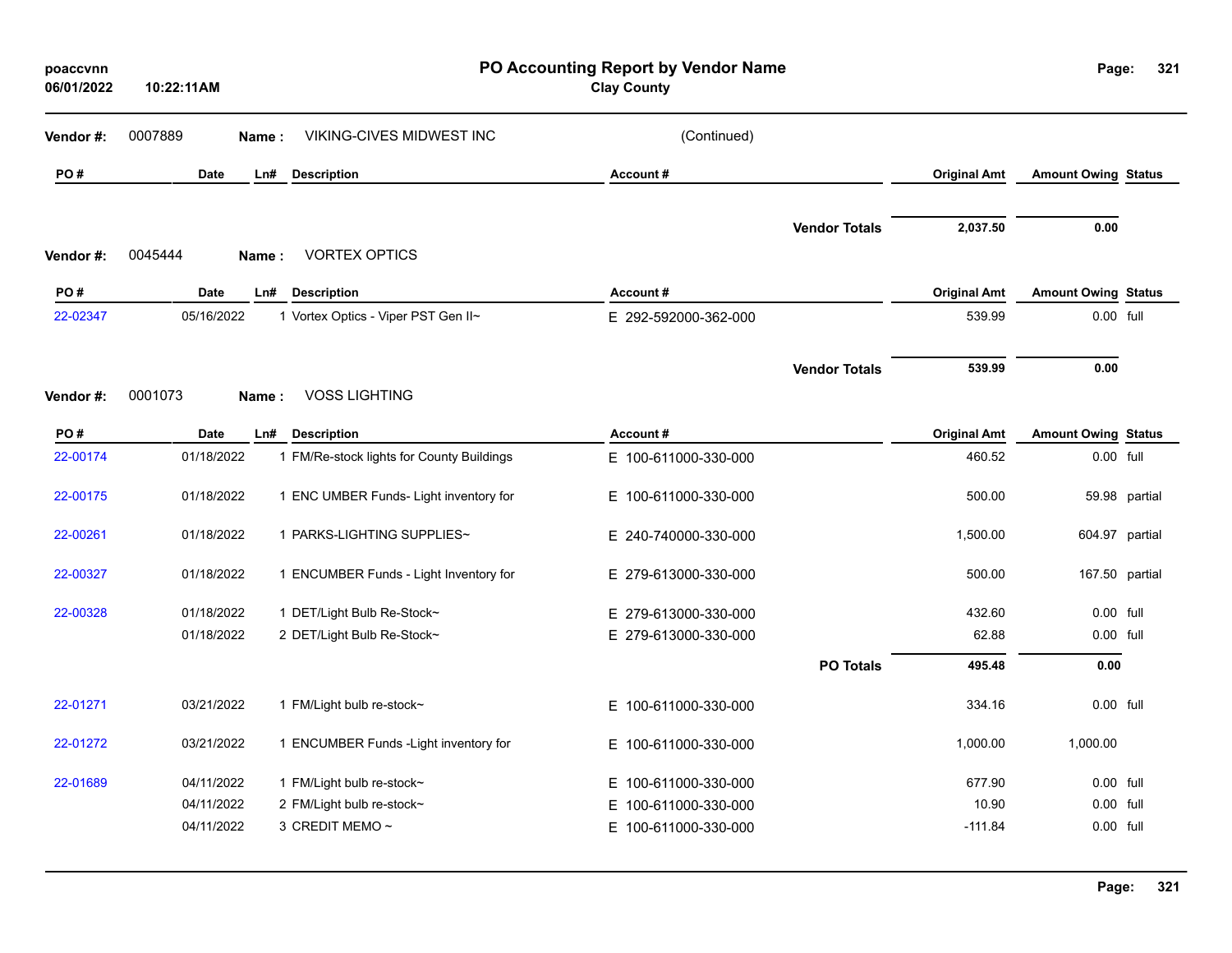| poaccvnn<br>06/01/2022 | 10:22:11AM                                        | PO Accounting Report by Vendor Name<br><b>Clay County</b> |                      |                     | Page:                      | 322         |
|------------------------|---------------------------------------------------|-----------------------------------------------------------|----------------------|---------------------|----------------------------|-------------|
| Vendor #:              | <b>VOSS LIGHTING</b><br>0001073<br>Name:          | (Continued)                                               |                      |                     |                            |             |
| PO#                    | Date<br><b>Description</b><br>Ln#                 | Account#                                                  |                      | <b>Original Amt</b> | <b>Amount Owing Status</b> |             |
| 22-01689               | 04/11/2022<br>4 FM/Light bulb re-stock~           | E 100-611000-330-000                                      |                      | 74.52               | 0.00 full                  |             |
|                        | 04/11/2022<br>5 FM/Light bulb re-stock~           | E 100-611000-330-000                                      |                      | 98.10               | 0.00 full                  |             |
|                        |                                                   |                                                           | <b>PO Totals</b>     | 749.58              | 0.00                       |             |
|                        |                                                   |                                                           | <b>Vendor Totals</b> | 5,539.74            | 1,832.45                   |             |
| Vendor#:               | 0051031<br>VUE, ALEX<br>Name:                     |                                                           |                      |                     |                            |             |
| PO#                    | <b>Description</b><br>Date<br>Ln#                 | Account#                                                  |                      | <b>Original Amt</b> | <b>Amount Owing Status</b> |             |
| 22-01061               | 03/07/2022<br>1 hyvee gas Ref# 437101 2/25/22~    | E 100-523000-263-000                                      |                      | 63.10               | 0.00 full                  |             |
|                        | 03/07/2022<br>2 walmart ref#205600384825 2/25/22~ | E 100-523000-226-000                                      |                      | 6.74                | 0.00 full                  |             |
|                        |                                                   |                                                           | <b>PO Totals</b>     | 69.84               | 0.00                       |             |
| 22-01183               | 03/14/2022<br>1 TUITION ENCUMBRANCE~              | E 100-602000-265-000                                      |                      | 3,095.00            | 3,095.00                   |             |
|                        |                                                   |                                                           | <b>Vendor Totals</b> | 3,164.84            | 3,095.00                   |             |
| Vendor #:              | 0000362<br><b>WAGEWORKS</b><br>Name:              |                                                           |                      |                     |                            |             |
| PO#                    | Date<br>Ln#<br><b>Description</b>                 | <b>Account#</b>                                           |                      | <b>Original Amt</b> | <b>Amount Owing Status</b> |             |
| 22-00176               | 01/18/2022<br>1 WageWorks ENCUMBRANCE~            | E 100-602000-201-000                                      |                      | 3,500.00            | 2,440.00 partial           |             |
|                        |                                                   |                                                           | <b>Vendor Totals</b> | 3,500.00            | 2,440.00                   |             |
| Vendor#:               | 0039262<br>WAGNER, JENNIFER S<br>Name:            |                                                           |                      |                     |                            |             |
| PO#                    | Date<br>Ln#<br><b>Description</b>                 | Account#                                                  |                      | <b>Original Amt</b> | <b>Amount Owing Status</b> |             |
| 22-00177               | 01/18/2022<br>1 MICHELLE ROLLINS DUNN, ATTY~      | E 100-588000-206-000                                      |                      | 450.00              |                            | 0.00 cancel |
|                        |                                                   |                                                           | <b>Vendor Totals</b> | 450.00              | 0.00                       |             |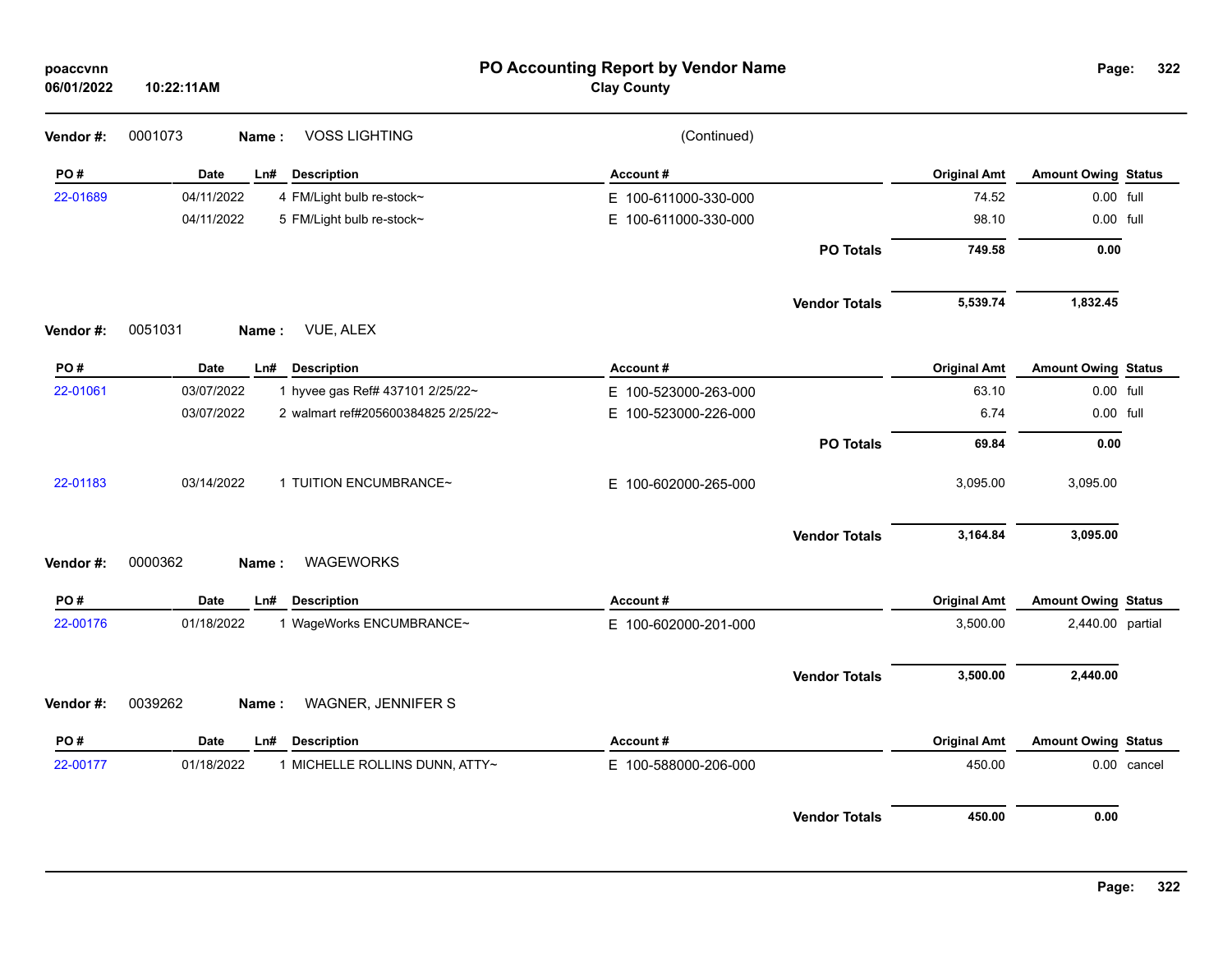# **PO Accounting Report by Vendor Name poaccvnn Page: Clay County**

# **Vendor #:** 0020190 **Name :** WALMART COMMUNITY

| PO#      | Date       | <b>Description</b><br>Ln# | Account#                 |                  | <b>Original Amt</b> | <b>Amount Owing Status</b> |  |
|----------|------------|---------------------------|--------------------------|------------------|---------------------|----------------------------|--|
| 22-00178 | 01/18/2022 | 1 11/22/21, 06870~        | E 100-595000-311-000     |                  | 48.88               | 0.00 full                  |  |
|          | 01/18/2022 | 2 12/8/21, 03390~         | E 100-595000-311-000     |                  | 16.33               | 0.00 full                  |  |
|          |            |                           |                          | <b>PO Totals</b> | 65.21               | 0.00                       |  |
| 22-00179 | 01/18/2022 | 1 11/16/21, 08752~        | E 100-595000-314-000     |                  | 73.11               | 0.00 full                  |  |
|          | 01/18/2022 | 2 12/2/21, 02090~         | E 100-595000-314-000     |                  | 728.38              | 0.00 full                  |  |
|          | 01/18/2022 | 3 12/8/21, 03391~         | E 100-595000-314-000     |                  | 182.44              | 0.00 full                  |  |
|          |            |                           |                          | <b>PO Totals</b> | 983.93              | 0.00                       |  |
| 22-00180 | 01/18/2022 | 1 12/9/21, 03428~         | E 100-596000-207-000     |                  | 7.54                | 0.00 full                  |  |
| 22-00181 | 01/18/2022 | 1 12/6/21, 06186~         | E 100-596000-280-000     |                  | 297.00              | 0.00 full                  |  |
|          | 01/18/2022 | 2 12/6/21, 06187~         | E.<br>100-596000-280-000 |                  | 297.00              | 0.00 full                  |  |
|          | 01/18/2022 | 3 12/15/21, 09484~        | E 100-596000-280-000     |                  | 2.97                | 0.00 full                  |  |
|          |            |                           |                          | <b>PO Totals</b> | 596.97              | 0.00                       |  |
| 22-00182 | 01/18/2022 | 1 11/24/21, 01790~        | E 100-596000-311-000     |                  | 61.15               | 0.00 full                  |  |
|          | 01/18/2022 | 2 12/1/21, 09303~         | E 100-596000-311-000     |                  | 71.59               | 0.00 full                  |  |
|          | 01/18/2022 | 3 12/1/21, 08199~         | E 100-596000-311-000     |                  | 361.56              | 0.00 full                  |  |
|          | 01/18/2022 | 4 12/6/21, 06184~         | 100-596000-311-000<br>Е. |                  | 9.24                | 0.00 full                  |  |
|          | 01/18/2022 | 5 12/8/21, 06940~         | E 100-596000-311-000     |                  | 77.58               | 0.00 full                  |  |
|          |            |                           |                          | <b>PO Totals</b> | 581.12              | 0.00                       |  |
| 22-00183 | 01/18/2022 | 1 12/9/21, 03427~         | E 100-596000-311-000     |                  | 88.50               | 0.00 full                  |  |
|          | 01/18/2022 | 2 12/15/21, 01554~        | E 100-596000-311-000     |                  | 149.25              | 0.00 full                  |  |
|          | 01/18/2022 | 3 12/15/21, 09487~        | 100-596000-311-000<br>E. |                  | 48.19               | 0.00 full                  |  |
|          | 01/18/2022 | 4 12/17/21, 03727~        | E 100-596000-311-000     |                  | 60.59               | 0.00 full                  |  |
|          |            |                           |                          | <b>PO Totals</b> | 346.53              | 0.00                       |  |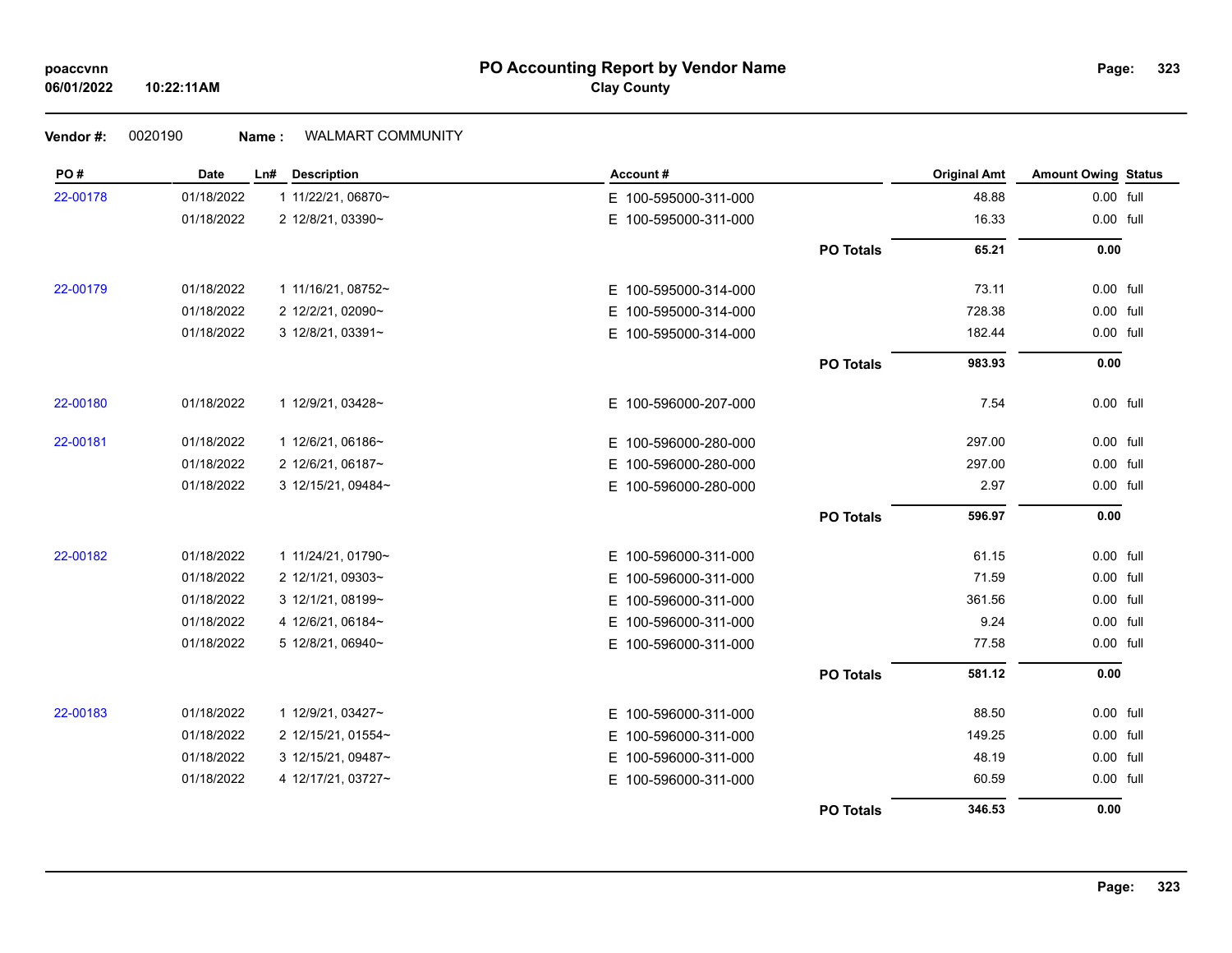### **PO Accounting Report by Vendor Name poaccvnn Page:**

# **Clay County**

| Vendor#: | 0020190    | WALMART COMMUNITY<br>Name: | (Continued)              |                  |                     |                            |  |
|----------|------------|----------------------------|--------------------------|------------------|---------------------|----------------------------|--|
| PO#      | Date       | Ln# Description            | Account#                 |                  | <b>Original Amt</b> | <b>Amount Owing Status</b> |  |
| 22-00184 | 01/18/2022 | 1 12/1/21, 09302~          | E 100-596000-314-000     |                  | 3.72                | 0.00 full                  |  |
|          | 01/18/2022 | 2 12/6/21, 06185~          | E 100-596000-314-000     |                  | 226.12              | 0.00 full                  |  |
|          | 01/18/2022 | 3 12/1/21, 06200~          | E 100-596000-314-000     |                  | 119.31              | 0.00 full                  |  |
|          | 01/18/2022 | 4 12/6/21, 06188~          | E 100-596000-314-000     |                  | 615.74              | 0.00 full                  |  |
|          | 01/18/2022 | 5 12/7/21, 06511~          | E 100-596000-314-000     |                  | 100.00              | 0.00 full                  |  |
|          |            |                            |                          | <b>PO Totals</b> | 1,064.89            | 0.00                       |  |
| 22-00185 | 01/18/2022 | 1 12/8/21, 06939~          | E 100-596000-314-000     |                  | 31.63               | 0.00 full                  |  |
|          | 01/18/2022 | 2 12/7/21, 07228~          | E 100-596000-314-000     |                  | $-33.86$            | 0.00 full                  |  |
|          | 01/18/2022 | 3 12/9/21, 03426~          | E 100-596000-314-000     |                  | 56.95               | 0.00 full                  |  |
|          | 01/18/2022 | 4 12/15/21, 09485~         | 100-596000-314-000<br>E. |                  | 39.78               | 0.00 full                  |  |
|          | 01/18/2022 | 5 12/15/21, 09486~         | E 100-596000-314-000     |                  | 48.52               | 0.00 full                  |  |
|          |            |                            |                          | <b>PO Totals</b> | 143.02              | 0.00                       |  |
| 22-00186 | 01/18/2022 | 1 12/9/21, 03429~          | E 100-596000-370-000     |                  | 5.34                | 0.00 full                  |  |
| 22-00639 | 02/07/2022 | 1 12/21/21, 01749~         | E 100-596000-280-000     |                  | 17.84               | 0.00 full                  |  |
|          | 02/07/2022 | 2 12/21/21, 04906~         | 100-596000-280-000<br>E. |                  | $-4.98$             | 0.00 full                  |  |
|          | 02/07/2022 | 3 12/22/21, 04872~         | E 100-596000-280-000     |                  | 51.70               | 0.00 full                  |  |
|          | 02/07/2022 | 4 12/23/21, 06988~         | E 100-596000-280-000     |                  | 5.92                | 0.00 full                  |  |
|          | 02/07/2022 | 5 1/19/22, 09438~          | E 100-596000-280-000     |                  | 25.39               | 0.00 full                  |  |
|          | 02/07/2022 | 6 12/30/21, 05155~         | E 100-596000-280-000     |                  | 14.98               | 0.00 full                  |  |
|          |            |                            |                          | <b>PO Totals</b> | 110.85              | 0.00                       |  |
| 22-00640 | 02/07/2022 | 1 12/22/21, 04871~         | E 100-596000-301-000     |                  | 26.16               | 0.00 full                  |  |
| 22-00641 | 02/07/2022 | 1 12/22/21, 04873~         | E 100-596000-311-000     |                  | 16.38               | 0.00 full                  |  |
|          | 02/07/2022 | 2 12/22/21, 04070~         | E 100-596000-311-000     |                  | 143.48              | 0.00 full                  |  |
|          | 02/07/2022 | 3 12/29/21, 06187~         | E 100-596000-311-000     |                  | 40.43               | 0.00 full                  |  |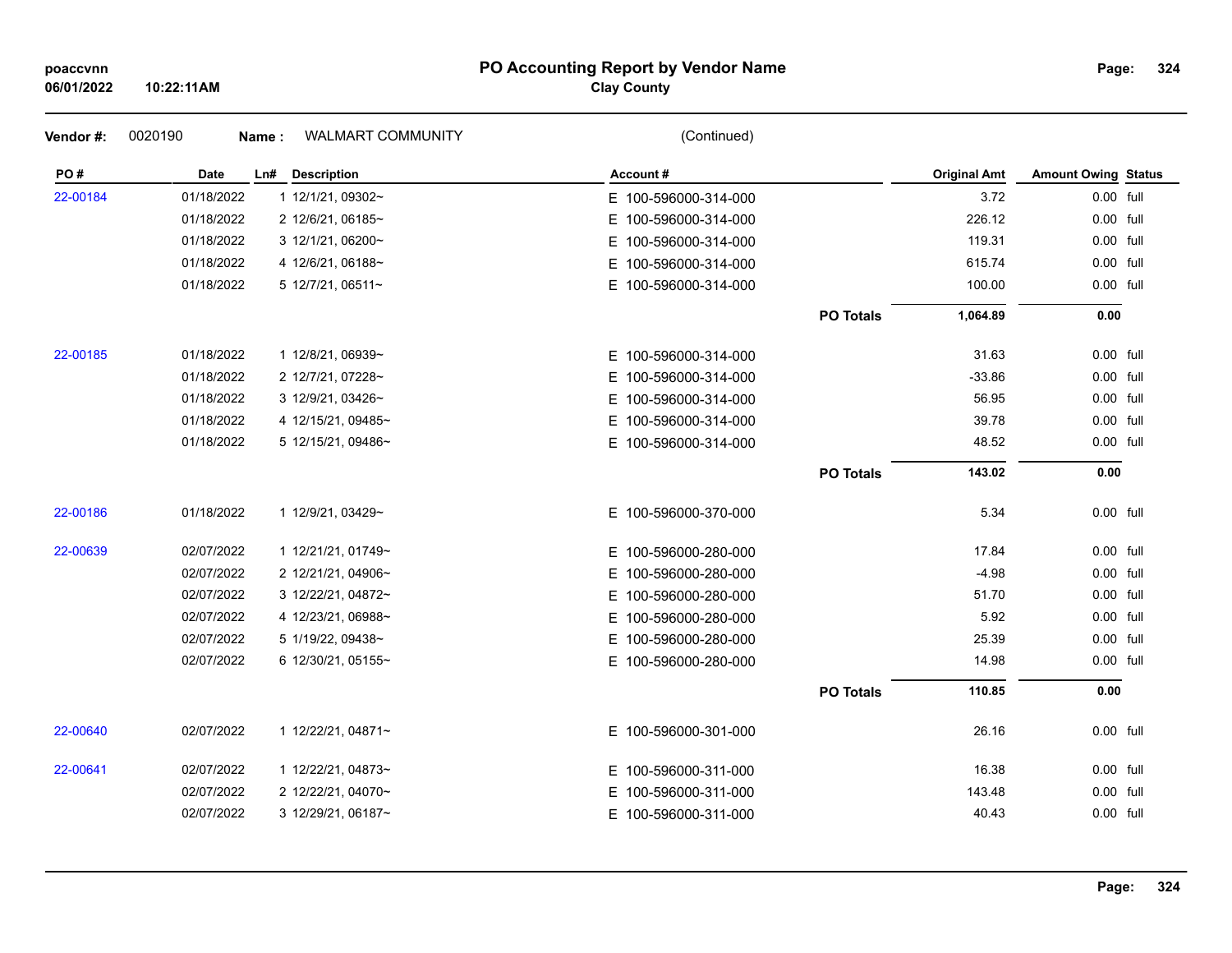### **PO Accounting Report by Vendor Name poaccvnn Page:**

# **Clay County**

| Vendor#: | 0020190    | WALMART COMMUNITY<br>Name: | (Continued)              |                  |                     |                            |  |
|----------|------------|----------------------------|--------------------------|------------------|---------------------|----------------------------|--|
| PO#      | Date       | Ln# Description            | Account#                 |                  | <b>Original Amt</b> | <b>Amount Owing Status</b> |  |
| 22-00641 | 02/07/2022 | 4 12/30/21, 05156~         | E 100-596000-311-000     |                  | 3.41                | 0.00 full                  |  |
|          | 02/07/2022 | 5 1/4/22, 06483~           | E.<br>100-596000-311-000 |                  | 90.15               | 0.00 full                  |  |
|          |            |                            |                          | <b>PO Totals</b> | 293.85              | 0.00                       |  |
| 22-00642 | 02/07/2022 | 1 1/5/22, 07512~           | E 100-596000-311-000     |                  | 101.86              | 0.00 full                  |  |
|          | 02/07/2022 | 2 1/12/22, 09127~          | 100-596000-311-000<br>E. |                  | 8.99                | 0.00 full                  |  |
|          | 02/07/2022 | 3 1/18/22, 04090~          | 100-596000-311-000<br>E. |                  | 96.80               | 0.00 full                  |  |
|          | 02/07/2022 | 4 1/19/22, 09439~          | E 100-596000-311-000     |                  | 68.85               | 0.00 full                  |  |
|          |            |                            |                          | <b>PO Totals</b> | 276.50              | 0.00                       |  |
| 22-00643 | 02/07/2022 | 1 12/22/21, 04069~         | E 100-596000-314-000     |                  | 59.01               | 0.00 full                  |  |
|          | 02/07/2022 | 2 12/23/21, 06987~         | 100-596000-314-000<br>Е. |                  | 48.82               | 0.00 full                  |  |
|          | 02/07/2022 | 3 12/28/21, 09487~         | E.<br>100-596000-314-000 |                  | 2.98                | 0.00 full                  |  |
|          | 02/07/2022 | 4 12/29/21, 06186~         | E.<br>100-596000-314-000 |                  | 6.47                | 0.00 full                  |  |
|          | 02/07/2022 | 5 1/5/22, 07511~           | E 100-596000-314-000     |                  | 36.24               | 0.00 full                  |  |
|          |            |                            |                          | <b>PO Totals</b> | 153.52              | 0.00                       |  |
| 22-00644 | 02/07/2022 | 1 1/13/22, 03599~          | E 100-596000-314-000     |                  | 152.64              | 0.00 full                  |  |
|          | 02/07/2022 | 2 1/19/22, 09437~          | E 100-596000-314-000     |                  | 16.94               | 0.00 full                  |  |
|          |            |                            |                          | <b>PO Totals</b> | 169.58              | 0.00                       |  |
| 22-00645 | 02/07/2022 | 1 12.28/21, 09486~         | E 100-596000-370-000     |                  | 60.49               | 0.00 full                  |  |
| 22-00646 | 02/07/2022 | 1 12/21/21, 04572~         | E.<br>100-594000-314-000 |                  | 117.52              | 0.00 full                  |  |
| 22-00647 | 02/07/2022 | 1 1/19/22, 09459~          | E 100-595000-301-000     |                  | 4.97                | 0.00 full                  |  |
| 22-00648 | 02/07/2022 | 1 1/3/22, 06176~           | 100-595000-311-000<br>E. |                  | 63.00               | 0.00 full                  |  |
|          | 02/07/2022 | 2 1/13/22, 00721~          | E 100-595000-311-000     |                  | 52.56               | 0.00 full                  |  |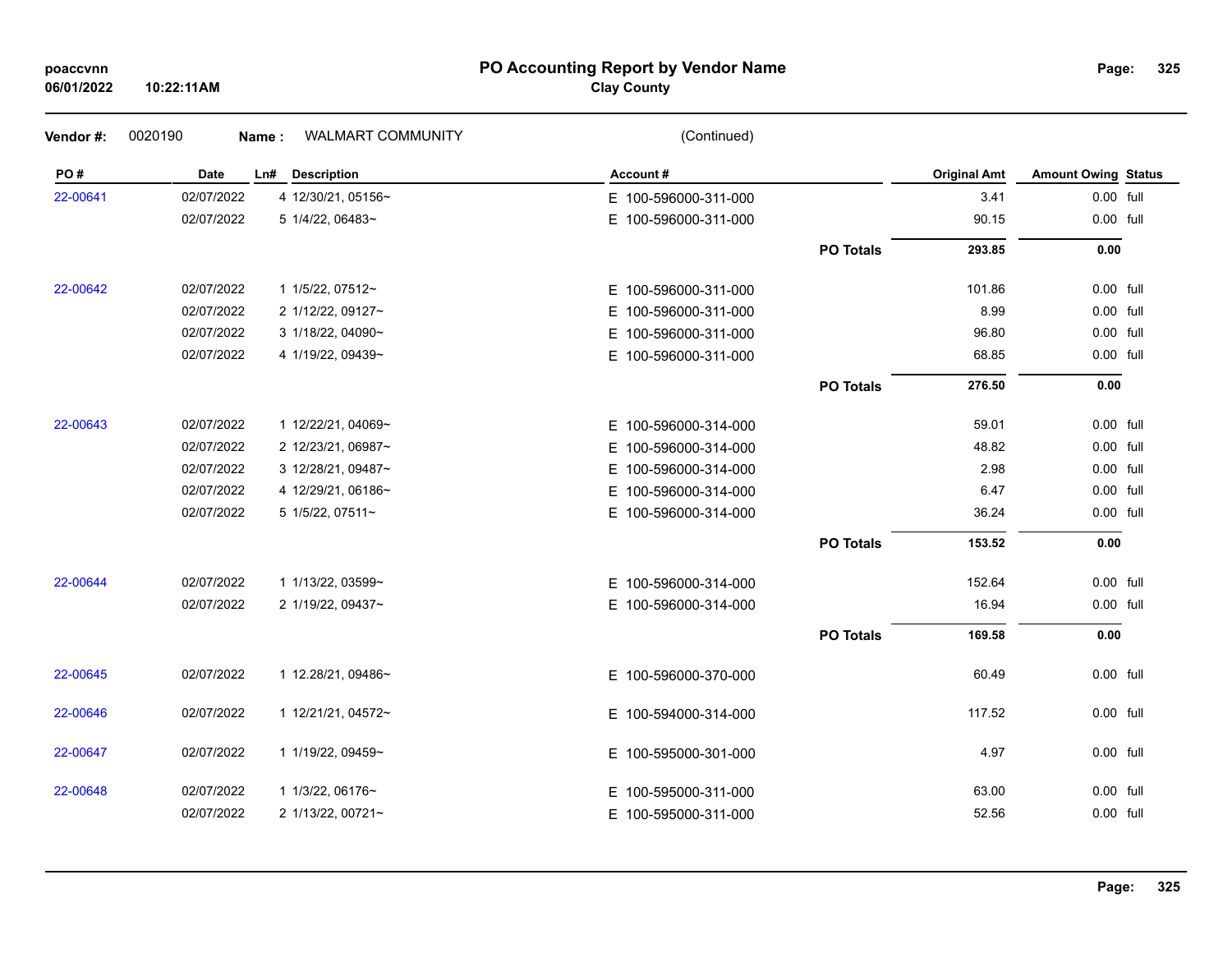# **06/01/2022**

**10:22:11AM**

### **PO Accounting Report by Vendor Name poaccvnn Page:**

# **Clay County**

| Vendor #: | 0020190    | Name: | WALMART COMMUNITY  | (Continued)          |                  |                     |                            |  |
|-----------|------------|-------|--------------------|----------------------|------------------|---------------------|----------------------------|--|
| PO#       | Date       | Ln#   | <b>Description</b> | Account#             |                  | <b>Original Amt</b> | <b>Amount Owing Status</b> |  |
|           |            |       |                    |                      | <b>PO Totals</b> | 115.56              | 0.00                       |  |
| 22-00649  | 02/07/2022 |       | 1 1/19/22, 09458~  | E 100-595000-312-000 |                  | 7.23                | 0.00 full                  |  |
| 22-00650  | 02/07/2022 |       | 1 1/3/22, 06175~   | E 100-595000-314-000 |                  | 157.04              | 0.00 full                  |  |
|           | 02/07/2022 |       | 2 1/11/22, 08778~  | E 100-595000-314-000 |                  | 133.67              | 0.00 full                  |  |
|           | 02/07/2022 |       | 3 1/19/22, 08279~  | E 100-595000-314-000 |                  | 70.00               | 0.00 full                  |  |
|           |            |       |                    |                      | <b>PO Totals</b> | 360.71              | $0.00\,$                   |  |
| 22-00651  | 02/07/2022 |       | 1 1/3/22, 06174~   | E 100-595000-316-000 |                  | 31.62               | 0.00 full                  |  |
| 22-01062  | 03/07/2022 |       | 1 1/21/22, 06450~  | E 100-594000-314-000 |                  | 84.96               | 0.00 full                  |  |
| 22-01063  | 03/07/2022 |       | 1 2/7/22, 03636~   | E 100-595000-311-000 |                  | 54.44               | 0.00 full                  |  |
| 22-01064  | 03/07/2022 |       | 1 2/7/22, 03634~   | E 100-595000-314-000 |                  | 353.47              | 0.00 full                  |  |
| 22-01065  | 03/07/2022 |       | 1 2/7/22, 03635~   | E 100-595000-316-000 |                  | 39.44               | 0.00 full                  |  |
| 22-01066  | 03/07/2022 |       | 1 1/26/22, 03849~  | E 100-596000-280-000 |                  | 42.21               | 0.00 full                  |  |
| 22-01067  | 03/07/2022 |       | 1 1/25/22, 03416~  | E 100-596000-311-000 |                  | 92.22               | 0.00 full                  |  |
|           | 03/07/2022 |       | 2 1/31/22.07830~   | E 100-596000-311-000 |                  | 197.16              | 0.00 full                  |  |
|           | 03/07/2022 |       | 3 1/26/22, 03850~  | E 100-596000-311-000 |                  | 52.99               | 0.00 full                  |  |
|           | 03/07/2022 |       | 4 2/2/22, 06335~   | E 100-596000-311-000 |                  | 109.36              | 0.00 full                  |  |
|           | 03/07/2022 |       | 5 2/8/22, 03807~   | E 100-596000-311-000 |                  | 79.90               | 0.00 full                  |  |
|           |            |       |                    |                      | <b>PO Totals</b> | 531.63              | 0.00                       |  |
| 22-01068  | 03/07/2022 |       | 1 2/9/22, 08534~   | E 100-596000-311-000 |                  | 123.17              | 0.00 full                  |  |
|           | 03/07/2022 |       | 2 2/11/22, 09254~  | E 100-596000-311-000 |                  | 122.71              | 0.00 full                  |  |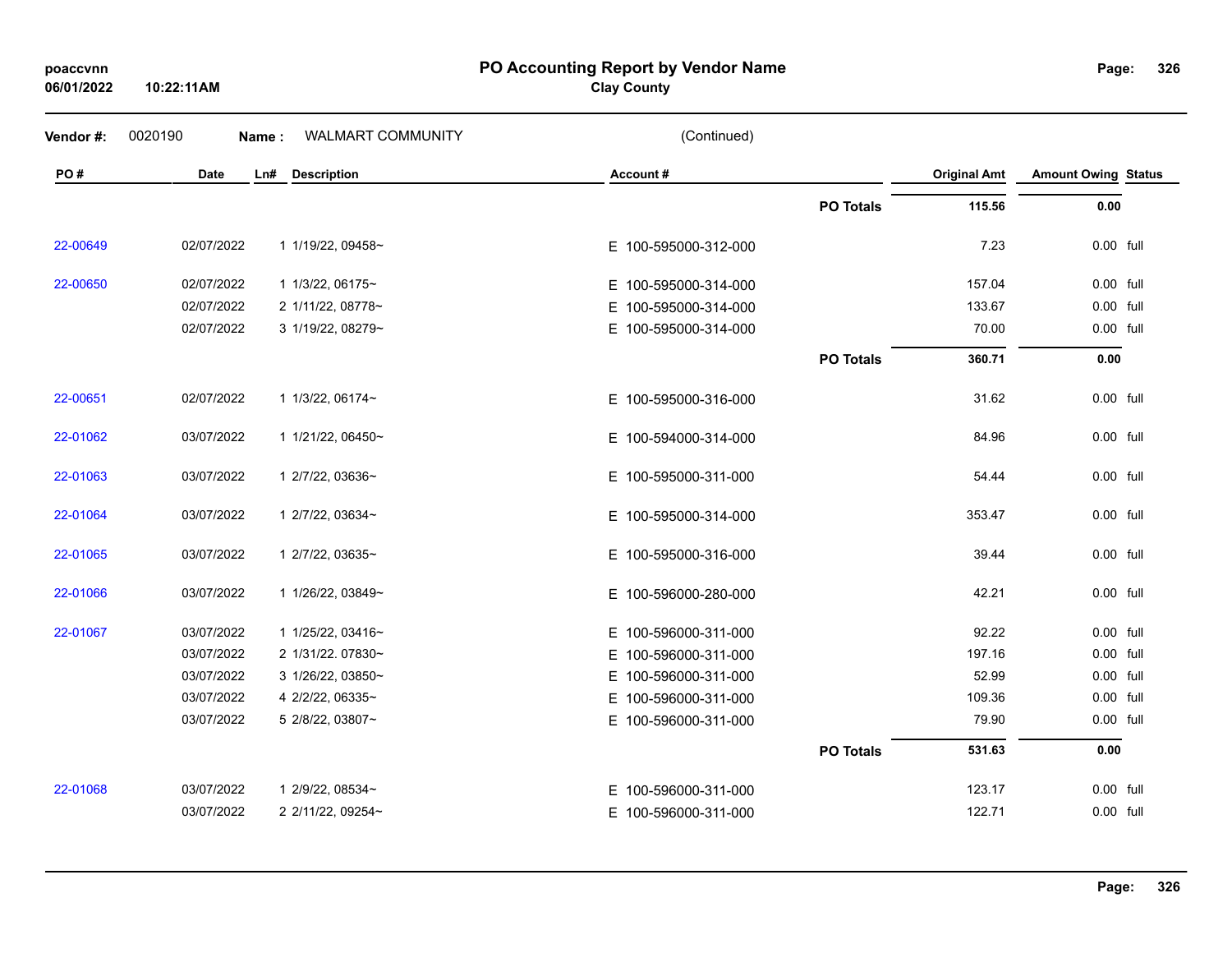### **PO Accounting Report by Vendor Name poaccvnn Page:**

# **Clay County**

| Vendor#: | 0020190    | WALMART COMMUNITY<br><b>Name:</b> | (Continued)              |                  |                     |                            |  |
|----------|------------|-----------------------------------|--------------------------|------------------|---------------------|----------------------------|--|
| PO#      | Date       | <b>Description</b><br>Ln#         | Account#                 |                  | <b>Original Amt</b> | <b>Amount Owing Status</b> |  |
| 22-01068 | 03/07/2022 | 3 2/16/22, 01107~                 | E 100-596000-311-000     |                  | 87.57               | 0.00 full                  |  |
|          |            |                                   |                          | <b>PO Totals</b> | 333.45              | 0.00                       |  |
| 22-01069 | 03/07/2022 | 1 1/26/22, 03848~                 | E 100-596000-314-000     |                  | 2.48                | 0.00 full                  |  |
|          | 03/07/2022 | 2 1/31/22, 07829~                 | Е.<br>100-596000-314-000 |                  | 18.22               | 0.00 full                  |  |
|          | 03/07/2022 | 3 2/2/22, 06333~                  | Е.<br>100-596000-314-000 |                  | 28.74               | 0.00 full                  |  |
|          | 03/07/2022 | 4 2/9/22, 08532~                  | 100-596000-314-000<br>E. |                  | 67.81               | 0.00 full                  |  |
|          | 03/07/2022 | 5 2/9/22, 08533~                  | 100-596000-314-000<br>E. |                  | 52.83               | 0.00 full                  |  |
|          | 03/07/2022 | 6 2/16/22, 01106~                 | E 100-596000-314-000     |                  | 24.62               | 0.00 full                  |  |
|          |            |                                   |                          | <b>PO Totals</b> | 194.70              | 0.00                       |  |
| 22-01070 | 03/07/2022 | 1 2/2/22, 06334~                  | E 100-596000-370-000     |                  | 11.20               | 0.00 full                  |  |
|          | 03/07/2022 | 2 2/9/22, 08531~                  | E 100-596000-370-000     |                  | 35.64               | 0.00 full                  |  |
|          |            |                                   |                          | <b>PO Totals</b> | 46.84               | 0.00                       |  |
| 22-01557 | 04/04/2022 | 1 3/16/22, 08818~                 | E 100-596000-311-000     |                  | 143.15              | 0.00 full                  |  |
|          | 04/04/2022 | 2 3/9/22, 07539~                  | E 100-596000-311-000     |                  | 157.76              | 0.00 full                  |  |
|          |            |                                   |                          | <b>PO Totals</b> | 300.91              | 0.00                       |  |
| 22-01558 | 04/04/2022 | 1 3/2/22, 05816~                  | E 100-596000-314-000     |                  | 276.78              | 0.00 full                  |  |
|          | 04/04/2022 | 2 3/2/22, 06365~                  | E.<br>100-596000-314-000 |                  | 72.80               | 0.00 full                  |  |
|          | 04/04/2022 | 3 3/2/22, 06378~                  | 100-596000-314-000<br>E. |                  | 17.92               | 0.00 full                  |  |
|          | 04/04/2022 | 4 3/9/22, 08420~                  | E.<br>100-596000-314-000 |                  | 32.10               | 0.00 full                  |  |
|          | 04/04/2022 | 5 3/9/22, 07538~                  | E.<br>100-596000-314-000 |                  | 36.71               | 0.00 full                  |  |
|          |            |                                   |                          | <b>PO Totals</b> | 436.31              | 0.00                       |  |
| 22-01559 | 04/04/2022 | 1 3/16/22, 08817~                 | E 100-596000-314-000     |                  | 13.25               | 0.00 full                  |  |
|          | 04/04/2022 | 2 3/17/22, 06538'~                | E 100-596000-314-000     |                  | 448.00              | 0.00 full                  |  |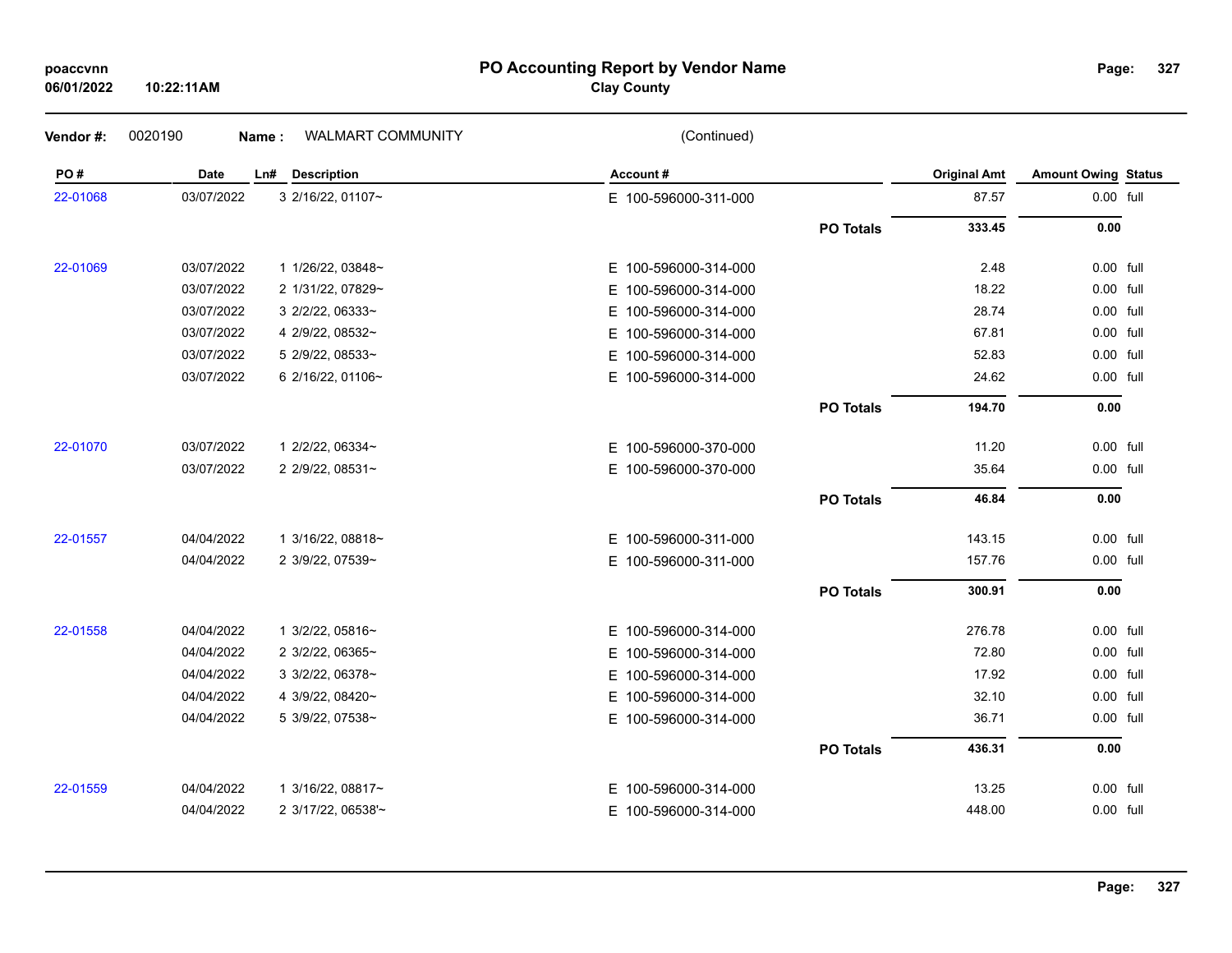# **06/01/2022**

**10:22:11AM**

**PO Accounting Report by Vendor Name poaccvnn Page:**

# **Clay County**

| Vendor#: | 0020190     | Name: | <b>WALMART COMMUNITY</b> | (Continued)          |                  |                     |                            |  |
|----------|-------------|-------|--------------------------|----------------------|------------------|---------------------|----------------------------|--|
| PO#      | <b>Date</b> | Ln#   | <b>Description</b>       | Account#             |                  | <b>Original Amt</b> | <b>Amount Owing Status</b> |  |
|          |             |       |                          |                      | <b>PO Totals</b> | 461.25              | 0.00                       |  |
| 22-01560 | 04/04/2022  |       | 1 2/28/22, 00849~        | E 100-594000-314-000 |                  | 153.02              | 0.00 full                  |  |
| 22-01561 | 04/04/2022  |       | 1 3/3/22, 00295~         | E 100-595000-314-000 |                  | 164.98              | 0.00 full                  |  |
| 22-01562 | 04/04/2022  |       | 1 2/23/22, 03369~        | E 100-596000-207-000 |                  | 1.97                | 0.00 full                  |  |
|          | 04/04/2022  |       | 2 3/17/22, 06539~        | E 100-596000-207-000 |                  | 8.88                | 0.00 full                  |  |
|          |             |       |                          |                      | <b>PO Totals</b> | 10.85               | 0.00                       |  |
| 22-01563 | 04/04/2022  |       | 1 3/9/22, 07537~         | E 100-596000-280-000 |                  | 16.56               | 0.00 full                  |  |
|          | 04/04/2022  |       | 2 3/16/22, 08815~        | E 100-596000-280-000 |                  | 13.68               | 0.00 full                  |  |
|          |             |       |                          |                      | <b>PO Totals</b> | 30.24               | 0.00                       |  |
| 22-01564 | 04/04/2022  |       | 1 3/2/22, 06364~         | E 100-596000-301-000 |                  | 23.92               | 0.00 full                  |  |
|          | 04/04/2022  |       | 2 3/16/22, 08816~        | E 100-596000-301-000 |                  | 2.86                | 0.00 full                  |  |
|          |             |       |                          |                      | <b>PO Totals</b> | 26.78               | 0.00                       |  |
| 22-01565 | 04/04/2022  |       | 1 2/22/22, 08630~        | E 100-596000-311-000 |                  | 128.27              | 0.00 full                  |  |
|          | 04/04/2022  |       | 2 2/23/22, 03370~        | E 100-596000-311-000 |                  | 73.71               | 0.00 full                  |  |
|          | 04/04/2022  |       | 3 3/2/22, 06363~         | E 100-596000-311-000 |                  | 108.15              | 0.00 full                  |  |
|          | 04/04/2022  |       | 4 3/2/22, 06379~         | E 100-596000-311-000 |                  | 136.62              | 0.00 full                  |  |
|          | 04/04/2022  |       | 5 3/9/22, 08419~         | E 100-596000-311-000 |                  | 73.09               | 0.00 full                  |  |
|          |             |       |                          |                      | <b>PO Totals</b> | 519.84              | 0.00                       |  |
| 22-01995 | 05/02/2022  |       | 1 4/14/22, 00291~        | E 100-594000-314-000 |                  | 49.75               | 0.00 full                  |  |
|          | 05/02/2022  |       | 2 4/15/22, 04056~        | E 100-594000-314-000 |                  | 140.17              | 0.00 full                  |  |
|          |             |       |                          |                      | <b>PO Totals</b> | 189.92              | 0.00                       |  |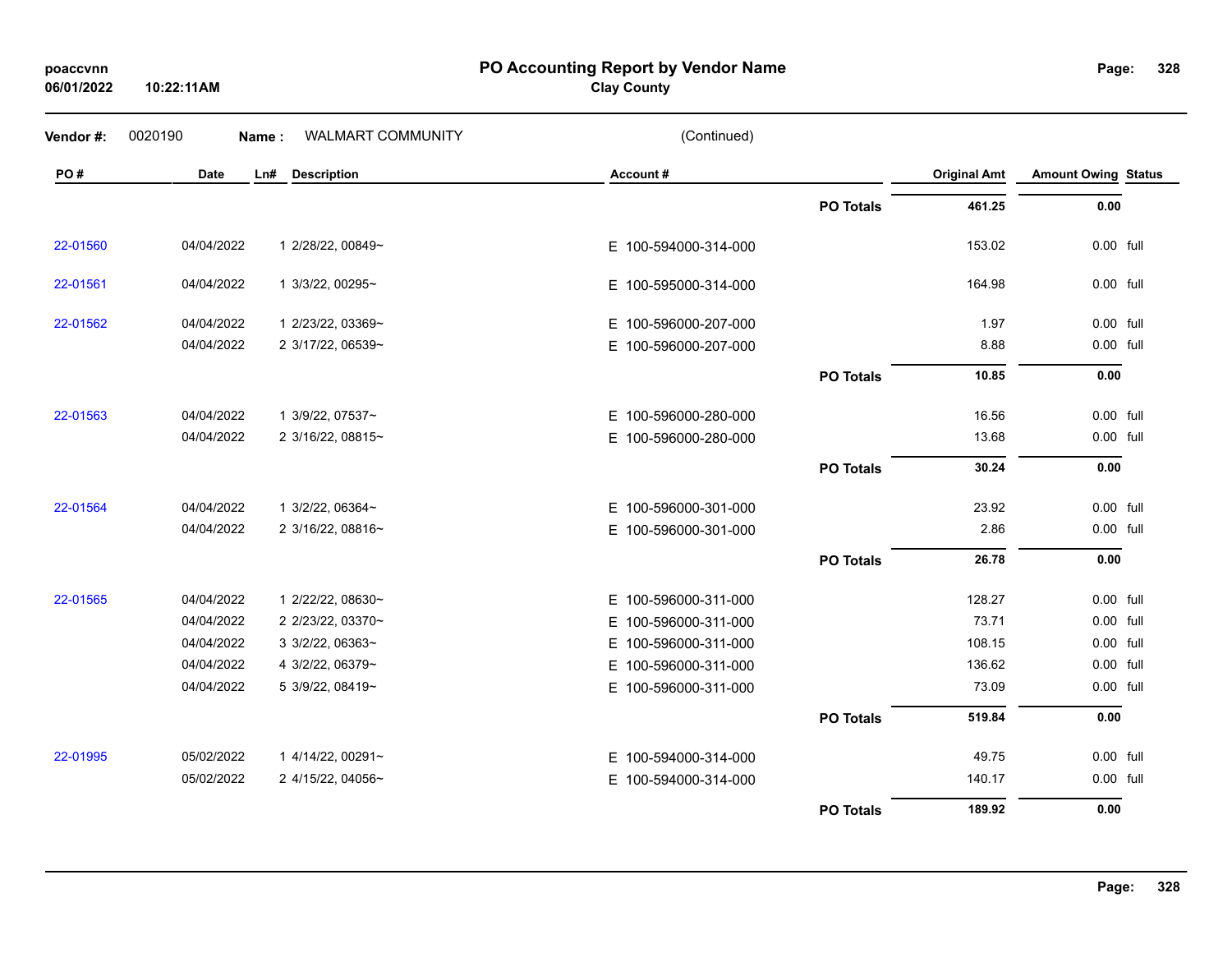### **PO Accounting Report by Vendor Name poaccvnn Page:**

# **Clay County**

| Vendor#: | 0020190    | WALMART COMMUNITY<br>Name: | (Continued)              |                  |                     |                            |  |
|----------|------------|----------------------------|--------------------------|------------------|---------------------|----------------------------|--|
| PO#      | Date       | <b>Description</b><br>Ln#  | Account#                 |                  | <b>Original Amt</b> | <b>Amount Owing Status</b> |  |
| 22-01996 | 05/02/2022 | 1 3/23/22, 02728~          | E 100-595000-311-000     |                  | 68.90               | 0.00 full                  |  |
|          | 05/02/2022 | 2 4/11/22, 09223~          | E 100-595000-311-000     |                  | 16.92               | 0.00 full                  |  |
|          |            |                            |                          | <b>PO Totals</b> | 85.82               | $0.00\,$                   |  |
| 22-01997 | 05/02/2022 | 1 3/23/22, 02729~          | E 100-595000-314-000     |                  | 261.21              | 0.00 full                  |  |
|          | 05/02/2022 | 2 4/11/22, 09225~          | E 100-595000-314-000     |                  | 284.86              | 0.00 full                  |  |
|          |            |                            |                          | <b>PO Totals</b> | 546.07              | 0.00                       |  |
| 22-01998 | 05/02/2022 | 1 4/11/22 09224~           | E 100-595000-316-000     |                  | 37.36               | 0.00 full                  |  |
| 22-01999 | 05/02/2022 | 1 3/30/22, 05012~          | E 100-596000-207-000     |                  | 19.48               | 0.00 full                  |  |
| 22-02000 | 05/02/2022 | 1 3/30/22, 05015~          | E 100-596000-280-000     |                  | 10.61               | 0.00 full                  |  |
|          | 05/02/2022 | 2 4/6/22, 07415~           | 100-596000-280-000<br>E. |                  | 23.04               | 0.00 full                  |  |
|          | 05/02/2022 | 3 4/8/22, 08177~           | 100-596000-280-000<br>E. |                  | 38.28               | 0.00 full                  |  |
|          | 05/02/2022 | 4 4/8/22, 09494~           | 100-596000-280-000<br>Е. |                  | 65.00               | 0.00 full                  |  |
|          | 05/02/2022 | 5 4/13/22, 09873~          | E 100-596000-280-000     |                  | 7.82                | 0.00 full                  |  |
|          |            |                            |                          | <b>PO Totals</b> | 144.75              | $0.00\,$                   |  |
| 22-02001 | 05/02/2022 | 1 3/30/22, 05014~          | E 100-596000-301-000     |                  | 8.06                | 0.00 full                  |  |
| 22-02002 | 05/02/2022 | 1 3/21/22, 02077~          | E 100-596000-311-000     |                  | 99.15               | 0.00 full                  |  |
|          | 05/02/2022 | 2 3/22/22, 02407~          | 100-596000-311-000<br>Е. |                  | 59.71               | 0.00 full                  |  |
|          | 05/02/2022 | 3 3/25/22, 03609~          | 100-596000-311-000<br>Е  |                  | 14.94               | 0.00 full                  |  |
|          | 05/02/2022 | 4 3/28/22, 08729~          | 100-596000-311-000<br>Е. |                  | 80.57               | 0.00 full                  |  |
|          | 05/02/2022 | 5 3/30/22, 05017~          | E.<br>100-596000-311-000 |                  | 136.61              | 0.00 full                  |  |
|          |            |                            |                          | <b>PO Totals</b> | 390.98              | 0.00                       |  |
| 22-02003 | 05/02/2022 | 1 4/4/22, 06870~           | E 100-596000-311-000     |                  | 200.44              | 0.00 full                  |  |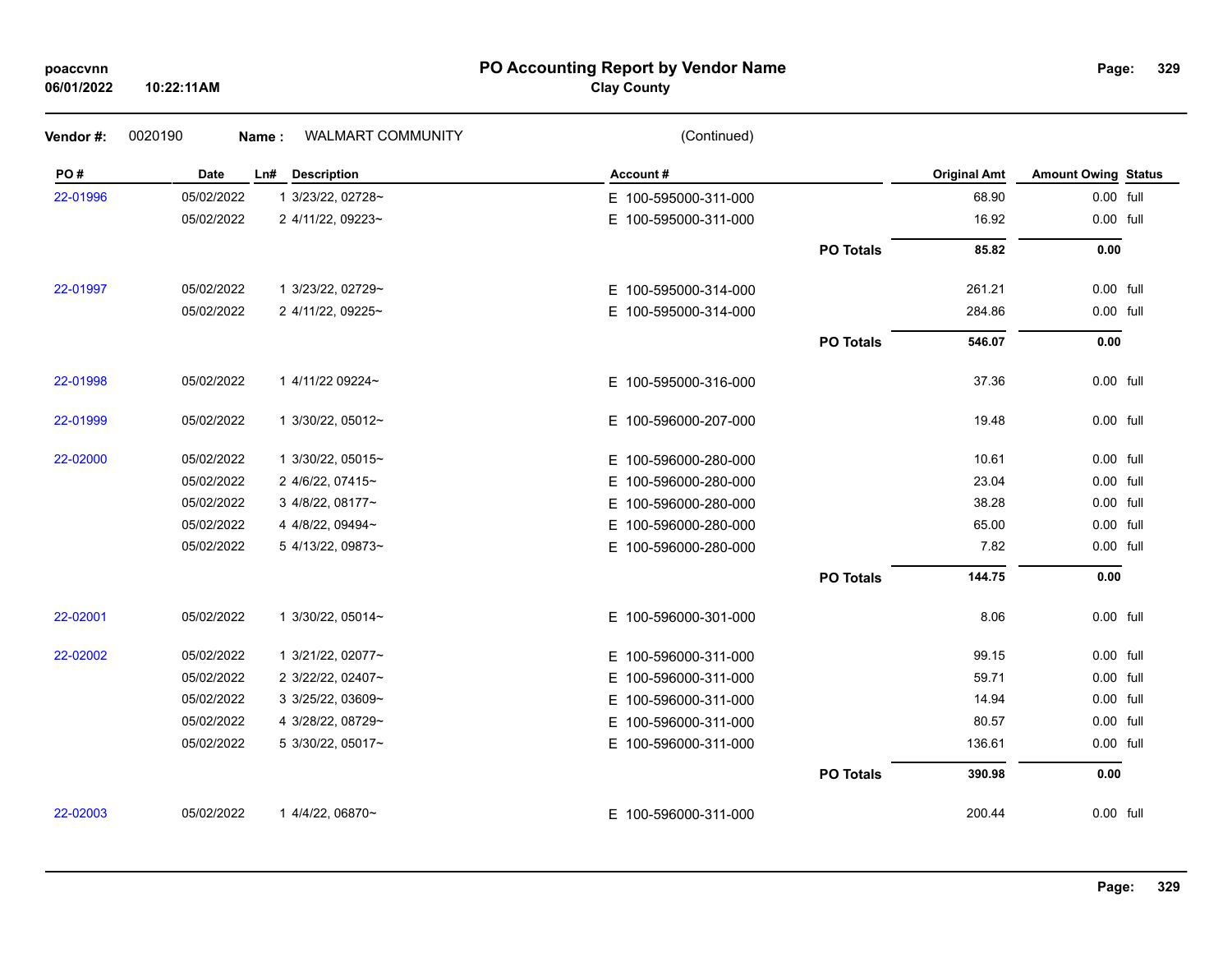### **PO Accounting Report by Vendor Name poaccvnn Page:**

# **Clay County**

| Vendor #: | 0020190<br>Name: | WALMART COMMUNITY                        | (Continued)              |                      |                     |                            |  |
|-----------|------------------|------------------------------------------|--------------------------|----------------------|---------------------|----------------------------|--|
| PO#       | <b>Date</b>      | Ln# Description                          | Account#                 |                      | <b>Original Amt</b> | <b>Amount Owing Status</b> |  |
| 22-02003  | 05/02/2022       | 2 4/6/22, 07416~                         | E 100-596000-311-000     |                      | 155.25              | 0.00 full                  |  |
|           | 05/02/2022       | 3 4/8/22, 09753~                         | 100-596000-311-000<br>E. |                      | 88.77               | 0.00 full                  |  |
|           | 05/02/2022       | 4 4/13/22, 09875~                        | E 100-596000-311-000     |                      | 136.78              | 0.00 full                  |  |
|           |                  |                                          |                          | <b>PO Totals</b>     | 581.24              | 0.00                       |  |
| 22-02004  | 05/02/2022       | 1 3/28/22, 08730~                        | E 100-596000-314-000     |                      | 226.03              | 0.00 full                  |  |
|           | 05/02/2022       | 2 3/30/22, 05016~                        | E.<br>100-596000-314-000 |                      | 46.81               | 0.00 full                  |  |
|           | 05/02/2022       | 3 3/31/22, 05276~                        | 100-596000-314-000<br>E. |                      | 35.85               | 0.00 full                  |  |
|           | 05/02/2022       | 4 4/4/22, 06872~                         | 100-596000-314-000<br>E. |                      | 42.94               | 0.00 full                  |  |
|           | 05/02/2022       | 5 4/13/22, 09874~                        | 100-596000-314-000<br>E  |                      | 18.54               | 0.00 full                  |  |
|           | 05/02/2022       | 6 4/14/22, 00342~                        | E.<br>100-596000-314-000 |                      | 59.97               | 0.00 full                  |  |
|           |                  |                                          |                          | <b>PO Totals</b>     | 430.14              | 0.00                       |  |
| 22-02005  | 05/02/2022       | 1 3/22/22, 02406~                        | 100-596000-370-000<br>E. |                      | 17.49               | 0.00 full                  |  |
|           | 05/02/2022       | 2 3/30/22, 05013~                        | E.<br>100-596000-370-000 |                      | 3.88                | 0.00 full                  |  |
|           |                  |                                          |                          | <b>PO Totals</b>     | 21.37               | 0.00                       |  |
|           |                  |                                          |                          | <b>Vendor Totals</b> | 11,763.62           | 0.00                       |  |
| Vendor #: | 0049520<br>Name: | WALTERS, SUSAN                           |                          |                      |                     |                            |  |
| PO#       | Date             | <b>Description</b><br>Ln#                | Account#                 |                      | <b>Original Amt</b> | <b>Amount Owing Status</b> |  |
| 22-02335  | 05/16/2022       | 1 Susan Walters - Mileage reimbursement~ | E 279-556000-208-000     |                      | 9.36                | 0.00 full                  |  |
|           |                  |                                          |                          | <b>Vendor Totals</b> | 9.36                | 0.00                       |  |
| Vendor#:  | 0051070<br>Name: | <b>WARREN POWER ATTACHMENTS</b>          |                          |                      |                     |                            |  |
| PO#       | Date             | <b>Description</b><br>Ln#                | Account#                 |                      | <b>Original Amt</b> | <b>Amount Owing Status</b> |  |
| 22-01707  | 04/11/2022       | 1 Filter HWY079~                         | E 220-701000-333-000     |                      | 35.13               | 0.00 full                  |  |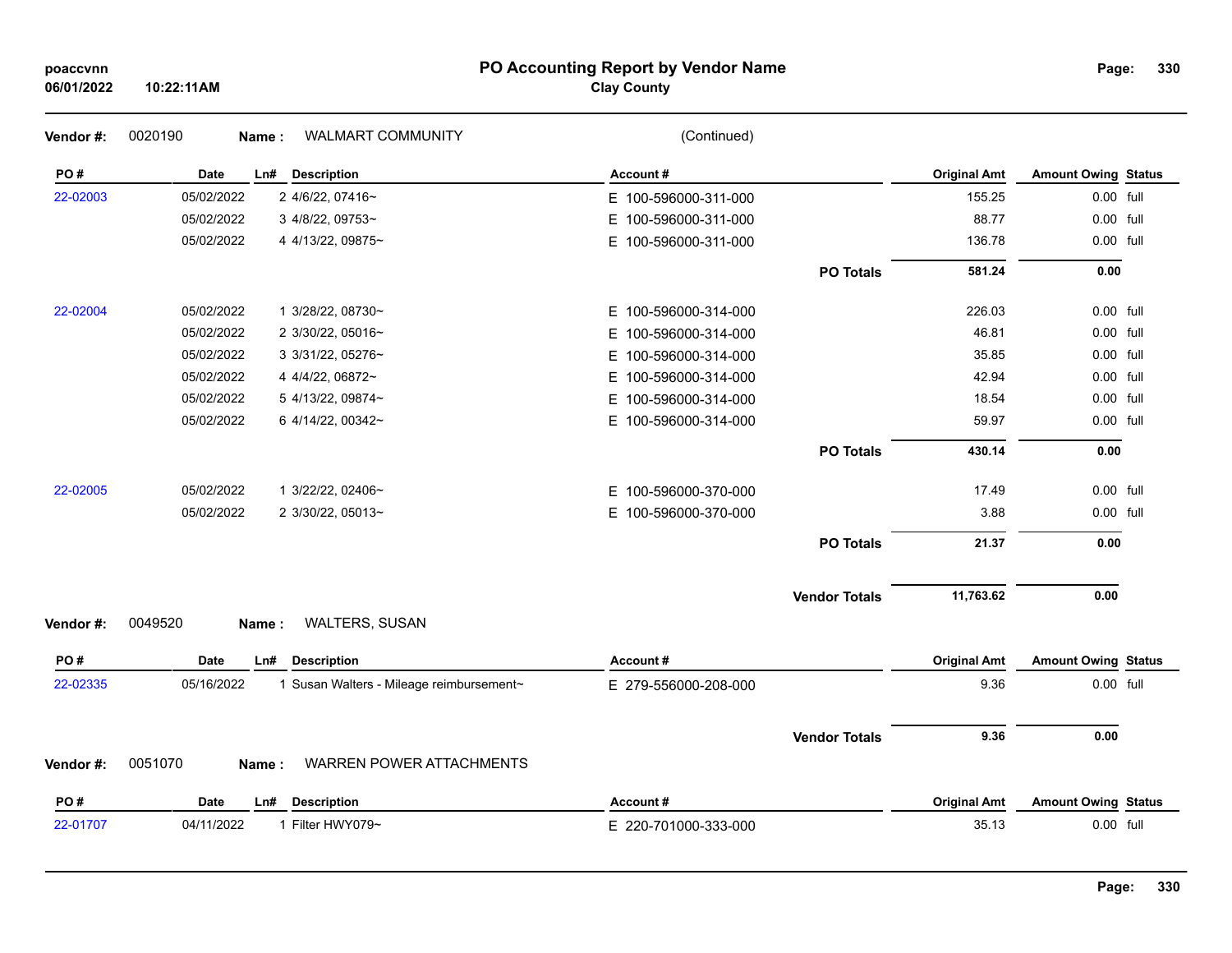| poaccvnn<br>06/01/2022 | 10:22:11AM  |       |                                        | PO Accounting Report by Vendor Name<br><b>Clay County</b> |                      |                     | Page:                      | 331 |
|------------------------|-------------|-------|----------------------------------------|-----------------------------------------------------------|----------------------|---------------------|----------------------------|-----|
| Vendor#:               | 0051070     | Name: | <b>WARREN POWER ATTACHMENTS</b>        | (Continued)                                               |                      |                     |                            |     |
| PO#                    | <b>Date</b> | Ln#   | <b>Description</b>                     | Account#                                                  |                      | <b>Original Amt</b> | <b>Amount Owing Status</b> |     |
| Vendor#:               | 0036292     | Name: | WASHINGTON STATE DEPARTMENT, OF HEALTH |                                                           | <b>Vendor Totals</b> | 35.13               | 0.00                       |     |
| PO#                    | <b>Date</b> | Ln#   | <b>Description</b>                     | Account#                                                  |                      | <b>Original Amt</b> | <b>Amount Owing Status</b> |     |
| 22-02392               | 05/23/2022  |       | 1 Paternity paperwork~                 | E 100-548000-201-000                                      |                      | 75.00               | 75.00                      |     |
| Vendor #:              | 0021409     | Name: | WATCHGUARD VIDEO                       |                                                           | <b>Vendor Totals</b> | 75.00               | 75.00                      |     |
| PO#                    | Date        | Ln#   | <b>Description</b>                     | Account#                                                  |                      | <b>Original Amt</b> | <b>Amount Owing Status</b> |     |
| 22-00352               | 01/18/2022  |       | 1 WATCHGUARD VISTA BODY CAMERAS~       | E 300-810556-409-000                                      |                      | 5,225.00            | 5,225.00                   |     |
| 22-00926               | 02/22/2022  |       | 1 1/28/22 #ACCINV0034628~              | E 279-556000-333-000                                      |                      | 200.00              | 0.00 full                  |     |
| 22-01454               | 03/28/2022  |       | 1 Watch Guard - LE Equipment (in car   | E 300-810556-409-000                                      |                      | 4,825.00            | $0.00$ full                |     |
|                        | 03/28/2022  |       | 2 Watch Guard - LE Equipment (in car   | E 300-810556-409-000                                      |                      | 4,825.00            | 0.00 full                  |     |
|                        |             |       |                                        |                                                           | <b>PO Totals</b>     | 9,650.00            | 0.00                       |     |
| 22-01813               | 04/18/2022  |       | 1 Watchguard - connector and cables~   | E 279-559000-406-000                                      |                      | 202.00              | 0.00 full                  |     |
|                        | 04/18/2022  |       | 2 Watchguard - connector and cables~   | E 279-559000-406-000                                      |                      | 202.00              | 0.00 full                  |     |
|                        |             |       |                                        |                                                           | <b>PO Totals</b>     | 404.00              | 0.00                       |     |
| Vendor#:               | 0048156     | Name: | <b>WATERLOGIC USA</b>                  |                                                           | <b>Vendor Totals</b> | 15,479.00           | 5,225.00                   |     |
| PO#                    | <b>Date</b> | Ln#   | <b>Description</b>                     | Account#                                                  |                      | <b>Original Amt</b> | <b>Amount Owing Status</b> |     |
| 22-00187               | 01/18/2022  |       | 1 ENUCMBER Funds FM/Estimated          | E 100-612000-215-000                                      |                      | 500.00              | 362.62 partial             |     |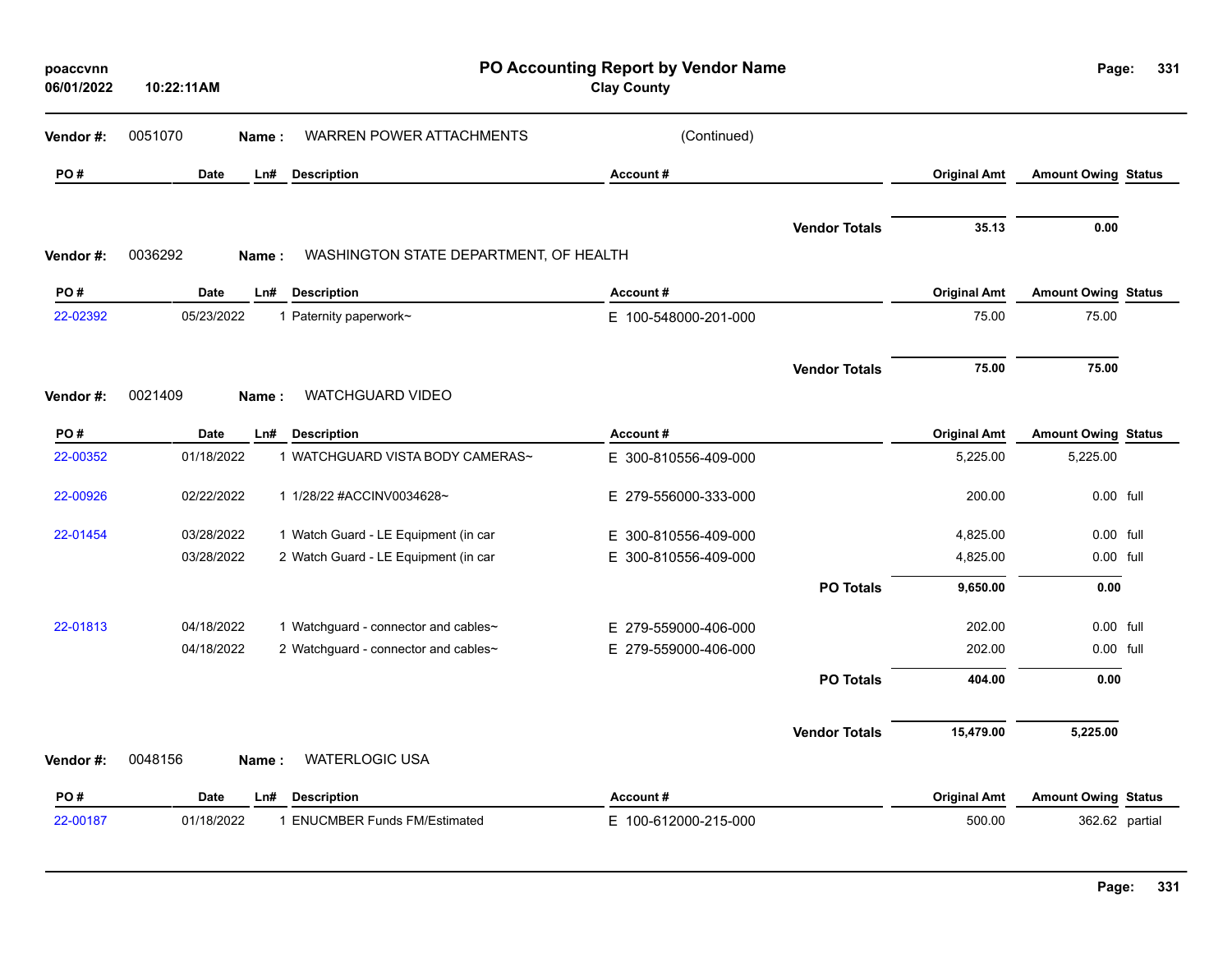| poaccvnn<br>06/01/2022 | PO Accounting Report by Vendor Name<br><b>Clay County</b><br>10:22:11AM |                                                         |                                  |                      |                               | Page:                                        | 332 |
|------------------------|-------------------------------------------------------------------------|---------------------------------------------------------|----------------------------------|----------------------|-------------------------------|----------------------------------------------|-----|
| Vendor#:               | 0048156                                                                 | <b>WATERLOGIC USA</b><br>Name:                          | (Continued)                      |                      |                               |                                              |     |
| PO#                    | <b>Date</b>                                                             | Ln#<br><b>Description</b>                               | Account#                         |                      | <b>Original Amt</b>           | <b>Amount Owing Status</b>                   |     |
| 22-00188               | 01/18/2022                                                              | 1 FM/Purified water service ~                           | E 100-612000-215-000             |                      | 68.69                         | 0.00 full                                    |     |
| Vendor #:              | 0021218<br>Name:                                                        | <b>WE-MAC MANUFACTURING CO</b>                          |                                  | <b>Vendor Totals</b> | 568.69                        | 362.62                                       |     |
| PO#                    | <b>Date</b>                                                             | <b>Description</b><br>Ln#                               | Account#                         |                      | <b>Original Amt</b>           | <b>Amount Owing Status</b>                   |     |
| 22-02444               | 05/23/2022                                                              | 1 PARKS-SIGN MATERIALS~                                 | E 240-740000-343-000             |                      | 400.00                        | 400.00                                       |     |
|                        |                                                                         |                                                         |                                  | <b>Vendor Totals</b> | 400.00                        | 400.00                                       |     |
| Vendor#:               | 0020248<br>Name:                                                        | WESTLAKE ACE HARDWARE INC                               |                                  |                      |                               |                                              |     |
| PO#<br>22-00263        | <b>Date</b><br>01/18/2022                                               | Ln#<br><b>Description</b><br>1 PARKS-BUILDING SUPPLIES~ | Account#<br>E 240-740000-330-000 |                      | <b>Original Amt</b><br>500.00 | <b>Amount Owing Status</b><br>323.59 partial |     |
|                        |                                                                         |                                                         |                                  |                      |                               |                                              |     |
| 22-00532               | 01/31/2022                                                              | 1 PARKS-WEED TRIMMER REPAIR PARTS~                      | E 240-740000-334-000             |                      | 16.99                         | 0.00 full                                    |     |
| 22-00934               | 02/28/2022                                                              | 1 Hammer drill bit, wood glue plugs Air                 | E 401-920000-330-000             |                      | 43.94                         | $0.00$ full                                  |     |
| 22-01347               | 03/28/2022                                                              | 1 Paint, primer, rustoleum Airport~                     | E 401-920000-330-000             |                      | 122.81                        | 0.00 full                                    |     |
| 22-01517               | 04/04/2022                                                              | 1 Water hoses Airport~                                  | E 401-920000-330-000             |                      | 53.98                         | 0.00 full                                    |     |
| 22-01836               | 04/25/2022                                                              | 1 5 gallon can, nylon rope, U bolts Air                 | E 401-920000-330-000             |                      | 73.75                         | 0.00 full                                    |     |
| 22-02042               | 05/02/2022                                                              | 1 Chainsaw parts~                                       | E 220-701000-333-000             |                      | 5.50                          | 0.00 full                                    |     |
|                        | 05/02/2022                                                              | 2 Chainsaw parts~                                       | E 220-701000-333-000             |                      | 10.00                         | 0.00 full                                    |     |
|                        |                                                                         |                                                         |                                  | <b>PO Totals</b>     | 15.50                         | 0.00                                         |     |
| 22-02434               | 05/23/2022                                                              | 1 Patch for Bridge repairs~                             | E 220-701000-340-000             |                      | 140.92                        | 140.92                                       |     |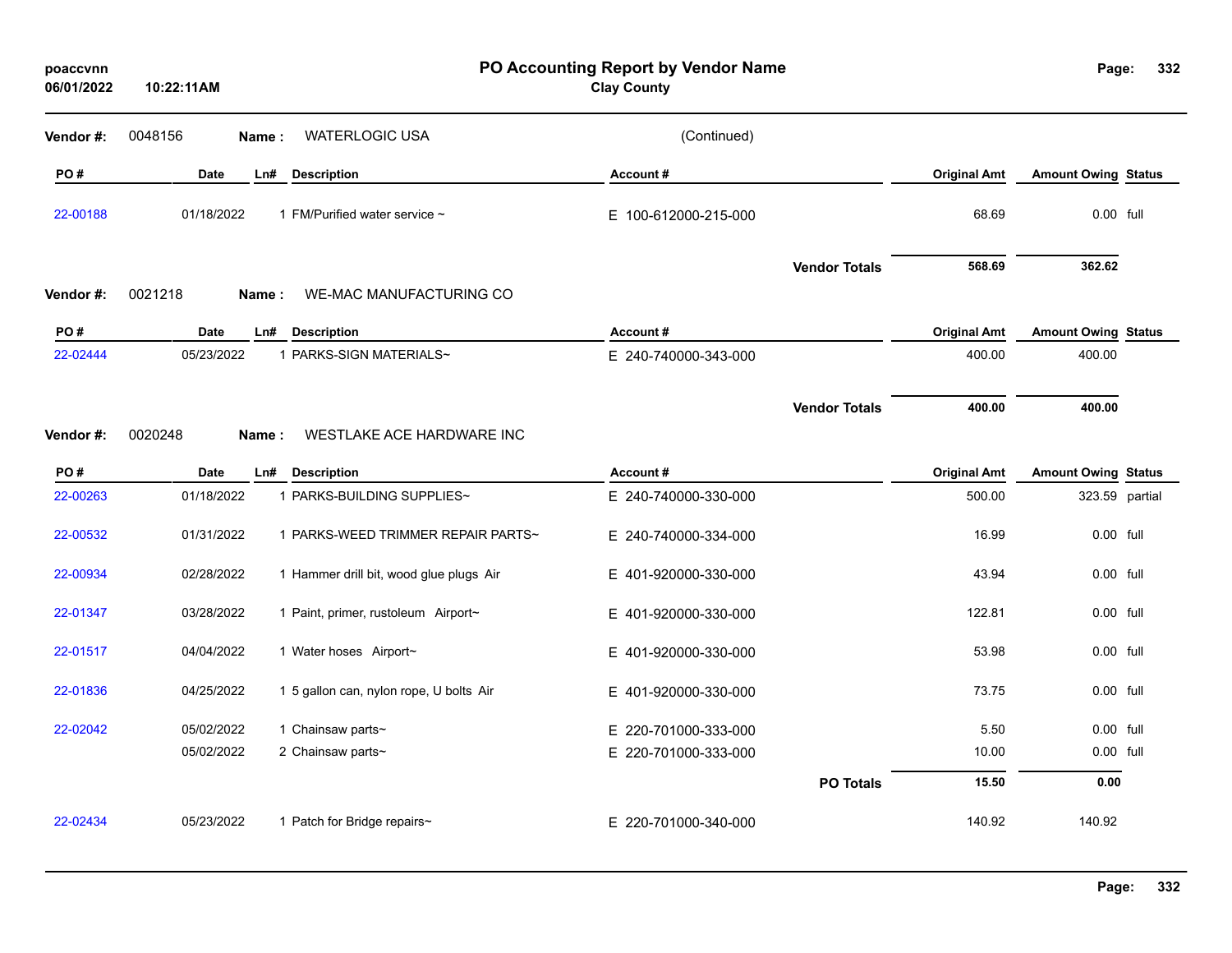| poaccvnn<br>06/01/2022 | PO Accounting Report by Vendor Name<br>10:22:11AM     |                      | Page:                | 333                 |                            |  |
|------------------------|-------------------------------------------------------|----------------------|----------------------|---------------------|----------------------------|--|
| Vendor #:              | 0020248<br>WESTLAKE ACE HARDWARE INC<br>Name:         | (Continued)          |                      |                     |                            |  |
| PO#                    | <b>Date</b><br>Ln#<br><b>Description</b>              | Account#             |                      | <b>Original Amt</b> | <b>Amount Owing Status</b> |  |
| 22-02434               | 05/23/2022<br>2 Chain saw chain~                      | E 220-701000-333-000 |                      | 31.00               | 31.00                      |  |
|                        | 05/23/2022<br>3 Patch for Bridge repairs~             | E 220-701000-340-000 |                      | 79.96               | 79.96                      |  |
|                        |                                                       |                      | <b>PO Totals</b>     | 251.88              | 251.88                     |  |
|                        |                                                       |                      | <b>Vendor Totals</b> | 1,078.85            | 575.47                     |  |
| Vendor #:              | 0000632<br>WHITE, DANIEL<br>Name:                     |                      |                      |                     |                            |  |
| PO#                    | <b>Date</b><br>Ln#<br><b>Description</b>              | Account#             |                      | <b>Original Amt</b> | <b>Amount Owing Status</b> |  |
| 22-02064               | 05/02/2022<br>1 Travel Expenses 2022 Spring MAPA      | E 260-547000-260-000 |                      | 258.90              | 0.00 full                  |  |
|                        |                                                       |                      | <b>Vendor Totals</b> | 258.90              | 0.00                       |  |
| Vendor #:              | 0050957<br>WILKERSON, STEPHANIE<br>Name:              |                      |                      |                     |                            |  |
| PO#                    | Date<br><b>Description</b><br>Ln#                     | Account#             |                      | <b>Original Amt</b> | <b>Amount Owing Status</b> |  |
| 22-00395               | 01/24/2022<br>1 CARE 20220004 RESTITUTION~            | E 100-594000-209-000 |                      | 521.84              | 0.00 full                  |  |
|                        |                                                       |                      | <b>Vendor Totals</b> | 521.84              | 0.00                       |  |
| Vendor#:               | 0049442<br>WILLIAMS, DAKOTA<br>Name:                  |                      |                      |                     |                            |  |
| PO#                    | Date<br>Ln#<br><b>Description</b>                     | Account#             |                      | <b>Original Amt</b> | <b>Amount Owing Status</b> |  |
| 22-01341               | 03/21/2022<br>1 3/11/22 DAKOTA WILLIAMS~              | E 279-556000-260-000 |                      | 30.06               | 0.00 full                  |  |
| 22-01932               | 04/25/2022<br>1 Dakota Williams - Meal reimbursement~ | E 279-556000-260-000 |                      | 27.45               | $0.00$ full                |  |
|                        |                                                       |                      | <b>Vendor Totals</b> | 57.51               | 0.00                       |  |
| Vendor #:              | WIMER, JANET<br>0050987<br>Name:                      |                      |                      |                     |                            |  |
| PO#                    | <b>Date</b><br><b>Description</b><br>Ln#              | Account#             |                      | <b>Original Amt</b> | <b>Amount Owing Status</b> |  |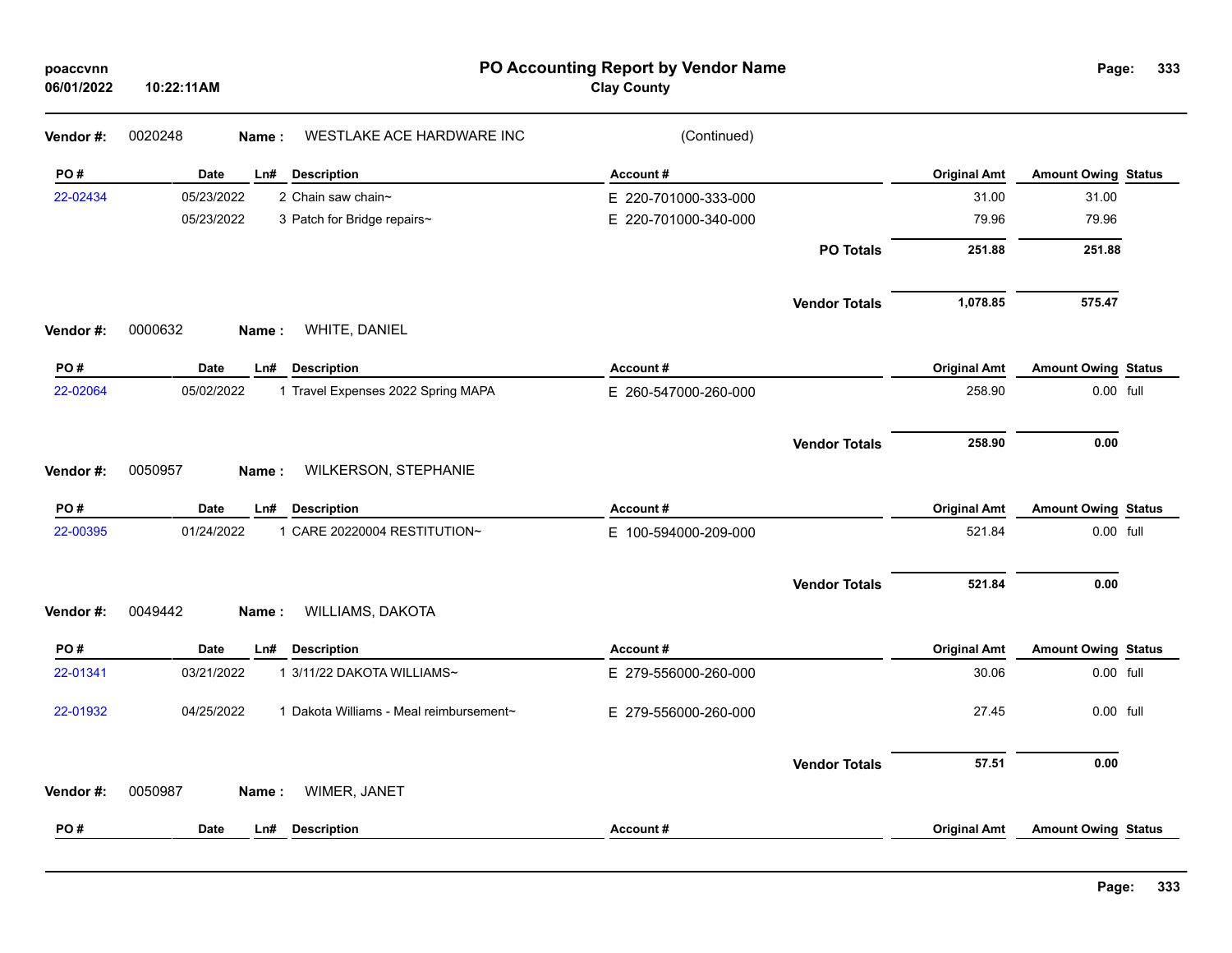| poaccvnn<br>06/01/2022 | 10:22:11AM       |                                              | PO Accounting Report by Vendor Name<br><b>Clay County</b> |                      |                     | Page:                      | 334 |
|------------------------|------------------|----------------------------------------------|-----------------------------------------------------------|----------------------|---------------------|----------------------------|-----|
| Vendor #:              | 0050987<br>Name: | WIMER, JANET                                 | (Continued)                                               |                      |                     |                            |     |
| PO#                    | <b>Date</b>      | <b>Description</b><br>Ln#                    | Account#                                                  |                      | <b>Original Amt</b> | <b>Amount Owing Status</b> |     |
| 22-00975               | 02/28/2022       | 1 02/11/22 reimbursement for purchasing      | E 100-573000-301-000                                      |                      | 1,542.94            | 0.00 full                  |     |
| 22-02175               | 05/10/2022       | 1 05/05/22 reimbursement for enrollment      | E 100-573000-224-000                                      |                      | 149.00              | 0.00 full                  |     |
|                        | 05/10/2022       | 2 03/28/22 reimbursement for enrollment      | E 100-573000-224-000                                      |                      | 298.00              | 0.00 full                  |     |
|                        | 05/10/2022       | 3 02/22/22 reimbursement for puchasing       | E 100-573000-224-000                                      |                      | 34.99               | 0.00 full                  |     |
|                        |                  |                                              |                                                           | <b>PO Totals</b>     | 481.99              | 0.00                       |     |
|                        |                  |                                              |                                                           | <b>Vendor Totals</b> | 2,024.93            | 0.00                       |     |
| Vendor #:              | 0050958<br>Name: | WITCHER, KERRY                               |                                                           |                      |                     |                            |     |
| PO#                    | Date             | Ln#<br><b>Description</b>                    | Account#                                                  |                      | <b>Original Amt</b> | <b>Amount Owing Status</b> |     |
| 22-00396               | 01/24/2022       | 1 CARE STIPEND 20220016~                     | E 100-594000-209-000                                      |                      | 7.00                | 0.00 full                  |     |
|                        |                  |                                              |                                                           | <b>Vendor Totals</b> | 7.00                | 0.00                       |     |
| Vendor #:              | 0050744<br>Name: | WITT, HICKLIN, SNIDER & FAIN, JULIANN GRAVES |                                                           |                      |                     |                            |     |
| PO#                    | Date             | Ln#<br><b>Description</b>                    | Account#                                                  |                      | <b>Original Amt</b> | <b>Amount Owing Status</b> |     |
| 22-00105               | 01/18/2022       | 1 January 2022 fees paid to the Clay         | E 100-563000-208-000                                      |                      | 5,166.00            | 0.00 full                  |     |
| 22-00585               | 02/07/2022       | 1 February 2022 fees paid to the Clay        | E 100-563000-208-000                                      |                      | 5,166.00            | 0.00 full                  |     |
| 22-01028               | 03/07/2022       | 1 March 2022 fees paid to the Clay County    | E 100-563000-208-000                                      |                      | 5,166.00            | 0.00 full                  |     |
| 22-01640               | 04/11/2022       | 1 April 2022 fees paid to the Clay County    | E 100-563000-208-000                                      |                      | 5,166.00            | 0.00 full                  |     |
| 22-02176               | 05/10/2022       | 1 May 2022 fees paid to the Clay County      | E 100-563000-208-000                                      |                      | 5,166.00            | 0.00 full                  |     |
| 22-02514               | 05/31/2022       | 1 22CY-JU01895~                              | E 100-594000-209-000                                      |                      | 325.00              | 325.00                     |     |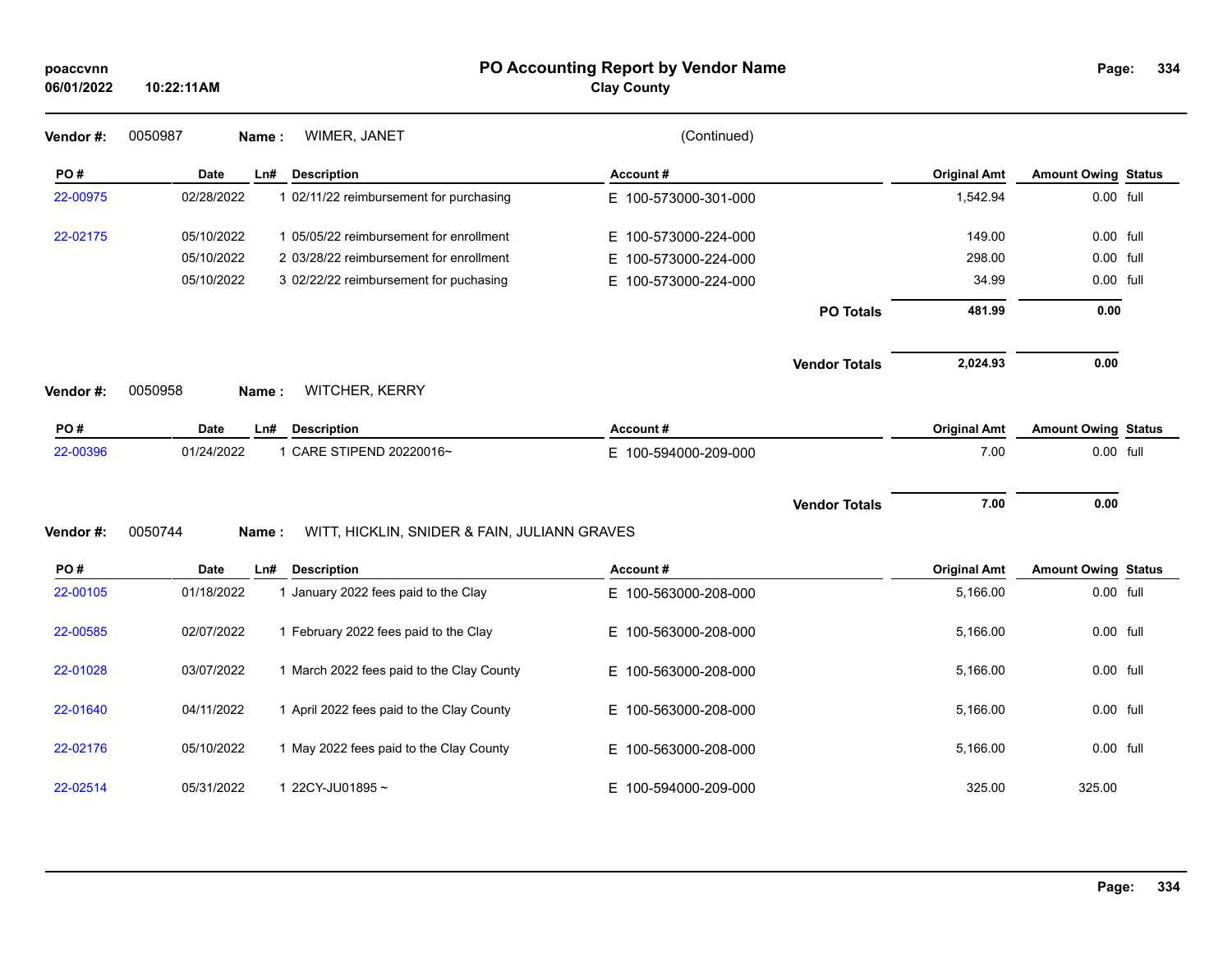| 06/01/2022 | 10:22:11AM       |                                      | <b>Clay County</b>   |                      |                     |                            |              |
|------------|------------------|--------------------------------------|----------------------|----------------------|---------------------|----------------------------|--------------|
|            |                  |                                      |                      | <b>Vendor Totals</b> | 26,155.00           | 325.00                     |              |
| Vendor #:  | 0099767<br>Name: | WOODS, CATHERINE                     |                      |                      |                     |                            |              |
| PO#        | Date             | Ln#<br><b>Description</b>            | Account#             |                      | <b>Original Amt</b> | <b>Amount Owing Status</b> |              |
| 22-00976   | 02/28/2022       | 1 MILEAGE (1/6/22-2/23/22)           | E 100-594000-263-000 |                      | 123.44              | 0.00 full                  |              |
|            |                  |                                      |                      | <b>Vendor Totals</b> | 123.44              | 0.00                       |              |
| Vendor #:  | 0003144<br>Name: | WORLD FUEL SERVICES, (CARTER ENERGY) |                      |                      |                     |                            |              |
| PO#        | Date             | Ln# Description                      | Account#             |                      | <b>Original Amt</b> | <b>Amount Owing Status</b> |              |
| 22-00064   | 01/10/2022       | 1 Unleaded Fuel~                     | E 220-701000-332-000 |                      | 19,333.04           | 0.00 full                  |              |
| 22-00264   | 01/18/2022       | 1 PARKS-MOTOR FUEL~                  | E 240-740000-332-000 |                      | 20,000.00           | 0.00 full                  |              |
| 22-00265   | 01/18/2022       | 1 ENCUMBRANCE~                       | E 240-743000-395-001 |                      | 55,000.00           | 44,695.36 partial          |              |
| 22-00665   | 02/07/2022       | 1 Unleaded Fuel~                     | E 220-701000-332-000 |                      | 20,846.07           | 0.00 full                  |              |
| 22-00989   | 02/28/2022       | 1 PARKS-MOTOR FUEL~                  | E 240-740000-332-000 |                      | 21,324.75           |                            | 0.00 partial |
| 22-01093   | 03/07/2022       | 1 Unleaded Fuel~                     | E 220-701000-332-000 |                      | 22,786.06           | 0.00 full                  |              |
|            | 03/07/2022       | 2 Diesel Fuel~                       | E 220-701000-332-000 |                      | 23,305.66           | 0.00 full                  |              |
|            |                  |                                      |                      | <b>PO Totals</b>     | 46,091.72           | 0.00                       |              |
| 22-01317   | 03/21/2022       | 1 ENCUMBRANCE~                       | E 240-742000-395-001 |                      | 35,000.00           | 28,143.67 partial          |              |
| 22-01577   | 04/04/2022       | 1 Unleaded Fuel~                     | E 220-701000-332-000 |                      | 26,077.22           | 0.00 full                  |              |
| 22-02043   | 05/02/2022       | 1 Unleaded Fuel~                     | E 220-701000-332-000 |                      | 26,389.26           | 0.00 full                  |              |
| 22-02306   | 05/16/2022       | 1 PARKS-MOTOR FUEL~                  | E 240-740000-332-000 |                      | 25,000.00           | 25,000.00                  |              |
| 22-02307   | 05/16/2022       | 1 PARKS-MOTOR FUEL/EP~               | E 240-740000-332-000 |                      | 880.01              | 0.00 full                  |              |

**335**

# **PO Accounting Report by Vendor Name poaccvnn Page:**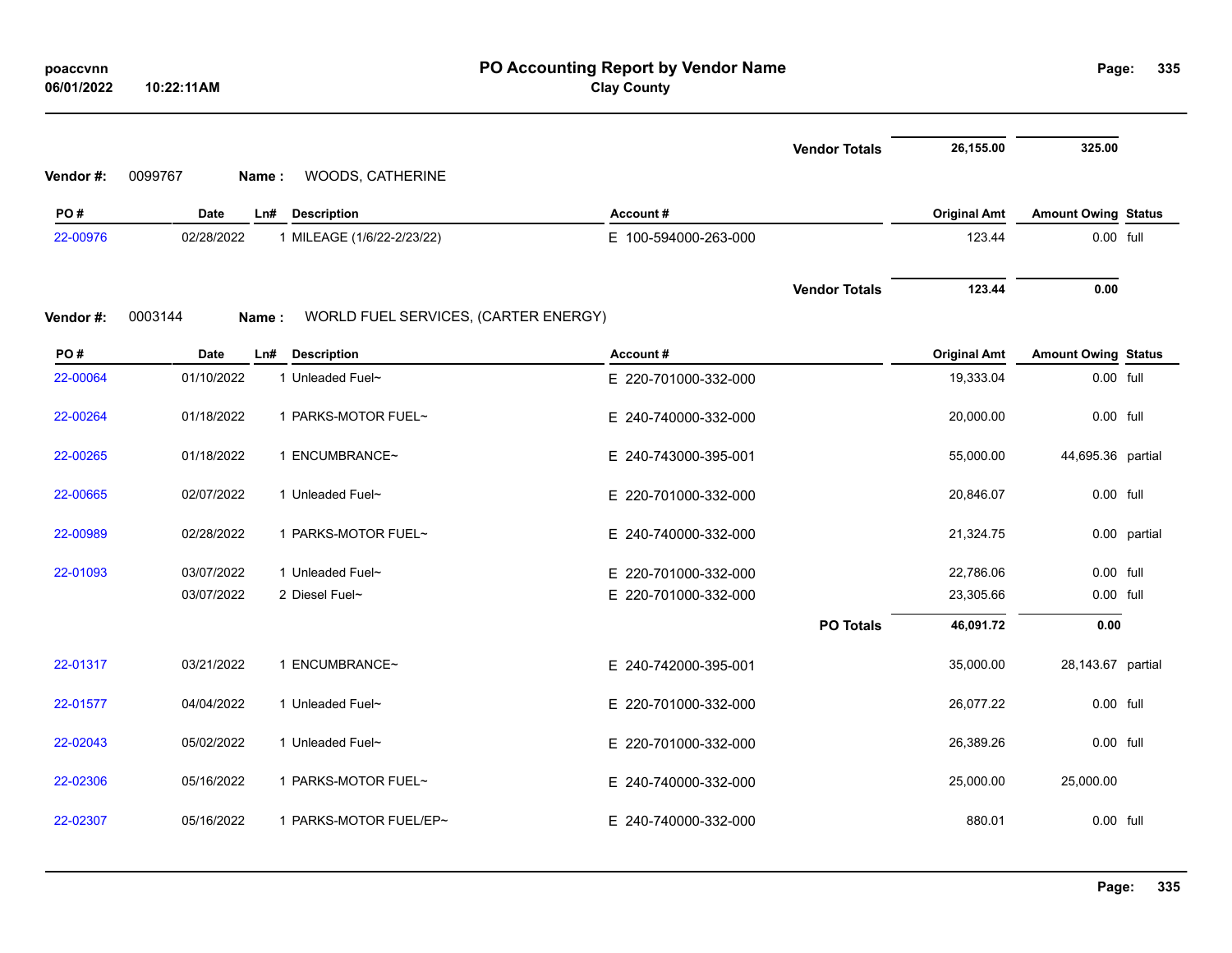| poaccvnn<br>06/01/2022 | 10:22:11AM       |                                      | PO Accounting Report by Vendor Name<br><b>Clay County</b> |                      |                     | Page:                      | 336 |
|------------------------|------------------|--------------------------------------|-----------------------------------------------------------|----------------------|---------------------|----------------------------|-----|
| Vendor#:               | 0003144<br>Name: | WORLD FUEL SERVICES, (CARTER ENERGY) | (Continued)                                               |                      |                     |                            |     |
| PO#                    | Date<br>Ln#      | <b>Description</b>                   | Account#                                                  |                      | <b>Original Amt</b> | <b>Amount Owing Status</b> |     |
| 22-02307               | 05/16/2022       | 2 PARKS-MOTOR FUEL/CC~               | E 240-740000-332-000                                      |                      | 994.50              | 0.00 full                  |     |
|                        | 05/16/2022       | 3 PARKS-MOTOR FUEL/CS~               | E 240-740000-332-000                                      |                      | 1,288.41            | 0.00 full                  |     |
|                        | 05/16/2022       | 4 PARKS-MOTOR FUEL/CB~               | E 240-740000-332-000                                      |                      | 1,872.58            | 0.00 full                  |     |
|                        | 05/16/2022       | 5 PARKS-MOTOR FUEL/GC~               | E 240-740000-332-000                                      |                      | 1,949.88            | 0.00 full                  |     |
|                        |                  |                                      |                                                           | <b>PO Totals</b>     | 6,985.38            | 0.00                       |     |
| 22-02435               | 05/23/2022       | 1 Unleaded Fuel~                     | E 220-701000-332-000                                      |                      | 28,285.92           | 28,285.92                  |     |
|                        | 05/23/2022       | 2 Diesel Fuel~                       | E 220-701000-332-000                                      |                      | 31,038.77           | 31,038.77                  |     |
|                        |                  |                                      |                                                           | <b>PO Totals</b>     | 59,324.69           | 59,324.69                  |     |
| Vendor#:               | 0011628<br>Name: | WRIGHT EXPRESS FSC, DBA WEX BANK     |                                                           | <b>Vendor Totals</b> | 361,372.13          | 157, 163. 72               |     |
| PO#                    | Date<br>Ln#      | <b>Description</b>                   | Account#                                                  |                      | <b>Original Amt</b> | <b>Amount Owing Status</b> |     |
| 22-00448               | 01/24/2022       | 1 CC160898001~                       | E 279-556000-332-000                                      |                      | 2,227.54            | 0.00 full                  |     |
| 22-00998               | 02/28/2022       | 1 WEX - Fleet Fuel~                  | E 279-556000-332-000                                      |                      | 1,660.60            | 0.00 full                  |     |
| 22-01498               | 03/28/2022       | 1 ** ENCUMBERANCE**~                 | E 279-556000-332-000                                      |                      | 5,329.63            | 0.00 full                  |     |
| 22-01499               | 03/28/2022       | 1 WEX - Fleet Fuel~                  | E 279-556000-332-000                                      |                      | 2,341.63            | 0.00 full                  |     |
|                        |                  |                                      |                                                           | <b>Vendor Totals</b> | 11,559.40           | 0.00                       |     |
| Vendor#:               | 0051024<br>Name: | WRIGHT, DIANNA                       |                                                           |                      |                     |                            |     |
| PO#                    | Date<br>Ln#      | <b>Description</b>                   | Account#                                                  |                      | <b>Original Amt</b> | <b>Amount Owing Status</b> |     |

22-01071 03/07/2022 1 REIMBURSEMENT PER EMPLOYMENT AGREEMENT E 100-600000-201-000 451.50 0.00 full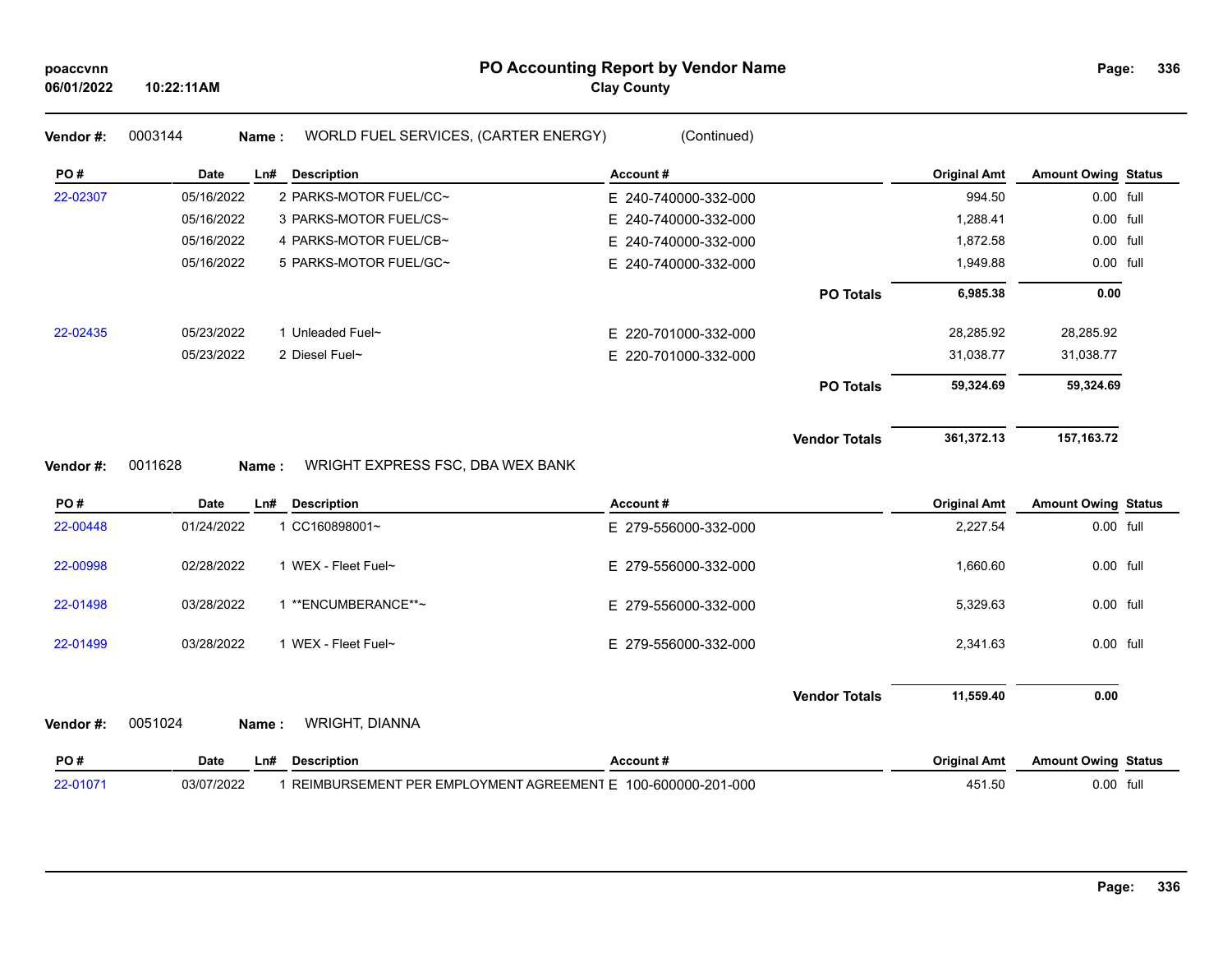| poaccvnn<br>06/01/2022 | 10:22:11AM         | PO Accounting Report by Vendor Name<br><b>Clay County</b> |                      |                      |                     | Page:<br>337               |             |
|------------------------|--------------------|-----------------------------------------------------------|----------------------|----------------------|---------------------|----------------------------|-------------|
|                        |                    |                                                           |                      | <b>Vendor Totals</b> | 451.50              | 0.00                       |             |
| Vendor#:               | 0051034<br>Name:   | <b>WSKF ARCHITECTS</b>                                    |                      |                      |                     |                            |             |
| PO#                    | Date<br>Ln#        | <b>Description</b>                                        | Account#             |                      | <b>Original Amt</b> | <b>Amount Owing Status</b> |             |
| 22-01227               | 03/14/2022         | 1 ENCUMBER Funds for ongoing Sheriff's                    | E 279-613000-202-000 |                      | 5,000.00            | 5,000.00                   |             |
|                        |                    |                                                           |                      | <b>Vendor Totals</b> | 5,000.00            | 5,000.00                   |             |
| Vendor#:               | 0003216<br>Name:   | WYLIE, GLENDA K                                           |                      |                      |                     |                            |             |
| PO#                    | <b>Date</b><br>Ln# | <b>Description</b>                                        | Account#             |                      | <b>Original Amt</b> | <b>Amount Owing Status</b> |             |
| 22-02287               | 05/16/2022         | 1 Reimbursement for purchasing a                          | E 100-572000-301-000 |                      | 444.97              | 0.00 full                  |             |
|                        |                    |                                                           |                      | <b>Vendor Totals</b> | 444.97              | 0.00                       |             |
| Vendor#:               | 0047038<br>Name:   | YURKOVICH, DAWN                                           |                      |                      |                     |                            |             |
| PO#                    | <b>Date</b><br>Ln# | <b>Description</b>                                        | Account#             |                      | <b>Original Amt</b> | <b>Amount Owing Status</b> |             |
| 22-00189               | 01/18/2022         | 1 Mileage reimbursement for 10.15.21 to                   | E 100-502000-260-000 |                      | 18.48               | 0.00 full                  |             |
| 22-00190               | 01/18/2022         | 1 Mileage reimbursement for 10.15.21 to                   | E 100-502000-260-000 |                      | 18.48               |                            | 0.00 cancel |
|                        |                    |                                                           |                      | <b>Vendor Totals</b> | 36.96               | 0.00                       |             |
| Vendor#:               | 0047028<br>Name:   | <b>ZAXBYS</b>                                             |                      |                      |                     |                            |             |
| PO#                    | <b>Date</b><br>Ln# | <b>Description</b>                                        | Account#             |                      | <b>Original Amt</b> | <b>Amount Owing Status</b> |             |
| 22-01814               | 04/18/2022         | 1 Zaxby's - Signature Sandwiches Boxed                    | E 279-556000-262-000 |                      | 281.50              |                            | 0.00 cancel |
|                        |                    |                                                           |                      | <b>Vendor Totals</b> | 281.50              | 0.00                       |             |
| Vendor#:               | 0020341<br>Name:   | ZEP MANUFACTURING CO                                      |                      |                      |                     |                            |             |
| PO#                    | Date<br>Ln#        | <b>Description</b>                                        | Account#             |                      | <b>Original Amt</b> | <b>Amount Owing Status</b> |             |